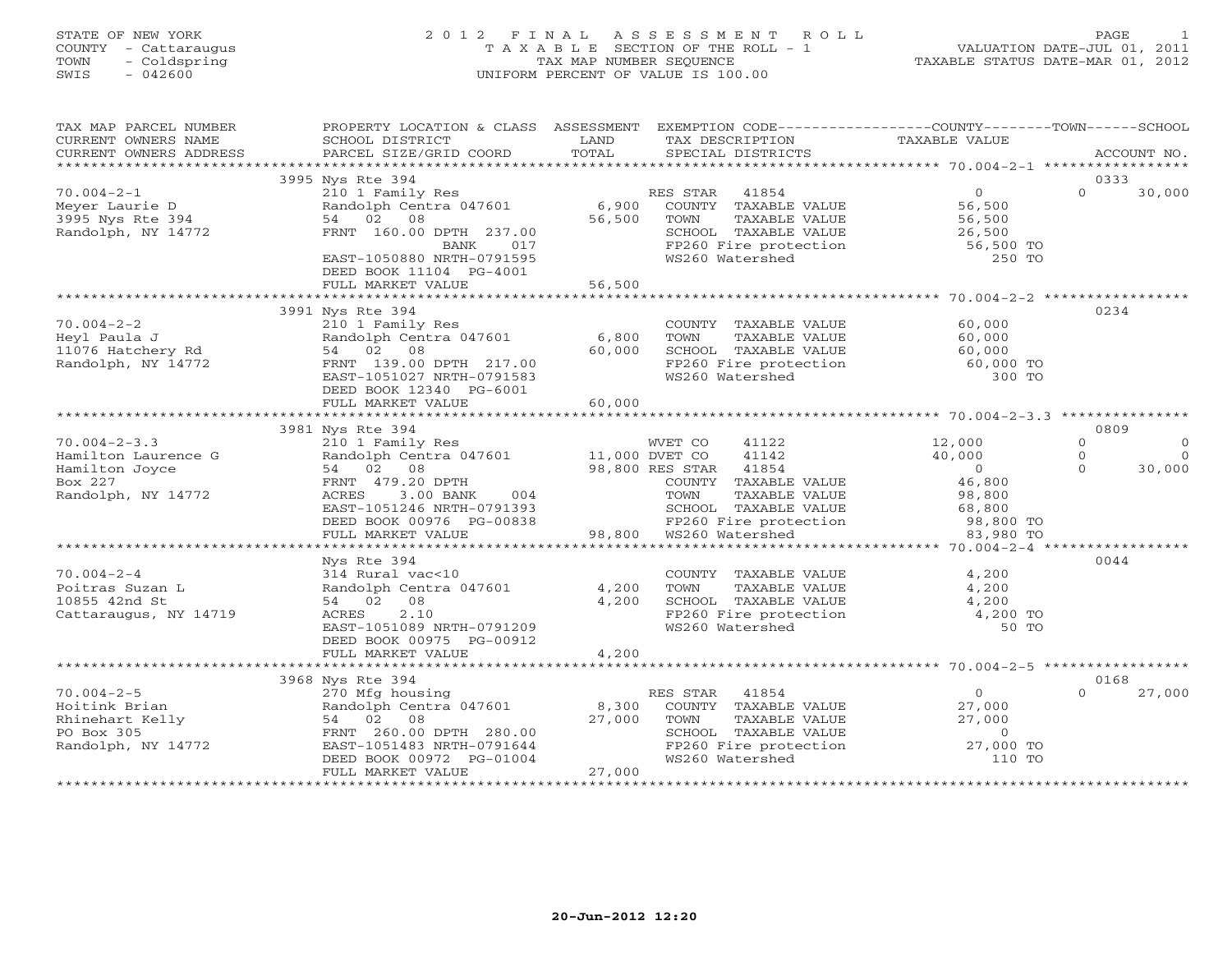# STATE OF NEW YORK 2 0 1 2 F I N A L A S S E S S M E N T R O L L PAGE 2 COUNTY - Cattaraugus T A X A B L E SECTION OF THE ROLL - 1 VALUATION DATE-JUL 01, 2011 TOWN - Coldspring TAX MAP NUMBER SEQUENCE TAXABLE STATUS DATE-MAR 01, 2012 SWIS - 042600 UNIFORM PERCENT OF VALUE IS 100.00UNIFORM PERCENT OF VALUE IS 100.00

| TAX MAP PARCEL NUMBER<br>CURRENT OWNERS NAME<br>CURRENT OWNERS ADDRESS | PROPERTY LOCATION & CLASS ASSESSMENT EXEMPTION CODE---------------COUNTY-------TOWN------SCHOOL<br>SCHOOL DISTRICT<br>PARCEL SIZE/GRID COORD | LAND<br>TOTAL | TAX DESCRIPTION<br>SPECIAL DISTRICTS                                                                                  | TAXABLE VALUE       | ACCOUNT NO. |
|------------------------------------------------------------------------|----------------------------------------------------------------------------------------------------------------------------------------------|---------------|-----------------------------------------------------------------------------------------------------------------------|---------------------|-------------|
|                                                                        |                                                                                                                                              |               |                                                                                                                       |                     |             |
|                                                                        | Nys Rte 394                                                                                                                                  |               |                                                                                                                       |                     | 0332        |
| $70.004 - 2 - 6$                                                       | 314 Rural vac<10                                                                                                                             |               | COUNTY TAXABLE VALUE                                                                                                  | 4,900               |             |
| Brooks Randall B                                                       | Randolph Centra 047601                                                                                                                       | 4,900         |                                                                                                                       |                     |             |
| Brooks Juanita L                                                       | 54 02 08                                                                                                                                     | 4,900         |                                                                                                                       |                     |             |
| 10650 Woodmancy Rd                                                     | ACRES 1.65                                                                                                                                   |               | TOWN TAXABLE VALUE 4,900<br>SCHOOL TAXABLE VALUE 4,900<br>FP260 Fire protection 4,900 TO                              |                     |             |
| Randolph, NY 14772                                                     | EAST-1051670 NRTH-0791570                                                                                                                    |               | WS260 Watershed                                                                                                       | $10$ TO             |             |
|                                                                        | DEED BOOK 10695 PG-7001                                                                                                                      |               |                                                                                                                       |                     |             |
|                                                                        | FULL MARKET VALUE                                                                                                                            | 4,900         |                                                                                                                       |                     |             |
|                                                                        |                                                                                                                                              |               |                                                                                                                       |                     |             |
|                                                                        | 3948 Nys Rte 394                                                                                                                             |               |                                                                                                                       |                     | 0228        |
| $70.004 - 2 - 8$                                                       | 270 Mfg housing<br>Randolph Centra 047601 6,900                                                                                              |               | COUNTY TAXABLE VALUE<br>TOWN     TAXABLE VALUE                                                                        | 13,600<br>13,600    |             |
| Brooks Randall B                                                       |                                                                                                                                              |               |                                                                                                                       |                     |             |
| Brooks Juanita L                                                       | 54 02<br>08                                                                                                                                  | 13,600        | SCHOOL TAXABLE VALUE<br>FP260 Fire protection                                                                         | 13,600<br>13,600 TO |             |
| 10650 Woodmancy Rd                                                     | $L/p$ 949-301                                                                                                                                |               |                                                                                                                       |                     |             |
| Randolph, NY 14772                                                     | FRNT 149.00 DPTH 270.00                                                                                                                      |               |                                                                                                                       |                     |             |
|                                                                        | EAST-1051760 NRTH-0791373                                                                                                                    |               |                                                                                                                       |                     |             |
|                                                                        | DEED BOOK 10695 PG-7001                                                                                                                      |               |                                                                                                                       |                     |             |
|                                                                        |                                                                                                                                              |               |                                                                                                                       |                     |             |
|                                                                        | 3944 Nys Rte 394                                                                                                                             |               |                                                                                                                       |                     | 0328        |
| $70.004 - 2 - 9$                                                       |                                                                                                                                              |               | COUNTY TAXABLE VALUE                                                                                                  |                     |             |
|                                                                        |                                                                                                                                              |               | TAXABLE VALUE<br>TAXABLE VALUE                                                                                        | 43,600<br>43,600    |             |
|                                                                        | 54 02 08                                                                                                                                     |               |                                                                                                                       |                     |             |
| ro.ou-2-2<br>Krotz Florence<br>Krotz Clifton<br>6468 Sweeney Hill Rd   | $54$ $02$ 08 $43,600$<br>FRNT 85.00 DPTH 280.00 $43,600$                                                                                     |               |                                                                                                                       |                     |             |
| Cattaraugus, NY 14719                                                  | EAST-1051836 NRTH-0791288                                                                                                                    |               | SCHOOL TAXABLE VALUE $43,600$<br>FP260 Fire protection $43,600$ TO<br>WS260 Watershed 170 TO                          |                     |             |
|                                                                        | DEED BOOK 8430 PG-5001                                                                                                                       |               |                                                                                                                       |                     |             |
|                                                                        | FULL MARKET VALUE                                                                                                                            | 43,600        |                                                                                                                       |                     |             |
|                                                                        |                                                                                                                                              |               |                                                                                                                       |                     |             |
|                                                                        | Nys Rte 394                                                                                                                                  |               |                                                                                                                       |                     | 0469        |
| $70.004 - 2 - 10$                                                      | 210 1 Family Res                                                                                                                             |               | COUNTY TAXABLE VALUE 15,000                                                                                           |                     |             |
| Baker Robert C                                                         | Randolph Centra 047601 6,800                                                                                                                 |               |                                                                                                                       |                     |             |
| Baker Sandra K                                                         | 54 02 08                                                                                                                                     | 15,000        |                                                                                                                       |                     |             |
| 6070 Railroad St                                                       | 3t<br>ERST-1051896 NRTH-0791215                                                                                                              |               |                                                                                                                       |                     |             |
| PO Box 42                                                              |                                                                                                                                              |               | TOWN TAXABLE VALUE 15,000<br>SCHOOL TAXABLE VALUE 15,000<br>FP260 Fire protection 15,000 TO<br>WS260 Watershed 310 TO |                     |             |
| Clarence Center, NY 14032 DEED BOOK 00917 PG-00360                     |                                                                                                                                              |               |                                                                                                                       |                     |             |
|                                                                        | FULL MARKET VALUE                                                                                                                            | 15,000        |                                                                                                                       |                     |             |
|                                                                        |                                                                                                                                              |               |                                                                                                                       |                     |             |
|                                                                        | 3934 Nys Rte 394                                                                                                                             |               |                                                                                                                       |                     | 0039        |
| $70.004 - 2 - 11.1$                                                    | 210 1 Family Res<br>Randolph Centra 047601 16,600                                                                                            |               | COUNTY TAXABLE VALUE<br>TOWN      TAXABLE VALUE                                                                       | 67,700              |             |
| James Carol<br>PO Box 440                                              | 54 02 08                                                                                                                                     |               |                                                                                                                       | 67,700              |             |
| Southampton, NY 11969                                                  | 6.00<br>ACRES                                                                                                                                | 67,700        |                                                                                                                       |                     |             |
|                                                                        | EAST-1052083 NRTH-0791472                                                                                                                    |               | SCHOOL TAXABLE VALUE 67,700<br>FP260 Fire protection 67,700 TO<br>WS260 Watershed 425 TO                              |                     |             |
|                                                                        | DEED BOOK 9365 PG-8001                                                                                                                       |               |                                                                                                                       |                     |             |
|                                                                        | FULL MARKET VALUE                                                                                                                            | 67,700        |                                                                                                                       |                     |             |
|                                                                        |                                                                                                                                              |               |                                                                                                                       |                     |             |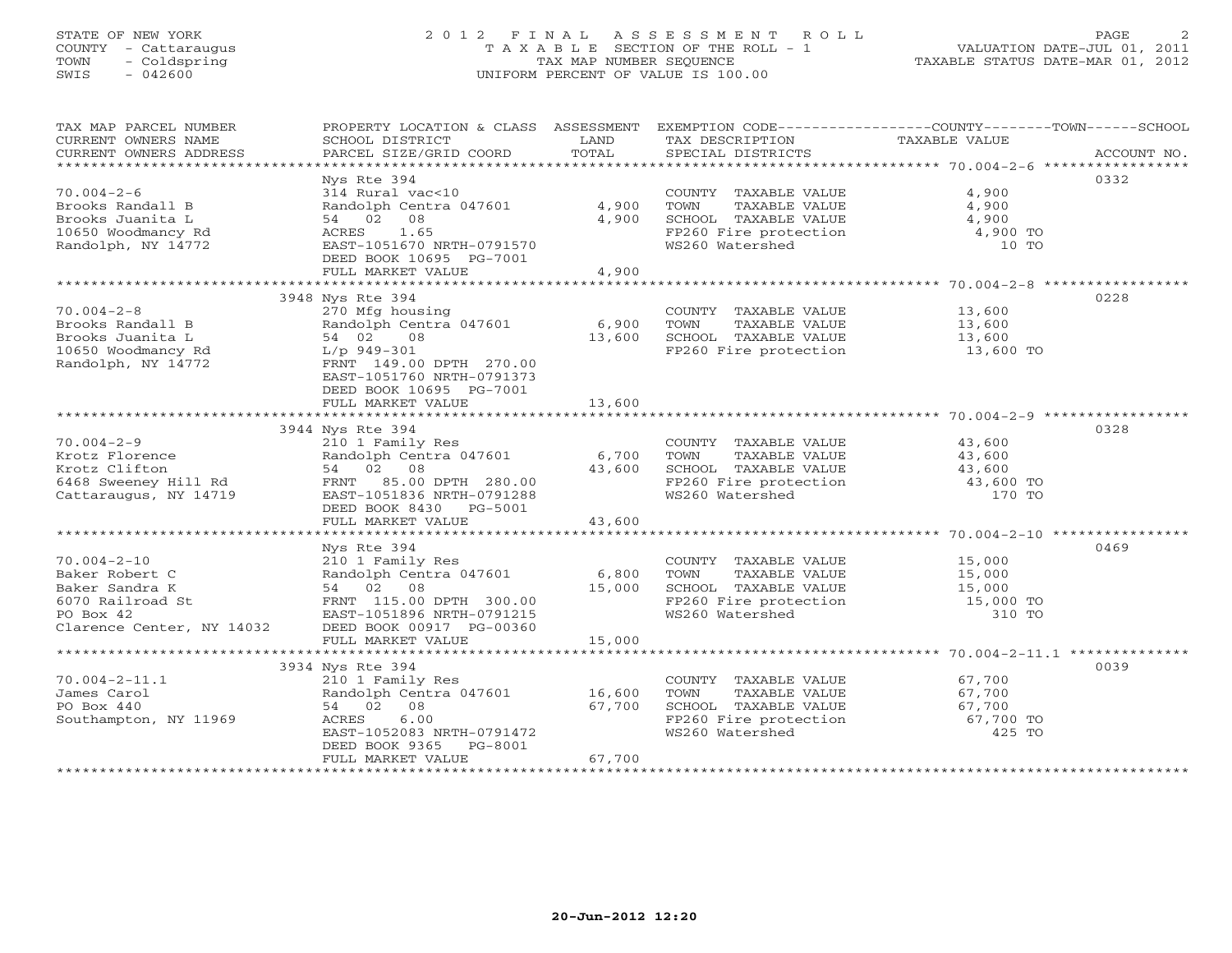### STATE OF NEW YORK 2 0 1 2 F I N A L A S S E S S M E N T R O L L PAGE 3 COUNTY - Cattaraugus T A X A B L E SECTION OF THE ROLL - 1 VALUATION DATE-JUL 01, 2011 TOWN - Coldspring TAX MAP NUMBER SEQUENCE TAXABLE STATUS DATE-MAR 01, 2012 SWIS - 042600 UNIFORM PERCENT OF VALUE IS 100.00UNIFORM PERCENT OF VALUE IS 100.00

| TAX MAP PARCEL NUMBER  | PROPERTY LOCATION & CLASS ASSESSMENT EXEMPTION CODE----------------COUNTY-------TOWN------SCHOOL |            |                       |                      |             |        |
|------------------------|--------------------------------------------------------------------------------------------------|------------|-----------------------|----------------------|-------------|--------|
| CURRENT OWNERS NAME    | SCHOOL DISTRICT                                                                                  | LAND       | TAX DESCRIPTION       | TAXABLE VALUE        |             |        |
| CURRENT OWNERS ADDRESS | PARCEL SIZE/GRID COORD                                                                           | TOTAL      | SPECIAL DISTRICTS     |                      | ACCOUNT NO. |        |
|                        |                                                                                                  |            |                       |                      |             |        |
|                        | 3928 Nys Rte 394                                                                                 |            |                       |                      | 0738        |        |
| $70.004 - 2 - 11.2$    | 210 1 Family Res                                                                                 |            | RES STAR 41854        | $\Omega$             | $\Omega$    | 30,000 |
| Rasmussen Brett H      | Randolph Centra 047601                                                                           | 12,000     | COUNTY TAXABLE VALUE  | 35,000               |             |        |
| Rasmussen Dawn M       | 54 02 08                                                                                         | 35,000     | TAXABLE VALUE<br>TOWN | 35,000               |             |        |
| 3928 Nys Rte 394       | 3.50<br>ACRES                                                                                    |            | SCHOOL TAXABLE VALUE  | 5,000                |             |        |
| Randolph, NY 14772     | EAST-1052299 NRTH-0791320                                                                        |            | FP260 Fire protection | 35,000 TO            |             |        |
|                        | DEED BOOK 899<br>PG-00729                                                                        |            | WS260 Watershed       | 7,000 TO             |             |        |
|                        | FULL MARKET VALUE                                                                                | 35,000     |                       |                      |             |        |
|                        |                                                                                                  |            |                       |                      |             |        |
|                        | Nys Rte 394                                                                                      |            |                       |                      | 0169        |        |
| $70.004 - 2 - 12$      | 311 Res vac land                                                                                 |            | COUNTY TAXABLE VALUE  | 7,200                |             |        |
| Mack James J           | Randolph Centra 047601                                                                           | 7,200      | TOWN<br>TAXABLE VALUE | 7,200                |             |        |
| 10345 Route 242        | 54 02 08                                                                                         | 7,200      | SCHOOL TAXABLE VALUE  | 7,200                |             |        |
| Randolph, NY 14772     | 1.10<br>ACRES                                                                                    |            | FP260 Fire protection | 7,200 TO             |             |        |
|                        | EAST-1051603 NRTH-0791130                                                                        |            | WS260 Watershed       | 110 TO               |             |        |
|                        |                                                                                                  |            |                       |                      |             |        |
|                        | DEED BOOK 2333 PG-8001                                                                           |            |                       |                      |             |        |
|                        | FULL MARKET VALUE                                                                                | 7,200      |                       |                      |             |        |
|                        |                                                                                                  |            |                       |                      |             |        |
|                        | Nys Rte 394                                                                                      |            |                       |                      | 0107        |        |
| $70.004 - 2 - 13$      | 449 Other Storag                                                                                 |            | COUNTY TAXABLE VALUE  | 17,000               |             |        |
| Mack James J           | Randolph Centra 047601                                                                           | $\bigcirc$ | TAXABLE VALUE<br>TOWN | 17,000               |             |        |
| Emke Jeannene J        | 54 02 08                                                                                         | 17,000     | SCHOOL TAXABLE VALUE  | 17,000               |             |        |
| 10345 Nys Rte 242      | ACRES 1.25                                                                                       |            | FP260 Fire protection | 17,000 TO            |             |        |
| Randolph, NY 14772     | EAST-1051813 NRTH-0790837                                                                        |            |                       |                      |             |        |
|                        | DEED BOOK 8990<br>PG-5001                                                                        |            |                       |                      |             |        |
|                        | FULL MARKET VALUE                                                                                | 17,000     |                       |                      |             |        |
|                        |                                                                                                  |            |                       |                      |             |        |
|                        | Nys Rte 394                                                                                      |            |                       |                      | 0311        |        |
| $70.004 - 2 - 14$      | 433 Auto body                                                                                    |            | COUNTY TAXABLE VALUE  | 52,700               |             |        |
| Snyder Jeffrey         | Randolph Centra 047601                                                                           | 6,400      | TOWN<br>TAXABLE VALUE | $52,700$<br>$52,700$ |             |        |
| PO Box 11              | 54 02 08                                                                                         | 52,700     | SCHOOL TAXABLE VALUE  |                      |             |        |
| Randolph, NY 14772     | FRNT 69.00 DPTH 200.00                                                                           |            | FP260 Fire protection | 52,700 TO            |             |        |
|                        | EAST-1051933 NRTH-0790765                                                                        |            | WS260 Watershed       | 500 TO               |             |        |
|                        | DEED BOOK 1009 PG-1067                                                                           |            |                       |                      |             |        |
|                        | FULL MARKET VALUE                                                                                | 52,700     |                       |                      |             |        |
|                        |                                                                                                  |            |                       |                      |             |        |
|                        | 10888 Nys Rte 242                                                                                |            |                       |                      | 0137        |        |
| $70.004 - 2 - 16$      | 210 1 Family Res                                                                                 |            | RES STAR<br>41854     | $\Omega$             | $\Omega$    | 30,000 |
| Carey Diane M          | Randolph Centra 047601                                                                           | 7,000      | COUNTY TAXABLE VALUE  | 66,700               |             |        |
| 10888 Nys Rte 242      | 54 02 08                                                                                         | 66,700     | TAXABLE VALUE<br>TOWN | 66,700               |             |        |
| Randolph, NY 14772     | FRNT 200.00 DPTH 217.80                                                                          |            | SCHOOL TAXABLE VALUE  | 36,700               |             |        |
|                        | 017<br>BANK                                                                                      |            | FP260 Fire protection | 66,700 TO            |             |        |
|                        | EAST-1052386 NRTH-0790989                                                                        |            | WS260 Watershed       | 13,340 TO            |             |        |
|                        |                                                                                                  |            |                       |                      |             |        |
|                        | DEED BOOK 8463 PG-2001                                                                           | 66,700     |                       |                      |             |        |
|                        | FULL MARKET VALUE<br>******************************                                              |            |                       |                      |             |        |
|                        |                                                                                                  |            |                       |                      |             |        |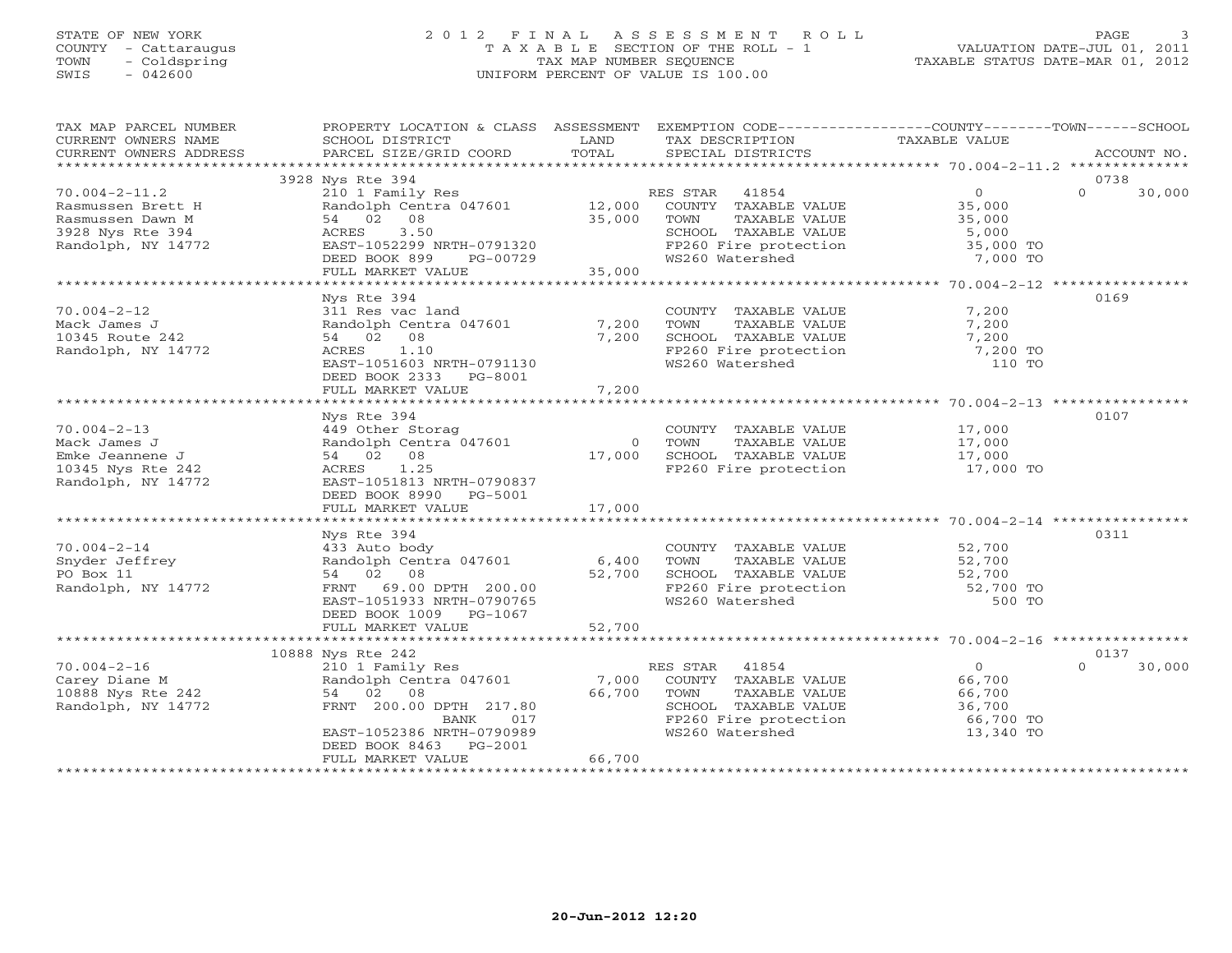# STATE OF NEW YORK 2 0 1 2 F I N A L A S S E S S M E N T R O L L PAGE 4 COUNTY - Cattaraugus T A X A B L E SECTION OF THE ROLL - 1 VALUATION DATE-JUL 01, 2011 TOWN - Coldspring TAX MAP NUMBER SEQUENCE TAXABLE STATUS DATE-MAR 01, 2012 SWIS - 042600 UNIFORM PERCENT OF VALUE IS 100.00UNIFORM PERCENT OF VALUE IS 100.00

| TAX MAP PARCEL NUMBER<br>CURRENT OWNERS NAME     | PROPERTY LOCATION & CLASS ASSESSMENT<br>SCHOOL DISTRICT | LAND<br>TOTAL | TAX DESCRIPTION       | EXEMPTION CODE-----------------COUNTY-------TOWN------SCHOOL<br>TAXABLE VALUE |                    |
|--------------------------------------------------|---------------------------------------------------------|---------------|-----------------------|-------------------------------------------------------------------------------|--------------------|
| CURRENT OWNERS ADDRESS<br>********************** | PARCEL SIZE/GRID COORD                                  |               | SPECIAL DISTRICTS     |                                                                               | ACCOUNT NO.        |
|                                                  | nys 242                                                 |               |                       |                                                                               | 0147               |
| $70.004 - 2 - 17$                                | 314 Rural vac<10                                        |               | COUNTY TAXABLE VALUE  | 16,700                                                                        |                    |
| Vitello Samuel R                                 | Randolph Centra 047601                                  | 16,700        | TOWN<br>TAXABLE VALUE | 16,700                                                                        |                    |
| Montedoro Charles J                              | 54 02 08                                                | 16,700        | SCHOOL TAXABLE VALUE  | 16,700                                                                        |                    |
| 7257 Woodhaven                                   | 8.21<br>ACRES                                           |               | FP260 Fire protection | 16,700 TO                                                                     |                    |
| Lockport, NY 14094                               | EAST-1052704 NRTH-0791350                               |               |                       |                                                                               |                    |
|                                                  | DEED BOOK 871<br>PG-01051                               |               |                       |                                                                               |                    |
|                                                  | FULL MARKET VALUE                                       | 16,700        |                       |                                                                               |                    |
|                                                  |                                                         |               |                       |                                                                               |                    |
|                                                  | Nys Rte 394                                             |               |                       |                                                                               | 0088               |
| $70.004 - 2 - 18$                                | 210 1 Family Res                                        |               | RES STAR<br>41854     | $\overline{0}$                                                                | $\Omega$<br>30,000 |
| Peru Howard L                                    | Randolph Centra 047601                                  | 6,800         | COUNTY TAXABLE VALUE  | 62,300                                                                        |                    |
| Peru Joyce E                                     | 54 02 08                                                | 62,300        | TAXABLE VALUE<br>TOWN | 62,300                                                                        |                    |
| 10889 Rte 242                                    | FRNT 145.00 DPTH 285.00                                 |               | SCHOOL TAXABLE VALUE  | 32,300                                                                        |                    |
| Randolph, NY 14772                               | EAST-1052456 NRTH-0790753                               |               | FP260 Fire protection | 62,300 TO                                                                     |                    |
|                                                  | DEED BOOK 00997 PG-00942<br>FULL MARKET VALUE           | 62,300        | WS260 Watershed       | 6,230 TO                                                                      |                    |
|                                                  |                                                         | ************  |                       | ************** 70.004-2-19.1 *************                                    |                    |
|                                                  | 10867 Nys Rte 242                                       |               |                       |                                                                               | 0196               |
| $70.004 - 2 - 19.1$                              | 210 1 Family Res                                        |               | SR STAR<br>41834      | $\overline{O}$                                                                | $\Omega$<br>62,200 |
| Griffin Grace Barbara                            | Randolph Centra 047601                                  | 25,000        | COUNTY TAXABLE VALUE  | 81,400                                                                        |                    |
| 10867 Nys Rte 242                                | 54 02 08                                                | 81,400        | TAXABLE VALUE<br>TOWN | 81,400                                                                        |                    |
| Randolph, NY 14772                               | Ff 290.00                                               |               | SCHOOL TAXABLE VALUE  | 19,200                                                                        |                    |
|                                                  | ACRES 11.70                                             |               | FP260 Fire protection | 81,400 TO                                                                     |                    |
|                                                  | EAST-1054006 NRTH-0791502                               |               | WS260 Watershed       | 460 TO                                                                        |                    |
|                                                  | DEED BOOK 00949 PG-01075                                |               |                       |                                                                               |                    |
|                                                  | FULL MARKET VALUE                                       | 81,400        |                       |                                                                               |                    |
|                                                  |                                                         |               |                       |                                                                               |                    |
|                                                  | 10869 Nys Rte 242                                       |               |                       |                                                                               | 0779               |
| $70.004 - 2 - 19.2$                              | 210 1 Family Res                                        |               | COUNTY TAXABLE VALUE  | 66,100                                                                        |                    |
| Griffin Grace Barbara                            | Randolph Centra 047601                                  | 7,400         | TOWN<br>TAXABLE VALUE | 66,100                                                                        |                    |
| 10867 Nys Rte 242                                | 54 02 08                                                | 66,100        | SCHOOL TAXABLE VALUE  | 66,100                                                                        |                    |
| Randolph, NY 14772                               | Ff 128.10<br>ACRES<br>1.20                              |               | FP260 Fire protection | 66,100 TO                                                                     |                    |
|                                                  | EAST-1053273 NRTH-0791277                               |               |                       |                                                                               |                    |
|                                                  | DEED BOOK 00966 PG-01160                                |               |                       |                                                                               |                    |
|                                                  | FULL MARKET VALUE                                       | 66,100        |                       |                                                                               |                    |
|                                                  |                                                         |               |                       |                                                                               |                    |
|                                                  | 10877 Nys Rte 242                                       |               |                       |                                                                               | 0193               |
| $70.004 - 2 - 20$                                | 210 1 Family Res                                        |               | SR STAR<br>41834      | $\Omega$                                                                      | $\Omega$<br>62,200 |
| Griffin Grace Barbara                            | Randolph Centra 047601                                  | 25,000        | COUNTY TAXABLE VALUE  | 75,000                                                                        |                    |
| 10867 Rte 242                                    | 54 02 08                                                | 75,000        | TOWN<br>TAXABLE VALUE | 75,000                                                                        |                    |
| Randolph, NY 14772                               | Ff 370.00                                               |               | SCHOOL TAXABLE VALUE  | 12,800                                                                        |                    |
|                                                  | ACRES<br>11.70                                          |               | FP260 Fire protection | 75,000 TO                                                                     |                    |
|                                                  | EAST-1053680 NRTH-0791095                               |               | WS260 Watershed       | 7,500 TO                                                                      |                    |
|                                                  | DEED BOOK 00949 PG-01075                                |               |                       |                                                                               |                    |
|                                                  | FULL MARKET VALUE                                       | 75,000        |                       |                                                                               |                    |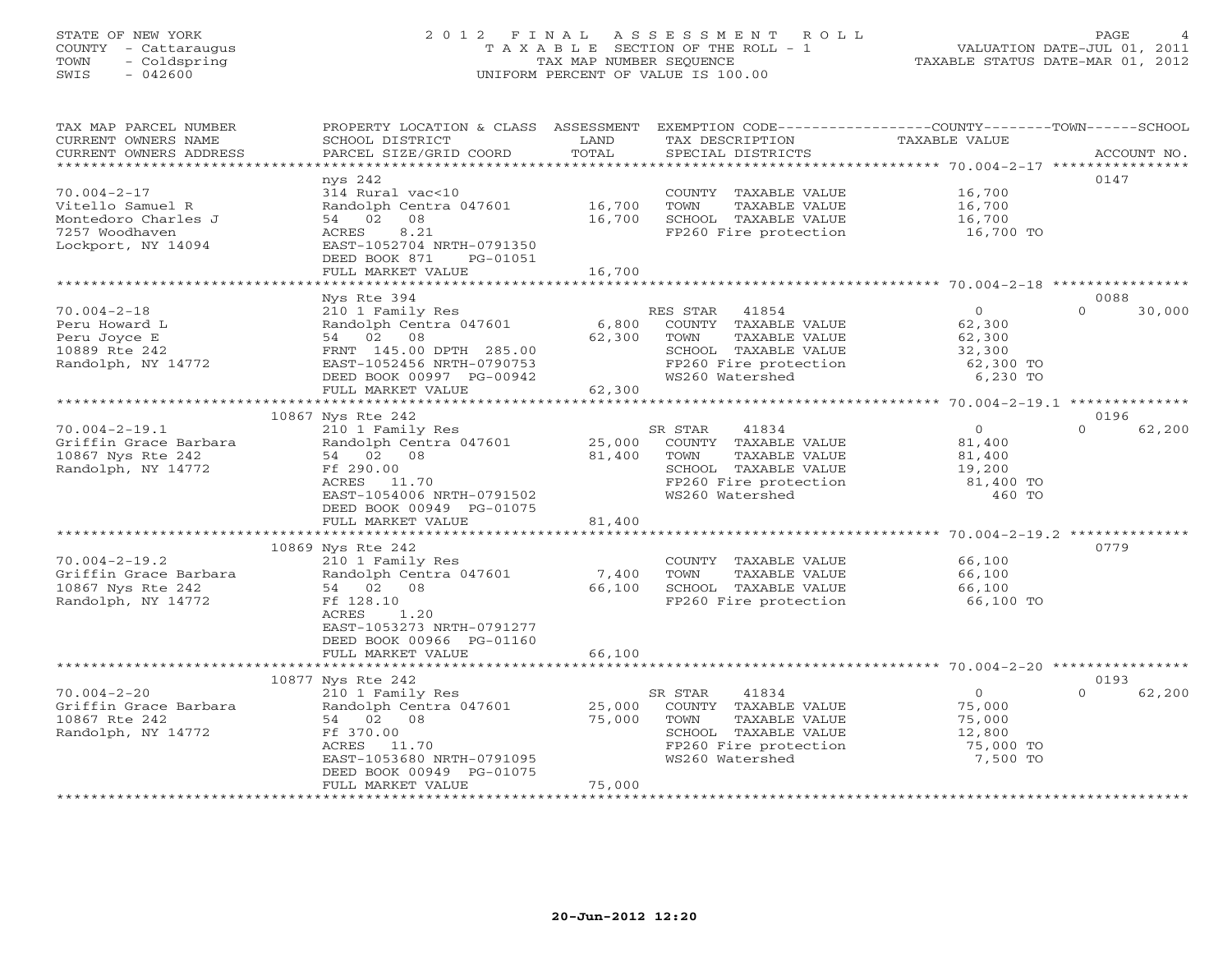# STATE OF NEW YORK 2 0 1 2 F I N A L A S S E S S M E N T R O L L PAGE 5 COUNTY - Cattaraugus T A X A B L E SECTION OF THE ROLL - 1 VALUATION DATE-JUL 01, 2011 TOWN - Coldspring TAX MAP NUMBER SEQUENCE TAXABLE STATUS DATE-MAR 01, 2012 SWIS - 042600 UNIFORM PERCENT OF VALUE IS 100.00

|  | LE STATUS DATE-MAR 01, 2012 |  |
|--|-----------------------------|--|
|  |                             |  |

| TAX MAP PARCEL NUMBER                                                                                                                                                                                        | PROPERTY LOCATION & CLASS ASSESSMENT EXEMPTION CODE---------------COUNTY-------TOWN-----SCHOOL |        |                                                                                                                                |                       |                      |
|--------------------------------------------------------------------------------------------------------------------------------------------------------------------------------------------------------------|------------------------------------------------------------------------------------------------|--------|--------------------------------------------------------------------------------------------------------------------------------|-----------------------|----------------------|
| CURRENT OWNERS NAME                                                                                                                                                                                          | SCHOOL DISTRICT                                                                                | LAND   | TAX DESCRIPTION                                                                                                                | TAXABLE VALUE         |                      |
|                                                                                                                                                                                                              |                                                                                                |        |                                                                                                                                |                       |                      |
|                                                                                                                                                                                                              |                                                                                                |        |                                                                                                                                |                       |                      |
|                                                                                                                                                                                                              | $Co$ Rd $39$                                                                                   |        |                                                                                                                                |                       | 0194                 |
| $70.004 - 2 - 21.1$                                                                                                                                                                                          | 314 Rural vac<10                                                                               |        | COUNTY TAXABLE VALUE 12,900                                                                                                    |                       |                      |
| Griffin Grace Barbara                                                                                                                                                                                        | Randolph Centra 047601 12,900                                                                  |        | TOWN<br>TAXABLE VALUE                                                                                                          | 12,900                |                      |
| 10867 Rte 242                                                                                                                                                                                                | 54 02 08                                                                                       | 12,900 | SCHOOL TAXABLE VALUE 12,900                                                                                                    |                       |                      |
| Randolph, NY 14772                                                                                                                                                                                           | 5.82<br>ACRES                                                                                  |        | FP260 Fire protection                                                                                                          | 12,900 TO             |                      |
|                                                                                                                                                                                                              | EAST-1054540 NRTH-0790990                                                                      |        | WS260 Watershed                                                                                                                | 40 TO                 |                      |
|                                                                                                                                                                                                              | DEED BOOK 00641 PG-209                                                                         |        |                                                                                                                                |                       |                      |
|                                                                                                                                                                                                              | FULL MARKET VALUE                                                                              | 12,900 |                                                                                                                                |                       |                      |
|                                                                                                                                                                                                              |                                                                                                |        |                                                                                                                                |                       |                      |
|                                                                                                                                                                                                              | 10754 Lebanon Rd                                                                               |        |                                                                                                                                |                       | 0677                 |
| $70.004 - 2 - 21.2$                                                                                                                                                                                          | 210 1 Family Res                                                                               |        | CVET CO<br>41132                                                                                                               | 15,775                | $\Omega$<br>$\Omega$ |
|                                                                                                                                                                                                              |                                                                                                |        |                                                                                                                                | $\overline{0}$        | $\Omega$<br>62,200   |
|                                                                                                                                                                                                              |                                                                                                |        | COUNTY TAXABLE VALUE                                                                                                           | 47,325                |                      |
|                                                                                                                                                                                                              |                                                                                                |        |                                                                                                                                |                       |                      |
|                                                                                                                                                                                                              |                                                                                                |        |                                                                                                                                |                       |                      |
| PO Box 25<br>East Randolph, NY 14730<br>EAST-1054666 NRTH-0790334 SCHOOL TAXABLE VALUE 900<br>DEED BOOK 00792 PG-00571 FP260 Fire protection 63,100 TO<br>FULL MARKET VALUE 63,100 WS260 Watershed 12,620 TO |                                                                                                |        |                                                                                                                                |                       |                      |
|                                                                                                                                                                                                              |                                                                                                |        |                                                                                                                                |                       |                      |
|                                                                                                                                                                                                              |                                                                                                |        |                                                                                                                                |                       |                      |
|                                                                                                                                                                                                              | Co $Rd$ 39                                                                                     |        |                                                                                                                                |                       | 0372                 |
|                                                                                                                                                                                                              |                                                                                                |        |                                                                                                                                |                       |                      |
|                                                                                                                                                                                                              |                                                                                                |        | COUNTY TAXABLE VALUE<br>TOWN TAXABLE VALUE 27,000                                                                              |                       |                      |
|                                                                                                                                                                                                              |                                                                                                |        |                                                                                                                                |                       |                      |
|                                                                                                                                                                                                              |                                                                                                |        | SCHOOL TAXABLE VALUE $27,000$<br>FP260 Fire protection $27,000$ TO<br>WS260 Watershed 60 TO                                    |                       |                      |
|                                                                                                                                                                                                              |                                                                                                |        |                                                                                                                                |                       |                      |
|                                                                                                                                                                                                              | EAST-1054009 NRTH-0790517                                                                      |        |                                                                                                                                |                       |                      |
|                                                                                                                                                                                                              | DEED BOOK 00625 PG-00271                                                                       |        |                                                                                                                                |                       |                      |
|                                                                                                                                                                                                              | FULL MARKET VALUE                                                                              | 27,000 |                                                                                                                                |                       |                      |
|                                                                                                                                                                                                              |                                                                                                |        |                                                                                                                                |                       |                      |
|                                                                                                                                                                                                              | 10812 Lebanon Rd                                                                               |        |                                                                                                                                |                       | 0277                 |
|                                                                                                                                                                                                              |                                                                                                |        | 41834<br>SR STAR                                                                                                               | $\overline{0}$        | $\Omega$<br>54,100   |
|                                                                                                                                                                                                              | Randolph Centra 047601 6,700                                                                   |        | COUNTY TAXABLE VALUE 54,100                                                                                                    |                       |                      |
|                                                                                                                                                                                                              |                                                                                                | 54,100 |                                                                                                                                |                       |                      |
|                                                                                                                                                                                                              |                                                                                                |        | TOWN TAXABLE VALUE 54,100<br>SCHOOL TAXABLE VALUE 54,100<br>FP260 Fire protection 54,100 TO<br>FP260 Fire protection 54,100 TO |                       |                      |
|                                                                                                                                                                                                              | EAST-1053316 NRTH-0790477                                                                      |        |                                                                                                                                |                       |                      |
|                                                                                                                                                                                                              | DEED BOOK 00582 PG-00312                                                                       |        | WS260 Watershed                                                                                                                | 410 TO                |                      |
|                                                                                                                                                                                                              | FULL MARKET VALUE                                                                              | 54,100 |                                                                                                                                |                       |                      |
|                                                                                                                                                                                                              |                                                                                                |        |                                                                                                                                |                       |                      |
|                                                                                                                                                                                                              | 10816 Lebanon Rd                                                                               |        |                                                                                                                                |                       | 0480                 |
| $70.004 - 2 - 24$                                                                                                                                                                                            | 220 2 Family Res                                                                               |        | CVET CO 41132                                                                                                                  | 20,000                | $\Omega$<br>$\Omega$ |
| Wheeler David A                                                                                                                                                                                              | Randolph Centra 047601 11,500 SR STAR                                                          |        | 41834                                                                                                                          | $\overline{0}$        | $\Omega$<br>62,200   |
| Wheeler Faith D                                                                                                                                                                                              | 54 02 08                                                                                       |        | 113,500 COUNTY TAXABLE VALUE                                                                                                   | 93,500                |                      |
| 10816 Lebanon Rd                                                                                                                                                                                             | ACRES 3.24                                                                                     |        | TOWN                                                                                                                           | TAXABLE VALUE 113,500 |                      |
| Randolph, NY 14772                                                                                                                                                                                           | EAST-1053168 NRTH-0790666                                                                      |        |                                                                                                                                |                       |                      |
|                                                                                                                                                                                                              | DEED BOOK 143                                                                                  |        |                                                                                                                                |                       |                      |
|                                                                                                                                                                                                              | FULL MARKET VALUE                                                                              |        | SCHOOL TAXABLE VALUE 51,300<br>FP260 Fire protection 113,500 TO<br>WS260 Watershed 815 TO                                      |                       |                      |
|                                                                                                                                                                                                              |                                                                                                |        |                                                                                                                                |                       |                      |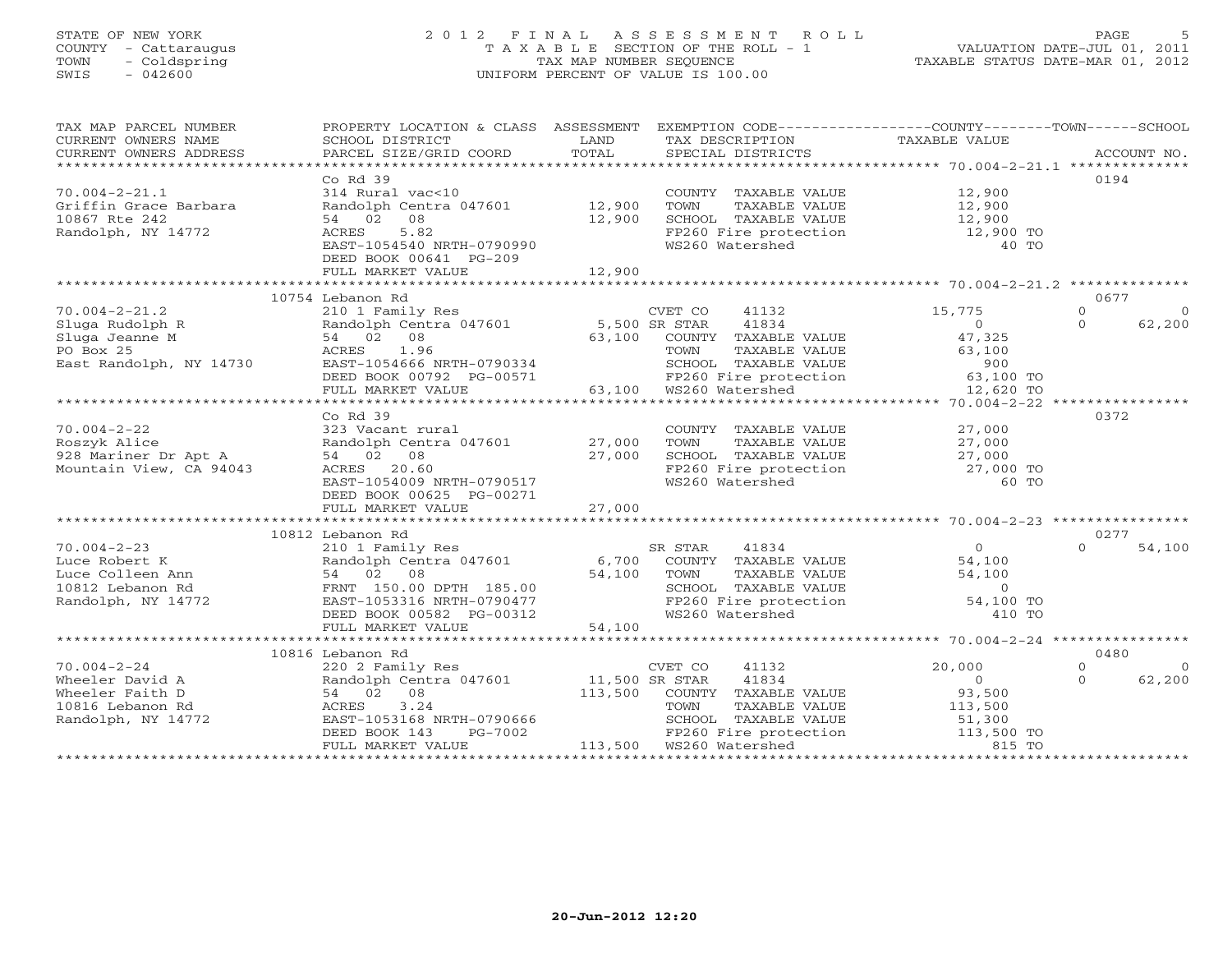### STATE OF NEW YORK 2 0 1 2 F I N A L A S S E S S M E N T R O L L PAGE 6 COUNTY - Cattaraugus T A X A B L E SECTION OF THE ROLL - 1 VALUATION DATE-JUL 01, 2011 TOWN - Coldspring TAX MAP NUMBER SEQUENCE TAXABLE STATUS DATE-MAR 01, 2012 SWIS - 042600 UNIFORM PERCENT OF VALUE IS 100.00UNIFORM PERCENT OF VALUE IS 100.00

| TAX MAP PARCEL NUMBER                                                                                                                                                                                                                                                                                                                                                                                                                                                                                                                            | PROPERTY LOCATION & CLASS ASSESSMENT EXEMPTION CODE----------------COUNTY-------TOWN------SCHOOL                                                                                                                                        |                        |                                                                                                               |                      |                            |
|--------------------------------------------------------------------------------------------------------------------------------------------------------------------------------------------------------------------------------------------------------------------------------------------------------------------------------------------------------------------------------------------------------------------------------------------------------------------------------------------------------------------------------------------------|-----------------------------------------------------------------------------------------------------------------------------------------------------------------------------------------------------------------------------------------|------------------------|---------------------------------------------------------------------------------------------------------------|----------------------|----------------------------|
| CURRENT OWNERS NAME                                                                                                                                                                                                                                                                                                                                                                                                                                                                                                                              | SCHOOL DISTRICT                                                                                                                                                                                                                         | <b>Example 12</b> LAND | TAX DESCRIPTION                                                                                               | TAXABLE VALUE        |                            |
| CURRENT OWNERS ADDRESS<br>$\begin{minipage}{.45\textwidth} \begin{minipage}{.45\textwidth} \begin{minipage}{.45\textwidth} \begin{minipage}{.45\textwidth} \begin{minipage}{.45\textwidth} \begin{minipage}{.45\textwidth} \begin{minipage}{.45\textwidth} \begin{minipage}{.45\textwidth} \begin{minipage}{.45\textwidth} \begin{minipage}{.45\textwidth} \begin{minipage}{.45\textwidth} \begin{minipage}{.45\textwidth} \begin{minipage}{.45\textwidth} \begin{minipage}{.45\textwidth} \begin{minipage}{.45\textwidth} \begin{minipage}{.45$ |                                                                                                                                                                                                                                         |                        |                                                                                                               |                      |                            |
|                                                                                                                                                                                                                                                                                                                                                                                                                                                                                                                                                  |                                                                                                                                                                                                                                         |                        |                                                                                                               |                      |                            |
|                                                                                                                                                                                                                                                                                                                                                                                                                                                                                                                                                  | 3896 Nys Rte 394<br>210 1 Family Res                                                                                                                                                                                                    |                        |                                                                                                               | $\overline{0}$       | 0419<br>$\Omega$<br>30,000 |
| $70.004 - 2 - 25$                                                                                                                                                                                                                                                                                                                                                                                                                                                                                                                                |                                                                                                                                                                                                                                         |                        | RES STAR 41854                                                                                                |                      |                            |
| Yochum Paul G<br>Yochum Rosa A                                                                                                                                                                                                                                                                                                                                                                                                                                                                                                                   |                                                                                                                                                                                                                                         |                        |                                                                                                               |                      |                            |
| 3896 Nys Rte 394                                                                                                                                                                                                                                                                                                                                                                                                                                                                                                                                 |                                                                                                                                                                                                                                         |                        |                                                                                                               |                      |                            |
| Randolph, NY 14772                                                                                                                                                                                                                                                                                                                                                                                                                                                                                                                               | Fandolph Centra 047601 15,700 COUNTY TAXABLE VALUE 73,700<br>54 02 08 73,700 TOWN TAXABLE VALUE 73,700<br>ACRES 5.43 SCHOOL TAXABLE VALUE 43,700<br>EAST-1052797 NRTH-0790681 FP260 Fire protection 73,700<br>EAST-1052797 NRTH-0790681 |                        |                                                                                                               |                      |                            |
|                                                                                                                                                                                                                                                                                                                                                                                                                                                                                                                                                  |                                                                                                                                                                                                                                         |                        | SCHOOL TAXABLE VALUE $43,700$<br>FP260 Fire protection 73,700 TO<br>WS260 Watershed 360 TO                    |                      |                            |
|                                                                                                                                                                                                                                                                                                                                                                                                                                                                                                                                                  |                                                                                                                                                                                                                                         |                        |                                                                                                               |                      |                            |
|                                                                                                                                                                                                                                                                                                                                                                                                                                                                                                                                                  |                                                                                                                                                                                                                                         |                        |                                                                                                               |                      |                            |
|                                                                                                                                                                                                                                                                                                                                                                                                                                                                                                                                                  | 3890 Nys Rte 394                                                                                                                                                                                                                        |                        |                                                                                                               |                      | 0369                       |
| $70.004 - 2 - 26$                                                                                                                                                                                                                                                                                                                                                                                                                                                                                                                                | Nys Rue 33.<br>270 Mfg housing<br>Randolph Centra 047601 12,800                                                                                                                                                                         |                        | COUNTY TAXABLE VALUE 29,700                                                                                   |                      |                            |
| Smith Andrew                                                                                                                                                                                                                                                                                                                                                                                                                                                                                                                                     |                                                                                                                                                                                                                                         |                        |                                                                                                               |                      |                            |
| PO Box 22                                                                                                                                                                                                                                                                                                                                                                                                                                                                                                                                        | 54 02 08                                                                                                                                                                                                                                | 29,700                 |                                                                                                               |                      |                            |
| Randolph, NY 14772                                                                                                                                                                                                                                                                                                                                                                                                                                                                                                                               | FRNT 145.00 DPTH 207.00                                                                                                                                                                                                                 |                        |                                                                                                               |                      |                            |
|                                                                                                                                                                                                                                                                                                                                                                                                                                                                                                                                                  | EAST-1052703 NRTH-0790600                                                                                                                                                                                                               |                        | FP260 Fire protection<br>WS260 Watershed 50 TO 50 TO                                                          |                      |                            |
|                                                                                                                                                                                                                                                                                                                                                                                                                                                                                                                                                  | DEED BOOK 13581 PG-9001                                                                                                                                                                                                                 |                        |                                                                                                               |                      |                            |
|                                                                                                                                                                                                                                                                                                                                                                                                                                                                                                                                                  | FULL MARKET VALUE                                                                                                                                                                                                                       | 29,700                 |                                                                                                               |                      |                            |
|                                                                                                                                                                                                                                                                                                                                                                                                                                                                                                                                                  |                                                                                                                                                                                                                                         |                        |                                                                                                               |                      |                            |
|                                                                                                                                                                                                                                                                                                                                                                                                                                                                                                                                                  | 3905 Nys Rte 394                                                                                                                                                                                                                        |                        |                                                                                                               |                      | 0442                       |
| $70.004 - 2 - 27.1$                                                                                                                                                                                                                                                                                                                                                                                                                                                                                                                              | 210 1 Family Res<br>Randolph Centra 047601 14,600 COUNTY TAXABLE VALUE                                                                                                                                                                  |                        |                                                                                                               | $\overline{0}$       | $\Omega$<br>30,000         |
| 70.004- $2$ - $2 \cdot 1$<br>Buskist Carole A<br>$\rightarrow$ Pto 394                                                                                                                                                                                                                                                                                                                                                                                                                                                                           |                                                                                                                                                                                                                                         |                        |                                                                                                               | 68,200               |                            |
|                                                                                                                                                                                                                                                                                                                                                                                                                                                                                                                                                  | 54 02 08                                                                                                                                                                                                                                | 68,200 TOWN            |                                                                                                               |                      |                            |
| Randolph, NY 14772                                                                                                                                                                                                                                                                                                                                                                                                                                                                                                                               |                                                                                                                                                                                                                                         |                        | TOWN TAXABLE VALUE 68,200<br>SCHOOL TAXABLE VALUE 38,200<br>FP260 Fire protection 68,200 TO                   |                      |                            |
|                                                                                                                                                                                                                                                                                                                                                                                                                                                                                                                                                  |                                                                                                                                                                                                                                         |                        |                                                                                                               |                      |                            |
|                                                                                                                                                                                                                                                                                                                                                                                                                                                                                                                                                  | BY WIII<br>ACRES 4.80<br>EAST-1052065 NRTH-0790512<br>FULL MARKET WALLER                                                                                                                                                                |                        | WS260 Watershed                                                                                               | 6,820 TO             |                            |
|                                                                                                                                                                                                                                                                                                                                                                                                                                                                                                                                                  | FULL MARKET VALUE                                                                                                                                                                                                                       | 68,200                 |                                                                                                               |                      |                            |
|                                                                                                                                                                                                                                                                                                                                                                                                                                                                                                                                                  |                                                                                                                                                                                                                                         |                        |                                                                                                               |                      |                            |
|                                                                                                                                                                                                                                                                                                                                                                                                                                                                                                                                                  | Nys Rte 394                                                                                                                                                                                                                             |                        |                                                                                                               |                      | 0797                       |
| $70.004 - 2 - 27.2$                                                                                                                                                                                                                                                                                                                                                                                                                                                                                                                              | 323 Vacant rural                                                                                                                                                                                                                        |                        | COUNTY TAXABLE VALUE 18,800                                                                                   | TAXABLE VALUE 18,800 |                            |
| Milks Richard                                                                                                                                                                                                                                                                                                                                                                                                                                                                                                                                    | Randolph Centra 047601 18,800                                                                                                                                                                                                           |                        | TOWN                                                                                                          |                      |                            |
| 3259 Thomas Ln                                                                                                                                                                                                                                                                                                                                                                                                                                                                                                                                   | 54 02 08                                                                                                                                                                                                                                | 18,800                 |                                                                                                               |                      |                            |
| Montgomery, IL 60538                                                                                                                                                                                                                                                                                                                                                                                                                                                                                                                             | ACRES 23.90<br>EAST-1052757 NRTH-0789912                                                                                                                                                                                                |                        | SCHOOL TAXABLE VALUE 18,800<br>FP260 Fire protection 18,800 TO<br>WS260 Watershed 1,880 TO<br>WS260 Watershed |                      |                            |
|                                                                                                                                                                                                                                                                                                                                                                                                                                                                                                                                                  | DEED BOOK 13011 PG-8001                                                                                                                                                                                                                 |                        |                                                                                                               |                      |                            |
|                                                                                                                                                                                                                                                                                                                                                                                                                                                                                                                                                  | FULL MARKET VALUE                                                                                                                                                                                                                       | 18,800                 |                                                                                                               |                      |                            |
|                                                                                                                                                                                                                                                                                                                                                                                                                                                                                                                                                  |                                                                                                                                                                                                                                         |                        |                                                                                                               |                      |                            |
|                                                                                                                                                                                                                                                                                                                                                                                                                                                                                                                                                  | Nys Rte 394                                                                                                                                                                                                                             |                        |                                                                                                               |                      | 0203                       |
| $70.004 - 2 - 28$                                                                                                                                                                                                                                                                                                                                                                                                                                                                                                                                | 323 Vacant rural                                                                                                                                                                                                                        |                        | COUNTY TAXABLE VALUE 65,300                                                                                   |                      |                            |
| Hale John W                                                                                                                                                                                                                                                                                                                                                                                                                                                                                                                                      | Randolph Centra 047601 65,300                                                                                                                                                                                                           |                        | TOWN                                                                                                          | TAXABLE VALUE 65,300 |                            |
| 118 Spring St                                                                                                                                                                                                                                                                                                                                                                                                                                                                                                                                    | 54 02 08                                                                                                                                                                                                                                | 65,300                 |                                                                                                               |                      |                            |
| Randolph, NY 14772                                                                                                                                                                                                                                                                                                                                                                                                                                                                                                                               | ACRES 118.84                                                                                                                                                                                                                            |                        | SCHOOL TAXABLE VALUE 65,300<br>FP260 Fire protection 65,300 TO                                                |                      |                            |
|                                                                                                                                                                                                                                                                                                                                                                                                                                                                                                                                                  | EAST-1051610 NRTH-0789147                                                                                                                                                                                                               |                        | WS260 Watershed                                                                                               | 375 TO               |                            |
|                                                                                                                                                                                                                                                                                                                                                                                                                                                                                                                                                  | DEED BOOK 00986 PG-00131                                                                                                                                                                                                                |                        |                                                                                                               |                      |                            |
|                                                                                                                                                                                                                                                                                                                                                                                                                                                                                                                                                  | FULL MARKET VALUE                                                                                                                                                                                                                       | 65,300                 |                                                                                                               |                      |                            |
|                                                                                                                                                                                                                                                                                                                                                                                                                                                                                                                                                  |                                                                                                                                                                                                                                         |                        |                                                                                                               |                      |                            |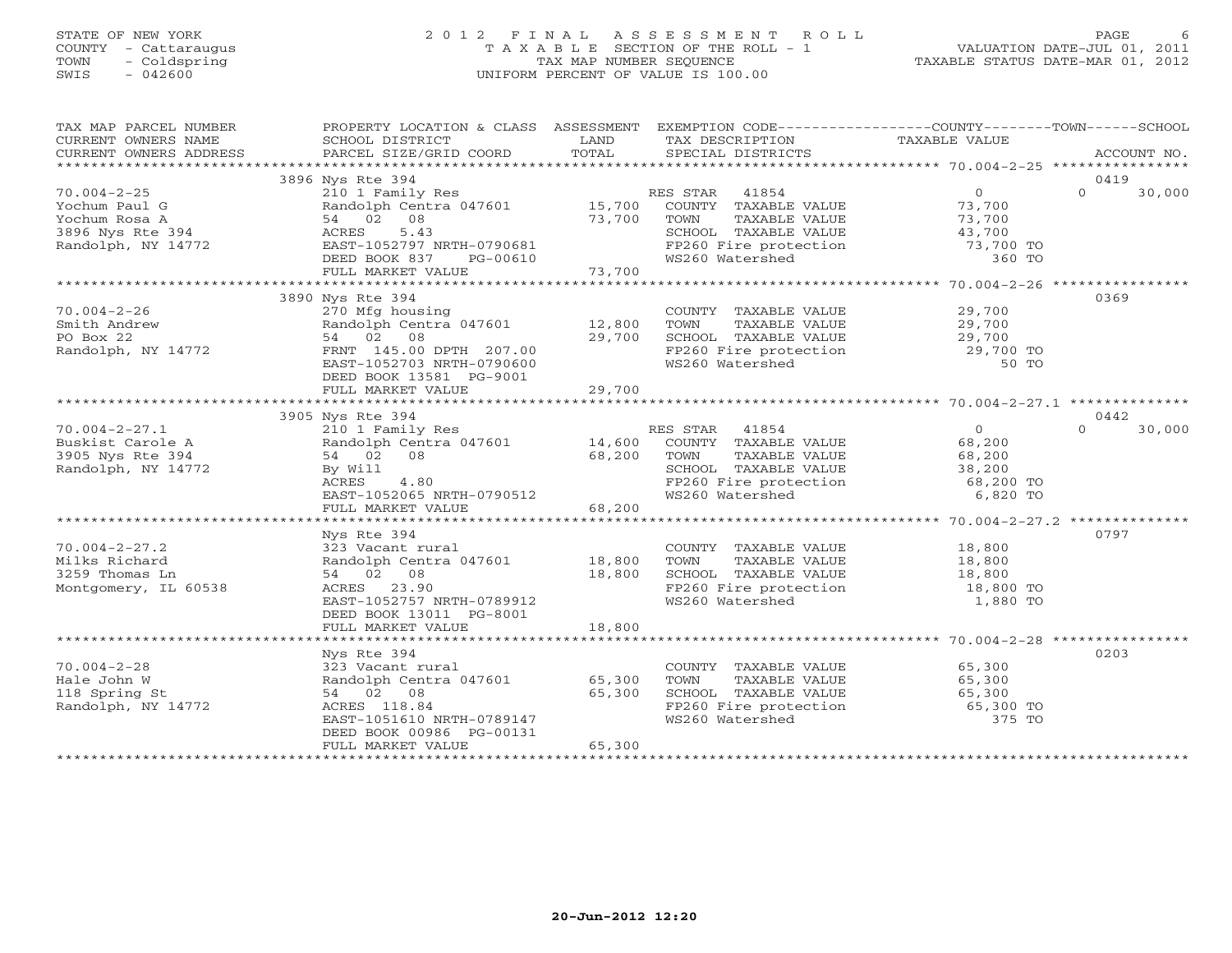# STATE OF NEW YORK 2 0 1 2 F I N A L A S S E S S M E N T R O L L PAGE 7 COUNTY - Cattaraugus T A X A B L E SECTION OF THE ROLL - 1 VALUATION DATE-JUL 01, 2011 TOWN - Coldspring TAX MAP NUMBER SEQUENCE TAXABLE STATUS DATE-MAR 01, 2012 SWIS - 042600 UNIFORM PERCENT OF VALUE IS 100.00UNIFORM PERCENT OF VALUE IS 100.00

| TAX MAP PARCEL NUMBER<br>CURRENT OWNERS NAME<br>CURRENT OWNERS ADDRESS                                                        | PROPERTY LOCATION & CLASS ASSESSMENT<br>SCHOOL DISTRICT<br>PARCEL SIZE/GRID COORD                                                                                            | LAND<br>TOTAL              | TAX DESCRIPTION TAXABLE VALUE<br>SPECIAL DISTRICTS<br>SPECIAL DISTRICTS | EXEMPTION CODE-----------------COUNTY-------TOWN------SCHOOL<br>ACCOUNT NO.                                                                       |
|-------------------------------------------------------------------------------------------------------------------------------|------------------------------------------------------------------------------------------------------------------------------------------------------------------------------|----------------------------|-------------------------------------------------------------------------|---------------------------------------------------------------------------------------------------------------------------------------------------|
| $70.004 - 2 - 29.1$<br>Jacoby Brian D<br>Jacoby Donald L<br>299 Parkside Dr<br>Limestone, NY 14753                            | Nys Rte 394<br>312 Vac w/imprv<br>Randolph Centra 047601 28,000<br>54 02 08<br>ACRES 14.60<br>EAST-1053099 NRTH-0789052<br>DEED BOOK 9046 PG-4001<br>FULL MARKET VALUE       | 28,000<br>28,000           | COUNTY TAXABLE VALUE<br>TAXABLE VALUE<br>TOWN                           | 0128<br>28,000<br>28,000<br>SCHOOL TAXABLE VALUE $28,000$<br>FP260 Fire protection $28,000$ TO<br>WS260 Watershed 500 TO                          |
|                                                                                                                               |                                                                                                                                                                              |                            |                                                                         |                                                                                                                                                   |
| $70.004 - 2 - 29.3$<br>Comstock John P<br>Comstock Angela M<br>6671 Poage Valley Rd E<br>Roanoak, VA 24018                    | Nys Rte 394<br>311 Res vac land<br>Randolph Centra 047601<br>$53 - 54 - 02 - 08$<br>ACRES 25.35<br>EAST-1054099 NRTH-0787953<br>DEED BOOK 4873 PG-8001<br>FULL MARKET VALUE  | 29,800<br>29,800<br>29,800 | COUNTY TAXABLE VALUE 29,800                                             | 0863<br>TOWN TAXABLE VALUE 29,800<br>SCHOOL TAXABLE VALUE 29,800<br>FP260 Fire protection 29,800 TO<br>WS260 Watershed 500 TO                     |
|                                                                                                                               |                                                                                                                                                                              |                            |                                                                         |                                                                                                                                                   |
| $70.004 - 2 - 29.4$<br>Storer Roger H<br>Storer Faith D<br>2630 Highway 200<br>Trout Creek, MT 59874                          | Nys Rte 394<br>105 Vac farmland<br>Randolph Centra 047601 29,100<br>54 02 08<br>ACRES 38.93<br>EAST-1054161 NRTH-0789080<br>DEED BOOK 6490 PG-7001                           | 50,200                     | COUNTY TAXABLE VALUE 50,200                                             | 0869<br>CONTRACT MANUE<br>SCHOOL TAXABLE VALUE<br>FP260 Fire protection<br>WS260 Watershed 50,200<br>FP260 Fire protection<br>50,200 TO<br>500 TO |
|                                                                                                                               | FULL MARKET VALUE                                                                                                                                                            | 50,200                     |                                                                         |                                                                                                                                                   |
| $70.004 - 2 - 29.5$                                                                                                           | Nys Rte 394<br>105 Vac farmland                                                                                                                                              |                            |                                                                         | 0872<br>2,400                                                                                                                                     |
| Nett Jason R<br>Luensman Judy B<br>236 Main St ER<br>Randolph, NY 14772                                                       | Randolph Centra 047601<br>54 02 08<br>3.20<br>ACRES<br>EAST-1052901 NRTH-0787682<br>DEED BOOK 6757 PG-4002<br>FULL MARKET VALUE                                              | 2,400<br>2,400<br>2,400    | COUNTY TAXABLE VALUE<br>TOWN     TAXABLE VALUE                          | 2,400<br>SCHOOL TAXABLE VALUE<br>FP260 Fire protection 2,400 TO<br>WS260 Watershed 500 TO                                                         |
|                                                                                                                               |                                                                                                                                                                              |                            |                                                                         |                                                                                                                                                   |
| $70.004 - 2 - 29.6$<br>Daly Darin<br>Daly Deborah<br>Daly Deporan<br>103 Meadow Ridge Ln<br>10540<br>LaGrange Ville, NY 12540 | Nys Rte 394<br>105 Vac farmland<br>Randolph Centra 047601 18,800<br>54 02 08<br>ACRES<br>4.85<br>EAST-1053015 NRTH-0788170<br>DEED BOOK 8922<br>PG-4001<br>FULL MARKET VALUE | 18,800<br>18,800           | COUNTY TAXABLE VALUE<br>TOWN<br>WS260 Watershed                         | 0877<br>18,800<br>SCHOOL TAXABLE VALUE 18,800<br>FP260 Fire protection 18,800 TO<br>500 TO                                                        |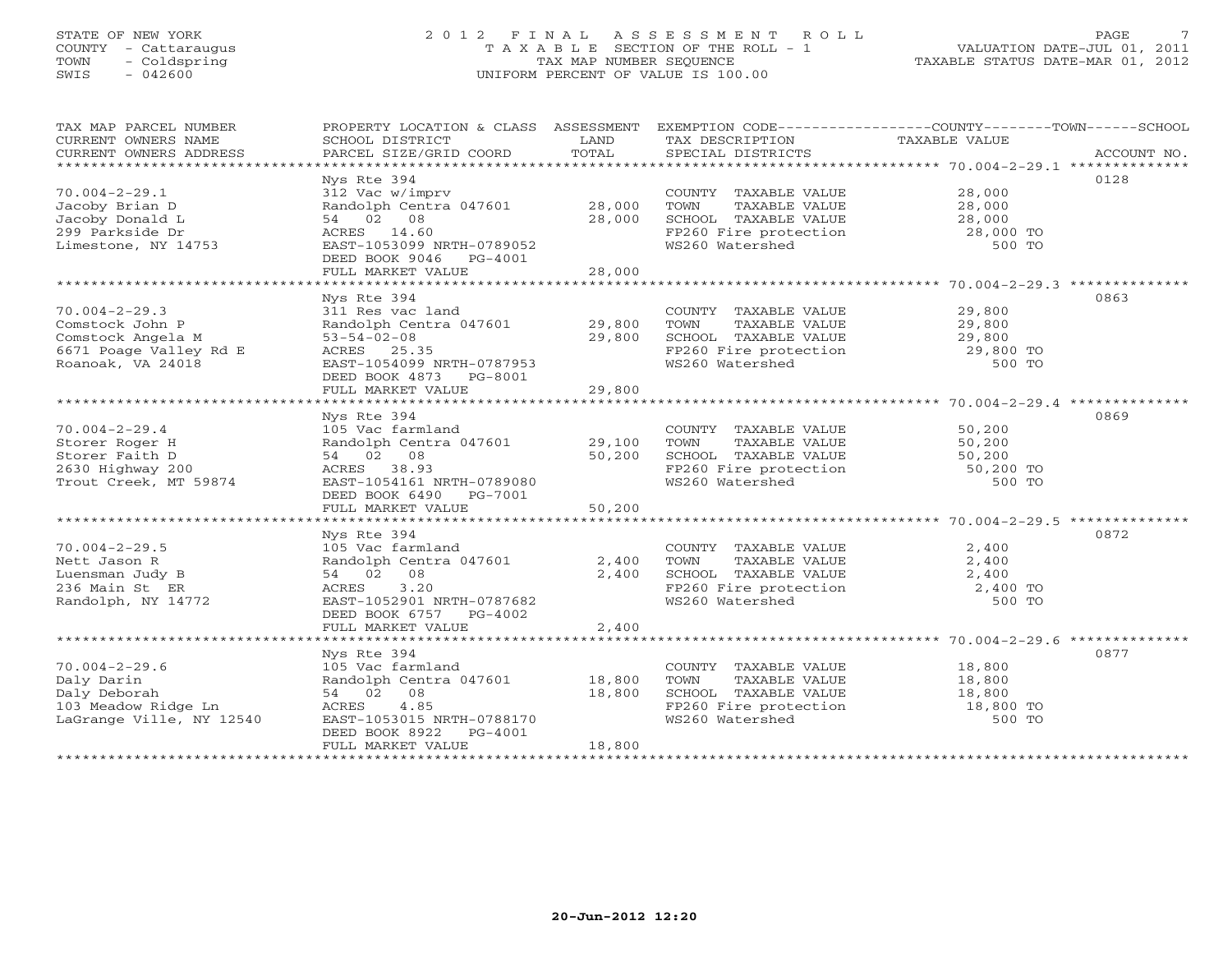### STATE OF NEW YORK 2 0 1 2 F I N A L A S S E S S M E N T R O L L PAGE 8 COUNTY - Cattaraugus T A X A B L E SECTION OF THE ROLL - 1 VALUATION DATE-JUL 01, 2011 TOWN - Coldspring TAX MAP NUMBER SEQUENCE TAXABLE STATUS DATE-MAR 01, 2012 SWIS - 042600 UNIFORM PERCENT OF VALUE IS 100.00UNIFORM PERCENT OF VALUE IS 100.00

| TAX MAP PARCEL NUMBER<br>CURRENT OWNERS NAME<br>CURRENT OWNERS ADDRESS                                     | PROPERTY LOCATION & CLASS ASSESSMENT<br>SCHOOL DISTRICT<br>PARCEL SIZE/GRID COORD                                                                                                                           | LAND<br>TOTAL              | TAX DESCRIPTION TAXABLE VALUE<br>SPECIAL DISTRICTS                                                                                                         | EXEMPTION CODE-----------------COUNTY-------TOWN------SCHOOL           | ACCOUNT NO.                |
|------------------------------------------------------------------------------------------------------------|-------------------------------------------------------------------------------------------------------------------------------------------------------------------------------------------------------------|----------------------------|------------------------------------------------------------------------------------------------------------------------------------------------------------|------------------------------------------------------------------------|----------------------------|
| $70.004 - 2 - 29.7$<br>Daly Dennis J<br>Daly Carol A<br>7850 Route 353<br>Cattaraugus, NY 14719            | Nys Rte 394<br>314 Rural vac<10<br>Randolph Centra 047601 14,700<br>54 02 08<br>4.85<br>ACRES<br>EAST-1053022 NRTH-0787919<br>DEED BOOK 10387 PG-5001<br>FULL MARKET VALUE                                  | 14,700<br>14,700           | COUNTY TAXABLE VALUE<br>TOWN<br>TAXABLE VALUE<br>SCHOOL TAXABLE VALUE<br>FP260 Fire protection<br>WS260 Watershed                                          | 14,700<br>14,700<br>14,700<br>14,700 TO<br>500 TO                      | 0878                       |
| $70.004 - 2 - 29.8$<br>Daly Dion<br>363 Homecrest Dr<br>Amherst, NY 14226                                  | Nys Rte 394<br>314 Rural vac<10<br>Randolph Centra 047601<br>54 02 08<br>4.85<br>ACRES<br>EAST-1053078 NRTH-0788633<br>DEED BOOK 8922 PG-4002<br>FULL MARKET VALUE                                          | 14,700<br>14,700<br>14,700 | COUNTY TAXABLE VALUE<br>TOWN<br>TAXABLE VALUE<br>SCHOOL TAXABLE VALUE 14,700<br>FP260 Fire protection 14,700 TO<br>WS260 Watershed                         | 14,700<br>14,700<br>500 TO                                             | 0880                       |
| $70.004 - 2 - 29.9$<br>Daly Dion<br>363 Homecrest Dr<br>Amherst, NY 14226                                  | Nys Rte 394<br>314 Rural vac<10<br>Randolph Centra 047601<br>54 02 08<br>4.85<br>ACRES<br>EAST-1053048 NRTH-0788403<br>DEED BOOK 8922 PG-4003<br>FULL MARKET VALUE                                          | 18,800<br>18,800<br>18,800 | COUNTY TAXABLE VALUE<br>TOWN<br>TAXABLE VALUE<br>SCHOOL TAXABLE VALUE<br>FP260 Fire protection<br>WS260 Watershed                                          | 18,800<br>18,800<br>18,800<br>18,800 TO<br>500 TO                      | 0879                       |
| $70.004 - 2 - 30$<br>Bowley Timothy D<br>3806 Nys Rte 394<br>Randolph, NY 14772                            | 3806 Nys Rte 394<br>210 1 Family Res<br>Randolph Centra 047601<br>54 02 08<br>6.15<br>ACRES<br>EAST-1053932 NRTH-0789395<br>DEED BOOK 00785 PG-00491<br>FULL MARKET VALUE                                   | 16,800<br>98,000<br>98,000 | RES STAR 41854<br>COUNTY TAXABLE VALUE<br>TOWN TAXADDU<br>SCHOOL TAXABLE VALUE<br>WS260 Watershed                                                          | $\overline{0}$<br>98,000<br>98,000<br>68,000<br>98,000 TO<br>98,000 TO | 0062<br>$\Omega$<br>30,000 |
| $70.004 - 2 - 31.1$<br>Emerling Roy L<br>9000 Boston State Rd<br>Boston, NY 14025<br>********************* | Nys Rte 394<br>105 Vac farmland<br>Randolph Centra 047601<br>53 02 08<br>20.30<br>ACRES<br>EAST-1052658 NRTH-0787290<br>DEED BOOK 4873 PG-8001<br>FULL MARKET VALUE<br>************************************ | 19,800<br>19,800<br>19,800 | COUNTY TAXABLE VALUE<br>TOWN<br>TAXABLE VALUE<br>SCHOOL TAXABLE VALUE<br>SCHOOL TAXABLE VALUE 19,800<br>FP260 Fire protection 19,800 TO<br>WS260 Watershed | 19,800<br>19,800<br>866 TO                                             | 0484                       |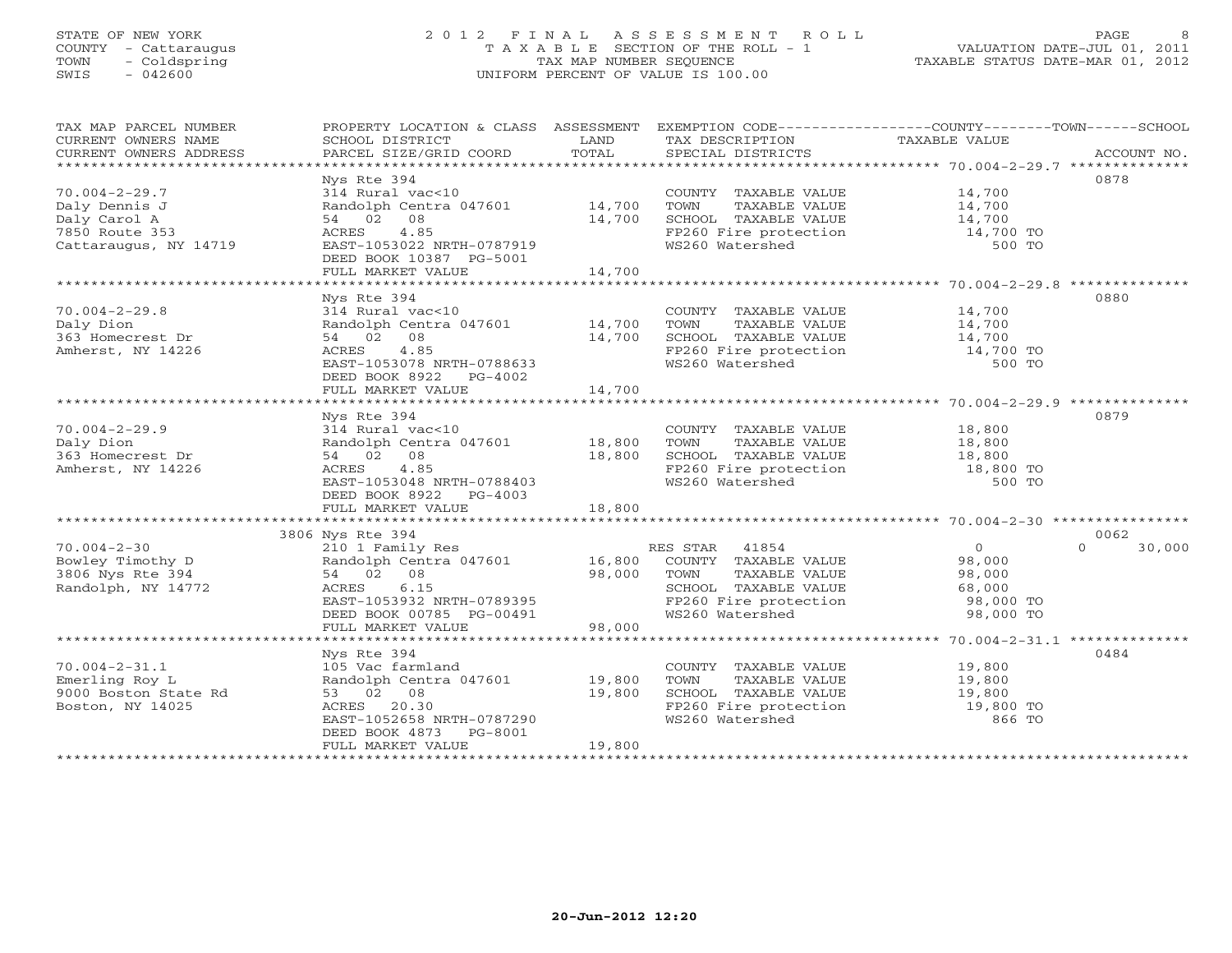# STATE OF NEW YORK 2 0 1 2 F I N A L A S S E S S M E N T R O L L PAGE 9 COUNTY - Cattaraugus T A X A B L E SECTION OF THE ROLL - 1 VALUATION DATE-JUL 01, 2011 TOWN - Coldspring TAX MAP NUMBER SEQUENCE TAXABLE STATUS DATE-MAR 01, 2012 SWIS - 042600 UNIFORM PERCENT OF VALUE IS 100.00UNIFORM PERCENT OF VALUE IS 100.00

| TAX MAP PARCEL NUMBER                         | PROPERTY LOCATION & CLASS ASSESSMENT      |               | EXEMPTION CODE----------------COUNTY-------TOWN------SCHOOL |                |                    |
|-----------------------------------------------|-------------------------------------------|---------------|-------------------------------------------------------------|----------------|--------------------|
| CURRENT OWNERS NAME<br>CURRENT OWNERS ADDRESS | SCHOOL DISTRICT<br>PARCEL SIZE/GRID COORD | LAND<br>TOTAL | TAX DESCRIPTION<br>SPECIAL DISTRICTS                        | TAXABLE VALUE  | ACCOUNT NO.        |
|                                               |                                           |               |                                                             |                |                    |
|                                               | 3660 Nys Rte 394                          |               |                                                             |                | 0848               |
| $70.004 - 2 - 31.2$                           | 314 Rural vac<10                          |               | COUNTY TAXABLE VALUE                                        | 9,000          |                    |
| Thompson Randall S                            | Randolph Centra 047601                    | 9,000         | TOWN<br>TAXABLE VALUE                                       | 9,000          |                    |
| 117 Holbrook St                               | 08<br>53 02                               | 9,000         | SCHOOL TAXABLE VALUE                                        | 9,000          |                    |
| Jamestown, NY 14701                           | 3.70<br>ACRES                             |               | FP260 Fire protection                                       | 9,000 TO       |                    |
|                                               | EAST-1053103 NRTH-0786468                 |               | WS260 Watershed                                             | 866 TO         |                    |
|                                               | DEED BOOK 98<br>PG-2001                   |               |                                                             |                |                    |
|                                               | FULL MARKET VALUE                         | 9,000         |                                                             |                |                    |
|                                               |                                           |               |                                                             |                |                    |
|                                               | 3682 Nys Rte 394                          |               |                                                             |                | 0852               |
| $70.004 - 2 - 31.3$                           | 210 1 Family Res                          |               | RES STAR<br>41854                                           | $\overline{0}$ | 30,000<br>$\Omega$ |
| Kachermeyer Jennifer L                        | Randolph Centra 047601                    | 13,100        | COUNTY TAXABLE VALUE                                        | 47,000         |                    |
| 3682 Nys Rte 394                              | 53 02 08                                  | 47,000        | TOWN<br>TAXABLE VALUE                                       | 47,000         |                    |
| Randolph, NY 14772                            | 4.05<br>ACRES                             |               | SCHOOL TAXABLE VALUE                                        | 17,000         |                    |
|                                               | EAST-1053572 NRTH-0786905                 |               | FP260 Fire protection                                       | 47,000 TO      |                    |
|                                               | DEED BOOK 1118 PG-4001                    |               | WS260 Watershed                                             | 866 TO         |                    |
|                                               | FULL MARKET VALUE                         | 47,000        |                                                             |                |                    |
|                                               | Nys Rte 394                               |               |                                                             |                | 0854               |
| $70.004 - 2 - 31.4$                           | 312 Vac w/imprv                           |               | COUNTY TAXABLE VALUE                                        | 45,000         |                    |
| Bromley Charles R                             | Randolph Centra 047601                    | 35,000        | TOWN<br>TAXABLE VALUE                                       | 45,000         |                    |
| Bromley Louise D                              | $42,53-02-08$                             | 45,000        | SCHOOL TAXABLE VALUE                                        | 45,000         |                    |
| 113 Mill St                                   | ACRES 44.50                               |               | FP260 Fire protection                                       | 45,000 TO      |                    |
| East Randolph, NY 14730                       | EAST-1054676 NRTH-0786263                 |               | WS260 Watershed                                             | 866 TO         |                    |
|                                               | DEED BOOK 1775 PG-4001                    |               |                                                             |                |                    |
|                                               | FULL MARKET VALUE                         | 45,000        |                                                             |                |                    |
|                                               |                                           |               |                                                             |                |                    |
|                                               | 3683 Nys Rte 394                          |               |                                                             |                | 0856               |
| $70.004 - 2 - 31.5$                           | 312 Vac w/imprv                           |               | COUNTY TAXABLE VALUE                                        | 41,500         |                    |
| Aldrich Randall J                             | Randolph Centra 047601                    | 15,100        | TOWN<br>TAXABLE VALUE                                       | 41,500         |                    |
| 140 Main St                                   | 53 02 08                                  | 41,500        | SCHOOL TAXABLE VALUE                                        | 41,500         |                    |
| PO Box 134                                    | ACRES<br>5.05                             |               | FP260 Fire protection                                       | 41,500 TO      |                    |
| East Randolph, NY 14730                       | EAST-1053098 NRTH-0786945                 |               | WS260 Watershed                                             | 866 TO         |                    |
|                                               | DEED BOOK 13414 PG-8001                   |               |                                                             |                |                    |
|                                               | FULL MARKET VALUE                         | 41,500        |                                                             |                |                    |
|                                               | Nys Rte 394                               |               |                                                             |                | 0871               |
| $70.004 - 2 - 31.7$                           | 117 Horse farm                            |               | COUNTY TAXABLE VALUE                                        | 35,000         |                    |
| Nett Jason R                                  | Randolph Centra 047601                    | 30,000        | TOWN<br>TAXABLE VALUE                                       | 35,000         |                    |
| Luensman Judy B                               | 53 02 08                                  | 35,000        | SCHOOL TAXABLE VALUE                                        | 35,000         |                    |
| 236 Main St ER                                | ACRES 47.15                               |               |                                                             |                |                    |
| Randolph, NY 14772                            | EAST-1052099 NRTH-0787271                 |               |                                                             |                |                    |
|                                               | DEED BOOK 6757<br>PG-4002                 |               |                                                             |                |                    |
|                                               | FULL MARKET VALUE                         | 35,000        |                                                             |                |                    |
|                                               |                                           |               | ********************************                            |                |                    |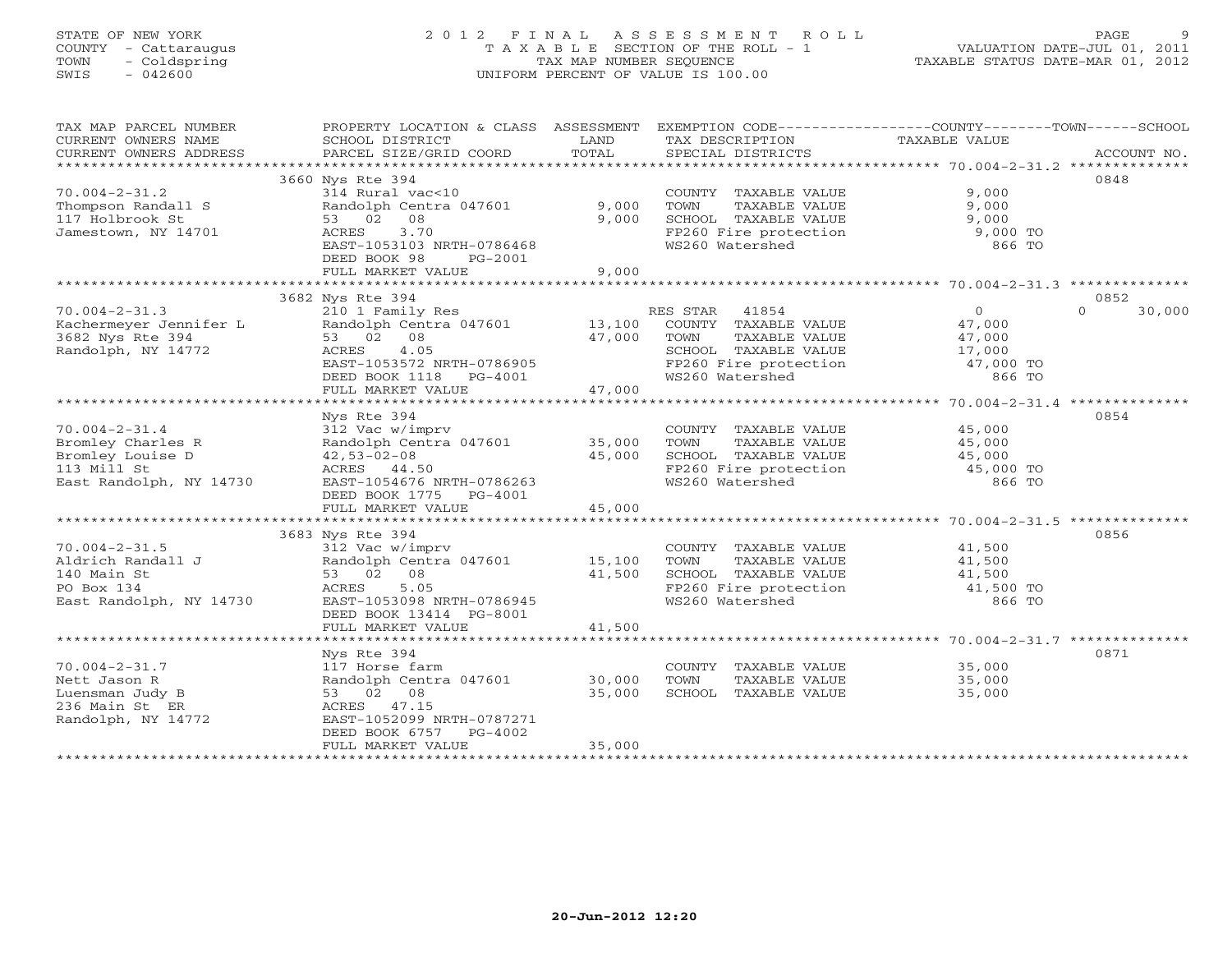## STATE OF NEW YORK 2 0 1 2 F I N A L A S S E S S M E N T R O L L PAGE 10 COUNTY - Cattaraugus T A X A B L E SECTION OF THE ROLL - 1 VALUATION DATE-JUL 01, 2011 TOWN - Coldspring TAX MAP NUMBER SEQUENCE TAXABLE STATUS DATE-MAR 01, 2012 SWIS - 042600 UNIFORM PERCENT OF VALUE IS 100.00UNIFORM PERCENT OF VALUE IS 100.00

| TAX MAP PARCEL NUMBER<br>CURRENT OWNERS NAME<br>CURRENT OWNERS ADDRESS                               | PROPERTY LOCATION & CLASS ASSESSMENT<br>SCHOOL DISTRICT<br>PARCEL SIZE/GRID COORD                                                                                                    | LAND<br>TOTAL              | EXEMPTION CODE----------------COUNTY-------TOWN------SCHOOL<br>TAX DESCRIPTION<br>SPECIAL DISTRICTS                                                     | TAXABLE VALUE                                                       | ACCOUNT NO.                                      |
|------------------------------------------------------------------------------------------------------|--------------------------------------------------------------------------------------------------------------------------------------------------------------------------------------|----------------------------|---------------------------------------------------------------------------------------------------------------------------------------------------------|---------------------------------------------------------------------|--------------------------------------------------|
|                                                                                                      |                                                                                                                                                                                      |                            |                                                                                                                                                         |                                                                     |                                                  |
| $70.004 - 2 - 32$<br>Haines Jordan<br>3642 Nys Rte 394<br>Randolph, NY 14772                         | 3642 Nys Rte 394<br>210 1 Family Res<br>Randolph Centra 047601<br>53 02 08<br>2.35 BANK<br>ACRES<br>017<br>EAST-1053567 NRTH-0786119<br>DEED BOOK 12914 PG-6003<br>FULL MARKET VALUE | 9,700<br>73,100<br>73,100  | RES STAR 41854<br>COUNTY TAXABLE VALUE<br>TOWN<br>TAXABLE VALUE<br>SCHOOL TAXABLE VALUE<br>FP260 Fire protection<br>WS260 Watershed                     | $\overline{0}$<br>73,100<br>73,100<br>43,100<br>73,100 TO<br>500 TO | 0032<br>$\Omega$<br>30,000                       |
|                                                                                                      |                                                                                                                                                                                      |                            |                                                                                                                                                         |                                                                     |                                                  |
| $70.004 - 2 - 33.1$<br>Thompson Randall S<br>Dolce Karen L<br>117 Holbrook St<br>Jamestown, NY 14701 | 3630 Nys Rte 394<br>270 Mfg housing<br>Randolph Centra 047601 10,300<br>53 02<br>08<br>2.65<br>ACRES<br>EAST-1053153 NRTH-0786037<br>DEED BOOK 7143 PG-9001<br>FULL MARKET VALUE     | 43,100<br>43,100           | COUNTY TAXABLE VALUE 43,100<br>TOWN<br>TAXABLE VALUE<br>SCHOOL TAXABLE VALUE<br>FP260 Fire protection<br>WS260 Watershed                                | 43,100<br>43,100<br>43,100 TO<br>140 TO                             | 0221                                             |
|                                                                                                      |                                                                                                                                                                                      |                            |                                                                                                                                                         |                                                                     | 0672                                             |
| $70.004 - 2 - 33.2$<br>Overturf Roger<br>Overtuff Kennilyn<br>3629 RT 394<br>Randolph, NY 14772      | 3629 Hatchery Rd & Rte 394<br>210 1 Family Res<br>Randolph Centra 047601<br>53 02 08<br>1.25 BANK<br>ACRES<br>017<br>EAST-1053141 NRTH-0785738<br>DEED BOOK 1008 PG-848              | 7,500<br>68,000            | RES STAR<br>41854<br>COUNTY TAXABLE VALUE<br>TOWN<br>TAXABLE VALUE<br>SCHOOL TAXABLE VALUE 38,000<br>FP260 Fire protection 68,000 TO<br>WS260 Watershed | $\overline{0}$<br>68,000<br>68,000<br>20 TO                         | 30,000<br>$\Omega$                               |
|                                                                                                      | FULL MARKET VALUE                                                                                                                                                                    | 68,000                     |                                                                                                                                                         |                                                                     |                                                  |
|                                                                                                      | 3630 Nys Rte 394                                                                                                                                                                     |                            |                                                                                                                                                         |                                                                     | 0464                                             |
| $70.004 - 2 - 34$<br>Sherman Duane<br>Schaming Beverly<br>3630 Nys Rte 394<br>Randolph, NY 14772     | 210 1 Family Res<br>Randolph Centra 047601 9,900 RES STAR 41854<br>53 02 08<br>2.43<br>ACRES<br>EAST-1053564 NRTH-0785867<br>DEED BOOK 8837 PG-2001<br>FULL MARKET VALUE             | 99,800<br>99,800           | CW_15_VET/ 41162<br>COUNTY TAXABLE VALUE<br>TOWN<br>TAXABLE VALUE<br>SCHOOL TAXABLE VALUE<br>FP260 Fire protection                                      | 12,000<br>$\overline{0}$<br>87,800<br>99,800<br>69,800<br>99,800 TO | $\Omega$<br>$\overline{0}$<br>$\Omega$<br>30,000 |
|                                                                                                      | 3598 Nys Rte 394                                                                                                                                                                     |                            |                                                                                                                                                         |                                                                     | 0273                                             |
| $70.004 - 2 - 35$<br>Pieklo John M<br>24 Cambridge Ct<br>Egg Harbor Township, NJ 08234 ACRES         | 210 1 Family Res<br>Randolph Centra 047601<br>53 02 08<br>2.96<br>EAST-1053531 NRTH-0785422<br>DEED BOOK 10660 PG-5001<br>FULL MARKET VALUE                                          | 10,900<br>51,500<br>51,500 | COUNTY TAXABLE VALUE<br>TOWN<br>TAXABLE VALUE<br>SCHOOL TAXABLE VALUE 51,500<br>FP260 Fire protection 51,500 TO<br>WS260 Watershed                      | 51,500<br>51,500<br>900 TO                                          |                                                  |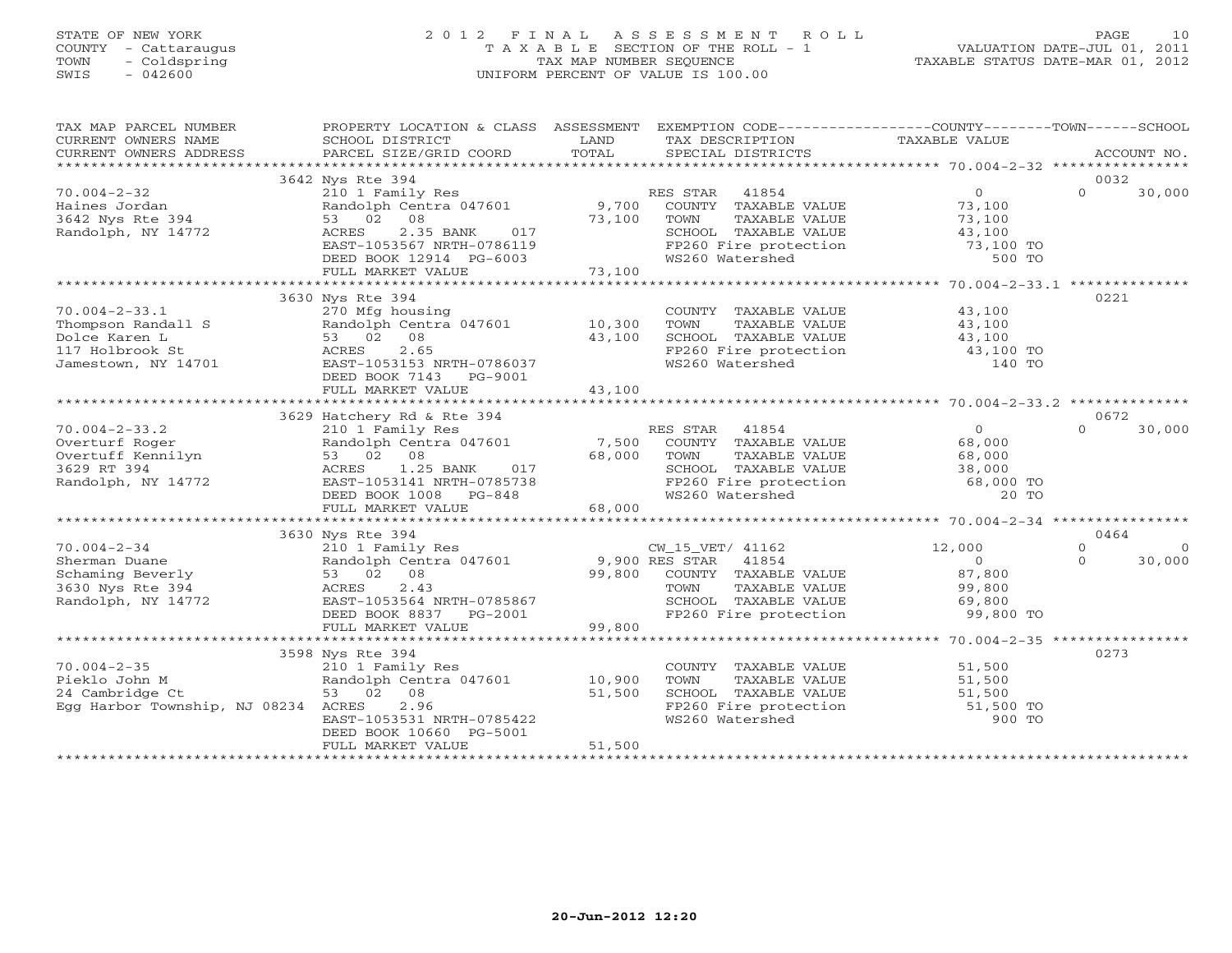## STATE OF NEW YORK 2 0 1 2 F I N A L A S S E S S M E N T R O L L PAGE 11 COUNTY - Cattaraugus T A X A B L E SECTION OF THE ROLL - 1 VALUATION DATE-JUL 01, 2011 TOWN - Coldspring TAX MAP NUMBER SEQUENCE TAXABLE STATUS DATE-MAR 01, 2012 SWIS - 042600 UNIFORM PERCENT OF VALUE IS 100.00UNIFORM PERCENT OF VALUE IS 100.00

| TAX MAP PARCEL NUMBER<br>CURRENT OWNERS NAME<br>CURRENT OWNERS ADDRESS<br>*************************   | PROPERTY LOCATION & CLASS ASSESSMENT<br>SCHOOL DISTRICT<br>PARCEL SIZE/GRID COORD                                                                                          | LAND<br>TOTAL              | TAX DESCRIPTION<br>SPECIAL DISTRICTS                                                                                                         | EXEMPTION CODE-----------------COUNTY-------TOWN------SCHOOL<br>TAXABLE VALUE | ACCOUNT NO.                                |
|-------------------------------------------------------------------------------------------------------|----------------------------------------------------------------------------------------------------------------------------------------------------------------------------|----------------------------|----------------------------------------------------------------------------------------------------------------------------------------------|-------------------------------------------------------------------------------|--------------------------------------------|
| $70.004 - 2 - 36.1$<br>Jones James H<br>Jones Joy M<br>3489 Route394<br>Randolph, NY 14772            | Nys Rte 394<br>322 Rural vac>10<br>Randolph Centra 047601<br>$53 - 2 - 8$<br>ACRES<br>63.90<br>EAST-1055295 NRTH-0784402<br>DEED BOOK 6157<br>PG-8003<br>FULL MARKET VALUE | 19,900<br>19,900<br>19,900 | COUNTY TAXABLE VALUE<br>TOWN<br>TAXABLE VALUE<br>SCHOOL TAXABLE VALUE<br>FP260 Fire protection                                               | 19,900<br>19,900<br>19,900<br>19,900 TO                                       | 0236                                       |
|                                                                                                       | 3489 Nys Rte 394                                                                                                                                                           |                            |                                                                                                                                              |                                                                               | 0669                                       |
| $70.004 - 2 - 36.1/2$<br>Jones James<br>Jones Joy<br>3489 Nys Rte 394<br>Randolph, NY 14772           | 210 1 Family Res<br>Randolph Centra 047601<br>$42/53$ 02 08<br>ACRES<br>1.00<br>EAST-1054699 NRTH-0784644<br>DEED BOOK 614<br>$PG-264$                                     | 7,000<br>79,500            | SR STAR<br>41834<br>COUNTY TAXABLE VALUE<br>TOWN<br>TAXABLE VALUE<br>SCHOOL TAXABLE VALUE<br>FP260 Fire protection                           | $\circ$<br>79,500<br>79,500<br>17,300<br>79,500 TO                            | $\Omega$<br>62,200                         |
|                                                                                                       | FULL MARKET VALUE                                                                                                                                                          | 79,500                     |                                                                                                                                              |                                                                               |                                            |
|                                                                                                       | 10630 Woodmancy Rd                                                                                                                                                         |                            |                                                                                                                                              |                                                                               | 0660                                       |
| $70.004 - 2 - 36.2$<br>Sickles Gary E<br>Sickles Eileen A<br>10630 Woodmancy Rd<br>Randolph, NY 14772 | 210 1 Family Res<br>Randolph Centra 047601<br>42 02 08<br>FRNT 208.17 DPTH 183.42<br>EAST-1056504 NRTH-0783657<br>DEED BOOK 00774 PG-01053                                 | 92,000                     | CVET CO<br>41132<br>41834<br>6,900 SR STAR<br>COUNTY TAXABLE VALUE<br>TOWN<br>TAXABLE VALUE<br>SCHOOL TAXABLE VALUE<br>FP260 Fire protection | 20,000<br>$\mathbf{0}$<br>72,000<br>92,000<br>29,800<br>92,000 TO             | $\Omega$<br>$\Omega$<br>62,200<br>$\Omega$ |
|                                                                                                       | FULL MARKET VALUE                                                                                                                                                          | 92,000                     |                                                                                                                                              |                                                                               |                                            |
| $70.004 - 2 - 36.3$<br>Zakrzewski David<br>Zakrzewski Catherine<br>Zakrzewski James J-Jane E          | Nys Rte 394<br>322 Rural vac>10<br>Randolph Centra 047601<br>53 02 08<br>ACRES<br>10.10                                                                                    | 23,200<br>23,200           | COUNTY TAXABLE VALUE<br>TOWN<br>TAXABLE VALUE<br>SCHOOL TAXABLE VALUE<br>FP260 Fire protection                                               | 23,200<br>23,200<br>23,200<br>23,200 TO                                       | 0716                                       |
| 7308 Lower E Hill Rd<br>Colden, NY 14033                                                              | EAST-1054293 NRTH-0785049<br>DEED BOOK 00943 PG-00363<br>FULL MARKET VALUE                                                                                                 | 23,200                     |                                                                                                                                              |                                                                               |                                            |
|                                                                                                       |                                                                                                                                                                            |                            |                                                                                                                                              |                                                                               |                                            |
| $70.004 - 2 - 36.4$<br>Cobo Alan R<br>Cobo Jeanne C<br>10646 Woodmancy Rd<br>Randolph, NY 14772       | 10646 Woodmancy Rd<br>314 Rural vac<10<br>Randolph Centra 047601<br>42 02 08<br>2.00<br>ACRES<br>EAST-1056284 NRTH-0783990<br>DEED BOOK 13037 PG-3001<br>FULL MARKET VALUE | 4,000<br>4,000<br>4,000    | COUNTY TAXABLE VALUE<br>TOWN<br>TAXABLE VALUE<br>SCHOOL TAXABLE VALUE<br>FP260 Fire protection                                               | 4,000<br>4,000<br>4,000<br>4,000 TO                                           | 0717                                       |
|                                                                                                       | ******************************                                                                                                                                             |                            |                                                                                                                                              |                                                                               |                                            |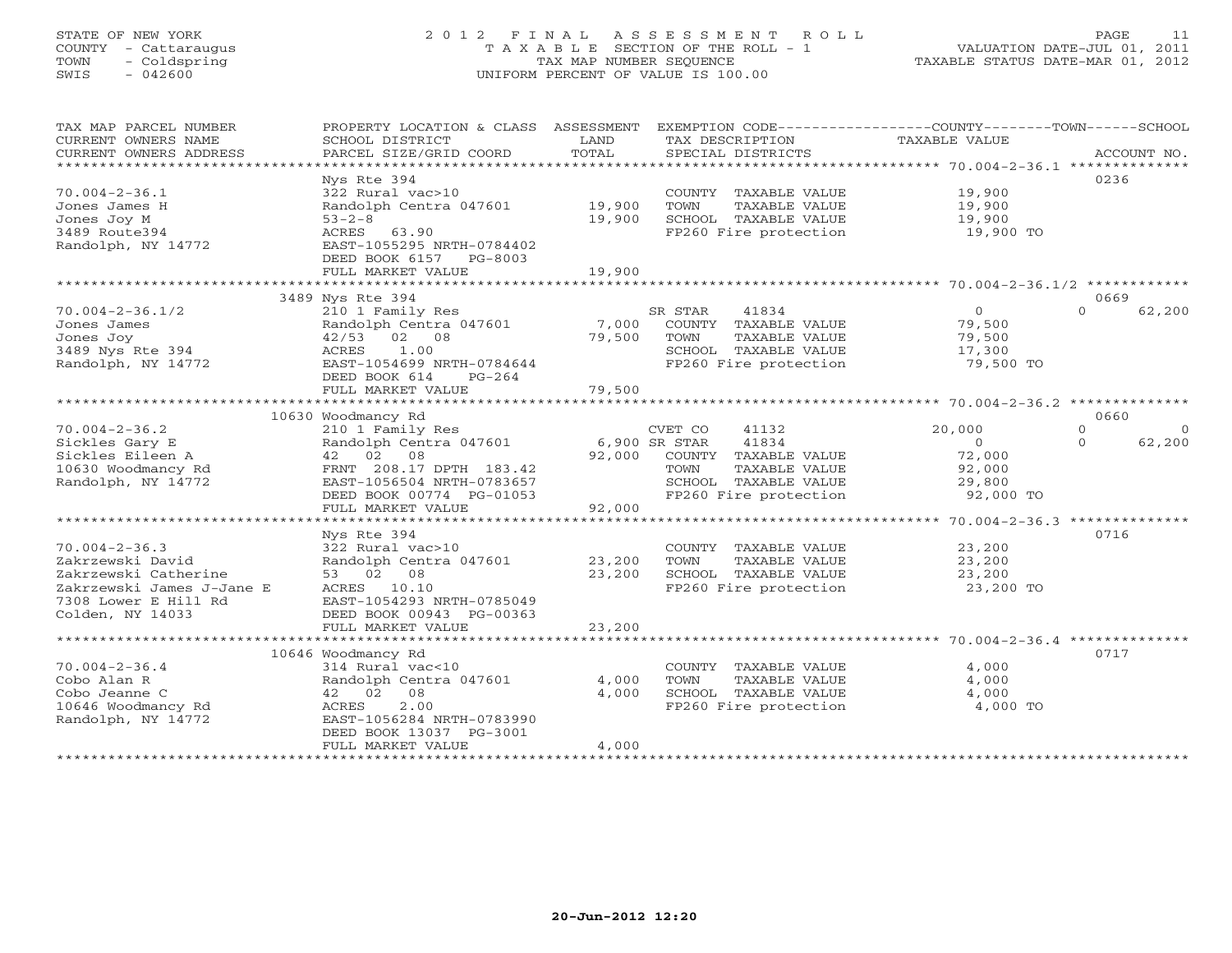# STATE OF NEW YORK 2 0 1 2 F I N A L A S S E S S M E N T R O L L PAGE 12 COUNTY - Cattaraugus T A X A B L E SECTION OF THE ROLL - 1 VALUATION DATE-JUL 01, 2011 TOWN - Coldspring TAX MAP NUMBER SEQUENCE TAXABLE STATUS DATE-MAR 01, 2012 SWIS - 042600 UNIFORM PERCENT OF VALUE IS 100.00UNIFORM PERCENT OF VALUE IS 100.00

| TAX MAP PARCEL NUMBER<br>CURRENT OWNERS NAME | PROPERTY LOCATION & CLASS ASSESSMENT<br>SCHOOL DISTRICT | LAND    | EXEMPTION CODE----------------COUNTY-------TOWN------SCHOOL<br>TAX DESCRIPTION | TAXABLE VALUE         |          |             |
|----------------------------------------------|---------------------------------------------------------|---------|--------------------------------------------------------------------------------|-----------------------|----------|-------------|
| CURRENT OWNERS ADDRESS                       | PARCEL SIZE/GRID COORD                                  | TOTAL   | SPECIAL DISTRICTS                                                              |                       |          | ACCOUNT NO. |
|                                              |                                                         |         |                                                                                |                       |          |             |
|                                              | 10650 Woodmancy Rd                                      |         |                                                                                |                       | 0736     |             |
| $70.004 - 2 - 36.5$                          | 210 1 Family Res                                        |         | RES STAR 41854                                                                 | $\overline{0}$        | $\Omega$ | 30,000      |
| Hickok Terrance                              | Randolph Centra 047601                                  | 11,200  | COUNTY TAXABLE VALUE                                                           | 145,400               |          |             |
| 10650 Woodmancy Rd                           | 42 02 08<br>ACRES<br>3.10                               | 145,400 | TOWN<br>TAXABLE VALUE                                                          | 145,400               |          |             |
| Randolph, NY 14772                           | EAST-1056092 NRTH-0783881                               |         | SCHOOL TAXABLE VALUE<br>FP260 Fire protection                                  | 115,400<br>145,400 TO |          |             |
|                                              | DEED BOOK 16211 PG-5002                                 |         |                                                                                |                       |          |             |
|                                              | FULL MARKET VALUE                                       | 145,400 |                                                                                |                       |          |             |
|                                              |                                                         |         |                                                                                |                       |          |             |
|                                              | 10664 Woodmancy Rd                                      |         |                                                                                |                       | 0781     |             |
| $70.004 - 2 - 36.6$                          | 210 1 Family Res                                        |         | SR STAR<br>41834                                                               | $\overline{0}$        | $\Omega$ | 62,200      |
| Snyder James H                               | Randolph Centra 047601                                  | 17,000  | COUNTY TAXABLE VALUE                                                           | 161,300               |          |             |
| Atkins Bette                                 | 42 02 08                                                | 161,300 | TAXABLE VALUE<br>TOWN                                                          | 161,300               |          |             |
| 10664 Woodmancy Rd                           | 6.25<br>ACRES                                           |         | SCHOOL TAXABLE VALUE                                                           | 99,100                |          |             |
| Randolph, NY 14772                           | EAST-1055775 NRTH-0783901                               |         | FP260 Fire protection                                                          | 161,300 TO            |          |             |
|                                              | DEED BOOK 00941 PG-00940                                |         |                                                                                |                       |          |             |
|                                              | FULL MARKET VALUE                                       | 161,300 |                                                                                |                       |          |             |
|                                              |                                                         |         |                                                                                |                       | 0799     |             |
| $70.004 - 2 - 36.7$                          | 10646 Woodmancy Rd<br>210 1 Family Res                  |         | RES STAR<br>41854                                                              | $\circ$               | $\Omega$ | 30,000      |
| Cobo Alan R                                  | Randolph Centra 047601                                  | 6,900   | COUNTY TAXABLE VALUE                                                           | 75,000                |          |             |
| Cobo Jeanne C                                | 42 02<br>08                                             | 75,000  | TOWN<br>TAXABLE VALUE                                                          | 75,000                |          |             |
| 10646 Woodmancy Rd                           | FRNT 193.00 DPTH 184.40                                 |         | SCHOOL TAXABLE VALUE                                                           | 45,000                |          |             |
| Randolph, NY 14772                           | EAST-1056288 NRTH-0783657                               |         | FP260 Fire protection                                                          | 75,000 TO             |          |             |
|                                              | DEED BOOK 13037 PG-3001                                 |         |                                                                                |                       |          |             |
|                                              | FULL MARKET VALUE                                       | 75,000  |                                                                                |                       |          |             |
|                                              |                                                         |         |                                                                                |                       |          |             |
|                                              | Nys Rte 394                                             |         |                                                                                |                       | 0846     |             |
| $70.004 - 2 - 36.9$                          | 322 Rural vac>10                                        |         | COUNTY TAXABLE VALUE                                                           | 23,000                |          |             |
| Jones Kurt M                                 | Randolph Centra 047601                                  | 23,000  | TOWN<br>TAXABLE VALUE                                                          | 23,000                |          |             |
| 3252 Pine Hill Rd                            | 53 2 8                                                  | 23,000  | SCHOOL TAXABLE VALUE                                                           | 23,000                |          |             |
| Randolph, NY 14772                           | ACRES 13.95                                             |         | FP260 Fire protection                                                          | 23,000 TO             |          |             |
|                                              | EAST-1053906 NRTH-0785318<br>DEED BOOK 1032    PG-414   |         |                                                                                |                       |          |             |
|                                              | FULL MARKET VALUE                                       | 23,000  |                                                                                |                       |          |             |
|                                              |                                                         |         |                                                                                |                       |          |             |
|                                              | Nys Rte 394                                             |         |                                                                                |                       | 0847     |             |
| $70.004 - 2 - 36.10$                         | 322 Rural vac>10                                        |         | COUNTY TAXABLE VALUE                                                           | 18,000                |          |             |
| Pedacchio Tyson G                            | Randolph Centra 047601                                  | 18,000  | TOWN<br>TAXABLE VALUE                                                          | 18,000                |          |             |
| 4 Bur Pl                                     | 53 02 08                                                | 18,000  | SCHOOL TAXABLE VALUE                                                           | 18,000                |          |             |
| Pinehurst, NC 28374                          | ACRES 10.65                                             |         | FP260 Fire protection                                                          | 18,000 TO             |          |             |
|                                              | EAST-1054245 NRTH-0785996                               |         |                                                                                |                       |          |             |
|                                              | DEED BOOK 1032<br>$PG-417$                              |         |                                                                                |                       |          |             |
|                                              | FULL MARKET VALUE                                       | 18,000  | ******************************                                                 |                       |          |             |
|                                              |                                                         |         |                                                                                |                       |          |             |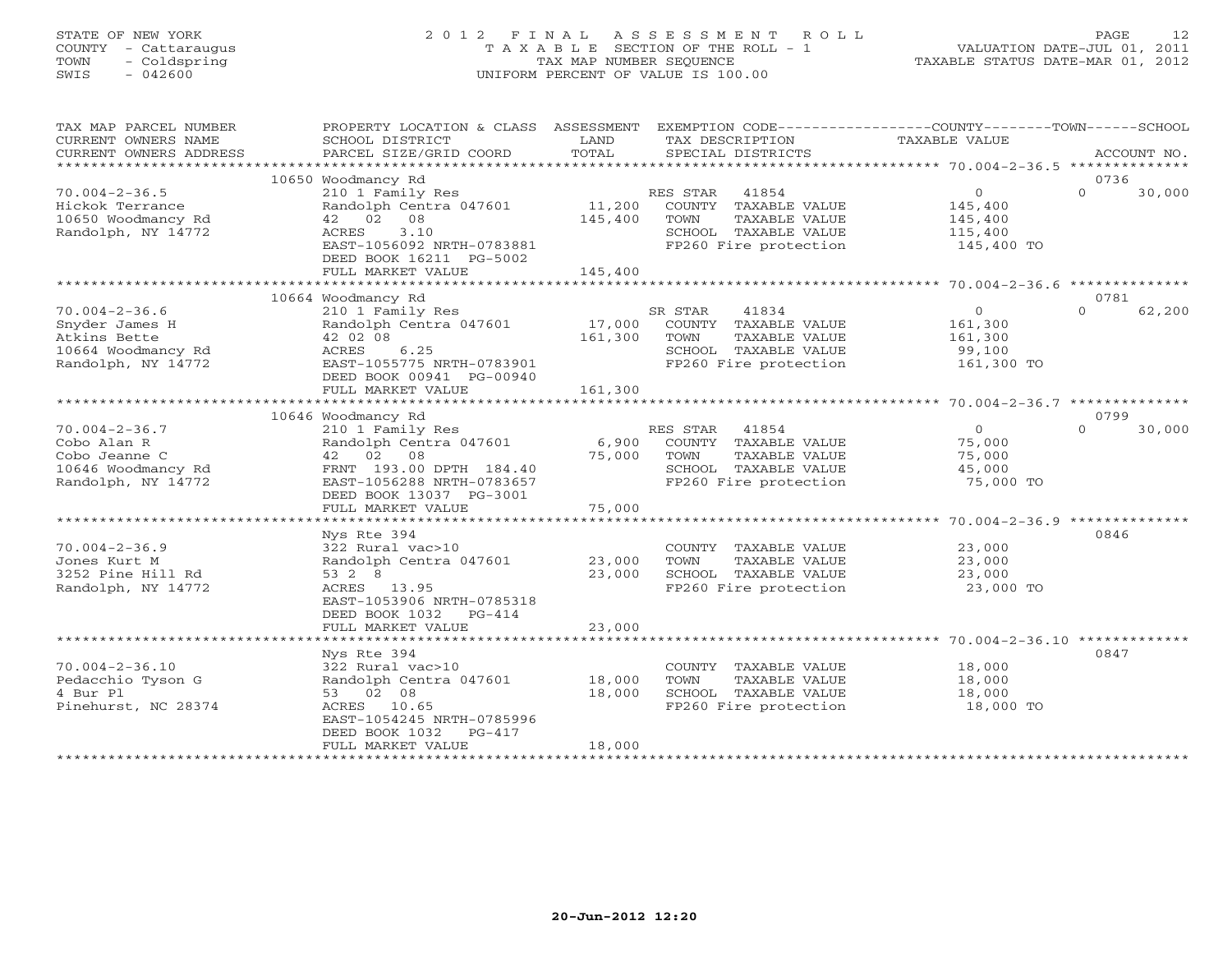# STATE OF NEW YORK 2 0 1 2 F I N A L A S S E S S M E N T R O L L PAGE 13 COUNTY - Cattaraugus T A X A B L E SECTION OF THE ROLL - 1 VALUATION DATE-JUL 01, 2011 TOWN - Coldspring TAX MAP NUMBER SEQUENCE TAXABLE STATUS DATE-MAR 01, 2012 SWIS - 042600 UNIFORM PERCENT OF VALUE IS 100.00UNIFORM PERCENT OF VALUE IS 100.00

| TAX MAP PARCEL NUMBER   | PROPERTY LOCATION & CLASS ASSESSMENT      |                | EXEMPTION CODE-----------------COUNTY-------TOWN------SCHOOL |                                        |          |              |
|-------------------------|-------------------------------------------|----------------|--------------------------------------------------------------|----------------------------------------|----------|--------------|
| CURRENT OWNERS NAME     | SCHOOL DISTRICT                           | LAND           | TAX DESCRIPTION                                              | TAXABLE VALUE                          |          |              |
| CURRENT OWNERS ADDRESS  | PARCEL SIZE/GRID COORD                    | TOTAL          | SPECIAL DISTRICTS                                            |                                        |          | ACCOUNT NO.  |
| *********************** |                                           |                |                                                              |                                        |          |              |
|                         | 3478 Nys Rte 394                          |                |                                                              |                                        | 0866     |              |
| $70.004 - 2 - 36.11$    | 220 2 Family Res                          |                | RES STAR<br>41854                                            | $\overline{0}$                         | $\Omega$ | 30,000       |
| Hayes Kirk A            | Randolph Centra 047601                    | 7,500          | COUNTY TAXABLE VALUE                                         | 52,000                                 |          |              |
| Cobo Abbey M            | $53 - 2 - 8$                              | 52,000         | TOWN<br>TAXABLE VALUE                                        | 52,000                                 |          |              |
| 3478 Rte 394            | ACRES<br>4.70                             |                | SCHOOL TAXABLE VALUE                                         | 22,000                                 |          |              |
| Randolph, NY 14772      | EAST-1054530 NRTH-0784146                 |                | FP260 Fire protection                                        | 52,000 TO                              |          |              |
|                         | DEED BOOK 6157 PG-8003                    |                |                                                              |                                        |          |              |
|                         | FULL MARKET VALUE<br>******************** | 52,000         |                                                              |                                        |          |              |
|                         | Woodmancy Rd                              |                |                                                              |                                        | 0867     |              |
| $70.004 - 2 - 36.12$    | 314 Rural vac<10                          |                | COUNTY TAXABLE VALUE                                         | 5,000                                  |          |              |
| Hayes Kirk A            | Randolph Centra 047601                    | 5,000          | TOWN<br>TAXABLE VALUE                                        | 5,000                                  |          |              |
| Cobo Abbey M            | $53 - 2 - 8$                              | 5,000          | SCHOOL TAXABLE VALUE                                         | 5,000                                  |          |              |
| 3478 Rte 394            | ACRES<br>1.70                             |                | FP260 Fire protection                                        | 5,000 TO                               |          |              |
| Randolph, NY 14772      | EAST-1055462 NRTH-0783738                 |                |                                                              |                                        |          |              |
|                         | DEED BOOK 6157 PG-8003                    |                |                                                              |                                        |          |              |
|                         | FULL MARKET VALUE                         | 5,000          |                                                              |                                        |          |              |
|                         |                                           |                |                                                              |                                        |          |              |
|                         | 10630 Woodmancy Rd                        |                |                                                              |                                        | 0870     |              |
| $70.004 - 2 - 36.13$    | 312 Vac w/imprv                           |                | COUNTY TAXABLE VALUE                                         | 4,500                                  |          |              |
| Sickles Gary E          | Randolph Centra 047601                    | 4,000          | TOWN<br>TAXABLE VALUE                                        | 4,500                                  |          |              |
| Sickles Eileen A        | 42 02<br>08                               | 4,500          | SCHOOL TAXABLE VALUE                                         | 4,500                                  |          |              |
| 10630 Woodmancy Rd      | 2.40<br>ACRES                             |                | FP260 Fire protection                                        | 4,500 TO                               |          |              |
| Randolph, NY 14772      | EAST-1056481 NRTH-0783988                 |                |                                                              |                                        |          |              |
|                         | DEED BOOK 6501<br>PG-7001                 |                |                                                              |                                        |          |              |
|                         | FULL MARKET VALUE                         | 4,500          |                                                              |                                        |          |              |
|                         |                                           |                |                                                              |                                        |          |              |
|                         | Fish Hatchery Rd                          |                |                                                              |                                        | 0284     |              |
| $70.004 - 2 - 39$       | 240 Rural res                             |                | WVET CO<br>41122                                             | 12,000                                 | $\circ$  | $\mathbf{0}$ |
| Marsh Marshall          | Randolph Centra 047601                    | 53,300 AGED C  | 41802                                                        | 15,600                                 | $\circ$  | $\Omega$     |
| 10865 Hatchery Rd       | 53 02 08                                  |                | 90,000 SR STAR<br>41834                                      | $\overline{0}$                         | $\Omega$ | 62,200       |
| Randolph, NY 14772      | ACRES 67.70                               |                | COUNTY TAXABLE VALUE                                         | 62,400                                 |          |              |
|                         | EAST-1052620 NRTH-0784385                 |                | TAXABLE VALUE<br>TOWN                                        | 90,000                                 |          |              |
|                         | DEED BOOK 00721 PG-01173                  |                | SCHOOL TAXABLE VALUE                                         | 27,800                                 |          |              |
|                         | FULL MARKET VALUE                         | 90,000         | FP260 Fire protection                                        | 90,000 TO                              |          |              |
|                         |                                           |                | WS260 Watershed                                              | 190 TO                                 |          |              |
|                         | *************************************     |                | ********************************                             | *********** 70.004-2-41.1 ************ |          |              |
|                         | 10971 Hatchery Rd                         |                |                                                              |                                        | 0494     |              |
| $70.004 - 2 - 41.1$     | 210 1 Family Res                          |                | AGED C/T<br>41801                                            | 44,050                                 | 44,050   | $\Omega$     |
| Zrimsek Albert P        | Randolph Centra 047601                    | 19,700 SR STAR | 41834                                                        | $\circ$                                | $\Omega$ | 62,200       |
| Adams Tammy L           | 53 02 08                                  | 88,100         | COUNTY TAXABLE VALUE                                         | 44,050                                 |          |              |
| 10971 Hatchery Rd       | ACRES<br>7.95                             |                | TOWN<br>TAXABLE VALUE                                        | 44,050                                 |          |              |
| Randolph, NY 14772      | EAST-1051190 NRTH-0785532                 |                | SCHOOL TAXABLE VALUE                                         | 25,900                                 |          |              |
|                         | DEED BOOK 9286<br>PG-9001                 |                | FP260 Fire protection                                        | 88,100 TO                              |          |              |
|                         | FULL MARKET VALUE                         | 88,100         | WS260 Watershed                                              | 200 TO                                 |          |              |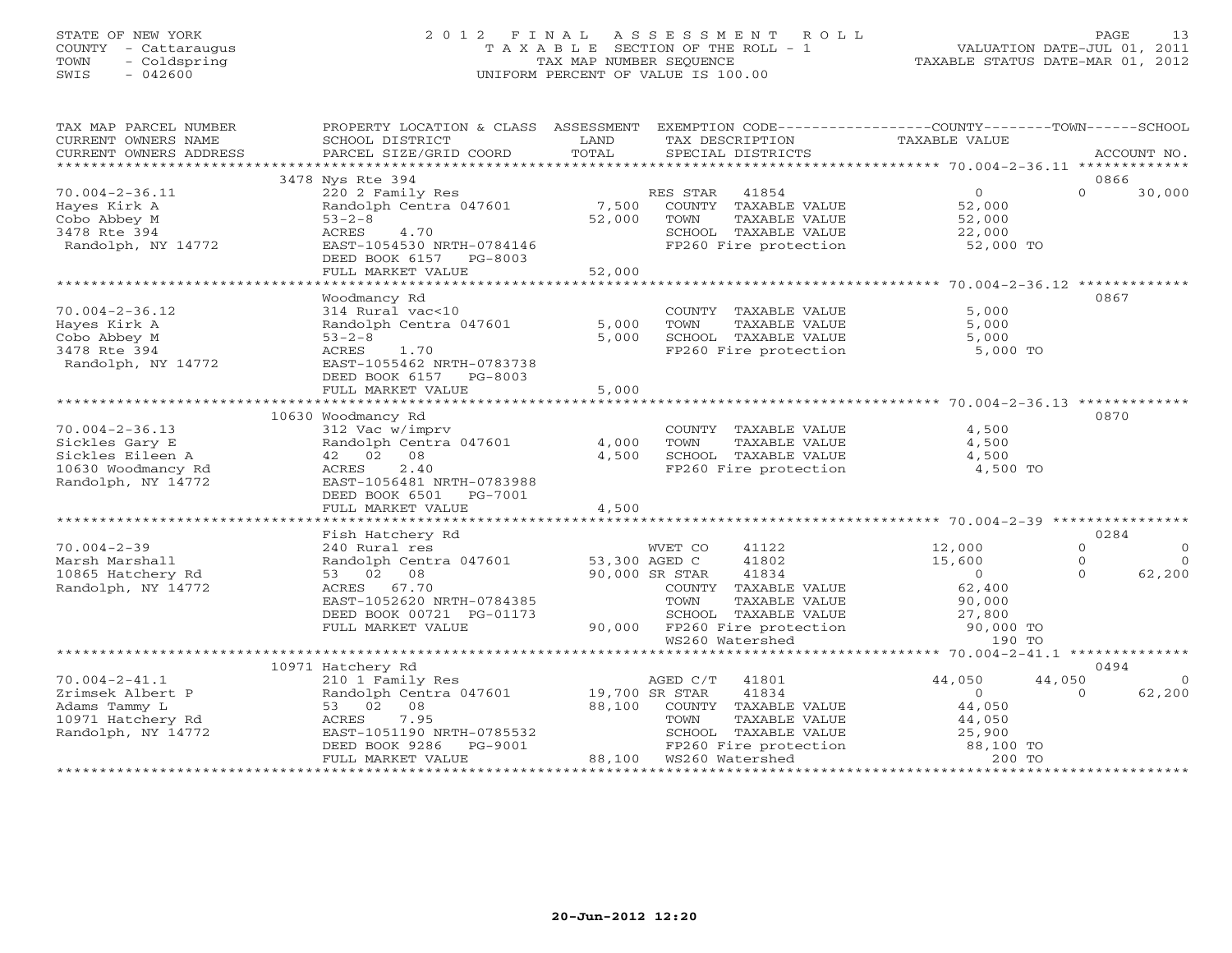# STATE OF NEW YORK 2 0 1 2 F I N A L A S S E S S M E N T R O L L PAGE 14 COUNTY - Cattaraugus T A X A B L E SECTION OF THE ROLL - 1 VALUATION DATE-JUL 01, 2011 TOWN - Coldspring TAX MAP NUMBER SEQUENCE TAXABLE STATUS DATE-MAR 01, 2012 SWIS - 042600 UNIFORM PERCENT OF VALUE IS 100.00UNIFORM PERCENT OF VALUE IS 100.00

| TAX MAP PARCEL NUMBER<br>CURRENT OWNERS NAME<br>CURRENT OWNERS ADDRESS | PROPERTY LOCATION & CLASS ASSESSMENT<br>SCHOOL DISTRICT<br>PARCEL SIZE/GRID COORD | LAND<br>TOTAL  | EXEMPTION CODE-----------------COUNTY-------TOWN------SCHOOL<br>TAX DESCRIPTION<br>SPECIAL DISTRICTS | TAXABLE VALUE  | ACCOUNT NO.        |
|------------------------------------------------------------------------|-----------------------------------------------------------------------------------|----------------|------------------------------------------------------------------------------------------------------|----------------|--------------------|
|                                                                        |                                                                                   |                |                                                                                                      |                |                    |
|                                                                        | 10997 Hatchery Rd                                                                 |                |                                                                                                      |                | 0746               |
| $70.004 - 2 - 41.2$                                                    | 270 Mfg housing                                                                   |                | RES ST MH 41864                                                                                      | $\overline{0}$ | $\Omega$<br>20,830 |
| Adams Melody                                                           | Randolph Centra 047601 8,500                                                      |                | COUNTY TAXABLE VALUE                                                                                 | 23,900         |                    |
| 10997 Hatchery Rd                                                      | 53 02 08                                                                          | 23,900         | TOWN<br>TAXABLE VALUE                                                                                | 23,900         |                    |
| Randolph, NY 14772                                                     | 1.75<br>ACRES                                                                     |                | SCHOOL TAXABLE VALUE                                                                                 | 3,070          |                    |
|                                                                        | EAST-1050941 NRTH-0785753                                                         |                | FP260 Fire protection                                                                                | 23,900 TO      |                    |
|                                                                        | DEED BOOK 1021<br>$PG-14$                                                         |                | WS260 Watershed                                                                                      | 4,780 TO       |                    |
|                                                                        | FULL MARKET VALUE                                                                 | 23,900         |                                                                                                      |                |                    |
|                                                                        |                                                                                   |                |                                                                                                      |                |                    |
|                                                                        | 10972 Hatchery Rd                                                                 |                |                                                                                                      |                | 0281               |
| $70.004 - 2 - 42$                                                      | 210 1 Family Res                                                                  |                | 41834<br>SR STAR                                                                                     | $\Omega$       | $\Omega$<br>62,200 |
| McElwain Samuel C                                                      | Randolph Centra 047601 14,700                                                     |                | COUNTY TAXABLE VALUE                                                                                 | 86,100         |                    |
| Mcelwain Connie                                                        | 53 02 08                                                                          | 86,100         | TOWN<br>TAXABLE VALUE                                                                                | 86,100         |                    |
| 10972 Hatchery Rd                                                      | 4.83<br>ACRES                                                                     |                | SCHOOL TAXABLE VALUE                                                                                 | 23,900         |                    |
| Randolph, NY 14772                                                     | EAST-1051216 NRTH-0786124                                                         |                |                                                                                                      | 86,100 TO      |                    |
|                                                                        | DEED BOOK 00984 PG-00605                                                          |                | FP260 Fire protection<br>WS260 Watershed                                                             | 120 TO         |                    |
|                                                                        | FULL MARKET VALUE                                                                 | 86,100         |                                                                                                      |                |                    |
|                                                                        |                                                                                   |                |                                                                                                      |                |                    |
|                                                                        | Lebanon Rd                                                                        |                |                                                                                                      |                | 0418               |
| $71.003 - 1 - 1.1$                                                     | 270 Mfg housing                                                                   |                | COUNTY TAXABLE VALUE                                                                                 | 51,200         |                    |
|                                                                        |                                                                                   |                |                                                                                                      |                |                    |
| Sluga Rudolph R                                                        | Randolph Centra 047601                                                            | 15,500         | TOWN<br>TAXABLE VALUE                                                                                | 51,200         |                    |
| Sluga Jeanne M                                                         | 43 02 08                                                                          | 51,200         | SCHOOL TAXABLE VALUE                                                                                 | 51,200         |                    |
| PO Box 25                                                              | ACRES 23.75                                                                       |                | FP260 Fire protection                                                                                | 51,200 TO      |                    |
| East Randolph, NY 14730                                                | EAST-1055035 NRTH-0790616                                                         |                | WS260 Watershed                                                                                      | 10,240 TO      |                    |
|                                                                        | DEED BOOK 679<br>PG-00192                                                         |                |                                                                                                      |                |                    |
|                                                                        | FULL MARKET VALUE                                                                 | 51,200         |                                                                                                      |                |                    |
|                                                                        |                                                                                   | ************** |                                                                                                      |                |                    |
|                                                                        | 10734 Lebanon Rd                                                                  |                |                                                                                                      |                | 0709               |
| $71.003 - 1 - 1.2$                                                     | 210 1 Family Res                                                                  |                | RES STAR<br>41854                                                                                    | $\overline{0}$ | 30,000<br>$\Omega$ |
| Sanford Timothy J                                                      | Randolph Centra 047601                                                            | 14,400         | COUNTY TAXABLE VALUE                                                                                 | 113,400        |                    |
| Sanford Patty L                                                        | 43 02 08                                                                          | 113,400        | TAXABLE VALUE<br>TOWN                                                                                | 113,400        |                    |
| 10734 Lebanon Rd                                                       | 4.70<br>ACRES                                                                     |                | SCHOOL TAXABLE VALUE                                                                                 | 83,400         |                    |
| Randolph, NY 14772                                                     | EAST-1055325 NRTH-0790339                                                         |                | FP260 Fire protection                                                                                | 113,400 TO     |                    |
|                                                                        | DEED BOOK 855<br>PG-00495                                                         |                | WS260 Watershed                                                                                      | 22,680 TO      |                    |
|                                                                        | FULL MARKET VALUE                                                                 | 113,400        |                                                                                                      |                |                    |
|                                                                        |                                                                                   |                |                                                                                                      |                |                    |
|                                                                        | 3985 Tyler Whitmore Rd                                                            |                |                                                                                                      |                | 0362               |
| $71.003 - 1 - 2$                                                       | 312 Vac w/imprv                                                                   |                | COUNTY TAXABLE VALUE                                                                                 | 28,900         |                    |
| Lockwood James A                                                       | Randolph Centra 047601 26,400                                                     |                | TOWN<br>TAXABLE VALUE                                                                                | 28,900         |                    |
| 2614 Open Meadow Rd                                                    | 43 02 08                                                                          | 28,900         |                                                                                                      | 28,900         |                    |
| Ashville, NY 14710                                                     | ACRES 14.00                                                                       |                | SCHOOL TAXABLE VALUE<br>FP260 Fire protection                                                        | 28,900 TO      |                    |
|                                                                        | EAST-1055910 NRTH-0791323                                                         |                |                                                                                                      |                |                    |
|                                                                        | DEED BOOK 16195 PG-7001                                                           |                |                                                                                                      |                |                    |
|                                                                        | FULL MARKET VALUE                                                                 | 28,900         |                                                                                                      |                |                    |
|                                                                        |                                                                                   |                |                                                                                                      |                |                    |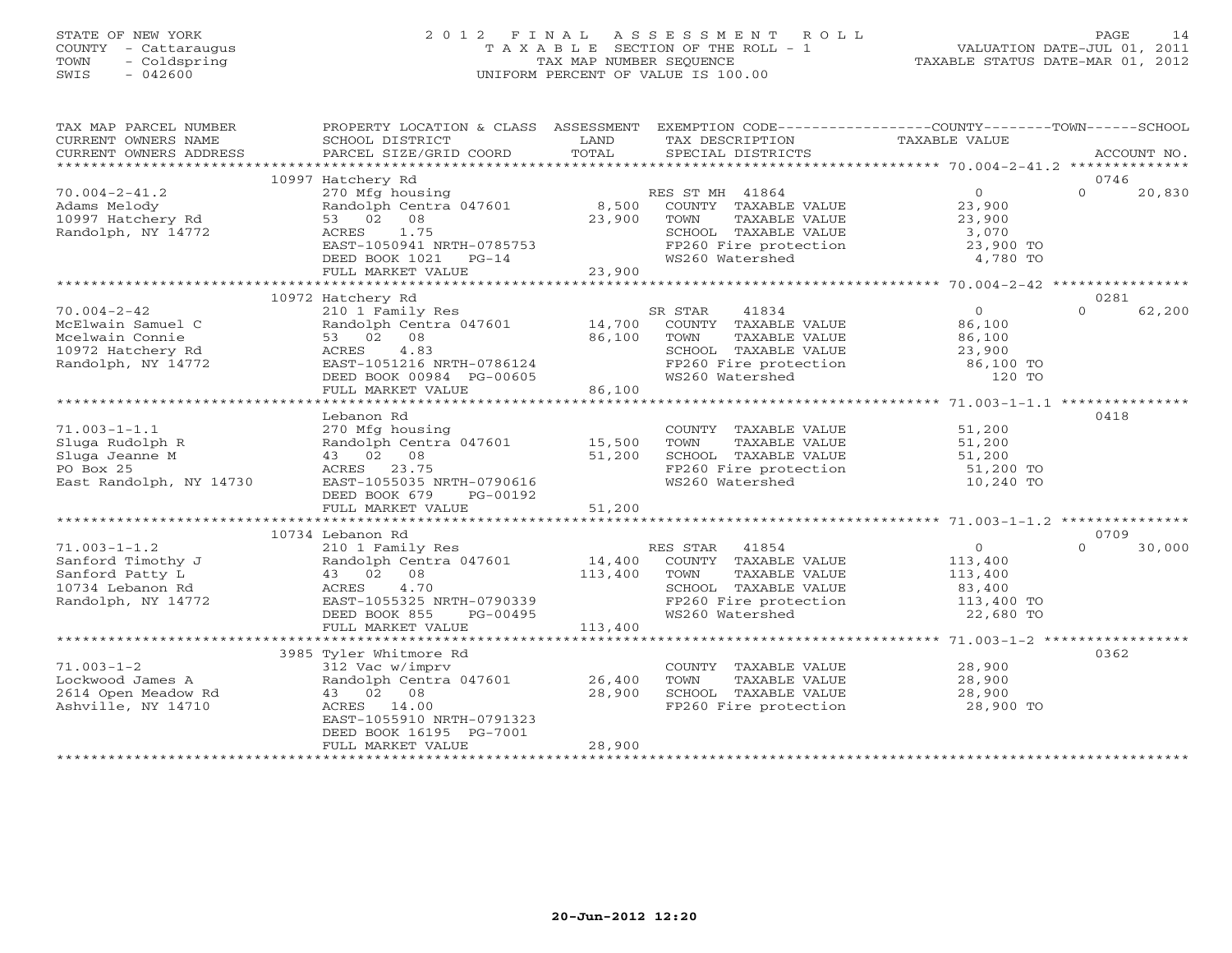# STATE OF NEW YORK 2 0 1 2 F I N A L A S S E S S M E N T R O L L PAGE 15 COUNTY - Cattaraugus T A X A B L E SECTION OF THE ROLL - 1 VALUATION DATE-JUL 01, 2011 TOWN - Coldspring TAX MAP NUMBER SEQUENCE TAXABLE STATUS DATE-MAR 01, 2012 SWIS - 042600 UNIFORM PERCENT OF VALUE IS 100.00UNIFORM PERCENT OF VALUE IS 100.00

| TAX MAP PARCEL NUMBER<br>CURRENT OWNERS NAME<br>CURRENT OWNERS ADDRESS                                   | PROPERTY LOCATION & CLASS ASSESSMENT<br>SCHOOL DISTRICT<br>PARCEL SIZE/GRID COORD                                                                                                 | LAND<br>TOTAL              | EXEMPTION CODE----------------COUNTY-------TOWN------SCHOOL<br>TAX DESCRIPTION<br>SPECIAL DISTRICTS                                                          | TAXABLE VALUE                                                               |                   | ACCOUNT NO.    |
|----------------------------------------------------------------------------------------------------------|-----------------------------------------------------------------------------------------------------------------------------------------------------------------------------------|----------------------------|--------------------------------------------------------------------------------------------------------------------------------------------------------------|-----------------------------------------------------------------------------|-------------------|----------------|
| **********************                                                                                   |                                                                                                                                                                                   |                            |                                                                                                                                                              |                                                                             |                   |                |
| $71.003 - 1 - 3$<br>Chapman David J<br>Chapman Cythina L<br>3931 Tyler Whitmore Rd<br>Randolph, NY 14772 | 3931 Tyler Whitmore Rd<br>270 Mfg housing<br>Randolph Centra 047601<br>43 02 08<br>ACRES 14.50<br>EAST-1056058 NRTH-0790619<br>DEED BOOK 2532 PG-7003<br>FULL MARKET VALUE        | 26,700<br>38,200<br>38,200 | RES ST MH 41864<br>COUNTY TAXABLE VALUE<br>TOWN<br>TAXABLE VALUE<br>SCHOOL TAXABLE VALUE<br>FP260 Fire protection<br>WS260 Watershed                         | $\overline{0}$<br>38,200<br>38,200<br>17,370<br>38,200 TO<br>50 TO          | $\Omega$          | 0453<br>20,830 |
|                                                                                                          | *************************                                                                                                                                                         |                            |                                                                                                                                                              |                                                                             |                   |                |
| $71.003 - 1 - 4.1$<br>Whiteman Patrick<br>10718 Lebanon Rd<br>Randolph, NY 14772                         | 10718 Co Rd 39<br>270 Mfg housing<br>Randolph Centra 047601<br>43 02 08<br>2.15<br>ACRES<br>EAST-1055739 NRTH-0790203<br>DEED BOOK 860<br>PG-01155<br>FULL MARKET VALUE           | 9,300<br>22,600<br>22,600  | RES STAR<br>41854<br>COUNTY TAXABLE VALUE<br>TOWN<br>TAXABLE VALUE<br>SCHOOL TAXABLE VALUE<br>FP260 Fire protection<br>WS260 Watershed                       | $\circ$<br>22,600<br>22,600<br>$\overline{0}$<br>22,600 TO<br>230 TO        | $\Omega$          | 0473<br>22,600 |
|                                                                                                          | ***********************                                                                                                                                                           |                            |                                                                                                                                                              |                                                                             |                   |                |
| $71.003 - 1 - 4.2$<br>Buvoltz Herman J<br>Buvoltz Bonnie M<br>10700 Lebanon Rd.<br>Randolph, NY 14772    | Co Rd 39<br>210 1 Family Res<br>Randolph Centra 047601<br>43 02 08<br>ACRES<br>2.15<br>EAST-1056099 NRTH-0790179<br>DEED BOOK 1019 PG-406<br>FULL MARKET VALUE                    | 9,300<br>77,400<br>77,400  | RES STAR 41854<br>COUNTY TAXABLE VALUE<br>TAXABLE VALUE<br>TOWN<br>SCHOOL TAXABLE VALUE<br>FP260 Fire protection<br>WS260 Watershed                          | $\overline{0}$<br>77,400<br>77,400<br>47,400<br>77,400 TO<br>77,400 TO      | $\Omega$          | 0693<br>30,000 |
|                                                                                                          | 3909 Tyler Whitmore Rd                                                                                                                                                            |                            |                                                                                                                                                              |                                                                             |                   | 0455           |
| $71.003 - 1 - 5$<br>Paoli Pauline<br>3909 Tyler Whitmore Rd<br>Randolph, NY 14772                        | 270 Mfg housing<br>Randolph Centra 047601<br>43 02 08<br>2.25<br>ACRES<br>EAST-1056477 NRTH-0790146<br>DEED BOOK 2532 PG-7002<br>FULL MARKET VALUE                                | 9,500 SR STAR              | AGED C/T/S 41800<br>41834<br>16,800 COUNTY TAXABLE VALUE<br>TOWN<br>TAXABLE VALUE<br>SCHOOL TAXABLE VALUE<br>FP260 Fire protection<br>16,800 WS260 Watershed | 8,400<br>$\overline{O}$<br>8,400<br>8,400<br>$\circ$<br>16,800 TO<br>120 TO | 8,400<br>$\Omega$ | 8,400<br>8,400 |
|                                                                                                          | *********************<br>Whitmore Rd                                                                                                                                              |                            |                                                                                                                                                              |                                                                             |                   | 0145           |
| $71.003 - 1 - 6$<br>Mighells Karen L<br>3955 Whitmore Rd<br>Randolph, NY 14772                           | 210 1 Family Res<br>Randolph Centra 047601<br>43 02<br>08<br>FRNT 105.60 DPTH 387.55<br>017<br>BANK<br>EAST-1056475 NRTH-0790907<br>DEED BOOK 00993 PG-01105<br>FULL MARKET VALUE | 7,000<br>76,300<br>76,300  | RES STAR<br>41854<br>COUNTY TAXABLE VALUE<br>TOWN<br>TAXABLE VALUE<br>SCHOOL TAXABLE VALUE<br>FP260 Fire protection<br>WS260 Watershed                       | $\overline{0}$<br>76,300<br>76,300<br>46,300<br>76,300 TO<br>320 TO         | $\Omega$          | 30,000         |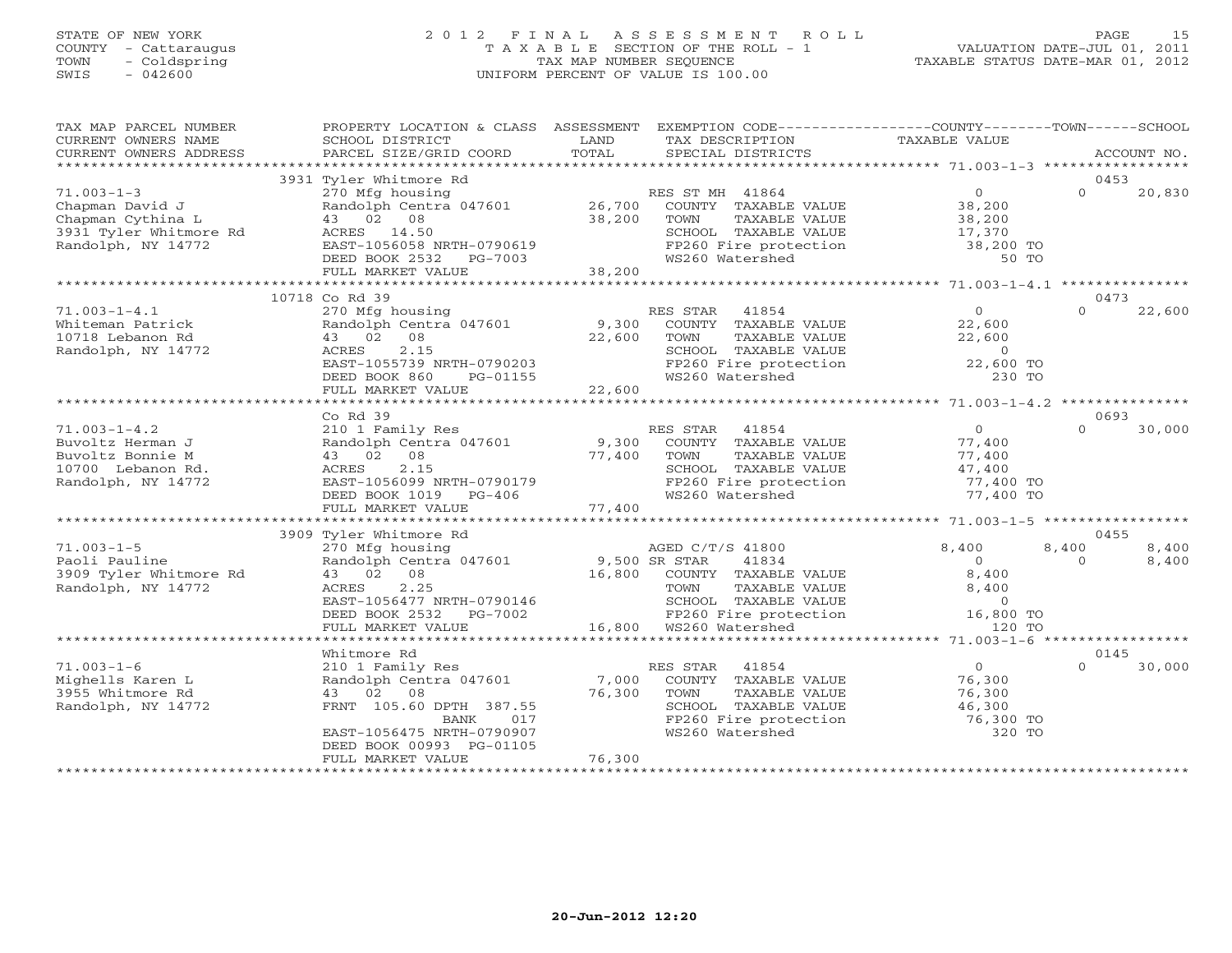# STATE OF NEW YORK 2 0 1 2 F I N A L A S S E S S M E N T R O L L PAGE 16 COUNTY - Cattaraugus T A X A B L E SECTION OF THE ROLL - 1 VALUATION DATE-JUL 01, 2011 TOWN - Coldspring TAX MAP NUMBER SEQUENCE TAXABLE STATUS DATE-MAR 01, 2012 SWIS - 042600 UNIFORM PERCENT OF VALUE IS 100.00UNIFORM PERCENT OF VALUE IS 100.00

| TAX MAP PARCEL NUMBER<br>CURRENT OWNERS NAME            | PROPERTY LOCATION & CLASS ASSESSMENT<br>SCHOOL DISTRICT               | LAND           | EXEMPTION CODE-----------------COUNTY-------TOWN------SCHOOL<br>TAX DESCRIPTION | <b>TAXABLE VALUE</b>    |                          |
|---------------------------------------------------------|-----------------------------------------------------------------------|----------------|---------------------------------------------------------------------------------|-------------------------|--------------------------|
| CURRENT OWNERS ADDRESS                                  | PARCEL SIZE/GRID COORD                                                | TOTAL          | SPECIAL DISTRICTS                                                               |                         | ACCOUNT NO.              |
|                                                         | 3985 Tyler-Whitmore Rd                                                |                |                                                                                 |                         | 0361                     |
| $71.003 - 1 - 7$<br>Pringle Peter<br>115 S Allegany Ave | 314 Rural vac<10<br>Randolph Centra 047601<br>43 02<br>08             | 6,300<br>6,300 | COUNTY TAXABLE VALUE<br>TOWN<br>TAXABLE VALUE<br>SCHOOL TAXABLE VALUE           | 6,300<br>6,300<br>6,300 |                          |
| Jamestown, NY 14701                                     | 4.40<br>ACRES<br>EAST-1056512 NRTH-0791278<br>DEED BOOK 15976 PG-4007 |                | FP260 Fire protection                                                           | 6,300 TO                |                          |
|                                                         | FULL MARKET VALUE                                                     | 6,300          |                                                                                 |                         |                          |
|                                                         |                                                                       |                |                                                                                 |                         |                          |
| $71.003 - 1 - 8$                                        | 3990 Whitmore Rd<br>240 Rural res                                     |                | AGED C/T/S 41800                                                                | 21,500                  | 0467<br>21,500<br>21,500 |
| Whitmore Mary V                                         | Randolph Centra 047601                                                | 35,000 SR STAR | 41834                                                                           | $\circ$                 | $\Omega$<br>21,500       |
| Baker Sandra K                                          | 43 02 08                                                              | 43,000         | COUNTY TAXABLE VALUE                                                            | 21,500                  |                          |
| 3990 Whitmore Rd                                        | ACRES 44.76                                                           |                | TAXABLE VALUE<br>TOWN                                                           | 21,500                  |                          |
| Randolph, NY 14772                                      | EAST-1057691 NRTH-0791156                                             |                | SCHOOL TAXABLE VALUE                                                            | $\circ$                 |                          |
|                                                         | DEED BOOK 13466 PG-3002                                               |                | FP260 Fire protection                                                           | 43,000 TO               |                          |
|                                                         | FULL MARKET VALUE                                                     | 43,000         | WS260 Watershed                                                                 | 210 TO                  |                          |
|                                                         |                                                                       |                |                                                                                 |                         |                          |
|                                                         | Whitmore Rd                                                           |                |                                                                                 |                         | 0126                     |
| $71.003 - 1 - 9.1$                                      | 260 Seasonal res                                                      |                | COUNTY TAXABLE VALUE                                                            | 62,800                  |                          |
| Sickles Gary Sr                                         | Randolph Centra 047601                                                | 50,200         | TAXABLE VALUE<br>TOWN                                                           | 62,800                  |                          |
| Sickles Eileen                                          | 43 02 08                                                              | 62,800         | SCHOOL TAXABLE VALUE                                                            | 62,800                  |                          |
| 10630 Woodmancy Rd                                      | $L/u$ - Gary-Eileen Sickles                                           |                | FP260 Fire protection                                                           | 62,800 TO               |                          |
| Randolph, NY 14772                                      | 92.25<br>ACRES                                                        |                | WS260 Watershed                                                                 | 330 TO                  |                          |
|                                                         | EAST-1057761 NRTH-0789599                                             |                |                                                                                 |                         |                          |
|                                                         | DEED BOOK 00965 PG-00795<br>FULL MARKET VALUE                         | 62,800         |                                                                                 |                         |                          |
|                                                         |                                                                       |                |                                                                                 |                         |                          |
|                                                         | 10674 Lebanon Rd                                                      |                |                                                                                 |                         | 0735                     |
| $71.003 - 1 - 9.2$                                      | 240 Rural res                                                         |                | 41854<br>RES STAR                                                               | $\overline{0}$          | $\Omega$<br>30,000       |
| Sickles Timothy D                                       | Randolph Centra 047601                                                | 11,500         | COUNTY TAXABLE VALUE                                                            | 79,600                  |                          |
| Sickles Linda K                                         | 43 02 08                                                              | 79,600         | TOWN<br>TAXABLE VALUE                                                           | 79,600                  |                          |
| 10674 Lebanon Rd                                        | ACRES 13.80                                                           |                | SCHOOL TAXABLE VALUE                                                            | 49,600                  |                          |
| Randolph, NY 14772                                      | EAST-1056674 NRTH-0789190                                             |                | FP260 Fire protection                                                           | 79,600 TO               |                          |
|                                                         | DEED BOOK 894<br>PG-00851                                             |                |                                                                                 |                         |                          |
|                                                         | FULL MARKET VALUE                                                     | 79,600         |                                                                                 |                         |                          |
|                                                         |                                                                       |                |                                                                                 |                         |                          |
|                                                         | Whitmore Rd (Off)                                                     |                |                                                                                 |                         | 0182                     |
| $71.003 - 1 - 10$                                       | 910 Priv forest                                                       |                | COUNTY TAXABLE VALUE                                                            | 41,100                  |                          |
| Oak Hill Timber Holdings LLC Randolph Centra 047601     |                                                                       | 36,600         | TOWN<br>TAXABLE VALUE                                                           | 41,100                  |                          |
| 3556 Lakeshore Rd-Suite 620<br>Buffalo, NY 14219        | 33 02 08<br>ACRES<br>76.50                                            | 41,100         | SCHOOL TAXABLE VALUE<br>FP260 Fire protection                                   | 41,100                  |                          |
|                                                         | EAST-1059698 NRTH-0790845                                             |                | WS260 Watershed                                                                 | 41,100 TO<br>100 TO     |                          |
|                                                         | DEED BOOK 1018<br>$PG-410$                                            |                |                                                                                 |                         |                          |
|                                                         | FULL MARKET VALUE                                                     | 41,100         |                                                                                 |                         |                          |
|                                                         |                                                                       |                |                                                                                 |                         |                          |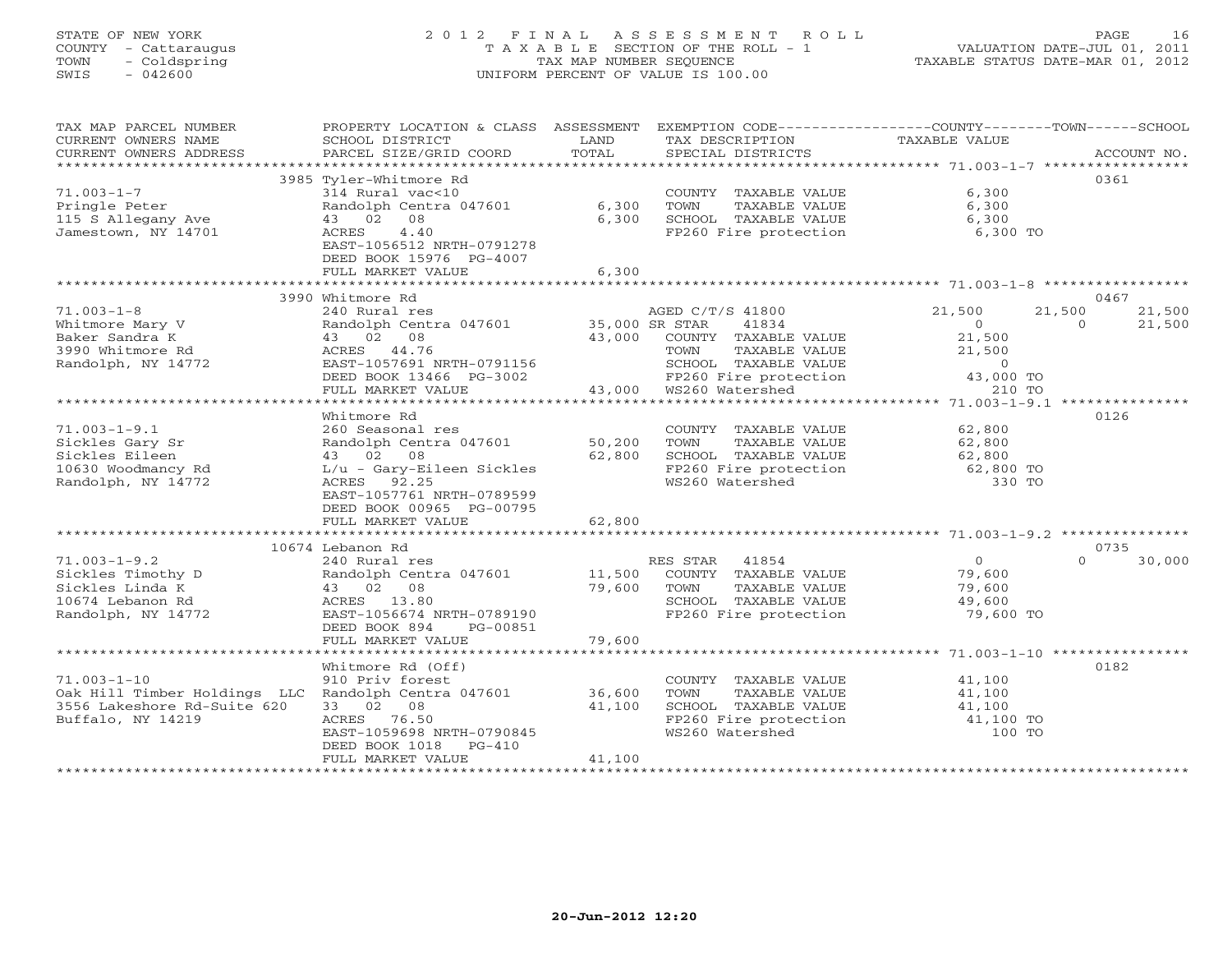# STATE OF NEW YORK 2 0 1 2 F I N A L A S S E S S M E N T R O L L PAGE 17 COUNTY - Cattaraugus T A X A B L E SECTION OF THE ROLL - 1 VALUATION DATE-JUL 01, 2011 TOWN - Coldspring TAX MAP NUMBER SEQUENCE TAXABLE STATUS DATE-MAR 01, 2012 SWIS - 042600 UNIFORM PERCENT OF VALUE IS 100.00UNIFORM PERCENT OF VALUE IS 100.00

| TAX MAP PARCEL NUMBER<br>CURRENT OWNERS NAME     | PROPERTY LOCATION & CLASS ASSESSMENT<br>SCHOOL DISTRICT  | LAND             | TAX DESCRIPTION                               | EXEMPTION CODE-----------------COUNTY-------TOWN------SCHOOL<br><b>TAXABLE VALUE</b> |             |
|--------------------------------------------------|----------------------------------------------------------|------------------|-----------------------------------------------|--------------------------------------------------------------------------------------|-------------|
| CURRENT OWNERS ADDRESS<br>********************** | PARCEL SIZE/GRID COORD                                   | TOTAL            | SPECIAL DISTRICTS                             |                                                                                      | ACCOUNT NO. |
|                                                  | $Co$ Rd $39$ (Off)                                       |                  |                                               |                                                                                      | 0272        |
| $71.003 - 1 - 11$                                | 910 Priv forest                                          |                  | COUNTY TAXABLE VALUE                          | 29,300                                                                               |             |
| Davis Harley                                     | Randolph Centra 047601                                   | 29,300           | TOWN<br>TAXABLE VALUE                         | 29,300                                                                               |             |
| 10598 Woodmancy Rd                               | 08<br>02<br>33                                           | 29,300           | SCHOOL TAXABLE VALUE                          | 29,300                                                                               |             |
| Randolph, NY 14772                               | 58.22<br>ACRES                                           |                  | FP260 Fire protection                         | 29,300 TO                                                                            |             |
|                                                  | EAST-1059584 NRTH-0789375                                |                  |                                               |                                                                                      |             |
|                                                  | DEED BOOK 11828 PG-7003                                  |                  |                                               |                                                                                      |             |
|                                                  | FULL MARKET VALUE                                        | 29,300           |                                               |                                                                                      |             |
|                                                  | *****************                                        |                  |                                               |                                                                                      |             |
|                                                  | Co Rd $10$ (Off)                                         |                  |                                               |                                                                                      | 0245        |
| $71.003 - 1 - 12$                                | 910 Priv forest                                          |                  | COUNTY TAXABLE VALUE                          | 34,100                                                                               |             |
| Emerling Roy<br>PO Box 204                       | Randolph Centra 047601<br>23/33<br>02<br>08              | 34,100<br>34,100 | TOWN<br>TAXABLE VALUE<br>SCHOOL TAXABLE VALUE | 34,100<br>34,100                                                                     |             |
| Boston, NY 14022                                 | 70.15<br>ACRES                                           |                  | FP260 Fire protection                         | 34,100 TO                                                                            |             |
|                                                  | EAST-1061662 NRTH-0789346                                |                  |                                               |                                                                                      |             |
|                                                  | DEED BOOK 2836<br>PG-4005                                |                  |                                               |                                                                                      |             |
|                                                  | FULL MARKET VALUE                                        | 34,100           |                                               |                                                                                      |             |
|                                                  |                                                          |                  |                                               | ************************ 71.003-1-13.1 **************                                |             |
|                                                  | $Co$ $Rd$ $10$                                           |                  |                                               |                                                                                      | 0246        |
| $71.003 - 1 - 13.1$                              | 910 Priv forest                                          |                  | COUNTY TAXABLE VALUE                          | 59,900                                                                               |             |
| Emerling Roy                                     | Randolph Centra 047601                                   | 59,900           | TOWN<br>TAXABLE VALUE                         | 59,900                                                                               |             |
| PO Box 204                                       | 02<br>08<br>23                                           | 59,900           | SCHOOL TAXABLE VALUE                          | 59,900                                                                               |             |
| Boston, NY 14042                                 | ACRES<br>84.25                                           |                  | FP260 Fire protection                         | 59,900 TO                                                                            |             |
|                                                  | EAST-1063813 NRTH-0788964<br>DEED BOOK 4703<br>$PG-2001$ |                  |                                               |                                                                                      |             |
|                                                  | FULL MARKET VALUE                                        | 59,900           |                                               |                                                                                      |             |
|                                                  | *****************                                        |                  |                                               |                                                                                      |             |
|                                                  | 3770 Co Rd 10 & Miller Rd                                |                  |                                               |                                                                                      | 0861        |
| $71.003 - 1 - 13.2$                              | 312 Vac w/imprv                                          |                  | COUNTY TAXABLE VALUE                          | 27,200                                                                               |             |
| Connolly Arthur B                                | Randolph Centra 047601                                   | 23,000           | TOWN<br>TAXABLE VALUE                         | 27,200                                                                               |             |
| Connolly Jr Arthur R                             | 23 02 08                                                 | 27,200           | SCHOOL TAXABLE VALUE                          | 27,200                                                                               |             |
| 52 Indian Pipe Ct                                | FRNT 1780.00 DPTH                                        |                  | FP260 Fire protection                         | 27,200 TO                                                                            |             |
| PO Box 66                                        | ACRES 14.00                                              |                  |                                               |                                                                                      |             |
| Painted Post, NY 14870                           | EAST-1064483 NRTH-0788032                                |                  |                                               |                                                                                      |             |
|                                                  | DEED BOOK 14014 PG-9001                                  |                  |                                               |                                                                                      |             |
|                                                  | FULL MARKET VALUE<br>***********************             | 27,200           |                                               |                                                                                      |             |
|                                                  | 3767 Co Rd 10 Hardscrabble Rd                            |                  |                                               |                                                                                      | 0882        |
| $71.003 - 1 - 13.3$                              | 240 Rural res                                            |                  | RES STAR<br>41854                             | $\circ$<br>$\cap$                                                                    | 30,000      |
| Armstrong Kenneth J                              | Randolph Centra 047601                                   | 8,500            | COUNTY TAXABLE VALUE                          | 58,400                                                                               |             |
| Harding Kelli A                                  | 23 02<br>08                                              | 58,400           | TOWN<br><b>TAXABLE VALUE</b>                  | 58,400                                                                               |             |
| 3767 Hardscrabble Rd                             | ACRES<br>1.75 BANK<br>017                                |                  | SCHOOL TAXABLE VALUE                          | 28,400                                                                               |             |
| Randolph, NY 14772                               | EAST-1064149 NRTH-0788317                                |                  | FP260 Fire protection                         | 58,400 TO                                                                            |             |
|                                                  | DEED BOOK 9567<br>PG-9001                                |                  |                                               |                                                                                      |             |
|                                                  | FULL MARKET VALUE                                        | 58,400           |                                               |                                                                                      |             |
|                                                  |                                                          |                  |                                               |                                                                                      |             |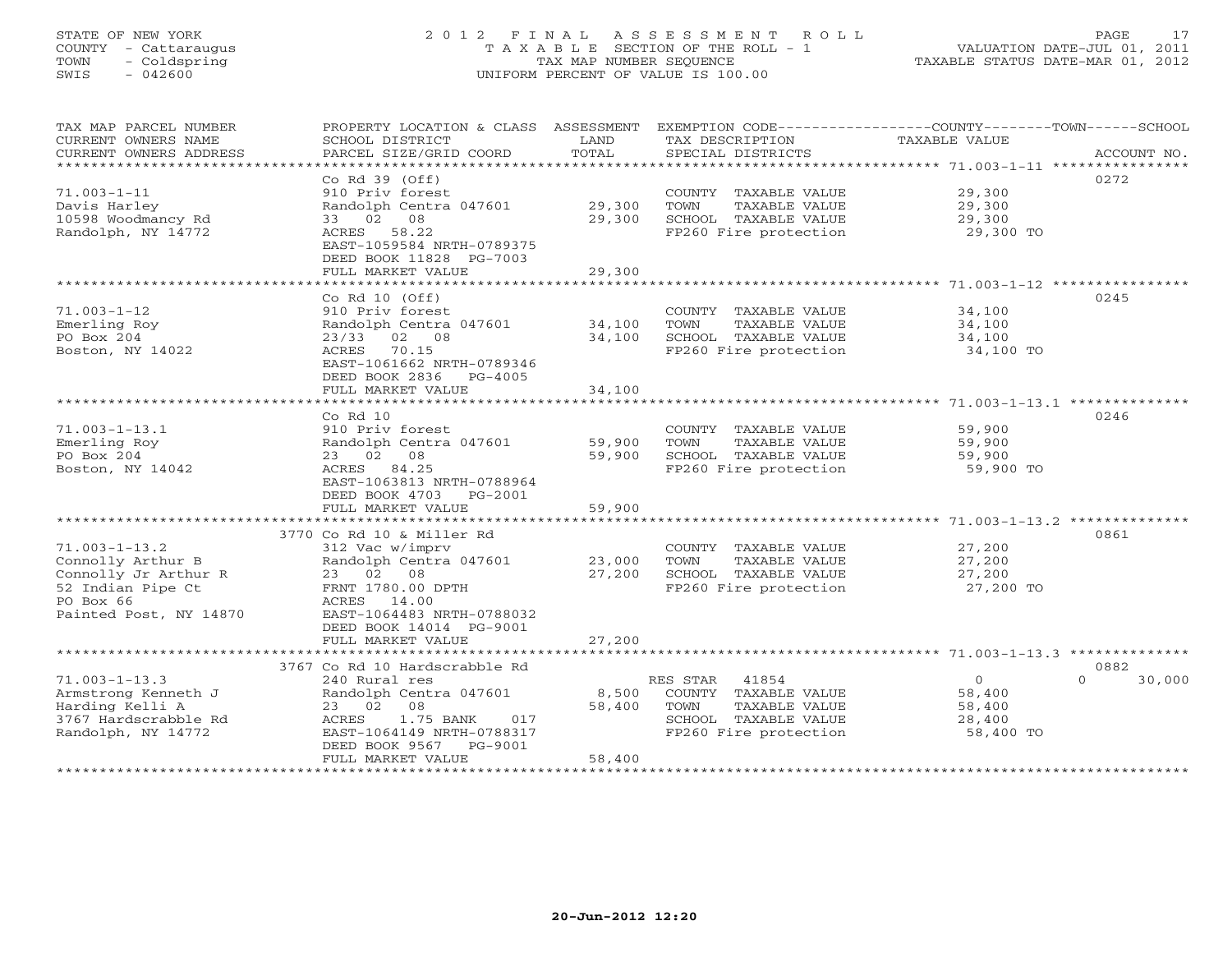# STATE OF NEW YORK 2 0 1 2 F I N A L A S S E S S M E N T R O L L PAGE 18 COUNTY - Cattaraugus T A X A B L E SECTION OF THE ROLL - 1 VALUATION DATE-JUL 01, 2011 TOWN - Coldspring TAX MAP NUMBER SEQUENCE TAXABLE STATUS DATE-MAR 01, 2012 SWIS - 042600 UNIFORM PERCENT OF VALUE IS 100.00UNIFORM PERCENT OF VALUE IS 100.00

| TAX MAP PARCEL NUMBER<br>CURRENT OWNERS NAME<br>CURRENT OWNERS ADDRESS<br>************************* | PROPERTY LOCATION & CLASS ASSESSMENT<br>SCHOOL DISTRICT<br>PARCEL SIZE/GRID COORD                                                                                                                          | LAND<br>TOTAL              | TAX DESCRIPTION<br>SPECIAL DISTRICTS                                                                                                           | EXEMPTION CODE-----------------COUNTY-------TOWN------SCHOOL<br>TAXABLE VALUE               | ACCOUNT NO.              |
|-----------------------------------------------------------------------------------------------------|------------------------------------------------------------------------------------------------------------------------------------------------------------------------------------------------------------|----------------------------|------------------------------------------------------------------------------------------------------------------------------------------------|---------------------------------------------------------------------------------------------|--------------------------|
| $71.003 - 1 - 14$<br>Barker Paul J<br>Barker Sharon M<br>9780 Rocky Pt<br>Clarence, NY 14031        | $Co$ Rd $10$<br>910 Priv forest<br>Randolph Centra 047601<br>$23/33$ 02<br>08<br>ACRES 169.76<br>EAST-1062988 NRTH-0790771<br>DEED BOOK 896<br>PG-00895                                                    | 97,700<br>97,700           | COUNTY TAXABLE VALUE<br>TOWN<br>TAXABLE VALUE<br>SCHOOL TAXABLE VALUE<br>FP260 Fire protection                                                 | 97,700<br>97,700<br>97,700<br>97,700 TO                                                     | 0120                     |
|                                                                                                     | FULL MARKET VALUE<br>* * * * * * * * * * * * * * * * * * *                                                                                                                                                 | 97,700<br>**********       |                                                                                                                                                | ********************* 71.003-1-15.1 **************                                          |                          |
| $71.003 - 1 - 15.1$<br>Barber Robert<br>3912 Hardscrabble Rd<br>Randolph, NY 14772                  | 3912 Co Rd 10<br>240 Rural res<br>Randolph Centra 047601<br>02 08<br>20/23<br>ACRES<br>92.10<br>EAST-1066218 NRTH-0790500<br>DEED BOOK 00618 PG-00059<br>FULL MARKET VALUE                                 | 159,400<br>159,400         | AGED C/S<br>41805<br>66,500 SR STAR<br>41834<br>COUNTY TAXABLE VALUE<br>TOWN<br>TAXABLE VALUE<br>SCHOOL TAXABLE VALUE<br>FP260 Fire protection | 71,730<br>$\mathbf{0}$<br>$\Omega$<br>$\Omega$<br>87,670<br>159,400<br>25,470<br>159,400 TO | 0028<br>71,730<br>62,200 |
|                                                                                                     | $Co$ $Rd$ $10$                                                                                                                                                                                             |                            |                                                                                                                                                |                                                                                             | 0770                     |
| $71.003 - 1 - 15.2$<br>Barber Dolores Y<br>3912 Hardscrabble Rd<br>Randolph, NY 14772               | 314 Rural vac<10<br>Randolph Centra 047601<br>23 02 08<br>1.20<br>ACRES<br>EAST-1065116 NRTH-0791533<br>DEED BOOK 00620 PG-00569                                                                           | 7,400<br>7,400             | COUNTY TAXABLE VALUE<br><b>TAXABLE VALUE</b><br>TOWN<br>SCHOOL TAXABLE VALUE<br>FP260 Fire protection                                          | 7,400<br>7,400<br>7,400<br>7,400 TO                                                         |                          |
|                                                                                                     | FULL MARKET VALUE                                                                                                                                                                                          | 7,400<br>*******           |                                                                                                                                                | **************** 71.003-1-17 ************                                                   |                          |
| $71.003 - 1 - 17$<br>Post Lowell N<br>3835 Hardscrabble Rd<br>PO Box 324<br>Randolph, NY 14772      | 3835 Co Rd 10<br>210 1 Family Res<br>Randolph Centra 047601<br>23 02<br>08<br>813/144<br>FRNT 810.00 DPTH<br>50.70<br>ACRES<br>EAST-1065752 NRTH-0789106<br>DEED BOOK 5548<br>PG-9001<br>FULL MARKET VALUE | 23,700<br>40,000<br>40,000 | RES STAR<br>41854<br>COUNTY TAXABLE VALUE<br>TOWN<br>TAXABLE VALUE<br>SCHOOL TAXABLE VALUE<br>FP260 Fire protection                            | $\circ$<br>$\Omega$<br>40,000<br>40,000<br>10,000<br>40,000 TO                              | 0359<br>30,000           |
|                                                                                                     | *******************                                                                                                                                                                                        | ********                   |                                                                                                                                                |                                                                                             |                          |
| $71.003 - 1 - 18$<br>Crane Michael T<br>Crane Follman<br>3712 Hardscrabble Rd<br>Randolph, NY 14772 | $Co$ $Rd$ $10$<br>910 Priv forest<br>Randolph Centra 047601<br>23 02 08<br>ACRES 41.02<br>EAST-1065769 NRTH-0788080<br>DEED BOOK 1003<br>$PG-114$<br>FULL MARKET VALUE                                     | 29,500<br>29,500<br>29,500 | COUNTY TAXABLE VALUE<br>TOWN<br>TAXABLE VALUE<br>SCHOOL TAXABLE VALUE<br>FP260 Fire protection                                                 | 29,500<br>29,500<br>29,500<br>29,500 TO                                                     | 0159                     |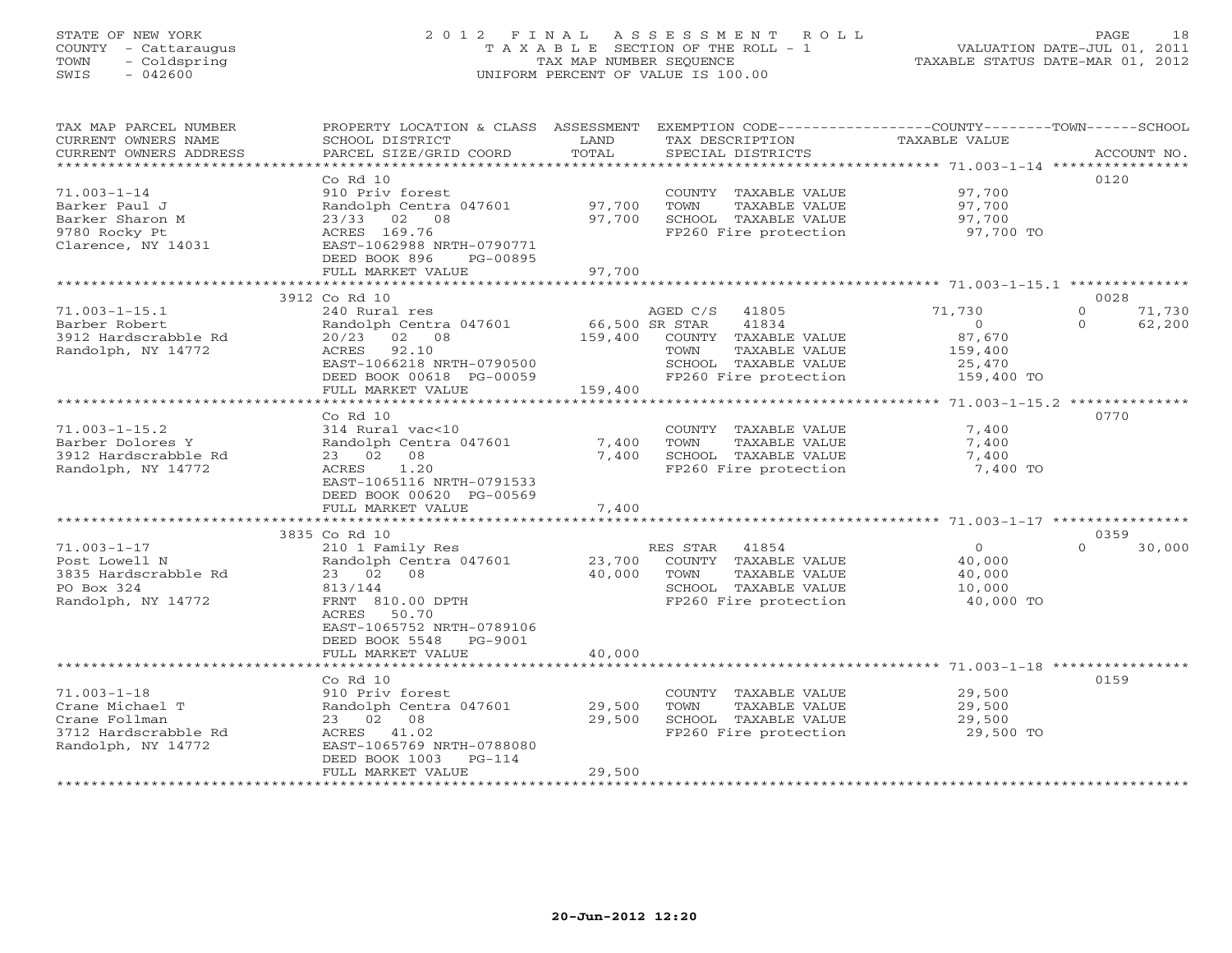# STATE OF NEW YORK 2 0 1 2 F I N A L A S S E S S M E N T R O L L PAGE 19 COUNTY - Cattaraugus T A X A B L E SECTION OF THE ROLL - 1 VALUATION DATE-JUL 01, 2011 TOWN - Coldspring TAX MAP NUMBER SEQUENCE TAXABLE STATUS DATE-MAR 01, 2012 SWIS - 042600 UNIFORM PERCENT OF VALUE IS 100.00UNIFORM PERCENT OF VALUE IS 100.00

| TAX MAP PARCEL NUMBER<br>CURRENT OWNERS NAME | PROPERTY LOCATION & CLASS ASSESSMENT<br>SCHOOL DISTRICT | LAND               | EXEMPTION CODE-----------------COUNTY-------TOWN------SCHOOL<br>TAX DESCRIPTION          | TAXABLE VALUE                                              |                    |
|----------------------------------------------|---------------------------------------------------------|--------------------|------------------------------------------------------------------------------------------|------------------------------------------------------------|--------------------|
| CURRENT OWNERS ADDRESS                       | PARCEL SIZE/GRID COORD                                  | TOTAL<br>********* | SPECIAL DISTRICTS<br>************************************** 71.003-1-19.1 ************** |                                                            | ACCOUNT NO.        |
|                                              | Hardscrabble Rd                                         |                    |                                                                                          |                                                            | 0008               |
| $71.003 - 1 - 19.1$                          | 314 Rural vac<10                                        |                    | COUNTY TAXABLE VALUE                                                                     | 11,300                                                     |                    |
| McGee Karen S                                | Randolph Centra 047601                                  | 11,300             | TOWN<br>TAXABLE VALUE                                                                    | 11,300                                                     |                    |
| McGee Martin D                               | $_{02}$<br>08<br>22                                     | 11,300             | SCHOOL TAXABLE VALUE                                                                     | 11,300                                                     |                    |
| 219 Hudson Ave                               | ACRES<br>4.85                                           |                    | FP260 Fire protection                                                                    | 11,300 TO                                                  |                    |
| Hopatcong, NJ 07843                          | EAST-1063394 NRTH-0787528                               |                    |                                                                                          |                                                            |                    |
|                                              | DEED BOOK 00971 PG-00211                                |                    |                                                                                          |                                                            |                    |
|                                              | FULL MARKET VALUE                                       | 11,300             |                                                                                          |                                                            |                    |
|                                              |                                                         |                    |                                                                                          | ******************************* 71.003-1-19.2 *********    |                    |
|                                              | 3703 Co Rd 10                                           |                    |                                                                                          |                                                            | 0694               |
| $71.003 - 1 - 19.2$                          | 240 Rural res                                           |                    | 41834<br>SR STAR                                                                         | $\circ$                                                    | $\Omega$<br>62,200 |
| Stuart Lewis D                               | Randolph Centra 047601                                  | 24,900             | COUNTY TAXABLE VALUE                                                                     | 97,600                                                     |                    |
| Stuart Ila M                                 | 22 02<br>08                                             | 97,600             | TAXABLE VALUE<br>TOWN                                                                    | 97,600                                                     |                    |
| 3703 Hardscrabble Rd                         | ACRES 11.50                                             |                    | SCHOOL TAXABLE VALUE                                                                     | 35,400                                                     |                    |
| Randolph, NY 14772                           | EAST-1063420 NRTH-0787152                               |                    | FP260 Fire protection                                                                    | 97,600 TO                                                  |                    |
|                                              | DEED BOOK 865<br>PG-01008                               |                    |                                                                                          |                                                            |                    |
|                                              | FULL MARKET VALUE                                       | 97,600             |                                                                                          |                                                            |                    |
|                                              |                                                         |                    |                                                                                          |                                                            |                    |
|                                              | $Co$ Rd $10$                                            |                    |                                                                                          |                                                            | 0160               |
| $71.003 - 1 - 20$                            | 240 Rural res                                           |                    | SR STAR<br>41834                                                                         | $\circ$                                                    | $\Omega$<br>55,000 |
| Crane Michael T                              | Randolph Centra 047601                                  | 15,400             | COUNTY TAXABLE VALUE                                                                     | 55,000                                                     |                    |
| 3712 Hardscrabble Rd                         | 22 02 08                                                | 55,000             | TOWN<br>TAXABLE VALUE                                                                    | 55,000                                                     |                    |
| Randolph, NY 14772                           | L/p 728-547                                             |                    | SCHOOL TAXABLE VALUE                                                                     | $\circ$                                                    |                    |
|                                              | ACRES<br>5.25                                           |                    | FP260 Fire protection                                                                    | 55,000 TO                                                  |                    |
|                                              | EAST-1064007 NRTH-0787126                               |                    |                                                                                          |                                                            |                    |
|                                              | DEED BOOK 00974 PG-00177                                |                    |                                                                                          |                                                            |                    |
|                                              | FULL MARKET VALUE                                       | 55,000             |                                                                                          |                                                            |                    |
|                                              |                                                         |                    |                                                                                          | ******************** 71.003-1-21.1 **********              |                    |
|                                              | Miller Rd                                               |                    |                                                                                          |                                                            | 0161               |
| $71.003 - 1 - 21.1$                          | 312 Vac w/imprv                                         |                    | COUNTY TAXABLE VALUE                                                                     | 25,000                                                     |                    |
| Crane Michael T                              | Randolph Centra 047601                                  | 22,500             | TOWN<br>TAXABLE VALUE                                                                    | 25,000                                                     |                    |
| Follman Kelly                                | 19 02<br>08                                             | 25,000             | SCHOOL TAXABLE VALUE                                                                     | 25,000                                                     |                    |
| 3712 Hardscrabble Rd                         | Lot $22$                                                |                    | FP260 Fire protection                                                                    | 25,000 TO                                                  |                    |
| Randolph, NY 14772                           | ACRES<br>35.05                                          |                    |                                                                                          |                                                            |                    |
|                                              | EAST-1067178 NRTH-0787352                               |                    |                                                                                          |                                                            |                    |
|                                              | DEED BOOK 1993<br>$PG-114$                              |                    |                                                                                          |                                                            |                    |
|                                              | FULL MARKET VALUE<br>****************                   | 25,000             |                                                                                          |                                                            |                    |
|                                              |                                                         | ********           |                                                                                          | ***************************** 71.003-1-21.2 ************** |                    |
|                                              | Miller Rd                                               |                    |                                                                                          |                                                            | 0690               |
| $71.003 - 1 - 21.2$                          | 260 Seasonal res                                        |                    | COUNTY TAXABLE VALUE                                                                     | 29,400                                                     |                    |
| Pfleuger Charles E                           | Randolph Centra 047601                                  | 6,900              | TOWN<br>TAXABLE VALUE                                                                    | 29,400                                                     |                    |
| 112 Huntington Ct                            | 22<br>02<br>08                                          | 29,400             | SCHOOL TAXABLE VALUE                                                                     | 29,400                                                     |                    |
| Hamburg, NY 14075                            | FRNT 208.00 DPTH 165.00                                 |                    | FP260 Fire protection                                                                    | 29,400 TO                                                  |                    |
|                                              | EAST-1065109 NRTH-0787354                               |                    |                                                                                          |                                                            |                    |
|                                              | DEED BOOK 00921 PG-00785                                |                    |                                                                                          |                                                            |                    |
|                                              | FULL MARKET VALUE<br>*****************                  | 29,400             |                                                                                          |                                                            |                    |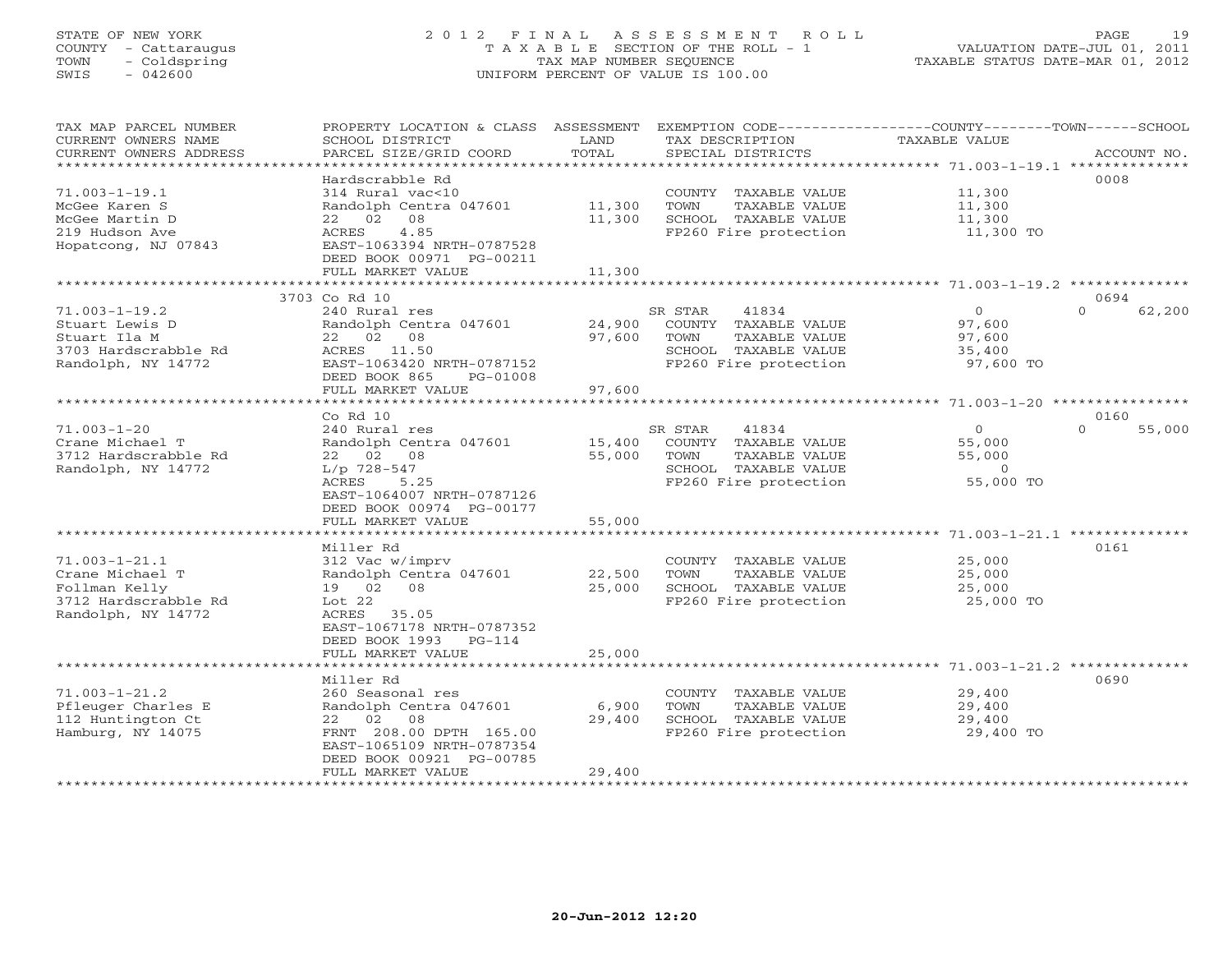# STATE OF NEW YORK 2 0 1 2 F I N A L A S S E S S M E N T R O L L PAGE 20 COUNTY - Cattaraugus T A X A B L E SECTION OF THE ROLL - 1 VALUATION DATE-JUL 01, 2011 TOWN - Coldspring TAX MAP NUMBER SEQUENCE TAXABLE STATUS DATE-MAR 01, 2012 SWIS - 042600 UNIFORM PERCENT OF VALUE IS 100.00

| CURRENT OWNERS NAME<br>SCHOOL DISTRICT<br>LAND<br>TAX DESCRIPTION<br>TAXABLE VALUE<br>TOTAL<br>CURRENT OWNERS ADDRESS<br>PARCEL SIZE/GRID COORD<br>SPECIAL DISTRICTS<br>ACCOUNT NO.<br>**********************<br>Miller Rd<br>0828 |        |
|------------------------------------------------------------------------------------------------------------------------------------------------------------------------------------------------------------------------------------|--------|
|                                                                                                                                                                                                                                    |        |
|                                                                                                                                                                                                                                    |        |
|                                                                                                                                                                                                                                    |        |
| $71.003 - 1 - 21.3$<br>210 1 Family Res<br>169,900<br>COUNTY TAXABLE VALUE                                                                                                                                                         |        |
| Randolph Centra 047601<br>58,400<br>TOWN<br>Leugemors Richard J<br>TAXABLE VALUE<br>169,900                                                                                                                                        |        |
| 19 & 22 02 08<br>50 Burbank Dr<br>169,900<br>SCHOOL TAXABLE VALUE<br>169,900                                                                                                                                                       |        |
| Snyder, NY 14226<br>ACRES 72.65 BANK<br>FP260 Fire protection<br>032<br>169,900 TO                                                                                                                                                 |        |
| EAST-1066333 NRTH-0786847                                                                                                                                                                                                          |        |
| DEED BOOK 1024 PG-407<br>FULL MARKET VALUE<br>169,900                                                                                                                                                                              |        |
|                                                                                                                                                                                                                                    |        |
| 0299<br>Hardscrabble Rd & Miller                                                                                                                                                                                                   |        |
| $71.003 - 1 - 22$<br>64,900<br>323 Vacant rural<br>COUNTY TAXABLE VALUE                                                                                                                                                            |        |
| 64,900<br>Sabella Dennis J<br>Randolph Centra 047601<br>TOWN<br>TAXABLE VALUE<br>64,900                                                                                                                                            |        |
| 22 02 08<br>64,900<br>SCHOOL TAXABLE VALUE<br>64,900<br>7621 Youngsville Rd                                                                                                                                                        |        |
| Tidioute, PA 16351<br>ACRES 106.80<br>FP260 Fire protection<br>64,900 TO                                                                                                                                                           |        |
| EAST-1064767 NRTH-0785982                                                                                                                                                                                                          |        |
| DEED BOOK 00974 PG-00408                                                                                                                                                                                                           |        |
| 64,900<br>FULL MARKET VALUE                                                                                                                                                                                                        |        |
|                                                                                                                                                                                                                                    |        |
| 0426<br>Parker Hill Rd                                                                                                                                                                                                             |        |
| $71.003 - 1 - 23$<br>COUNTY TAXABLE VALUE<br>40,200<br>260 Seasonal res                                                                                                                                                            |        |
| Randolph Centra 047601<br>14,800<br>TOWN<br>TAXABLE VALUE<br>40,200<br>Kensy Gary L                                                                                                                                                |        |
| 40,200<br>SCHOOL TAXABLE VALUE<br>354 Abbott Rd<br>19 02 08<br>40,200                                                                                                                                                              |        |
| 4.90<br>ACRES<br>FP260 Fire protection<br>40,200 TO<br>Buffalo, NY 14220                                                                                                                                                           |        |
| EAST-1066537 NRTH-0785521                                                                                                                                                                                                          |        |
| DEED BOOK 1026 PG-665                                                                                                                                                                                                              |        |
| FULL MARKET VALUE<br>40,200                                                                                                                                                                                                        |        |
| 10021 Parker Hill Rd<br>0428                                                                                                                                                                                                       |        |
| $71.003 - 1 - 24$<br>RES STAR 41854<br>$\overline{0}$<br>$\Omega$<br>210 1 Family Res                                                                                                                                              | 30,000 |
| Olson Michael R<br>Randolph Centra 047601<br>8,900<br>COUNTY TAXABLE VALUE<br>85,000                                                                                                                                               |        |
| 10021 Parker Hill Rd<br>22 02 08<br>85,000<br>TOWN<br>TAXABLE VALUE<br>85,000                                                                                                                                                      |        |
| ACRES<br>1.95<br>SCHOOL TAXABLE VALUE<br>Randolph, NY 14772<br>55,000                                                                                                                                                              |        |
| EAST-1065654 NRTH-0784855<br>FP260 Fire protection<br>85,000 TO                                                                                                                                                                    |        |
| DEED BOOK 800<br>PG-00034                                                                                                                                                                                                          |        |
| 85,000<br>FULL MARKET VALUE                                                                                                                                                                                                        |        |
| ********************* 71.003-1-25.1 ***************<br>*************************<br>************                                                                                                                                   |        |
| 10135 Parker Hill Rd<br>0300                                                                                                                                                                                                       |        |
| $71.003 - 1 - 25.1$<br>210 1 Family Res<br>RES STAR<br>41854<br>$\overline{0}$<br>$\Omega$                                                                                                                                         | 30,000 |
| Randolph Centra 047601<br>13,200<br>COUNTY TAXABLE VALUE<br>82,100<br>Burr Lori A                                                                                                                                                  |        |
| 82,100<br>10135 Parker Hill Rd<br>22 02 08<br>TOWN<br>TAXABLE VALUE<br>82,100                                                                                                                                                      |        |
| Randolph, NY 14772<br>Ff 372.00<br>SCHOOL TAXABLE VALUE<br>52,100                                                                                                                                                                  |        |
| FP260 Fire protection<br>ACRES<br>4.10 BANK<br>004<br>82,100 TO                                                                                                                                                                    |        |
| EAST-1064685 NRTH-0783682<br>PG-6001                                                                                                                                                                                               |        |
| DEED BOOK 5790<br>82,100<br>FULL MARKET VALUE                                                                                                                                                                                      |        |
|                                                                                                                                                                                                                                    |        |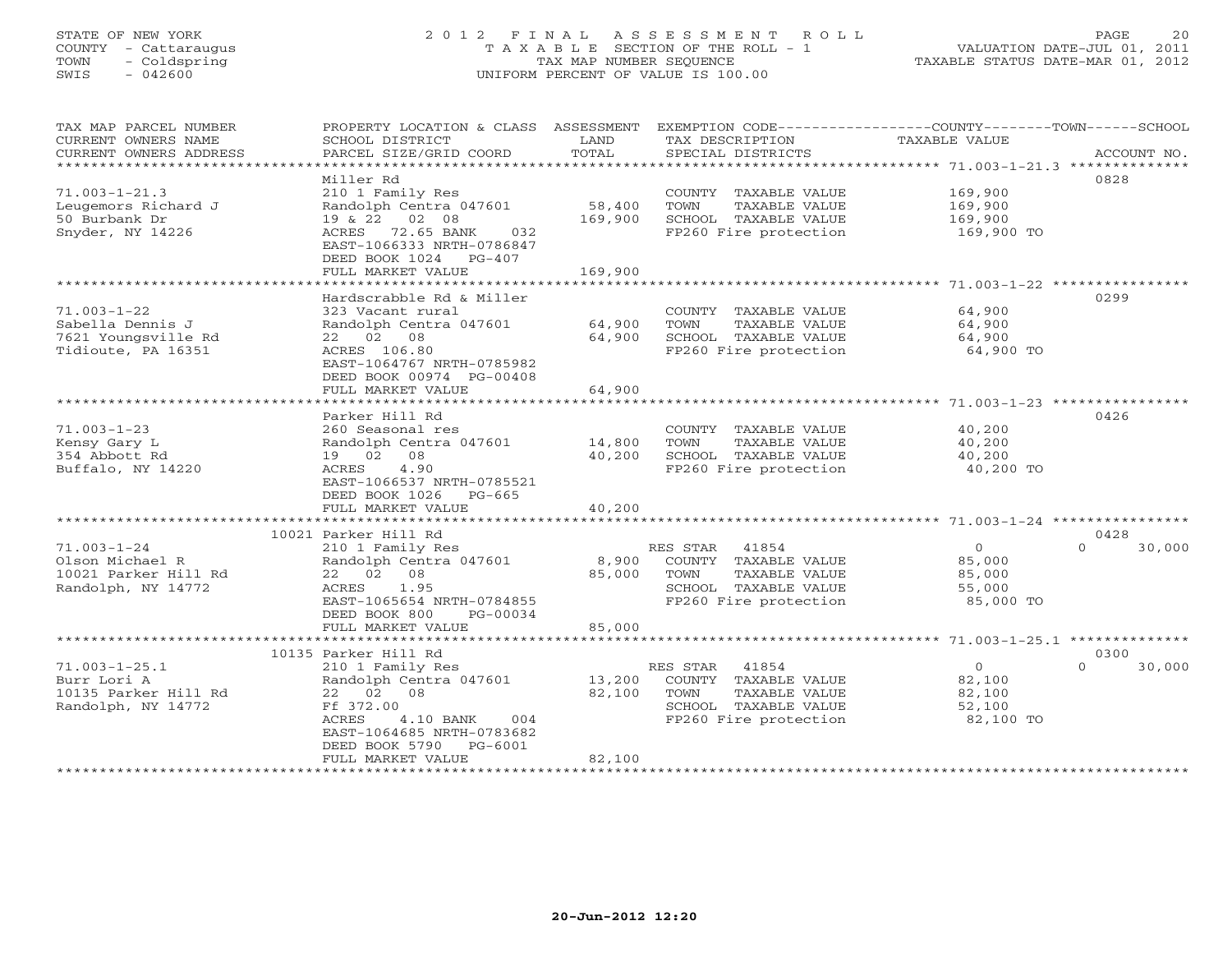# STATE OF NEW YORK 2 0 1 2 F I N A L A S S E S S M E N T R O L L PAGE 21 COUNTY - Cattaraugus T A X A B L E SECTION OF THE ROLL - 1 VALUATION DATE-JUL 01, 2011 TOWN - Coldspring TAX MAP NUMBER SEQUENCE TAXABLE STATUS DATE-MAR 01, 2012 SWIS - 042600 UNIFORM PERCENT OF VALUE IS 100.00UNIFORM PERCENT OF VALUE IS 100.00

| TAX MAP PARCEL NUMBER  | PROPERTY LOCATION & CLASS ASSESSMENT |               |                       | EXEMPTION CODE-----------------COUNTY-------TOWN------SCHOOL |             |
|------------------------|--------------------------------------|---------------|-----------------------|--------------------------------------------------------------|-------------|
| CURRENT OWNERS NAME    | SCHOOL DISTRICT                      | LAND          | TAX DESCRIPTION       | TAXABLE VALUE                                                |             |
| CURRENT OWNERS ADDRESS | PARCEL SIZE/GRID COORD               | TOTAL         | SPECIAL DISTRICTS     |                                                              | ACCOUNT NO. |
| *********************  |                                      |               |                       |                                                              |             |
|                        | Parker Hill Rd                       |               |                       | 0648                                                         |             |
| $71.003 - 1 - 25.2$    | 312 Vac w/imprv                      |               | COUNTY TAXABLE VALUE  | 20,000                                                       |             |
| Williams Mark A        | Randolph Centra 047601               | 19,800        | TOWN<br>TAXABLE VALUE | 20,000                                                       |             |
| Williams Brenda        | 22 02 08                             | 20,000        | SCHOOL TAXABLE VALUE  | 20,000                                                       |             |
| 3043 Lebanon Rd        | ACRES 10.10                          |               | FP260 Fire protection | 20,000 TO                                                    |             |
| Randolph, NY 14772     | EAST-1066206 NRTH-0784835            |               |                       |                                                              |             |
|                        | DEED BOOK 886<br>PG-00113            |               |                       |                                                              |             |
|                        | FULL MARKET VALUE                    | 20,000        |                       |                                                              |             |
|                        |                                      |               |                       |                                                              |             |
|                        | Parker Hill Rd                       |               |                       | 0815                                                         |             |
| $71.003 - 1 - 25.4$    | 322 Rural vac>10                     |               | COUNTY TAXABLE VALUE  | 44,700                                                       |             |
| Burr Lori A            | Randolph Centra 047601               | 44,700        | TOWN<br>TAXABLE VALUE | 44,700                                                       |             |
| 10135 Parker Hill Rd   | 22 02 08                             | 44,700        | SCHOOL TAXABLE VALUE  | 44,700                                                       |             |
| Randolph, NY 14772     | ACRES 47.15 BANK<br>017              |               | FP260 Fire protection | 44,700 TO                                                    |             |
|                        | EAST-1065810 NRTH-0784127            |               |                       |                                                              |             |
|                        | DEED BOOK 5790 PG-6001               |               |                       |                                                              |             |
|                        | FULL MARKET VALUE                    | 44,700        |                       |                                                              |             |
|                        |                                      |               |                       |                                                              |             |
|                        | 10115 Parker Hill Rd                 |               |                       | 0883                                                         |             |
| $71.003 - 1 - 25.5$    | 314 Rural vac<10                     |               | COUNTY TAXABLE VALUE  | 1,100                                                        |             |
| Sheldon David L        | Randolph Centra 047601               | 1,100         | TOWN<br>TAXABLE VALUE | 1,100                                                        |             |
| Sheldon Ruth C         | 22 02 08                             | 1,100         | SCHOOL TAXABLE VALUE  | 1,100                                                        |             |
| 10115 Parker Hill Rd   | Ff 372.00                            |               | FP260 Fire protection | 1,100 TO                                                     |             |
| Randolph, NY 14772     | FRNT 83.00 DPTH 286.00               |               |                       |                                                              |             |
|                        | EAST-1064648 NRTH-0783777            |               |                       |                                                              |             |
|                        | DEED BOOK 9694 PG-7001               |               |                       |                                                              |             |
|                        | FULL MARKET VALUE                    | 1,100         |                       |                                                              |             |
|                        | *************************            | ************* |                       |                                                              |             |
|                        | 10115 Parker Hill Rd                 |               |                       | 0884                                                         |             |
| $71.003 - 1 - 25.6$    | 314 Rural vac<10                     |               | COUNTY TAXABLE VALUE  | 2,400                                                        |             |
| Sheldon David L        | Randolph Centra 047601               | 2,400         | TAXABLE VALUE<br>TOWN | 2,400                                                        |             |
| Sheldon Ruth C         | 22 02 08                             | 2,400         | SCHOOL TAXABLE VALUE  | 2,400                                                        |             |
| 10115 Parker Hill Rd   | FRNT 147.00 DPTH 355.00              |               | FP260 Fire protection | 2,400 TO                                                     |             |
| Randolph, NY 14772     | EAST-1064811 NRTH-0784025            |               |                       |                                                              |             |
|                        | DEED BOOK 9694<br>PG-7001            |               |                       |                                                              |             |
|                        | FULL MARKET VALUE                    | 2,400         |                       |                                                              |             |
|                        |                                      |               |                       |                                                              |             |
|                        | 10115 Parker Hill Rd                 |               |                       | 0425                                                         |             |
| $71.003 - 1 - 26$      | 270 Mfg housing                      |               | RES STAR 41854        | $\overline{0}$<br>$\Omega$                                   | 30,000      |
| Sheldon David L        | Randolph Centra 047601               | 10,500        | COUNTY TAXABLE VALUE  | 45,600                                                       |             |
| Sheldon Ruth C         | 22 02 08                             | 45,600        | TOWN<br>TAXABLE VALUE | 45,600                                                       |             |
| 10115 Parker Hill Rd   | ACRES 1.25                           |               | SCHOOL TAXABLE VALUE  | 15,600                                                       |             |
| Randolph, NY 14772     | EAST-1064626 NRTH-0783926            |               | FP260 Fire protection | 45,600 TO                                                    |             |
|                        | DEED BOOK 00936 PG-00241             |               |                       |                                                              |             |
|                        | FULL MARKET VALUE                    | 45,600        |                       |                                                              |             |
|                        |                                      |               |                       |                                                              |             |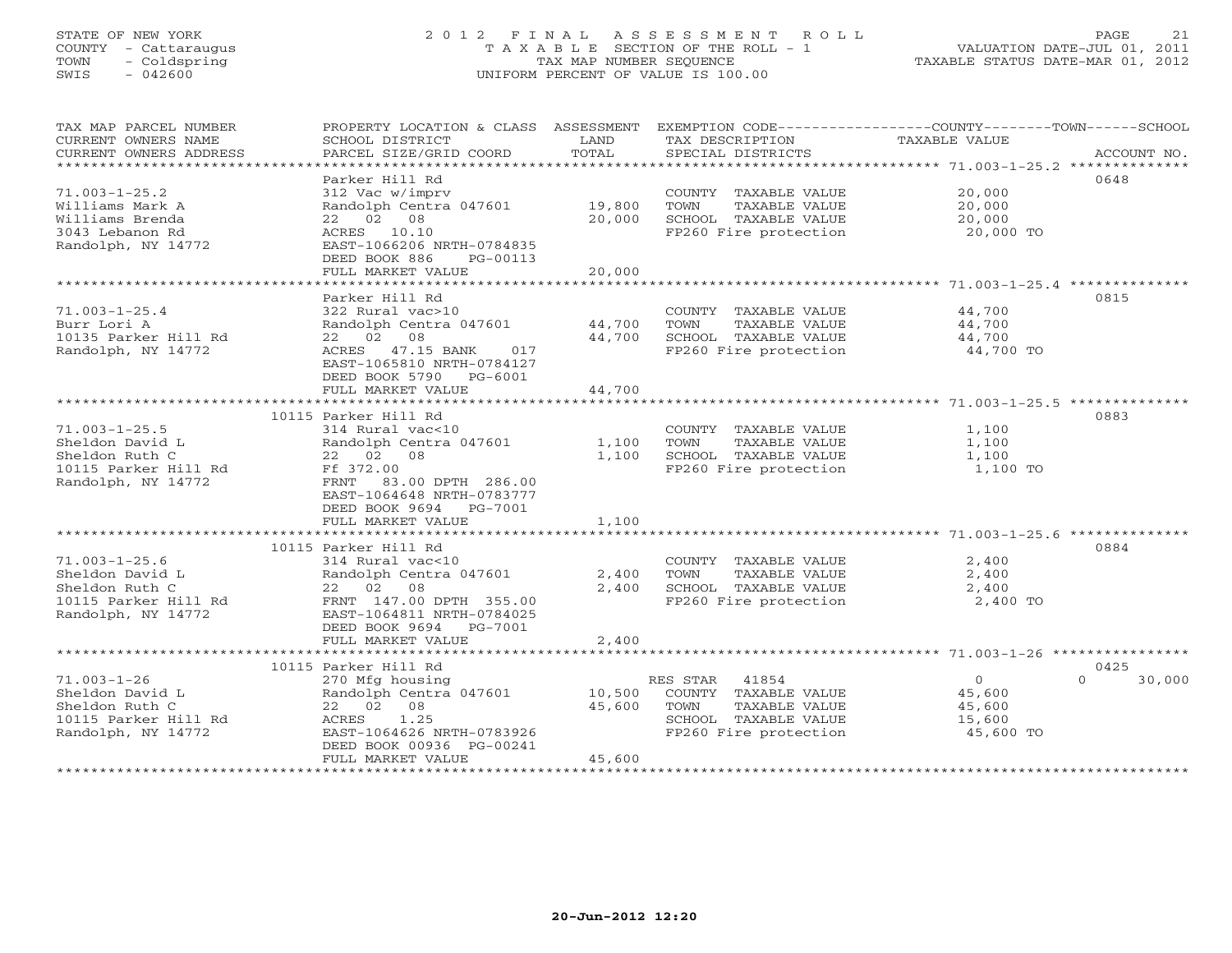# STATE OF NEW YORK 2 0 1 2 F I N A L A S S E S S M E N T R O L L PAGE 22 COUNTY - Cattaraugus T A X A B L E SECTION OF THE ROLL - 1 VALUATION DATE-JUL 01, 2011 TOWN - Coldspring TAX MAP NUMBER SEQUENCE TAXABLE STATUS DATE-MAR 01, 2012 SWIS - 042600 UNIFORM PERCENT OF VALUE IS 100.00UNIFORM PERCENT OF VALUE IS 100.00

| TAX MAP PARCEL NUMBER<br>CURRENT OWNERS NAME<br>CURRENT OWNERS ADDRESS                                  | PROPERTY LOCATION & CLASS ASSESSMENT<br>SCHOOL DISTRICT<br>PARCEL SIZE/GRID COORD                                                                                       | LAND<br>TOTAL              | EXEMPTION CODE----------------COUNTY-------TOWN------SCHOOL<br>TAX DESCRIPTION<br>SPECIAL DISTRICTS                 | TAXABLE VALUE                                       | ACCOUNT NO.        |
|---------------------------------------------------------------------------------------------------------|-------------------------------------------------------------------------------------------------------------------------------------------------------------------------|----------------------------|---------------------------------------------------------------------------------------------------------------------|-----------------------------------------------------|--------------------|
| $71.003 - 1 - 27$<br>Freeman William T<br>Freeman Louise<br>4775 Allegany Rd<br>Little Valley, NY 14755 | Parker Hill Rd<br>120 Field crops<br>Randolph Centra 047601<br>22 02 08<br>ACRES 77.33<br>EAST-1064068 NRTH-0784545<br>DEED BOOK 9304<br>PG-9002<br>FULL MARKET VALUE   | 61,100<br>98,900<br>98,900 | COUNTY TAXABLE VALUE<br>TOWN<br>TAXABLE VALUE<br>SCHOOL TAXABLE VALUE<br>FP260 Fire protection                      | 98,900<br>98,900<br>98,900<br>98,900 TO             | 0491               |
|                                                                                                         | *********************                                                                                                                                                   | * * * * * * * * * * *      |                                                                                                                     | ********************* 71.003-1-28 **********        |                    |
| $71.003 - 1 - 28$<br>Freeman William T<br>Freeman Louise<br>4775 Allegany Rd<br>Little Valley, NY 14755 | Parker Hill Rd<br>105 Vac farmland<br>Randolph Centra 047601<br>32 02 08<br>ACRES 18.61<br>EAST-1062451 NRTH-0784030<br>DEED BOOK 9304 PG-9002                          | 14,200<br>14,200           | COUNTY TAXABLE VALUE<br>TOWN<br>TAXABLE VALUE<br>SCHOOL TAXABLE VALUE<br>FP260 Fire protection                      | 14,200<br>14,200<br>14,200<br>14,200 TO             | 0492               |
|                                                                                                         | FULL MARKET VALUE                                                                                                                                                       | 14,200                     |                                                                                                                     |                                                     |                    |
|                                                                                                         |                                                                                                                                                                         |                            |                                                                                                                     |                                                     |                    |
| $71.003 - 1 - 29.1$<br>Schmit Herbert F<br>Schmit Karen<br>138 Newfield St<br>Buffalo, NY 14207         | 3551 Co Rd 10<br>312 Vac w/imprv<br>Randolph Centra 047601<br>22 02<br>08<br>8.35<br>ACRES<br>EAST-1062869 NRTH-0784999<br>DEED BOOK 11941 PG-7001<br>FULL MARKET VALUE | 20,400<br>20,400<br>20,400 | COUNTY TAXABLE VALUE<br>TOWN<br>TAXABLE VALUE<br>SCHOOL TAXABLE VALUE<br>FP260 Fire protection                      | 20,400<br>20,400<br>20,400<br>20,400 TO             | 0466               |
|                                                                                                         | Hardscrabble Rd(co Rd 10)                                                                                                                                               |                            |                                                                                                                     |                                                     | 0837               |
| $71.003 - 1 - 29.3$<br>Graham Brian L<br>Graham Teri L<br>3551 Hardscrabble Rd<br>Randolph, NY 14772    | 210 1 Family Res<br>Randolph Centra 047601<br>32 2 8<br>FRNT 199.70 DPTH 204.00<br>BANK<br>017<br>EAST-1062375 NRTH-0784862<br>DEED BOOK 1016 PG-356                    | 7,000<br>58,000            | RES STAR<br>41854<br>COUNTY TAXABLE VALUE<br>TOWN<br>TAXABLE VALUE<br>SCHOOL TAXABLE VALUE<br>FP260 Fire protection | $\Omega$<br>58,000<br>58,000<br>28,000<br>58,000 TO | $\Omega$<br>30,000 |
|                                                                                                         | FULL MARKET VALUE                                                                                                                                                       | 58,000                     |                                                                                                                     |                                                     |                    |
|                                                                                                         |                                                                                                                                                                         |                            |                                                                                                                     |                                                     |                    |
| $71.003 - 1 - 30$<br>Crane Thomas W<br>Crane John<br>253 Maple Ave<br>Dunkirk, NY 14048                 | Co Rd 10<br>270 Mfg housing<br>Randolph Centra 047601<br>32 02 08<br>8.16<br>ACRES<br>EAST-1062514 NRTH-0785761<br>DEED BOOK 2278<br>PG-5001<br>FULL MARKET VALUE       | 8,500<br>38,200<br>38,200  | COUNTY TAXABLE VALUE<br>TOWN<br>TAXABLE VALUE<br>SCHOOL TAXABLE VALUE<br>FP260 Fire protection                      | 38,200<br>38,200<br>38,200<br>38,200 TO             | 0680               |
|                                                                                                         |                                                                                                                                                                         |                            |                                                                                                                     |                                                     |                    |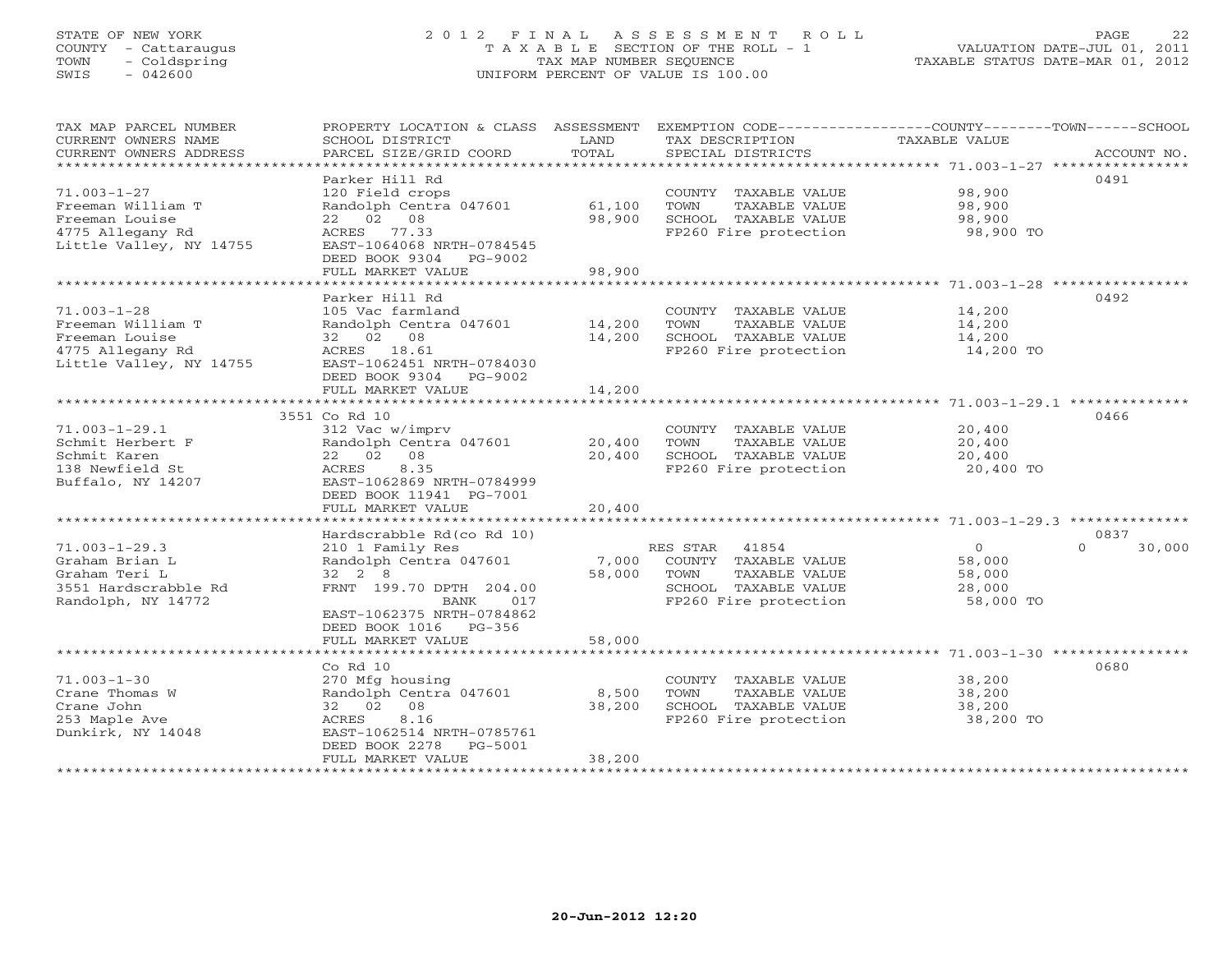# STATE OF NEW YORK 2 0 1 2 F I N A L A S S E S S M E N T R O L L PAGE 23 COUNTY - Cattaraugus T A X A B L E SECTION OF THE ROLL - 1 VALUATION DATE-JUL 01, 2011 TOWN - Coldspring TAX MAP NUMBER SEQUENCE TAXABLE STATUS DATE-MAR 01, 2012 SWIS - 042600 UNIFORM PERCENT OF VALUE IS 100.00UNIFORM PERCENT OF VALUE IS 100.00

| TAX MAP PARCEL NUMBER<br>CURRENT OWNERS NAME<br>CURRENT OWNERS ADDRESS<br>************************ | PROPERTY LOCATION & CLASS ASSESSMENT<br>SCHOOL DISTRICT<br>PARCEL SIZE/GRID COORD                                                                                     | LAND<br>TOTAL              | EXEMPTION CODE-----------------COUNTY-------TOWN------SCHOOL<br>TAX DESCRIPTION<br>SPECIAL DISTRICTS                | TAXABLE VALUE                                              | ACCOUNT NO.        |
|----------------------------------------------------------------------------------------------------|-----------------------------------------------------------------------------------------------------------------------------------------------------------------------|----------------------------|---------------------------------------------------------------------------------------------------------------------|------------------------------------------------------------|--------------------|
| $71.003 - 1 - 31$<br>Schmit Albert M<br>Schmit Susan M<br>1528 Hath Rd<br>Grand Island, NY 14072   | Hardscrabble Rd<br>260 Seasonal res<br>Randolph Centra 047601<br>$22/32$ 02 08<br>ACRES 43.68<br>EAST-1062147 NRTH-0785892                                            | 42,900<br>66,500           | COUNTY TAXABLE VALUE<br>TOWN<br>TAXABLE VALUE<br>SCHOOL TAXABLE VALUE<br>FP260 Fire protection                      | 66,500<br>66,500<br>66,500<br>66,500 TO                    | 0412               |
|                                                                                                    | DEED BOOK 00944 PG-00931<br>FULL MARKET VALUE                                                                                                                         | 66,500                     |                                                                                                                     |                                                            |                    |
|                                                                                                    | 3644 Hardscrabble Rd                                                                                                                                                  |                            |                                                                                                                     |                                                            | 0198               |
| $71.003 - 1 - 32$<br>Guy Louis<br>Guy Gloria<br>3644 Hardscrabble Rd<br>Randolph, NY 14772         | 270 Mfg housing<br>Randolph Centra 047601<br>22 02 08<br>FRNT 111.00 DPTH 290.00<br>EAST-1063240 NRTH-0786159<br>DEED BOOK 1005 PG-1065<br>FULL MARKET VALUE          | 6,800<br>19,400<br>19,400  | RES STAR 41854<br>COUNTY TAXABLE VALUE<br>TAXABLE VALUE<br>TOWN<br>SCHOOL TAXABLE VALUE<br>FP260 Fire protection    | $\overline{O}$<br>19,400<br>19,400<br>$\circ$<br>19,400 TO | 19,400<br>$\Omega$ |
|                                                                                                    | **************************                                                                                                                                            | * * * * * * * * * * * * *  |                                                                                                                     |                                                            |                    |
|                                                                                                    | 3648 Co Rd 10                                                                                                                                                         |                            |                                                                                                                     |                                                            | 0138               |
| $71.003 - 1 - 33$<br>Guy James L<br>3648 Hardscrabble Rd<br>Randolph, NY 14772                     | 210 1 Family Res<br>Randolph Centra 047601<br>22 02 08<br>2.94<br>ACRES<br>EAST-1063444 NRTH-0786472<br>DEED BOOK 894<br>PG-00417                                     | 10,900<br>90,000           | RES STAR<br>41854<br>COUNTY TAXABLE VALUE<br>TOWN<br>TAXABLE VALUE<br>SCHOOL TAXABLE VALUE<br>FP260 Fire protection | $\circ$<br>90,000<br>90,000<br>60,000<br>90,000 TO         | 30,000<br>$\Omega$ |
|                                                                                                    | FULL MARKET VALUE                                                                                                                                                     | 90,000                     |                                                                                                                     |                                                            |                    |
|                                                                                                    | ***********************                                                                                                                                               |                            |                                                                                                                     |                                                            |                    |
| $71.003 - 1 - 35$<br>Kosloski Victor J<br>Hardy Paul<br>67 Lorelee Dr<br>Tonawanda, NY 14150       | Co Rd 10<br>314 Rural vac<10<br>Randolph Centra 047601<br>22 02 08<br>1.89<br>ACRES<br>EAST-1063239 NRTH-0786588<br>DEED BOOK 287<br>PG-5001                          | 5,400<br>5,400             | COUNTY TAXABLE VALUE<br>TAXABLE VALUE<br>TOWN<br>SCHOOL TAXABLE VALUE<br>FP260 Fire protection                      | 5,400<br>5,400<br>5,400<br>5,400 TO                        | 0496               |
|                                                                                                    | FULL MARKET VALUE                                                                                                                                                     | 5,400                      |                                                                                                                     |                                                            |                    |
|                                                                                                    | *******************                                                                                                                                                   |                            | ************************                                                                                            | ********************* 71.003-1-36 *************            |                    |
| $71.003 - 1 - 36$<br>Kosloski Victor J<br>Hardy Paul<br>67 Lorelee Dr<br>Tonawanda, NY 14150       | $Co$ Rd $10$<br>260 Seasonal res<br>Randolph Centra 047601<br>22 02 08<br>4.67<br>ACRES<br>EAST-1062977 NRTH-0786855<br>DEED BOOK 287<br>PG-5001<br>FULL MARKET VALUE | 11,500<br>34,500<br>34,500 | COUNTY TAXABLE VALUE<br>TAXABLE VALUE<br>TOWN<br>SCHOOL TAXABLE VALUE<br>FP260 Fire protection                      | 34,500<br>34,500<br>34,500<br>34,500 TO                    | 0495               |
|                                                                                                    |                                                                                                                                                                       |                            |                                                                                                                     |                                                            |                    |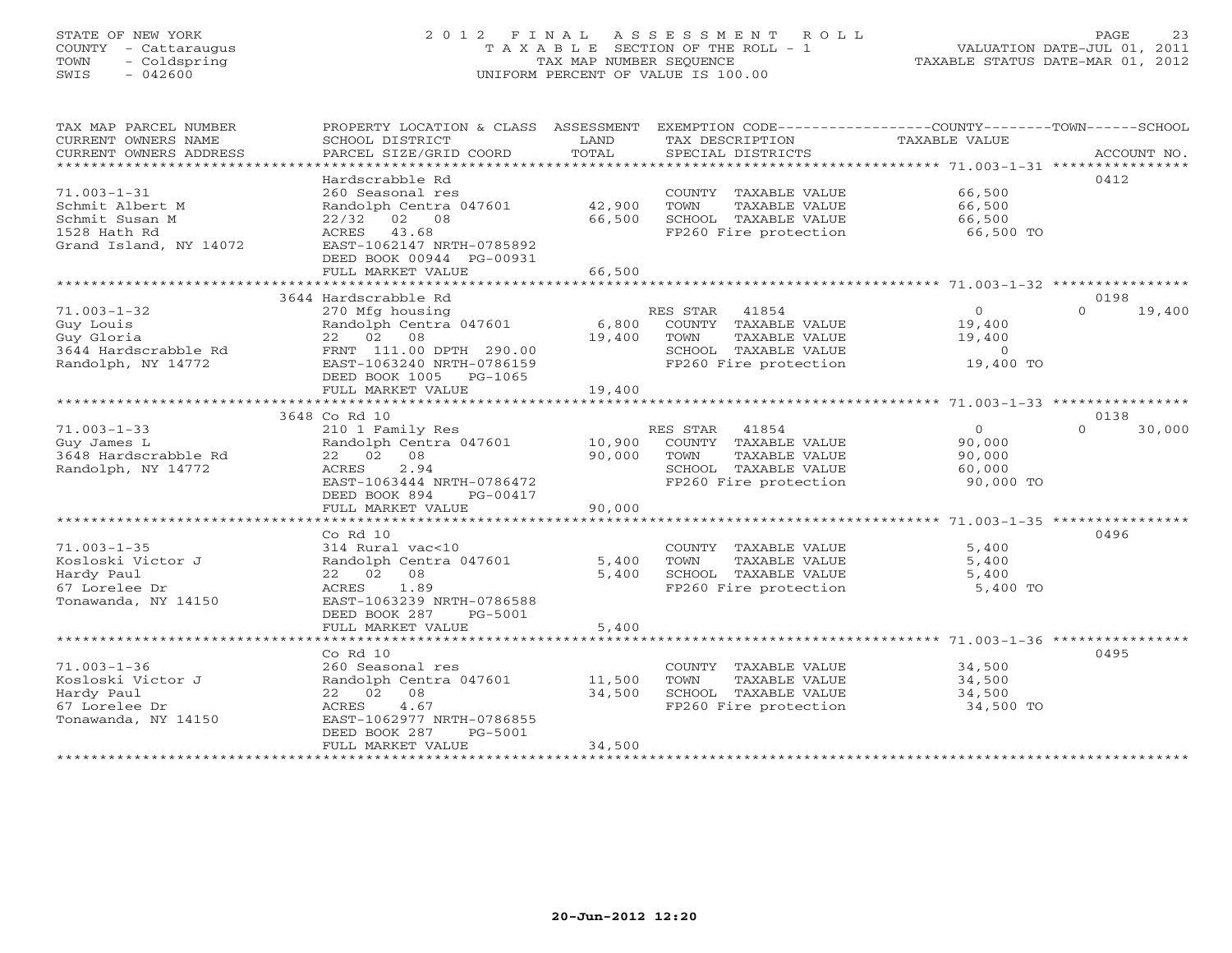# STATE OF NEW YORK 2 0 1 2 F I N A L A S S E S S M E N T R O L L PAGE 24 COUNTY - Cattaraugus T A X A B L E SECTION OF THE ROLL - 1 VALUATION DATE-JUL 01, 2011 TOWN - Coldspring TAX MAP NUMBER SEQUENCE TAXABLE STATUS DATE-MAR 01, 2012 SWIS - 042600 UNIFORM PERCENT OF VALUE IS 100.00UNIFORM PERCENT OF VALUE IS 100.00

| TAX MAP PARCEL NUMBER<br>CURRENT OWNERS NAME<br>CURRENT OWNERS ADDRESS | PROPERTY LOCATION & CLASS ASSESSMENT<br>SCHOOL DISTRICT<br>PARCEL SIZE/GRID COORD | LAND<br>TOTAL | TAX DESCRIPTION TAXABLE VALUE<br>SPECIAL DISTRICTS                                      | EXEMPTION CODE-----------------COUNTY-------TOWN------SCHOOL<br>ACCOUNT NO. |
|------------------------------------------------------------------------|-----------------------------------------------------------------------------------|---------------|-----------------------------------------------------------------------------------------|-----------------------------------------------------------------------------|
|                                                                        |                                                                                   |               |                                                                                         |                                                                             |
|                                                                        | Co Rd $10$ (Off)                                                                  |               |                                                                                         | 0158                                                                        |
| $71.003 - 1 - 37$                                                      | 910 Priv forest                                                                   |               | COUNTY TAXABLE VALUE                                                                    | 43,400                                                                      |
| Crane Thomas W                                                         | Randolph Centra 047601 43,400                                                     |               | TOWN<br>TAXABLE VALUE                                                                   | 43,400                                                                      |
| Crane John                                                             | 32 02 08                                                                          | 43,400        | SCHOOL TAXABLE VALUE                                                                    | 43,400                                                                      |
| 253 Maple Ave                                                          | ACRES 60.32                                                                       |               | FP260 Fire protection                                                                   | 43,400 TO                                                                   |
| Dunkirk, NY 14048                                                      | EAST-1062170 NRTH-0787674                                                         |               |                                                                                         |                                                                             |
|                                                                        | DEED BOOK 2278 PG-5001                                                            |               |                                                                                         |                                                                             |
|                                                                        | FULL MARKET VALUE                                                                 | 43,400        |                                                                                         |                                                                             |
|                                                                        |                                                                                   |               |                                                                                         |                                                                             |
|                                                                        | $Co$ Rd $39$ (Off)                                                                |               |                                                                                         | 0023                                                                        |
| $71.003 - 1 - 38.1$                                                    | 910 Priv forest                                                                   |               | COUNTY TAXABLE VALUE                                                                    | 45,700                                                                      |
| Crawford Mark J                                                        | Randolph Centra 047601 3,200                                                      |               | TOWN<br>TAXABLE VALUE                                                                   | 45,700                                                                      |
| Crawford Ryan P                                                        | 32<br>$2 \qquad 8$                                                                | 45,700        |                                                                                         |                                                                             |
| 9409 Wickham Rd                                                        | ACRES 66.20                                                                       |               | SCHOOL TAXABLE VALUE 45,700<br>FP260 Fire protection 45,700 TO<br>WS260 Watershed 10 TO |                                                                             |
| Cattaraugus, NY 14719                                                  | EAST-1060495 NRTH-0785844                                                         |               |                                                                                         |                                                                             |
|                                                                        | DEED BOOK 6344 PG-8001                                                            |               |                                                                                         |                                                                             |
|                                                                        | FULL MARKET VALUE                                                                 | 45,700        |                                                                                         |                                                                             |
|                                                                        |                                                                                   |               |                                                                                         |                                                                             |
|                                                                        | Co Rd $39$ (Off)                                                                  |               |                                                                                         | 0798                                                                        |
| $71.003 - 1 - 38.2$                                                    | 910 Priv forest                                                                   |               | COUNTY TAXABLE VALUE                                                                    | 15,400                                                                      |
| France Todd G                                                          |                                                                                   |               |                                                                                         | 15,400                                                                      |
| France Lynda L                                                         | Randolph Centra 047601 15,400<br>$32/33$ 02 08                                    | 15,400        | TOWN TAXABLE VALUE<br>SCHOOL TAXABLE VALUE<br>FP260 Fire protection<br>WS260 Watershed  | $\frac{1}{15},\frac{400}{10}$                                               |
| 10540 Lebanon Rd                                                       | ACRES<br>62.00                                                                    |               |                                                                                         |                                                                             |
| Randolph, NY 14772                                                     | EAST-1059510 NRTH-0787929                                                         |               |                                                                                         | 15,400 TO<br>15,400 TO                                                      |
|                                                                        |                                                                                   |               |                                                                                         |                                                                             |
|                                                                        | DEED BOOK 00965 PG-00141                                                          |               |                                                                                         |                                                                             |
|                                                                        | FULL MARKET VALUE                                                                 | 15,400        |                                                                                         |                                                                             |
|                                                                        |                                                                                   |               |                                                                                         |                                                                             |
|                                                                        | $Co$ Rd $39$ (Off)                                                                |               |                                                                                         | 0849                                                                        |
| $71.003 - 1 - 38.3$                                                    | 910 Priv forest                                                                   |               | COUNTY TAXABLE VALUE                                                                    | 52,100                                                                      |
| Swan Donald L                                                          | Randolph Centra 047601                                                            | 52,100        | TOWN<br>TAXABLE VALUE                                                                   | 52,100                                                                      |
| Swan Deborah A                                                         | $32,33$ 2 8                                                                       | 52,100        |                                                                                         |                                                                             |
| 9484 Marigold Blyd                                                     | ACRES 71.75                                                                       |               | CHOOL TAXABLE VALUE 52,100<br>FP260 Fire protection 52,100<br>WS260 Watershed 10        | 52,100 TO                                                                   |
| N. Ridgeville, OH 44039                                                | EAST-1060823 NRTH-0787439                                                         |               |                                                                                         | 10 TO                                                                       |
|                                                                        | DEED BOOK 216<br>PG-7003                                                          |               |                                                                                         |                                                                             |
|                                                                        | FULL MARKET VALUE                                                                 | 52,100        |                                                                                         |                                                                             |
|                                                                        |                                                                                   |               |                                                                                         |                                                                             |
|                                                                        | Co Rd 39                                                                          |               |                                                                                         | 0356<br>$\Omega$                                                            |
| $71.003 - 1 - 39$                                                      | 105 Vac farmland                                                                  |               | 41720<br>AG DIST                                                                        | $\Omega$<br>$\Omega$                                                        |
| R&L Adams Lands, LLC                                                   | Randolph Centra 047601                                                            | 40,500        | COUNTY TAXABLE VALUE                                                                    | 40,500                                                                      |
| 4244 Elm Creek Rd                                                      | $32/42$ 02 08                                                                     | 40,500        | TOWN<br>TAXABLE VALUE                                                                   | 40,500                                                                      |
| Randolph, NY 14772                                                     | ACRES<br>67.55                                                                    |               | SCHOOL TAXABLE VALUE                                                                    | 40,500                                                                      |
|                                                                        | EAST-1058694 NRTH-0785907                                                         |               | FP260 Fire protection                                                                   | 40,500 TO                                                                   |
| MAY BE SUBJECT TO PAYMENT                                              | DEED BOOK 4643 PG-3001                                                            |               |                                                                                         |                                                                             |
| UNDER AGDIST LAW TIL 2016                                              | FULL MARKET VALUE                                                                 | 40,500        |                                                                                         |                                                                             |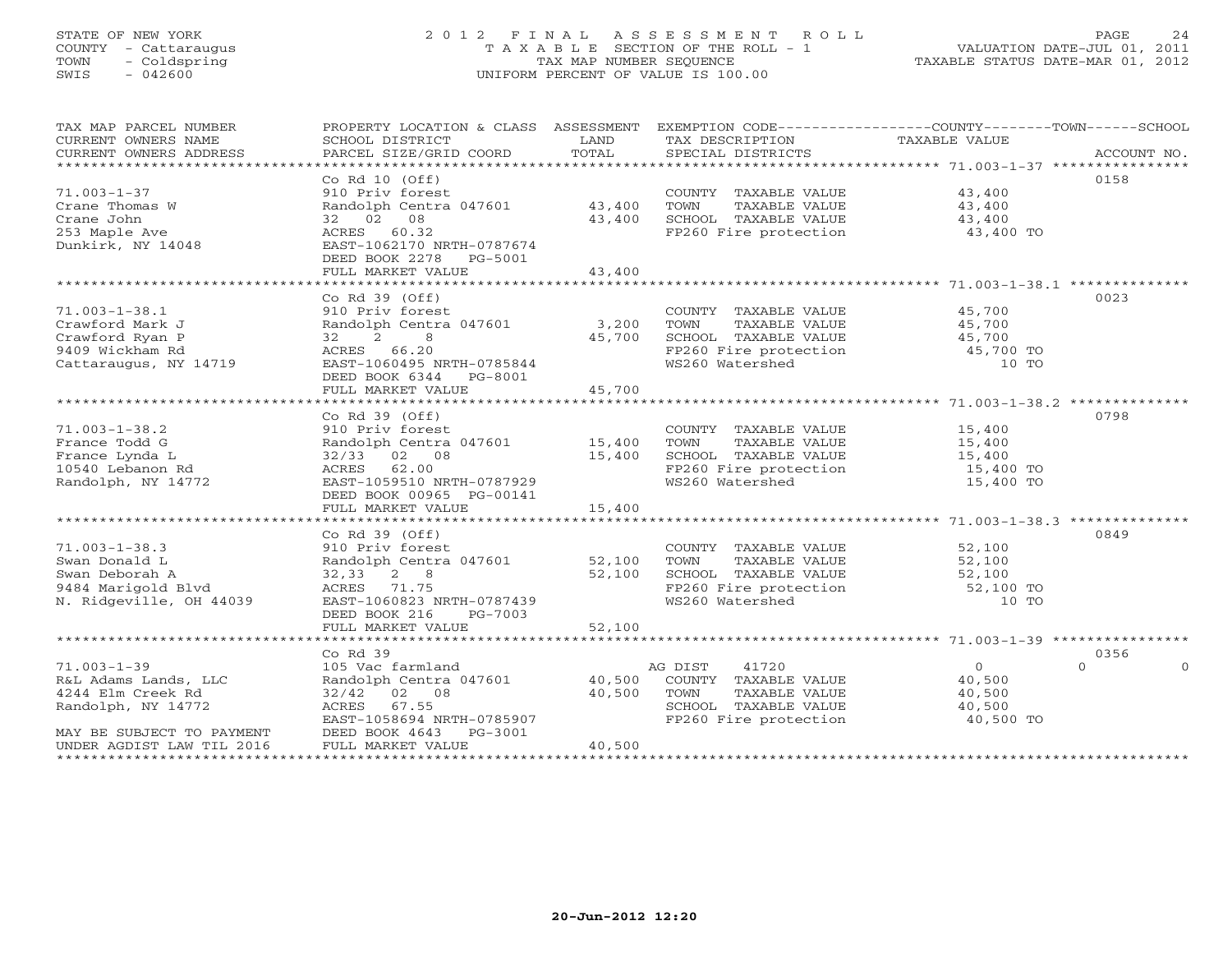# STATE OF NEW YORK 2 0 1 2 F I N A L A S S E S S M E N T R O L L PAGE 25COUNTY - Cattaraugus T A X A B L E SECTION OF THE ROLL - 1<br>
TOWN - Coldspring TAX MAP NUMBER SEQUENCE<br>
SWIS - 042600 SWIS - 042600 UNIFORM PERCENT OF VALUE IS 100.00

| TAX MAP PARCEL NUMBER                                                   | PROPERTY LOCATION & CLASS ASSESSMENT EXEMPTION CODE---------------COUNTY-------TOWN------SCHOOL                                                                                                                                |                  |                                                                                                                |                    |                            |
|-------------------------------------------------------------------------|--------------------------------------------------------------------------------------------------------------------------------------------------------------------------------------------------------------------------------|------------------|----------------------------------------------------------------------------------------------------------------|--------------------|----------------------------|
| CURRENT OWNERS NAME                                                     | SCHOOL DISTRICT                                                                                                                                                                                                                | LAND             | TAX DESCRIPTION                                                                                                | TAXABLE VALUE      |                            |
| CURRENT OWNERS ADDRESS                                                  |                                                                                                                                                                                                                                |                  |                                                                                                                |                    |                            |
|                                                                         |                                                                                                                                                                                                                                |                  |                                                                                                                |                    |                            |
|                                                                         | 10540 Co Rd 39                                                                                                                                                                                                                 |                  |                                                                                                                |                    | 0143                       |
| $71.003 - 1 - 40$                                                       | 210 1 Family Res                                                                                                                                                                                                               |                  | RES STAR 41854                                                                                                 | $\overline{0}$     | 30,000<br>$\Omega$         |
| France Todd G<br>France Lynda L<br>10540 Lebanon Rd<br>10540 Lebanon Rd | 210 1 23,800 COUNTY TAXABLE VALUE<br>Randolph Centra 047601 23,800 COUNTY TAXABLE VALUE<br>42 02 08 104,900 TOWN TAXABLE VALUE<br>ACRES 10.47 BANK 081 SCHOOL TAXABLE VALUE<br>EAST-1057957 NRTH-0786655 FP260 Fire protection |                  |                                                                                                                | 104,900<br>104,900 |                            |
|                                                                         |                                                                                                                                                                                                                                |                  |                                                                                                                |                    |                            |
|                                                                         |                                                                                                                                                                                                                                |                  |                                                                                                                |                    |                            |
|                                                                         |                                                                                                                                                                                                                                |                  |                                                                                                                |                    |                            |
|                                                                         | DEED BOOK 00941 PG-00128                                                                                                                                                                                                       | $-00128$ 104,900 | SCHOOL TAXABLE VALUE 74,900<br>FP260 Fire protection 104,900 TO<br>WS260 Watershed 270 TO                      |                    |                            |
|                                                                         | FULL MARKET VALUE                                                                                                                                                                                                              |                  |                                                                                                                |                    |                            |
|                                                                         |                                                                                                                                                                                                                                |                  |                                                                                                                |                    |                            |
|                                                                         | $Co$ $Rd$ 39                                                                                                                                                                                                                   |                  |                                                                                                                |                    | 0165                       |
| $71.003 - 1 - 41$                                                       | 270 Mfg housing<br>Randolph Centra 047601 17,200<br>42 02 08 18,900<br>ACRES 7.67                                                                                                                                              |                  | COUNTY TAXABLE VALUE 18,900                                                                                    |                    |                            |
| Latko Sandra                                                            |                                                                                                                                                                                                                                |                  | TOWN<br>TAXABLE VALUE                                                                                          | 18,900             |                            |
| 5472 Scout Creek Dr                                                     |                                                                                                                                                                                                                                |                  | SCHOOL TAXABLE VALUE 18,900                                                                                    |                    |                            |
| Hoover, AL 35244                                                        | 7.67<br>ACRES                                                                                                                                                                                                                  |                  | FP260 Fire protection 18,900 TO                                                                                |                    |                            |
|                                                                         | EAST-1058422 NRTH-0784731                                                                                                                                                                                                      |                  |                                                                                                                |                    |                            |
|                                                                         | DEED BOOK 00945 PG-00924                                                                                                                                                                                                       |                  |                                                                                                                |                    |                            |
|                                                                         | FULL MARKET VALUE                                                                                                                                                                                                              | 18,900           |                                                                                                                |                    |                            |
|                                                                         |                                                                                                                                                                                                                                |                  |                                                                                                                |                    |                            |
|                                                                         | $Co$ $Rd$ 39                                                                                                                                                                                                                   |                  |                                                                                                                |                    | 0166                       |
| $71.003 - 1 - 42$                                                       | 314 Rural vac<10<br>Randolph Centra 047601 12,900 TOWN                                                                                                                                                                         |                  | COUNTY TAXABLE VALUE                                                                                           | 12,900             |                            |
| Latko Sandra                                                            |                                                                                                                                                                                                                                |                  | TAXABLE VALUE                                                                                                  | 12,900             |                            |
| 5472 Scout Creek Dr                                                     | 42 02 08                                                                                                                                                                                                                       | 12,900           |                                                                                                                |                    |                            |
| Hoover, AL 35244                                                        | ACRES<br>8.50                                                                                                                                                                                                                  |                  |                                                                                                                |                    |                            |
|                                                                         | EAST-1058474 NRTH-0784097                                                                                                                                                                                                      |                  |                                                                                                                |                    |                            |
|                                                                         | DEED BOOK 00945 PG-00925                                                                                                                                                                                                       |                  |                                                                                                                |                    |                            |
|                                                                         | FULL MARKET VALUE                                                                                                                                                                                                              | 12,900           |                                                                                                                |                    |                            |
|                                                                         |                                                                                                                                                                                                                                |                  |                                                                                                                |                    |                            |
|                                                                         | Woodmancy Rd                                                                                                                                                                                                                   |                  |                                                                                                                |                    | 0264<br>$\cap$             |
| $71.003 - 1 - 43$                                                       | 210 1 Family Res<br>Randolph Centra 047601 45,900                                                                                                                                                                              |                  | RES STAR 41854                                                                                                 | $\overline{0}$     | 30,000                     |
| Lindberg Charles                                                        |                                                                                                                                                                                                                                |                  | COUNTY TAXABLE VALUE                                                                                           | 137,200            |                            |
| Lindberg Maureen                                                        | 42 02 08                                                                                                                                                                                                                       | 137,200 TOWN     |                                                                                                                |                    |                            |
| RD <sub>2</sub>                                                         |                                                                                                                                                                                                                                |                  |                                                                                                                |                    |                            |
| Randolph, NY 14772                                                      |                                                                                                                                                                                                                                |                  | TOWN TAXABLE VALUE<br>TOWN TAXABLE VALUE<br>SCHOOL TAXABLE VALUE<br>FP260 Fire protection 137,200 TO<br>512 TO |                    |                            |
|                                                                         | EAST-1057402 NRTH-0784519<br>DEED BOOK 744 PG-00618<br>FULL MARKET VALUE                                                                                                                                                       |                  | WS260 Watershed                                                                                                | 512 TO             |                            |
|                                                                         |                                                                                                                                                                                                                                |                  |                                                                                                                |                    |                            |
|                                                                         |                                                                                                                                                                                                                                |                  |                                                                                                                |                    |                            |
| $71.003 - 1 - 44$                                                       | 10598 Woodmancy Rd                                                                                                                                                                                                             |                  |                                                                                                                | $\overline{0}$     | 0387<br>$\Omega$<br>30,000 |
|                                                                         | 210 1 Family Res<br>Randolph Centra 047601 23,000                                                                                                                                                                              |                  | RES STAR 41854                                                                                                 |                    |                            |
| Davis Harley                                                            |                                                                                                                                                                                                                                | 85,100           | COUNTY TAXABLE VALUE 85,100<br>TAXABLE VALUE<br>TOWN                                                           |                    |                            |
| Davis Melissa<br>10598 Woodmancy Rd ACRES                               | 42 02 08                                                                                                                                                                                                                       |                  |                                                                                                                | 85,100             |                            |
| Randolph, NY 14772                                                      | ACRES 9.97 BANK 005<br>EAST-1056944 NRTH-0783894                                                                                                                                                                               |                  |                                                                                                                |                    |                            |
|                                                                         | DEED BOOK 8228 PG-6001                                                                                                                                                                                                         |                  | SCHOOL TAXABLE VALUE<br>FP260 Fire protection 55,100<br>WS260 Watershed 17,020 TO                              |                    |                            |
|                                                                         | FULL MARKET VALUE                                                                                                                                                                                                              | 85,100           |                                                                                                                |                    |                            |
|                                                                         |                                                                                                                                                                                                                                |                  |                                                                                                                |                    |                            |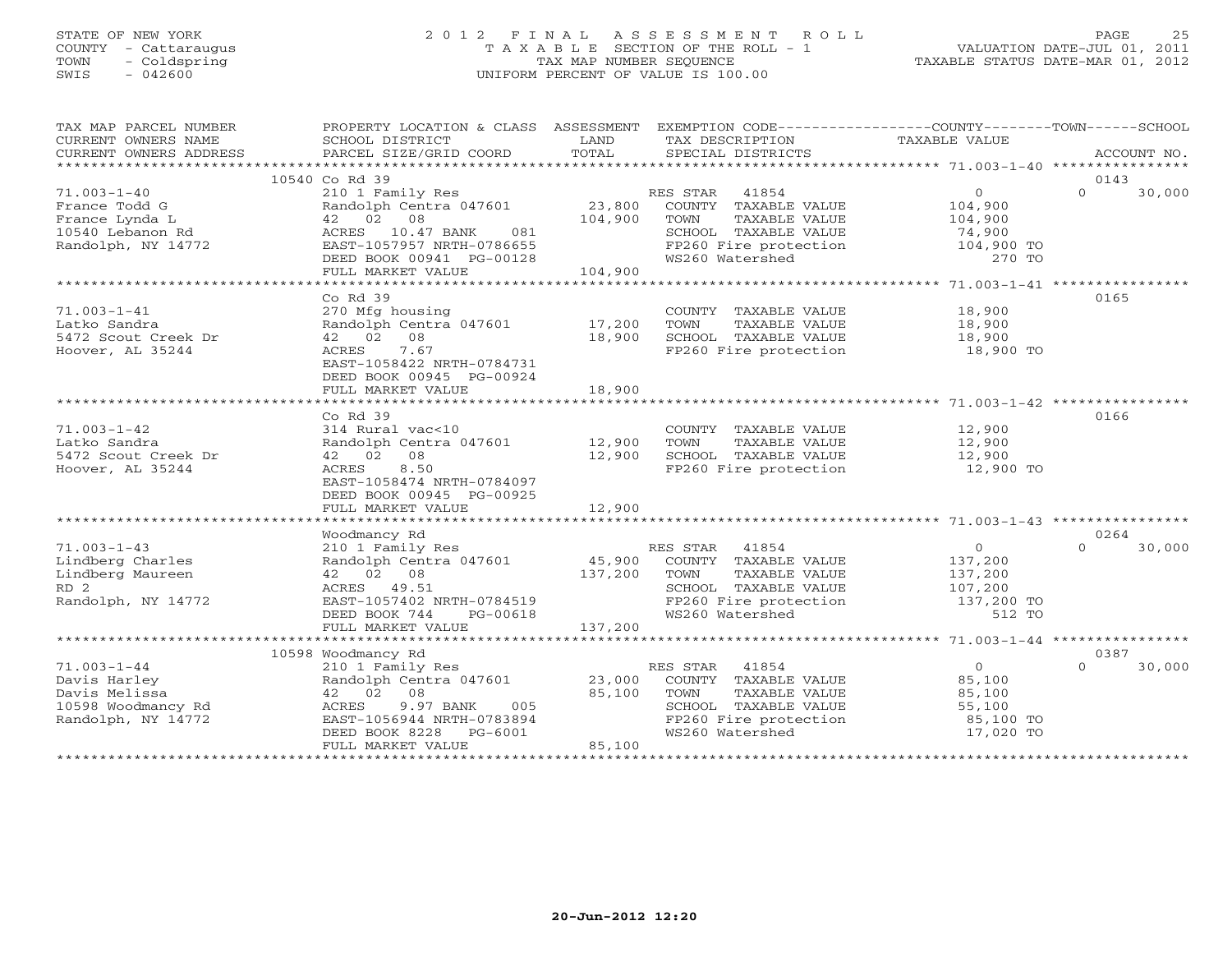### STATE OF NEW YORK 2 0 1 2 F I N A L A S S E S S M E N T R O L L PAGE 26 COUNTY - Cattaraugus T A X A B L E SECTION OF THE ROLL - 1 VALUATION DATE-JUL 01, 2011 TOWN - Coldspring TAX MAP NUMBER SEQUENCE TAXABLE STATUS DATE-MAR 01, 2012 SWIS - 042600 UNIFORM PERCENT OF VALUE IS 100.00UNIFORM PERCENT OF VALUE IS 100.00

| TAX MAP PARCEL NUMBER<br>CURRENT OWNERS NAME                                                               | PROPERTY LOCATION & CLASS ASSESSMENT EXEMPTION CODE---------------COUNTY-------TOWN------SCHOOL<br>SCHOOL DISTRICT                                 | LAND                         | TAX DESCRIPTION                                                                                                   | TAXABLE VALUE                                        |                          |
|------------------------------------------------------------------------------------------------------------|----------------------------------------------------------------------------------------------------------------------------------------------------|------------------------------|-------------------------------------------------------------------------------------------------------------------|------------------------------------------------------|--------------------------|
| CURRENT OWNERS ADDRESS                                                                                     | PARCEL SIZE/GRID COORD                                                                                                                             | TOTAL                        | SPECIAL DISTRICTS                                                                                                 |                                                      | ACCOUNT NO.              |
|                                                                                                            | 10511 Lebanon Rd                                                                                                                                   |                              |                                                                                                                   |                                                      | 0482                     |
| $71.003 - 1 - 45$<br>Woodmancy Robert W<br>Woodmancy Richard G<br>10511 Lebanon Rd                         | 240 Rural res<br>Randolph Centra 047601<br>42 02 08<br>ACRES 52.03                                                                                 | 36,500<br>125,200            | 41834<br>SR STAR<br>COUNTY TAXABLE VALUE<br>TOWN<br>TAXABLE VALUE<br>SCHOOL TAXABLE VALUE                         | $\overline{O}$<br>125,200<br>125,200<br>63,000       | $\Omega$<br>62,200       |
| Randolph, NY 14772                                                                                         | EAST-1057107 NRTH-0786362<br>DEED BOOK 1740 PG-3002<br>FULL MARKET VALUE                                                                           | 125,200                      | FP260 Fire protection<br>WS260 Watershed                                                                          | 125,200 TO<br>70 TO                                  |                          |
|                                                                                                            |                                                                                                                                                    |                              |                                                                                                                   |                                                      |                          |
| $71.003 - 1 - 46.1$<br>Emerling Roy L<br>PO Box 204<br>Boston, NY 14025                                    | $Co$ Rd $39$<br>910 Priv forest<br>Randolph Centra 047601<br>42 02 08<br>ACRES 15.20<br>EAST-1055989 NRTH-0785850<br>DEED BOOK 1029 PG-484         | 8,400<br>8,400               | COUNTY TAXABLE VALUE<br>TAXABLE VALUE<br>TOWN<br>SCHOOL TAXABLE VALUE<br>FP260 Fire protection<br>WS260 Watershed | 8,400<br>8,400<br>8,400<br>8,400 TO<br>130 TO        | 0485                     |
|                                                                                                            | FULL MARKET VALUE                                                                                                                                  | 8,400                        |                                                                                                                   |                                                      |                          |
|                                                                                                            | $Co$ Rd $39$                                                                                                                                       |                              |                                                                                                                   |                                                      | 0282                     |
| $71.003 - 1 - 46.2$<br>Woodmancy Robert W<br>Woodmancy Richard G<br>10511 Lebanon Rd<br>Randolph, NY 14772 | 910 Priv forest<br>Randolph Centra 047601<br>42 02 08<br>ACRES<br>9.26<br>EAST-1056438 NRTH-0785798<br>DEED BOOK 1740 PG-3002<br>FULL MARKET VALUE | 5,600<br>5,600<br>5,600      | COUNTY TAXABLE VALUE<br>TOWN<br>TAXABLE VALUE<br>SCHOOL TAXABLE VALUE<br>FP260 Fire protection<br>WS260 Watershed | 5,600<br>5,600<br>5,600<br>5,600 TO<br>20 TO         |                          |
|                                                                                                            |                                                                                                                                                    |                              |                                                                                                                   |                                                      |                          |
| $71.003 - 1 - 47.1$<br>Emerling Roy L<br>PO Box 204<br>Boston, NY 14025                                    | Co Rd $39$ (Off)<br>910 Priv forest<br>Randolph Centra 047601<br>42 02 08<br>ACRES 48.90<br>EAST-1055616 NRTH-0787042<br>DEED BOOK 1775 PG-4001    | 35,200<br>35,200             | COUNTY TAXABLE VALUE<br>TAXABLE VALUE<br>TOWN<br>SCHOOL TAXABLE VALUE<br>FP260 Fire protection<br>WS260 Watershed | 35,200<br>35,200<br>35,200<br>35,200 TO<br>90 TO     | 0483                     |
|                                                                                                            | FULL MARKET VALUE                                                                                                                                  | 35,200                       |                                                                                                                   |                                                      |                          |
|                                                                                                            |                                                                                                                                                    |                              |                                                                                                                   |                                                      |                          |
| $71.003 - 1 - 48$                                                                                          | 10598 Co Rd 39<br>240 Rural res                                                                                                                    |                              | 41834<br>SR STAR                                                                                                  | $\overline{O}$                                       | 0114<br>62,200<br>$\cap$ |
| Covey David N<br>Covey Mary D<br>10598 Lebanon Rd<br>Randolph, NY 14772                                    | Randolph Centra 047601<br>43 02 08<br>Lot 42<br>ACRES 49.86<br>EAST-1057950 NRTH-0787789<br>DEED BOOK 00702 PG-00531<br>FULL MARKET VALUE          | 46,000<br>102,400<br>102,400 | COUNTY TAXABLE VALUE<br>TOWN<br>TAXABLE VALUE<br>SCHOOL TAXABLE VALUE<br>FP260 Fire protection<br>WS260 Watershed | 102,400<br>102,400<br>40,200<br>102,400 TO<br>270 TO |                          |
|                                                                                                            |                                                                                                                                                    |                              |                                                                                                                   |                                                      |                          |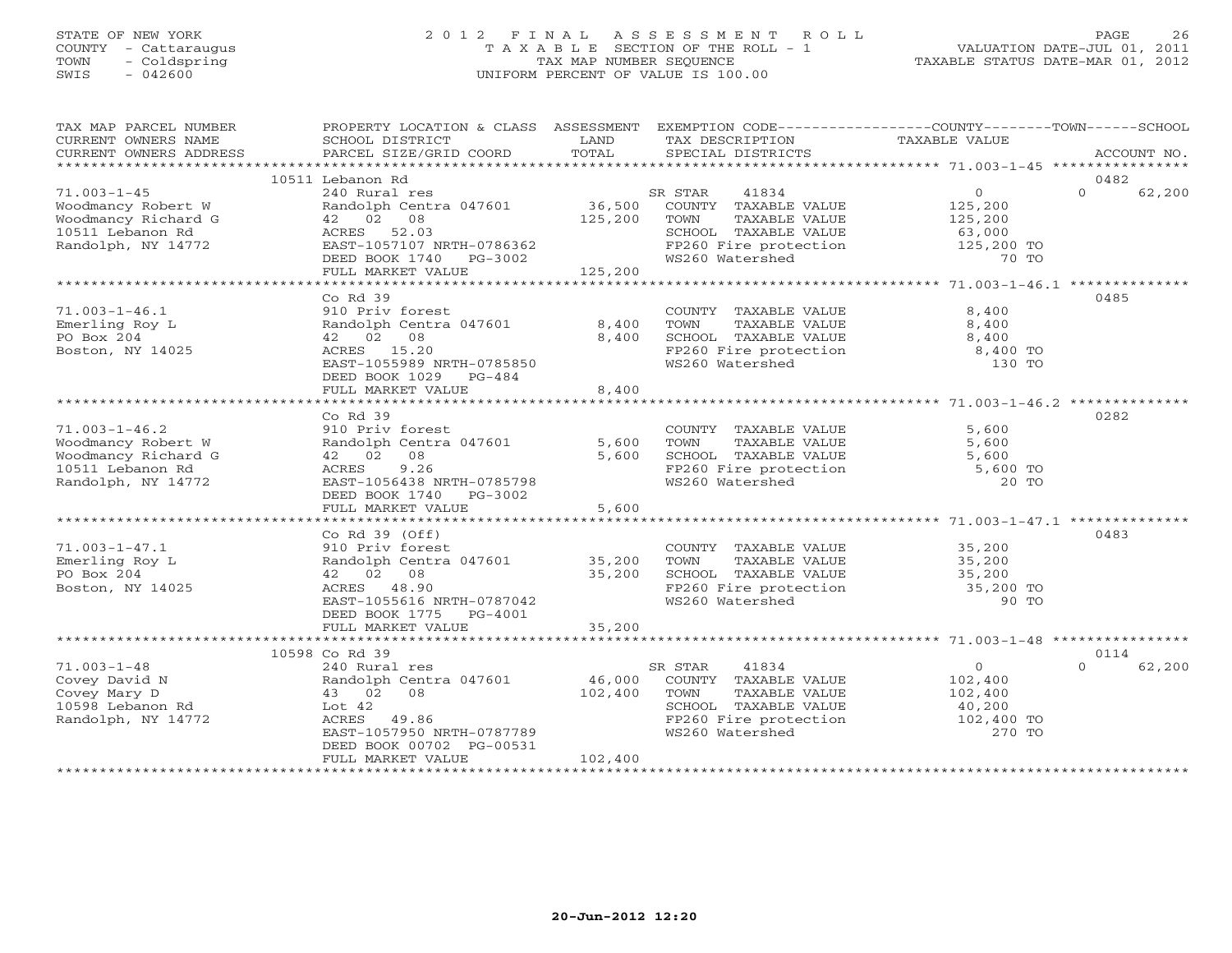# STATE OF NEW YORK 2 0 1 2 F I N A L A S S E S S M E N T R O L L PAGE 27 COUNTY - Cattaraugus T A X A B L E SECTION OF THE ROLL - 1 VALUATION DATE-JUL 01, 2011 TOWN - Coldspring TAX MAP NUMBER SEQUENCE TAXABLE STATUS DATE-MAR 01, 2012 SWIS - 042600 UNIFORM PERCENT OF VALUE IS 100.00UNIFORM PERCENT OF VALUE IS 100.00

| TAX MAP PARCEL NUMBER<br>CURRENT OWNERS NAME<br>CURRENT OWNERS ADDRESS                              | PROPERTY LOCATION & CLASS ASSESSMENT<br>SCHOOL DISTRICT<br>PARCEL SIZE/GRID COORD                                                                                | LAND<br>TOTAL                | EXEMPTION CODE-----------------COUNTY-------TOWN------SCHOOL<br>TAX DESCRIPTION<br>SPECIAL DISTRICTS                                             | TAXABLE VALUE                                                   | ACCOUNT NO.        |
|-----------------------------------------------------------------------------------------------------|------------------------------------------------------------------------------------------------------------------------------------------------------------------|------------------------------|--------------------------------------------------------------------------------------------------------------------------------------------------|-----------------------------------------------------------------|--------------------|
| ***********************                                                                             |                                                                                                                                                                  |                              |                                                                                                                                                  |                                                                 |                    |
|                                                                                                     | 10611 Co Rd 39                                                                                                                                                   |                              |                                                                                                                                                  |                                                                 | 0063               |
| $71.003 - 1 - 49.1$<br>Stacey Leonard C<br>10611 Lebanon Rd<br>Randolph, NY 14772                   | 270 Mfg housing<br>Randolph Centra 047601<br>43 02<br>08<br>FRNT 450.00 DPTH<br>ACRES<br>8.10<br>EAST-1056543 NRTH-0788453<br>DEED BOOK 834<br>PG-00201          | 20,000<br>31,800             | RES STAR<br>41854<br>COUNTY TAXABLE VALUE<br>TAXABLE VALUE<br>TOWN<br>SCHOOL TAXABLE VALUE<br>FP260 Fire protection 31,800 TO<br>WS260 Watershed | $\overline{O}$<br>31,800<br>31,800<br>1,800<br>54 TO            | $\Omega$<br>30,000 |
|                                                                                                     | FULL MARKET VALUE                                                                                                                                                | 31,800                       |                                                                                                                                                  |                                                                 |                    |
|                                                                                                     |                                                                                                                                                                  |                              |                                                                                                                                                  |                                                                 |                    |
| $71.003 - 1 - 49.2$<br>Stacey Robert E<br>10607 Lebanon Rd<br>Randolph, NY 14772                    | Lebanon Rd<br>312 Vac w/imprv<br>Randolph Centra 047601<br>43 02 08<br>Ff 500.00<br>ACRES<br>3.70<br>EAST-1056964 NRTH-0787829                                   | 9,000<br>23,400              | COUNTY TAXABLE VALUE<br>TOWN<br>TAXABLE VALUE<br>SCHOOL TAXABLE VALUE<br>FP260 Fire protection<br>WS260 Watershed                                | 23,400<br>23,400<br>23,400<br>23,400 TO<br>26 TO                | 0802               |
|                                                                                                     | DEED BOOK 00969 PG-01151<br>FULL MARKET VALUE                                                                                                                    | 23,400                       |                                                                                                                                                  |                                                                 |                    |
|                                                                                                     |                                                                                                                                                                  |                              |                                                                                                                                                  |                                                                 |                    |
|                                                                                                     | Co Rd $39$ (Off)                                                                                                                                                 |                              |                                                                                                                                                  |                                                                 | 0454               |
| $71.003 - 1 - 50$<br>Adams Robert A<br>Adams Rene A<br>11176 Chautauqua Rd<br>Cattaraugus, NY 14719 | 910 Priv forest<br>Randolph Centra 047601<br>43 02 08<br>ACRES 57.28<br>EAST-1055604 NRTH-0788247<br>DEED BOOK 13850 PG-3001                                     | 30,600<br>30,600             | COUNTY TAXABLE VALUE<br>TOWN<br>TAXABLE VALUE<br>SCHOOL TAXABLE VALUE<br>FP260 Fire protection                                                   | 30,600<br>30,600<br>30,600<br>30,600 TO                         |                    |
|                                                                                                     | FULL MARKET VALUE                                                                                                                                                | 30,600                       |                                                                                                                                                  |                                                                 |                    |
|                                                                                                     | $CoRd$ 39                                                                                                                                                        |                              |                                                                                                                                                  |                                                                 | 0335               |
| $71.003 - 1 - 51$<br>Emley David J<br>Emley Susan L<br>10693 Lebanon Rd<br>Randolph, NY 14772       | 210 1 Family Res<br>Randolph Centra 047601<br>43 02 08<br>ACRES 12.79<br>EAST-1056191 NRTH-0789458<br>DEED BOOK 1024<br>$PG-104$<br>FULL MARKET VALUE            | 25,700<br>110,000<br>110,000 | RES STAR<br>41854<br>COUNTY TAXABLE VALUE<br>TOWN<br>TAXABLE VALUE<br>SCHOOL TAXABLE VALUE<br>FP260 Fire protection<br>WS260 Watershed           | $\circ$<br>110,000<br>110,000<br>80,000<br>110,000 TO<br>800 TO | 30,000<br>$\Omega$ |
|                                                                                                     |                                                                                                                                                                  |                              |                                                                                                                                                  |                                                                 |                    |
| $71.003 - 1 - 52$<br>Rizzo Vernon<br>Rizzo David C<br>627 Prospect St<br>Jamestown, NY 14701        | Co Rd 39<br>260 Seasonal res<br>Randolph Centra 047601<br>43 02 08<br>ACRES 17.46<br>EAST-1055552 NRTH-0789506<br>DEED BOOK 7722<br>PG-9001<br>FULL MARKET VALUE | 15,000<br>26,000<br>26,000   | COUNTY TAXABLE VALUE<br>TOWN<br>TAXABLE VALUE<br>SCHOOL TAXABLE VALUE<br>FP260 Fire protection<br>WS260 Watershed                                | 26,000<br>26,000<br>26,000<br>26,000 TO<br>65 TO                | 0370               |
|                                                                                                     |                                                                                                                                                                  |                              |                                                                                                                                                  |                                                                 |                    |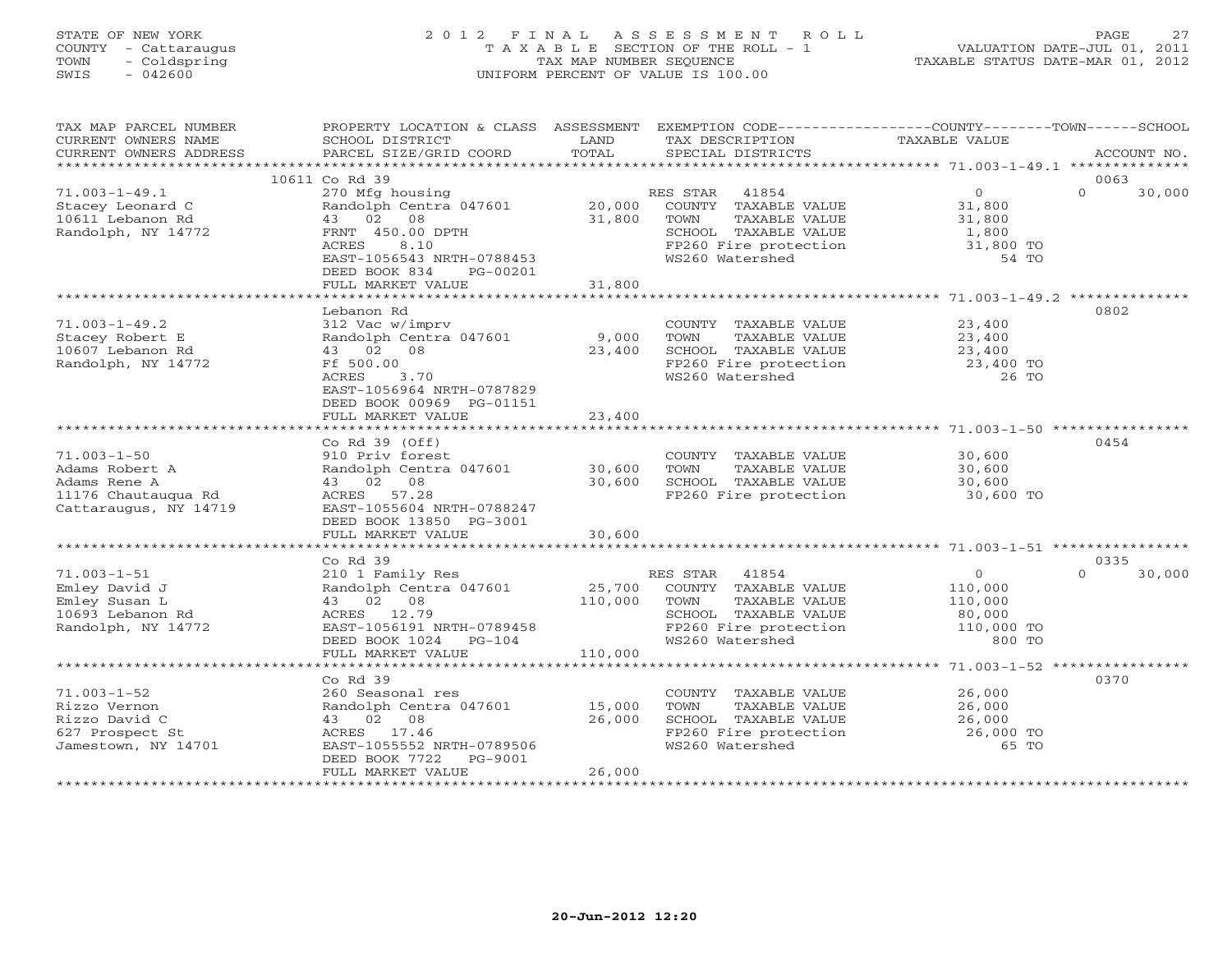## STATE OF NEW YORK 2 0 1 2 F I N A L A S S E S S M E N T R O L L PAGE 28 COUNTY - Cattaraugus T A X A B L E SECTION OF THE ROLL - 1 VALUATION DATE-JUL 01, 2011 TOWN - Coldspring TAX MAP NUMBER SEQUENCE TAXABLE STATUS DATE-MAR 01, 2012 SWIS - 042600 UNIFORM PERCENT OF VALUE IS 100.00UNIFORM PERCENT OF VALUE IS 100.00

| TAX MAP PARCEL NUMBER<br>CURRENT OWNERS NAME<br>CURRENT OWNERS ADDRESS                                       | PROPERTY LOCATION & CLASS ASSESSMENT EXEMPTION CODE----------------COUNTY-------TOWN------SCHOOL<br>SCHOOL DISTRICT<br>PARCEL SIZE/GRID COORD                                                           | LAND<br>TOTAL              | TAX DESCRIPTION<br>SPECIAL DISTRICTS                                                                                                | TAXABLE VALUE                                                | ACCOUNT NO.                |
|--------------------------------------------------------------------------------------------------------------|---------------------------------------------------------------------------------------------------------------------------------------------------------------------------------------------------------|----------------------------|-------------------------------------------------------------------------------------------------------------------------------------|--------------------------------------------------------------|----------------------------|
| *************************                                                                                    |                                                                                                                                                                                                         |                            |                                                                                                                                     |                                                              |                            |
| $71.003 - 1 - 53$<br>Schreckengost Joshua D<br>Schreckengost Eva C<br>10749 Lebanon Rd<br>Randolph, NY 14772 | Co Rd 39<br>210 1 Family Res<br>Randolph Centra 047601<br>43 02 08<br>ACRES<br>1.92<br>EAST-1054886 NRTH-0789873<br>DEED BOOK 17010 PG-6001<br>FULL MARKET VALUE                                        | 8,800<br>69,900<br>69,900  | RES STAR 41854<br>COUNTY TAXABLE VALUE<br>TOWN<br>TAXABLE VALUE<br>SCHOOL TAXABLE VALUE<br>FP260 Fire protection<br>WS260 Watershed | $\circ$<br>69,900<br>69,900<br>39,900<br>69,900 TO<br>480 TO | 0115<br>$\Omega$<br>30,000 |
|                                                                                                              |                                                                                                                                                                                                         |                            |                                                                                                                                     |                                                              |                            |
| $71.004 - 1 - 1$<br>Penn-York Resources, Inc.<br>1716 Honeoye Rd<br>Shinglehouse, PA 16748                   | Sawmill Run Rd (Off)<br>910 Priv forest<br>Randolph Centra 047601<br>20 02 08<br>ACRES 81.09<br>EAST-1068695 NRTH-0791132<br>DEED BOOK 439<br>PG-8004                                                   | 75,000<br>75,000           | COUNTY TAXABLE VALUE<br>TOWN<br>TAXABLE VALUE<br>SCHOOL TAXABLE VALUE<br>FP260 Fire protection                                      | 75,000<br>75,000<br>75,000<br>75,000 TO                      | 0035                       |
|                                                                                                              | FULL MARKET VALUE                                                                                                                                                                                       | 75,000                     |                                                                                                                                     |                                                              |                            |
| $71.004 - 1 - 2$<br>Penn-York Resources, Inc.<br>1716 Honeoye Rd<br>Shinglehouse, PA 16748                   | Sawmill Run Rd<br>910 Priv forest<br>Randolph Centra 047601<br>15 02 08<br>ACRES 49.17<br>EAST-1072553 NRTH-0791270<br>DEED BOOK 439<br>$PG-8004$<br>FULL MARKET VALUE                                  | 45,000<br>45,000<br>45,000 | COUNTY TAXABLE VALUE<br>TOWN<br>TAXABLE VALUE<br>SCHOOL TAXABLE VALUE<br>FP260 Fire protection                                      | 45,000<br>45,000<br>45,000<br>45,000 TO                      | 0037                       |
|                                                                                                              |                                                                                                                                                                                                         |                            |                                                                                                                                     |                                                              |                            |
| $71.004 - 1 - 3$<br>Herrick William J<br>3022 Rt 39<br>Bliss, NY 14024                                       | Sawmill Run Rd<br>314 Rural vac<10<br>Randolph Centra 047601<br>15 02 08<br>1.30<br>ACRES<br>EAST-1074450 NRTH-0791447<br>DEED BOOK 2750<br>PG-8001<br>FULL MARKET VALUE                                | 4,200<br>4,200<br>4,200    | COUNTY TAXABLE VALUE<br>TAXABLE VALUE<br>TOWN<br>SCHOOL TAXABLE VALUE<br>FP260 Fire protection                                      | 4,200<br>4,200<br>4,200<br>4,200 TO                          | 0220                       |
|                                                                                                              |                                                                                                                                                                                                         |                            |                                                                                                                                     |                                                              |                            |
| $71.004 - 1 - 4$<br>Peters Ross A<br>5926 Dublin Rd<br>Salamanca, NY 14779                                   | 2508 Sawmill Run Rd<br>260 Seasonal res<br>Randolph Centra 047601<br>10 02 08<br>2.48<br>ACRES<br>EAST-1074709 NRTH-0791336<br>DEED BOOK 8947<br>PG-3001<br>FULL MARKET VALUE<br>********************** | 10,000<br>26,500<br>26,500 | COUNTY TAXABLE VALUE<br>TOWN<br>TAXABLE VALUE<br>SCHOOL TAXABLE VALUE<br>FP260 Fire protection                                      | 26,500<br>26,500<br>26,500<br>26,500 TO                      | 0340                       |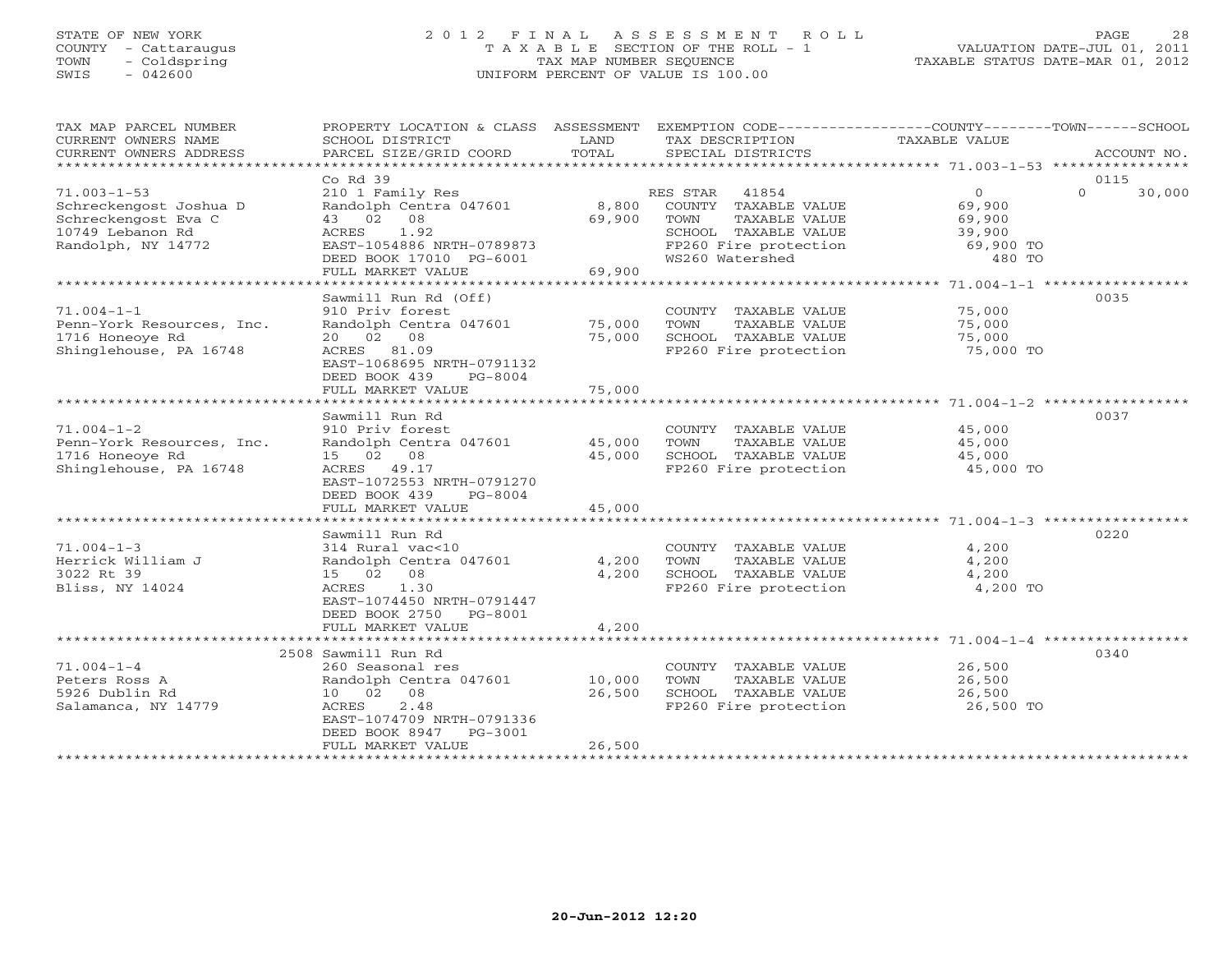# STATE OF NEW YORK 2 0 1 2 F I N A L A S S E S S M E N T R O L L PAGE 29 COUNTY - Cattaraugus T A X A B L E SECTION OF THE ROLL - 1 VALUATION DATE-JUL 01, 2011 TOWN - Coldspring TAX MAP NUMBER SEQUENCE TAXABLE STATUS DATE-MAR 01, 2012 SWIS - 042600 UNIFORM PERCENT OF VALUE IS 100.00UNIFORM PERCENT OF VALUE IS 100.00

| SCHOOL DISTRICT<br>PARCEL SIZE/GRID COORD                                                                                                                                | LAND<br>TOTAL                                                                                                                            | TAX DESCRIPTION<br>SPECIAL DISTRICTS                                                           | TAXABLE VALUE                                  | ACCOUNT NO.                                                                                               |
|--------------------------------------------------------------------------------------------------------------------------------------------------------------------------|------------------------------------------------------------------------------------------------------------------------------------------|------------------------------------------------------------------------------------------------|------------------------------------------------|-----------------------------------------------------------------------------------------------------------|
| 260 Seasonal res<br>Randolph Centra 047601<br>10 02 08<br>6.76<br>ACRES<br>EAST-1075301 NRTH-0790918<br>DEED BOOK 15084 PG-9001<br>FULL MARKET VALUE                     | 17,800<br>37,700<br>37,700                                                                                                               | COUNTY TAXABLE VALUE<br>TOWN<br>TAXABLE VALUE<br>SCHOOL TAXABLE VALUE<br>FP260 Fire protection | 37,700<br>37,700<br>37,700<br>37,700 TO        | 0459                                                                                                      |
|                                                                                                                                                                          |                                                                                                                                          |                                                                                                |                                                |                                                                                                           |
| 910 Priv forest<br>Randolph Centra 047601<br>10 02 08<br>ACRES 24.64<br>EAST-1075451 NRTH-0791039<br>DEED BOOK 00953 PG-00827<br>FULL MARKET VALUE                       | 21,000<br>21,000<br>21,000                                                                                                               | COUNTY TAXABLE VALUE<br>TOWN<br>TAXABLE VALUE<br>SCHOOL TAXABLE VALUE<br>FP260 Fire protection | 11,920<br>9,080<br>9,080<br>9,080<br>21,000 TO | 0460<br>11,920                                                                                            |
|                                                                                                                                                                          |                                                                                                                                          |                                                                                                |                                                |                                                                                                           |
| 260 Seasonal res<br>Randolph Centra 047601<br>10 02 08<br>ACRES 78.70<br>EAST-1072672 NRTH-0790575                                                                       | 54,300<br>122,500                                                                                                                        | COUNTY TAXABLE VALUE<br>TOWN<br>TAXABLE VALUE<br>SCHOOL TAXABLE VALUE<br>FP260 Fire protection | 122,500<br>122,500<br>122,500<br>122,500 TO    | 0141                                                                                                      |
| FULL MARKET VALUE                                                                                                                                                        | 122,500                                                                                                                                  |                                                                                                |                                                |                                                                                                           |
| Sawmill Run Rd<br>910 Priv forest<br>Randolph Centra 047601<br>02 08<br>10/15<br>ACRES 78.70<br>EAST-1073198 NRTH-0789824<br>DEED BOOK 1001 PG-787                       | 28,400<br>28,400                                                                                                                         | COUNTY TAXABLE VALUE<br>TOWN<br>TAXABLE VALUE<br>SCHOOL TAXABLE VALUE<br>FP260 Fire protection | 28,400<br>28,400<br>28,400<br>28,400 TO        | 0768                                                                                                      |
|                                                                                                                                                                          |                                                                                                                                          |                                                                                                |                                                |                                                                                                           |
| Sawmill Run Rd<br>260 Seasonal res<br>Randolph Centra 047601<br>10 02 08<br>ACRES<br>49.79<br>EAST-1076355 NRTH-0790615<br>DEED BOOK 00965 PG-00449<br>FULL MARKET VALUE | 46,000<br>66,200<br>66,200                                                                                                               | COUNTY TAXABLE VALUE<br>TOWN<br>TAXABLE VALUE<br>SCHOOL TAXABLE VALUE<br>FP260 Fire protection | 66,200<br>66,200<br>66,200<br>66,200 TO        | 0103                                                                                                      |
|                                                                                                                                                                          | 9482 Sawmill Run Rd<br>Sawmill Run Rd<br>9481 Sawmill Run Rd<br>DEED BOOK 00921 PG-00512<br>FULL MARKET VALUE<br>*********************** | 28,400                                                                                         | FOREST/A74 47460                               | PROPERTY LOCATION & CLASS ASSESSMENT EXEMPTION CODE---------------COUNTY-------TOWN------SCHOOL<br>11,920 |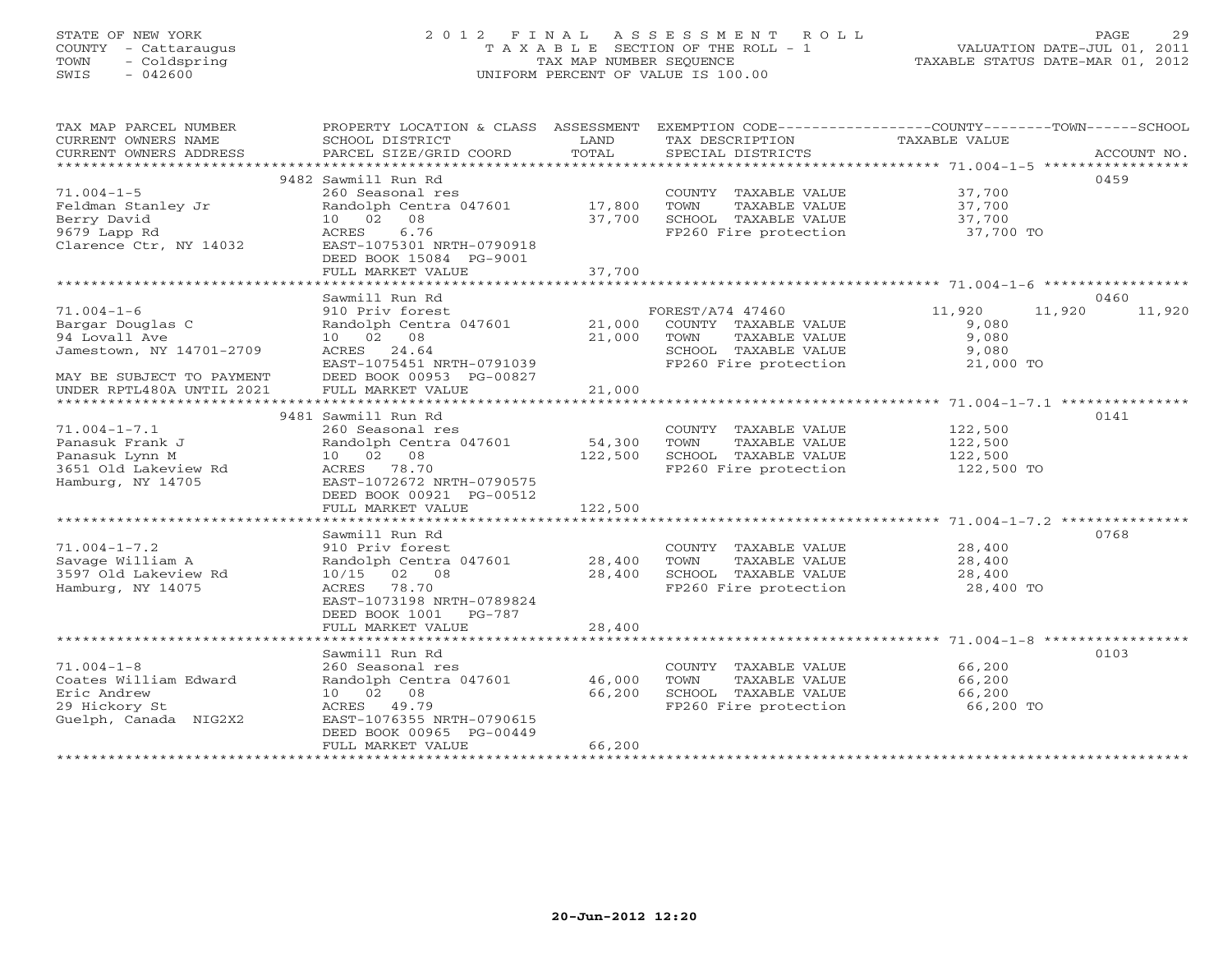# STATE OF NEW YORK 2 0 1 2 F I N A L A S S E S S M E N T R O L L PAGE 30 COUNTY - Cattaraugus T A X A B L E SECTION OF THE ROLL - 1 VALUATION DATE-JUL 01, 2011 TOWN - Coldspring TAX MAP NUMBER SEQUENCE TAXABLE STATUS DATE-MAR 01, 2012 SWIS - 042600 UNIFORM PERCENT OF VALUE IS 100.00

| TAX MAP PARCEL NUMBER<br>CURRENT OWNERS NAME<br>CURRENT OWNERS ADDRESS                                    | PROPERTY LOCATION & CLASS ASSESSMENT<br>SCHOOL DISTRICT<br>PARCEL SIZE/GRID COORD                                                                   | LAND<br>TOTAL                | EXEMPTION CODE-----------------COUNTY-------TOWN------SCHOOL<br>TAX DESCRIPTION<br>SPECIAL DISTRICTS                | <b>TAXABLE VALUE</b>                                    | ACCOUNT NO.                |
|-----------------------------------------------------------------------------------------------------------|-----------------------------------------------------------------------------------------------------------------------------------------------------|------------------------------|---------------------------------------------------------------------------------------------------------------------|---------------------------------------------------------|----------------------------|
|                                                                                                           | Sawmill Run Rd                                                                                                                                      |                              |                                                                                                                     |                                                         | 0288                       |
| $71.004 - 1 - 9$<br>Smith Diane<br>9370 Sawmill Run Rd<br>Little Valley, NY 14755                         | 283 Res w/Comuse<br>Randolph Centra 047601<br>10 02 08<br>ACRES 74.45<br>EAST-1077283 NRTH-0790270<br>DEED BOOK 00928 PG-00941<br>FULL MARKET VALUE | 56,000<br>140,000<br>140,000 | RES STAR<br>41854<br>COUNTY TAXABLE VALUE<br>TOWN<br>TAXABLE VALUE<br>SCHOOL TAXABLE VALUE<br>FP260 Fire protection | $\Omega$<br>140,000<br>140,000<br>110,000<br>140,000 TO | $\Omega$<br>30,000         |
|                                                                                                           |                                                                                                                                                     |                              |                                                                                                                     |                                                         |                            |
| $71.004 - 1 - 10$<br>Oak Hill Timber Holdings LLC<br>3556 Lakeshore Rd-Suite 620<br>Buffalo, NY 14219     | Sawmill Run Rd<br>910 Priv forest<br>Randolph Centra 047601<br>05 02 08<br>ACRES 133.00<br>EAST-1079918 NRTH-0789639<br>DEED BOOK 1018<br>$PG-410$  | 57,600<br>57,600             | COUNTY TAXABLE VALUE<br>TOWN<br>TAXABLE VALUE<br>SCHOOL TAXABLE VALUE<br>FP260 Fire protection                      | 57,600<br>57,600<br>57,600<br>57,600 TO                 | 0190                       |
|                                                                                                           | FULL MARKET VALUE                                                                                                                                   | 57,600                       |                                                                                                                     |                                                         |                            |
| $71.004 - 1 - 11$<br>Penn-York Resources, Inc.<br>1716 Honeove Rd<br>Shinglehouse, PA 16748               | Sawmill Run Rd<br>910 Priv forest<br>Randolph Centra 047601<br>05 02 08<br>ACRES 127.28<br>EAST-1081098 NRTH-0790462<br>DEED BOOK 439<br>PG-8004    | 118,000<br>118,000           | COUNTY TAXABLE VALUE<br>TOWN<br>TAXABLE VALUE<br>SCHOOL TAXABLE VALUE<br>FP260 Fire protection                      | 118,000<br>118,000<br>118,000<br>118,000 TO             | 0038                       |
|                                                                                                           | FULL MARKET VALUE                                                                                                                                   | 118,000                      |                                                                                                                     |                                                         |                            |
| $71.004 - 1 - 12$                                                                                         | Sawmill Run Rd<br>322 Rural vac>10                                                                                                                  |                              | COUNTY TAXABLE VALUE                                                                                                | 12,600                                                  | 0029                       |
| Reed Thomas H<br>Reed Bonnie P<br>129 Bruce Rd<br>Red Bank, NJ 07701                                      | Randolph Centra 047601<br>05 02 08<br>6.87<br>ACRES<br>EAST-1082203 NRTH-0788132<br>DEED BOOK 770<br>PG-00613                                       | 12,600<br>12,600             | TAXABLE VALUE<br>TOWN<br>SCHOOL TAXABLE VALUE<br>FP260 Fire protection                                              | 12,600<br>12,600<br>12,600 TO                           |                            |
|                                                                                                           | FULL MARKET VALUE                                                                                                                                   | 12,600                       |                                                                                                                     |                                                         |                            |
|                                                                                                           |                                                                                                                                                     |                              |                                                                                                                     |                                                         |                            |
| $71.004 - 1 - 13.1$<br>Bryant Mark J<br>Bryant Patricia<br>9038 Sawmill Run Rd<br>Little Valley, NY 14755 | Sawmill Run Rd<br>270 Mfg housing<br>Randolph Centra 047601<br>04 02 08<br>ACRES 57.10<br>EAST-1081338 NRTH-0787799<br>DEED BOOK 1010<br>PG-1072    | 44,800<br>59,200             | 41854<br>RES STAR<br>COUNTY TAXABLE VALUE<br>TAXABLE VALUE<br>TOWN<br>SCHOOL TAXABLE VALUE<br>FP260 Fire protection | $\circ$<br>59,200<br>59,200<br>29,200<br>59,200 TO      | 0074<br>30,000<br>$\Omega$ |
| *********************                                                                                     | FULL MARKET VALUE                                                                                                                                   | 59,200                       |                                                                                                                     |                                                         |                            |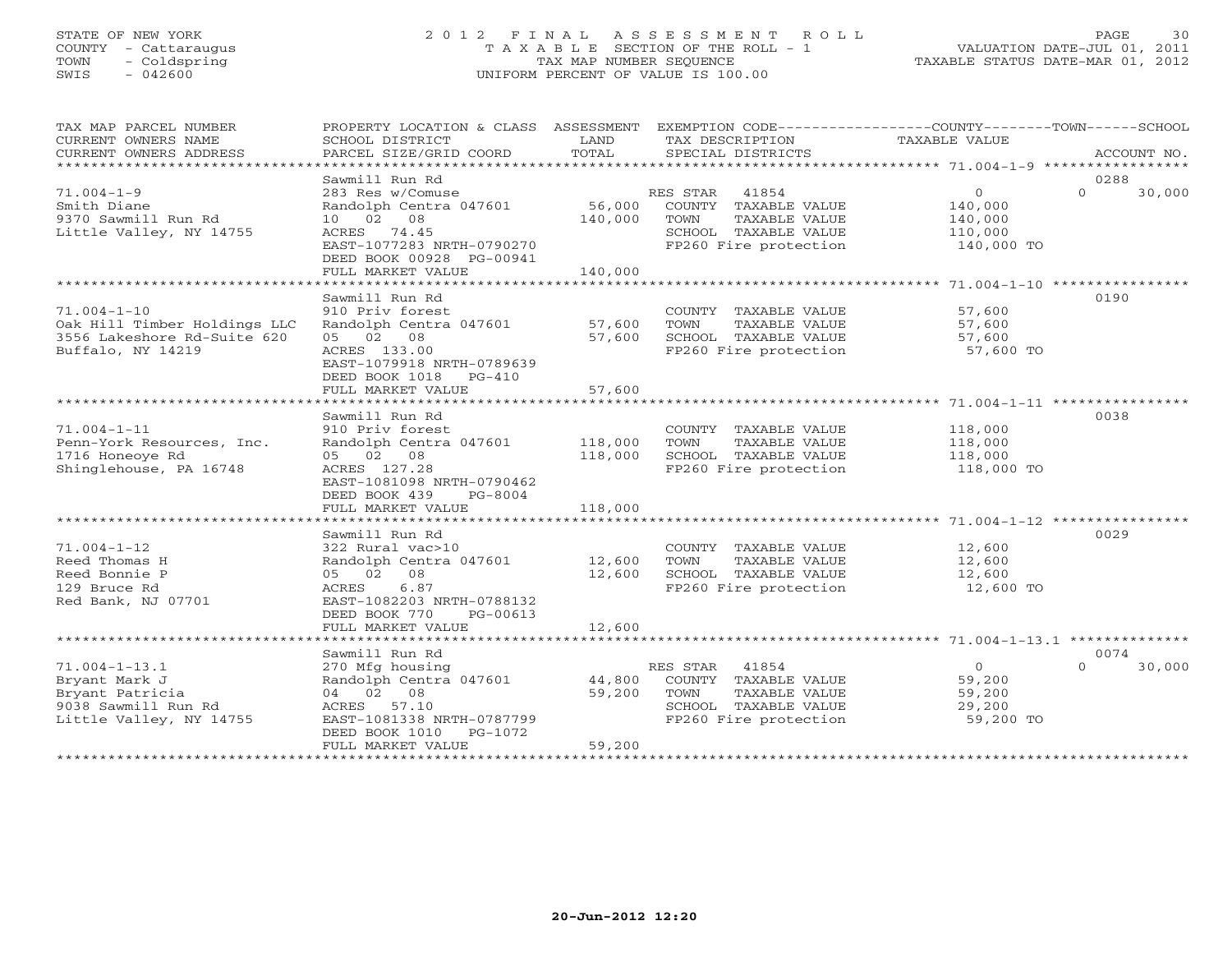# STATE OF NEW YORK 2 0 1 2 F I N A L A S S E S S M E N T R O L L PAGE 31 COUNTY - Cattaraugus T A X A B L E SECTION OF THE ROLL - 1 VALUATION DATE-JUL 01, 2011 TOWN - Coldspring TAX MAP NUMBER SEQUENCE TAXABLE STATUS DATE-MAR 01, 2012 SWIS - 042600 UNIFORM PERCENT OF VALUE IS 100.00UNIFORM PERCENT OF VALUE IS 100.00

| TAX MAP PARCEL NUMBER<br>CURRENT OWNERS NAME<br>CURRENT OWNERS ADDRESS<br>**********************      | PROPERTY LOCATION & CLASS ASSESSMENT<br>SCHOOL DISTRICT<br>PARCEL SIZE/GRID COORD                                                                                                  | LAND<br>TOTAL              | TAX DESCRIPTION<br>SPECIAL DISTRICTS                                                           | EXEMPTION CODE-----------------COUNTY-------TOWN-----SCHOOL<br>TAXABLE VALUE | ACCOUNT NO. |
|-------------------------------------------------------------------------------------------------------|------------------------------------------------------------------------------------------------------------------------------------------------------------------------------------|----------------------------|------------------------------------------------------------------------------------------------|------------------------------------------------------------------------------|-------------|
| $71.004 - 1 - 13.2$<br>Page Frank<br>Shirley Jean<br>2741 Grand Ave<br>Niagara Falls, NY 14301        | Sawmill Run Rd (Off)<br>270 Mfg housing<br>Randolph Centra 047601<br>04 02 08<br>1.00<br>ACRES<br>EAST-1082188 NRTH-0787628<br>DEED BOOK 857<br>PG-00114<br>FULL MARKET VALUE      | 3,600<br>6,900<br>6,900    | COUNTY TAXABLE VALUE<br>TOWN<br>TAXABLE VALUE<br>SCHOOL TAXABLE VALUE<br>FP260 Fire protection | 6,900<br>6,900<br>6,900<br>6,900 TO                                          | 0655        |
|                                                                                                       |                                                                                                                                                                                    |                            |                                                                                                |                                                                              |             |
| $71.004 - 1 - 13.3$<br>Hart Eugene P<br>Hart Colleen S<br>RD 1<br>Little Valley, NY 14755             | Sawmill Run Rd<br>270 Mfg housing<br>Randolph Centra 047601<br>04 02 08<br>ACRES<br>1.50<br>EAST-1082182 NRTH-0787459<br>DEED BOOK 845<br>PG-01151                                 | 8,000<br>16,800            | COUNTY TAXABLE VALUE<br>TOWN<br>TAXABLE VALUE<br>SCHOOL TAXABLE VALUE<br>FP260 Fire protection | 16,800<br>16,800<br>16,800<br>16,800 TO                                      | 0705        |
|                                                                                                       | FULL MARKET VALUE<br>**********************                                                                                                                                        | 16,800<br>************     |                                                                                                | ********************* 71.004-1-14 *****************                          |             |
| $71.004 - 1 - 14$<br>Bryant Mark J<br>9038 Sawmill Run Rd<br>Little Valley, NY 14755                  | Sawmill Run Rd<br>910 Priv forest<br>Randolph Centra 047601<br>05 02 08<br>ACRES 33.51<br>EAST-1079417 NRTH-0788098<br>DEED BOOK 904<br>PG-01178<br>FULL MARKET VALUE              | 17,800<br>17,800<br>17,800 | COUNTY TAXABLE VALUE<br>TOWN<br>TAXABLE VALUE<br>SCHOOL TAXABLE VALUE<br>FP260 Fire protection | 17,800<br>17,800<br>17,800<br>17,800 TO                                      | 0073        |
|                                                                                                       |                                                                                                                                                                                    | ************               |                                                                                                |                                                                              |             |
| $71.004 - 1 - 15.1$<br>Wahl Revocable Trust Glenn G<br>9346 Sawmill Run Rd<br>Little Valley, NY 14755 | 9346 Sawmill Run Rd<br>210 1 Family Res<br>Randolph Centra 047601<br>10 02 08<br>ACRES 117.55<br>EAST-1077658 NRTH-0788777<br>DEED BOOK 6248<br>PG-8002                            | 65,600<br>133,800          | COUNTY TAXABLE VALUE<br>TOWN<br>TAXABLE VALUE<br>SCHOOL TAXABLE VALUE<br>FP260 Fire protection | 133,800<br>133,800<br>133,800<br>133,800 TO                                  | 0140        |
|                                                                                                       | FULL MARKET VALUE                                                                                                                                                                  | 133,800                    |                                                                                                |                                                                              |             |
| $71.004 - 1 - 15.2$<br>Clark Myers Revocable Trust<br>PO Box 97<br>Randolph, NY 14772                 | Sawmill Run Rd<br>910 Priv forest<br>Randolph Centra 047601<br>10  02  08<br><b>ACRES</b><br>0.44<br>EAST-1076809 NRTH-0787661<br>DEED BOOK 8615<br>$PG-5002$<br>FULL MARKET VALUE | 900<br>900<br>900          | COUNTY TAXABLE VALUE<br>TAXABLE VALUE<br>TOWN<br>SCHOOL TAXABLE VALUE<br>FP260 Fire protection | 900<br>900<br>900<br>900 TO                                                  | 0876        |
|                                                                                                       | ***********************                                                                                                                                                            |                            |                                                                                                |                                                                              |             |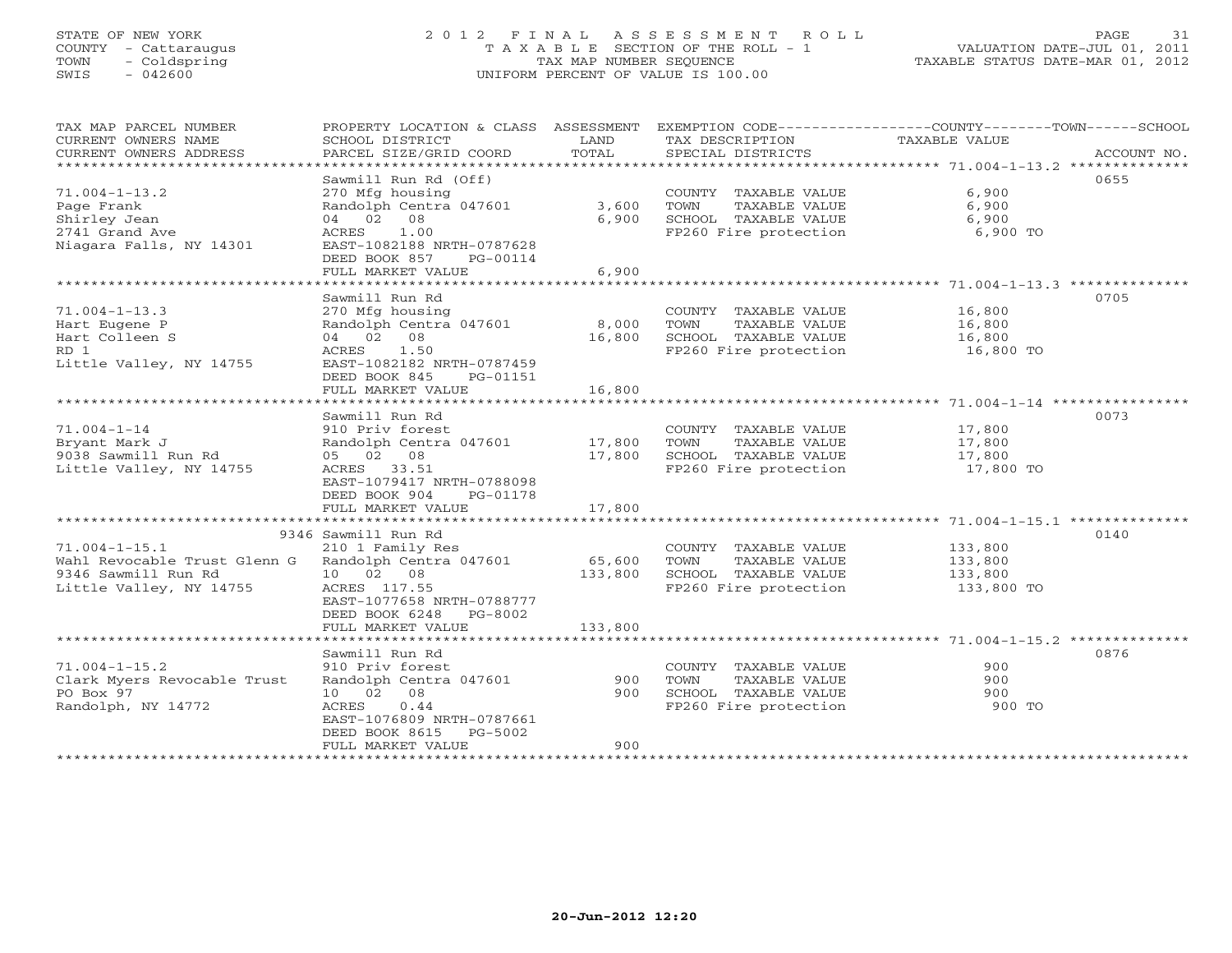# STATE OF NEW YORK 2 0 1 2 F I N A L A S S E S S M E N T R O L L PAGE 32 COUNTY - Cattaraugus T A X A B L E SECTION OF THE ROLL - 1 VALUATION DATE-JUL 01, 2011 TOWN - Coldspring TAX MAP NUMBER SEQUENCE TAXABLE STATUS DATE-MAR 01, 2012 SWIS - 042600 UNIFORM PERCENT OF VALUE IS 100.00UNIFORM PERCENT OF VALUE IS 100.00

| TAX MAP PARCEL NUMBER<br>CURRENT OWNERS NAME<br>CURRENT OWNERS ADDRESS                                                                                                                         | PROPERTY LOCATION & CLASS ASSESSMENT<br>SCHOOL DISTRICT<br>PARCEL SIZE/GRID COORD                                                                                    | LAND<br>TOTAL              | EXEMPTION CODE-----------------COUNTY-------TOWN------SCHOOL<br>TAX DESCRIPTION<br>SPECIAL DISTRICTS                                          | TAXABLE VALUE                                                                     | ACCOUNT NO.                    |
|------------------------------------------------------------------------------------------------------------------------------------------------------------------------------------------------|----------------------------------------------------------------------------------------------------------------------------------------------------------------------|----------------------------|-----------------------------------------------------------------------------------------------------------------------------------------------|-----------------------------------------------------------------------------------|--------------------------------|
|                                                                                                                                                                                                | Sawmill Run Rd                                                                                                                                                       |                            |                                                                                                                                               |                                                                                   | 0353                           |
| $71.004 - 1 - 16$<br>Plough Todd S<br>9407 Sawmill Run Rd<br>Little Valley, NY 14755                                                                                                           | 210 1 Family Res<br>Randolph Centra 047601<br>10 02 08<br>19.70<br>ACRES<br>EAST-1074809 NRTH-0789251<br>DEED BOOK 998<br>$PG-1004$<br>FULL MARKET VALUE             | 29,800<br>36,000<br>36,000 | RES STAR<br>41854<br>COUNTY<br>TAXABLE VALUE<br>TOWN<br>TAXABLE VALUE<br>SCHOOL TAXABLE VALUE<br>FP260 Fire protection                        | $\Omega$<br>36,000<br>36,000<br>6,000<br>36,000 TO                                | $\Omega$<br>30,000             |
|                                                                                                                                                                                                |                                                                                                                                                                      |                            |                                                                                                                                               | ****************** 71.004-1-19 *****************                                  |                                |
| $71.004 - 1 - 19$<br>Manulife Insurance Co<br>John Hancock Varible Life Ins 15<br>Hancock Forest Management<br>13950 Ballantyne Corporate PlS EAST-1072244 NRTH-0789250<br>Charlotte, NC 28277 | Sawmill Run Rd<br>910 Priv forest<br>Randolph Centra 047601<br>02<br>08<br>ACRES<br>30.00<br>DEED BOOK 4366<br>$PG-6004$<br>FULL MARKET VALUE                        | 20,800<br>20,800<br>20,800 | COUNTY TAXABLE VALUE<br>TOWN<br>TAXABLE VALUE<br>SCHOOL TAXABLE VALUE<br>FP260 Fire protection                                                | 20,800<br>20,800<br>20,800<br>20,800 TO                                           | 0191                           |
|                                                                                                                                                                                                | *******************                                                                                                                                                  | ********                   |                                                                                                                                               | ******************* 71.004-1-20.1 ***************                                 |                                |
| $71.004 - 1 - 20.1$<br>Adams Kenneth L<br>Adams Catherine E<br>11292 Youngs Rd<br>Cattaraugus, NY 14719                                                                                        | Sawmill Run Rd<br>910 Priv forest<br>Randolph Centra 047601<br>$10/15$ 02<br>$\overline{08}$<br>ACRES 172.50<br>EAST-1073348 NRTH-0788305<br>DEED BOOK 13850 PG-3003 | 78,400<br>78,400           | COUNTY TAXABLE VALUE<br>TOWN<br>TAXABLE VALUE<br>SCHOOL TAXABLE VALUE<br>FP260 Fire protection                                                | 78,400<br>78,400<br>78,400<br>78,400 TO                                           | 0321                           |
|                                                                                                                                                                                                | FULL MARKET VALUE                                                                                                                                                    | 78,400                     |                                                                                                                                               |                                                                                   |                                |
|                                                                                                                                                                                                | *****************                                                                                                                                                    | ********                   |                                                                                                                                               | ***************************** 71.004-1-20.2 **************                        |                                |
|                                                                                                                                                                                                | Sawmill Run Rd                                                                                                                                                       |                            |                                                                                                                                               |                                                                                   | 0728                           |
| $71.004 - 1 - 20.2$<br>Schroepfer Lawrence W<br>9349 Sawmill Run Rd<br>Little Valley, NY 14755                                                                                                 | 210 1 Family Res<br>Randolph Centra 047601<br>08<br>10 02<br>ACRES<br>5.35<br>EAST-1076050 NRTH-0788322<br>DEED BOOK 00945 PG-00980                                  | 54,100                     | CW_15_VET/ 41161<br>15,600 SR STAR<br>41834<br>COUNTY TAXABLE VALUE<br>TOWN<br>TAXABLE VALUE<br>SCHOOL TAXABLE VALUE<br>FP260 Fire protection | 8,115<br>8,115<br>$\circ$<br>45,985<br>45,985<br>$\circ$<br>54,100 TO             | $\Omega$<br>54,100<br>$\Omega$ |
|                                                                                                                                                                                                | FULL MARKET VALUE<br>******************                                                                                                                              | 54,100                     |                                                                                                                                               |                                                                                   |                                |
| $71.004 - 1 - 21$<br>Manulife Insurance Co<br>John Hancock Varible Life Ins 20<br>Hancock Forest Management<br>13950 Ballantyne Corporate PlS EAST-1068739 NRTH-0788170<br>Charlotte, NC 28277 | Parker Hill Rd<br>910 Priv forest<br>Randolph Centra 047601<br>02<br>08<br>ACRES 100.00<br>DEED BOOK 4366<br>$PG-6004$                                               | 65,000<br>65,000           | COUNTY TAXABLE VALUE<br>TOWN<br>TAXABLE VALUE<br>SCHOOL TAXABLE VALUE<br>FP260 Fire protection                                                | ********* 71.004-1-21 ****************<br>65,000<br>65,000<br>65,000<br>65,000 TO | 0178                           |
|                                                                                                                                                                                                | FULL MARKET VALUE                                                                                                                                                    | 65,000                     |                                                                                                                                               |                                                                                   |                                |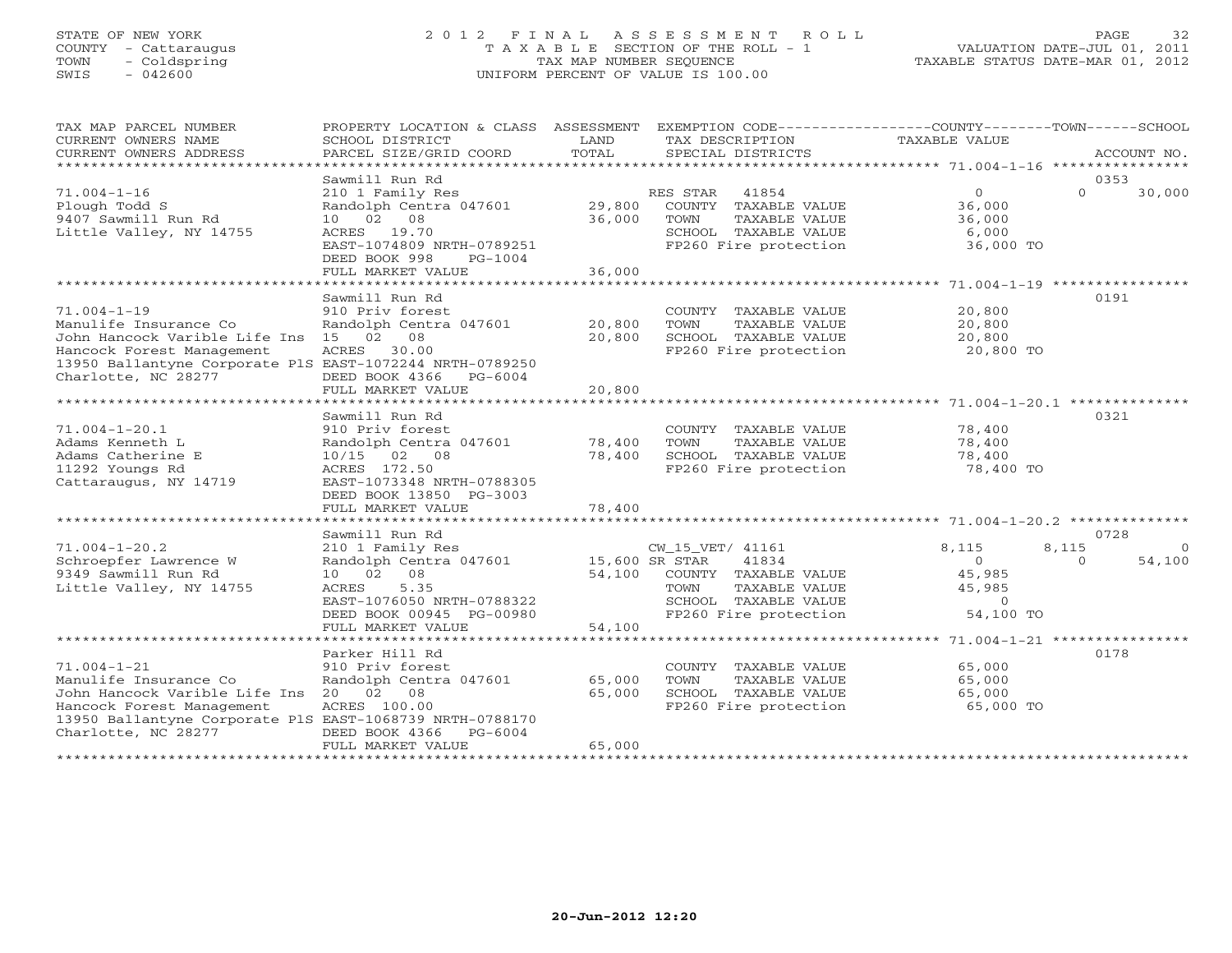# STATE OF NEW YORK 2 0 1 2 F I N A L A S S E S S M E N T R O L L PAGE 33 COUNTY - Cattaraugus T A X A B L E SECTION OF THE ROLL - 1 VALUATION DATE-JUL 01, 2011 TOWN - Coldspring TAX MAP NUMBER SEQUENCE TAXABLE STATUS DATE-MAR 01, 2012 SWIS - 042600 UNIFORM PERCENT OF VALUE IS 100.00UNIFORM PERCENT OF VALUE IS 100.00

| TAX MAP PARCEL NUMBER                                    | PROPERTY LOCATION & CLASS ASSESSMENT |         |                       |               |             |
|----------------------------------------------------------|--------------------------------------|---------|-----------------------|---------------|-------------|
| CURRENT OWNERS NAME                                      | SCHOOL DISTRICT                      | LAND    | TAX DESCRIPTION       | TAXABLE VALUE |             |
| CURRENT OWNERS ADDRESS                                   | PARCEL SIZE/GRID COORD               | TOTAL   | SPECIAL DISTRICTS     |               | ACCOUNT NO. |
|                                                          |                                      |         |                       |               |             |
|                                                          | Parker Hill Rd                       |         |                       |               | 0179        |
| $71.004 - 1 - 22$                                        | 910 Priv forest                      |         |                       | 38,700        |             |
|                                                          |                                      |         | COUNTY TAXABLE VALUE  |               |             |
| Manulife Insurance Co                                    | Randolph Centra 047601               | 38,700  | TOWN<br>TAXABLE VALUE | 38,700        |             |
| John Hancock Varible Life Ins                            | 02 08<br>20                          | 38,700  | SCHOOL TAXABLE VALUE  | 38,700        |             |
| Hancock Forest Management                                | ACRES<br>60.00                       |         | FP260 Fire protection | 38,700 TO     |             |
| 13950 Ballantyne Corporate PlS EAST-1068721 NRTH-0789060 |                                      |         |                       |               |             |
| Charlotte, NC 28277                                      | DEED BOOK 4366<br>PG-6004            |         |                       |               |             |
|                                                          | FULL MARKET VALUE                    | 38,700  |                       |               |             |
|                                                          |                                      |         |                       |               |             |
|                                                          | Parker Hill Rd                       |         |                       |               | 0181        |
|                                                          |                                      |         |                       |               |             |
| $71.004 - 1 - 23$                                        | 910 Priv forest                      |         | COUNTY TAXABLE VALUE  | 65,000        |             |
| Manulife Insurance Co                                    | Randolph Centra 047601               | 65,000  | TOWN<br>TAXABLE VALUE | 65,000        |             |
| John Hancock Varible Life Ins 20 02 08                   |                                      | 65,000  | SCHOOL TAXABLE VALUE  | 65,000        |             |
| Hancock Forest Management                                | ACRES 100.00                         |         | FP260 Fire protection | 65,000 TO     |             |
| 13950 Ballantyne Corporate PlS EAST-1069043 NRTH-0790044 |                                      |         |                       |               |             |
| Charlotte, NC 28277                                      | DEED BOOK 4366<br>$PG-6004$          |         |                       |               |             |
|                                                          | FULL MARKET VALUE                    | 65,000  |                       |               |             |
|                                                          |                                      |         |                       |               |             |
|                                                          |                                      |         |                       |               |             |
|                                                          | Parker Hill Rd                       |         |                       |               | 0185        |
| $71.004 - 2 - 1$                                         | 910 Priv forest                      |         | COUNTY TAXABLE VALUE  | 65,400        |             |
| Manulife Insurance Co                                    | Randolph Centra 047601               | 65,400  | TAXABLE VALUE<br>TOWN | 65,400        |             |
| John Hancock Varible Life Ins 19 02                      | 08                                   | 65,400  | SCHOOL TAXABLE VALUE  | 65,400        |             |
| Hancock Forest Management                                | ACRES<br>70.00                       |         | FP260 Fire protection | 65,400 TO     |             |
| 13950 Ballantyne Corporate PlS EAST-1069569 NRTH-0786943 |                                      |         |                       |               |             |
| Charlotte, NC 28277                                      | DEED BOOK 4366<br>$PG-6004$          |         |                       |               |             |
|                                                          | FULL MARKET VALUE                    | 65,400  |                       |               |             |
|                                                          |                                      |         |                       |               |             |
|                                                          |                                      |         |                       |               |             |
|                                                          | Parker Hill Rd                       |         |                       |               | 0171        |
| $71.004 - 2 - 2$                                         | 910 Priv forest                      |         | COUNTY TAXABLE VALUE  | 183,000       |             |
| Manulife Insurance Co                                    | Randolph Centra 047601               | 183,000 | TOWN<br>TAXABLE VALUE | 183,000       |             |
| John Hancock Varible Life Ins 14 02 08                   |                                      | 183,000 | SCHOOL TAXABLE VALUE  | 183,000       |             |
| Hancock Forest Management                                | ACRES 232.40                         |         | FP260 Fire protection | 183,000 TO    |             |
| 13950 Ballantyne Corporate PlS EAST-1073148 NRTH-0785954 |                                      |         |                       |               |             |
| Charlotte, NC 28277                                      | DEED BOOK 4366<br>PG-6004            |         |                       |               |             |
|                                                          | FULL MARKET VALUE                    | 183,000 |                       |               |             |
|                                                          |                                      |         |                       |               |             |
|                                                          |                                      |         |                       |               |             |
|                                                          | 9305 Sawmill Run Rd                  |         |                       |               | 0310        |
| $71.004 - 2 - 3$                                         | 260 Seasonal res                     |         | COUNTY TAXABLE VALUE  | 96,500        |             |
| Clark Myers Revocable Trust                              | Randolph Centra 047601               | 75,600  | TOWN<br>TAXABLE VALUE | 96,500        |             |
| PO Box 97                                                | 09 02 08                             | 96,500  | SCHOOL TAXABLE VALUE  | 96,500        |             |
| Randolph, NY 14772                                       | ACRES 130.92                         |         | FP260 Fire protection | 96,500 TO     |             |
|                                                          | EAST-1075705 NRTH-0786318            |         |                       |               |             |
|                                                          | DEED BOOK 5087<br>$PG-2003$          |         |                       |               |             |
|                                                          | FULL MARKET VALUE                    | 96,500  |                       |               |             |
|                                                          |                                      |         |                       |               |             |
|                                                          |                                      |         |                       |               |             |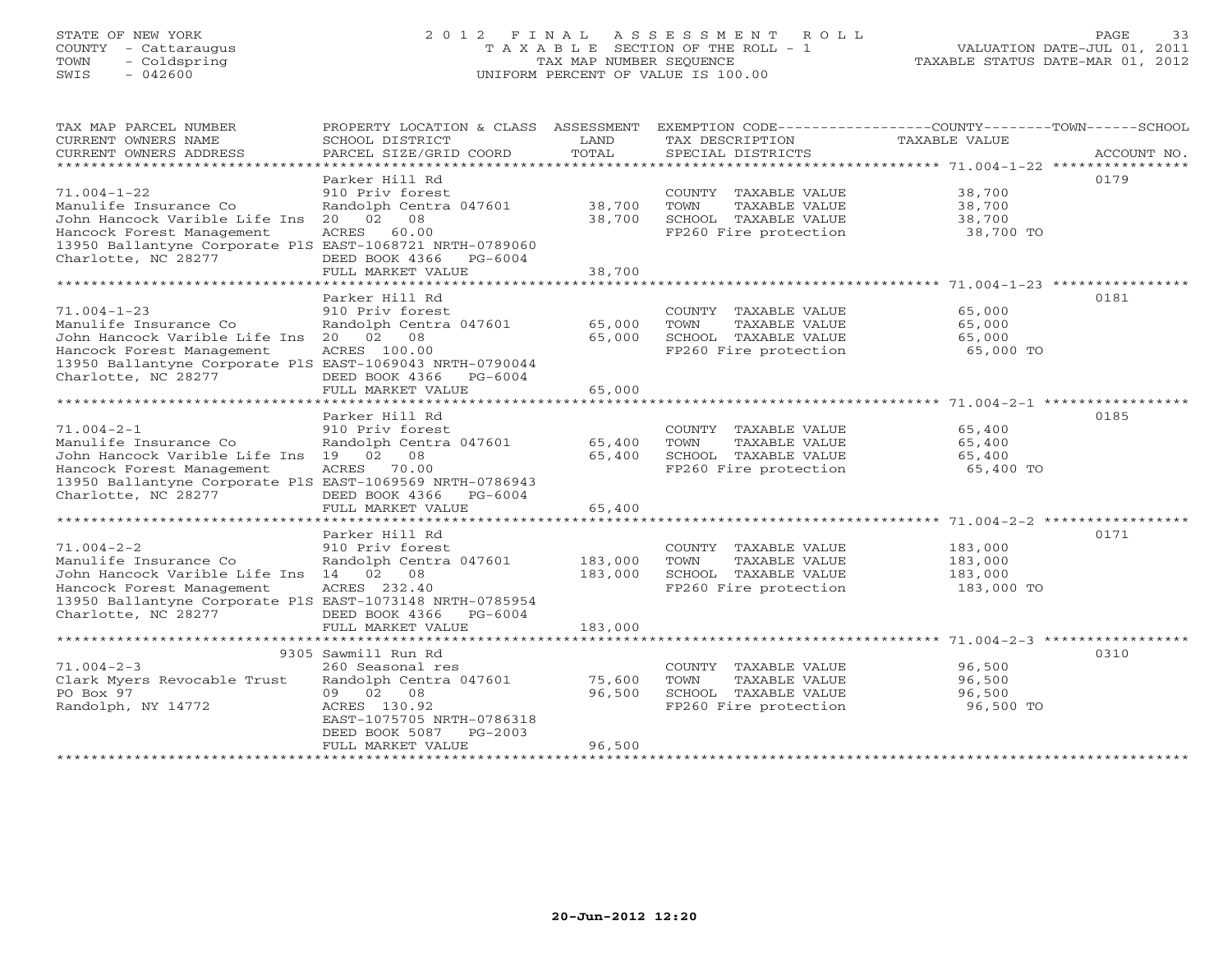# STATE OF NEW YORK 2 0 1 2 F I N A L A S S E S S M E N T R O L L PAGE 34 COUNTY - Cattaraugus T A X A B L E SECTION OF THE ROLL - 1 VALUATION DATE-JUL 01, 2011 TOWN - Coldspring TAX MAP NUMBER SEQUENCE TAXABLE STATUS DATE-MAR 01, 2012 SWIS - 042600 UNIFORM PERCENT OF VALUE IS 100.00UNIFORM PERCENT OF VALUE IS 100.00

| TAX MAP PARCEL NUMBER   | PROPERTY LOCATION & CLASS ASSESSMENT |        | EXEMPTION CODE-----------------COUNTY-------TOWN------SCHOOL |                       |                    |
|-------------------------|--------------------------------------|--------|--------------------------------------------------------------|-----------------------|--------------------|
| CURRENT OWNERS NAME     | SCHOOL DISTRICT                      | LAND   | TAX DESCRIPTION                                              | TAXABLE VALUE         |                    |
| CURRENT OWNERS ADDRESS  | PARCEL SIZE/GRID COORD               | TOTAL  | SPECIAL DISTRICTS                                            |                       | ACCOUNT NO.        |
|                         | 9306 Sawmill Run Rd                  |        |                                                              |                       | 0216               |
| $71.004 - 2 - 4$        | 260 Seasonal res                     |        | COUNTY TAXABLE VALUE                                         | 22,400                |                    |
| Darien Thomas W         | Randolph Centra 047601               | 6,800  | TOWN<br>TAXABLE VALUE                                        | 22,400                |                    |
| 77 Cherry Hill Rd       | 09 02 08                             | 22,400 | SCHOOL TAXABLE VALUE                                         | $\frac{22}{22}$ , 400 |                    |
| Ashville, NY 14710      | FRNT 140.00 DPTH 220.00              |        | FP260 Fire protection                                        | 22,400 TO             |                    |
|                         | EAST-1076764 NRTH-0787600            |        |                                                              |                       |                    |
|                         | DEED BOOK 10330 PG-7007              |        |                                                              |                       |                    |
|                         | FULL MARKET VALUE                    | 22,400 |                                                              |                       |                    |
|                         |                                      |        |                                                              |                       |                    |
|                         | 9290 Sawmill Run Rd                  |        |                                                              |                       | 0164               |
| $71.004 - 2 - 5$        | 210 1 Family Res                     |        | RES STAR 41854                                               | $\overline{0}$        | $\Omega$<br>30,000 |
| Kowalski Douglas        | Randolph Centra 047601               | 7,400  | COUNTY TAXABLE VALUE                                         | 40,800                |                    |
| Kowalski Cynthia        | 09 02 08                             | 40,800 | TOWN<br>TAXABLE VALUE                                        | 40,800                |                    |
| 9290 Sawmill Run Rd     | ACRES<br>1.20                        |        | SCHOOL TAXABLE VALUE                                         | 10,800                |                    |
| Little Valley, NY 14755 | EAST-1077012 NRTH-0787550            |        | FP260 Fire protection                                        | 40,800 TO             |                    |
|                         | DEED BOOK 00971 PG-00568             |        |                                                              |                       |                    |
|                         | FULL MARKET VALUE                    | 40,800 |                                                              |                       |                    |
|                         |                                      |        |                                                              |                       | 0163               |
| $71.004 - 2 - 6$        | Sawmill Run Rd<br>322 Rural vac>10   |        | COUNTY TAXABLE VALUE                                         | 11,000                |                    |
| Kowalski Douglas        | Randolph Centra 047601               | 11,000 | TOWN<br>TAXABLE VALUE                                        | 11,000                |                    |
| Kowalski Cynthia        | 09 02 08                             | 11,000 | SCHOOL TAXABLE VALUE                                         | 11,000                |                    |
| 9290 Sawmill Run Rd     | 5.89<br>ACRES                        |        | FP260 Fire protection                                        | 11,000 TO             |                    |
| Little Valley, NY 14755 | EAST-1077493 NRTH-0787404            |        |                                                              |                       |                    |
|                         | DEED BOOK 00971 PG-00568             |        |                                                              |                       |                    |
|                         | FULL MARKET VALUE                    | 11,000 |                                                              |                       |                    |
|                         |                                      |        |                                                              |                       |                    |
|                         | 9200 Sawmill Run Rd                  |        |                                                              |                       | 0149               |
| $71.004 - 2 - 7$        | 280 Res Multiple                     |        | SR STAR<br>41834                                             | $\overline{O}$        | $\Omega$<br>21,400 |
| Metz Donald W           | Randolph Centra 047601               | 15,000 | COUNTY TAXABLE VALUE                                         | 21,400                |                    |
| Mary Lou                | 09 02 08                             | 21,400 | TAXABLE VALUE<br>TOWN                                        | 21,400                |                    |
| 9200 Sawmill Run Rd     | ACRES 20.35                          |        | SCHOOL TAXABLE VALUE                                         | $\Omega$              |                    |
| Little Valley, NY 14755 | EAST-1078216 NRTH-0787107            |        | FP260 Fire protection                                        | 21,400 TO             |                    |
|                         | DEED BOOK 00994 PG-00796             |        |                                                              |                       |                    |
|                         | FULL MARKET VALUE                    | 21,400 |                                                              |                       |                    |
|                         | Sawmill Run Rd                       |        |                                                              |                       | 0296               |
| $71.004 - 2 - 8$        | 910 Priv forest                      |        | COUNTY TAXABLE VALUE                                         | 26,100                |                    |
| Lindstrom Suzanne M     | Randolph Centra 047601               | 26,100 | TOWN<br>TAXABLE VALUE                                        | 26,100                |                    |
| 9186 Sawmill Run Rd     | 04 02 08                             | 26,100 | SCHOOL TAXABLE VALUE                                         | 26,100                |                    |
| Little Valley, NY 14755 | ACRES 50.36                          |        | FP260 Fire protection                                        | 26,100 TO             |                    |
|                         | EAST-1079835 NRTH-0787238            |        |                                                              |                       |                    |
|                         | DEED BOOK 10736 PG-7001              |        |                                                              |                       |                    |
|                         | FULL MARKET VALUE                    | 26,100 |                                                              |                       |                    |
|                         |                                      |        |                                                              |                       |                    |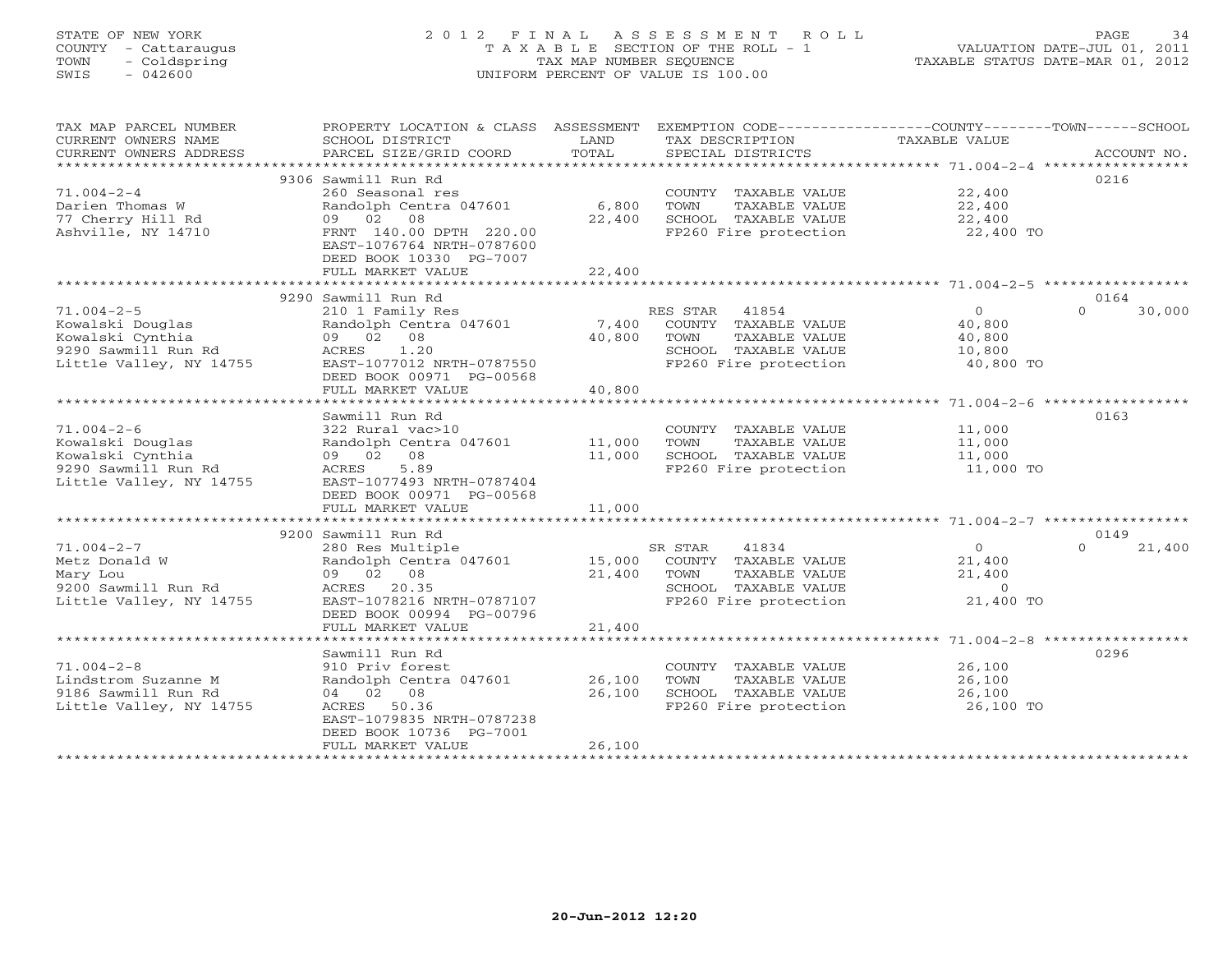# STATE OF NEW YORK 2 0 1 2 F I N A L A S S E S S M E N T R O L L PAGE 35 COUNTY - Cattaraugus T A X A B L E SECTION OF THE ROLL - 1 VALUATION DATE-JUL 01, 2011 TOWN - Coldspring TAX MAP NUMBER SEQUENCE TAXABLE STATUS DATE-MAR 01, 2012 SWIS - 042600 UNIFORM PERCENT OF VALUE IS 100.00UNIFORM PERCENT OF VALUE IS 100.00

| TAX MAP PARCEL NUMBER<br>CURRENT OWNERS NAME<br>CURRENT OWNERS ADDRESS                                      | PROPERTY LOCATION & CLASS ASSESSMENT<br>SCHOOL DISTRICT<br>PARCEL SIZE/GRID COORD                                                                                             | LAND<br>TOTAL                | EXEMPTION CODE-----------------COUNTY-------TOWN------SCHOOL<br>TAX DESCRIPTION<br>SPECIAL DISTRICTS                                                                          | TAXABLE VALUE                                                                   | ACCOUNT NO.                                                   |
|-------------------------------------------------------------------------------------------------------------|-------------------------------------------------------------------------------------------------------------------------------------------------------------------------------|------------------------------|-------------------------------------------------------------------------------------------------------------------------------------------------------------------------------|---------------------------------------------------------------------------------|---------------------------------------------------------------|
|                                                                                                             |                                                                                                                                                                               |                              |                                                                                                                                                                               |                                                                                 |                                                               |
| $71.004 - 2 - 9.1$<br>Lindstrom Suzanne M<br>9186 Sawmill Run Rd<br>Little Valley, NY 14755                 | 9186 Sawmill Run Rd<br>210 1 Family Res<br>Randolph Centra 047601<br>04 02 08<br>4.25<br>ACRES<br>EAST-1078863 NRTH-0786427<br>DEED BOOK 8742<br>PG-7001<br>FULL MARKET VALUE | 10,300<br>56,700<br>56,700   | 41834<br>SR STAR<br>COUNTY TAXABLE VALUE<br>TOWN<br>TAXABLE VALUE<br>SCHOOL TAXABLE VALUE<br>FP260 Fire protection                                                            | $\circ$<br>56,700<br>56,700<br>$\circ$<br>56,700 TO                             | 0295<br>$\Omega$<br>56,700                                    |
|                                                                                                             |                                                                                                                                                                               |                              |                                                                                                                                                                               |                                                                                 |                                                               |
| $71.004 - 2 - 9.2$<br>Litwinski John J<br>Litwinski Linda<br>381 Linwood Ave<br>North Tonawanda, NY 14120   | Sawmill Run Rd<br>314 Rural vac<10<br>Randolph Centra 047601<br>04 02 08<br>1.19<br>ACRES<br>EAST-1078656 NRTH-0786500<br>DEED BOOK 00760 PG-00425<br>FULL MARKET VALUE       | 4,000<br>4,000<br>4,000      | COUNTY TAXABLE VALUE<br>TOWN<br>TAXABLE VALUE<br>SCHOOL TAXABLE VALUE<br>FP260 Fire protection                                                                                | 4,000<br>4,000<br>4,000<br>4,000 TO                                             | 0647                                                          |
|                                                                                                             | *******************                                                                                                                                                           | * * * * * * * * * * :        |                                                                                                                                                                               | ***********************************71.004-2-9.3 ***********                     |                                                               |
| $71.004 - 2 - 9.3$<br>Lindstrom Suzanne M<br>9186 Sawmill Run Rd<br>Little Valley, NY 14755                 | Sawmill Run Rd<br>314 Rural vac<10<br>Randolph Centra 047601<br>04 02 08<br>1.60<br>ACRES<br>EAST-1079048 NRTH-0786370<br>DEED BOOK 10736 PG-7001<br>FULL MARKET VALUE        | 4,800<br>4,800<br>4,800      | COUNTY TAXABLE VALUE<br>TOWN<br>TAXABLE VALUE<br>SCHOOL TAXABLE VALUE<br>FP260 Fire protection                                                                                | 4,800<br>4,800<br>4,800<br>4,800 TO                                             | 0777                                                          |
|                                                                                                             |                                                                                                                                                                               |                              |                                                                                                                                                                               |                                                                                 |                                                               |
|                                                                                                             | 9162 Sawmill Run Rd                                                                                                                                                           |                              |                                                                                                                                                                               |                                                                                 | 0308                                                          |
| $71.004 - 2 - 10$<br>Murdock Marie I<br>Murdock Paul C<br>9162 Sawmill Run Rd<br>Little Valley, NY 14755    | 210 1 Family Res<br>Randolph Centra 047601<br>04 02 08<br>2.77<br>ACRES<br>EAST-1079168 NRTH-0786361<br>DEED BOOK 14492 PG-2001<br>FULL MARKET VALUE                          |                              | VET TOWN 41103<br>10,500 CVET CO<br>41132<br>77,900 SR STAR<br>41834<br>COUNTY TAXABLE VALUE<br>TOWN<br>TAXABLE VALUE<br>SCHOOL TAXABLE VALUE<br>77,900 FP260 Fire protection | $\Omega$<br>19,475<br>$\overline{0}$<br>58,425<br>77,141<br>15,700<br>77,900 TO | 759<br>$\Omega$<br>$\Omega$<br>$\Omega$<br>$\Omega$<br>62,200 |
|                                                                                                             |                                                                                                                                                                               |                              |                                                                                                                                                                               |                                                                                 |                                                               |
| $71.004 - 2 - 11$<br>Johnson Danny J<br>Johnson Theresa A<br>9124 Sawmill Run Rd<br>Little Valley, NY 14755 | 9124 Sawmill Run Rd<br>210 1 Family Res<br>Randolph Centra 047601<br>04 02<br>08<br>ACRES 13.31<br>EAST-1079606 NRTH-0786386<br>DEED BOOK 00982 PG-00664<br>FULL MARKET VALUE | 26,000<br>111,200<br>111,200 | RES STAR 41854<br>COUNTY TAXABLE VALUE<br>TAXABLE VALUE<br>TOWN<br>SCHOOL TAXABLE VALUE<br>FP260 Fire protection                                                              | $\overline{0}$<br>111,200<br>111,200<br>81,200<br>111,200 TO                    | 0218<br>$\cap$<br>30,000                                      |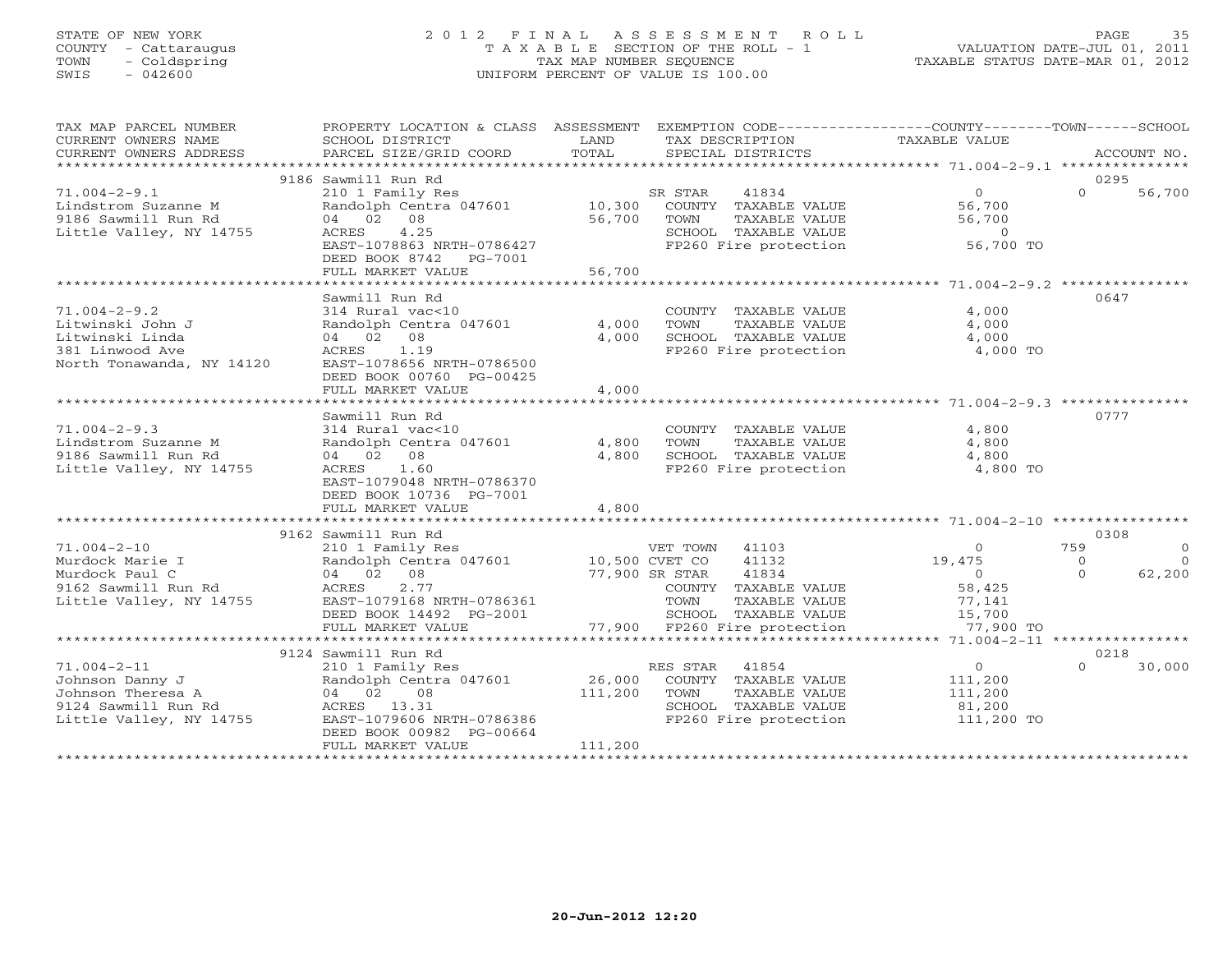# STATE OF NEW YORK 2 0 1 2 F I N A L A S S E S S M E N T R O L L PAGE 36 COUNTY - Cattaraugus T A X A B L E SECTION OF THE ROLL - 1 VALUATION DATE-JUL 01, 2011 TOWN - Coldspring TAX MAP NUMBER SEQUENCE TAXABLE STATUS DATE-MAR 01, 2012 SWIS - 042600 UNIFORM PERCENT OF VALUE IS 100.00UNIFORM PERCENT OF VALUE IS 100.00

| TAX MAP PARCEL NUMBER<br>CURRENT OWNERS NAME<br>CURRENT OWNERS ADDRESS<br>********************                          | PROPERTY LOCATION & CLASS<br>SCHOOL DISTRICT<br>PARCEL SIZE/GRID COORD                                                                                                                                | ASSESSMENT<br>LAND<br>TOTAL | EXEMPTION CODE-----------------COUNTY-------TOWN------SCHOOL<br>TAX DESCRIPTION<br>SPECIAL DISTRICTS                  | TAXABLE VALUE                                         | ACCOUNT NO.                |
|-------------------------------------------------------------------------------------------------------------------------|-------------------------------------------------------------------------------------------------------------------------------------------------------------------------------------------------------|-----------------------------|-----------------------------------------------------------------------------------------------------------------------|-------------------------------------------------------|----------------------------|
| $71.004 - 2 - 12$<br>Johnson Danny J<br>Johnson Theresa A<br>9124 Sawmill Run Rd<br>Little Valley, NY 14755             | Sawmill Run Rd<br>314 Rural vac<10<br>Randolph Centra 047601<br>08<br>04 02<br>8.35<br>ACRES<br>EAST-1080289 NRTH-0786511<br>DEED BOOK 00982 PG-00664<br>FULL MARKET VALUE                            | 20,400<br>20,400<br>20,400  | COUNTY TAXABLE VALUE<br>TOWN<br>TAXABLE VALUE<br>SCHOOL TAXABLE VALUE<br>FP260 Fire protection                        | 20,400<br>20,400<br>20,400<br>20,400 TO               | 0606                       |
|                                                                                                                         |                                                                                                                                                                                                       |                             |                                                                                                                       |                                                       |                            |
| $71.004 - 2 - 13$<br>Basher James D<br>9074 Sawmill Run Rd<br>Little Valley, NY 14755                                   | 9074 Sawmill Run Rd<br>210 1 Family Res<br>Randolph Centra 047601<br>04 02<br>08<br>6.41<br>ACRES<br>EAST-1080916 NRTH-0786783<br>FULL MARKET VALUE                                                   | 17,300<br>53,400<br>53,400  | SR STAR<br>41834<br>COUNTY TAXABLE VALUE<br>TOWN<br>TAXABLE VALUE<br>SCHOOL TAXABLE VALUE<br>FP260 Fire protection    | $\circ$<br>53,400<br>53,400<br>$\circ$<br>53,400 TO   | 0030<br>$\Omega$<br>53,400 |
| 9025 Sawmill Run Rd<br>0072                                                                                             |                                                                                                                                                                                                       |                             |                                                                                                                       |                                                       |                            |
| $71.004 - 2 - 14.1$<br>Bryant John P<br>Bryant Mary E<br>9025 Sawmill Run Rd<br>Little Valley, NY 14755                 | 240 Rural res<br>Randolph Centra 047601<br>03/04 02<br>08<br>ACRES 131.90<br>EAST-1081566 NRTH-0784621<br>DEED BOOK 872<br>PG-00246                                                                   | 80,700<br>142,200           | 41834<br>SR STAR<br>COUNTY<br>TAXABLE VALUE<br>TOWN<br>TAXABLE VALUE<br>SCHOOL TAXABLE VALUE<br>FP260 Fire protection | $\circ$<br>142,200<br>142,200<br>80,000<br>142,200 TO | $\Omega$<br>62,200         |
| FULL MARKET VALUE<br>142,200<br>* * * * * * * * * * * * * * * * * * *<br>********<br>$71.004 - 2 - 14.2$ ************** |                                                                                                                                                                                                       |                             |                                                                                                                       |                                                       |                            |
|                                                                                                                         | 9005 Sawmill Run Rd                                                                                                                                                                                   |                             |                                                                                                                       |                                                       | 0785                       |
| $71.004 - 2 - 14.2$<br>Quattrone Randy J<br>9005 Sawmill Run Rd<br>Little Valley, NY 14755                              | 270 Mfg housing<br>Randolph Centra 047601<br>28 02<br>08<br>2.90<br>ACRES<br>EAST-1082219 NRTH-0786517<br>DEED BOOK 00947 PG-00211<br>FULL MARKET VALUE                                               | 10,800<br>22,700<br>22,700  | 41854<br>RES STAR<br>COUNTY TAXABLE VALUE<br>TAXABLE VALUE<br>TOWN<br>SCHOOL TAXABLE VALUE<br>FP260 Fire protection   | $\Omega$<br>22,700<br>22,700<br>$\circ$<br>22,700 TO  | 22,700<br>$\Omega$         |
|                                                                                                                         | *********************                                                                                                                                                                                 | * * * * * * * * * * *       |                                                                                                                       | ******************** 71.004-2-15 ************         |                            |
| $71.004 - 2 - 15$<br>Sebastian Blair<br>Sebastian Sylvia<br>332 Ouaker Hill Rd<br>Eagle Bridge, NY 12057                | 9085 Sawmill Run Rd<br>210 1 Family Res<br>Randolph Centra 047601<br>04 02<br>08<br>Lot <sub>3</sub><br>ACRES<br>25.60<br>EAST-1080734 NRTH-0784418<br>DEED BOOK 824<br>PG-00092<br>FULL MARKET VALUE | 33,400<br>53,300<br>53,300  | COUNTY TAXABLE VALUE<br>TOWN<br>TAXABLE VALUE<br>SCHOOL TAXABLE VALUE<br>FP260 Fire protection                        | 53,300<br>53,300<br>53,300<br>53,300 TO               | 0087                       |
|                                                                                                                         |                                                                                                                                                                                                       |                             |                                                                                                                       |                                                       |                            |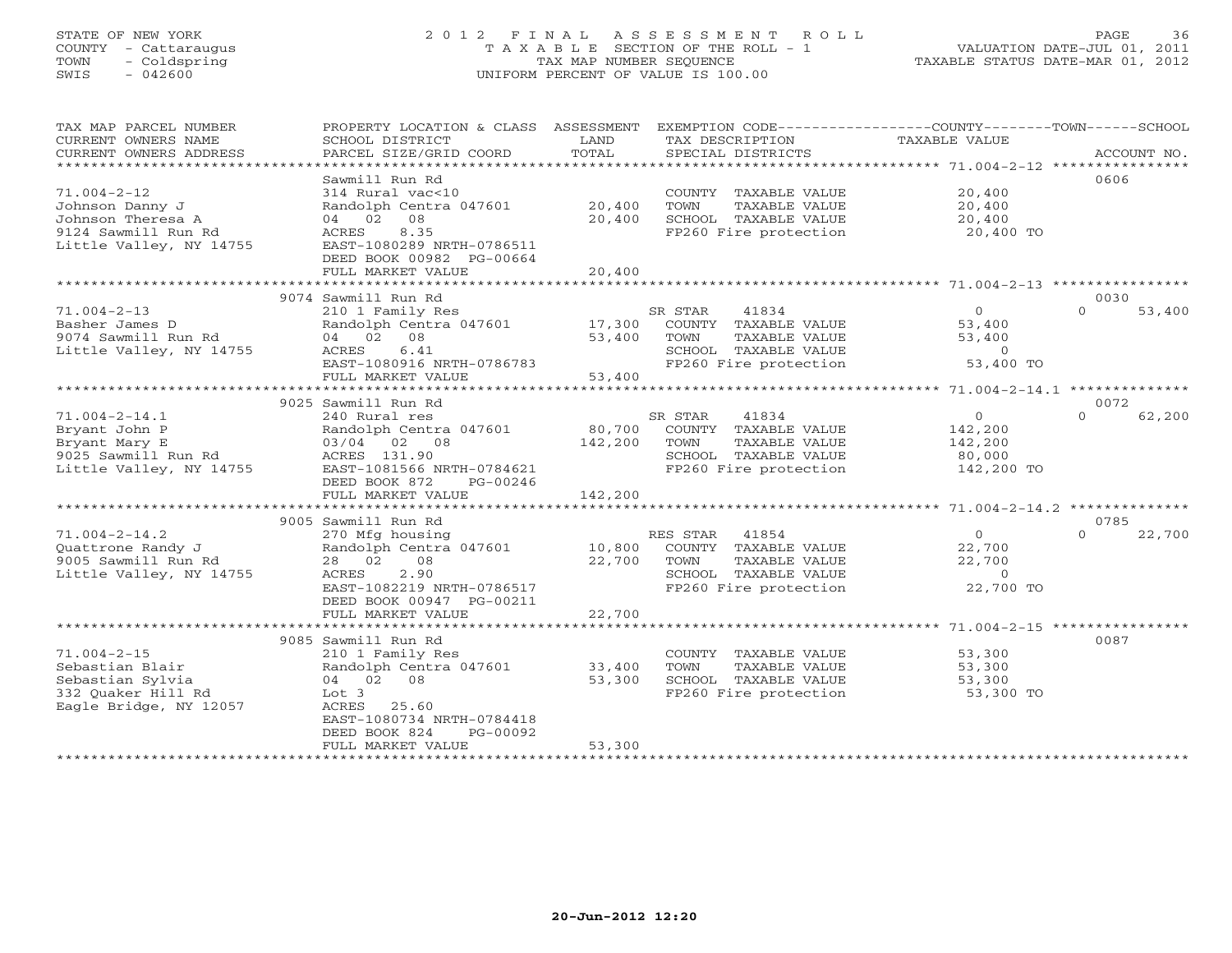# STATE OF NEW YORK 2 0 1 2 F I N A L A S S E S S M E N T R O L L PAGE 37 COUNTY - Cattaraugus T A X A B L E SECTION OF THE ROLL - 1 VALUATION DATE-JUL 01, 2011 TOWN - Coldspring TAX MAP NUMBER SEQUENCE TAXABLE STATUS DATE-MAR 01, 2012 SWIS - 042600 UNIFORM PERCENT OF VALUE IS 100.00UNIFORM PERCENT OF VALUE IS 100.00

| TAX MAP PARCEL NUMBER<br>CURRENT OWNERS NAME<br>CURRENT OWNERS ADDRESS | PROPERTY LOCATION & CLASS ASSESSMENT<br>SCHOOL DISTRICT<br>PARCEL SIZE/GRID COORD | LAND<br>TOTAL | EXEMPTION CODE-----------------COUNTY-------TOWN------SCHOOL<br>TAX DESCRIPTION<br>SPECIAL DISTRICTS | TAXABLE VALUE       | ACCOUNT NO.          |
|------------------------------------------------------------------------|-----------------------------------------------------------------------------------|---------------|------------------------------------------------------------------------------------------------------|---------------------|----------------------|
| *************************                                              |                                                                                   |               |                                                                                                      |                     |                      |
|                                                                        | 9103 Sawmill Run Rd                                                               |               |                                                                                                      |                     | 0400                 |
| $71.004 - 2 - 16$                                                      | 260 Seasonal res                                                                  |               | COUNTY TAXABLE VALUE                                                                                 | 63,000              |                      |
| Finn James J                                                           | Randolph Centra 047601                                                            | 32,500        | TOWN<br>TAXABLE VALUE                                                                                | 63,000              |                      |
| Finn Mary E                                                            | 04 02 08                                                                          | 63,000        | SCHOOL TAXABLE VALUE                                                                                 | 63,000              |                      |
| 222 Nassau Ave                                                         | ACRES 24.15                                                                       |               | FP260 Fire protection                                                                                | 63,000 TO           |                      |
| Kenmore, NY 14217                                                      | EAST-1080445 NRTH-0784394                                                         |               |                                                                                                      |                     |                      |
|                                                                        | DEED BOOK 10386 PG-3002                                                           |               |                                                                                                      |                     |                      |
|                                                                        | FULL MARKET VALUE                                                                 | 63,000        |                                                                                                      |                     |                      |
|                                                                        | Sawmill Run Rd                                                                    |               |                                                                                                      |                     | 0199                 |
| $71.004 - 2 - 17$                                                      | 260 Seasonal res                                                                  |               | COUNTY TAXABLE VALUE                                                                                 | 79,500              |                      |
| Hager Jack L                                                           | Randolph Centra 047601                                                            | 58,800        | TOWN<br>TAXABLE VALUE                                                                                | 79,500              |                      |
| % Jack J Hager                                                         | 04 02 08                                                                          | 79,500        | SCHOOL TAXABLE VALUE                                                                                 | 79,500              |                      |
| 15 Arrowhead Dr                                                        | ACRES 81.41                                                                       |               | FP260 Fire protection                                                                                | 79,500 TO           |                      |
| Hubert, NC 28539                                                       | EAST-1079802 NRTH-0784261                                                         |               |                                                                                                      |                     |                      |
|                                                                        | DEED BOOK 620<br>PG-00090                                                         |               |                                                                                                      |                     |                      |
|                                                                        | FULL MARKET VALUE                                                                 | 79,500        |                                                                                                      |                     |                      |
|                                                                        |                                                                                   |               |                                                                                                      |                     |                      |
|                                                                        | 9161 Sawmill Run Rd                                                               |               |                                                                                                      |                     | 0064                 |
| $71.004 - 2 - 18$                                                      | 210 1 Family Res                                                                  |               | WVET CO<br>41122                                                                                     | 6,825               | $\Omega$<br>$\Omega$ |
| Walker Paul Sr                                                         | Randolph Centra 047601                                                            |               | 12,300 RES STAR<br>41854                                                                             | $\Omega$            | 30,000<br>$\Omega$   |
| Walker Sharon L                                                        | 04 02 08                                                                          | 45,500        | COUNTY TAXABLE VALUE                                                                                 | 38,675              |                      |
| 9161 Sawmill Run Rd                                                    | 3.67<br>ACRES                                                                     |               | TOWN<br>TAXABLE VALUE                                                                                | 45,500              |                      |
| Little Valley, NY 14755                                                | EAST-1079153 NRTH-0785493                                                         |               | SCHOOL TAXABLE VALUE                                                                                 | 15,500              |                      |
|                                                                        | DEED BOOK 863<br>PG-01165<br>FULL MARKET VALUE                                    | 45,500        | FP260 Fire protection                                                                                | 45,500 TO           |                      |
|                                                                        |                                                                                   |               |                                                                                                      |                     |                      |
|                                                                        | 9169 Sawmill Run Rd                                                               |               |                                                                                                      |                     | 0065                 |
| $71.004 - 2 - 19$                                                      | 270 Mfg housing                                                                   |               | COUNTY TAXABLE VALUE                                                                                 | 17,800              |                      |
| Walker Paul Sr                                                         | Randolph Centra 047601                                                            | 11,200        | TAXABLE VALUE<br>TOWN                                                                                | 17,800              |                      |
| Walker Sharon L                                                        | 09 02 08                                                                          | 17,800        | SCHOOL TAXABLE VALUE                                                                                 | 17,800              |                      |
| 9161 Sawmill Run Rd                                                    | 3.12<br>ACRES                                                                     |               | FP260 Fire protection                                                                                | 17,800 TO           |                      |
| Little Valley, NY 14755                                                | EAST-1078961 NRTH-0785586                                                         |               |                                                                                                      |                     |                      |
|                                                                        | DEED BOOK 863<br>PG-01165                                                         |               |                                                                                                      |                     |                      |
|                                                                        | FULL MARKET VALUE                                                                 | 17,800        |                                                                                                      |                     |                      |
|                                                                        |                                                                                   |               |                                                                                                      |                     |                      |
|                                                                        | Sawmill Run Rd                                                                    |               |                                                                                                      |                     | 0312                 |
| $71.004 - 2 - 20$                                                      | 910 Priv forest                                                                   |               | COUNTY TAXABLE VALUE                                                                                 | 75,300              |                      |
| Danzer Forestland Inc                                                  | Randolph Centra 047601                                                            | 75,300        | TOWN<br>TAXABLE VALUE                                                                                | 75,300              |                      |
| 119 A.I.D Dr<br>Darlington, PA 16115                                   | 03 02<br>08<br>Lot $9-4$                                                          | 75,300        | SCHOOL TAXABLE VALUE<br>FP260 Fire protection                                                        | 75,300<br>75,300 TO |                      |
|                                                                        | ACRES 118.00                                                                      |               |                                                                                                      |                     |                      |
|                                                                        | EAST-1078390 NRTH-0784610                                                         |               |                                                                                                      |                     |                      |
|                                                                        | DEED BOOK 4378<br>PG-4001                                                         |               |                                                                                                      |                     |                      |
|                                                                        | FULL MARKET VALUE                                                                 | 75,300        |                                                                                                      |                     |                      |
|                                                                        | *******************                                                               |               |                                                                                                      |                     |                      |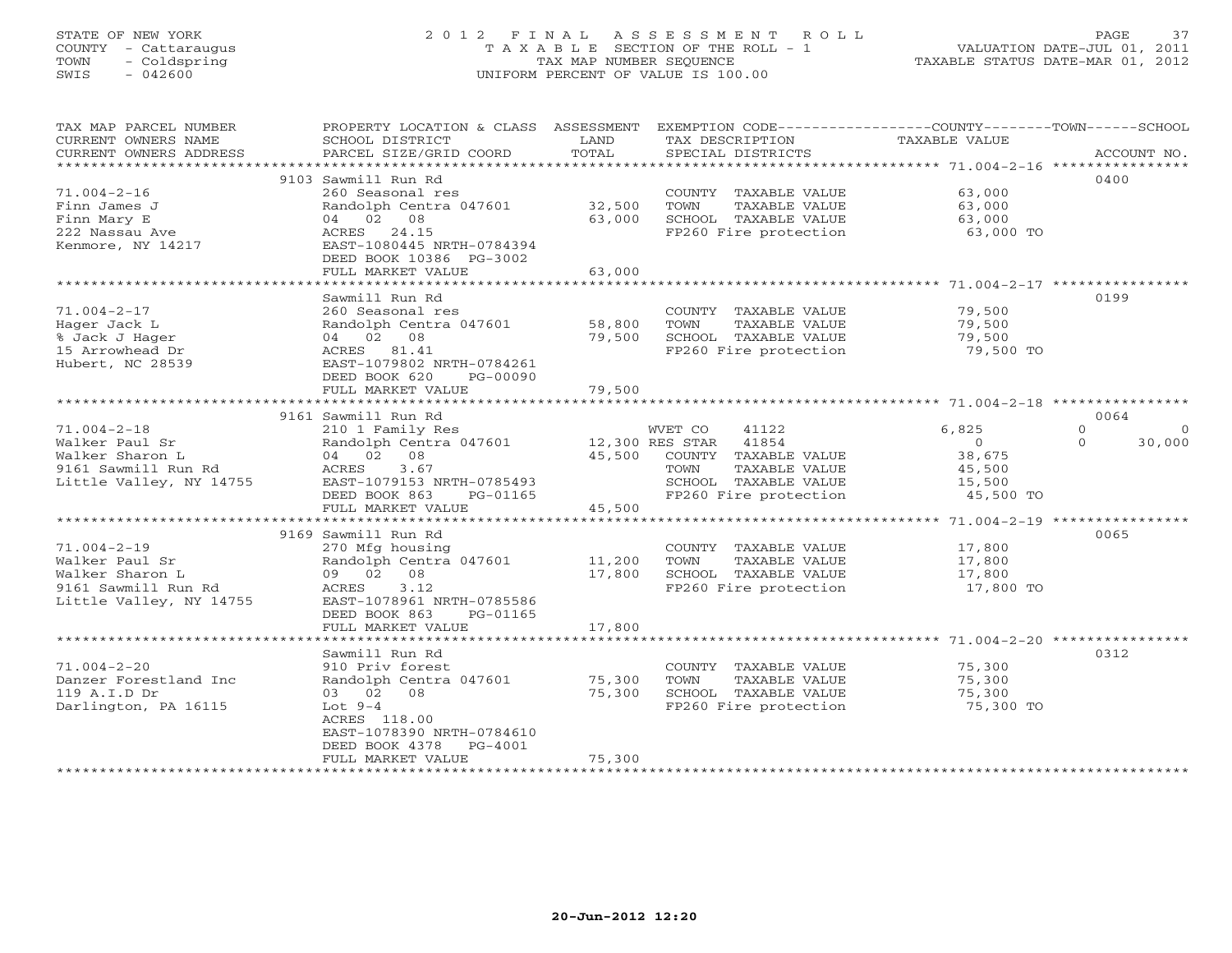# STATE OF NEW YORK 2 0 1 2 F I N A L A S S E S S M E N T R O L L PAGE 38 COUNTY - Cattaraugus T A X A B L E SECTION OF THE ROLL - 1 VALUATION DATE-JUL 01, 2011 TOWN - Coldspring TAX MAP NUMBER SEQUENCE TAXABLE STATUS DATE-MAR 01, 2012 SWIS - 042600 UNIFORM PERCENT OF VALUE IS 100.00UNIFORM PERCENT OF VALUE IS 100.00

| TAX MAP PARCEL NUMBER<br>CURRENT OWNERS NAME<br>CURRENT OWNERS ADDRESS                                                                                               | PROPERTY LOCATION & CLASS ASSESSMENT<br>SCHOOL DISTRICT<br>PARCEL SIZE/GRID COORD                                                                                      | LAND<br>TOTAL                | EXEMPTION CODE-----------------COUNTY-------TOWN------SCHOOL<br>TAX DESCRIPTION<br>SPECIAL DISTRICTS             | TAXABLE VALUE                                                 | ACCOUNT NO.        |
|----------------------------------------------------------------------------------------------------------------------------------------------------------------------|------------------------------------------------------------------------------------------------------------------------------------------------------------------------|------------------------------|------------------------------------------------------------------------------------------------------------------|---------------------------------------------------------------|--------------------|
| ************************                                                                                                                                             | Sawmill Run Rd                                                                                                                                                         |                              |                                                                                                                  |                                                               | 0334               |
| $71.004 - 2 - 21$<br>Renner Terry<br>132 Farmcrest Dr<br>Rush, NY 14543                                                                                              | 260 Seasonal res<br>Randolph Centra 047601<br>09 02 08<br>1.25<br>ACRES<br>EAST-1078208 NRTH-0786331                                                                   | 7,500<br>28,400              | COUNTY TAXABLE VALUE<br>TOWN<br>TAXABLE VALUE<br>SCHOOL TAXABLE VALUE<br>FP260 Fire protection                   | 28,400<br>28,400<br>28,400<br>28,400 TO                       |                    |
|                                                                                                                                                                      | DEED BOOK 6819<br>PG-6002<br>FULL MARKET VALUE                                                                                                                         | 28,400                       |                                                                                                                  |                                                               |                    |
|                                                                                                                                                                      | 9231 Sawmill Run Rd                                                                                                                                                    |                              |                                                                                                                  |                                                               | 0350               |
| $71.004 - 2 - 22$<br>Bryant Bruce H<br>9231 Sawmill Run Rd<br>Little Valley, NY 14755                                                                                | 210 1 Family Res<br>Randolph Centra 047601<br>09 02 08<br>2.85<br>ACRES<br>EAST-1077776 NRTH-0786609<br>DEED BOOK 14584 PG-2001<br>FULL MARKET VALUE                   | 10,700<br>149,400<br>149,400 | RES STAR 41854<br>COUNTY TAXABLE VALUE<br>TOWN<br>TAXABLE VALUE<br>SCHOOL TAXABLE VALUE<br>FP260 Fire protection | $\overline{0}$<br>149,400<br>149,400<br>119,400<br>149,400 TO | $\Omega$<br>30,000 |
|                                                                                                                                                                      | *********************<br>Sawmill Run Rd                                                                                                                                | ***************              |                                                                                                                  |                                                               | 0440               |
| $71.004 - 2 - 23$<br>Bryant Jr George A<br>Bryant Shelley L<br>8828 Sawmill Run Rd<br>Little Valley, NY 14755                                                        | 910 Priv forest<br>Randolph Centra 047601<br>09 02 08<br>ACRES 42.91<br>EAST-1077165 NRTH-0786091<br>DEED BOOK 8350 PG-8001                                            | 25,600<br>25,600             | COUNTY TAXABLE VALUE<br>TOWN<br>TAXABLE VALUE<br>SCHOOL TAXABLE VALUE<br>FP260 Fire protection                   | 25,600<br>25,600<br>25,600<br>25,600 TO                       |                    |
|                                                                                                                                                                      | FULL MARKET VALUE                                                                                                                                                      | 25,600                       |                                                                                                                  |                                                               |                    |
| $71.004 - 2 - 24$<br>Manulife Insurance Co<br>John Hancock Varible Life Ins<br>Hancock Forest Management<br>13950 Ballantyne Corporate PlS EAST-1076022 NRTH-0784316 | Sawmill Run Rd (Off)<br>910 Priv forest<br>Randolph Centra 047601<br>09 02 08<br>ACRES 82.83                                                                           | 56,000<br>56,000             | COUNTY TAXABLE VALUE<br>TOWN<br>TAXABLE VALUE<br>SCHOOL TAXABLE VALUE<br>FP260 Fire protection                   | 56,000<br>56,000<br>56,000<br>56,000 TO                       | 0192               |
| Charlotte, NC 28277                                                                                                                                                  | DEED BOOK 4366 PG-6004<br>FULL MARKET VALUE                                                                                                                            | 56,000                       |                                                                                                                  |                                                               |                    |
|                                                                                                                                                                      |                                                                                                                                                                        |                              |                                                                                                                  |                                                               |                    |
| $71.004 - 2 - 25$<br>Attea Richard<br>Attea Harriet<br>PO Box 120<br>North Boston, NY 14110                                                                          | Parker Hill Rd<br>322 Rural vac>10<br>Randolph Centra 047601<br>14 02 08<br>ACRES 122.46<br>EAST-1071860 NRTH-0785013<br>DEED BOOK 00713 PG-00451<br>FULL MARKET VALUE | 69,600<br>69,600<br>69,600   | COUNTY TAXABLE VALUE<br>TOWN<br>TAXABLE VALUE<br>SCHOOL TAXABLE VALUE<br>FP260 Fire protection                   | 69,600<br>69,600<br>69,600<br>69,600 TO                       | 0021               |
|                                                                                                                                                                      |                                                                                                                                                                        |                              |                                                                                                                  |                                                               |                    |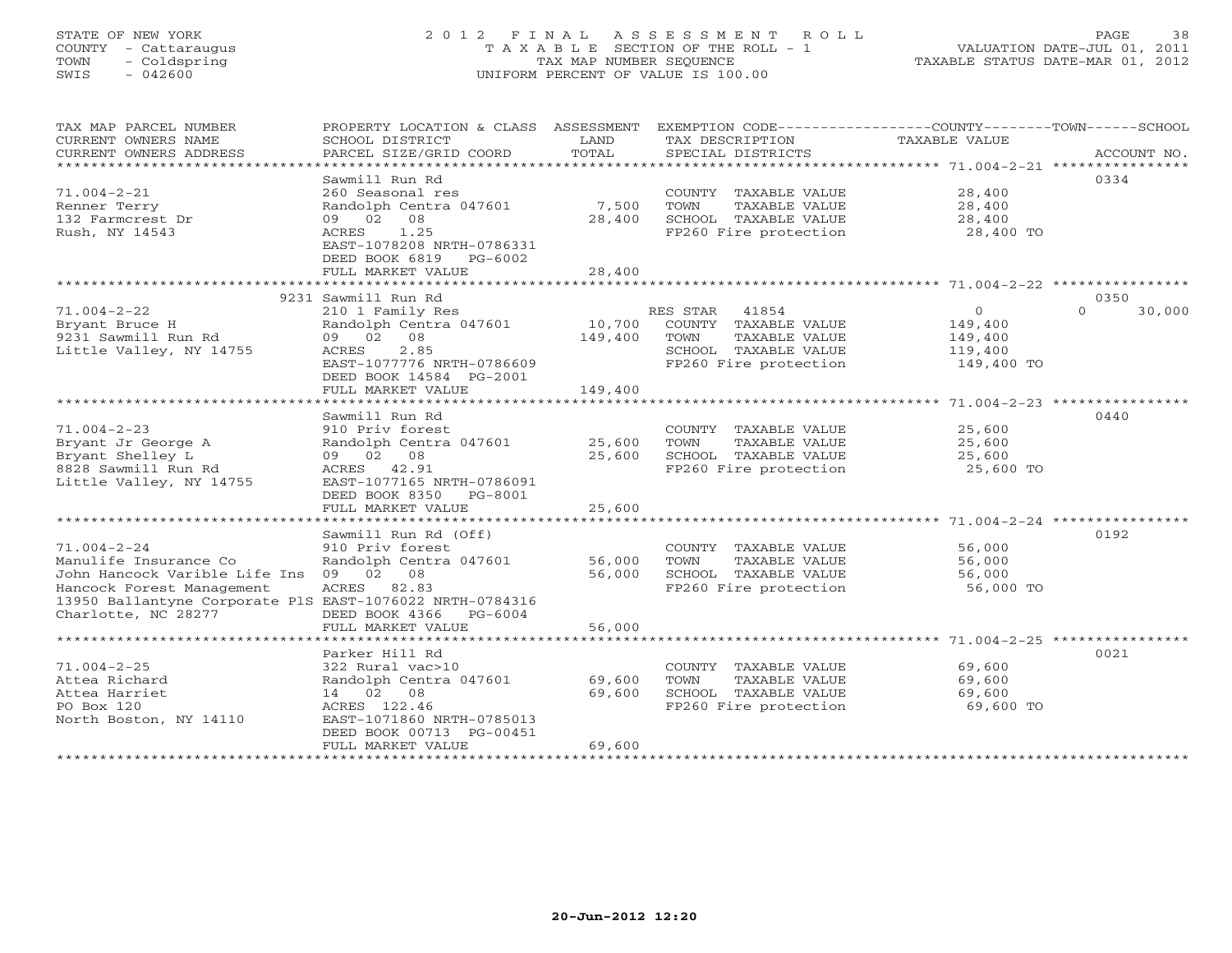# STATE OF NEW YORK 2 0 1 2 F I N A L A S S E S S M E N T R O L L PAGE 39 COUNTY - Cattaraugus T A X A B L E SECTION OF THE ROLL - 1 VALUATION DATE-JUL 01, 2011 TOWN - Coldspring TAX MAP NUMBER SEQUENCE TAXABLE STATUS DATE-MAR 01, 2012 SWIS - 042600 UNIFORM PERCENT OF VALUE IS 100.00UNIFORM PERCENT OF VALUE IS 100.00

| TAX MAP PARCEL NUMBER                       | PROPERTY LOCATION & CLASS ASSESSMENT     |                      | EXEMPTION CODE-----------------COUNTY-------TOWN------SCHOOL |                                                 |             |
|---------------------------------------------|------------------------------------------|----------------------|--------------------------------------------------------------|-------------------------------------------------|-------------|
| CURRENT OWNERS NAME                         | SCHOOL DISTRICT                          | LAND                 | TAX DESCRIPTION                                              | TAXABLE VALUE                                   |             |
| CURRENT OWNERS ADDRESS                      | PARCEL SIZE/GRID COORD                   | TOTAL                | SPECIAL DISTRICTS                                            |                                                 | ACCOUNT NO. |
| *******************                         |                                          |                      |                                                              |                                                 |             |
|                                             | Parker Hill Rd                           |                      |                                                              |                                                 | 0427        |
| $71.004 - 2 - 26$                           | 314 Rural vac<10                         |                      | COUNTY TAXABLE VALUE                                         | 17,400                                          |             |
| Kensy Gary L                                | Randolph Centra 047601                   | 17,400               | TOWN<br>TAXABLE VALUE                                        | 17,400                                          |             |
| 354 Abbott Rd                               | 08<br>19 02                              | 17,400               | SCHOOL TAXABLE VALUE                                         | 17,400                                          |             |
| Buffalo, NY 14220                           | ACRES<br>8.60                            |                      | FP260 Fire protection                                        | 17,400 TO                                       |             |
|                                             | EAST-1066950 NRTH-0785823                |                      |                                                              |                                                 |             |
|                                             | DEED BOOK 1026<br>$PG-665$               |                      |                                                              |                                                 |             |
|                                             | FULL MARKET VALUE                        | 17,400               |                                                              |                                                 |             |
|                                             |                                          |                      |                                                              |                                                 |             |
|                                             | Parker Hill Rd                           |                      |                                                              |                                                 | 0211        |
| $71.004 - 2 - 27$                           | 910 Priv forest                          |                      | COUNTY TAXABLE VALUE                                         | 258,600                                         |             |
| Manulife Insurance Co                       | Randolph Centra 047601                   | 258,600              | TOWN<br>TAXABLE VALUE                                        | 258,600                                         |             |
| John Hancock Varible Life Ins 19 02 08      |                                          | 258,600              | SCHOOL TAXABLE VALUE                                         | 258,600                                         |             |
| Hancock Forest Management                   | Lot $12-18$                              |                      | FP260 Fire protection                                        | 258,600 TO                                      |             |
| 13950 Ballantyne Corporate PlS ACRES 350.00 |                                          |                      |                                                              |                                                 |             |
| Charlotte, NC 28277                         | EAST-1068995 NRTH-0783767                |                      |                                                              |                                                 |             |
|                                             | DEED BOOK 4366<br>PG-6004                |                      |                                                              |                                                 |             |
|                                             | FULL MARKET VALUE                        | 258,600              |                                                              |                                                 |             |
|                                             |                                          |                      |                                                              |                                                 |             |
|                                             | Parker Hill Rd                           |                      |                                                              |                                                 | 0119        |
| $71.004 - 2 - 28$                           | 260 Seasonal res                         |                      | COUNTY TAXABLE VALUE                                         | 29,600                                          |             |
| Crumb Ralph R                               | Randolph Centra 047601                   | 20,000               | TOWN<br>TAXABLE VALUE                                        | 29,600                                          |             |
| Crumb Necebbia                              | 19  02  08                               | 29,600               | SCHOOL TAXABLE VALUE                                         | 29,600                                          |             |
| 32 Sweed Rd                                 | ACRES<br>24.80                           |                      | FP260 Fire protection                                        | 29,600 TO                                       |             |
| Newark, NY 14513                            | EAST-1068633 NRTH-0785370                |                      |                                                              |                                                 |             |
|                                             | DEED BOOK 1012<br>$PG-153$               |                      |                                                              |                                                 |             |
|                                             | FULL MARKET VALUE                        | 29,600<br>********** |                                                              |                                                 |             |
|                                             |                                          |                      |                                                              | *********************** 71.004-2-29.1 ********* |             |
|                                             | 9772 Parker Hill Rd                      |                      |                                                              |                                                 | 0302        |
| $71.004 - 2 - 29.1$                         | 260 Seasonal res                         |                      | COUNTY TAXABLE VALUE                                         | 44,100                                          |             |
| Kensy Michael J                             | Randolph Centra 047601                   | 33,500               | TOWN<br>TAXABLE VALUE                                        | 44,100                                          |             |
| 6350 Clinton St                             | 19 02<br>08                              | 44,100               | SCHOOL TAXABLE VALUE                                         | 44,100                                          |             |
| Elma, NY 14059                              | ACRES<br>31.50                           |                      | FP260 Fire protection                                        | 44,100 TO                                       |             |
|                                             | EAST-1069956 NRTH-0785874                |                      |                                                              |                                                 |             |
|                                             | DEED BOOK 875<br>PG-00480                |                      |                                                              |                                                 |             |
|                                             | FULL MARKET VALUE<br>******************* | 44,100               |                                                              | ********************** 71.004-2-29.3 ********   |             |
|                                             | Parker Hill Rd                           |                      |                                                              |                                                 | 0719        |
| $71.004 - 2 - 29.3$                         | 322 Rural vac>10                         |                      | COUNTY TAXABLE VALUE                                         | 32,500                                          |             |
| Kensy Gary L                                | Randolph Centra 047601                   | 32,500               | TOWN<br>TAXABLE VALUE                                        |                                                 |             |
| 354 Abbott Rd                               | 19 02 08                                 | 32,500               | SCHOOL TAXABLE VALUE                                         | 32,500<br>32,500                                |             |
| Buffalo, NY 14220                           | 29.85<br>ACRES                           |                      | FP260 Fire protection                                        | 32,500 TO                                       |             |
|                                             | EAST-1067978 NRTH-0785945                |                      |                                                              |                                                 |             |
|                                             | DEED BOOK 877<br>PG-00080                |                      |                                                              |                                                 |             |
|                                             | FULL MARKET VALUE                        | 32,500               |                                                              |                                                 |             |
|                                             | *******************                      |                      |                                                              |                                                 |             |
|                                             |                                          |                      |                                                              |                                                 |             |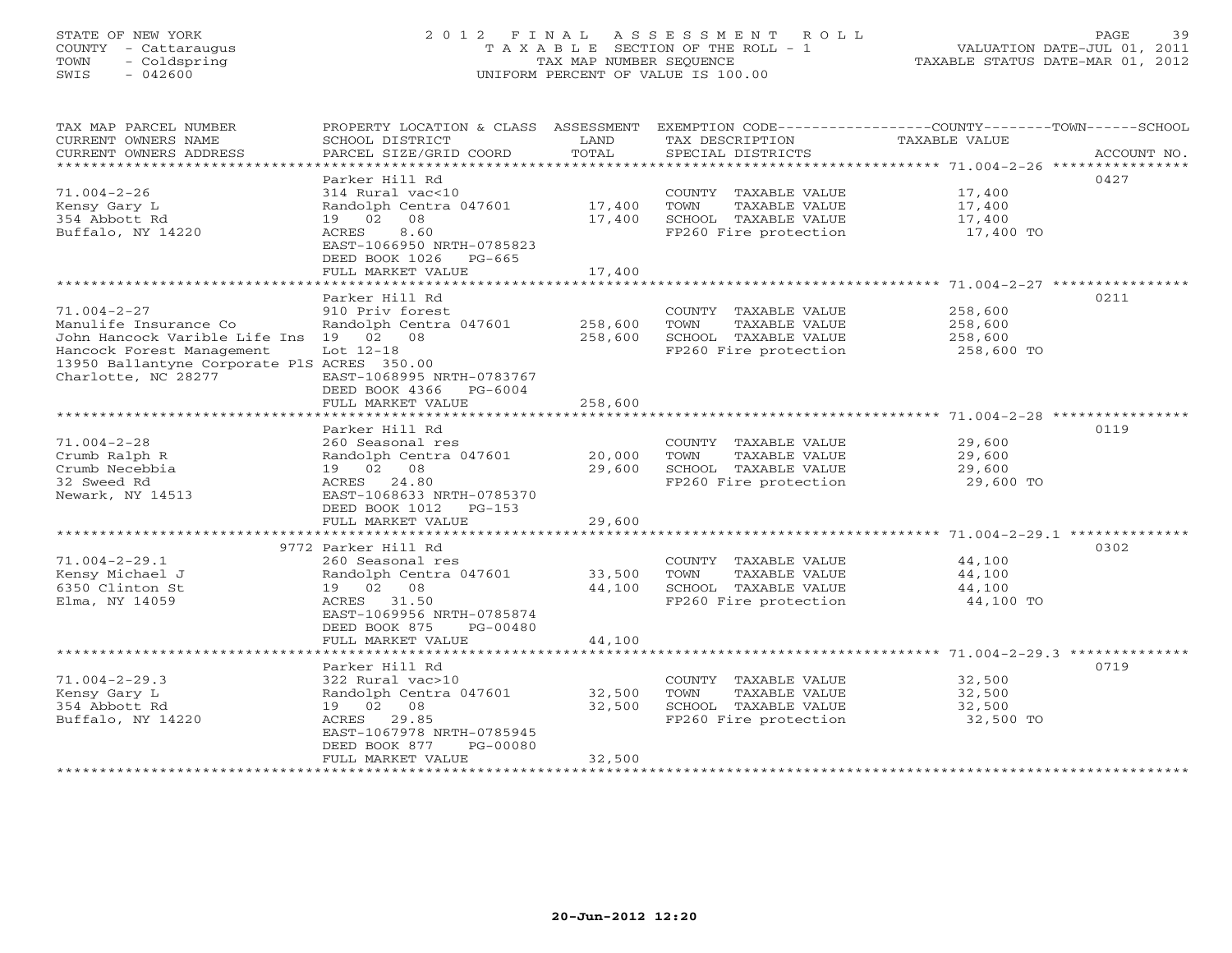# STATE OF NEW YORK 2 0 1 2 F I N A L A S S E S S M E N T R O L L PAGE 40 COUNTY - Cattaraugus T A X A B L E SECTION OF THE ROLL - 1 VALUATION DATE-JUL 01, 2011 TOWN - Coldspring TAX MAP NUMBER SEQUENCE TAXABLE STATUS DATE-MAR 01, 2012 SWIS - 042600 UNIFORM PERCENT OF VALUE IS 100.00UNIFORM PERCENT OF VALUE IS 100.00

| TAX MAP PARCEL NUMBER  | PROPERTY LOCATION & CLASS ASSESSMENT EXEMPTION CODE---------------COUNTY-------TOWN------SCHOOL |         |                                                                                                                     |                            |                      |
|------------------------|-------------------------------------------------------------------------------------------------|---------|---------------------------------------------------------------------------------------------------------------------|----------------------------|----------------------|
| CURRENT OWNERS NAME    | SCHOOL DISTRICT                                                                                 | LAND    | TAX DESCRIPTION                                                                                                     | TAXABLE VALUE              |                      |
| CURRENT OWNERS ADDRESS | PARCEL SIZE/GRID COORD                                                                          | TOTAL   | SPECIAL DISTRICTS                                                                                                   |                            | ACCOUNT NO.          |
|                        |                                                                                                 |         |                                                                                                                     |                            |                      |
|                        | 3459 Nys Rte 394                                                                                |         |                                                                                                                     |                            | 0006                 |
| $79.002 - 2 - 1$       | 240 Rural res                                                                                   |         | COUNTY TAXABLE VALUE                                                                                                | 113,900                    |                      |
| Anderson Wendell M     | Randolph Centra 047601                                                                          | 65,900  | TAXABLE VALUE<br>TOWN                                                                                               | 113,900                    |                      |
| 3459 Nys Rte 394       | 52/53 02 08                                                                                     | 113,900 |                                                                                                                     |                            |                      |
| Randolph, NY 14772     | ACRES 99.25                                                                                     |         | SCHOOL TAXABLE VALUE 113,900<br>FP260 Fire protection 113,900 TO                                                    |                            |                      |
|                        | EAST-1052832 NRTH-0783041                                                                       |         | WS260 Watershed                                                                                                     | 100 TO                     |                      |
|                        | DEED BOOK 1001 PG-57                                                                            |         |                                                                                                                     |                            |                      |
|                        | FULL MARKET VALUE                                                                               | 113,900 |                                                                                                                     |                            |                      |
|                        |                                                                                                 |         |                                                                                                                     |                            |                      |
|                        |                                                                                                 |         |                                                                                                                     |                            |                      |
|                        | 3427 Nys Rte 394                                                                                |         |                                                                                                                     |                            | 0004                 |
| $79.002 - 2 - 2$       | 210 1 Family Res                                                                                |         | RES STAR<br>41854                                                                                                   | $\overline{0}$             | $\Omega$<br>30,000   |
| Anderson Wendell Craig | Randolph Centra 047601                                                                          | 7,100   | COUNTY TAXABLE VALUE                                                                                                | 77,400                     |                      |
| Anderson Pricilla      | 53 02 08                                                                                        | 77,400  | TAXABLE VALUE<br>TOWN                                                                                               | 77,400                     |                      |
| 3427 Nys Rte 394       | FRNT 213.00 DPTH 215.00                                                                         |         | SCHOOL TAXABLE VALUE<br>FP260 Fire protection                                                                       | 47,400                     |                      |
| Randolph, NY 14772     | EAST-1054583 NRTH-0783393                                                                       |         |                                                                                                                     | 77,400 TO                  |                      |
|                        | DEED BOOK 874<br>PG-00325                                                                       |         |                                                                                                                     |                            |                      |
|                        | FULL MARKET VALUE                                                                               | 77,400  |                                                                                                                     |                            |                      |
|                        |                                                                                                 |         |                                                                                                                     |                            |                      |
|                        | 3345 Nys Rte 394                                                                                |         |                                                                                                                     |                            | 0123                 |
| $79.002 - 2 - 3.1$     | 210 1 Family Res                                                                                |         | 41122<br>WVET CO                                                                                                    | 12,000                     | $\Omega$<br>$\Omega$ |
| Yarrington Leon J      | Randolph Centra 047601 15,000 SR STAR                                                           |         | 41834                                                                                                               | $\overline{0}$             | 62,200<br>$\Omega$   |
| 3345 Nys Rte 394       | 52 02 08                                                                                        |         | 80,700 COUNTY TAXABLE VALUE                                                                                         | 68,700                     |                      |
| Randolph, NY 14772     | ACRES<br>4.75 BANK<br>017                                                                       |         | TOWN<br>TAXABLE VALUE                                                                                               | 80,700                     |                      |
|                        | EAST-1054369 NRTH-0782051                                                                       |         |                                                                                                                     |                            |                      |
|                        | DEED BOOK 1012 PG-1145                                                                          |         |                                                                                                                     |                            |                      |
|                        | FULL MARKET VALUE                                                                               |         | SCHOOL TAXABLE VALUE 18,500<br>FP260 Fire protection 180,700 TO<br>WS260 Watershed 159 TO<br>80,700 WS260 Watershed |                            |                      |
|                        |                                                                                                 |         |                                                                                                                     |                            |                      |
|                        | Nys Rte 394                                                                                     |         |                                                                                                                     |                            | 0835                 |
|                        |                                                                                                 |         |                                                                                                                     |                            |                      |
| $79.002 - 2 - 3.2$     | 120 Field crops                                                                                 |         | COUNTY TAXABLE VALUE 45,700                                                                                         |                            |                      |
| Raber Atlee D          | Randolph Centra 047601 45,700                                                                   |         | TOWN<br>TAXABLE VALUE<br>TAXABLE VALUE                                                                              | 45,700<br>45,700<br>45,700 |                      |
| Raber Christ D         | 52 2 8                                                                                          | 45,700  | SCHOOL TAXABLE VALUE                                                                                                |                            |                      |
| 2697 Lebanon Rd        | ACRES 78.85                                                                                     |         | FP260 Fire protection<br>WS260 Watershed                                                                            | 45,700 TO                  |                      |
| Randolph, NY 14772     | EAST-0404451 NRTH-0781990                                                                       |         | WS260 Watershed                                                                                                     | 45,700 TO                  |                      |
|                        | DEED BOOK 13593 PG-6001                                                                         |         |                                                                                                                     |                            |                      |
|                        | FULL MARKET VALUE                                                                               | 45,700  |                                                                                                                     |                            |                      |
|                        |                                                                                                 |         |                                                                                                                     |                            |                      |
|                        | 3317 Nys Rte 394                                                                                |         |                                                                                                                     |                            | 0124                 |
| $79.002 - 2 - 4$       | 210 1 Family Res                                                                                |         | RES STAR<br>41854                                                                                                   | $\overline{0}$             | $\Omega$<br>30,000   |
| Rychcik Joseph A       | Randolph Centra 047601                                                                          | 6,800   | COUNTY TAXABLE VALUE                                                                                                | 70,200                     |                      |
| 3317 Nys Rte 394       | 52 02<br>08                                                                                     | 70,200  | TOWN<br>TAXABLE VALUE                                                                                               | 70,200                     |                      |
| Randolph, NY 14772     | FRNT 173.00 DPTH 173.00                                                                         |         | SCHOOL TAXABLE VALUE 40,200<br>FP260 Fire protection 70,200 TO                                                      |                            |                      |
|                        | BANK<br>004                                                                                     |         |                                                                                                                     |                            |                      |
|                        | EAST-1054582 NRTH-0781774                                                                       |         | WS260 Watershed                                                                                                     | 240 TO                     |                      |
|                        | DEED BOOK 8274 PG-6001                                                                          |         |                                                                                                                     |                            |                      |
|                        | FULL MARKET VALUE                                                                               | 70,200  |                                                                                                                     |                            |                      |
|                        |                                                                                                 |         |                                                                                                                     |                            |                      |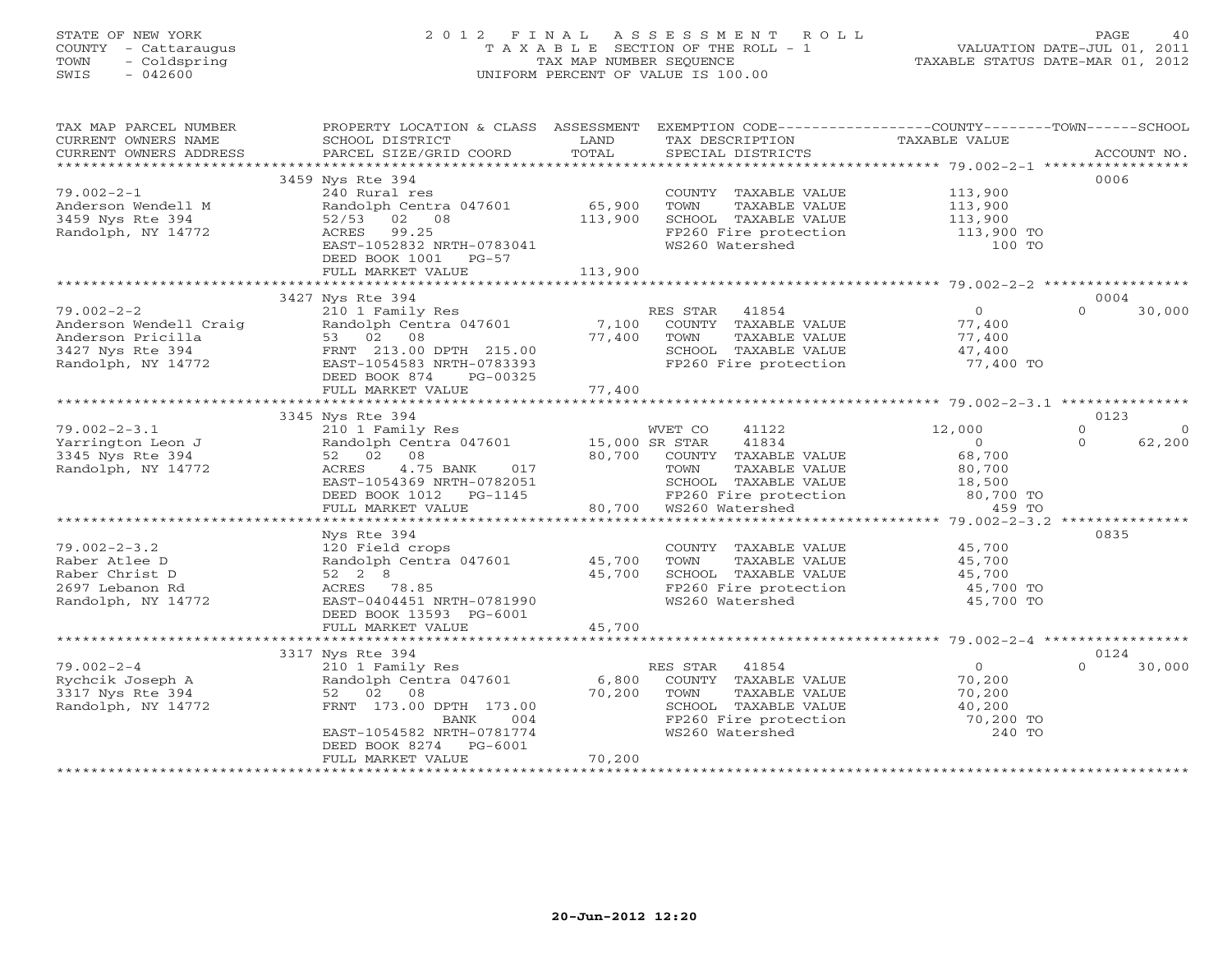# STATE OF NEW YORK 2 0 1 2 F I N A L A S S E S S M E N T R O L L PAGE 41 COUNTY - Cattaraugus T A X A B L E SECTION OF THE ROLL - 1 VALUATION DATE-JUL 01, 2011 TOWN - Coldspring TAX MAP NUMBER SEQUENCE TAXABLE STATUS DATE-MAR 01, 2012 SWIS - 042600 UNIFORM PERCENT OF VALUE IS 100.00UNIFORM PERCENT OF VALUE IS 100.00

| TAX MAP PARCEL NUMBER                                    | PROPERTY LOCATION & CLASS ASSESSMENT EXEMPTION CODE----------------COUNTY-------TOWN------SCHOOL |        |                                                                                                               |                                                             |                    |
|----------------------------------------------------------|--------------------------------------------------------------------------------------------------|--------|---------------------------------------------------------------------------------------------------------------|-------------------------------------------------------------|--------------------|
| CURRENT OWNERS NAME                                      | SCHOOL DISTRICT                                                                                  | LAND   | TAX DESCRIPTION                                                                                               | TAXABLE VALUE                                               |                    |
| CURRENT OWNERS ADDRESS<br>****************************** |                                                                                                  | TOTAL  |                                                                                                               |                                                             |                    |
|                                                          |                                                                                                  |        |                                                                                                               |                                                             | 0437               |
| $79.002 - 2 - 5.1$                                       | Nys Rte 394<br>105 Vac farmland                                                                  |        | COUNTY TAXABLE VALUE                                                                                          | 11,000                                                      |                    |
| Clark Myers Revocable Trust                              |                                                                                                  |        | TOWN<br>TAXABLE VALUE                                                                                         |                                                             |                    |
| PO Box 97                                                | Randolph Centra 047601 11,000<br>52 02 08                                                        | 11,000 | SCHOOL TAXABLE VALUE                                                                                          | 11,000<br>11,000                                            |                    |
| Randolph, NY 14772                                       | ACRES 13.70                                                                                      |        | FP260 Fire protection 11,000 TO                                                                               |                                                             |                    |
|                                                          | EAST-1053888 NRTH-0781197                                                                        |        | WS260 Watershed                                                                                               | 2,200 TO                                                    |                    |
|                                                          | DEED BOOK 5087 PG-2003                                                                           |        |                                                                                                               |                                                             |                    |
|                                                          | FULL MARKET VALUE                                                                                | 11,000 |                                                                                                               |                                                             |                    |
|                                                          |                                                                                                  |        |                                                                                                               | ***************************** 79.002-2-5.2 **************** |                    |
|                                                          | Nys Rte 394 (Off)                                                                                |        |                                                                                                               |                                                             | 0826               |
| $79.002 - 2 - 5.2$                                       |                                                                                                  |        | COUNTY TAXABLE VALUE                                                                                          | 23,700                                                      |                    |
| Clark Myers Revocable Trust                              | 321 Abandoned ag<br>Randolph Centra 047601 23,700                                                |        | TOWN<br>TAXABLE VALUE                                                                                         | 23,700                                                      |                    |
| PO Box 97                                                | 52 02 08                                                                                         | 23,700 | SCHOOL TAXABLE VALUE 23,700                                                                                   |                                                             |                    |
| Randolph, NY 14772                                       | ACRES 33.90                                                                                      |        |                                                                                                               | 23,700 TO                                                   |                    |
|                                                          | EAST-1052186 NRTH-0781288                                                                        |        | FP260 Fire protection<br>WS260 Watershed                                                                      | 4,740 TO                                                    |                    |
|                                                          | DEED BOOK 5087 PG-2003                                                                           |        |                                                                                                               |                                                             |                    |
|                                                          | FULL MARKET VALUE                                                                                | 23,700 |                                                                                                               |                                                             |                    |
|                                                          |                                                                                                  |        |                                                                                                               |                                                             |                    |
|                                                          | 3265 Nys Rte 394                                                                                 |        |                                                                                                               |                                                             | 0256               |
| $79.002 - 2 - 6$                                         | 210 1 Family Res                                                                                 |        | RES STAR 41854<br>ES STAR 41854<br>COUNTY TAXABLE VALUE<br>TOUNTY TAXABLE VALUE                               | $\overline{0}$                                              | $\Omega$<br>30,000 |
| Hayes Kirk                                               | Randolph Centra 047601 9,100                                                                     |        |                                                                                                               | 51,500                                                      |                    |
| 3478 NYS Rte. 394                                        | 52 02 08                                                                                         | 51,500 | TOWN<br>TAXABLE VALUE                                                                                         | 51,500                                                      |                    |
| Randolph, NY 14772                                       | 2.06<br>ACRES                                                                                    |        | SCHOOL TAXABLE VALUE 21,500<br>FP260 Fire protection 51,500 TO<br>280 TO                                      |                                                             |                    |
|                                                          | EAST-1054477 NRTH-0781067<br>DEED BOOK 14335 PG-2001                                             |        |                                                                                                               |                                                             |                    |
|                                                          |                                                                                                  | 51,500 | WS260 Watershed                                                                                               | 280 TO                                                      |                    |
|                                                          | FULL MARKET VALUE                                                                                |        |                                                                                                               |                                                             |                    |
|                                                          | 3237 Nys Rte 394                                                                                 |        |                                                                                                               |                                                             | 0276               |
| $79.002 - 2 - 7.1$                                       | 270 Mfg housing                                                                                  |        | COUNTY TAXABLE VALUE                                                                                          | 16,700                                                      |                    |
| Luce David                                               | Randolph Centra 047601 7,000                                                                     |        | TAXABLE VALUE<br>TOWN                                                                                         | 16,700                                                      |                    |
| 7832 Highway 98 W                                        | 52 02 08                                                                                         | 16,700 | SCHOOL TAXABLE VALUE                                                                                          |                                                             |                    |
| Summit, MS 39666                                         | FRNT 112.00 DPTH 364.00                                                                          |        | SCHOOL TAXABLE VALUE 16,700<br>FP260 Fire protection 16,700 TO                                                |                                                             |                    |
|                                                          | EAST-1054479 NRTH-0780502                                                                        |        | WS260 Watershed                                                                                               | 16,700 TO                                                   |                    |
|                                                          | DEED BOOK 855<br>PG-00166                                                                        |        |                                                                                                               |                                                             |                    |
|                                                          | FULL MARKET VALUE                                                                                | 16,700 |                                                                                                               |                                                             |                    |
|                                                          |                                                                                                  |        |                                                                                                               |                                                             |                    |
|                                                          | 3239 Nys Rte 394                                                                                 |        |                                                                                                               |                                                             | 0695               |
| $79.002 - 2 - 7.2$                                       | 240 Rural res                                                                                    |        | COUNTY TAXABLE VALUE                                                                                          | 59,200                                                      |                    |
| Lockwood Robert L                                        | Randolph Centra 047601                                                                           | 25,500 | TOWN TAXABLE VALUE<br>TOWN TAXABLE VALUE<br>SCHOOL TAXABLE VALUE<br>FP260 Fire protection 59,200 TO<br>370 TO |                                                             |                    |
| 3138 Nys Rte 394                                         | 52 02 08                                                                                         | 59,200 |                                                                                                               |                                                             |                    |
| Randolph, NY 14772                                       | ACRES 44.75                                                                                      |        |                                                                                                               |                                                             |                    |
|                                                          | EAST-1052697 NRTH-0780724                                                                        |        | WS260 Watershed                                                                                               | 370 TO                                                      |                    |
|                                                          | DEED BOOK 999<br>PG-78                                                                           |        |                                                                                                               |                                                             |                    |
| *******************                                      | FULL MARKET VALUE                                                                                | 59,200 |                                                                                                               |                                                             |                    |
|                                                          |                                                                                                  |        |                                                                                                               |                                                             |                    |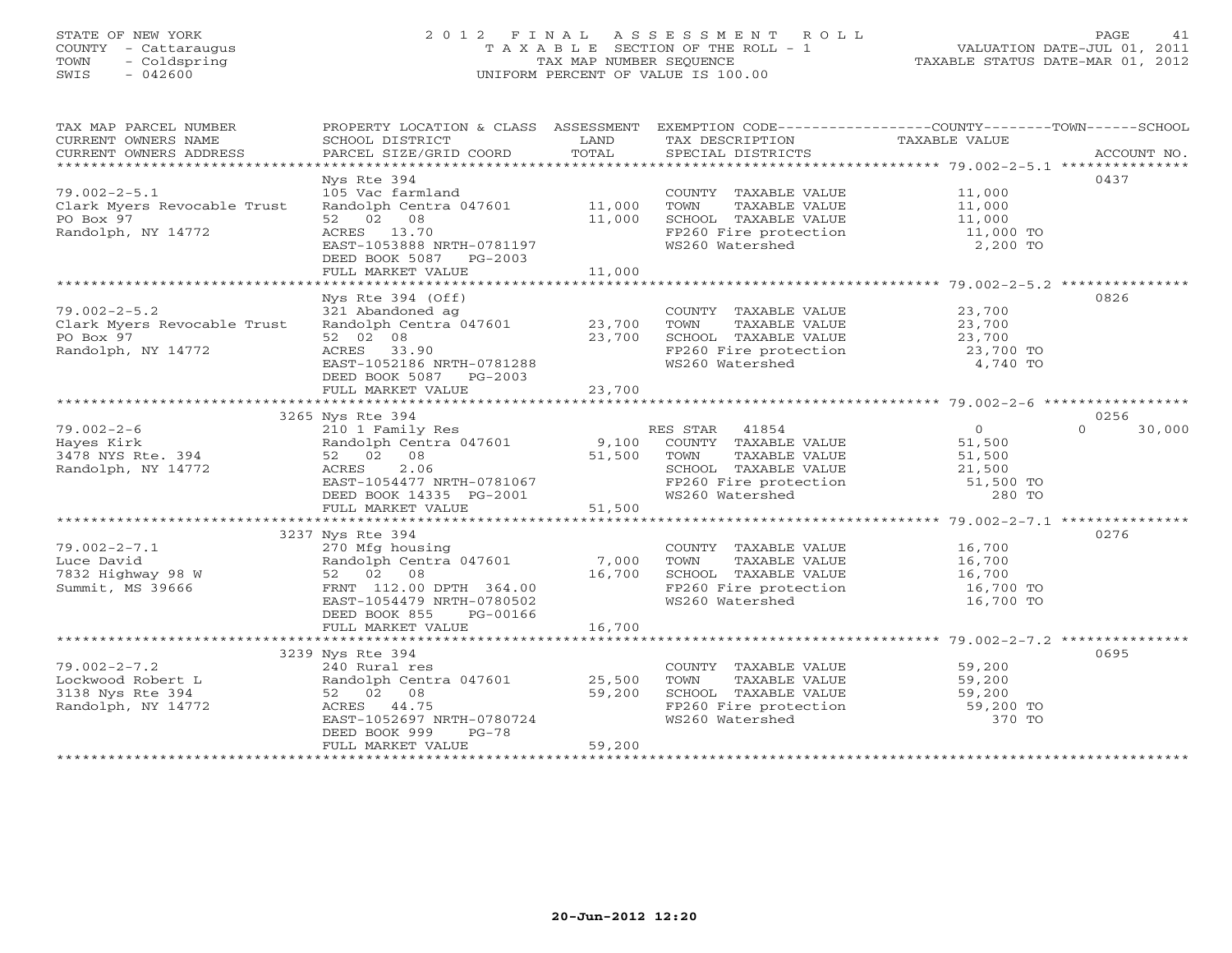# STATE OF NEW YORK 2 0 1 2 F I N A L A S S E S S M E N T R O L L PAGE 42 COUNTY - Cattaraugus T A X A B L E SECTION OF THE ROLL - 1 VALUATION DATE-JUL 01, 2011 TOWN - Coldspring TAX MAP NUMBER SEQUENCE TAXABLE STATUS DATE-MAR 01, 2012 SWIS - 042600 UNIFORM PERCENT OF VALUE IS 100.00UNIFORM PERCENT OF VALUE IS 100.00

| TAX MAP PARCEL NUMBER                            | PROPERTY LOCATION & CLASS ASSESSMENT                 |         | EXEMPTION CODE----------------COUNTY-------TOWN------SCHOOL |                     |                           |
|--------------------------------------------------|------------------------------------------------------|---------|-------------------------------------------------------------|---------------------|---------------------------|
| CURRENT OWNERS NAME                              | SCHOOL DISTRICT                                      | LAND    | TAX DESCRIPTION                                             | TAXABLE VALUE       |                           |
| CURRENT OWNERS ADDRESS<br>********************** | PARCEL SIZE/GRID COORD                               | TOTAL   | SPECIAL DISTRICTS                                           |                     | ACCOUNT NO.               |
|                                                  |                                                      |         |                                                             |                     |                           |
|                                                  | 3199 Nys Rte 394                                     |         |                                                             | 77,700              | 0047                      |
| $79.002 - 2 - 8$                                 | 210 1 Family Res                                     | 14,300  | COUNTY TAXABLE VALUE                                        |                     |                           |
| Coblentz Henry M                                 | Randolph Centra 047601<br>52 02 08                   |         | TOWN<br>TAXABLE VALUE                                       | 77,700              |                           |
| Coblentz Tena                                    |                                                      | 77,700  | SCHOOL TAXABLE VALUE                                        | 77,700              |                           |
| 5464 Myers RD                                    | 4.64<br>ACRES                                        |         | FP260 Fire protection<br>WS260 Watershed                    | 77,700 TO<br>300 TO |                           |
| Conewango, NY 14726                              | EAST-1054483 NRTH-0780142<br>DEED BOOK 16067 PG-5005 |         |                                                             |                     |                           |
|                                                  | FULL MARKET VALUE                                    | 77,700  |                                                             |                     |                           |
|                                                  |                                                      |         |                                                             |                     |                           |
|                                                  | 3138 Nys Rte 394                                     |         |                                                             |                     | 0003                      |
| $79.002 - 2 - 9$                                 | 321 Abandoned ag                                     |         | COUNTY TAXABLE VALUE                                        | 75,000              |                           |
| Coldspring Hunting Preserve                      | Randolph Centra 047601                               | 75,000  | TOWN<br>TAXABLE VALUE                                       | 75,000              |                           |
| 3457 Irland Rd                                   | 52 02 08                                             | 75,000  | SCHOOL TAXABLE VALUE                                        | 75,000              |                           |
| Randolph, NY 14772                               | ACRES 155.00                                         |         | FP260 Fire protection                                       | 75,000 TO           |                           |
|                                                  | EAST-1052688 NRTH-0779535                            |         | WS260 Watershed                                             | 540 TO              |                           |
|                                                  | DEED BOOK 1025 PG-301                                |         |                                                             |                     |                           |
|                                                  | FULL MARKET VALUE                                    | 75,000  |                                                             |                     |                           |
|                                                  |                                                      |         |                                                             |                     |                           |
|                                                  | 3077 Nys Rte 394                                     |         |                                                             |                     | 0270                      |
| $79.002 - 2 - 10$                                | 120 Field crops                                      |         | RES STAR 41854                                              | $\overline{0}$      | $\Omega$<br>30,000        |
| Clark Philip C                                   | Randolph Centra 047601                               | 61,700  | COUNTY TAXABLE VALUE                                        | 111,600             |                           |
| Clark Philip J                                   | 52 02 08                                             | 111,600 | TOWN<br>TAXABLE VALUE                                       | 111,600             |                           |
| 3077 Rt 394                                      | ACRES 78.27                                          |         | SCHOOL TAXABLE VALUE                                        | 81,600              |                           |
| Randolph, NY 14772                               | EAST-1052724 NRTH-0778197                            |         | FP260 Fire protection                                       | 111,600 TO          |                           |
|                                                  | DEED BOOK 442<br>PG-8002                             |         | WS260 Watershed                                             | 692 TO              |                           |
|                                                  | FULL MARKET VALUE                                    | 111,600 |                                                             |                     |                           |
|                                                  |                                                      |         |                                                             |                     |                           |
|                                                  | Nys Rte 394                                          |         |                                                             |                     | 0488                      |
| $79.002 - 2 - 11$                                | 105 Vac farmland                                     |         | COUNTY TAXABLE VALUE                                        | 26,200              |                           |
| Brown Timothy C                                  | Randolph Centra 047601                               | 26,200  | TAXABLE VALUE<br>TOWN                                       | 26,200              |                           |
| 2978 Nys Rte 394                                 | 51 02 08                                             | 26,200  | SCHOOL TAXABLE VALUE                                        | 26,200              |                           |
| Randolph, NY 14772                               | ACRES 37.35                                          |         | FP260 Fire protection 26,200 TO                             |                     |                           |
|                                                  | EAST-1053868 NRTH-0777219                            |         | WS260 Watershed                                             | 250 TO              |                           |
|                                                  | DEED BOOK 11338 PG-4002                              |         |                                                             |                     |                           |
|                                                  | FULL MARKET VALUE                                    | 26,200  |                                                             |                     |                           |
|                                                  | ***********************                              |         |                                                             |                     |                           |
|                                                  | 3011 Nys Rte 394                                     |         |                                                             |                     | 0116                      |
| $79.002 - 2 - 12$                                | 210 1 Family Res                                     |         | CVET CO<br>41132                                            | 15,575              | $\Omega$<br>$\circ$       |
| Crossley Albert                                  | Randolph Centra 047601                               |         | 7,000 DVET CO<br>41142                                      | 21,805              | $\circ$<br>$\overline{0}$ |
| 3011 Nys Rte 394                                 | 40/51 02<br>08                                       |         | 62,300 AGED C/T/S 41800                                     | 12,460              | 31,150<br>31,150          |
| Randolph, NY 14772                               | FRNT 338.00 DPTH 118.00                              |         | 41834<br>SR STAR                                            | $\circ$             | 31,150<br>$\Omega$        |
|                                                  | EAST-1054566 NRTH-0777260                            |         | COUNTY TAXABLE VALUE                                        | 12,460              |                           |
|                                                  | DEED BOOK 1008<br>$PG-400$                           |         | TOWN<br>TAXABLE VALUE                                       | 31,150              |                           |
|                                                  | FULL MARKET VALUE                                    | 62,300  | SCHOOL TAXABLE VALUE                                        | $\circ$             |                           |
|                                                  |                                                      |         | FP260 Fire protection                                       | $62,300$ TO         |                           |
|                                                  |                                                      |         | WS260 Watershed                                             | 12,460 TO           |                           |
|                                                  |                                                      |         |                                                             |                     |                           |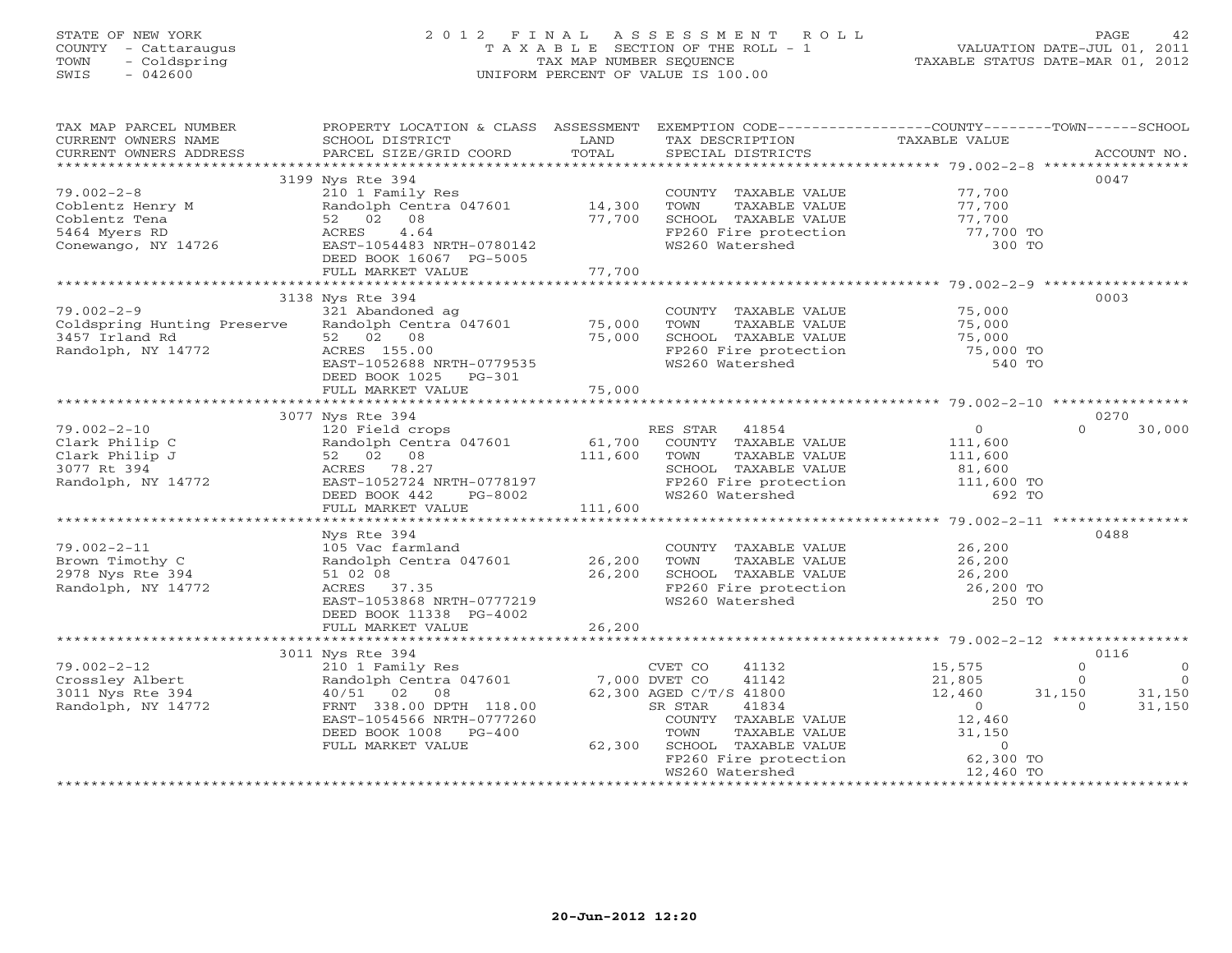# STATE OF NEW YORK 2 0 1 2 F I N A L A S S E S S M E N T R O L L PAGE 43COUNTY - Cattaraugus COUNTY - Cattaraugus T A X A B L E SECTION OF THE ROLL - 1<br>
TOWN - Coldspring TAX MAP NUMBER SEQUENCE<br>
SWIS - 042600 SWIS - 042600 UNIFORM PERCENT OF VALUE IS 100.00

TAXABLE STATUS DATE-MAR 01, 2012

| TAX MAP PARCEL NUMBER<br>CURRENT OWNERS NAME<br>CURRENT OWNERS ADDRESS                                                                              | PROPERTY LOCATION & CLASS ASSESSMENT<br>SCHOOL DISTRICT<br>PARCEL SIZE/GRID COORD                                                                                                        | LAND<br>TOTAL              | EXEMPTION CODE-----------------COUNTY-------TOWN------SCHOOL<br>TAX DESCRIPTION<br>SPECIAL DISTRICTS                                  | TAXABLE VALUE                                               | ACCOUNT NO.            |
|-----------------------------------------------------------------------------------------------------------------------------------------------------|------------------------------------------------------------------------------------------------------------------------------------------------------------------------------------------|----------------------------|---------------------------------------------------------------------------------------------------------------------------------------|-------------------------------------------------------------|------------------------|
| *************************                                                                                                                           |                                                                                                                                                                                          |                            |                                                                                                                                       |                                                             |                        |
| $79.002 - 2 - 13.1$<br>Habermehl David<br>Habermehl Wendy<br>12190 Jennings Rd<br>Lawtons, NY 14091<br>MAY BE SUBJECT TO PAYMENT                    | Coldspring Rd<br>105 Vac farmland<br>Randolph Centra 047601<br>51 02 08<br>ACRES 20.90<br>EAST-1053099 NRTH-0776128<br>DEED BOOK 1009 PG-711<br>FULL MARKET VALUE                        | 16,700<br>16,700<br>16,700 | AG DIST<br>41720<br>COUNTY TAXABLE VALUE<br>TOWN<br>TAXABLE VALUE<br>SCHOOL TAXABLE VALUE<br>FP260 Fire protection<br>WS260 Watershed | 4,222<br>12,478<br>12,478<br>12,478<br>16,700 TO<br>65 TO   | 0436<br>4,222<br>4,222 |
| UNDER AGDIST LAW TIL 2016                                                                                                                           |                                                                                                                                                                                          |                            |                                                                                                                                       |                                                             |                        |
| *************************                                                                                                                           |                                                                                                                                                                                          |                            |                                                                                                                                       |                                                             |                        |
| $79.002 - 2 - 13.2$<br>Morrison Thomas R<br>Morrison Betty L<br>10899 Coldspring Rd<br>Randolph, NY 14772                                           | Blood Rd & Nys Rte 394<br>323 Vacant rural<br>Randolph Centra 047601<br>51 02 08<br>ACRES 37.45<br>EAST-1053809 NRTH-0776328<br>DEED BOOK 00991 PG-01045                                 | 8,500<br>8,500             | COUNTY TAXABLE VALUE<br>TOWN<br>TAXABLE VALUE<br>SCHOOL TAXABLE VALUE<br>FP260 Fire protection<br>WS260 Watershed                     | 8,500<br>8,500<br>8,500<br>8,500 TO<br>115 TO               | 0816                   |
|                                                                                                                                                     | FULL MARKET VALUE                                                                                                                                                                        | 8,500<br>*********         |                                                                                                                                       |                                                             |                        |
|                                                                                                                                                     |                                                                                                                                                                                          |                            |                                                                                                                                       | ************* 79.002-2-14 *********                         |                        |
| $79.002 - 2 - 14$<br>Morrison Melinda S<br>10858 Coldspring Rd<br>Randolph, NY 14772                                                                | 10858 Coldspring Rd<br>210 1 Family Res<br>Randolph Centra 047601<br>51 02<br>08<br>FRNT 200.00 DPTH 192.00<br>EAST-0404500 NRTH-0775570<br>DEED BOOK 11119 PG-2002<br>FULL MARKET VALUE | 6,900<br>38,200<br>38,200  | COUNTY TAXABLE VALUE<br>TOWN<br>TAXABLE VALUE<br>SCHOOL TAXABLE VALUE<br>FP260 Fire protection<br>WS260 Watershed                     | 38,200<br>38,200<br>38,200<br>38,200 TO<br>170 TO           | 0090                   |
|                                                                                                                                                     |                                                                                                                                                                                          |                            |                                                                                                                                       |                                                             |                        |
|                                                                                                                                                     | Coldspring Rd                                                                                                                                                                            |                            |                                                                                                                                       |                                                             | 0435                   |
| $79.002 - 2 - 16.1$<br>Habermehl David<br>Habermehl Wendy<br>12190 Jennings Rd<br>Lawtons, NY 14091                                                 | 105 Vac farmland<br>Randolph Centra 047601<br>51 02 08<br>ACRES 73.30<br>EAST-1051838 NRTH-0776397<br>DEED BOOK 1009<br>PG-711                                                           | 55,500<br>55,500           | 41720<br>AG DIST<br>COUNTY TAXABLE VALUE<br>TOWN<br>TAXABLE VALUE<br>SCHOOL TAXABLE VALUE<br>FP260 Fire protection<br>WS260 Watershed | 25,791<br>29,709<br>29,709<br>29,709<br>55,500 TO<br>225 TO | 25,791<br>25,791       |
| MAY BE SUBJECT TO PAYMENT                                                                                                                           | FULL MARKET VALUE                                                                                                                                                                        | 55,500                     |                                                                                                                                       |                                                             |                        |
| UNDER AGDIST LAW TIL 2016                                                                                                                           |                                                                                                                                                                                          |                            |                                                                                                                                       |                                                             |                        |
| **************************<br>$79.002 - 2 - 16.3$<br>Coldspring Hunting Preserve In Randolph Centra 047601<br>3457 Ireland Rd<br>Randolph, NY 14772 | Coldspring Rd<br>971 Wetlands<br>51 02 08<br>ACRES<br>25.40<br>EAST-1051569 NRTH-0777361<br>DEED BOOK 00987 PG-00011                                                                     | 7,000<br>7,000             | COUNTY TAXABLE VALUE<br>TOWN<br>TAXABLE VALUE<br>SCHOOL TAXABLE VALUE<br>FP260 Fire protection<br>WS260 Watershed                     | 7,000<br>7,000<br>7,000<br>7,000 TO<br>75 TO                | 0812                   |
|                                                                                                                                                     | FULL MARKET VALUE                                                                                                                                                                        | 7,000                      |                                                                                                                                       |                                                             |                        |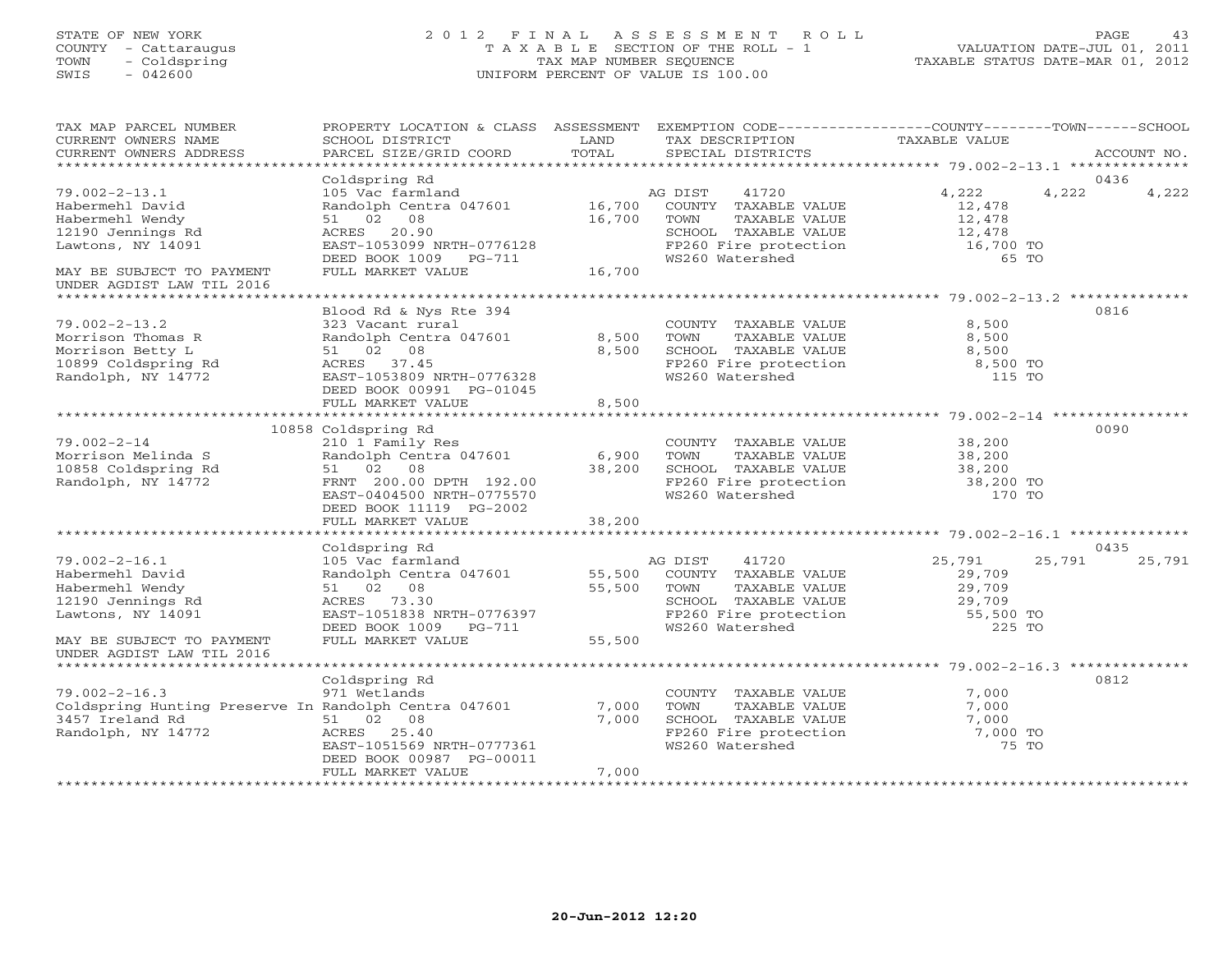## STATE OF NEW YORK 2 0 1 2 F I N A L A S S E S S M E N T R O L L PAGE 44 COUNTY - Cattaraugus T A X A B L E SECTION OF THE ROLL - 1 VALUATION DATE-JUL 01, 2011 TOWN - Coldspring TAX MAP NUMBER SEQUENCE TAXABLE STATUS DATE-MAR 01, 2012 SWIS - 042600 UNIFORM PERCENT OF VALUE IS 100.00UNIFORM PERCENT OF VALUE IS 100.00

| TAX MAP PARCEL NUMBER<br>CURRENT OWNERS NAME<br>CURRENT OWNERS ADDRESS | PROPERTY LOCATION & CLASS ASSESSMENT<br>SCHOOL DISTRICT<br>PARCEL SIZE/GRID COORD | LAND<br>TOTAL | TAX DESCRIPTION<br>SPECIAL DISTRICTS          | EXEMPTION CODE-----------------COUNTY-------TOWN------SCHOOL<br>TAXABLE VALUE<br>ACCOUNT NO. |
|------------------------------------------------------------------------|-----------------------------------------------------------------------------------|---------------|-----------------------------------------------|----------------------------------------------------------------------------------------------|
|                                                                        |                                                                                   |               |                                               |                                                                                              |
|                                                                        | Blood Rd                                                                          |               |                                               | 0410                                                                                         |
| $79.004 - 2 - 1.1$                                                     | 210 1 Family Res                                                                  |               | COUNTY TAXABLE VALUE                          | 53,700                                                                                       |
| Shine June S                                                           | Randolph Centra 047601                                                            | 11,400        | TOWN<br>TAXABLE VALUE                         | 53,700                                                                                       |
| Carr Susan<br>PO Box 244                                               | 50 02 08<br>3.20<br>ACRES                                                         | 53,700        | SCHOOL TAXABLE VALUE<br>FP260 Fire protection | 53,700<br>53,700 TO                                                                          |
| Randolph, NY 14772                                                     | EAST-1051333 NRTH-0775365                                                         |               |                                               |                                                                                              |
|                                                                        | DEED BOOK 863<br>PG-00167                                                         |               |                                               |                                                                                              |
|                                                                        | FULL MARKET VALUE                                                                 | 53,700        |                                               |                                                                                              |
|                                                                        |                                                                                   |               |                                               |                                                                                              |
|                                                                        | 10991 Coldspring Rd                                                               |               |                                               | 0688                                                                                         |
| $79.004 - 2 - 1.2$                                                     | 210 1 Family Res                                                                  |               | RES STAR 41854                                | 30,000<br>$\overline{0}$<br>$\Omega$                                                         |
| Carr Susan K                                                           | Randolph Centra 047601                                                            | 7,600         | COUNTY TAXABLE VALUE                          | 35,600                                                                                       |
| PO Box 244                                                             | 50 02 08                                                                          | 35,600        | TOWN<br>TAXABLE VALUE                         | 35,600                                                                                       |
| Randolph, NY 14772                                                     | 1.30<br>ACRES                                                                     |               | SCHOOL TAXABLE VALUE                          | 5,600                                                                                        |
|                                                                        | EAST-1050911 NRTH-0775371<br>DEED BOOK 878<br>PG-01160                            |               | FP260 Fire protection                         | 35,600 TO                                                                                    |
|                                                                        | FULL MARKET VALUE                                                                 | 35,600        |                                               |                                                                                              |
|                                                                        | ************************                                                          | ************  |                                               | . * * * * * * * * * * * * * * * * * * 79.004-2-2 * * * * * * * * * * * * *                   |
|                                                                        | Blood Rd                                                                          |               |                                               | 0409                                                                                         |
| $79.004 - 2 - 2$                                                       | 322 Rural vac>10                                                                  |               | COUNTY TAXABLE VALUE                          | 27,400                                                                                       |
| Shine June S                                                           | Randolph Centra 047601                                                            | 27,400        | TOWN<br>TAXABLE VALUE                         | 27,400                                                                                       |
| Carr Susan                                                             | 50 02 08                                                                          | 27,400        | SCHOOL TAXABLE VALUE                          | 27,400                                                                                       |
| PO Box 244                                                             | ACRES 26.27                                                                       |               | FP260 Fire protection                         | 27,400 TO                                                                                    |
| Randolph, NY 14772                                                     | EAST-1051398 NRTH-0774741                                                         |               |                                               |                                                                                              |
|                                                                        | DEED BOOK 863<br>PG-00167                                                         |               |                                               |                                                                                              |
|                                                                        | FULL MARKET VALUE                                                                 | 27,400        |                                               |                                                                                              |
|                                                                        | 10909 Coldspring Rd                                                               |               |                                               | 0134                                                                                         |
| $79.004 - 2 - 3.1$                                                     | 210 1 Family Res                                                                  |               | COUNTY TAXABLE VALUE                          | 53,600                                                                                       |
| Pauley John D                                                          | Randolph Centra 047601                                                            | 12,900        | TOWN<br>TAXABLE VALUE                         | 53,600                                                                                       |
| 10909 Price Corners Rd                                                 | 50 02 08                                                                          | 53,600        | SCHOOL TAXABLE VALUE                          | 53,600                                                                                       |
| Randolph, NY 14772                                                     | 3.95 BANK<br>ACRES<br>017                                                         |               | FP260 Fire protection                         | 53,600 TO                                                                                    |
|                                                                        | EAST-1052034 NRTH-0775212                                                         |               | WS260 Watershed                               | 2,680 TO                                                                                     |
|                                                                        | DEED BOOK 00998 PG-00062                                                          |               |                                               |                                                                                              |
|                                                                        | FULL MARKET VALUE                                                                 | 53,600        |                                               |                                                                                              |
|                                                                        |                                                                                   |               |                                               |                                                                                              |
| $79.004 - 2 - 3.2$                                                     | 10899 Coldspring Rd<br>210 1 Family Res                                           |               | RES STAR 41854                                | 0671<br>$\overline{0}$<br>$\Omega$<br>30,000                                                 |
| Morrison Thomas R                                                      | Randolph Centra 047601                                                            | 12,700        | COUNTY TAXABLE VALUE                          | 82,900                                                                                       |
| Morrison Betty S                                                       | 50 02 08                                                                          | 82,900        | TOWN<br>TAXABLE VALUE                         | 82,900                                                                                       |
| 10899 Coldspring Rd                                                    | 3.83<br>ACRES                                                                     |               | SCHOOL TAXABLE VALUE                          | 52,900                                                                                       |
| Randolph, NY 14772                                                     | EAST-1052337 NRTH-0775209                                                         |               | FP260 Fire protection                         | 82,900 TO                                                                                    |
|                                                                        | DEED BOOK 904<br>PG-01176                                                         |               | WS260 Watershed                               | 16,580 TO                                                                                    |
|                                                                        | FULL MARKET VALUE                                                                 | 82,900        |                                               |                                                                                              |
|                                                                        |                                                                                   |               |                                               |                                                                                              |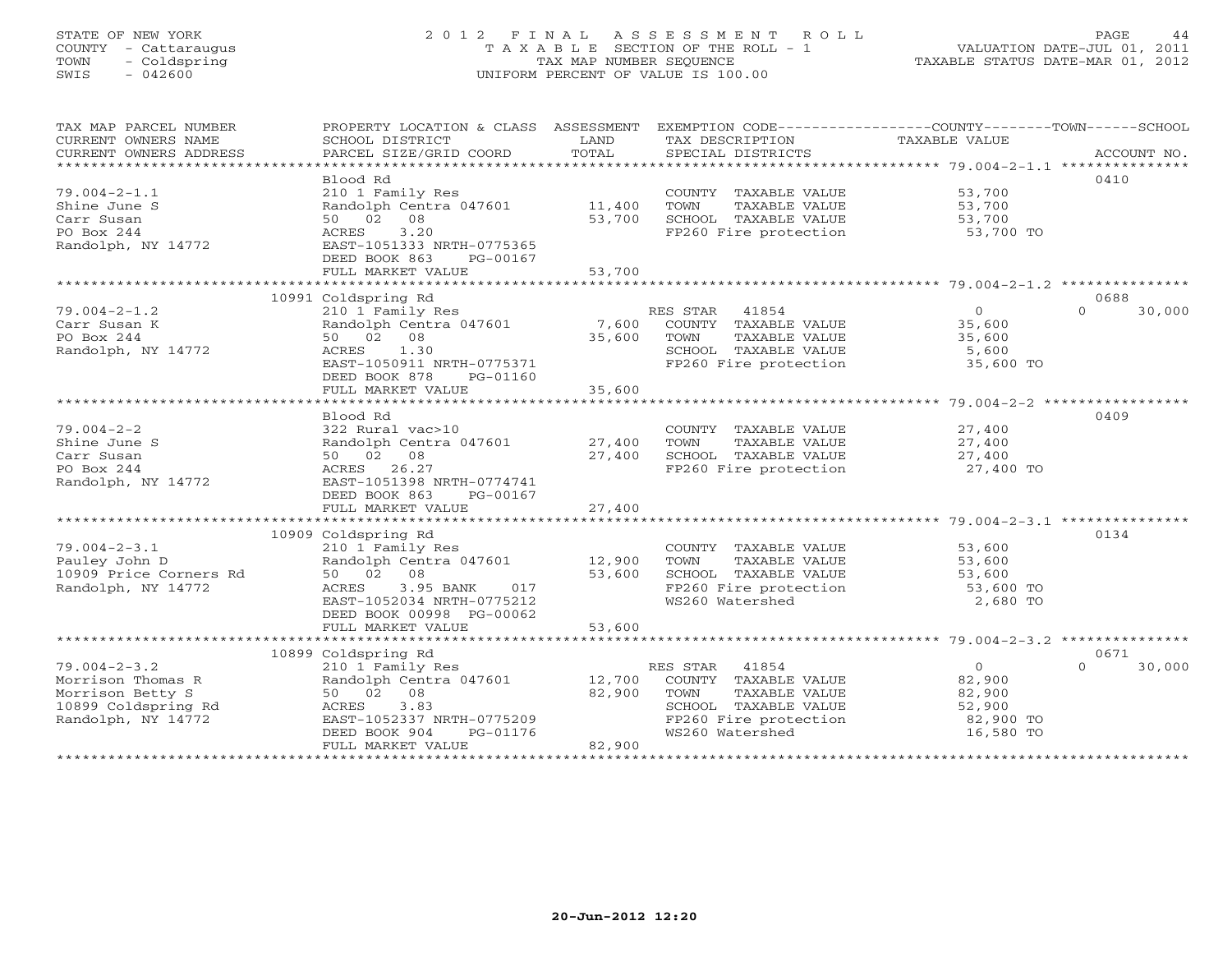# STATE OF NEW YORK 2 0 1 2 F I N A L A S S E S S M E N T R O L L PAGE 45 COUNTY - Cattaraugus T A X A B L E SECTION OF THE ROLL - 1 VALUATION DATE-JUL 01, 2011 TOWN - Coldspring TAX MAP NUMBER SEQUENCE TAXABLE STATUS DATE-MAR 01, 2012 SWIS - 042600 UNIFORM PERCENT OF VALUE IS 100.00UNIFORM PERCENT OF VALUE IS 100.00

| TAX MAP PARCEL NUMBER  | PROPERTY LOCATION & CLASS ASSESSMENT |        | EXEMPTION CODE-----------------COUNTY-------TOWN-----SCHOOL |                |                    |
|------------------------|--------------------------------------|--------|-------------------------------------------------------------|----------------|--------------------|
| CURRENT OWNERS NAME    | SCHOOL DISTRICT                      | LAND   | TAX DESCRIPTION                                             | TAXABLE VALUE  |                    |
| CURRENT OWNERS ADDRESS | PARCEL SIZE/GRID COORD               | TOTAL  | SPECIAL DISTRICTS                                           |                | ACCOUNT NO.        |
| *******************    |                                      |        |                                                             |                |                    |
|                        | Coldspring Rd                        |        |                                                             |                | 0808               |
| $79.004 - 2 - 3.3$     | 321 Abandoned ag                     |        | COUNTY TAXABLE VALUE                                        | 20,600         |                    |
| Carr Susan K           | Randolph Centra 047601               | 20,600 | TOWN<br>TAXABLE VALUE                                       | 20,600         |                    |
| PO Box 244             | 50 02 08                             | 20,600 | SCHOOL TAXABLE VALUE                                        | 20,600         |                    |
| Randolph, NY 14772     | ACRES 14.95                          |        | FP260 Fire protection<br>10060 Motorched                    | 20,600 TO      |                    |
|                        | EAST-1052165 NRTH-0774256            |        | WS260 Watershed                                             | 1,030 TO       |                    |
|                        | DEED BOOK 00975 PG-00146             |        |                                                             |                |                    |
|                        | FULL MARKET VALUE                    | 20,600 |                                                             |                |                    |
|                        |                                      |        |                                                             |                |                    |
|                        | 10869 Coldspring Rd                  |        |                                                             |                | 0002               |
| $79.004 - 2 - 4$       | 240 Rural res                        |        | COUNTY TAXABLE VALUE                                        | 75,600         |                    |
| Anderson Debra M       | Randolph Centra 047601               | 36,000 | TOWN<br>TAXABLE VALUE                                       | 75,600         |                    |
| 10869 Coldspring Rd    | 50 02 08                             | 75,600 |                                                             | 75,600         |                    |
| Randolph, NY 14772     | ACRES 30.07                          |        | SCHOOL TAXABLE VALUE<br>FP260 Fire protection               | 75,600 TO      |                    |
|                        | EAST-1052701 NRTH-0774286            |        | WS260 Watershed                                             | 80 TO          |                    |
|                        | DEED BOOK 8099 PG-7002               |        |                                                             |                |                    |
|                        | FULL MARKET VALUE                    | 75,600 |                                                             |                |                    |
|                        |                                      |        |                                                             |                |                    |
|                        | 10813 Coldspring Rd                  |        |                                                             |                | 0306               |
| $79.004 - 2 - 5$       | 240 Rural res                        |        | RES STAR 41854                                              | $\overline{0}$ | $\Omega$<br>30,000 |
|                        | Randolph Centra 047601               | 45,000 | COUNTY TAXABLE VALUE                                        |                |                    |
| Roosa Jerrold D        | 50 02 08                             | 80,000 | TOWN                                                        | 80,000         |                    |
| Roosa Karen A          |                                      |        | TAXABLE VALUE                                               | 80,000         |                    |
| 10813 Coldspring Rd    | ACRES 65.54                          |        | SCHOOL TAXABLE VALUE                                        | 50,000         |                    |
| Randolph, NY 14772     | EAST-1053398 NRTH-0773684            |        | FP260 Fire protection 80,000 TO<br>WS260 Watershed 560 TO   |                |                    |
|                        | DEED BOOK 908<br>PG-00017            |        | WS260 Watershed                                             | 560 TO         |                    |
|                        | FULL MARKET VALUE                    | 80,000 |                                                             |                |                    |
|                        |                                      |        |                                                             |                |                    |
|                        | Boyer Rd                             |        |                                                             |                | 0060               |
| $79.004 - 2 - 6.1$     | 314 Rural vac<10                     |        | COUNTY TAXABLE VALUE                                        | 6,400          |                    |
| Boyer David L          | Randolph Centra 047601               | 6,400  | TOWN<br>TAXABLE VALUE                                       | 6,400          |                    |
| 2823 Boyer Rd          | 50 02 08                             | 6,400  | SCHOOL TAXABLE VALUE                                        | 6,400          |                    |
| Randolph, NY 14772     | ACRES<br>2.38                        |        | FP260 Fire protection                                       | $6,400$ TO     |                    |
|                        | EAST-1053901 NRTH-0775076            |        | WS260 Watershed                                             | 50 TO          |                    |
|                        | DEED BOOK 915<br>PG-00605            |        |                                                             |                |                    |
|                        | FULL MARKET VALUE                    | 6,400  |                                                             |                |                    |
|                        |                                      |        |                                                             |                |                    |
|                        | Coldspring Rd                        |        |                                                             |                | 0641               |
| $79.004 - 2 - 6.2$     | 270 Mfg housing                      |        | COUNTY TAXABLE VALUE                                        | 21,400         |                    |
| Newark David A         | Randolph Centra 047601               | 7,400  | TOWN<br>TAXABLE VALUE                                       | 21,400         |                    |
| 3310 Ireland Rd        | 50 02 08                             | 21,400 | SCHOOL TAXABLE VALUE                                        | 21,400         |                    |
| Randolph, NY 14772     | FRNT 225.00 DPTH 235.00              |        | FP260 Fire protection                                       | 21,400 TO      |                    |
|                        | EAST-1054196 NRTH-0775338            |        | WS260 Watershed                                             | 80 TO          |                    |
|                        | DEED BOOK 16514 PG-5001              |        |                                                             |                |                    |
|                        | FULL MARKET VALUE                    | 21,400 |                                                             |                |                    |
|                        |                                      |        |                                                             |                |                    |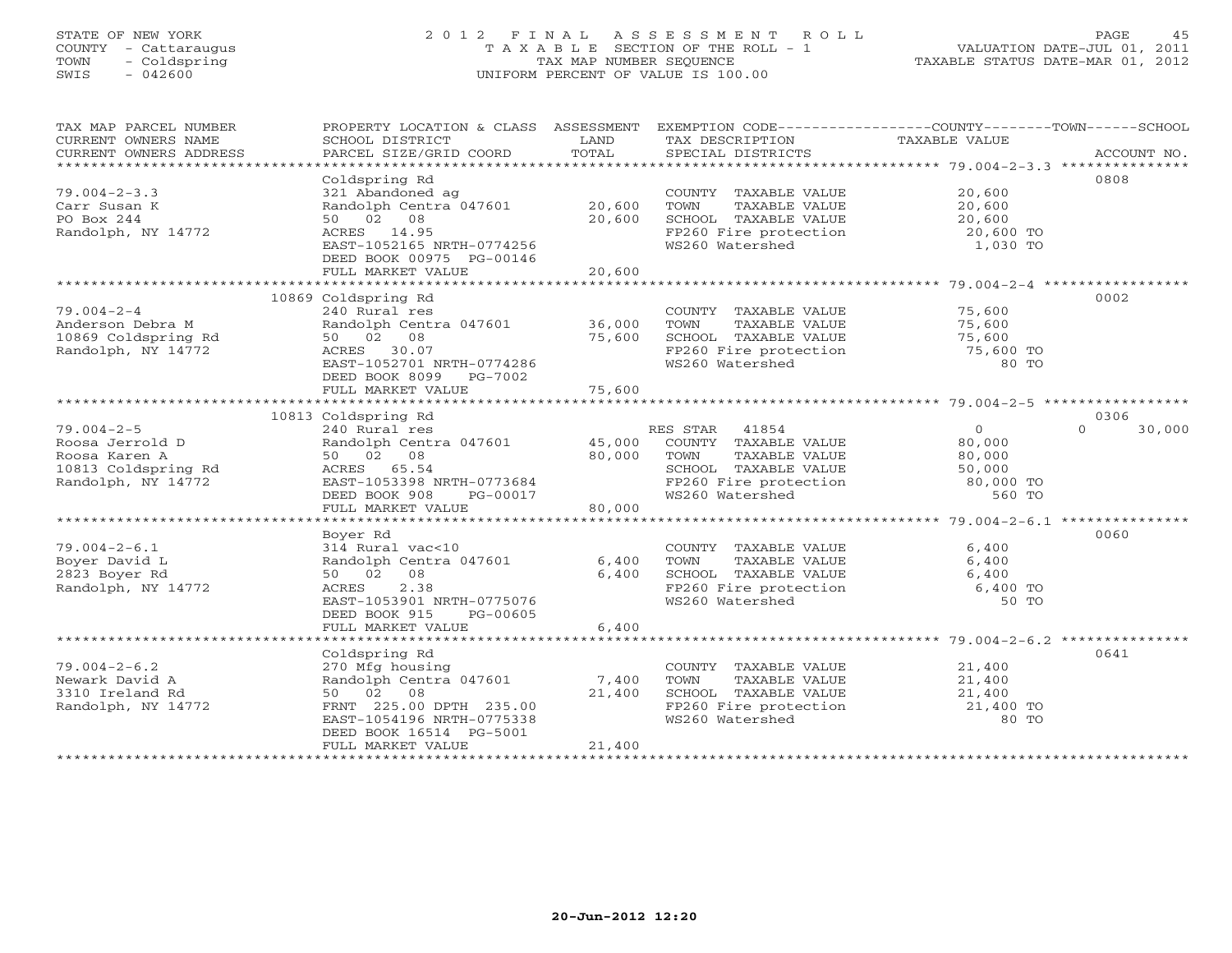#### STATE OF NEW YORK 2 0 1 2 F I N A L A S S E S S M E N T R O L L PAGE 46 COUNTY - Cattaraugus T A X A B L E SECTION OF THE ROLL - 1 VALUATION DATE-JUL 01, 2011 TOWN - Coldspring TAX MAP NUMBER SEQUENCE TAXABLE STATUS DATE-MAR 01, 2012 SWIS - 042600 UNIFORM PERCENT OF VALUE IS 100.00UNIFORM PERCENT OF VALUE IS 100.00

| TAX MAP PARCEL NUMBER<br>CURRENT OWNERS NAME<br>CURRENT OWNERS ADDRESS | PROPERTY LOCATION & CLASS ASSESSMENT<br>SCHOOL DISTRICT<br>PARCEL SIZE/GRID COORD | LAND<br>TOTAL | EXEMPTION CODE----------------COUNTY-------TOWN------SCHOOL<br>TAX DESCRIPTION<br>SPECIAL DISTRICTS | TAXABLE VALUE       |          | ACCOUNT NO. |
|------------------------------------------------------------------------|-----------------------------------------------------------------------------------|---------------|-----------------------------------------------------------------------------------------------------|---------------------|----------|-------------|
|                                                                        | Nys Rte 394-Coldspring Rd                                                         |               |                                                                                                     |                     | 0668     |             |
| $79.004 - 2 - 6.3$                                                     | 210 1 Family Res                                                                  |               | WVET CO<br>41122                                                                                    | 11,550              | $\circ$  | $\circ$     |
| Sluga Robert C                                                         | Randolph Centra 047601                                                            |               | 41834<br>15,200 SR STAR                                                                             | $\circ$             | $\Omega$ | 62,200      |
| Sluga Susan A                                                          | 50 02 08                                                                          | 77,000        | COUNTY TAXABLE VALUE                                                                                | 65,450              |          |             |
| 2856 Boyer Rd                                                          | 5.14<br>ACRES                                                                     |               | TOWN<br>TAXABLE VALUE                                                                               | 77,000              |          |             |
| Randolph, NY 14772                                                     | EAST-1054255 NRTH-0775228                                                         |               | SCHOOL TAXABLE VALUE                                                                                |                     |          |             |
|                                                                        | DEED BOOK 778<br>PG-00105                                                         |               | FP260 Fire protection                                                                               | 14,800<br>77,000 TO |          |             |
|                                                                        | FULL MARKET VALUE                                                                 | 77,000        | WS260 Watershed                                                                                     |                     |          |             |
|                                                                        |                                                                                   |               |                                                                                                     | 15,400 TO           |          |             |
|                                                                        | Boyer Rd                                                                          |               |                                                                                                     |                     | 0448     |             |
|                                                                        |                                                                                   |               |                                                                                                     | $\Omega$            | $\Omega$ |             |
| $79.004 - 2 - 7$                                                       | 210 1 Family Res                                                                  |               | RES STAR<br>41854                                                                                   |                     |          | 30,000      |
| Willover Joyce E                                                       | Randolph Centra 047601                                                            | 7,400         | COUNTY TAXABLE VALUE                                                                                | 51,100              |          |             |
| 2838 Boyer Rd                                                          | 50 02 08                                                                          | 51,100        | TOWN<br>TAXABLE VALUE                                                                               | 51,100              |          |             |
| Randolph, NY 14772                                                     | FRNT 161.90 DPTH 330.50                                                           |               | SCHOOL TAXABLE VALUE                                                                                | 21,100              |          |             |
|                                                                        | EAST-1054166 NRTH-0774970                                                         |               | FP260 Fire protection                                                                               | 51,100 TO           |          |             |
|                                                                        | DEED BOOK 00983 PG-00680                                                          |               | WS260 Watershed                                                                                     | 330 TO              |          |             |
|                                                                        | FULL MARKET VALUE                                                                 | 51,100        |                                                                                                     |                     |          |             |
|                                                                        |                                                                                   |               |                                                                                                     |                     |          |             |
|                                                                        | 2865 Nys Rte 394                                                                  |               |                                                                                                     |                     | 0059     |             |
| $79.004 - 2 - 9.1$                                                     | 220 2 Family Res                                                                  |               | RES STAR<br>41854                                                                                   | $\overline{0}$      | $\Omega$ | 30,000      |
| Jensen David D                                                         | Randolph Centra 047601                                                            | 8,300         | COUNTY TAXABLE VALUE                                                                                | 103,600             |          |             |
| 2865 Rte 394                                                           | 50 02<br>08                                                                       | 103,600       | TOWN<br>TAXABLE VALUE                                                                               | 103,600             |          |             |
| Randolph, NY 14772                                                     | 1.65<br>ACRES                                                                     |               | SCHOOL TAXABLE VALUE                                                                                | 73,600              |          |             |
|                                                                        | EAST-1054476 NRTH-0774940                                                         |               | FP260 Fire protection                                                                               | 103,600 TO          |          |             |
|                                                                        | DEED BOOK 999<br>$PG-357$                                                         |               | WS260 Watershed                                                                                     | 520 TO              |          |             |
|                                                                        | FULL MARKET VALUE                                                                 | 103,600       |                                                                                                     |                     |          |             |
|                                                                        |                                                                                   |               |                                                                                                     |                     |          |             |
|                                                                        | 2826 Boyer Rd                                                                     |               |                                                                                                     |                     | 0663     |             |
| $79.004 - 2 - 9.2$                                                     | 210 1 Family Res                                                                  |               | WVET CO<br>41122                                                                                    | 11,550              | $\Omega$ | $\Omega$    |
| Chriest Joseph R                                                       | Randolph Centra 047601                                                            |               | 41834<br>7,000 SR STAR                                                                              | $\Omega$            | $\Omega$ | 62,200      |
| Chriest Mary A                                                         | 08<br>50 02                                                                       | 77,000        | COUNTY TAXABLE VALUE                                                                                | 65,450              |          |             |
| 2826 Boyer Rd                                                          | 1.00<br>ACRES                                                                     |               | TAXABLE VALUE<br>TOWN                                                                               | 77,000              |          |             |
| Randolph, NY 14772                                                     | EAST-1054224 NRTH-0774840                                                         |               | SCHOOL TAXABLE VALUE                                                                                | 14,800              |          |             |
|                                                                        | DEED BOOK 00779 PG-01035                                                          |               | FP260 Fire protection                                                                               | 77,000 TO           |          |             |
|                                                                        | FULL MARKET VALUE                                                                 | 77,000        |                                                                                                     |                     |          |             |
|                                                                        | *************************                                                         |               |                                                                                                     |                     |          |             |
|                                                                        | 2823 Boyer Rd                                                                     |               |                                                                                                     |                     | 0058     |             |
| $79.004 - 2 - 10$                                                      | 210 1 Family Res                                                                  |               | 41854<br>RES STAR                                                                                   | $\overline{O}$      | $\Omega$ | 30,000      |
| Boyer David L                                                          | Randolph Centra 047601                                                            | 9,000         | COUNTY TAXABLE VALUE                                                                                | 63,900              |          |             |
| Boyer Lisa K                                                           | 08<br>50 02                                                                       | 63,900        | TAXABLE VALUE<br>TOWN                                                                               | 63,900              |          |             |
| 2823 Boyer Rd                                                          | 2.00<br>ACRES                                                                     |               | SCHOOL TAXABLE VALUE                                                                                | 33,900              |          |             |
| Randolph, NY 14772                                                     | EAST-1053998 NRTH-0774667                                                         |               | FP260 Fire protection                                                                               | 63,900 TO           |          |             |
|                                                                        | DEED BOOK 00986 PG-00138                                                          |               | WS260 Watershed                                                                                     | 220 TO              |          |             |
|                                                                        | FULL MARKET VALUE                                                                 | 63,900        |                                                                                                     |                     |          |             |
|                                                                        |                                                                                   |               |                                                                                                     |                     |          |             |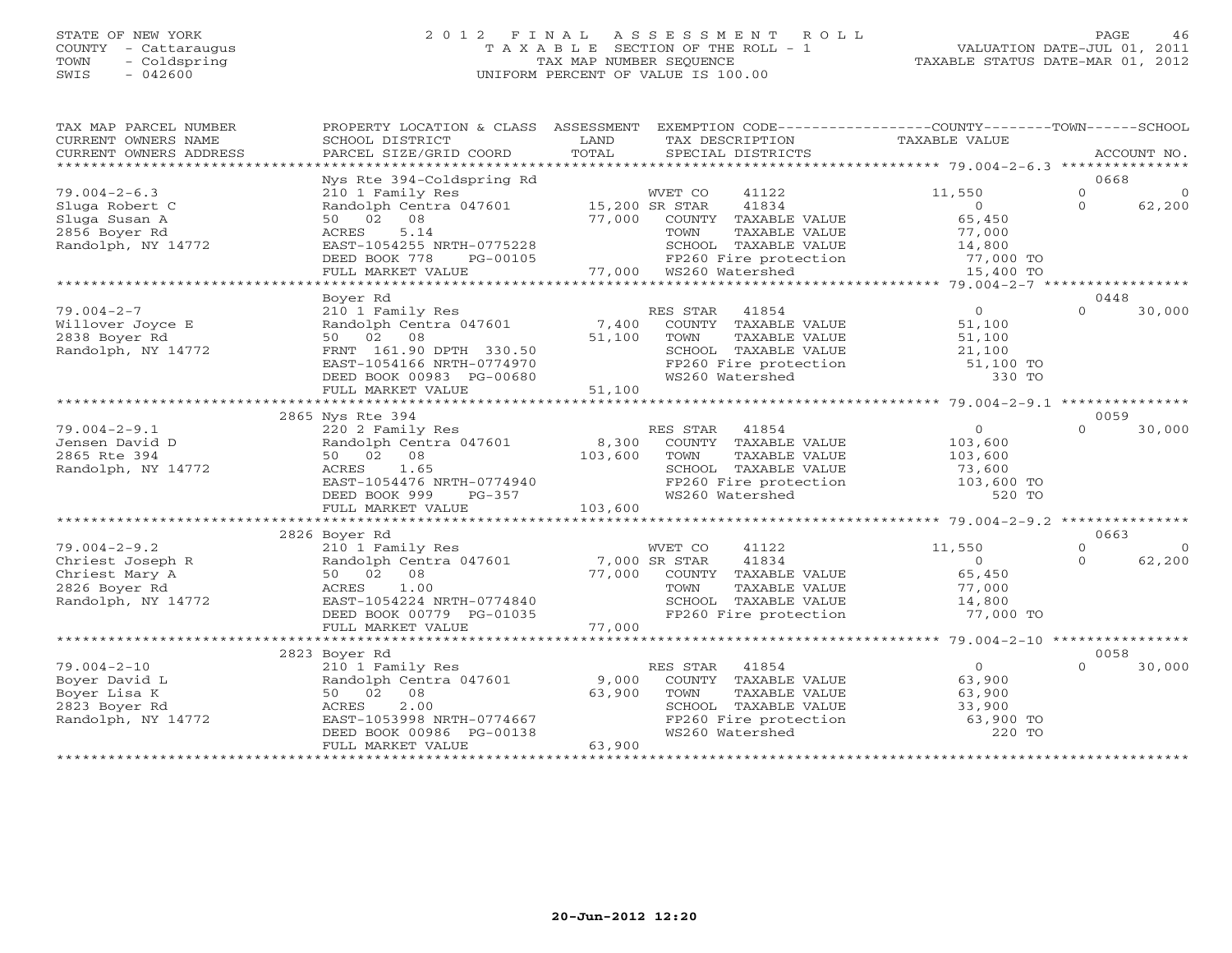# STATE OF NEW YORK 2 0 1 2 F I N A L A S S E S S M E N T R O L L PAGE 47 COUNTY - Cattaraugus T A X A B L E SECTION OF THE ROLL - 1 VALUATION DATE-JUL 01, 2011 TOWN - Coldspring TAX MAP NUMBER SEQUENCE TAXABLE STATUS DATE-MAR 01, 2012 SWIS - 042600 UNIFORM PERCENT OF VALUE IS 100.00UNIFORM PERCENT OF VALUE IS 100.00

| TAX MAP PARCEL NUMBER          | PROPERTY LOCATION & CLASS ASSESSMENT |        | EXEMPTION CODE-----------------COUNTY-------TOWN------SCHOOL   |               |             |
|--------------------------------|--------------------------------------|--------|----------------------------------------------------------------|---------------|-------------|
| CURRENT OWNERS NAME            | SCHOOL DISTRICT                      | LAND   | TAX DESCRIPTION                                                | TAXABLE VALUE |             |
| CURRENT OWNERS ADDRESS         | PARCEL SIZE/GRID COORD               | TOTAL  | SPECIAL DISTRICTS                                              |               | ACCOUNT NO. |
| ****************************** |                                      |        |                                                                |               |             |
|                                | Nys Rte 394                          |        |                                                                |               | 0658        |
| $79.004 - 2 - 11.1$            | 314 Rural vac<10                     |        | COUNTY TAXABLE VALUE                                           | 3,800         |             |
| Boyer Patricia H               | Randolph Centra 047601               | 3,800  | TOWN<br>TAXABLE VALUE                                          | 3,800         |             |
| Boyer Darwin L                 | 50 02 08                             | 3,800  | SCHOOL TAXABLE VALUE                                           | 3,800         |             |
| 1727 Fessler St                | ACRES<br>1.90                        |        | FP260 Fire protection                                          | 3,800 TO      |             |
| Englewood, FL 34223            | EAST-1054417 NRTH-0774700            |        |                                                                |               |             |
|                                | DEED BOOK 6773 PG-9001               |        |                                                                |               |             |
|                                | FULL MARKET VALUE                    | 3,800  |                                                                |               |             |
|                                |                                      |        |                                                                |               |             |
|                                | 2820 Boyer Rd                        |        |                                                                |               | 0888        |
| $79.004 - 2 - 11.2$            | 314 Rural vac<10                     |        | COUNTY TAXABLE VALUE                                           | 200           |             |
| Boyer David L                  | Randolph Centra 047601               | 200    | TOWN<br>TAXABLE VALUE                                          | 200           |             |
| Boyer Lisa K                   | 50 02 08                             | 200    | SCHOOL TAXABLE VALUE                                           | 200           |             |
| 2823 Boyer Rd                  | 0.09<br>ACRES                        |        | FP260 Fire protection                                          | 200 TO        |             |
| Randolph, NY 14772             | EAST-1054172 NRTH-0774596            |        |                                                                |               |             |
|                                | DEED BOOK 11297 PG-8001              |        |                                                                |               |             |
|                                | FULL MARKET VALUE                    | 200    |                                                                |               |             |
|                                |                                      |        |                                                                |               |             |
|                                | Nys Rte 394                          |        |                                                                |               | 0674        |
| $79.004 - 2 - 12$              | 314 Rural vac<10                     |        | COUNTY TAXABLE VALUE                                           | 800           |             |
| Boyer Patricia H               | Randolph Centra 047601               | 800    | TOWN<br>TAXABLE VALUE                                          | 800           |             |
| Boyer Darwin L                 | 50 02 08                             | 800    | SCHOOL TAXABLE VALUE                                           | 800           |             |
| 1727 Fessler St                | FRNT 85.00 DPTH 210.00               |        | FP260 Fire protection                                          | 800 TO        |             |
| Englewood, FL 34223            | EAST-1054539 NRTH-0774573            |        |                                                                |               |             |
|                                | DEED BOOK 6773 PG-9001               |        |                                                                |               |             |
|                                | FULL MARKET VALUE                    | 800    |                                                                |               |             |
|                                |                                      |        |                                                                |               |             |
|                                | 2820 Boyer Rd                        |        |                                                                |               | 0001        |
| $79.004 - 2 - 13.1$            | 210 1 Family Res                     |        | COUNTY TAXABLE VALUE                                           | 72,400        |             |
| Boyer Patricia H               | Randolph Centra 047601               | 7,100  | TOWN<br>TAXABLE VALUE                                          | 72,400        |             |
| Boyer Darwin L                 | 50 02 08                             | 72,400 | SCHOOL TAXABLE VALUE 72,400<br>FP260 Fire protection 72,400 TO |               |             |
| 1727 Fessler St                | 1.05<br>ACRES                        |        |                                                                |               |             |
| Englewood, FL 34223            | EAST-1054462 NRTH-0774452            |        | WS260 Watershed                                                | 480 TO        |             |
|                                | DEED BOOK 6773 PG-9001               |        |                                                                |               |             |
|                                | FULL MARKET VALUE                    | 72,400 |                                                                |               |             |
|                                |                                      |        |                                                                |               |             |
|                                | 2820 Boyer Rd                        |        |                                                                |               | 0889        |
| $79.004 - 2 - 13.2$            | 210 1 Family Res                     |        | COUNTY TAXABLE VALUE                                           | 7,300         |             |
| Boyer David L                  | Randolph Centra 047601               | 7,300  | TOWN<br>TAXABLE VALUE                                          | 7,300         |             |
| Boyer Lisa K                   | 50 02 08                             | 7,300  | SCHOOL TAXABLE VALUE                                           | 7,300         |             |
| 2823 Boyer Rd                  | ACRES<br>1.20                        |        | FP260 Fire protection 7,300 TO                                 |               |             |
| Randolph, NY 14772             | EAST-1054042 NRTH-0774480            |        | WS260 Watershed                                                | 480 TO        |             |
|                                | DEED BOOK 11297 PG-8001              |        |                                                                |               |             |
|                                | FULL MARKET VALUE                    | 7,300  |                                                                |               |             |
|                                |                                      |        |                                                                |               |             |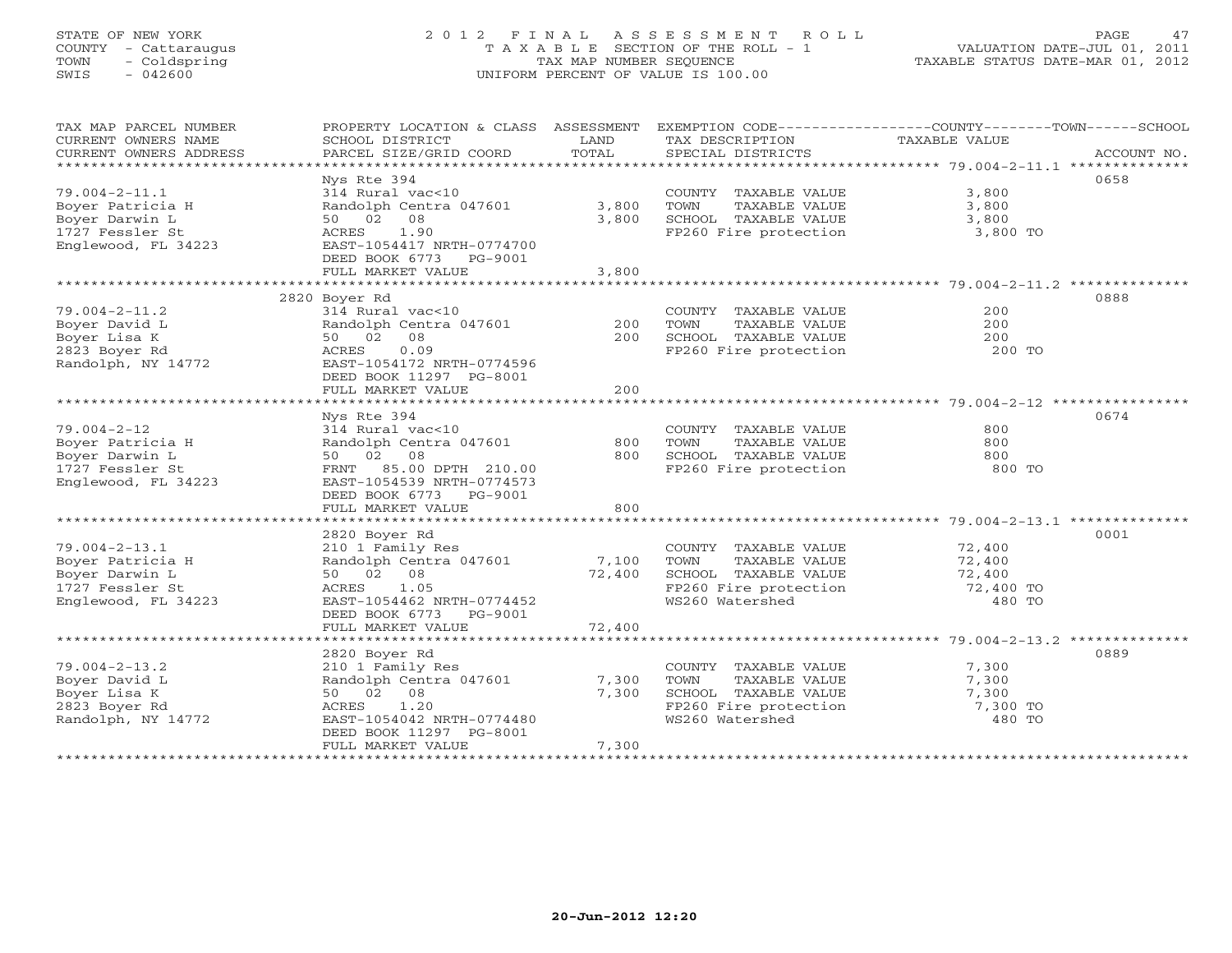# STATE OF NEW YORK 2 0 1 2 F I N A L A S S E S S M E N T R O L L PAGE 48 COUNTY - Cattaraugus T A X A B L E SECTION OF THE ROLL - 1 VALUATION DATE-JUL 01, 2011 TOWN - Coldspring TAX MAP NUMBER SEQUENCE TAXABLE STATUS DATE-MAR 01, 2012 SWIS - 042600 UNIFORM PERCENT OF VALUE IS 100.00UNIFORM PERCENT OF VALUE IS 100.00

| TAX MAP PARCEL NUMBER                                                                                                                         | PROPERTY LOCATION & CLASS ASSESSMENT EXEMPTION CODE----------------COUNTY-------TOWN------SCHOOL                                                                                                                                                                                               |             |                                                                                                            |                     |                    |
|-----------------------------------------------------------------------------------------------------------------------------------------------|------------------------------------------------------------------------------------------------------------------------------------------------------------------------------------------------------------------------------------------------------------------------------------------------|-------------|------------------------------------------------------------------------------------------------------------|---------------------|--------------------|
| CURRENT OWNERS NAME                                                                                                                           | SCHOOL DISTRICT                                                                                                                                                                                                                                                                                | LAND        | TAX DESCRIPTION                                                                                            | TAXABLE VALUE       |                    |
| CURRENT OWNERS ADDRESS                                                                                                                        | PARCEL SIZE/GRID COORD                                                                                                                                                                                                                                                                         | TOTAL       | SPECIAL DISTRICTS                                                                                          |                     | ACCOUNT NO.        |
|                                                                                                                                               |                                                                                                                                                                                                                                                                                                |             |                                                                                                            |                     |                    |
|                                                                                                                                               | Gulf Rd (Off)                                                                                                                                                                                                                                                                                  |             |                                                                                                            |                     | 0034               |
| $79.004 - 2 - 14$                                                                                                                             | 240 Rural res                                                                                                                                                                                                                                                                                  |             | COUNTY TAXABLE VALUE                                                                                       | 175,300             |                    |
| Bialecki Edward J Jr                                                                                                                          | Randolph Centra 047601 70,000                                                                                                                                                                                                                                                                  |             | TOWN<br>TAXABLE VALUE                                                                                      | 175,300<br>175,300  |                    |
| Bialecki Edward J                                                                                                                             | 49 02 08                                                                                                                                                                                                                                                                                       | 175,300     | SCHOOL TAXABLE VALUE 175,300<br>FP260 Fire protection 175,300 TO                                           |                     |                    |
| 5130 Transit Rd                                                                                                                               | Life Use - Edward J                                                                                                                                                                                                                                                                            |             |                                                                                                            |                     |                    |
| Depew, NY 14043                                                                                                                               | ACRES 101.62                                                                                                                                                                                                                                                                                   |             | WS260 Watershed                                                                                            | 400 TO              |                    |
|                                                                                                                                               | EAST-1052686 NRTH-0770954                                                                                                                                                                                                                                                                      |             |                                                                                                            |                     |                    |
|                                                                                                                                               | DEED BOOK 00969 PG-00511                                                                                                                                                                                                                                                                       |             |                                                                                                            |                     |                    |
|                                                                                                                                               | FULL MARKET VALUE                                                                                                                                                                                                                                                                              | 175,300     |                                                                                                            |                     |                    |
|                                                                                                                                               |                                                                                                                                                                                                                                                                                                |             |                                                                                                            |                     |                    |
|                                                                                                                                               | 10918 Gulf Rd                                                                                                                                                                                                                                                                                  |             |                                                                                                            |                     | 0487               |
| $79.004 - 2 - 15$                                                                                                                             | 240 Rural res                                                                                                                                                                                                                                                                                  |             | RES STAR 41854                                                                                             | $\overline{0}$      | 30,000<br>$\Omega$ |
| Colburn June                                                                                                                                  | Randolph Centra 047601 48,000 COUNTY TAXABLE VALUE                                                                                                                                                                                                                                             |             |                                                                                                            | 70,500              |                    |
| DeMartz Kimberly                                                                                                                              |                                                                                                                                                                                                                                                                                                | 70,500 TOWN | TAXABLE VALUE                                                                                              | 70,500              |                    |
| Example 19 and the USE of the USE of the USE of the USE of the USE of the USE of the USE of the USE of the USE<br>10918 Gulf Rd<br>PO Boy 110 |                                                                                                                                                                                                                                                                                                |             | SCHOOL TAXABLE VALUE 40,500<br>FP260 Fire protection 70,500 TO<br>200 TO                                   |                     |                    |
|                                                                                                                                               |                                                                                                                                                                                                                                                                                                |             |                                                                                                            |                     |                    |
| PO Box 119                                                                                                                                    | ACRES 63.20                                                                                                                                                                                                                                                                                    |             | WS260 Watershed                                                                                            | 200 TO              |                    |
| Steamburg, NY 14783                                                                                                                           | EAST-1053494 NRTH-0769792                                                                                                                                                                                                                                                                      |             |                                                                                                            |                     |                    |
|                                                                                                                                               | DEED BOOK 00951 PG-00265                                                                                                                                                                                                                                                                       |             |                                                                                                            |                     |                    |
|                                                                                                                                               | FULL MARKET VALUE                                                                                                                                                                                                                                                                              | 70,500      |                                                                                                            |                     |                    |
|                                                                                                                                               |                                                                                                                                                                                                                                                                                                |             |                                                                                                            |                     |                    |
|                                                                                                                                               | Gulf Rd                                                                                                                                                                                                                                                                                        |             |                                                                                                            |                     | 0180               |
| $79.004 - 2 - 16$                                                                                                                             | 910 Priv forest                                                                                                                                                                                                                                                                                |             | COUNTY TAXABLE VALUE 20,400                                                                                |                     |                    |
| Buehler Maureen B                                                                                                                             | $\frac{111}{111}$ $\frac{111}{111}$ $\frac{111}{111}$ $\frac{111}{111}$ $\frac{111}{111}$ $\frac{111}{111}$ $\frac{111}{111}$ $\frac{111}{111}$ $\frac{111}{111}$ $\frac{111}{111}$ $\frac{111}{111}$ $\frac{111}{111}$ $\frac{111}{111}$ $\frac{111}{111}$ $\frac{111}{111}$ $\frac{111}{111$ |             | TOWN TAXABLE VALUE                                                                                         | 20,400              |                    |
| PO Box 502                                                                                                                                    | 48  02  08                                                                                                                                                                                                                                                                                     | 20,400      |                                                                                                            |                     |                    |
| Ridgeway, PA 15853                                                                                                                            | ACRES 86.80                                                                                                                                                                                                                                                                                    |             |                                                                                                            | 20,400 TO           |                    |
|                                                                                                                                               | EAST-1053369 NRTH-0768228                                                                                                                                                                                                                                                                      |             | SCHOOL TAXABLE VALUE 1999 20,400<br>FP260 Fire protection 20,400<br>WS260 Watershed 100<br>WS260 Watershed | 100 TO              |                    |
|                                                                                                                                               |                                                                                                                                                                                                                                                                                                |             |                                                                                                            |                     |                    |
|                                                                                                                                               | DEED BOOK 00928 PG-00401                                                                                                                                                                                                                                                                       | 20,400      |                                                                                                            |                     |                    |
|                                                                                                                                               | FULL MARKET VALUE                                                                                                                                                                                                                                                                              |             |                                                                                                            |                     |                    |
|                                                                                                                                               | Gulf Rd                                                                                                                                                                                                                                                                                        |             |                                                                                                            |                     | 0070               |
| $79.004 - 2 - 17$                                                                                                                             |                                                                                                                                                                                                                                                                                                |             |                                                                                                            |                     |                    |
|                                                                                                                                               | 314 Rural vac<10<br>Randolph Centra 047601 18,200                                                                                                                                                                                                                                              |             | COUNTY TAXABLE VALUE 18,200                                                                                |                     |                    |
| Brooks Charles O                                                                                                                              |                                                                                                                                                                                                                                                                                                | 18,200      | TOWN<br>TAXABLE VALUE                                                                                      | 18,200              |                    |
| Brooks Alberta                                                                                                                                | 49 02 08<br>9.10                                                                                                                                                                                                                                                                               |             | SCHOOL TAXABLE VALUE<br>FP260 Fire protection<br>WS260 Watershed                                           | 18,200<br>18,200 TO |                    |
| 2809 Nys Rte 394                                                                                                                              | ACRES                                                                                                                                                                                                                                                                                          |             |                                                                                                            |                     |                    |
| Randolph, NY 14772                                                                                                                            | EAST-1052422 NRTH-0768959                                                                                                                                                                                                                                                                      |             |                                                                                                            | 10 TO               |                    |
|                                                                                                                                               | DEED BOOK 559 PG-00073                                                                                                                                                                                                                                                                         |             |                                                                                                            |                     |                    |
|                                                                                                                                               | FULL MARKET VALUE                                                                                                                                                                                                                                                                              | 18,200      |                                                                                                            |                     |                    |
|                                                                                                                                               |                                                                                                                                                                                                                                                                                                |             |                                                                                                            |                     |                    |
|                                                                                                                                               | Gulf Rd                                                                                                                                                                                                                                                                                        |             |                                                                                                            |                     | 0151               |
| $79.004 - 2 - 18$                                                                                                                             | 260 Seasonal res                                                                                                                                                                                                                                                                               |             | COUNTY TAXABLE VALUE 14,600                                                                                |                     |                    |
| Klaybor Gary                                                                                                                                  | Randolph Centra 047601 6,400                                                                                                                                                                                                                                                                   |             | TOWN<br>TAXABLE VALUE<br>SCHOOL TAXABLE VALUE                                                              | 14,600              |                    |
| Attn: Allan Dejonghe                                                                                                                          | 49 02 08                                                                                                                                                                                                                                                                                       | 14,600      |                                                                                                            | $\frac{1}{4}$ , 600 |                    |
| 10244 Lake Shore Blvd                                                                                                                         | FRNT 150.00 DPTH 110.00                                                                                                                                                                                                                                                                        |             | FP260 Fire protection                                                                                      | 14,600 TO           |                    |
| Dunkirk, NY 14048                                                                                                                             | EAST-1052284 NRTH-0768405                                                                                                                                                                                                                                                                      |             | WS260 Watershed                                                                                            | 90 TO               |                    |
|                                                                                                                                               | DEED BOOK 814<br>PG-00542                                                                                                                                                                                                                                                                      |             |                                                                                                            |                     |                    |
|                                                                                                                                               | FULL MARKET VALUE                                                                                                                                                                                                                                                                              | 14,600      |                                                                                                            |                     |                    |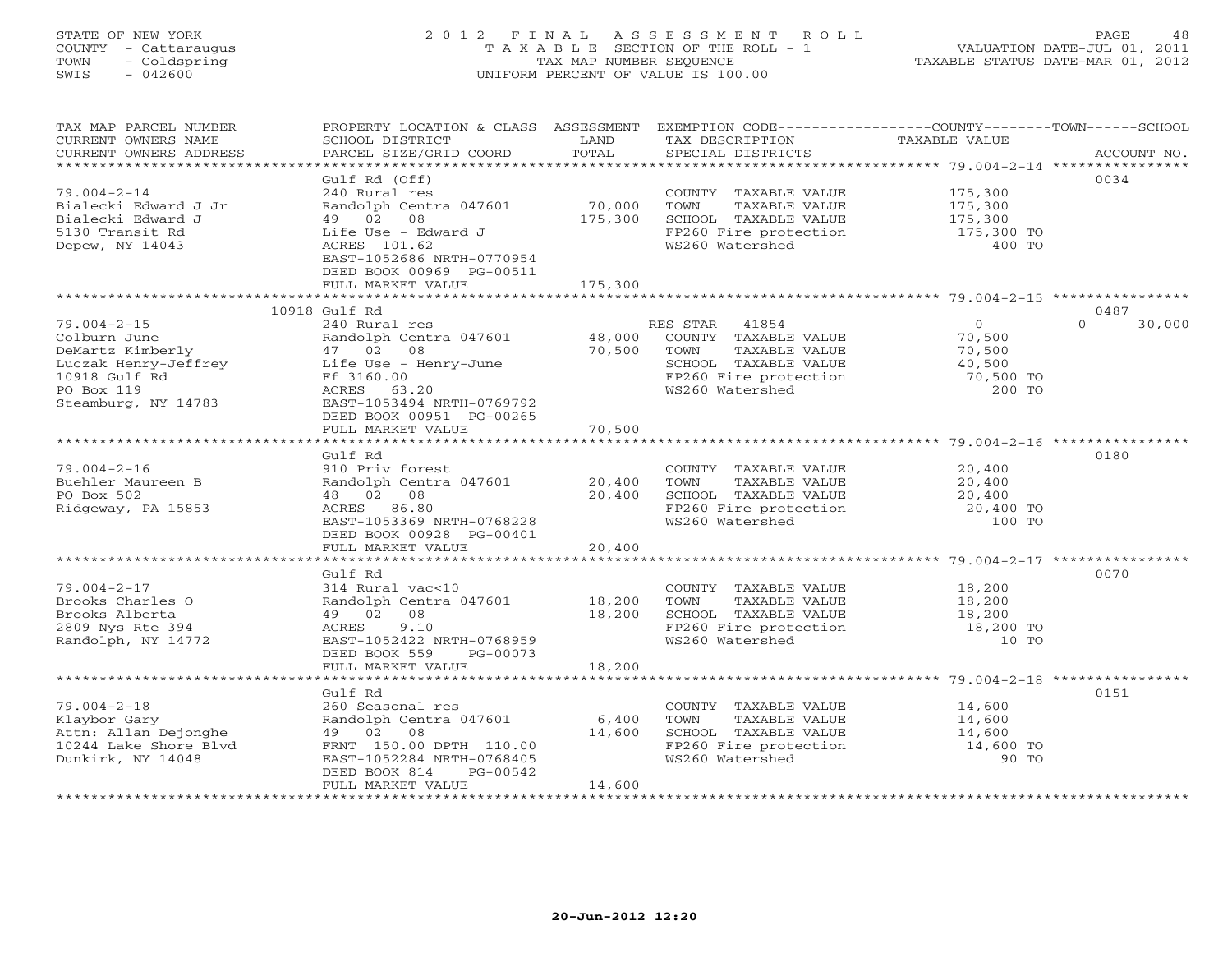## STATE OF NEW YORK 2 0 1 2 F I N A L A S S E S S M E N T R O L L PAGE 49 COUNTY - Cattaraugus T A X A B L E SECTION OF THE ROLL - 1 VALUATION DATE-JUL 01, 2011 TOWN - Coldspring TAX MAP NUMBER SEQUENCE TAXABLE STATUS DATE-MAR 01, 2012 SWIS - 042600 UNIFORM PERCENT OF VALUE IS 100.00UNIFORM PERCENT OF VALUE IS 100.00

| TAX MAP PARCEL NUMBER<br>CURRENT OWNERS NAME<br>CURRENT OWNERS ADDRESS                                             | SCHOOL DISTRICT<br>PARCEL SIZE/GRID COORD                                                                                                                                                               | LAND<br>TOTAL    | TAX DESCRIPTION<br>SPECIAL DISTRICTS                                                                                                                | PROPERTY LOCATION & CLASS ASSESSMENT EXEMPTION CODE----------------COUNTY-------TOWN------SCHOOL<br>TAXABLE VALUE<br>ACCOUNT NO. |
|--------------------------------------------------------------------------------------------------------------------|---------------------------------------------------------------------------------------------------------------------------------------------------------------------------------------------------------|------------------|-----------------------------------------------------------------------------------------------------------------------------------------------------|----------------------------------------------------------------------------------------------------------------------------------|
|                                                                                                                    |                                                                                                                                                                                                         |                  |                                                                                                                                                     |                                                                                                                                  |
| $79.004 - 2 - 19$<br>Corbett Hill Gravel Products<br>Jamestown Macadam, Inc.<br>PO Box 518                         | Gulf Rd<br>910 Priv forest<br>Randolph Centra 047601 43,200<br>49 02 08<br>ACRES 93.10                                                                                                                  | 43,200           | COUNTY TAXABLE VALUE 43,200<br>TOWN<br>TAXABLE VALUE<br>SCHOOL TAXABLE VALUE<br>FP260 Fire protection                                               | 0189<br>43,200<br>$\frac{15}{200}$<br>43,200 TO                                                                                  |
| Celeron, NY 14720                                                                                                  | EAST-1051434 NRTH-0769068<br>DEED BOOK 00929 PG-00300<br>FULL MARKET VALUE                                                                                                                              | 43,200           | WS260 Watershed                                                                                                                                     | 140 TO                                                                                                                           |
|                                                                                                                    |                                                                                                                                                                                                         |                  |                                                                                                                                                     |                                                                                                                                  |
| $79.004 - 2 - 20$<br>Bradford Forest Inc.<br>444 High St<br>Bradford, PA 16701                                     | Mcgraw Rd<br>260 Seasonal res<br>Randolph Centra 047601<br>50 02 08<br>ACRES 60.60<br>EAST-1051835 NRTH-0772344                                                                                         | 50,400<br>78,300 | COUNTY TAXABLE VALUE<br>COUNTI INNEREST VALUE<br>TOWN TAXABLE VALUE 78,300<br>SCHOOL TAXABLE VALUE 78,300<br>FP260 Fire protection 78,300 TO 300 TO | 0094<br>78,300                                                                                                                   |
|                                                                                                                    | DEED BOOK 17021 PG-9002<br>FULL MARKET VALUE                                                                                                                                                            | 78,300           |                                                                                                                                                     |                                                                                                                                  |
|                                                                                                                    |                                                                                                                                                                                                         |                  |                                                                                                                                                     |                                                                                                                                  |
| $79.004 - 2 - 22.2$<br>-------- bridget A<br>Marshall William<br>5 Fifth Arre<br>5 Fifth Ave<br>Randolph, NY 14772 | 2772 Van Name Rd (Mcgraw Rd)<br>260 Seasonal res<br>Randolph Centra 047601 25,200<br>50 02 08<br>L/p 919-883<br>FRNT 980.00 DPTH<br>ACRES 11.95<br>EAST-1051037 NRTH-0772027<br>DEED BOOK 13561 PG-3001 | 40,000           | COUNTY TAXABLE VALUE<br>TOWN<br>TAXABLE VALUE<br>SCHOOL TAXABLE VALUE<br>$FP260$ Fire protection $40,000$ TO<br>WS260 Watershed                     | 0710<br>40,000<br>40,000<br>40,000<br>8,000 TO                                                                                   |
|                                                                                                                    | FULL MARKET VALUE                                                                                                                                                                                       | 40,000           |                                                                                                                                                     |                                                                                                                                  |
| $79.004 - 2 - 25$<br>Craumer Scott<br>9 Peterson Rd<br>Becket, MA 01223                                            | Coldspring Rd (Off)<br>323 Vacant rural<br>Randolph Centra 047601 14,000<br>50 02 08<br>6.53<br>ACRES<br>EAST-1051371 NRTH-0773895<br>DEED BOOK 00983 PG-00819                                          | 14,000           | COUNTY TAXABLE VALUE<br>TOWN<br>TAXABLE VALUE<br>SCHOOL TAXABLE VALUE 14,000<br>FP260 Fire protection 14,000 TO<br>WS260 Watershed                  | 0385<br>14,000<br>14,000<br>20 TO                                                                                                |
| *************************                                                                                          | FULL MARKET VALUE                                                                                                                                                                                       | 14,000           |                                                                                                                                                     |                                                                                                                                  |
| $80.001 - 1 - 1.1$<br>Frisicaro Gerald<br>Frisicaro Lucy<br>3416 Nys Rte 394<br>Randolph, NY 14772                 | Woodmancy Rd<br>105 Vac farmland<br>Randolph Centra 047601 44,100<br>41 02 08<br>ACRES 61.15<br>EAST-1056217 NRTH-0782962<br>DEED BOOK 1001 PG-62<br>FULL MARKET VALUE                                  | 44,100<br>44,100 | COUNTY TAXABLE VALUE<br>TOWN<br>TAXABLE VALUE<br>SCHOOL TAXABLE VALUE 44,100<br>FP260 Fire protection 44,100 TO<br>WS260 Watershed                  | 0011<br>44,100<br>44,100<br>400 TO                                                                                               |
|                                                                                                                    |                                                                                                                                                                                                         |                  |                                                                                                                                                     |                                                                                                                                  |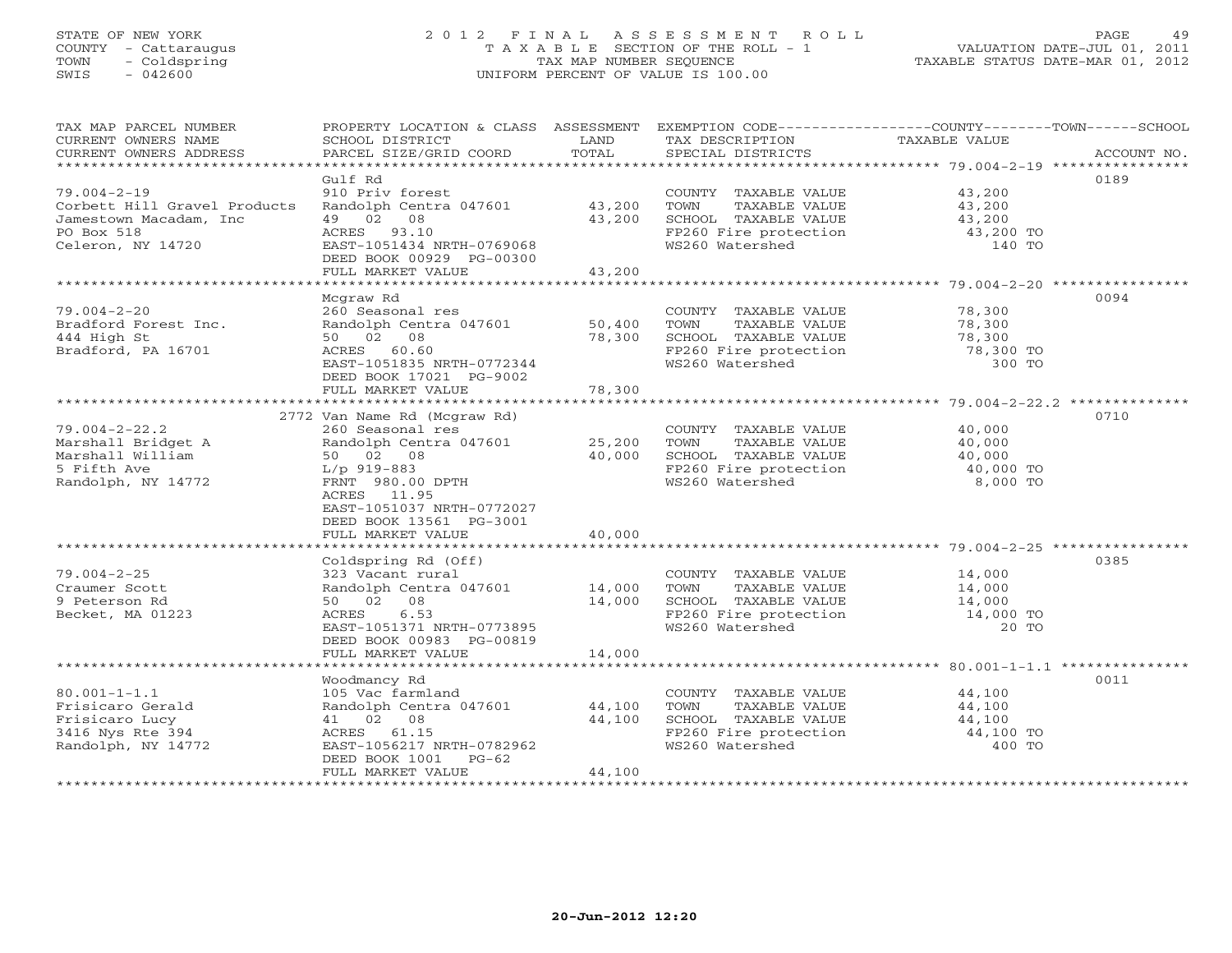### STATE OF NEW YORK 2 0 1 2 F I N A L A S S E S S M E N T R O L L PAGE 50 COUNTY - Cattaraugus T A X A B L E SECTION OF THE ROLL - 1 VALUATION DATE-JUL 01, 2011 TOWN - Coldspring TAX MAP NUMBER SEQUENCE TAXABLE STATUS DATE-MAR 01, 2012 SWIS - 042600 UNIFORM PERCENT OF VALUE IS 100.00UNIFORM PERCENT OF VALUE IS 100.00

| TAX MAP PARCEL NUMBER<br>CURRENT OWNERS NAME<br>CURRENT OWNERS ADDRESS                             | PROPERTY LOCATION & CLASS ASSESSMENT<br>SCHOOL DISTRICT<br>PARCEL SIZE/GRID COORD                                                                                                                                                                  | LAND<br>TOTAL                | EXEMPTION CODE-----------------COUNTY-------TOWN------SCHOOL<br>TAX DESCRIPTION<br>SPECIAL DISTRICTS                                | TAXABLE VALUE                                                          | ACCOUNT NO.                |
|----------------------------------------------------------------------------------------------------|----------------------------------------------------------------------------------------------------------------------------------------------------------------------------------------------------------------------------------------------------|------------------------------|-------------------------------------------------------------------------------------------------------------------------------------|------------------------------------------------------------------------|----------------------------|
|                                                                                                    |                                                                                                                                                                                                                                                    |                              |                                                                                                                                     |                                                                        |                            |
| $80.001 - 1 - 1.2$<br>Frisicaro Gerald<br>Frisicaro Lucy<br>3416 Nys Rte 394<br>Randolph, NY 14772 | 3416 Nys Rte 394 & Woodmancy<br>210 1 Family Res<br>Randolph Centra 047601<br>41 02<br>08<br>Ff 380.00 Woodmancy Rd<br>FRNT 500.00 DPTH<br>ACRES<br>4.45 BANK<br>017<br>EAST-1054954 NRTH-0783257<br>DEED BOOK 00969 PG-01046<br>FULL MARKET VALUE | 13,900<br>118,100<br>118,100 | RES STAR 41854<br>COUNTY TAXABLE VALUE<br>TAXABLE VALUE<br>TOWN<br>SCHOOL TAXABLE VALUE<br>FP260 Fire protection<br>WS260 Watershed | $\overline{O}$<br>118,100<br>118,100<br>88,100<br>118,100 TO<br>100 TO | 0803<br>$\Omega$<br>30,000 |
|                                                                                                    |                                                                                                                                                                                                                                                    |                              |                                                                                                                                     |                                                                        |                            |
| $80.001 - 1 - 2.1$<br>Wood Dorothy<br>126 W Royal Pkwy<br>Williamsville, NY 14221                  | Woodmancy Rd<br>210 1 Family Res<br>Randolph Centra 047601<br>41 02 08<br>2.00<br>ACRES<br>EAST-1057619 NRTH-0783268<br>DEED BOOK 901<br>PG-00075                                                                                                  | 9,000<br>58,400              | COUNTY TAXABLE VALUE<br>TOWN<br>TAXABLE VALUE<br>SCHOOL TAXABLE VALUE<br>FP260 Fire protection<br>WS260 Watershed                   | 58,400<br>58,400<br>58,400<br>58,400 TO<br>600 TO                      | 0014                       |
|                                                                                                    | FULL MARKET VALUE                                                                                                                                                                                                                                  | 58,400                       |                                                                                                                                     |                                                                        |                            |
| $80.001 - 1 - 2.2$<br>Attea Theodore M<br>4825 Main St<br>Snyder, NY 14226                         | Woodmancy Rd<br>260 Seasonal res<br>Randolph Centra 047601<br>41 02 08<br>ACRES<br>1.50<br>EAST-1057781 NRTH-0783270<br>DEED BOOK 901<br>PG-00071<br>FULL MARKET VALUE                                                                             | 8,000<br>40,000<br>40,000    | COUNTY TAXABLE VALUE<br>TOWN<br>TAXABLE VALUE<br>SCHOOL TAXABLE VALUE<br>FP260 Fire protection<br>WS260 Watershed                   | 40,000<br>40,000<br>40,000<br>40,000 TO<br>8,000 TO                    | 0742                       |
|                                                                                                    |                                                                                                                                                                                                                                                    |                              |                                                                                                                                     |                                                                        |                            |
| $80.001 - 1 - 2.3$<br>Utz Theresa<br>34 Wiltshire Blvd<br>Williamsville, NY 14221                  | 10541 Woodmancy Rd<br>210 1 Family Res<br>Randolph Centra 047601<br>41 02 08<br>ACRES<br>1.50<br>EAST-1057926 NRTH-0783328<br>DEED BOOK 901<br>PG-00073<br>FULL MARKET VALUE                                                                       | 8,000<br>54,400<br>54,400    | COUNTY TAXABLE VALUE<br>TAXABLE VALUE<br>TOWN<br>SCHOOL TAXABLE VALUE<br>FP260 Fire protection<br>WS260 Watershed                   | 54,400<br>54,400<br>54,400<br>54,400 TO<br>10,880 TO                   | 0743                       |
|                                                                                                    |                                                                                                                                                                                                                                                    |                              |                                                                                                                                     |                                                                        |                            |
| $80.001 - 1 - 2.4$<br>Saffire John E<br>955 Eggert Rd<br>Eggertsville, NY 14226                    | 10537 Woodmancy Rd (Off)<br>260 Seasonal res<br>Randolph Centra 047601<br>41 02<br>08<br>FRNT 108.49 DPTH 239.97<br>EAST-1057971 NRTH-0783145<br>DEED BOOK 2031<br>PG-7001<br>FULL MARKET VALUE                                                    | 6,700<br>29,600<br>29,600    | COUNTY TAXABLE VALUE<br>TOWN<br>TAXABLE VALUE<br>SCHOOL TAXABLE VALUE<br>FP260 Fire protection<br>WS260 Watershed                   | 29,600<br>29,600<br>29,600<br>29,600 TO<br>5,920 TO                    | 0744                       |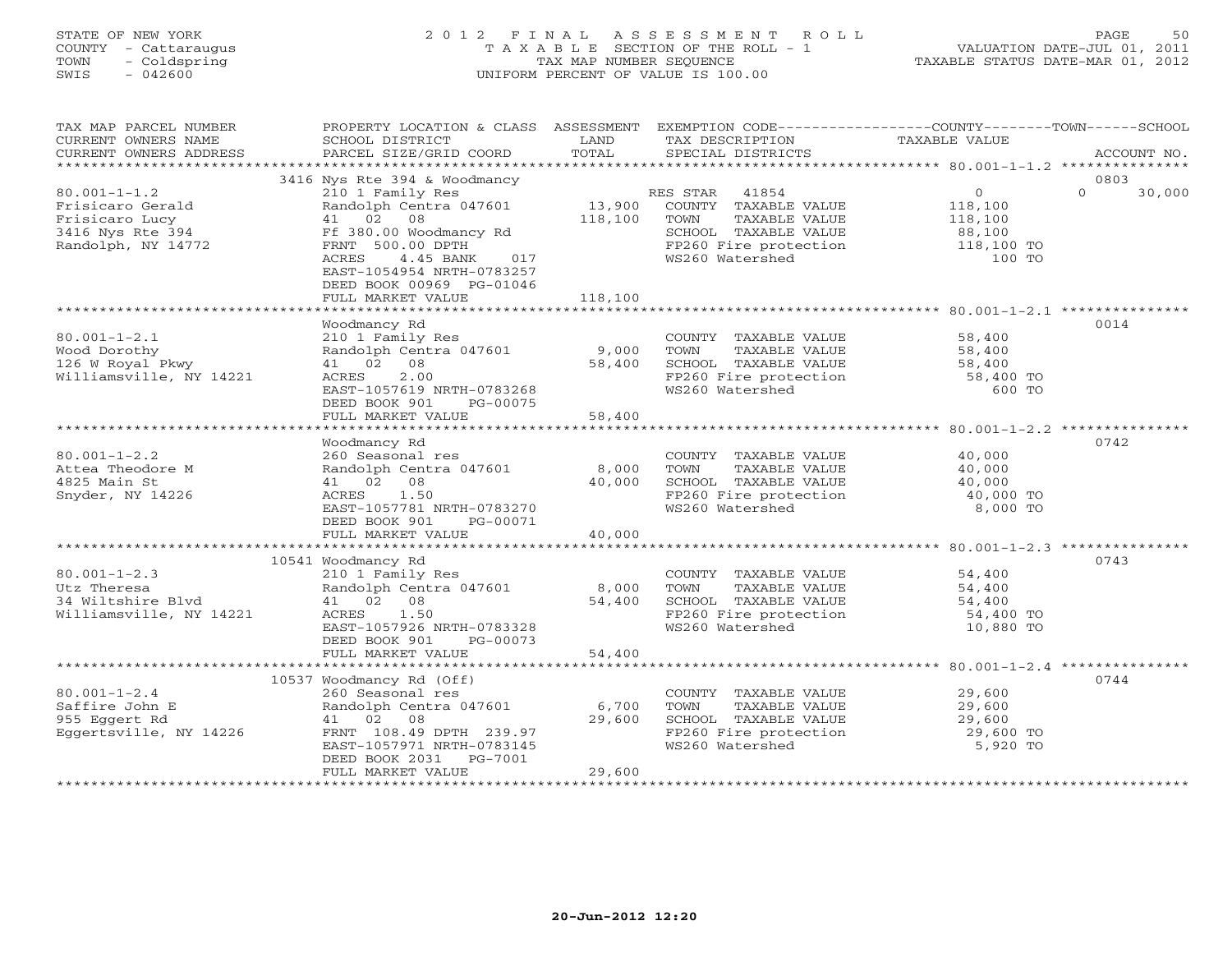# STATE OF NEW YORK 2 0 1 2 F I N A L A S S E S S M E N T R O L L PAGE 51 COUNTY - Cattaraugus T A X A B L E SECTION OF THE ROLL - 1 VALUATION DATE-JUL 01, 2011 TOWN - Coldspring TAX MAP NUMBER SEQUENCE TAXABLE STATUS DATE-MAR 01, 2012 SWIS - 042600 UNIFORM PERCENT OF VALUE IS 100.00UNIFORM PERCENT OF VALUE IS 100.00

| TAX MAP PARCEL NUMBER<br>CURRENT OWNERS NAME<br>CURRENT OWNERS ADDRESS | PROPERTY LOCATION & CLASS ASSESSMENT<br>SCHOOL DISTRICT<br>PARCEL SIZE/GRID COORD | LAND<br>TOTAL    | EXEMPTION CODE----------------COUNTY-------TOWN------SCHOOL<br>TAX DESCRIPTION<br>SPECIAL DISTRICTS | TAXABLE VALUE                                             | ACCOUNT NO.        |
|------------------------------------------------------------------------|-----------------------------------------------------------------------------------|------------------|-----------------------------------------------------------------------------------------------------|-----------------------------------------------------------|--------------------|
| *************************                                              |                                                                                   |                  |                                                                                                     |                                                           |                    |
|                                                                        | Woodmancy Rd                                                                      |                  |                                                                                                     |                                                           | 0018               |
| $80.001 - 1 - 3$                                                       | 260 Seasonal res                                                                  |                  | COUNTY TAXABLE VALUE<br>TOWN<br>TAXABLE VALUE                                                       | 49,700                                                    |                    |
| Attea Joseph H<br>Deinhart Joan M                                      | Randolph Centra 047601<br>41 02 08                                                | 13,400<br>49,700 | SCHOOL TAXABLE VALUE                                                                                | 49,700<br>49,700                                          |                    |
| PO Box 120                                                             | Life Use                                                                          |                  | FP260 Fire protection                                                                               | 49,700 TO                                                 |                    |
| North Boston, NY 14110                                                 | ACRES<br>5.40                                                                     |                  | WS260 Watershed                                                                                     | 340 TO                                                    |                    |
|                                                                        | EAST-1058249 NRTH-0783272                                                         |                  |                                                                                                     |                                                           |                    |
|                                                                        | DEED BOOK 00920 PG-00153                                                          |                  |                                                                                                     |                                                           |                    |
|                                                                        | FULL MARKET VALUE<br>*****************************                                | 49,700           |                                                                                                     | *********************************** 80.001-1-5 ********** |                    |
|                                                                        | 10415 Lebanon Rd                                                                  |                  |                                                                                                     |                                                           | 0017               |
| $80.001 - 1 - 5$                                                       | 210 1 Family Res                                                                  |                  | SR STAR<br>41834                                                                                    | $\circ$                                                   | $\Omega$<br>62,200 |
| Nieman Walter                                                          | Randolph Centra 047601                                                            | 10,500           | COUNTY TAXABLE VALUE                                                                                | 70,000                                                    |                    |
| Nieman Marlene                                                         | 41 02 08                                                                          | 70,000           | TAXABLE VALUE<br>TOWN                                                                               | 70,000                                                    |                    |
| 10415 Lebanan Valley Rd                                                | 2.75<br>ACRES                                                                     |                  | SCHOOL TAXABLE VALUE                                                                                | 7,800                                                     |                    |
| Randolph, NY 14772                                                     | EAST-1058618 NRTH-0783330                                                         |                  | FP260 Fire protection                                                                               | 70,000 TO                                                 |                    |
|                                                                        | DEED BOOK 00996 PG-00539                                                          |                  | WS260 Watershed                                                                                     | 300 TO                                                    |                    |
|                                                                        | FULL MARKET VALUE                                                                 | 70,000           |                                                                                                     |                                                           |                    |
|                                                                        | 10399 Co Rd 39                                                                    |                  |                                                                                                     |                                                           | 0305               |
| $80.001 - 1 - 6$                                                       | 210 1 Family Res                                                                  |                  | RES STAR<br>41854                                                                                   | $\overline{O}$                                            | 30,000<br>$\Omega$ |
| Malak Walter D                                                         | Randolph Centra 047601                                                            | 8,500            | COUNTY TAXABLE VALUE                                                                                | 82,000                                                    |                    |
| Malak Ginger G                                                         | 43 02 08                                                                          | 82,000           | TOWN<br>TAXABLE VALUE                                                                               | 82,000                                                    |                    |
| 10399 Lebanon Rd                                                       | 1.75<br>ACRES                                                                     |                  | SCHOOL TAXABLE VALUE                                                                                | 52,000                                                    |                    |
| Randolph, NY 14772                                                     | EAST-1058967 NRTH-0783212                                                         |                  | FP260 Fire protection                                                                               | 82,000 TO                                                 |                    |
|                                                                        | DEED BOOK 909<br>PG-00667<br>FULL MARKET VALUE                                    | 82,000           |                                                                                                     |                                                           |                    |
|                                                                        |                                                                                   |                  |                                                                                                     |                                                           |                    |
|                                                                        | Co Rd 10                                                                          |                  |                                                                                                     |                                                           | 0020               |
| $80.001 - 1 - 7$                                                       | 314 Rural vac<10                                                                  |                  | COUNTY TAXABLE VALUE                                                                                | 16,500                                                    |                    |
| Woodran Farms LLC                                                      | Randolph Centra 047601                                                            | 16,500           | TAXABLE VALUE<br>TOWN                                                                               | 16,500                                                    |                    |
| PO Box 120                                                             | 41 02<br>08                                                                       | 16,500           | SCHOOL TAXABLE VALUE                                                                                | 16,500                                                    |                    |
| N Boston, NY 14110                                                     | Life Use                                                                          |                  | FP260 Fire protection                                                                               | 16,500 TO                                                 |                    |
|                                                                        | 8.05<br><b>ACRES</b><br>EAST-1058361 NRTH-0782292                                 |                  | WS260 Watershed                                                                                     | 40 TO                                                     |                    |
|                                                                        | DEED BOOK 12697 PG-5001                                                           |                  |                                                                                                     |                                                           |                    |
|                                                                        | FULL MARKET VALUE                                                                 | 16,500           |                                                                                                     |                                                           |                    |
|                                                                        | .                                                                                 |                  |                                                                                                     | **********************************80.001-1-8.1 ********** |                    |
|                                                                        | Co Rd 10                                                                          |                  |                                                                                                     |                                                           | 0015               |
| $80.001 - 1 - 8.1$                                                     | 321 Abandoned ag                                                                  |                  | COUNTY TAXABLE VALUE                                                                                | 39,200                                                    |                    |
| Woodran Farms LLC<br>PO Box 120                                        | Randolph Centra 047601                                                            | 39,200           | TAXABLE VALUE<br>TOWN                                                                               | 39,200                                                    |                    |
| N Boston, NY 14110                                                     | $31, 41 - 2 - 8$<br>ACRES 49.22                                                   | 39,200           | SCHOOL TAXABLE VALUE<br>FP260 Fire protection                                                       | 39,200<br>39,200 TO                                       |                    |
|                                                                        | EAST-1058125 NRTH-0782086                                                         |                  | WS260 Watershed                                                                                     | 140 TO                                                    |                    |
|                                                                        | DEED BOOK 12697 PG-5001                                                           |                  |                                                                                                     |                                                           |                    |
|                                                                        | FULL MARKET VALUE                                                                 | 39,200           |                                                                                                     |                                                           |                    |
|                                                                        |                                                                                   |                  |                                                                                                     |                                                           |                    |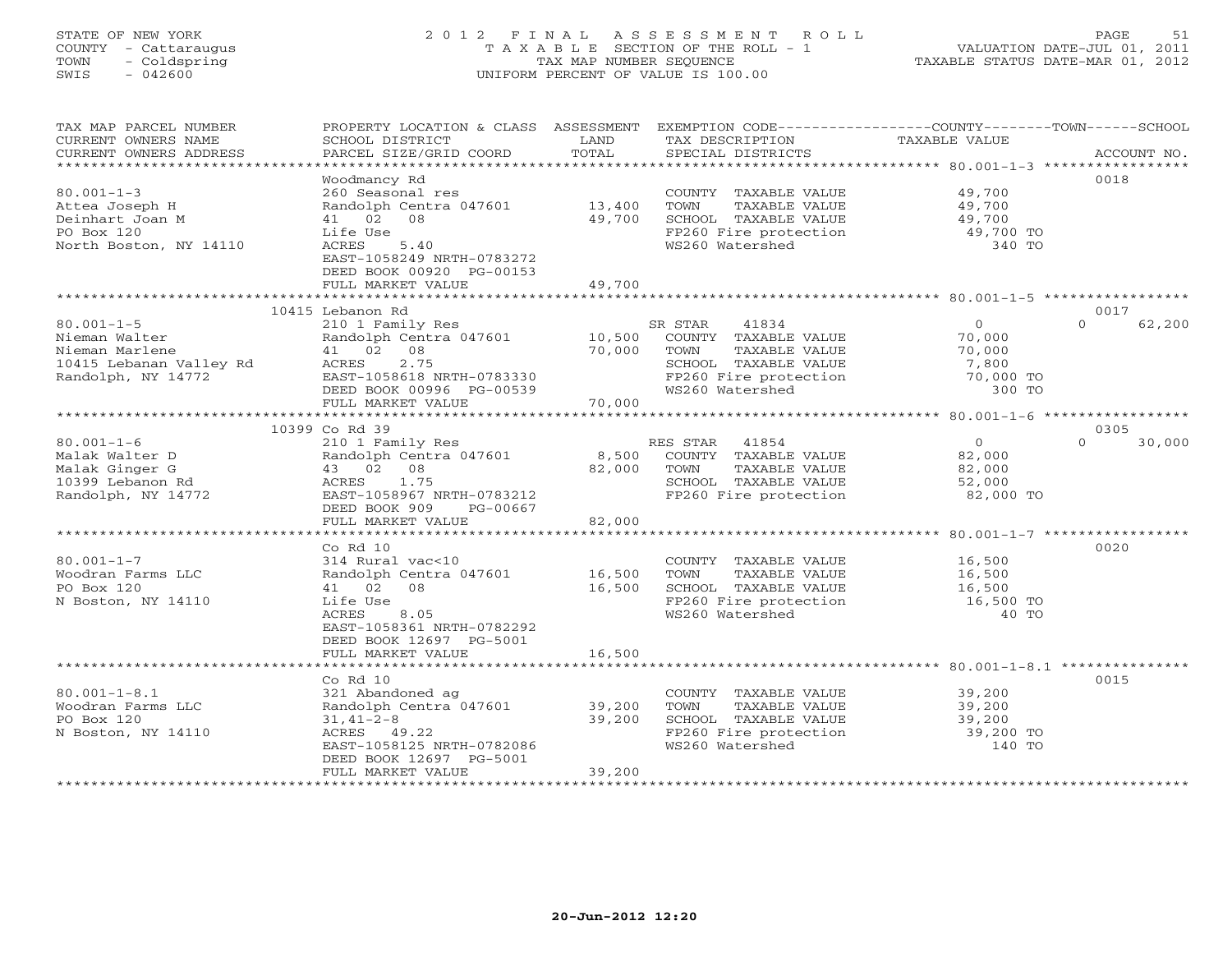## STATE OF NEW YORK 2 0 1 2 F I N A L A S S E S S M E N T R O L L PAGE 52 COUNTY - Cattaraugus T A X A B L E SECTION OF THE ROLL - 1 VALUATION DATE-JUL 01, 2011 TOWN - Coldspring TAX MAP NUMBER SEQUENCE TAXABLE STATUS DATE-MAR 01, 2012 SWIS - 042600 UNIFORM PERCENT OF VALUE IS 100.00UNIFORM PERCENT OF VALUE IS 100.00

| TAX MAP PARCEL NUMBER                                                                                                                                                                                                                                                                                                                                                                                                                                                                                                  | PROPERTY LOCATION & CLASS ASSESSMENT EXEMPTION CODE---------------COUNTY-------TOWN------SCHOOL                           |         |                                                                                                               |                |          |        |
|------------------------------------------------------------------------------------------------------------------------------------------------------------------------------------------------------------------------------------------------------------------------------------------------------------------------------------------------------------------------------------------------------------------------------------------------------------------------------------------------------------------------|---------------------------------------------------------------------------------------------------------------------------|---------|---------------------------------------------------------------------------------------------------------------|----------------|----------|--------|
| CURRENT OWNERS NAME                                                                                                                                                                                                                                                                                                                                                                                                                                                                                                    | SCHOOL DISTRICT                                                                                                           | LAND    | TAX DESCRIPTION                                                                                               | TAXABLE VALUE  |          |        |
| $\begin{minipage}{.45\textwidth} \begin{minipage}{.45\textwidth} \begin{minipage}{.45\textwidth} \begin{minipage}{.45\textwidth} \begin{minipage}{.45\textwidth} \begin{minipage}{.45\textwidth} \begin{minipage}{.45\textwidth} \begin{minipage}{.45\textwidth} \begin{minipage}{.45\textwidth} \begin{minipage}{.45\textwidth} \begin{minipage}{.45\textwidth} \begin{minipage}{.45\textwidth} \begin{minipage}{.45\textwidth} \begin{minipage}{.45\textwidth} \begin{minipage}{.45\textwidth} \begin{minipage}{.45$ |                                                                                                                           |         |                                                                                                               |                |          |        |
|                                                                                                                                                                                                                                                                                                                                                                                                                                                                                                                        | $Co$ Rd $39$ (Off)                                                                                                        |         |                                                                                                               |                |          | 0775   |
| $80.001 - 1 - 8.2$                                                                                                                                                                                                                                                                                                                                                                                                                                                                                                     | 314 Rural vac<10                                                                                                          |         | COUNTY TAXABLE VALUE                                                                                          | 1,000          |          |        |
| Malak Walter D                                                                                                                                                                                                                                                                                                                                                                                                                                                                                                         | Randolph Centra 047601                                                                                                    | 1,000   | TOWN<br>TAXABLE VALUE                                                                                         | 1,000          |          |        |
| Malak Ginger G                                                                                                                                                                                                                                                                                                                                                                                                                                                                                                         | 31/41 02 08                                                                                                               | 1,000   | SCHOOL TAXABLE VALUE                                                                                          | 1,000          |          |        |
| 10399 Lebanon Rd                                                                                                                                                                                                                                                                                                                                                                                                                                                                                                       | ACRES 1.36                                                                                                                |         |                                                                                                               | 1,000 TO       |          |        |
| Randolph, NY 14772                                                                                                                                                                                                                                                                                                                                                                                                                                                                                                     | EAST-1058875 NRTH-0783079                                                                                                 |         | FP260 Fire protection<br>WS260 Watershed<br>WS260 Watershed                                                   | 100 TO         |          |        |
|                                                                                                                                                                                                                                                                                                                                                                                                                                                                                                                        | DEED BOOK 00936 PG-00042                                                                                                  |         |                                                                                                               |                |          |        |
|                                                                                                                                                                                                                                                                                                                                                                                                                                                                                                                        | FULL MARKET VALUE                                                                                                         | 1,000   |                                                                                                               |                |          |        |
|                                                                                                                                                                                                                                                                                                                                                                                                                                                                                                                        |                                                                                                                           |         |                                                                                                               |                |          |        |
|                                                                                                                                                                                                                                                                                                                                                                                                                                                                                                                        | 3180 Nys Rte 17                                                                                                           |         |                                                                                                               |                |          | 0266   |
| $80.001 - 1 - 9.1$                                                                                                                                                                                                                                                                                                                                                                                                                                                                                                     | 120 Field crops                                                                                                           |         | RES STAR 41854                                                                                                | $\Omega$       | $\Omega$ | 30,000 |
| Kight John A                                                                                                                                                                                                                                                                                                                                                                                                                                                                                                           | Randolph Centra 047601                                                                                                    |         | 95,000 RES ST MH 41864<br>140 000 STLO T/C/S 42100                                                            | $\Omega$       | $\Omega$ | 20,830 |
| 8180 Route 394                                                                                                                                                                                                                                                                                                                                                                                                                                                                                                         | 41 02 08                                                                                                                  |         | 140,000 SILO T/C/S 42100                                                                                      | 1,100 1,100    |          | 1,100  |
| Randolph, NY 14772                                                                                                                                                                                                                                                                                                                                                                                                                                                                                                     | ACRES 85.76                                                                                                               |         | COUNTY TAXABLE VALUE                                                                                          | 138,900        |          |        |
|                                                                                                                                                                                                                                                                                                                                                                                                                                                                                                                        | EAST-1057050 NRTH-0780097                                                                                                 |         | TAXABLE VALUE<br>TOWN                                                                                         | 138,900        |          |        |
|                                                                                                                                                                                                                                                                                                                                                                                                                                                                                                                        | DEED BOOK 16103 PG-9001                                                                                                   |         |                                                                                                               |                |          |        |
|                                                                                                                                                                                                                                                                                                                                                                                                                                                                                                                        | FULL MARKET VALUE                                                                                                         |         |                                                                                                               |                |          |        |
|                                                                                                                                                                                                                                                                                                                                                                                                                                                                                                                        |                                                                                                                           |         | 9001 SCHOOL TAXABLE VALUE 88,070<br>140,000 FP260 Fire protection 140,000 TO<br>640 TO WS260 Watershed 640 TO |                |          |        |
|                                                                                                                                                                                                                                                                                                                                                                                                                                                                                                                        |                                                                                                                           |         |                                                                                                               |                |          |        |
|                                                                                                                                                                                                                                                                                                                                                                                                                                                                                                                        | 3180 Nys Rte 17                                                                                                           |         |                                                                                                               |                |          | 0266   |
| $80.001 - 1 - 9.2$                                                                                                                                                                                                                                                                                                                                                                                                                                                                                                     |                                                                                                                           |         |                                                                                                               | $\Omega$       | $\Omega$ | 30,000 |
| Osborne Nadine                                                                                                                                                                                                                                                                                                                                                                                                                                                                                                         |                                                                                                                           |         |                                                                                                               | $\bigcirc$     | $\Omega$ | 20,830 |
| 3180 Nys Rte 17                                                                                                                                                                                                                                                                                                                                                                                                                                                                                                        | 120 Field crops<br>Randolph Centra 047601 7,500 RES ST MH 41864<br>41 02 08 75,500 SILO T/C/S 42100<br>ACRES 1.00 COLORET |         |                                                                                                               | 1,100          | 1,100    | 1,100  |
| Randolph, NY 14772                                                                                                                                                                                                                                                                                                                                                                                                                                                                                                     |                                                                                                                           |         | COUNTY TAXABLE VALUE                                                                                          | 74,400         |          |        |
|                                                                                                                                                                                                                                                                                                                                                                                                                                                                                                                        | EAST-1057050 NRTH-0780097                                                                                                 |         |                                                                                                               |                |          |        |
|                                                                                                                                                                                                                                                                                                                                                                                                                                                                                                                        | DEED BOOK 16335 PG-5001                                                                                                   |         |                                                                                                               |                |          |        |
|                                                                                                                                                                                                                                                                                                                                                                                                                                                                                                                        | FULL MARKET VALUE                                                                                                         |         |                                                                                                               |                |          |        |
|                                                                                                                                                                                                                                                                                                                                                                                                                                                                                                                        |                                                                                                                           |         |                                                                                                               |                |          |        |
|                                                                                                                                                                                                                                                                                                                                                                                                                                                                                                                        |                                                                                                                           |         |                                                                                                               |                |          |        |
|                                                                                                                                                                                                                                                                                                                                                                                                                                                                                                                        | 3180 Nys Rte 17                                                                                                           |         |                                                                                                               |                |          | 0266   |
| $80.001 - 1 - 9.3$                                                                                                                                                                                                                                                                                                                                                                                                                                                                                                     | 323 Vacant rural                                                                                                          |         | COUNTY TAXABLE VALUE                                                                                          | 5,000          |          |        |
| Kight Carrie                                                                                                                                                                                                                                                                                                                                                                                                                                                                                                           | Randolph Centra 047601                                                                                                    | 5,000   | TOWN<br>TAXABLE VALUE                                                                                         | 5,000          |          |        |
| 3180 Nys Rte 17                                                                                                                                                                                                                                                                                                                                                                                                                                                                                                        | 41 02 08                                                                                                                  | 5,000   |                                                                                                               |                |          |        |
| Randolph, NY 14772                                                                                                                                                                                                                                                                                                                                                                                                                                                                                                     | 3.75<br>ACRES                                                                                                             |         | SCHOOL TAXABLE VALUE 5,000<br>FP260 Fire protection 5,000 TO<br>WS260 Watershed 640 TO<br>WS260 Watershed     | 640 TO         |          |        |
|                                                                                                                                                                                                                                                                                                                                                                                                                                                                                                                        | EAST-1057050 NRTH-0780097                                                                                                 |         |                                                                                                               |                |          |        |
|                                                                                                                                                                                                                                                                                                                                                                                                                                                                                                                        | DEED BOOK 16336 PG-2002<br>FULL MARKET VALUE                                                                              | 5,000   |                                                                                                               |                |          |        |
|                                                                                                                                                                                                                                                                                                                                                                                                                                                                                                                        |                                                                                                                           |         |                                                                                                               |                |          |        |
|                                                                                                                                                                                                                                                                                                                                                                                                                                                                                                                        | Nys Rte 17                                                                                                                |         |                                                                                                               |                |          | 0269   |
| $80.001 - 1 - 10$                                                                                                                                                                                                                                                                                                                                                                                                                                                                                                      | 113 Cattle farm                                                                                                           |         | SR STAR<br>41834                                                                                              | $\overline{0}$ | $\Omega$ | 62,200 |
| Lockwood Cheryl                                                                                                                                                                                                                                                                                                                                                                                                                                                                                                        | Randolph Centra 047601 75,000<br>40 02 08 110,500<br>ACRES 128 81                                                         |         | COUNTY TAXABLE VALUE                                                                                          | 110,500        |          |        |
| Lockwood Mary Ann                                                                                                                                                                                                                                                                                                                                                                                                                                                                                                      |                                                                                                                           |         | TOWN<br>TAXABLE VALUE                                                                                         | 110,500        |          |        |
| 3138 Nys Rte 394                                                                                                                                                                                                                                                                                                                                                                                                                                                                                                       | ACRES 128.81                                                                                                              |         |                                                                                                               |                |          |        |
| Randolph, NY 14772                                                                                                                                                                                                                                                                                                                                                                                                                                                                                                     | EAST-1057072 NRTH-0778761                                                                                                 |         | SCHOOL TAXABLE VALUE 48,300<br>FP260 Fire protection 110,500 TO                                               |                |          |        |
|                                                                                                                                                                                                                                                                                                                                                                                                                                                                                                                        | DEED BOOK 999<br>$PG-72$                                                                                                  |         | WS260 Watershed                                                                                               | 800 TO         |          |        |
|                                                                                                                                                                                                                                                                                                                                                                                                                                                                                                                        | FULL MARKET VALUE                                                                                                         | 110,500 |                                                                                                               |                |          |        |
|                                                                                                                                                                                                                                                                                                                                                                                                                                                                                                                        |                                                                                                                           |         |                                                                                                               |                |          |        |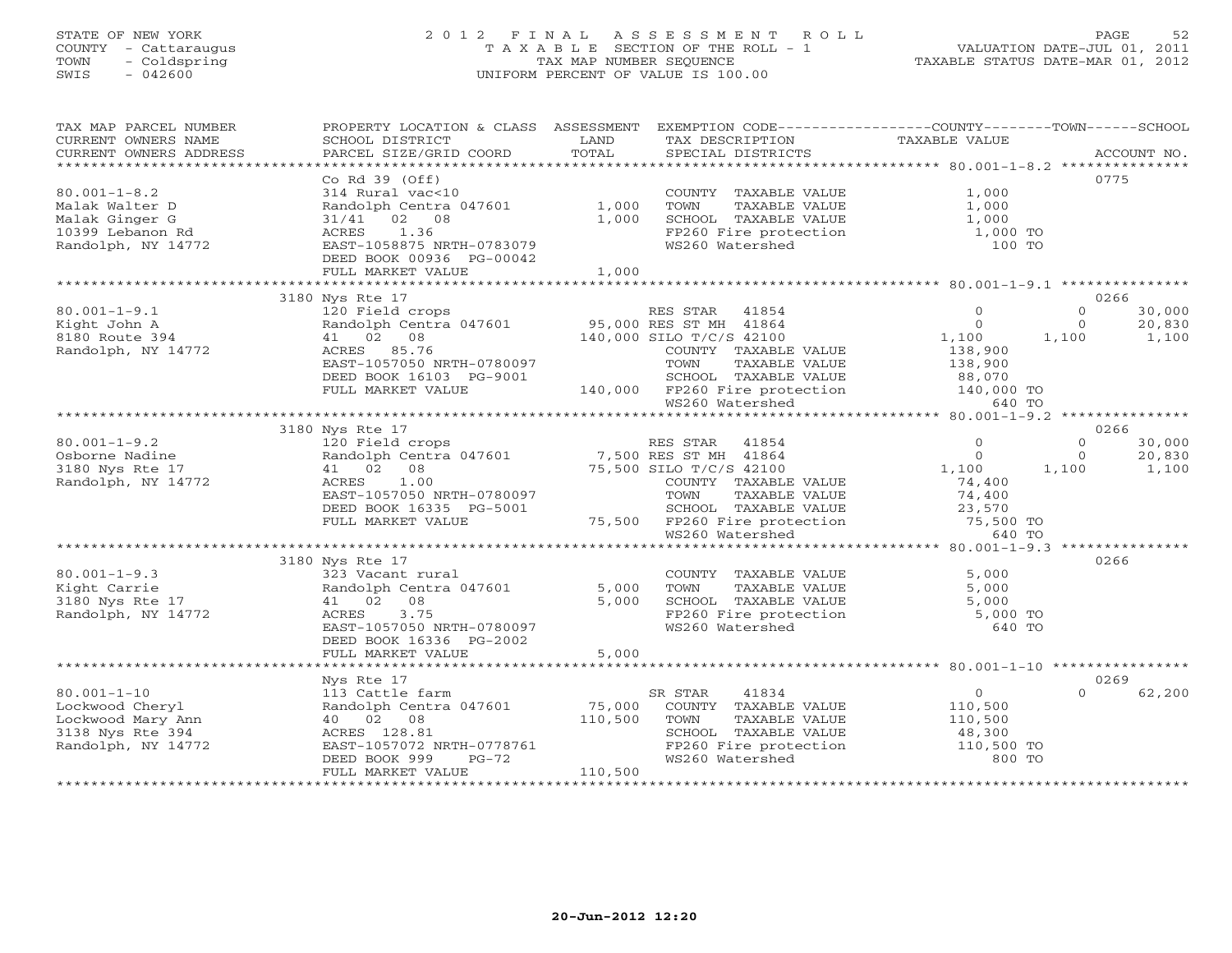### STATE OF NEW YORK 2 0 1 2 F I N A L A S S E S S M E N T R O L L PAGE 53 COUNTY - Cattaraugus T A X A B L E SECTION OF THE ROLL - 1 VALUATION DATE-JUL 01, 2011 TOWN - Coldspring TAX MAP NUMBER SEQUENCE TAXABLE STATUS DATE-MAR 01, 2012 SWIS - 042600 UNIFORM PERCENT OF VALUE IS 100.00UNIFORM PERCENT OF VALUE IS 100.00

| SCHOOL DISTRICT<br>PARCEL SIZE/GRID COORD                                                                                                                            | LAND<br>TOTAL                                                                                                                                                                               | TAX DESCRIPTION<br>SPECIAL DISTRICTS                                                                                        | TAXABLE VALUE                                                                                                                                                                                                                                                                   | ACCOUNT NO.                                                                                                                                                                                                                                                                                                                                                                                                                                                                             |
|----------------------------------------------------------------------------------------------------------------------------------------------------------------------|---------------------------------------------------------------------------------------------------------------------------------------------------------------------------------------------|-----------------------------------------------------------------------------------------------------------------------------|---------------------------------------------------------------------------------------------------------------------------------------------------------------------------------------------------------------------------------------------------------------------------------|-----------------------------------------------------------------------------------------------------------------------------------------------------------------------------------------------------------------------------------------------------------------------------------------------------------------------------------------------------------------------------------------------------------------------------------------------------------------------------------------|
|                                                                                                                                                                      |                                                                                                                                                                                             |                                                                                                                             |                                                                                                                                                                                                                                                                                 |                                                                                                                                                                                                                                                                                                                                                                                                                                                                                         |
| Nys Rte 17<br>240 Rural res<br>Randolph Centra 047601<br>40 02 08<br>ACRES 32.90<br>DEED BOOK 877 PG-00579<br>FULL MARKET VALUE                                      | 137,500                                                                                                                                                                                     | RES STAR<br>41854<br>TOWN<br>TAXABLE VALUE<br>WS260 Watershed                                                               | $\overline{0}$<br>137,500<br>137,500<br>27,500 TO                                                                                                                                                                                                                               | 0357<br>$\Omega$<br>30,000                                                                                                                                                                                                                                                                                                                                                                                                                                                              |
|                                                                                                                                                                      |                                                                                                                                                                                             |                                                                                                                             |                                                                                                                                                                                                                                                                                 |                                                                                                                                                                                                                                                                                                                                                                                                                                                                                         |
| 113 Cattle farm<br>40 02 08<br>ACRES 114.00<br>DEED BOOK 1000 PG-3003                                                                                                | 158,800                                                                                                                                                                                     | RES STAR<br>41854<br>TOWN<br>TAXABLE VALUE<br>SCHOOL TAXABLE VALUE<br>WS260 Watershed                                       | $\overline{0}$<br>158,800<br>158,800<br>128,800<br>158,800 TO<br>31,760 TO                                                                                                                                                                                                      | 0368<br>30,000<br>$\Omega$                                                                                                                                                                                                                                                                                                                                                                                                                                                              |
|                                                                                                                                                                      |                                                                                                                                                                                             |                                                                                                                             |                                                                                                                                                                                                                                                                                 |                                                                                                                                                                                                                                                                                                                                                                                                                                                                                         |
|                                                                                                                                                                      |                                                                                                                                                                                             |                                                                                                                             |                                                                                                                                                                                                                                                                                 | 0139                                                                                                                                                                                                                                                                                                                                                                                                                                                                                    |
| 210 1 Family Res<br>Randolph Centra 047601<br>40 02 08<br>ACRES<br>DEED BOOK 1542 PG-3003<br>FULL MARKET VALUE                                                       | 22,400<br>218,700                                                                                                                                                                           | RES STAR 41854<br>COUNTY TAXABLE VALUE<br>TOWN<br>TAXABLE VALUE<br>SCHOOL TAXABLE VALUE                                     | $\overline{O}$<br>218,700<br>218,700<br>188,700<br>218,700 TO<br>300 TO                                                                                                                                                                                                         | $\Omega$<br>30,000                                                                                                                                                                                                                                                                                                                                                                                                                                                                      |
|                                                                                                                                                                      |                                                                                                                                                                                             |                                                                                                                             |                                                                                                                                                                                                                                                                                 | 0082                                                                                                                                                                                                                                                                                                                                                                                                                                                                                    |
| 240 Rural res<br>40 02 08<br>ACRES 49.82<br>DEED BOOK 1014 PG-644<br>FULL MARKET VALUE                                                                               |                                                                                                                                                                                             | VET TOWN 41103<br>41132<br>41802<br>41834<br>SR STAR<br>TOWN                                                                | $\Omega$<br>9,675<br>11,610<br>$\overline{0}$<br>43,215<br>63,200<br>2,300<br>64,500 TO                                                                                                                                                                                         | 1,300<br>$\Omega$<br>$\overline{0}$<br>$\circ$<br>$\circ$<br>$\Omega$<br>$\Omega$<br>62,200                                                                                                                                                                                                                                                                                                                                                                                             |
|                                                                                                                                                                      |                                                                                                                                                                                             |                                                                                                                             |                                                                                                                                                                                                                                                                                 |                                                                                                                                                                                                                                                                                                                                                                                                                                                                                         |
|                                                                                                                                                                      |                                                                                                                                                                                             |                                                                                                                             |                                                                                                                                                                                                                                                                                 | 0066                                                                                                                                                                                                                                                                                                                                                                                                                                                                                    |
| 210 1 Family Res<br>Randolph Centra 047601<br>41 02<br>08<br>ACRES<br>2.44 BANK<br>017<br>EAST-1054848 NRTH-0780521<br>DEED BOOK 1025<br>PG-852<br>FULL MARKET VALUE | 75,900<br>75,900                                                                                                                                                                            | COUNTY TAXABLE VALUE<br>TOWN<br>TAXABLE VALUE<br>SCHOOL TAXABLE VALUE<br>FP260 Fire protection<br>WS260 Watershed           | $\overline{0}$<br>75,900<br>75,900<br>45,900<br>75,900 TO<br>270 TO                                                                                                                                                                                                             | $\Omega$<br>30,000                                                                                                                                                                                                                                                                                                                                                                                                                                                                      |
|                                                                                                                                                                      | 10728 Blood Rd<br>Riddell Russell A $10728$ Blood Rd<br>Randolph, NY 14772<br>Randolph, NY 14772<br>RCRES 114.0<br>FULL MARKET VALUE<br>2978 NYS Rt 394<br>3046 Nys Rte 394<br>3232 Rte 394 | EAST-1055511 NRTH-0777023<br>EAST-1056888 NRTH-0776641<br>158,800<br>EAST-1054966 NRTH-0776656<br>EAST-1055799 NRTH-0778069 | 32,400<br>137,500<br>Riddell Revocable Trust 1 Russ Randolph Centra 047601 70,500<br>Riddell Russell A 10 02 08 158 800<br>08<br>9.64 BANK 017<br>4966 NRTH-0776656<br>100-3003<br>218,700<br>Randolph Centra 047601 20,000 CVET CO<br>64,500 AGED C<br>RES STAR 41854<br>9,900 | PROPERTY LOCATION & CLASS ASSESSMENT EXEMPTION CODE----------------COUNTY-------TOWN------SCHOOL<br>COUNTY TAXABLE VALUE<br>SCHOOL TAXABLE VALUE $107,500$<br>FP260 Fire protection $137,500$ TO<br>27.500 TO<br>COUNTY TAXABLE VALUE<br>FP260 Fire protection<br>FP260 Fire protection<br>WS260 Watershed<br>60 PCT OF VALUE USED FOR EXEMPTION PURPOSES<br>COUNTY TAXABLE VALUE<br>TAXABLE VALUE<br>64,500 SCHOOL TAXABLE VALUE<br>FP260 Fire protection<br>WS260 Watershed<br>180 TO |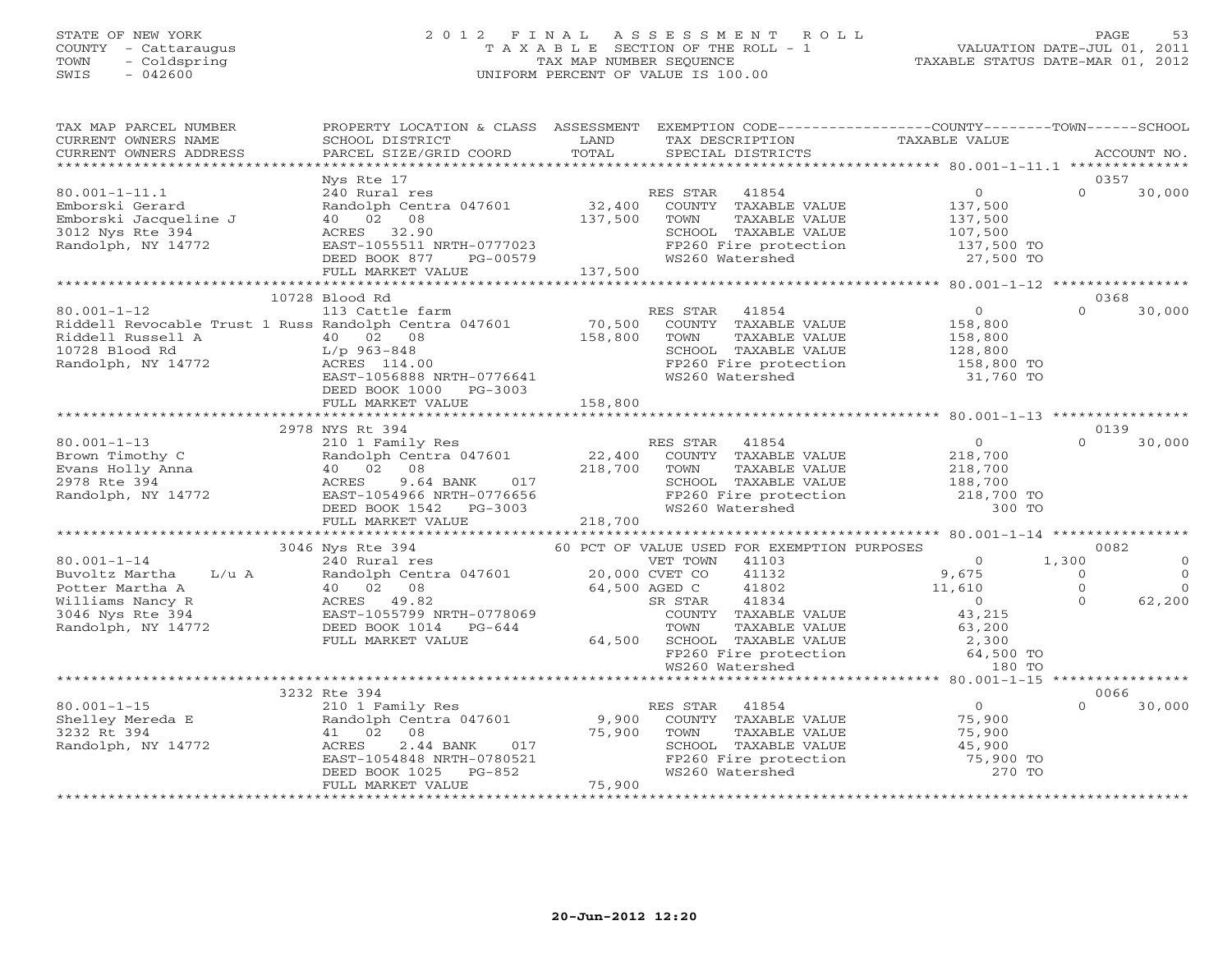## STATE OF NEW YORK 2 0 1 2 F I N A L A S S E S S M E N T R O L L PAGE 54 COUNTY - Cattaraugus T A X A B L E SECTION OF THE ROLL - 1 VALUATION DATE-JUL 01, 2011 TOWN - Coldspring TAX MAP NUMBER SEQUENCE TAXABLE STATUS DATE-MAR 01, 2012 SWIS - 042600 UNIFORM PERCENT OF VALUE IS 100.00UNIFORM PERCENT OF VALUE IS 100.00

| TAX MAP PARCEL NUMBER   | PROPERTY LOCATION & CLASS ASSESSMENT EXEMPTION CODE---------------COUNTY-------TOWN------SCHOOL |               |                                                                |                     |                    |
|-------------------------|-------------------------------------------------------------------------------------------------|---------------|----------------------------------------------------------------|---------------------|--------------------|
| CURRENT OWNERS NAME     | SCHOOL DISTRICT                                                                                 | LAND          | TAX DESCRIPTION                                                | TAXABLE VALUE       |                    |
| CURRENT OWNERS ADDRESS  | PARCEL SIZE/GRID COORD                                                                          | TOTAL         | SPECIAL DISTRICTS                                              |                     | ACCOUNT NO.        |
|                         |                                                                                                 |               |                                                                |                     |                    |
|                         | Nys Rte 394                                                                                     |               |                                                                |                     | 0265               |
| $80.001 - 1 - 16.1$     | 314 Rural vac<10                                                                                |               | COUNTY TAXABLE VALUE                                           | 9,800               |                    |
| Terry Robert L          | Randolph Centra 047601                                                                          | 9,800         |                                                                | 9,800               |                    |
|                         |                                                                                                 |               | TOWN<br>TAXABLE VALUE                                          |                     |                    |
| Terry Diane M           | 41 02 08                                                                                        | 9,800         | SCHOOL TAXABLE VALUE                                           | 9,800               |                    |
| 3272 Nys Rte 394        | ACRES<br>5.10                                                                                   |               | FP260 Fire protection                                          | $9,800$ TO          |                    |
| Randolph, NY 14772      | EAST-1055009 NRTH-0780829                                                                       |               | WS260 Watershed                                                | 150 TO              |                    |
|                         | DEED BOOK 1019 PG-367                                                                           |               |                                                                |                     |                    |
|                         | FULL MARKET VALUE                                                                               | 9,800         |                                                                |                     |                    |
|                         |                                                                                                 |               |                                                                |                     |                    |
|                         | Nys Rte $394$ (Off)                                                                             |               |                                                                |                     | 0794               |
| $80.001 - 1 - 16.2$     | 105 Vac farmland                                                                                |               | COUNTY TAXABLE VALUE                                           | 21,800              |                    |
| Kight John A            | Randolph Centra 047601 21,800                                                                   |               | TAXABLE VALUE<br>TOWN                                          | 21,800              |                    |
|                         |                                                                                                 |               |                                                                |                     |                    |
| 8180 Route 394          | 41 02 08                                                                                        | 21,800        | SCHOOL TAXABLE VALUE                                           | 21,800              |                    |
| Randolph, NY 14772      | ACRES 43.50                                                                                     |               | FP260 Fire protection<br>FP260 Fire protection                 | 21,800 TO           |                    |
|                         | EAST-1056337 NRTH-0780674                                                                       |               |                                                                | 2,180 TO            |                    |
|                         | DEED BOOK 16103 PG-9001                                                                         |               |                                                                |                     |                    |
|                         | FULL MARKET VALUE                                                                               | 21,800        |                                                                |                     |                    |
|                         |                                                                                                 |               |                                                                |                     |                    |
|                         | 3272 Nys Rte 394                                                                                |               |                                                                |                     | 0441               |
| $80.001 - 1 - 17$       | 210 1 Family Res                                                                                |               | CW_15_VET/ 41162                                               | 12,000              | $\Omega$<br>- 0    |
| Terry Robert L          | Randolph Centra 047601                                                                          | 8,700 SR STAR | 41834                                                          | $\circ$             | 62,200<br>$\Omega$ |
|                         | 41 02 08                                                                                        |               |                                                                |                     |                    |
| Terry Diane M           |                                                                                                 | 105,500       | COUNTY TAXABLE VALUE                                           | 93,500              |                    |
| 3272 Nys Rte 394        | ACRES 1.86                                                                                      |               | TAXABLE VALUE<br>TOWN                                          | 105,500             |                    |
| Randolph, NY 14772      | EAST-1054996 NRTH-0781168                                                                       |               | SCHOOL TAXABLE VALUE                                           | 43,300              |                    |
|                         | DEED BOOK 00745 PG-11110                                                                        |               | FP260 Fire protection<br>ws?60 Watershed                       | 105,500 TO          |                    |
|                         | FULL MARKET VALUE                                                                               |               |                                                                | 240 TO              |                    |
|                         |                                                                                                 |               |                                                                |                     |                    |
|                         | Nys Rte 394                                                                                     |               |                                                                |                     | 0057               |
| $80.001 - 1 - 18.1$     | 321 Abandoned ag                                                                                |               | COUNTY TAXABLE VALUE                                           | 15,000              |                    |
| Bowley Timothy D        | Randolph Centra 047601 15,000                                                                   |               | TOWN<br>TAXABLE VALUE                                          | 15,000              |                    |
| 3806 Nys Rte 394        | 41 02 08                                                                                        | 15,000        |                                                                |                     |                    |
|                         |                                                                                                 |               |                                                                |                     |                    |
| Randolph, NY 14772-9708 | Ff 20.00                                                                                        |               | SCHOOL TAXABLE VALUE 15,000<br>FP260 Fire protection 15,000 TO |                     |                    |
|                         | ACRES 34.35                                                                                     |               | WS260 Watershed                                                | 500 TO              |                    |
|                         | EAST-1056373 NRTH-0781463                                                                       |               |                                                                |                     |                    |
|                         | DEED BOOK 00962 PG-00900                                                                        |               |                                                                |                     |                    |
|                         | FULL MARKET VALUE                                                                               | 15,000        |                                                                |                     |                    |
|                         |                                                                                                 |               |                                                                |                     |                    |
|                         | 3294 Nys Rte 394                                                                                |               |                                                                |                     | 0795               |
| $80.001 - 1 - 18.2$     | 210 1 Family Res                                                                                |               | RES STAR 41854                                                 | $\overline{0}$      | 30,000<br>$\Omega$ |
| Bliss Douglas L         | Randolph Centra 047601                                                                          | 15,600        | COUNTY TAXABLE VALUE                                           | 69,800              |                    |
|                         |                                                                                                 |               |                                                                | 69,800              |                    |
| Bliss Sally J           | 41 02 08                                                                                        | 69,800        | TAXABLE VALUE<br>TOWN                                          |                     |                    |
| 3294 Nys Rte 394        | Ff 600.00                                                                                       |               | SCHOOL TAXABLE VALUE                                           | 39,800<br>69,800 TO |                    |
| Randolph, NY 14772      | ACRES<br>5.40                                                                                   |               | FP260 Fire protection                                          |                     |                    |
|                         | EAST-1054955 NRTH-0781559                                                                       |               | WS260 Watershed                                                | 698 TO              |                    |
|                         | DEED BOOK 1001<br>$PG-61$                                                                       |               |                                                                |                     |                    |
|                         | FULL MARKET VALUE                                                                               | 69,800        |                                                                |                     |                    |
|                         |                                                                                                 |               |                                                                |                     |                    |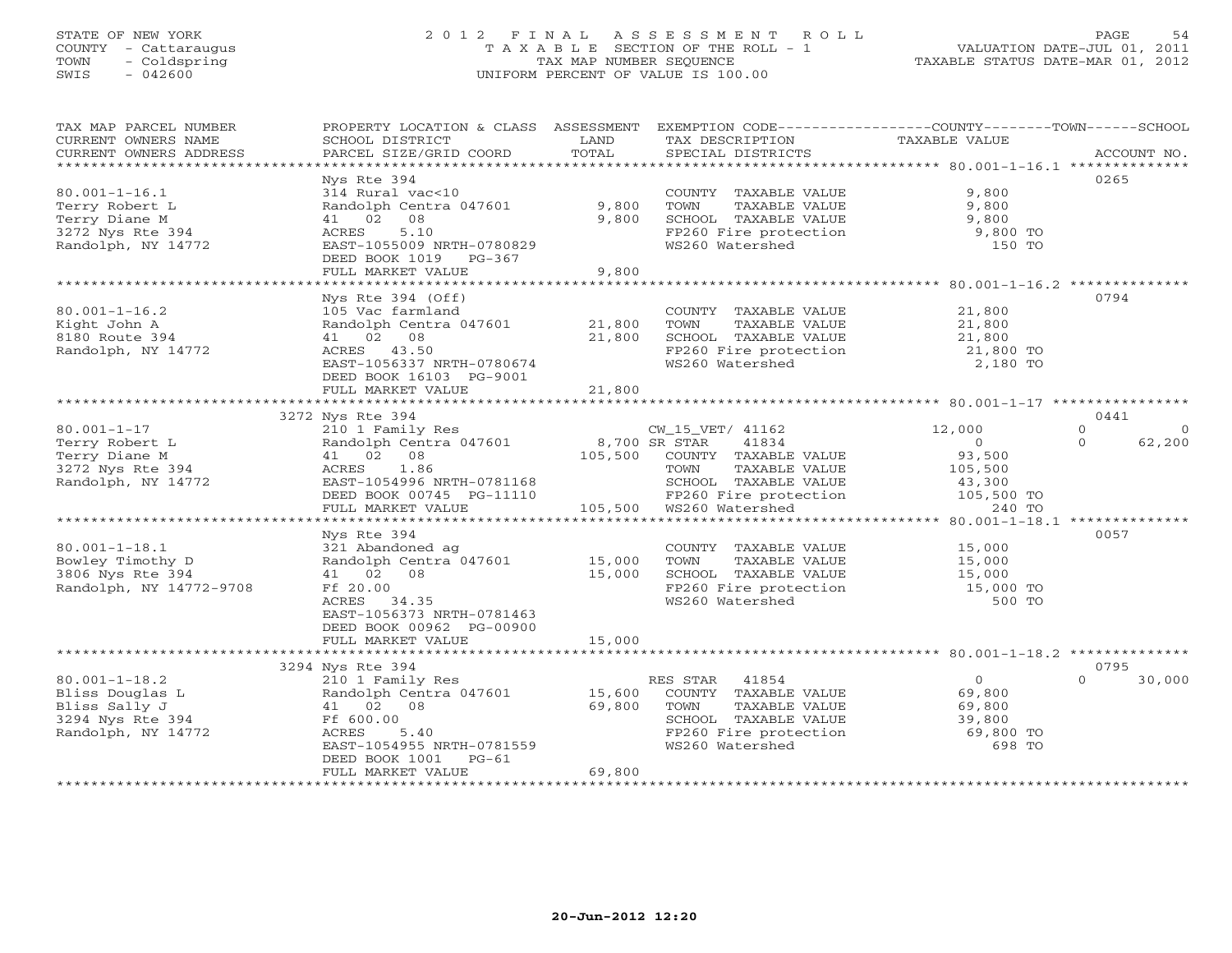## STATE OF NEW YORK 2 0 1 2 F I N A L A S S E S S M E N T R O L L PAGE 55 COUNTY - Cattaraugus T A X A B L E SECTION OF THE ROLL - 1 VALUATION DATE-JUL 01, 2011 TOWN - Coldspring TAX MAP NUMBER SEQUENCE TAXABLE STATUS DATE-MAR 01, 2012 SWIS - 042600 UNIFORM PERCENT OF VALUE IS 100.00UNIFORM PERCENT OF VALUE IS 100.00

| *************************<br>Nys Rte 394<br>0796<br>$80.001 - 1 - 18.3$<br>314 Rural vac<10<br>2,500<br>COUNTY TAXABLE VALUE<br>Terry Robert<br>Randolph Centra 047601<br>2,500<br>TOWN<br>2,500<br>TAXABLE VALUE<br>Terry Diane<br>41 02<br>08<br>2,500<br>SCHOOL TAXABLE VALUE<br>2,500<br>3272 Nys Rte 394<br>1.25<br>FP260 Fire protection<br>ACRES<br>2,500 TO<br>WS260 Watershed<br>Randolph, NY 14772<br>EAST-1055217 NRTH-0781233<br>25 TO<br>DEED BOOK 00961 PG-00721<br>FULL MARKET VALUE<br>2,500<br>3328 Rte 394<br>0148<br>$\Omega$<br>$80.001 - 1 - 19$<br>210 1 Family Res<br>WVET CO<br>41122<br>9,150<br>$\circ$<br>41834<br>Randolph Centra 047601<br>6,900 SR STAR<br>$\circ$<br>$\Omega$<br>61,000<br>Horton Lawrence<br>41 02 08<br>61,000<br>Horton Anneliese<br>COUNTY TAXABLE VALUE<br>51,850<br>FRNT 150.00 DPTH 247.00<br>3328 Nys Rte 394<br>TOWN<br>TAXABLE VALUE<br>61,000<br>Randolph, NY 14772<br>ACRES<br>0.80<br>SCHOOL TAXABLE VALUE<br>$\circ$<br>FP260 Fire protection<br>61,000 TO<br>EAST-1054845 NRTH-0781933<br>DEED BOOK 877<br>PG-01076<br>61,000<br>FULL MARKET VALUE<br>0486<br>Nys Rte 394<br>$80.001 - 1 - 20$<br>COUNTY TAXABLE VALUE<br>105 Vac farmland<br>43,100<br>Woodmancy Robert W<br>Randolph Centra 047601<br>29,000<br>TOWN<br>TAXABLE VALUE<br>43,100<br>Woodmancy Richard G<br>41 02 08<br>43,100<br>SCHOOL TAXABLE VALUE<br>43,100<br>Lebanon Rd<br>FP260 Fire protection<br>ACRES 39.48<br>43,100 TO<br>WS260 Watershed<br>Randolph, NY 14772<br>EAST-1056160 NRTH-0782149<br>320 TO<br>DEED BOOK 1740 PG-3002<br>FULL MARKET VALUE<br>43,100<br>Hardscrabble Rd<br>0355<br>$80.001 - 2 - 1.1$<br>260 Seasonal res<br>COUNTY TAXABLE VALUE<br>71,600<br>Bystrak John<br>Randolph Centra 047601<br>43,900<br>TOWN<br>TAXABLE VALUE<br>71,600<br>Bystrak Scott<br>02 02 08<br>71,600<br>SCHOOL TAXABLE VALUE<br>71,600<br>15 Hinchey Ave Apt B<br>FP260 Fire protection<br>71,600 TO<br>Lot $32$<br>Lancaster, NY 14086<br>59.30<br>ACRES<br>EAST-1060844 NRTH-0784454<br>DEED BOOK 5650<br>PG-5001<br>71,600<br>FULL MARKET VALUE<br>Lebanon Rd<br>0711<br>30,000<br>$80.001 - 2 - 1.2$<br>210 1 Family Res<br>RES STAR<br>41854<br>$\circ$<br>$\Omega$<br>Stormer Russell Sr<br>Randolph Centra 047601<br>COUNTY TAXABLE VALUE<br>10,600<br>58,000<br>58,000<br>Stormer Debra<br>31 02 08<br>TAXABLE VALUE<br>58,000<br>TOWN<br>3253 Lebanon Rd<br>2.70<br>ACRES<br>SCHOOL TAXABLE VALUE<br>28,000<br>EAST-1062806 NRTH-0780160<br>FP260 Fire protection<br>58,000 TO<br>Randolph, NY 14772<br>DEED BOOK 00988 PG-00930<br>FULL MARKET VALUE<br>58,000 | TAX MAP PARCEL NUMBER<br>CURRENT OWNERS NAME | PROPERTY LOCATION & CLASS ASSESSMENT<br>SCHOOL DISTRICT | LAND  | TAX DESCRIPTION   | EXEMPTION CODE-----------------COUNTY-------TOWN------SCHOOL<br><b>TAXABLE VALUE</b> |             |
|---------------------------------------------------------------------------------------------------------------------------------------------------------------------------------------------------------------------------------------------------------------------------------------------------------------------------------------------------------------------------------------------------------------------------------------------------------------------------------------------------------------------------------------------------------------------------------------------------------------------------------------------------------------------------------------------------------------------------------------------------------------------------------------------------------------------------------------------------------------------------------------------------------------------------------------------------------------------------------------------------------------------------------------------------------------------------------------------------------------------------------------------------------------------------------------------------------------------------------------------------------------------------------------------------------------------------------------------------------------------------------------------------------------------------------------------------------------------------------------------------------------------------------------------------------------------------------------------------------------------------------------------------------------------------------------------------------------------------------------------------------------------------------------------------------------------------------------------------------------------------------------------------------------------------------------------------------------------------------------------------------------------------------------------------------------------------------------------------------------------------------------------------------------------------------------------------------------------------------------------------------------------------------------------------------------------------------------------------------------------------------------------------------------------------------------------------------------------------------------------------------------------------------------------------------------------------------------------------------------------|----------------------------------------------|---------------------------------------------------------|-------|-------------------|--------------------------------------------------------------------------------------|-------------|
|                                                                                                                                                                                                                                                                                                                                                                                                                                                                                                                                                                                                                                                                                                                                                                                                                                                                                                                                                                                                                                                                                                                                                                                                                                                                                                                                                                                                                                                                                                                                                                                                                                                                                                                                                                                                                                                                                                                                                                                                                                                                                                                                                                                                                                                                                                                                                                                                                                                                                                                                                                                                                     | CURRENT OWNERS ADDRESS                       | PARCEL SIZE/GRID COORD                                  | TOTAL | SPECIAL DISTRICTS |                                                                                      | ACCOUNT NO. |
|                                                                                                                                                                                                                                                                                                                                                                                                                                                                                                                                                                                                                                                                                                                                                                                                                                                                                                                                                                                                                                                                                                                                                                                                                                                                                                                                                                                                                                                                                                                                                                                                                                                                                                                                                                                                                                                                                                                                                                                                                                                                                                                                                                                                                                                                                                                                                                                                                                                                                                                                                                                                                     |                                              |                                                         |       |                   |                                                                                      |             |
|                                                                                                                                                                                                                                                                                                                                                                                                                                                                                                                                                                                                                                                                                                                                                                                                                                                                                                                                                                                                                                                                                                                                                                                                                                                                                                                                                                                                                                                                                                                                                                                                                                                                                                                                                                                                                                                                                                                                                                                                                                                                                                                                                                                                                                                                                                                                                                                                                                                                                                                                                                                                                     |                                              |                                                         |       |                   |                                                                                      |             |
|                                                                                                                                                                                                                                                                                                                                                                                                                                                                                                                                                                                                                                                                                                                                                                                                                                                                                                                                                                                                                                                                                                                                                                                                                                                                                                                                                                                                                                                                                                                                                                                                                                                                                                                                                                                                                                                                                                                                                                                                                                                                                                                                                                                                                                                                                                                                                                                                                                                                                                                                                                                                                     |                                              |                                                         |       |                   |                                                                                      |             |
|                                                                                                                                                                                                                                                                                                                                                                                                                                                                                                                                                                                                                                                                                                                                                                                                                                                                                                                                                                                                                                                                                                                                                                                                                                                                                                                                                                                                                                                                                                                                                                                                                                                                                                                                                                                                                                                                                                                                                                                                                                                                                                                                                                                                                                                                                                                                                                                                                                                                                                                                                                                                                     |                                              |                                                         |       |                   |                                                                                      |             |
|                                                                                                                                                                                                                                                                                                                                                                                                                                                                                                                                                                                                                                                                                                                                                                                                                                                                                                                                                                                                                                                                                                                                                                                                                                                                                                                                                                                                                                                                                                                                                                                                                                                                                                                                                                                                                                                                                                                                                                                                                                                                                                                                                                                                                                                                                                                                                                                                                                                                                                                                                                                                                     |                                              |                                                         |       |                   |                                                                                      |             |
|                                                                                                                                                                                                                                                                                                                                                                                                                                                                                                                                                                                                                                                                                                                                                                                                                                                                                                                                                                                                                                                                                                                                                                                                                                                                                                                                                                                                                                                                                                                                                                                                                                                                                                                                                                                                                                                                                                                                                                                                                                                                                                                                                                                                                                                                                                                                                                                                                                                                                                                                                                                                                     |                                              |                                                         |       |                   |                                                                                      |             |
|                                                                                                                                                                                                                                                                                                                                                                                                                                                                                                                                                                                                                                                                                                                                                                                                                                                                                                                                                                                                                                                                                                                                                                                                                                                                                                                                                                                                                                                                                                                                                                                                                                                                                                                                                                                                                                                                                                                                                                                                                                                                                                                                                                                                                                                                                                                                                                                                                                                                                                                                                                                                                     |                                              |                                                         |       |                   |                                                                                      |             |
|                                                                                                                                                                                                                                                                                                                                                                                                                                                                                                                                                                                                                                                                                                                                                                                                                                                                                                                                                                                                                                                                                                                                                                                                                                                                                                                                                                                                                                                                                                                                                                                                                                                                                                                                                                                                                                                                                                                                                                                                                                                                                                                                                                                                                                                                                                                                                                                                                                                                                                                                                                                                                     |                                              |                                                         |       |                   |                                                                                      |             |
|                                                                                                                                                                                                                                                                                                                                                                                                                                                                                                                                                                                                                                                                                                                                                                                                                                                                                                                                                                                                                                                                                                                                                                                                                                                                                                                                                                                                                                                                                                                                                                                                                                                                                                                                                                                                                                                                                                                                                                                                                                                                                                                                                                                                                                                                                                                                                                                                                                                                                                                                                                                                                     |                                              |                                                         |       |                   |                                                                                      |             |
|                                                                                                                                                                                                                                                                                                                                                                                                                                                                                                                                                                                                                                                                                                                                                                                                                                                                                                                                                                                                                                                                                                                                                                                                                                                                                                                                                                                                                                                                                                                                                                                                                                                                                                                                                                                                                                                                                                                                                                                                                                                                                                                                                                                                                                                                                                                                                                                                                                                                                                                                                                                                                     |                                              |                                                         |       |                   |                                                                                      |             |
|                                                                                                                                                                                                                                                                                                                                                                                                                                                                                                                                                                                                                                                                                                                                                                                                                                                                                                                                                                                                                                                                                                                                                                                                                                                                                                                                                                                                                                                                                                                                                                                                                                                                                                                                                                                                                                                                                                                                                                                                                                                                                                                                                                                                                                                                                                                                                                                                                                                                                                                                                                                                                     |                                              |                                                         |       |                   |                                                                                      |             |
|                                                                                                                                                                                                                                                                                                                                                                                                                                                                                                                                                                                                                                                                                                                                                                                                                                                                                                                                                                                                                                                                                                                                                                                                                                                                                                                                                                                                                                                                                                                                                                                                                                                                                                                                                                                                                                                                                                                                                                                                                                                                                                                                                                                                                                                                                                                                                                                                                                                                                                                                                                                                                     |                                              |                                                         |       |                   |                                                                                      |             |
|                                                                                                                                                                                                                                                                                                                                                                                                                                                                                                                                                                                                                                                                                                                                                                                                                                                                                                                                                                                                                                                                                                                                                                                                                                                                                                                                                                                                                                                                                                                                                                                                                                                                                                                                                                                                                                                                                                                                                                                                                                                                                                                                                                                                                                                                                                                                                                                                                                                                                                                                                                                                                     |                                              |                                                         |       |                   |                                                                                      |             |
|                                                                                                                                                                                                                                                                                                                                                                                                                                                                                                                                                                                                                                                                                                                                                                                                                                                                                                                                                                                                                                                                                                                                                                                                                                                                                                                                                                                                                                                                                                                                                                                                                                                                                                                                                                                                                                                                                                                                                                                                                                                                                                                                                                                                                                                                                                                                                                                                                                                                                                                                                                                                                     |                                              |                                                         |       |                   |                                                                                      |             |
|                                                                                                                                                                                                                                                                                                                                                                                                                                                                                                                                                                                                                                                                                                                                                                                                                                                                                                                                                                                                                                                                                                                                                                                                                                                                                                                                                                                                                                                                                                                                                                                                                                                                                                                                                                                                                                                                                                                                                                                                                                                                                                                                                                                                                                                                                                                                                                                                                                                                                                                                                                                                                     |                                              |                                                         |       |                   |                                                                                      |             |
|                                                                                                                                                                                                                                                                                                                                                                                                                                                                                                                                                                                                                                                                                                                                                                                                                                                                                                                                                                                                                                                                                                                                                                                                                                                                                                                                                                                                                                                                                                                                                                                                                                                                                                                                                                                                                                                                                                                                                                                                                                                                                                                                                                                                                                                                                                                                                                                                                                                                                                                                                                                                                     |                                              |                                                         |       |                   |                                                                                      |             |
|                                                                                                                                                                                                                                                                                                                                                                                                                                                                                                                                                                                                                                                                                                                                                                                                                                                                                                                                                                                                                                                                                                                                                                                                                                                                                                                                                                                                                                                                                                                                                                                                                                                                                                                                                                                                                                                                                                                                                                                                                                                                                                                                                                                                                                                                                                                                                                                                                                                                                                                                                                                                                     |                                              |                                                         |       |                   |                                                                                      |             |
|                                                                                                                                                                                                                                                                                                                                                                                                                                                                                                                                                                                                                                                                                                                                                                                                                                                                                                                                                                                                                                                                                                                                                                                                                                                                                                                                                                                                                                                                                                                                                                                                                                                                                                                                                                                                                                                                                                                                                                                                                                                                                                                                                                                                                                                                                                                                                                                                                                                                                                                                                                                                                     |                                              |                                                         |       |                   |                                                                                      |             |
|                                                                                                                                                                                                                                                                                                                                                                                                                                                                                                                                                                                                                                                                                                                                                                                                                                                                                                                                                                                                                                                                                                                                                                                                                                                                                                                                                                                                                                                                                                                                                                                                                                                                                                                                                                                                                                                                                                                                                                                                                                                                                                                                                                                                                                                                                                                                                                                                                                                                                                                                                                                                                     |                                              |                                                         |       |                   |                                                                                      |             |
|                                                                                                                                                                                                                                                                                                                                                                                                                                                                                                                                                                                                                                                                                                                                                                                                                                                                                                                                                                                                                                                                                                                                                                                                                                                                                                                                                                                                                                                                                                                                                                                                                                                                                                                                                                                                                                                                                                                                                                                                                                                                                                                                                                                                                                                                                                                                                                                                                                                                                                                                                                                                                     |                                              |                                                         |       |                   |                                                                                      |             |
|                                                                                                                                                                                                                                                                                                                                                                                                                                                                                                                                                                                                                                                                                                                                                                                                                                                                                                                                                                                                                                                                                                                                                                                                                                                                                                                                                                                                                                                                                                                                                                                                                                                                                                                                                                                                                                                                                                                                                                                                                                                                                                                                                                                                                                                                                                                                                                                                                                                                                                                                                                                                                     |                                              |                                                         |       |                   |                                                                                      |             |
|                                                                                                                                                                                                                                                                                                                                                                                                                                                                                                                                                                                                                                                                                                                                                                                                                                                                                                                                                                                                                                                                                                                                                                                                                                                                                                                                                                                                                                                                                                                                                                                                                                                                                                                                                                                                                                                                                                                                                                                                                                                                                                                                                                                                                                                                                                                                                                                                                                                                                                                                                                                                                     |                                              |                                                         |       |                   |                                                                                      |             |
|                                                                                                                                                                                                                                                                                                                                                                                                                                                                                                                                                                                                                                                                                                                                                                                                                                                                                                                                                                                                                                                                                                                                                                                                                                                                                                                                                                                                                                                                                                                                                                                                                                                                                                                                                                                                                                                                                                                                                                                                                                                                                                                                                                                                                                                                                                                                                                                                                                                                                                                                                                                                                     |                                              |                                                         |       |                   |                                                                                      |             |
|                                                                                                                                                                                                                                                                                                                                                                                                                                                                                                                                                                                                                                                                                                                                                                                                                                                                                                                                                                                                                                                                                                                                                                                                                                                                                                                                                                                                                                                                                                                                                                                                                                                                                                                                                                                                                                                                                                                                                                                                                                                                                                                                                                                                                                                                                                                                                                                                                                                                                                                                                                                                                     |                                              |                                                         |       |                   |                                                                                      |             |
|                                                                                                                                                                                                                                                                                                                                                                                                                                                                                                                                                                                                                                                                                                                                                                                                                                                                                                                                                                                                                                                                                                                                                                                                                                                                                                                                                                                                                                                                                                                                                                                                                                                                                                                                                                                                                                                                                                                                                                                                                                                                                                                                                                                                                                                                                                                                                                                                                                                                                                                                                                                                                     |                                              |                                                         |       |                   |                                                                                      |             |
|                                                                                                                                                                                                                                                                                                                                                                                                                                                                                                                                                                                                                                                                                                                                                                                                                                                                                                                                                                                                                                                                                                                                                                                                                                                                                                                                                                                                                                                                                                                                                                                                                                                                                                                                                                                                                                                                                                                                                                                                                                                                                                                                                                                                                                                                                                                                                                                                                                                                                                                                                                                                                     |                                              |                                                         |       |                   |                                                                                      |             |
|                                                                                                                                                                                                                                                                                                                                                                                                                                                                                                                                                                                                                                                                                                                                                                                                                                                                                                                                                                                                                                                                                                                                                                                                                                                                                                                                                                                                                                                                                                                                                                                                                                                                                                                                                                                                                                                                                                                                                                                                                                                                                                                                                                                                                                                                                                                                                                                                                                                                                                                                                                                                                     |                                              |                                                         |       |                   |                                                                                      |             |
|                                                                                                                                                                                                                                                                                                                                                                                                                                                                                                                                                                                                                                                                                                                                                                                                                                                                                                                                                                                                                                                                                                                                                                                                                                                                                                                                                                                                                                                                                                                                                                                                                                                                                                                                                                                                                                                                                                                                                                                                                                                                                                                                                                                                                                                                                                                                                                                                                                                                                                                                                                                                                     |                                              |                                                         |       |                   |                                                                                      |             |
|                                                                                                                                                                                                                                                                                                                                                                                                                                                                                                                                                                                                                                                                                                                                                                                                                                                                                                                                                                                                                                                                                                                                                                                                                                                                                                                                                                                                                                                                                                                                                                                                                                                                                                                                                                                                                                                                                                                                                                                                                                                                                                                                                                                                                                                                                                                                                                                                                                                                                                                                                                                                                     |                                              |                                                         |       |                   |                                                                                      |             |
|                                                                                                                                                                                                                                                                                                                                                                                                                                                                                                                                                                                                                                                                                                                                                                                                                                                                                                                                                                                                                                                                                                                                                                                                                                                                                                                                                                                                                                                                                                                                                                                                                                                                                                                                                                                                                                                                                                                                                                                                                                                                                                                                                                                                                                                                                                                                                                                                                                                                                                                                                                                                                     |                                              |                                                         |       |                   |                                                                                      |             |
|                                                                                                                                                                                                                                                                                                                                                                                                                                                                                                                                                                                                                                                                                                                                                                                                                                                                                                                                                                                                                                                                                                                                                                                                                                                                                                                                                                                                                                                                                                                                                                                                                                                                                                                                                                                                                                                                                                                                                                                                                                                                                                                                                                                                                                                                                                                                                                                                                                                                                                                                                                                                                     |                                              |                                                         |       |                   |                                                                                      |             |
|                                                                                                                                                                                                                                                                                                                                                                                                                                                                                                                                                                                                                                                                                                                                                                                                                                                                                                                                                                                                                                                                                                                                                                                                                                                                                                                                                                                                                                                                                                                                                                                                                                                                                                                                                                                                                                                                                                                                                                                                                                                                                                                                                                                                                                                                                                                                                                                                                                                                                                                                                                                                                     |                                              |                                                         |       |                   |                                                                                      |             |
|                                                                                                                                                                                                                                                                                                                                                                                                                                                                                                                                                                                                                                                                                                                                                                                                                                                                                                                                                                                                                                                                                                                                                                                                                                                                                                                                                                                                                                                                                                                                                                                                                                                                                                                                                                                                                                                                                                                                                                                                                                                                                                                                                                                                                                                                                                                                                                                                                                                                                                                                                                                                                     |                                              |                                                         |       |                   |                                                                                      |             |
|                                                                                                                                                                                                                                                                                                                                                                                                                                                                                                                                                                                                                                                                                                                                                                                                                                                                                                                                                                                                                                                                                                                                                                                                                                                                                                                                                                                                                                                                                                                                                                                                                                                                                                                                                                                                                                                                                                                                                                                                                                                                                                                                                                                                                                                                                                                                                                                                                                                                                                                                                                                                                     |                                              |                                                         |       |                   |                                                                                      |             |
|                                                                                                                                                                                                                                                                                                                                                                                                                                                                                                                                                                                                                                                                                                                                                                                                                                                                                                                                                                                                                                                                                                                                                                                                                                                                                                                                                                                                                                                                                                                                                                                                                                                                                                                                                                                                                                                                                                                                                                                                                                                                                                                                                                                                                                                                                                                                                                                                                                                                                                                                                                                                                     |                                              |                                                         |       |                   |                                                                                      |             |
|                                                                                                                                                                                                                                                                                                                                                                                                                                                                                                                                                                                                                                                                                                                                                                                                                                                                                                                                                                                                                                                                                                                                                                                                                                                                                                                                                                                                                                                                                                                                                                                                                                                                                                                                                                                                                                                                                                                                                                                                                                                                                                                                                                                                                                                                                                                                                                                                                                                                                                                                                                                                                     |                                              |                                                         |       |                   |                                                                                      |             |
|                                                                                                                                                                                                                                                                                                                                                                                                                                                                                                                                                                                                                                                                                                                                                                                                                                                                                                                                                                                                                                                                                                                                                                                                                                                                                                                                                                                                                                                                                                                                                                                                                                                                                                                                                                                                                                                                                                                                                                                                                                                                                                                                                                                                                                                                                                                                                                                                                                                                                                                                                                                                                     |                                              |                                                         |       |                   |                                                                                      |             |
|                                                                                                                                                                                                                                                                                                                                                                                                                                                                                                                                                                                                                                                                                                                                                                                                                                                                                                                                                                                                                                                                                                                                                                                                                                                                                                                                                                                                                                                                                                                                                                                                                                                                                                                                                                                                                                                                                                                                                                                                                                                                                                                                                                                                                                                                                                                                                                                                                                                                                                                                                                                                                     |                                              |                                                         |       |                   |                                                                                      |             |
|                                                                                                                                                                                                                                                                                                                                                                                                                                                                                                                                                                                                                                                                                                                                                                                                                                                                                                                                                                                                                                                                                                                                                                                                                                                                                                                                                                                                                                                                                                                                                                                                                                                                                                                                                                                                                                                                                                                                                                                                                                                                                                                                                                                                                                                                                                                                                                                                                                                                                                                                                                                                                     |                                              |                                                         |       |                   |                                                                                      |             |
|                                                                                                                                                                                                                                                                                                                                                                                                                                                                                                                                                                                                                                                                                                                                                                                                                                                                                                                                                                                                                                                                                                                                                                                                                                                                                                                                                                                                                                                                                                                                                                                                                                                                                                                                                                                                                                                                                                                                                                                                                                                                                                                                                                                                                                                                                                                                                                                                                                                                                                                                                                                                                     |                                              |                                                         |       |                   |                                                                                      |             |
|                                                                                                                                                                                                                                                                                                                                                                                                                                                                                                                                                                                                                                                                                                                                                                                                                                                                                                                                                                                                                                                                                                                                                                                                                                                                                                                                                                                                                                                                                                                                                                                                                                                                                                                                                                                                                                                                                                                                                                                                                                                                                                                                                                                                                                                                                                                                                                                                                                                                                                                                                                                                                     |                                              |                                                         |       |                   |                                                                                      |             |
|                                                                                                                                                                                                                                                                                                                                                                                                                                                                                                                                                                                                                                                                                                                                                                                                                                                                                                                                                                                                                                                                                                                                                                                                                                                                                                                                                                                                                                                                                                                                                                                                                                                                                                                                                                                                                                                                                                                                                                                                                                                                                                                                                                                                                                                                                                                                                                                                                                                                                                                                                                                                                     |                                              |                                                         |       |                   |                                                                                      |             |
|                                                                                                                                                                                                                                                                                                                                                                                                                                                                                                                                                                                                                                                                                                                                                                                                                                                                                                                                                                                                                                                                                                                                                                                                                                                                                                                                                                                                                                                                                                                                                                                                                                                                                                                                                                                                                                                                                                                                                                                                                                                                                                                                                                                                                                                                                                                                                                                                                                                                                                                                                                                                                     |                                              |                                                         |       |                   |                                                                                      |             |
|                                                                                                                                                                                                                                                                                                                                                                                                                                                                                                                                                                                                                                                                                                                                                                                                                                                                                                                                                                                                                                                                                                                                                                                                                                                                                                                                                                                                                                                                                                                                                                                                                                                                                                                                                                                                                                                                                                                                                                                                                                                                                                                                                                                                                                                                                                                                                                                                                                                                                                                                                                                                                     |                                              |                                                         |       |                   |                                                                                      |             |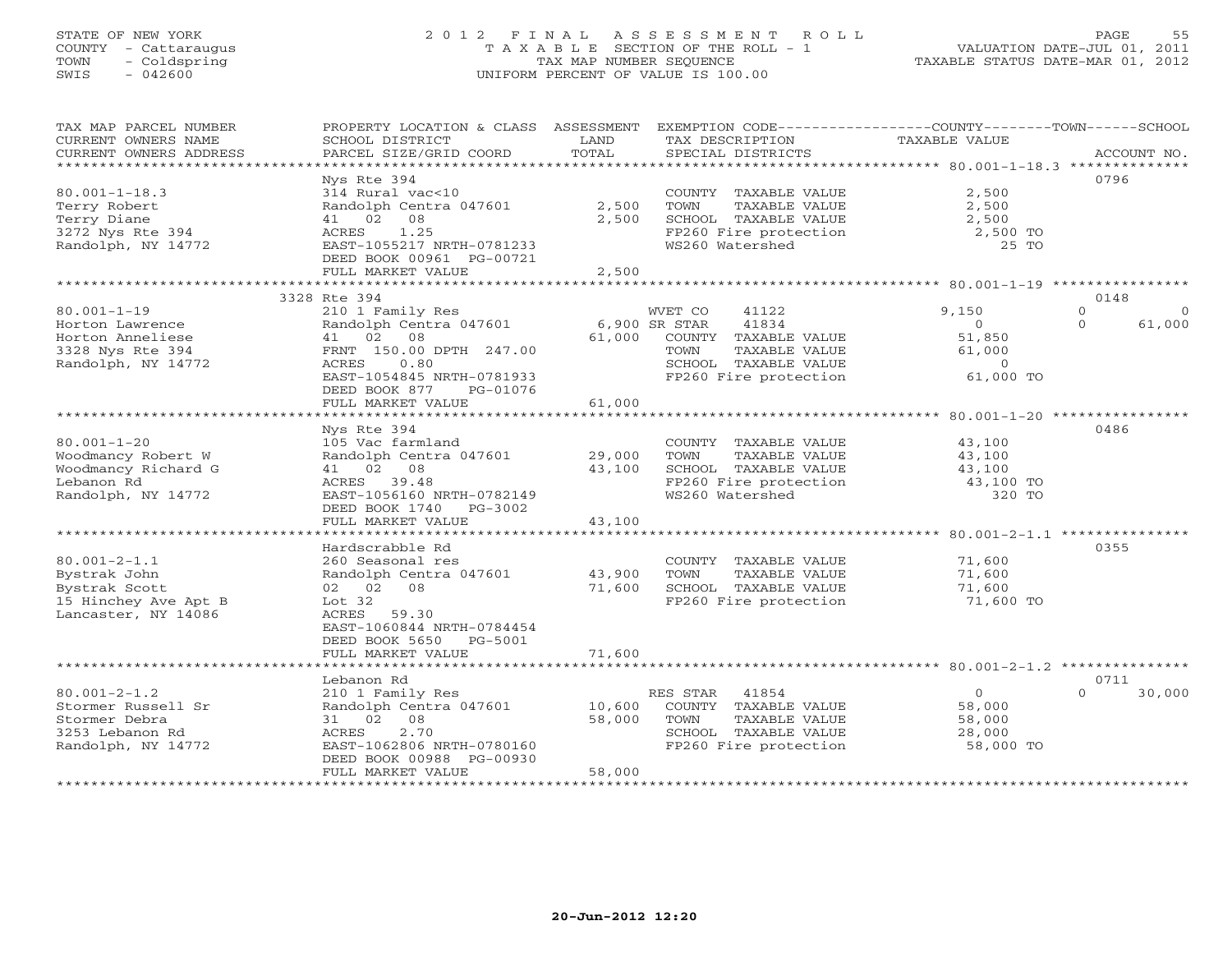## STATE OF NEW YORK 2 0 1 2 F I N A L A S S E S S M E N T R O L L PAGE 56 COUNTY - Cattaraugus T A X A B L E SECTION OF THE ROLL - 1 VALUATION DATE-JUL 01, 2011 TOWN - Coldspring TAX MAP NUMBER SEQUENCE TAXABLE STATUS DATE-MAR 01, 2012 SWIS - 042600 UNIFORM PERCENT OF VALUE IS 100.00UNIFORM PERCENT OF VALUE IS 100.00

| TAX MAP PARCEL NUMBER<br>CURRENT OWNERS NAME<br>CURRENT OWNERS ADDRESS                                                                                                            | PROPERTY LOCATION & CLASS ASSESSMENT<br>SCHOOL DISTRICT<br>PARCEL SIZE/GRID COORD                                                                                                                                       | LAND<br>TOTAL                | EXEMPTION CODE-----------------COUNTY-------TOWN------SCHOOL<br>TAX DESCRIPTION<br>SPECIAL DISTRICTS                | <b>TAXABLE VALUE</b>                                   | ACCOUNT NO.                |
|-----------------------------------------------------------------------------------------------------------------------------------------------------------------------------------|-------------------------------------------------------------------------------------------------------------------------------------------------------------------------------------------------------------------------|------------------------------|---------------------------------------------------------------------------------------------------------------------|--------------------------------------------------------|----------------------------|
| ***********************                                                                                                                                                           |                                                                                                                                                                                                                         |                              |                                                                                                                     |                                                        |                            |
| $80.001 - 2 - 1.3$<br>Malak Walter D<br>Malak Ginger G<br>10399 Lebanon Rd<br>Randolph, NY 14772<br>MAY BE SUBJECT TO PAYMENT<br>UNDER AGDIST LAW TIL 2016<br>******************* | $Co$ Rd $39$<br>120 Field crops<br>Randolph Centra 047601<br>31/32 02 08<br>$L/p$ 983-320<br>ACRES 40.25<br>EAST-1059188 NRTH-0781854<br>DEED BOOK 00982 PG-00733<br>FULL MARKET VALUE<br>***************************** | 30,000<br>30,000<br>30,000   | AG DIST<br>41720<br>COUNTY TAXABLE VALUE<br>TOWN<br>TAXABLE VALUE<br>SCHOOL TAXABLE VALUE<br>FP260 Fire protection  | 12,338<br>17,662<br>17,662<br>17,662<br>30,000 TO      | 0712<br>12,338<br>12,338   |
|                                                                                                                                                                                   | 3471 Hardscrabble Rd                                                                                                                                                                                                    |                              |                                                                                                                     |                                                        | 0749                       |
| $80.001 - 2 - 1.4$<br>Zollinger Bette Ann<br>3471 Hardscrabble Rd<br>Randolph, NY 14772                                                                                           | 210 1 Family Res<br>Randolph Centra 047601<br>02 08<br>31/32<br>9.55 BANK<br>ACRES<br>017<br>EAST-1061489 NRTH-0783840<br>DEED BOOK 00995 PG-01134<br>FULL MARKET VALUE                                                 | 16,000<br>148,100<br>148,100 | RES STAR<br>41854<br>COUNTY TAXABLE VALUE<br>TOWN<br>TAXABLE VALUE<br>SCHOOL TAXABLE VALUE<br>FP260 Fire protection | $\circ$<br>148,100<br>148,100<br>118,100<br>148,100 TO | 30,000<br>$\Omega$         |
|                                                                                                                                                                                   |                                                                                                                                                                                                                         |                              |                                                                                                                     | ******************** 80.001-2-1.5 ****************     |                            |
| $80.001 - 2 - 1.5$<br>Habermehl David R<br>Habermehl Wendy J<br>12190 Jennings Rd<br>Lawtons, NY 14091                                                                            | Lebanon Rd<br>120 Field crops<br>Randolph Centra 047601<br>$31/32$ 02 08<br>ACRES 109.25<br>EAST-1060421 NRTH-0781967                                                                                                   | 76,900<br>76,900             | 41720<br>AG DIST<br>COUNTY TAXABLE VALUE<br>TOWN<br>TAXABLE VALUE<br>SCHOOL TAXABLE VALUE<br>FP260 Fire protection  | 14,162<br>62,738<br>62,738<br>62,738<br>76,900 TO      | 0771<br>14,162<br>14,162   |
| MAY BE SUBJECT TO PAYMENT<br>UNDER AGDIST LAW TIL 2016                                                                                                                            | DEED BOOK 00967 PG-00826<br>FULL MARKET VALUE                                                                                                                                                                           | 76,900                       |                                                                                                                     |                                                        |                            |
|                                                                                                                                                                                   | Lebanon Rd                                                                                                                                                                                                              |                              |                                                                                                                     |                                                        | 0772                       |
| $80.001 - 2 - 1.6$<br>Coldspring Dairy<br>2785 Lebanon Rd<br>Randolph, NY 14772                                                                                                   | 120 Field crops<br>Randolph Centra 047601<br>31 02 08<br>ACRES 47.70<br>EAST-1062314 NRTH-0782090<br>DEED BOOK 1025<br>$PG-1144$<br>FULL MARKET VALUE                                                                   | 38,200<br>38,200<br>38,200   | COUNTY TAXABLE VALUE<br>TOWN<br>TAXABLE VALUE<br>SCHOOL TAXABLE VALUE<br>FP260 Fire protection                      | 38,200<br>38,200<br>38,200<br>38,200 TO                |                            |
|                                                                                                                                                                                   | ***************************                                                                                                                                                                                             | * * * * * * * * * * * * *    |                                                                                                                     |                                                        |                            |
| $80.001 - 2 - 1.7$<br>Snow Richard L<br>Snow Joann<br>10416 Lebanon Rd<br>Randolph, NY 14772                                                                                      | 10416 Lebanon Rd<br>210 1 Family Res<br>Randolph Centra 047601<br>31/32 02 08<br>39.45<br>ACRES<br>EAST-1059256 NRTH-0784262<br>DEED BOOK 00942 PG-00555                                                                | 32,200<br>125,200            | SR STAR<br>41834<br>COUNTY TAXABLE VALUE<br>TAXABLE VALUE<br>TOWN<br>SCHOOL TAXABLE VALUE<br>FP260 Fire protection  | $\circ$<br>125,200<br>125,200<br>63,000<br>125,200 TO  | 0782<br>62,200<br>$\Omega$ |
|                                                                                                                                                                                   | FULL MARKET VALUE                                                                                                                                                                                                       | 125,200                      |                                                                                                                     |                                                        |                            |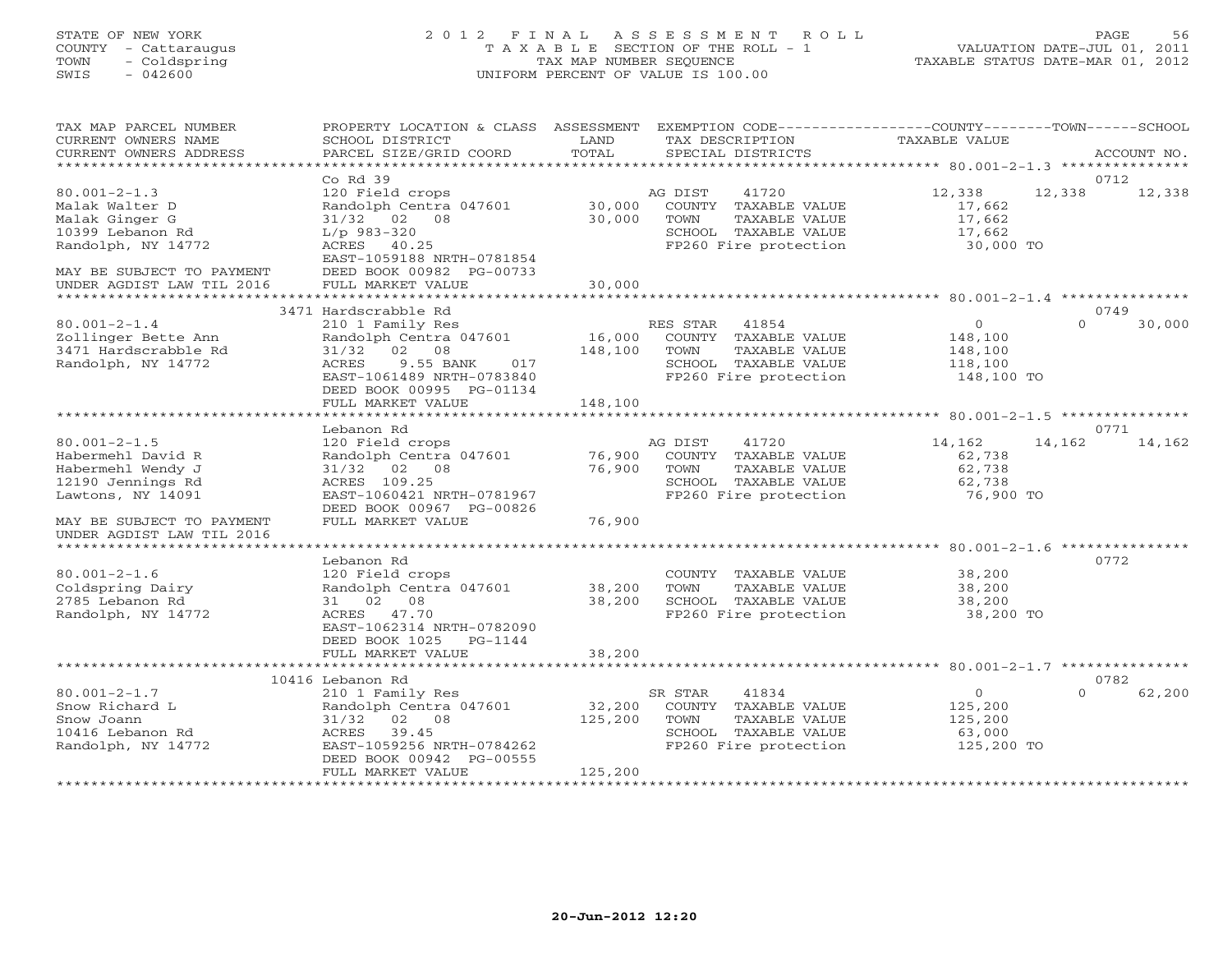# STATE OF NEW YORK 2 0 1 2 F I N A L A S S E S S M E N T R O L L PAGE 57 COUNTY - Cattaraugus T A X A B L E SECTION OF THE ROLL - 1 VALUATION DATE-JUL 01, 2011 TOWN - Coldspring TAX MAP NUMBER SEQUENCE TAXABLE STATUS DATE-MAR 01, 2012 SWIS - 042600 UNIFORM PERCENT OF VALUE IS 100.00UNIFORM PERCENT OF VALUE IS 100.00

TAX MAP PARCEL NUMBER PROPERTY LOCATION & CLASS ASSESSMENT EXEMPTION CODE----------------COUNTY-------TOWN------SCHOOL

| CURRENT OWNERS NAME       | SCHOOL DISTRICT                  | LAND         |          | TAX DESCRIPTION       | <b>TAXABLE VALUE</b>             |                    |
|---------------------------|----------------------------------|--------------|----------|-----------------------|----------------------------------|--------------------|
| CURRENT OWNERS ADDRESS    | PARCEL SIZE/GRID COORD           | TOTAL        |          | SPECIAL DISTRICTS     |                                  | ACCOUNT NO.        |
|                           |                                  |              |          |                       | ****************** 80.001-2-1.8  |                    |
|                           | Co Rd 39 (Off)                   |              |          |                       |                                  | 0783               |
| $80.001 - 2 - 1.8$        | 910 Priv forest                  |              |          | COUNTY TAXABLE VALUE  | 16,000                           |                    |
| Malak Walter D            | Randolph Centra 047601           | 16,000       | TOWN     | TAXABLE VALUE         | 16,000                           |                    |
| Malak Ginger G            | 02 08<br>31/32                   | 16,000       |          | SCHOOL TAXABLE VALUE  | 16,000                           |                    |
| 10399 Lebanon Rd          | 29.90<br>ACRES                   |              |          | FP260 Fire protection | 16,000 TO                        |                    |
| Randolph, NY 14772        | EAST-1059239 NRTH-0780187        |              |          |                       |                                  |                    |
|                           | DEED BOOK 00992 PG-00866         |              |          |                       |                                  |                    |
|                           | FULL MARKET VALUE                | 16,000       |          |                       |                                  |                    |
|                           |                                  |              |          |                       |                                  |                    |
|                           | Lebanon Rd & Parker Hil          |              |          |                       |                                  | 841                |
| $80.001 - 2 - 1.9$        | 120 Field crops                  |              |          | COUNTY TAXABLE VALUE  | 44,300                           |                    |
| Backus Robert D Jr.       | Randolph Centra 047601           | 44,300       | TOWN     | TAXABLE VALUE         | 44,300                           |                    |
| Backus Randi Snow         | 31 02 08                         | 44,300       |          | SCHOOL TAXABLE VALUE  | 44,300                           |                    |
| 2785 Lebanon Rd           | 77.25<br>ACRES                   |              |          | FP260 Fire protection | 44,300 TO                        |                    |
| Randolph, NY 14772        | EAST-1061919 NRTH-0780770        |              |          |                       |                                  |                    |
|                           | DEED BOOK 1025<br>PG-1141        |              |          |                       |                                  |                    |
|                           | FULL MARKET VALUE                | 44,300       |          |                       |                                  |                    |
|                           | ************************         |              |          |                       |                                  |                    |
|                           | Lebanon Rd & Parker Hil          |              |          |                       |                                  | 843                |
| $80.001 - 2 - 1.10$       | 110 Livestock                    |              | AG DIST  | 41720                 | 191                              | 191<br>191         |
| Adams David A             | Randolph Centra 047601           | 14,000       |          | COUNTY TAXABLE VALUE  | 18,809                           |                    |
| 4284 Elm Creek Rd         | 31 02 08                         | 19,000       | TOWN     | TAXABLE VALUE         | 18,809                           |                    |
| Randolph, NY 14772        | 21.70<br>ACRES                   |              |          | SCHOOL TAXABLE VALUE  | 18,809                           |                    |
|                           | EAST-1062126 NRTH-0783198        |              |          | FP260 Fire protection | 19,000 TO                        |                    |
| MAY BE SUBJECT TO PAYMENT | DEED BOOK 1025<br>PG-1144        |              |          |                       |                                  |                    |
| UNDER AGDIST LAW TIL 2016 | FULL MARKET VALUE                | 19,000       |          |                       |                                  |                    |
| ************************* | ******************************** |              |          |                       |                                  |                    |
|                           | 10314 Lebanon Rd                 |              |          |                       |                                  | 0881               |
| $80.001 - 2 - 1.11$       | 112 Dairy farm                   |              | RES STAR | 41854                 | $\Omega$                         | $\Omega$<br>30,000 |
| Long Scott A              | Randolph Centra 047601           | 33,800       |          | COUNTY TAXABLE VALUE  | 163,900                          |                    |
| 10314 Lebanon Rd          | 31/32<br>02 08                   | 163,900      | TOWN     | TAXABLE VALUE         | 163,900                          |                    |
| Randolph, NY 14772        | ACRES<br>32.35                   |              |          | SCHOOL TAXABLE VALUE  | 133,900                          |                    |
|                           | EAST-1060370 NRTH-0783418        |              |          | FP260 Fire protection | 163,900 TO                       |                    |
|                           | DEED BOOK 9057<br>PG-3001        |              |          |                       |                                  |                    |
|                           | FULL MARKET VALUE                | 163,900      |          |                       |                                  |                    |
|                           | ******************               | ************ |          |                       | ********************* 80.001-2-2 |                    |
|                           | 3417 Lebanon Rd                  |              |          |                       |                                  | 0268               |
| $80.001 - 2 - 2$          | 210 1 Family Res                 |              | SR STAR  | 41834                 | $\Omega$                         | 45,000<br>$\Omega$ |
| Stormer Charles F         | Randolph Centra 047601           | 6,600        |          | COUNTY TAXABLE VALUE  | 45,000                           |                    |
| 3417 Lebanon Rd           | 31 02 08                         | 45,000       | TOWN     | TAXABLE VALUE         | 45,000                           |                    |
| Randolph, NY 14772        | FRNT 148.00 DPTH 140.00          |              |          | SCHOOL TAXABLE VALUE  | $\Omega$                         |                    |
|                           | EAST-1061345 NRTH-0782742        |              |          | FP260 Fire protection | 45,000 TO                        |                    |
|                           | DEED BOOK 6064<br>PG-6001        |              |          |                       |                                  |                    |
|                           | FULL MARKET VALUE                | 45,000       |          |                       |                                  |                    |
|                           |                                  |              |          |                       |                                  |                    |
|                           |                                  |              |          |                       |                                  |                    |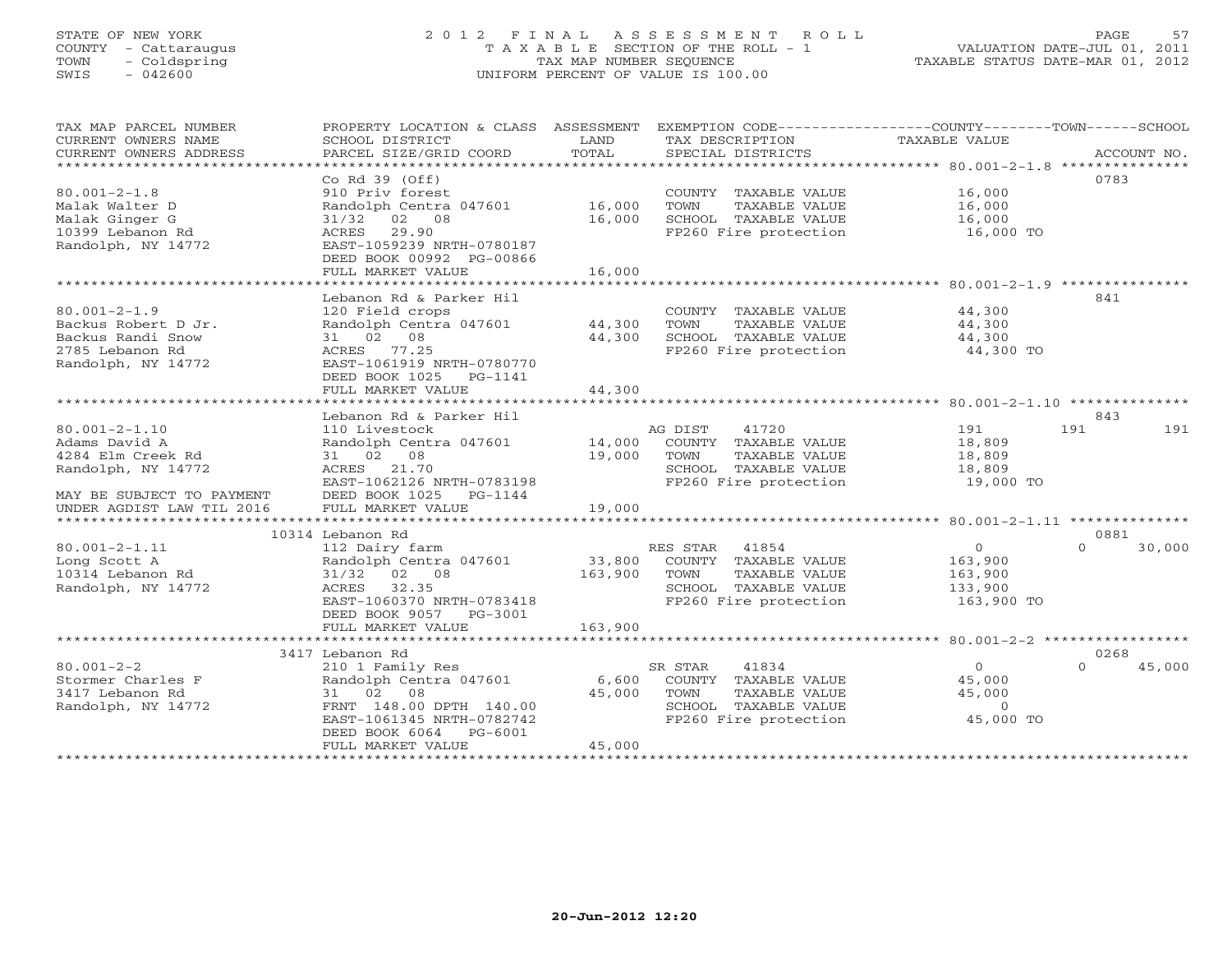#### STATE OF NEW YORK 2 0 1 2 F I N A L A S S E S S M E N T R O L L PAGE 58 COUNTY - Cattaraugus T A X A B L E SECTION OF THE ROLL - 1 VALUATION DATE-JUL 01, 2011 TOWN - Coldspring TAX MAP NUMBER SEQUENCE TAXABLE STATUS DATE-MAR 01, 2012 SWIS - 042600 UNIFORM PERCENT OF VALUE IS 100.00UNIFORM PERCENT OF VALUE IS 100.00

| TAX MAP PARCEL NUMBER<br>CURRENT OWNERS NAME | PROPERTY LOCATION & CLASS ASSESSMENT EXEMPTION CODE---------------COUNTY-------TOWN-----SCHOOL<br>SCHOOL DISTRICT | LAND                  | TAX DESCRIPTION                             | TAXABLE VALUE                                               |                            |
|----------------------------------------------|-------------------------------------------------------------------------------------------------------------------|-----------------------|---------------------------------------------|-------------------------------------------------------------|----------------------------|
| CURRENT OWNERS ADDRESS                       | PARCEL SIZE/GRID COORD                                                                                            | TOTAL                 | SPECIAL DISTRICTS                           |                                                             | ACCOUNT NO.                |
|                                              | 10157 Parker Hill Rd                                                                                              |                       | 62 PCT OF VALUE USED FOR EXEMPTION PURPOSES |                                                             | 0304                       |
| $80.001 - 2 - 3.1$                           |                                                                                                                   |                       | 41132                                       | 16,213                                                      | $\circ$<br>$\mathbf 0$     |
| Kinney Dennis V                              |                                                                                                                   |                       | 41132                                       | 16,213                                                      | $\overline{0}$<br>$\Omega$ |
| Kinney Mary F                                | 21 02 08                                                                                                          |                       | 104,600 CW_DISBLD_ 41172                    | 9,728                                                       | $\overline{0}$<br>$\Omega$ |
| 10157 Parker Hill Rd                         | ACRES 62.40                                                                                                       |                       | 41700<br>AG BLDG                            | 5,000                                                       | 5,000<br>5,000             |
| Randolph, NY 14772                           | EAST-1065544 NRTH-0783013                                                                                         |                       | RES STAR<br>41854                           | $\overline{0}$                                              | 30,000<br>$\Omega$         |
|                                              | DEED BOOK 882<br>PG-00011                                                                                         |                       | COUNTY TAXABLE VALUE                        | 57,446                                                      |                            |
| MAY BE SUBJECT TO PAYMENT                    | FULL MARKET VALUE                                                                                                 | 104,600 TOWN          | TAXABLE VALUE                               | 99,600                                                      |                            |
| UNDER RPTL483 UNTIL 2022                     |                                                                                                                   |                       | SCHOOL TAXABLE VALUE                        | 69,600                                                      |                            |
|                                              |                                                                                                                   |                       | FP260 Fire protection                       | 104,600 TO                                                  |                            |
|                                              |                                                                                                                   |                       |                                             |                                                             |                            |
|                                              | Parker Hill Rd                                                                                                    |                       |                                             |                                                             | 0698                       |
| $80.001 - 2 - 3.2$                           | 120 Field crops<br>120 Field crops<br>Randolph Centra 047601               36,500                                 |                       | COUNTY TAXABLE VALUE                        | 36,500                                                      |                            |
| Coldspring Dairy                             |                                                                                                                   |                       | TOWN<br>TAXABLE VALUE                       | 36,500                                                      |                            |
| 2785 Lebanon Rd                              | 21 02 08                                                                                                          | 36,500                | SCHOOL TAXABLE VALUE                        | 36,500                                                      |                            |
| Randolph, NY 14772                           | ACRES 37.55                                                                                                       |                       | FP260 Fire protection                       | 36,500 TO                                                   |                            |
|                                              | EAST-1063710 NRTH-0782974                                                                                         |                       |                                             |                                                             |                            |
|                                              | DEED BOOK 00928 PG-00870                                                                                          |                       |                                             |                                                             |                            |
|                                              | FULL MARKET VALUE                                                                                                 | 36,500                |                                             |                                                             |                            |
|                                              |                                                                                                                   |                       |                                             |                                                             |                            |
| $80.001 - 2 - 3.3$                           | 10213 Parker Hill Rd                                                                                              |                       | RES STAR 41854                              | $\Omega$                                                    | 0706<br>$\Omega$<br>30,000 |
| Evans Mark P                                 | 210 1 Family Res<br>Randolph Centra 047601                                                                        | 7,000                 | COUNTY TAXABLE VALUE                        | 85,000                                                      |                            |
| 10213 Parker Hill                            | 21 02 08                                                                                                          | 85,000                | TOWN<br>TAXABLE VALUE                       | 85,000                                                      |                            |
| Randolph, NY 14772                           | FRNT 235.00 DPTH 175.00                                                                                           |                       | SCHOOL TAXABLE VALUE                        | 55,000                                                      |                            |
|                                              | EAST-1062991 NRTH-0783454                                                                                         |                       | FP260 Fire protection                       | 85,000 TO                                                   |                            |
|                                              | DEED BOOK 1028 PG-1085                                                                                            |                       |                                             |                                                             |                            |
|                                              | FULL MARKET VALUE                                                                                                 | 85,000                |                                             |                                                             |                            |
|                                              |                                                                                                                   | ********************* |                                             | ******************************80.001-2-3.4 **************** |                            |
|                                              | 10169 Parker Hill Rd                                                                                              |                       |                                             |                                                             | 0713                       |
| $80.001 - 2 - 3.4$                           | 270 Mfg housing                                                                                                   |                       | COUNTY TAXABLE VALUE                        | 15,300                                                      |                            |
| Stacey Veva                                  | Randolph Centra 047601 7,000                                                                                      |                       | TOWN<br>TAXABLE VALUE                       | 15,300                                                      |                            |
| 10169 Parker Hill Rd                         | 21 02 08                                                                                                          | 15,300                | SCHOOL TAXABLE VALUE                        | 15,300                                                      |                            |
| Randolph, NY 14772                           | FRNT 206.75 DPTH 61.00                                                                                            |                       |                                             | FP260 Fire protection 15,300 TO                             |                            |
|                                              | EAST-1063799 NRTH-0783528                                                                                         |                       |                                             |                                                             |                            |
|                                              | DEED BOOK 856<br>PG-00762                                                                                         |                       |                                             |                                                             |                            |
|                                              | FULL MARKET VALUE                                                                                                 | 15,300                |                                             |                                                             |                            |
|                                              |                                                                                                                   |                       |                                             |                                                             |                            |
|                                              | Bunker Hill Rd                                                                                                    |                       |                                             |                                                             | 0247                       |
| $80.001 - 2 - 4.1$                           | 220 2 Family Res                                                                                                  |                       | RES STAR 41854                              | $\overline{0}$                                              | $\Omega$<br>30,000         |
| Kibbe Lola                                   | Randolph Centra 047601                                                                                            | 38,000                | COUNTY TAXABLE VALUE                        | 83,700                                                      |                            |
| Kibbe Eugene J                               | 17/21/30 02 08                                                                                                    | 83,700                | TOWN<br>TAXABLE VALUE                       | 83,700                                                      |                            |
| 3146 Bunker Hill Rd                          | Life Use - Lola                                                                                                   |                       | SCHOOL TAXABLE VALUE                        | 53,700                                                      |                            |
| Randolph, NY 14772                           | ACRES 79.60                                                                                                       |                       | FP260 Fire protection                       | 83,700 TO                                                   |                            |
|                                              | EAST-1065585 NRTH-0780615                                                                                         |                       |                                             |                                                             |                            |
|                                              | DEED BOOK 6394<br>PG-5001<br>FULL MARKET VALUE                                                                    | 83,700                |                                             |                                                             |                            |
|                                              |                                                                                                                   |                       |                                             |                                                             |                            |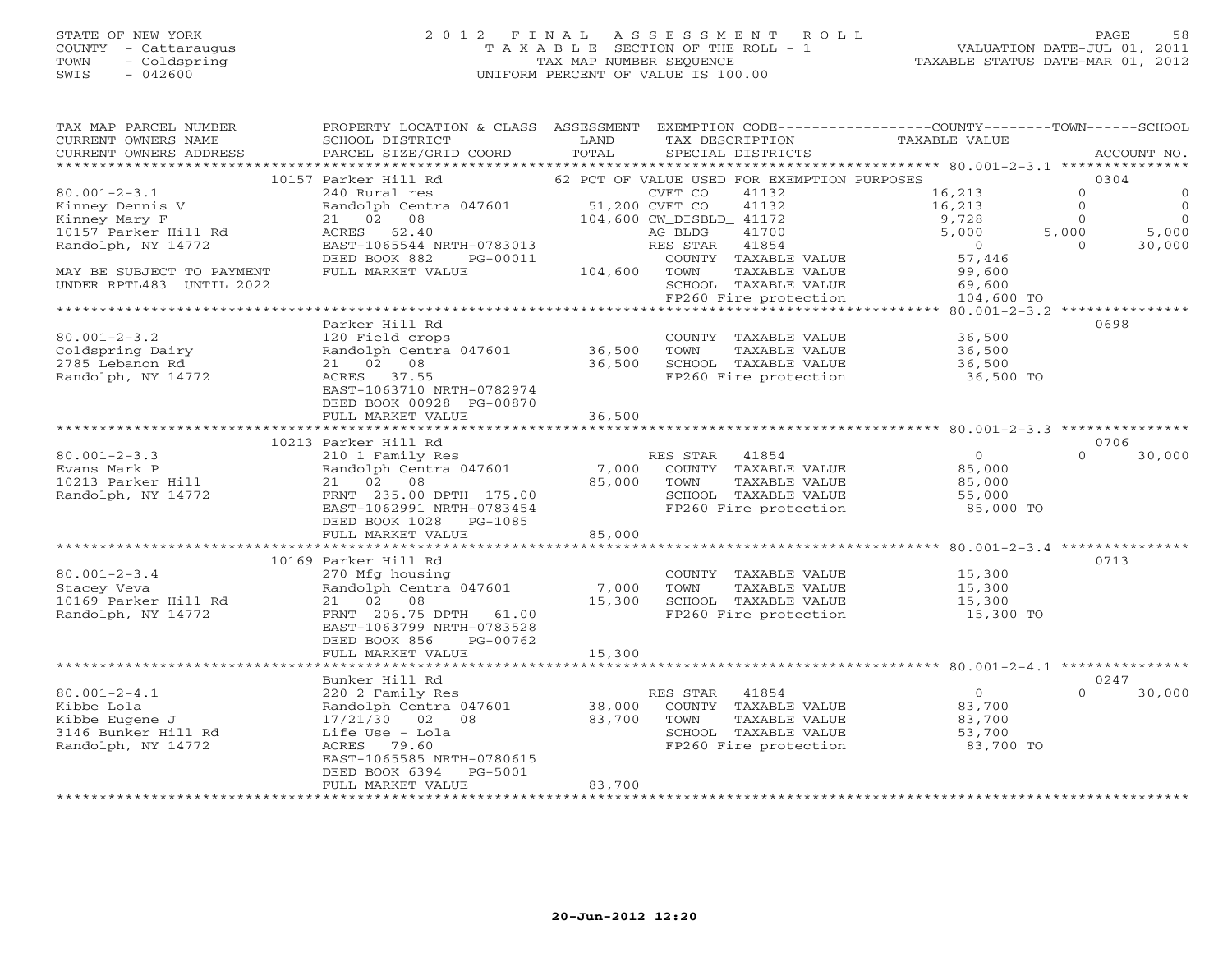# STATE OF NEW YORK 2 0 1 2 F I N A L A S S E S S M E N T R O L L PAGE 59 COUNTY - Cattaraugus T A X A B L E SECTION OF THE ROLL - 1 VALUATION DATE-JUL 01, 2011 TOWN - Coldspring TAX MAP NUMBER SEQUENCE TAXABLE STATUS DATE-MAR 01, 2012 SWIS - 042600 UNIFORM PERCENT OF VALUE IS 100.00UNIFORM PERCENT OF VALUE IS 100.00

| TAX MAP PARCEL NUMBER<br>CURRENT OWNERS NAME<br>CURRENT OWNERS ADDRESS | PROPERTY LOCATION & CLASS ASSESSMENT<br>SCHOOL DISTRICT<br>PARCEL SIZE/GRID COORD       | LAND<br>TOTAL | EXEMPTION CODE-----------------COUNTY-------TOWN------SCHOOL<br>TAX DESCRIPTION<br>SPECIAL DISTRICTS | <b>TAXABLE VALUE</b> | ACCOUNT NO.            |
|------------------------------------------------------------------------|-----------------------------------------------------------------------------------------|---------------|------------------------------------------------------------------------------------------------------|----------------------|------------------------|
| ***********************                                                |                                                                                         |               |                                                                                                      |                      |                        |
|                                                                        | Bunker Hill Rd                                                                          |               |                                                                                                      |                      | 0868                   |
| $80.001 - 2 - 4.2$                                                     | 314 Rural vac<10                                                                        |               | COUNTY TAXABLE VALUE                                                                                 | 5,900                |                        |
| Conklin Jr. Russell R                                                  | Randolph Centra 047601                                                                  | 5,900         | TOWN<br>TAXABLE VALUE                                                                                | 5,900                |                        |
| Kibbe Lola                                                             | 02<br>08<br>17/21/30                                                                    | 5,900         | SCHOOL TAXABLE VALUE                                                                                 | 5,900                |                        |
| PO Box 5171<br>Englewood, FL 34224                                     | Life Use - Lola<br>ACRES<br>2.15<br>EAST-1065699 NRTH-0779009<br>DEED BOOK 6394 PG-5001 |               | FP260 Fire protection                                                                                | 5,900 TO             |                        |
|                                                                        | FULL MARKET VALUE                                                                       | 5,900         |                                                                                                      |                      |                        |
|                                                                        |                                                                                         |               |                                                                                                      |                      |                        |
| $80.001 - 2 - 5$                                                       | Bunker Hill Rd & Lebanon<br>105 Vac farmland                                            |               | AG DIST<br>41720                                                                                     | 7,698                | 0100<br>7,698<br>7,698 |
| R&L Adams Lands, LLC                                                   | Randolph Centra 047601                                                                  | 100,000       | COUNTY TAXABLE VALUE                                                                                 | 92,302               |                        |
| 4244 Elm Creek Rd                                                      | 21 02 08                                                                                | 100,000       | TOWN<br>TAXABLE VALUE                                                                                | 92,302               |                        |
| Randolph, NY 14772                                                     | ACRES 178.90                                                                            |               | SCHOOL TAXABLE VALUE                                                                                 | 92,302               |                        |
|                                                                        | EAST-1064194 NRTH-0781038                                                               |               | FP260 Fire protection                                                                                | 100,000 TO           |                        |
| MAY BE SUBJECT TO PAYMENT<br>UNDER AGDIST LAW TIL 2016                 | DEED BOOK 4643 PG-3001<br>FULL MARKET VALUE                                             | 100,000       |                                                                                                      |                      |                        |
|                                                                        |                                                                                         |               |                                                                                                      |                      |                        |
|                                                                        | 3287 Bunker Hill Rd                                                                     |               |                                                                                                      |                      | 0683                   |
| $80.001 - 2 - 7.2$<br>Brockway Thomas                                  | 210 1 Family Res<br>Randolph Centra 047601                                              | 6,700         | RES STAR<br>41854<br>COUNTY TAXABLE VALUE                                                            | $\Omega$<br>54,700   | $\Omega$<br>30,000     |
| 172 Carpenter Creek Rd                                                 | 21 02 08                                                                                | 54,700        | TOWN<br>TAXABLE VALUE                                                                                | 54,700               |                        |
| Elderd, PA 16731                                                       | FRNT 147.50 DPTH 165.00                                                                 |               | SCHOOL TAXABLE VALUE                                                                                 | 24,700               |                        |
|                                                                        | EAST-1063153 NRTH-0779793                                                               |               | FP260 Fire protection                                                                                | 54,700 TO            |                        |
| PRIOR OWNER ON 3/01/2012                                               | DEED BOOK 16966 PG-5001                                                                 |               |                                                                                                      |                      |                        |
| Schreckengost Eva                                                      | FULL MARKET VALUE                                                                       | 54,700        |                                                                                                      |                      |                        |
|                                                                        |                                                                                         |               |                                                                                                      |                      |                        |
|                                                                        | Bunker Hill Rd                                                                          |               |                                                                                                      |                      | 0049                   |
| $80.001 - 2 - 8.1$<br>Long Curtis M                                    | 312 Vac w/imprv<br>Randolph Centra 047601                                               | 6,600         | COUNTY TAXABLE VALUE<br>TAXABLE VALUE<br>TOWN                                                        | 11,200<br>11,200     |                        |
| 3267 Bunker Hill Rd                                                    | 21 02<br>08                                                                             | 11,200        | SCHOOL TAXABLE VALUE                                                                                 | 11,200               |                        |
| Randolph, NY 14772                                                     | FRNT 100.00 DPTH 225.00                                                                 |               | FP260 Fire protection                                                                                | 11,200 TO            |                        |
|                                                                        | EAST-1063269 NRTH-0779618<br>DEED BOOK 8658 PG-3001                                     |               |                                                                                                      |                      |                        |
|                                                                        | FULL MARKET VALUE                                                                       | 11,200        |                                                                                                      |                      |                        |
|                                                                        |                                                                                         |               |                                                                                                      |                      |                        |
|                                                                        | 3279 Bunker Hill Rd                                                                     |               |                                                                                                      |                      | 0685                   |
| $80.001 - 2 - 8.2$                                                     | 312 Vac w/imprv                                                                         |               | COUNTY TAXABLE VALUE                                                                                 | 7,300                |                        |
| Long Curtis M                                                          | Randolph Centra 047601                                                                  | 6,500         | TAXABLE VALUE<br>TOWN                                                                                | 7,300                |                        |
| 3267 Bunker Hill Rd                                                    | 21 02 08                                                                                | 7,300         | SCHOOL TAXABLE VALUE                                                                                 | 7,300<br>7,300 TO    |                        |
| Randolph, NY 14772                                                     | FRNT 100.00 DPTH 190.00<br>EAST-1063215 NRTH-0779704                                    |               | FP260 Fire protection                                                                                |                      |                        |
|                                                                        | DEED BOOK 8658<br>PG-3001                                                               |               |                                                                                                      |                      |                        |
|                                                                        | FULL MARKET VALUE                                                                       | 7,300         |                                                                                                      |                      |                        |
|                                                                        |                                                                                         |               |                                                                                                      |                      |                        |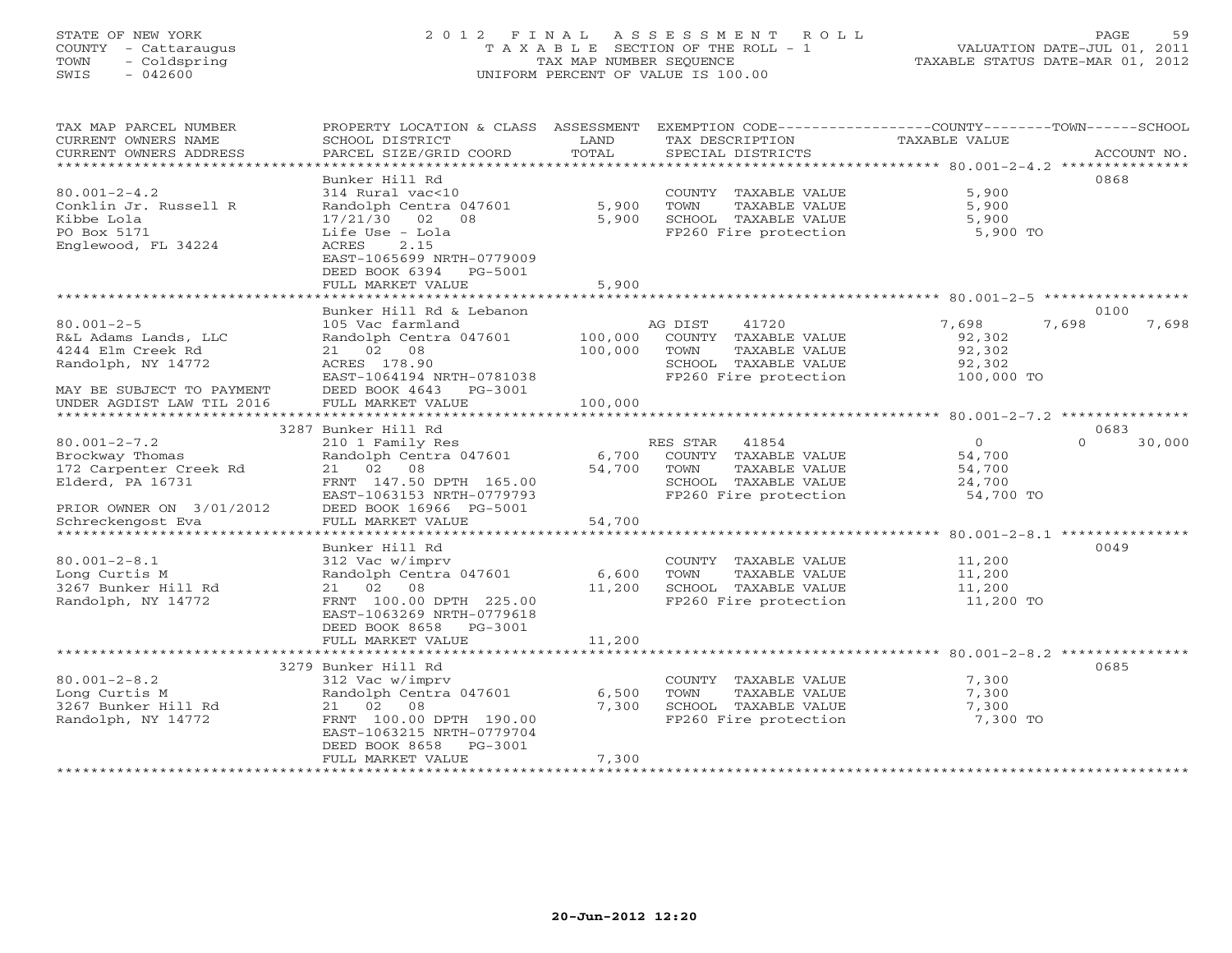# STATE OF NEW YORK 2 0 1 2 F I N A L A S S E S S M E N T R O L L PAGE 60 COUNTY - Cattaraugus T A X A B L E SECTION OF THE ROLL - 1 VALUATION DATE-JUL 01, 2011 TOWN - Coldspring TAX MAP NUMBER SEQUENCE TAXABLE STATUS DATE-MAR 01, 2012 SWIS - 042600 UNIFORM PERCENT OF VALUE IS 100.00UNIFORM PERCENT OF VALUE IS 100.00

| TAX MAP PARCEL NUMBER<br>CURRENT OWNERS NAME                                                        | PROPERTY LOCATION & CLASS ASSESSMENT<br>SCHOOL DISTRICT                                                                                                                                    | LAND                                                    | EXEMPTION CODE-----------------COUNTY-------TOWN------SCHOOL<br>TAX DESCRIPTION                                     | TAXABLE VALUE                                                     |          |             |
|-----------------------------------------------------------------------------------------------------|--------------------------------------------------------------------------------------------------------------------------------------------------------------------------------------------|---------------------------------------------------------|---------------------------------------------------------------------------------------------------------------------|-------------------------------------------------------------------|----------|-------------|
| CURRENT OWNERS ADDRESS<br>*********************                                                     | PARCEL SIZE/GRID COORD                                                                                                                                                                     | TOTAL                                                   | SPECIAL DISTRICTS                                                                                                   |                                                                   |          | ACCOUNT NO. |
|                                                                                                     | 3267 Bunker Hill Rd                                                                                                                                                                        |                                                         |                                                                                                                     |                                                                   | 0354     |             |
| $80.001 - 2 - 9$<br>Long Samuel<br>Long Geraldine L<br>3267 Bunker Hill Rd<br>Randolph, NY 14772    | 210 1 Family Res<br>Randolph Centra 047601<br>21/30 02 08<br>FRNT 150.00 DPTH 260.00<br>EAST-1063336 NRTH-0779507<br>DEED BOOK 871<br>PG-00848                                             | 6,900<br>51,300                                         | SR STAR<br>41834<br>COUNTY TAXABLE VALUE<br>TOWN<br>TAXABLE VALUE<br>SCHOOL TAXABLE VALUE<br>FP260 Fire protection  | $\overline{O}$<br>51,300<br>51,300<br>$\overline{0}$<br>51,300 TO | $\Omega$ | 51,300      |
|                                                                                                     | FULL MARKET VALUE                                                                                                                                                                          | 51,300                                                  |                                                                                                                     |                                                                   |          |             |
| $80.001 - 2 - 10$<br>Schaefer Russell F<br>5931 Traymore Ave<br>Brooklyn Ohio, 44144                | *******************<br>Bunker Hill Rd<br>270 Mfg housing<br>Randolph Centra 047601<br>30 02 08<br>ACRES 1.65<br>EAST-1063454 NRTH-0779345<br>DEED BOOK 1006<br>PG-382<br>FULL MARKET VALUE | * * * * * * * * * * * * *<br>13,800<br>41,900<br>41,900 | COUNTY TAXABLE VALUE<br>TOWN<br>TAXABLE VALUE<br>SCHOOL TAXABLE VALUE<br>FP260 Fire protection                      | 41,900<br>41,900<br>41,900<br>41,900 TO                           | 0111     |             |
|                                                                                                     | 3246 Bunker Hill Rd                                                                                                                                                                        |                                                         |                                                                                                                     |                                                                   | 0250     |             |
| $80.001 - 2 - 12$<br>Kibbe Lisa L<br>Samples Todd A<br>3246 Bunker Hill Rd<br>Randolph, NY 14772    | 270 Mfg housing<br>Randolph Centra 047601<br>30 02 08<br>FRNT 485.00 DPTH<br>2.65<br>ACRES<br>EAST-1063708 NRTH-0779125<br>DEED BOOK 1954<br>PG-6001                                       | 10,300<br>33,600                                        | RES STAR<br>41854<br>COUNTY TAXABLE VALUE<br>TOWN<br>TAXABLE VALUE<br>SCHOOL TAXABLE VALUE<br>FP260 Fire protection | $\Omega$<br>33,600<br>33,600<br>3,600<br>33,600 TO                | $\Omega$ | 30,000      |
|                                                                                                     | FULL MARKET VALUE                                                                                                                                                                          | 33,600                                                  |                                                                                                                     |                                                                   |          |             |
| $80.001 - 2 - 13$<br>Schaefer Russell F<br>5931 Traymore Ave<br>Brooklyn, OH 44144                  | Bunker Hill Rd<br>260 Seasonal res<br>Randolph Centra 047601<br>21/2/8<br>FRNT 250.00 DPTH 160.00<br>EAST-1065791 NRTH-0779458<br>DEED BOOK 00919 PG-00445                                 | 7,000<br>17,700                                         | COUNTY TAXABLE VALUE<br>TOWN<br>TAXABLE VALUE<br>SCHOOL TAXABLE VALUE<br>FP260 Fire protection                      | 17,700<br>17,700<br>17,700<br>17,700 TO                           | 0384     |             |
|                                                                                                     | FULL MARKET VALUE                                                                                                                                                                          | 17,700                                                  |                                                                                                                     |                                                                   |          |             |
| $80.001 - 2 - 14$<br>Sluga Charles A<br>Sluga Vickie L<br>3056 Bunker Hill Rd<br>Randolph, NY 14772 | Bunker Hill Rd<br>105 Vac farmland<br>Randolph Centra 047601<br>30 02 08<br>ACRES 30.64<br>EAST-1064341 NRTH-0778287<br>DEED BOOK 872<br>PG-01003<br>FULL MARKET VALUE                     | 14,300<br>14,300<br>14,300                              | COUNTY TAXABLE VALUE<br>TOWN<br>TAXABLE VALUE<br>SCHOOL TAXABLE VALUE<br>FP260 Fire protection                      | 14,300<br>14,300<br>14,300<br>14,300 TO                           | 0416     |             |
|                                                                                                     | *******************                                                                                                                                                                        |                                                         |                                                                                                                     |                                                                   |          |             |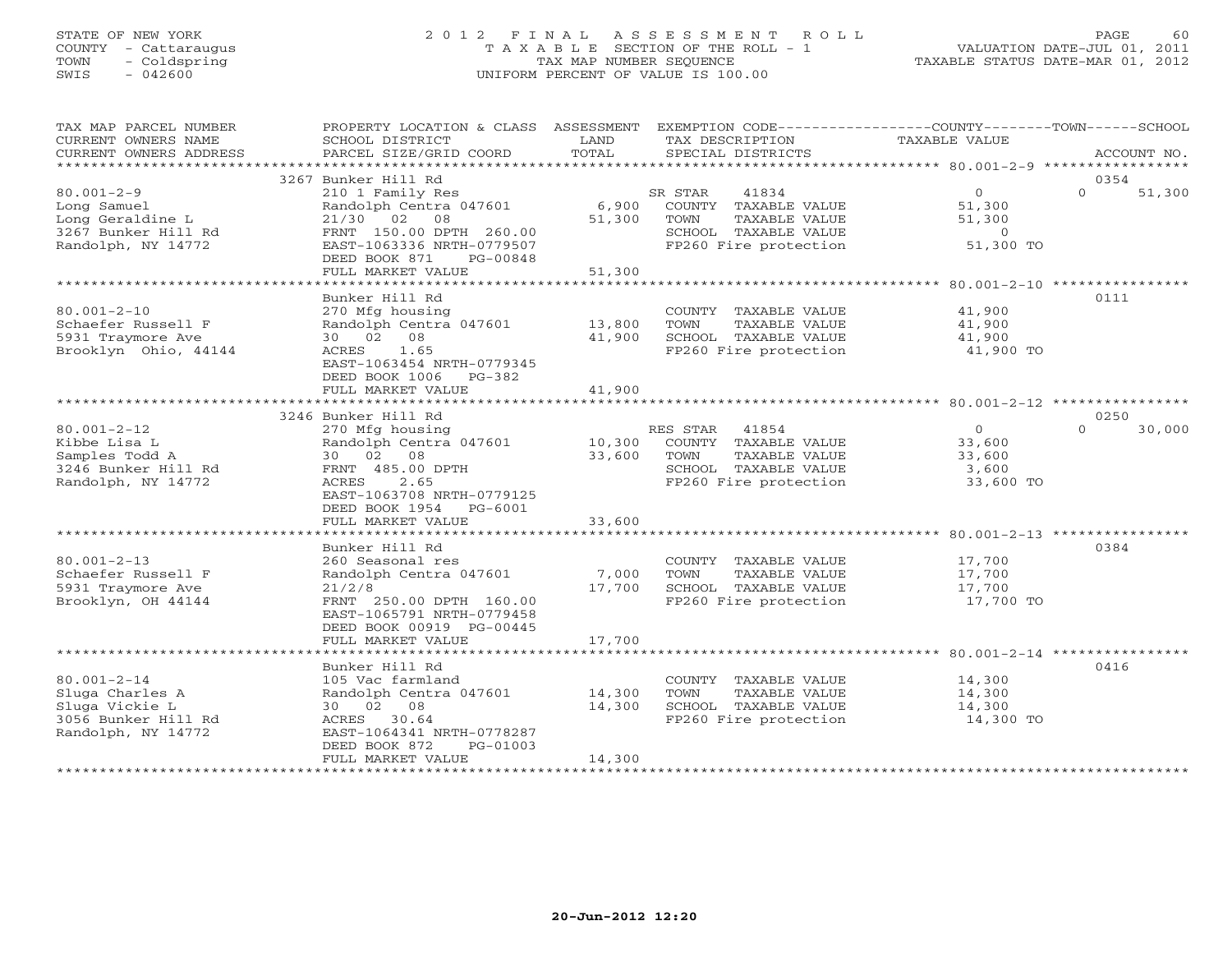# STATE OF NEW YORK 2 0 1 2 F I N A L A S S E S S M E N T R O L L PAGE 61 COUNTY - Cattaraugus T A X A B L E SECTION OF THE ROLL - 1 VALUATION DATE-JUL 01, 2011 TOWN - Coldspring TAX MAP NUMBER SEQUENCE TAXABLE STATUS DATE-MAR 01, 2012 SWIS - 042600 UNIFORM PERCENT OF VALUE IS 100.00UNIFORM PERCENT OF VALUE IS 100.00

| TAX MAP PARCEL NUMBER<br>CURRENT OWNERS NAME<br>CURRENT OWNERS ADDRESS | PROPERTY LOCATION & CLASS ASSESSMENT<br>SCHOOL DISTRICT<br>PARCEL SIZE/GRID COORD | LAND<br>TOTAL             | EXEMPTION CODE----------------COUNTY-------TOWN------SCHOOL<br>TAX DESCRIPTION<br>SPECIAL DISTRICTS | <b>TAXABLE VALUE</b>                            | ACCOUNT NO.                    |
|------------------------------------------------------------------------|-----------------------------------------------------------------------------------|---------------------------|-----------------------------------------------------------------------------------------------------|-------------------------------------------------|--------------------------------|
|                                                                        |                                                                                   |                           |                                                                                                     |                                                 |                                |
|                                                                        | 3151 Lebanon Rd                                                                   |                           |                                                                                                     |                                                 | 0091                           |
| $80.001 - 2 - 15.1$                                                    | 120 Field crops                                                                   |                           | COUNTY TAXABLE VALUE                                                                                | 103,700                                         |                                |
| Carr Richard D                                                         | Randolph Centra 047601                                                            | 44,300                    | TOWN<br>TAXABLE VALUE                                                                               | 103,700                                         |                                |
| Carr Stanley F<br>5981 Ashford Hollow Rd                               | 30 02 08<br>Life Use                                                              | 103,700                   | SCHOOL TAXABLE VALUE<br>FP260 Fire protection                                                       | 103,700<br>103,700 TO                           |                                |
| West Valley, NY 14171                                                  | ACRES 49.90<br>EAST-1060560 NRTH-0778407                                          |                           |                                                                                                     |                                                 |                                |
|                                                                        | DEED BOOK 8212 PG-6001                                                            |                           |                                                                                                     |                                                 |                                |
|                                                                        | FULL MARKET VALUE                                                                 | 103,700                   |                                                                                                     |                                                 |                                |
|                                                                        | Lebanon Rd                                                                        |                           |                                                                                                     |                                                 | 0653                           |
| $80.001 - 2 - 15.2$                                                    | 120 Field crops                                                                   |                           | COUNTY TAXABLE VALUE                                                                                | 39,500                                          |                                |
| Coldspring Dairy                                                       | Randolph Centra 047601                                                            | 39,500                    | TOWN<br>TAXABLE VALUE                                                                               | 39,500                                          |                                |
| 2785 Lebanon Rd                                                        | 30 02 08                                                                          | 39,500                    | SCHOOL TAXABLE VALUE                                                                                | 39,500                                          |                                |
| Randolph, NY 14772                                                     | ACRES 49.42                                                                       |                           | FP260 Fire protection                                                                               | 39,500 TO                                       |                                |
|                                                                        | EAST-1063561 NRTH-0777775                                                         |                           |                                                                                                     |                                                 |                                |
|                                                                        | DEED BOOK 00928 PG-01014                                                          |                           |                                                                                                     |                                                 |                                |
|                                                                        | FULL MARKET VALUE                                                                 | 39,500                    |                                                                                                     |                                                 |                                |
|                                                                        |                                                                                   |                           |                                                                                                     |                                                 |                                |
|                                                                        | 3088 Lebanon Rd                                                                   |                           |                                                                                                     |                                                 | 0104<br>$\Omega$               |
| $80.001 - 2 - 16.1$<br>Godfrey Danton L                                | 270 Mfg housing<br>Randolph Centra 047601                                         | 7,700 SR STAR             | 41122<br>WVET CO<br>41834                                                                           | 8,100<br>$\circ$                                | $\Omega$<br>$\Omega$<br>54,000 |
| Godfrey Diana L                                                        | 30 02 08                                                                          | 54,000                    | COUNTY TAXABLE VALUE                                                                                | 45,900                                          |                                |
| 3088 Lebanon Rd                                                        | ACRES<br>1.33                                                                     |                           | TOWN<br>TAXABLE VALUE                                                                               | 54,000                                          |                                |
| Randolph, NY 14772                                                     | EAST-1062811 NRTH-0777560                                                         |                           | SCHOOL TAXABLE VALUE                                                                                | $\Omega$                                        |                                |
|                                                                        | DEED BOOK 00931 PG-00374                                                          |                           | FP260 Fire protection                                                                               | 54,000 TO                                       |                                |
|                                                                        | FULL MARKET VALUE                                                                 | 54,000                    |                                                                                                     |                                                 |                                |
|                                                                        | ********************************                                                  |                           |                                                                                                     |                                                 |                                |
|                                                                        | 3086 Lebanon Rd                                                                   |                           |                                                                                                     |                                                 | 0859                           |
| $80.001 - 2 - 16.2$                                                    | 210 1 Family Res                                                                  |                           | RES STAR 41854                                                                                      | $\overline{0}$                                  | $\Omega$<br>30,000             |
| Godfrey Danton P                                                       | Randolph Centra 047601                                                            | 12,000                    | COUNTY TAXABLE VALUE                                                                                | 90,000                                          |                                |
| Godfrey Tina L<br>3086 Lebanon Rd                                      | 30 02 08<br>3.50 BANK<br>ACRES<br>017                                             | 90,000                    | TAXABLE VALUE<br>TOWN<br>SCHOOL TAXABLE VALUE                                                       | 90,000<br>60,000                                |                                |
| Randolph, NY 14772                                                     | EAST-1062780 NRTH-0777289                                                         |                           | FP260 Fire protection                                                                               | 90,000 TO                                       |                                |
|                                                                        | DEED BOOK 3812<br>PG-5001                                                         |                           |                                                                                                     |                                                 |                                |
|                                                                        | FULL MARKET VALUE                                                                 | 90,000                    |                                                                                                     |                                                 |                                |
|                                                                        | ********************                                                              | * * * * * * * * * * * * * |                                                                                                     | ****************** 80.001-2-17 **************** |                                |
|                                                                        | Lebanon Rd                                                                        |                           |                                                                                                     |                                                 | 0053                           |
| $80.001 - 2 - 17$                                                      | 105 Vac farmland                                                                  |                           | AG DIST<br>41720                                                                                    | $\Omega$                                        | $\Omega$<br>$\Omega$           |
| R&L Adams Lands, LLC                                                   | Randolph Centra 047601                                                            | 28,000                    | COUNTY TAXABLE VALUE                                                                                | 28,000                                          |                                |
| 4244 Elm Creek Rd                                                      | 30 02 08                                                                          | 28,000                    | TOWN<br>TAXABLE VALUE                                                                               | 28,000                                          |                                |
| Randolph, NY 14772                                                     | ACRES 40.00                                                                       |                           | SCHOOL TAXABLE VALUE                                                                                | 28,000                                          |                                |
| MAY BE SUBJECT TO PAYMENT                                              | EAST-1063456 NRTH-0775999<br>DEED BOOK 4643<br>PG-3001                            |                           | FP260 Fire protection                                                                               | 28,000 TO                                       |                                |
| UNDER AGDIST LAW TIL 2016                                              | FULL MARKET VALUE                                                                 | 28,000                    |                                                                                                     |                                                 |                                |
|                                                                        |                                                                                   |                           |                                                                                                     |                                                 |                                |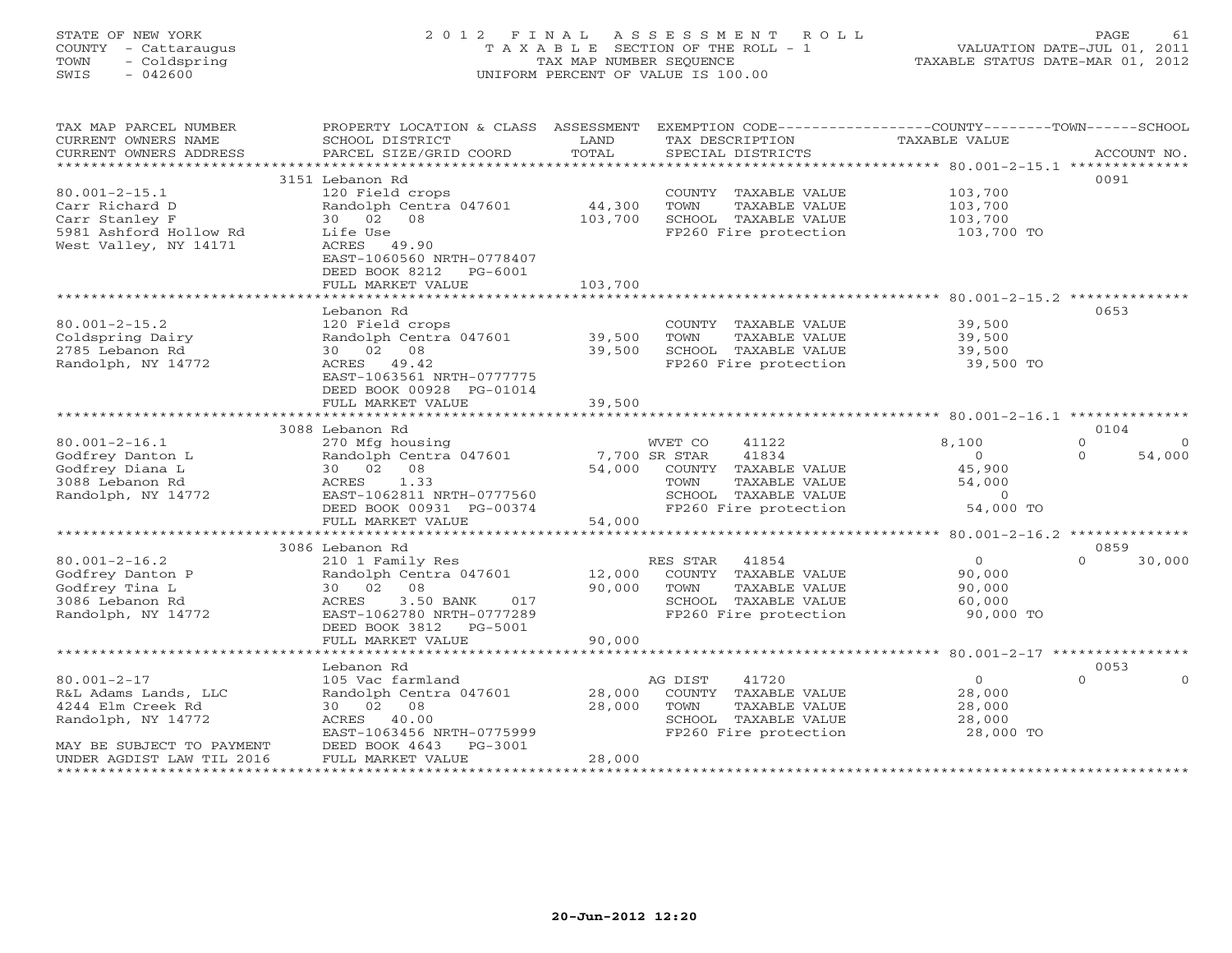# STATE OF NEW YORK 2 0 1 2 F I N A L A S S E S S M E N T R O L L PAGE 62 COUNTY - Cattaraugus T A X A B L E SECTION OF THE ROLL - 1 VALUATION DATE-JUL 01, 2011 TOWN - Coldspring TAX MAP NUMBER SEQUENCE TAXABLE STATUS DATE-MAR 01, 2012 SWIS - 042600 UNIFORM PERCENT OF VALUE IS 100.00UNIFORM PERCENT OF VALUE IS 100.00

| TAX MAP PARCEL NUMBER<br>CURRENT OWNERS NAME<br>CURRENT OWNERS ADDRESS                                | PROPERTY LOCATION & CLASS ASSESSMENT<br>SCHOOL DISTRICT<br>PARCEL SIZE/GRID COORD                                                                                                                | LAND<br>TOTAL                   | EXEMPTION CODE-----------------COUNTY-------TOWN------SCHOOL<br>TAX DESCRIPTION<br>SPECIAL DISTRICTS                | TAXABLE VALUE                                                                       | ACCOUNT NO.                |
|-------------------------------------------------------------------------------------------------------|--------------------------------------------------------------------------------------------------------------------------------------------------------------------------------------------------|---------------------------------|---------------------------------------------------------------------------------------------------------------------|-------------------------------------------------------------------------------------|----------------------------|
| ***********************                                                                               |                                                                                                                                                                                                  |                                 |                                                                                                                     |                                                                                     |                            |
| $80.001 - 2 - 18$<br>Rychcik Vikki<br>2990 Lebanon Rd<br>Randolph, NY 14772                           | 2990 Lebanon Rd<br>210 1 Family Res<br>Randolph Centra 047601<br>30 02<br>08<br>ACRES<br>1.00 BANK<br>017<br>EAST-1062472 NRTH-0775725<br>DEED BOOK 9268 PG-7001                                 | 7,000<br>72,900                 | RES STAR<br>41854<br>COUNTY TAXABLE VALUE<br>TOWN<br>TAXABLE VALUE<br>SCHOOL TAXABLE VALUE<br>FP260 Fire protection | $\overline{0}$<br>72,900<br>72,900<br>42,900<br>72,900 TO                           | 0275<br>$\Omega$<br>30,000 |
|                                                                                                       | FULL MARKET VALUE<br>***********************                                                                                                                                                     | 72,900                          |                                                                                                                     |                                                                                     |                            |
| $80.001 - 2 - 19$<br>Whiteman Arin E<br>2982 Lebanon Rd<br>Randolph, NY 14772                         | 2982 Lebanon Rd<br>210 1 Family Res<br>Randolph Centra 047601<br>30 02<br>08<br>FRNT 150.00 DPTH 247.00<br>017<br>BANK<br>EAST-1062439 NRTH-0775572<br>DEED BOOK 13888 PG-2001                   | ************<br>6,900<br>77,600 | COUNTY TAXABLE VALUE<br>TOWN<br>TAXABLE VALUE<br>SCHOOL TAXABLE VALUE<br>FP260 Fire protection                      | **************** 80.001-2-19 ***********<br>77,600<br>77,600<br>77,600<br>77,600 TO | 0274                       |
|                                                                                                       | FULL MARKET VALUE                                                                                                                                                                                | 77,600                          |                                                                                                                     |                                                                                     |                            |
|                                                                                                       | 2989 Lebanon Rd                                                                                                                                                                                  |                                 |                                                                                                                     |                                                                                     | 0223                       |
| $80.001 - 2 - 20.1$<br>Simmons William C<br>Simmons Pennie S<br>2989 Lebanon Rd<br>Randolph, NY 14772 | 270 Mfg housing<br>Randolph Centra 047601<br>30 02 08<br>ACRES<br>1.15<br>EAST-1062152 NRTH-0775793<br>DEED BOOK 9710 PG-2002<br>FULL MARKET VALUE                                               | 7,300<br>33,100<br>33,100       | RES STAR<br>41854<br>COUNTY TAXABLE VALUE<br>TOWN<br>TAXABLE VALUE<br>SCHOOL TAXABLE VALUE<br>FP260 Fire protection | $\Omega$<br>33,100<br>33,100<br>3,100<br>33,100 TO                                  | $\Omega$<br>30,000         |
|                                                                                                       |                                                                                                                                                                                                  |                                 |                                                                                                                     |                                                                                     |                            |
| $80.001 - 2 - 20.3$<br>Morgan Richard<br>Morgan Florence E<br>10268 Blood Rd<br>Randolph, NY 14772    | 10268 Lebanon Rd<br>210 1 Family Res<br>Randolph Centra 047601<br>30 02 08<br>FRNT 154.98 DPTH 154.88<br>EAST-1062195 NRTH-0775594<br>DEED BOOK 875<br>PG-00290                                  | 6,600<br>59,300                 | SR STAR<br>41834<br>COUNTY TAXABLE VALUE<br>TAXABLE VALUE<br>TOWN<br>SCHOOL TAXABLE VALUE<br>FP260 Fire protection  | $\overline{0}$<br>59,300<br>59,300<br>$\Omega$<br>59,300 TO                         | 0720<br>$\Omega$<br>59,300 |
|                                                                                                       | FULL MARKET VALUE                                                                                                                                                                                | 59,300                          |                                                                                                                     |                                                                                     |                            |
| $80.001 - 2 - 20.4$<br>Morgan Richard A<br>Morgan Florence<br>10268 Blood Rd<br>Randolph, NY 14772    | Blood Rd & Lebanon Rd<br>311 Res vac land<br>Randolph Centra 047601<br>$30 \t 2 \t 8$<br>FRNT 170.00 DPTH 235.00<br>EAST-1062056 NRTH-0775632<br>DEED BOOK 1008<br>$PG-402$<br>FULL MARKET VALUE | 5,400<br>5,400<br>5,400         | COUNTY TAXABLE VALUE<br>TOWN<br>TAXABLE VALUE<br>SCHOOL TAXABLE VALUE<br>FP260 Fire protection                      | 5,400<br>5,400<br>5,400<br>5,400 TO                                                 | 0831                       |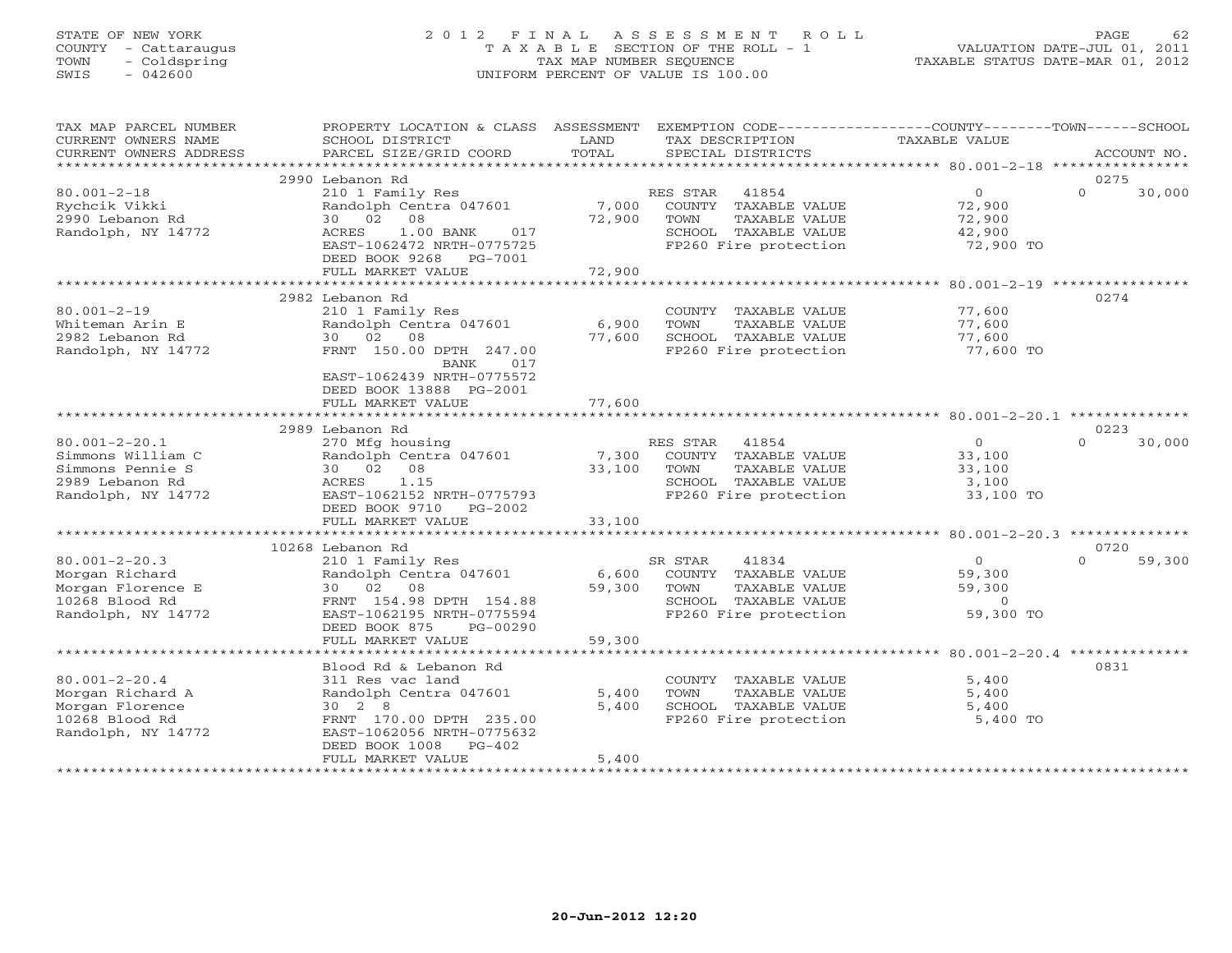# STATE OF NEW YORK 2 0 1 2 F I N A L A S S E S S M E N T R O L L PAGE 63 COUNTY - Cattaraugus T A X A B L E SECTION OF THE ROLL - 1 VALUATION DATE-JUL 01, 2011 TOWN - Coldspring TAX MAP NUMBER SEQUENCE TAXABLE STATUS DATE-MAR 01, 2012 SWIS - 042600 UNIFORM PERCENT OF VALUE IS 100.00UNIFORM PERCENT OF VALUE IS 100.00

| TAX MAP PARCEL NUMBER<br>CURRENT OWNERS NAME<br>CURRENT OWNERS ADDRESS                              | PROPERTY LOCATION & CLASS ASSESSMENT<br>SCHOOL DISTRICT<br>PARCEL SIZE/GRID COORD                                                                                                       | LAND<br>TOTAL                        | EXEMPTION CODE-----------------COUNTY-------TOWN------SCHOOL<br>TAX DESCRIPTION<br>SPECIAL DISTRICTS                        | TAXABLE VALUE                                                         |                     | ACCOUNT NO.                      |
|-----------------------------------------------------------------------------------------------------|-----------------------------------------------------------------------------------------------------------------------------------------------------------------------------------------|--------------------------------------|-----------------------------------------------------------------------------------------------------------------------------|-----------------------------------------------------------------------|---------------------|----------------------------------|
|                                                                                                     |                                                                                                                                                                                         |                                      |                                                                                                                             |                                                                       |                     |                                  |
| $80.001 - 2 - 21$<br>Barber Thomas<br>3003 Lebanon Rd<br>Randolph, NY 14772                         | 2959 Lebanon Rd<br>210 1 Family Res<br>Randolph Centra 047601<br>30 02 08<br>1.96<br>ACRES<br>EAST-1062174 NRTH-0775999<br>DEED BOOK 1005<br>PG-1069                                    | 8,900<br>93,000                      | RES STAR 41854<br>COUNTY TAXABLE VALUE<br>TOWN<br>TAXABLE VALUE<br>SCHOOL TAXABLE VALUE<br>FP260 Fire protection            | $\overline{0}$<br>93,000<br>93,000<br>63,000<br>93,000 TO             | $\Omega$            | 0237<br>30,000                   |
|                                                                                                     | FULL MARKET VALUE<br>************************                                                                                                                                           | 93,000                               |                                                                                                                             |                                                                       |                     |                                  |
| $80.001 - 2 - 23$<br>VanSickle Duane<br>VanSickle Doris<br>40 E Main St Rm 6<br>Randolph, NY 14772  | 10292 Blood Rd<br>210 1 Family Res<br>Randolph Centra 047601<br>30  02  08<br>ACRES<br>1.67<br>EAST-1061716 NRTH-0775636<br>DEED BOOK 00748 PG-01062<br>FULL MARKET VALUE               | 8,300 SR STAR<br>63,800<br>63,800    | AGED C/T/S 41800<br>41834<br>COUNTY TAXABLE VALUE<br>TAXABLE VALUE<br>TOWN<br>SCHOOL TAXABLE VALUE<br>FP260 Fire protection | 31,900<br>$\overline{0}$<br>31,900<br>31,900<br>$0$ 63,800 TO         | 31,900<br>$\Omega$  | 0631<br>31,900<br>31,900         |
|                                                                                                     |                                                                                                                                                                                         |                                      |                                                                                                                             |                                                                       |                     |                                  |
| $80.001 - 2 - 25$<br>Vansickle Brian J<br>Vansickle Cathie<br>10346 Blood Rd<br>Randolph, NY 14772  | 10346 Blood Rd<br>210 1 Family Res<br>Randolph Centra 047601<br>30 02 08<br>L/p 943-1144<br>26.00<br>ACRES<br>EAST-1061261 NRTH-0775987<br>DEED BOOK 881<br>PG-274<br>FULL MARKET VALUE | 33,600 SR STAR<br>101,600<br>101,600 | WVET CO<br>41122<br>41834<br>COUNTY TAXABLE VALUE<br>TOWN<br>TAXABLE VALUE<br>SCHOOL TAXABLE VALUE<br>FP260 Fire protection | 12,000<br>$\overline{0}$<br>89,600<br>101,600<br>39,400<br>101,600 TO | $\Omega$<br>$\circ$ | 0450<br>$\overline{0}$<br>62,200 |
|                                                                                                     |                                                                                                                                                                                         |                                      |                                                                                                                             |                                                                       |                     |                                  |
| $80.001 - 2 - 26$<br>Young Bradley J<br>Young Roni S<br>10380 Blood Rd<br>Randolph, NY 14772        | 10380 Blood Rd<br>280 Res Multiple<br>Randolph Centra 047601 8,500 COUNTY TAXABLE VALUE<br>30 02 08<br>1.77 BANK 017<br>ACRES<br>EAST-1060420 NRTH-0775595<br>DEED BOOK 6416 PG-3002    | 128,700                              | RES STAR<br>41854<br>TAXABLE VALUE<br>TOWN<br>SCHOOL TAXABLE VALUE<br>FP260 Fire protection                                 | $\overline{0}$<br>128,700<br>128,700<br>98,700<br>128,700 TO          | $\Omega$            | 0045<br>30,000                   |
|                                                                                                     | FULL MARKET VALUE                                                                                                                                                                       | 128,700                              |                                                                                                                             |                                                                       |                     |                                  |
| $80.001 - 2 - 27.1$<br>Bohall John R A<br>Bohall Annette E<br>3035 Lebanon Rd<br>Randolph, NY 14772 | Lebanon Rd<br>120 Field crops<br>Randolph Centra 047601 16,000<br>30 02 08<br>ACRES 33.43<br>EAST-1060530 NRTH-0776637<br>DEED BOOK 11062 PG-6003<br>FULL MARKET VALUE                  | 16,000<br>16,000                     | COUNTY TAXABLE VALUE<br>TAXABLE VALUE<br>TOWN<br>SCHOOL TAXABLE VALUE<br>FP260 Fire protection                              | 16,000<br>16,000<br>16,000<br>16,000 TO                               |                     | 0050                             |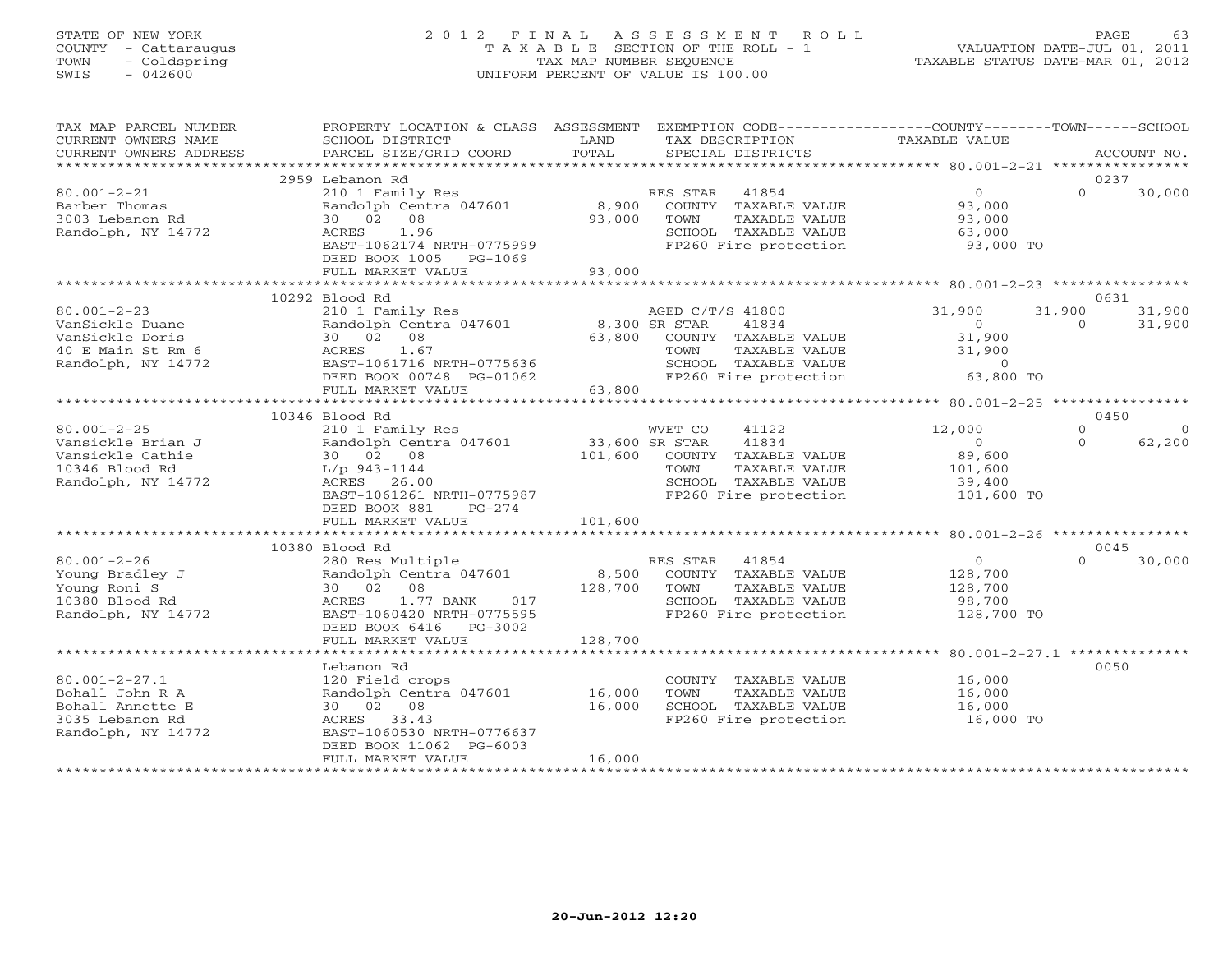## STATE OF NEW YORK 2 0 1 2 F I N A L A S S E S S M E N T R O L L PAGE 64 COUNTY - Cattaraugus T A X A B L E SECTION OF THE ROLL - 1 VALUATION DATE-JUL 01, 2011 TOWN - Coldspring TAX MAP NUMBER SEQUENCE TAXABLE STATUS DATE-MAR 01, 2012 SWIS - 042600 UNIFORM PERCENT OF VALUE IS 100.00UNIFORM PERCENT OF VALUE IS 100.00

| TAX MAP PARCEL NUMBER<br>CURRENT OWNERS NAME<br>CURRENT OWNERS ADDRESS     | PROPERTY LOCATION & CLASS ASSESSMENT<br>SCHOOL DISTRICT<br>PARCEL SIZE/GRID COORD | LAND<br>TOTAL   | EXEMPTION CODE----------------COUNTY-------TOWN-----SCHOOL<br>TAX DESCRIPTION<br>SPECIAL DISTRICTS | <b>TAXABLE VALUE</b>                    | ACCOUNT NO.            |
|----------------------------------------------------------------------------|-----------------------------------------------------------------------------------|-----------------|----------------------------------------------------------------------------------------------------|-----------------------------------------|------------------------|
|                                                                            |                                                                                   |                 |                                                                                                    |                                         |                        |
| $80.001 - 2 - 27.2$<br>R & L Adams                                         | 3035 Lebanon Rd<br>120 Field crops<br>Randolph Centra 047601                      | 29,700          | 41720<br>AG DIST<br>COUNTY TAXABLE VALUE                                                           | 2,996<br>67,904                         | 0678<br>2,996<br>2,996 |
| Foster Kathleen Fitzgerald A<br>4244 Elm Rd                                | 30 02 08<br>ACRES 31.34                                                           | 70,900          | TOWN<br>TAXABLE VALUE<br>SCHOOL TAXABLE VALUE                                                      | 67,904<br>67,904                        |                        |
| Randolph, NY 14772                                                         | EAST-1063560 NRTH-0776772<br>DEED BOOK 15044 PG-8001                              |                 | FP260 Fire protection                                                                              | 70,900 TO                               |                        |
| MAY BE SUBJECT TO PAYMENT<br>UNDER AGDIST LAW TIL 2016                     | FULL MARKET VALUE                                                                 | 70,900          |                                                                                                    |                                         |                        |
|                                                                            | Lebanon Rd                                                                        |                 |                                                                                                    |                                         | 0686                   |
| $80.001 - 2 - 27.3$<br>Bohall Daniel R<br>Bohall Mary R<br>82 Jamestown St | 270 Mfg housing<br>Randolph Centra 047601<br>30 02 08<br>FRNT 100.00 DPTH 115.00  | 6,300<br>11,700 | COUNTY TAXABLE VALUE<br>TOWN<br>TAXABLE VALUE<br>SCHOOL TAXABLE VALUE<br>FP260 Fire protection     | 11,700<br>11,700<br>11,700<br>11,700 TO |                        |
| Randolph, NY 14772                                                         | EAST-1062394 NRTH-0776679<br>DEED BOOK 815<br>PG-00593<br>FULL MARKET VALUE       | 11,700          |                                                                                                    |                                         |                        |
|                                                                            |                                                                                   |                 |                                                                                                    |                                         |                        |
|                                                                            | Lebanon Rd                                                                        |                 |                                                                                                    |                                         | 0838                   |
| $80.001 - 2 - 27.4$                                                        | 210 1 Family Res                                                                  |                 | RES STAR<br>41854                                                                                  | $\Omega$                                | 30,000<br>$\Omega$     |
| Bohall Joyce                                                               | Randolph Centra 047601                                                            | 7,000           | COUNTY TAXABLE VALUE                                                                               | 66,000                                  |                        |
| Bohall John R.A.<br>3035 Lebanon Rd                                        | 30 02 08                                                                          | 66,000          | TAXABLE VALUE<br>TOWN                                                                              | 66,000<br>36,000                        |                        |
| Randolph, NY 14772                                                         | FRNT 170.00 DPTH 240.80<br>EAST-1062313 NRTH-0776544                              |                 | SCHOOL TAXABLE VALUE<br>FP260 Fire protection                                                      | 66,000 TO                               |                        |
|                                                                            | DEED BOOK 1018 PG-175                                                             |                 |                                                                                                    |                                         |                        |
|                                                                            | FULL MARKET VALUE                                                                 | 66,000          |                                                                                                    |                                         |                        |
|                                                                            | 3035 Lebanon Rd                                                                   |                 |                                                                                                    |                                         | 0844                   |
| $80.001 - 2 - 27.5$                                                        | 120 Field crops                                                                   |                 | COUNTY TAXABLE VALUE                                                                               | 50,900                                  |                        |
| Foster Ronald L                                                            | Randolph Centra 047601                                                            | 29,700          | TAXABLE VALUE<br>TOWN                                                                              | 50,900                                  |                        |
| Foster Kathleen Fitzgerald A 30 02 08                                      |                                                                                   | 50,900          | SCHOOL TAXABLE VALUE                                                                               | 50,900                                  |                        |
| PO Box 199                                                                 | 2.65<br>ACRES                                                                     |                 | FP260 Fire protection                                                                              | 50,900 TO                               |                        |
| Steamburg, NY 14783                                                        | EAST-1063560 NRTH-0776772<br>DEED BOOK 15044 PG-8001                              |                 |                                                                                                    |                                         |                        |
| MAY BE SUBJECT TO PAYMENT<br>UNDER AGDIST LAW TIL 2016                     | FULL MARKET VALUE                                                                 | 50,900          |                                                                                                    |                                         |                        |
|                                                                            |                                                                                   |                 |                                                                                                    |                                         |                        |
|                                                                            | 3067 Lebanon Rd                                                                   |                 | 41854                                                                                              | $\circ$                                 | 0319<br>$\Omega$       |
| $80.001 - 2 - 29.1$<br>Bohall Thomas R                                     | 210 1 Family Res<br>Randolph Centra 047601                                        | 13,300          | RES STAR<br>COUNTY TAXABLE VALUE                                                                   | 78,300                                  | 30,000                 |
| Bohall Margaret                                                            | 30 02 08                                                                          | 78,300          | TOWN<br>TAXABLE VALUE                                                                              | 78,300                                  |                        |
| Attn: Fha                                                                  | 4.14<br>ACRES                                                                     |                 | SCHOOL TAXABLE VALUE                                                                               | 48,300                                  |                        |
| 3067 Lebanon Rd                                                            | EAST-1062356 NRTH-0777137                                                         |                 | FP260 Fire protection                                                                              | 78,300 TO                               |                        |
| Randolph, NY 14772                                                         | PG-00456<br>DEED BOOK 908<br>FULL MARKET VALUE                                    | 78,300          |                                                                                                    |                                         |                        |
|                                                                            |                                                                                   |                 |                                                                                                    |                                         |                        |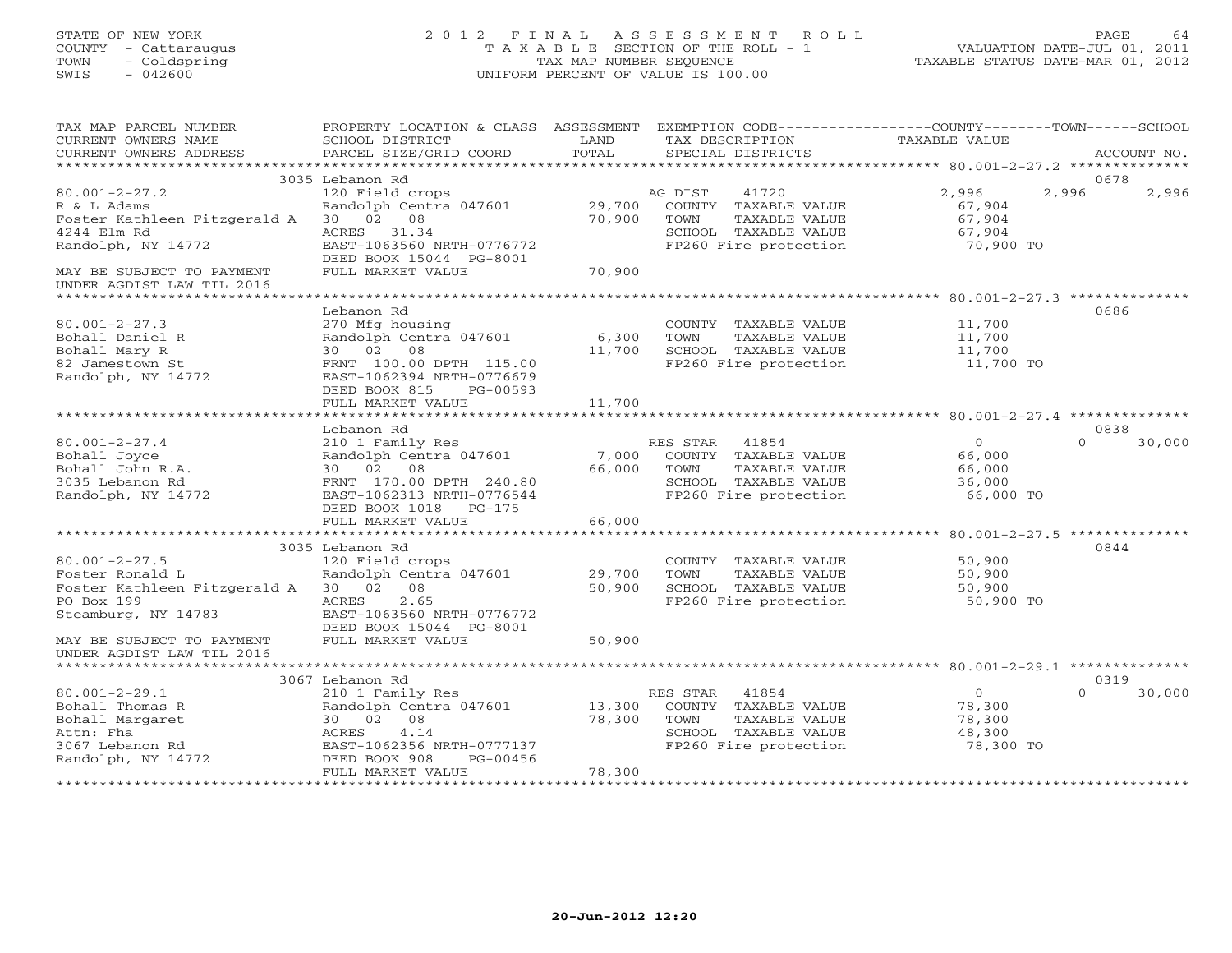## STATE OF NEW YORK 2 0 1 2 F I N A L A S S E S S M E N T R O L L PAGE 65 COUNTY - Cattaraugus T A X A B L E SECTION OF THE ROLL - 1 VALUATION DATE-JUL 01, 2011 TOWN - Coldspring TAX MAP NUMBER SEQUENCE TAXABLE STATUS DATE-MAR 01, 2012 SWIS - 042600 UNIFORM PERCENT OF VALUE IS 100.00UNIFORM PERCENT OF VALUE IS 100.00

| TAX MAP PARCEL NUMBER<br>CURRENT OWNERS NAME<br>CURRENT OWNERS ADDRESS                                        | PROPERTY LOCATION & CLASS ASSESSMENT<br>SCHOOL DISTRICT<br>PARCEL SIZE/GRID COORD                                                                                                                    | LAND<br>TOTAL              | TAX DESCRIPTION<br>SPECIAL DISTRICTS                                                                                | EXEMPTION CODE-----------------COUNTY-------TOWN------SCHOOL<br><b>TAXABLE VALUE</b> | ACCOUNT NO.                |
|---------------------------------------------------------------------------------------------------------------|------------------------------------------------------------------------------------------------------------------------------------------------------------------------------------------------------|----------------------------|---------------------------------------------------------------------------------------------------------------------|--------------------------------------------------------------------------------------|----------------------------|
| $80.001 - 2 - 29.2$<br>Bohall Thomas R<br>Bohall Margaret E<br>3067 Lebanon Rd<br>Randolph, NY 14772          | Lebanon Rd (Off)<br>105 Vac farmland<br>Randolph Centra 047601<br>30 02 08<br>ACRES 15.24<br>EAST-1061586 NRTH-0777132<br>DEED BOOK 11062 PG-6002<br>FULL MARKET VALUE                               | 12,200<br>12,200<br>12,200 | COUNTY TAXABLE VALUE<br>TOWN<br>TAXABLE VALUE<br>SCHOOL TAXABLE VALUE<br>FP260 Fire protection                      | 12,200<br>12,200<br>12,200<br>12,200 TO                                              | 0748                       |
| $80.001 - 2 - 30.1$<br>Foster Ronald<br>Foster Kathleen<br>3103 Lebanon Rd Box 199<br>Steamburg, NY 14783     | Lebanon Rd<br>270 Mfg housing<br>Randolph Centra 047601<br>30 02 08<br>FRNT 160.00 DPTH 194.37<br>EAST-1062476 NRTH-0777532<br>DEED BOOK 897<br>PG-01050<br>FULL MARKET VALUE                        | 6,800<br>18,400<br>18,400  | COUNTY TAXABLE VALUE<br>TOWN<br>TAXABLE VALUE<br>SCHOOL TAXABLE VALUE<br>FP260 Fire protection                      | 18,400<br>18,400<br>18,400<br>18,400 TO                                              | 0301                       |
|                                                                                                               | 3103 Lebanon Rd                                                                                                                                                                                      |                            |                                                                                                                     |                                                                                      | 0721                       |
| $80.001 - 2 - 30.2$<br>Foster Ronald<br>Fitzgerald Kathleen<br>3103 Lebanon Rd Box 199<br>Steamburg, NY 14783 | 210 1 Family Res<br>Randolph Centra 047601<br>30 02 08<br>1.30<br>ACRES<br>EAST-1062512 NRTH-0777760<br>DEED BOOK 864<br>PG-00572                                                                    | 7,600<br>85,100            | 41854<br>RES STAR<br>COUNTY TAXABLE VALUE<br>TAXABLE VALUE<br>TOWN<br>SCHOOL TAXABLE VALUE<br>FP260 Fire protection | $\circ$<br>85,100<br>85,100<br>55,100<br>85,100 TO                                   | $\Omega$<br>30,000         |
|                                                                                                               | FULL MARKET VALUE                                                                                                                                                                                    | 85,100                     |                                                                                                                     |                                                                                      |                            |
|                                                                                                               | ***********************                                                                                                                                                                              |                            |                                                                                                                     |                                                                                      |                            |
| $80.001 - 2 - 31$<br>Gebhard Robert L Jr<br>5310 Oakwood Dr<br>North Tonawanda, NY 14120                      | Lebanon Rd<br>260 Seasonal res<br>Randolph Centra 047601<br>30 02 08<br>ACRES 89.95<br>EAST-1060412 NRTH-0777557<br>DEED BOOK 00983 PG-01111                                                         | 62,200<br>115,500          | CLERGY<br>41400<br>COUNTY TAXABLE VALUE<br>TOWN<br>TAXABLE VALUE<br>SCHOOL TAXABLE VALUE<br>FP260 Fire protection   | 1,500<br>1,500<br>114,000<br>114,000<br>114,000<br>115,500 TO                        | 0303<br>1,500              |
|                                                                                                               | FULL MARKET VALUE                                                                                                                                                                                    | 115,500                    |                                                                                                                     |                                                                                      |                            |
|                                                                                                               |                                                                                                                                                                                                      |                            |                                                                                                                     |                                                                                      |                            |
| $80.001 - 2 - 33$<br>Sluga Joseph H<br>Sluga Elaine M<br>3161 Lebanon Rd<br>Randolph, NY 14772                | 3161 Lebanon Rd<br>240 Rural res<br>Randolph Centra 047601<br>30 02 08<br>ACRES 41.45<br>EAST-1060959 NRTH-0778861<br>DEED BOOK 00753 PG-00434<br>FULL MARKET VALUE<br>***************************** | 37,100<br>65,000<br>65,000 | SR STAR<br>41834<br>COUNTY TAXABLE VALUE<br>TOWN<br>TAXABLE VALUE<br>SCHOOL TAXABLE VALUE<br>FP260 Fire protection  | $\circ$<br>65,000<br>65,000<br>2,800<br>65,000 TO                                    | 0451<br>$\Omega$<br>62,200 |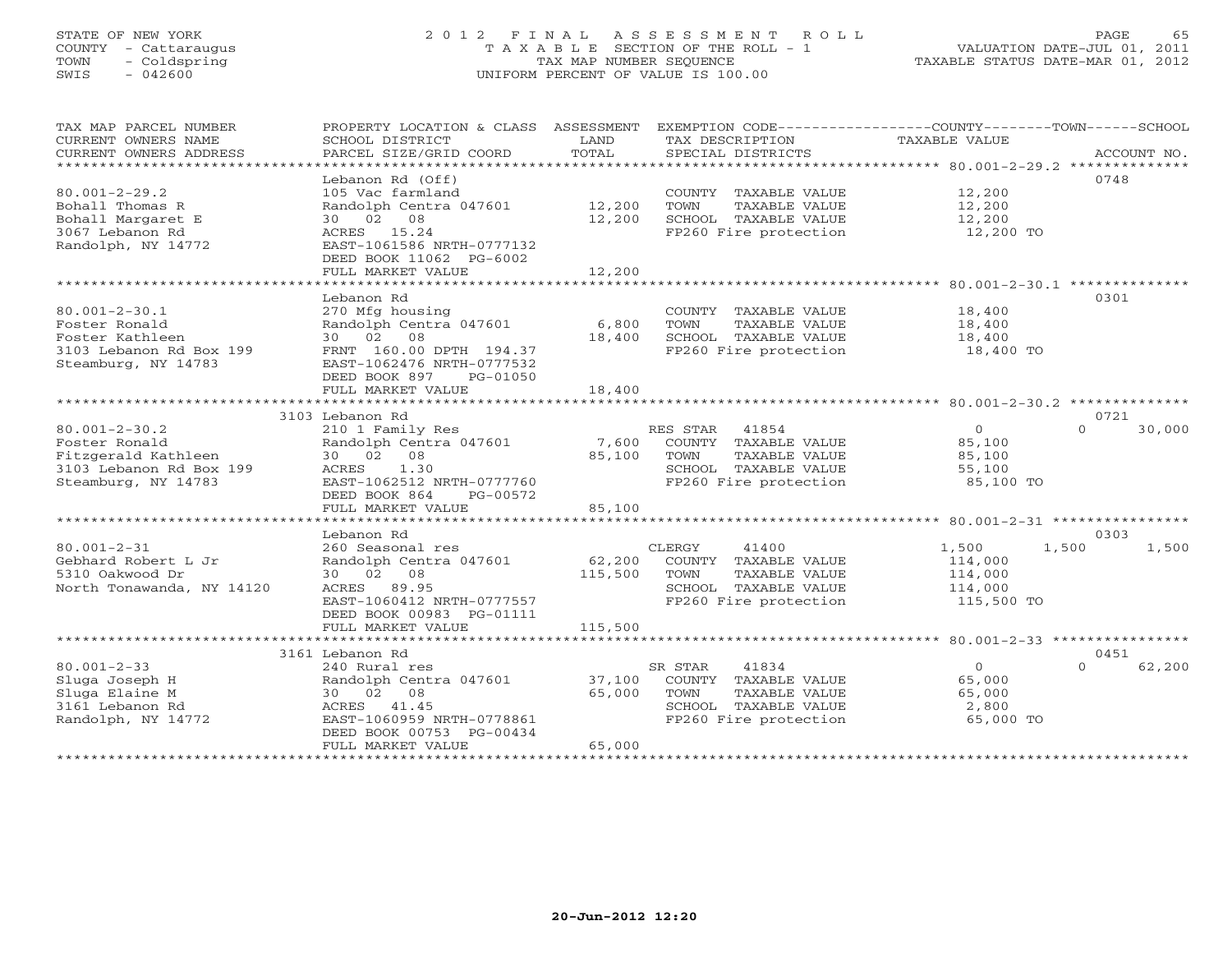# STATE OF NEW YORK 2 0 1 2 F I N A L A S S E S S M E N T R O L L PAGE 66 COUNTY - Cattaraugus T A X A B L E SECTION OF THE ROLL - 1 VALUATION DATE-JUL 01, 2011 TOWN - Coldspring TAX MAP NUMBER SEQUENCE TAXABLE STATUS DATE-MAR 01, 2012 SWIS - 042600 UNIFORM PERCENT OF VALUE IS 100.00UNIFORM PERCENT OF VALUE IS 100.00

| TAX MAP PARCEL NUMBER<br>CURRENT OWNERS NAME<br>CURRENT OWNERS ADDRESS | PROPERTY LOCATION & CLASS ASSESSMENT<br>SCHOOL DISTRICT<br>PARCEL SIZE/GRID COORD | LAND<br>TOTAL | EXEMPTION CODE----------------COUNTY-------TOWN------SCHOOL<br>TAX DESCRIPTION<br>SPECIAL DISTRICTS | TAXABLE VALUE       | ACCOUNT NO.          |
|------------------------------------------------------------------------|-----------------------------------------------------------------------------------|---------------|-----------------------------------------------------------------------------------------------------|---------------------|----------------------|
| *************************                                              |                                                                                   |               |                                                                                                     |                     |                      |
|                                                                        | Lebanon Rd                                                                        |               |                                                                                                     |                     | 0051                 |
| $80.001 - 2 - 34$                                                      | 105 Vac farmland                                                                  |               | COUNTY TAXABLE VALUE                                                                                | 28,200              |                      |
| Bohall Daniel R                                                        | Randolph Centra 047601                                                            | 28,200        | TOWN<br>TAXABLE VALUE                                                                               | 28,200              |                      |
| Bohall Mary R                                                          | 30 02 08                                                                          | 28,200        | SCHOOL TAXABLE VALUE                                                                                | 28,200              |                      |
| 82 Jamestown St                                                        | ACRES 47.60                                                                       |               | FP260 Fire protection                                                                               | 28,200 TO           |                      |
| Randolph, NY 14772                                                     | EAST-1061054 NRTH-0779396                                                         |               |                                                                                                     |                     |                      |
|                                                                        | DEED BOOK 11062 PG-6004                                                           |               |                                                                                                     |                     |                      |
|                                                                        | FULL MARKET VALUE                                                                 | 28,200        |                                                                                                     |                     |                      |
|                                                                        | 3189 Lebanon Rd                                                                   |               |                                                                                                     |                     | 0110                 |
| $80.001 - 2 - 35$                                                      | 210 1 Family Res                                                                  |               | CW_15_VET/ 41161                                                                                    | 7,020<br>7,020      | $\circ$              |
| Hickox (L/U) Mary M                                                    | Randolph Centra 047601                                                            |               | 6,700 AGED C<br>41802                                                                               | 9,945               | $\Omega$<br>$\Omega$ |
| Conklin Scot E                                                         | 30 02 08                                                                          |               | 46,800 SR STAR<br>41834                                                                             | $\overline{0}$      | $\Omega$<br>46,800   |
| 3189 Lebanon Rd                                                        | FRNT 170.00 DPTH 140.00                                                           |               | COUNTY TAXABLE VALUE                                                                                | 29,835              |                      |
| Randolph, NY 14772                                                     | EAST-1062810 NRTH-0779265                                                         |               | TOWN<br>TAXABLE VALUE                                                                               | 39,780              |                      |
|                                                                        | DEED BOOK 15748 PG-5001                                                           |               | SCHOOL TAXABLE VALUE                                                                                | $\Omega$            |                      |
|                                                                        | FULL MARKET VALUE                                                                 |               | 46,800 FP260 Fire protection                                                                        | 46,800 TO           |                      |
|                                                                        | **************************                                                        |               |                                                                                                     |                     |                      |
|                                                                        | Lebanon Rd                                                                        |               |                                                                                                     |                     | 0248                 |
| $80.001 - 2 - 36$                                                      | 120 Field crops                                                                   |               | COUNTY TAXABLE VALUE                                                                                | 10,700              |                      |
| Coldspring Dairy                                                       | Randolph Centra 047601                                                            | 10,700        | TOWN<br>TAXABLE VALUE                                                                               | 10,700              |                      |
| 2785 Lebanon Rd<br>Randolph, NY 14772                                  | 21/30 02 08<br>ACRES 13.30                                                        | 10,700        | SCHOOL TAXABLE VALUE<br>FP260 Fire protection                                                       | 10,700<br>10,700 TO |                      |
|                                                                        | EAST-1063279 NRTH-0778999                                                         |               |                                                                                                     |                     |                      |
|                                                                        | DEED BOOK 00928 PG-01014                                                          |               |                                                                                                     |                     |                      |
|                                                                        | FULL MARKET VALUE                                                                 | 10,700        |                                                                                                     |                     |                      |
|                                                                        |                                                                                   |               |                                                                                                     |                     |                      |
|                                                                        | Bunker Hill Rd                                                                    |               |                                                                                                     |                     | 0405                 |
| $80.001 - 2 - 37$                                                      | 105 Vac farmland                                                                  |               | COUNTY TAXABLE VALUE                                                                                | 25,000              |                      |
| Sluga Charles A                                                        | Randolph Centra 047601                                                            | 25,000        | TOWN<br>TAXABLE VALUE                                                                               | 25,000              |                      |
| Sluga Vickie L                                                         | 02<br>17/18/21<br>08                                                              | 25,000        | SCHOOL TAXABLE VALUE                                                                                | 25,000              |                      |
| 3056 Bunker Hill Rd                                                    | ACRES 53.30                                                                       |               | FP260 Fire protection                                                                               | 25,000 TO           |                      |
| Randolph, NY 14772                                                     | EAST-1066559 NRTH-0779818                                                         |               |                                                                                                     |                     |                      |
|                                                                        | DEED BOOK 00925 PG-00126                                                          |               |                                                                                                     |                     |                      |
|                                                                        | FULL MARKET VALUE                                                                 | 25,000        |                                                                                                     |                     |                      |
|                                                                        | 3102 Bunker Hill Rd                                                               |               |                                                                                                     |                     | 0745                 |
| $80.001 - 2 - 38$                                                      | 210 1 Family Res                                                                  |               | COUNTY TAXABLE VALUE                                                                                | 49,500              |                      |
| Sluga Charles A                                                        | Randolph Centra 047601                                                            | 7,900         | TOWN<br>TAXABLE VALUE                                                                               | 49,500              |                      |
| 3056 Bunker Hill Rd                                                    | 17 02 08                                                                          | 49,500        | SCHOOL TAXABLE VALUE                                                                                | 49,500              |                      |
| Randolph, NY 14772                                                     | ACRES<br>1.45                                                                     |               | FP260 Fire protection                                                                               | 49,500 TO           |                      |
|                                                                        | EAST-1066445 NRTH-0778349                                                         |               |                                                                                                     |                     |                      |
|                                                                        | DEED BOOK 4838<br>$PG-4001$                                                       |               |                                                                                                     |                     |                      |
|                                                                        | FULL MARKET VALUE                                                                 | 49,500        |                                                                                                     |                     |                      |
|                                                                        | * * * * * * * * * * * * * * * * * * * *                                           |               |                                                                                                     |                     |                      |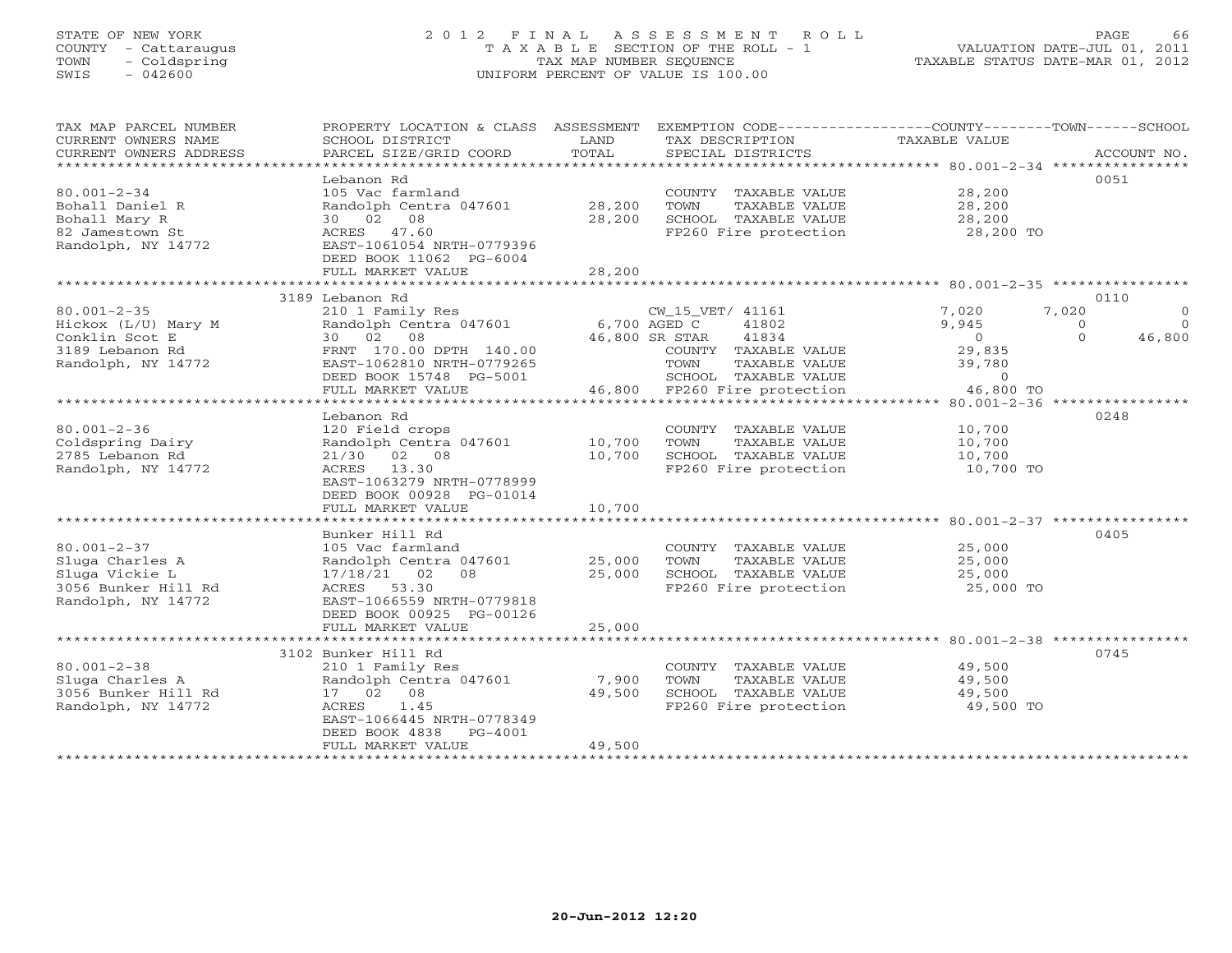# STATE OF NEW YORK 2 0 1 2 F I N A L A S S E S S M E N T R O L L PAGE 67 COUNTY - Cattaraugus T A X A B L E SECTION OF THE ROLL - 1 VALUATION DATE-JUL 01, 2011 TOWN - Coldspring TAX MAP NUMBER SEQUENCE TAXABLE STATUS DATE-MAR 01, 2012 SWIS - 042600 UNIFORM PERCENT OF VALUE IS 100.00UNIFORM PERCENT OF VALUE IS 100.00

| TAX MAP PARCEL NUMBER<br>CURRENT OWNERS NAME<br>CURRENT OWNERS ADDRESS                                                  | PROPERTY LOCATION & CLASS ASSESSMENT<br>SCHOOL DISTRICT<br>PARCEL SIZE/GRID COORD | LAND<br>TOTAL      | EXEMPTION CODE-----------------COUNTY-------TOWN------SCHOOL<br>TAX DESCRIPTION<br>SPECIAL DISTRICTS | TAXABLE VALUE                               | ACCOUNT NO.        |
|-------------------------------------------------------------------------------------------------------------------------|-----------------------------------------------------------------------------------|--------------------|------------------------------------------------------------------------------------------------------|---------------------------------------------|--------------------|
|                                                                                                                         | 3114 Bunker Hill Rd                                                               |                    |                                                                                                      |                                             | 0404               |
| $80.001 - 2 - 39$<br>Halliwell Mark<br>Halliwell Jacqueline                                                             | 210 1 Family Res<br>Randolph Centra 047601<br>17 02 08                            | 9,300<br>63,900    | RES STAR<br>41854<br>COUNTY TAXABLE VALUE<br>TOWN<br>TAXABLE VALUE                                   | $\overline{0}$<br>63,900<br>63,900          | $\Omega$<br>30,000 |
| 3114 Bunker Hill Rd<br>Randolph, NY 14772                                                                               | 2.15<br>ACRES<br>EAST-1066088 NRTH-0778680<br>DEED BOOK 00925 PG-00128            |                    | SCHOOL TAXABLE VALUE<br>FP260 Fire protection                                                        | 33,900<br>63,900 TO                         |                    |
|                                                                                                                         | FULL MARKET VALUE                                                                 | 63,900             |                                                                                                      |                                             |                    |
|                                                                                                                         | Bunker Hill Rd (Off)                                                              |                    |                                                                                                      |                                             | 0227               |
| $80.002 - 1 - 1$<br>King Timberlands LLC<br>1883 Lyndon Blvd                                                            | 910 Priv forest<br>Randolph Centra 047601<br>18 02 08                             | 47,800<br>47,800   | COUNTY TAXABLE VALUE<br>TAXABLE VALUE<br>TOWN<br>SCHOOL TAXABLE VALUE                                | 47,800<br>47,800<br>47,800                  |                    |
| Falconer, NY 14733                                                                                                      | ACRES 105.08<br>EAST-1068929 NRTH-0781078<br>DEED BOOK 11447 PG-3002              |                    | FP260 Fire protection                                                                                | 47,800 TO                                   |                    |
|                                                                                                                         | FULL MARKET VALUE                                                                 | 47,800             |                                                                                                      |                                             |                    |
|                                                                                                                         |                                                                                   |                    |                                                                                                      |                                             | 0177               |
| $80.002 - 1 - 2$                                                                                                        | Bunker Hill Rd (Off)<br>910 Priv forest                                           |                    | COUNTY TAXABLE VALUE                                                                                 | 34,000                                      |                    |
| Manulife Insurance Co                                                                                                   | Randolph Centra 047601                                                            | 34,000             | TOWN<br>TAXABLE VALUE                                                                                | 34,000                                      |                    |
| John Hancock Varible Life Ins 18 02                                                                                     | 08                                                                                | 34,000             | SCHOOL TAXABLE VALUE                                                                                 | 34,000                                      |                    |
| John Hancock Forest Management ACRES<br>13950 Ballantyne Corporate PlS EAST-1070011 NRTH-0780607<br>Charlotte, NC 28277 | 53.00<br>DEED BOOK 4366<br>PG-6004                                                |                    | FP260 Fire protection                                                                                | 34,000 TO                                   |                    |
|                                                                                                                         | FULL MARKET VALUE                                                                 | 34,000             |                                                                                                      |                                             |                    |
|                                                                                                                         | ************************                                                          | ***********        |                                                                                                      |                                             |                    |
|                                                                                                                         | Parker Hill Rd                                                                    |                    |                                                                                                      |                                             | 0172               |
| $80.002 - 1 - 4$                                                                                                        | 910 Priv forest                                                                   |                    | COUNTY TAXABLE VALUE                                                                                 | 230,200                                     |                    |
| Manulife Insurance Co<br>John Hancock Varible Life Ins                                                                  | Randolph Centra 047601<br>13 02 08                                                | 230,200<br>230,200 | TOWN<br>TAXABLE VALUE<br>SCHOOL TAXABLE VALUE                                                        | 230,200<br>230,200                          |                    |
| Hancock Forest Management<br>13950 Ballantyne Corporate PlS EAST-1072733 NRTH-0781590<br>Charlotte, NC 28277            | ACRES 356.00<br>DEED BOOK 4366 PG-6004                                            |                    | FP260 Fire protection                                                                                | 230,200 TO                                  |                    |
|                                                                                                                         | FULL MARKET VALUE                                                                 | 230,200            |                                                                                                      |                                             |                    |
|                                                                                                                         |                                                                                   |                    |                                                                                                      |                                             |                    |
|                                                                                                                         | Parker Hill Rd                                                                    |                    |                                                                                                      |                                             | 0173               |
| $80.002 - 1 - 5$<br>Manulife Insurance Co<br>John Hancock Varible Life Ins 08 02 08<br>Hancock Forest Management        | 910 Priv forest<br>Randolph Centra 047601<br>ACRES 369.00                         | 253,000<br>253,000 | COUNTY TAXABLE VALUE<br>TOWN<br>TAXABLE VALUE<br>SCHOOL TAXABLE VALUE<br>FP260 Fire protection       | 253,000<br>253,000<br>253,000<br>253,000 TO |                    |
| 13950 Ballantyne Corporate PlS EAST-1076660 NRTH-0781650<br>Charlotte, NC 28277                                         | DEED BOOK 4366<br>PG-6004<br>FULL MARKET VALUE                                    | 253,000            |                                                                                                      |                                             |                    |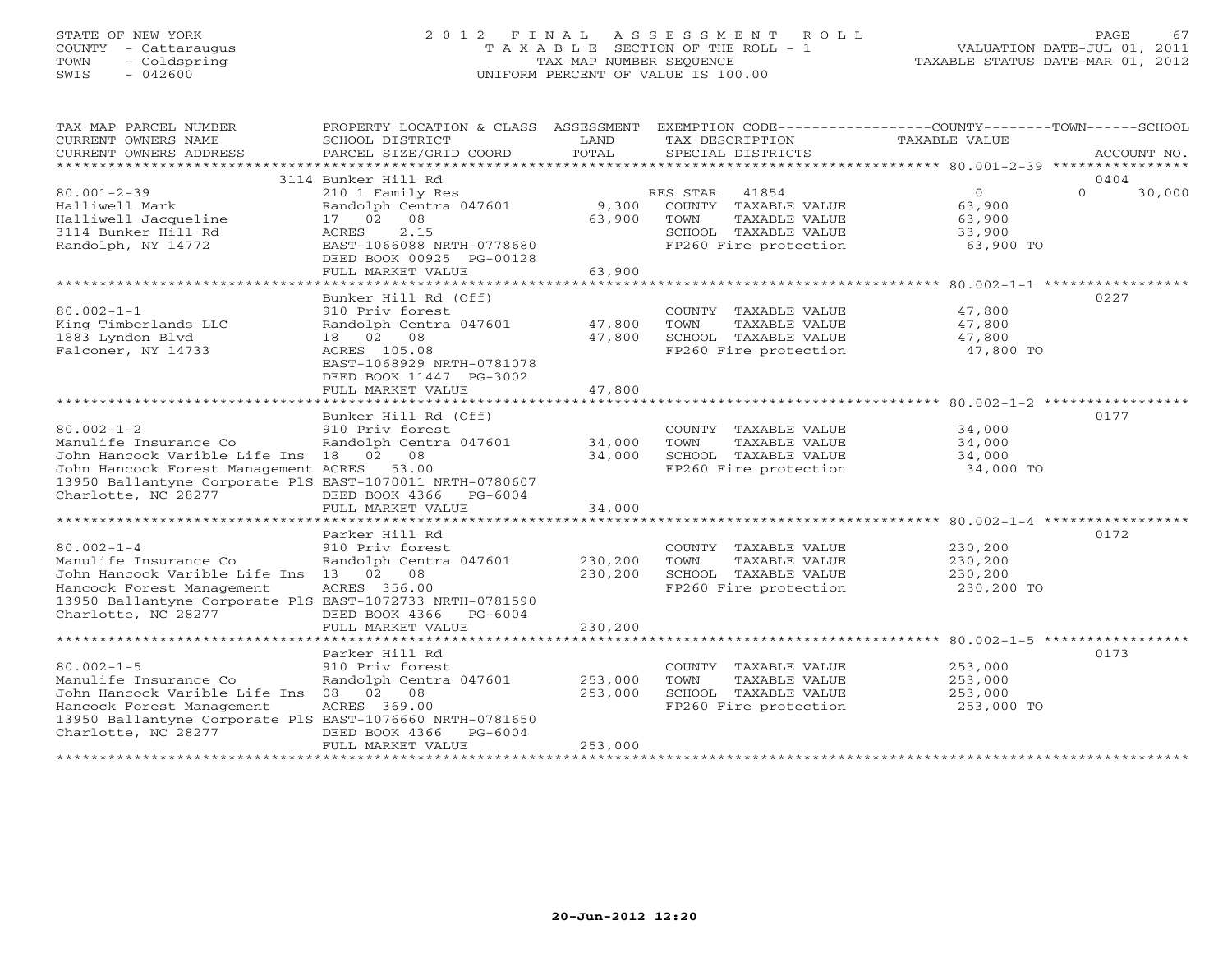# STATE OF NEW YORK 2 0 1 2 F I N A L A S S E S S M E N T R O L L PAGE 68 COUNTY - Cattaraugus T A X A B L E SECTION OF THE ROLL - 1 VALUATION DATE-JUL 01, 2011 TOWN - Coldspring TAX MAP NUMBER SEQUENCE TAXABLE STATUS DATE-MAR 01, 2012 SWIS - 042600 UNIFORM PERCENT OF VALUE IS 100.00

| TAX MAP PARCEL NUMBER<br>CURRENT OWNERS NAME<br>CURRENT OWNERS ADDRESS                                                                                                                                                         | PROPERTY LOCATION & CLASS ASSESSMENT<br>SCHOOL DISTRICT<br>PARCEL SIZE/GRID COORD                                                                                          | LAND<br>TOTAL                                 | TAX DESCRIPTION<br>SPECIAL DISTRICTS                                                           | EXEMPTION CODE-----------------COUNTY-------TOWN-----SCHOOL<br><b>TAXABLE VALUE</b><br>ACCOUNT NO. |
|--------------------------------------------------------------------------------------------------------------------------------------------------------------------------------------------------------------------------------|----------------------------------------------------------------------------------------------------------------------------------------------------------------------------|-----------------------------------------------|------------------------------------------------------------------------------------------------|----------------------------------------------------------------------------------------------------|
| $80.002 - 1 - 6$<br>Manulife Insurance Co<br>John Hancock Varible Life Ins<br>Hancock Forest Management<br>13950 Ballantyne Corporate PlS EAST-1080415 NRTH-0781125<br>Charlotte, NC 28277                                     | Parker Hill Rd<br>910 Priv forest<br>Randolph Centra 047601<br>03 02 08<br>ACRES 226.00<br>DEED BOOK 4366<br>$PG-6004$<br>FULL MARKET VALUE                                | 145,300<br>145,300<br>145,300                 | COUNTY TAXABLE VALUE<br>TOWN<br>TAXABLE VALUE<br>SCHOOL TAXABLE VALUE<br>FP260 Fire protection | 0176<br>145,300<br>145,300<br>145,300<br>145,300 TO                                                |
| $80.002 - 1 - 7$<br>Manulife Insurance Co<br>John Hancock Varible Life Ins<br>Hancock Forest Management<br>13950 Ballantyne Corporate PlS EAST-1080374 NRTH-0777727<br>Charlotte, NC 28277                                     | Parker Hill Rd<br>910 Priv forest<br>Randolph Centra 047601<br>02<br>08<br>02<br>ACRES 307.00<br>DEED BOOK 4366<br>$PG-6004$<br>FULL MARKET VALUE                          | 193,000<br>193,000<br>193,000                 | COUNTY TAXABLE VALUE<br>TOWN<br>TAXABLE VALUE<br>SCHOOL TAXABLE VALUE<br>FP260 Fire protection | 0209<br>193,000<br>193,000<br>193,000<br>193,000 TO                                                |
| $80.002 - 1 - 8$<br>Manulife Insurance Co<br>John Hancock Varible Life Ins<br>Hancock Forest Management<br>13950 Ballantyne Corporate PlS EAST-1076680 NRTH-0777118<br>Charlotte, NC 28277                                     | Parker Hill Rd (Off)<br>910 Priv forest<br>Randolph Centra 047601<br>07 02<br>08<br>ACRES 260.50<br>DEED BOOK 4366<br>PG-6004<br>FULL MARKET VALUE<br>******************** | 169,000<br>169,000<br>169,000<br>************ | COUNTY TAXABLE VALUE<br>TOWN<br>TAXABLE VALUE<br>SCHOOL TAXABLE VALUE<br>FP260 Fire protection | 0212<br>169,000<br>169,000<br>169,000<br>169,000 TO                                                |
| $80.002 - 1 - 9$<br>Manulife Insurance Co<br>John Hancock Varible Life Ins<br>Hancock Forest Management<br>13950 Ballantyne Corporate PlS EAST-1076668 NRTH-0779087<br>Charlotte, NC 28277                                     | Parker Hill Rd<br>910 Priv forest<br>Randolph Centra 047601<br>07 02 08<br>ACRES 100.00<br>DEED BOOK 4366 PG-6004<br>FULL MARKET VALUE                                     | 66,000<br>66,000<br>66,000                    | COUNTY TAXABLE VALUE<br>TOWN<br>TAXABLE VALUE<br>SCHOOL TAXABLE VALUE<br>FP260 Fire protection | 0175<br>66,000<br>66,000<br>66,000<br>66,000 TO                                                    |
| $80.002 - 1 - 10$<br>Manulife Insurance Co<br>John Hancock Varible Life Ins 12 02 08<br>Hancock Forest Management<br>13950 Ballantyne Corporate PlS EAST-1072734 NRTH-0778272<br>Charlotte, NC 28277<br>********************** | Parker Hill Rd (Off)<br>910 Priv forest<br>Randolph Centra 047601<br>ACRES 240.00<br>DEED BOOK 4366<br>PG-6004<br>FULL MARKET VALUE                                        | 156,000<br>156,000<br>156,000                 | COUNTY TAXABLE VALUE<br>TOWN<br>TAXABLE VALUE<br>SCHOOL TAXABLE VALUE<br>FP260 Fire protection | 0174<br>156,000<br>156,000<br>156,000<br>156,000 TO                                                |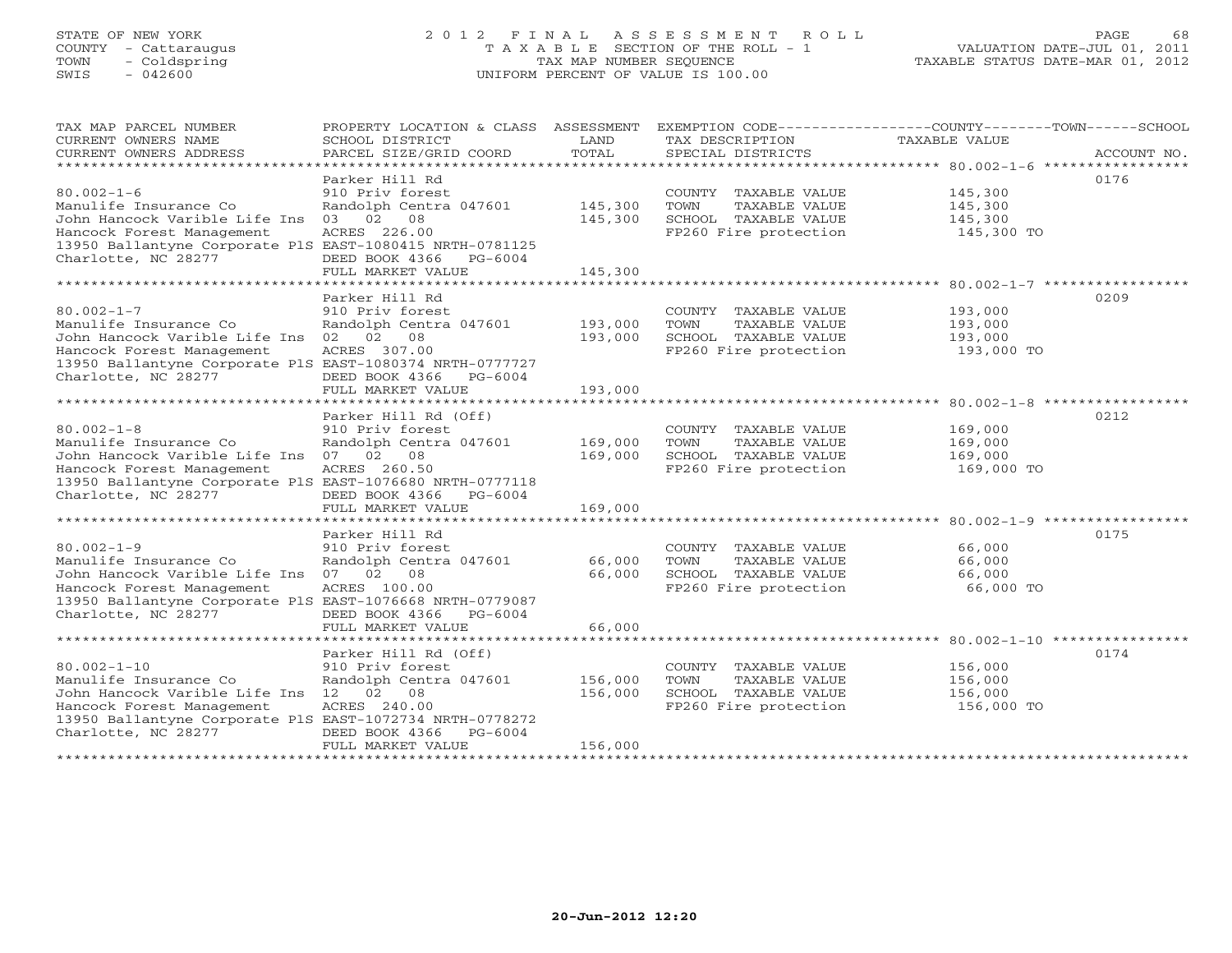#### STATE OF NEW YORK 2 0 1 2 F I N A L A S S E S S M E N T R O L L PAGE 69 COUNTY - Cattaraugus T A X A B L E SECTION OF THE ROLL - 1 VALUATION DATE-JUL 01, 2011 TOWN - Coldspring TAX MAP NUMBER SEQUENCE TAXABLE STATUS DATE-MAR 01, 2012 SWIS - 042600 UNIFORM PERCENT OF VALUE IS 100.00UNIFORM PERCENT OF VALUE IS 100.00

| PROPERTY LOCATION & CLASS ASSESSMENT EXEMPTION CODE----------------COUNTY-------TOWN------SCHOOL<br>TAX MAP PARCEL NUMBER<br>CURRENT OWNERS NAME<br>TAXABLE VALUE<br>SCHOOL DISTRICT<br>LAND<br>TAX DESCRIPTION<br>TOTAL<br>CURRENT OWNERS ADDRESS<br>PARCEL SIZE/GRID COORD<br>SPECIAL DISTRICTS | ACCOUNT NO.               |
|---------------------------------------------------------------------------------------------------------------------------------------------------------------------------------------------------------------------------------------------------------------------------------------------------|---------------------------|
| ***********************                                                                                                                                                                                                                                                                           |                           |
| 3056 Bunker Hill Rd<br>40 PCT OF VALUE USED FOR EXEMPTION PURPOSES                                                                                                                                                                                                                                | 0415                      |
| $80.002 - 1 - 11.1$<br>CVET CO<br>112 Dairy farm<br>41132<br>13,500                                                                                                                                                                                                                               | $\Omega$<br>$\Omega$      |
| Sluga Charles A<br>Randolph Centra 047601<br>88,500 DVET CO<br>41142<br>8,100                                                                                                                                                                                                                     | $\overline{0}$<br>$\circ$ |
| Sluga Vickie L<br>41854<br>$\overline{0}$<br>17/18 02 08<br>135,000 RES STAR                                                                                                                                                                                                                      | $\mathbf{0}$<br>30,000    |
| 3056 Bunker Hill Rd<br>SILO T/C/S 42100<br>7,200<br>7,200<br>$L/p$ 903-336                                                                                                                                                                                                                        | 7,200                     |
| Randolph, NY 14772<br>ACRES 269.95<br>COUNTY TAXABLE VALUE<br>106,200                                                                                                                                                                                                                             |                           |
| EAST-1069290 NRTH-0777683<br>TOWN<br>TAXABLE VALUE<br>127,800                                                                                                                                                                                                                                     |                           |
| DEED BOOK 903<br>$PG-336$<br>SCHOOL TAXABLE VALUE<br>97,800                                                                                                                                                                                                                                       |                           |
| 135,000 FP260 Fire protection<br>135,000 TO<br>FULL MARKET VALUE                                                                                                                                                                                                                                  |                           |
|                                                                                                                                                                                                                                                                                                   |                           |
| 3000 Bunker Hill Rd                                                                                                                                                                                                                                                                               | 0084                      |
| $80.002 - 1 - 11.2$<br>41834<br>$\Omega$<br>210 1 Family Res<br>SR STAR                                                                                                                                                                                                                           | $\Omega$<br>62,200        |
| Cain Harold<br>Randolph Centra 047601<br>7,000<br>COUNTY TAXABLE VALUE<br>67,800                                                                                                                                                                                                                  |                           |
| 67,800<br>Cain Rita<br>17 02<br>08<br>TOWN<br>TAXABLE VALUE<br>67,800                                                                                                                                                                                                                             |                           |
| 3000 Bunker Hill Rd<br>FRNT 150.00 DPTH 275.00<br>SCHOOL TAXABLE VALUE<br>5,600                                                                                                                                                                                                                   |                           |
| Randolph, NY 14772<br>EAST-1067306 NRTH-0776736<br>FP260 Fire protection<br>67,800 TO                                                                                                                                                                                                             |                           |
| DEED BOOK 1018<br>$PG-219$                                                                                                                                                                                                                                                                        |                           |
| 67,800<br>FULL MARKET VALUE                                                                                                                                                                                                                                                                       |                           |
|                                                                                                                                                                                                                                                                                                   | 0230                      |
| Bunker Hill Rd<br>$80.002 - 1 - 11.3$<br>41720<br>1,824<br>105 Vac farmland<br>AG DIST                                                                                                                                                                                                            | 1,824                     |
| 1,824<br>Randolph Centra 047601<br>COUNTY TAXABLE VALUE<br>R & D Horton Family Trust 1<br>23,200<br>21,376                                                                                                                                                                                        |                           |
| 2740 Bunker Hill Rd<br>16 02<br>08<br>TAXABLE VALUE<br>21,376<br>23,200<br>TOWN                                                                                                                                                                                                                   |                           |
| Randolph, NY 14772<br>ACRES 39.38<br>SCHOOL TAXABLE VALUE<br>21,376                                                                                                                                                                                                                               |                           |
| EAST-1067980 NRTH-0776652<br>23,200 TO<br>FP260 Fire protection                                                                                                                                                                                                                                   |                           |
| MAY BE SUBJECT TO PAYMENT<br>DEED BOOK 13733 PG-5001                                                                                                                                                                                                                                              |                           |
| FULL MARKET VALUE<br>23,200<br>UNDER AGDIST LAW TIL 2016                                                                                                                                                                                                                                          |                           |
| ***********************<br>*************<br>********************* 80.002-1-12 **********                                                                                                                                                                                                          |                           |
| 3038 Bunker Hill Rd                                                                                                                                                                                                                                                                               | 0249                      |
| $80.002 - 1 - 12$<br>270 Mfg housing<br>28,500<br>COUNTY TAXABLE VALUE                                                                                                                                                                                                                            |                           |
| Sluga Charles<br>Randolph Centra 047601<br>16,500<br>TOWN<br>TAXABLE VALUE<br>28,500                                                                                                                                                                                                              |                           |
| Sluga Vicki<br>17 02 08<br>28,500<br>SCHOOL TAXABLE VALUE<br>28,500                                                                                                                                                                                                                               |                           |
| 3056 Bunker Hill Rd<br>ACRES 17.00<br>FP260 Fire protection<br>28,500 TO                                                                                                                                                                                                                          |                           |
| Randolph, NY 14772<br>EAST-1067854 NRTH-0777413                                                                                                                                                                                                                                                   |                           |
| DEED BOOK 3612<br>PG-7003                                                                                                                                                                                                                                                                         |                           |
| 28,500<br>FULL MARKET VALUE                                                                                                                                                                                                                                                                       |                           |
|                                                                                                                                                                                                                                                                                                   |                           |
| Bunker Hill Rd                                                                                                                                                                                                                                                                                    | 0317                      |
| $80.002 - 1 - 13.1$<br>105 Vac farmland<br>COUNTY TAXABLE VALUE<br>16,500                                                                                                                                                                                                                         |                           |
| Sluga Charles A<br>Randolph Centra 047601<br>16,500<br>TOWN<br>TAXABLE VALUE<br>16,500                                                                                                                                                                                                            |                           |
| Sluga Vickie L<br>17 02<br>08<br>16,500<br>SCHOOL TAXABLE VALUE<br>16,500                                                                                                                                                                                                                         |                           |
| FP260 Fire protection<br>3056 Bunker Hill Rd<br>Ff 170.00<br>16,500 TO                                                                                                                                                                                                                            |                           |
| Randolph, NY 14772<br>ACRES 52.45                                                                                                                                                                                                                                                                 |                           |
| EAST-1067349 NRTH-0778948                                                                                                                                                                                                                                                                         |                           |
| DEED BOOK 903<br>PG-00336                                                                                                                                                                                                                                                                         |                           |
| 16,500<br>FULL MARKET VALUE                                                                                                                                                                                                                                                                       |                           |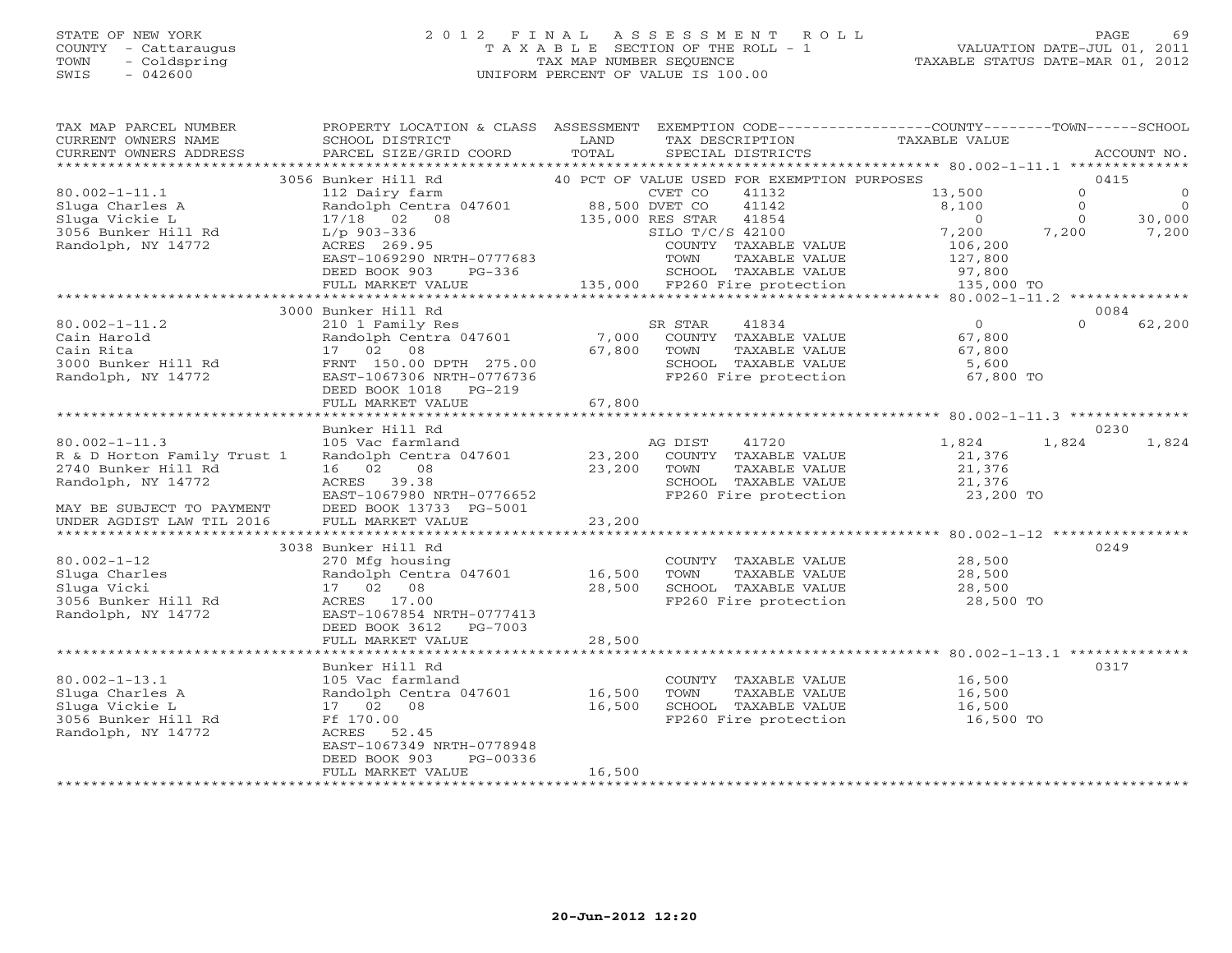## STATE OF NEW YORK 2 0 1 2 F I N A L A S S E S S M E N T R O L L PAGE 70 COUNTY - Cattaraugus T A X A B L E SECTION OF THE ROLL - 1 VALUATION DATE-JUL 01, 2011 TOWN - Coldspring TAX MAP NUMBER SEQUENCE TAXABLE STATUS DATE-MAR 01, 2012 SWIS - 042600 UNIFORM PERCENT OF VALUE IS 100.00UNIFORM PERCENT OF VALUE IS 100.00

| TAX MAP PARCEL NUMBER                                                                                                                                                                                                                                  | PROPERTY LOCATION & CLASS ASSESSMENT EXEMPTION CODE----------------COUNTY-------TOWN------SCHOOL                                                                                                                                                                                                                                                                                                                                                                                                                       |         |                                                                                                                                                                                                                                                     |                   |                |           |
|--------------------------------------------------------------------------------------------------------------------------------------------------------------------------------------------------------------------------------------------------------|------------------------------------------------------------------------------------------------------------------------------------------------------------------------------------------------------------------------------------------------------------------------------------------------------------------------------------------------------------------------------------------------------------------------------------------------------------------------------------------------------------------------|---------|-----------------------------------------------------------------------------------------------------------------------------------------------------------------------------------------------------------------------------------------------------|-------------------|----------------|-----------|
| CURRENT OWNERS NAME                                                                                                                                                                                                                                    | SCHOOL DISTRICT                                                                                                                                                                                                                                                                                                                                                                                                                                                                                                        | LAND    | TAX DESCRIPTION                                                                                                                                                                                                                                     | TAXABLE VALUE     |                |           |
|                                                                                                                                                                                                                                                        | $\begin{minipage}{.45\textwidth} \begin{minipage}{.45\textwidth} \begin{minipage}{.45\textwidth} \begin{minipage}{.45\textwidth} \begin{minipage}{.45\textwidth} \begin{minipage}{.45\textwidth} \begin{minipage}{.45\textwidth} \begin{minipage}{.45\textwidth} \begin{minipage}{.45\textwidth} \begin{minipage}{.45\textwidth} \begin{minipage}{.45\textwidth} \begin{minipage}{.45\textwidth} \begin{minipage}{.45\textwidth} \begin{minipage}{.45\textwidth} \begin{minipage}{.45\textwidth} \begin{minipage}{.45$ |         |                                                                                                                                                                                                                                                     |                   |                |           |
|                                                                                                                                                                                                                                                        |                                                                                                                                                                                                                                                                                                                                                                                                                                                                                                                        |         |                                                                                                                                                                                                                                                     |                   |                |           |
|                                                                                                                                                                                                                                                        | Bunker Hill Rd (Off)                                                                                                                                                                                                                                                                                                                                                                                                                                                                                                   |         |                                                                                                                                                                                                                                                     |                   | 0406           |           |
| $80.002 - 1 - 16$                                                                                                                                                                                                                                      | 910 Priv forest COUNT<br>Randolph Centra 047601 43,300 TOWN                                                                                                                                                                                                                                                                                                                                                                                                                                                            |         | COUNTY TAXABLE VALUE 43,300                                                                                                                                                                                                                         |                   |                |           |
| Halliwell Mark                                                                                                                                                                                                                                         |                                                                                                                                                                                                                                                                                                                                                                                                                                                                                                                        |         |                                                                                                                                                                                                                                                     |                   |                |           |
| Halliwell Jacqueline                                                                                                                                                                                                                                   | 16 02 08                                                                                                                                                                                                                                                                                                                                                                                                                                                                                                               | 43,300  |                                                                                                                                                                                                                                                     |                   |                |           |
| 3114 Bunker Hill Rd                                                                                                                                                                                                                                    | ACRES 93.35                                                                                                                                                                                                                                                                                                                                                                                                                                                                                                            |         | FP260 Fire protection 43,300 TO                                                                                                                                                                                                                     |                   |                |           |
| Randolph, NY 14772                                                                                                                                                                                                                                     | EAST-1067267 NRTH-0781755                                                                                                                                                                                                                                                                                                                                                                                                                                                                                              |         |                                                                                                                                                                                                                                                     |                   |                |           |
|                                                                                                                                                                                                                                                        | DEED BOOK 00925 PG-00128                                                                                                                                                                                                                                                                                                                                                                                                                                                                                               |         |                                                                                                                                                                                                                                                     |                   |                |           |
|                                                                                                                                                                                                                                                        | FULL MARKET VALUE                                                                                                                                                                                                                                                                                                                                                                                                                                                                                                      | 43,300  |                                                                                                                                                                                                                                                     |                   |                |           |
|                                                                                                                                                                                                                                                        |                                                                                                                                                                                                                                                                                                                                                                                                                                                                                                                        |         |                                                                                                                                                                                                                                                     |                   |                |           |
|                                                                                                                                                                                                                                                        | 2809 Nys Rte 394<br>FOR EXEMPTION 1<br>Randolph Centra 047601 (Started and DVET CO 41132<br>39/50 02 08 113,400 SR STAR 41834<br>ACRES 102.50 (STAR 41834 (COUNTY TAXABLE VALUE<br>EAST-1054867 NRTH-0773016 TOWN TAXABLE VALUE<br>DEFID ROOK 16230 PC 0000                                                                                                                                                                                                                                                            |         | 55 PCT OF VALUE USED FOR EXEMPTION PURPOSES                                                                                                                                                                                                         |                   | 0069           |           |
| 80.003-1-2.1<br>Brooks Charles<br>Brooks Juanita<br>2809 NYS 394 Rte<br>199/50 02 0<br>2809 NYS 394 Rte<br>NY 14772<br>EAST-1054867 P                                                                                                                  |                                                                                                                                                                                                                                                                                                                                                                                                                                                                                                                        |         |                                                                                                                                                                                                                                                     | 15,593            | $\Omega$       | $\circ$   |
|                                                                                                                                                                                                                                                        |                                                                                                                                                                                                                                                                                                                                                                                                                                                                                                                        |         |                                                                                                                                                                                                                                                     | $9,355$<br>0      | $\circ$        | $\Omega$  |
|                                                                                                                                                                                                                                                        |                                                                                                                                                                                                                                                                                                                                                                                                                                                                                                                        |         |                                                                                                                                                                                                                                                     |                   | $\Omega$       | 62,200    |
|                                                                                                                                                                                                                                                        |                                                                                                                                                                                                                                                                                                                                                                                                                                                                                                                        |         | COUNTY TAXABLE VALUE                                                                                                                                                                                                                                | 88,452            |                |           |
|                                                                                                                                                                                                                                                        |                                                                                                                                                                                                                                                                                                                                                                                                                                                                                                                        |         |                                                                                                                                                                                                                                                     |                   |                |           |
|                                                                                                                                                                                                                                                        |                                                                                                                                                                                                                                                                                                                                                                                                                                                                                                                        |         |                                                                                                                                                                                                                                                     |                   |                |           |
|                                                                                                                                                                                                                                                        |                                                                                                                                                                                                                                                                                                                                                                                                                                                                                                                        |         |                                                                                                                                                                                                                                                     |                   |                |           |
|                                                                                                                                                                                                                                                        | EAST-1054867 NRTH-0773016 TOWN TAXABLE VALUE 113,400<br>DEED BOOK 16230 PG-9002 113,400 SCHOOL TAXABLE VALUE 113,400<br>FULL MARKET VALUE 113,400 FP260 Fire protection 113,400 TO<br>WS260 Watershed                                                                                                                                                                                                                                                                                                                  |         |                                                                                                                                                                                                                                                     |                   |                |           |
| Brooks Ronald A<br>Brooks Ronald A<br>Brooks Mary E<br>Brooks Mary E<br>210 1 Family Res<br>Randolph Centra 047601<br>39 02 08<br>2848 Nys Rte 394<br>2848 Nys Rte 394<br>2848 Nys Rte 394<br>2848 Nys Rte 394<br>2847-1055048 NRTH-0774178<br>DEED BO |                                                                                                                                                                                                                                                                                                                                                                                                                                                                                                                        |         |                                                                                                                                                                                                                                                     |                   |                |           |
|                                                                                                                                                                                                                                                        |                                                                                                                                                                                                                                                                                                                                                                                                                                                                                                                        |         |                                                                                                                                                                                                                                                     |                   | 0662           |           |
|                                                                                                                                                                                                                                                        |                                                                                                                                                                                                                                                                                                                                                                                                                                                                                                                        |         |                                                                                                                                                                                                                                                     |                   | $\Omega$       | 30,000    |
|                                                                                                                                                                                                                                                        |                                                                                                                                                                                                                                                                                                                                                                                                                                                                                                                        |         |                                                                                                                                                                                                                                                     |                   |                |           |
|                                                                                                                                                                                                                                                        |                                                                                                                                                                                                                                                                                                                                                                                                                                                                                                                        |         |                                                                                                                                                                                                                                                     |                   |                |           |
|                                                                                                                                                                                                                                                        |                                                                                                                                                                                                                                                                                                                                                                                                                                                                                                                        |         |                                                                                                                                                                                                                                                     |                   |                |           |
|                                                                                                                                                                                                                                                        |                                                                                                                                                                                                                                                                                                                                                                                                                                                                                                                        |         | FP260 Fire protection 80,500 TO                                                                                                                                                                                                                     |                   |                |           |
|                                                                                                                                                                                                                                                        |                                                                                                                                                                                                                                                                                                                                                                                                                                                                                                                        |         |                                                                                                                                                                                                                                                     |                   |                |           |
|                                                                                                                                                                                                                                                        | FULL MARKET VALUE                                                                                                                                                                                                                                                                                                                                                                                                                                                                                                      | 80,500  |                                                                                                                                                                                                                                                     |                   |                |           |
|                                                                                                                                                                                                                                                        |                                                                                                                                                                                                                                                                                                                                                                                                                                                                                                                        |         |                                                                                                                                                                                                                                                     |                   |                |           |
|                                                                                                                                                                                                                                                        | 2837 Nys Rte 394                                                                                                                                                                                                                                                                                                                                                                                                                                                                                                       |         |                                                                                                                                                                                                                                                     |                   | 0342           |           |
| $80.003 - 1 - 2.4$                                                                                                                                                                                                                                     | 210 1 Family Res<br>Randolph Centra 047601 7,000 DVET CO<br>30 02 08 30,000 SR STAR<br>FRNT 225.00 DPTH 192.00 COUNTY                                                                                                                                                                                                                                                                                                                                                                                                  |         | WVET CO<br>41122                                                                                                                                                                                                                                    | 4,500             | $\Omega$       | $\Omega$  |
| Peterson Francis N<br>2837 Nys Rte 394                                                                                                                                                                                                                 |                                                                                                                                                                                                                                                                                                                                                                                                                                                                                                                        |         | 41142                                                                                                                                                                                                                                               | 750               | $\overline{0}$ | $\bigcap$ |
|                                                                                                                                                                                                                                                        | 30 02 08                                                                                                                                                                                                                                                                                                                                                                                                                                                                                                               |         | 41834                                                                                                                                                                                                                                               | $\overline{0}$    | $\Omega$       | 30,000    |
| Randolph, NY 14772                                                                                                                                                                                                                                     |                                                                                                                                                                                                                                                                                                                                                                                                                                                                                                                        |         |                                                                                                                                                                                                                                                     |                   |                |           |
|                                                                                                                                                                                                                                                        | EAST-1054723 NRTH-0773924                                                                                                                                                                                                                                                                                                                                                                                                                                                                                              |         |                                                                                                                                                                                                                                                     |                   |                |           |
|                                                                                                                                                                                                                                                        | DEED BOOK 880<br>PG-01030                                                                                                                                                                                                                                                                                                                                                                                                                                                                                              |         |                                                                                                                                                                                                                                                     |                   |                |           |
|                                                                                                                                                                                                                                                        | FULL MARKET VALUE                                                                                                                                                                                                                                                                                                                                                                                                                                                                                                      |         | COUNTY TAXABLE VALUE $24,750$<br>TOWN TAXABLE VALUE 30,000<br>SCHOOL TAXABLE VALUE 30,000<br>FP260 Fire protection 30,000 TO<br>%1.00 COUNTY TAXABLE VALUE<br>13924 TOWN TAXABLE VALUE<br>1030 SCHOOL TAXABLE VALUE<br>30,000 FP260 Fire protection |                   |                |           |
|                                                                                                                                                                                                                                                        |                                                                                                                                                                                                                                                                                                                                                                                                                                                                                                                        |         |                                                                                                                                                                                                                                                     |                   |                |           |
|                                                                                                                                                                                                                                                        | 2809 Nys Rte 394                                                                                                                                                                                                                                                                                                                                                                                                                                                                                                       |         |                                                                                                                                                                                                                                                     |                   | 0069           |           |
| $80.003 - 1 - 2.6$                                                                                                                                                                                                                                     | 210 1 Family Res                                                                                                                                                                                                                                                                                                                                                                                                                                                                                                       |         | RES STAR 41854                                                                                                                                                                                                                                      | $\overline{0}$    | $\Omega$       | 30,000    |
| Brooks Randall                                                                                                                                                                                                                                         | Randolph Centra 047601 54,500                                                                                                                                                                                                                                                                                                                                                                                                                                                                                          |         | COUNTY TAXABLE VALUE                                                                                                                                                                                                                                | 125,000           |                |           |
| Brooks Juanita                                                                                                                                                                                                                                         | 39/50 02 08                                                                                                                                                                                                                                                                                                                                                                                                                                                                                                            | 125,000 | TAXABLE VALUE<br>TOWN                                                                                                                                                                                                                               | 125,000<br>95,000 |                |           |
| 10652 Woodmance Rd                                                                                                                                                                                                                                     |                                                                                                                                                                                                                                                                                                                                                                                                                                                                                                                        |         |                                                                                                                                                                                                                                                     |                   |                |           |
| Randolph, NY 14772                                                                                                                                                                                                                                     |                                                                                                                                                                                                                                                                                                                                                                                                                                                                                                                        |         | TOWN TAXABLE VALUE 125,000<br>SCHOOL TAXABLE VALUE 95,000<br>FP260 Fire protection 125,000 TO<br>MS260 Matersbod 125,000 TO                                                                                                                         |                   |                |           |
|                                                                                                                                                                                                                                                        | EAST-1054867 NRTH-0773016<br>DEED BOOK 16230 PG-9002<br>FULL MARKET VALUE                                                                                                                                                                                                                                                                                                                                                                                                                                              |         | WS260 Watershed                                                                                                                                                                                                                                     | 362 TO            |                |           |
|                                                                                                                                                                                                                                                        | FULL MARKET VALUE                                                                                                                                                                                                                                                                                                                                                                                                                                                                                                      | 125,000 |                                                                                                                                                                                                                                                     |                   |                |           |
|                                                                                                                                                                                                                                                        |                                                                                                                                                                                                                                                                                                                                                                                                                                                                                                                        |         |                                                                                                                                                                                                                                                     |                   |                |           |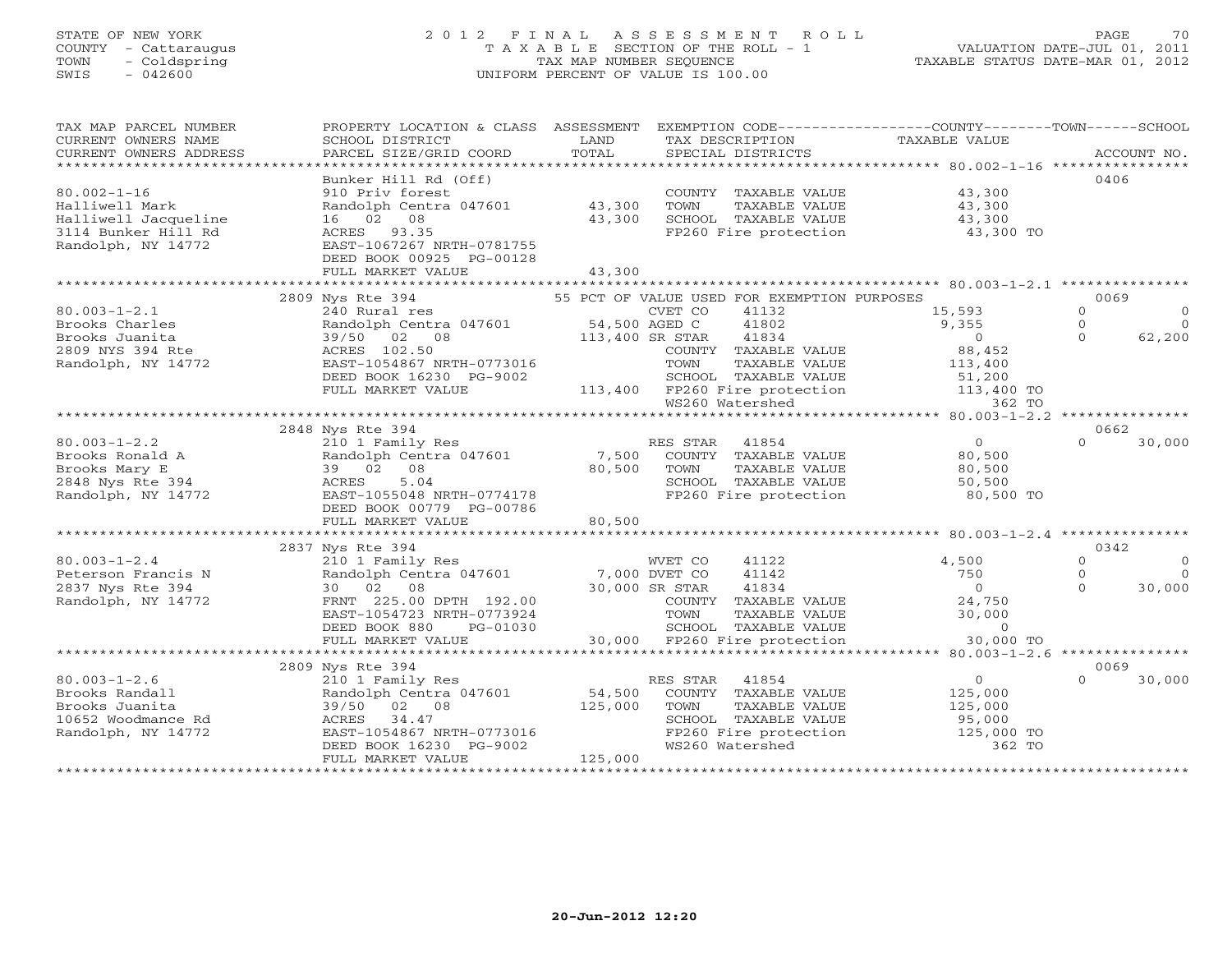## STATE OF NEW YORK 2 0 1 2 F I N A L A S S E S S M E N T R O L L PAGE 71 COUNTY - Cattaraugus T A X A B L E SECTION OF THE ROLL - 1 VALUATION DATE-JUL 01, 2011 TOWN - Coldspring TAX MAP NUMBER SEQUENCE TAXABLE STATUS DATE-MAR 01, 2012 SWIS - 042600 UNIFORM PERCENT OF VALUE IS 100.00UNIFORM PERCENT OF VALUE IS 100.00

| TAX MAP PARCEL NUMBER<br>CURRENT OWNERS NAME<br>CURRENT OWNERS ADDRESS                                                                                     | PROPERTY LOCATION & CLASS ASSESSMENT<br>SCHOOL DISTRICT<br>PARCEL SIZE/GRID COORD                                                                                                        | LAND<br>TOTAL               | EXEMPTION CODE-----------------COUNTY-------TOWN------SCHOOL<br>TAX DESCRIPTION<br>SPECIAL DISTRICTS                                                    | TAXABLE VALUE                                                                    |                             | ACCOUNT NO.               |
|------------------------------------------------------------------------------------------------------------------------------------------------------------|------------------------------------------------------------------------------------------------------------------------------------------------------------------------------------------|-----------------------------|---------------------------------------------------------------------------------------------------------------------------------------------------------|----------------------------------------------------------------------------------|-----------------------------|---------------------------|
|                                                                                                                                                            |                                                                                                                                                                                          |                             |                                                                                                                                                         |                                                                                  |                             |                           |
| $80.003 - 1 - 3$<br>Craumer Jeffrey A<br>2792 Nys Rte 394<br>Randolph, NY 14772                                                                            | 2792 Nys Rte 394<br>210 1 Family Res<br>Randolph Centra 047601<br>39 02<br>08<br>$1.00$ BANK<br>032<br>ACRES<br>EAST-1055734 NRTH-0772658<br>DEED BOOK 9789 PG-2001<br>FULL MARKET VALUE | 7,000<br>51,900<br>51,900   | RES STAR 41854<br>COUNTY TAXABLE VALUE<br>TOWN<br>TAXABLE VALUE<br>SCHOOL TAXABLE VALUE<br>FP260 Fire protection<br>WS260 Watershed                     | $\overline{0}$<br>51,900<br>51,900<br>21,900<br>51,900 TO<br>250 TO              | $\Omega$                    | 0067<br>30,000            |
|                                                                                                                                                            |                                                                                                                                                                                          |                             |                                                                                                                                                         |                                                                                  |                             |                           |
| $80.003 - 1 - 4$<br>Adams Lumber Co Inc<br>6052 Adams Rd<br>Cattaraugus, NY 14719                                                                          | Nys Rte 17 (Off)<br>910 Priv forest<br>Randolph Centra 047601<br>39 02 08<br>ACRES 30.00<br>EAST-1056376 NRTH-0773812<br>DEED BOOK 8212 PG-4002                                          | 17,000<br>17,000            | COUNTY TAXABLE VALUE<br>TOWN<br>TAXABLE VALUE<br>SCHOOL TAXABLE VALUE<br>FP260 Fire protection<br>WS260 Watershed                                       | 17,000<br>17,000<br>17,000<br>17,000 TO<br>30 TO                                 |                             | 0186                      |
|                                                                                                                                                            | FULL MARKET VALUE                                                                                                                                                                        | 17,000                      |                                                                                                                                                         |                                                                                  |                             |                           |
| $80.003 - 1 - 5$<br>Adams Kenneth L<br>Adams Catherine E<br>11292 Youngs Rd<br>Cattaraugus, NY 14719                                                       | Nys Rte 17 (Off)<br>910 Priv forest<br>Randolph Centra 047601<br>39 02 08<br>ACRES 49.92<br>EAST-1057846 NRTH-0773811<br>DEED BOOK 13850 PG-3003<br>FULL MARKET VALUE                    | 27,000<br>27,000<br>27,000  | COUNTY TAXABLE VALUE<br>TOWN<br>TAXABLE VALUE<br>SCHOOL TAXABLE VALUE<br>FP260 Fire protection                                                          | 27,000<br>27,000<br>27,000<br>27,000 TO                                          |                             | 0327                      |
|                                                                                                                                                            | 10440 Blood Rd                                                                                                                                                                           |                             |                                                                                                                                                         |                                                                                  |                             | 0046                      |
| $80.003 - 1 - 6.1$<br>Dechow Kenneth R<br>Dechow Lorie E<br>10440 Blood Rd<br>Randolph, NY 14772<br>MAY BE SUBJECT TO PAYMENT<br>UNDER AGDIST LAW TIL 2016 | 112 Dairy farm<br>Randolph Centra 047601<br>39 02 08<br>$L/p$ 964-28<br>ACRES 268.19<br>EAST-1058542 NRTH-0775111<br>DEED BOOK 851<br>PG-00600<br>FULL MARKET VALUE                      | 145,400 RES STAR<br>230,100 | AG DIST<br>41720<br>41854<br>230,100 SILO T/C/S 42100<br>COUNTY TAXABLE VALUE<br>TOWN<br>TAXABLE VALUE<br>SCHOOL TAXABLE VALUE<br>FP260 Fire protection | 71,469<br>$\overline{0}$<br>1,300<br>157,331<br>157,331<br>127,331<br>230,100 TO | 71,469<br>$\Omega$<br>1,300 | 71,469<br>30,000<br>1,300 |
|                                                                                                                                                            | 10721 Blood Rd                                                                                                                                                                           |                             |                                                                                                                                                         |                                                                                  |                             | 0675                      |
| $80.003 - 1 - 6.3$<br>Blood Roger L<br>Blood Janet H<br>10721 Blood Rd<br>Randolph, NY 14772                                                               | 210 1 Family Res<br>Randolph Centra 047601<br>39 02 08<br>6.65<br>ACRES<br>EAST-1054819 NRTH-0774953<br>PG-00718<br>DEED BOOK 806<br>FULL MARKET VALUE                                   | 10,500<br>79,500<br>79,500  | SR STAR<br>41834<br>COUNTY TAXABLE VALUE<br>TAXABLE VALUE<br>TOWN<br>SCHOOL TAXABLE VALUE<br>FP260 Fire protection                                      | $\overline{0}$<br>79,500<br>79,500<br>17,300<br>79,500 TO                        | $\Omega$                    | 62,200                    |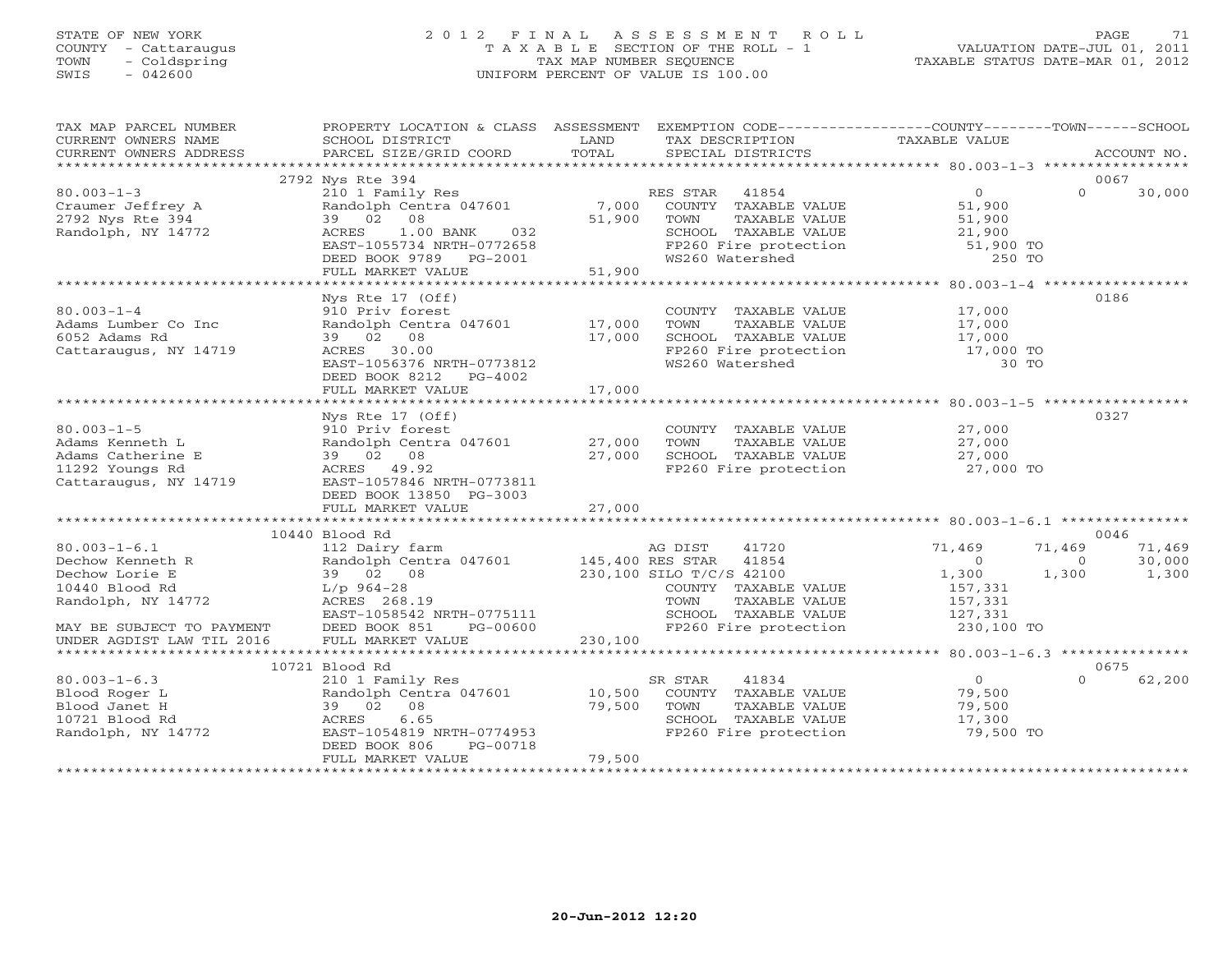## STATE OF NEW YORK 2 0 1 2 F I N A L A S S E S S M E N T R O L L PAGE 72 COUNTY - Cattaraugus T A X A B L E SECTION OF THE ROLL - 1 VALUATION DATE-JUL 01, 2011 TOWN - Coldspring TAX MAP NUMBER SEQUENCE TAXABLE STATUS DATE-MAR 01, 2012 SWIS - 042600 UNIFORM PERCENT OF VALUE IS 100.00UNIFORM PERCENT OF VALUE IS 100.00

| TAX MAP PARCEL NUMBER<br>CURRENT OWNERS NAME<br>CURRENT OWNERS ADDRESS                                           | PROPERTY LOCATION & CLASS ASSESSMENT<br>SCHOOL DISTRICT<br>PARCEL SIZE/GRID COORD                                                                                                 | LAND<br>TOTAL                | EXEMPTION CODE-----------------COUNTY-------TOWN------SCHOOL<br>TAX DESCRIPTION<br>SPECIAL DISTRICTS               | TAXABLE VALUE                                                        | ACCOUNT NO.                |
|------------------------------------------------------------------------------------------------------------------|-----------------------------------------------------------------------------------------------------------------------------------------------------------------------------------|------------------------------|--------------------------------------------------------------------------------------------------------------------|----------------------------------------------------------------------|----------------------------|
|                                                                                                                  |                                                                                                                                                                                   |                              |                                                                                                                    |                                                                      |                            |
| $80.003 - 1 - 7$<br>Goodman Francis<br>10313 Blood Rd<br>Randolph, NY 14772                                      | 10313 Blood Rd<br>210 1 Family Res<br>Randolph Centra 047601<br>29 02 08<br>FRNT 100.00 DPTH 158.00<br>EAST-1061437 NRTH-0775382<br>DEED BOOK 00668 PG-00407<br>FULL MARKET VALUE | 6,400<br>45,400<br>45,400    | 41834<br>SR STAR<br>COUNTY TAXABLE VALUE<br>TOWN<br>TAXABLE VALUE<br>SCHOOL TAXABLE VALUE<br>FP260 Fire protection | $0 \qquad \qquad$<br>45,400<br>45,400<br>$\overline{0}$<br>45,400 TO | 0162<br>$\Omega$<br>45,400 |
|                                                                                                                  |                                                                                                                                                                                   |                              |                                                                                                                    |                                                                      |                            |
| $80.003 - 1 - 8.1$<br>Barber (L/U) Clayton L<br>Barber (L/U) Penelope L<br>2936 Lebanon Rd<br>Randolph, NY 14772 | 10277 Blood Rd<br>280 Res Multiple<br>Randolph Centra 047601<br>29 02 08<br>ACRES 48.52<br>EAST-1063168 NRTH-0775058<br>DEED BOOK 15829 PG-8001<br>FULL MARKET VALUE              | 55,800<br>136,400<br>136,400 | SR STAR<br>41834<br>COUNTY TAXABLE VALUE<br>TOWN<br>TAXABLE VALUE<br>SCHOOL TAXABLE VALUE<br>FP260 Fire protection | $\circ$<br>136,400<br>136,400<br>74,200<br>136,400 TO                | 0027<br>$\Omega$<br>62,200 |
|                                                                                                                  | Blood Rd                                                                                                                                                                          |                              |                                                                                                                    |                                                                      | 0875                       |
| $80.003 - 1 - 8.2$<br>Barber Troy W<br>Barber Jill R<br>2745 Lebanon Rd<br>Randolph, NY 14772                    | 314 Rural vac<10<br>Randolph Centra 047601<br>29 02 08<br>2.05<br>ACRES<br>EAST-1061693 NRTH-0775332<br>DEED BOOK 8019 PG-2001<br>FULL MARKET VALUE                               | 9,100<br>9,100<br>9,100      | COUNTY TAXABLE VALUE<br><b>TOWN</b><br>TAXABLE VALUE<br>SCHOOL TAXABLE VALUE<br>FP260 Fire protection              | 9,100<br>9,100<br>9,100<br>9,100 TO                                  |                            |
|                                                                                                                  |                                                                                                                                                                                   |                              |                                                                                                                    |                                                                      |                            |
| $80.003 - 1 - 9.1$<br>Coats Richard H<br>Attn: Arthur & Dianne Baker<br>PO Box 84<br>Steamburg, NY 14783         | Lebanon Rd<br>105 Vac farmland<br>Randolph Centra 047601<br>29 02 08<br>Land Contract<br>ACRES 29.75<br>EAST-1063193 NRTH-0774217<br>DEED BOOK 00963 PG-00951                     | 28,800<br>28,800             | COUNTY TAXABLE VALUE<br>TAXABLE VALUE<br>TOWN<br>SCHOOL TAXABLE VALUE<br>FP260 Fire protection                     | 28,800<br>28,800<br>28,800<br>28,800 TO                              | 0105                       |
|                                                                                                                  | FULL MARKET VALUE                                                                                                                                                                 | 28,800                       |                                                                                                                    |                                                                      |                            |
|                                                                                                                  |                                                                                                                                                                                   |                              |                                                                                                                    |                                                                      |                            |
| $80.003 - 1 - 9.2$<br>Barber Thad<br>2949 Lebanon Rd<br>Randolph, NY 14772                                       | 2890 Lebanon Rd<br>120 Field crops<br>Randolph Centra 047601<br>29 02 08<br>7.00<br>ACRES<br>EAST-1062757 NRTH-0774578<br>DEED BOOK 1025<br>PG-494<br>FULL MARKET VALUE           | 5,600<br>5,600<br>5,600      | COUNTY TAXABLE VALUE<br>TOWN<br>TAXABLE VALUE<br>SCHOOL TAXABLE VALUE<br>FP260 Fire protection                     | 5,600<br>5,600<br>5,600<br>5,600 TO                                  | 0731                       |
|                                                                                                                  |                                                                                                                                                                                   |                              |                                                                                                                    |                                                                      |                            |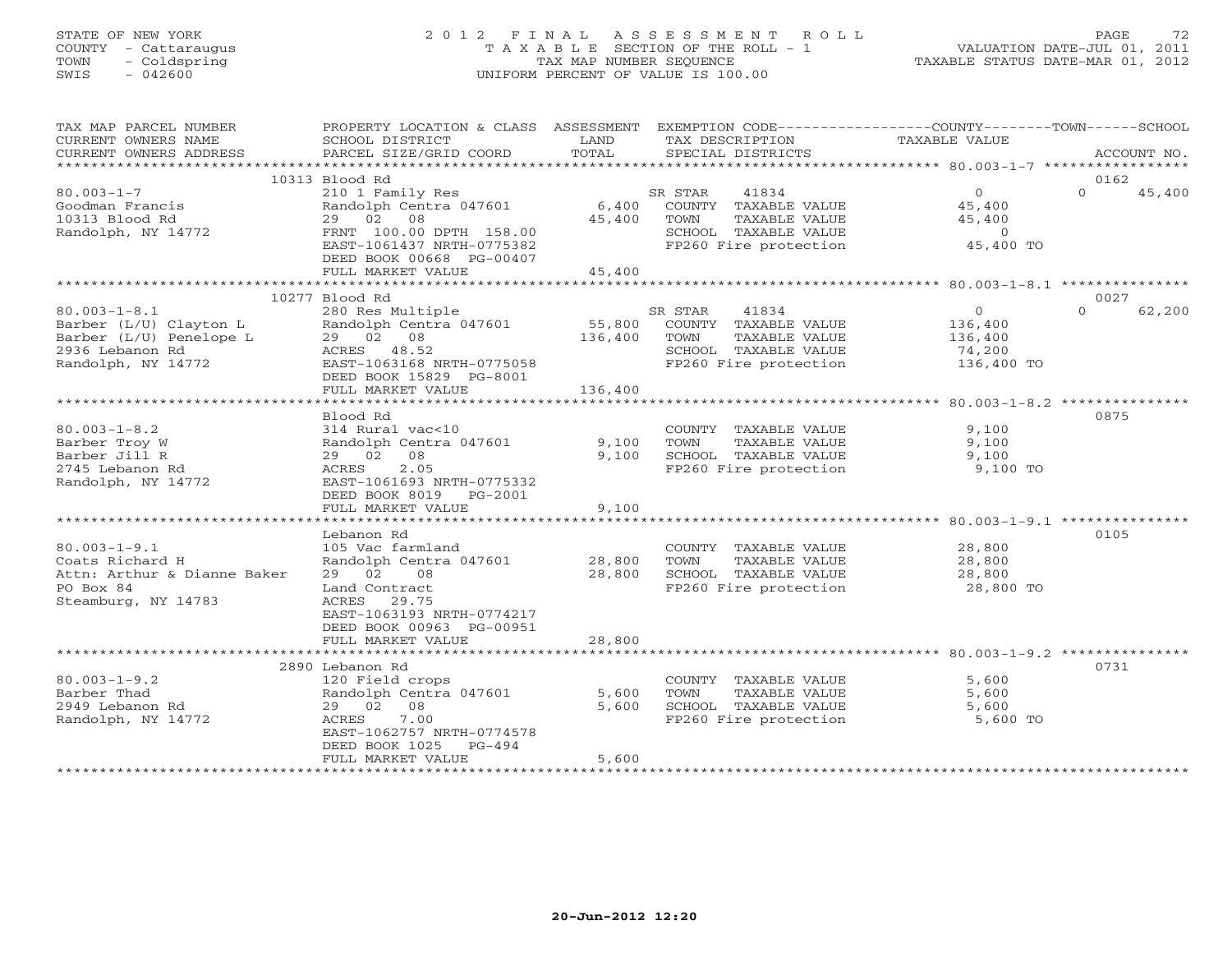# STATE OF NEW YORK 2 0 1 2 F I N A L A S S E S S M E N T R O L L PAGE 73 COUNTY - Cattaraugus T A X A B L E SECTION OF THE ROLL - 1 VALUATION DATE-JUL 01, 2011 TOWN - Coldspring TAX MAP NUMBER SEQUENCE TAXABLE STATUS DATE-MAR 01, 2012 SWIS - 042600 UNIFORM PERCENT OF VALUE IS 100.00UNIFORM PERCENT OF VALUE IS 100.00

| TAX MAP PARCEL NUMBER                           | PROPERTY LOCATION & CLASS          | ASSESSMENT       |                                       | EXEMPTION CODE-----------------COUNTY-------TOWN------SCHOOL |                    |
|-------------------------------------------------|------------------------------------|------------------|---------------------------------------|--------------------------------------------------------------|--------------------|
| CURRENT OWNERS NAME                             | SCHOOL DISTRICT                    | LAND             | TAX DESCRIPTION                       | TAXABLE VALUE                                                |                    |
| CURRENT OWNERS ADDRESS<br>********************* | PARCEL SIZE/GRID COORD             | TOTAL            | SPECIAL DISTRICTS                     |                                                              | ACCOUNT NO.        |
|                                                 | $Co$ $Rd$ $10$                     |                  |                                       |                                                              | 0778               |
| $80.003 - 1 - 9.4$                              | 312 Vac w/imprv                    |                  | COUNTY TAXABLE VALUE                  | 10,000                                                       |                    |
| Barber Thad                                     | Randolph Centra 047601             | 10,000           | TOWN<br>TAXABLE VALUE                 | 10,000                                                       |                    |
| 2936 Lebanon Rd                                 | 29 02 08                           | 10,000           | SCHOOL TAXABLE VALUE                  | 10,000                                                       |                    |
| Randolph, NY 14772                              | ACRES<br>13.55                     |                  | FP260 Fire protection                 | 10,000 TO                                                    |                    |
|                                                 | EAST-1061724 NRTH-0774280          |                  |                                       |                                                              |                    |
|                                                 | DEED BOOK 13650 PG-9002            |                  |                                       |                                                              |                    |
|                                                 | FULL MARKET VALUE                  | 10,000           |                                       |                                                              |                    |
|                                                 | *******************                | *********        |                                       |                                                              |                    |
|                                                 | Lebanon Rd                         |                  |                                       |                                                              | 0656               |
| $80.003 - 1 - 10.2$                             | 120 Field crops                    |                  | COUNTY TAXABLE VALUE                  | 12,000                                                       |                    |
| Johnson Kerry S                                 | Randolph Centra 047601             | 9,500            | TOWN<br>TAXABLE VALUE                 | 12,000                                                       |                    |
| Johnson Deborah A                               | 29 02 08                           | 12,000           | SCHOOL TAXABLE VALUE                  | 12,000                                                       |                    |
| 5844 Diffley Rd                                 | ACRES 23.25                        |                  | FP260 Fire protection                 | 12,000 TO                                                    |                    |
| Ashville, NY 14710                              | EAST-1063119 NRTH-0773539          |                  |                                       |                                                              |                    |
|                                                 | DEED BOOK 1017<br>$PG-111$         |                  |                                       |                                                              |                    |
|                                                 | FULL MARKET VALUE                  | 12,000           |                                       |                                                              |                    |
|                                                 |                                    |                  |                                       |                                                              |                    |
|                                                 | 2869 Lebanon Rd                    |                  |                                       |                                                              | 0661               |
| $80.003 - 1 - 10.3$                             | 210 1 Family Res                   |                  | 41834<br>SR STAR                      | $\circ$                                                      | $\Omega$<br>62,200 |
| Baker Arthur J                                  | Randolph Centra 047601             | 27,700           | COUNTY TAXABLE VALUE                  | 85,000                                                       |                    |
| Baker Dianne M                                  | 29 02 08                           | 85,000           | TOWN<br>TAXABLE VALUE                 | 85,000                                                       |                    |
| 2869 Lebanon Rd                                 | ACRES 16.20                        |                  | SCHOOL TAXABLE VALUE                  | 22,800                                                       |                    |
| PO Box 84                                       | EAST-1061617 NRTH-0773455          |                  | FP260 Fire protection                 | 85,000 TO                                                    |                    |
| Steamburg, NY 14783                             | DEED BOOK 00779 PG-00430           |                  |                                       |                                                              |                    |
|                                                 | FULL MARKET VALUE                  | 85,000           |                                       |                                                              |                    |
|                                                 |                                    |                  |                                       |                                                              | 0707               |
| $80.003 - 1 - 10.4$                             | 2866 Lebanon Rd                    |                  |                                       | 71,000                                                       |                    |
|                                                 | 210 1 Family Res                   |                  | COUNTY TAXABLE VALUE<br>TOWN          | 71,000                                                       |                    |
| Dobson Beverly<br>Dobson-Vaninetti Cheryl A     | Randolph Centra 047601<br>29 02 08 | 12,600<br>71,000 | TAXABLE VALUE<br>SCHOOL TAXABLE VALUE | 71,000                                                       |                    |
| 2866 Lebanon Rd                                 | ACRES<br>3.80 BANK<br>017          |                  | FP260 Fire protection                 | 71,000 TO                                                    |                    |
| Randolph, NY 14772                              | EAST-1062126 NRTH-0773513          |                  |                                       |                                                              |                    |
|                                                 | DEED BOOK 4287<br>PG-2001          |                  |                                       |                                                              |                    |
|                                                 | FULL MARKET VALUE                  | 71,000           |                                       |                                                              |                    |
|                                                 |                                    |                  |                                       |                                                              |                    |
|                                                 | Lebanon Rd                         |                  |                                       |                                                              | 0297               |
| $80.003 - 1 - 11.1$                             | 322 Rural vac>10                   |                  | COUNTY TAXABLE VALUE                  | 33,700                                                       |                    |
| Brickman Charles                                | Randolph Centra 047601             | 33,700           | TOWN<br>TAXABLE VALUE                 | 33,700                                                       |                    |
| Brickman Ryan                                   | 29 02 08                           | 33,700           | SCHOOL TAXABLE VALUE                  | 33,700                                                       |                    |
| 5304 Richards Dr                                | ACRES<br>32.00                     |                  | FP260 Fire protection                 | 33,700 TO                                                    |                    |
| Mentor, OH 44060                                | EAST-1063056 NRTH-0772832          |                  |                                       |                                                              |                    |
|                                                 | DEED BOOK 15423 PG-3002            |                  |                                       |                                                              |                    |
|                                                 | FULL MARKET VALUE                  | 33,700           |                                       |                                                              |                    |
|                                                 |                                    |                  |                                       |                                                              |                    |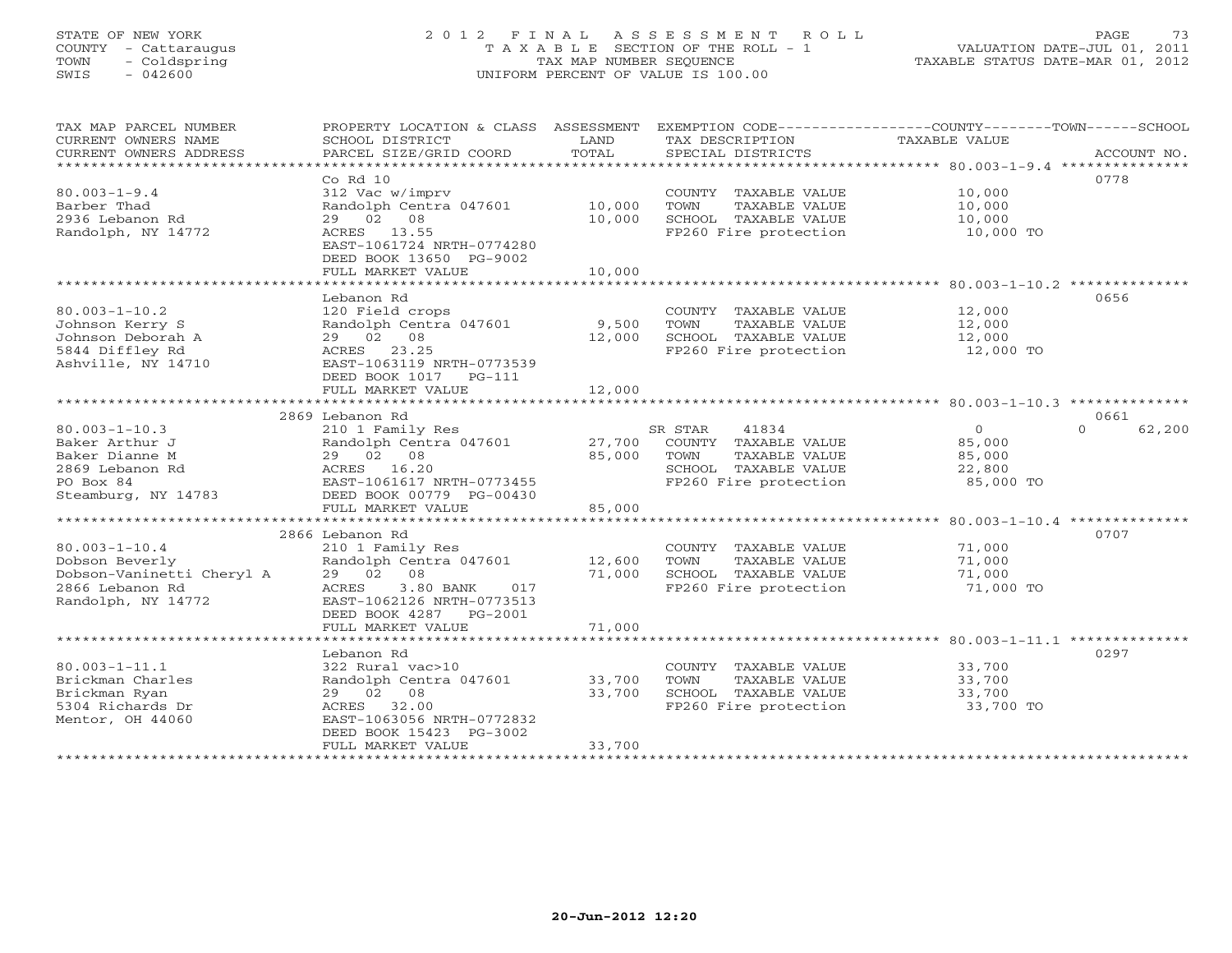# STATE OF NEW YORK 2 0 1 2 F I N A L A S S E S S M E N T R O L L PAGE 74 COUNTY - Cattaraugus T A X A B L E SECTION OF THE ROLL - 1 VALUATION DATE-JUL 01, 2011 TOWN - Coldspring TAX MAP NUMBER SEQUENCE TAXABLE STATUS DATE-MAR 01, 2012 SWIS - 042600 UNIFORM PERCENT OF VALUE IS 100.00UNIFORM PERCENT OF VALUE IS 100.00

| TAX MAP PARCEL NUMBER<br>CURRENT OWNERS NAME      | PROPERTY LOCATION & CLASS ASSESSMENT<br>SCHOOL DISTRICT | LAND                | TAX DESCRIPTION                               | EXEMPTION CODE-----------------COUNTY-------TOWN------SCHOOL<br>TAXABLE VALUE |                      |
|---------------------------------------------------|---------------------------------------------------------|---------------------|-----------------------------------------------|-------------------------------------------------------------------------------|----------------------|
| CURRENT OWNERS ADDRESS<br>*********************** | PARCEL SIZE/GRID COORD                                  | TOTAL               | SPECIAL DISTRICTS                             |                                                                               | ACCOUNT NO.          |
|                                                   | 2816 Co Rd 10                                           |                     |                                               |                                                                               | 0696                 |
| $80.003 - 1 - 11.2$                               | 210 1 Family Res                                        |                     | COUNTY TAXABLE VALUE                          | 62,300                                                                        |                      |
| Liu Bingyan                                       | Randolph Centra 047601                                  | 14,100              | TAXABLE VALUE<br>TOWN                         | 62,300                                                                        |                      |
| 158-41 73rd Ave                                   | 29 02<br>08                                             | 62,300              | SCHOOL TAXABLE VALUE                          | 62,300                                                                        |                      |
| Fresh Meadows, NY 11366                           | 4.55<br>ACRES                                           |                     | FP260 Fire protection                         | 62,300 TO                                                                     |                      |
|                                                   | EAST-1062066 NRTH-0772900                               |                     |                                               |                                                                               |                      |
|                                                   | DEED BOOK 12983 PG-4001                                 |                     |                                               |                                                                               |                      |
|                                                   | FULL MARKET VALUE                                       | 62,300              |                                               |                                                                               |                      |
|                                                   | **********************                                  |                     |                                               |                                                                               |                      |
|                                                   | Co Rd 10                                                |                     |                                               |                                                                               | 0456                 |
| $80.003 - 1 - 12$                                 | 210 1 Family Res                                        |                     | CVET CO<br>41132                              | 17,650                                                                        | $\Omega$<br>$\Omega$ |
| Waite Clyde H                                     | Randolph Centra 047601                                  | 16,900              | COUNTY TAXABLE VALUE                          | 52,950                                                                        |                      |
| Elsie L                                           | 29 02<br>08                                             | 70,600              | TOWN<br>TAXABLE VALUE                         | 70,600                                                                        |                      |
| 3185 Bermuda Rd                                   | Life Use                                                |                     | SCHOOL TAXABLE VALUE                          | 70,600                                                                        |                      |
| Palm Beach Gardens, FL 33410                      | ACRES<br>6.20                                           |                     | FP260 Fire protection                         | 70,600 TO                                                                     |                      |
|                                                   | EAST-1061527 NRTH-0772740                               |                     |                                               |                                                                               |                      |
|                                                   | DEED BOOK 857<br>PG-00702                               |                     |                                               |                                                                               |                      |
|                                                   | FULL MARKET VALUE<br>********************************   | 70,600              |                                               |                                                                               |                      |
|                                                   |                                                         |                     |                                               |                                                                               |                      |
|                                                   | 2803 Lebanon Rd                                         |                     |                                               | $\overline{0}$                                                                | 0490<br>$\Omega$     |
| $80.003 - 1 - 13$<br>Reynolds Michele M           | 210 1 Family Res<br>Randolph Centra 047601              | 8,600               | RES STAR<br>41854<br>COUNTY TAXABLE VALUE     | 75,300                                                                        | 30,000               |
| Barlow Rosalee F                                  | 29 02 08                                                | 75,300              | TOWN<br>TAXABLE VALUE                         | 75,300                                                                        |                      |
| 2803 Lebanon Rd                                   | ACRES<br>$1.80$ BANK<br>017                             |                     | SCHOOL TAXABLE VALUE                          | 45,300                                                                        |                      |
| Randolph, NY 14772                                | EAST-1061506 NRTH-0772450                               |                     | FP260 Fire protection                         | 75,300 TO                                                                     |                      |
|                                                   | DEED BOOK 9149 PG-8001                                  |                     |                                               |                                                                               |                      |
|                                                   | FULL MARKET VALUE                                       | 75,300              |                                               |                                                                               |                      |
|                                                   |                                                         |                     |                                               |                                                                               |                      |
|                                                   | Co <sub>Rd</sub> 10                                     |                     |                                               |                                                                               | 0016                 |
| $80.003 - 1 - 14.1$                               | 120 Field crops                                         |                     | COUNTY TAXABLE VALUE                          | 11,900                                                                        |                      |
| Ruper Brian N                                     | Randolph Centra 047601                                  | 11,900              | TOWN<br>TAXABLE VALUE                         | 11,900                                                                        |                      |
| 2784 Lebanon Rd                                   | 28/29<br>02 08                                          | 11,900              | SCHOOL TAXABLE VALUE                          | 11,900                                                                        |                      |
| Steamburg, NY 14783                               | Ff 420.00                                               |                     | FP260 Fire protection                         | 11,900 TO                                                                     |                      |
|                                                   | ACRES<br>9.10                                           |                     |                                               |                                                                               |                      |
|                                                   | EAST-1062103 NRTH-0771292                               |                     |                                               |                                                                               |                      |
|                                                   | DEED BOOK 912<br>PG-00768                               |                     |                                               |                                                                               |                      |
|                                                   | FULL MARKET VALUE                                       | 11,900              |                                               |                                                                               |                      |
|                                                   | *********************                                   |                     |                                               |                                                                               |                      |
|                                                   | 2785 Co Rd 10                                           |                     |                                               |                                                                               | 0769                 |
| $80.003 - 1 - 14.2$                               | 210 1 Family Res                                        |                     | 41834<br>SR STAR                              | $\overline{0}$                                                                | 62,200<br>$\Omega$   |
| Backus Robert                                     | Randolph Centra 047601                                  | 14,400              | COUNTY TAXABLE VALUE                          | 74,100                                                                        |                      |
| Backus Randi                                      | 08<br>29 02                                             | 74,100              | TAXABLE VALUE<br>TOWN                         | 74,100                                                                        |                      |
| 2785 Lebanon Rd                                   | 4.70<br>ACRES                                           |                     | SCHOOL TAXABLE VALUE<br>FP260 Fire protection | 11,900                                                                        |                      |
| Randolph, NY 14772                                | EAST-1061483 NRTH-0772163                               |                     |                                               | 74,100 TO                                                                     |                      |
|                                                   | DEED BOOK 00921 PG-01020<br>FULL MARKET VALUE           | 74,100              |                                               |                                                                               |                      |
|                                                   |                                                         | ******************* |                                               |                                                                               |                      |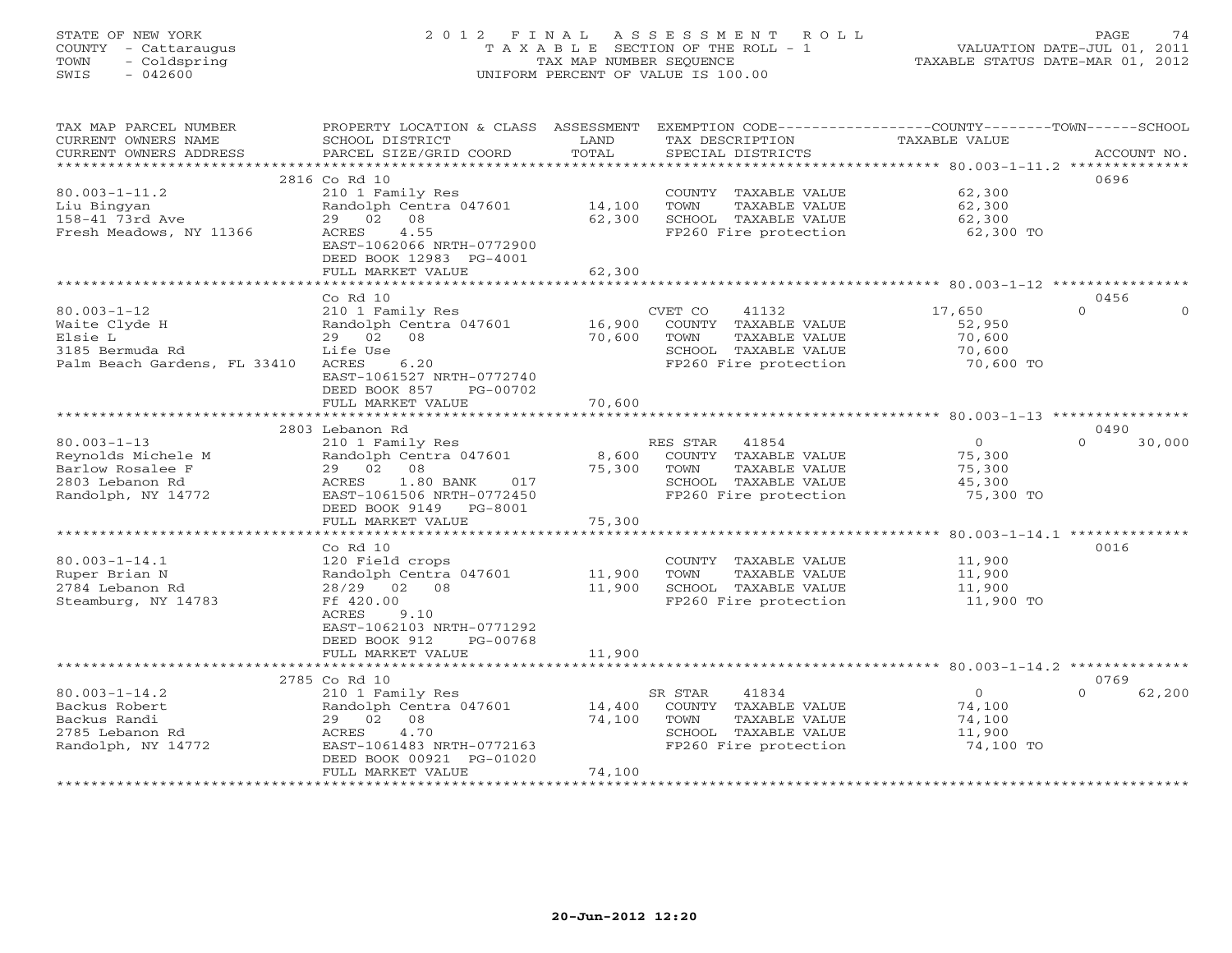# STATE OF NEW YORK 2 0 1 2 F I N A L A S S E S S M E N T R O L L PAGE 75 COUNTY - Cattaraugus T A X A B L E SECTION OF THE ROLL - 1 VALUATION DATE-JUL 01, 2011 TOWN - Coldspring TAX MAP NUMBER SEQUENCE TAXABLE STATUS DATE-MAR 01, 2012 SWIS - 042600 UNIFORM PERCENT OF VALUE IS 100.00UNIFORM PERCENT OF VALUE IS 100.00

| TAX MAP PARCEL NUMBER<br>CURRENT OWNERS NAME | PROPERTY LOCATION & CLASS ASSESSMENT<br>SCHOOL DISTRICT | LAND             | EXEMPTION CODE-----------------COUNTY-------TOWN------SCHOOL<br>TAX DESCRIPTION | <b>TAXABLE VALUE</b> |                    |
|----------------------------------------------|---------------------------------------------------------|------------------|---------------------------------------------------------------------------------|----------------------|--------------------|
| CURRENT OWNERS ADDRESS                       | PARCEL SIZE/GRID COORD                                  | TOTAL            | SPECIAL DISTRICTS                                                               |                      | ACCOUNT NO.        |
| ********************                         |                                                         |                  |                                                                                 |                      |                    |
|                                              | Lebanon Rd                                              |                  |                                                                                 |                      | 0792               |
| $80.003 - 1 - 14.3$                          | 120 Field crops                                         |                  | COUNTY TAXABLE VALUE                                                            | 40,500               |                    |
| Coldspring Dairy                             | Randolph Centra 047601                                  | 40,000<br>40,500 | TOWN<br>TAXABLE VALUE                                                           | 40,500               |                    |
| 2785 Lebanon Rd<br>Randolph, NY 14772        | 29 02 08                                                |                  | SCHOOL TAXABLE VALUE                                                            | 40,500               |                    |
|                                              | FRNT 930.00 DPTH<br>ACRES<br>48.25                      |                  | FP260 Fire protection                                                           | 40,500 TO            |                    |
|                                              | EAST-1062862 NRTH-0771981                               |                  |                                                                                 |                      |                    |
|                                              | DEED BOOK 00957 PG-00857                                |                  |                                                                                 |                      |                    |
|                                              | FULL MARKET VALUE                                       | 40,500           |                                                                                 |                      |                    |
|                                              | ***************************                             |                  |                                                                                 |                      |                    |
|                                              | 2765 Lebanon Rd                                         |                  |                                                                                 |                      | 0388               |
| $80.003 - 1 - 15$                            | 210 1 Family Res                                        |                  | RES STAR<br>41854                                                               | $\Omega$             | $\Omega$<br>30,000 |
| Lindell Albert                               | Randolph Centra 047601                                  | 9,700            | COUNTY TAXABLE VALUE                                                            | 74,400               |                    |
| 2765 Lebanon Rd                              | 29 02 08                                                | 74,400           | TOWN<br>TAXABLE VALUE                                                           | 74,400               |                    |
| Randolph, NY 14772                           | 2.37<br>ACRES                                           |                  | SCHOOL TAXABLE VALUE                                                            | 44,400               |                    |
|                                              | EAST-1061459 NRTH-0771828                               |                  | FP260 Fire protection                                                           | 74,400 TO            |                    |
|                                              | DEED BOOK 3068<br>PG-7001                               |                  |                                                                                 |                      |                    |
|                                              | FULL MARKET VALUE                                       | 74,400           |                                                                                 |                      |                    |
|                                              |                                                         |                  |                                                                                 |                      |                    |
|                                              | 2757 Co Rd 10                                           |                  |                                                                                 |                      | 0399               |
| $80.003 - 1 - 16$                            | 210 1 Family Res                                        |                  | RES STAR<br>41854                                                               | $\circ$              | $\Omega$<br>30,000 |
| Steger Cheryl                                | Randolph Centra 047601                                  | 8,800            | COUNTY TAXABLE VALUE                                                            | 32,000               |                    |
| Steger Jason                                 | 29 02 08                                                | 32,000           | TOWN<br>TAXABLE VALUE                                                           | 32,000               |                    |
| 2757 Lebanon Rd                              | 1.90<br>ACRES                                           |                  | SCHOOL TAXABLE VALUE                                                            | 2,000                |                    |
| Randolph, NY 14772                           | EAST-1061444 NRTH-0771610                               |                  | FP260 Fire protection                                                           | 32,000 TO            |                    |
|                                              | DEED BOOK 1024 PG-785                                   |                  |                                                                                 |                      |                    |
|                                              | FULL MARKET VALUE                                       | 32,000           |                                                                                 |                      |                    |
|                                              |                                                         |                  |                                                                                 |                      | 0345               |
| $80.003 - 1 - 17$                            | Co Rd $10$ (Off)<br>910 Priv forest                     |                  | COUNTY TAXABLE VALUE                                                            |                      |                    |
| Veith Thomas                                 | Randolph Centra 047601                                  | 39,500           | TOWN<br>TAXABLE VALUE                                                           | 90,400<br>90,400     |                    |
| 74 Bloomfield Ave                            | 29 02 08                                                | 90,400           | SCHOOL TAXABLE VALUE                                                            | 90,400               |                    |
| Buffalo, NY 14220                            | ACRES 83.69                                             |                  | FP260 Fire protection                                                           | 90,400 TO            |                    |
|                                              | EAST-1060291 NRTH-0772897                               |                  |                                                                                 |                      |                    |
|                                              | DEED BOOK 1026<br>PG-866                                |                  |                                                                                 |                      |                    |
|                                              | FULL MARKET VALUE                                       | 90,400           |                                                                                 |                      |                    |
|                                              |                                                         |                  |                                                                                 |                      |                    |
|                                              | Nys Rte 17                                              |                  |                                                                                 |                      | 0351               |
| $80.003 - 1 - 18$                            | 910 Priv forest                                         |                  | COUNTY TAXABLE VALUE                                                            | 80,700               |                    |
| Ploetz Timothy                               | Randolph Centra 047601                                  | 80,700           | TOWN<br>TAXABLE VALUE                                                           | 80,700               |                    |
| 8141 Jackman Hill Rd                         | 39 02 08                                                | 80,700           | SCHOOL TAXABLE VALUE                                                            | 80,700               |                    |
| West Valley, NY 14171                        | Ff 540.00                                               |                  | FP260 Fire protection                                                           | 80,700 TO            |                    |
|                                              | ACRES 157.14                                            |                  |                                                                                 |                      |                    |
|                                              | EAST-1058157 NRTH-0772280                               |                  |                                                                                 |                      |                    |
|                                              | DEED BOOK 00957 PG-00848                                |                  |                                                                                 |                      |                    |
|                                              | FULL MARKET VALUE                                       | 80,700           | *****************************                                                   |                      |                    |
|                                              | ************************                                |                  |                                                                                 |                      |                    |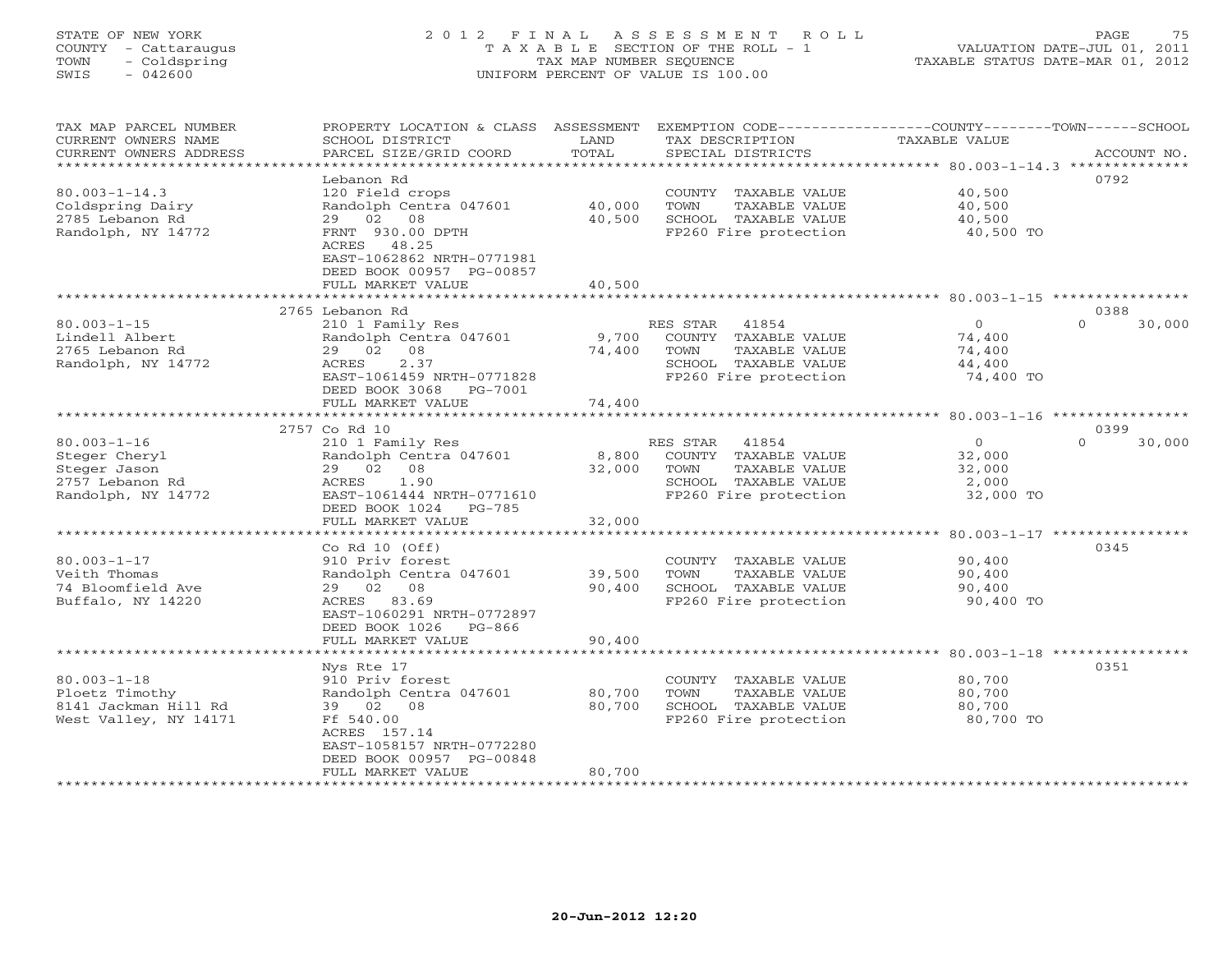# STATE OF NEW YORK 2 0 1 2 F I N A L A S S E S S M E N T R O L L PAGE 76 COUNTY - Cattaraugus T A X A B L E SECTION OF THE ROLL - 1 VALUATION DATE-JUL 01, 2011 TOWN - Coldspring TAX MAP NUMBER SEQUENCE TAXABLE STATUS DATE-MAR 01, 2012 SWIS - 042600 UNIFORM PERCENT OF VALUE IS 100.00UNIFORM PERCENT OF VALUE IS 100.00

| TAX MAP PARCEL NUMBER<br>CURRENT OWNERS NAME<br>CURRENT OWNERS ADDRESS     | PROPERTY LOCATION & CLASS ASSESSMENT<br>SCHOOL DISTRICT<br>PARCEL SIZE/GRID COORD | LAND<br>TOTAL   | EXEMPTION CODE-----------------COUNTY-------TOWN------SCHOOL<br>TAX DESCRIPTION<br>SPECIAL DISTRICTS | TAXABLE VALUE                              | ACCOUNT NO.                          |
|----------------------------------------------------------------------------|-----------------------------------------------------------------------------------|-----------------|------------------------------------------------------------------------------------------------------|--------------------------------------------|--------------------------------------|
| *******************                                                        |                                                                                   |                 |                                                                                                      |                                            | * * * * * *                          |
|                                                                            | 2750 Nys Rte 394                                                                  |                 |                                                                                                      |                                            | 0337                                 |
| $80.003 - 1 - 19$<br>O'Neill Tim D<br>O'Neill Sharon N<br>2750 Nys Rte 394 | 112 Dairy farm<br>Randolph Centra 047601<br>39 02 08<br>ACRES 63.03               | 110,000         | 41854<br>RES STAR<br>52,400 SILO T/C/S 42100<br>COUNTY TAXABLE VALUE<br>TAXABLE VALUE<br>TOWN        | $\circ$<br>7,800<br>102,200<br>102,200     | $\Omega$<br>30,000<br>7,800<br>7,800 |
| Randolph, NY 14772                                                         | EAST-1057997 NRTH-0770986                                                         |                 | SCHOOL TAXABLE VALUE                                                                                 | 72,200                                     |                                      |
|                                                                            | DEED BOOK 1001<br>PG-59                                                           |                 | FP260 Fire protection                                                                                | 110,000 TO                                 |                                      |
|                                                                            | FULL MARKET VALUE                                                                 | 110,000         |                                                                                                      |                                            |                                      |
|                                                                            |                                                                                   |                 |                                                                                                      | ************ 80.003-1-20 ***************** |                                      |
| $80.003 - 1 - 20$<br>Lockwood Charles                                      | Nys Rte 17<br>240 Rural res<br>Randolph Centra 047601                             | 40,500          | COUNTY TAXABLE VALUE<br>TAXABLE VALUE<br>TOWN                                                        | 107,000<br>107,000                         | 0267                                 |
| 3138 Rte 394                                                               | 38 02 08                                                                          | 107,000         | SCHOOL TAXABLE VALUE                                                                                 | 107,000                                    |                                      |
| Randolph, NY 14772                                                         | Lot 28<br>ACRES<br>41.77<br>EAST-1058388 NRTH-0769909<br>DEED BOOK 00696 PG-00261 |                 | FP260 Fire protection                                                                                | 107,000 TO                                 |                                      |
|                                                                            | FULL MARKET VALUE                                                                 | 107,000         |                                                                                                      |                                            |                                      |
|                                                                            |                                                                                   |                 |                                                                                                      |                                            |                                      |
|                                                                            | 10567 Gulf Rd                                                                     |                 |                                                                                                      |                                            | 0639                                 |
| $80.003 - 1 - 22.1$                                                        | 210 1 Family Res                                                                  |                 | COUNTY TAXABLE VALUE                                                                                 | 60,300                                     |                                      |
| Conklin Marshall<br>Conklin Warren                                         | Randolph Centra 047601<br>38 02 08                                                | 7,900<br>60,300 | TOWN<br>TAXABLE VALUE<br>SCHOOL TAXABLE VALUE                                                        | 60,300<br>60,300                           |                                      |
| 10563 Lower Gulf Rd                                                        | 1.45<br>ACRES                                                                     |                 | FP260 Fire protection                                                                                | 60,300 TO                                  |                                      |
| Steamburg, NY 14783                                                        | EAST-1056868 NRTH-0769672<br>DEED BOOK 13277 PG-2001                              |                 |                                                                                                      |                                            |                                      |
|                                                                            | FULL MARKET VALUE                                                                 | 60,300          |                                                                                                      |                                            |                                      |
|                                                                            | Gulf Rd & Nys Rte 394                                                             |                 |                                                                                                      |                                            | 0727                                 |
| $80.003 - 1 - 22.2$                                                        | 270 Mfg housing                                                                   |                 | 41854<br>RES STAR                                                                                    | $\circ$                                    | $\Omega$<br>23,400                   |
| Conklin Marshall                                                           | Randolph Centra 047601                                                            | 6,900           | COUNTY TAXABLE VALUE                                                                                 | 23,400                                     |                                      |
| Conklin Warren                                                             | 39 02 08                                                                          | 23,400          | TOWN<br>TAXABLE VALUE                                                                                | 23,400                                     |                                      |
| 10563 Lower Gulf Rd                                                        | FRNT 305.00 DPTH 115.00                                                           |                 | SCHOOL TAXABLE VALUE                                                                                 | $\Omega$                                   |                                      |
| Steamburg, NY 14783                                                        | EAST-1057197 NRTH-0769925<br>DEED BOOK 13277 PG-2001                              |                 | FP260 Fire protection                                                                                | 23,400 TO                                  |                                      |
|                                                                            | FULL MARKET VALUE                                                                 | 23,400          |                                                                                                      |                                            |                                      |
|                                                                            | Upper Gulf Rd                                                                     |                 |                                                                                                      |                                            | 0478                                 |
| $80.003 - 1 - 23.1$                                                        | 312 Vac w/imprv                                                                   |                 | COUNTY TAXABLE VALUE                                                                                 | 11,200                                     |                                      |
| Williams Allan E                                                           | Randolph Centra 047601                                                            | 9,800           | TOWN<br>TAXABLE VALUE                                                                                | 11,200                                     |                                      |
| Williams Julie C                                                           | 38 02<br>08                                                                       | 11,200          | SCHOOL TAXABLE VALUE                                                                                 | 11,200                                     |                                      |
| 2572 Rte. 394                                                              | By Will                                                                           |                 | FP260 Fire protection                                                                                | 11,200 TO                                  |                                      |
| PO Box 172<br>Steamburg, NY 14783                                          | ACRES<br>4.10<br>EAST-1056001 NRTH-0769033<br>DEED BOOK 7907<br>$PG-2001$         |                 | WS260 Watershed                                                                                      | 1,120 TO                                   |                                      |
|                                                                            | FULL MARKET VALUE                                                                 | 11,200          |                                                                                                      |                                            |                                      |
|                                                                            |                                                                                   |                 |                                                                                                      |                                            |                                      |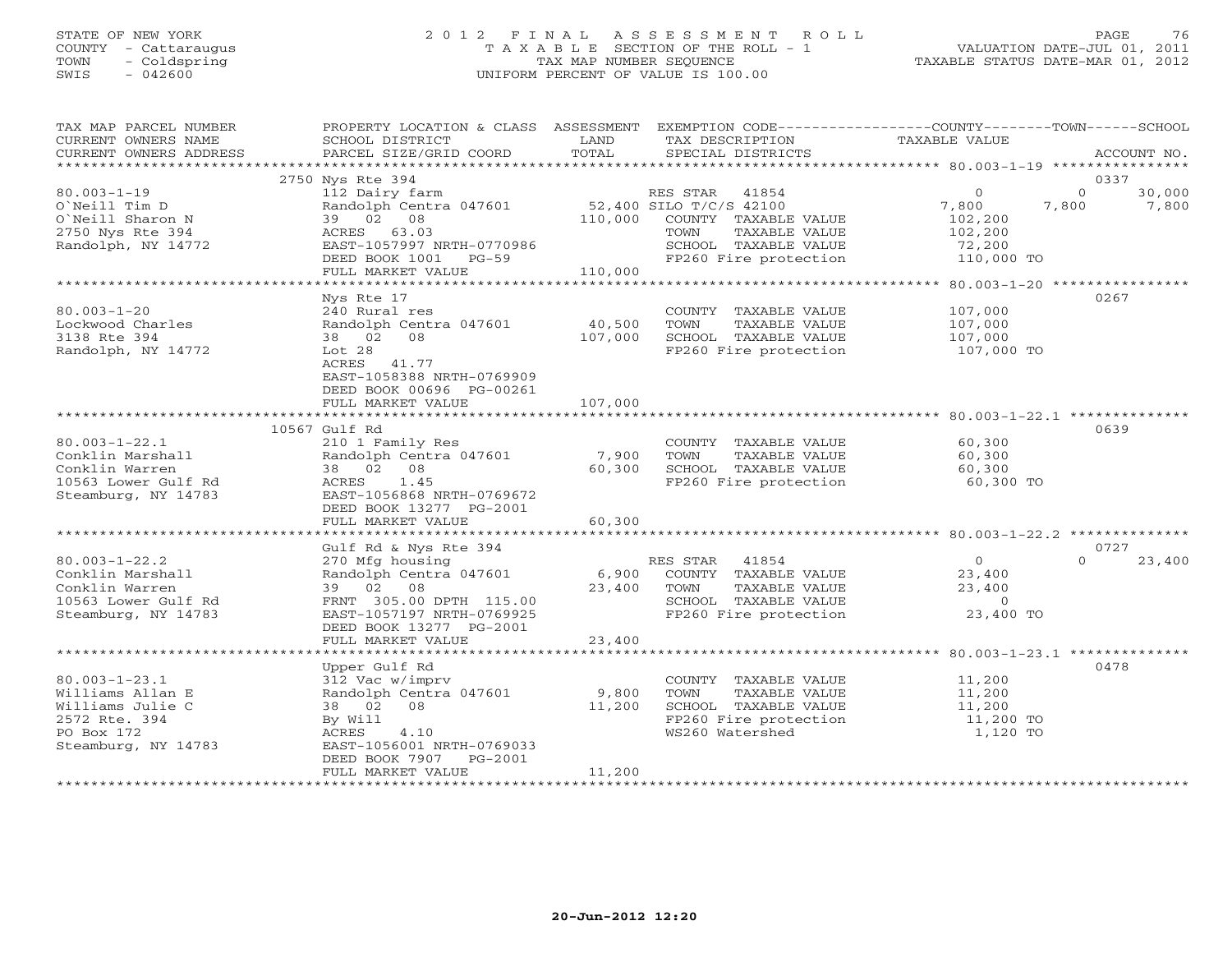# STATE OF NEW YORK 2 0 1 2 F I N A L A S S E S S M E N T R O L L PAGE 77 COUNTY - Cattaraugus T A X A B L E SECTION OF THE ROLL - 1 VALUATION DATE-JUL 01, 2011 TOWN - Coldspring TAX MAP NUMBER SEQUENCE TAXABLE STATUS DATE-MAR 01, 2012 SWIS - 042600 UNIFORM PERCENT OF VALUE IS 100.00UNIFORM PERCENT OF VALUE IS 100.00

| TAX MAP PARCEL NUMBER             | PROPERTY LOCATION & CLASS ASSESSMENT                                                                   |        | EXEMPTION CODE-----------------COUNTY-------TOWN------SCHOOL   |                  |                |
|-----------------------------------|--------------------------------------------------------------------------------------------------------|--------|----------------------------------------------------------------|------------------|----------------|
| CURRENT OWNERS NAME               | SCHOOL DISTRICT                                                                                        | LAND   | TAX DESCRIPTION                                                | TAXABLE VALUE    |                |
| CURRENT OWNERS ADDRESS            | PARCEL SIZE/GRID COORD                                                                                 | TOTAL  | SPECIAL DISTRICTS                                              |                  | ACCOUNT NO.    |
|                                   | 10625 Gulf Rd                                                                                          |        |                                                                |                  | 0737           |
| $80.003 - 1 - 23.2$               | 312 Vac w/imprv                                                                                        |        | COUNTY TAXABLE VALUE 43,500                                    |                  |                |
| Irvin Scott                       | Randolph Centra 047601 11,900                                                                          |        |                                                                |                  |                |
| Irvin Scott<br>10285 Railroad Ave | 38 02 08                                                                                               | 43,500 |                                                                |                  |                |
| Steamburg, NY 14783               | ACRES<br>1.80                                                                                          |        | FP260 Fire protection<br>WS260 Watershed                       | 43,500 TO        |                |
|                                   | EAST-1056552 NRTH-0768607                                                                              |        |                                                                | 8,700 TO         |                |
|                                   | DEED BOOK 11489 PG-2002                                                                                |        |                                                                |                  |                |
|                                   | FULL MARKET VALUE                                                                                      | 43,500 |                                                                |                  |                |
|                                   | Gulf Rd                                                                                                |        |                                                                |                  | 0747           |
| $80.003 - 1 - 23.3$               | 270 Mfg housing                                                                                        |        |                                                                |                  |                |
| Lindell Justin M                  | Randolph Centra 047601 8,400                                                                           |        | COUNTY TAXABLE VALUE 18,400<br>TOWN TAXABLE VALUE 18,400       |                  |                |
| Dawn Lindell                      | 38 02 08                                                                                               | 18,400 |                                                                |                  |                |
| PO Box 177                        | ACRES 1.70                                                                                             |        | SCHOOL TAXABLE VALUE 18,400<br>FP260 Fire protection 18,400 TO |                  |                |
| Randolph, NY 14772                | EAST-1056735 NRTH-0768292                                                                              |        |                                                                |                  |                |
|                                   | DEED BOOK 1016 PG-571                                                                                  |        |                                                                |                  |                |
|                                   | FULL MARKET VALUE                                                                                      | 18,400 |                                                                |                  |                |
|                                   | Nys Rte 394 & Oldre Hl                                                                                 |        |                                                                |                  | 0800           |
| $80.003 - 1 - 23.4$               | 105 Vac farmland                                                                                       |        | AG DIST<br>41720                                               | 2,823            | 2,823<br>2,823 |
| R&L Adams Lands, LLC              |                                                                                                        |        |                                                                |                  |                |
| 4244 Elm Creek Rd                 | resource that the central 047601 and 19,700 COUNTY TAXABLE VALUE<br>38 02 08 19,700 TOWN TAXABLE VALUE |        |                                                                | 16,877<br>16,877 |                |
| Randolph, NY 14772                | L/p 968-792                                                                                            |        |                                                                |                  |                |
|                                   | ACRES 32.85                                                                                            |        | SCHOOL TAXABLE VALUE 16,877<br>FP260 Fire protection 19,700 TO |                  |                |
| MAY BE SUBJECT TO PAYMENT         | EAST-1058231 NRTH-0768292                                                                              |        |                                                                |                  |                |
| UNDER AGDIST LAW TIL 2016         | DEED BOOK 4643 PG-3001                                                                                 |        |                                                                |                  |                |
|                                   | FULL MARKET VALUE                                                                                      | 19,700 |                                                                |                  |                |
|                                   |                                                                                                        |        |                                                                |                  | 0819           |
| $80.003 - 1 - 23.5$               | Nys Rte 394<br>322 Rural vac>10<br>Randolph Centra 047601 19,600<br>19,600<br>19,600                   |        | COUNTY TAXABLE VALUE 19,600                                    |                  |                |
| Unity Group Inc                   |                                                                                                        |        |                                                                |                  |                |
| 36780 Route 6                     |                                                                                                        |        |                                                                |                  |                |
| Spring Creek, PA 16436            | ACRES 23.80                                                                                            |        |                                                                | 19,600 TO        |                |
|                                   | EAST-1057371 NRTH-0769246                                                                              |        | FP260 Fire protection<br>WS260 Watershed                       | 1,960 TO         |                |
|                                   | DEED BOOK 7374 PG-3002                                                                                 |        |                                                                |                  |                |
|                                   | FULL MARKET VALUE                                                                                      | 19,600 |                                                                |                  |                |
|                                   |                                                                                                        |        |                                                                |                  | 0820           |
| $80.003 - 1 - 23.6$               | Gulf Rd                                                                                                |        |                                                                |                  |                |
| Frink Kris EC                     | 270 Mfg housing<br>Randolph Centra 047601 6,700                                                        |        | COUNTY TAXABLE VALUE 10,900<br>TOWN TAXABLE VALUE 10,900       |                  |                |
| 67 Coldspring Rd                  |                                                                                                        |        |                                                                |                  |                |
| Randolph, NY 14772                | 38 02 08 10,900<br>FRNT 130.00 DPTH 300.00 10,900                                                      |        | SCHOOL TAXABLE VALUE 10,900<br>FP260 Fire protection 10,900 TO |                  |                |
|                                   | EAST-1056673 NRTH-0768449                                                                              |        | WS260 Watershed                                                | 2,180 TO         |                |
|                                   | DEED BOOK 00996 PG-00107                                                                               |        |                                                                |                  |                |
|                                   | FULL MARKET VALUE                                                                                      | 10,900 |                                                                |                  |                |
|                                   |                                                                                                        |        |                                                                |                  |                |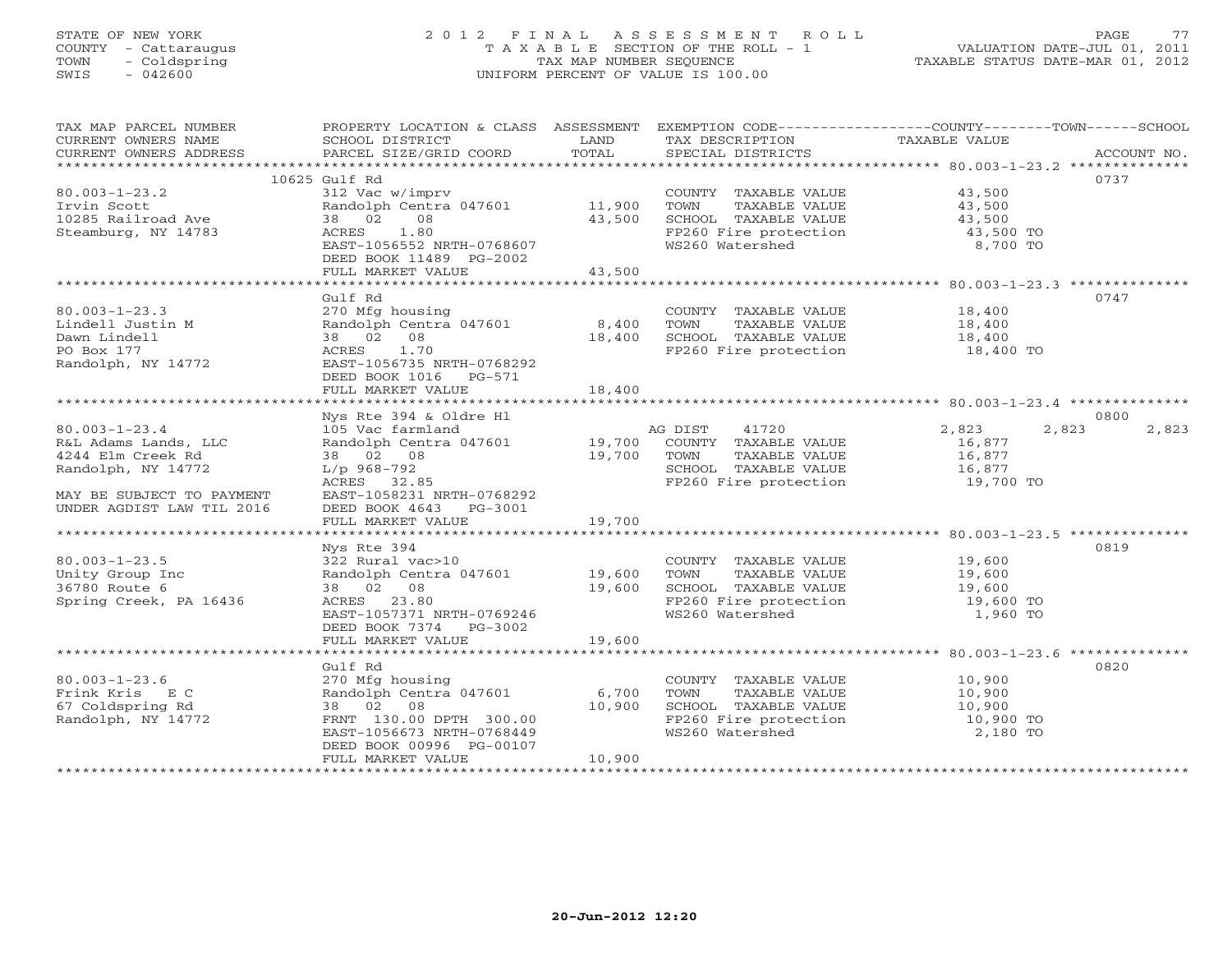# STATE OF NEW YORK 2 0 1 2 F I N A L A S S E S S M E N T R O L L PAGE 78 COUNTY - Cattaraugus T A X A B L E SECTION OF THE ROLL - 1 VALUATION DATE-JUL 01, 2011 TOWN - Coldspring TAX MAP NUMBER SEQUENCE TAXABLE STATUS DATE-MAR 01, 2012 SWIS - 042600 UNIFORM PERCENT OF VALUE IS 100.00UNIFORM PERCENT OF VALUE IS 100.00

| TAX MAP PARCEL NUMBER<br>CURRENT OWNERS NAME<br>CURRENT OWNERS ADDRESS                                              | PROPERTY LOCATION & CLASS ASSESSMENT<br>SCHOOL DISTRICT<br>PARCEL SIZE/GRID COORD                                                                                          | LAND<br>TOTAL           | TAX DESCRIPTION TAXABLE VALUE<br>SPECIAL DISTRICTS<br>SPECIAL DISTRICTS                                                                                                               | EXEMPTION CODE-----------------COUNTY-------TOWN------SCHOOL | ACCOUNT NO.                |
|---------------------------------------------------------------------------------------------------------------------|----------------------------------------------------------------------------------------------------------------------------------------------------------------------------|-------------------------|---------------------------------------------------------------------------------------------------------------------------------------------------------------------------------------|--------------------------------------------------------------|----------------------------|
| $80.003 - 1 - 23.7$<br>LDB Partnership L.P.<br>Hebble & Associates PC<br>61 Broadway Ste 1000<br>New York, NY 10006 | Gulf Rd<br>910 Priv forest<br>Randolph Centra 047601 31,300<br>38 02 08<br>ACRES 63.35<br>EAST-1055692 NRTH-0768251<br>DEED BOOK 996<br>PG-796<br>FULL MARKET VALUE        | 31,300<br>31,300        | COUNTY TAXABLE VALUE 31,300<br>TOWN<br>SCHOOL TAXABLE VALUE<br>FP260 Fire protection<br>WS260 Watershed                                                                               | TAXABLE VALUE 31,300<br>31,300<br>31,300 TO<br>3,130 TO      | 0821                       |
|                                                                                                                     |                                                                                                                                                                            |                         |                                                                                                                                                                                       |                                                              |                            |
| $80.003 - 1 - 24$<br>Kennedy Timothy C<br>Kennedy Tracy L<br>10589 Gulf Rd<br>Steamburg, NY 14783                   | 10589 Gulf Rd<br>270 Mfg housing<br>Randolph Centra 047601<br>38 02 08<br>ACRES 1.70<br>EAST-1056853 NRTH-0768128<br>DEED BOOK 7758 PG-9001<br>FULL MARKET VALUE           | 89.200<br>89,200        | RES STAR 41854<br>8,400 COUNTY TAXABLE VALUE 89,200<br>89,200 TOWN TAXABLE VALUE 89,200<br>SCHOOL TAXABLE VALUE 59,200<br>FP260 Fire protection 89,200 TO<br>WS260 Watershed 30 TO 30 | $\overline{0}$                                               | 0291<br>$\Omega$<br>30,000 |
|                                                                                                                     |                                                                                                                                                                            |                         |                                                                                                                                                                                       |                                                              |                            |
| $80.003 - 1 - 25.1$<br>Brown Kip M<br>12143 Torrence Rd<br>Randolph, NY 14772                                       | Oldro Rd<br>312 Vac w/imprv<br>Randolph Centra 047601 5,500<br>37/38 02 08<br>6.90<br>ACRES<br>EAST-1054982 NRTH-0767475<br>DEED BOOK 916<br>$PG-645$                      | 12,000                  | COUNTY TAXABLE VALUE 12,000<br>TOWN<br>TAXABLE VALUE<br>SCHOOL TAXABLE VALUE 12,000<br>FP260 Fire protection                                                                          | 12,000<br>12,000 TO                                          | 0071                       |
|                                                                                                                     | FULL MARKET VALUE                                                                                                                                                          | 12,000                  |                                                                                                                                                                                       |                                                              |                            |
| $80.003 - 1 - 25.2$<br>Godwin Patrick D<br>Godwin Kathy J<br>49 Woodcrest Dr<br>West Seneca, NY 14220               | Oldro Hill Rd<br>260 Seasonal res<br>Randolph Centra 047601 30,000<br>37/38<br>02 08<br>ACRES 20.00<br>EAST-1055630 NRTH-0767305                                           | 49,100                  | COUNTY TAXABLE VALUE<br>TOWN      TAXABLE VALUE<br>TOWN<br>SCHOOL TAXABLE VALUE<br>FP260 Fire protection                                                                              | 49,100<br>49.100<br>49,100<br>$49,100$ TO                    | 0804                       |
|                                                                                                                     | DEED BOOK 00969 PG-01181<br>FULL MARKET VALUE                                                                                                                              | 49,100                  |                                                                                                                                                                                       |                                                              |                            |
|                                                                                                                     |                                                                                                                                                                            |                         |                                                                                                                                                                                       |                                                              |                            |
| $80.003 - 1 - 26$<br>Sabella Dennis J<br>7621 Youngsville Rd<br>Tidioute, PA 16351                                  | Gulf Rd<br>314 Rural vac<10<br>Randolph Centra 047601<br>38 02 08<br>FRNT 105.00 DPTH 170.00<br>EAST-1056181 NRTH-0769329<br>DEED BOOK 00965 PG-00381<br>FULL MARKET VALUE | 3,200<br>3,200<br>3,200 | COUNTY TAXABLE VALUE<br>TOWN<br>TAXABLE VALUE<br>SCHOOL TAXABLE VALUE 3,200<br>FP260 Fire protection 3,200 TO<br>WS260 Watershed                                                      | 3,200<br>3,200<br>50 TO                                      | 0386                       |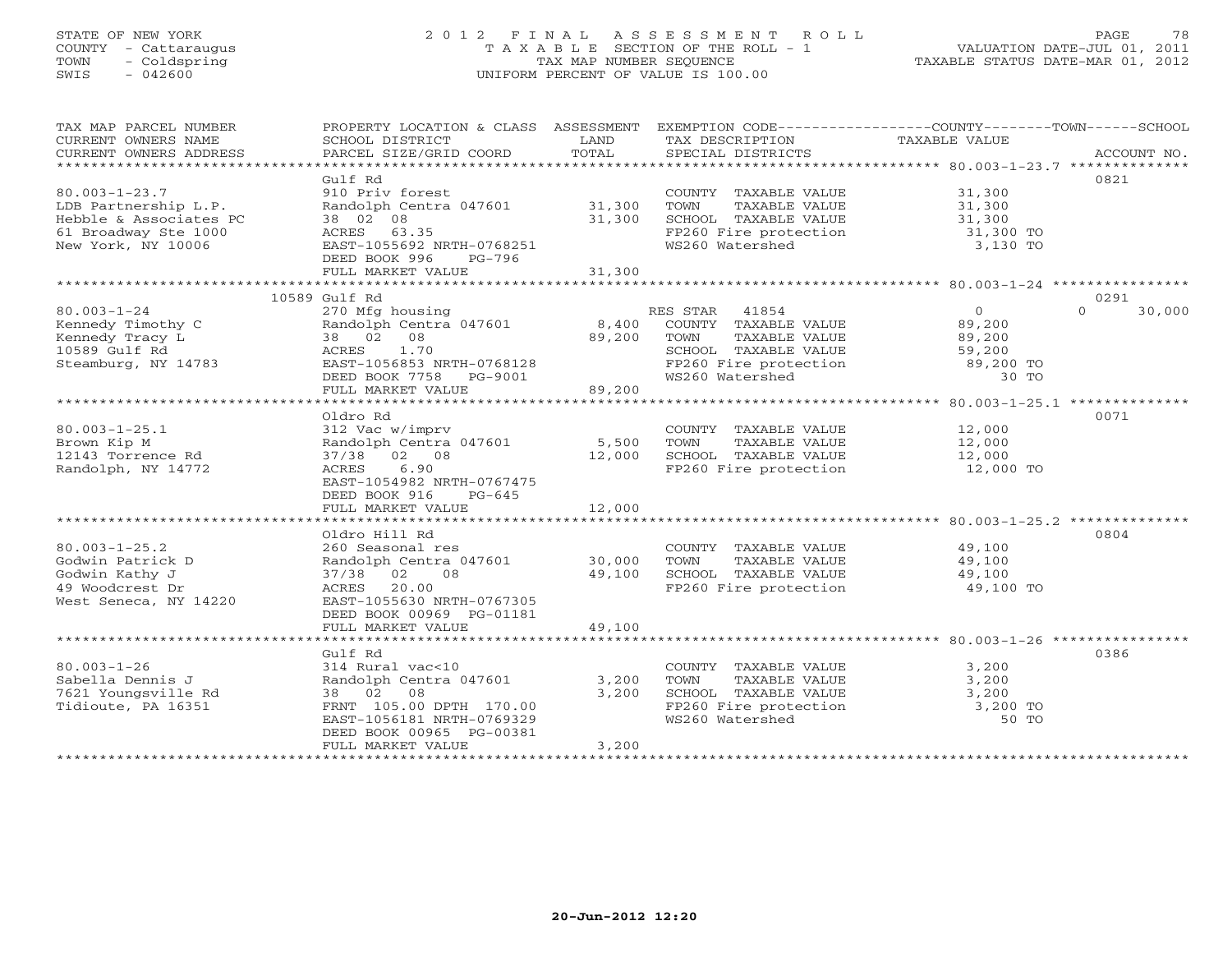# STATE OF NEW YORK 2 0 1 2 F I N A L A S S E S S M E N T R O L L PAGE 79 COUNTY - Cattaraugus T A X A B L E SECTION OF THE ROLL - 1 VALUATION DATE-JUL 01, 2011 TOWN - Coldspring TAX MAP NUMBER SEQUENCE TAXABLE STATUS DATE-MAR 01, 2012 SWIS - 042600 UNIFORM PERCENT OF VALUE IS 100.00UNIFORM PERCENT OF VALUE IS 100.00

| TAX MAP PARCEL NUMBER<br>CURRENT OWNERS NAME<br>CURRENT OWNERS ADDRESS | PROPERTY LOCATION & CLASS ASSESSMENT<br>SCHOOL DISTRICT<br>PARCEL SIZE/GRID COORD | LAND<br>TOTAL  | EXEMPTION CODE-----------------COUNTY-------TOWN------SCHOOL<br>TAX DESCRIPTION<br>SPECIAL DISTRICTS | TAXABLE VALUE                    | ACCOUNT NO.        |
|------------------------------------------------------------------------|-----------------------------------------------------------------------------------|----------------|------------------------------------------------------------------------------------------------------|----------------------------------|--------------------|
|                                                                        |                                                                                   |                |                                                                                                      |                                  |                    |
|                                                                        | Gulf Rd                                                                           |                |                                                                                                      |                                  | 0146               |
| $80.003 - 1 - 27$                                                      | 314 Rural vac<10                                                                  |                | COUNTY TAXABLE VALUE                                                                                 | 1,800                            |                    |
| Furminger Douglas S<br>10 Elm Pl                                       | Randolph Centra 047601<br>02<br>08<br>38                                          | 1,800<br>1,800 | TOWN<br>TAXABLE VALUE<br>SCHOOL TAXABLE VALUE                                                        | 1,800<br>1,800                   |                    |
| Lancaster, NY 14086                                                    | FRNT<br>50.00 DPTH 170.00                                                         |                | FP260 Fire protection                                                                                | 1,800 TO                         |                    |
|                                                                        | EAST-1056328 NRTH-0769509                                                         |                | WS260 Watershed                                                                                      | $2$ TO                           |                    |
|                                                                        | DEED BOOK 8039 PG-7001                                                            |                |                                                                                                      |                                  |                    |
|                                                                        | FULL MARKET VALUE                                                                 | 1,800          |                                                                                                      |                                  |                    |
|                                                                        |                                                                                   |                |                                                                                                      |                                  |                    |
|                                                                        | Gulf Rd                                                                           |                |                                                                                                      |                                  | 0187               |
| $80.003 - 1 - 28$                                                      | 910 Priv forest                                                                   |                | COUNTY TAXABLE VALUE                                                                                 | 27,000                           |                    |
| Sabella Dennis J                                                       | Randolph Centra 047601                                                            | 27,000         | TAXABLE VALUE<br>TOWN                                                                                | 27,000                           |                    |
| 7621 Youngsville Rd                                                    | 38 02 08                                                                          | 27,000         | SCHOOL TAXABLE VALUE                                                                                 | 27,000                           |                    |
| Tidioute, PA 16351                                                     | ACRES 25.72<br>EAST-1055292 NRTH-0769461                                          |                | FP260 Fire protection<br>WS260 Watershed                                                             | 27,000 TO<br>26 TO               |                    |
|                                                                        | DEED BOOK 00963 PG-00014                                                          |                |                                                                                                      |                                  |                    |
|                                                                        | FULL MARKET VALUE                                                                 | 27,000         |                                                                                                      |                                  |                    |
|                                                                        |                                                                                   |                |                                                                                                      |                                  |                    |
|                                                                        | 10568 Lower Gulf Rd                                                               |                |                                                                                                      |                                  | 0845               |
| $80.003 - 1 - 29.1$                                                    | 270 Mfg housing                                                                   |                | RES ST MH 41864                                                                                      | $\Omega$                         | $\cap$<br>6,500    |
| Jones Margaret J                                                       | Randolph Centra 047601                                                            | 2,300          | COUNTY TAXABLE VALUE                                                                                 | 6,500                            |                    |
| 10568 Lower Gulf Rd                                                    | 38 02 08                                                                          | 6,500          | TAXABLE VALUE<br>TOWN                                                                                | 6,500                            |                    |
| Randolph, NY 14772                                                     | life use Twila Joanne                                                             |                | SCHOOL TAXABLE VALUE                                                                                 | $\overline{O}$                   |                    |
|                                                                        | FRNT 100.00 DPTH 79.00                                                            |                | FP260 Fire protection                                                                                | 6,500 TO                         |                    |
|                                                                        | EAST-1056789 NRTH-0769792<br>DEED BOOK 00953 PG-00427                             |                |                                                                                                      |                                  |                    |
|                                                                        | FULL MARKET VALUE                                                                 | 6,500          |                                                                                                      |                                  |                    |
|                                                                        | ****************************                                                      |                |                                                                                                      |                                  |                    |
|                                                                        | 10572 Gulf Rd                                                                     |                |                                                                                                      |                                  | 0844               |
| $80.003 - 1 - 29.2$                                                    | 210 1 Family Res                                                                  |                | RES STAR 41854                                                                                       | $\Omega$                         | 30,000<br>$\Omega$ |
| Ruper Lars H                                                           | Randolph Centra 047601                                                            | 6,500          | COUNTY TAXABLE VALUE                                                                                 | 39,600                           |                    |
| Abraham Mary A                                                         | 38 02 08                                                                          | 39,600         | TOWN<br>TAXABLE VALUE                                                                                | 39,600                           |                    |
| 10572 Gulf Rd                                                          | FRNT 228.00 DPTH 79.00                                                            |                | SCHOOL TAXABLE VALUE                                                                                 | 9,600                            |                    |
| Randolph, NY 14772                                                     | EAST-1056702 NRTH-0769762                                                         |                | FP260 Fire protection                                                                                | 39,600 TO                        |                    |
|                                                                        | DEED BOOK 1032<br>PG-363<br>FULL MARKET VALUE                                     | 39,600         |                                                                                                      |                                  |                    |
|                                                                        | ****************************                                                      | ************** |                                                                                                      |                                  |                    |
|                                                                        | 10368 Nys Rte 17                                                                  |                |                                                                                                      |                                  | 0313               |
| $80.003 - 1 - 30$                                                      | 240 Rural res                                                                     |                | RES STAR<br>41854                                                                                    | 0                                | $\Omega$<br>30,000 |
| Chapman Anthony W                                                      | Randolph Centra 047601                                                            | 30,500         | COUNTY TAXABLE VALUE                                                                                 | 65,000                           |                    |
| Chapman Betty J                                                        | 28 02 08                                                                          | 65,000         | TAXABLE VALUE<br>TOWN                                                                                | 65,000                           |                    |
| 2707 Route 394                                                         | ACRES 20.87                                                                       |                | SCHOOL TAXABLE VALUE                                                                                 | 35,000                           |                    |
| Randolph, NY 14772                                                     | EAST-1055799 NRTH-0770064                                                         |                | FP260 Fire protection                                                                                | 65,000 TO                        |                    |
|                                                                        | DEED BOOK 1016<br>PG-959                                                          |                |                                                                                                      |                                  |                    |
|                                                                        | FULL MARKET VALUE                                                                 | 65,000         |                                                                                                      | ******************************** |                    |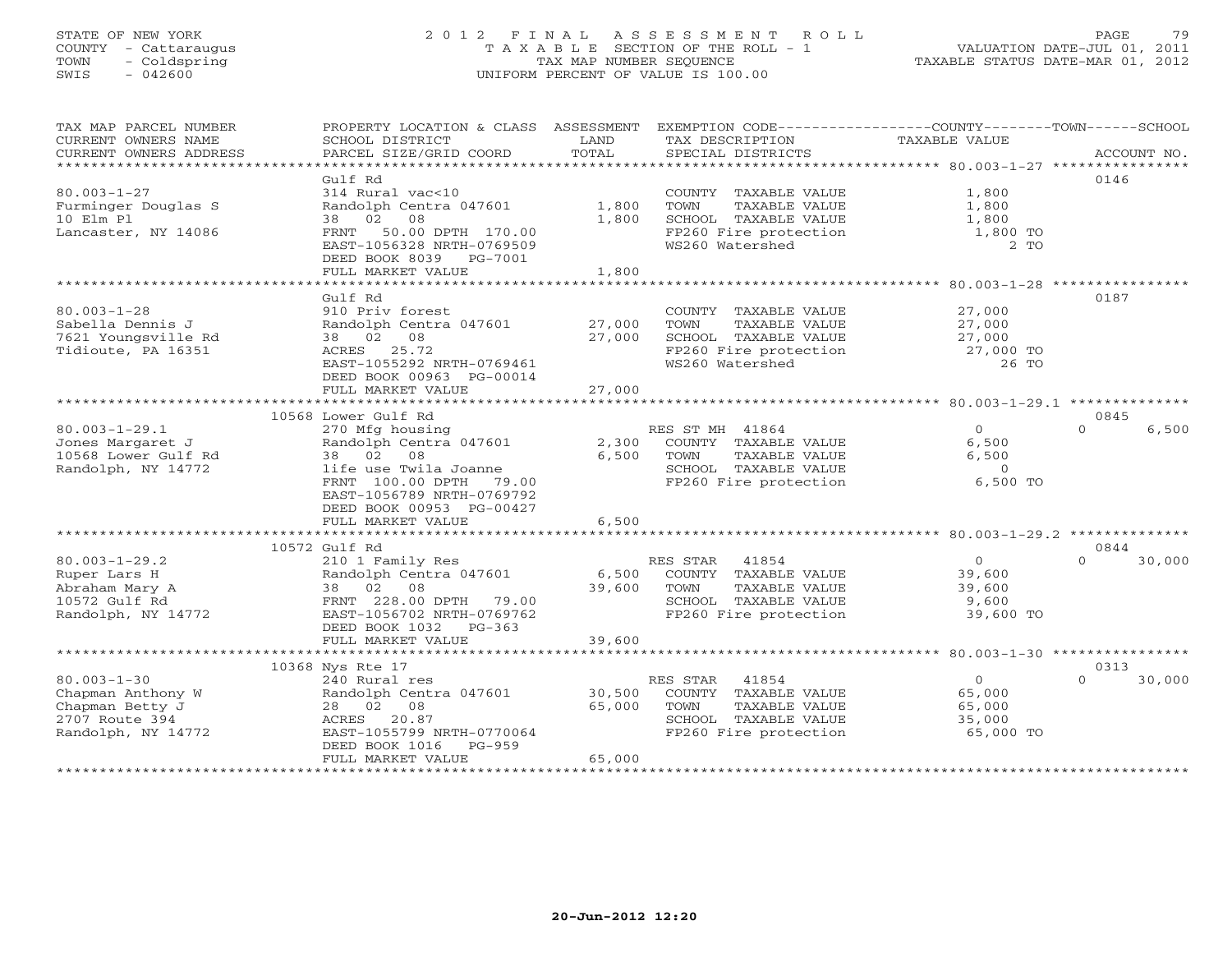# STATE OF NEW YORK 2 0 1 2 F I N A L A S S E S S M E N T R O L L PAGE 80 COUNTY - Cattaraugus T A X A B L E SECTION OF THE ROLL - 1 VALUATION DATE-JUL 01, 2011 TOWN - Coldspring TAX MAP NUMBER SEQUENCE TAXABLE STATUS DATE-MAR 01, 2012 SWIS - 042600 UNIFORM PERCENT OF VALUE IS 100.00UNIFORM PERCENT OF VALUE IS 100.00

| TAX MAP PARCEL NUMBER<br>CURRENT OWNERS NAME<br>CURRENT OWNERS ADDRESS                                  | PROPERTY LOCATION & CLASS ASSESSMENT<br>SCHOOL DISTRICT<br>PARCEL SIZE/GRID COORD                                                                                       | LAND<br>TOTAL             | EXEMPTION CODE-----------------COUNTY-------TOWN------SCHOOL<br>TAX DESCRIPTION<br>SPECIAL DISTRICTS                                   | TAXABLE VALUE                                                | ACCOUNT NO.                |
|---------------------------------------------------------------------------------------------------------|-------------------------------------------------------------------------------------------------------------------------------------------------------------------------|---------------------------|----------------------------------------------------------------------------------------------------------------------------------------|--------------------------------------------------------------|----------------------------|
| $80.003 - 1 - 31$<br>Limberg Gary R<br>Limberg Bonnie E<br>2715 Nys Rte 394<br>Randolph, NY 14772       | Nys Rte 17<br>240 Rural res<br>Randolph Centra 047601<br>38 02 08<br>ACRES 27.89<br>EAST-1055790 NRTH-0770606<br>DEED BOOK 00751 PG-01072                               | 23,500<br>60,500          | 41854<br>RES STAR<br>COUNTY TAXABLE VALUE<br>TOWN<br>TAXABLE VALUE<br>SCHOOL TAXABLE VALUE<br>FP260 Fire protection<br>WS260 Watershed | $\circ$<br>60,500<br>60,500<br>30,500<br>60,500 TO<br>260 TO | 0261<br>$\Omega$<br>30,000 |
|                                                                                                         | FULL MARKET VALUE                                                                                                                                                       | 60,500                    |                                                                                                                                        |                                                              |                            |
| $80.003 - 1 - 32$<br>O'Neill Tim D<br>O`Neill Sharon N<br>2750 Rt 394<br>Randolph, NY 14772             | 2760 Rt 394<br>210 1 Family Res<br>Randolph Centra 047601<br>39 02 08<br>1.05<br>ACRES<br>EAST-1056240 NRTH-0771728<br>DEED BOOK 3165<br>$PG-6002$<br>FULL MARKET VALUE | 7,100<br>75,000<br>75,000 | COUNTY TAXABLE VALUE<br>TOWN<br>TAXABLE VALUE<br>SCHOOL TAXABLE VALUE<br>FP260 Fire protection                                         | 75,000<br>75,000<br>75,000<br>75,000 TO                      | 0364                       |
|                                                                                                         |                                                                                                                                                                         |                           |                                                                                                                                        |                                                              |                            |
| $80.003 - 1 - 33$<br>Nieman Walter F<br>Nieman Marlene<br>10415 Lebanon Valley Rd<br>Randolph, NY 14772 | 2772 Nys Rte 394<br>210 1 Family Res<br>Randolph Centra 047601<br>39 02 08<br>4.21<br>ACRES<br>EAST-1056208 NRTH-0771991<br>DEED BOOK 00738 PG-00018                    | 13,400<br>68,000          | COUNTY TAXABLE VALUE<br>TAXABLE VALUE<br>TOWN<br>SCHOOL TAXABLE VALUE<br>FP260 Fire protection                                         | 68,000<br>68,000<br>68,000<br>68,000 TO                      | 0320                       |
|                                                                                                         | FULL MARKET VALUE                                                                                                                                                       | 68,000                    |                                                                                                                                        |                                                              |                            |
|                                                                                                         |                                                                                                                                                                         |                           |                                                                                                                                        |                                                              |                            |
| $80.003 - 1 - 34$<br>Bloomberg Keith A<br>2773 Rt 394<br>Randolph, NY 14772                             | 2773 Rt 394<br>270 Mfg housing<br>Randolph Centra 047601<br>39 02<br>08<br>FRNT 200.00 DPTH 200.00<br>EAST-1055753 NRTH-0772035<br>DEED BOOK 3093<br>PG-3001            | 7,000<br>41,600           | RES ST MH 41864<br>COUNTY TAXABLE VALUE<br>TAXABLE VALUE<br>TOWN<br>SCHOOL TAXABLE VALUE<br>FP260 Fire protection<br>WS260 Watershed   | $\Omega$<br>41,600<br>41,600<br>20,770<br>41,600 TO<br>30 TO | 0380<br>20,830<br>$\Omega$ |
|                                                                                                         | FULL MARKET VALUE                                                                                                                                                       | 41,600                    |                                                                                                                                        |                                                              |                            |
| $80.004 - 1 - 1.2$<br>Misiak Michael<br>Misiak Kathleen<br>94 Ferndale Ave<br>Kenmore, NY 14217         | Bunker Hill Rd<br>910 Priv forest<br>Randolph Centra 047601<br>16 02 08<br>ACRES<br>76.05<br>EAST-1069581 NRTH-0774931<br>DEED BOOK 00945 PG-00208<br>FULL MARKET VALUE | 9,100<br>9,100<br>9,100   | COUNTY TAXABLE VALUE<br>TOWN<br>TAXABLE VALUE<br>SCHOOL TAXABLE VALUE<br>FP260 Fire protection                                         | 9,100<br>9,100<br>9,100<br>9,100 TO                          | 0722                       |
|                                                                                                         |                                                                                                                                                                         |                           |                                                                                                                                        |                                                              |                            |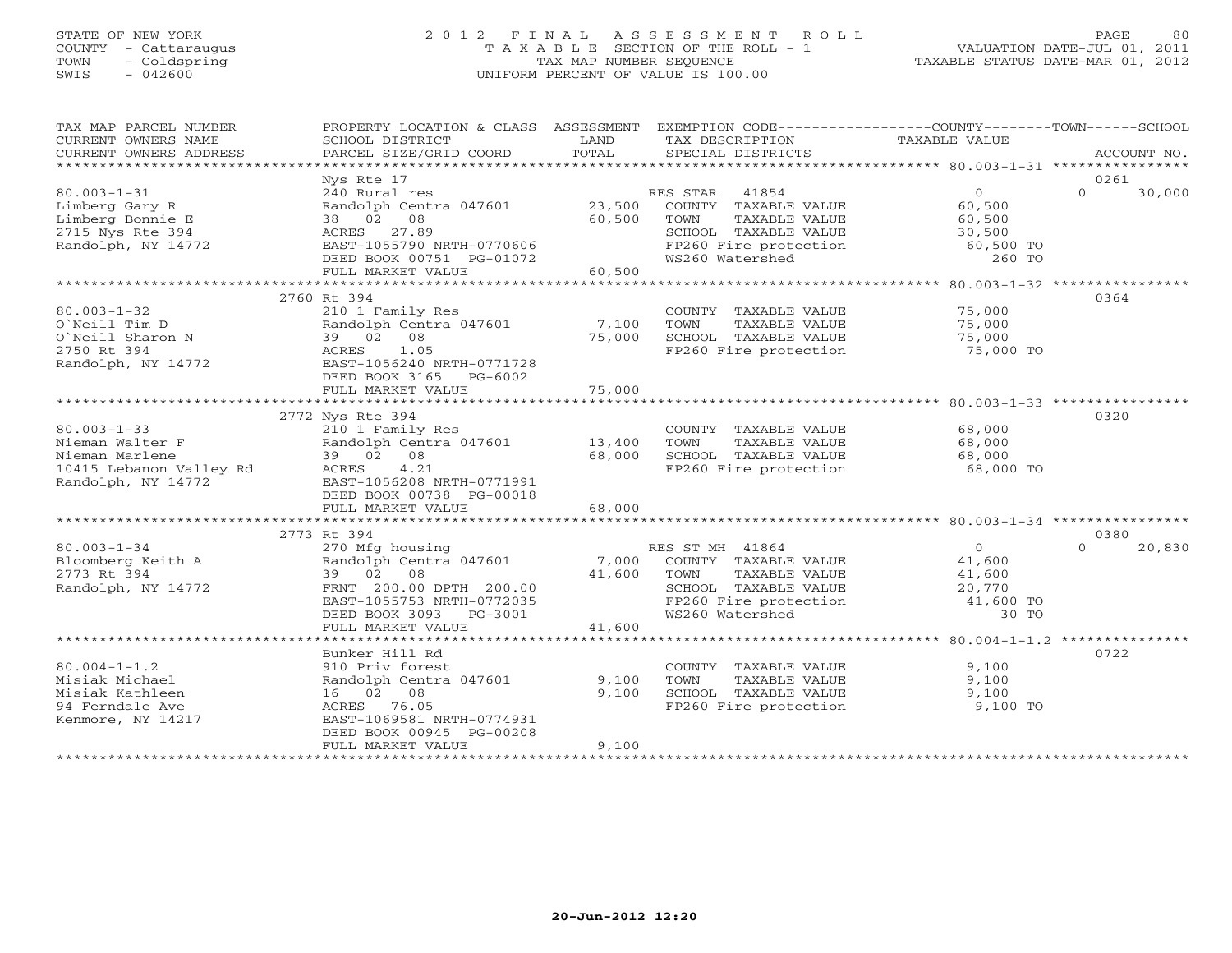# STATE OF NEW YORK 2 0 1 2 F I N A L A S S E S S M E N T R O L L PAGE 81 COUNTY - Cattaraugus T A X A B L E SECTION OF THE ROLL - 1 VALUATION DATE-JUL 01, 2011 TOWN - Coldspring TAX MAP NUMBER SEQUENCE TAXABLE STATUS DATE-MAR 01, 2012 SWIS - 042600 UNIFORM PERCENT OF VALUE IS 100.00UNIFORM PERCENT OF VALUE IS 100.00

| TAX MAP PARCEL NUMBER                                    | PROPERTY LOCATION & CLASS ASSESSMENT |         | EXEMPTION CODE-----------------COUNTY-------TOWN------SCHOOL |                  |                |
|----------------------------------------------------------|--------------------------------------|---------|--------------------------------------------------------------|------------------|----------------|
| CURRENT OWNERS NAME                                      | SCHOOL DISTRICT                      | LAND    | TAX DESCRIPTION                                              | TAXABLE VALUE    |                |
| CURRENT OWNERS ADDRESS                                   | PARCEL SIZE/GRID COORD               | TOTAL   | SPECIAL DISTRICTS                                            |                  | ACCOUNT NO.    |
| **********************                                   |                                      |         |                                                              |                  |                |
|                                                          | Bunker Hill Rd                       |         |                                                              |                  | 0723           |
| $80.004 - 1 - 1.3$                                       | 120 Field crops                      |         | COUNTY TAXABLE VALUE                                         | 11,800           |                |
| Backus Robert                                            | Randolph Centra 047601               | 11,800  | TOWN<br>TAXABLE VALUE                                        | 11,800           |                |
| Backus Randi                                             | 16 02 08                             | 11,800  | SCHOOL TAXABLE VALUE                                         | 11,800           |                |
| 2785 Lebanon Rd                                          | ACRES 15.65                          |         | FP260 Fire protection                                        | 11,800 TO        |                |
| Randolph, NY 14772                                       | EAST-1067302 NRTH-0774585            |         |                                                              |                  |                |
|                                                          | DEED BOOK 873<br>PG-00766            |         |                                                              |                  |                |
|                                                          | FULL MARKET VALUE                    | 11,800  |                                                              |                  |                |
|                                                          |                                      |         |                                                              |                  |                |
|                                                          | 2912 Bunker Hill Rd                  |         |                                                              |                  | 0739           |
| $80.004 - 1 - 1.4$                                       | 210 1 Family Res                     |         | COUNTY TAXABLE VALUE                                         | 91,100           |                |
| 53 Wildwood, LLC                                         | Randolph Centra 047601               | 29,400  | TOWN<br>TAXABLE VALUE                                        | 91,100           |                |
| 3573 W. Loop Rd                                          | 16 02 08                             | 91,100  | SCHOOL TAXABLE VALUE                                         | 91,100           |                |
| Salamanca, NY 14779                                      | ACRES 18.95                          |         | FP260 Fire protection                                        | 91,100 TO        |                |
|                                                          | EAST-1067923 NRTH-0774735            |         |                                                              |                  |                |
|                                                          | DEED BOOK 13767 PG-5001              |         |                                                              |                  |                |
|                                                          | FULL MARKET VALUE                    | 91,100  |                                                              |                  |                |
|                                                          |                                      |         |                                                              |                  |                |
|                                                          | Bunker Hill Rd                       |         |                                                              |                  | 0740           |
| $80.004 - 1 - 1.5$                                       | 105 Vac farmland                     |         | AG DIST<br>41720                                             | 5,068            | 5,068<br>5,068 |
| Horton Wayne L                                           | Randolph Centra 047601               | 9,200   | COUNTY TAXABLE VALUE                                         | 4,132            |                |
| 2740 Bunker Hill Rd                                      | 16 02 08                             | 9,200   | TOWN<br>TAXABLE VALUE                                        | 4,132            |                |
| Randolph, NY 14772                                       | ACRES 12.55                          |         | SCHOOL TAXABLE VALUE                                         | 4,132            |                |
|                                                          | EAST-1067724 NRTH-0775341            |         | FP260 Fire protection                                        | 9,200 TO         |                |
| MAY BE SUBJECT TO PAYMENT                                | DEED BOOK 13733 PG-5002              |         |                                                              |                  |                |
| UNDER AGDIST LAW TIL 2016                                | FULL MARKET VALUE                    | 9,200   |                                                              |                  |                |
|                                                          |                                      |         |                                                              |                  | 0289           |
| $80.004 - 1 - 2$                                         | Robinson Rd                          |         |                                                              | 48,700           |                |
| Meacham June E                                           | 323 Vacant rural                     | 48,700  | COUNTY TAXABLE VALUE<br>TOWN                                 |                  |                |
| PO Box 1165                                              | Randolph Centra 047601<br>11 02 08   | 48,700  | TAXABLE VALUE<br>SCHOOL TAXABLE VALUE                        | 48,700<br>48,700 |                |
| St Johns, AZ 85936                                       | ACRES 72.85                          |         | FP260 Fire protection                                        | 48,700 TO        |                |
|                                                          | EAST-1071510 NRTH-0774581            |         |                                                              |                  |                |
|                                                          | DEED BOOK 00705 PG-00569             |         |                                                              |                  |                |
|                                                          | FULL MARKET VALUE                    | 48,700  |                                                              |                  |                |
|                                                          |                                      |         |                                                              |                  |                |
|                                                          | Robinson Rd                          |         |                                                              |                  | 0210           |
| $80.004 - 1 - 3$                                         | 910 Priv forest                      |         | COUNTY TAXABLE VALUE                                         | 298,500          |                |
| Manulife Insurance Co                                    | Randolph Centra 047601               | 298,500 | TOWN<br>TAXABLE VALUE                                        | 298,500          |                |
| John Hancock Varible Life Ins 12 04 08                   |                                      | 298,500 | SCHOOL TAXABLE VALUE                                         | 298,500          |                |
| Hancock Forest Management                                | ACRES 332.25                         |         | FP260 Fire protection                                        | 298,500 TO       |                |
| 13950 Ballantyne Corporate PlS EAST-1073282 NRTH-0774629 |                                      |         |                                                              |                  |                |
| Charlotte, NC 28277                                      | DEED BOOK 4366<br>PG-6004            |         |                                                              |                  |                |
|                                                          | FULL MARKET VALUE                    | 298,500 |                                                              |                  |                |
|                                                          | *************************            |         |                                                              |                  |                |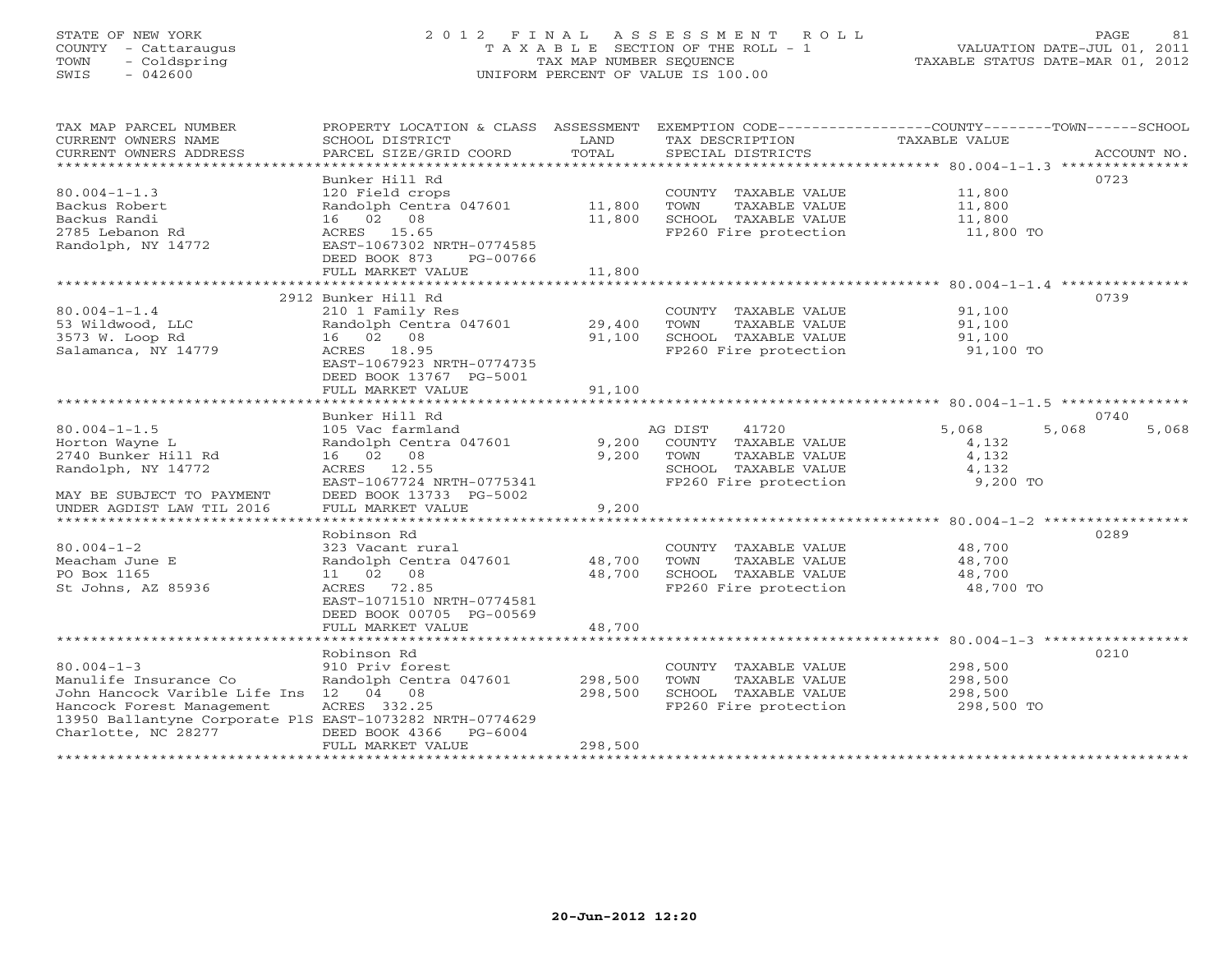# STATE OF NEW YORK 2 0 1 2 F I N A L A S S E S S M E N T R O L L PAGE 82 COUNTY - Cattaraugus T A X A B L E SECTION OF THE ROLL - 1 VALUATION DATE-JUL 01, 2011 TOWN - Coldspring TAX MAP NUMBER SEQUENCE TAXABLE STATUS DATE-MAR 01, 2012 SWIS - 042600 UNIFORM PERCENT OF VALUE IS 100.00UNIFORM PERCENT OF VALUE IS 100.00

| TAX MAP PARCEL NUMBER                                    | PROPERTY LOCATION & CLASS                | ASSESSMENT           | EXEMPTION CODE-----------------COUNTY-------TOWN------SCHOOL |                                              |             |
|----------------------------------------------------------|------------------------------------------|----------------------|--------------------------------------------------------------|----------------------------------------------|-------------|
| CURRENT OWNERS NAME                                      | SCHOOL DISTRICT                          | LAND                 | TAX DESCRIPTION                                              | TAXABLE VALUE                                |             |
| CURRENT OWNERS ADDRESS<br>********************           | PARCEL SIZE/GRID COORD                   | TOTAL<br>*********** | SPECIAL DISTRICTS                                            |                                              | ACCOUNT NO. |
|                                                          | Robinson Rd (Off)                        |                      |                                                              |                                              | 0215        |
| $80.004 - 1 - 4$                                         | 910 Priv forest                          |                      | COUNTY TAXABLE VALUE                                         | 656,000                                      |             |
| Manulife Insurance Co                                    | Randolph Centra 047601                   | 356,000              | TOWN<br>TAXABLE VALUE                                        | 656,000                                      |             |
| John Hancock Varible Life Ins                            | 02<br>08<br>11                           | 656,000              | SCHOOL TAXABLE VALUE                                         | 656,000                                      |             |
| Hancock Forest Management                                | ACRES 433.42                             |                      | FP260 Fire protection                                        | 656,000 TO                                   |             |
| 13950 Ballantyne Corporate PlS EAST-1076607 NRTH-0773339 |                                          |                      |                                                              |                                              |             |
| Charlotte, NC 28277                                      | DEED BOOK 4366<br>$PG-6004$              |                      |                                                              |                                              |             |
|                                                          | FULL MARKET VALUE                        | 656,000              |                                                              |                                              |             |
|                                                          | * * * * * * * * * * * * * * * * *        | ********             |                                                              | $*******************80.004-1-5*************$ |             |
|                                                          | Robinson Rd (Off)                        |                      |                                                              |                                              | 0207        |
| $80.004 - 1 - 5$                                         | 910 Priv forest                          |                      | COUNTY TAXABLE VALUE                                         | 175,000                                      |             |
| Manulife Insurance Co                                    | Randolph Centra 047601                   | 175,000              | TOWN<br>TAXABLE VALUE                                        | 175,000                                      |             |
| John Hancock Varible Life Ins                            | 02<br>08<br>01                           | 175,000              | SCHOOL TAXABLE VALUE                                         | 175,000                                      |             |
| Hancock Forest Management                                | ACRES 269.80                             |                      | FP260 Fire protection                                        | 175,000 TO                                   |             |
| 13950 Ballantyne Corporate PlS EAST-1080269 NRTH-0773944 |                                          |                      |                                                              |                                              |             |
| Charlotte, NC 28277                                      | DEED BOOK 4366<br>PG-6004                |                      |                                                              |                                              |             |
|                                                          | FULL MARKET VALUE<br>******************* | 175,000              |                                                              |                                              |             |
|                                                          | Robinson Rd                              |                      |                                                              |                                              | 0468        |
| $80.004 - 1 - 6$                                         | 910 Priv forest                          |                      | COUNTY TAXABLE VALUE                                         | 30,000                                       |             |
| Manulife Insurance Co                                    | Randolph Centra 047601                   | 30,000               | TOWN<br>TAXABLE VALUE                                        | 30,000                                       |             |
| John Hancock Varible Life Ins 11 02 08                   |                                          | 30,000               | SCHOOL TAXABLE VALUE                                         | 30,000                                       |             |
| Hancock Forest Management                                | 32.02<br>ACRES                           |                      | FP260 Fire protection                                        | 30,000 TO                                    |             |
| 13950 Ballantyne Corporate PlS EAST-1073526 NRTH-0771237 |                                          |                      |                                                              |                                              |             |
| Charlotte, NC 28277                                      | DEED BOOK 4366<br>$PG-6004$              |                      |                                                              |                                              |             |
|                                                          | FULL MARKET VALUE                        | 30,000               |                                                              |                                              |             |
|                                                          | ***********************                  |                      |                                                              |                                              |             |
|                                                          | 2716 Robinson Rd                         |                      |                                                              |                                              | 0638        |
| $80.004 - 1 - 8$                                         | 210 1 Family Res                         |                      | COUNTY TAXABLE VALUE                                         | 123,600                                      |             |
| Eames Frederick A                                        | Randolph Centra 047601                   | 15,200               | TOWN<br>TAXABLE VALUE                                        | 123,600                                      |             |
| Eames Barbara R                                          | 11 02 08                                 | 123,600              | SCHOOL TAXABLE VALUE                                         | 123,600                                      |             |
| 118 Salisbury Rd                                         | ACRES<br>5.10                            |                      | FP260 Fire protection                                        | 123,600 TO                                   |             |
| Delmar, NY 12054                                         | EAST-1074362 NRTH-0770436                |                      |                                                              |                                              |             |
|                                                          | DEED BOOK 1028<br>PG-591                 | 123,600              |                                                              |                                              |             |
|                                                          | FULL MARKET VALUE                        |                      |                                                              |                                              |             |
|                                                          | Robinson Rd                              |                      |                                                              |                                              | 0645        |
| $80.004 - 1 - 9$                                         | 260 Seasonal res                         |                      | COUNTY TAXABLE VALUE                                         | 82,300                                       |             |
| Dombrowski Annette R                                     | Randolph Centra 047601                   | 46,500               | TOWN<br>TAXABLE VALUE                                        | 82,300                                       |             |
| 751 Cain Rd                                              | 11 02 08                                 | 82,300               | SCHOOL TAXABLE VALUE                                         | 82,300                                       |             |
| Angola, NY 14006                                         | 59.18<br>ACRES                           |                      | FP260 Fire protection                                        | 82,300 TO                                    |             |
|                                                          | EAST-1072051 NRTH-0770264                |                      |                                                              |                                              |             |
|                                                          | DEED BOOK 00963 PG-01006                 |                      |                                                              |                                              |             |
|                                                          | FULL MARKET VALUE                        | 82,300               |                                                              |                                              |             |
|                                                          | *******************                      |                      |                                                              |                                              |             |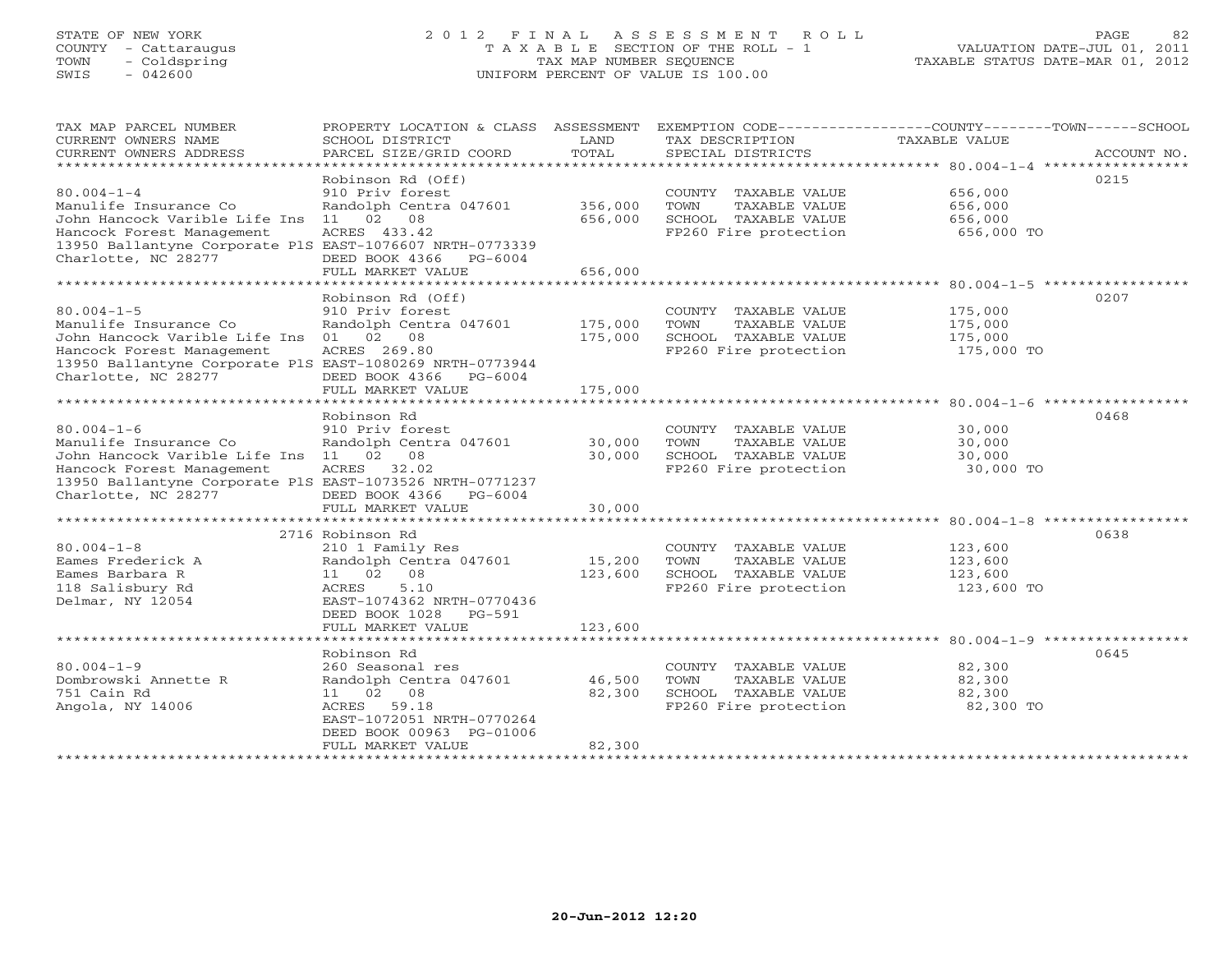# STATE OF NEW YORK 2 0 1 2 F I N A L A S S E S S M E N T R O L L PAGE 83 COUNTY - Cattaraugus T A X A B L E SECTION OF THE ROLL - 1 VALUATION DATE-JUL 01, 2011 TOWN - Coldspring TAX MAP NUMBER SEQUENCE TAXABLE STATUS DATE-MAR 01, 2012 SWIS - 042600 UNIFORM PERCENT OF VALUE IS 100.00UNIFORM PERCENT OF VALUE IS 100.00

| 0278<br>2671 Robinson Rd<br>$80.004 - 1 - 10$<br>260 Seasonal res<br>COUNTY TAXABLE VALUE<br>179,700<br>Steger Paul<br>Randolph Centra 047601<br>55,100<br>TOWN<br>TAXABLE VALUE<br>179,700<br>Steger George<br>11 02 08<br>179,700<br>SCHOOL TAXABLE VALUE<br>179,700<br>46 Pilger Pl<br>FP260 Fire protection<br>ACRES 70.89<br>179,700 TO<br>Orchard Park, NY 14127<br>EAST-1071763 NRTH-0771446<br>DEED BOOK 999<br>PG-928<br>179,700<br>FULL MARKET VALUE<br>2799 Robinson Rd<br>0431<br>$80.004 - 1 - 11$<br>240 Rural res<br>RES STAR<br>41854<br>$\overline{0}$<br>30,000<br>$\Omega$<br>50,200<br>Skudlarek Michael D<br>Randolph Centra 047601<br>COUNTY TAXABLE VALUE<br>104,800<br>Skudlarek Susan M<br>11 02 08<br>104,800<br>TOWN<br>TAXABLE VALUE<br>104,800<br>PO Box 971<br>ACRES 57.46<br>SCHOOL TAXABLE VALUE<br>74,800<br>FP260 Fire protection<br>Steamburg, NY 14783<br>EAST-1071625 NRTH-0772863<br>104,800 TO<br>DEED BOOK 9717 PG-9001<br>104,800<br>FULL MARKET VALUE<br>Robinson Rd (Off)<br>0125<br>$80.004 - 1 - 12$<br>16,000<br>910 Priv forest<br>COUNTY TAXABLE VALUE<br>Randolph Centra 047601<br>St John Mary Sharon<br>16,000<br>TOWN<br>TAXABLE VALUE<br>16,000<br>O'Brien Nancy<br>16,000<br>SCHOOL TAXABLE VALUE<br>16,000<br>16 02 08<br>4541 Route 219<br>FP260 Fire protection<br>ACRES 55.00<br>16,000 TO<br>Great Valley, NY 14741<br>EAST-1070033 NRTH-0770784<br>DEED BOOK 999<br>$PG-353$<br>16,000<br>FULL MARKET VALUE<br>2473 Bunker Hill Rd<br>0349<br>$80.004 - 1 - 13.1$<br>41720<br>46,922<br>46,922<br>184 Xotic lvestk<br>AG DIST<br>46,922<br>41834<br>Korff Judith A<br>Randolph Centra 047601<br>18,100 SR STAR<br>$\Omega$<br>40,378<br>$\Omega$<br>87,300 COUNTY TAXABLE VALUE<br>PO Box 233<br>16 02 08<br>40,378<br>Steamburg, NY 14783<br>TOWN<br>TAXABLE VALUE<br>40,378<br>Executors Deed<br>ACRES 14.65<br>SCHOOL TAXABLE VALUE<br>$\Omega$<br>EAST-1066378 NRTH-0770701<br>FP260 Fire protection<br>87,300 TO<br>MAY BE SUBJECT TO PAYMENT<br>UNDER AGDIST LAW TIL 2016<br>DEED BOOK 1019 PG-340<br>87,300<br>FULL MARKET VALUE<br>Bunker Hill Rd<br>0751<br>$80.004 - 1 - 13.2$<br>$\overline{0}$<br>$\Omega$<br>105 Vac farmland<br>AG DIST<br>41720<br>$\Omega$<br>R & D Horton Family Trust 1<br>Randolph Centra 047601<br>38,000<br>COUNTY TAXABLE VALUE<br>38,000<br>16 02 08<br>38,000<br>TAXABLE VALUE<br>38,000<br>2740 Bunker Hill Rd<br>TOWN<br>ACRES 107.15<br>SCHOOL TAXABLE VALUE<br>Randolph, NY 14772<br>38,000<br>FP260 Fire protection<br>EAST-1068047 NRTH-0770837<br>38,000 TO<br>MAY BE SUBJECT TO PAYMENT<br>DEED BOOK 13733 PG-5001<br>UNDER AGDIST LAW TIL 2016<br>FULL MARKET VALUE<br>38,000 | TAX MAP PARCEL NUMBER<br>CURRENT OWNERS NAME<br>CURRENT OWNERS ADDRESS | PROPERTY LOCATION & CLASS ASSESSMENT<br>SCHOOL DISTRICT<br>PARCEL SIZE/GRID COORD | LAND<br>TOTAL | EXEMPTION CODE----------------COUNTY-------TOWN------SCHOOL<br>TAX DESCRIPTION<br>SPECIAL DISTRICTS | TAXABLE VALUE | ACCOUNT NO. |
|--------------------------------------------------------------------------------------------------------------------------------------------------------------------------------------------------------------------------------------------------------------------------------------------------------------------------------------------------------------------------------------------------------------------------------------------------------------------------------------------------------------------------------------------------------------------------------------------------------------------------------------------------------------------------------------------------------------------------------------------------------------------------------------------------------------------------------------------------------------------------------------------------------------------------------------------------------------------------------------------------------------------------------------------------------------------------------------------------------------------------------------------------------------------------------------------------------------------------------------------------------------------------------------------------------------------------------------------------------------------------------------------------------------------------------------------------------------------------------------------------------------------------------------------------------------------------------------------------------------------------------------------------------------------------------------------------------------------------------------------------------------------------------------------------------------------------------------------------------------------------------------------------------------------------------------------------------------------------------------------------------------------------------------------------------------------------------------------------------------------------------------------------------------------------------------------------------------------------------------------------------------------------------------------------------------------------------------------------------------------------------------------------------------------------------------------------------------------------------------------------------------------------------------------------------------------------------------------------------------------------------------------------------------------------------------------|------------------------------------------------------------------------|-----------------------------------------------------------------------------------|---------------|-----------------------------------------------------------------------------------------------------|---------------|-------------|
|                                                                                                                                                                                                                                                                                                                                                                                                                                                                                                                                                                                                                                                                                                                                                                                                                                                                                                                                                                                                                                                                                                                                                                                                                                                                                                                                                                                                                                                                                                                                                                                                                                                                                                                                                                                                                                                                                                                                                                                                                                                                                                                                                                                                                                                                                                                                                                                                                                                                                                                                                                                                                                                                                            |                                                                        |                                                                                   |               |                                                                                                     |               |             |
|                                                                                                                                                                                                                                                                                                                                                                                                                                                                                                                                                                                                                                                                                                                                                                                                                                                                                                                                                                                                                                                                                                                                                                                                                                                                                                                                                                                                                                                                                                                                                                                                                                                                                                                                                                                                                                                                                                                                                                                                                                                                                                                                                                                                                                                                                                                                                                                                                                                                                                                                                                                                                                                                                            |                                                                        |                                                                                   |               |                                                                                                     |               |             |
|                                                                                                                                                                                                                                                                                                                                                                                                                                                                                                                                                                                                                                                                                                                                                                                                                                                                                                                                                                                                                                                                                                                                                                                                                                                                                                                                                                                                                                                                                                                                                                                                                                                                                                                                                                                                                                                                                                                                                                                                                                                                                                                                                                                                                                                                                                                                                                                                                                                                                                                                                                                                                                                                                            |                                                                        |                                                                                   |               |                                                                                                     |               |             |
|                                                                                                                                                                                                                                                                                                                                                                                                                                                                                                                                                                                                                                                                                                                                                                                                                                                                                                                                                                                                                                                                                                                                                                                                                                                                                                                                                                                                                                                                                                                                                                                                                                                                                                                                                                                                                                                                                                                                                                                                                                                                                                                                                                                                                                                                                                                                                                                                                                                                                                                                                                                                                                                                                            |                                                                        |                                                                                   |               |                                                                                                     |               |             |
|                                                                                                                                                                                                                                                                                                                                                                                                                                                                                                                                                                                                                                                                                                                                                                                                                                                                                                                                                                                                                                                                                                                                                                                                                                                                                                                                                                                                                                                                                                                                                                                                                                                                                                                                                                                                                                                                                                                                                                                                                                                                                                                                                                                                                                                                                                                                                                                                                                                                                                                                                                                                                                                                                            |                                                                        |                                                                                   |               |                                                                                                     |               |             |
|                                                                                                                                                                                                                                                                                                                                                                                                                                                                                                                                                                                                                                                                                                                                                                                                                                                                                                                                                                                                                                                                                                                                                                                                                                                                                                                                                                                                                                                                                                                                                                                                                                                                                                                                                                                                                                                                                                                                                                                                                                                                                                                                                                                                                                                                                                                                                                                                                                                                                                                                                                                                                                                                                            |                                                                        |                                                                                   |               |                                                                                                     |               |             |
|                                                                                                                                                                                                                                                                                                                                                                                                                                                                                                                                                                                                                                                                                                                                                                                                                                                                                                                                                                                                                                                                                                                                                                                                                                                                                                                                                                                                                                                                                                                                                                                                                                                                                                                                                                                                                                                                                                                                                                                                                                                                                                                                                                                                                                                                                                                                                                                                                                                                                                                                                                                                                                                                                            |                                                                        |                                                                                   |               |                                                                                                     |               |             |
|                                                                                                                                                                                                                                                                                                                                                                                                                                                                                                                                                                                                                                                                                                                                                                                                                                                                                                                                                                                                                                                                                                                                                                                                                                                                                                                                                                                                                                                                                                                                                                                                                                                                                                                                                                                                                                                                                                                                                                                                                                                                                                                                                                                                                                                                                                                                                                                                                                                                                                                                                                                                                                                                                            |                                                                        |                                                                                   |               |                                                                                                     |               |             |
|                                                                                                                                                                                                                                                                                                                                                                                                                                                                                                                                                                                                                                                                                                                                                                                                                                                                                                                                                                                                                                                                                                                                                                                                                                                                                                                                                                                                                                                                                                                                                                                                                                                                                                                                                                                                                                                                                                                                                                                                                                                                                                                                                                                                                                                                                                                                                                                                                                                                                                                                                                                                                                                                                            |                                                                        |                                                                                   |               |                                                                                                     |               |             |
|                                                                                                                                                                                                                                                                                                                                                                                                                                                                                                                                                                                                                                                                                                                                                                                                                                                                                                                                                                                                                                                                                                                                                                                                                                                                                                                                                                                                                                                                                                                                                                                                                                                                                                                                                                                                                                                                                                                                                                                                                                                                                                                                                                                                                                                                                                                                                                                                                                                                                                                                                                                                                                                                                            |                                                                        |                                                                                   |               |                                                                                                     |               |             |
|                                                                                                                                                                                                                                                                                                                                                                                                                                                                                                                                                                                                                                                                                                                                                                                                                                                                                                                                                                                                                                                                                                                                                                                                                                                                                                                                                                                                                                                                                                                                                                                                                                                                                                                                                                                                                                                                                                                                                                                                                                                                                                                                                                                                                                                                                                                                                                                                                                                                                                                                                                                                                                                                                            |                                                                        |                                                                                   |               |                                                                                                     |               |             |
|                                                                                                                                                                                                                                                                                                                                                                                                                                                                                                                                                                                                                                                                                                                                                                                                                                                                                                                                                                                                                                                                                                                                                                                                                                                                                                                                                                                                                                                                                                                                                                                                                                                                                                                                                                                                                                                                                                                                                                                                                                                                                                                                                                                                                                                                                                                                                                                                                                                                                                                                                                                                                                                                                            |                                                                        |                                                                                   |               |                                                                                                     |               |             |
|                                                                                                                                                                                                                                                                                                                                                                                                                                                                                                                                                                                                                                                                                                                                                                                                                                                                                                                                                                                                                                                                                                                                                                                                                                                                                                                                                                                                                                                                                                                                                                                                                                                                                                                                                                                                                                                                                                                                                                                                                                                                                                                                                                                                                                                                                                                                                                                                                                                                                                                                                                                                                                                                                            |                                                                        |                                                                                   |               |                                                                                                     |               |             |
|                                                                                                                                                                                                                                                                                                                                                                                                                                                                                                                                                                                                                                                                                                                                                                                                                                                                                                                                                                                                                                                                                                                                                                                                                                                                                                                                                                                                                                                                                                                                                                                                                                                                                                                                                                                                                                                                                                                                                                                                                                                                                                                                                                                                                                                                                                                                                                                                                                                                                                                                                                                                                                                                                            |                                                                        |                                                                                   |               |                                                                                                     |               |             |
|                                                                                                                                                                                                                                                                                                                                                                                                                                                                                                                                                                                                                                                                                                                                                                                                                                                                                                                                                                                                                                                                                                                                                                                                                                                                                                                                                                                                                                                                                                                                                                                                                                                                                                                                                                                                                                                                                                                                                                                                                                                                                                                                                                                                                                                                                                                                                                                                                                                                                                                                                                                                                                                                                            |                                                                        |                                                                                   |               |                                                                                                     |               |             |
|                                                                                                                                                                                                                                                                                                                                                                                                                                                                                                                                                                                                                                                                                                                                                                                                                                                                                                                                                                                                                                                                                                                                                                                                                                                                                                                                                                                                                                                                                                                                                                                                                                                                                                                                                                                                                                                                                                                                                                                                                                                                                                                                                                                                                                                                                                                                                                                                                                                                                                                                                                                                                                                                                            |                                                                        |                                                                                   |               |                                                                                                     |               |             |
|                                                                                                                                                                                                                                                                                                                                                                                                                                                                                                                                                                                                                                                                                                                                                                                                                                                                                                                                                                                                                                                                                                                                                                                                                                                                                                                                                                                                                                                                                                                                                                                                                                                                                                                                                                                                                                                                                                                                                                                                                                                                                                                                                                                                                                                                                                                                                                                                                                                                                                                                                                                                                                                                                            |                                                                        |                                                                                   |               |                                                                                                     |               |             |
|                                                                                                                                                                                                                                                                                                                                                                                                                                                                                                                                                                                                                                                                                                                                                                                                                                                                                                                                                                                                                                                                                                                                                                                                                                                                                                                                                                                                                                                                                                                                                                                                                                                                                                                                                                                                                                                                                                                                                                                                                                                                                                                                                                                                                                                                                                                                                                                                                                                                                                                                                                                                                                                                                            |                                                                        |                                                                                   |               |                                                                                                     |               |             |
|                                                                                                                                                                                                                                                                                                                                                                                                                                                                                                                                                                                                                                                                                                                                                                                                                                                                                                                                                                                                                                                                                                                                                                                                                                                                                                                                                                                                                                                                                                                                                                                                                                                                                                                                                                                                                                                                                                                                                                                                                                                                                                                                                                                                                                                                                                                                                                                                                                                                                                                                                                                                                                                                                            |                                                                        |                                                                                   |               |                                                                                                     |               |             |
|                                                                                                                                                                                                                                                                                                                                                                                                                                                                                                                                                                                                                                                                                                                                                                                                                                                                                                                                                                                                                                                                                                                                                                                                                                                                                                                                                                                                                                                                                                                                                                                                                                                                                                                                                                                                                                                                                                                                                                                                                                                                                                                                                                                                                                                                                                                                                                                                                                                                                                                                                                                                                                                                                            |                                                                        |                                                                                   |               |                                                                                                     |               |             |
|                                                                                                                                                                                                                                                                                                                                                                                                                                                                                                                                                                                                                                                                                                                                                                                                                                                                                                                                                                                                                                                                                                                                                                                                                                                                                                                                                                                                                                                                                                                                                                                                                                                                                                                                                                                                                                                                                                                                                                                                                                                                                                                                                                                                                                                                                                                                                                                                                                                                                                                                                                                                                                                                                            |                                                                        |                                                                                   |               |                                                                                                     |               |             |
|                                                                                                                                                                                                                                                                                                                                                                                                                                                                                                                                                                                                                                                                                                                                                                                                                                                                                                                                                                                                                                                                                                                                                                                                                                                                                                                                                                                                                                                                                                                                                                                                                                                                                                                                                                                                                                                                                                                                                                                                                                                                                                                                                                                                                                                                                                                                                                                                                                                                                                                                                                                                                                                                                            |                                                                        |                                                                                   |               |                                                                                                     |               |             |
|                                                                                                                                                                                                                                                                                                                                                                                                                                                                                                                                                                                                                                                                                                                                                                                                                                                                                                                                                                                                                                                                                                                                                                                                                                                                                                                                                                                                                                                                                                                                                                                                                                                                                                                                                                                                                                                                                                                                                                                                                                                                                                                                                                                                                                                                                                                                                                                                                                                                                                                                                                                                                                                                                            |                                                                        |                                                                                   |               |                                                                                                     |               |             |
|                                                                                                                                                                                                                                                                                                                                                                                                                                                                                                                                                                                                                                                                                                                                                                                                                                                                                                                                                                                                                                                                                                                                                                                                                                                                                                                                                                                                                                                                                                                                                                                                                                                                                                                                                                                                                                                                                                                                                                                                                                                                                                                                                                                                                                                                                                                                                                                                                                                                                                                                                                                                                                                                                            |                                                                        |                                                                                   |               |                                                                                                     |               |             |
|                                                                                                                                                                                                                                                                                                                                                                                                                                                                                                                                                                                                                                                                                                                                                                                                                                                                                                                                                                                                                                                                                                                                                                                                                                                                                                                                                                                                                                                                                                                                                                                                                                                                                                                                                                                                                                                                                                                                                                                                                                                                                                                                                                                                                                                                                                                                                                                                                                                                                                                                                                                                                                                                                            |                                                                        |                                                                                   |               |                                                                                                     |               |             |
|                                                                                                                                                                                                                                                                                                                                                                                                                                                                                                                                                                                                                                                                                                                                                                                                                                                                                                                                                                                                                                                                                                                                                                                                                                                                                                                                                                                                                                                                                                                                                                                                                                                                                                                                                                                                                                                                                                                                                                                                                                                                                                                                                                                                                                                                                                                                                                                                                                                                                                                                                                                                                                                                                            |                                                                        |                                                                                   |               |                                                                                                     |               |             |
|                                                                                                                                                                                                                                                                                                                                                                                                                                                                                                                                                                                                                                                                                                                                                                                                                                                                                                                                                                                                                                                                                                                                                                                                                                                                                                                                                                                                                                                                                                                                                                                                                                                                                                                                                                                                                                                                                                                                                                                                                                                                                                                                                                                                                                                                                                                                                                                                                                                                                                                                                                                                                                                                                            |                                                                        |                                                                                   |               |                                                                                                     |               |             |
|                                                                                                                                                                                                                                                                                                                                                                                                                                                                                                                                                                                                                                                                                                                                                                                                                                                                                                                                                                                                                                                                                                                                                                                                                                                                                                                                                                                                                                                                                                                                                                                                                                                                                                                                                                                                                                                                                                                                                                                                                                                                                                                                                                                                                                                                                                                                                                                                                                                                                                                                                                                                                                                                                            |                                                                        |                                                                                   |               |                                                                                                     |               |             |
|                                                                                                                                                                                                                                                                                                                                                                                                                                                                                                                                                                                                                                                                                                                                                                                                                                                                                                                                                                                                                                                                                                                                                                                                                                                                                                                                                                                                                                                                                                                                                                                                                                                                                                                                                                                                                                                                                                                                                                                                                                                                                                                                                                                                                                                                                                                                                                                                                                                                                                                                                                                                                                                                                            |                                                                        |                                                                                   |               |                                                                                                     |               |             |
|                                                                                                                                                                                                                                                                                                                                                                                                                                                                                                                                                                                                                                                                                                                                                                                                                                                                                                                                                                                                                                                                                                                                                                                                                                                                                                                                                                                                                                                                                                                                                                                                                                                                                                                                                                                                                                                                                                                                                                                                                                                                                                                                                                                                                                                                                                                                                                                                                                                                                                                                                                                                                                                                                            |                                                                        |                                                                                   |               |                                                                                                     |               |             |
|                                                                                                                                                                                                                                                                                                                                                                                                                                                                                                                                                                                                                                                                                                                                                                                                                                                                                                                                                                                                                                                                                                                                                                                                                                                                                                                                                                                                                                                                                                                                                                                                                                                                                                                                                                                                                                                                                                                                                                                                                                                                                                                                                                                                                                                                                                                                                                                                                                                                                                                                                                                                                                                                                            |                                                                        |                                                                                   |               |                                                                                                     |               |             |
|                                                                                                                                                                                                                                                                                                                                                                                                                                                                                                                                                                                                                                                                                                                                                                                                                                                                                                                                                                                                                                                                                                                                                                                                                                                                                                                                                                                                                                                                                                                                                                                                                                                                                                                                                                                                                                                                                                                                                                                                                                                                                                                                                                                                                                                                                                                                                                                                                                                                                                                                                                                                                                                                                            |                                                                        |                                                                                   |               |                                                                                                     |               |             |
|                                                                                                                                                                                                                                                                                                                                                                                                                                                                                                                                                                                                                                                                                                                                                                                                                                                                                                                                                                                                                                                                                                                                                                                                                                                                                                                                                                                                                                                                                                                                                                                                                                                                                                                                                                                                                                                                                                                                                                                                                                                                                                                                                                                                                                                                                                                                                                                                                                                                                                                                                                                                                                                                                            |                                                                        |                                                                                   |               |                                                                                                     |               |             |
|                                                                                                                                                                                                                                                                                                                                                                                                                                                                                                                                                                                                                                                                                                                                                                                                                                                                                                                                                                                                                                                                                                                                                                                                                                                                                                                                                                                                                                                                                                                                                                                                                                                                                                                                                                                                                                                                                                                                                                                                                                                                                                                                                                                                                                                                                                                                                                                                                                                                                                                                                                                                                                                                                            |                                                                        |                                                                                   |               |                                                                                                     |               |             |
|                                                                                                                                                                                                                                                                                                                                                                                                                                                                                                                                                                                                                                                                                                                                                                                                                                                                                                                                                                                                                                                                                                                                                                                                                                                                                                                                                                                                                                                                                                                                                                                                                                                                                                                                                                                                                                                                                                                                                                                                                                                                                                                                                                                                                                                                                                                                                                                                                                                                                                                                                                                                                                                                                            |                                                                        |                                                                                   |               |                                                                                                     |               |             |
|                                                                                                                                                                                                                                                                                                                                                                                                                                                                                                                                                                                                                                                                                                                                                                                                                                                                                                                                                                                                                                                                                                                                                                                                                                                                                                                                                                                                                                                                                                                                                                                                                                                                                                                                                                                                                                                                                                                                                                                                                                                                                                                                                                                                                                                                                                                                                                                                                                                                                                                                                                                                                                                                                            |                                                                        |                                                                                   |               |                                                                                                     |               |             |
|                                                                                                                                                                                                                                                                                                                                                                                                                                                                                                                                                                                                                                                                                                                                                                                                                                                                                                                                                                                                                                                                                                                                                                                                                                                                                                                                                                                                                                                                                                                                                                                                                                                                                                                                                                                                                                                                                                                                                                                                                                                                                                                                                                                                                                                                                                                                                                                                                                                                                                                                                                                                                                                                                            |                                                                        |                                                                                   |               |                                                                                                     |               |             |
|                                                                                                                                                                                                                                                                                                                                                                                                                                                                                                                                                                                                                                                                                                                                                                                                                                                                                                                                                                                                                                                                                                                                                                                                                                                                                                                                                                                                                                                                                                                                                                                                                                                                                                                                                                                                                                                                                                                                                                                                                                                                                                                                                                                                                                                                                                                                                                                                                                                                                                                                                                                                                                                                                            |                                                                        |                                                                                   |               |                                                                                                     |               |             |
|                                                                                                                                                                                                                                                                                                                                                                                                                                                                                                                                                                                                                                                                                                                                                                                                                                                                                                                                                                                                                                                                                                                                                                                                                                                                                                                                                                                                                                                                                                                                                                                                                                                                                                                                                                                                                                                                                                                                                                                                                                                                                                                                                                                                                                                                                                                                                                                                                                                                                                                                                                                                                                                                                            |                                                                        |                                                                                   |               |                                                                                                     |               |             |
|                                                                                                                                                                                                                                                                                                                                                                                                                                                                                                                                                                                                                                                                                                                                                                                                                                                                                                                                                                                                                                                                                                                                                                                                                                                                                                                                                                                                                                                                                                                                                                                                                                                                                                                                                                                                                                                                                                                                                                                                                                                                                                                                                                                                                                                                                                                                                                                                                                                                                                                                                                                                                                                                                            |                                                                        |                                                                                   |               |                                                                                                     |               |             |
|                                                                                                                                                                                                                                                                                                                                                                                                                                                                                                                                                                                                                                                                                                                                                                                                                                                                                                                                                                                                                                                                                                                                                                                                                                                                                                                                                                                                                                                                                                                                                                                                                                                                                                                                                                                                                                                                                                                                                                                                                                                                                                                                                                                                                                                                                                                                                                                                                                                                                                                                                                                                                                                                                            |                                                                        |                                                                                   |               |                                                                                                     |               |             |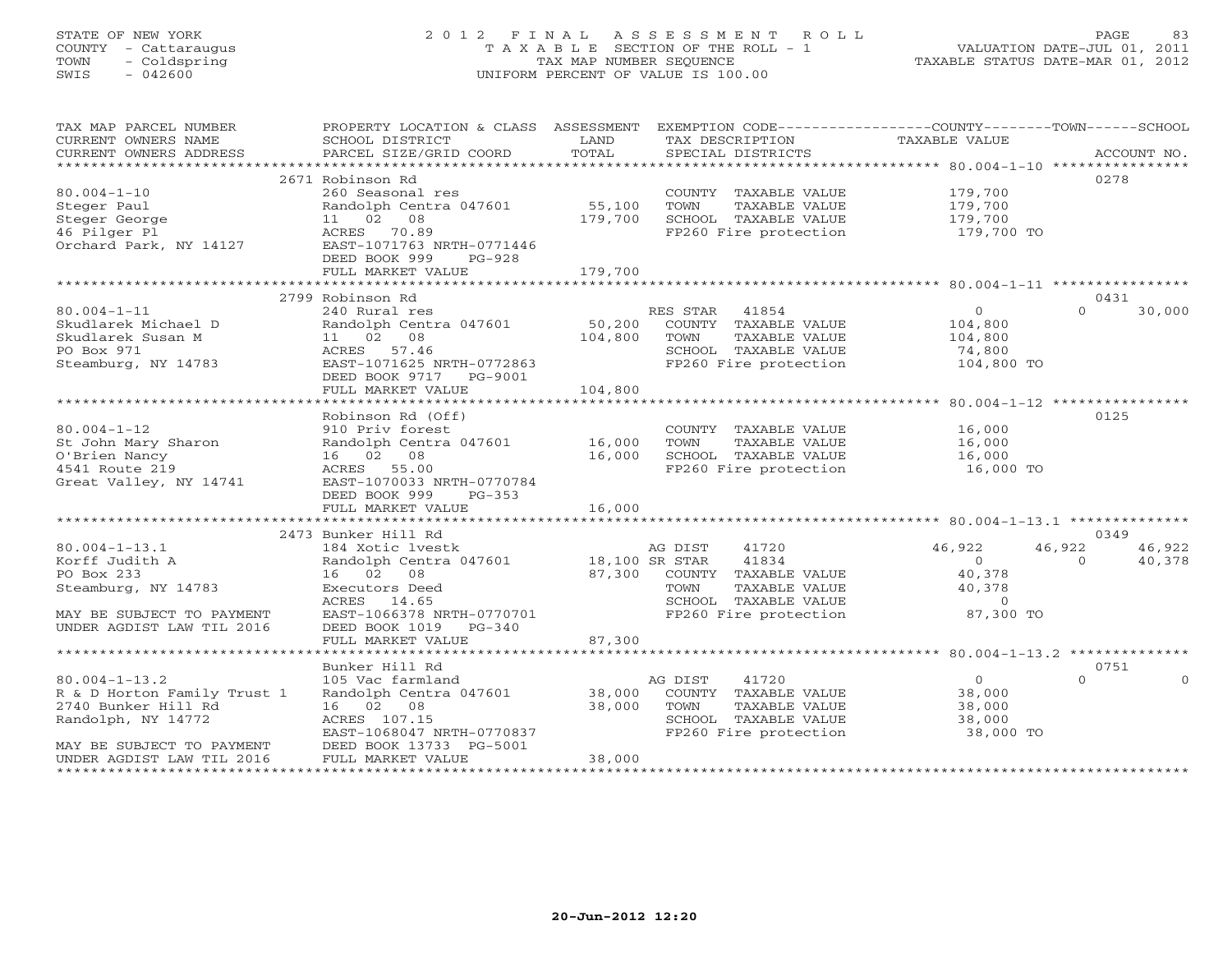# STATE OF NEW YORK 2 0 1 2 F I N A L A S S E S S M E N T R O L L PAGE 84 COUNTY - Cattaraugus T A X A B L E SECTION OF THE ROLL - 1 VALUATION DATE-JUL 01, 2011 TOWN - Coldspring TAX MAP NUMBER SEQUENCE TAXABLE STATUS DATE-MAR 01, 2012 SWIS - 042600 UNIFORM PERCENT OF VALUE IS 100.00UNIFORM PERCENT OF VALUE IS 100.00

| TAX MAP PARCEL NUMBER<br>CURRENT OWNERS NAME<br>CURRENT OWNERS ADDRESS                                                                                  | PROPERTY LOCATION & CLASS ASSESSMENT<br>SCHOOL DISTRICT<br>PARCEL SIZE/GRID COORD                                                                                        | LAND<br>TOTAL              | EXEMPTION CODE-----------------COUNTY-------TOWN------SCHOOL<br>TAX DESCRIPTION<br>SPECIAL DISTRICTS                                                            | TAXABLE VALUE                                                                                                           | ACCOUNT NO.                                                   |
|---------------------------------------------------------------------------------------------------------------------------------------------------------|--------------------------------------------------------------------------------------------------------------------------------------------------------------------------|----------------------------|-----------------------------------------------------------------------------------------------------------------------------------------------------------------|-------------------------------------------------------------------------------------------------------------------------|---------------------------------------------------------------|
|                                                                                                                                                         |                                                                                                                                                                          |                            |                                                                                                                                                                 |                                                                                                                         |                                                               |
|                                                                                                                                                         | 2723 Bunker Hill Rd                                                                                                                                                      |                            |                                                                                                                                                                 |                                                                                                                         | 0858                                                          |
| $80.004 - 1 - 13.3$<br>Lavelle Joy M<br>2723 Bunker Hill Rd<br>Randolph, NY 14772                                                                       | 240 Rural res<br>Randolph Centra 047601<br>16 02<br>08<br>Executors Deed<br>2.55 BANK<br>ACRES<br>017<br>EAST-1066526 NRTH-0771480<br>DEED BOOK 2907<br>PG-8001          | 10,100<br>60,000           | 41854<br>RES STAR<br>COUNTY TAXABLE VALUE<br>TOWN<br>TAXABLE VALUE<br>SCHOOL TAXABLE VALUE                                                                      | $\overline{0}$<br>60,000<br>60,000<br>30,000                                                                            | $\Omega$<br>30,000                                            |
|                                                                                                                                                         | FULL MARKET VALUE                                                                                                                                                        | 60,000                     |                                                                                                                                                                 |                                                                                                                         |                                                               |
|                                                                                                                                                         |                                                                                                                                                                          |                            |                                                                                                                                                                 |                                                                                                                         |                                                               |
| $80.004 - 1 - 14$<br>R & D Horton Family Trust 1<br>2740 Bunker Hill Rd<br>Randolph, NY 14772<br>MAY BE SUBJECT TO PAYMENT<br>UNDER AGDIST LAW TIL 2016 | 2740 Bunker Hill Rd<br>112 Dairy farm<br>Randolph Centra 047601<br>16 02 08<br>ACRES 204.25<br>EAST-1068782 NRTH-0772812<br>DEED BOOK 13733 PG-5001<br>FULL MARKET VALUE | 114,000 SR STAR            | 41720<br>AG DIST<br>41834<br>185,000 SILO T/C/S 42100<br>COUNTY TAXABLE VALUE<br>TOWN<br>TAXABLE VALUE<br>SCHOOL TAXABLE VALUE<br>185,000 FP260 Fire protection | 9,526<br>$\overline{0}$<br>8,400<br>167,074<br>167,074<br>104,874<br>185,000 TO<br>******* 80.004-1-15 **************** | 0229<br>9,526<br>9,526<br>62,200<br>$\circ$<br>8,400<br>8,400 |
|                                                                                                                                                         | 2872 Bunker Hill Rd                                                                                                                                                      |                            |                                                                                                                                                                 |                                                                                                                         | 0465                                                          |
| $80.004 - 1 - 15$<br>Wood Donald F<br>Wood Karen Ann<br>1905 Sturgeon Point Rd<br>Derby, NY 14047                                                       | 270 Mfg housing<br>Randolph Centra 047601<br>16 02 08<br>ACRES 26.14<br>EAST-1068717 NRTH-0774098<br>DEED BOOK 00995 PG-00076                                            | 33,700<br>45,700           | COUNTY TAXABLE VALUE<br>TOWN<br>TAXABLE VALUE<br>SCHOOL TAXABLE VALUE<br>FP260 Fire protection                                                                  | 45,700<br>45,700<br>45,700<br>45,700 TO                                                                                 |                                                               |
|                                                                                                                                                         | FULL MARKET VALUE                                                                                                                                                        | 45,700                     |                                                                                                                                                                 |                                                                                                                         |                                                               |
|                                                                                                                                                         | Co Rd 10                                                                                                                                                                 |                            |                                                                                                                                                                 |                                                                                                                         | 0347                                                          |
| $80.017 - 1 - 1.1$<br>Peterson Theodore A<br>Box 38<br>Steamburg, NY 14783                                                                              | 112 Dairy farm<br>Randolph Centra 047601<br>28 02 08<br>ACRES<br>26.87<br>EAST-1060649 NRTH-0771136<br>DEED BOOK 879<br>PG-00355<br>FULL MARKET VALUE                    | 34,100<br>92,700<br>92,700 | RES STAR<br>41854<br>COUNTY TAXABLE VALUE<br>TOWN<br>TAXABLE VALUE<br>SCHOOL TAXABLE VALUE<br>FP260 Fire protection                                             | $\overline{O}$<br>92,700<br>92,700<br>62,700<br>92,700 TO                                                               | $\Omega$<br>30,000                                            |
|                                                                                                                                                         | * * * * * * * * * * * * * * * * * * * *                                                                                                                                  | *********                  |                                                                                                                                                                 | *********** 80.017-1-1.2 ****************                                                                               |                                                               |
|                                                                                                                                                         | Lebanon Rd                                                                                                                                                               |                            |                                                                                                                                                                 |                                                                                                                         | 0667                                                          |
| $80.017 - 1 - 1.2$<br>Peterson Theodore A<br>Box 38<br>Steamburg, NY 14738                                                                              | 110 Livestock<br>Randolph Centra 047601<br>28 02 08<br>97.22 DPTH 236.57<br>FRNT<br>EAST-1061308 NRTH-0770930<br>DEED BOOK 826<br>PG-00790<br>FULL MARKET VALUE          | 1,100<br>17,600<br>17,600  | SILO T/C/S 42100<br>COUNTY TAXABLE VALUE<br>TOWN<br>TAXABLE VALUE<br>SCHOOL TAXABLE VALUE<br>FP260 Fire protection                                              | 8,500<br>9,100<br>9,100<br>9,100<br>17,600 TO                                                                           | 8,500<br>8,500                                                |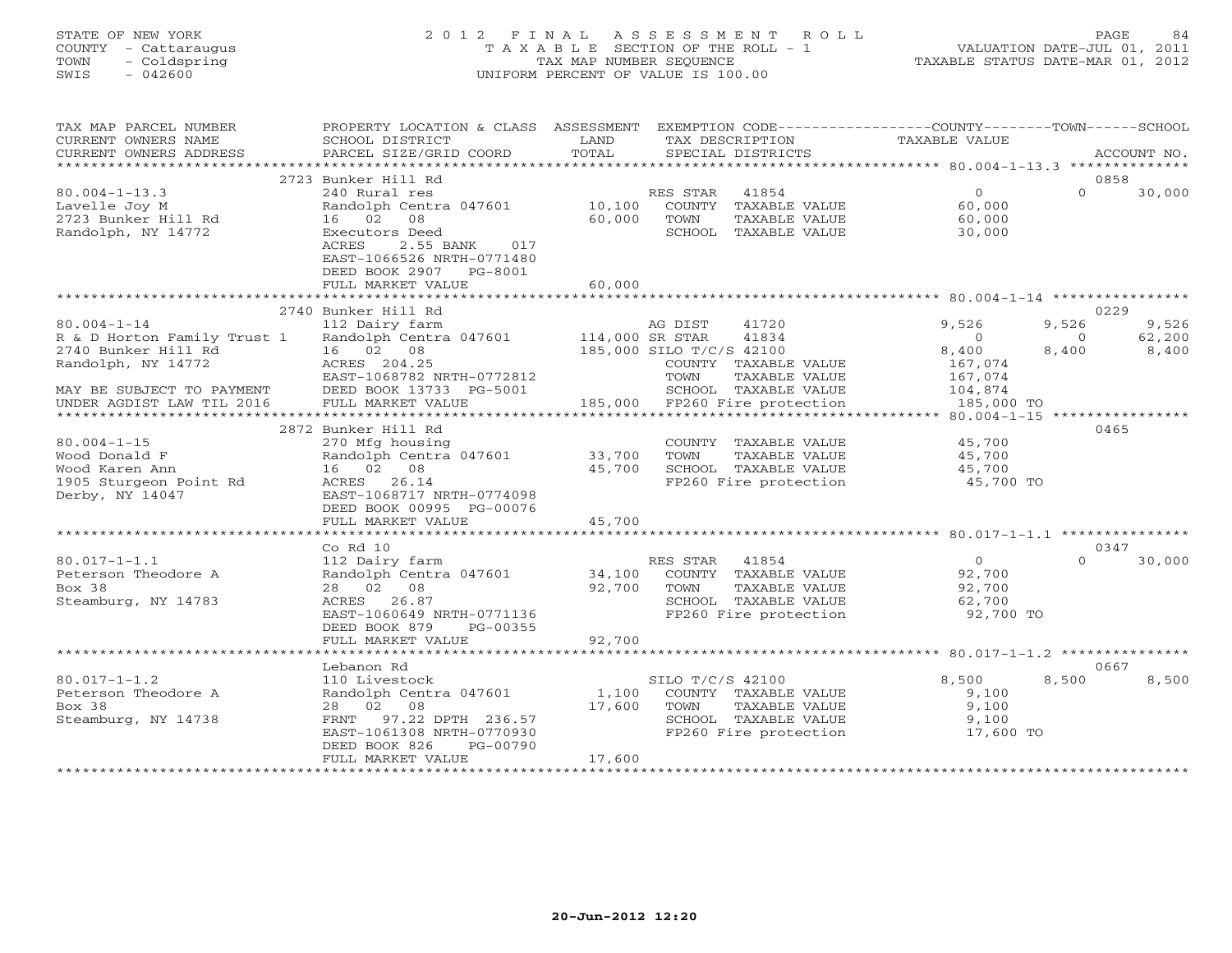# STATE OF NEW YORK 2 0 1 2 F I N A L A S S E S S M E N T R O L L PAGE 85 COUNTY - Cattaraugus T A X A B L E SECTION OF THE ROLL - 1 VALUATION DATE-JUL 01, 2011 TOWN - Coldspring TAX MAP NUMBER SEQUENCE TAXABLE STATUS DATE-MAR 01, 2012 SWIS - 042600 UNIFORM PERCENT OF VALUE IS 100.00UNIFORM PERCENT OF VALUE IS 100.00

| TAX MAP PARCEL NUMBER<br>CURRENT OWNERS NAME                                                                | PROPERTY LOCATION & CLASS ASSESSMENT<br>SCHOOL DISTRICT                                                                                                    | LAND                      | EXEMPTION CODE-----------------COUNTY-------TOWN------SCHOOL<br>TAX DESCRIPTION                                     | <b>TAXABLE VALUE</b>                                      |                            |
|-------------------------------------------------------------------------------------------------------------|------------------------------------------------------------------------------------------------------------------------------------------------------------|---------------------------|---------------------------------------------------------------------------------------------------------------------|-----------------------------------------------------------|----------------------------|
| CURRENT OWNERS ADDRESS                                                                                      | PARCEL SIZE/GRID COORD                                                                                                                                     | TOTAL                     | SPECIAL DISTRICTS                                                                                                   |                                                           | ACCOUNT NO.                |
|                                                                                                             | 2745 Lebanon Rd                                                                                                                                            |                           |                                                                                                                     |                                                           | 0055                       |
| $80.017 - 1 - 2$<br>Brooks Randall<br>Brooks Juanita<br>10650 Woodmancy Rd<br>Randolph, NY 14772            | 210 1 Family Res<br>Randolph Centra 047601<br>28 02 08<br>1.83<br>ACRES<br>EAST-1061421 NRTH-0771401<br>DEED BOOK 15741 PG-4001                            | 8,700<br>45,000           | 41854<br>RES STAR<br>COUNTY TAXABLE VALUE<br>TOWN<br>TAXABLE VALUE<br>SCHOOL TAXABLE VALUE<br>FP260 Fire protection | $\overline{0}$<br>45,000<br>45,000<br>15,000<br>45,000 TO | $\Omega$<br>30,000         |
|                                                                                                             | FULL MARKET VALUE                                                                                                                                          | 45,000                    |                                                                                                                     |                                                           |                            |
|                                                                                                             | Co Rd 10                                                                                                                                                   |                           |                                                                                                                     |                                                           | 0346                       |
| $80.017 - 1 - 3.1$<br>Adams David D<br>4284 Elm Creek Rd<br>Randolph, NY 14772<br>MAY BE SUBJECT TO PAYMENT | 105 Vac farmland<br>Randolph Centra 047601<br>28 02 08<br>ACRES 54.75<br>EAST-1062892 NRTH-0770769<br>DEED BOOK 13061 PG-3001                              | 32,000<br>32,000          | AG DIST<br>41720<br>COUNTY TAXABLE VALUE<br>TOWN<br>TAXABLE VALUE<br>SCHOOL TAXABLE VALUE<br>FP260 Fire protection  | $\circ$<br>32,000<br>32,000<br>32,000<br>32,000 TO        | $\Omega$<br>$\Omega$       |
| UNDER AGDIST LAW TIL 2016                                                                                   | FULL MARKET VALUE                                                                                                                                          | 32,000                    |                                                                                                                     |                                                           |                            |
|                                                                                                             |                                                                                                                                                            |                           |                                                                                                                     |                                                           |                            |
| $80.017 - 1 - 3.2$                                                                                          | 2716 Co Rd 10<br>210 1 Family Res                                                                                                                          |                           | 41854                                                                                                               | $\Omega$                                                  | 0343<br>$\Omega$<br>30,000 |
| Peterson Peter J<br>2716 Co Rd 10<br>PO Box 57<br>Steamburg, NY 14783                                       | Randolph Centra 047601<br>28 02 08<br>ACRES<br>1.40<br>EAST-1061680 NRTH-0770930<br>DEED BOOK 10725 PG-4001<br>FULL MARKET VALUE                           | 7,800<br>75,400<br>75,400 | RES STAR<br>COUNTY TAXABLE VALUE<br>TOWN<br>TAXABLE VALUE<br>SCHOOL TAXABLE VALUE<br>FP260 Fire protection          | 75,400<br>75,400<br>45,400<br>75,400 TO                   |                            |
|                                                                                                             |                                                                                                                                                            |                           |                                                                                                                     |                                                           |                            |
|                                                                                                             | 2696 Lebanon Rd                                                                                                                                            |                           |                                                                                                                     |                                                           | 0750                       |
| $80.017 - 1 - 3.3$<br>Peterson John<br>Peterson Cynthia<br>2696 Lebanon Rd<br>Randolph, NY 14772            | 210 1 Family Res<br>Randolph Centra 047601<br>28 02 08<br>FRNT 220.00 DPTH 175.00<br>ACRES<br>1.70<br>EAST-1061769 NRTH-0770531<br>DEED BOOK 10849 PG-7001 | 8,100<br>84,800           | RES STAR<br>41854<br>COUNTY TAXABLE VALUE<br>TOWN<br>TAXABLE VALUE<br>SCHOOL TAXABLE VALUE<br>FP260 Fire protection | $\circ$<br>84,800<br>84,800<br>54,800<br>84,800 TO        | $\Omega$<br>30,000         |
|                                                                                                             | FULL MARKET VALUE                                                                                                                                          | 84,800                    |                                                                                                                     |                                                           |                            |
|                                                                                                             | Arrance Rd                                                                                                                                                 |                           |                                                                                                                     |                                                           | 0851                       |
| $80.017 - 1 - 3.4$<br>Bowers Dean<br>10200 Arrance Rd<br>PO Box 114<br>Steamburg, NY 14783                  | 314 Rural vac<10<br>Randolph Centra 047601<br>28 02 08<br>5.85<br>ACRES<br>EAST-1063590 NRTH-0770193<br>DEED BOOK 651<br>PG-9001                           | 11,000<br>11,000          | COUNTY TAXABLE VALUE<br>TAXABLE VALUE<br>TOWN<br>SCHOOL TAXABLE VALUE<br>FP260 Fire protection                      | 11,000<br>11,000<br>11,000<br>11,000 TO                   |                            |
|                                                                                                             | FULL MARKET VALUE                                                                                                                                          | 11,000                    |                                                                                                                     |                                                           |                            |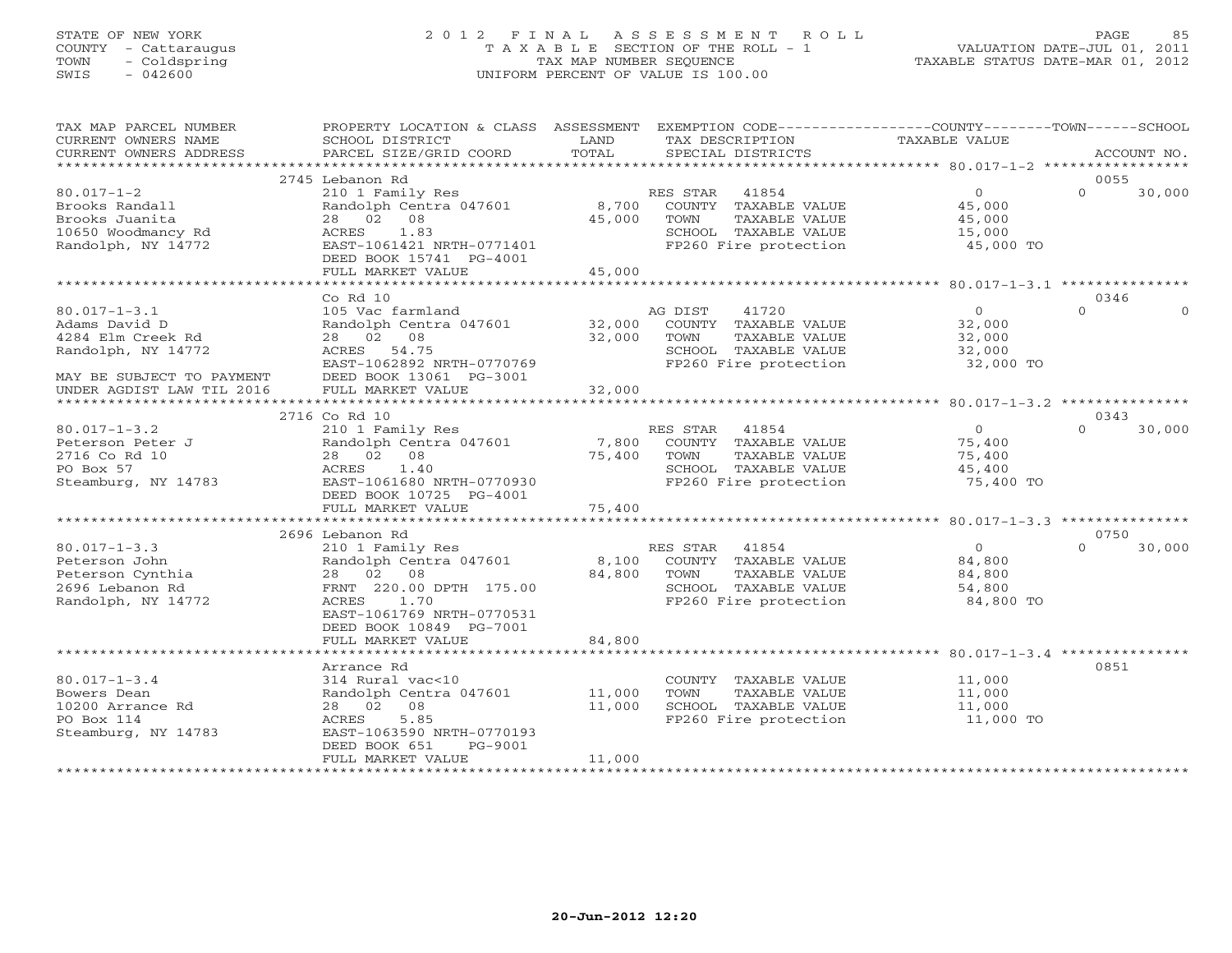# STATE OF NEW YORK 2 0 1 2 F I N A L A S S E S S M E N T R O L L PAGE 86 COUNTY - Cattaraugus T A X A B L E SECTION OF THE ROLL - 1 VALUATION DATE-JUL 01, 2011 TOWN - Coldspring TAX MAP NUMBER SEQUENCE TAXABLE STATUS DATE-MAR 01, 2012 SWIS - 042600 UNIFORM PERCENT OF VALUE IS 100.00UNIFORM PERCENT OF VALUE IS 100.00

| TAX MAP PARCEL NUMBER   | PROPERTY LOCATION & CLASS ASSESSMENT |        | EXEMPTION CODE-----------------COUNTY-------TOWN------SCHOOL |                |                    |
|-------------------------|--------------------------------------|--------|--------------------------------------------------------------|----------------|--------------------|
| CURRENT OWNERS NAME     | SCHOOL DISTRICT                      | LAND   | TAX DESCRIPTION                                              | TAXABLE VALUE  |                    |
| CURRENT OWNERS ADDRESS  | PARCEL SIZE/GRID COORD               | TOTAL  | SPECIAL DISTRICTS                                            |                | ACCOUNT NO.        |
| *********************** | *****************************        |        |                                                              |                |                    |
|                         | 2694 May Rd                          |        |                                                              |                | 0341               |
| $80.017 - 1 - 4$        | 210 1 Family Res                     |        | COUNTY TAXABLE VALUE                                         | 38,500         |                    |
| Peterson Cynthia        | Randolph Centra 047601               | 7,100  | TOWN<br>TAXABLE VALUE                                        | 38,500         |                    |
| 2696 Lebanon Rd         | 28  02  08                           | 38,500 | SCHOOL TAXABLE VALUE                                         | 38,500         |                    |
| Randolph, NY 14772      | 1.07<br>ACRES                        |        | FP260 Fire protection                                        | 38,500 TO      |                    |
|                         | EAST-1061786 NRTH-0770328            |        |                                                              |                |                    |
|                         | DEED BOOK 11723 PG-9003              |        |                                                              |                |                    |
|                         | FULL MARKET VALUE                    | 38,500 |                                                              |                |                    |
|                         |                                      |        |                                                              |                |                    |
|                         | 2672 Lebanon Rd                      |        |                                                              |                | 0150               |
| $80.017 - 1 - 5$        | 270 Mfg housing                      |        | SR STAR<br>41834                                             | $\circ$        | $\Omega$<br>28,700 |
| Milbrandt Lorraine      | Randolph Centra 047601               | 7,200  | COUNTY TAXABLE VALUE                                         | 28,700         |                    |
| Doriguzzi Susan         | 28 02 08                             | 28,700 | TOWN<br>TAXABLE VALUE                                        | 28,700         |                    |
| 2672 May Rd             | FRNT 190.00 DPTH 235.00              |        | SCHOOL TAXABLE VALUE                                         | $\overline{0}$ |                    |
| PO Box 115              | ACRES<br>1.10                        |        | FP260 Fire protection                                        | 28,700 TO      |                    |
| Steamburg, NY 14783     | EAST-1061649 NRTH-0770104            |        |                                                              |                |                    |
|                         | DEED BOOK 12163 PG-5001              |        |                                                              |                |                    |
|                         | FULL MARKET VALUE                    | 28,700 |                                                              |                |                    |
|                         |                                      |        |                                                              |                |                    |
|                         | Co Rd 10                             |        |                                                              |                | 0271               |
| $80.017 - 1 - 6$        | 210 1 Family Res                     |        | RES STAR 41854                                               | $\Omega$       | $\Omega$<br>30,000 |
| Milbrandt Joseph C      | Randolph Centra 047601               | 7,200  | COUNTY TAXABLE VALUE                                         | 54,200         |                    |
| Milbrandt Peggy         | 28 02 08                             | 54,200 | TOWN<br>TAXABLE VALUE                                        | 54,200         |                    |
| 2652 Lebanon Rd         | 1.09<br>ACRES                        |        | SCHOOL TAXABLE VALUE                                         | 24,200         |                    |
| Randolph, NY 14772      | EAST-1061572 NRTH-0769896            |        | FP260 Fire protection                                        | 54,200 TO      |                    |
|                         | DEED BOOK 810<br>PG-01022            |        |                                                              |                |                    |
|                         | FULL MARKET VALUE                    | 54,200 |                                                              |                |                    |
|                         |                                      |        |                                                              |                |                    |
|                         | May Rd                               |        |                                                              |                | 0024               |
| $80.017 - 1 - 7$        | 314 Rural vac<10                     |        | COUNTY TAXABLE VALUE                                         | 1,800          |                    |
| Milbrandt Joseph C      | Randolph Centra 047601               | 1,800  | TOWN<br>TAXABLE VALUE                                        | 1,800          |                    |
| Milbrandt Peggy         | 28 02 08                             | 1,800  | SCHOOL TAXABLE VALUE                                         | 1,800          |                    |
| 2652 Lebanon Rd         | FRNT 260.00 DPTH 150.00              |        | FP260 Fire protection                                        | 1,800 TO       |                    |
| Randolph, NY 14772      | EAST-1061757 NRTH-0769922            |        |                                                              |                |                    |
|                         | DEED BOOK 11717 PG-4001              |        |                                                              |                |                    |
|                         | FULL MARKET VALUE                    | 1,800  |                                                              |                |                    |
|                         | ************************             |        |                                                              |                |                    |
|                         | Co Rd 10                             |        |                                                              |                | 5011               |
| $80.017 - 1 - 8.72$     | 210 1 Family Res                     |        | COUNTY TAXABLE VALUE                                         | 54,700         |                    |
| United Methodist Church | Randolph Centra 047601               | 6,500  | TOWN<br>TAXABLE VALUE                                        | 54,700         |                    |
| Attn: Laura Bennett     | 28 02 08                             | 54,700 | SCHOOL TAXABLE VALUE                                         | 54,700         |                    |
| PO Box 258              | Parsonage                            |        | FP260 Fire protection                                        | 54,700 TO      |                    |
| Steamburg, NY 14783     | ACRES<br>0.40                        |        |                                                              |                |                    |
|                         | EAST-1061579 NRTH-0769724            |        |                                                              |                |                    |
|                         | FULL MARKET VALUE                    | 54,700 |                                                              |                |                    |
|                         |                                      |        |                                                              |                |                    |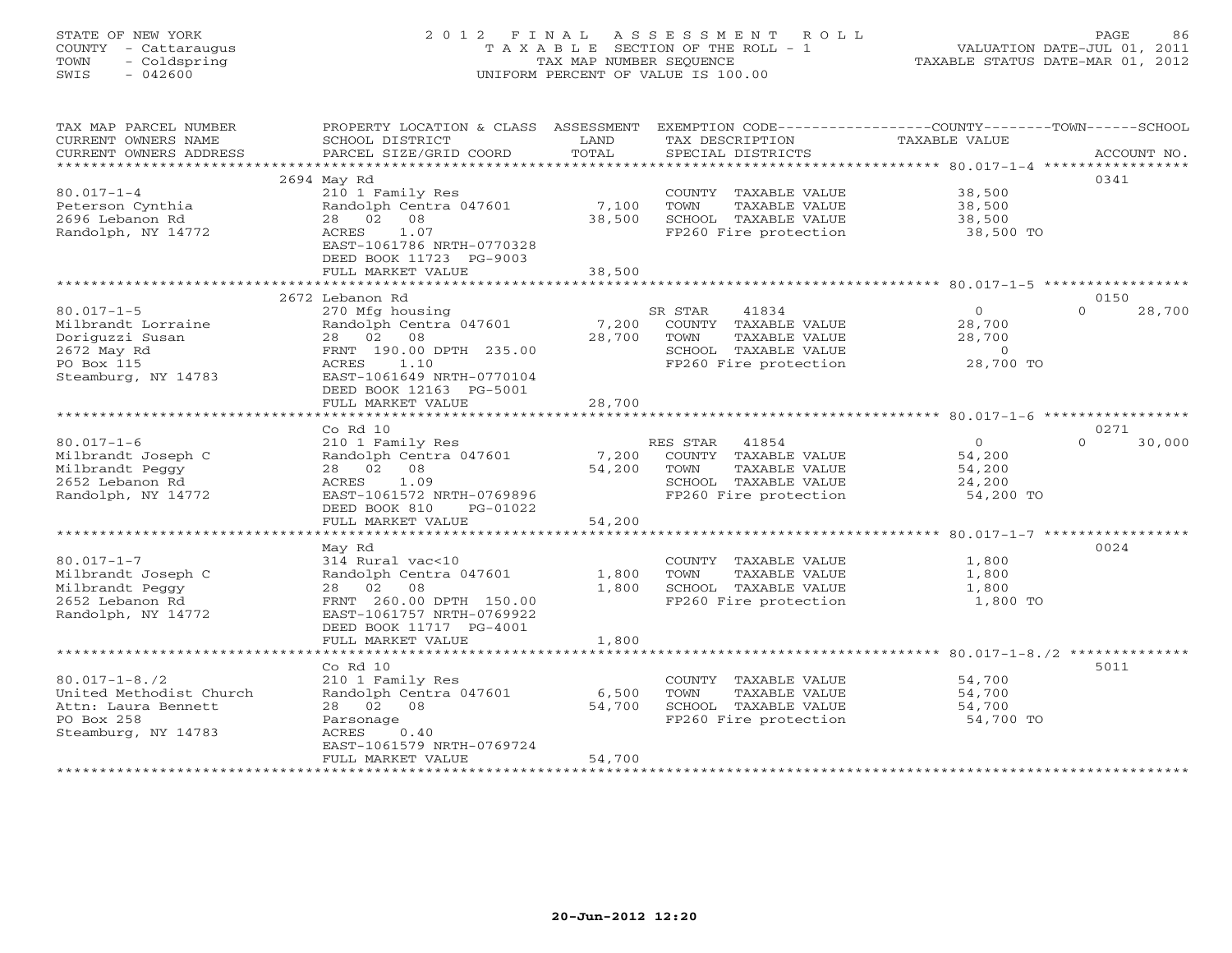## STATE OF NEW YORK 2 0 1 2 F I N A L A S S E S S M E N T R O L L PAGE 87 COUNTY - Cattaraugus T A X A B L E SECTION OF THE ROLL - 1 VALUATION DATE-JUL 01, 2011 TOWN - Coldspring TAX MAP NUMBER SEQUENCE TAXABLE STATUS DATE-MAR 01, 2012 SWIS - 042600 UNIFORM PERCENT OF VALUE IS 100.00UNIFORM PERCENT OF VALUE IS 100.00

| SCHOOL DISTRICT<br>PARCEL SIZE/GRID COORD                                                                                                                      | LAND<br>TOTAL                                                                                      | TAX DESCRIPTION<br>SPECIAL DISTRICTS                                                                               | TAXABLE VALUE                                                                                       | ACCOUNT NO.                                                                                                                 |
|----------------------------------------------------------------------------------------------------------------------------------------------------------------|----------------------------------------------------------------------------------------------------|--------------------------------------------------------------------------------------------------------------------|-----------------------------------------------------------------------------------------------------|-----------------------------------------------------------------------------------------------------------------------------|
|                                                                                                                                                                |                                                                                                    |                                                                                                                    |                                                                                                     | 0285                                                                                                                        |
| 270 Mfg housing<br>Randolph Centra 047601<br>28 02 08<br>FRNT 60.00 DPTH 239.00<br>EAST-1061994 NRTH-0769632<br>DEED BOOK 893<br>PG-00197<br>FULL MARKET VALUE | 24,300                                                                                             | SR STAR<br>41834<br>COUNTY TAXABLE VALUE<br>TOWN<br>TAXABLE VALUE<br>SCHOOL TAXABLE VALUE<br>FP260 Fire protection | $\overline{0}$<br>24,300<br>24,300<br>$\overline{0}$<br>24,300 TO                                   | $\Omega$<br>24,300                                                                                                          |
|                                                                                                                                                                |                                                                                                    |                                                                                                                    |                                                                                                     | 0366                                                                                                                        |
| 210 1 Family Res<br>Randolph Centra 047601<br>28 02 08<br>88.00 DPTH 239.00<br>FRNT<br>EAST-1061994 NRTH-0769709<br>DEED BOOK 00965 PG-00303                   | 53,800                                                                                             | RES STAR 41854<br>COUNTY TAXABLE VALUE<br>TAXABLE VALUE<br>TOWN<br>SCHOOL TAXABLE VALUE                            | $\overline{0}$<br>53,800<br>53,800<br>23,800<br>53,800 TO                                           | 30,000<br>$\Omega$                                                                                                          |
|                                                                                                                                                                |                                                                                                    |                                                                                                                    |                                                                                                     |                                                                                                                             |
| 2660 May Rd<br>210 1 Family Res<br>Randolph Centra 047601<br>28 02 08<br>5.97 BANK<br>ACRES<br>017<br>EAST-1062291 NRTH-0770019<br>DEED BOOK 878<br>PG-01116   | 30,000                                                                                             | COUNTY TAXABLE VALUE<br>TOWN<br>TAXABLE VALUE<br>SCHOOL TAXABLE VALUE<br>FP260 Fire protection                     | 30,000<br>30,000<br>30,000<br>30,000 TO                                                             | 0136                                                                                                                        |
| FULL MARKET VALUE                                                                                                                                              | 30,000                                                                                             |                                                                                                                    |                                                                                                     |                                                                                                                             |
|                                                                                                                                                                |                                                                                                    |                                                                                                                    |                                                                                                     |                                                                                                                             |
| 210 1 Family Res<br>Randolph Centra 047601<br>28 02 08<br>ACRES<br>7.75<br>EAST-1062652 NRTH-0769781<br>DEED BOOK 15857 PG-3001                                | 115,000                                                                                            | 41834<br>SR STAR<br>COUNTY TAXABLE VALUE<br>TOWN<br>TAXABLE VALUE<br>SCHOOL TAXABLE VALUE<br>FP260 Fire protection | $\overline{0}$<br>115,000<br>115,000<br>52,800                                                      | 0012<br>62,200<br>$\cap$                                                                                                    |
| FULL MARKET VALUE                                                                                                                                              | 115,000                                                                                            |                                                                                                                    |                                                                                                     |                                                                                                                             |
| Arrance Rd<br>314 Rural vac<10<br>28 02 08<br>FRNT 116.00 DPTH 337.25<br>EAST-1063225 NRTH-0769796<br>DEED BOOK 16130 PG-5001<br>FULL MARKET VALUE             | 3,600<br>3,600<br>3,600                                                                            | TOWN<br>TAXABLE VALUE<br>SCHOOL TAXABLE VALUE<br>FP260 Fire protection                                             | 3,600<br>3,600<br>3,600<br>3,600 TO                                                                 | 0325                                                                                                                        |
|                                                                                                                                                                | Arrance Rd<br>**********************************<br>2650 May Rd<br>FULL MARKET VALUE<br>Arrance Rd | 53,800<br>Randolph Centra 047601                                                                                   | PROPERTY LOCATION & CLASS ASSESSMENT<br>6,400<br>24,300<br>6,600<br>************<br>7,400<br>19,400 | EXEMPTION CODE-----------------COUNTY-------TOWN------SCHOOL<br>FP260 Fire protection<br>115,000 TO<br>COUNTY TAXABLE VALUE |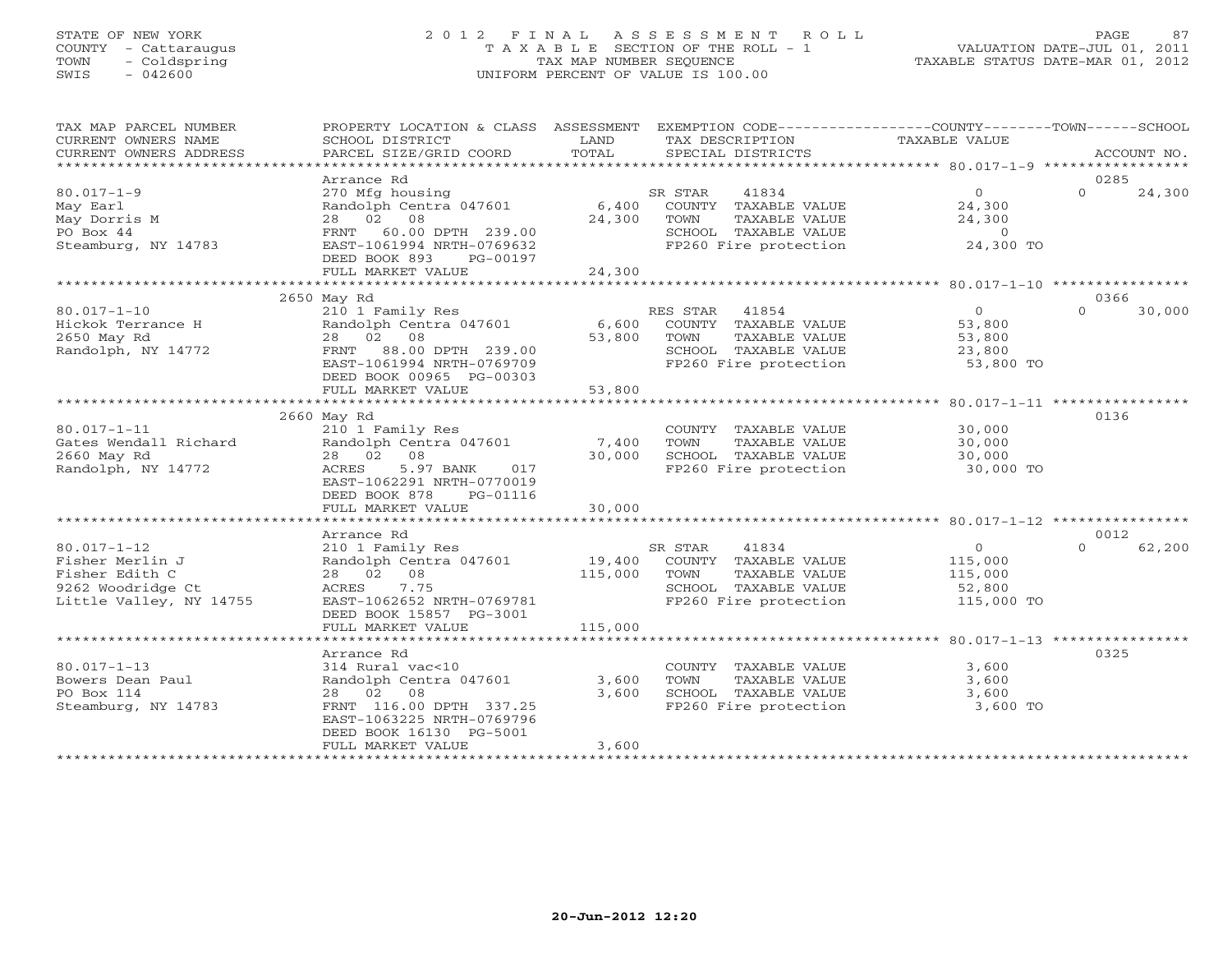## STATE OF NEW YORK 2 0 1 2 F I N A L A S S E S S M E N T R O L L PAGE 88 COUNTY - Cattaraugus T A X A B L E SECTION OF THE ROLL - 1 VALUATION DATE-JUL 01, 2011 TOWN - Coldspring TAX MAP NUMBER SEQUENCE TAXABLE STATUS DATE-MAR 01, 2012 SWIS - 042600 UNIFORM PERCENT OF VALUE IS 100.00UNIFORM PERCENT OF VALUE IS 100.00

| CURRENT OWNERS NAME<br>SCHOOL DISTRICT<br>LAND<br>TAX DESCRIPTION<br><b>TAXABLE VALUE</b><br>TOTAL<br>CURRENT OWNERS ADDRESS<br>PARCEL SIZE/GRID COORD<br>SPECIAL DISTRICTS<br>ACCOUNT NO.<br>10192 Arrance Rd<br>0326<br>$80.017 - 1 - 14$<br>280 Res Multiple<br>30,000<br>RES STAR<br>41854<br>$\mathbf{0}$<br>$\Omega$<br>9,900 RES ST MH 41864<br>$\overline{0}$<br>Randolph Centra 047601<br>$\Omega$<br>10,000<br>Callahan Michael R<br>Callahan Sheryl<br>08<br>90,000<br>COUNTY TAXABLE VALUE<br>28 02<br>90,000<br>10192 Arrance Rd Box 137<br>2.45<br>ACRES<br>TOWN<br>TAXABLE VALUE<br>90,000<br>Steamburg, NY 14783<br>EAST-1063434 NRTH-0769801<br>SCHOOL TAXABLE VALUE<br>50,000<br>DEED BOOK 898<br>FP260 Fire protection<br>PG-00314<br>90,000 TO<br>FULL MARKET VALUE<br>90,000<br>Arrance Rd<br>0254<br>$80.017 - 1 - 15$<br>210 1 Family Res<br>$\overline{O}$<br>$\Omega$<br>30,000<br>RES STAR 41854<br>Mitchell Shawn M<br>Randolph Centra 047601<br>10,000<br>COUNTY TAXABLE VALUE<br>42,800<br>10186 Arrance Rd<br>28 02 08<br>42,800<br>TAXABLE VALUE<br>TOWN<br>42,800<br>Steamburg, NY 14783<br>2.49 BANK<br>SCHOOL TAXABLE VALUE<br>ACRES<br>017<br>12,800<br>EAST-1063735 NRTH-0769807<br>FP260 Fire protection<br>42,800 TO<br>DEED BOOK 00982 PG-00466<br>42,800<br>FULL MARKET VALUE<br>10207 Arrance Rd<br>0439<br>$\Omega$<br>30,000<br>$80.017 - 1 - 16$<br>210 1 Family Res<br>RES STAR 41854<br>$\Omega$<br>55,500<br>Bohall Marc<br>Randolph Centra 047601<br>15,800<br>COUNTY TAXABLE VALUE<br>10207 Arrance Rd<br>28 02 08<br>55,500<br>TOWN<br>TAXABLE VALUE<br>55,500<br>PO Box 280<br>$L/p$ 866-794<br>SCHOOL TAXABLE VALUE<br>25,500<br>Steamburg, NY 14783<br>ACRES<br>5.51<br>FP260 Fire protection<br>55,500 TO<br>EAST-1063411 NRTH-0769441<br>DEED BOOK 7633 PG-6001<br>FULL MARKET VALUE<br>55,500<br>2626 May Rd<br>0154<br>$80.017 - 1 - 17$<br>$\Omega$<br>210 1 Family Res<br>SR STAR<br>41834<br>$\circ$<br>38,600<br>Gates Richard<br>Randolph Centra 047601<br>10,200<br>COUNTY TAXABLE VALUE<br>38,600<br>Gates Wendell<br>28 02 08<br>38,600<br>38,600<br>TOWN<br>TAXABLE VALUE<br>Life Use<br>SCHOOL TAXABLE VALUE<br>2626 May Rd<br>$\overline{0}$<br>Randolph, NY 14772<br>ACRES 12.00<br>FP260 Fire protection<br>38,600 TO<br>EAST-1062970 NRTH-0769218<br>DEED BOOK 12170 PG-5001 |
|-----------------------------------------------------------------------------------------------------------------------------------------------------------------------------------------------------------------------------------------------------------------------------------------------------------------------------------------------------------------------------------------------------------------------------------------------------------------------------------------------------------------------------------------------------------------------------------------------------------------------------------------------------------------------------------------------------------------------------------------------------------------------------------------------------------------------------------------------------------------------------------------------------------------------------------------------------------------------------------------------------------------------------------------------------------------------------------------------------------------------------------------------------------------------------------------------------------------------------------------------------------------------------------------------------------------------------------------------------------------------------------------------------------------------------------------------------------------------------------------------------------------------------------------------------------------------------------------------------------------------------------------------------------------------------------------------------------------------------------------------------------------------------------------------------------------------------------------------------------------------------------------------------------------------------------------------------------------------------------------------------------------------------------------------------------------------------------------------------------------------------------------------------------------------------------------------------------------------------------------------------------------------------------------------------------------------------------------------------|
|                                                                                                                                                                                                                                                                                                                                                                                                                                                                                                                                                                                                                                                                                                                                                                                                                                                                                                                                                                                                                                                                                                                                                                                                                                                                                                                                                                                                                                                                                                                                                                                                                                                                                                                                                                                                                                                                                                                                                                                                                                                                                                                                                                                                                                                                                                                                                     |
|                                                                                                                                                                                                                                                                                                                                                                                                                                                                                                                                                                                                                                                                                                                                                                                                                                                                                                                                                                                                                                                                                                                                                                                                                                                                                                                                                                                                                                                                                                                                                                                                                                                                                                                                                                                                                                                                                                                                                                                                                                                                                                                                                                                                                                                                                                                                                     |
|                                                                                                                                                                                                                                                                                                                                                                                                                                                                                                                                                                                                                                                                                                                                                                                                                                                                                                                                                                                                                                                                                                                                                                                                                                                                                                                                                                                                                                                                                                                                                                                                                                                                                                                                                                                                                                                                                                                                                                                                                                                                                                                                                                                                                                                                                                                                                     |
|                                                                                                                                                                                                                                                                                                                                                                                                                                                                                                                                                                                                                                                                                                                                                                                                                                                                                                                                                                                                                                                                                                                                                                                                                                                                                                                                                                                                                                                                                                                                                                                                                                                                                                                                                                                                                                                                                                                                                                                                                                                                                                                                                                                                                                                                                                                                                     |
|                                                                                                                                                                                                                                                                                                                                                                                                                                                                                                                                                                                                                                                                                                                                                                                                                                                                                                                                                                                                                                                                                                                                                                                                                                                                                                                                                                                                                                                                                                                                                                                                                                                                                                                                                                                                                                                                                                                                                                                                                                                                                                                                                                                                                                                                                                                                                     |
|                                                                                                                                                                                                                                                                                                                                                                                                                                                                                                                                                                                                                                                                                                                                                                                                                                                                                                                                                                                                                                                                                                                                                                                                                                                                                                                                                                                                                                                                                                                                                                                                                                                                                                                                                                                                                                                                                                                                                                                                                                                                                                                                                                                                                                                                                                                                                     |
|                                                                                                                                                                                                                                                                                                                                                                                                                                                                                                                                                                                                                                                                                                                                                                                                                                                                                                                                                                                                                                                                                                                                                                                                                                                                                                                                                                                                                                                                                                                                                                                                                                                                                                                                                                                                                                                                                                                                                                                                                                                                                                                                                                                                                                                                                                                                                     |
|                                                                                                                                                                                                                                                                                                                                                                                                                                                                                                                                                                                                                                                                                                                                                                                                                                                                                                                                                                                                                                                                                                                                                                                                                                                                                                                                                                                                                                                                                                                                                                                                                                                                                                                                                                                                                                                                                                                                                                                                                                                                                                                                                                                                                                                                                                                                                     |
|                                                                                                                                                                                                                                                                                                                                                                                                                                                                                                                                                                                                                                                                                                                                                                                                                                                                                                                                                                                                                                                                                                                                                                                                                                                                                                                                                                                                                                                                                                                                                                                                                                                                                                                                                                                                                                                                                                                                                                                                                                                                                                                                                                                                                                                                                                                                                     |
|                                                                                                                                                                                                                                                                                                                                                                                                                                                                                                                                                                                                                                                                                                                                                                                                                                                                                                                                                                                                                                                                                                                                                                                                                                                                                                                                                                                                                                                                                                                                                                                                                                                                                                                                                                                                                                                                                                                                                                                                                                                                                                                                                                                                                                                                                                                                                     |
|                                                                                                                                                                                                                                                                                                                                                                                                                                                                                                                                                                                                                                                                                                                                                                                                                                                                                                                                                                                                                                                                                                                                                                                                                                                                                                                                                                                                                                                                                                                                                                                                                                                                                                                                                                                                                                                                                                                                                                                                                                                                                                                                                                                                                                                                                                                                                     |
|                                                                                                                                                                                                                                                                                                                                                                                                                                                                                                                                                                                                                                                                                                                                                                                                                                                                                                                                                                                                                                                                                                                                                                                                                                                                                                                                                                                                                                                                                                                                                                                                                                                                                                                                                                                                                                                                                                                                                                                                                                                                                                                                                                                                                                                                                                                                                     |
|                                                                                                                                                                                                                                                                                                                                                                                                                                                                                                                                                                                                                                                                                                                                                                                                                                                                                                                                                                                                                                                                                                                                                                                                                                                                                                                                                                                                                                                                                                                                                                                                                                                                                                                                                                                                                                                                                                                                                                                                                                                                                                                                                                                                                                                                                                                                                     |
|                                                                                                                                                                                                                                                                                                                                                                                                                                                                                                                                                                                                                                                                                                                                                                                                                                                                                                                                                                                                                                                                                                                                                                                                                                                                                                                                                                                                                                                                                                                                                                                                                                                                                                                                                                                                                                                                                                                                                                                                                                                                                                                                                                                                                                                                                                                                                     |
|                                                                                                                                                                                                                                                                                                                                                                                                                                                                                                                                                                                                                                                                                                                                                                                                                                                                                                                                                                                                                                                                                                                                                                                                                                                                                                                                                                                                                                                                                                                                                                                                                                                                                                                                                                                                                                                                                                                                                                                                                                                                                                                                                                                                                                                                                                                                                     |
|                                                                                                                                                                                                                                                                                                                                                                                                                                                                                                                                                                                                                                                                                                                                                                                                                                                                                                                                                                                                                                                                                                                                                                                                                                                                                                                                                                                                                                                                                                                                                                                                                                                                                                                                                                                                                                                                                                                                                                                                                                                                                                                                                                                                                                                                                                                                                     |
|                                                                                                                                                                                                                                                                                                                                                                                                                                                                                                                                                                                                                                                                                                                                                                                                                                                                                                                                                                                                                                                                                                                                                                                                                                                                                                                                                                                                                                                                                                                                                                                                                                                                                                                                                                                                                                                                                                                                                                                                                                                                                                                                                                                                                                                                                                                                                     |
|                                                                                                                                                                                                                                                                                                                                                                                                                                                                                                                                                                                                                                                                                                                                                                                                                                                                                                                                                                                                                                                                                                                                                                                                                                                                                                                                                                                                                                                                                                                                                                                                                                                                                                                                                                                                                                                                                                                                                                                                                                                                                                                                                                                                                                                                                                                                                     |
|                                                                                                                                                                                                                                                                                                                                                                                                                                                                                                                                                                                                                                                                                                                                                                                                                                                                                                                                                                                                                                                                                                                                                                                                                                                                                                                                                                                                                                                                                                                                                                                                                                                                                                                                                                                                                                                                                                                                                                                                                                                                                                                                                                                                                                                                                                                                                     |
|                                                                                                                                                                                                                                                                                                                                                                                                                                                                                                                                                                                                                                                                                                                                                                                                                                                                                                                                                                                                                                                                                                                                                                                                                                                                                                                                                                                                                                                                                                                                                                                                                                                                                                                                                                                                                                                                                                                                                                                                                                                                                                                                                                                                                                                                                                                                                     |
|                                                                                                                                                                                                                                                                                                                                                                                                                                                                                                                                                                                                                                                                                                                                                                                                                                                                                                                                                                                                                                                                                                                                                                                                                                                                                                                                                                                                                                                                                                                                                                                                                                                                                                                                                                                                                                                                                                                                                                                                                                                                                                                                                                                                                                                                                                                                                     |
|                                                                                                                                                                                                                                                                                                                                                                                                                                                                                                                                                                                                                                                                                                                                                                                                                                                                                                                                                                                                                                                                                                                                                                                                                                                                                                                                                                                                                                                                                                                                                                                                                                                                                                                                                                                                                                                                                                                                                                                                                                                                                                                                                                                                                                                                                                                                                     |
|                                                                                                                                                                                                                                                                                                                                                                                                                                                                                                                                                                                                                                                                                                                                                                                                                                                                                                                                                                                                                                                                                                                                                                                                                                                                                                                                                                                                                                                                                                                                                                                                                                                                                                                                                                                                                                                                                                                                                                                                                                                                                                                                                                                                                                                                                                                                                     |
|                                                                                                                                                                                                                                                                                                                                                                                                                                                                                                                                                                                                                                                                                                                                                                                                                                                                                                                                                                                                                                                                                                                                                                                                                                                                                                                                                                                                                                                                                                                                                                                                                                                                                                                                                                                                                                                                                                                                                                                                                                                                                                                                                                                                                                                                                                                                                     |
|                                                                                                                                                                                                                                                                                                                                                                                                                                                                                                                                                                                                                                                                                                                                                                                                                                                                                                                                                                                                                                                                                                                                                                                                                                                                                                                                                                                                                                                                                                                                                                                                                                                                                                                                                                                                                                                                                                                                                                                                                                                                                                                                                                                                                                                                                                                                                     |
|                                                                                                                                                                                                                                                                                                                                                                                                                                                                                                                                                                                                                                                                                                                                                                                                                                                                                                                                                                                                                                                                                                                                                                                                                                                                                                                                                                                                                                                                                                                                                                                                                                                                                                                                                                                                                                                                                                                                                                                                                                                                                                                                                                                                                                                                                                                                                     |
|                                                                                                                                                                                                                                                                                                                                                                                                                                                                                                                                                                                                                                                                                                                                                                                                                                                                                                                                                                                                                                                                                                                                                                                                                                                                                                                                                                                                                                                                                                                                                                                                                                                                                                                                                                                                                                                                                                                                                                                                                                                                                                                                                                                                                                                                                                                                                     |
|                                                                                                                                                                                                                                                                                                                                                                                                                                                                                                                                                                                                                                                                                                                                                                                                                                                                                                                                                                                                                                                                                                                                                                                                                                                                                                                                                                                                                                                                                                                                                                                                                                                                                                                                                                                                                                                                                                                                                                                                                                                                                                                                                                                                                                                                                                                                                     |
|                                                                                                                                                                                                                                                                                                                                                                                                                                                                                                                                                                                                                                                                                                                                                                                                                                                                                                                                                                                                                                                                                                                                                                                                                                                                                                                                                                                                                                                                                                                                                                                                                                                                                                                                                                                                                                                                                                                                                                                                                                                                                                                                                                                                                                                                                                                                                     |
|                                                                                                                                                                                                                                                                                                                                                                                                                                                                                                                                                                                                                                                                                                                                                                                                                                                                                                                                                                                                                                                                                                                                                                                                                                                                                                                                                                                                                                                                                                                                                                                                                                                                                                                                                                                                                                                                                                                                                                                                                                                                                                                                                                                                                                                                                                                                                     |
|                                                                                                                                                                                                                                                                                                                                                                                                                                                                                                                                                                                                                                                                                                                                                                                                                                                                                                                                                                                                                                                                                                                                                                                                                                                                                                                                                                                                                                                                                                                                                                                                                                                                                                                                                                                                                                                                                                                                                                                                                                                                                                                                                                                                                                                                                                                                                     |
|                                                                                                                                                                                                                                                                                                                                                                                                                                                                                                                                                                                                                                                                                                                                                                                                                                                                                                                                                                                                                                                                                                                                                                                                                                                                                                                                                                                                                                                                                                                                                                                                                                                                                                                                                                                                                                                                                                                                                                                                                                                                                                                                                                                                                                                                                                                                                     |
|                                                                                                                                                                                                                                                                                                                                                                                                                                                                                                                                                                                                                                                                                                                                                                                                                                                                                                                                                                                                                                                                                                                                                                                                                                                                                                                                                                                                                                                                                                                                                                                                                                                                                                                                                                                                                                                                                                                                                                                                                                                                                                                                                                                                                                                                                                                                                     |
|                                                                                                                                                                                                                                                                                                                                                                                                                                                                                                                                                                                                                                                                                                                                                                                                                                                                                                                                                                                                                                                                                                                                                                                                                                                                                                                                                                                                                                                                                                                                                                                                                                                                                                                                                                                                                                                                                                                                                                                                                                                                                                                                                                                                                                                                                                                                                     |
|                                                                                                                                                                                                                                                                                                                                                                                                                                                                                                                                                                                                                                                                                                                                                                                                                                                                                                                                                                                                                                                                                                                                                                                                                                                                                                                                                                                                                                                                                                                                                                                                                                                                                                                                                                                                                                                                                                                                                                                                                                                                                                                                                                                                                                                                                                                                                     |
|                                                                                                                                                                                                                                                                                                                                                                                                                                                                                                                                                                                                                                                                                                                                                                                                                                                                                                                                                                                                                                                                                                                                                                                                                                                                                                                                                                                                                                                                                                                                                                                                                                                                                                                                                                                                                                                                                                                                                                                                                                                                                                                                                                                                                                                                                                                                                     |
|                                                                                                                                                                                                                                                                                                                                                                                                                                                                                                                                                                                                                                                                                                                                                                                                                                                                                                                                                                                                                                                                                                                                                                                                                                                                                                                                                                                                                                                                                                                                                                                                                                                                                                                                                                                                                                                                                                                                                                                                                                                                                                                                                                                                                                                                                                                                                     |
| FULL MARKET VALUE<br>38,600                                                                                                                                                                                                                                                                                                                                                                                                                                                                                                                                                                                                                                                                                                                                                                                                                                                                                                                                                                                                                                                                                                                                                                                                                                                                                                                                                                                                                                                                                                                                                                                                                                                                                                                                                                                                                                                                                                                                                                                                                                                                                                                                                                                                                                                                                                                         |
| *******************<br>**************                                                                                                                                                                                                                                                                                                                                                                                                                                                                                                                                                                                                                                                                                                                                                                                                                                                                                                                                                                                                                                                                                                                                                                                                                                                                                                                                                                                                                                                                                                                                                                                                                                                                                                                                                                                                                                                                                                                                                                                                                                                                                                                                                                                                                                                                                                               |
| 0679<br>Arrance Rd                                                                                                                                                                                                                                                                                                                                                                                                                                                                                                                                                                                                                                                                                                                                                                                                                                                                                                                                                                                                                                                                                                                                                                                                                                                                                                                                                                                                                                                                                                                                                                                                                                                                                                                                                                                                                                                                                                                                                                                                                                                                                                                                                                                                                                                                                                                                  |
| $80.017 - 1 - 19$<br>314 Rural vac<10<br>COUNTY TAXABLE VALUE<br>5,300                                                                                                                                                                                                                                                                                                                                                                                                                                                                                                                                                                                                                                                                                                                                                                                                                                                                                                                                                                                                                                                                                                                                                                                                                                                                                                                                                                                                                                                                                                                                                                                                                                                                                                                                                                                                                                                                                                                                                                                                                                                                                                                                                                                                                                                                              |
| Randolph Centra 047601<br>5,300<br>TOWN<br>TAXABLE VALUE<br>5,300<br>Gates Wendell                                                                                                                                                                                                                                                                                                                                                                                                                                                                                                                                                                                                                                                                                                                                                                                                                                                                                                                                                                                                                                                                                                                                                                                                                                                                                                                                                                                                                                                                                                                                                                                                                                                                                                                                                                                                                                                                                                                                                                                                                                                                                                                                                                                                                                                                  |
| 28 02 08<br>5,300<br>SCHOOL TAXABLE VALUE<br>2660 May Rd<br>5,300                                                                                                                                                                                                                                                                                                                                                                                                                                                                                                                                                                                                                                                                                                                                                                                                                                                                                                                                                                                                                                                                                                                                                                                                                                                                                                                                                                                                                                                                                                                                                                                                                                                                                                                                                                                                                                                                                                                                                                                                                                                                                                                                                                                                                                                                                   |
|                                                                                                                                                                                                                                                                                                                                                                                                                                                                                                                                                                                                                                                                                                                                                                                                                                                                                                                                                                                                                                                                                                                                                                                                                                                                                                                                                                                                                                                                                                                                                                                                                                                                                                                                                                                                                                                                                                                                                                                                                                                                                                                                                                                                                                                                                                                                                     |
| Randolph, NY 14772<br>1.87<br>FP260 Fire protection<br>5,300 TO<br>ACRES                                                                                                                                                                                                                                                                                                                                                                                                                                                                                                                                                                                                                                                                                                                                                                                                                                                                                                                                                                                                                                                                                                                                                                                                                                                                                                                                                                                                                                                                                                                                                                                                                                                                                                                                                                                                                                                                                                                                                                                                                                                                                                                                                                                                                                                                            |
| EAST-1062101 NRTH-0769469                                                                                                                                                                                                                                                                                                                                                                                                                                                                                                                                                                                                                                                                                                                                                                                                                                                                                                                                                                                                                                                                                                                                                                                                                                                                                                                                                                                                                                                                                                                                                                                                                                                                                                                                                                                                                                                                                                                                                                                                                                                                                                                                                                                                                                                                                                                           |
| DEED BOOK 12170 PG-4001<br>FULL MARKET VALUE<br>5,300                                                                                                                                                                                                                                                                                                                                                                                                                                                                                                                                                                                                                                                                                                                                                                                                                                                                                                                                                                                                                                                                                                                                                                                                                                                                                                                                                                                                                                                                                                                                                                                                                                                                                                                                                                                                                                                                                                                                                                                                                                                                                                                                                                                                                                                                                               |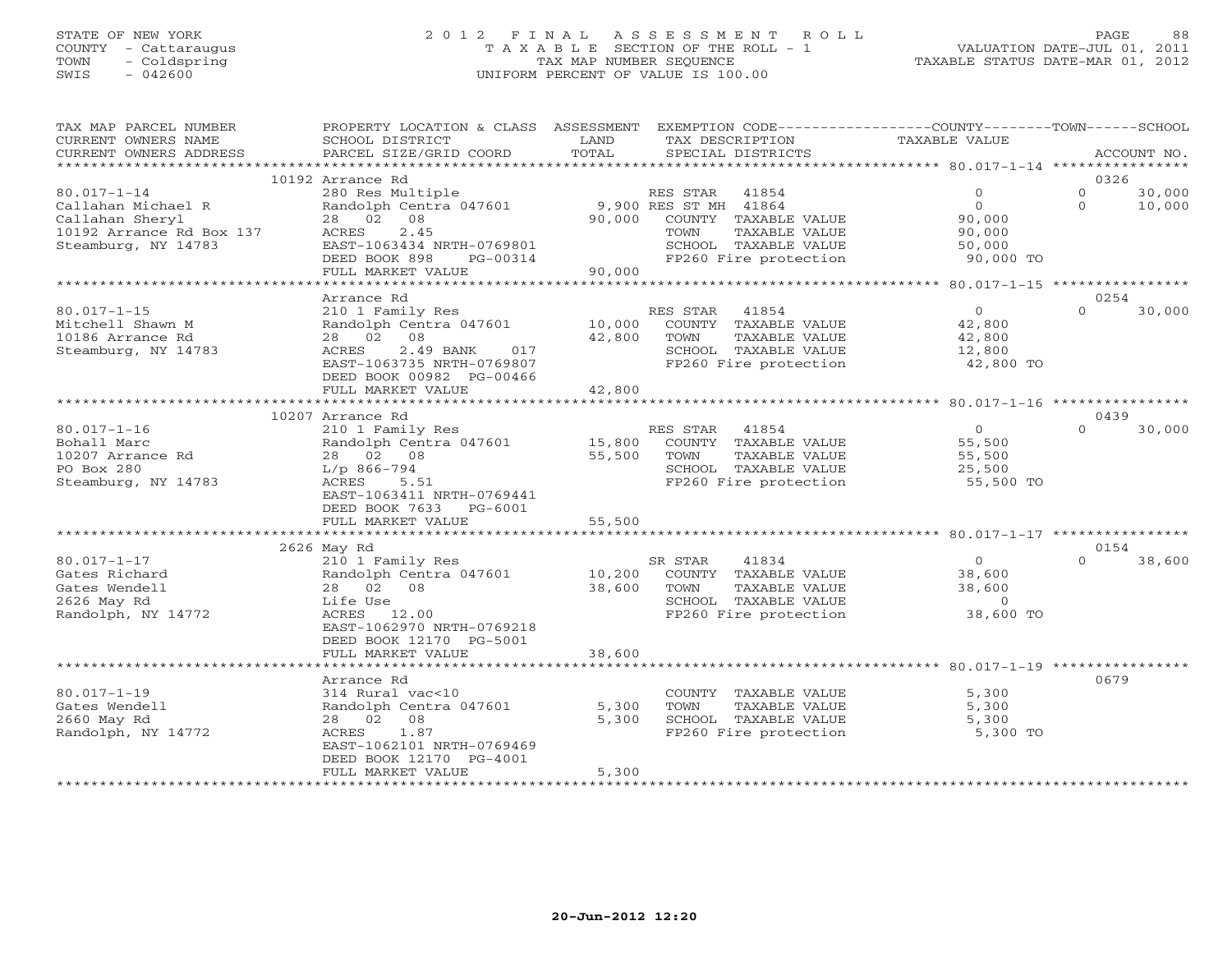# STATE OF NEW YORK 2 0 1 2 F I N A L A S S E S S M E N T R O L L PAGE 89 COUNTY - Cattaraugus T A X A B L E SECTION OF THE ROLL - 1 VALUATION DATE-JUL 01, 2011 TOWN - Coldspring TAX MAP NUMBER SEQUENCE TAXABLE STATUS DATE-MAR 01, 2012 SWIS - 042600 UNIFORM PERCENT OF VALUE IS 100.00UNIFORM PERCENT OF VALUE IS 100.00

| TAX MAP PARCEL NUMBER   | PROPERTY LOCATION & CLASS ASSESSMENT |                |                         | EXEMPTION CODE-----------------COUNTY-------TOWN------SCHOOL |                     |
|-------------------------|--------------------------------------|----------------|-------------------------|--------------------------------------------------------------|---------------------|
| CURRENT OWNERS NAME     | SCHOOL DISTRICT                      | LAND           | TAX DESCRIPTION         | TAXABLE VALUE                                                |                     |
| CURRENT OWNERS ADDRESS  | PARCEL SIZE/GRID COORD               | TOTAL          | SPECIAL DISTRICTS       |                                                              | ACCOUNT NO.         |
| *********************** |                                      |                |                         |                                                              |                     |
|                         | 2643 May Rd                          |                |                         |                                                              | 0025                |
| $80.017 - 1 - 20$       | 210 1 Family Res                     |                | CVET C/T<br>41131       | 8,750                                                        | $\circ$<br>$\Omega$ |
| Goodman Joseph A        | Randolph Centra 047601               |                | 6,800 RES STAR<br>41854 | $\Omega$                                                     | $\Omega$<br>30,000  |
| 2643 North May Rd       | 28 02 08                             | 35,000         | COUNTY TAXABLE VALUE    | 26,250                                                       |                     |
| Randolph, NY 14772      | FRNT 165.25 DPTH 196.97              |                | TOWN<br>TAXABLE VALUE   | 35,000                                                       |                     |
|                         | 083<br>BANK                          |                | SCHOOL TAXABLE VALUE    | 5,000                                                        |                     |
|                         | EAST-1061720 NRTH-0769587            |                | FP260 Fire protection   | 35,000 TO                                                    |                     |
|                         | DEED BOOK 00993 PG-00182             |                |                         |                                                              |                     |
|                         | FULL MARKET VALUE                    | 35,000         |                         |                                                              |                     |
|                         | ****************************         | ************** |                         |                                                              |                     |
|                         | May Rd                               |                |                         |                                                              | 0365                |
| $80.017 - 1 - 21$       | 210 1 Family Res                     |                | RES STAR<br>41854       | $\overline{0}$                                               | $\Omega$<br>30,000  |
| Rader Todd              | Randolph Centra 047601               | 6,800          | COUNTY TAXABLE VALUE    | 51,400                                                       |                     |
| Rader Melinda           | 28 02 08                             | 51,400         | TOWN<br>TAXABLE VALUE   |                                                              |                     |
|                         | FRNT 116.89 DPTH 164.39              |                | SCHOOL TAXABLE VALUE    | 51,400<br>21,400                                             |                     |
| May Rd                  |                                      |                |                         |                                                              |                     |
| PO Box 223              | EAST-1061713 NRTH-0769421            |                | FP260 Fire protection   | 51,400 TO                                                    |                     |
| Steamburg, NY 14783     | DEED BOOK 10013 PG-7002              |                |                         |                                                              |                     |
|                         | FULL MARKET VALUE                    | 51,400         |                         |                                                              |                     |
|                         |                                      |                |                         |                                                              |                     |
|                         | May Rd                               |                |                         |                                                              | 0219                |
| $80.017 - 1 - 22$       | 270 Mfg housing                      |                | COUNTY TAXABLE VALUE    | 9,600                                                        |                     |
| Barlow Theresa          | Randolph Centra 047601               | 6,300          | TAXABLE VALUE<br>TOWN   | 9,600                                                        |                     |
| 2621 May Rd             | 28  02  08                           | 9,600          | SCHOOL TAXABLE VALUE    | 9,600                                                        |                     |
| Steamburg, NY 14783     | FRNT 127.38 DPTH<br>93.00            |                | FP260 Fire protection   | 9,600 TO                                                     |                     |
|                         | EAST-1061751 NRTH-0769322            |                |                         |                                                              |                     |
|                         | DEED BOOK 11305 PG-2001              |                |                         |                                                              |                     |
|                         | FULL MARKET VALUE                    | 9,600          |                         |                                                              |                     |
|                         |                                      |                |                         |                                                              |                     |
|                         | 2653 Co Rd 10                        |                |                         |                                                              | 0132                |
| $80.017 - 1 - 24.1$     | 210 1 Family Res                     |                | SR STAR<br>41834        | 0                                                            | $\cap$<br>52,500    |
| Emke Gerald R           | Randolph Centra 047601               | 15,500         | COUNTY TAXABLE VALUE    | 52,500                                                       |                     |
| Emke Paula M            | 28  02  08                           | 52,500         | TAXABLE VALUE<br>TOWN   | 52,500                                                       |                     |
| 2653 Lebanon Rd         | ACRES 16.23                          |                | SCHOOL TAXABLE VALUE    | $\Omega$                                                     |                     |
| Randolph, NY 14772      | EAST-1060542 NRTH-0769889            |                | FP260 Fire protection   | 52,500 TO                                                    |                     |
|                         | DEED BOOK 1023<br>PG-736             |                |                         |                                                              |                     |
|                         | FULL MARKET VALUE                    | 52,500         |                         |                                                              |                     |
|                         |                                      |                |                         |                                                              |                     |
|                         | 2637 Co Rd 10                        |                |                         |                                                              | 0842                |
| $80.017 - 1 - 24.2$     | 210 1 Family Res                     |                | RES STAR<br>41854       | $\overline{0}$                                               | $\Omega$<br>30,000  |
| Stacey Dean A           | Randolph Centra 047601               | 9,400          | COUNTY TAXABLE VALUE    | 55,000                                                       |                     |
| Stacey Lori A           | 28  02  08                           | 55,000         | TOWN<br>TAXABLE VALUE   | 55,000                                                       |                     |
| 2637 Lebanon Rd         | 2.20 BANK<br>017<br>ACRES            |                | SCHOOL TAXABLE VALUE    | 25,000                                                       |                     |
| PO Box 47               | EAST-1061140 NRTH-0769559            |                | FP260 Fire protection   | 55,000 TO                                                    |                     |
| Steamburg, NY 14783     | DEED BOOK 1023<br>PG-736             |                |                         |                                                              |                     |
|                         | FULL MARKET VALUE                    | 55,000         |                         |                                                              |                     |
|                         |                                      |                |                         |                                                              |                     |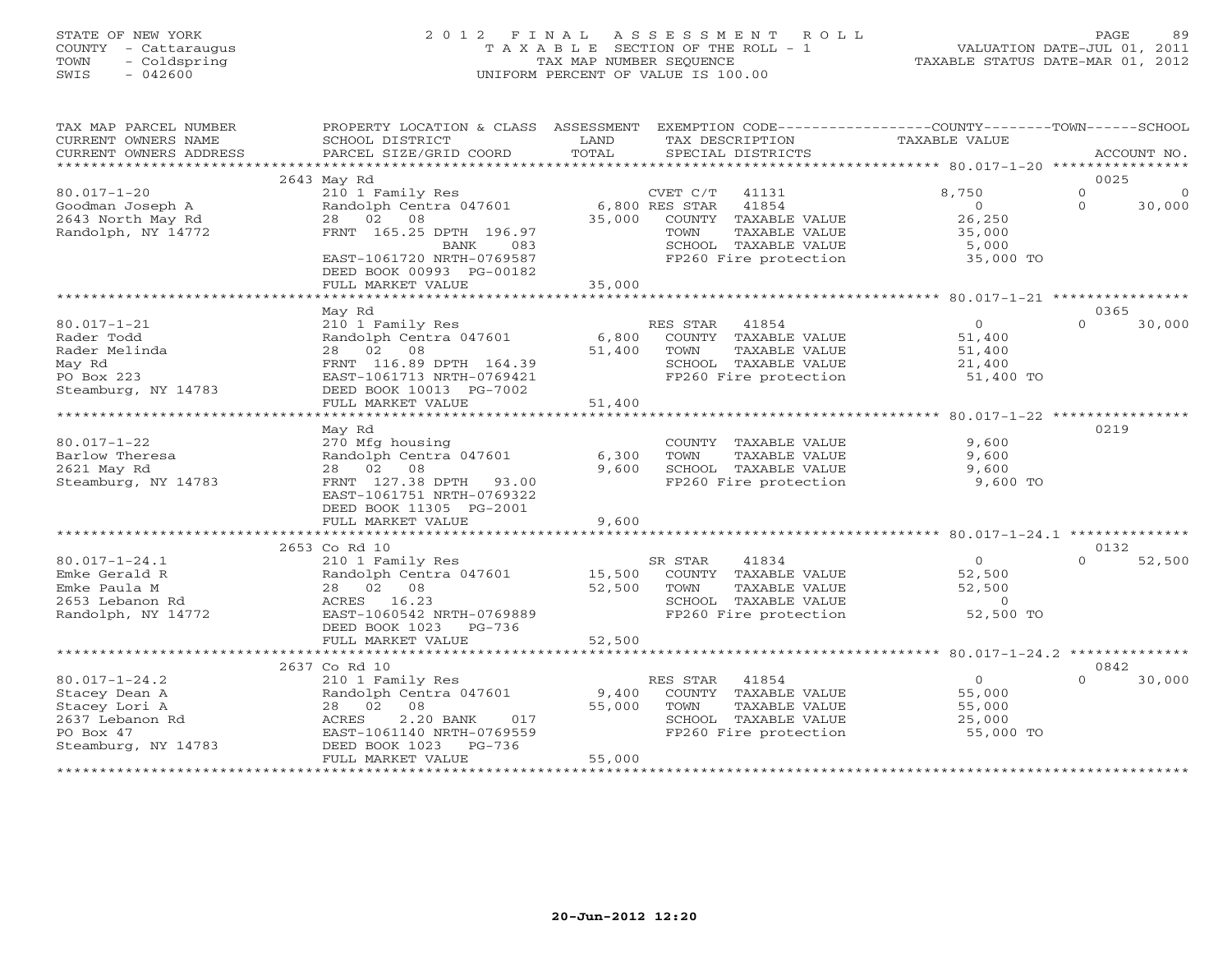# STATE OF NEW YORK 2 0 1 2 F I N A L A S S E S S M E N T R O L L PAGE 90 COUNTY - Cattaraugus T A X A B L E SECTION OF THE ROLL - 1 VALUATION DATE-JUL 01, 2011 TOWN - Coldspring TAX MAP NUMBER SEQUENCE TAXABLE STATUS DATE-MAR 01, 2012 SWIS - 042600 UNIFORM PERCENT OF VALUE IS 100.00UNIFORM PERCENT OF VALUE IS 100.00

| TAX MAP PARCEL NUMBER<br>CURRENT OWNERS NAME                                                                     | PROPERTY LOCATION & CLASS ASSESSMENT<br>SCHOOL DISTRICT                                                                                             | LAND                       | EXEMPTION CODE----------------COUNTY-------TOWN------SCHOOL<br>TAX DESCRIPTION                 | <b>TAXABLE VALUE</b>                                |                    |
|------------------------------------------------------------------------------------------------------------------|-----------------------------------------------------------------------------------------------------------------------------------------------------|----------------------------|------------------------------------------------------------------------------------------------|-----------------------------------------------------|--------------------|
| CURRENT OWNERS ADDRESS<br>*******************                                                                    | PARCEL SIZE/GRID COORD                                                                                                                              | TOTAL                      | SPECIAL DISTRICTS                                                                              |                                                     | ACCOUNT NO.        |
|                                                                                                                  | 2645 Lebanon Rd                                                                                                                                     |                            |                                                                                                |                                                     | 0255               |
| $80.017 - 1 - 25$<br>Conley Richard H<br>Conley Dawn D                                                           | 210 1 Family Res<br>Randolph Centra 047601<br>28  02  08                                                                                            | 6,900<br>56,300            | COUNTY TAXABLE VALUE<br>TOWN<br>TAXABLE VALUE<br>SCHOOL TAXABLE VALUE                          | 56,300<br>56,300<br>56,300                          |                    |
| 4367 S Mission Rd<br>Fallbrook, CA 92028                                                                         | FRNT 244.40 DPTH 153.45<br>EAST-1061276 NRTH-0769725<br>DEED BOOK 882<br>PG-01184                                                                   |                            | FP260 Fire protection                                                                          | 56,300 TO                                           |                    |
|                                                                                                                  | FULL MARKET VALUE<br>********************                                                                                                           | 56,300                     |                                                                                                |                                                     |                    |
|                                                                                                                  | $Co$ $Rd$ $10$                                                                                                                                      |                            |                                                                                                |                                                     | 0153               |
| $80.017 - 1 - 27.1$<br>Coldspring Dairy<br>2785 Lebanon Rd<br>Randolph, NY 14772                                 | 120 Field crops<br>Randolph Centra 047601<br>28 02 08<br>FRNT 840.00 DPTH<br>ACRES 21.95<br>EAST-1060615 NRTH-0770414<br>DEED BOOK 00945 PG-00355   | 20,400<br>20,400           | COUNTY TAXABLE VALUE<br>TOWN<br>TAXABLE VALUE<br>SCHOOL TAXABLE VALUE<br>FP260 Fire protection | 20,400<br>20,400<br>20,400<br>20,400 TO             |                    |
|                                                                                                                  | FULL MARKET VALUE                                                                                                                                   | 20,400                     |                                                                                                |                                                     |                    |
|                                                                                                                  | 2697 Lebanon Rd                                                                                                                                     |                            |                                                                                                |                                                     | 0793               |
| $80.017 - 1 - 27.2$                                                                                              | 210 1 Family Res                                                                                                                                    |                            | 41854<br>RES STAR                                                                              | $\Omega$                                            | 30,000<br>$\Omega$ |
| Bombardier Debra Ann<br>2697 Lebanon Rd<br>Randolph, NY 14772                                                    | Randolph Centra 047601<br>28 02 08<br>Ff 180.00<br>4.90 BANK<br>ACRES<br>032<br>EAST-1061034 NRTH-0770642<br>DEED BOOK 00958 PG-00830               | 14,800<br>76,400           | COUNTY TAXABLE VALUE<br>TOWN<br>TAXABLE VALUE<br>SCHOOL TAXABLE VALUE<br>FP260 Fire protection | 76,400<br>76,400<br>46,400<br>76,400 TO             |                    |
|                                                                                                                  | FULL MARKET VALUE                                                                                                                                   | 76,400                     |                                                                                                |                                                     |                    |
|                                                                                                                  | Nys Rte 394                                                                                                                                         |                            |                                                                                                |                                                     | 0475               |
| $80.017 - 2 - 1.1$<br>Williams Allan E<br>Williams Julie C<br>2572 Rte. 394<br>PO Box 172<br>Steamburg, NY 14783 | 105 Vac farmland<br>Randolph Centra 047601<br>27 02 08<br>7.10<br>ACRES<br>EAST-1060676 NRTH-0768624<br>DEED BOOK 7907 PG-2001<br>FULL MARKET VALUE | 13,200<br>19,200<br>19,200 | COUNTY TAXABLE VALUE<br>TOWN<br>TAXABLE VALUE<br>SCHOOL TAXABLE VALUE<br>FP260 Fire protection | 19,200<br>19,200<br>19,200<br>19,200 TO             |                    |
|                                                                                                                  |                                                                                                                                                     | ********                   |                                                                                                | ********************* 80.017-2-1.2 **************** |                    |
| $80.017 - 2 - 1.2$<br>Lockwood Robert L                                                                          | Nys Rte 394 (Off)<br>105 Vac farmland<br>Randolph Centra 047601                                                                                     | 11,500                     | COUNTY TAXABLE VALUE<br>TOWN<br>TAXABLE VALUE                                                  | 11,500<br>11,500                                    | 0732               |
| 3138 Nys Rte 394<br>Randolph, NY 14772                                                                           | 28 02 08<br>ACRES 14.40<br>EAST-1060132 NRTH-0769144<br>DEED BOOK 888<br>PG-01080                                                                   | 11,500                     | SCHOOL TAXABLE VALUE<br>FP260 Fire protection                                                  | 11,500<br>11,500 TO                                 |                    |
|                                                                                                                  | FULL MARKET VALUE                                                                                                                                   | 11,500                     |                                                                                                |                                                     |                    |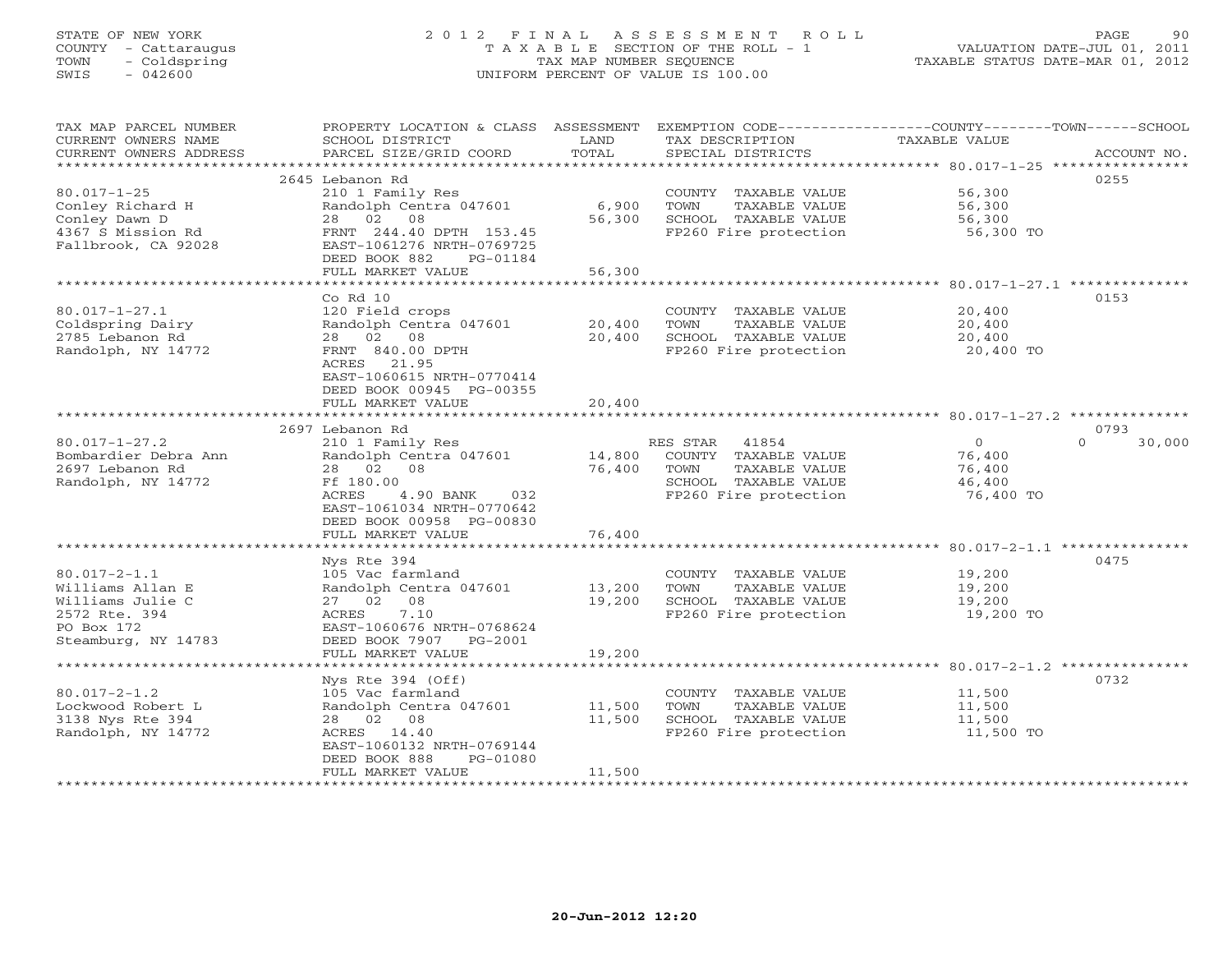# STATE OF NEW YORK 2 0 1 2 F I N A L A S S E S S M E N T R O L L PAGE 91 COUNTY - Cattaraugus T A X A B L E SECTION OF THE ROLL - 1 VALUATION DATE-JUL 01, 2011 TOWN - Coldspring TAX MAP NUMBER SEQUENCE TAXABLE STATUS DATE-MAR 01, 2012 SWIS - 042600 UNIFORM PERCENT OF VALUE IS 100.00UNIFORM PERCENT OF VALUE IS 100.00

| TAX MAP PARCEL NUMBER           | PROPERTY LOCATION & CLASS ASSESSMENT EXEMPTION CODE---------------COUNTY-------TOWN------SCHOOL |        |                                               |                |                    |
|---------------------------------|-------------------------------------------------------------------------------------------------|--------|-----------------------------------------------|----------------|--------------------|
| CURRENT OWNERS NAME             | SCHOOL DISTRICT                                                                                 | LAND   | TAX DESCRIPTION                               | TAXABLE VALUE  |                    |
| CURRENT OWNERS ADDRESS          | PARCEL SIZE/GRID COORD                                                                          | TOTAL  |                                               |                |                    |
|                                 |                                                                                                 |        |                                               |                |                    |
|                                 | 2609 Lebanon Rd                                                                                 |        |                                               |                | 0458               |
| $80.017 - 2 - 2$                | 314 Rural vac<10                                                                                |        | COUNTY TAXABLE VALUE                          | 1,400          |                    |
| Knuth Kenneth                   | Randolph Centra 047601                                                                          | 1,400  | TOWN<br>TAXABLE VALUE                         | 1,400          |                    |
| Knuth Nannette                  | 28 02 08                                                                                        | 1,400  | SCHOOL TAXABLE VALUE                          | 1,400          |                    |
| PO Box 190                      | FRNT 106.92 DPTH 123.92                                                                         |        | FP260 Fire protection 1,400 TO                |                |                    |
| Steamburg, NY 14783             | EAST-1061206 NRTH-0769224                                                                       |        |                                               |                |                    |
|                                 | DEED BOOK 876<br>PG-00879                                                                       |        |                                               |                |                    |
|                                 | FULL MARKET VALUE                                                                               | 1,400  |                                               |                |                    |
|                                 |                                                                                                 |        |                                               |                |                    |
| $80.017 - 2 - 3$                | 2609 Lebanon Rd                                                                                 |        |                                               | 1,500          | 0251               |
|                                 | 312 Vac w/imprv<br>Randolph Centra 047601                                                       | 1,000  | COUNTY TAXABLE VALUE<br>TOWN                  | 1,500          |                    |
| Knuth Kenneth<br>Knuth Nannette | 28 02 08                                                                                        | 1,500  | TAXABLE VALUE<br>SCHOOL TAXABLE VALUE         | 1,500          |                    |
| PO Box 190                      | FRNT 28.00 DPTH 148.52                                                                          |        | FP260 Fire protection                         | 1,500 TO       |                    |
| Steamburg, NY 14783             | EAST-1061217 NRTH-0769148                                                                       |        |                                               |                |                    |
|                                 | DEED BOOK 876<br>PG-00877                                                                       |        |                                               |                |                    |
|                                 | FULL MARKET VALUE                                                                               | 1,500  |                                               |                |                    |
|                                 |                                                                                                 |        |                                               |                |                    |
|                                 | 2609 Lebanon Rd                                                                                 |        |                                               |                | 0217               |
| $80.017 - 2 - 4$                | 210 1 Family Res                                                                                |        | RES STAR 41854                                | $\overline{0}$ | 30,000<br>$\Omega$ |
| Knuth Kenneth E                 | Randolph Centra 047601 15,800                                                                   |        | COUNTY TAXABLE VALUE                          | 50,000         |                    |
| Knuth Nannette                  | 28 02 08                                                                                        | 50,000 | TAXABLE VALUE<br>TOWN                         | 50,000         |                    |
| PO Box 190                      | 5.48<br>ACRES                                                                                   |        | SCHOOL TAXABLE VALUE                          | 20,000         |                    |
| Steamburg, NY 14783             | EAST-1060851 NRTH-0769167                                                                       |        | FP260 Fire protection 50,000 TO               |                |                    |
|                                 | DEED BOOK 887 PG-00537                                                                          |        |                                               |                |                    |
|                                 | FULL MARKET VALUE                                                                               | 50,000 |                                               |                |                    |
|                                 |                                                                                                 |        |                                               |                |                    |
|                                 | $Co$ Rd $10$                                                                                    |        |                                               |                | 0031               |
| $80.017 - 2 - 5$                | 220 2 Family Res                                                                                |        | COUNTY TAXABLE VALUE                          | 53,600         |                    |
| Bennett Laura                   | Randolph Centra 047601 6,500                                                                    |        | TOWN<br>TAXABLE VALUE                         | 53,600         |                    |
| 2590 Lebanon Rd                 | 28 02 08                                                                                        | 53,600 | SCHOOL TAXABLE VALUE<br>FP260 Fire protection | 53,600         |                    |
| PO Box 5                        | FRNT 76.50 DPTH 260.00                                                                          |        |                                               | 53,600 TO      |                    |
| Steamburg, NY 14783             | EAST-1061468 NRTH-0768715                                                                       |        |                                               |                |                    |
|                                 | DEED BOOK 00468 PG-00314                                                                        |        |                                               |                |                    |
|                                 | FULL MARKET VALUE                                                                               | 53,600 |                                               |                |                    |
|                                 |                                                                                                 |        |                                               |                |                    |
|                                 | Lebanon Rd                                                                                      |        |                                               |                | 0056               |
| $80.017 - 2 - 6$                | 210 1 Family Res                                                                                |        | RES STAR 41854                                | $\overline{0}$ | $\Omega$<br>30,000 |
| Bennett Laura L                 | Randolph Centra 047601 6,500                                                                    |        | COUNTY TAXABLE VALUE                          | 30,000         |                    |
| 2590 Lebanon Rd                 | 28 02 08                                                                                        | 30,000 | TOWN<br>TAXABLE VALUE                         | 30,000         |                    |
| PO Box 5                        | FRNT 76.50 DPTH 260.00                                                                          |        | SCHOOL TAXABLE VALUE                          | $\overline{0}$ |                    |
| Steamburg, NY 14783             | EAST-1061466 NRTH-0768794                                                                       |        | FP260 Fire protection                         | 30,000 TO      |                    |
|                                 | DEED BOOK 00781 PG-00037                                                                        | 30,000 |                                               |                |                    |
|                                 | FULL MARKET VALUE                                                                               |        |                                               |                |                    |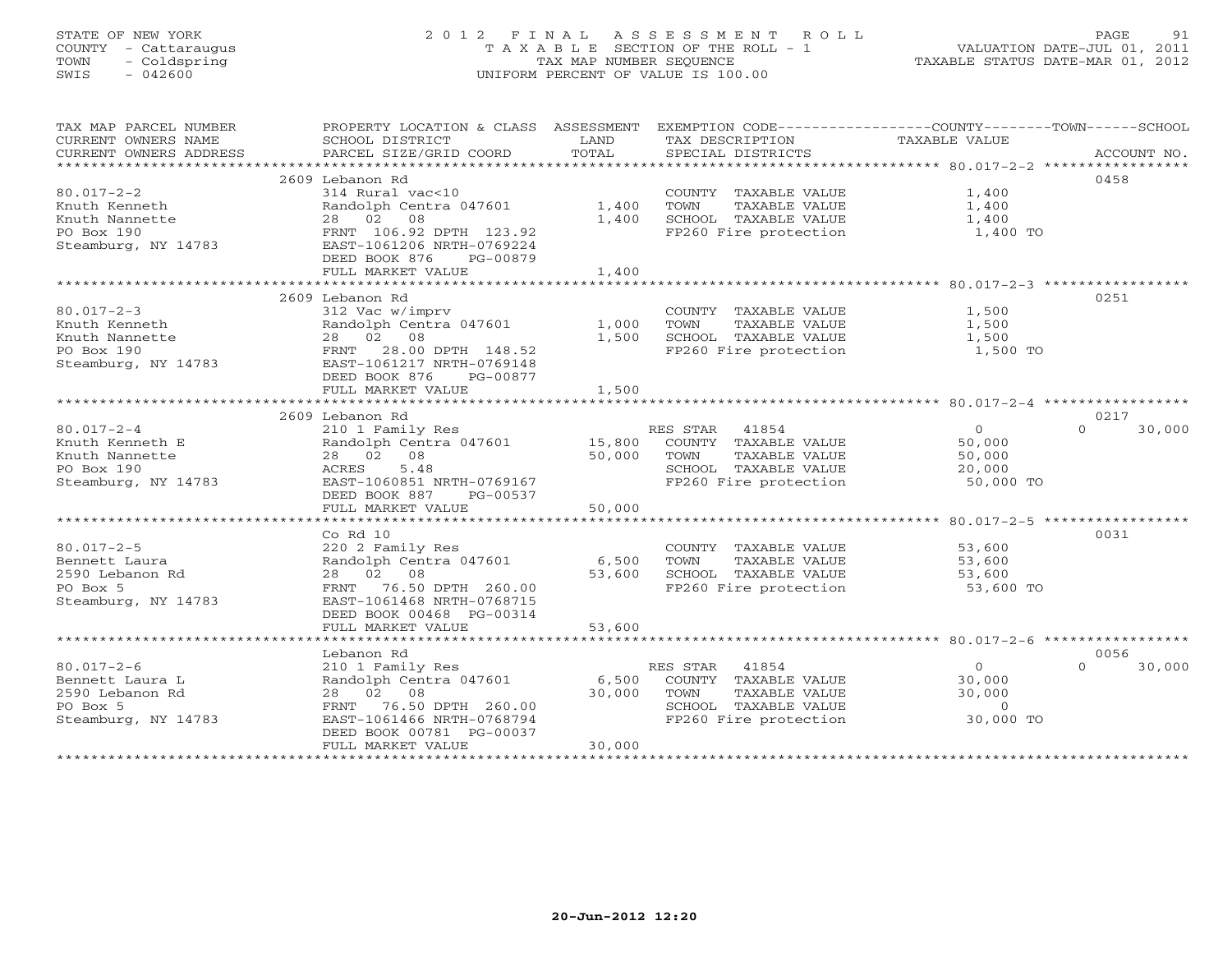# STATE OF NEW YORK 2 0 1 2 F I N A L A S S E S S M E N T R O L L PAGE 92 COUNTY - Cattaraugus T A X A B L E SECTION OF THE ROLL - 1 VALUATION DATE-JUL 01, 2011 TOWN - Coldspring TAX MAP NUMBER SEQUENCE TAXABLE STATUS DATE-MAR 01, 2012 SWIS - 042600 UNIFORM PERCENT OF VALUE IS 100.00UNIFORM PERCENT OF VALUE IS 100.00

| 0286<br>Railroad Ave<br>220 2 Family Res<br>$80.017 - 2 - 9$<br>COUNTY TAXABLE VALUE<br>55,800<br>Young Jack<br>Randolph Centra 047601<br>6,900<br>TOWN<br>TAXABLE VALUE<br>55,800<br>Young Shirley<br>28 02 08<br>55,800<br>SCHOOL TAXABLE VALUE<br>55,800<br>Box 45<br>FRNT 205.00 DPTH 185.00<br>FP260 Fire protection<br>55,800 TO<br>Steamburg, NY 14783<br>EAST-1061444 NRTH-0769096<br>DEED BOOK 00931 PG-00023<br>55,800<br>FULL MARKET VALUE<br>0287<br>Railroad Ave<br>$80.017 - 2 - 10$<br>210 1 Family Res<br>COUNTY TAXABLE VALUE<br>49,500<br>Young Jack<br>Randolph Centra 047601<br>4,500<br>TOWN<br>TAXABLE VALUE<br>49,500<br>Young Shirley<br>28 02 08<br>49,500<br>SCHOOL TAXABLE VALUE<br>49,500<br>Bo $\times$ 45<br>FRNT 80.00 DPTH 100.00<br>FP260 Fire protection<br>49,500 TO<br>Steamburg, NY 14783<br>EAST-1061563 NRTH-0769117<br>DEED BOOK 00931 PG-00023<br>FULL MARKET VALUE<br>49,500<br>10285 Railroad Ave<br>0200 | EXEMPTION CODE-----------------COUNTY-------TOWN------SCHOOL<br>ACCOUNT NO. |
|------------------------------------------------------------------------------------------------------------------------------------------------------------------------------------------------------------------------------------------------------------------------------------------------------------------------------------------------------------------------------------------------------------------------------------------------------------------------------------------------------------------------------------------------------------------------------------------------------------------------------------------------------------------------------------------------------------------------------------------------------------------------------------------------------------------------------------------------------------------------------------------------------------------------------------------------------|-----------------------------------------------------------------------------|
|                                                                                                                                                                                                                                                                                                                                                                                                                                                                                                                                                                                                                                                                                                                                                                                                                                                                                                                                                      |                                                                             |
|                                                                                                                                                                                                                                                                                                                                                                                                                                                                                                                                                                                                                                                                                                                                                                                                                                                                                                                                                      |                                                                             |
|                                                                                                                                                                                                                                                                                                                                                                                                                                                                                                                                                                                                                                                                                                                                                                                                                                                                                                                                                      |                                                                             |
| $80.017 - 2 - 11$<br>210 1 Family Res<br>RES STAR 41854<br>$\overline{0}$<br>$\Omega$<br>COUNTY TAXABLE VALUE<br>Irvin Scott<br>Randolph Centra 047601<br>6,900<br>35,000<br>10285 Railroad Ave<br>28 02 08<br>35,000<br>TOWN<br>TAXABLE VALUE<br>35,000<br>Steamburg, NY 14783<br>SCHOOL TAXABLE VALUE<br>FRNT 116.00 DPTH 286.00<br>5,000<br>EAST-1061654 NRTH-0769006<br>FP260 Fire protection<br>35,000 TO<br>DEED BOOK 00966 PG-00977                                                                                                                                                                                                                                                                                                                                                                                                                                                                                                           | 30,000                                                                      |
| FULL MARKET VALUE<br>35,000                                                                                                                                                                                                                                                                                                                                                                                                                                                                                                                                                                                                                                                                                                                                                                                                                                                                                                                          |                                                                             |
| ***************************<br>0201<br>Railroad Ave<br>$80.017 - 2 - 12$<br>311 Res vac land<br>1,000<br>COUNTY TAXABLE VALUE<br>Irvin Scott<br>Randolph Centra 047601<br>1,000<br>TOWN<br>TAXABLE VALUE<br>1,000<br>10285 Railroad Ave<br>28 02<br>08<br>1,000<br>SCHOOL TAXABLE VALUE<br>1,000<br>Steamburg, NY 14783<br>FRNT 101.00 DPTH 166.00<br>FP260 Fire protection<br>1,000 TO<br>EAST-1061755 NRTH-0768943<br>DEED BOOK 00956 PG-00558                                                                                                                                                                                                                                                                                                                                                                                                                                                                                                     |                                                                             |
| FULL MARKET VALUE<br>1,000                                                                                                                                                                                                                                                                                                                                                                                                                                                                                                                                                                                                                                                                                                                                                                                                                                                                                                                           |                                                                             |
| 5008<br>Railroad Ave<br>$80.017 - 2 - 13$<br>331 Com vac w/im<br>5,000<br>COUNTY TAXABLE VALUE<br>Bissell Kenneth<br>Randolph Centra 047601<br>3,000<br>TOWN<br>TAXABLE VALUE<br>5,000<br>Bissell Karen<br>08<br>SCHOOL TAXABLE VALUE<br>28 02<br>5,000<br>5,000<br>3225 Bowen Rd<br>FRNT 101.00 DPTH<br>FP260 Fire protection<br>5,000 TO<br>94.00<br>Randolph, NY 14772<br>EAST-1061761 NRTH-0769076<br>DEED BOOK 1030<br>PG-794<br>FULL MARKET VALUE<br>5,000                                                                                                                                                                                                                                                                                                                                                                                                                                                                                     |                                                                             |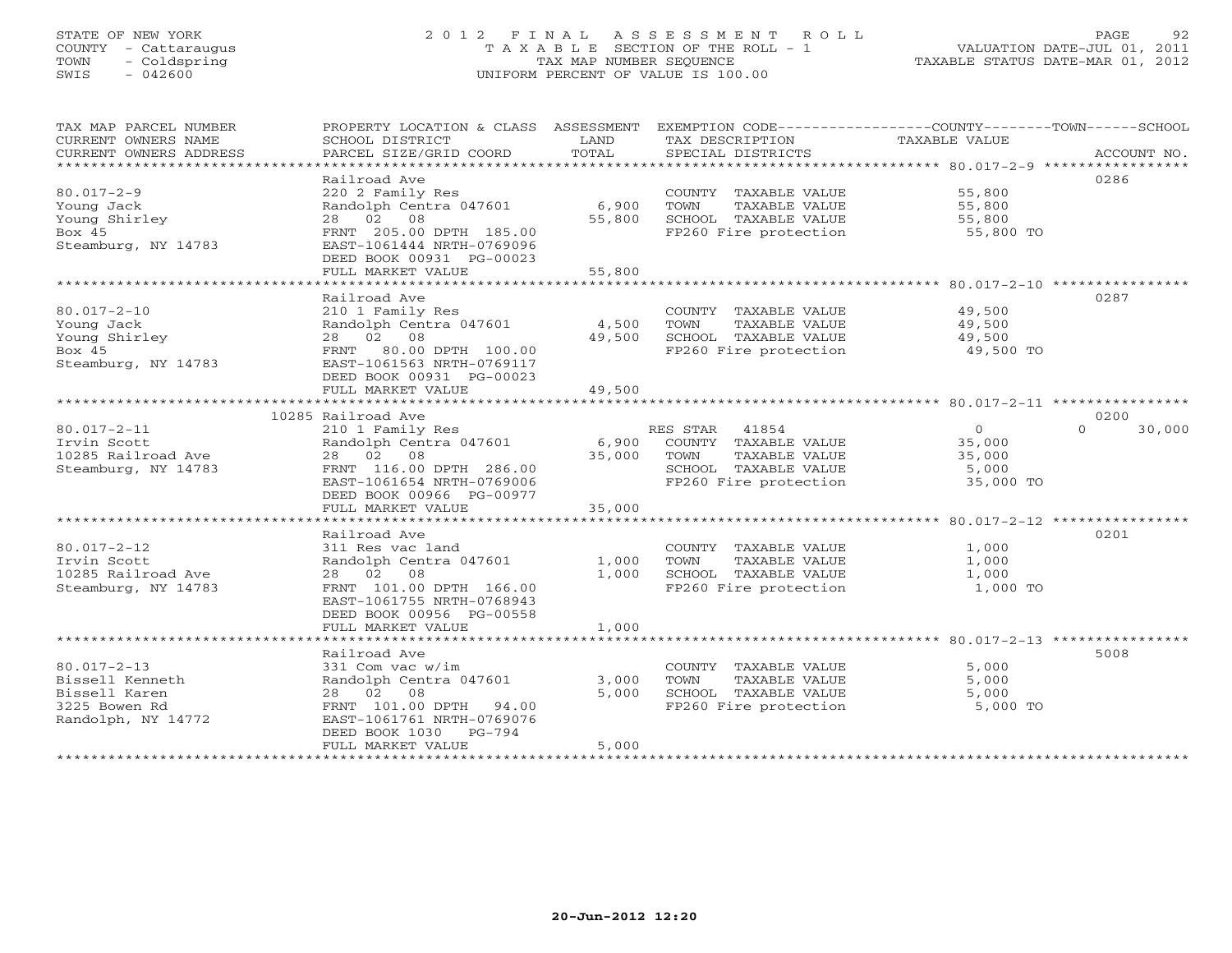# STATE OF NEW YORK 2 0 1 2 F I N A L A S S E S S M E N T R O L L PAGE 93 COUNTY - Cattaraugus T A X A B L E SECTION OF THE ROLL - 1 VALUATION DATE-JUL 01, 2011 TOWN - Coldspring TAX MAP NUMBER SEQUENCE TAXABLE STATUS DATE-MAR 01, 2012 SWIS - 042600 UNIFORM PERCENT OF VALUE IS 100.00UNIFORM PERCENT OF VALUE IS 100.00

| TAX MAP PARCEL NUMBER<br>CURRENT OWNERS NAME<br>CURRENT OWNERS ADDRESS | PROPERTY LOCATION & CLASS ASSESSMENT<br>SCHOOL DISTRICT<br>PARCEL SIZE/GRID COORD                                    | LAND<br>TOTAL      | EXEMPTION CODE-----------------COUNTY-------TOWN------SCHOOL<br>TAX DESCRIPTION<br>SPECIAL DISTRICTS | <b>TAXABLE VALUE</b> | ACCOUNT NO.                               |
|------------------------------------------------------------------------|----------------------------------------------------------------------------------------------------------------------|--------------------|------------------------------------------------------------------------------------------------------|----------------------|-------------------------------------------|
| ************************                                               |                                                                                                                      |                    |                                                                                                      |                      |                                           |
|                                                                        | Railroad Ave                                                                                                         |                    |                                                                                                      |                      | 0430                                      |
| $80.017 - 2 - 14$                                                      | 311 Res vac land                                                                                                     |                    | COUNTY TAXABLE VALUE                                                                                 | 3,300                |                                           |
| Stanz Francis                                                          | Randolph Centra 047601                                                                                               | 3,300              | TOWN<br>TAXABLE VALUE                                                                                | 3,300                |                                           |
| Stanz Virginia John C                                                  | 28 02<br>08                                                                                                          | 3,300              | SCHOOL TAXABLE VALUE                                                                                 | 3,300                |                                           |
| 10267 Railroad Ave<br>Randolph, NY 14772                               | Life Use<br>80.00 DPTH 255.00<br>FRNT<br>EAST-1061845 NRTH-0768981<br>DEED BOOK 847<br>PG-01076<br>FULL MARKET VALUE | 3,300              | FP260 Fire protection                                                                                | 3,300 TO             |                                           |
|                                                                        | ************************                                                                                             |                    |                                                                                                      |                      |                                           |
|                                                                        | 10267 Railroad Ave                                                                                                   |                    |                                                                                                      |                      | 0429                                      |
| $80.017 - 2 - 15$                                                      | 210 1 Family Res                                                                                                     |                    | COUNTY TAXABLE VALUE                                                                                 | 47,000               |                                           |
| Stanz Francis                                                          | Randolph Centra 047601                                                                                               | 6,500              | TOWN<br>TAXABLE VALUE                                                                                | 47,000               |                                           |
| Virginia                                                               | 28 02 08                                                                                                             | 47,000             | SCHOOL TAXABLE VALUE                                                                                 | 47,000               |                                           |
| 10267 Railroad Ave                                                     | Life Use                                                                                                             |                    | FP260 Fire protection                                                                                | 47,000 TO            |                                           |
| Randolph, NY 14772                                                     | FRNT<br>80.00 DPTH 242.00<br>EAST-1061924 NRTH-0768971<br>DEED BOOK 847<br>PG-01076                                  | 47,000             |                                                                                                      |                      |                                           |
|                                                                        | FULL MARKET VALUE                                                                                                    |                    |                                                                                                      |                      |                                           |
|                                                                        | 10263 Railroad Ave                                                                                                   |                    |                                                                                                      |                      | 0417                                      |
| $80.017 - 2 - 16$                                                      | 210 1 Family Res                                                                                                     |                    | RES STAR 41854                                                                                       | $\overline{O}$       | $\Omega$<br>30,000                        |
| Foster Robert                                                          | Randolph Centra 047601                                                                                               | 6,600              | COUNTY TAXABLE VALUE                                                                                 | 45,800               |                                           |
| Foster Beth                                                            | 28 02 08                                                                                                             | 45,800             | TOWN<br>TAXABLE VALUE                                                                                | 45,800               |                                           |
| 5142 New Hope Church Rd                                                | FRNT 91.70 DPTH 230.00                                                                                               |                    | SCHOOL TAXABLE VALUE                                                                                 | 15,800               |                                           |
| Ashboro, NC 27205                                                      | EAST-1062006 NRTH-0768961<br>DEED BOOK 1015<br>$PG-401$                                                              |                    | FP260 Fire protection                                                                                | 45,800 TO            |                                           |
|                                                                        | FULL MARKET VALUE<br>******************                                                                              | 45,800<br>******** |                                                                                                      |                      |                                           |
|                                                                        |                                                                                                                      |                    |                                                                                                      |                      | $80.017 - 2 - 17$ ***************<br>0108 |
| $80.017 - 2 - 17$                                                      | Railroad Ave<br>433 Auto body                                                                                        |                    | COUNTY TAXABLE VALUE                                                                                 | 65,800               |                                           |
| Foster Kenneth                                                         | Randolph Centra 047601                                                                                               | 9,200              | TOWN<br>TAXABLE VALUE                                                                                | 65,800               |                                           |
| PO Box 434                                                             | 08<br>28 02                                                                                                          | 65,800             | SCHOOL TAXABLE VALUE                                                                                 | 65,800               |                                           |
| Salamanca, NY 14779                                                    | 2.12<br>ACRES                                                                                                        |                    | FP260 Fire protection                                                                                | 65,800 TO            |                                           |
|                                                                        | EAST-1062235 NRTH-0768958                                                                                            |                    |                                                                                                      |                      |                                           |
|                                                                        | DEED BOOK 876<br>PG-00169                                                                                            |                    |                                                                                                      |                      |                                           |
|                                                                        | FULL MARKET VALUE                                                                                                    | 65,800             |                                                                                                      |                      |                                           |
|                                                                        | *******************                                                                                                  |                    | ******************************** 80.017-2-17./2 ********                                             |                      |                                           |
|                                                                        | Railroad Ave                                                                                                         |                    |                                                                                                      |                      | 0092                                      |
| $80.017 - 2 - 17.72$                                                   | 447 Truck termnl                                                                                                     |                    | COUNTY TAXABLE VALUE                                                                                 | 86,500               |                                           |
| Foster Kenneth                                                         | Randolph Centra 047601                                                                                               | $\mathbf{0}$       | TOWN<br>TAXABLE VALUE                                                                                | 86,500               |                                           |
| PO Box 434                                                             | 00 00 00                                                                                                             | 86,500             | SCHOOL TAXABLE VALUE                                                                                 | 86,500               |                                           |
| Salamanca, NY 14779                                                    | ACRES<br>0.01<br>EAST-1062249 NRTH-0768954                                                                           |                    | FP260 Fire protection                                                                                | 86,500 TO            |                                           |
| ********************                                                   | FULL MARKET VALUE                                                                                                    | 86,500             |                                                                                                      |                      |                                           |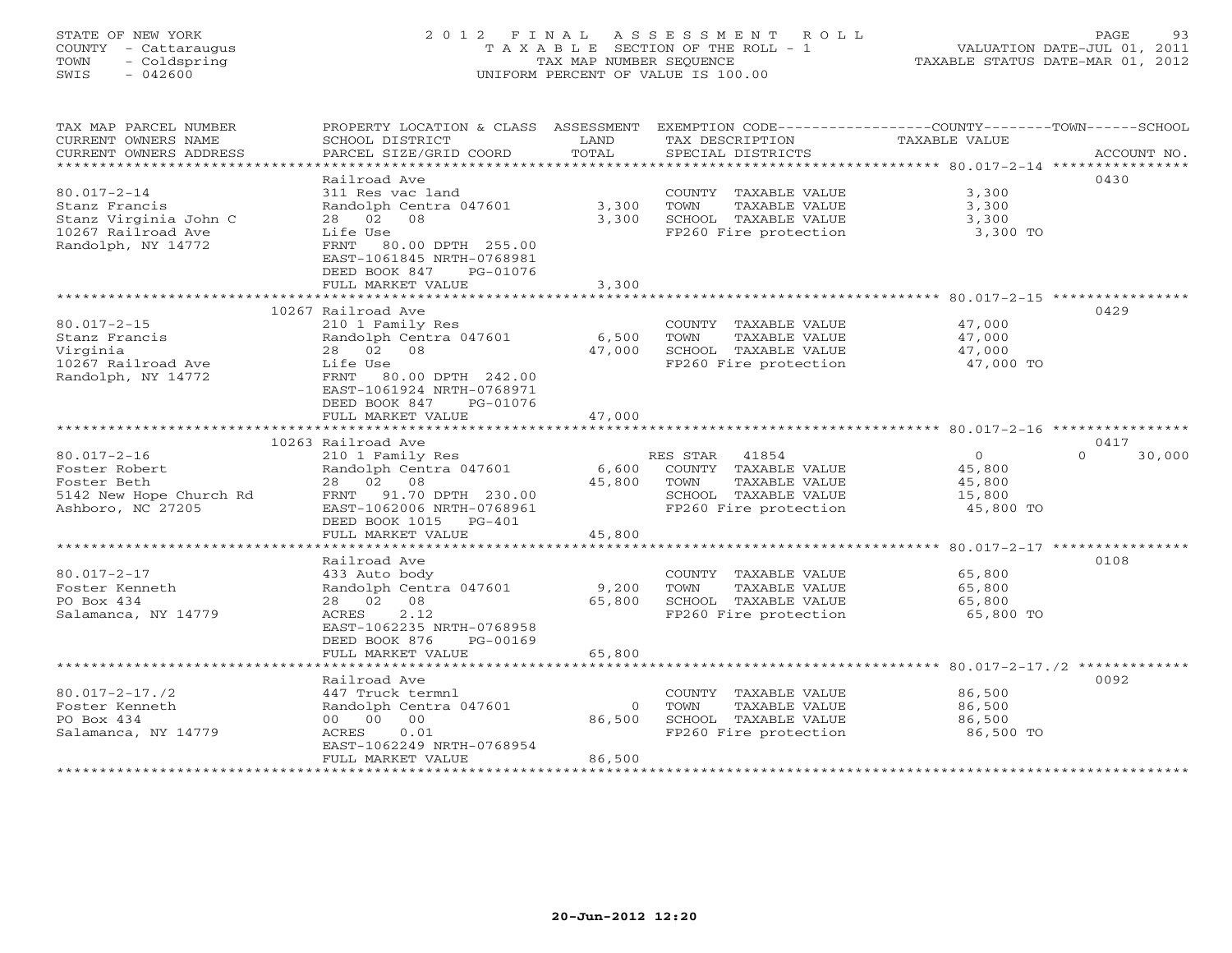# STATE OF NEW YORK 2 0 1 2 F I N A L A S S E S S M E N T R O L L PAGE 94 COUNTY - Cattaraugus T A X A B L E SECTION OF THE ROLL - 1 VALUATION DATE-JUL 01, 2011 TOWN - Coldspring TAX MAP NUMBER SEQUENCE TAXABLE STATUS DATE-MAR 01, 2012 SWIS - 042600 UNIFORM PERCENT OF VALUE IS 100.00

| TAX MAP PARCEL NUMBER<br>CURRENT OWNERS NAME<br>CURRENT OWNERS ADDRESS                               | PROPERTY LOCATION & CLASS ASSESSMENT<br>SCHOOL DISTRICT<br>PARCEL SIZE/GRID COORD                                                                                 | LAND<br>TOTAL              | EXEMPTION CODE-----------------COUNTY-------TOWN-----SCHOOL<br>TAX DESCRIPTION<br>SPECIAL DISTRICTS                | TAXABLE VALUE                                  | ACCOUNT NO. |
|------------------------------------------------------------------------------------------------------|-------------------------------------------------------------------------------------------------------------------------------------------------------------------|----------------------------|--------------------------------------------------------------------------------------------------------------------|------------------------------------------------|-------------|
|                                                                                                      | Co Rd 10                                                                                                                                                          |                            |                                                                                                                    |                                                | 0009        |
| $80.017 - 2 - 18$<br>Yata Jennifer A<br>Murphy Alisa M<br>858 Buena Vista St<br>Moss Beach, CA 94039 | 240 Rural res<br>Randolph Centra 047601<br>28 02 08<br>39.66 BANK<br>005<br>ACRES<br>EAST-1062729 NRTH-0768503<br>DEED BOOK 1498 PG-5002<br>FULL MARKET VALUE     | 40,900<br>81,600<br>81,600 | SILO T/C/S 42100<br>COUNTY TAXABLE VALUE<br>TOWN<br>TAXABLE VALUE<br>SCHOOL TAXABLE VALUE<br>FP260 Fire protection | 900<br>80,700<br>80,700<br>80,700<br>81,600 TO | 900<br>900  |
|                                                                                                      |                                                                                                                                                                   |                            |                                                                                                                    |                                                |             |
| $80.017 - 2 - 19$<br>Wood James<br>Wood Dorothy<br>PO Box 85<br>Steamburg, NY 14783                  | Co <sub>Rd</sub> 10<br>210 1 Family Res<br>Randolph Centra 047601<br>28 02 08<br>FRNT 133.25 DPTH 147.00<br>EAST-1061555 NRTH-0768336<br>DEED BOOK 00724 PG-00305 | 6,500<br>70,800            | COUNTY TAXABLE VALUE<br>TOWN<br>TAXABLE VALUE<br>SCHOOL TAXABLE VALUE<br>FP260 Fire protection                     | 70,800<br>70,800<br>70,800<br>70,800 TO        | 0481        |
|                                                                                                      | FULL MARKET VALUE                                                                                                                                                 | 70,800                     |                                                                                                                    |                                                |             |
|                                                                                                      |                                                                                                                                                                   |                            |                                                                                                                    |                                                |             |
| $80.017 - 2 - 21$                                                                                    | 10306 Old Rt 17                                                                                                                                                   |                            |                                                                                                                    | 25,000                                         | 0407        |
| Coats Richard Estate                                                                                 | 210 1 Family Res<br>Randolph Centra 047601                                                                                                                        | 7,600                      | COUNTY TAXABLE VALUE<br>TOWN<br>TAXABLE VALUE                                                                      | 25,000                                         |             |
| PO Box 182                                                                                           | 28 02 08                                                                                                                                                          | 25,000                     | SCHOOL TAXABLE VALUE                                                                                               | 25,000                                         |             |
| East Randolph, NY 14730                                                                              | FRNT 70.00 DPTH 151.75<br>EAST-1061426 NRTH-0768375<br>DEED BOOK 00964 PG-00584                                                                                   |                            | FP260 Fire protection                                                                                              | 25,000 TO                                      |             |
|                                                                                                      | FULL MARKET VALUE                                                                                                                                                 | 25,000                     |                                                                                                                    |                                                |             |
|                                                                                                      |                                                                                                                                                                   |                            |                                                                                                                    |                                                |             |
|                                                                                                      | State Rd                                                                                                                                                          |                            |                                                                                                                    |                                                | 0106        |
| $80.017 - 2 - 22$                                                                                    | 433 Auto body                                                                                                                                                     |                            | COUNTY TAXABLE VALUE                                                                                               | 15,000                                         |             |
| Coats Richard Estate<br>Coats Carol                                                                  | Randolph Centra 047601<br>28 02<br>08                                                                                                                             | 5,200<br>15,000            | TOWN<br>TAXABLE VALUE<br>SCHOOL TAXABLE VALUE                                                                      | 15,000                                         |             |
| PO Box 182                                                                                           | FRNT 116.75 DPTH 77.00                                                                                                                                            |                            | FP260 Fire protection                                                                                              | 15,000<br>15,000 TO                            |             |
| East Randolph, NY 14730                                                                              | EAST-1061399 NRTH-0768319<br>DEED BOOK 00964 PG-00588<br>FULL MARKET VALUE                                                                                        | 15,000                     |                                                                                                                    |                                                |             |
|                                                                                                      |                                                                                                                                                                   |                            |                                                                                                                    |                                                |             |
|                                                                                                      | State Rd                                                                                                                                                          |                            |                                                                                                                    |                                                | 0080        |
| $80.017 - 2 - 23$                                                                                    | 481 Att row bldg                                                                                                                                                  |                            | COUNTY TAXABLE VALUE                                                                                               | 74,600                                         |             |
| Flaherty David C                                                                                     | Randolph Centra 047601                                                                                                                                            | 2,300                      | TOWN<br>TAXABLE VALUE                                                                                              | 74,600                                         |             |
| Flaherty Janet C                                                                                     | 28  02  08                                                                                                                                                        | 74,600                     | SCHOOL TAXABLE VALUE                                                                                               | 74,600                                         |             |
| 2565 Lebanon Rd<br>Steamburg, NY 14783                                                               | 52.00 DPTH 79.00<br>FRNT<br>EAST-1061271 NRTH-0768332<br>DEED BOOK 873<br>PG-00738                                                                                |                            | FP260 Fire protection                                                                                              | 74,600 TO                                      |             |
|                                                                                                      | FULL MARKET VALUE                                                                                                                                                 | 74,600                     |                                                                                                                    |                                                |             |
|                                                                                                      |                                                                                                                                                                   |                            |                                                                                                                    |                                                |             |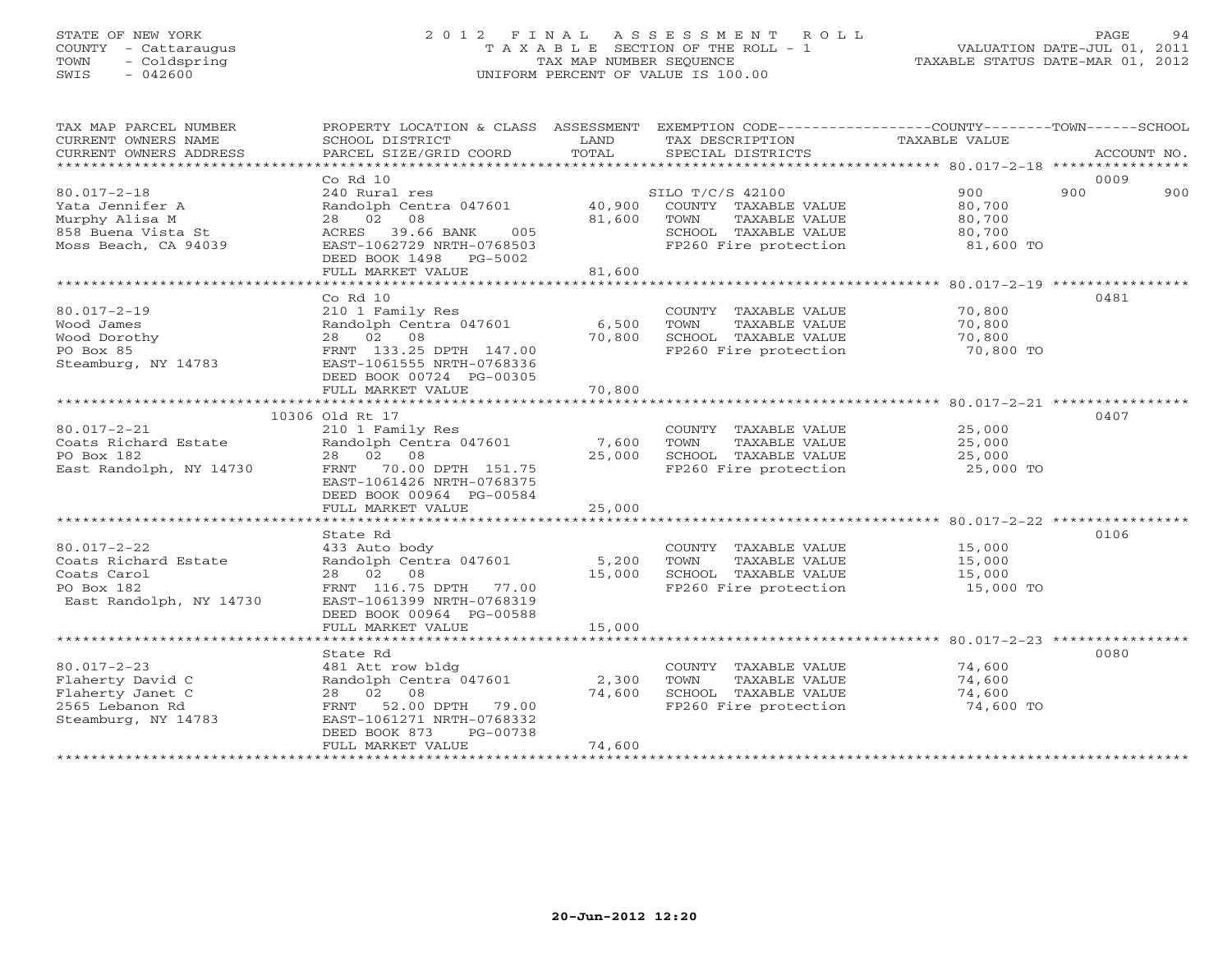## STATE OF NEW YORK 2 0 1 2 F I N A L A S S E S S M E N T R O L L PAGE 95 COUNTY - Cattaraugus T A X A B L E SECTION OF THE ROLL - 1 VALUATION DATE-JUL 01, 2011 TOWN - Coldspring TAX MAP NUMBER SEQUENCE TAXABLE STATUS DATE-MAR 01, 2012 SWIS - 042600 UNIFORM PERCENT OF VALUE IS 100.00UNIFORM PERCENT OF VALUE IS 100.00

| TAX MAP PARCEL NUMBER<br>CURRENT OWNERS NAME<br>CURRENT OWNERS ADDRESS | PROPERTY LOCATION & CLASS ASSESSMENT<br>SCHOOL DISTRICT<br>PARCEL SIZE/GRID COORD | LAND<br>TAX DESCRIPTION<br>TOTAL<br>SPECIAL DISTRICTS    | EXEMPTION CODE-----------------COUNTY-------TOWN------SCHOOL<br>TAXABLE VALUE<br>ACCOUNT NO. |
|------------------------------------------------------------------------|-----------------------------------------------------------------------------------|----------------------------------------------------------|----------------------------------------------------------------------------------------------|
|                                                                        |                                                                                   |                                                          |                                                                                              |
|                                                                        | 2654 Nys Rte 394                                                                  |                                                          | 0443                                                                                         |
| $80.017 - 2 - 24$                                                      | 210 1 Family Res                                                                  | CVET CO<br>41132                                         | $\Omega$<br>11,250<br>$\Omega$                                                               |
| Tokarske James E                                                       | Randolph Centra 047601                                                            | 6,700 RES STAR<br>41854                                  | $\Omega$<br>$\Omega$<br>30,000                                                               |
| Tokarske David G                                                       | 28 02 08                                                                          | 45,000<br>COUNTY TAXABLE VALUE                           | 33,750                                                                                       |
| 2654 Nys Rte 394                                                       | FRNT 140.00 DPTH 190.00                                                           | TAXABLE VALUE<br>TOWN                                    | 45,000                                                                                       |
| PO Box 43                                                              | EAST-1061207 NRTH-0768404                                                         | SCHOOL TAXABLE VALUE                                     | 15,000                                                                                       |
| Steamburg, NY 14783                                                    | DEED BOOK 3812 PG-8001                                                            | FP260 Fire protection                                    | 45,000 TO                                                                                    |
|                                                                        | FULL MARKET VALUE                                                                 | 45,000                                                   |                                                                                              |
|                                                                        | 2566 Rt 394 Rd                                                                    |                                                          | 0129                                                                                         |
| $80.017 - 2 - 25$                                                      | 210 1 Family Res                                                                  | RES STAR<br>41854                                        | $\overline{0}$<br>$\Omega$<br>30,000                                                         |
| Bousum Leesa L                                                         | Randolph Centra 047601                                                            | 6,600<br>COUNTY TAXABLE VALUE                            | 59,600                                                                                       |
| 2966 Rte 394                                                           | 02<br>28<br>08                                                                    | 59,600<br>TOWN<br>TAXABLE VALUE                          | 59,600                                                                                       |
| PO Box 144                                                             | FRNT 85.00 DPTH 239.00                                                            | SCHOOL TAXABLE VALUE                                     | 29,600                                                                                       |
| Steamburg, NY 14783                                                    | EAST-1061103 NRTH-0768425                                                         | FP260 Fire protection                                    | 59,600 TO                                                                                    |
|                                                                        | DEED BOOK 6576 PG-4002                                                            |                                                          |                                                                                              |
|                                                                        | FULL MARKET VALUE                                                                 | 59,600                                                   |                                                                                              |
|                                                                        |                                                                                   |                                                          |                                                                                              |
|                                                                        | Nys Rte 17                                                                        |                                                          | 0474                                                                                         |
| $80.017 - 2 - 26$                                                      | 210 1 Family Res                                                                  | RES STAR 41854                                           | $\Omega$<br>$\cap$<br>30,000                                                                 |
| Slade Teddy E                                                          | Randolph Centra 047601                                                            | 6,300<br>COUNTY TAXABLE VALUE                            | 44,800                                                                                       |
| Slade Jeanne L                                                         | 28 02 08                                                                          | 44,800<br>TOWN<br>TAXABLE VALUE                          | 44,800                                                                                       |
| Nys Rte 394                                                            | FRNT<br>85.00 DPTH 165.00                                                         | SCHOOL TAXABLE VALUE                                     | 14,800                                                                                       |
| PO Box 105                                                             | EAST-1061022 NRTH-0768407                                                         | FP260 Fire protection                                    | 44,800 TO                                                                                    |
| Steamburg, NY 14783                                                    | DEED BOOK 00775 PG-00994                                                          |                                                          |                                                                                              |
|                                                                        | FULL MARKET VALUE                                                                 | 44,800                                                   |                                                                                              |
|                                                                        |                                                                                   |                                                          |                                                                                              |
|                                                                        | 2572 Rte. 394                                                                     |                                                          | 0479                                                                                         |
| $80.017 - 2 - 27$                                                      | 230 3 Family Res                                                                  | SR STAR<br>41834                                         | $\overline{O}$<br>62,200<br>$\Omega$                                                         |
| Williams Allan E                                                       | Randolph Centra 047601                                                            | 6,900<br>COUNTY TAXABLE VALUE                            | 100,500                                                                                      |
| Williams Julie C<br>2572 Rte. 394                                      | 28 02<br>08<br>FRNT 165.00 DPTH 212.00                                            | 100,500<br>TOWN<br>TAXABLE VALUE<br>SCHOOL TAXABLE VALUE | 100,500<br>38,300                                                                            |
| PO Box 172                                                             | EAST-1060896 NRTH-0768444                                                         | FP260 Fire protection                                    | 100,500 TO                                                                                   |
| Steamburg, NY 14783                                                    | DEED BOOK 7907 PG-2001                                                            |                                                          |                                                                                              |
|                                                                        | FULL MARKET VALUE                                                                 | 100,500                                                  |                                                                                              |
|                                                                        |                                                                                   |                                                          |                                                                                              |
|                                                                        | 2575 Lebanon Rd                                                                   |                                                          | 0252                                                                                         |
| $80.017 - 2 - 28$                                                      | 210 1 Family Res                                                                  | AGED C/T/S 41800                                         | 15,450<br>15,450<br>15,450                                                                   |
| Doner Walter R                                                         | Randolph Centra 047601                                                            | 4,500 SR STAR<br>41834                                   | $0 \qquad \qquad$<br>15,450<br>$\Omega$                                                      |
| Doner Margo E                                                          | 28 02 08                                                                          | 30,900 COUNTY TAXABLE VALUE                              | 15,450                                                                                       |
| 2575 Lebanon Rd                                                        | FRNT<br>50.00 DPTH 156.00                                                         | TOWN<br>TAXABLE VALUE                                    | 15,450                                                                                       |
| PO Box 220                                                             | 017<br>BANK                                                                       | SCHOOL TAXABLE VALUE                                     | $\overline{0}$                                                                               |
| Steamburg, NY 14783                                                    | EAST-1061213 NRTH-0768518                                                         | FP260 Fire protection                                    | 30,900 TO                                                                                    |
|                                                                        | DEED BOOK 00933 PG-00843                                                          |                                                          |                                                                                              |
|                                                                        | FULL MARKET VALUE                                                                 | 30,900                                                   |                                                                                              |
|                                                                        |                                                                                   |                                                          |                                                                                              |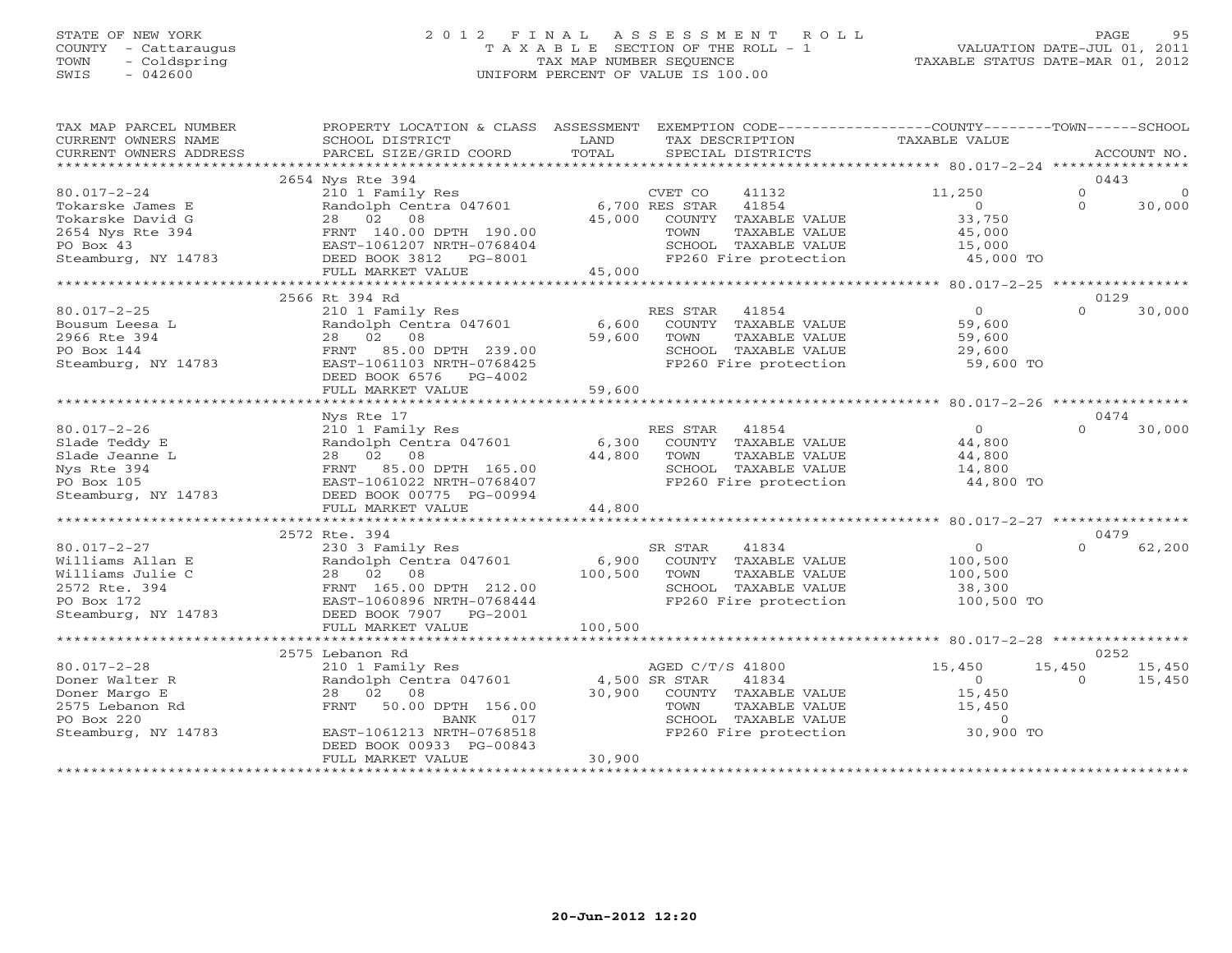## STATE OF NEW YORK 2 0 1 2 F I N A L A S S E S S M E N T R O L L PAGE 96 COUNTY - Cattaraugus T A X A B L E SECTION OF THE ROLL - 1 VALUATION DATE-JUL 01, 2011 TOWN - Coldspring TAX MAP NUMBER SEQUENCE TAXABLE STATUS DATE-MAR 01, 2012 SWIS - 042600 UNIFORM PERCENT OF VALUE IS 100.00UNIFORM PERCENT OF VALUE IS 100.00

| *************************<br>0298<br>$Co$ $Rd$ $10$<br>6,870<br>$\Omega$<br>$80.017 - 2 - 29$<br>41122<br>210 1 Family Res<br>WVET CO<br>$\Omega$<br>Randolph Centra 047601<br>6,900 RES STAR<br>41854<br>$\overline{0}$<br>$\Omega$<br>30,000<br>Frink Michael G<br>38,930<br>28 02 08<br>45,800<br>COUNTY TAXABLE VALUE<br>Frink Patricia<br>270 Main St Apt 106ER<br>FRNT 150.00 DPTH 214.00<br>TOWN<br>TAXABLE VALUE<br>45,800<br>Randolph, NY 14772<br>EAST-1061181 NRTH-0768635<br>SCHOOL TAXABLE VALUE<br>15,800<br>FP260 Fire protection<br>DEED BOOK 00987 PG-00692<br>45,800 TO<br>45,800<br>FULL MARKET VALUE<br>*******************************<br>0330<br>Co Rd 10<br>$80.017 - 2 - 30$<br>210 1 Family Res<br>11,900<br>COUNTY TAXABLE VALUE<br>2,800<br>Tokarske James E<br>Randolph Centra 047601<br>11,900<br>TOWN<br>TAXABLE VALUE<br>Bo $\times$ 43<br>02 08<br>11,900<br>SCHOOL TAXABLE VALUE<br>28<br>11,900<br>Steamburg, NY 14783<br>62.80 DPTH 75.00<br>FP260 Fire protection<br>11,900 TO<br>FRNT<br>EAST-1061249 NRTH-0768715<br>DEED BOOK 907<br>PG-00890<br>FULL MARKET VALUE<br>11,900<br>2593 Lebanon Rd<br>0421<br>$\mathbf{0}$<br>$80.017 - 2 - 31.1$<br>210 1 Family Res<br>WVET CO<br>41122<br>11,520<br>$\Omega$<br>Randolph Centra 047601<br>6,900 SR STAR<br>41834<br>$\Omega$<br>62,200<br>Flaherty Donald<br>$\Omega$<br>65,280<br>Flaherty Beverly<br>28 02 08<br>76,800<br>COUNTY TAXABLE VALUE<br>2593 Lebanon Rd Box 26<br>FRNT 167.60 DPTH 206.60<br>76,800<br>TOWN<br>TAXABLE VALUE<br>Steamburg, NY 14783<br>EAST-1061182 NRTH-0768829<br>SCHOOL TAXABLE VALUE<br>14,600<br>DEED BOOK 00949 PG-00137<br>FP260 Fire protection<br>76,800 TO<br>76,800<br>FULL MARKET VALUE<br>0788<br>2603 Lebanon Rd<br>$\overline{O}$<br>$80.017 - 2 - 31.2$<br>210 1 Family Res<br>RES STAR 41854<br>$\Omega$<br>30,000<br>Flaherty David<br>Randolph Centra 047601<br>8,600<br>COUNTY TAXABLE VALUE<br>94,400<br>28 02 08<br>94,400<br>Flaherty Janet<br>TOWN<br>TAXABLE VALUE<br>94,400<br>2565 Lebanon Rd<br>1.80 BANK<br>017<br>SCHOOL TAXABLE VALUE<br>64,400<br>ACRES<br>Steamburg, NY 14783<br>EAST-1060899 NRTH-0768927<br>FP260 Fire protection<br>94,400 TO<br>DEED BOOK 00949 PG-00139<br>94,400<br>FULL MARKET VALUE<br>2598 State Rd<br>0432<br>$\cap$<br>62,200<br>$80.017 - 2 - 33$<br>41834<br>$\overline{0}$<br>210 1 Family Res<br>SR STAR<br>Morrison Robert L<br>Randolph Centra 047601<br>7,000<br>COUNTY TAXABLE VALUE<br>73,000<br>Morrison Carol L<br>28 02<br>08<br>73,000<br>TOWN<br>TAXABLE VALUE<br>73,000<br>2598 Nys Rte 394<br>SCHOOL TAXABLE VALUE<br>Ff 262.00<br>10,800<br>Randolph, NY 14772<br>FP260 Fire protection<br>73,000 TO<br>ACRES<br>1.70<br>EAST-1060136 NRTH-0768576<br>DEED BOOK 844<br>PG-00361<br>73,000<br>FULL MARKET VALUE<br>******************** | TAX MAP PARCEL NUMBER<br>CURRENT OWNERS NAME<br>CURRENT OWNERS ADDRESS | PROPERTY LOCATION & CLASS ASSESSMENT<br>SCHOOL DISTRICT<br>PARCEL SIZE/GRID COORD | LAND<br>TOTAL | EXEMPTION CODE-----------------COUNTY-------TOWN------SCHOOL<br>TAX DESCRIPTION<br>SPECIAL DISTRICTS | TAXABLE VALUE | ACCOUNT NO. |
|-----------------------------------------------------------------------------------------------------------------------------------------------------------------------------------------------------------------------------------------------------------------------------------------------------------------------------------------------------------------------------------------------------------------------------------------------------------------------------------------------------------------------------------------------------------------------------------------------------------------------------------------------------------------------------------------------------------------------------------------------------------------------------------------------------------------------------------------------------------------------------------------------------------------------------------------------------------------------------------------------------------------------------------------------------------------------------------------------------------------------------------------------------------------------------------------------------------------------------------------------------------------------------------------------------------------------------------------------------------------------------------------------------------------------------------------------------------------------------------------------------------------------------------------------------------------------------------------------------------------------------------------------------------------------------------------------------------------------------------------------------------------------------------------------------------------------------------------------------------------------------------------------------------------------------------------------------------------------------------------------------------------------------------------------------------------------------------------------------------------------------------------------------------------------------------------------------------------------------------------------------------------------------------------------------------------------------------------------------------------------------------------------------------------------------------------------------------------------------------------------------------------------------------------------------------------------------------------------------------------------------------------------------------------------------------------------------------------------------------------------------------------------------------------------------------------------------------------|------------------------------------------------------------------------|-----------------------------------------------------------------------------------|---------------|------------------------------------------------------------------------------------------------------|---------------|-------------|
|                                                                                                                                                                                                                                                                                                                                                                                                                                                                                                                                                                                                                                                                                                                                                                                                                                                                                                                                                                                                                                                                                                                                                                                                                                                                                                                                                                                                                                                                                                                                                                                                                                                                                                                                                                                                                                                                                                                                                                                                                                                                                                                                                                                                                                                                                                                                                                                                                                                                                                                                                                                                                                                                                                                                                                                                                                         |                                                                        |                                                                                   |               |                                                                                                      |               |             |
|                                                                                                                                                                                                                                                                                                                                                                                                                                                                                                                                                                                                                                                                                                                                                                                                                                                                                                                                                                                                                                                                                                                                                                                                                                                                                                                                                                                                                                                                                                                                                                                                                                                                                                                                                                                                                                                                                                                                                                                                                                                                                                                                                                                                                                                                                                                                                                                                                                                                                                                                                                                                                                                                                                                                                                                                                                         |                                                                        |                                                                                   |               |                                                                                                      |               |             |
|                                                                                                                                                                                                                                                                                                                                                                                                                                                                                                                                                                                                                                                                                                                                                                                                                                                                                                                                                                                                                                                                                                                                                                                                                                                                                                                                                                                                                                                                                                                                                                                                                                                                                                                                                                                                                                                                                                                                                                                                                                                                                                                                                                                                                                                                                                                                                                                                                                                                                                                                                                                                                                                                                                                                                                                                                                         |                                                                        |                                                                                   |               |                                                                                                      |               |             |
|                                                                                                                                                                                                                                                                                                                                                                                                                                                                                                                                                                                                                                                                                                                                                                                                                                                                                                                                                                                                                                                                                                                                                                                                                                                                                                                                                                                                                                                                                                                                                                                                                                                                                                                                                                                                                                                                                                                                                                                                                                                                                                                                                                                                                                                                                                                                                                                                                                                                                                                                                                                                                                                                                                                                                                                                                                         |                                                                        |                                                                                   |               |                                                                                                      |               |             |
|                                                                                                                                                                                                                                                                                                                                                                                                                                                                                                                                                                                                                                                                                                                                                                                                                                                                                                                                                                                                                                                                                                                                                                                                                                                                                                                                                                                                                                                                                                                                                                                                                                                                                                                                                                                                                                                                                                                                                                                                                                                                                                                                                                                                                                                                                                                                                                                                                                                                                                                                                                                                                                                                                                                                                                                                                                         |                                                                        |                                                                                   |               |                                                                                                      |               |             |
|                                                                                                                                                                                                                                                                                                                                                                                                                                                                                                                                                                                                                                                                                                                                                                                                                                                                                                                                                                                                                                                                                                                                                                                                                                                                                                                                                                                                                                                                                                                                                                                                                                                                                                                                                                                                                                                                                                                                                                                                                                                                                                                                                                                                                                                                                                                                                                                                                                                                                                                                                                                                                                                                                                                                                                                                                                         |                                                                        |                                                                                   |               |                                                                                                      |               |             |
|                                                                                                                                                                                                                                                                                                                                                                                                                                                                                                                                                                                                                                                                                                                                                                                                                                                                                                                                                                                                                                                                                                                                                                                                                                                                                                                                                                                                                                                                                                                                                                                                                                                                                                                                                                                                                                                                                                                                                                                                                                                                                                                                                                                                                                                                                                                                                                                                                                                                                                                                                                                                                                                                                                                                                                                                                                         |                                                                        |                                                                                   |               |                                                                                                      |               |             |
|                                                                                                                                                                                                                                                                                                                                                                                                                                                                                                                                                                                                                                                                                                                                                                                                                                                                                                                                                                                                                                                                                                                                                                                                                                                                                                                                                                                                                                                                                                                                                                                                                                                                                                                                                                                                                                                                                                                                                                                                                                                                                                                                                                                                                                                                                                                                                                                                                                                                                                                                                                                                                                                                                                                                                                                                                                         |                                                                        |                                                                                   |               |                                                                                                      |               |             |
|                                                                                                                                                                                                                                                                                                                                                                                                                                                                                                                                                                                                                                                                                                                                                                                                                                                                                                                                                                                                                                                                                                                                                                                                                                                                                                                                                                                                                                                                                                                                                                                                                                                                                                                                                                                                                                                                                                                                                                                                                                                                                                                                                                                                                                                                                                                                                                                                                                                                                                                                                                                                                                                                                                                                                                                                                                         |                                                                        |                                                                                   |               |                                                                                                      |               |             |
|                                                                                                                                                                                                                                                                                                                                                                                                                                                                                                                                                                                                                                                                                                                                                                                                                                                                                                                                                                                                                                                                                                                                                                                                                                                                                                                                                                                                                                                                                                                                                                                                                                                                                                                                                                                                                                                                                                                                                                                                                                                                                                                                                                                                                                                                                                                                                                                                                                                                                                                                                                                                                                                                                                                                                                                                                                         |                                                                        |                                                                                   |               |                                                                                                      |               |             |
|                                                                                                                                                                                                                                                                                                                                                                                                                                                                                                                                                                                                                                                                                                                                                                                                                                                                                                                                                                                                                                                                                                                                                                                                                                                                                                                                                                                                                                                                                                                                                                                                                                                                                                                                                                                                                                                                                                                                                                                                                                                                                                                                                                                                                                                                                                                                                                                                                                                                                                                                                                                                                                                                                                                                                                                                                                         |                                                                        |                                                                                   |               |                                                                                                      |               |             |
|                                                                                                                                                                                                                                                                                                                                                                                                                                                                                                                                                                                                                                                                                                                                                                                                                                                                                                                                                                                                                                                                                                                                                                                                                                                                                                                                                                                                                                                                                                                                                                                                                                                                                                                                                                                                                                                                                                                                                                                                                                                                                                                                                                                                                                                                                                                                                                                                                                                                                                                                                                                                                                                                                                                                                                                                                                         |                                                                        |                                                                                   |               |                                                                                                      |               |             |
|                                                                                                                                                                                                                                                                                                                                                                                                                                                                                                                                                                                                                                                                                                                                                                                                                                                                                                                                                                                                                                                                                                                                                                                                                                                                                                                                                                                                                                                                                                                                                                                                                                                                                                                                                                                                                                                                                                                                                                                                                                                                                                                                                                                                                                                                                                                                                                                                                                                                                                                                                                                                                                                                                                                                                                                                                                         |                                                                        |                                                                                   |               |                                                                                                      |               |             |
|                                                                                                                                                                                                                                                                                                                                                                                                                                                                                                                                                                                                                                                                                                                                                                                                                                                                                                                                                                                                                                                                                                                                                                                                                                                                                                                                                                                                                                                                                                                                                                                                                                                                                                                                                                                                                                                                                                                                                                                                                                                                                                                                                                                                                                                                                                                                                                                                                                                                                                                                                                                                                                                                                                                                                                                                                                         |                                                                        |                                                                                   |               |                                                                                                      |               |             |
|                                                                                                                                                                                                                                                                                                                                                                                                                                                                                                                                                                                                                                                                                                                                                                                                                                                                                                                                                                                                                                                                                                                                                                                                                                                                                                                                                                                                                                                                                                                                                                                                                                                                                                                                                                                                                                                                                                                                                                                                                                                                                                                                                                                                                                                                                                                                                                                                                                                                                                                                                                                                                                                                                                                                                                                                                                         |                                                                        |                                                                                   |               |                                                                                                      |               |             |
|                                                                                                                                                                                                                                                                                                                                                                                                                                                                                                                                                                                                                                                                                                                                                                                                                                                                                                                                                                                                                                                                                                                                                                                                                                                                                                                                                                                                                                                                                                                                                                                                                                                                                                                                                                                                                                                                                                                                                                                                                                                                                                                                                                                                                                                                                                                                                                                                                                                                                                                                                                                                                                                                                                                                                                                                                                         |                                                                        |                                                                                   |               |                                                                                                      |               |             |
|                                                                                                                                                                                                                                                                                                                                                                                                                                                                                                                                                                                                                                                                                                                                                                                                                                                                                                                                                                                                                                                                                                                                                                                                                                                                                                                                                                                                                                                                                                                                                                                                                                                                                                                                                                                                                                                                                                                                                                                                                                                                                                                                                                                                                                                                                                                                                                                                                                                                                                                                                                                                                                                                                                                                                                                                                                         |                                                                        |                                                                                   |               |                                                                                                      |               |             |
|                                                                                                                                                                                                                                                                                                                                                                                                                                                                                                                                                                                                                                                                                                                                                                                                                                                                                                                                                                                                                                                                                                                                                                                                                                                                                                                                                                                                                                                                                                                                                                                                                                                                                                                                                                                                                                                                                                                                                                                                                                                                                                                                                                                                                                                                                                                                                                                                                                                                                                                                                                                                                                                                                                                                                                                                                                         |                                                                        |                                                                                   |               |                                                                                                      |               |             |
|                                                                                                                                                                                                                                                                                                                                                                                                                                                                                                                                                                                                                                                                                                                                                                                                                                                                                                                                                                                                                                                                                                                                                                                                                                                                                                                                                                                                                                                                                                                                                                                                                                                                                                                                                                                                                                                                                                                                                                                                                                                                                                                                                                                                                                                                                                                                                                                                                                                                                                                                                                                                                                                                                                                                                                                                                                         |                                                                        |                                                                                   |               |                                                                                                      |               |             |
|                                                                                                                                                                                                                                                                                                                                                                                                                                                                                                                                                                                                                                                                                                                                                                                                                                                                                                                                                                                                                                                                                                                                                                                                                                                                                                                                                                                                                                                                                                                                                                                                                                                                                                                                                                                                                                                                                                                                                                                                                                                                                                                                                                                                                                                                                                                                                                                                                                                                                                                                                                                                                                                                                                                                                                                                                                         |                                                                        |                                                                                   |               |                                                                                                      |               |             |
|                                                                                                                                                                                                                                                                                                                                                                                                                                                                                                                                                                                                                                                                                                                                                                                                                                                                                                                                                                                                                                                                                                                                                                                                                                                                                                                                                                                                                                                                                                                                                                                                                                                                                                                                                                                                                                                                                                                                                                                                                                                                                                                                                                                                                                                                                                                                                                                                                                                                                                                                                                                                                                                                                                                                                                                                                                         |                                                                        |                                                                                   |               |                                                                                                      |               |             |
|                                                                                                                                                                                                                                                                                                                                                                                                                                                                                                                                                                                                                                                                                                                                                                                                                                                                                                                                                                                                                                                                                                                                                                                                                                                                                                                                                                                                                                                                                                                                                                                                                                                                                                                                                                                                                                                                                                                                                                                                                                                                                                                                                                                                                                                                                                                                                                                                                                                                                                                                                                                                                                                                                                                                                                                                                                         |                                                                        |                                                                                   |               |                                                                                                      |               |             |
|                                                                                                                                                                                                                                                                                                                                                                                                                                                                                                                                                                                                                                                                                                                                                                                                                                                                                                                                                                                                                                                                                                                                                                                                                                                                                                                                                                                                                                                                                                                                                                                                                                                                                                                                                                                                                                                                                                                                                                                                                                                                                                                                                                                                                                                                                                                                                                                                                                                                                                                                                                                                                                                                                                                                                                                                                                         |                                                                        |                                                                                   |               |                                                                                                      |               |             |
|                                                                                                                                                                                                                                                                                                                                                                                                                                                                                                                                                                                                                                                                                                                                                                                                                                                                                                                                                                                                                                                                                                                                                                                                                                                                                                                                                                                                                                                                                                                                                                                                                                                                                                                                                                                                                                                                                                                                                                                                                                                                                                                                                                                                                                                                                                                                                                                                                                                                                                                                                                                                                                                                                                                                                                                                                                         |                                                                        |                                                                                   |               |                                                                                                      |               |             |
|                                                                                                                                                                                                                                                                                                                                                                                                                                                                                                                                                                                                                                                                                                                                                                                                                                                                                                                                                                                                                                                                                                                                                                                                                                                                                                                                                                                                                                                                                                                                                                                                                                                                                                                                                                                                                                                                                                                                                                                                                                                                                                                                                                                                                                                                                                                                                                                                                                                                                                                                                                                                                                                                                                                                                                                                                                         |                                                                        |                                                                                   |               |                                                                                                      |               |             |
|                                                                                                                                                                                                                                                                                                                                                                                                                                                                                                                                                                                                                                                                                                                                                                                                                                                                                                                                                                                                                                                                                                                                                                                                                                                                                                                                                                                                                                                                                                                                                                                                                                                                                                                                                                                                                                                                                                                                                                                                                                                                                                                                                                                                                                                                                                                                                                                                                                                                                                                                                                                                                                                                                                                                                                                                                                         |                                                                        |                                                                                   |               |                                                                                                      |               |             |
|                                                                                                                                                                                                                                                                                                                                                                                                                                                                                                                                                                                                                                                                                                                                                                                                                                                                                                                                                                                                                                                                                                                                                                                                                                                                                                                                                                                                                                                                                                                                                                                                                                                                                                                                                                                                                                                                                                                                                                                                                                                                                                                                                                                                                                                                                                                                                                                                                                                                                                                                                                                                                                                                                                                                                                                                                                         |                                                                        |                                                                                   |               |                                                                                                      |               |             |
|                                                                                                                                                                                                                                                                                                                                                                                                                                                                                                                                                                                                                                                                                                                                                                                                                                                                                                                                                                                                                                                                                                                                                                                                                                                                                                                                                                                                                                                                                                                                                                                                                                                                                                                                                                                                                                                                                                                                                                                                                                                                                                                                                                                                                                                                                                                                                                                                                                                                                                                                                                                                                                                                                                                                                                                                                                         |                                                                        |                                                                                   |               |                                                                                                      |               |             |
|                                                                                                                                                                                                                                                                                                                                                                                                                                                                                                                                                                                                                                                                                                                                                                                                                                                                                                                                                                                                                                                                                                                                                                                                                                                                                                                                                                                                                                                                                                                                                                                                                                                                                                                                                                                                                                                                                                                                                                                                                                                                                                                                                                                                                                                                                                                                                                                                                                                                                                                                                                                                                                                                                                                                                                                                                                         |                                                                        |                                                                                   |               |                                                                                                      |               |             |
|                                                                                                                                                                                                                                                                                                                                                                                                                                                                                                                                                                                                                                                                                                                                                                                                                                                                                                                                                                                                                                                                                                                                                                                                                                                                                                                                                                                                                                                                                                                                                                                                                                                                                                                                                                                                                                                                                                                                                                                                                                                                                                                                                                                                                                                                                                                                                                                                                                                                                                                                                                                                                                                                                                                                                                                                                                         |                                                                        |                                                                                   |               |                                                                                                      |               |             |
|                                                                                                                                                                                                                                                                                                                                                                                                                                                                                                                                                                                                                                                                                                                                                                                                                                                                                                                                                                                                                                                                                                                                                                                                                                                                                                                                                                                                                                                                                                                                                                                                                                                                                                                                                                                                                                                                                                                                                                                                                                                                                                                                                                                                                                                                                                                                                                                                                                                                                                                                                                                                                                                                                                                                                                                                                                         |                                                                        |                                                                                   |               |                                                                                                      |               |             |
|                                                                                                                                                                                                                                                                                                                                                                                                                                                                                                                                                                                                                                                                                                                                                                                                                                                                                                                                                                                                                                                                                                                                                                                                                                                                                                                                                                                                                                                                                                                                                                                                                                                                                                                                                                                                                                                                                                                                                                                                                                                                                                                                                                                                                                                                                                                                                                                                                                                                                                                                                                                                                                                                                                                                                                                                                                         |                                                                        |                                                                                   |               |                                                                                                      |               |             |
|                                                                                                                                                                                                                                                                                                                                                                                                                                                                                                                                                                                                                                                                                                                                                                                                                                                                                                                                                                                                                                                                                                                                                                                                                                                                                                                                                                                                                                                                                                                                                                                                                                                                                                                                                                                                                                                                                                                                                                                                                                                                                                                                                                                                                                                                                                                                                                                                                                                                                                                                                                                                                                                                                                                                                                                                                                         |                                                                        |                                                                                   |               |                                                                                                      |               |             |
|                                                                                                                                                                                                                                                                                                                                                                                                                                                                                                                                                                                                                                                                                                                                                                                                                                                                                                                                                                                                                                                                                                                                                                                                                                                                                                                                                                                                                                                                                                                                                                                                                                                                                                                                                                                                                                                                                                                                                                                                                                                                                                                                                                                                                                                                                                                                                                                                                                                                                                                                                                                                                                                                                                                                                                                                                                         |                                                                        |                                                                                   |               |                                                                                                      |               |             |
|                                                                                                                                                                                                                                                                                                                                                                                                                                                                                                                                                                                                                                                                                                                                                                                                                                                                                                                                                                                                                                                                                                                                                                                                                                                                                                                                                                                                                                                                                                                                                                                                                                                                                                                                                                                                                                                                                                                                                                                                                                                                                                                                                                                                                                                                                                                                                                                                                                                                                                                                                                                                                                                                                                                                                                                                                                         |                                                                        |                                                                                   |               |                                                                                                      |               |             |
|                                                                                                                                                                                                                                                                                                                                                                                                                                                                                                                                                                                                                                                                                                                                                                                                                                                                                                                                                                                                                                                                                                                                                                                                                                                                                                                                                                                                                                                                                                                                                                                                                                                                                                                                                                                                                                                                                                                                                                                                                                                                                                                                                                                                                                                                                                                                                                                                                                                                                                                                                                                                                                                                                                                                                                                                                                         |                                                                        |                                                                                   |               |                                                                                                      |               |             |
|                                                                                                                                                                                                                                                                                                                                                                                                                                                                                                                                                                                                                                                                                                                                                                                                                                                                                                                                                                                                                                                                                                                                                                                                                                                                                                                                                                                                                                                                                                                                                                                                                                                                                                                                                                                                                                                                                                                                                                                                                                                                                                                                                                                                                                                                                                                                                                                                                                                                                                                                                                                                                                                                                                                                                                                                                                         |                                                                        |                                                                                   |               |                                                                                                      |               |             |
|                                                                                                                                                                                                                                                                                                                                                                                                                                                                                                                                                                                                                                                                                                                                                                                                                                                                                                                                                                                                                                                                                                                                                                                                                                                                                                                                                                                                                                                                                                                                                                                                                                                                                                                                                                                                                                                                                                                                                                                                                                                                                                                                                                                                                                                                                                                                                                                                                                                                                                                                                                                                                                                                                                                                                                                                                                         |                                                                        |                                                                                   |               |                                                                                                      |               |             |
|                                                                                                                                                                                                                                                                                                                                                                                                                                                                                                                                                                                                                                                                                                                                                                                                                                                                                                                                                                                                                                                                                                                                                                                                                                                                                                                                                                                                                                                                                                                                                                                                                                                                                                                                                                                                                                                                                                                                                                                                                                                                                                                                                                                                                                                                                                                                                                                                                                                                                                                                                                                                                                                                                                                                                                                                                                         |                                                                        |                                                                                   |               |                                                                                                      |               |             |
|                                                                                                                                                                                                                                                                                                                                                                                                                                                                                                                                                                                                                                                                                                                                                                                                                                                                                                                                                                                                                                                                                                                                                                                                                                                                                                                                                                                                                                                                                                                                                                                                                                                                                                                                                                                                                                                                                                                                                                                                                                                                                                                                                                                                                                                                                                                                                                                                                                                                                                                                                                                                                                                                                                                                                                                                                                         |                                                                        |                                                                                   |               |                                                                                                      |               |             |
|                                                                                                                                                                                                                                                                                                                                                                                                                                                                                                                                                                                                                                                                                                                                                                                                                                                                                                                                                                                                                                                                                                                                                                                                                                                                                                                                                                                                                                                                                                                                                                                                                                                                                                                                                                                                                                                                                                                                                                                                                                                                                                                                                                                                                                                                                                                                                                                                                                                                                                                                                                                                                                                                                                                                                                                                                                         |                                                                        |                                                                                   |               |                                                                                                      |               |             |
|                                                                                                                                                                                                                                                                                                                                                                                                                                                                                                                                                                                                                                                                                                                                                                                                                                                                                                                                                                                                                                                                                                                                                                                                                                                                                                                                                                                                                                                                                                                                                                                                                                                                                                                                                                                                                                                                                                                                                                                                                                                                                                                                                                                                                                                                                                                                                                                                                                                                                                                                                                                                                                                                                                                                                                                                                                         |                                                                        |                                                                                   |               |                                                                                                      |               |             |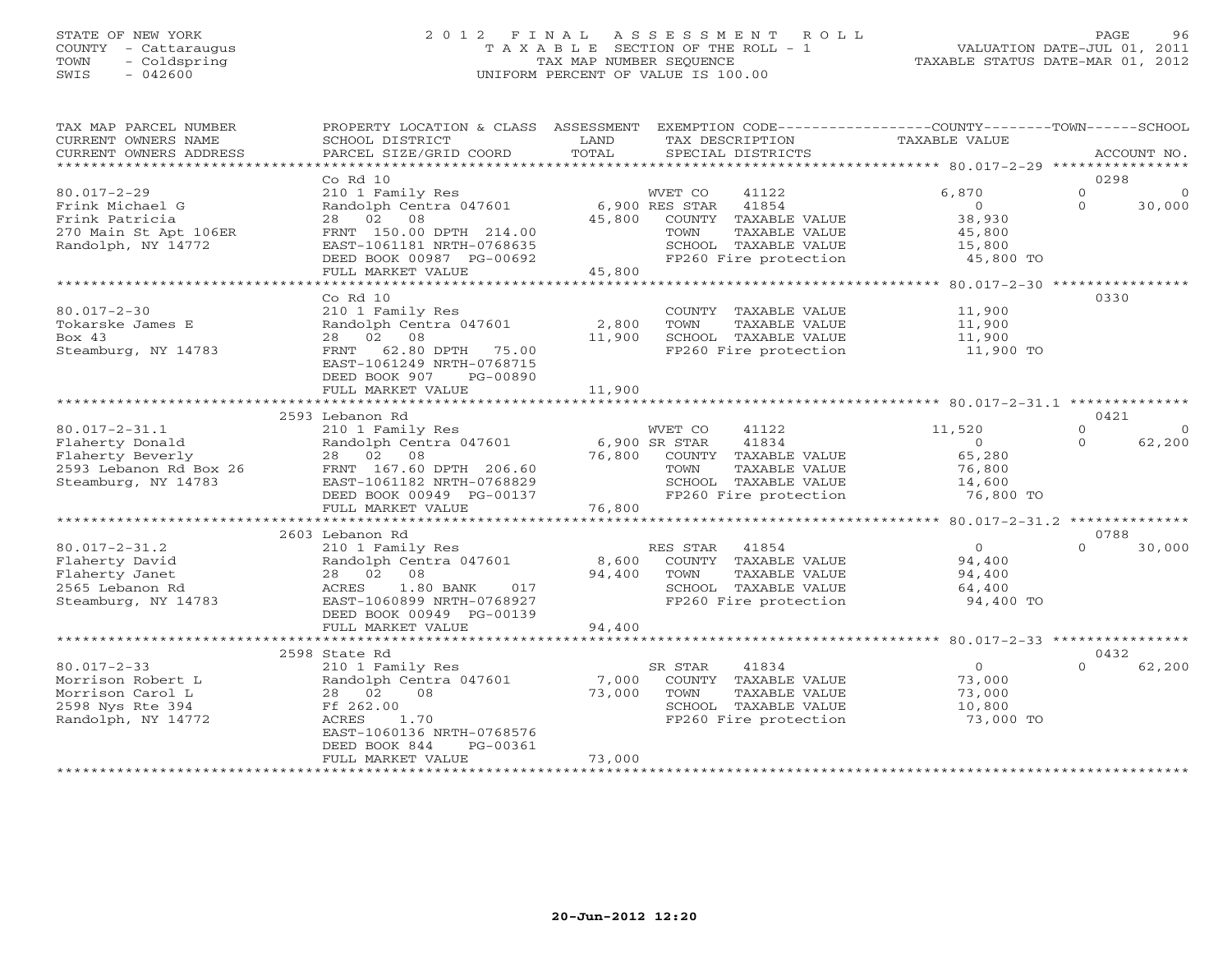# STATE OF NEW YORK 2 0 1 2 F I N A L A S S E S S M E N T R O L L PAGE 97 COUNTY - Cattaraugus T A X A B L E SECTION OF THE ROLL - 1 VALUATION DATE-JUL 01, 2011 TOWN - Coldspring TAX MAP NUMBER SEQUENCE TAXABLE STATUS DATE-MAR 01, 2012 SWIS - 042600 UNIFORM PERCENT OF VALUE IS 100.00UNIFORM PERCENT OF VALUE IS 100.00

| CURRENT OWNERS NAME<br>SCHOOL DISTRICT<br>LAND<br>TAX DESCRIPTION<br>TAXABLE VALUE<br>TOTAL<br>PARCEL SIZE/GRID COORD<br>CURRENT OWNERS ADDRESS<br>SPECIAL DISTRICTS<br>ACCOUNT NO.<br>********************<br>0233<br>2772 State Rd<br>$80.017 - 2 - 34$<br>314 Rural vac<10<br>12,200<br>COUNTY TAXABLE VALUE<br>Randolph Centra 047601<br>12,200<br>12,200<br>Nieman Bryan R<br>TOWN<br>TAXABLE VALUE<br>PO Box 247<br>28 02<br>08<br>12,200<br>SCHOOL TAXABLE VALUE<br>12,200<br>Steamburg, NY 14783<br>ACRES<br>3.61<br>FP260 Fire protection<br>12,200 TO<br>EAST-1059762 NRTH-0768622<br>DEED BOOK 00938 PG-01084<br>12,200<br>FULL MARKET VALUE<br>0243<br>State Rd<br>$80.017 - 2 - 35$<br>105 Vac farmland<br>COUNTY TAXABLE VALUE<br>12,000<br>Lockwood Robert L<br>Randolph Centra 047601<br>12,000<br>TOWN<br>TAXABLE VALUE<br>12,000<br>12,000<br>SCHOOL TAXABLE VALUE<br>3138 Nys Rte 394<br>28 02 08<br>12,000<br>Randolph, NY 14772<br>ACRES 15.01<br>FP260 Fire protection<br>12,000 TO<br>EAST-1059240 NRTH-0768935<br>DEED BOOK 878<br>PG-00329<br>12,000<br>FULL MARKET VALUE<br>0244<br>2646 Rte 394<br>$80.017 - 2 - 36$<br>210 1 Family Res<br>COUNTY TAXABLE VALUE<br>68,500<br>Lockwood Robert L<br>Randolph Centra 047601<br>12,400<br>TOWN<br>TAXABLE VALUE<br>68,500<br>3138 Nys Rte 394<br>38 02 08<br>68,500<br>SCHOOL TAXABLE VALUE<br>68,500<br>7.72<br>FP260 Fire protection<br>Randolph, NY 14772<br>ACRES<br>68,500 TO<br>EAST-1058488 NRTH-0769004<br>DEED BOOK 00878 PG-00329<br>FULL MARKET VALUE<br>68,500<br>0253<br>Nys Rte 394<br>$80.017 - 3 - 1$<br>481 Att row bldg<br>COUNTY TAXABLE VALUE<br>110,600<br>Shepard Linda<br>Randolph Centra 047601<br>8,600<br>TOWN<br>TAXABLE VALUE<br>110,600<br>2597 Rt 394<br>SCHOOL TAXABLE VALUE<br>28 02 08<br>110,600<br>110,600<br>FP260 Fire protection<br>Steamburg, NY 14783<br>ACRES<br>1.82<br>110,600 TO<br>EAST-1060089 NRTH-0768217<br>DEED BOOK 00984 PG-00868<br>FULL MARKET VALUE<br>110,600<br>0314<br>2587 Nys Rte 394<br>$80.017 - 3 - 2$<br>210 1 Family Res<br>COUNTY TAXABLE VALUE<br>39,400<br>Lundberg Richard L<br>Randolph Centra 047601<br>6,800<br>TOWN<br>TAXABLE VALUE<br>39,400<br>2587 Nys Rte 394<br>28  02  08<br>39,400<br>SCHOOL TAXABLE VALUE<br>39,400<br>Randolph, NY 14772<br>#4134<br>FP260 Fire protection<br>39,400 TO<br>FRNT 130.00 DPTH 200.00<br>EAST-1060288 NRTH-0768240<br>DEED BOOK 6235 PG-6001<br>39,400<br>FULL MARKET VALUE | TAX MAP PARCEL NUMBER | PROPERTY LOCATION & CLASS ASSESSMENT | EXEMPTION CODE-----------------COUNTY-------TOWN------SCHOOL |  |
|---------------------------------------------------------------------------------------------------------------------------------------------------------------------------------------------------------------------------------------------------------------------------------------------------------------------------------------------------------------------------------------------------------------------------------------------------------------------------------------------------------------------------------------------------------------------------------------------------------------------------------------------------------------------------------------------------------------------------------------------------------------------------------------------------------------------------------------------------------------------------------------------------------------------------------------------------------------------------------------------------------------------------------------------------------------------------------------------------------------------------------------------------------------------------------------------------------------------------------------------------------------------------------------------------------------------------------------------------------------------------------------------------------------------------------------------------------------------------------------------------------------------------------------------------------------------------------------------------------------------------------------------------------------------------------------------------------------------------------------------------------------------------------------------------------------------------------------------------------------------------------------------------------------------------------------------------------------------------------------------------------------------------------------------------------------------------------------------------------------------------------------------------------------------------------------------------------------------------------------------------------------------------------------------------------------------------------------------------------------------------------------------------------------------------------------------------------------------|-----------------------|--------------------------------------|--------------------------------------------------------------|--|
|                                                                                                                                                                                                                                                                                                                                                                                                                                                                                                                                                                                                                                                                                                                                                                                                                                                                                                                                                                                                                                                                                                                                                                                                                                                                                                                                                                                                                                                                                                                                                                                                                                                                                                                                                                                                                                                                                                                                                                                                                                                                                                                                                                                                                                                                                                                                                                                                                                                                     |                       |                                      |                                                              |  |
|                                                                                                                                                                                                                                                                                                                                                                                                                                                                                                                                                                                                                                                                                                                                                                                                                                                                                                                                                                                                                                                                                                                                                                                                                                                                                                                                                                                                                                                                                                                                                                                                                                                                                                                                                                                                                                                                                                                                                                                                                                                                                                                                                                                                                                                                                                                                                                                                                                                                     |                       |                                      |                                                              |  |
|                                                                                                                                                                                                                                                                                                                                                                                                                                                                                                                                                                                                                                                                                                                                                                                                                                                                                                                                                                                                                                                                                                                                                                                                                                                                                                                                                                                                                                                                                                                                                                                                                                                                                                                                                                                                                                                                                                                                                                                                                                                                                                                                                                                                                                                                                                                                                                                                                                                                     |                       |                                      |                                                              |  |
|                                                                                                                                                                                                                                                                                                                                                                                                                                                                                                                                                                                                                                                                                                                                                                                                                                                                                                                                                                                                                                                                                                                                                                                                                                                                                                                                                                                                                                                                                                                                                                                                                                                                                                                                                                                                                                                                                                                                                                                                                                                                                                                                                                                                                                                                                                                                                                                                                                                                     |                       |                                      |                                                              |  |
|                                                                                                                                                                                                                                                                                                                                                                                                                                                                                                                                                                                                                                                                                                                                                                                                                                                                                                                                                                                                                                                                                                                                                                                                                                                                                                                                                                                                                                                                                                                                                                                                                                                                                                                                                                                                                                                                                                                                                                                                                                                                                                                                                                                                                                                                                                                                                                                                                                                                     |                       |                                      |                                                              |  |
|                                                                                                                                                                                                                                                                                                                                                                                                                                                                                                                                                                                                                                                                                                                                                                                                                                                                                                                                                                                                                                                                                                                                                                                                                                                                                                                                                                                                                                                                                                                                                                                                                                                                                                                                                                                                                                                                                                                                                                                                                                                                                                                                                                                                                                                                                                                                                                                                                                                                     |                       |                                      |                                                              |  |
|                                                                                                                                                                                                                                                                                                                                                                                                                                                                                                                                                                                                                                                                                                                                                                                                                                                                                                                                                                                                                                                                                                                                                                                                                                                                                                                                                                                                                                                                                                                                                                                                                                                                                                                                                                                                                                                                                                                                                                                                                                                                                                                                                                                                                                                                                                                                                                                                                                                                     |                       |                                      |                                                              |  |
|                                                                                                                                                                                                                                                                                                                                                                                                                                                                                                                                                                                                                                                                                                                                                                                                                                                                                                                                                                                                                                                                                                                                                                                                                                                                                                                                                                                                                                                                                                                                                                                                                                                                                                                                                                                                                                                                                                                                                                                                                                                                                                                                                                                                                                                                                                                                                                                                                                                                     |                       |                                      |                                                              |  |
|                                                                                                                                                                                                                                                                                                                                                                                                                                                                                                                                                                                                                                                                                                                                                                                                                                                                                                                                                                                                                                                                                                                                                                                                                                                                                                                                                                                                                                                                                                                                                                                                                                                                                                                                                                                                                                                                                                                                                                                                                                                                                                                                                                                                                                                                                                                                                                                                                                                                     |                       |                                      |                                                              |  |
|                                                                                                                                                                                                                                                                                                                                                                                                                                                                                                                                                                                                                                                                                                                                                                                                                                                                                                                                                                                                                                                                                                                                                                                                                                                                                                                                                                                                                                                                                                                                                                                                                                                                                                                                                                                                                                                                                                                                                                                                                                                                                                                                                                                                                                                                                                                                                                                                                                                                     |                       |                                      |                                                              |  |
|                                                                                                                                                                                                                                                                                                                                                                                                                                                                                                                                                                                                                                                                                                                                                                                                                                                                                                                                                                                                                                                                                                                                                                                                                                                                                                                                                                                                                                                                                                                                                                                                                                                                                                                                                                                                                                                                                                                                                                                                                                                                                                                                                                                                                                                                                                                                                                                                                                                                     |                       |                                      |                                                              |  |
|                                                                                                                                                                                                                                                                                                                                                                                                                                                                                                                                                                                                                                                                                                                                                                                                                                                                                                                                                                                                                                                                                                                                                                                                                                                                                                                                                                                                                                                                                                                                                                                                                                                                                                                                                                                                                                                                                                                                                                                                                                                                                                                                                                                                                                                                                                                                                                                                                                                                     |                       |                                      |                                                              |  |
|                                                                                                                                                                                                                                                                                                                                                                                                                                                                                                                                                                                                                                                                                                                                                                                                                                                                                                                                                                                                                                                                                                                                                                                                                                                                                                                                                                                                                                                                                                                                                                                                                                                                                                                                                                                                                                                                                                                                                                                                                                                                                                                                                                                                                                                                                                                                                                                                                                                                     |                       |                                      |                                                              |  |
|                                                                                                                                                                                                                                                                                                                                                                                                                                                                                                                                                                                                                                                                                                                                                                                                                                                                                                                                                                                                                                                                                                                                                                                                                                                                                                                                                                                                                                                                                                                                                                                                                                                                                                                                                                                                                                                                                                                                                                                                                                                                                                                                                                                                                                                                                                                                                                                                                                                                     |                       |                                      |                                                              |  |
|                                                                                                                                                                                                                                                                                                                                                                                                                                                                                                                                                                                                                                                                                                                                                                                                                                                                                                                                                                                                                                                                                                                                                                                                                                                                                                                                                                                                                                                                                                                                                                                                                                                                                                                                                                                                                                                                                                                                                                                                                                                                                                                                                                                                                                                                                                                                                                                                                                                                     |                       |                                      |                                                              |  |
|                                                                                                                                                                                                                                                                                                                                                                                                                                                                                                                                                                                                                                                                                                                                                                                                                                                                                                                                                                                                                                                                                                                                                                                                                                                                                                                                                                                                                                                                                                                                                                                                                                                                                                                                                                                                                                                                                                                                                                                                                                                                                                                                                                                                                                                                                                                                                                                                                                                                     |                       |                                      |                                                              |  |
|                                                                                                                                                                                                                                                                                                                                                                                                                                                                                                                                                                                                                                                                                                                                                                                                                                                                                                                                                                                                                                                                                                                                                                                                                                                                                                                                                                                                                                                                                                                                                                                                                                                                                                                                                                                                                                                                                                                                                                                                                                                                                                                                                                                                                                                                                                                                                                                                                                                                     |                       |                                      |                                                              |  |
|                                                                                                                                                                                                                                                                                                                                                                                                                                                                                                                                                                                                                                                                                                                                                                                                                                                                                                                                                                                                                                                                                                                                                                                                                                                                                                                                                                                                                                                                                                                                                                                                                                                                                                                                                                                                                                                                                                                                                                                                                                                                                                                                                                                                                                                                                                                                                                                                                                                                     |                       |                                      |                                                              |  |
|                                                                                                                                                                                                                                                                                                                                                                                                                                                                                                                                                                                                                                                                                                                                                                                                                                                                                                                                                                                                                                                                                                                                                                                                                                                                                                                                                                                                                                                                                                                                                                                                                                                                                                                                                                                                                                                                                                                                                                                                                                                                                                                                                                                                                                                                                                                                                                                                                                                                     |                       |                                      |                                                              |  |
|                                                                                                                                                                                                                                                                                                                                                                                                                                                                                                                                                                                                                                                                                                                                                                                                                                                                                                                                                                                                                                                                                                                                                                                                                                                                                                                                                                                                                                                                                                                                                                                                                                                                                                                                                                                                                                                                                                                                                                                                                                                                                                                                                                                                                                                                                                                                                                                                                                                                     |                       |                                      |                                                              |  |
|                                                                                                                                                                                                                                                                                                                                                                                                                                                                                                                                                                                                                                                                                                                                                                                                                                                                                                                                                                                                                                                                                                                                                                                                                                                                                                                                                                                                                                                                                                                                                                                                                                                                                                                                                                                                                                                                                                                                                                                                                                                                                                                                                                                                                                                                                                                                                                                                                                                                     |                       |                                      |                                                              |  |
|                                                                                                                                                                                                                                                                                                                                                                                                                                                                                                                                                                                                                                                                                                                                                                                                                                                                                                                                                                                                                                                                                                                                                                                                                                                                                                                                                                                                                                                                                                                                                                                                                                                                                                                                                                                                                                                                                                                                                                                                                                                                                                                                                                                                                                                                                                                                                                                                                                                                     |                       |                                      |                                                              |  |
|                                                                                                                                                                                                                                                                                                                                                                                                                                                                                                                                                                                                                                                                                                                                                                                                                                                                                                                                                                                                                                                                                                                                                                                                                                                                                                                                                                                                                                                                                                                                                                                                                                                                                                                                                                                                                                                                                                                                                                                                                                                                                                                                                                                                                                                                                                                                                                                                                                                                     |                       |                                      |                                                              |  |
|                                                                                                                                                                                                                                                                                                                                                                                                                                                                                                                                                                                                                                                                                                                                                                                                                                                                                                                                                                                                                                                                                                                                                                                                                                                                                                                                                                                                                                                                                                                                                                                                                                                                                                                                                                                                                                                                                                                                                                                                                                                                                                                                                                                                                                                                                                                                                                                                                                                                     |                       |                                      |                                                              |  |
|                                                                                                                                                                                                                                                                                                                                                                                                                                                                                                                                                                                                                                                                                                                                                                                                                                                                                                                                                                                                                                                                                                                                                                                                                                                                                                                                                                                                                                                                                                                                                                                                                                                                                                                                                                                                                                                                                                                                                                                                                                                                                                                                                                                                                                                                                                                                                                                                                                                                     |                       |                                      |                                                              |  |
|                                                                                                                                                                                                                                                                                                                                                                                                                                                                                                                                                                                                                                                                                                                                                                                                                                                                                                                                                                                                                                                                                                                                                                                                                                                                                                                                                                                                                                                                                                                                                                                                                                                                                                                                                                                                                                                                                                                                                                                                                                                                                                                                                                                                                                                                                                                                                                                                                                                                     |                       |                                      |                                                              |  |
|                                                                                                                                                                                                                                                                                                                                                                                                                                                                                                                                                                                                                                                                                                                                                                                                                                                                                                                                                                                                                                                                                                                                                                                                                                                                                                                                                                                                                                                                                                                                                                                                                                                                                                                                                                                                                                                                                                                                                                                                                                                                                                                                                                                                                                                                                                                                                                                                                                                                     |                       |                                      |                                                              |  |
|                                                                                                                                                                                                                                                                                                                                                                                                                                                                                                                                                                                                                                                                                                                                                                                                                                                                                                                                                                                                                                                                                                                                                                                                                                                                                                                                                                                                                                                                                                                                                                                                                                                                                                                                                                                                                                                                                                                                                                                                                                                                                                                                                                                                                                                                                                                                                                                                                                                                     |                       |                                      |                                                              |  |
|                                                                                                                                                                                                                                                                                                                                                                                                                                                                                                                                                                                                                                                                                                                                                                                                                                                                                                                                                                                                                                                                                                                                                                                                                                                                                                                                                                                                                                                                                                                                                                                                                                                                                                                                                                                                                                                                                                                                                                                                                                                                                                                                                                                                                                                                                                                                                                                                                                                                     |                       |                                      |                                                              |  |
|                                                                                                                                                                                                                                                                                                                                                                                                                                                                                                                                                                                                                                                                                                                                                                                                                                                                                                                                                                                                                                                                                                                                                                                                                                                                                                                                                                                                                                                                                                                                                                                                                                                                                                                                                                                                                                                                                                                                                                                                                                                                                                                                                                                                                                                                                                                                                                                                                                                                     |                       |                                      |                                                              |  |
|                                                                                                                                                                                                                                                                                                                                                                                                                                                                                                                                                                                                                                                                                                                                                                                                                                                                                                                                                                                                                                                                                                                                                                                                                                                                                                                                                                                                                                                                                                                                                                                                                                                                                                                                                                                                                                                                                                                                                                                                                                                                                                                                                                                                                                                                                                                                                                                                                                                                     |                       |                                      |                                                              |  |
|                                                                                                                                                                                                                                                                                                                                                                                                                                                                                                                                                                                                                                                                                                                                                                                                                                                                                                                                                                                                                                                                                                                                                                                                                                                                                                                                                                                                                                                                                                                                                                                                                                                                                                                                                                                                                                                                                                                                                                                                                                                                                                                                                                                                                                                                                                                                                                                                                                                                     |                       |                                      |                                                              |  |
|                                                                                                                                                                                                                                                                                                                                                                                                                                                                                                                                                                                                                                                                                                                                                                                                                                                                                                                                                                                                                                                                                                                                                                                                                                                                                                                                                                                                                                                                                                                                                                                                                                                                                                                                                                                                                                                                                                                                                                                                                                                                                                                                                                                                                                                                                                                                                                                                                                                                     |                       |                                      |                                                              |  |
|                                                                                                                                                                                                                                                                                                                                                                                                                                                                                                                                                                                                                                                                                                                                                                                                                                                                                                                                                                                                                                                                                                                                                                                                                                                                                                                                                                                                                                                                                                                                                                                                                                                                                                                                                                                                                                                                                                                                                                                                                                                                                                                                                                                                                                                                                                                                                                                                                                                                     |                       |                                      |                                                              |  |
|                                                                                                                                                                                                                                                                                                                                                                                                                                                                                                                                                                                                                                                                                                                                                                                                                                                                                                                                                                                                                                                                                                                                                                                                                                                                                                                                                                                                                                                                                                                                                                                                                                                                                                                                                                                                                                                                                                                                                                                                                                                                                                                                                                                                                                                                                                                                                                                                                                                                     |                       |                                      |                                                              |  |
|                                                                                                                                                                                                                                                                                                                                                                                                                                                                                                                                                                                                                                                                                                                                                                                                                                                                                                                                                                                                                                                                                                                                                                                                                                                                                                                                                                                                                                                                                                                                                                                                                                                                                                                                                                                                                                                                                                                                                                                                                                                                                                                                                                                                                                                                                                                                                                                                                                                                     |                       |                                      |                                                              |  |
|                                                                                                                                                                                                                                                                                                                                                                                                                                                                                                                                                                                                                                                                                                                                                                                                                                                                                                                                                                                                                                                                                                                                                                                                                                                                                                                                                                                                                                                                                                                                                                                                                                                                                                                                                                                                                                                                                                                                                                                                                                                                                                                                                                                                                                                                                                                                                                                                                                                                     |                       |                                      |                                                              |  |
|                                                                                                                                                                                                                                                                                                                                                                                                                                                                                                                                                                                                                                                                                                                                                                                                                                                                                                                                                                                                                                                                                                                                                                                                                                                                                                                                                                                                                                                                                                                                                                                                                                                                                                                                                                                                                                                                                                                                                                                                                                                                                                                                                                                                                                                                                                                                                                                                                                                                     |                       |                                      |                                                              |  |
|                                                                                                                                                                                                                                                                                                                                                                                                                                                                                                                                                                                                                                                                                                                                                                                                                                                                                                                                                                                                                                                                                                                                                                                                                                                                                                                                                                                                                                                                                                                                                                                                                                                                                                                                                                                                                                                                                                                                                                                                                                                                                                                                                                                                                                                                                                                                                                                                                                                                     |                       |                                      |                                                              |  |
|                                                                                                                                                                                                                                                                                                                                                                                                                                                                                                                                                                                                                                                                                                                                                                                                                                                                                                                                                                                                                                                                                                                                                                                                                                                                                                                                                                                                                                                                                                                                                                                                                                                                                                                                                                                                                                                                                                                                                                                                                                                                                                                                                                                                                                                                                                                                                                                                                                                                     |                       |                                      |                                                              |  |
|                                                                                                                                                                                                                                                                                                                                                                                                                                                                                                                                                                                                                                                                                                                                                                                                                                                                                                                                                                                                                                                                                                                                                                                                                                                                                                                                                                                                                                                                                                                                                                                                                                                                                                                                                                                                                                                                                                                                                                                                                                                                                                                                                                                                                                                                                                                                                                                                                                                                     |                       |                                      |                                                              |  |
|                                                                                                                                                                                                                                                                                                                                                                                                                                                                                                                                                                                                                                                                                                                                                                                                                                                                                                                                                                                                                                                                                                                                                                                                                                                                                                                                                                                                                                                                                                                                                                                                                                                                                                                                                                                                                                                                                                                                                                                                                                                                                                                                                                                                                                                                                                                                                                                                                                                                     |                       |                                      |                                                              |  |
|                                                                                                                                                                                                                                                                                                                                                                                                                                                                                                                                                                                                                                                                                                                                                                                                                                                                                                                                                                                                                                                                                                                                                                                                                                                                                                                                                                                                                                                                                                                                                                                                                                                                                                                                                                                                                                                                                                                                                                                                                                                                                                                                                                                                                                                                                                                                                                                                                                                                     |                       |                                      |                                                              |  |
|                                                                                                                                                                                                                                                                                                                                                                                                                                                                                                                                                                                                                                                                                                                                                                                                                                                                                                                                                                                                                                                                                                                                                                                                                                                                                                                                                                                                                                                                                                                                                                                                                                                                                                                                                                                                                                                                                                                                                                                                                                                                                                                                                                                                                                                                                                                                                                                                                                                                     |                       |                                      |                                                              |  |
|                                                                                                                                                                                                                                                                                                                                                                                                                                                                                                                                                                                                                                                                                                                                                                                                                                                                                                                                                                                                                                                                                                                                                                                                                                                                                                                                                                                                                                                                                                                                                                                                                                                                                                                                                                                                                                                                                                                                                                                                                                                                                                                                                                                                                                                                                                                                                                                                                                                                     |                       |                                      |                                                              |  |
|                                                                                                                                                                                                                                                                                                                                                                                                                                                                                                                                                                                                                                                                                                                                                                                                                                                                                                                                                                                                                                                                                                                                                                                                                                                                                                                                                                                                                                                                                                                                                                                                                                                                                                                                                                                                                                                                                                                                                                                                                                                                                                                                                                                                                                                                                                                                                                                                                                                                     |                       |                                      |                                                              |  |
|                                                                                                                                                                                                                                                                                                                                                                                                                                                                                                                                                                                                                                                                                                                                                                                                                                                                                                                                                                                                                                                                                                                                                                                                                                                                                                                                                                                                                                                                                                                                                                                                                                                                                                                                                                                                                                                                                                                                                                                                                                                                                                                                                                                                                                                                                                                                                                                                                                                                     |                       |                                      |                                                              |  |
|                                                                                                                                                                                                                                                                                                                                                                                                                                                                                                                                                                                                                                                                                                                                                                                                                                                                                                                                                                                                                                                                                                                                                                                                                                                                                                                                                                                                                                                                                                                                                                                                                                                                                                                                                                                                                                                                                                                                                                                                                                                                                                                                                                                                                                                                                                                                                                                                                                                                     |                       |                                      |                                                              |  |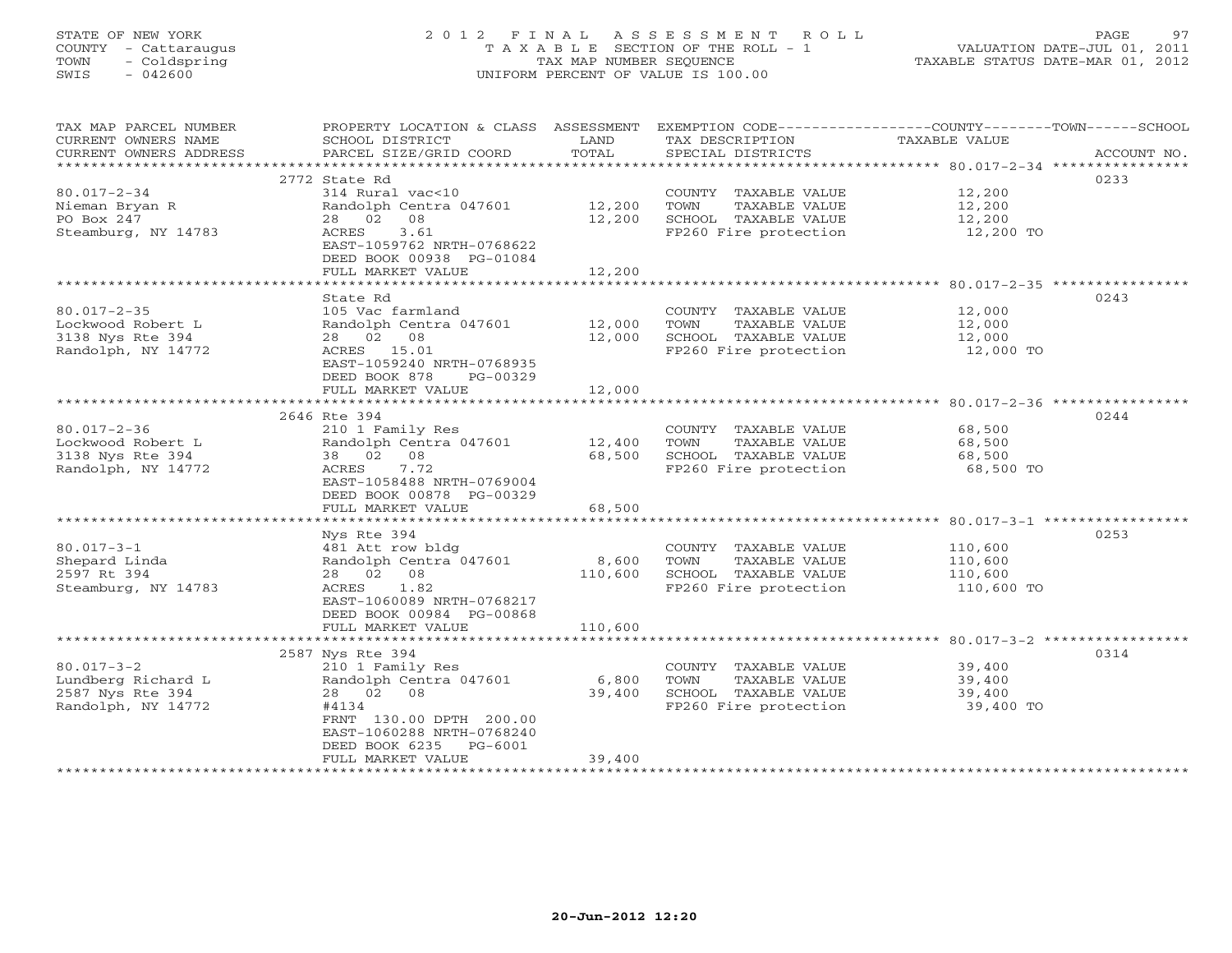# STATE OF NEW YORK 2 0 1 2 F I N A L A S S E S S M E N T R O L L PAGE 98 COUNTY - Cattaraugus T A X A B L E SECTION OF THE ROLL - 1 VALUATION DATE-JUL 01, 2011 TOWN - Coldspring TAX MAP NUMBER SEQUENCE TAXABLE STATUS DATE-MAR 01, 2012 SWIS - 042600 UNIFORM PERCENT OF VALUE IS 100.00UNIFORM PERCENT OF VALUE IS 100.00

| TAX MAP PARCEL NUMBER   | PROPERTY LOCATION & CLASS ASSESSMENT EXEMPTION CODE---------------COUNTY-------TOWN------SCHOOL |             |                                                                                        |                       |                    |
|-------------------------|-------------------------------------------------------------------------------------------------|-------------|----------------------------------------------------------------------------------------|-----------------------|--------------------|
| CURRENT OWNERS NAME     | SCHOOL DISTRICT                                                                                 | LAND        | TAX DESCRIPTION                                                                        | TAXABLE VALUE         |                    |
| CURRENT OWNERS ADDRESS  | PARCEL SIZE/GRID COORD                                                                          | TOTAL       | SPECIAL DISTRICTS                                                                      |                       | ACCOUNT NO.        |
|                         |                                                                                                 |             |                                                                                        |                       |                    |
|                         | 2587 State Rd                                                                                   |             |                                                                                        |                       | 0316               |
| $80.017 - 3 - 3$        | 210 1 Family Res                                                                                |             | RES STAR 41854                                                                         | $\Omega$              | $\Omega$<br>30,000 |
| Lundberg Richard L      | Randolph Centra 047601 6,600 COUNTY TAXABLE VALUE                                               |             |                                                                                        | 50,300                |                    |
| 2587 Nys Rte 394        | 28 02 08                                                                                        | 50,300 TOWN | TAXABLE VALUE                                                                          |                       |                    |
| Randolph, NY 14772      | FRNT 110.00 DPTH 200.00                                                                         |             |                                                                                        | 50,300<br>20,300      |                    |
|                         | EAST-1060406 NRTH-0768229                                                                       |             | SCHOOL TAXABLE VALUE $20,300$<br>FP260 Fire protection 50,300 TO                       |                       |                    |
|                         |                                                                                                 |             |                                                                                        |                       |                    |
|                         | DEED BOOK 6235 PG-6001                                                                          |             |                                                                                        |                       |                    |
|                         | FULL MARKET VALUE                                                                               | 50,300      |                                                                                        |                       |                    |
|                         |                                                                                                 |             |                                                                                        |                       |                    |
|                         | 2581 State Rd                                                                                   |             |                                                                                        |                       | 0315               |
| $80.017 - 3 - 4$        | 210 1 Family Res                                                                                |             | RES STAR 41854                                                                         | $\overline{0}$        | $\Omega$<br>30,000 |
| Newell Dale R           | Randolph Centra 047601 6,900 COUNTY TAXABLE VALUE                                               |             |                                                                                        | 42,000                |                    |
| 2581 Nys Rte 394        | 28 02 08                                                                                        | 42,000 TOWN | TAXABLE VALUE                                                                          |                       |                    |
| Steamburg, NY 14783     | FRNT 165.00 DPTH 200.00                                                                         |             | SCHOOL TAXABLE VALUE 12,000<br>FP260 Fire protection 42,000 TO                         | 42,000<br>12,000      |                    |
|                         | EAST-1060540 NRTH-0768210                                                                       |             |                                                                                        |                       |                    |
|                         | DEED BOOK 800<br>PG-00738                                                                       |             |                                                                                        |                       |                    |
|                         | FULL MARKET VALUE                                                                               | 42,000      |                                                                                        |                       |                    |
|                         |                                                                                                 |             |                                                                                        |                       |                    |
|                         | State Rd                                                                                        |             |                                                                                        |                       | 0329               |
| $80.017 - 3 - 5$        | 486 Mini-mart                                                                                   |             | COUNTY TAXABLE VALUE                                                                   | 120,000               |                    |
|                         | Randolph Centra 047601 7,300                                                                    |             |                                                                                        | 120,000               |                    |
| KMG Rentals Partnership |                                                                                                 |             | TOWN<br>TAXABLE VALUE                                                                  |                       |                    |
| 525 Center St           | 28 02 08                                                                                        | 120,000     | SCHOOL TAXABLE VALUE<br>FP260 Fire protection                                          | 120,000<br>120,000 TO |                    |
| Salamanca, NY 14779     | ACRES 1.23                                                                                      |             |                                                                                        |                       |                    |
|                         | EAST-1061178 NRTH-0768081                                                                       |             |                                                                                        |                       |                    |
|                         | DEED BOOK 14025 PG-7001                                                                         |             |                                                                                        |                       |                    |
|                         |                                                                                                 |             |                                                                                        |                       |                    |
|                         |                                                                                                 |             |                                                                                        |                       |                    |
|                         | Rt394                                                                                           |             |                                                                                        |                       | 0445               |
| $80.017 - 3 - 6$        | 314 Rural vac<10                                                                                |             | COUNTY TAXABLE VALUE                                                                   | 600                   |                    |
| Tokarske David G        | Randolph Centra 047601                                                                          | 600         | TOWN<br>TAXABLE VALUE                                                                  | 600                   |                    |
| Tokarske James E        | 28 02 08                                                                                        | 600         | SCHOOL TAXABLE VALUE                                                                   | 600                   |                    |
| 2654 Nys Rte 394        | FRNT 53.00 DPTH 110.00                                                                          |             | FP260 Fire protection                                                                  | 600 TO                |                    |
| PO Box 43               | EAST-1061222 NRTH-0768179                                                                       |             |                                                                                        |                       |                    |
| Steamburg, NY 14783     | DEED BOOK 3812 PG-8001                                                                          |             |                                                                                        |                       |                    |
|                         | FULL MARKET VALUE                                                                               | 600         |                                                                                        |                       |                    |
|                         |                                                                                                 |             |                                                                                        |                       |                    |
|                         |                                                                                                 |             |                                                                                        |                       |                    |
|                         | Nys Rte 394                                                                                     |             |                                                                                        |                       | 0360               |
| $80.017 - 3 - 8$        | 411 Apartment                                                                                   |             | COUNTY TAXABLE VALUE                                                                   | 20,000                |                    |
| Gimbrone Edward         | Randolph Centra 047601 3,000                                                                    |             | TOWN<br>TOWN TAAADDD<br>SCHOOL TAXABLE VALUE 20,000 TO<br>All the protection 20,000 TO | TAXABLE VALUE 20,000  |                    |
| Gimbrone Kristopher M   | 28 02 08                                                                                        | 20,000      |                                                                                        |                       |                    |
| 525 Center St           | FRNT 56.00 DPTH 90.00                                                                           |             |                                                                                        |                       |                    |
| Salamanca, NY 14779     | EAST-1061331 NRTH-0768146                                                                       |             |                                                                                        |                       |                    |
|                         | DEED BOOK 10417 PG-8001                                                                         |             |                                                                                        |                       |                    |
|                         | FULL MARKET VALUE                                                                               | 20,000      |                                                                                        |                       |                    |
|                         |                                                                                                 |             |                                                                                        |                       |                    |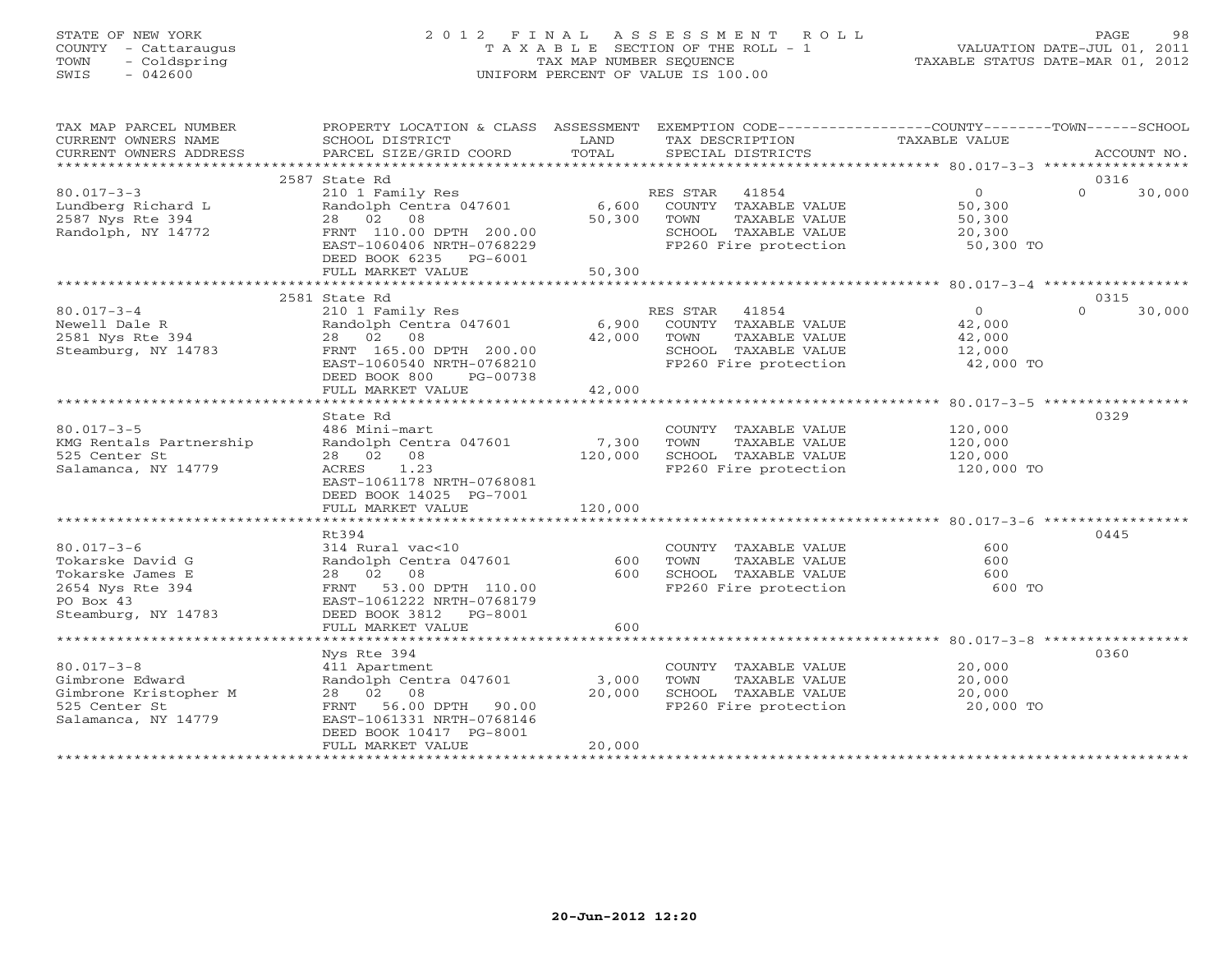# STATE OF NEW YORK 2 0 1 2 F I N A L A S S E S S M E N T R O L L PAGE 99 COUNTY - Cattaraugus T A X A B L E SECTION OF THE ROLL - 1 VALUATION DATE-JUL 01, 2011 TOWN - Coldspring TAX MAP NUMBER SEQUENCE TAXABLE STATUS DATE-MAR 01, 2012 SWIS - 042600 UNIFORM PERCENT OF VALUE IS 100.00UNIFORM PERCENT OF VALUE IS 100.00

| TAX MAP PARCEL NUMBER<br>CURRENT OWNERS NAME<br>CURRENT OWNERS ADDRESS                               | PROPERTY LOCATION & CLASS ASSESSMENT<br>SCHOOL DISTRICT<br>PARCEL SIZE/GRID COORD                                                                                                             | LAND<br>TOTAL                              | TAX DESCRIPTION<br>SPECIAL DISTRICTS                                                           | EXEMPTION CODE-----------------COUNTY-------TOWN------SCHOOL<br>TAXABLE VALUE<br>ACCOUNT NO.            |
|------------------------------------------------------------------------------------------------------|-----------------------------------------------------------------------------------------------------------------------------------------------------------------------------------------------|--------------------------------------------|------------------------------------------------------------------------------------------------|---------------------------------------------------------------------------------------------------------|
| $80.017 - 3 - 9$<br>Lockwood Cheryl<br>3138 NYS Rte 394<br>Randolph, NY 14772                        | Nys Rte 394 & Old Rte 17<br>210 1 Family Res<br>Randolph Centra 047601<br>28  02  08<br>FRNT 154.80 DPTH 111.60<br>EAST-1061594 NRTH-0768150<br>DEED BOOK 889<br>PG-00180                     | 6,400<br>25,100                            | COUNTY TAXABLE VALUE<br>TOWN<br>TAXABLE VALUE<br>SCHOOL TAXABLE VALUE<br>FP260 Fire protection | 0232<br>25,100<br>25,100<br>25,100<br>25,100 TO                                                         |
|                                                                                                      | FULL MARKET VALUE                                                                                                                                                                             | 25,100                                     |                                                                                                |                                                                                                         |
| $80.017 - 3 - 10$<br>Big Dawg Prop. of WNY, LLC<br>29 S Main St<br>Portville, NY 14770               | *************************<br>State Rd<br>314 Rural vac<10<br>Randolph Centra 047601<br>28 02 08<br>6.17<br>ACRES<br>EAST-1062068 NRTH-0767897<br>DEED BOOK 15315 PG-4001<br>FULL MARKET VALUE | ************<br>13,500<br>13,500<br>13,500 | COUNTY TAXABLE VALUE<br>TOWN<br>TAXABLE VALUE<br>SCHOOL TAXABLE VALUE<br>FP260 Fire protection | ********************** 80.017-3-10 *****************<br>0075<br>13,500<br>13,500<br>13,500<br>13,500 TO |
|                                                                                                      | ******************                                                                                                                                                                            | **********                                 |                                                                                                | ************************** 80.017-3-11 ***********                                                      |
| $80.017 - 3 - 11$<br>Yata Jennifer A<br>Murphy Alisa M<br>858 Buena Vista St<br>Moss Beach, CA 94039 | State Rd<br>322 Rural vac>10<br>Randolph Centra 047601<br>28 02 08<br>ACRES 16.66 BANK<br>005<br>EAST-1062978 NRTH-0767802<br>DEED BOOK 1498<br>PG-5002                                       | 24,600<br>24,600                           | COUNTY TAXABLE VALUE<br>TOWN<br>TAXABLE VALUE<br>SCHOOL TAXABLE VALUE<br>FP260 Fire protection | 0010<br>24,600<br>24,600<br>24,600<br>24,600 TO                                                         |
|                                                                                                      | FULL MARKET VALUE                                                                                                                                                                             | 24,600                                     |                                                                                                |                                                                                                         |
|                                                                                                      | ************************                                                                                                                                                                      |                                            |                                                                                                |                                                                                                         |
| $80.017 - 3 - 12$<br>Watt Merle Sr<br>Watt Sydney R<br>PO Box 37<br>Steamburg, NY 14783              | Nys Rte 394<br>314 Rural vac<10<br>Randolph Centra 047601<br>27 02 08<br>2.11<br>ACRES<br>EAST-1063442 NRTH-0767520<br>DEED BOOK 16460 PG-8001                                                | 1,200<br>1,200                             | COUNTY TAXABLE VALUE<br>TOWN<br>TAXABLE VALUE<br>SCHOOL TAXABLE VALUE<br>FP260 Fire protection | 0085<br>1,200<br>1,200<br>1,200<br>1,200 TO                                                             |
|                                                                                                      | FULL MARKET VALUE                                                                                                                                                                             | 1,200                                      |                                                                                                |                                                                                                         |
| $80.017 - 3 - 13$<br>Adams Richard E<br>Adams Wendy L<br>3799 Lake St<br>Jamestown, NY 14701         | 2599 Nys Rte 394<br>442 MiniWhseSelf<br>Randolph Centra 047601<br>27/28 02 08<br>ACRES<br>1.80<br>EAST-1061912 NRTH-0767446<br>DEED BOOK 10238 PG-8001<br>FULL MARKET VALUE                   | 8,600<br>203,800<br>203,800                | COUNTY TAXABLE VALUE<br>TOWN<br>TAXABLE VALUE<br>SCHOOL TAXABLE VALUE<br>FP260 Fire protection | 0382<br>203,800<br>203,800<br>203,800<br>203,800 TO                                                     |
|                                                                                                      | ************************                                                                                                                                                                      | ****************                           |                                                                                                |                                                                                                         |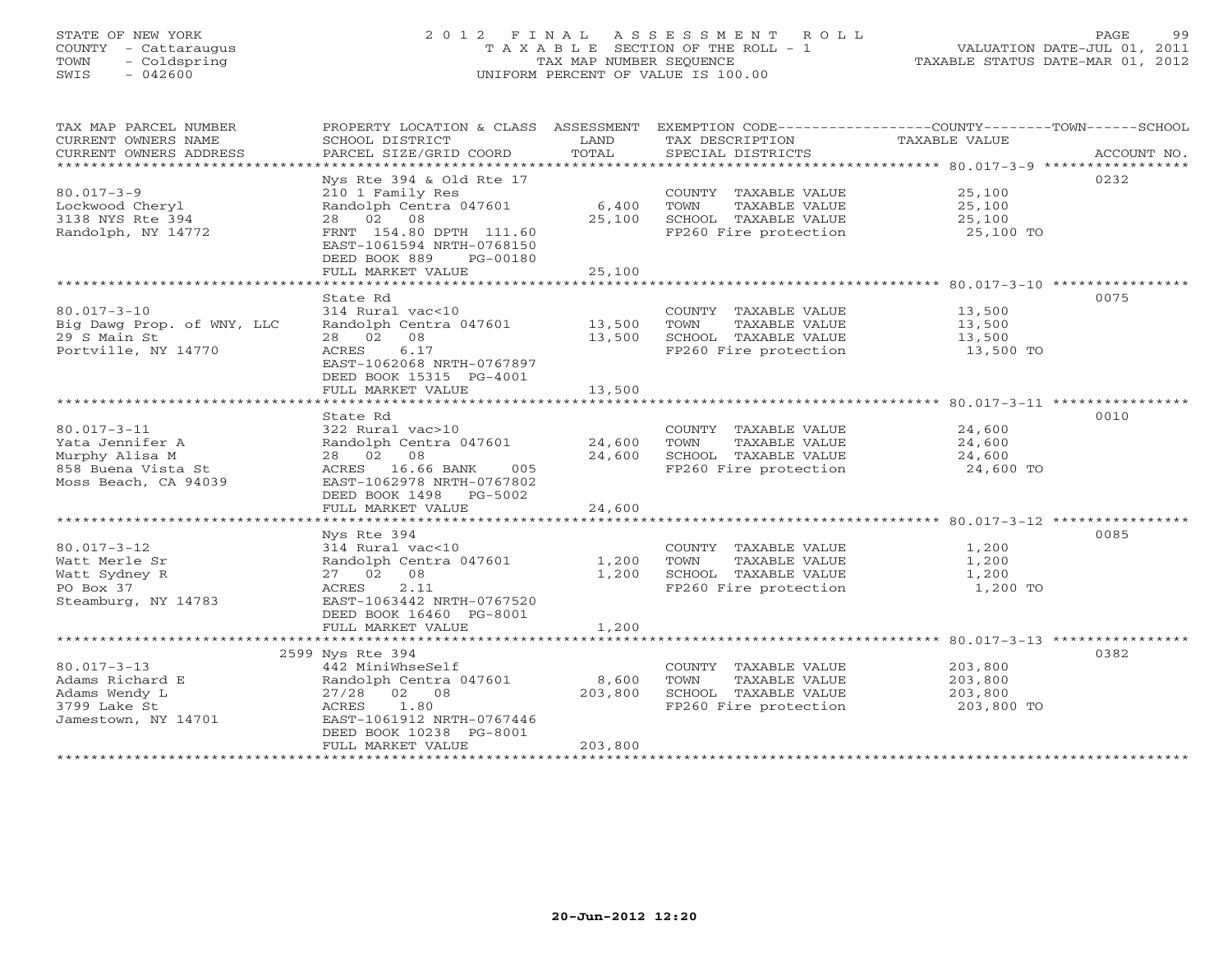# STATE OF NEW YORK 2 0 1 2 F I N A L A S S E S S M E N T R O L L PAGE 100 COUNTY - Cattaraugus T A X A B L E SECTION OF THE ROLL - 1 VALUATION DATE-JUL 01, 2011 TOWN - Coldspring TAX MAP NUMBER SEQUENCE TAXABLE STATUS DATE-MAR 01, 2012 SWIS - 042600 UNIFORM PERCENT OF VALUE IS 100.00UNIFORM PERCENT OF VALUE IS 100.00

| TAX MAP PARCEL NUMBER      | PROPERTY LOCATION & CLASS ASSESSMENT |                 | EXEMPTION CODE-----------------COUNTY-------TOWN------SCHOOL |                |                     |
|----------------------------|--------------------------------------|-----------------|--------------------------------------------------------------|----------------|---------------------|
| CURRENT OWNERS NAME        | SCHOOL DISTRICT                      | LAND            | TAX DESCRIPTION                                              | TAXABLE VALUE  |                     |
| CURRENT OWNERS ADDRESS     | PARCEL SIZE/GRID COORD               | TOTAL           | SPECIAL DISTRICTS                                            |                | ACCOUNT NO.         |
|                            |                                      | *************** |                                                              |                |                     |
|                            | Nys Rte $394$ (Off)                  |                 |                                                              |                | 0379                |
| $80.017 - 3 - 14$          | 210 1 Family Res                     |                 | COUNTY TAXABLE VALUE                                         | 81,400         |                     |
| Ettelson Morton            | Randolph Centra 047601               | 27,000          | TOWN<br>TAXABLE VALUE                                        | 81,400         |                     |
| Ettelson Donna             | 28 02<br>08                          | 81,400          | SCHOOL TAXABLE VALUE                                         | 81,400         |                     |
| 2028 Ford St               | ACRES 15.00                          |                 | FP260 Fire protection                                        | 81,400 TO      |                     |
| Brooklyn, NY 11229         | EAST-1061215 NRTH-0767401            |                 |                                                              |                |                     |
|                            | DEED BOOK 901<br>PG-00029            |                 |                                                              |                |                     |
|                            | FULL MARKET VALUE                    | 81,400          |                                                              |                |                     |
|                            |                                      |                 |                                                              |                |                     |
|                            | Nys Rte 394                          |                 |                                                              |                | 0383                |
| $80.017 - 3 - 15$          | 311 Res vac land                     |                 | COUNTY TAXABLE VALUE                                         | 7,400          |                     |
| Ackerman William           | Randolph Centra 047601               | 7,400           | TOWN<br>TAXABLE VALUE                                        | 7,400          |                     |
| Ackerman Constance D       | 28 02 08                             | 7,400           | SCHOOL TAXABLE VALUE                                         | 7,400          |                     |
|                            |                                      |                 |                                                              |                |                     |
| 2527 West Perimeter Rd     | ACRES<br>1.21                        |                 | FP260 Fire protection                                        | 7,400 TO       |                     |
| PO Box E                   | EAST-1061708 NRTH-0767642            |                 |                                                              |                |                     |
| Steamburg, NY 14783        | DEED BOOK 12381 PG-2001              |                 |                                                              |                |                     |
|                            | FULL MARKET VALUE                    | 7,400           |                                                              |                |                     |
|                            |                                      |                 |                                                              |                |                     |
|                            | 2527 Nys Rte 394                     |                 |                                                              |                | 0438                |
| $80.017 - 3 - 16$          | 210 1 Family Res                     |                 | RES STAR<br>41854                                            | $\circ$        | $\Omega$<br>30,000  |
| Ackerman William C         | Randolph Centra 047601               | 7,100           | COUNTY TAXABLE VALUE                                         | 66,200         |                     |
| Ackerman Constance         | 28 02 08                             | 66,200          | TOWN<br>TAXABLE VALUE                                        | 66,200         |                     |
| 2527 Rte 394               | FRNT 230.00 DPTH 270.00              |                 | SCHOOL TAXABLE VALUE                                         | 36,200         |                     |
| PO Box E                   | BANK<br>017                          |                 | FP260 Fire protection                                        | 66,200 TO      |                     |
| Steamburg, NY 14783        | EAST-1061615 NRTH-0767789            |                 |                                                              |                |                     |
|                            | DEED BOOK 00929 PG-00383             |                 |                                                              |                |                     |
|                            | FULL MARKET VALUE                    | 66,200          |                                                              |                |                     |
|                            |                                      |                 |                                                              |                |                     |
|                            | 2553 Nys Rte 394                     |                 |                                                              |                | 0197                |
| $80.017 - 3 - 17$          | 210 1 Family Res                     |                 | RES STAR<br>41854                                            | $\overline{0}$ | $\Omega$<br>30,000  |
| Glow William J             | Randolph Centra 047601               | 11,000          | COUNTY TAXABLE VALUE                                         | 41,000         |                     |
| 1400 Twenty Eight Creek Rd | 28 02<br>08                          | 41,000          | TAXABLE VALUE<br>TOWN                                        | 41,000         |                     |
| Kennedy, NY 14747          | ACRES<br>3.00                        |                 | SCHOOL TAXABLE VALUE                                         | 11,000         |                     |
|                            | EAST-1061421 NRTH-0767829            |                 | FP260 Fire protection                                        | 41,000 TO      |                     |
|                            | DEED BOOK 1017 PG-542                |                 |                                                              |                |                     |
|                            | FULL MARKET VALUE                    | 41,000          |                                                              |                |                     |
|                            |                                      |                 |                                                              |                |                     |
|                            | 2505 Lower Jones Hill Rd             |                 |                                                              |                | 0402                |
| $80.017 - 3 - 19$          | 210 1 Family Res                     |                 | VET TOWN<br>41103                                            | $\circ$        | 550<br>$\circ$      |
| Sharpe Alonzo              | Randolph Centra 047601               | 7,300 CVET CO   | 41132                                                        | 13,925         | $\circ$<br>$\Omega$ |
| Sharpe Jane                | 27 02 08                             |                 | 41834<br>55,700 SR STAR                                      | $\circ$        | 55,700<br>$\Omega$  |
| 2505 Lower Jones Hill Rd   | 1.13<br>ACRES                        |                 | COUNTY TAXABLE VALUE                                         | 41,775         |                     |
| PO Box 163                 | EAST-1060444 NRTH-0767036            |                 | TOWN<br>TAXABLE VALUE                                        | 55,150         |                     |
| Steamburg, NY 14783        | DEED BOOK 3594<br>PG-2002            |                 | SCHOOL TAXABLE VALUE                                         | $\circ$        |                     |
|                            | FULL MARKET VALUE                    |                 | 55,700 FP260 Fire protection                                 | 55,700 TO      |                     |
|                            |                                      |                 | *******************************                              |                |                     |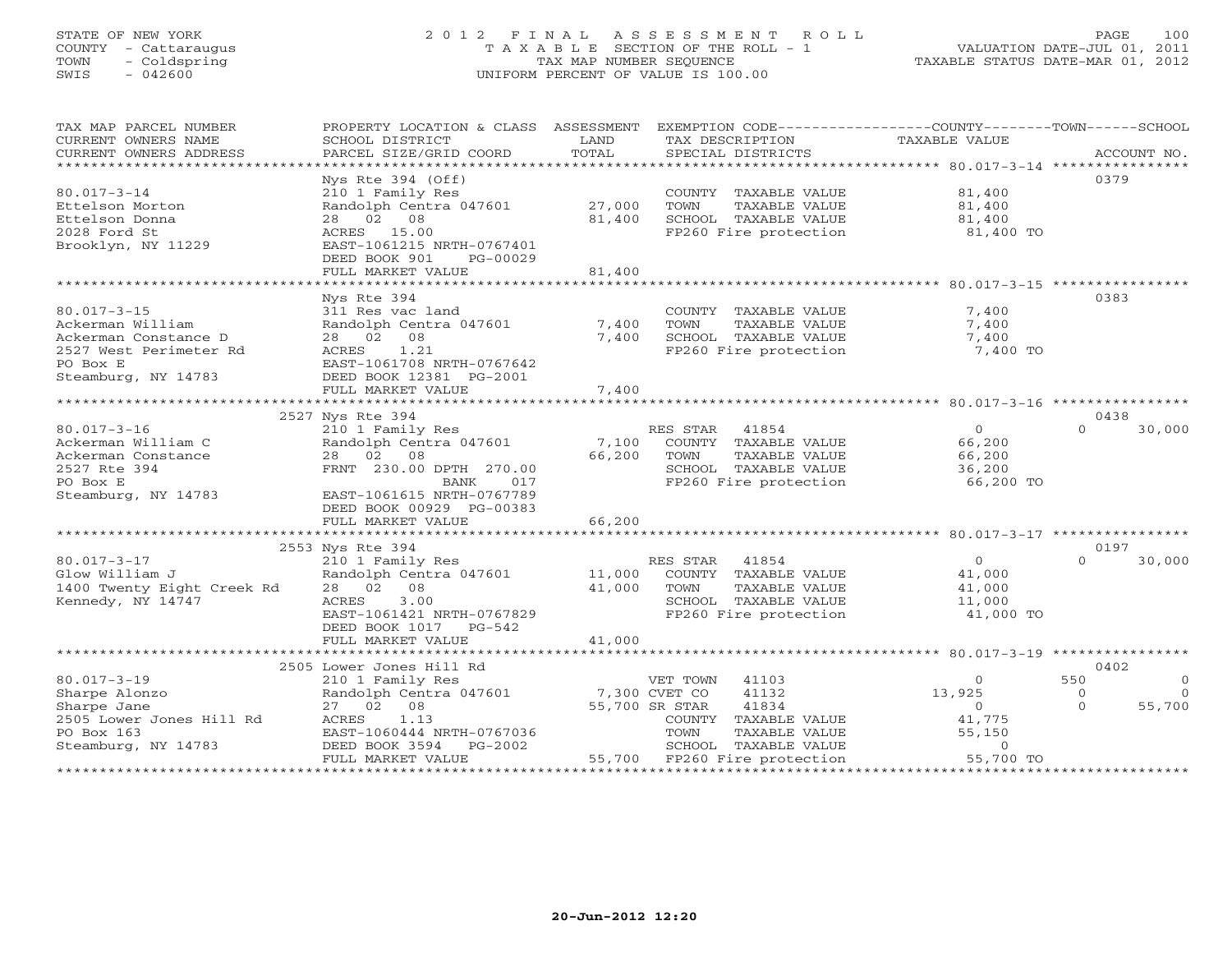## STATE OF NEW YORK 2 0 1 2 F I N A L A S S E S S M E N T R O L L PAGE 101 COUNTY - Cattaraugus T A X A B L E SECTION OF THE ROLL - 1 VALUATION DATE-JUL 01, 2011 TOWN - Coldspring TAX MAP NUMBER SEQUENCE TAXABLE STATUS DATE-MAR 01, 2012 SWIS - 042600 UNIFORM PERCENT OF VALUE IS 100.00UNIFORM PERCENT OF VALUE IS 100.00

| TAX MAP PARCEL NUMBER<br>CURRENT OWNERS NAME                                                                    | PROPERTY LOCATION & CLASS ASSESSMENT<br>SCHOOL DISTRICT                                                                                                                                         | LAND                               | EXEMPTION CODE-----------------COUNTY-------TOWN------SCHOOL<br>TAX DESCRIPTION                                             | <b>TAXABLE VALUE</b>                                          |                                        |
|-----------------------------------------------------------------------------------------------------------------|-------------------------------------------------------------------------------------------------------------------------------------------------------------------------------------------------|------------------------------------|-----------------------------------------------------------------------------------------------------------------------------|---------------------------------------------------------------|----------------------------------------|
| CURRENT OWNERS ADDRESS<br>**********************                                                                | PARCEL SIZE/GRID COORD                                                                                                                                                                          | TOTAL                              | SPECIAL DISTRICTS                                                                                                           |                                                               | ACCOUNT NO.                            |
|                                                                                                                 | Jones Hill Rd                                                                                                                                                                                   |                                    |                                                                                                                             |                                                               | 0202                                   |
| $80.017 - 3 - 20$<br>Bulich Stephen<br>Bulich Christie<br>2511 Jones Hill Rd<br>PO Box 2<br>Steamburg, NY 14783 | 210 1 Family Res<br>Randolph Centra 047601<br>27 02<br>08<br>$L/u$ - George Haggett<br>FRNT 126.00 DPTH 345.65<br>EAST-1060484 NRTH-0767166<br>DEED BOOK 1008<br>$PG-274$                       | 7,000<br>35,000                    | RES STAR<br>41854<br>COUNTY TAXABLE VALUE<br>TOWN<br>TAXABLE VALUE<br>SCHOOL TAXABLE VALUE<br>FP260 Fire protection         | $\circ$<br>35,000<br>35,000<br>5,000<br>35,000 TO             | $\Omega$<br>30,000                     |
|                                                                                                                 | FULL MARKET VALUE                                                                                                                                                                               | 35,000                             |                                                                                                                             |                                                               |                                        |
|                                                                                                                 |                                                                                                                                                                                                 |                                    |                                                                                                                             |                                                               |                                        |
| $80.017 - 3 - 21$<br>Hartson Glenda D<br>2515 Lower Jones Hill Rd<br>PO Box 82<br>Steamburg, NY 14783           | 2515 Lower Jones Hill Rd<br>210 1 Family Res<br>Randolph Centra 047601<br>08<br>27 02<br>1.22 BANK<br>ACRES<br>032<br>EAST-1060540 NRTH-0767297<br>DEED BOOK 13243 PG-3001<br>FULL MARKET VALUE | 7,400<br>50,300<br>50,300          | RES STAR<br>41854<br>COUNTY TAXABLE VALUE<br>TOWN<br>TAXABLE VALUE<br>SCHOOL TAXABLE VALUE<br>FP260 Fire protection         | $\circ$<br>50,300<br>50,300<br>20,300<br>50,300 TO            | 0403<br>$\Omega$<br>30,000             |
|                                                                                                                 |                                                                                                                                                                                                 | ********************               |                                                                                                                             | ************************* 80.017-3-22.1 **************        |                                        |
| $80.017 - 3 - 22.1$<br>Steamburg Properties Inc<br>751 Cain Rd<br>Angola, NY 14006                              | Nys Rte 394<br>210 1 Family Res<br>Randolph Centra 047601<br>28 02 08<br>ACRES 42.90<br>EAST-1059936 NRTH-0767571<br>DEED BOOK 251<br>PG-7001<br>FULL MARKET VALUE                              | 27,000<br>89,100<br>89,100         | COUNTY TAXABLE VALUE<br>TAXABLE VALUE<br>TOWN<br>SCHOOL TAXABLE VALUE<br>FP260 Fire protection                              | 89,100<br>89,100<br>89,100<br>89,100 TO                       | 0476                                   |
|                                                                                                                 | ********************                                                                                                                                                                            |                                    |                                                                                                                             |                                                               |                                        |
| $80.017 - 3 - 23.1$<br>Young Jack A<br>Young Shirley<br>10439 Oldro Rd Box 45<br>Steamburg, NY 14783            | Gulf Rd<br>210 1 Family Res<br>Randolph Centra 047601<br>28 02<br>08<br>ACRES<br>7.50<br>EAST-1059253 NRTH-0768024<br>DEED BOOK 783<br>PG-00318                                                 | 19,000<br>69,500                   | RES STAR<br>41854<br>COUNTY TAXABLE VALUE<br>TAXABLE VALUE<br>TOWN<br>SCHOOL TAXABLE VALUE<br>FP260 Fire protection         | $\circ$<br>69,500<br>69,500<br>39,500<br>69,500 TO            | 0093<br>$\Omega$<br>30,000             |
|                                                                                                                 | FULL MARKET VALUE                                                                                                                                                                               | 69,500                             |                                                                                                                             |                                                               |                                        |
|                                                                                                                 | ************************<br>10473 Oldro Rd                                                                                                                                                      |                                    |                                                                                                                             |                                                               | 0135                                   |
| $80.017 - 3 - 24$<br>Jerabek Carmela<br>10473 Oldro Rd<br>Randolph, NY 14772                                    | 270 Mfg housing<br>Randolph Centra 047601<br>37 02<br>08<br>ACRES<br>3.99<br>EAST-1058540 NRTH-0767545<br>DEED BOOK 873<br>PG-00532<br>FULL MARKET VALUE                                        | 12,900 SR STAR<br>79,600<br>79,600 | AGED C/T/S 41800<br>41834<br>COUNTY TAXABLE VALUE<br>TOWN<br>TAXABLE VALUE<br>SCHOOL TAXABLE VALUE<br>FP260 Fire protection | 39,800<br>$\circ$<br>39,800<br>39,800<br>$\circ$<br>79,600 TO | 39,800<br>39,800<br>$\Omega$<br>39,800 |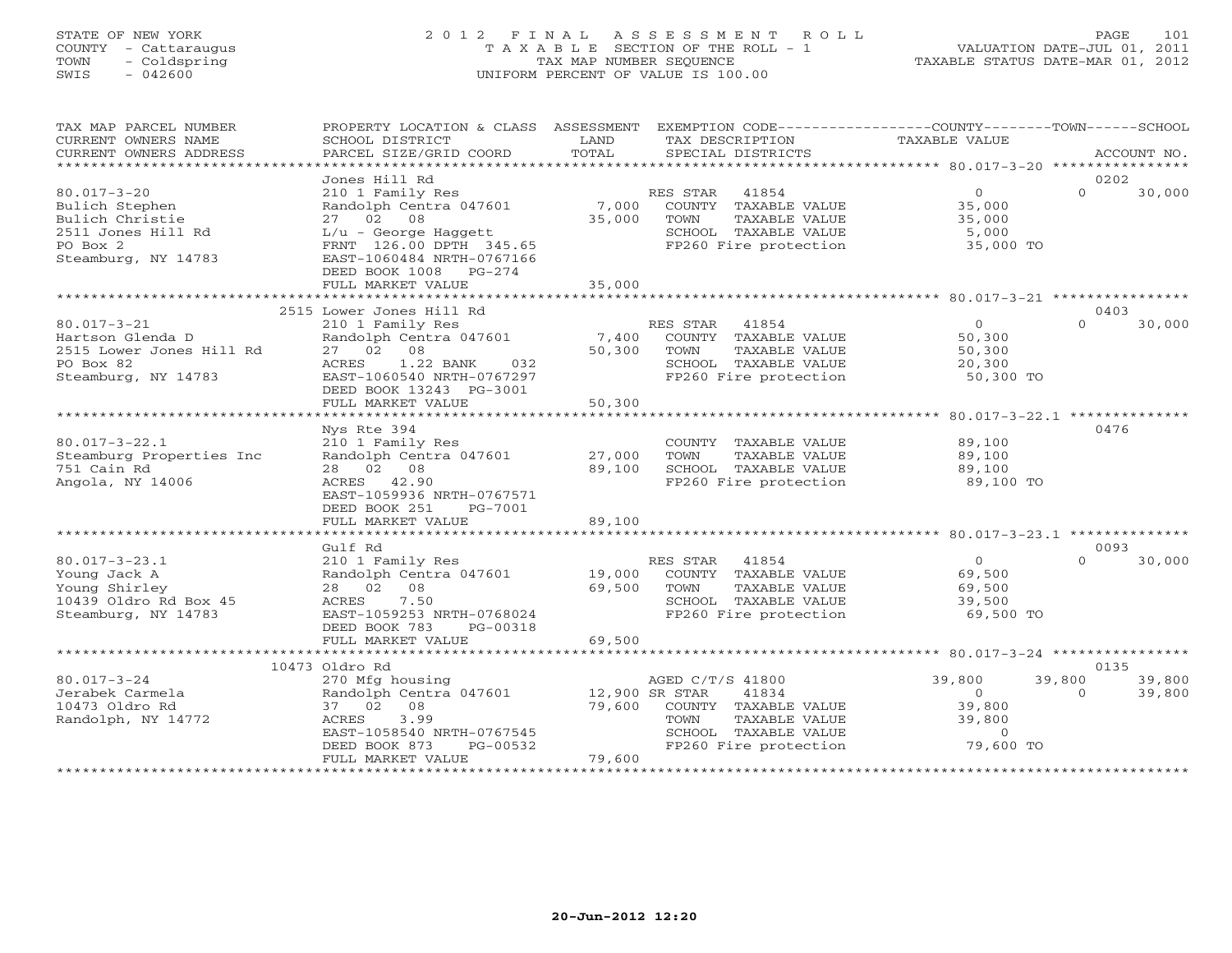## STATE OF NEW YORK 2 0 1 2 F I N A L A S S E S S M E N T R O L L PAGE 102 COUNTY - Cattaraugus T A X A B L E SECTION OF THE ROLL - 1 VALUATION DATE-JUL 01, 2011 TOWN - Coldspring TAX MAP NUMBER SEQUENCE TAXABLE STATUS DATE-MAR 01, 2012 SWIS - 042600 UNIFORM PERCENT OF VALUE IS 100.00UNIFORM PERCENT OF VALUE IS 100.00

| TAX MAP PARCEL NUMBER<br>CURRENT OWNERS NAME<br>CURRENT OWNERS ADDRESS                                                | SCHOOL DISTRICT<br>PARCEL SIZE/GRID COORD                                                                                                                             | LAND<br>TOTAL    | TAX DESCRIPTION<br>SPECIAL DISTRICTS                                                                                                                | PROPERTY LOCATION & CLASS ASSESSMENT EXEMPTION CODE---------------COUNTY-------TOWN------SCHOOL<br>TAXABLE VALUE<br>ACCOUNT NO. |
|-----------------------------------------------------------------------------------------------------------------------|-----------------------------------------------------------------------------------------------------------------------------------------------------------------------|------------------|-----------------------------------------------------------------------------------------------------------------------------------------------------|---------------------------------------------------------------------------------------------------------------------------------|
| $88.002 - 2 - 1.1$<br>K D Land LLC<br>4 Meadow Woods Cir<br>Pittsford, NY 14534                                       | Oldro Rd<br>910 Priv forest<br>Randolph Centra 047601 20,000<br>48 02 08<br>ACRES 38.05<br>EAST-1052066 NRTH-0767254<br>DEED BOOK 3387 PG-8001<br>FULL MARKET VALUE   | 20,000<br>20,000 | COUNTY TAXABLE VALUE<br>TAXABLE VALUE<br>TOWN<br>SCHOOL TAXABLE VALUE<br>SCHOOL TAXABLE VALUE<br>FP260 Fire protection<br>WS260 Watershed           | 0184<br>20,000<br>20,000<br>20,000<br>20,000 TO<br>132 TO                                                                       |
|                                                                                                                       | Oldro Rd                                                                                                                                                              |                  |                                                                                                                                                     | 0857                                                                                                                            |
| $88.002 - 2 - 1.2$<br>MCG Cold Spring LLC<br>6189 Firestone Pl<br>Westerville, OH 43082                               | 322 Rural vac>10<br>Randolph Centra 047601 22,900<br>48 02 08<br>ACRES 13.85<br>EAST-1052864 NRTH-0766408<br>DEED BOOK 2184 PG-6001                                   | 22,900           | COUNTY TAXABLE VALUE 22,900<br>TOWN<br>TAXABLE VALUE<br>SCHOOL TAXABLE VALUE 22,900<br>FP260 Fire protection 22,900 TO<br>132 TO<br>WS260 Watershed | $22,900$<br>$22,900$<br>132 TO                                                                                                  |
|                                                                                                                       | FULL MARKET VALUE                                                                                                                                                     | 22,900           |                                                                                                                                                     |                                                                                                                                 |
| $88.002 - 2 - 1.3$<br>Brown Kip M<br>Brown Ann L<br>12143 Torrence Rd<br>Randolph, NY 14772                           | Oldro Rd<br>910 Priv forest<br>Randolph Centra 047601<br>48 02 08<br>ACRES 15.90<br>EAST-1054018 NRTH-0767254<br>DEED BOOK 11546 PG-5001                              | 9,000<br>9,000   | COUNTY TAXABLE VALUE<br>TOWN<br>TAXABLE VALUE<br>SCHOOL TAXABLE VALUE 9,000<br>SCHOOL TAAADDE WALLET<br>FP260 Fire protection<br>WS260 Watershed    | 0890<br>9,000<br>9,000<br>9,000 TO<br>132 TO                                                                                    |
|                                                                                                                       | FULL MARKET VALUE                                                                                                                                                     | 9,000            |                                                                                                                                                     |                                                                                                                                 |
| $88.002 - 2 - 2.1$<br>Hadngis Gregory A<br>Handgis Jov A<br>Handgis Joy A<br>2436 Staley Rd<br>Grand Island, NY 14072 | Oldro Rd<br>910 Priv forest<br>Randolph Centra 047601 25,000<br>38 02 08<br>ACRES 36.70<br>EAST-1051508 NRTH-0766464<br>DEED BOOK 13968 PG-6003                       | 25,000           | COUNTY TAXABLE VALUE<br>TOWN<br>TAXABLE VALUE<br>SCHOOL TAXABLE VALUE $25,000$<br>FP260 Fire protection $25,000$ TO<br>WS260 Watershed $26$ TO      | 0242<br>25,000<br>25,000                                                                                                        |
|                                                                                                                       | FULL MARKET VALUE                                                                                                                                                     | 25,000           |                                                                                                                                                     |                                                                                                                                 |
| $88.002 - 2 - 2.2$<br>Handgis Gregory A<br>Handgis Joy A<br>2436 Staley Rd<br>Grand Island, NY 14072                  | Oldro Rd<br>210 1 Family Res<br>Randolph Centra 047601 9,000<br>48 02 08<br>ACRES 11.25<br>EAST-1051962 NRTH-0765998<br>DEED BOOK 00994 PG-00100<br>FULL MARKET VALUE | 55,000<br>55,000 | COUNTY TAXABLE VALUE<br>TAXABLE VALUE<br>TOWN<br>SCHOOL TAXABLE VALUE 55,000<br>FP260 Fire protection 55,000 TO<br>WS260 Watershed                  | 0673<br>55,000<br>55,000<br>$20$ TO                                                                                             |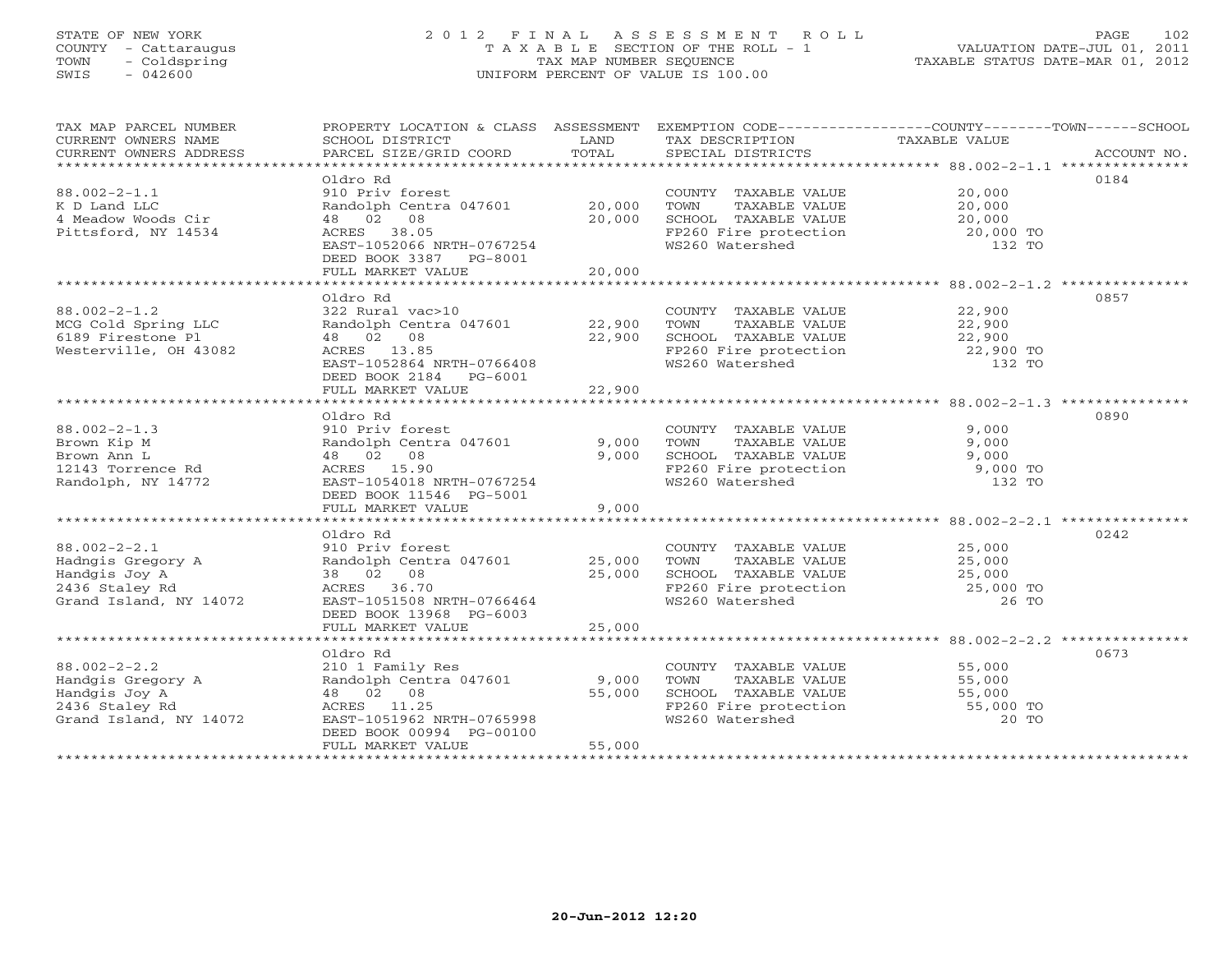# STATE OF NEW YORK 2 0 1 2 F I N A L A S S E S S M E N T R O L L PAGE 103 COUNTY - Cattaraugus T A X A B L E SECTION OF THE ROLL - 1 VALUATION DATE-JUL 01, 2011 TOWN - Coldspring TAX MAP NUMBER SEQUENCE TAXABLE STATUS DATE-MAR 01, 2012 SWIS - 042600 UNIFORM PERCENT OF VALUE IS 100.00UNIFORM PERCENT OF VALUE IS 100.00

| TAX MAP PARCEL NUMBER<br>CURRENT OWNERS NAME<br>CURRENT OWNERS ADDRESS | SCHOOL DISTRICT<br>PARCEL SIZE/GRID COORD            | LAND<br>TOTAL | TAX DESCRIPTION<br>SPECIAL DISTRICTS | PROPERTY LOCATION & CLASS ASSESSMENT EXEMPTION CODE----------------COUNTY-------TOWN------SCHOOL<br>TAXABLE VALUE<br>ACCOUNT NO. |
|------------------------------------------------------------------------|------------------------------------------------------|---------------|--------------------------------------|----------------------------------------------------------------------------------------------------------------------------------|
|                                                                        |                                                      |               |                                      |                                                                                                                                  |
|                                                                        | Oldro Rd                                             |               |                                      | 0167                                                                                                                             |
| $88.002 - 2 - 3$                                                       | 260 Seasonal res                                     |               | COUNTY TAXABLE VALUE                 | 63,500                                                                                                                           |
| Grandits Frank                                                         | Randolph Centra 047601                               | 41,500        | TOWN<br>TAXABLE VALUE                | 63,500                                                                                                                           |
| 68 Pasty Ln                                                            | 37/48 02 08                                          | 63,500        | SCHOOL TAXABLE VALUE                 | 63,500                                                                                                                           |
| Depew, NY 14043                                                        | ACRES 40.70                                          |               | FP260 Fire protection                | 63,500 TO                                                                                                                        |
|                                                                        | EAST-1053941 NRTH-0766385<br>DEED BOOK 16706 PG-9002 |               |                                      |                                                                                                                                  |
|                                                                        | FULL MARKET VALUE                                    | 63,500        |                                      |                                                                                                                                  |
|                                                                        |                                                      |               |                                      |                                                                                                                                  |
|                                                                        | Oldro Rd                                             |               |                                      | 0240                                                                                                                             |
| $88.002 - 2 - 4.1$                                                     | 910 Priv forest                                      |               | COUNTY TAXABLE VALUE                 | 74,600                                                                                                                           |
|                                                                        |                                                      |               |                                      | 74,600                                                                                                                           |
| PNC Bank                                                               | Randolph Centra 047601                               | 74,600        | TOWN<br>TAXABLE VALUE                |                                                                                                                                  |
| Attn: Annette (W. Hornburg)                                            | 48 02 08                                             | 74,600        | SCHOOL TAXABLE VALUE                 | 74,600                                                                                                                           |
| 304 2nd St                                                             | ACRES 156.75                                         |               | FP260 Fire protection                | 74,600 TO                                                                                                                        |
| Warren, PA 16365                                                       | EAST-1052800 NRTH-0764733                            |               | WS260 Watershed                      | 254 TO                                                                                                                           |
|                                                                        | DEED BOOK 9865 PG-3001                               |               |                                      |                                                                                                                                  |
|                                                                        | FULL MARKET VALUE                                    | 74,600        |                                      |                                                                                                                                  |
|                                                                        |                                                      |               |                                      |                                                                                                                                  |
|                                                                        | Oldro Rd                                             |               |                                      | 0811                                                                                                                             |
| $88.002 - 2 - 4.1/1$                                                   | 836 Telecom. eq.                                     |               | COUNTY TAXABLE VALUE                 | 91,500                                                                                                                           |
| AT&T Mobility Dobson Cellular Randolph Centra 047601                   |                                                      | $\Omega$      | TAXABLE VALUE<br>TOWN                | 91,500                                                                                                                           |
| 106 S Males                                                            | 48 02<br>08                                          | 91,500        | SCHOOL TAXABLE VALUE                 | 91,500                                                                                                                           |
| Cheyenne, OK 73628                                                     | 0.04<br>ACRES                                        |               | FP260 Fire protection                | 91,500 TO                                                                                                                        |
|                                                                        | EAST-1053039 NRTH-0764924                            |               |                                      |                                                                                                                                  |
|                                                                        | FULL MARKET VALUE                                    | 91,500        |                                      |                                                                                                                                  |
|                                                                        |                                                      |               |                                      |                                                                                                                                  |
|                                                                        | Oldro Rd                                             |               |                                      | 0823                                                                                                                             |
| $88.002 - 2 - 4.1/2$                                                   | 837 Cell Tower                                       |               | COUNTY TAXABLE VALUE                 | 298,600                                                                                                                          |
| American Tower Corp                                                    | Randolph Centra 047601                               | $\Omega$      | TAXABLE VALUE<br>TOWN                | 298,600                                                                                                                          |
| Property Tax Department                                                | 48 02 08                                             | 298,600       | SCHOOL TAXABLE VALUE                 | 298,600                                                                                                                          |
| PO Box 723597                                                          | ACRES<br>0.01                                        |               | FP260 Fire protection                | 298,600 TO                                                                                                                       |
| Atlanta, GA 31139                                                      | EAST-1053039 NRTH-0764924                            |               |                                      |                                                                                                                                  |
|                                                                        | FULL MARKET VALUE                                    | 298,600       |                                      |                                                                                                                                  |
|                                                                        | ***********************************                  | ***********   |                                      | ******************** 88.002-2-4.2 ****************                                                                               |
|                                                                        | Oldro Hill Rd                                        |               |                                      | 0805                                                                                                                             |
| $88.002 - 2 - 4.2$                                                     | 322 Rural vac>10                                     |               | COUNTY TAXABLE VALUE                 | 16,000                                                                                                                           |
| Handgis Gregory A                                                      | Randolph Centra 047601                               | 16,000        | TOWN<br>TAXABLE VALUE                | 16,000                                                                                                                           |
| Handgis Joy A                                                          | 48 02 08                                             | 16,000        | SCHOOL TAXABLE VALUE                 | 16,000                                                                                                                           |
| 2436 Staley Rd                                                         | FRNT 475.00 DPTH                                     |               | FP260 Fire protection                | 16,000 TO                                                                                                                        |
| Grand Island, NY 14072                                                 | ACRES 16.35                                          |               | WS260 Watershed                      | 16,000 TO                                                                                                                        |
|                                                                        | EAST-1052983 NRTH-0765564                            |               |                                      |                                                                                                                                  |
|                                                                        |                                                      |               |                                      |                                                                                                                                  |
|                                                                        | DEED BOOK 00970 PG-00732                             | 16,000        |                                      |                                                                                                                                  |
|                                                                        | FULL MARKET VALUE                                    |               |                                      |                                                                                                                                  |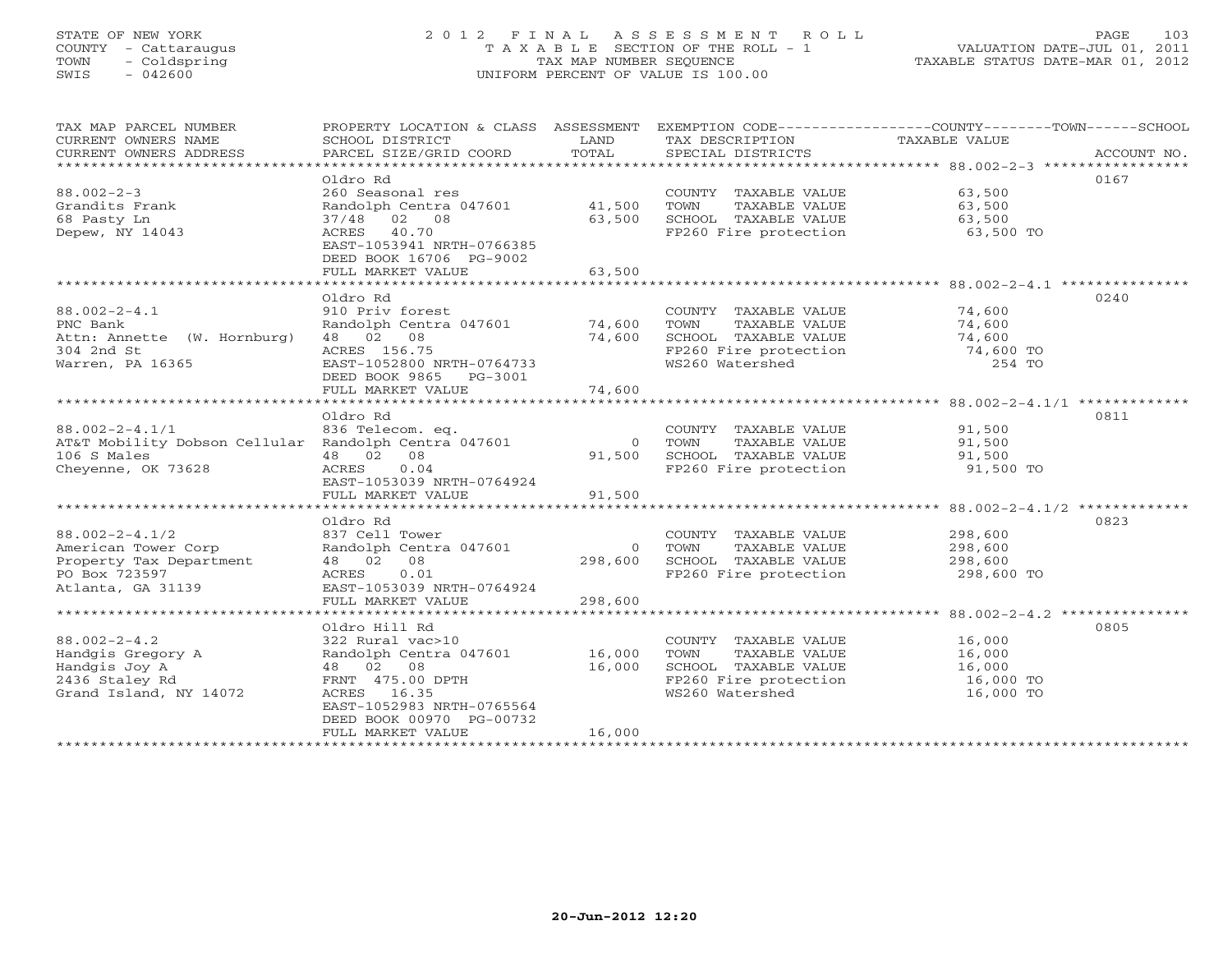# STATE OF NEW YORK 2 0 1 2 F I N A L A S S E S S M E N T R O L L PAGE 104 COUNTY - Cattaraugus T A X A B L E SECTION OF THE ROLL - 1 VALUATION DATE-JUL 01, 2011 TOWN - Coldspring TAX MAP NUMBER SEQUENCE TAXABLE STATUS DATE-MAR 01, 2012 SWIS - 042600 UNIFORM PERCENT OF VALUE IS 100.00UNIFORM PERCENT OF VALUE IS 100.00

| TAX MAP PARCEL NUMBER                   | PROPERTY LOCATION & CLASS ASSESSMENT EXEMPTION CODE---------------COUNTY-------TOWN-----SCHOOL |                          |                                               |                  |                    |
|-----------------------------------------|------------------------------------------------------------------------------------------------|--------------------------|-----------------------------------------------|------------------|--------------------|
| CURRENT OWNERS NAME                     | SCHOOL DISTRICT                                                                                | LAND                     | TAX DESCRIPTION                               | TAXABLE VALUE    |                    |
| CURRENT OWNERS ADDRESS                  | PARCEL SIZE/GRID COORD                                                                         | TOTAL                    | SPECIAL DISTRICTS                             |                  | ACCOUNT NO.        |
|                                         |                                                                                                |                          |                                               |                  |                    |
|                                         | 10935 Oldro Rd                                                                                 |                          |                                               |                  | 0323               |
| $88.002 - 2 - 5.1$                      | 210 1 Family Res                                                                               |                          | COUNTY TAXABLE VALUE                          | 145,000          |                    |
| Grandits Michael E                      | Randolph Centra 047601                                                                         | 40,000                   | TOWN<br>TAXABLE VALUE                         | 145,000          |                    |
| Grandits Deborah M                      | 47 02 08                                                                                       | 145,000                  | SCHOOL TAXABLE VALUE                          | 145,000          |                    |
| 6189 Firestone Pl                       | 68.60 BANK<br>ACRES<br>017                                                                     |                          | FP260 Fire protection                         | 145,000 TO       |                    |
| Westerville, OH 43082                   | EAST-1052522 NRTH-0762268                                                                      |                          |                                               |                  |                    |
|                                         | DEED BOOK 10934 PG-2001                                                                        |                          |                                               |                  |                    |
|                                         | FULL MARKET VALUE                                                                              | 145,000<br>************* |                                               |                  |                    |
|                                         | *************************                                                                      |                          |                                               |                  |                    |
|                                         | Oldro Rd                                                                                       |                          |                                               |                  | 0724               |
| $88.002 - 2 - 5.2$                      | 210 1 Family Res                                                                               |                          | COUNTY TAXABLE VALUE                          | 45,900           |                    |
| Wile Richard                            | Randolph Centra 047601                                                                         | 15,700                   | TOWN<br>TAXABLE VALUE                         | 45,900           |                    |
| PO Box 261                              | 47 02 08                                                                                       | 45,900                   | SCHOOL TAXABLE VALUE                          | 45,900           |                    |
| Randolph, NY 14772                      | 5.45<br>ACRES                                                                                  |                          | FP260 Fire protection                         | 45,900 TO        |                    |
|                                         | EAST-1051889 NRTH-0763066                                                                      |                          |                                               |                  |                    |
|                                         | DEED BOOK 9146 PG-8001                                                                         |                          |                                               |                  |                    |
|                                         | FULL MARKET VALUE                                                                              | 45,900                   |                                               |                  |                    |
|                                         |                                                                                                |                          |                                               |                  |                    |
|                                         | Oldro Rd                                                                                       |                          |                                               |                  | 0040               |
| $88.002 - 2 - 6$                        | 910 Priv forest                                                                                |                          | COUNTY TAXABLE VALUE                          | 84,000           |                    |
| Penn-York Resources, Inc.               | Randolph Centra 047601                                                                         | 84,000                   | TOWN<br>TAXABLE VALUE                         | 84,000           |                    |
| 1716 Honeoye Rd                         | 47 02 08                                                                                       | 84,000                   | SCHOOL TAXABLE VALUE                          | 84,000           |                    |
| Shinglehouse, PA 16748                  | ACRES 129.05                                                                                   |                          | FP260 Fire protection                         | 84,000 TO        |                    |
|                                         | EAST-1053861 NRTH-0761542                                                                      |                          |                                               |                  |                    |
|                                         | DEED BOOK 439<br>PG-8004                                                                       |                          |                                               |                  |                    |
|                                         | FULL MARKET VALUE                                                                              | 84,000                   |                                               |                  |                    |
|                                         |                                                                                                |                          |                                               |                  | 0130               |
| $88.002 - 2 - 7$                        | Oldro Rd<br>910 Priv forest                                                                    |                          |                                               | 26,300           |                    |
|                                         |                                                                                                |                          | COUNTY TAXABLE VALUE                          |                  |                    |
| Chagrin Land Ltd Ptnrship<br>PO Box 707 | Randolph Centra 047601                                                                         | 26,300<br>26,300         | TAXABLE VALUE<br>TOWN<br>SCHOOL TAXABLE VALUE | 26,300<br>26,300 |                    |
| Marienville, PA 16239                   | 47 02 08                                                                                       |                          | FP260 Fire protection                         |                  |                    |
|                                         | ACRES 49.74                                                                                    |                          |                                               | 26,300 TO        |                    |
|                                         | EAST-1052462 NRTH-0760379                                                                      |                          |                                               |                  |                    |
|                                         | DEED BOOK 8710 PG-2003<br>FULL MARKET VALUE                                                    | 26,300                   |                                               |                  |                    |
|                                         |                                                                                                |                          |                                               |                  |                    |
|                                         | 10987 Oldro Rd                                                                                 |                          |                                               |                  | 0322               |
| $88.002 - 2 - 8.1$                      | 240 Rural res                                                                                  |                          | RES STAR 41854                                | $\Omega$         | $\Omega$<br>30,000 |
| Tupper Dianne L                         |                                                                                                |                          | 56,000 SILO T/C/S 42100                       |                  |                    |
| 10987 Oldro Rd                          | Randolph Centra 047601<br>47 02 08                                                             | 75,000                   | COUNTY TAXABLE VALUE                          | 1,100<br>73,900  | 1,100<br>1,100     |
|                                         | ACRES 93.35                                                                                    |                          | TAXABLE VALUE<br>TOWN                         |                  |                    |
| Randolph, NY 14772                      | EAST-1051212 NRTH-0761624                                                                      |                          | SCHOOL TAXABLE VALUE                          | 73,900<br>43,900 |                    |
|                                         | DEED BOOK 1701<br>PG-5001                                                                      |                          | FP260 Fire protection                         | 75,000 TO        |                    |
|                                         | FULL MARKET VALUE                                                                              | 75,000                   |                                               |                  |                    |
|                                         |                                                                                                |                          |                                               |                  |                    |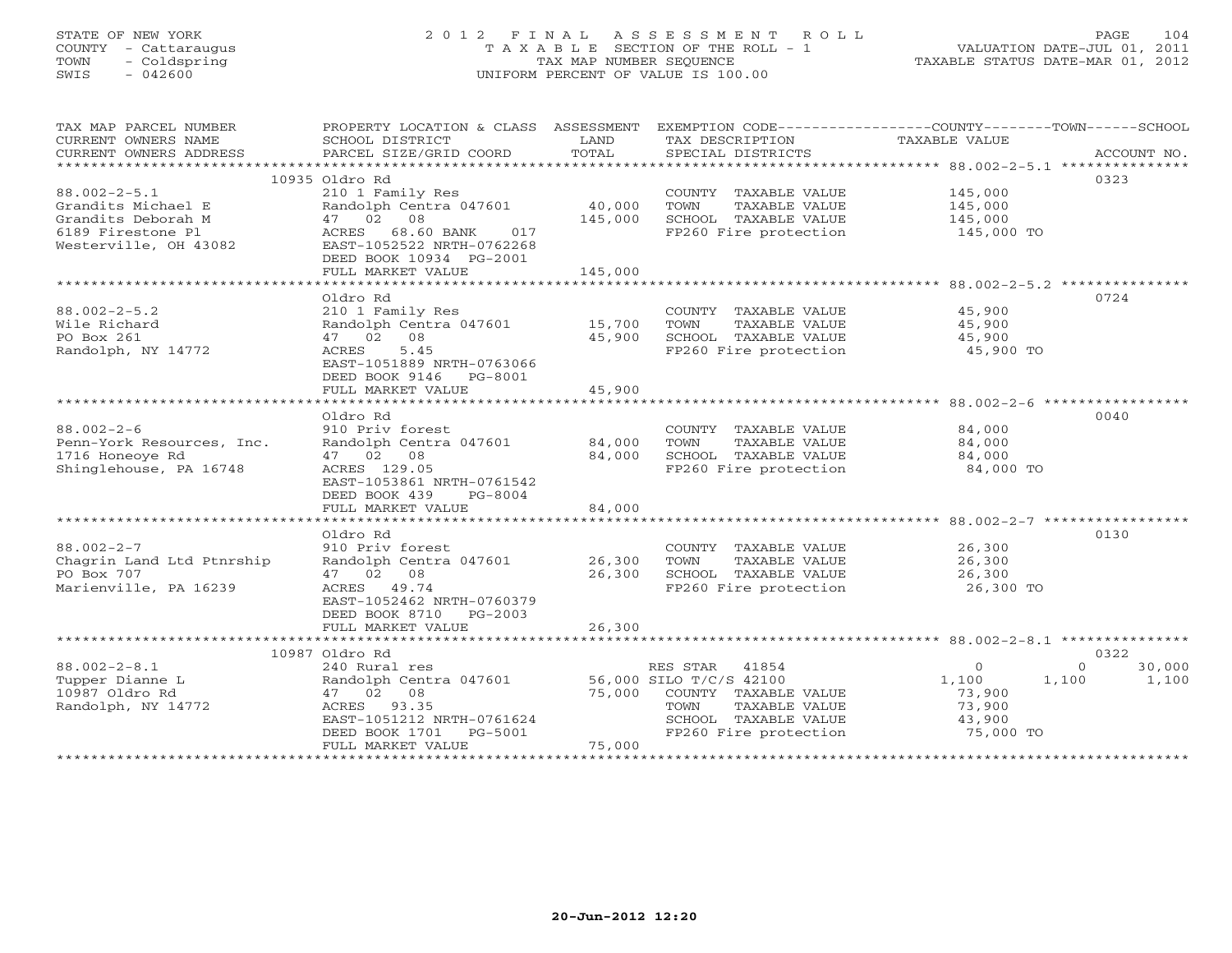# STATE OF NEW YORK 2 0 1 2 F I N A L A S S E S S M E N T R O L L PAGE 105 COUNTY - Cattaraugus T A X A B L E SECTION OF THE ROLL - 1 VALUATION DATE-JUL 01, 2011 TOWN - Coldspring TAX MAP NUMBER SEQUENCE TAXABLE STATUS DATE-MAR 01, 2012 SWIS - 042600 UNIFORM PERCENT OF VALUE IS 100.00

| TAX MAP PARCEL NUMBER<br>CURRENT OWNERS NAME<br>CURRENT OWNERS ADDRESS<br>*************************     | PROPERTY LOCATION & CLASS ASSESSMENT EXEMPTION CODE---------------COUNTY-------TOWN------SCHOOL<br>SCHOOL DISTRICT<br>PARCEL SIZE/GRID COORD                                                        | LAND<br>TOTAL                                         | TAX DESCRIPTION<br>SPECIAL DISTRICTS                                                                             | TAXABLE VALUE                                       | ACCOUNT NO.        |
|---------------------------------------------------------------------------------------------------------|-----------------------------------------------------------------------------------------------------------------------------------------------------------------------------------------------------|-------------------------------------------------------|------------------------------------------------------------------------------------------------------------------|-----------------------------------------------------|--------------------|
| $88.002 - 2 - 8.2$<br>Wynn Clifford<br>Wynn Carl<br>4103 Hudson St<br>Blasdell, NY 14219                | Oldro Rd<br>260 Seasonal res<br>Randolph Centra 047601<br>47 02 08<br>1.00<br>ACRES<br>EAST-1050670 NRTH-0761553<br>DEED BOOK 847<br>PG-00820<br>FULL MARKET VALUE                                  | 3,600<br>24,200<br>24,200                             | COUNTY TAXABLE VALUE<br>TOWN<br>TAXABLE VALUE<br>SCHOOL TAXABLE VALUE<br>FP260 Fire protection                   | 24,200<br>24,200<br>24,200<br>24,200 TO             | 0708               |
|                                                                                                         |                                                                                                                                                                                                     |                                                       |                                                                                                                  |                                                     |                    |
| $88.002 - 2 - 8.3$<br>Wynn Clifford C<br>Wynn Carl<br>4103 Hudson St<br>Blasdell, NY 14219              | Oldro Rd<br>314 Rural vac<10<br>Randolph Centra 047601<br>47 02 08<br>2.00<br>ACRES<br>EAST-1050670 NRTH-0760919<br>DEED BOOK 857<br>PG-01081<br>FULL MARKET VALUE                                  | 4,000<br>4,000<br>4,000                               | COUNTY TAXABLE VALUE<br>TOWN<br>TAXABLE VALUE<br>SCHOOL TAXABLE VALUE<br>FP260 Fire protection                   | 4,000<br>4,000<br>4,000<br>4,000 TO                 | 0714               |
|                                                                                                         |                                                                                                                                                                                                     |                                                       |                                                                                                                  |                                                     |                    |
| $88.004 - 2 - 1.1$<br>Sylvan Glen Inc<br>PO Box 61<br>Gaines, PA 16921                                  | Hotchkiss Hollow Rd<br>910 Priv forest<br>Randolph Centra 047601<br>46 02 08<br>ACRES 79.25<br>EAST-1052065 NRTH-0758865<br>DEED BOOK 1003 PG-204<br>FULL MARKET VALUE<br>************************* | 73,400<br>73,400<br>73,400<br>* * * * * * * * * * * * | COUNTY TAXABLE VALUE<br>TOWN<br>TAXABLE VALUE<br>SCHOOL TAXABLE VALUE<br>FP260 Fire protection                   | 73,400<br>73,400<br>73,400<br>73,400 TO             | 0413               |
|                                                                                                         | 10970 Hotchkiss Hollow Rd                                                                                                                                                                           |                                                       |                                                                                                                  |                                                     | 0762               |
| $88.004 - 2 - 1.2$<br>Sischo George W<br>10970 Hotchkiss Hollow Rd<br>PO Box 271<br>Steamburg, NY 14783 | 210 1 Family Res<br>Randolph Centra 047601<br>46 02 09<br>9.85<br>ACRES<br>EAST-1050756 NRTH-0758847<br>DEED BOOK 00979 PG-01042                                                                    | 22,800<br>65,000                                      | RES STAR 41854<br>COUNTY TAXABLE VALUE<br>TAXABLE VALUE<br>TOWN<br>SCHOOL TAXABLE VALUE<br>FP260 Fire protection | $\Omega$<br>65,000<br>65,000<br>35,000<br>65,000 TO | $\Omega$<br>30,000 |
|                                                                                                         | FULL MARKET VALUE                                                                                                                                                                                   | 65,000                                                |                                                                                                                  |                                                     |                    |
| $88.004 - 2 - 1.3$<br>Michaels Family Trust<br>421 Eden St<br>Buffalo, NY 14220                         | Hotchkiss Hollow Rd<br>910 Priv forest<br>Randolph Centra 047601<br>46 01 08<br>ACRES 67.05<br>EAST-1053951 NRTH-0758536<br>DEED BOOK 1018<br>PG-965                                                | 35,500<br>35,500                                      | COUNTY TAXABLE VALUE<br>TOWN<br>TAXABLE VALUE<br>SCHOOL TAXABLE VALUE<br>FP260 Fire protection                   | 35,500<br>35,500<br>35,500<br>35,500 TO             | 0774               |
|                                                                                                         | FULL MARKET VALUE                                                                                                                                                                                   | 35,500                                                |                                                                                                                  |                                                     |                    |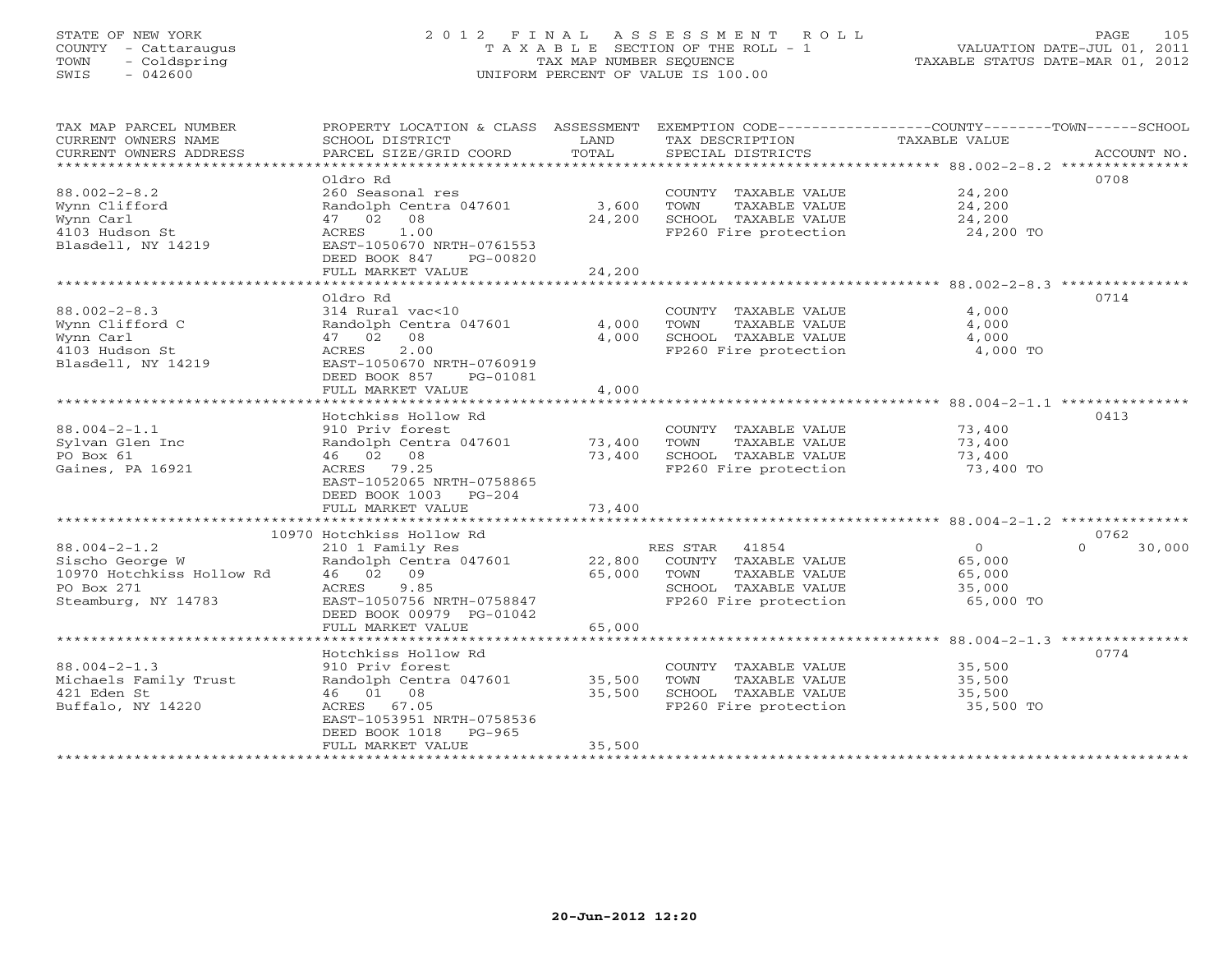# STATE OF NEW YORK 2 0 1 2 F I N A L A S S E S S M E N T R O L L PAGE 106 COUNTY - Cattaraugus T A X A B L E SECTION OF THE ROLL - 1 VALUATION DATE-JUL 01, 2011 TOWN - Coldspring TAX MAP NUMBER SEQUENCE TAXABLE STATUS DATE-MAR 01, 2012 SWIS - 042600 UNIFORM PERCENT OF VALUE IS 100.00UNIFORM PERCENT OF VALUE IS 100.00

| TAX MAP PARCEL NUMBER<br>CURRENT OWNERS NAME<br>CURRENT OWNERS ADDRESS | PROPERTY LOCATION & CLASS ASSESSMENT<br>SCHOOL DISTRICT<br>PARCEL SIZE/GRID COORD | LAND<br>TOTAL | EXEMPTION CODE-----------------COUNTY-------TOWN-----SCHOOL<br>TAX DESCRIPTION<br>SPECIAL DISTRICTS | TAXABLE VALUE       | ACCOUNT NO. |
|------------------------------------------------------------------------|-----------------------------------------------------------------------------------|---------------|-----------------------------------------------------------------------------------------------------|---------------------|-------------|
| ***********************                                                |                                                                                   |               |                                                                                                     |                     |             |
|                                                                        | Hotchkiss Hollow Rd                                                               |               |                                                                                                     |                     | 0780        |
| $88.004 - 2 - 1.4$                                                     | 312 Vac w/imprv                                                                   |               | COUNTY TAXABLE VALUE                                                                                | 35,700              |             |
| Scheltens Janet S                                                      | Randolph Centra 047601                                                            | 25,500        | TOWN<br>TAXABLE VALUE                                                                               | 35,700              |             |
| Fugua Karen                                                            | 46 01<br>8                                                                        | 35,700        | SCHOOL TAXABLE VALUE                                                                                | 35,700              |             |
| 12371 120 Ave Sw                                                       | ACRES 18.15                                                                       |               | FP260 Fire protection                                                                               | 35,700 TO           |             |
| Raymond, MN 56282                                                      | EAST-1052444 NRTH-0757826                                                         |               |                                                                                                     |                     |             |
|                                                                        | DEED BOOK 1003 PG-346                                                             |               |                                                                                                     |                     |             |
|                                                                        | FULL MARKET VALUE<br>************************                                     | 35,700        |                                                                                                     |                     |             |
|                                                                        | Hotchkiss Holw                                                                    |               |                                                                                                     |                     | 0830        |
| $88.004 - 2 - 1.6$                                                     | 910 Priv forest                                                                   |               | COUNTY TAXABLE VALUE                                                                                | 300                 |             |
| Sylvan Glen Inc                                                        | Randolph Centra 047601                                                            | 300           | TAXABLE VALUE<br>TOWN                                                                               | 300                 |             |
| PO Box 61                                                              | 46 2 8                                                                            | 300           | SCHOOL TAXABLE VALUE                                                                                | 300                 |             |
| Gaines, PA 16921                                                       | 50.00 DPTH 440.00<br>FRNT                                                         |               | FP260 Fire protection                                                                               | 300 TO              |             |
|                                                                        | ACRES<br>0.45                                                                     |               |                                                                                                     |                     |             |
|                                                                        | EAST-1053175 NRTH-0757907                                                         |               |                                                                                                     |                     |             |
|                                                                        | DEED BOOK 1003<br>PG-206                                                          |               |                                                                                                     |                     |             |
|                                                                        | FULL MARKET VALUE                                                                 | 300           |                                                                                                     |                     |             |
|                                                                        |                                                                                   |               |                                                                                                     |                     |             |
|                                                                        | Hotchkiss Hollow Rd                                                               |               |                                                                                                     |                     | 0862        |
| $88.004 - 2 - 1.7$<br>Sylvan Glen Inc                                  | 910 Priv forest<br>Randolph Centra 047601                                         | 5,900         | COUNTY TAXABLE VALUE<br>TAXABLE VALUE<br>TOWN                                                       | 5,900<br>5,900      |             |
| PO Box 61                                                              | 46 02 08                                                                          | 5,900         | SCHOOL TAXABLE VALUE                                                                                | 5,900               |             |
| Gaines, PA 16921                                                       | 4.90<br>ACRES                                                                     |               | FP260 Fire protection                                                                               | 5,900 TO            |             |
|                                                                        | EAST-1050806 NRTH-0757785                                                         |               |                                                                                                     |                     |             |
|                                                                        | DEED BOOK 7941 PG-3002                                                            |               |                                                                                                     |                     |             |
|                                                                        | FULL MARKET VALUE                                                                 | 5,900         |                                                                                                     |                     |             |
|                                                                        |                                                                                   |               |                                                                                                     |                     |             |
|                                                                        | Hotchkiss Hollow Rd                                                               |               |                                                                                                     |                     | 0874        |
| $88.004 - 2 - 1.8$                                                     | 312 Vac w/imprv                                                                   |               | COUNTY TAXABLE VALUE                                                                                | 15,600              |             |
| Herberger Paul J                                                       | Randolph Centra 047601                                                            | 11,200        | TAXABLE VALUE<br>TOWN                                                                               | 15,600              |             |
| Herberger Joyce<br>7463 Maple Rd                                       | 46 02 08<br>ACRES<br>4.80                                                         | 15,600        | SCHOOL TAXABLE VALUE<br>FP260 Fire protection                                                       | 15,600<br>15,600 TO |             |
| Akron, NY 14001                                                        | EAST-1051215 NRTH-0757783                                                         |               |                                                                                                     |                     |             |
|                                                                        | DEED BOOK 7941 PG-3002                                                            |               |                                                                                                     |                     |             |
|                                                                        | FULL MARKET VALUE                                                                 | 15,600        |                                                                                                     |                     |             |
|                                                                        |                                                                                   |               |                                                                                                     |                     |             |
|                                                                        | Hotchkiss Hollow Rd                                                               |               |                                                                                                     |                     | 0873        |
| $88.004 - 2 - 1.9$                                                     | 314 Rural vac<10                                                                  |               | COUNTY TAXABLE VALUE                                                                                | 11,600              |             |
| Sylvan Glen Inc                                                        | Randolph Centra 047601                                                            | 11,600        | TOWN<br>TAXABLE VALUE                                                                               | 11,600              |             |
| PO Box 61                                                              | 46 02 08                                                                          | 11,600        | SCHOOL TAXABLE VALUE                                                                                | 11,600              |             |
| Gaines, PA 16921                                                       | 5.00<br>ACRES                                                                     |               | FP260 Fire protection                                                                               | 11,600 TO           |             |
|                                                                        | EAST-1051607 NRTH-0757790<br>DEED BOOK 7941<br>PG-3002                            |               |                                                                                                     |                     |             |
|                                                                        | FULL MARKET VALUE                                                                 | 11,600        |                                                                                                     |                     |             |
|                                                                        | ********************                                                              |               |                                                                                                     |                     |             |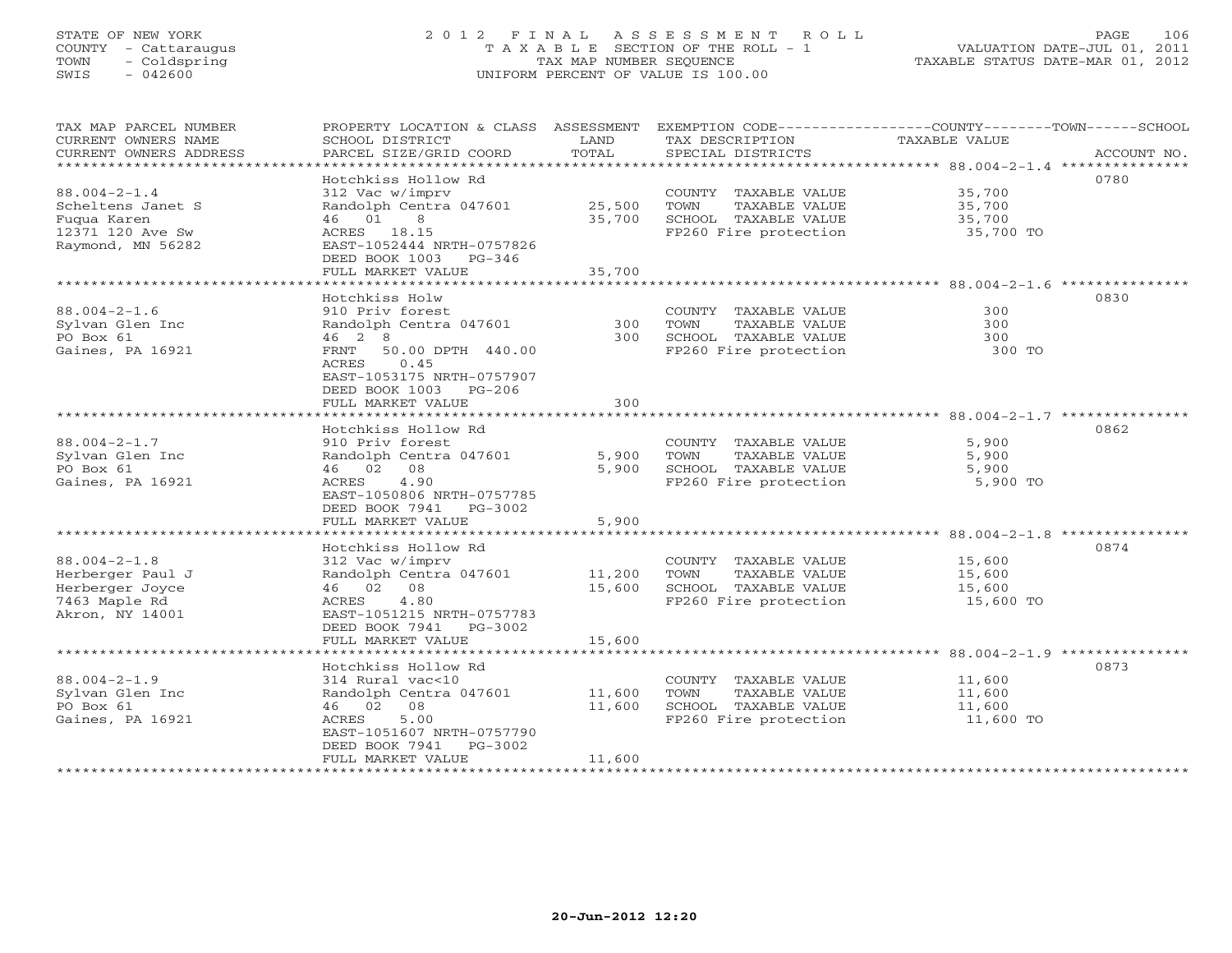# STATE OF NEW YORK 2 0 1 2 F I N A L A S S E S S M E N T R O L L PAGE 107 COUNTY - Cattaraugus T A X A B L E SECTION OF THE ROLL - 1 VALUATION DATE-JUL 01, 2011 TOWN - Coldspring TAX MAP NUMBER SEQUENCE TAXABLE STATUS DATE-MAR 01, 2012 SWIS - 042600 UNIFORM PERCENT OF VALUE IS 100.00UNIFORM PERCENT OF VALUE IS 100.00

| TAX MAP PARCEL NUMBER                 |                               |        |                                 | PROPERTY LOCATION & CLASS ASSESSMENT EXEMPTION CODE---------------COUNTY-------TOWN-----SCHOOL |
|---------------------------------------|-------------------------------|--------|---------------------------------|------------------------------------------------------------------------------------------------|
| CURRENT OWNERS NAME                   | SCHOOL DISTRICT               | LAND   | TAX DESCRIPTION                 | TAXABLE VALUE                                                                                  |
| CURRENT OWNERS ADDRESS                | PARCEL SIZE/GRID COORD        | TOTAL  | SPECIAL DISTRICTS               | ACCOUNT NO.                                                                                    |
|                                       |                               |        |                                 |                                                                                                |
|                                       | Hotchkiss Hollow Rd           |        |                                 | 0206                                                                                           |
| $88.004 - 2 - 2$                      | 910 Priv forest               |        | COUNTY TAXABLE VALUE            | 56,900                                                                                         |
| Cherry Springs LP                     | Randolph Centra 047601 56,900 |        | TOWN<br>TAXABLE VALUE           | 56,900                                                                                         |
| Hancock Forest Management             | 46 02 08                      | 56,900 | SCHOOL TAXABLE VALUE 56,900     |                                                                                                |
| 13950 Ballantyne Corporate PlS Lot 45 |                               |        | FP260 Fire protection           | 56,900 TO                                                                                      |
| Charlotte, NC 28277                   | ACRES 114.75                  |        |                                 |                                                                                                |
|                                       | EAST-1052049 NRTH-0756646     |        |                                 |                                                                                                |
|                                       | DEED BOOK 4366 PG-6003        |        |                                 |                                                                                                |
|                                       |                               |        |                                 |                                                                                                |
|                                       | FULL MARKET VALUE             | 56,900 |                                 |                                                                                                |
|                                       |                               |        |                                 |                                                                                                |
|                                       | Hotchkiss Hollow Rd           |        |                                 | 0099                                                                                           |
| $88.004 - 2 - 3.1$                    | 322 Rural vac>10              |        | COUNTY TAXABLE VALUE            | 31,000                                                                                         |
| Michaels Family Trust                 | Randolph Centra 047601 31,000 |        | TOWN<br>TAXABLE VALUE           | 31,000                                                                                         |
| 421 Eden St                           | 46 02 08                      | 31,000 | SCHOOL TAXABLE VALUE            | 31,000                                                                                         |
| Buffalo, NY 14220                     | ACRES 21.70                   |        | FP260 Fire protection 31,000 TO |                                                                                                |
|                                       | EAST-1053797 NRTH-0756455     |        |                                 |                                                                                                |
|                                       | DEED BOOK 1018 PG-961         |        |                                 |                                                                                                |
|                                       | FULL MARKET VALUE             | 31,000 |                                 |                                                                                                |
|                                       |                               |        |                                 |                                                                                                |
|                                       | Hotchkiss Hollow Rd           |        |                                 | 0339                                                                                           |
| $88.004 - 2 - 5.1$                    | 322 Rural vac>10              |        | COUNTY TAXABLE VALUE            | 27,300                                                                                         |
| Michaels Family Trust                 | Randolph Centra 047601 27,300 |        | TAXABLE VALUE<br>TOWN           | 27,300                                                                                         |
| 421 Eden St                           | 46 02 08                      | 27,300 | SCHOOL TAXABLE VALUE            | 27,300                                                                                         |
| Buffalo, NY 14220                     | ACRES 21.15                   |        | FP260 Fire protection           | 27,300 TO                                                                                      |
|                                       | EAST-1054441 NRTH-0756557     |        |                                 |                                                                                                |
|                                       | DEED BOOK 1025 PG-113         |        |                                 |                                                                                                |
|                                       | FULL MARKET VALUE             | 27,300 |                                 |                                                                                                |
|                                       |                               |        |                                 |                                                                                                |
|                                       | 10768 Hotchkiss Holw          |        |                                 | 0824                                                                                           |
| $88.004 - 2 - 5.2$                    | 260 Seasonal res              |        | COUNTY TAXABLE VALUE            | 20,000                                                                                         |
| Mazzone Paul Frank                    | Randolph Centra 047601        | 6,300  | TOWN<br>TAXABLE VALUE           | 20,000                                                                                         |
| PO Box 251                            | 46 02 08                      | 20,000 | SCHOOL TAXABLE VALUE            | 20,000                                                                                         |
| Ashville, NY 14710                    | ACRES<br>2.35                 |        | FP260 Fire protection           | 20,000 TO                                                                                      |
|                                       | EAST-1054108 NRTH-0757215     |        |                                 |                                                                                                |
|                                       | DEED BOOK 999<br>$PG-746$     |        |                                 |                                                                                                |
|                                       | FULL MARKET VALUE             | 20,000 |                                 |                                                                                                |
|                                       |                               |        |                                 |                                                                                                |
|                                       |                               |        |                                 |                                                                                                |
|                                       | Hotchkiss Hollow Rd           |        |                                 | 0825                                                                                           |
| $88.004 - 2 - 5.3$                    | 260 Seasonal res              |        | COUNTY TAXABLE VALUE            | 95,900<br>95,900                                                                               |
| Michaels Family Trust                 | Randolph Centra 047601 10,900 |        | TOWN<br>TAXABLE VALUE           |                                                                                                |
| 421 Eden St                           | ACRES<br>2.95                 | 95,900 | SCHOOL TAXABLE VALUE            | 95,900                                                                                         |
| Buffalo, NY 14220                     | EAST-1053843 NRTH-0757412     |        | FP260 Fire protection           | 95,900 TO                                                                                      |
|                                       | DEED BOOK 1018 PG-963         |        |                                 |                                                                                                |
|                                       | FULL MARKET VALUE             | 95,900 |                                 |                                                                                                |
|                                       |                               |        |                                 |                                                                                                |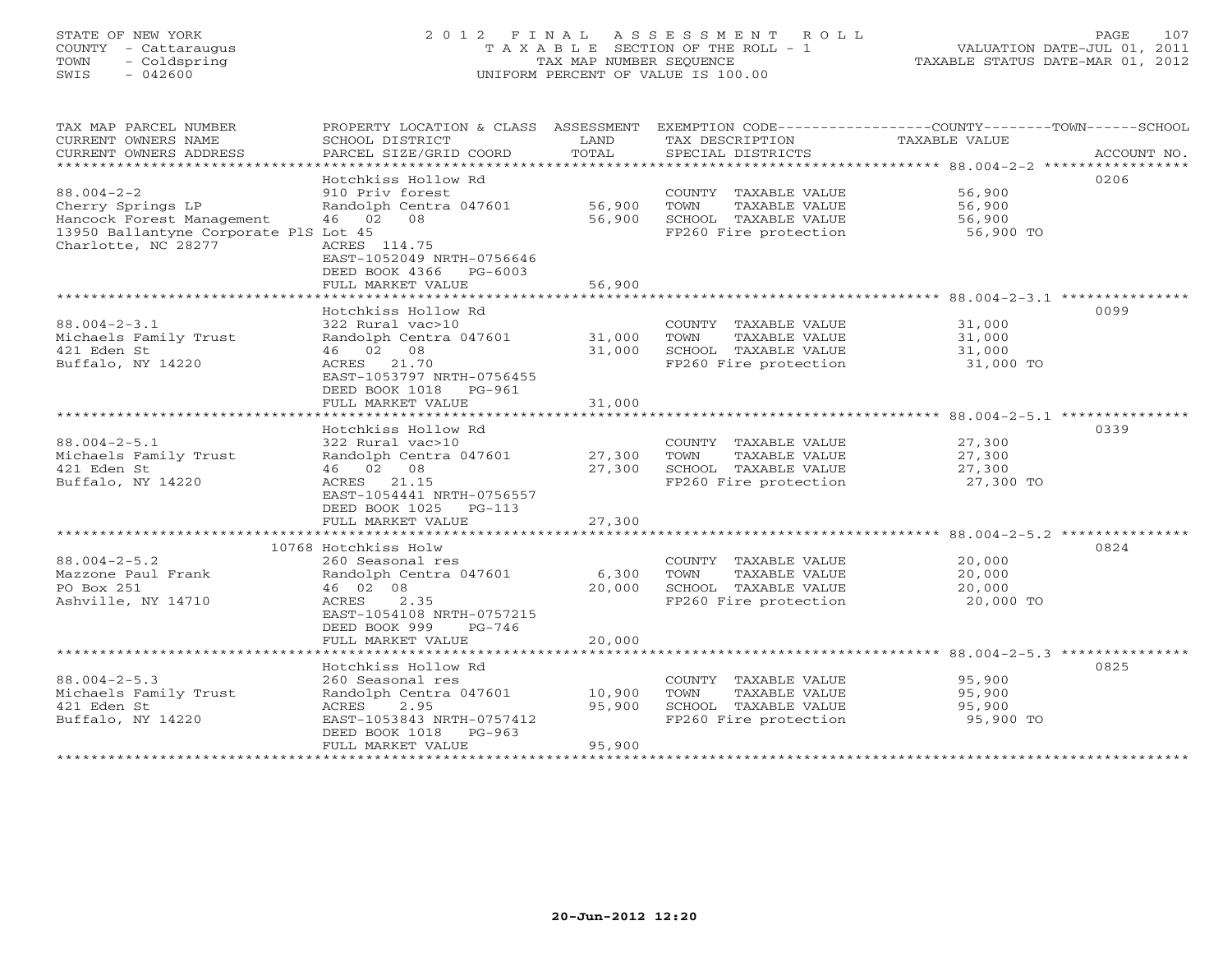# STATE OF NEW YORK 2 0 1 2 F I N A L A S S E S S M E N T R O L L PAGE 108 COUNTY - Cattaraugus T A X A B L E SECTION OF THE ROLL - 1 VALUATION DATE-JUL 01, 2011 TOWN - Coldspring TAX MAP NUMBER SEQUENCE TAXABLE STATUS DATE-MAR 01, 2012 SWIS - 042600 UNIFORM PERCENT OF VALUE IS 100.00UNIFORM PERCENT OF VALUE IS 100.00

| TAX MAP PARCEL NUMBER<br>CURRENT OWNERS NAME<br>CURRENT OWNERS ADDRESS                          | PROPERTY LOCATION & CLASS ASSESSMENT<br>SCHOOL DISTRICT<br>PARCEL SIZE/GRID COORD                                                                                                                         | LAND<br>TOTAL                          | TAX DESCRIPTION<br>SPECIAL DISTRICTS                                                           | EXEMPTION CODE-----------------COUNTY-------TOWN------SCHOOL<br><b>TAXABLE VALUE</b><br>ACCOUNT NO. |
|-------------------------------------------------------------------------------------------------|-----------------------------------------------------------------------------------------------------------------------------------------------------------------------------------------------------------|----------------------------------------|------------------------------------------------------------------------------------------------|-----------------------------------------------------------------------------------------------------|
| $88.004 - 2 - 6$<br>Bargar Nancy G<br>11 W Terrace Ave<br>PO Box 401<br>Lakewood, NY 14750      | Hotchkiss Hollow Rd<br>910 Priv forest<br>Randolph Centra 047601<br>45 02 08<br>ACRES 115.56<br>EAST-1054104 NRTH-0753850<br>DEED BOOK 879<br>$PG-00363$<br>FULL MARKET VALUE                             | 55,000<br>55,000<br>55,000             | COUNTY TAXABLE VALUE<br>TOWN<br>TAXABLE VALUE<br>SCHOOL TAXABLE VALUE<br>FP260 Fire protection | 0061<br>55,000<br>55,000<br>55,000<br>55,000 TO                                                     |
| $88.004 - 2 - 7$<br>Rosia Thomas Edward<br>951 Hamlin Center Rd<br>Hamlin, NY 14464             | Hotchkiss Hollow Rd<br>314 Rural vac<10<br>Randolph Centra 047601<br>45 02 08<br>ACRES<br>1.00<br>EAST-1052581 NRTH-0753071<br>DEED BOOK 00755 PG-00249<br>FULL MARKET VALUE<br>************************  | 3,600<br>3,600<br>3,600<br>*********** | COUNTY TAXABLE VALUE<br>TOWN<br>TAXABLE VALUE<br>SCHOOL TAXABLE VALUE<br>FP260 Fire protection | 0633<br>3,600<br>3,600<br>3,600<br>3,600 TO<br>***************** 88.004-2-8 ************            |
| $88.004 - 2 - 8$<br>Noack Eric<br>Noack Nancy<br>1728 Summer RD<br>Darien Center, NY 14040      | Braley Hill Rd<br>270 Mfg housing<br>Randolph Centra 047601<br>08<br>45 02<br>2.00<br>ACRES<br>EAST-1052582 NRTH-0752817<br>DEED BOOK 16182 PG-4002<br>FULL MARKET VALUE                                  | 9,000<br>11,000<br>11,000              | COUNTY TAXABLE VALUE<br>TOWN<br>TAXABLE VALUE<br>SCHOOL TAXABLE VALUE<br>FP260 Fire protection | 0630<br>11,000<br>11,000<br>11,000<br>11,000 TO                                                     |
| $88.004 - 2 - 9$<br>Seitz Martin L Jr<br>4030 Bucktooth Run Rd<br>Little Valley, NY 14755       | ********************<br>Braley Hill Rd<br>270 Mfg housing<br>Randolph Centra 047601<br>45 02 08<br>4.00<br>ACRES<br>EAST-1052523 NRTH-0752218<br>DEED BOOK 00976 PG-00913<br>FULL MARKET VALUE            | 9,600<br>11,000<br>11,000              | COUNTY TAXABLE VALUE<br>TOWN<br>TAXABLE VALUE<br>SCHOOL TAXABLE VALUE<br>FP260 Fire protection | 0632<br>11,000<br>11,000<br>11,000<br>11,000 TO                                                     |
| $88.004 - 2 - 10.1$<br>Giroux Peter<br>Giroux Gail<br>9895 Breckenridge Dr<br>Chardon, OH 44024 | Braley Hill Rd<br>314 Rural vac<10<br>Randolph Centra 047601<br>45 02 08<br>ACRES<br>3.25<br>EAST-1052150 NRTH-0752095<br>DEED BOOK 885<br>PG-01130<br>FULL MARKET VALUE<br>***************************** | 8,100<br>8,100<br>8,100                | COUNTY TAXABLE VALUE<br>TOWN<br>TAXABLE VALUE<br>SCHOOL TAXABLE VALUE<br>FP260 Fire protection | 0262<br>8,100<br>8,100<br>8,100<br>8,100 TO                                                         |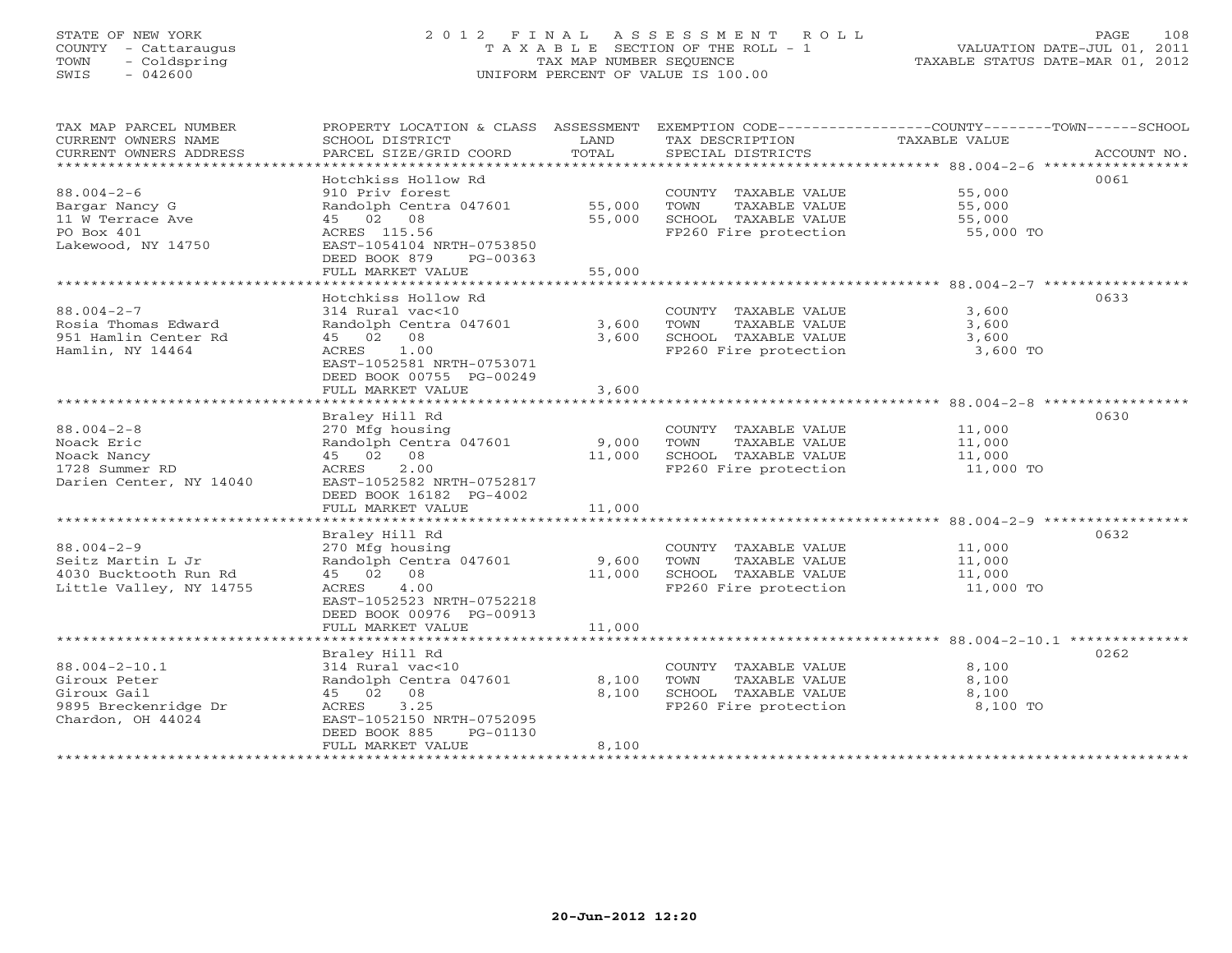# STATE OF NEW YORK 2 0 1 2 F I N A L A S S E S S M E N T R O L L PAGE 109 COUNTY - Cattaraugus T A X A B L E SECTION OF THE ROLL - 1 VALUATION DATE-JUL 01, 2011 TOWN - Coldspring TAX MAP NUMBER SEQUENCE TAXABLE STATUS DATE-MAR 01, 2012 SWIS - 042600 UNIFORM PERCENT OF VALUE IS 100.00UNIFORM PERCENT OF VALUE IS 100.00

| TAX MAP PARCEL NUMBER<br>CURRENT OWNERS NAME<br>CURRENT OWNERS ADDRESS<br>**********************                     | PROPERTY LOCATION & CLASS ASSESSMENT<br>SCHOOL DISTRICT<br>PARCEL SIZE/GRID COORD                                                                                                    | LAND<br>TOTAL              | EXEMPTION CODE-----------------COUNTY-------TOWN-----SCHOOL<br>TAX DESCRIPTION<br>SPECIAL DISTRICTS                                                                       | <b>TAXABLE VALUE</b>                                                     | ACCOUNT NO.                                                          |
|----------------------------------------------------------------------------------------------------------------------|--------------------------------------------------------------------------------------------------------------------------------------------------------------------------------------|----------------------------|---------------------------------------------------------------------------------------------------------------------------------------------------------------------------|--------------------------------------------------------------------------|----------------------------------------------------------------------|
| $88.004 - 2 - 10.2$<br>Giroux Peter<br>Giroux Gail<br>9895 Breckenridge Dr<br>Chardon, OH 44024                      | Braley Hill Rd<br>260 Seasonal res<br>Randolph Centra 047601<br>45 02 08<br>FRNT 105.00 DPTH 328.64<br>EAST-1052444 NRTH-0751796<br>DEED BOOK 883<br>$PG-00263$<br>FULL MARKET VALUE | 6,900<br>38,400<br>38,400  | COUNTY TAXABLE VALUE<br>TOWN<br>TAXABLE VALUE<br>SCHOOL TAXABLE VALUE<br>FP260 Fire protection                                                                            | 38,400<br>38,400<br>38,400<br>38,400 TO                                  | 0704                                                                 |
|                                                                                                                      | 125 Braley Hill Rd                                                                                                                                                                   |                            |                                                                                                                                                                           |                                                                          | 0463                                                                 |
| $88.004 - 2 - 11$<br>Frank May<br>Frank Jeffrey J<br>125 Braley Hill Rd<br>Frewsburg, NY 14738                       | 210 1 Family Res<br>Randolph Centra 047601<br>45 02<br>08<br>7.60<br>ACRES<br>EAST-1051471 NRTH-0751858<br>DEED BOOK 9980<br>$PG-6001$<br>FULL MARKET VALUE                          | 85,100                     | WVET C/T<br>41121<br>19,200 AGED C/T/S 41800<br>85,100 SR STAR<br>41834<br>COUNTY TAXABLE VALUE<br>TOWN<br>TAXABLE VALUE<br>SCHOOL TAXABLE VALUE<br>FP260 Fire protection | 12,000<br>36,550<br>$\circ$<br>36,550<br>42,550<br>$\Omega$<br>85,100 TO | $\Omega$<br>$\overline{0}$<br>42,550<br>42,550<br>42,550<br>$\Omega$ |
|                                                                                                                      |                                                                                                                                                                                      |                            |                                                                                                                                                                           |                                                                          |                                                                      |
| $88.004 - 2 - 12.1$<br>Noack Eric<br>1728 Sumner Rd<br>Darien Center, NY 14040                                       | Braley Hill Rd<br>910 Priv forest<br>Randolph Centra 047601<br>08<br>45 02<br>ACRES 40.00<br>EAST-1051384 NRTH-0752613<br>DEED BOOK 3305<br>PG-6001                                  | 27,200<br>38,700           | COUNTY TAXABLE VALUE<br>TOWN<br>TAXABLE VALUE<br>SCHOOL TAXABLE VALUE<br>FP260 Fire protection                                                                            | 38,700<br>38,700<br>38,700<br>38,700 TO                                  | 0336                                                                 |
|                                                                                                                      | FULL MARKET VALUE                                                                                                                                                                    | 38,700                     |                                                                                                                                                                           |                                                                          |                                                                      |
| $88.004 - 2 - 12.2$<br>Till Kevin C<br>Till Pamela G<br>47 Huxley St<br>Jamestown, NY 14701-5907                     | Braley Hill Rd<br>270 Mfg housing<br>Randolph Centra 047601<br>45 02<br>08<br>6.20<br>ACRES<br>EAST-1052191 NRTH-0752516<br>DEED BOOK 00988 PG-00780                                 | 16,900<br>24,600           | COUNTY TAXABLE VALUE<br>TOWN<br>TAXABLE VALUE<br>SCHOOL TAXABLE VALUE<br>FP260 Fire protection                                                                            | 24,600<br>24,600<br>24,600<br>24,600 TO                                  | 0637                                                                 |
|                                                                                                                      | FULL MARKET VALUE                                                                                                                                                                    | 24,600                     |                                                                                                                                                                           |                                                                          |                                                                      |
| $88.004 - 2 - 12.3$<br>Colafranceschi Joseph E<br>Colafranceschi Phyllis J<br>99 Madison Ave<br>Lackawanna, NY 14218 | Braley Hill Rd<br>260 Seasonal res<br>Randolph Centra 047601<br>45 02 08<br>36.00<br>ACRES<br>EAST-1053201 NRTH-0752422<br>DEED BOOK 794<br>PG-00955<br>FULL MARKET VALUE            | 39,100<br>68,900<br>68,900 | COUNTY TAXABLE VALUE<br>TOWN<br>TAXABLE VALUE<br>SCHOOL TAXABLE VALUE<br>FP260 Fire protection                                                                            | 68,900<br>68,900<br>68,900<br>68,900 TO                                  | 0665                                                                 |
| *****************                                                                                                    |                                                                                                                                                                                      |                            |                                                                                                                                                                           |                                                                          |                                                                      |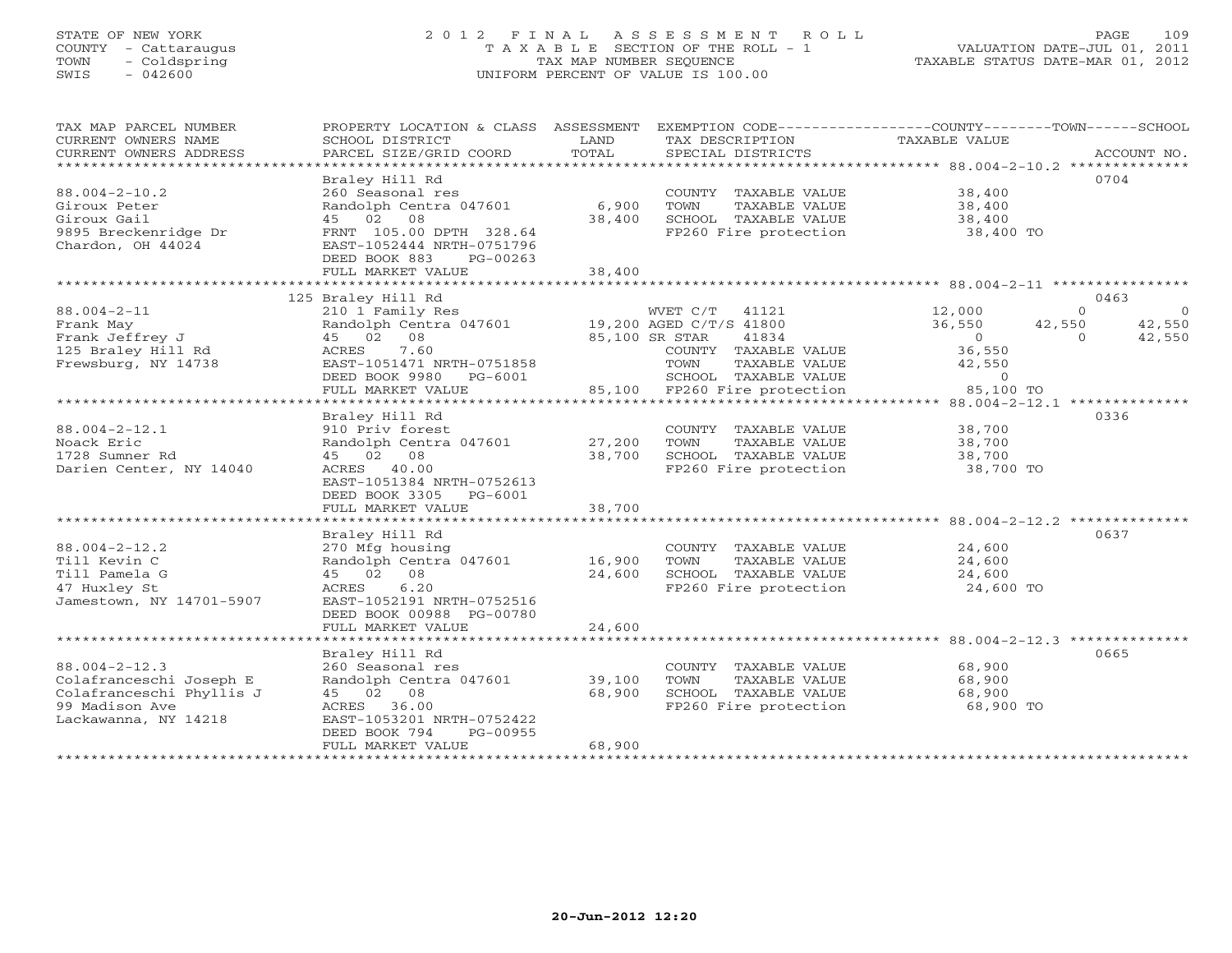# STATE OF NEW YORK 2 0 1 2 F I N A L A S S E S S M E N T R O L L PAGE 110 COUNTY - Cattaraugus T A X A B L E SECTION OF THE ROLL - 1 VALUATION DATE-JUL 01, 2011 TOWN - Coldspring TAX MAP NUMBER SEQUENCE TAXABLE STATUS DATE-MAR 01, 2012 SWIS - 042600 UNIFORM PERCENT OF VALUE IS 100.00UNIFORM PERCENT OF VALUE IS 100.00

| TAX MAP PARCEL NUMBER<br>CURRENT OWNERS NAME<br>CURRENT OWNERS ADDRESS<br>*************************                      | PROPERTY LOCATION & CLASS ASSESSMENT<br>SCHOOL DISTRICT<br>PARCEL SIZE/GRID COORD                                                                                      | LAND<br>TOTAL              | EXEMPTION CODE-----------------COUNTY-------TOWN------SCHOOL<br>TAX DESCRIPTION<br>SPECIAL DISTRICTS                                                         | TAXABLE VALUE                                                                 |                             | ACCOUNT NO.               |
|--------------------------------------------------------------------------------------------------------------------------|------------------------------------------------------------------------------------------------------------------------------------------------------------------------|----------------------------|--------------------------------------------------------------------------------------------------------------------------------------------------------------|-------------------------------------------------------------------------------|-----------------------------|---------------------------|
| $88.004 - 2 - 13.1$<br>Derosa Vincent A<br>2652 Widdy Bostwick Ln<br>Jamestown, NY 14701                                 | Braley Hill Rd<br>910 Priv forest<br>Randolph Centra 047601<br>45 02 08<br>ACRES 30.64<br>EAST-1052833 NRTH-0753836<br>DEED BOOK 882<br>PG-01195<br>FULL MARKET VALUE  | 16,700<br>16,700<br>16,700 | COUNTY TAXABLE VALUE<br>TOWN<br>TAXABLE VALUE<br>SCHOOL TAXABLE VALUE<br>FP260 Fire protection                                                               | 16,700<br>16,700<br>16,700<br>16,700 TO                                       | 0377                        |                           |
|                                                                                                                          | * * * * * * * * * * * * *                                                                                                                                              |                            |                                                                                                                                                              |                                                                               |                             |                           |
| $88.004 - 2 - 13.2$<br>Wolcott Victoria Noack<br>Noack Eric<br>169 Peppermint Rd<br>Lancaster, NY 14086                  | Braley Hill Rd<br>910 Priv forest<br>Randolph Centra 047601<br>45 02 08<br>ACRES 48.75<br>EAST-1051472 NRTH-0753816<br>DEED BOOK 00987 PG-00406                        | 25,400<br>25,400           | COUNTY TAXABLE VALUE<br>TOWN<br>TAXABLE VALUE<br>SCHOOL TAXABLE VALUE<br>FP260 Fire protection                                                               | 25,400<br>25,400<br>25,400<br>25,400 TO                                       | 0691                        |                           |
|                                                                                                                          | FULL MARKET VALUE                                                                                                                                                      | 25,400                     |                                                                                                                                                              |                                                                               |                             |                           |
| $88.004 - 2 - 14$<br>Derosa Vincent A<br>2652 Widdy Bostwick Ln<br>Jamestown, NY 14701                                   | Braley Hill Rd<br>260 Seasonal res<br>Randolph Centra 047601<br>45 02 08<br>ACRES 54.97<br>EAST-1052234 NRTH-0755245<br>DEED BOOK 882<br>PG-01195<br>FULL MARKET VALUE | 48,200<br>59,000<br>59,000 | COUNTY TAXABLE VALUE<br>TOWN<br>TAXABLE VALUE<br>SCHOOL TAXABLE VALUE<br>FP260 Fire protection                                                               | 59,000<br>59,000<br>59,000<br>59,000 TO                                       | 0378                        |                           |
| *********************                                                                                                    | ****************************<br>10537 Oldro Hill Rd                                                                                                                    | **************             |                                                                                                                                                              |                                                                               | 0238                        |                           |
| $89.001 - 1 - 1.1$<br>Joseph Sister Martha<br>Moore Joanne M<br>10537 Oldro Hill Rd<br>PO Box 279<br>Steamburg, NY 14783 | 240 Rural res<br>Randolph Centra 047601<br>37 02 08<br>ACRES 47.35<br>EAST-1057111 NRTH-0766938<br>DEED BOOK 1023 PG-1184<br>FULL MARKET VALUE                         | 90,000 SR STAR             | CLERGY<br>41400<br>35,700 AGED C/T/S 41800<br>41834<br>COUNTY TAXABLE VALUE<br>TOWN<br>TAXABLE VALUE<br>SCHOOL TAXABLE VALUE<br>90,000 FP260 Fire protection | 1,500<br>44,250<br>$\overline{0}$<br>44,250<br>44,250<br>$\circ$<br>90,000 TO | 1,500<br>44,250<br>$\Omega$ | 1,500<br>44,250<br>44,250 |
|                                                                                                                          |                                                                                                                                                                        |                            |                                                                                                                                                              |                                                                               |                             |                           |
| $89.001 - 1 - 1.2$<br>Conlan Kerre P<br>Conlan Grace M<br>173 Oakwood Dr<br>Williamsville, NY 14221                      | Oldro Rd & Jones Hill Rd<br>260 Seasonal res<br>Randolph Centra 047601<br>38 02 08<br>FRNT 82.00 DPTH 68.00<br>EAST-1057320 NRTH-0767640<br>DEED BOOK 00980 PG-00842   | 3,200<br>45,000            | COUNTY TAXABLE VALUE<br>TOWN<br>TAXABLE VALUE<br>SCHOOL TAXABLE VALUE<br>FP260 Fire protection                                                               | 45,000<br>45,000<br>45,000<br>45,000 TO                                       | 0810                        |                           |
| *******************                                                                                                      | FULL MARKET VALUE                                                                                                                                                      | 45,000                     |                                                                                                                                                              |                                                                               |                             |                           |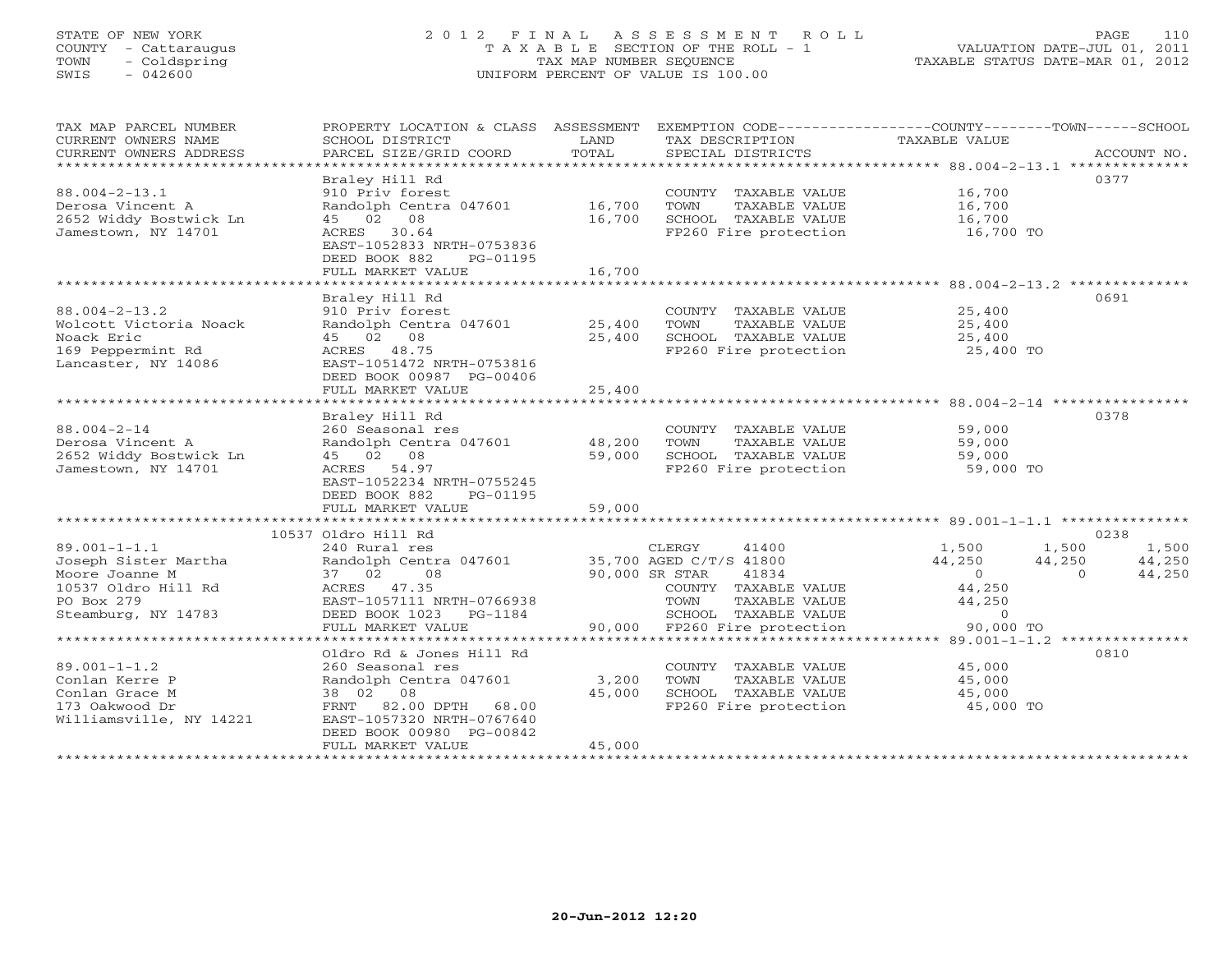# STATE OF NEW YORK 2 0 1 2 F I N A L A S S E S S M E N T R O L L PAGE 111 COUNTY - Cattaraugus T A X A B L E SECTION OF THE ROLL - 1 VALUATION DATE-JUL 01, 2011 TOWN - Coldspring TAX MAP NUMBER SEQUENCE TAXABLE STATUS DATE-MAR 01, 2012 SWIS - 042600 UNIFORM PERCENT OF VALUE IS 100.00UNIFORM PERCENT OF VALUE IS 100.00

| TAX MAP PARCEL NUMBER<br>CURRENT OWNERS NAME<br>CURRENT OWNERS ADDRESS<br>******************* | PROPERTY LOCATION & CLASS ASSESSMENT<br>SCHOOL DISTRICT<br>PARCEL SIZE/GRID COORD | LAND<br>TOTAL | EXEMPTION CODE-----------------COUNTY-------TOWN------SCHOOL<br>TAX DESCRIPTION<br>SPECIAL DISTRICTS | TAXABLE VALUE                                | ACCOUNT NO.              |
|-----------------------------------------------------------------------------------------------|-----------------------------------------------------------------------------------|---------------|------------------------------------------------------------------------------------------------------|----------------------------------------------|--------------------------|
|                                                                                               |                                                                                   |               |                                                                                                      |                                              |                          |
| $89.001 - 1 - 2$                                                                              | 10403 Tokarske Rd                                                                 |               |                                                                                                      | 27,800                                       | 0294<br>27,800<br>27,800 |
| Reynolds Maurice I                                                                            | 210 1 Family Res<br>Randolph Centra 047601                                        |               | AGED C/T/S 41800<br>8,500 SR STAR<br>41834                                                           | $\overline{0}$                               | $\Omega$<br>27,800       |
| Reynolds Frances F                                                                            | 27 02 08                                                                          | 55,600        | COUNTY TAXABLE VALUE                                                                                 | 27,800                                       |                          |
| 10403 Tokarske Rd                                                                             | ACRES<br>1.75                                                                     |               | TOWN<br>TAXABLE VALUE                                                                                | 27,800                                       |                          |
| Randolph, NY 14772                                                                            | EAST-1059454 NRTH-0766347                                                         |               | SCHOOL TAXABLE VALUE                                                                                 | $\overline{O}$                               |                          |
|                                                                                               | DEED BOOK 2097 PG-3002                                                            |               | FP260 Fire protection                                                                                | 55,600 TO                                    |                          |
|                                                                                               | FULL MARKET VALUE                                                                 | 55,600        |                                                                                                      |                                              |                          |
|                                                                                               | ************************                                                          | ************* |                                                                                                      | ************** 89.001-1-3.1 **************** |                          |
|                                                                                               | Jones Hill Rd                                                                     |               |                                                                                                      |                                              | 0414                     |
| $89.001 - 1 - 3.1$                                                                            | 270 Mfg housing                                                                   |               | AGED C<br>41802                                                                                      | 3,560                                        | $\mathbf{0}$<br>$\circ$  |
| Markham Lois A                                                                                | Randolph Centra 047601                                                            |               | 6,900 SR STAR<br>41834                                                                               | $\Omega$                                     | 8,900<br>$\Omega$        |
| 10455 Jone Hill Rd                                                                            | 27 02 08                                                                          | 8,900         | COUNTY TAXABLE VALUE                                                                                 | 5,340                                        |                          |
| PO Box 107                                                                                    | Life Use                                                                          |               | TAXABLE VALUE<br>TOWN                                                                                | 8,900                                        |                          |
| Steamburg, NY 14783                                                                           | FRNT 224.96 DPTH 168.64                                                           |               | SCHOOL TAXABLE VALUE<br>FP260 Fire protection                                                        | $\overline{O}$<br>8,900 TO                   |                          |
|                                                                                               | EAST-1059002 NRTH-0766350<br>DEED BOOK 900<br>PG-00713                            |               |                                                                                                      |                                              |                          |
|                                                                                               | FULL MARKET VALUE                                                                 | 8,900         |                                                                                                      |                                              |                          |
|                                                                                               |                                                                                   |               |                                                                                                      |                                              |                          |
|                                                                                               | 2433 Upper Jones Hill Rd                                                          |               |                                                                                                      |                                              | 0293                     |
| $89.001 - 1 - 4.1$                                                                            | 270 Mfg housing                                                                   |               | 41834<br>SR STAR                                                                                     | $\overline{O}$                               | $\Omega$<br>51,800       |
| Grover Dorothy I                                                                              | Randolph Centra 047601                                                            | 25,400        | COUNTY TAXABLE VALUE                                                                                 | 51,800                                       |                          |
| Grover Edgar V                                                                                | 27 02 08                                                                          | 51,800        | TOWN<br>TAXABLE VALUE                                                                                | 51,800                                       |                          |
| 2433 Upper Jones Hill Rd                                                                      | ACRES 12.40                                                                       |               | SCHOOL TAXABLE VALUE                                                                                 | $\overline{0}$                               |                          |
| PO Box 88                                                                                     | EAST-1059040 NRTH-0765808                                                         |               | FP260 Fire protection                                                                                | 51,800 TO                                    |                          |
| Steamburg, NY 14783                                                                           | DEED BOOK 6388<br>PG-5001                                                         |               |                                                                                                      |                                              |                          |
|                                                                                               | FULL MARKET VALUE                                                                 | 51,800        |                                                                                                      |                                              |                          |
|                                                                                               | Jones Hill Rd                                                                     |               |                                                                                                      |                                              | 0697                     |
| $89.001 - 1 - 4.2$                                                                            | 260 Seasonal res                                                                  |               | COUNTY TAXABLE VALUE                                                                                 | 12,100                                       |                          |
| Reinig Gordon                                                                                 | Randolph Centra 047601                                                            | 6,700         | TOWN<br>TAXABLE VALUE                                                                                | 12,100                                       |                          |
| 50 Augusta Ave                                                                                | 27 02 08                                                                          | 12,100        | SCHOOL TAXABLE VALUE                                                                                 | 12,100                                       |                          |
| Amherst, NY 14226                                                                             | FRNT 150.00 DPTH 163.64                                                           |               | FP260 Fire protection                                                                                | 12,100 TO                                    |                          |
|                                                                                               | EAST-1059192 NRTH-0766347                                                         |               |                                                                                                      |                                              |                          |
|                                                                                               | DEED BOOK 00954 PG-00375                                                          |               |                                                                                                      |                                              |                          |
|                                                                                               | FULL MARKET VALUE                                                                 | 12,100        |                                                                                                      |                                              |                          |
|                                                                                               |                                                                                   |               |                                                                                                      |                                              |                          |
|                                                                                               | Jones Hill Rd                                                                     |               |                                                                                                      |                                              | 0836                     |
| $89.001 - 1 - 4.3$                                                                            | 314 Rural vac<10                                                                  |               | COUNTY TAXABLE VALUE                                                                                 | 1,000                                        |                          |
| Slade Teddy E                                                                                 | Randolph Centra 047601                                                            | 1,000         | TOWN<br>TAXABLE VALUE                                                                                | 1,000                                        |                          |
| RD 394 Box 105<br>Steamburg, NY 14783                                                         | $27 \quad 2 \quad 8$<br>FRNT 243.00 DPTH 202.00                                   | 1,000         | SCHOOL TAXABLE VALUE<br>FP260 Fire protection                                                        | 1,000<br>1,000 TO                            |                          |
|                                                                                               | EAST-1058867 NRTH-0765013                                                         |               |                                                                                                      |                                              |                          |
|                                                                                               | DEED BOOK 1014<br>PG-888                                                          |               |                                                                                                      |                                              |                          |
|                                                                                               | FULL MARKET VALUE                                                                 | 1,000         |                                                                                                      |                                              |                          |
|                                                                                               |                                                                                   |               |                                                                                                      |                                              |                          |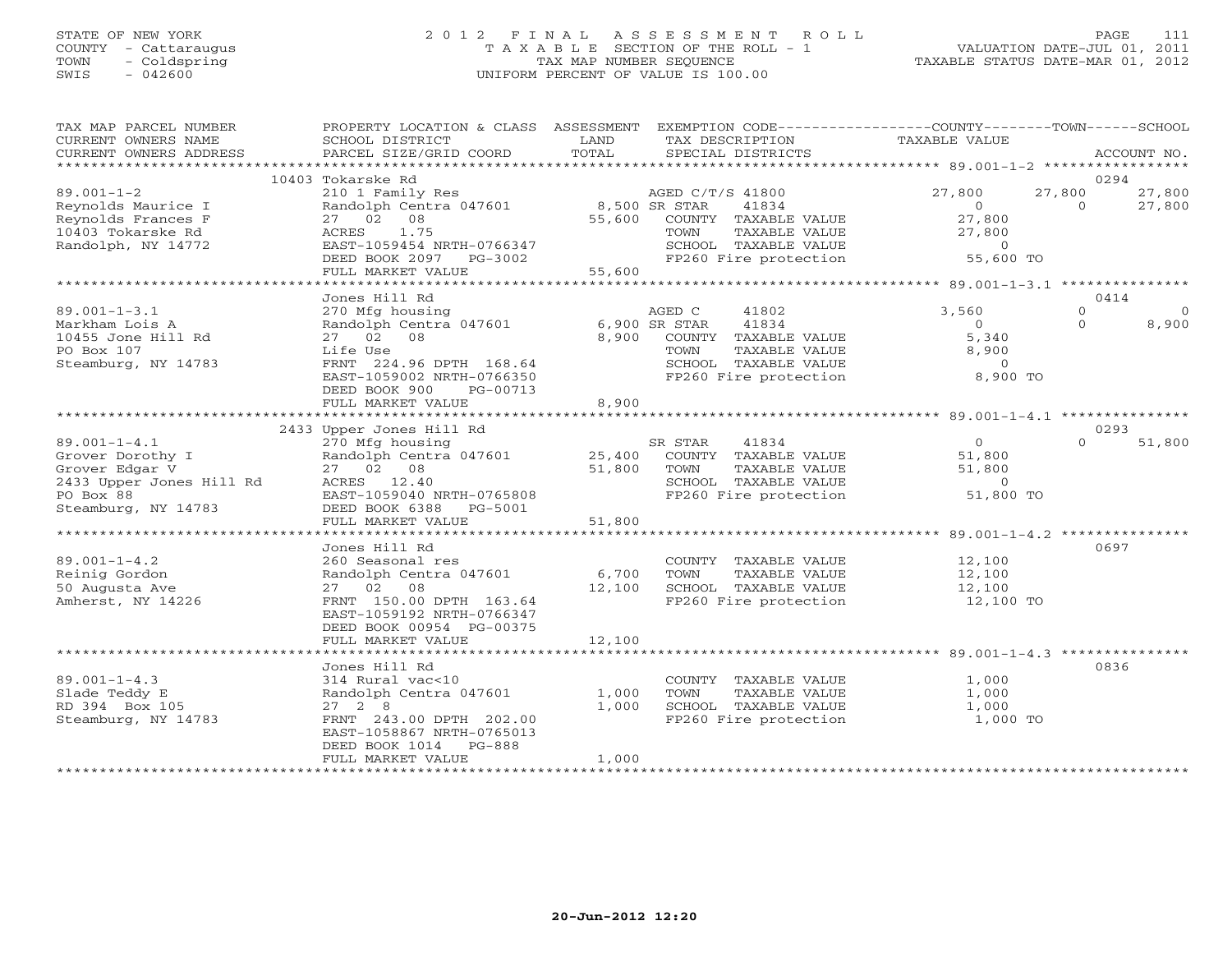# STATE OF NEW YORK 2 0 1 2 F I N A L A S S E S S M E N T R O L L PAGE 112 COUNTY - Cattaraugus T A X A B L E SECTION OF THE ROLL - 1 VALUATION DATE-JUL 01, 2011 TOWN - Coldspring TAX MAP NUMBER SEQUENCE TAXABLE STATUS DATE-MAR 01, 2012 SWIS - 042600 UNIFORM PERCENT OF VALUE IS 100.00UNIFORM PERCENT OF VALUE IS 100.00

| TAX MAP PARCEL NUMBER<br>CURRENT OWNERS NAME                                                  | PROPERTY LOCATION & CLASS ASSESSMENT<br>SCHOOL DISTRICT                                                                                                                       | LAND             | EXEMPTION CODE-----------------COUNTY-------TOWN------SCHOOL<br>TAX DESCRIPTION                                                                                                                        | TAXABLE VALUE                                |                            |                  |
|-----------------------------------------------------------------------------------------------|-------------------------------------------------------------------------------------------------------------------------------------------------------------------------------|------------------|--------------------------------------------------------------------------------------------------------------------------------------------------------------------------------------------------------|----------------------------------------------|----------------------------|------------------|
| CURRENT OWNERS ADDRESS                                                                        | PARCEL SIZE/GRID COORD                                                                                                                                                        | TOTAL            | SPECIAL DISTRICTS                                                                                                                                                                                      |                                              |                            | ACCOUNT NO.      |
|                                                                                               | 2434 Upper Jones Hill Rd                                                                                                                                                      |                  |                                                                                                                                                                                                        |                                              | 0389                       |                  |
| $89.001 - 1 - 5$<br>Hale Donald W<br>Hale Virgina<br>PO Box 32<br>Bellwood, AL 36313          | 210 1 Family Res<br>Randolph Centra 047601<br>27 02 08<br>FRNT 200.00 DPTH 85.00<br>EAST-1059614 NRTH-0766150<br>DEED BOOK 3598 PG-2001                                       | 31,600           | SR STAR<br>41834<br>6,400 COUNTY TAXABLE VALUE<br>TOWN<br>TAXABLE VALUE                                                                                                                                | $\overline{0}$<br>31,600<br>31,600           | $\Omega$                   | 31,600           |
|                                                                                               | FULL MARKET VALUE                                                                                                                                                             | 31,600           |                                                                                                                                                                                                        |                                              |                            |                  |
|                                                                                               |                                                                                                                                                                               |                  |                                                                                                                                                                                                        |                                              |                            |                  |
| $89.001 - 1 - 6.1$<br>Stoddard Pauline Willams<br>2486 Jones Hill Rd<br>Steamburg, NY 14783   | 2486 Jones Hill Rd<br>240 Rural res<br>Randolph Centra 047601<br>27 02 08<br>ACRES 101.70<br>EAST-1060578 NRTH-0765420<br>DEED BOOK 4316 PG-9001<br>FULL MARKET VALUE 118,700 | $66,800$ SR STAR | 60 PCT OF VALUE USED FOR EXEMPTION PURPOSES<br>AGED C/T/S 41800<br>41834<br>118,700 COUNTY TAXABLE VALUE<br>TAXABLE VALUE<br>TOWN<br>SCHOOL TAXABLE VALUE $20,890$<br>FP260 Fire protection 118,700 TO | 35,610<br>$\overline{0}$<br>83,090<br>83,090 | 0471<br>35,610<br>$\Omega$ | 35,610<br>62,200 |
|                                                                                               |                                                                                                                                                                               |                  |                                                                                                                                                                                                        |                                              |                            |                  |
|                                                                                               | 2468 Service Rd                                                                                                                                                               |                  |                                                                                                                                                                                                        |                                              | 0715                       |                  |
| $89.001 - 1 - 6.2$<br>Peterson Ian E<br>2468 Jones Hill Rd<br>Randolph, NY 14772              | 210 1 Family Res<br>Randolph Centra 047601 12,400<br>27 02 08<br>ACRES 1.95<br>EAST-1059843 NRTH-0766338<br>DEED BOOK 6061 PG-9001<br>FULL MARKET VALUE                       | 89,500<br>89,500 | 41854<br>RES STAR<br>COUNTY TAXABLE VALUE<br>TOWN<br>TAXABLE VALUE<br>SCHOOL TAXABLE VALUE<br>FP260 Fire protection                                                                                    | 0<br>89,500<br>89,500<br>59,500<br>89,500 TO | $\Omega$                   | 30,000           |
|                                                                                               |                                                                                                                                                                               |                  |                                                                                                                                                                                                        |                                              |                            |                  |
| $89.001 - 1 - 7$<br>Ackler Cindy<br>43 River St<br>Salamanca, NY 14779                        | Jones Hill Rd<br>270 Mfg housing<br>Randolph Centra 047601 24,000<br>27 02 08<br>ACRES 10.60<br>EAST-1061327 NRTH-0766599<br>DEED BOOK 15892 PG-4001<br>FULL MARKET VALUE     | 41,500<br>41,500 | COUNTY TAXABLE VALUE<br>TOWN<br>TAXABLE VALUE<br>SCHOOL TAXABLE VALUE<br>FP260 Fire protection                                                                                                         | 41,500<br>41,500<br>41,500<br>41,500 TO      | 0670                       |                  |
|                                                                                               | ***********************                                                                                                                                                       | *************    |                                                                                                                                                                                                        |                                              |                            |                  |
| $89.001 - 1 - 8.1$<br>Cain Harold<br>Cain Rita L<br>3000 Bunker Hill Rd<br>Randolph, NY 14772 | Nys Rte 394<br>240 Rural res<br>Randolph Centra 047601<br>27 02 08<br>L/p 965-456<br>ACRES 72.25<br>EAST-1062298 NRTH-0765602<br>$PG-219$<br>DEED BOOK 1018                   | 20,000<br>39,000 | COUNTY TAXABLE VALUE<br>TOWN<br>TAXABLE VALUE<br>SCHOOL TAXABLE VALUE<br>FP260 Fire protection                                                                                                         | 39,000<br>39,000<br>39,000<br>39,000 TO      | 0086                       |                  |
|                                                                                               | FULL MARKET VALUE                                                                                                                                                             | 39,000           |                                                                                                                                                                                                        |                                              |                            |                  |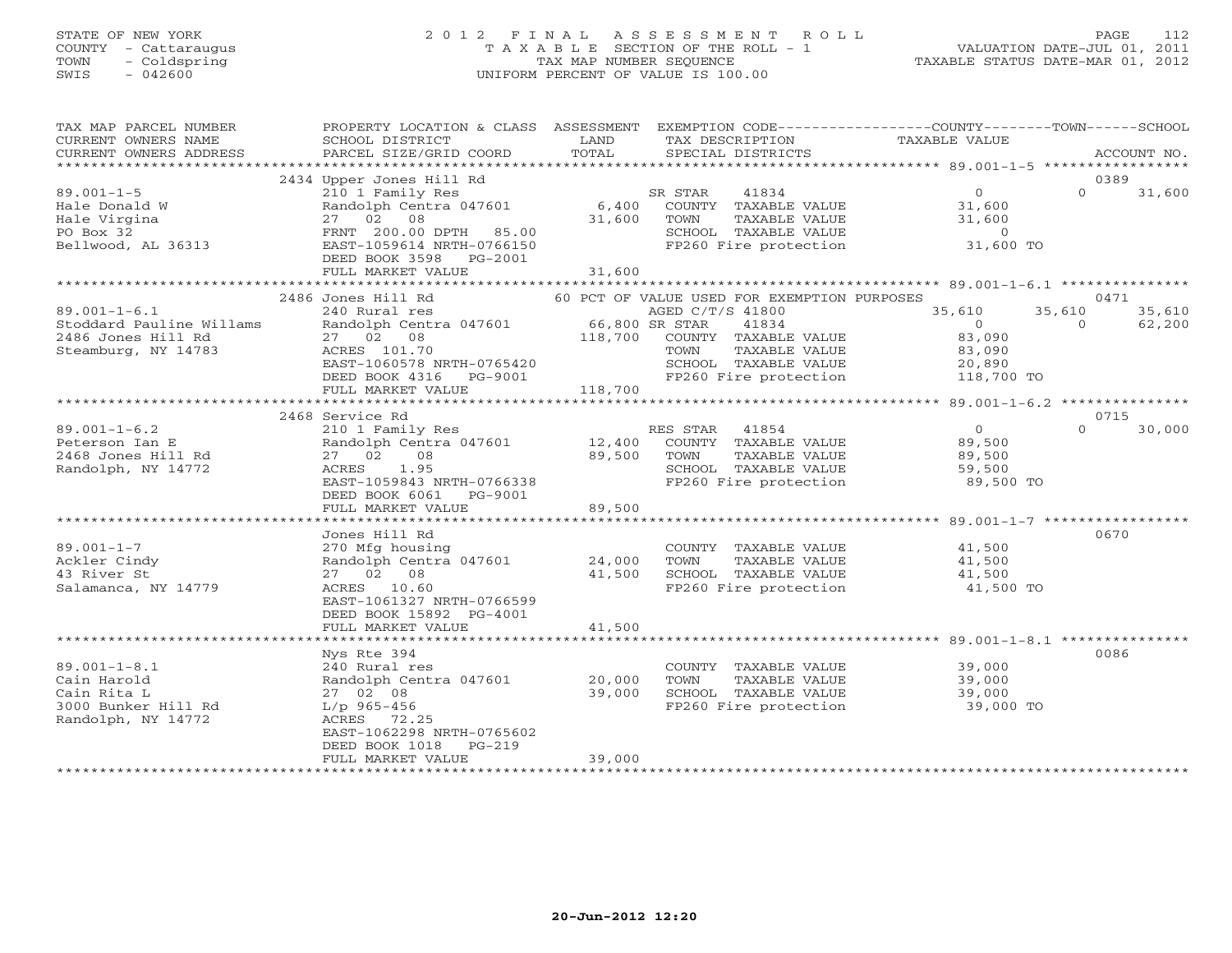# STATE OF NEW YORK 2 0 1 2 F I N A L A S S E S S M E N T R O L L PAGE 113 COUNTY - Cattaraugus T A X A B L E SECTION OF THE ROLL - 1 VALUATION DATE-JUL 01, 2011 TOWN - Coldspring TAX MAP NUMBER SEQUENCE TAXABLE STATUS DATE-MAR 01, 2012 SWIS - 042600 UNIFORM PERCENT OF VALUE IS 100.00UNIFORM PERCENT OF VALUE IS 100.00

| TAX MAP PARCEL NUMBER<br>CURRENT OWNERS NAME<br>CURRENT OWNERS ADDRESS<br>************************* | PROPERTY LOCATION & CLASS ASSESSMENT<br>SCHOOL DISTRICT<br>PARCEL SIZE/GRID COORD                                                                                                                               | LAND<br>TOTAL                | TAX DESCRIPTION<br>SPECIAL DISTRICTS                                                                               | EXEMPTION CODE-----------------COUNTY-------TOWN------SCHOOL<br>TAXABLE VALUE<br>ACCOUNT NO. |
|-----------------------------------------------------------------------------------------------------|-----------------------------------------------------------------------------------------------------------------------------------------------------------------------------------------------------------------|------------------------------|--------------------------------------------------------------------------------------------------------------------|----------------------------------------------------------------------------------------------|
| $89.001 - 1 - 8.3$<br>Printup Maribel<br>PO Box 533<br>Salananca, NY 14779                          | Nys Rte 394<br>400 Commercial<br>Randolph Centra 047601<br>28 02 08<br>ACRES<br>7.60<br>EAST-1063483 NRTH-0766730<br>DEED BOOK 16408 PG-5001<br>FULL MARKET VALUE                                               | 15,000<br>104,600<br>104,600 | COUNTY TAXABLE VALUE<br>TAXABLE VALUE<br>TOWN<br>SCHOOL TAXABLE VALUE<br>FP260 Fire protection                     | 0822<br>104,600<br>104,600<br>104,600<br>104,600 TO                                          |
| $89.001 - 1 - 8.4$<br>Watt Merle Jr<br>3573 W Loop Rd<br>Salananca, NY 14779                        | Nys Rte 394<br>400 Commercial<br>Randolph Centra 047601<br>28 02<br>08<br>ACRES<br>7.45<br>EAST-1063483 NRTH-0766730<br>DEED BOOK 16408 PG-5001<br>FULL MARKET VALUE                                            | 14,500<br>14,500<br>14,500   | COUNTY TAXABLE VALUE<br>TOWN<br>TAXABLE VALUE<br>SCHOOL TAXABLE VALUE<br>FP260 Fire protection                     | 0822<br>14,500<br>14,500<br>14,500<br>14,500 TO                                              |
| $89.001 - 1 - 11.1$<br>Peterson Bonnie<br>2341 W Perimeter Rd<br>Randolph, NY 14772                 | Onoville Rd<br>312 Vac w/imprv<br>Randolph Centra 047601<br>27 02 08<br>ACRES 21.90<br>EAST-1063473 NRTH-0765012<br>DEED BOOK 00662 PG-00050<br>FULL MARKET VALUE                                               | 15,000<br>16,500<br>16,500   | COUNTY TAXABLE VALUE<br>TOWN<br>TAXABLE VALUE<br>SCHOOL TAXABLE VALUE<br>FP260 Fire protection                     | 0344<br>16,500<br>16,500<br>16,500<br>16,500 TO                                              |
| $89.001 - 1 - 11.2$<br>Peterson John<br>2696 Lebanon Rd<br>Randolph, NY 14772                       | Nys Rte 394 (Off)<br>210 1 Family Res<br>Randolph Centra 047601<br>27 02 08<br>ACRES<br>1.35<br>EAST-1063731 NRTH-0765539<br>DEED BOOK 00948 PG-00874<br>FULL MARKET VALUE                                      | 7,700<br>28,000<br>28,000    | COUNTY TAXABLE VALUE<br>TAXABLE VALUE<br>TOWN<br>SCHOOL TAXABLE VALUE<br>FP260 Fire protection                     | 0786<br>28,000<br>28,000<br>28,000<br>28,000 TO                                              |
| $89.001 - 1 - 12.1$<br>Archer Herbert B<br>Archer Nancy B<br>PO Box 128<br>Steamburg, NY 14783      | 10247 Burr Rd<br>210 1 Family Res<br>Randolph Centra 047601<br>27 02 08<br>ACRES 18.05<br>EAST-1062969 NRTH-0764962<br>DEED BOOK 964<br>$PG-956$<br>FULL MARKET VALUE<br>************************************** | 28,800<br>98,900<br>98,900   | SR STAR<br>41834<br>COUNTY TAXABLE VALUE<br>TOWN<br>TAXABLE VALUE<br>SCHOOL TAXABLE VALUE<br>FP260 Fire protection | 0081<br>$\circ$<br>$\Omega$<br>62,200<br>98,900<br>98,900<br>36,700<br>98,900 TO             |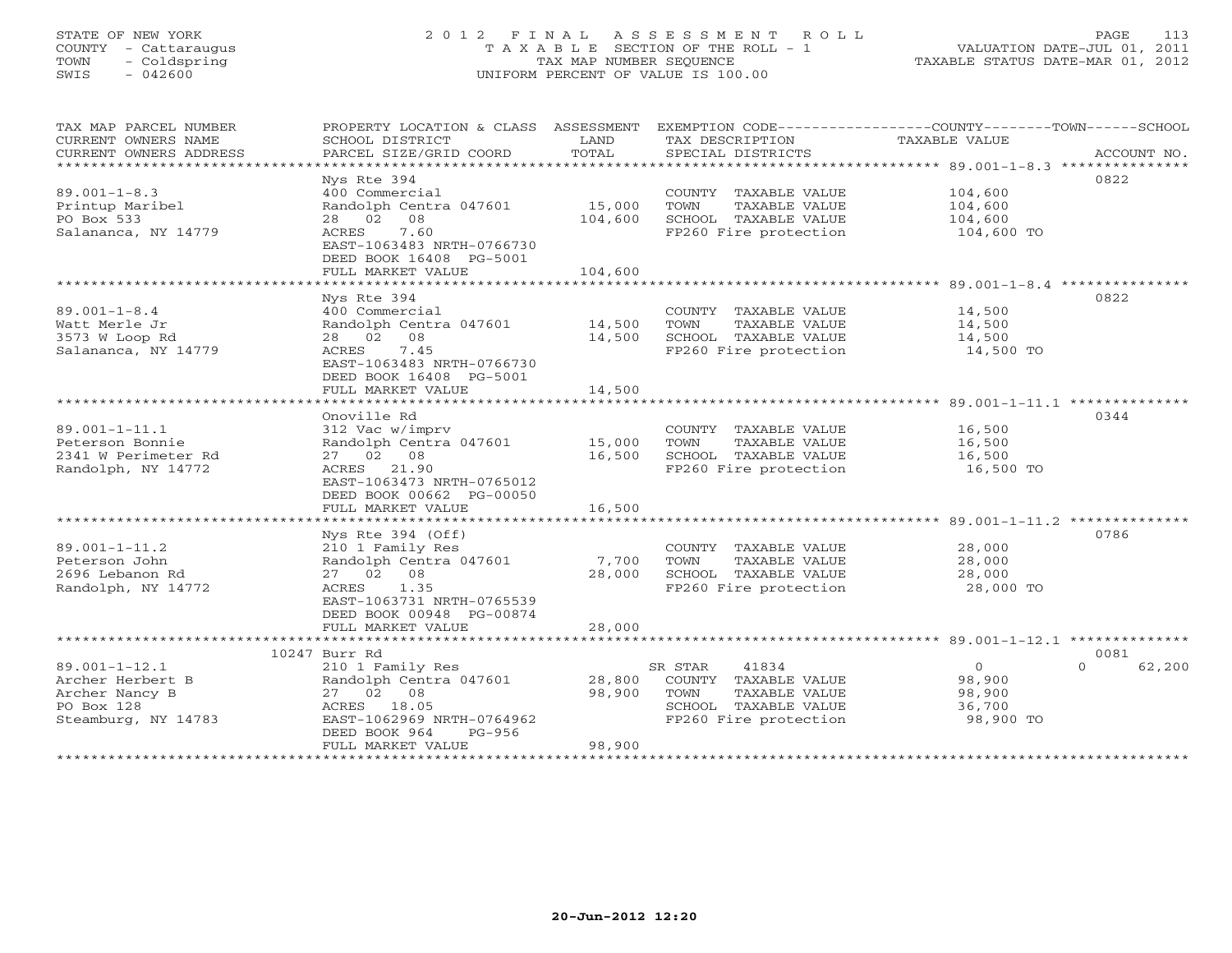# STATE OF NEW YORK 2 0 1 2 F I N A L A S S E S S M E N T R O L L PAGE 114 COUNTY - Cattaraugus T A X A B L E SECTION OF THE ROLL - 1 VALUATION DATE-JUL 01, 2011 TOWN - Coldspring TAX MAP NUMBER SEQUENCE TAXABLE STATUS DATE-MAR 01, 2012 SWIS - 042600 UNIFORM PERCENT OF VALUE IS 100.00UNIFORM PERCENT OF VALUE IS 100.00

| TAX MAP PARCEL NUMBER<br>CURRENT OWNERS NAME<br>CURRENT OWNERS ADDRESS                            | PROPERTY LOCATION & CLASS ASSESSMENT<br>SCHOOL DISTRICT<br>PARCEL SIZE/GRID COORD                                                                                 | LAND<br>TOTAL              | EXEMPTION CODE----------------COUNTY-------TOWN------SCHOOL<br>TAX DESCRIPTION<br>SPECIAL DISTRICTS              | <b>TAXABLE VALUE</b>                                        |          | ACCOUNT NO. |
|---------------------------------------------------------------------------------------------------|-------------------------------------------------------------------------------------------------------------------------------------------------------------------|----------------------------|------------------------------------------------------------------------------------------------------------------|-------------------------------------------------------------|----------|-------------|
| *************************                                                                         |                                                                                                                                                                   |                            |                                                                                                                  |                                                             |          |             |
|                                                                                                   | 10249 Burr Rd                                                                                                                                                     |                            |                                                                                                                  |                                                             | 0886     |             |
| $89.001 - 1 - 12.2$<br>Brooks Mark C<br>Brooks Kerry R<br>10249 Burr Rd                           | 210 1 Family Res<br>Randolph Centra 047601<br>27 02 08<br>6.50<br>ACRES                                                                                           | 78,100                     | RES STAR<br>41854<br>8,500 COUNTY TAXABLE VALUE<br>TOWN<br>TAXABLE VALUE<br>SCHOOL TAXABLE VALUE                 | $\overline{0}$<br>78,100<br>78,100<br>48,100                | $\Omega$ | 30,000      |
| PO Box 96                                                                                         | EAST-1062810 NRTH-0765383                                                                                                                                         |                            | FP260 Fire protection                                                                                            | 78,100 TO                                                   |          |             |
| Steamburg, NY 14783                                                                               | DEED BOOK 10474 PG-5003<br>FULL MARKET VALUE                                                                                                                      | 78,100                     |                                                                                                                  |                                                             |          |             |
|                                                                                                   | ***************************                                                                                                                                       |                            |                                                                                                                  |                                                             |          |             |
|                                                                                                   | 10249 Burr Rd                                                                                                                                                     |                            |                                                                                                                  |                                                             | 0887     |             |
| $89.001 - 1 - 13.2$<br>Brooks Mark C<br>Brooks Kerry R<br>10249 Burr Rd                           | 314 Rural vac<10<br>Randolph Centra 047601<br>27 02 08<br>FRNT 200.00 DPTH 161.00                                                                                 | 800<br>800                 | COUNTY TAXABLE VALUE<br>TOWN<br>TAXABLE VALUE<br>SCHOOL TAXABLE VALUE<br>FP260 Fire protection                   | 800<br>800<br>800<br>800 TO                                 |          |             |
| PO Box 96<br>Steamburg, NY 14783                                                                  | ACRES<br>0.74<br>EAST-1062588 NRTH-0765184<br>DEED BOOK 10474 PG-5003<br>FULL MARKET VALUE                                                                        | 800                        |                                                                                                                  |                                                             |          |             |
|                                                                                                   |                                                                                                                                                                   |                            |                                                                                                                  |                                                             |          |             |
| $89.001 - 1 - 14$<br>Perkins Mark<br>Perkins NeAndra J<br>625 Wildwood Ave<br>Salamanca, NY 14779 | Jones Hill Rd<br>314 Rural vac<10<br>Randolph Centra 047601<br>27 02 08<br>ACRES<br>9.45<br>EAST-1060035 NRTH-0764487<br>DEED BOOK 11962 PG-4001                  | 9,500<br>9,500             | COUNTY TAXABLE VALUE<br>TOWN<br>TAXABLE VALUE<br>SCHOOL TAXABLE VALUE<br>FP260 Fire protection                   | 9,500<br>9,500<br>9,500<br>9,500 TO                         | 0449     |             |
|                                                                                                   | FULL MARKET VALUE                                                                                                                                                 | 9,500                      |                                                                                                                  |                                                             |          |             |
|                                                                                                   | Jones Hill Rd                                                                                                                                                     |                            |                                                                                                                  |                                                             | 0144     |             |
| $89.001 - 1 - 15$<br>Perkins Mark<br>Perkins NeAndra J<br>625 Wildwood Ave<br>Salamanca, NY 14779 | 312 Vac w/imprv<br>Randolph Centra 047601<br>27 02 08<br>ACRES 11.15<br>EAST-1059472 NRTH-0764536<br>DEED BOOK 11962 PG-4001                                      | 8,500<br>11,500            | COUNTY TAXABLE VALUE<br>TOWN<br>TAXABLE VALUE<br>SCHOOL TAXABLE VALUE<br>FP260 Fire protection                   | 11,500<br>11,500<br>11,500<br>11,500 TO                     |          |             |
|                                                                                                   | FULL MARKET VALUE                                                                                                                                                 | 11,500                     |                                                                                                                  |                                                             |          |             |
|                                                                                                   | Jones Hill Rd                                                                                                                                                     |                            |                                                                                                                  |                                                             | 0493     |             |
| $89.001 - 1 - 16$<br>Irwin Mark<br>Markham Lois A<br>5144 W Main Rd<br>Fredonia, NY 14063         | 270 Mfg housing<br>Randolph Centra 047601<br>27 02 08<br>Life Use<br>ACRES<br>7.20<br>EAST-1059070 NRTH-0764400<br>DEED BOOK 900<br>PG-00715<br>FULL MARKET VALUE | 15,100<br>17,700<br>17,700 | RES STAR 41854<br>COUNTY TAXABLE VALUE<br>TOWN<br>TAXABLE VALUE<br>SCHOOL TAXABLE VALUE<br>FP260 Fire protection | $\overline{0}$<br>17,700<br>17,700<br>$\Omega$<br>17,700 TO | $\Omega$ | 17,700      |
|                                                                                                   |                                                                                                                                                                   |                            |                                                                                                                  |                                                             |          |             |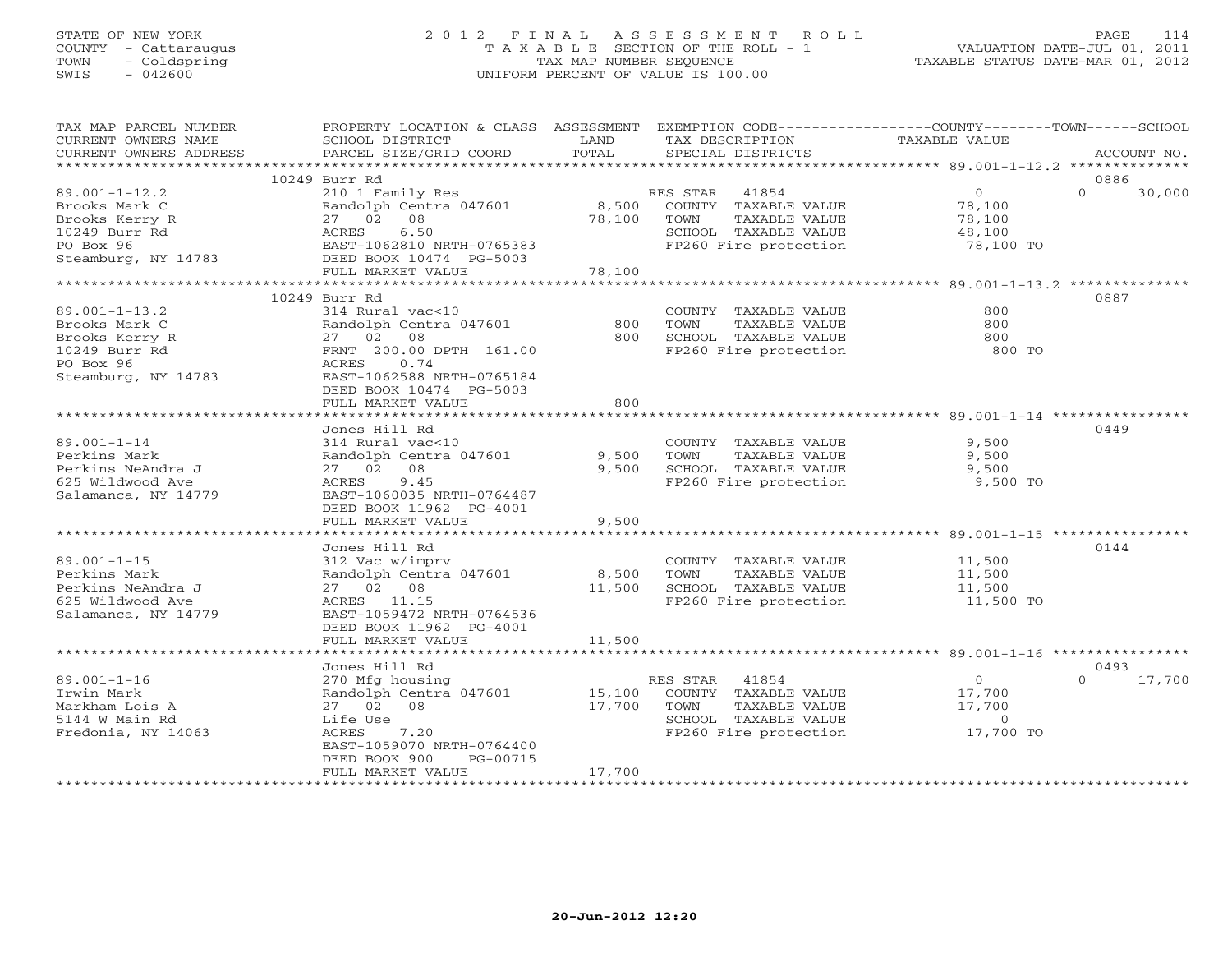# STATE OF NEW YORK 2 0 1 2 F I N A L A S S E S S M E N T R O L L PAGE 115 COUNTY - Cattaraugus T A X A B L E SECTION OF THE ROLL - 1 VALUATION DATE-JUL 01, 2011 TOWN - Coldspring TAX MAP NUMBER SEQUENCE TAXABLE STATUS DATE-MAR 01, 2012 SWIS - 042600 UNIFORM PERCENT OF VALUE IS 100.00UNIFORM PERCENT OF VALUE IS 100.00

| TAX MAP PARCEL NUMBER<br>CURRENT OWNERS NAME<br>CURRENT OWNERS ADDRESS<br>**********************   | PROPERTY LOCATION & CLASS ASSESSMENT<br>SCHOOL DISTRICT<br>PARCEL SIZE/GRID COORD                                                                                                                                                             | LAND<br>TOTAL                               | TAX DESCRIPTION<br>SPECIAL DISTRICTS                                                                                     | EXEMPTION CODE-----------------COUNTY-------TOWN------SCHOOL<br><b>TAXABLE VALUE</b><br>ACCOUNT NO.                   |
|----------------------------------------------------------------------------------------------------|-----------------------------------------------------------------------------------------------------------------------------------------------------------------------------------------------------------------------------------------------|---------------------------------------------|--------------------------------------------------------------------------------------------------------------------------|-----------------------------------------------------------------------------------------------------------------------|
| $89.001 - 1 - 17$<br>Perreault Suzanne M<br>14 Rembrandt Dr<br>Niskayuna, NY 12309                 | Jones Hill Rd<br>910 Priv forest<br>Randolph Centra 047601<br>27 02 08<br>71.89<br>ACRES<br>EAST-1061531 NRTH-0763878<br>DEED BOOK 00788 PG-00885<br>FULL MARKET VALUE<br>****************                                                    | 37,900<br>37,900<br>37,900                  | COUNTY TAXABLE VALUE<br>TAXABLE VALUE<br>TOWN<br>SCHOOL TAXABLE VALUE<br>FP260 Fire protection<br>********************** | 0373<br>37,900<br>37,900<br>37,900<br>37,900 TO                                                                       |
| $89.001 - 1 - 18$<br>Perreault Suzanne M<br>14 Rembrandt<br>Niskayuna, NY 12309                    | Jones Hill Rd<br>910 Priv forest<br>Randolph Centra 047601<br>26 02<br>08<br>ACRES 160.92<br>EAST-1061299 NRTH-0762853<br>DEED BOOK 00788 PG-00885<br>FULL MARKET VALUE<br>.                                                                  | 76,400<br>76,400<br>76,400                  | COUNTY TAXABLE VALUE<br>TOWN<br>TAXABLE VALUE<br>SCHOOL TAXABLE VALUE<br>FP260 Fire protection                           | $89.001 - 1 - 18$ ****************<br>0374<br>76,400<br>76,400<br>76,400<br>76,400 TO<br>$89.001 - 1 - 19.1$ ******** |
| $89.001 - 1 - 19.1$<br>Perreault Suzanne M<br>14 Rembrandt Dr<br>Niskayuna, NY 12309               | Onoville Rd<br>910 Priv forest<br>Randolph Centra 047601<br>08<br>26 02<br>ACRES 97.90<br>EAST-1062103 NRTH-0761515<br>DEED BOOK 5564<br>$PG-6002$<br>FULL MARKET VALUE                                                                       | 63,300<br>63,300<br>63,300                  | COUNTY TAXABLE VALUE<br>TOWN<br>TAXABLE VALUE<br>SCHOOL TAXABLE VALUE<br>FP260 Fire protection                           | 0235<br>63,300<br>63,300<br>63,300<br>63,300 TO                                                                       |
| $89.001 - 1 - 19.2$<br>Perreault Suzanne M<br>14 Rembrandt Dr<br>Niskayuna, NY 12309               | *******************<br>Onoville Rd<br>314 Rural vac<10<br>Randolph Centra 047601<br>26 02<br>08<br>1.60<br>ACRES<br>EAST-1063471 NRTH-0761339<br>DEED BOOK 5564<br>$PG-6002$<br>FULL MARKET VALUE                                             | 3,200<br>3,200<br>3,200                     | COUNTY TAXABLE VALUE<br>TOWN<br>TAXABLE VALUE<br>SCHOOL TAXABLE VALUE<br>FP260 Fire protection                           | 0692<br>3,200<br>3,200<br>3,200<br>3,200 TO                                                                           |
| $89.001 - 1 - 20.1$<br>Perreault Suzanne<br>Congdon Lillian<br>14 Rembrandt<br>Niskayuna, NY 12309 | *************************<br>Jones Hill Rd<br>910 Priv forest<br>Randolph Centra 047601<br>08<br>26 02<br>ACRES<br>99.50<br>EAST-1062135 NRTH-0760216<br>DEED BOOK 00856 PG-00777<br>FULL MARKET VALUE<br>* * * * * * * * * * * * * * * * * * | *************<br>49,900<br>49,900<br>49,900 | COUNTY TAXABLE VALUE<br>TAXABLE VALUE<br>TOWN<br>SCHOOL TAXABLE VALUE<br>FP260 Fire protection                           | ******************************* 89.001-1-20.1 ********<br>0338<br>49,900<br>49,900<br>49,900<br>49,900 TO             |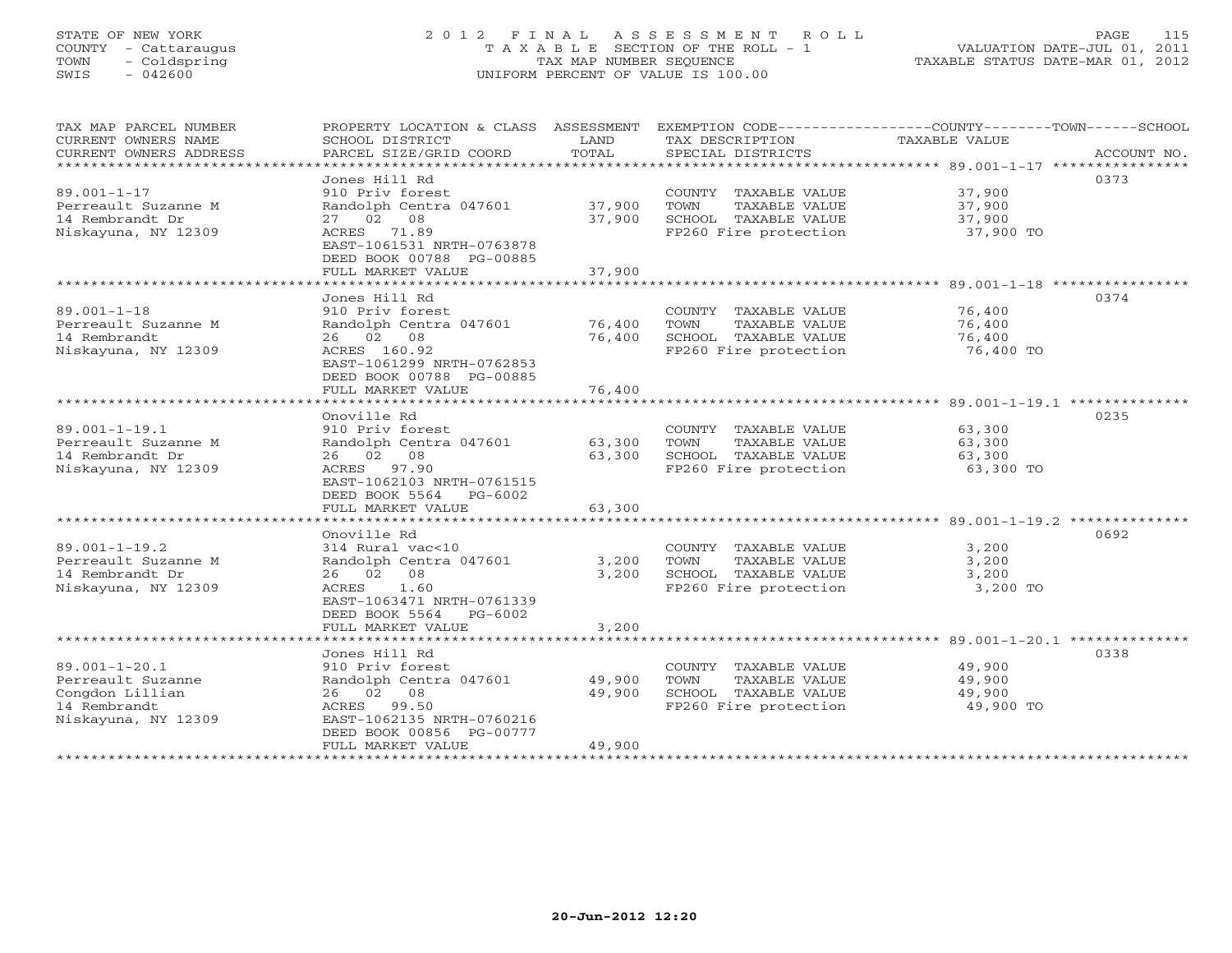# STATE OF NEW YORK 2 0 1 2 F I N A L A S S E S S M E N T R O L L PAGE 116 COUNTY - Cattaraugus T A X A B L E SECTION OF THE ROLL - 1 VALUATION DATE-JUL 01, 2011 TOWN - Coldspring TAX MAP NUMBER SEQUENCE TAXABLE STATUS DATE-MAR 01, 2012 SWIS - 042600 UNIFORM PERCENT OF VALUE IS 100.00UNIFORM PERCENT OF VALUE IS 100.00

| TAX MAP PARCEL NUMBER<br>CURRENT OWNERS NAME<br>CURRENT OWNERS ADDRESS                                                     | PROPERTY LOCATION & CLASS ASSESSMENT<br>SCHOOL DISTRICT<br>PARCEL SIZE/GRID COORD                                                                                                                                 | LAND<br>TOTAL                                      | TAX DESCRIPTION<br>SPECIAL DISTRICTS                                                                               | EXEMPTION CODE-----------------COUNTY-------TOWN------SCHOOL<br><b>TAXABLE VALUE</b><br>ACCOUNT NO. |
|----------------------------------------------------------------------------------------------------------------------------|-------------------------------------------------------------------------------------------------------------------------------------------------------------------------------------------------------------------|----------------------------------------------------|--------------------------------------------------------------------------------------------------------------------|-----------------------------------------------------------------------------------------------------|
| $89.001 - 1 - 20.2$<br>Bowen Ronald A<br>Bowen Barbara<br>Box 177<br>Steamburg, NY 14783                                   | $Nys$ Rte 394 (Off)<br>210 1 Family Res<br>Randolph Centra 047601<br>26 02 08<br>1.00<br>ACRES<br>EAST-1063696 NRTH-0760900<br>DEED BOOK 870<br>PG-01133<br>FULL MARKET VALUE                                     | 7,000<br>64,600<br>64,600                          | SR STAR<br>41834<br>COUNTY TAXABLE VALUE<br>TOWN<br>TAXABLE VALUE<br>SCHOOL TAXABLE VALUE<br>FP260 Fire protection | 0664<br>$\circ$<br>$\Omega$<br>62,200<br>64,600<br>64,600<br>2,400<br>64,600 TO                     |
| $89.001 - 1 - 21$<br>Burns Kenneth<br>Burns Helwig<br>1912 Creekside Dr<br>Grand Island, NY 14072                          | Jones Hill Rd<br>260 Seasonal res<br>Randolph Centra 047601<br>47 02 08<br>1.16<br>ACRES<br>EAST-1059179 NRTH-0759679<br>DEED BOOK 00684 PG-00090<br>FULL MARKET VALUE<br>*********************                   | 3,900<br>30,000<br>30,000<br>**************        | COUNTY TAXABLE VALUE<br>TAXABLE VALUE<br>TOWN<br>SCHOOL TAXABLE VALUE<br>FP260 Fire protection                     | 0078<br>30,000<br>30,000<br>30,000<br>30,000 TO                                                     |
| $89.001 - 1 - 22$<br>Cudmore Ian A<br>Cudmore Donavan B<br>3 Carriage Hill East<br>Williamsville, NY 14221                 | Jones Hill Rd<br>260 Seasonal res<br>Randolph Centra 047601<br>26 02 08<br>ACRES<br>1.16<br>EAST-1058945 NRTH-0759676<br>DEED BOOK 00993 PG-00673<br>FULL MARKET VALUE<br>* * * * * * * * * * * * * * * * * * * * | 3,900<br>16,500<br>16,500<br>* * * * * * * * * * * | COUNTY TAXABLE VALUE<br>TOWN<br>TAXABLE VALUE<br>SCHOOL TAXABLE VALUE<br>FP260 Fire protection                     | 0113<br>16,500<br>16,500<br>16,500<br>16,500 TO                                                     |
| $89.001 - 1 - 23$<br>Hall Jerry R<br>179 Robbin Hill Rd<br>Frewsburg, NY 14738                                             | Jones Hill Rd<br>260 Seasonal res<br>Randolph Centra 047601<br>47 02 08<br>ACRES 25.35<br>EAST-1059687 NRTH-0759964<br>DEED BOOK 1017<br>$PG-459$<br>FULL MARKET VALUE<br>*****************************           | 29,800<br>67,700<br>67,700                         | COUNTY TAXABLE VALUE<br>TOWN<br>TAXABLE VALUE<br>SCHOOL TAXABLE VALUE<br>FP260 Fire protection                     | 0307<br>67,700<br>67,700<br>67,700<br>67,700 TO                                                     |
| $89.001 - 1 - 24$<br>Perreault Suzanne<br>Congdon Lillian<br>14 Rembrandt Dr<br>Niskayuna, NY 12309<br>******************* | Jones Hill Rd<br>910 Priv forest<br>Randolph Centra 047601<br>47 02 08<br>1.96<br>ACRES<br>EAST-1060156 NRTH-0760317<br>DEED BOOK 00856 PG-00777<br>FULL MARKET VALUE                                             | 1,200<br>1,200<br>1,200                            | COUNTY TAXABLE VALUE<br>TOWN<br>TAXABLE VALUE<br>SCHOOL TAXABLE VALUE<br>FP260 Fire protection                     | 0634<br>1,200<br>1,200<br>1,200<br>1,200 TO                                                         |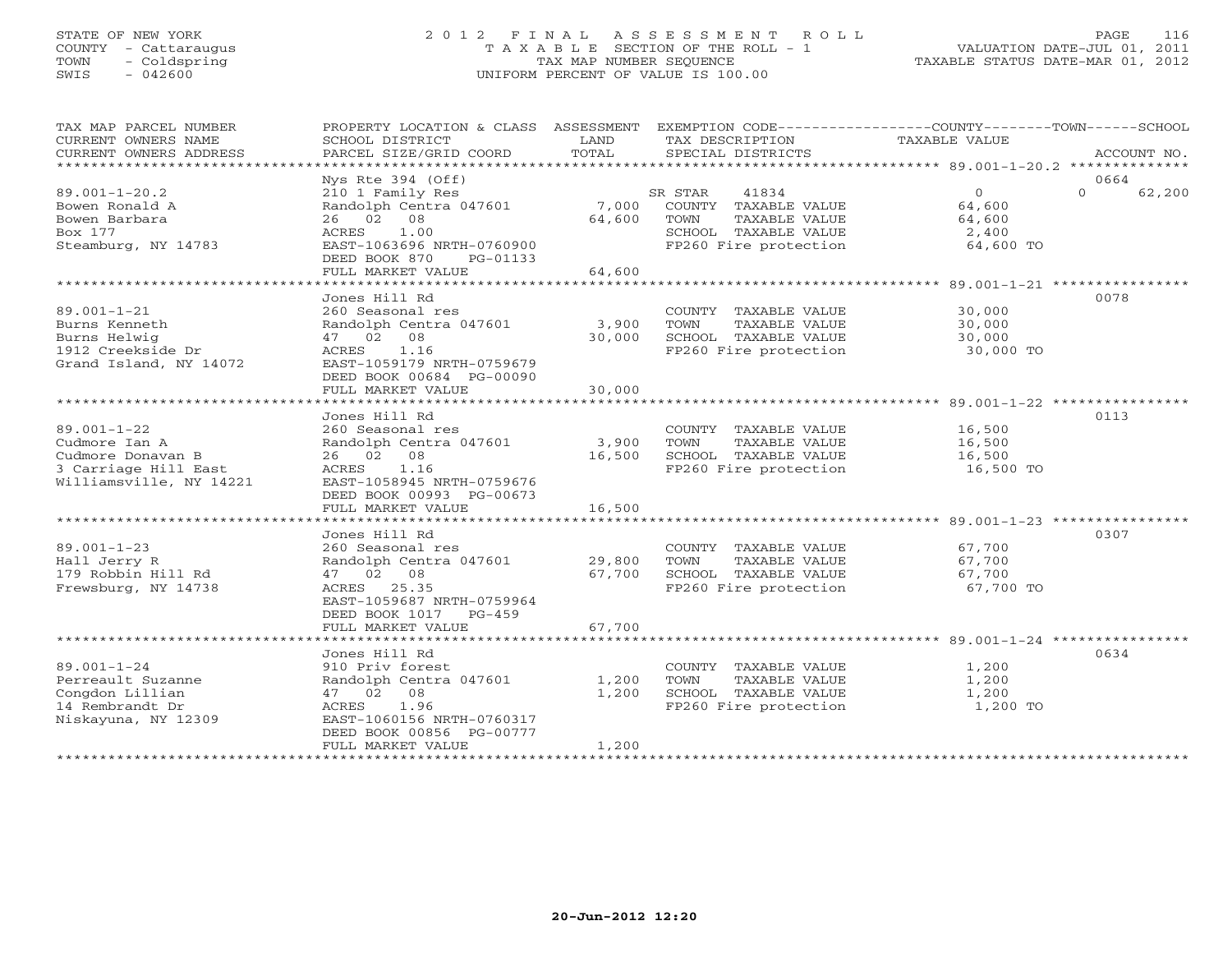# STATE OF NEW YORK 2 0 1 2 F I N A L A S S E S S M E N T R O L L PAGE 117 COUNTY - Cattaraugus T A X A B L E SECTION OF THE ROLL - 1 VALUATION DATE-JUL 01, 2011 TOWN - Coldspring TAX MAP NUMBER SEQUENCE TAXABLE STATUS DATE-MAR 01, 2012 SWIS - 042600 UNIFORM PERCENT OF VALUE IS 100.00UNIFORM PERCENT OF VALUE IS 100.00

| TAX MAP PARCEL NUMBER<br>CURRENT OWNERS NAME   | PROPERTY LOCATION & CLASS ASSESSMENT<br>SCHOOL DISTRICT                           | LAND                  | TAX DESCRIPTION       | EXEMPTION CODE-----------------COUNTY-------TOWN------SCHOOL<br>TAXABLE VALUE |
|------------------------------------------------|-----------------------------------------------------------------------------------|-----------------------|-----------------------|-------------------------------------------------------------------------------|
| CURRENT OWNERS ADDRESS<br>******************** | PARCEL SIZE/GRID COORD                                                            | TOTAL                 | SPECIAL DISTRICTS     | ACCOUNT NO.                                                                   |
|                                                | Jones Hill Rd                                                                     |                       |                       | 0079                                                                          |
| $89.001 - 1 - 26$                              | 312 Vac w/imprv                                                                   |                       | COUNTY TAXABLE VALUE  | 8,000                                                                         |
| Burns Kenneth M                                | Randolph Centra 047601                                                            | 3,100                 | TOWN<br>TAXABLE VALUE | 8,000                                                                         |
| 1912 Creekside Dr                              | 47 02 08                                                                          | 8,000                 | SCHOOL TAXABLE VALUE  | 8,000                                                                         |
| Grand Island, NY 14072                         | FRNT 125.00 DPTH 125.00<br>EAST-1058886 NRTH-0760290<br>DEED BOOK 844<br>PG-00577 |                       | FP260 Fire protection | 8,000 TO                                                                      |
|                                                | FULL MARKET VALUE                                                                 | 8,000                 |                       |                                                                               |
|                                                | ******************************                                                    |                       |                       |                                                                               |
|                                                | Jones Hill Rd                                                                     |                       |                       | 0208                                                                          |
| $89.001 - 1 - 27.1$                            | 314 Rural vac<10                                                                  |                       | COUNTY TAXABLE VALUE  | 15,900                                                                        |
| Barker Paul J                                  | Randolph Centra 047601                                                            | 15,900                | TOWN<br>TAXABLE VALUE | 15,900                                                                        |
| Barker Sharon M                                | 26 02<br>08                                                                       | 15,900                | SCHOOL TAXABLE VALUE  | 15,900                                                                        |
| 9780 Rocky Pt<br>Clarence, NY 14031            | ACRES<br>7.70<br>EAST-1059069 NRTH-0761336<br>DEED BOOK 886<br>PG-00505           |                       | FP260 Fire protection | 15,900 TO                                                                     |
|                                                | FULL MARKET VALUE<br>************************                                     | 15,900<br>*********** |                       |                                                                               |
|                                                |                                                                                   |                       |                       |                                                                               |
|                                                | Jones Hill Rd                                                                     |                       |                       | 0701                                                                          |
| $89.001 - 1 - 27.2$                            | 910 Priv forest                                                                   |                       | COUNTY TAXABLE VALUE  | 30,000                                                                        |
| Perreault Suzanne M                            | Randolph Centra 047601                                                            | 30,000                | TOWN<br>TAXABLE VALUE | 30,000                                                                        |
| 14 Rembrandt Dr                                | 26 02 08                                                                          | 30,000                | SCHOOL TAXABLE VALUE  | 30,000                                                                        |
| Niskayuna, NY 12309                            | ACRES 60.10                                                                       |                       | FP260 Fire protection | 30,000 TO                                                                     |
|                                                | EAST-1059727 NRTH-0761228<br>PG-00972                                             |                       |                       |                                                                               |
|                                                | DEED BOOK 838<br>FULL MARKET VALUE                                                | 30,000                |                       |                                                                               |
|                                                |                                                                                   |                       |                       |                                                                               |
|                                                | Jones Hill Rd                                                                     |                       |                       | 0375                                                                          |
| $89.001 - 1 - 28$                              | 260 Seasonal res                                                                  |                       | COUNTY TAXABLE VALUE  | 19,000                                                                        |
| Lepsch Brian Paul                              | Randolph Centra 047601                                                            | 3,200                 | TAXABLE VALUE<br>TOWN | 19,000                                                                        |
| 4811 Innsbruck Dr                              | 36 02 08                                                                          | 19,000                | SCHOOL TAXABLE VALUE  | 19,000                                                                        |
| Fort Wayne, IN 46835-3430                      | 90.00 DPTH 200.00<br>FRNT                                                         |                       | FP260 Fire protection | 19,000 TO                                                                     |
|                                                | EAST-1058542 NRTH-0760117                                                         |                       |                       |                                                                               |
|                                                | DEED BOOK 811<br>PG-00365                                                         |                       |                       |                                                                               |
|                                                | FULL MARKET VALUE                                                                 | 19,000                |                       |                                                                               |
|                                                |                                                                                   |                       |                       |                                                                               |
|                                                | Jones Hill Rd                                                                     |                       |                       | 0260                                                                          |
| $89.001 - 1 - 29.1$                            | 260 Seasonal res                                                                  |                       | COUNTY TAXABLE VALUE  | 44,700                                                                        |
| Lepsch Robert A                                | Randolph Centra 047601                                                            | 28,800                | TOWN<br>TAXABLE VALUE | 44,700                                                                        |
| 8575 Indian Falls Rd                           | 36 02 08                                                                          | 44,700                | SCHOOL TAXABLE VALUE  | 44,700                                                                        |
| Corfu, NY 14036                                | ACRES<br>23.60                                                                    |                       | FP260 Fire protection | 44,700 TO                                                                     |
|                                                | EAST-1056734 NRTH-0759760                                                         |                       |                       |                                                                               |
|                                                | DEED BOOK 3932<br>PG-9002                                                         |                       |                       |                                                                               |
|                                                | FULL MARKET VALUE                                                                 | 44,700                |                       |                                                                               |
|                                                |                                                                                   |                       |                       |                                                                               |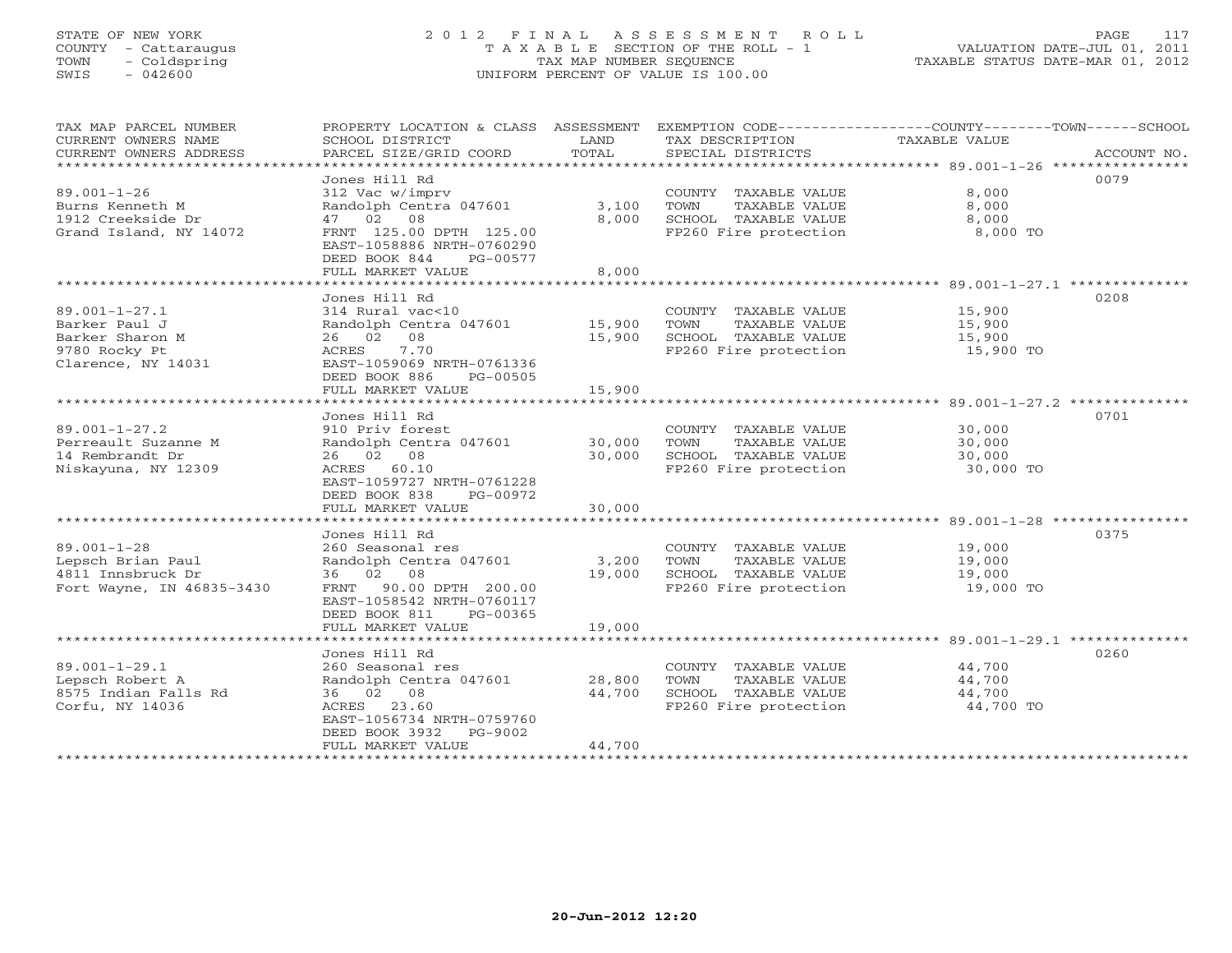# STATE OF NEW YORK 2 0 1 2 F I N A L A S S E S S M E N T R O L L PAGE 118 COUNTY - Cattaraugus T A X A B L E SECTION OF THE ROLL - 1 VALUATION DATE-JUL 01, 2011 TOWN - Coldspring TAX MAP NUMBER SEQUENCE TAXABLE STATUS DATE-MAR 01, 2012 SWIS - 042600 UNIFORM PERCENT OF VALUE IS 100.00UNIFORM PERCENT OF VALUE IS 100.00

| TAX MAP PARCEL NUMBER<br>CURRENT OWNERS NAME<br>CURRENT OWNERS ADDRESS                                                  | PROPERTY LOCATION & CLASS ASSESSMENT<br>SCHOOL DISTRICT<br>PARCEL SIZE/GRID COORD                                                                                       | LAND<br>TOTAL             | TAX DESCRIPTION<br>SPECIAL DISTRICTS                                                           | EXEMPTION CODE-----------------COUNTY-------TOWN------SCHOOL<br><b>TAXABLE VALUE</b><br>ACCOUNT NO. |
|-------------------------------------------------------------------------------------------------------------------------|-------------------------------------------------------------------------------------------------------------------------------------------------------------------------|---------------------------|------------------------------------------------------------------------------------------------|-----------------------------------------------------------------------------------------------------|
| $89.001 - 1 - 29.2$<br>Flick Michael P<br>Flick Cynthia A<br>3583 Batavia-Elba Town Line Rd ACRES<br>Oakfield, NY 14125 | Jones Hill Rd<br>260 Seasonal res<br>Randolph Centra 047601<br>36 02 08<br>2.80<br>EAST-1058652 NRTH-0759871<br>DEED BOOK 3932<br>PG-9001<br>FULL MARKET VALUE          | 5,000<br>18,000<br>18,000 | COUNTY TAXABLE VALUE<br>TOWN<br>TAXABLE VALUE<br>SCHOOL TAXABLE VALUE<br>FP260 Fire protection | 0860<br>18,000<br>18,000<br>18,000<br>18,000 TO                                                     |
| $89.001 - 1 - 30$<br>Schriver Louis E<br>254 South Ln<br>PO Box 1341<br>Grand Island, NY 14072                          | Jones Hill Rd<br>314 Rural vac<10<br>Randolph Centra 047601<br>36 03 08<br>5.10<br>ACRES<br>EAST-1056059 NRTH-0759905<br>DEED BOOK 7846<br>PG-5001<br>FULL MARKET VALUE | 9,200<br>9,200<br>9,200   | COUNTY TAXABLE VALUE<br>TOWN<br>TAXABLE VALUE<br>SCHOOL TAXABLE VALUE<br>FP260 Fire protection | 0376<br>9,200<br>9,200<br>9,200<br>9,200 TO                                                         |
| $89.001 - 1 - 31$<br>Schriver Louis E<br>254 South Ln<br>PO Box 1341<br>Grand Island, NY 14072                          | Jones Hill Rd<br>314 Rural vac<10<br>Randolph Centra 047601<br>36 03<br>08<br>ACRES<br>5.10<br>EAST-1056115 NRTH-0759976<br>DEED BOOK 2709<br>PG-2001                   | 10,000<br>10,000          | COUNTY TAXABLE VALUE<br>TOWN<br>TAXABLE VALUE<br>SCHOOL TAXABLE VALUE<br>FP260 Fire protection | 0280<br>10,000<br>10,000<br>10,000<br>10,000 TO                                                     |
|                                                                                                                         | FULL MARKET VALUE                                                                                                                                                       | 10,000                    |                                                                                                |                                                                                                     |
| $89.001 - 1 - 32$<br>Lepsch William P<br>23 Genesee St<br>Attica, NY 14011                                              | Jones Hill Rd<br>314 Rural vac<10<br>Randolph Centra 047601<br>36 03 08<br>5.10<br>ACRES<br>EAST-1056119 NRTH-0760048<br>DEED BOOK 00989 PG-01035<br>FULL MARKET VALUE  | 9,800<br>9,800<br>9,800   | COUNTY TAXABLE VALUE<br>TOWN<br>TAXABLE VALUE<br>SCHOOL TAXABLE VALUE<br>FP260 Fire protection | 0259<br>9,800<br>9,800<br>9,800<br>9,800 TO                                                         |
|                                                                                                                         |                                                                                                                                                                         |                           |                                                                                                |                                                                                                     |
| $89.001 - 1 - 33$<br>Lepsch Mathias E<br>39 Exchange St<br>Attica, NY 14011<br>***********************                  | Jones Hill Rd<br>314 Rural vac<10<br>Randolph Centra 047601<br>36 02 08<br>5.10<br>ACRES<br>EAST-1056086 NRTH-0760126<br>DEED BOOK 00654 PG-00258<br>FULL MARKET VALUE  | 9,200<br>9,200<br>9,200   | COUNTY TAXABLE VALUE<br>TOWN<br>TAXABLE VALUE<br>SCHOOL TAXABLE VALUE<br>FP260 Fire protection | 0257<br>9,200<br>9,200<br>9,200<br>9,200 TO                                                         |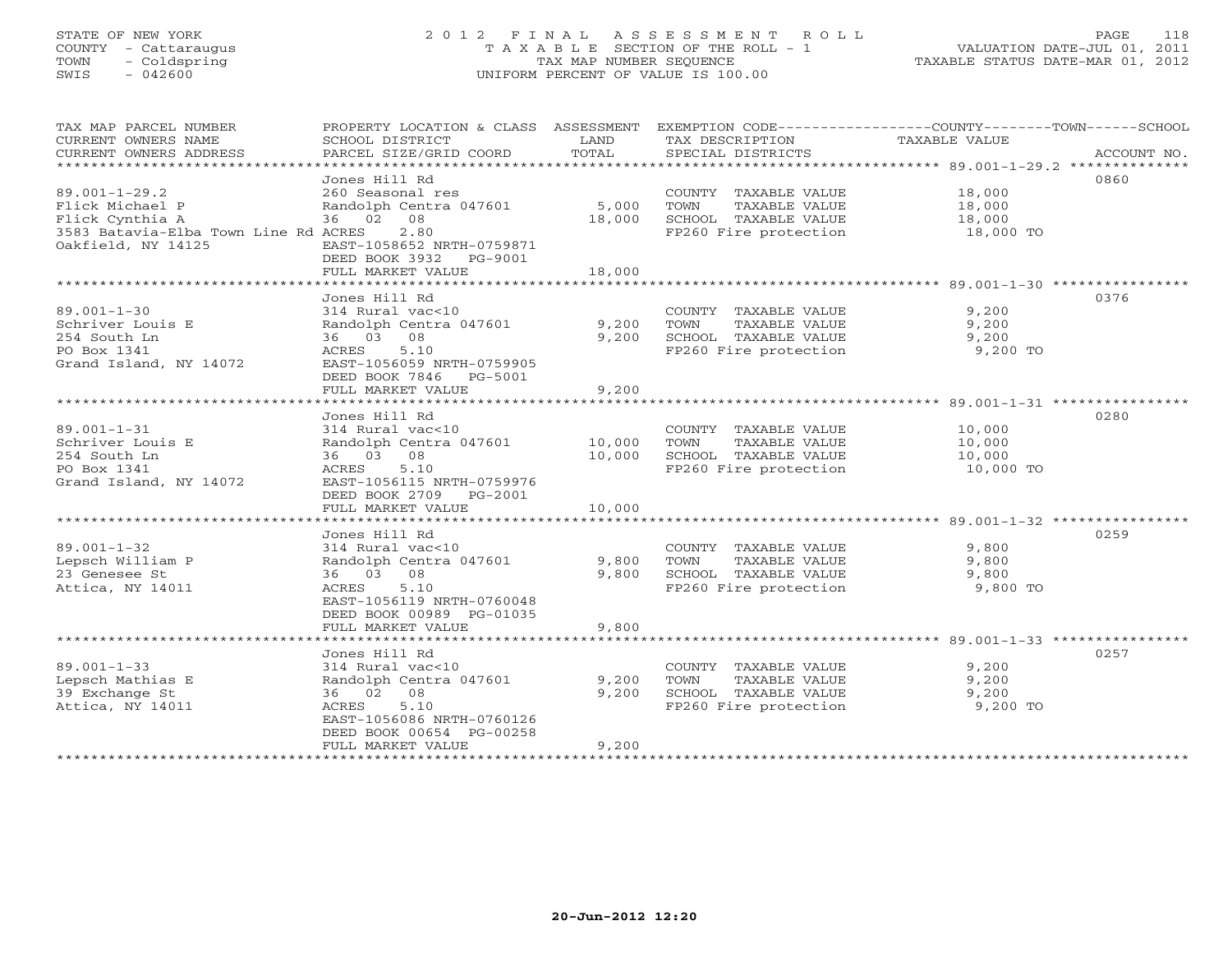# STATE OF NEW YORK 2 0 1 2 F I N A L A S S E S S M E N T R O L L PAGE 119 COUNTY - Cattaraugus T A X A B L E SECTION OF THE ROLL - 1 VALUATION DATE-JUL 01, 2011 TOWN - Coldspring TAX MAP NUMBER SEQUENCE TAXABLE STATUS DATE-MAR 01, 2012 SWIS - 042600 UNIFORM PERCENT OF VALUE IS 100.00UNIFORM PERCENT OF VALUE IS 100.00

| TAX MAP PARCEL NUMBER<br>CURRENT OWNERS NAME<br>CURRENT OWNERS ADDRESS                            | PROPERTY LOCATION & CLASS ASSESSMENT<br>SCHOOL DISTRICT<br>PARCEL SIZE/GRID COORD                                                                                     | LAND<br>TOTAL              | EXEMPTION CODE-----------------COUNTY-------TOWN------SCHOOL<br>TAX DESCRIPTION<br>SPECIAL DISTRICTS               | <b>TAXABLE VALUE</b>                              | ACCOUNT NO.              |
|---------------------------------------------------------------------------------------------------|-----------------------------------------------------------------------------------------------------------------------------------------------------------------------|----------------------------|--------------------------------------------------------------------------------------------------------------------|---------------------------------------------------|--------------------------|
| *************************                                                                         |                                                                                                                                                                       |                            |                                                                                                                    |                                                   |                          |
| $89.001 - 1 - 34$<br>Bobseine Gary L<br>Bobseine Jan C<br>10527 42nd St<br>Cattaraugus, NY 14719  | Jones Hill Rd<br>910 Priv forest<br>Randolph Centra 047601<br>36 02 08<br>ACRES 198.86<br>EAST-1056676 NRTH-0761192<br>DEED BOOK 1021 PG-693                          | 85,500<br>85,500           | FOREST/A74 47460<br>COUNTY TAXABLE VALUE<br>TOWN<br>TAXABLE VALUE<br>SCHOOL TAXABLE VALUE<br>FP260 Fire protection | 62,067<br>23,433<br>23,433<br>23,433<br>85,500 TO | 0048<br>62,067<br>62,067 |
| MAY BE SUBJECT TO PAYMENT<br>UNDER RPTL480A UNTIL 2021                                            | FULL MARKET VALUE                                                                                                                                                     | 85,500                     |                                                                                                                    |                                                   |                          |
| $89.001 - 1 - 35$<br>Tokarske David G<br>Tokarske James E<br>628 Winsor St<br>Jamestown, NY 14701 | Jones Hill Rd<br>910 Priv forest<br>Randolph Centra 047601<br>27 02 08<br>ACRES 20.22<br>EAST-1057714 NRTH-0762423<br>DEED BOOK 00982 PG-00011                        | 18,000<br>18,000           | COUNTY TAXABLE VALUE<br>TAXABLE VALUE<br>TOWN<br>SCHOOL TAXABLE VALUE<br>FP260 Fire protection                     | 18,000<br>18,000<br>18,000<br>18,000 TO           | 0447                     |
|                                                                                                   | FULL MARKET VALUE                                                                                                                                                     | 18,000                     |                                                                                                                    |                                                   |                          |
| $89.001 - 1 - 36$<br>Lepsch Mathias E<br>39 Exchange St<br>Attica, NY 14011                       | Jones Hill Rd<br>910 Priv forest<br>Randolph Centra 047601<br>36 02 08<br>ACRES 43.38<br>EAST-1057710 NRTH-0763085<br>DEED BOOK 00449 PG-00459<br>FULL MARKET VALUE   | 23,700<br>23,700<br>23,700 | COUNTY TAXABLE VALUE<br>TOWN<br>TAXABLE VALUE<br>SCHOOL TAXABLE VALUE<br>FP260 Fire protection                     | 23,700<br>23,700<br>23,700<br>23,700 TO           | 0258                     |
|                                                                                                   | *****************************                                                                                                                                         |                            |                                                                                                                    |                                                   |                          |
| $89.001 - 1 - 37$<br>Penn-York Resources, Inc.<br>1716 Honeoye Rd<br>Shinglehouse, PA 16748       | Jones Hill Rd<br>910 Priv forest<br>Randolph Centra 047601<br>36 02 08<br>ACRES 62.49<br>EAST-1055609 NRTH-0762867<br>DEED BOOK 439<br>PG-8004<br>FULL MARKET VALUE   | 40,000<br>40,000<br>40,000 | COUNTY TAXABLE VALUE<br>TOWN<br>TAXABLE VALUE<br>SCHOOL TAXABLE VALUE<br>FP260 Fire protection                     | 40,000<br>40,000<br>40,000<br>40,000 TO           | 0042                     |
|                                                                                                   |                                                                                                                                                                       |                            |                                                                                                                    |                                                   |                          |
| $89.001 - 1 - 38$<br>Penn-York Resources, Inc.<br>1716 Honeoye Rd<br>Shinglehouse, PA 16748       | Jones Hill Rd<br>910 Priv forest<br>Randolph Centra 047601<br>37 02 08<br>ACRES 61.46<br>EAST-1056676 NRTH-0763846<br>DEED BOOK 439<br>$PG-8004$<br>FULL MARKET VALUE | 75,000<br>75,000<br>75,000 | COUNTY TAXABLE VALUE<br>TOWN<br>TAXABLE VALUE<br>SCHOOL TAXABLE VALUE<br>FP260 Fire protection                     | 75,000<br>75,000<br>75,000<br>75,000 TO           | 0041                     |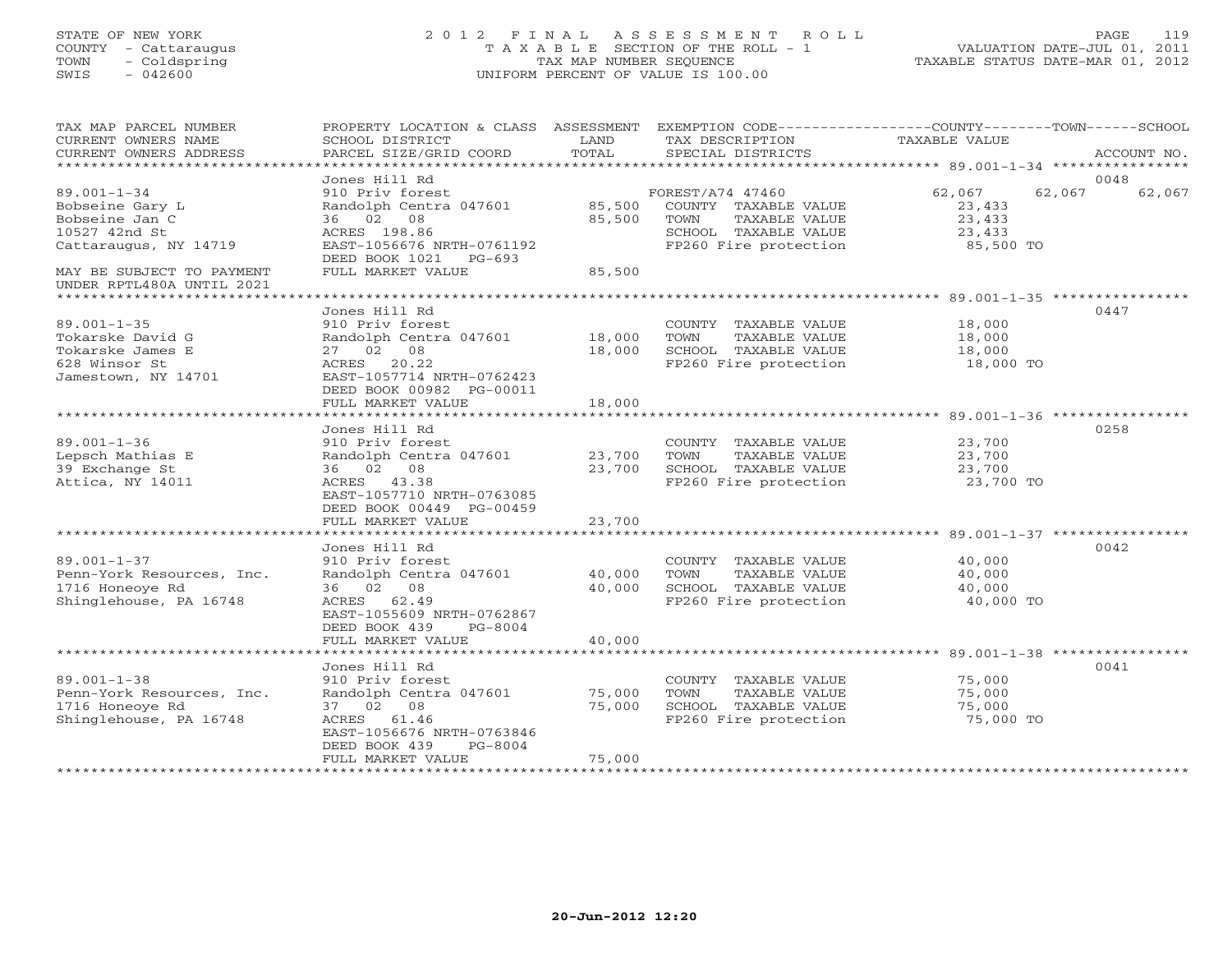# STATE OF NEW YORK 2 0 1 2 F I N A L A S S E S S M E N T R O L L PAGE 120 COUNTY - Cattaraugus T A X A B L E SECTION OF THE ROLL - 1 VALUATION DATE-JUL 01, 2011 TOWN - Coldspring TAX MAP NUMBER SEQUENCE TAXABLE STATUS DATE-MAR 01, 2012 SWIS - 042600 UNIFORM PERCENT OF VALUE IS 100.00UNIFORM PERCENT OF VALUE IS 100.00

| TAX MAP PARCEL NUMBER<br>CURRENT OWNERS NAME<br>CURRENT OWNERS ADDRESS                                  | SCHOOL DISTRICT<br>PARCEL SIZE/GRID COORD                                                                                                                            | LAND<br>TOTAL              | TAX DESCRIPTION<br>SPECIAL DISTRICTS                                                                                                                                                       | PROPERTY LOCATION & CLASS ASSESSMENT EXEMPTION CODE---------------COUNTY-------TOWN------SCHOOL<br>TAXABLE VALUE<br>ACCOUNT NO. |
|---------------------------------------------------------------------------------------------------------|----------------------------------------------------------------------------------------------------------------------------------------------------------------------|----------------------------|--------------------------------------------------------------------------------------------------------------------------------------------------------------------------------------------|---------------------------------------------------------------------------------------------------------------------------------|
| $89.001 - 1 - 39.1$<br>Lepsch Brian P<br>Lepsch Maryjean L<br>4811 Innsbruck Dr<br>Ft. Wayne, IN 46835  | Jones Hill Rd<br>910 Priv forest<br>Randolph Centra 047601<br>37 02 08<br>ACRES 67.85<br>EAST-1056620 NRTH-0764530<br>DEED BOOK 9063<br>PG-3001<br>FULL MARKET VALUE | 39,000<br>45,000<br>45,000 | COUNTY TAXABLE VALUE<br>TOWN<br>TAXABLE VALUE<br>SCHOOL TAXABLE VALUE<br>FP260 Fire protection                                                                                             | 0077<br>45,000<br>45,000<br>45,000<br>45,000 TO                                                                                 |
|                                                                                                         | Jones Hill Rd                                                                                                                                                        |                            |                                                                                                                                                                                            | 0725                                                                                                                            |
| $89.001 - 1 - 39.2$<br>Darnley Donald Jr<br>Griddle Dennis P<br>948 Legion Dr<br>Grand Island, NY 14072 | 314 Rural vac<10<br>Randolph Centra 047601<br>37 02 08<br>2.40<br>ACRES<br>EAST-1058443 NRTH-0764240<br>DEED BOOK 872<br>PG-00463<br>FULL MARKET VALUE               | 6,400<br>6,400<br>6,400    | COUNTY TAXABLE VALUE<br>TOWN<br>TAXABLE VALUE<br>SCHOOL TAXABLE VALUE<br>FP260 Fire protection                                                                                             | 6,400<br>6,400<br>6,400<br>6,400 TO                                                                                             |
|                                                                                                         | *******************************                                                                                                                                      | *************              |                                                                                                                                                                                            |                                                                                                                                 |
| $89.001 - 1 - 40$<br>Slade Teddy E<br>Box 105 Nys Rte 394<br>Steamburg, NY 14783                        | Jones Hill Rd<br>260 Seasonal res<br>Randolph Centra 047601<br>07 02 08<br>ACRES 10.04<br>EAST-1058144 NRTH-0765060<br>DEED BOOK 00940 PG-00837<br>FULL MARKET VALUE | 9,000<br>20,800<br>20,800  | COUNTY TAXABLE VALUE<br>TOWN<br>TAXABLE VALUE<br>SCHOOL TAXABLE VALUE<br>FP260 Fire protection                                                                                             | 0152<br>20,800<br>20,800<br>20,800<br>20,800 TO                                                                                 |
|                                                                                                         | ***********************                                                                                                                                              | **********                 |                                                                                                                                                                                            |                                                                                                                                 |
| $89.001 - 1 - 41$<br>Oak Hill Timber Holdings LLC<br>3556 Lakeshore Rd-Suite 620<br>Buffalo, NY 14219   | Jones Hill Rd<br>910 Priv forest<br>Randolph Centra 047601<br>07 02 08<br>23.00<br>ACRES<br>EAST-1056033 NRTH-0765052<br>DEED BOOK 1018 PG-410                       | 25,400<br>25,400           | COUNTY TAXABLE VALUE<br>TOWN<br>TAXABLE VALUE<br>SCHOOL TAXABLE VALUE<br>FP260 Fire protection                                                                                             | 0183<br>25,400<br>25,400<br>25,400<br>25,400 TO                                                                                 |
|                                                                                                         | FULL MARKET VALUE                                                                                                                                                    | 25,400                     |                                                                                                                                                                                            |                                                                                                                                 |
| $89.001 - 1 - 42$<br>Dalbo Robert A<br>Dalbo Constance<br>10479 Tokarske Rd<br>Randolph, NY 14772       | 10479 Tokarske Rd<br>240 Rural res<br>Randolph Centra 047601<br>27/37 02 08<br>59.45<br>ACRES<br>EAST-1058009 NRTH-0765974<br>DEED BOOK 903<br>PG-00708              | 75,000                     | 82 PCT OF VALUE USED FOR EXEMPTION PURPOSES<br>WVET CO<br>41122<br>27,000 RES STAR 41854<br>COUNTY TAXABLE VALUE<br>TOWN<br>TAXABLE VALUE<br>SCHOOL TAXABLE VALUE<br>FP260 Fire protection | 0122<br>9,225<br>$\Omega$<br>$\Omega$<br>$\Omega$<br>30,000<br>$\Omega$<br>65,775<br>75,000<br>45,000<br>75,000 TO              |
|                                                                                                         | FULL MARKET VALUE                                                                                                                                                    | 75,000                     |                                                                                                                                                                                            |                                                                                                                                 |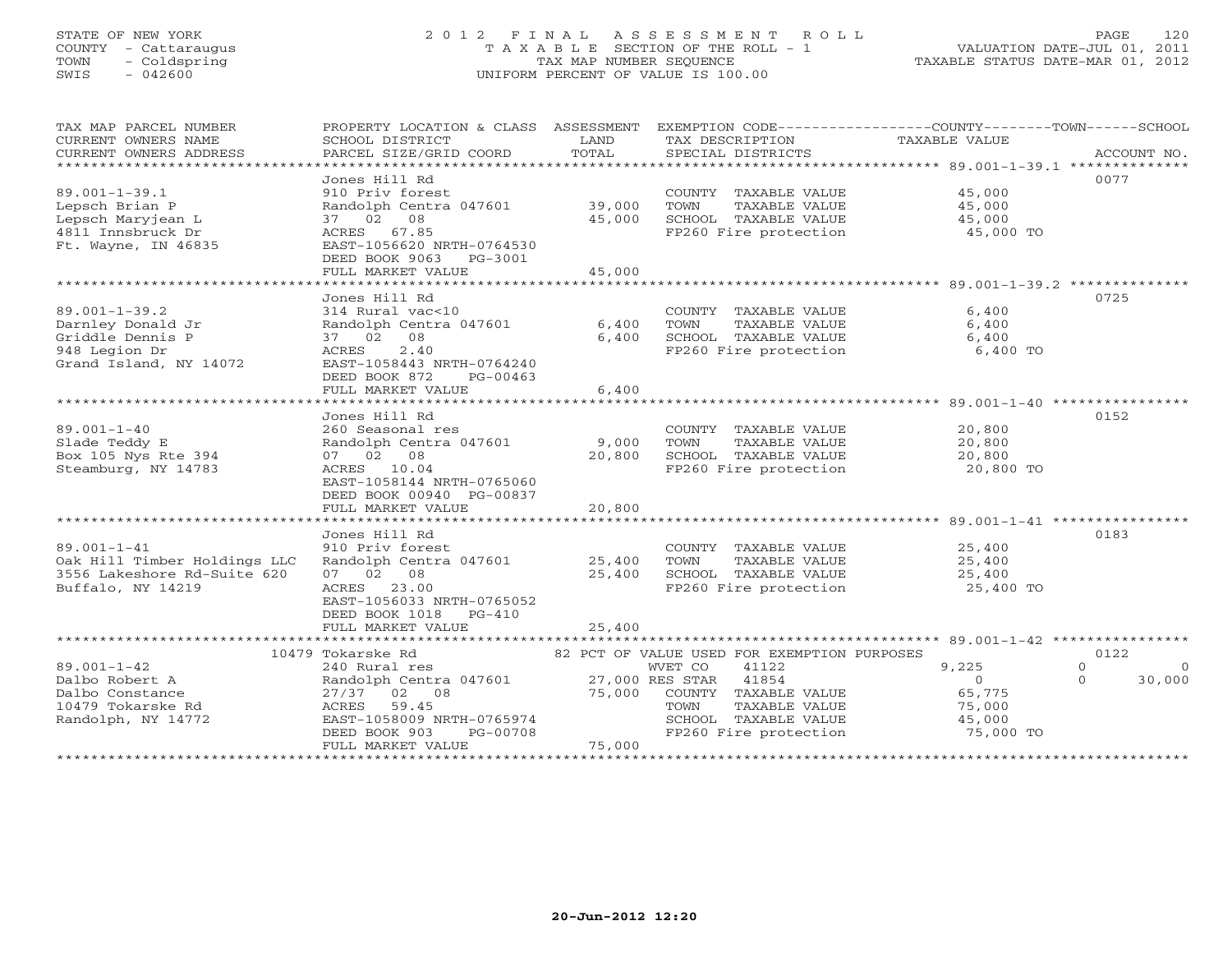# STATE OF NEW YORK 2 0 1 2 F I N A L A S S E S S M E N T R O L L PAGE 121 COUNTY - Cattaraugus T A X A B L E SECTION OF THE ROLL - 1 VALUATION DATE-JUL 01, 2011 TOWN - Coldspring TAX MAP NUMBER SEQUENCE TAXABLE STATUS DATE-MAR 01, 2012 SWIS - 042600 UNIFORM PERCENT OF VALUE IS 100.00UNIFORM PERCENT OF VALUE IS 100.00

| TAX MAP PARCEL NUMBER<br>CURRENT OWNERS NAME<br>CURRENT OWNERS ADDRESS | PROPERTY LOCATION & CLASS ASSESSMENT<br>SCHOOL DISTRICT<br>PARCEL SIZE/GRID COORD | LAND<br>TOTAL | TAX DESCRIPTION<br>SPECIAL DISTRICTS | EXEMPTION CODE-----------------COUNTY-------TOWN------SCHOOL<br>TAXABLE VALUE<br>ACCOUNT NO. |
|------------------------------------------------------------------------|-----------------------------------------------------------------------------------|---------------|--------------------------------------|----------------------------------------------------------------------------------------------|
|                                                                        |                                                                                   |               |                                      |                                                                                              |
|                                                                        | Oldro Rd                                                                          |               |                                      | 0188                                                                                         |
| $89.001 - 1 - 43$                                                      | 910 Priv forest                                                                   |               | COUNTY TAXABLE VALUE                 | 27,500                                                                                       |
| Oak Hill Timber Holdings LLC                                           | Randolph Centra 047601                                                            | 27,500        | TOWN<br>TAXABLE VALUE                | 27,500                                                                                       |
| 3556 Lakeshore Rd-Suite 620                                            | 37 02 08                                                                          | 27,500        | SCHOOL TAXABLE VALUE                 | 27,500                                                                                       |
| Buffalo, NY 14219                                                      | 50.99<br>ACRES                                                                    |               | FP260 Fire protection                | 27,500 TO                                                                                    |
|                                                                        | EAST-1056088 NRTH-0765824                                                         |               |                                      |                                                                                              |
|                                                                        | DEED BOOK 1018<br>$PG-410$<br>FULL MARKET VALUE                                   | 27,500        |                                      |                                                                                              |
|                                                                        |                                                                                   |               |                                      |                                                                                              |
|                                                                        | Oldro Rd                                                                          |               |                                      | 0241                                                                                         |
| $89.001 - 1 - 44$                                                      | 910 Priv forest                                                                   |               | COUNTY TAXABLE VALUE                 | 19,500                                                                                       |
| PNC Bank                                                               | Randolph Centra 047601                                                            | 19,500        | TAXABLE VALUE<br>TOWN                | 19,500                                                                                       |
| Attn: Annette (W. Hornburg)                                            | 48 02 08                                                                          | 19,500        | SCHOOL TAXABLE VALUE                 | 19,500                                                                                       |
| 304 2 nd St                                                            | ACRES 35.87                                                                       |               | FP260 Fire protection                | 19,500 TO                                                                                    |
| Warren, PA 16365                                                       | EAST-1055274 NRTH-0766266                                                         |               | WS260 Watershed                      | 66 TO                                                                                        |
|                                                                        | DEED BOOK 9865 PG-3001                                                            |               |                                      |                                                                                              |
|                                                                        | FULL MARKET VALUE                                                                 | 19,500        |                                      |                                                                                              |
|                                                                        |                                                                                   |               |                                      |                                                                                              |
|                                                                        | 2492 Jones Hill Rd                                                                |               |                                      | 0752                                                                                         |
| $89.001 - 1 - 46$                                                      | 310 Res Vac                                                                       |               | COUNTY TAXABLE VALUE                 | 9,400                                                                                        |
| Ackler Cindy                                                           | Randolph Centra 047601                                                            | 9,400         | TOWN<br>TAXABLE VALUE                | 9,400                                                                                        |
| 43 River St                                                            | 27 02 08                                                                          | 9,400         | SCHOOL TAXABLE VALUE                 | 9,400                                                                                        |
| Salamanca, NY 14779                                                    | 2.20<br>ACRES                                                                     |               | FP260 Fire protection                | 9,400 TO                                                                                     |
|                                                                        | EAST-1059970 NRTH-0766568                                                         |               |                                      |                                                                                              |
|                                                                        | DEED BOOK 15892 PG-4001                                                           |               |                                      |                                                                                              |
|                                                                        | FULL MARKET VALUE                                                                 | 9,400         |                                      |                                                                                              |
|                                                                        |                                                                                   |               |                                      |                                                                                              |
|                                                                        | Hotchkiss Hollow Rd                                                               |               |                                      | 0204                                                                                         |
| $89.003 - 1 - 1.1$                                                     | 910 Priv forest                                                                   |               | COUNTY TAXABLE VALUE                 | 60,100                                                                                       |
| Oak Hill Timber Holdings LLC                                           | Randolph Centra 047601                                                            | 60,100        | TOWN<br>TAXABLE VALUE                | 60,100                                                                                       |
| 3556 Lakeshore Rd Ste 620                                              | $35, 34 - 2 - 8$                                                                  | 60,100        | SCHOOL TAXABLE VALUE                 | 60,100                                                                                       |
| Buffalo, NY 14219                                                      | ACRES 140.20                                                                      |               | FP260 Fire protection                | 60,100 TO                                                                                    |
|                                                                        | EAST-1055561 NRTH-0753802                                                         |               |                                      |                                                                                              |
|                                                                        | DEED BOOK 5887 PG-8002                                                            |               |                                      |                                                                                              |
|                                                                        | FULL MARKET VALUE                                                                 | 60,100        |                                      |                                                                                              |
|                                                                        |                                                                                   |               |                                      |                                                                                              |
|                                                                        | Hotchkiss Hollow Rd                                                               |               |                                      | 0730                                                                                         |
| $89.003 - 1 - 1.2$                                                     | 312 Vac w/imprv                                                                   |               | COUNTY TAXABLE VALUE                 | 17,300                                                                                       |
| Nolan Trust                                                            | Randolph Centra 047601 15,800                                                     |               | TOWN<br>TAXABLE VALUE                | 17,300                                                                                       |
| 30700 Courtney Ct                                                      | 34 02 08                                                                          | 17,300        | SCHOOL TAXABLE VALUE                 | 17,300                                                                                       |
| Willoughby, OH 44092                                                   | 5.50<br>ACRES                                                                     |               | FP260 Fire protection                | 17,300 TO                                                                                    |
|                                                                        | EAST-1056066 NRTH-0755193                                                         |               |                                      |                                                                                              |
|                                                                        | DEED BOOK 8917<br>$PG-4001$                                                       |               |                                      |                                                                                              |
| *******************                                                    | FULL MARKET VALUE                                                                 | 17,300        |                                      |                                                                                              |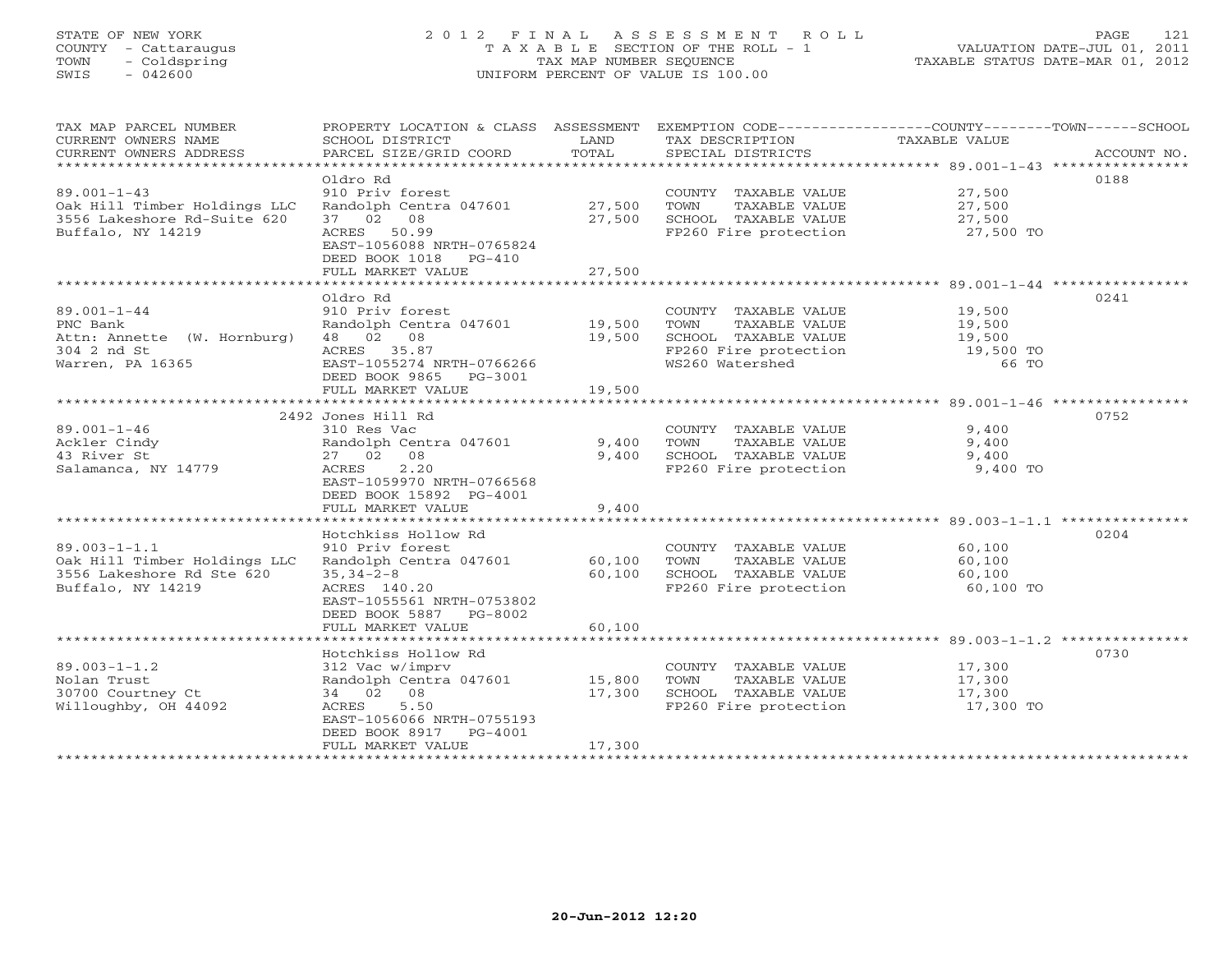# STATE OF NEW YORK 2 0 1 2 F I N A L A S S E S S M E N T R O L L PAGE 122 COUNTY - Cattaraugus T A X A B L E SECTION OF THE ROLL - 1 VALUATION DATE-JUL 01, 2011 TOWN - Coldspring TAX MAP NUMBER SEQUENCE TAXABLE STATUS DATE-MAR 01, 2012 SWIS - 042600 UNIFORM PERCENT OF VALUE IS 100.00UNIFORM PERCENT OF VALUE IS 100.00

| TAX MAP PARCEL NUMBER<br>CURRENT OWNERS NAME<br>CURRENT OWNERS ADDRESS<br>*************************                                     | PROPERTY LOCATION & CLASS ASSESSMENT<br>SCHOOL DISTRICT<br>PARCEL SIZE/GRID COORD                                                                                                          | LAND<br>TOTAL                | TAX DESCRIPTION<br>SPECIAL DISTRICTS                                                                                | EXEMPTION CODE-----------------COUNTY-------TOWN------SCHOOL<br>TAXABLE VALUE<br>ACCOUNT NO. |
|-----------------------------------------------------------------------------------------------------------------------------------------|--------------------------------------------------------------------------------------------------------------------------------------------------------------------------------------------|------------------------------|---------------------------------------------------------------------------------------------------------------------|----------------------------------------------------------------------------------------------|
| $89.003 - 1 - 1.3$<br>Barber James C<br>Barber Wanda M<br>PO Box 272<br>Steamburg, NY 14783                                             | Hotchkiss Hollow Rd<br>210 1 Family Res<br>Randolph Centra 047601<br>$35, 34 - 2 - 8$<br>ACRES 162.00<br>EAST-1055710 NRTH-0757746<br>DEED BOOK 5887 PG-8002<br>FULL MARKET VALUE          | 93,800<br>150,000<br>150,000 | RES STAR<br>41854<br>COUNTY TAXABLE VALUE<br>TOWN<br>TAXABLE VALUE<br>SCHOOL TAXABLE VALUE<br>FP260 Fire protection | 0865<br>$\circ$<br>$\Omega$<br>30,000<br>150,000<br>150,000<br>120,000<br>150,000 TO         |
| $89.003 - 1 - 2.1$<br>Seneca Nation of Indians<br>Attn: L: Accounting<br>PO Box 231<br>Salamanca, NY 14779                              | Hotchkiss Hollow Rd<br>910 Priv forest<br>Randolph Centra 047601<br>34/35 02 08<br>ACRES 173.00<br>EAST-1057209 NRTH-0756324<br>DEED BOOK 676<br>PG-00162<br>FULL MARKET VALUE             | 81,200<br>81,200<br>81,200   | COUNTY TAXABLE VALUE<br>TOWN<br>TAXABLE VALUE<br>SCHOOL TAXABLE VALUE<br>FP260 Fire protection                      | 0392<br>81,200<br>81,200<br>81,200<br>81,200 TO                                              |
| $89.003 - 1 - 2.2$<br>Lyons Francis P<br>Lyons Patricia<br>291 Eden St<br>Buffalo, NY 14220                                             | Hotchkiss Hollow Rd<br>260 Seasonal res<br>Randolph Centra 047601<br>35 02<br>08<br>FRNT 100.00 DPTH 190.00<br>EAST-1056684 NRTH-0755503<br>DEED BOOK 882<br>PG-00487<br>FULL MARKET VALUE | 6,500<br>88,000<br>88,000    | COUNTY TAXABLE VALUE<br>TOWN<br>TAXABLE VALUE<br>SCHOOL TAXABLE VALUE<br>FP260 Fire protection                      | 0263<br>88,000<br>88,000<br>88,000<br>88,000 TO                                              |
| $89.003 - 1 - 2.3$<br>Seneca Nation Of Indians<br>Attn: Accounting<br>PO Box 231<br>Salamanca, NY 14779                                 | Hotchkiss Hollow Rd<br>314 Rural vac<10<br>Randolph Centra 047601<br>35 02<br>08<br>2.00<br>ACRES<br>EAST-1057781 NRTH-0754087<br>DEED BOOK 676<br>PG-00167<br>FULL MARKET VALUE           | 5,600<br>5,600<br>5,600      | COUNTY TAXABLE VALUE<br>TOWN<br>TAXABLE VALUE<br>SCHOOL TAXABLE VALUE<br>FP260 Fire protection                      | 0395<br>5,600<br>5,600<br>5,600<br>5,600 TO                                                  |
| $89.003 - 1 - 3$<br>HT VII ORS Trust<br>Hancock Forest Management<br>13950 Ballantyne Corporate PlS ACRES 101.42<br>Charlotte, NC 28277 | Hotchkiss Hollow Rd (Off)<br>910 Priv forest<br>Randolph Centra 047601<br>35 02 08<br>EAST-1058260 NRTH-0757607<br>DEED BOOK 4366<br>$PG-6005$<br>FULL MARKET VALUE                        | 50,600<br>50,600<br>50,600   | COUNTY TAXABLE VALUE<br>TOWN<br>TAXABLE VALUE<br>SCHOOL TAXABLE VALUE<br>FP260 Fire protection                      | 0205<br>50,600<br>50,600<br>50,600<br>50,600 TO                                              |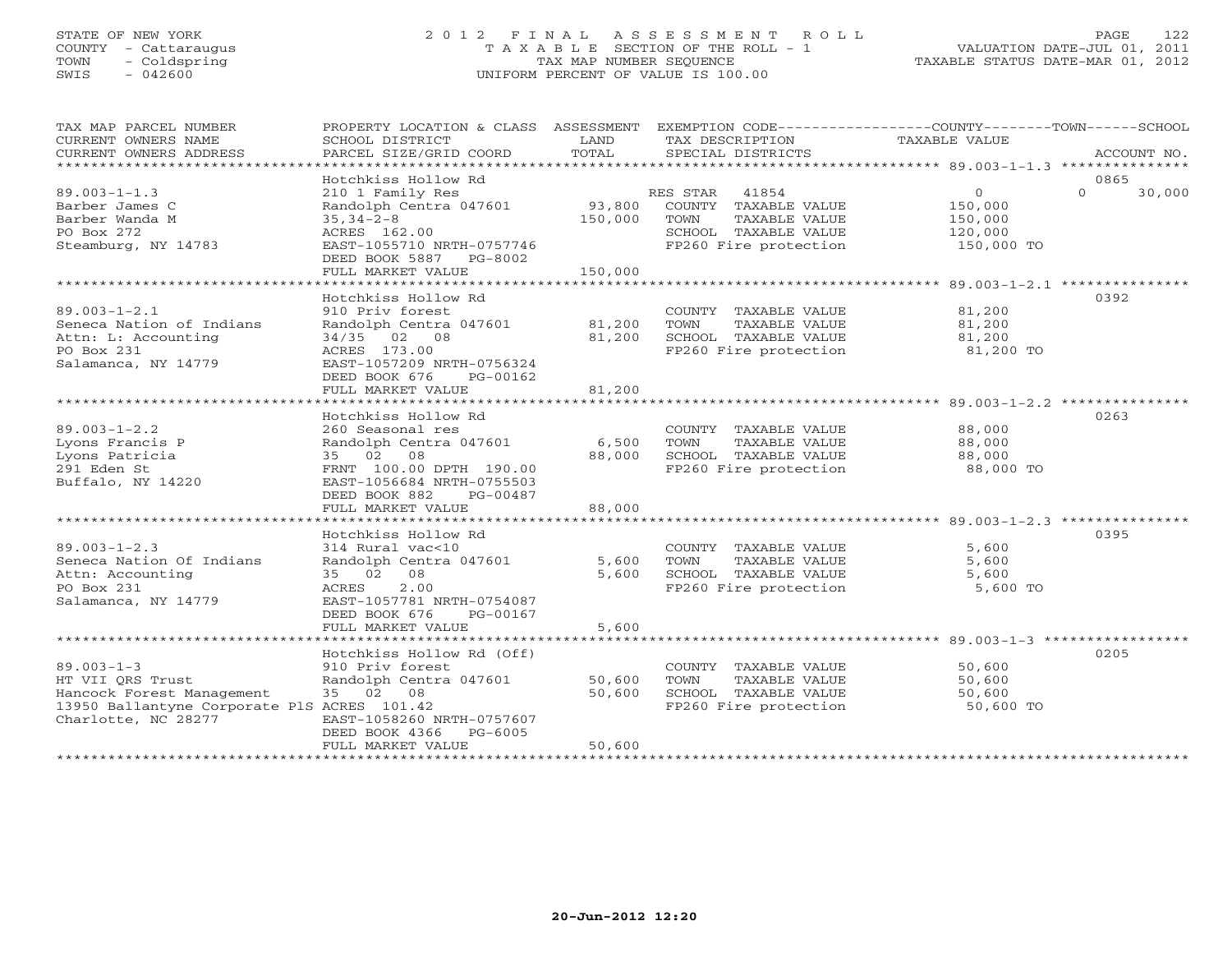# STATE OF NEW YORK 2 0 1 2 F I N A L A S S E S S M E N T R O L L PAGE 123 COUNTY - Cattaraugus T A X A B L E SECTION OF THE ROLL - 1 VALUATION DATE-JUL 01, 2011 TOWN - Coldspring TAX MAP NUMBER SEQUENCE TAXABLE STATUS DATE-MAR 01, 2012 SWIS - 042600 UNIFORM PERCENT OF VALUE IS 100.00UNIFORM PERCENT OF VALUE IS 100.00

| TAX MAP PARCEL NUMBER<br>CURRENT OWNERS NAME<br>CURRENT OWNERS ADDRESS<br>************************* | PROPERTY LOCATION & CLASS ASSESSMENT<br>SCHOOL DISTRICT<br>PARCEL SIZE/GRID COORD                                                                                 | LAND<br>TOTAL              | TAX DESCRIPTION<br>SPECIAL DISTRICTS                                                           | EXEMPTION CODE-----------------COUNTY-------TOWN-----SCHOOL<br><b>TAXABLE VALUE</b><br>ACCOUNT NO. |
|-----------------------------------------------------------------------------------------------------|-------------------------------------------------------------------------------------------------------------------------------------------------------------------|----------------------------|------------------------------------------------------------------------------------------------|----------------------------------------------------------------------------------------------------|
| $89.003 - 1 - 4$<br>Perreault Suzanne M<br>14 Rembrandt Dr<br>Niskayuna, NY 12309                   | Nys Rte 394<br>910 Priv forest<br>Randolph Centra 047601<br>25 02 08<br>ACRES 145.37                                                                              | 70,100<br>70,100           | COUNTY TAXABLE VALUE<br>TOWN<br>TAXABLE VALUE<br>SCHOOL TAXABLE VALUE<br>FP260 Fire protection | 0226<br>70,100<br>70,100<br>70,100<br>70,100 TO                                                    |
|                                                                                                     | EAST-1061273 NRTH-0758934<br>DEED BOOK 00856 PG-00777<br>FULL MARKET VALUE                                                                                        | 70,100                     |                                                                                                |                                                                                                    |
|                                                                                                     | Nys Rte 394                                                                                                                                                       |                            |                                                                                                | 0279                                                                                               |
| $89.003 - 1 - 5$<br>Mang Jeffrey<br>Brown Paul E<br>23 Mayville Ave<br>Kenmore, NY 14217            | 260 Seasonal res<br>Randolph Centra 047601<br>25 02 08<br>ACRES 43.59<br>EAST-1061141 NRTH-0758086<br>DEED BOOK 315<br>PG-3001                                    | 64,600<br>137,000          | COUNTY TAXABLE VALUE<br>TAXABLE VALUE<br>TOWN<br>SCHOOL TAXABLE VALUE<br>FP260 Fire protection | 137,000<br>137,000<br>137,000<br>137,000 TO                                                        |
|                                                                                                     | FULL MARKET VALUE                                                                                                                                                 | 137,000                    |                                                                                                |                                                                                                    |
|                                                                                                     |                                                                                                                                                                   |                            |                                                                                                |                                                                                                    |
| $89.003 - 1 - 6$<br>Perreault Suzanne M<br>14 Rembrandt Dr<br>Niskayuna, NY 12309                   | Nys Rte 394<br>910 Priv forest<br>Randolph Centra 047601<br>25 02 08<br>ACRES 54.08<br>EAST-1060019 NRTH-0757415<br>DEED BOOK 00856 PG-00777<br>FULL MARKET VALUE | 27,600<br>27,600<br>27,600 | COUNTY TAXABLE VALUE<br>TOWN<br>TAXABLE VALUE<br>SCHOOL TAXABLE VALUE<br>FP260 Fire protection | 0225<br>27,600<br>27,600<br>27,600<br>27,600 TO                                                    |
|                                                                                                     |                                                                                                                                                                   |                            |                                                                                                |                                                                                                    |
| $89.003 - 1 - 7$<br>Reitz Larry<br>Reitz Francis<br>2629 Fox Hill Rd<br>Russell, PA 16345           | Nys Rte 394<br>910 Priv forest<br>Randolph Centra 047601<br>25 02 08<br>Ff 840.00<br>ACRES 43.90<br>EAST-1062261 NRTH-0757432<br>DEED BOOK 00770 PG-00626         | 30,500<br>30,500           | COUNTY TAXABLE VALUE<br>TAXABLE VALUE<br>TOWN<br>SCHOOL TAXABLE VALUE<br>FP260 Fire protection | 0367<br>30,500<br>30,500<br>30,500<br>30,500 TO                                                    |
|                                                                                                     | FULL MARKET VALUE                                                                                                                                                 | 30,500                     |                                                                                                |                                                                                                    |
|                                                                                                     |                                                                                                                                                                   |                            |                                                                                                |                                                                                                    |
| $89.003 - 1 - 8$<br>Perreault Suzanne M<br>14 Rembrandt<br>Niskayuna, NY 12309                      | Nys Rte 394<br>910 Priv forest<br>Randolph Centra 047601<br>25 02 08<br>ACRES 247.51<br>EAST-1061214 NRTH-0755879<br>DEED BOOK 00856 PG-00777                     | 147,000<br>147,000         | COUNTY TAXABLE VALUE<br>TOWN<br>TAXABLE VALUE<br>SCHOOL TAXABLE VALUE<br>FP260 Fire protection | 0222<br>147,000<br>147,000<br>147,000<br>147,000 TO                                                |
|                                                                                                     | FULL MARKET VALUE                                                                                                                                                 | 147,000                    | ********************************                                                               |                                                                                                    |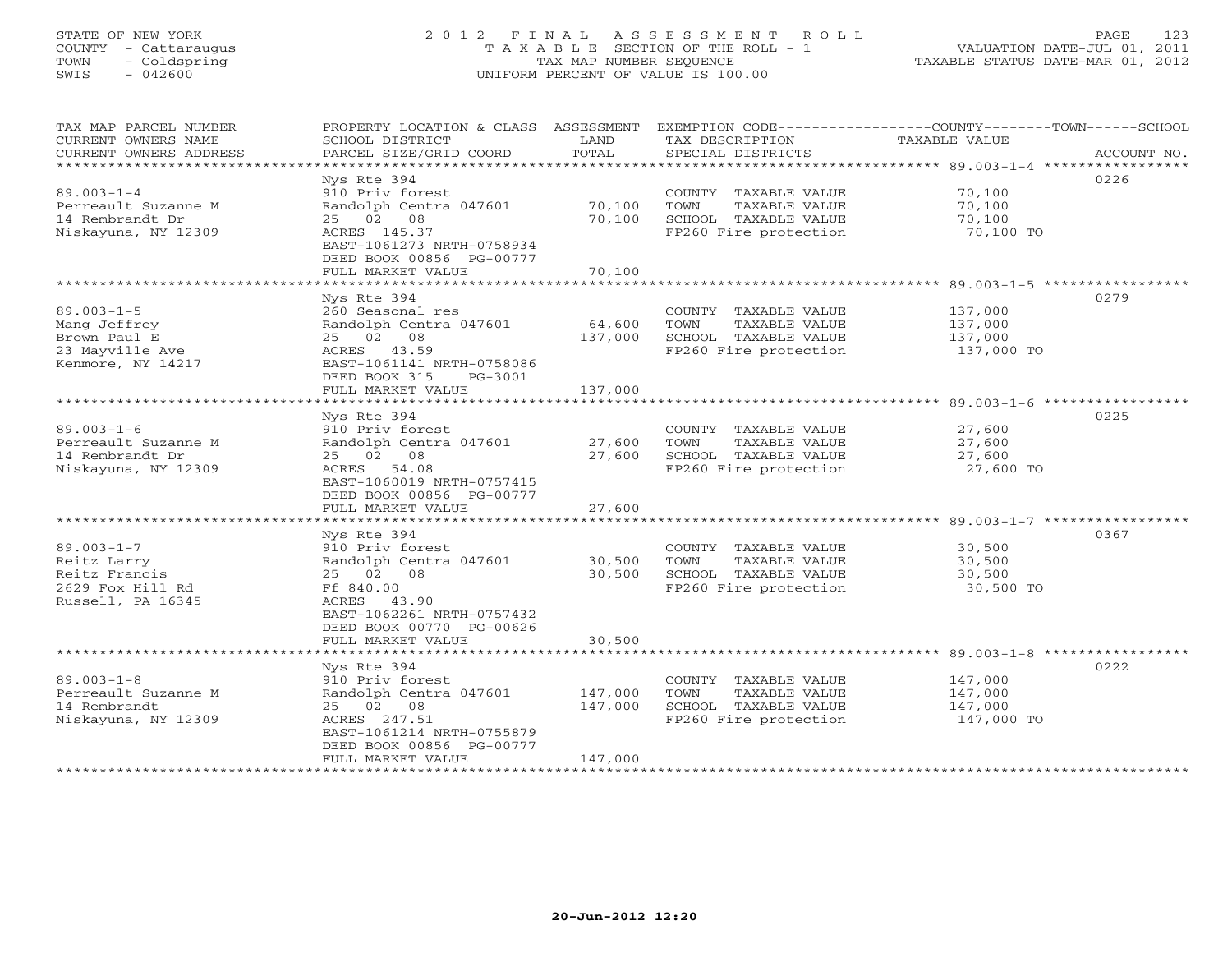# STATE OF NEW YORK 2 0 1 2 F I N A L A S S E S S M E N T R O L L PAGE 124 COUNTY - Cattaraugus T A X A B L E SECTION OF THE ROLL - 1 VALUATION DATE-JUL 01, 2011 TOWN - Coldspring TAX MAP NUMBER SEQUENCE TAXABLE STATUS DATE-MAR 01, 2012 SWIS - 042600 UNIFORM PERCENT OF VALUE IS 100.00UNIFORM PERCENT OF VALUE IS 100.00

| TAX MAP PARCEL NUMBER<br>CURRENT OWNERS NAME<br>CURRENT OWNERS ADDRESS<br>************************                       | PROPERTY LOCATION & CLASS ASSESSMENT<br>SCHOOL DISTRICT<br>PARCEL SIZE/GRID COORD                                                                                      | LAND<br>TOTAL               | TAX DESCRIPTION<br>SPECIAL DISTRICTS                                                                                | EXEMPTION CODE-----------------COUNTY-------TOWN------SCHOOL<br><b>TAXABLE VALUE</b> | ACCOUNT NO.        |
|--------------------------------------------------------------------------------------------------------------------------|------------------------------------------------------------------------------------------------------------------------------------------------------------------------|-----------------------------|---------------------------------------------------------------------------------------------------------------------|--------------------------------------------------------------------------------------|--------------------|
| $89.003 - 1 - 9.1$<br>Perreault Suzanne M<br>Dohl Bert<br>14 Rembrandt<br>Niskayuna, NY 12309                            | Nys Rte 394<br>910 Priv forest<br>Randolph Centra 047601<br>24 02 08<br>ACRES 107.10<br>EAST-1061374 NRTH-0753967<br>DEED BOOK 811<br>PG-00615<br>FULL MARKET VALUE    | 75,000<br>75,000<br>75,000  | COUNTY TAXABLE VALUE<br>TOWN<br>TAXABLE VALUE<br>SCHOOL TAXABLE VALUE<br>FP260 Fire protection                      | 75,000<br>75,000<br>75,000<br>75,000 TO                                              | 0224               |
|                                                                                                                          | 1604 Hotchkiss Hill Rd                                                                                                                                                 |                             |                                                                                                                     |                                                                                      | 0687               |
| $89.003 - 1 - 9.2$<br>Sluga William J<br>Ludwick Sandra N<br>1604 Hotchkiss Hill Rd<br>PO Box 257<br>Steamburg, NY 14783 | 210 1 Family Res<br>Randolph Centra 047601<br>24 02<br>08<br>ACRES<br>1.00<br>EAST-1062839 NRTH-0753707<br>DEED BOOK 4055<br>PG-7001<br>FULL MARKET VALUE              | 7,000<br>106,900<br>106,900 | 41854<br>RES STAR<br>COUNTY TAXABLE VALUE<br>TOWN<br>TAXABLE VALUE<br>SCHOOL TAXABLE VALUE<br>FP260 Fire protection | $\circ$<br>106,900<br>106,900<br>76,900<br>106,900 TO                                | $\Omega$<br>30,000 |
|                                                                                                                          | Hotchkiss Hollow Rd                                                                                                                                                    |                             |                                                                                                                     | ************************ 89.003-1-10 *****************                               | 0396               |
| $89.003 - 1 - 10$<br>Seneca Nation Of Indians<br>Attn: Accounting<br>PO Box 231<br>Salamanca, NY 14779                   | 322 Rural vac>10<br>Randolph Centra 047601<br>24/34 02 08<br>ACRES 181.16<br>EAST-1059393 NRTH-0752514<br>DEED BOOK 676<br>PG-00157                                    | 87,200<br>87,200            | COUNTY TAXABLE VALUE<br>TOWN<br>TAXABLE VALUE<br>SCHOOL TAXABLE VALUE<br>FP260 Fire protection                      | 87,200<br>87,200<br>87,200<br>87,200 TO                                              |                    |
|                                                                                                                          | FULL MARKET VALUE                                                                                                                                                      | 87,200                      |                                                                                                                     |                                                                                      |                    |
| $89.003 - 1 - 11$<br>Lynch Timothy L<br>Lynch Connie F<br>7313 Heinrich Rd<br>Hamburg, NY 14075                          | Youngs Rd<br>260 Seasonal res<br>Randolph Centra 047601<br>24 02<br>08<br>FRNT 135.00 DPTH 40.00<br>EAST-1060271 NRTH-0751692<br>DEED BOOK 3643<br>PG-7001             | 6,300<br>14,000             | COUNTY TAXABLE VALUE<br>TOWN<br>TAXABLE VALUE<br>SCHOOL TAXABLE VALUE<br>FP260 Fire protection                      | 14,000<br>14,000<br>14,000<br>14,000 TO                                              | 0117               |
|                                                                                                                          | FULL MARKET VALUE                                                                                                                                                      | 14,000                      |                                                                                                                     |                                                                                      |                    |
| $89.003 - 1 - 12$<br>Lynch Timothy J<br>Lynch Connie F<br>7313 Heinrich Rd<br>Hamburg, NY                                | Youngs Rd<br>314 Rural vac<10<br>Randolph Centra 047601<br>08<br>24 01<br>5.90<br>ACRES<br>EAST-1059768 NRTH-0751536<br>DEED BOOK 3922<br>PG-8001<br>FULL MARKET VALUE | 6,000<br>6,000<br>6,000     | COUNTY TAXABLE VALUE<br>TOWN<br>TAXABLE VALUE<br>SCHOOL TAXABLE VALUE<br>FP260 Fire protection                      | 6,000<br>6,000<br>6,000<br>6,000 TO                                                  | 0118               |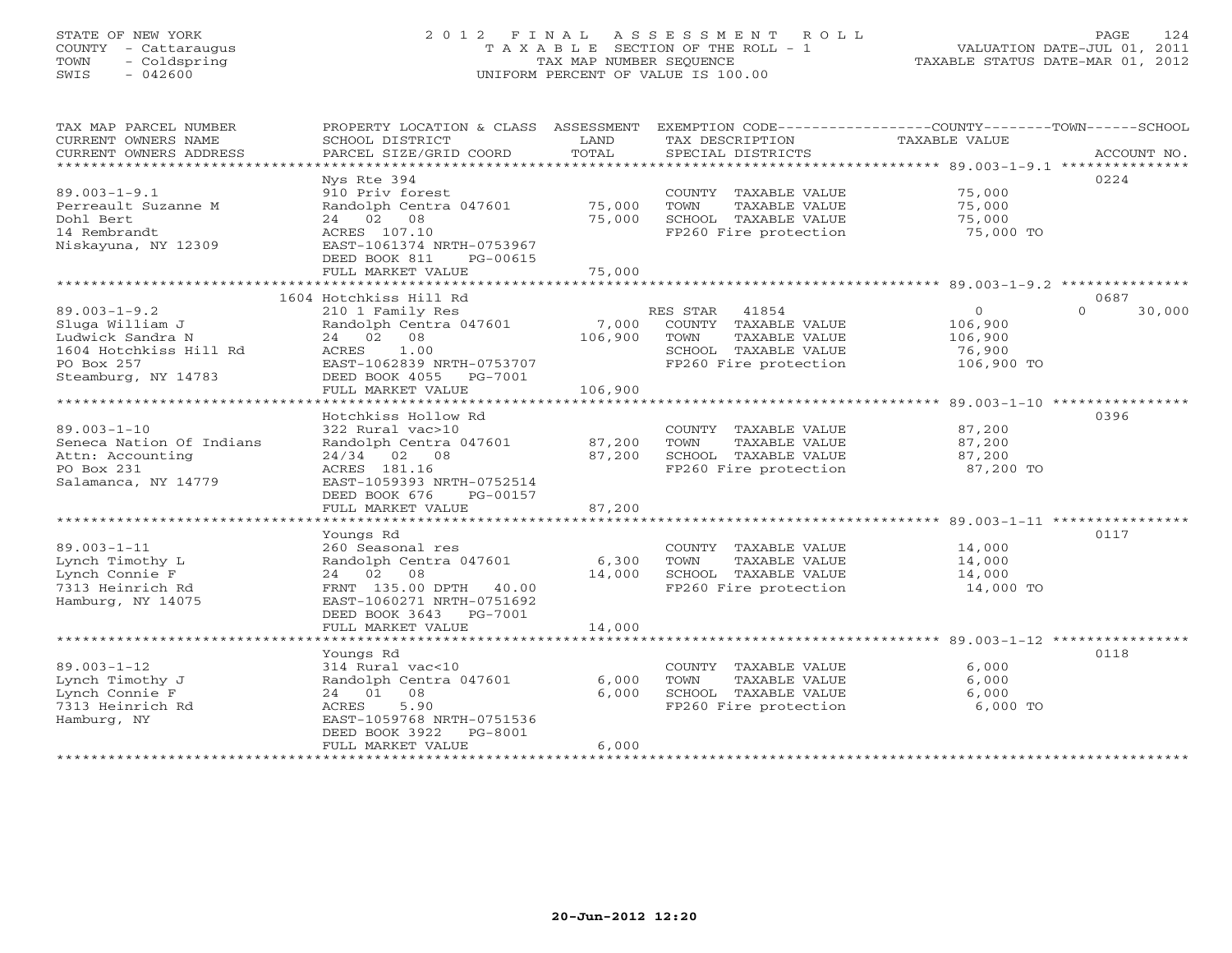# STATE OF NEW YORK 2 0 1 2 F I N A L A S S E S S M E N T R O L L PAGE 125 COUNTY - Cattaraugus T A X A B L E SECTION OF THE ROLL - 1 VALUATION DATE-JUL 01, 2011 TOWN - Coldspring TAX MAP NUMBER SEQUENCE TAXABLE STATUS DATE-MAR 01, 2012 SWIS - 042600 UNIFORM PERCENT OF VALUE IS 100.00UNIFORM PERCENT OF VALUE IS 100.00

| TAX MAP PARCEL NUMBER                           | PROPERTY LOCATION & CLASS ASSESSMENT     |                | EXEMPTION CODE-----------------COUNTY-------TOWN------SCHOOL |                                             |                              |
|-------------------------------------------------|------------------------------------------|----------------|--------------------------------------------------------------|---------------------------------------------|------------------------------|
| CURRENT OWNERS NAME                             | SCHOOL DISTRICT                          | LAND           | TAX DESCRIPTION                                              | TAXABLE VALUE                               |                              |
| CURRENT OWNERS ADDRESS<br>********************* | PARCEL SIZE/GRID COORD                   | TOTAL          | SPECIAL DISTRICTS                                            |                                             | ACCOUNT NO.                  |
|                                                 |                                          |                |                                                              |                                             |                              |
|                                                 | Youngs Rd                                |                |                                                              |                                             | 0156<br>$\Omega$<br>$\Omega$ |
| $89.003 - 1 - 13$                               | 210 1 Family Res                         |                | WVET CO<br>41122                                             | 7,140                                       | $\Omega$                     |
| Glose William Robert                            | Randolph Centra 047601                   | 10,300 SR STAR | 41834                                                        | $\Omega$                                    | 47,600                       |
| Kellan Mary Barbara                             | 34 02<br>08                              | 47,600         | COUNTY TAXABLE VALUE<br>TOWN                                 | 40,460                                      |                              |
| Glose Maryann<br>L                              | $L/u - William-Maryann$<br>2.67<br>ACRES |                | TAXABLE VALUE<br>SCHOOL TAXABLE VALUE                        | 47,600<br>$\overline{O}$                    |                              |
| Steamburg, NY 14783                             | EAST-1058234 NRTH-0751701                |                | FP260 Fire protection                                        | 47,600 TO                                   |                              |
|                                                 | DEED BOOK 00981 PG-00013                 |                |                                                              |                                             |                              |
|                                                 | FULL MARKET VALUE                        | 47,600         |                                                              |                                             |                              |
|                                                 | *****************************            |                |                                                              |                                             |                              |
|                                                 | Youngs Rd                                |                |                                                              |                                             | 0324                         |
| $89.003 - 1 - 14$                               | 260 Seasonal res                         |                | COUNTY TAXABLE VALUE                                         | 26,100                                      |                              |
| Stoll James G                                   | Randolph Centra 047601                   | 7,000          | TOWN<br>TAXABLE VALUE                                        | 26,100                                      |                              |
| 3652 Schintzlus Rd                              | 34 02 08                                 | 26,100         | SCHOOL TAXABLE VALUE                                         | 26,100                                      |                              |
| Eden, NY 14057                                  | FRNT 168.00 DPTH 240.00                  |                | FP260 Fire protection                                        | 26,100 TO                                   |                              |
|                                                 | EAST-1057692 NRTH-0752295                |                |                                                              |                                             |                              |
|                                                 | DEED BOOK 825<br>PG-00855                |                |                                                              |                                             |                              |
|                                                 | FULL MARKET VALUE                        | 26,100         |                                                              |                                             |                              |
|                                                 | * * * * * * * * * * * * * * * * * *      |                |                                                              | ********************* 89.003-1-15 ********* |                              |
|                                                 | Youngs Rd                                |                |                                                              |                                             | 0470                         |
| $89.003 - 1 - 15$                               | 260 Seasonal res                         |                | COUNTY TAXABLE VALUE                                         | 21,700                                      |                              |
| West Joyce C                                    | Randolph Centra 047601                   | 6,900          | TOWN<br>TAXABLE VALUE                                        | 21,700                                      |                              |
| Schenfield Kent                                 | 34 02 08                                 | 21,700         | SCHOOL TAXABLE VALUE                                         | 21,700                                      |                              |
| 3741 Yale Ave                                   | FRNT 168.00 DPTH 200.00                  |                | FP260 Fire protection                                        | 21,700 TO                                   |                              |
| Hamburg, NY 14075                               | EAST-1057625 NRTH-0752453                |                |                                                              |                                             |                              |
|                                                 | DEED BOOK 00966 PG-00522                 |                |                                                              |                                             |                              |
|                                                 | FULL MARKET VALUE                        | 21,700         |                                                              |                                             |                              |
|                                                 |                                          |                |                                                              |                                             |                              |
| $89.003 - 1 - 16$                               | 10560 Youngs Rd<br>240 Rural res         |                |                                                              | $\circ$                                     | 0022<br>$\Omega$<br>30,000   |
| Austin Ronald                                   | Randolph Centra 047601                   | 58,800         | RES STAR<br>41854<br>COUNTY TAXABLE VALUE                    | 94,100                                      |                              |
| Austin Cynthia                                  | 34 02 08                                 | 94,100         | TOWN<br>TAXABLE VALUE                                        | 94,100                                      |                              |
| 10560 Youngs Rd                                 | ACRES 78.90                              |                | SCHOOL TAXABLE VALUE                                         | 64,100                                      |                              |
| Steamburg, NY 14783                             | EAST-1057463 NRTH-0751885                |                | FP260 Fire protection                                        | 94,100 TO                                   |                              |
|                                                 | DEED BOOK 1017<br>$PG-29$                |                |                                                              |                                             |                              |
|                                                 | FULL MARKET VALUE                        | 94,100         |                                                              |                                             |                              |
|                                                 |                                          |                |                                                              |                                             |                              |
|                                                 | Hotchkiss Hollow Rd                      |                |                                                              |                                             | 0292                         |
| $89.003 - 1 - 17$                               | 210 1 Family Res                         |                | SR STAR<br>41834                                             | $\overline{0}$                              | $\Omega$<br>33,000           |
| Michaels Florence                               | Randolph Centra 047601                   | 9,000          | COUNTY TAXABLE VALUE                                         | 33,000                                      |                              |
| Michaels Thomas                                 | 34 02<br>08                              | 33,000         | TOWN<br>TAXABLE VALUE                                        | 33,000                                      |                              |
| Lyons Patricia                                  | Life Use                                 |                | SCHOOL TAXABLE VALUE                                         | $\circ$                                     |                              |
| PO Box 70                                       | 2.00<br>ACRES                            |                | FP260 Fire protection                                        | 33,000 TO                                   |                              |
| Steamburg, NY 14783                             | EAST-1057733 NRTH-0754454                |                |                                                              |                                             |                              |
|                                                 | PG-00913<br>DEED BOOK 913                |                |                                                              |                                             |                              |
|                                                 | FULL MARKET VALUE                        | 33,000         |                                                              |                                             |                              |
|                                                 |                                          |                |                                                              |                                             |                              |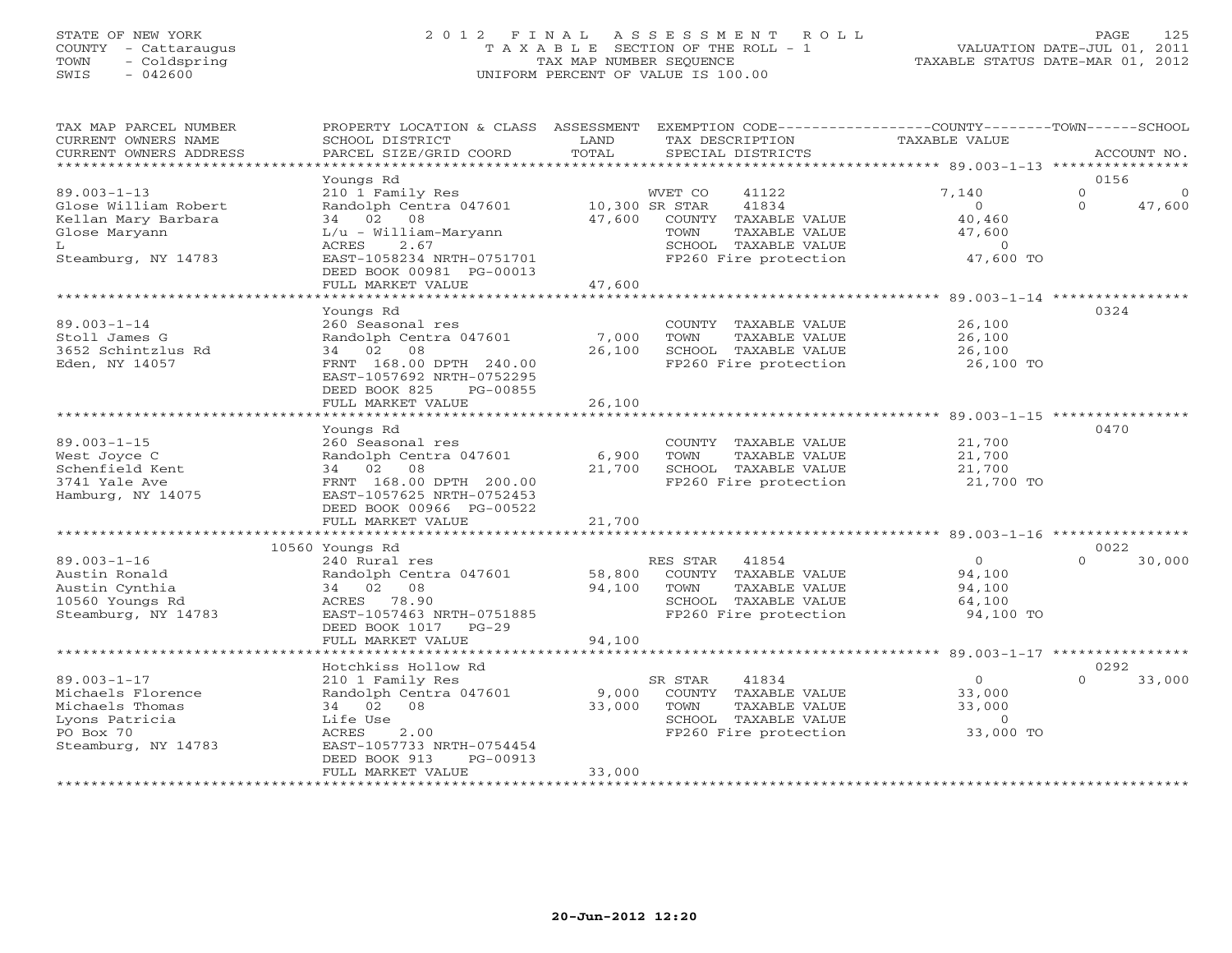# STATE OF NEW YORK 2 0 1 2 F I N A L A S S E S S M E N T R O L L PAGE 126 COUNTY - Cattaraugus T A X A B L E SECTION OF THE ROLL - 1 VALUATION DATE-JUL 01, 2011 TOWN - Coldspring TAX MAP NUMBER SEQUENCE TAXABLE STATUS DATE-MAR 01, 2012 SWIS - 042600 UNIFORM PERCENT OF VALUE IS 100.00UNIFORM PERCENT OF VALUE IS 100.00

| TAX MAP PARCEL NUMBER<br>CURRENT OWNERS NAME                      | PROPERTY LOCATION & CLASS ASSESSMENT<br>SCHOOL DISTRICT | LAND             | EXEMPTION CODE-----------------COUNTY-------TOWN------SCHOOL<br>TAX DESCRIPTION | <b>TAXABLE VALUE</b>        |                           |
|-------------------------------------------------------------------|---------------------------------------------------------|------------------|---------------------------------------------------------------------------------|-----------------------------|---------------------------|
| CURRENT OWNERS ADDRESS<br>* * * * * * * * * * * * * * * * * * * * | PARCEL SIZE/GRID COORD                                  | TOTAL            | SPECIAL DISTRICTS                                                               |                             | ACCOUNT NO.               |
|                                                                   |                                                         |                  |                                                                                 |                             |                           |
|                                                                   | Hotchkiss Hollow Rd<br>910 Priv forest                  |                  |                                                                                 |                             | 0398                      |
| $89.003 - 1 - 18$                                                 |                                                         |                  | COUNTY TAXABLE VALUE                                                            | 29,000                      |                           |
| Seneca Nation Of Indians<br>Attn: Accounting                      | Randolph Centra 047601<br>25 02 08                      | 29,000<br>29,000 | TOWN<br>TAXABLE VALUE                                                           | 29,000<br>29,000            |                           |
| PO Box 231                                                        | Lot 24                                                  |                  | SCHOOL TAXABLE VALUE                                                            | 29,000 TO                   |                           |
| Salamanca, NY 14779                                               | 54.00<br>ACRES                                          |                  | FP260 Fire protection                                                           |                             |                           |
|                                                                   | EAST-1058755 NRTH-0754992                               |                  |                                                                                 |                             |                           |
|                                                                   | DEED BOOK 676<br>PG-00169                               |                  |                                                                                 |                             |                           |
|                                                                   | FULL MARKET VALUE                                       | 29,000           |                                                                                 |                             |                           |
|                                                                   |                                                         | * * * * * * * *  |                                                                                 | $89.003 - 1 - 19$ ********* |                           |
|                                                                   | Hotchkiss Hollow Rd                                     |                  |                                                                                 |                             | 0424                      |
| $89.003 - 1 - 19$                                                 | 322 Rural vac>10                                        |                  | COUNTY TAXABLE VALUE                                                            | 28,500                      |                           |
| Rimer Dale                                                        | Randolph Centra 047601                                  | 28,500           | TAXABLE VALUE<br>TOWN                                                           | 28,500                      |                           |
| 1407 98th St                                                      | 34 02<br>08                                             | 28,500           | SCHOOL TAXABLE VALUE                                                            | 28,500                      |                           |
| Niagara Falls, NY 14304                                           | ACRES 23.14                                             |                  | FP260 Fire protection                                                           | 28,500 TO                   |                           |
|                                                                   | EAST-1056457 NRTH-0753459                               |                  |                                                                                 |                             |                           |
|                                                                   | DEED BOOK 815<br>PG-00362                               |                  |                                                                                 |                             |                           |
|                                                                   | FULL MARKET VALUE                                       | 28,500           |                                                                                 |                             |                           |
|                                                                   | *******************                                     |                  |                                                                                 |                             |                           |
|                                                                   | 10592 Hotchkiss Hollow Rd                               |                  |                                                                                 |                             | 0457                      |
| $89.003 - 1 - 20$                                                 | 210 1 Family Res                                        |                  | VET TOWN 41103                                                                  | $\Omega$                    | 5,000<br>$\circ$          |
| Waite Robert E                                                    | Randolph Centra 047601                                  | 9,500 CVET CO    | 41132                                                                           | 16,525                      | $\overline{0}$<br>$\circ$ |
| Waite Ida C                                                       | 34 02<br>08                                             |                  | 67,600 CLERGY<br>41400                                                          | 1,500                       | 1,500<br>1,500            |
| 10592 Hotchkiss Hollow Rd                                         | 2.25<br>ACRES                                           |                  | AGED C/T/S 41800                                                                | 24,788                      | 30,550<br>33,050          |
| PO Box 183                                                        | EAST-1056463 NRTH-0755509                               |                  | SR STAR<br>41834                                                                | $\overline{0}$              | $\Omega$<br>33,050        |
| Steamburg, NY 14783                                               | DEED BOOK 4399 PG-8001                                  |                  | COUNTY TAXABLE VALUE                                                            | 24,787                      |                           |
|                                                                   | FULL MARKET VALUE                                       | 67,600           | TOWN<br>TAXABLE VALUE                                                           | 30,550                      |                           |
|                                                                   |                                                         |                  | SCHOOL TAXABLE VALUE                                                            | $\overline{0}$              |                           |
|                                                                   |                                                         |                  | FP260 Fire protection                                                           | 67,600 TO                   |                           |
|                                                                   |                                                         |                  |                                                                                 |                             |                           |
|                                                                   | Hotchkiss Hollow Rd                                     |                  |                                                                                 |                             | 0133                      |
| $89.003 - 1 - 21$                                                 | 210 1 Family Res                                        |                  | CVET CO<br>41132                                                                | 15,550                      | $\Omega$<br>$\Omega$      |
| Evaniak Ramona                                                    | Randolph Centra 047601                                  |                  | 7,900 AGED C<br>41802                                                           | 13,995                      | $\circ$<br>$\Omega$       |
| Evaniak Richard                                                   | 34 02 08                                                |                  | 41834<br>62,200 SR STAR                                                         | $\overline{0}$              | 62,200<br>$\Omega$        |
| 14 Mariano Pkwy Apt 3                                             | Life Use                                                |                  | COUNTY TAXABLE VALUE                                                            | 32,655                      |                           |
| Derby, NY 14047                                                   | ACRES<br>1.47                                           |                  | TOWN<br>TAXABLE VALUE                                                           | 62,200                      |                           |
|                                                                   | EAST-1056196 NRTH-0755576                               |                  | SCHOOL TAXABLE VALUE                                                            | $\Omega$                    |                           |
|                                                                   | DEED BOOK 00950 PG-00034                                |                  | FP260 Fire protection                                                           | 62,200 TO                   |                           |
|                                                                   | FULL MARKET VALUE                                       | 62,200           |                                                                                 |                             |                           |
|                                                                   |                                                         |                  |                                                                                 |                             |                           |
|                                                                   | Hotchkiss Hollow Rd                                     |                  |                                                                                 |                             | 0397                      |
| $89.003 - 1 - 23$                                                 | 314 Rural vac<10                                        |                  | COUNTY TAXABLE VALUE                                                            | 7,800                       |                           |
| Seneca Nation Of Indians                                          | Randolph Centra 047601<br>34 02<br>08                   | 7,800<br>7,800   | TOWN<br>TAXABLE VALUE<br>SCHOOL TAXABLE VALUE                                   | 7,800<br>7,800              |                           |
| Attn: Accounting<br>PO Box 231                                    | ACRES<br>3.90                                           |                  | FP260 Fire protection                                                           | 7,800 TO                    |                           |
| Salamanca, NY 14779                                               | EAST-1058353 NRTH-0754375                               |                  |                                                                                 |                             |                           |
|                                                                   | DEED BOOK 676<br>PG-00157                               |                  |                                                                                 |                             |                           |
|                                                                   | FULL MARKET VALUE                                       | 7,800            |                                                                                 |                             |                           |
|                                                                   |                                                         |                  |                                                                                 |                             |                           |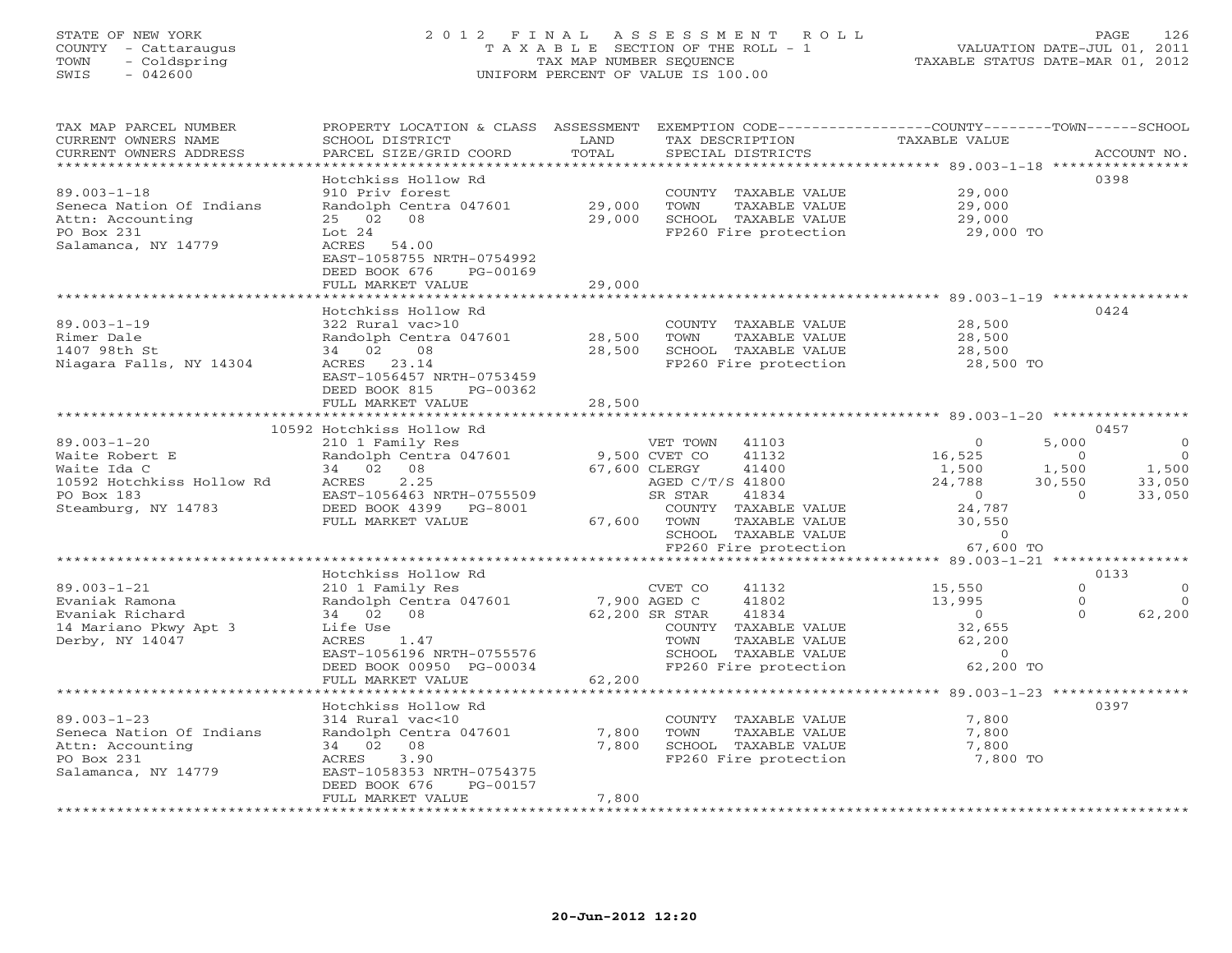# STATE OF NEW YORK 2 0 1 2 F I N A L A S S E S S M E N T R O L L PAGE 127 COUNTY - Cattaraugus T A X A B L E SECTION OF THE ROLL - 1 VALUATION DATE-JUL 01, 2011 TOWN - Coldspring TAX MAP NUMBER SEQUENCE TAXABLE STATUS DATE-MAR 01, 2012 SWIS - 042600 UNIFORM PERCENT OF VALUE IS 100.00UNIFORM PERCENT OF VALUE IS 100.00

| TAX MAP PARCEL NUMBER<br>CURRENT OWNERS NAME<br>CURRENT OWNERS ADDRESS<br>******************            | PROPERTY LOCATION & CLASS ASSESSMENT<br>SCHOOL DISTRICT<br>PARCEL SIZE/GRID COORD                                                                                                                        | LAND<br>TOTAL           | EXEMPTION CODE-----------------COUNTY-------TOWN------SCHOOL<br>TAX DESCRIPTION<br>SPECIAL DISTRICTS | TAXABLE VALUE                                    | ACCOUNT NO. |
|---------------------------------------------------------------------------------------------------------|----------------------------------------------------------------------------------------------------------------------------------------------------------------------------------------------------------|-------------------------|------------------------------------------------------------------------------------------------------|--------------------------------------------------|-------------|
| $89.003 - 1 - 24$<br>Seneca Nation Of Indians<br>Attn: Accounting<br>PO Box 231<br>Salamanca, NY 14779  | Hotchkiss Hollow Rd (Off)<br>314 Rural vac<10<br>Randolph Centra 047601<br>24 02 08<br>2.00<br>ACRES<br>EAST-1058194 NRTH-0754237<br>DEED BOOK 676<br>PG-00157<br>FULL MARKET VALUE                      | 4,000<br>4,000<br>4,000 | COUNTY TAXABLE VALUE<br>TOWN<br>TAXABLE VALUE<br>SCHOOL TAXABLE VALUE<br>FP260 Fire protection       | 4,000<br>4,000<br>4,000<br>4,000 TO              | 0393        |
|                                                                                                         |                                                                                                                                                                                                          |                         |                                                                                                      | ****************** 89.003-1-25 ***************** |             |
| $89.003 - 1 - 25$<br>Seneca Nation Of Indians<br>Attn: Accounting<br>PO Box 231<br>Salamanca, NY 14779  | Hotchkiss Hollow Rd<br>314 Rural vac<10<br>Randolph Centra 047601<br>34 02 08<br>ACRES 1.50<br>EAST-1058253 NRTH-0753998<br>DEED BOOK 676<br>PG-00151<br>FULL MARKET VALUE                               | 3,000<br>3,000<br>3,000 | COUNTY TAXABLE VALUE<br>TAXABLE VALUE<br>TOWN<br>SCHOOL TAXABLE VALUE<br>FP260 Fire protection       | 3,000<br>3,000<br>3,000<br>3,000 TO              | 0391        |
|                                                                                                         |                                                                                                                                                                                                          |                         |                                                                                                      |                                                  |             |
| $89.003 - 1 - 26$<br>Seneca Nation Of Indians<br>Attn: Accounting<br>PO Box 231<br>Salamanca, NY 14779  | Hotchkiss Hollow Rd<br>314 Rural vac<10<br>Randolph Centra 047601<br>34 02 05<br>FRNT 200.00 DPTH 100.00<br>0.75<br>ACRES<br>EAST-1058745 NRTH-0753592<br>DEED BOOK 676<br>PG-00157<br>FULL MARKET VALUE | 1,500<br>1,500          | COUNTY TAXABLE VALUE<br>TOWN<br>TAXABLE VALUE<br>SCHOOL TAXABLE VALUE<br>FP260 Fire protection       | 1,500<br>1,500<br>1,500<br>1,500 TO              | 0394        |
|                                                                                                         |                                                                                                                                                                                                          | 1,500                   |                                                                                                      |                                                  |             |
| $97.002 - 3 - 1$<br>Austin Ronald W<br>Austin Cynthia<br>10560 Youngs Rd Box 211<br>Steamburg, NY 14783 | Youngs Rd (Off)<br>910 Priv forest<br>Randolph Centra 047601<br>34 02 08<br>ACRES 192.42<br>EAST-1055970 NRTH-0750033<br>DEED BOOK 00925 PG-00585                                                        | 80,200<br>80,200        | COUNTY TAXABLE VALUE<br>TOWN<br>TAXABLE VALUE<br>SCHOOL TAXABLE VALUE<br>FP260 Fire protection       | 80,200<br>80,200<br>80,200<br>80,200 TO          | 0131        |
|                                                                                                         | FULL MARKET VALUE                                                                                                                                                                                        | 80,200                  |                                                                                                      |                                                  |             |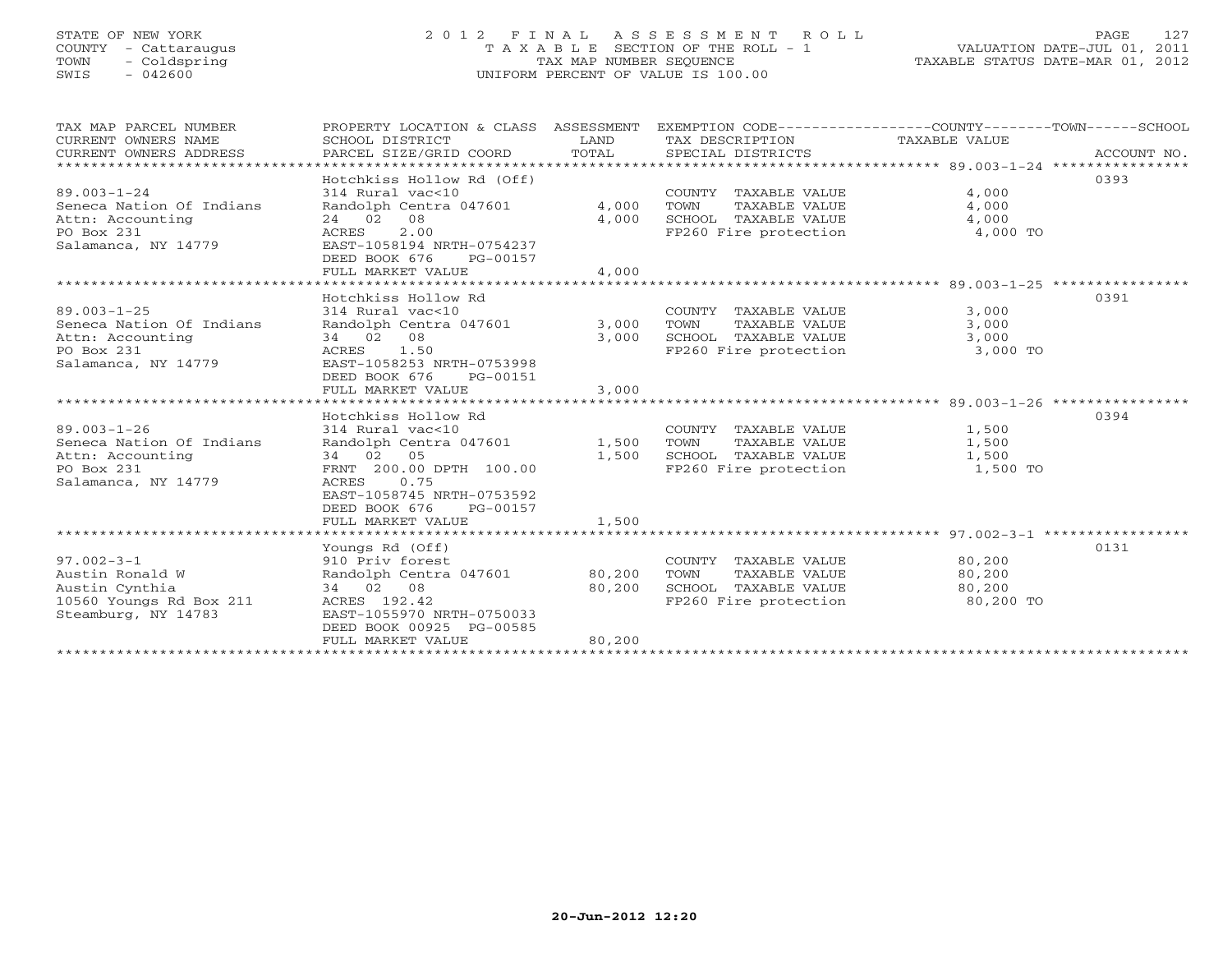| STATE OF NEW YORK    | 2012 FINAL ASSESSMENT ROLL         |                                  | 128<br>PAGE.    |
|----------------------|------------------------------------|----------------------------------|-----------------|
| COUNTY - Cattaraugus | TAXABLE SECTION OF THE ROLL - 1    | VALUATION DATE-JUL 01, 2011      |                 |
| TOWN - Coldspring    |                                    | TAXABLE STATUS DATE-MAR 01, 2012 |                 |
| SWIS<br>- 042600     |                                    |                                  | RPS150/V04/L015 |
|                      | UNIFORM PERCENT OF VALUE IS 100.00 | CURRENT DATE 6/20/2012           |                 |
|                      |                                    |                                  |                 |

R O L L S U B S E C T I O N - - T O T A L S

#### \*\*\* S P E C I A L D I S T R I C T S U M M A R Y \*\*\*

| CODE DISTRICT NAME PARCELS              | TOTAL | EXTENSTON<br>TYPE.     | <b>EXTENSION</b><br>VALUE | AD VALOREM<br>VALUE  | EXEMPT<br>AMOUNT | TAXABLE<br>VALUE.    |
|-----------------------------------------|-------|------------------------|---------------------------|----------------------|------------------|----------------------|
| FP260 Fire protectio<br>WS260 Watershed |       | 632 TOTAL<br>165 TOTAL |                           | 34020,800<br>666,610 |                  | 34020,800<br>666,610 |

#### \*\*\* S C H O O L D I S T R I C T S U M M A R Y \*\*\*

| CODE   | DISTRICT NAME    | TOTAL<br>PARCELS | ASSESSED<br>LAND | ASSESSED<br>TOTAL | EXEMPT<br>AMOUNT | TOTAL<br>TAXABLE | STAR<br>AMOUNT | STAR<br>TAXABLE |
|--------|------------------|------------------|------------------|-------------------|------------------|------------------|----------------|-----------------|
| 047601 | Randolph Central | 634              | 15973,700        | 34115,800         | 729,107          | 33386,693        | 8040,078       | 25346,615       |
|        | SUB-TOTAL        | 634              | 15973,700        | 34115,800         | 729,107          | 33386,693        | 8040,078       | 25346,615       |
|        | TOTAL            | 634              | 15973,700        | 34115,800         | 729,107          | 33386,693        | 8040,078       | 25346,615       |

\*\*\* S Y S T E M C O D E S S U M M A R Y \*\*\*

NO SYSTEM EXEMPTIONS AT THIS LEVEL

### \*\*\* E X E M P T I O N S U M M A R Y \*\*\*

|       |              | TOTAL   |         |         |         |
|-------|--------------|---------|---------|---------|---------|
| CODE  | DESCRIPTION  | PARCELS | COUNTY  | TOWN    | SCHOOL  |
| 41103 | VET TOWN     | 4       |         | 7,609   |         |
| 41121 | WVET C/T     |         | 12,000  |         |         |
| 41122 | WVET CO      | 14      | 134,430 |         |         |
| 41131 | CVET C/T     |         | 8,750   |         |         |
| 41132 | CVET CO      | 14      | 236,919 |         |         |
| 41142 | DVET CO      | 4       | 70,655  |         |         |
| 41161 | CW 15 VET/   | 2       | 15,135  | 15,135  |         |
| 41162 | $CW_15_VET/$ |         | 24,000  |         |         |
| 41172 | CW_DISBLD_   |         | 9,728   |         |         |
| 41400 | CLERGY       |         | 4,500   | 4,500   | 4,500   |
| 41700 | AG BLDG      |         | 5,000   | 5,000   | 5,000   |
| 41720 | AG DIST      | 17      | 205,030 | 205,030 | 205,030 |
| 41800 | AGED $C/T/S$ | 11      | 298,508 | 328,960 | 331,460 |
|       |              |         |         |         |         |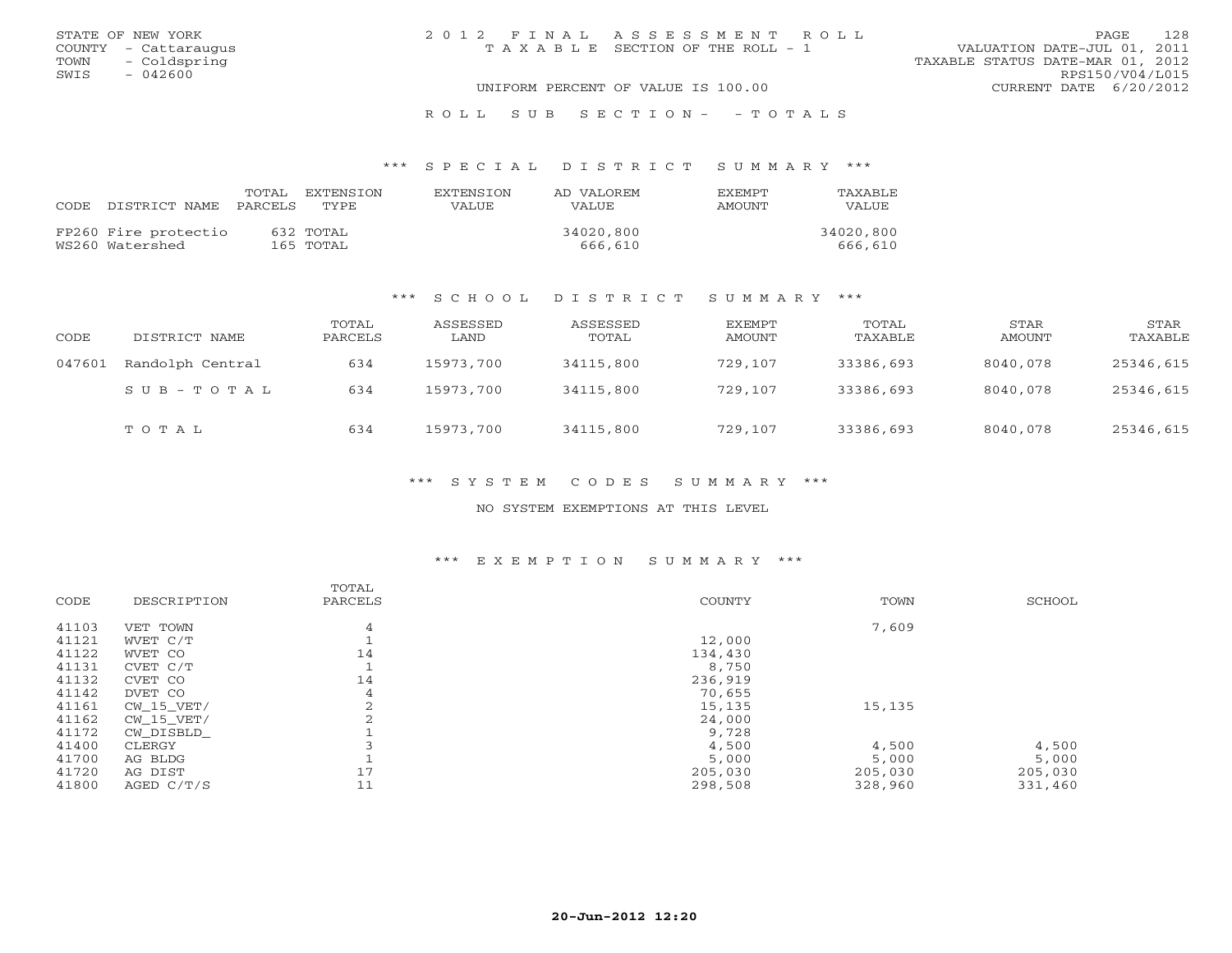|      | STATE OF NEW YORK    | 2012 FINAL ASSESSMENT ROLL            |                                  | PAGE | 129 |
|------|----------------------|---------------------------------------|----------------------------------|------|-----|
|      | COUNTY - Cattaraugus | T A X A B L E SECTION OF THE ROLL - 1 | VALUATION DATE-JUL 01, 2011      |      |     |
| TOWN | - Coldspring         |                                       | TAXABLE STATUS DATE-MAR 01, 2012 |      |     |
| SWIS | $-042600$            |                                       | RPS150/V04/L015                  |      |     |
|      |                      | UNIFORM PERCENT OF VALUE IS 100.00    | CURRENT DATE 6/20/2012           |      |     |
|      |                      |                                       |                                  |      |     |

#### \*\*\* E X E M P T I O N S U M M A R Y \*\*\*

|       |             | TOTAL          |          |         |          |
|-------|-------------|----------------|----------|---------|----------|
| CODE  | DESCRIPTION | PARCELS        | COUNTY   | TOWN    | SCHOOL   |
| 41801 | AGED C/T    |                | 44,050   | 44,050  |          |
| 41802 | AGED C      | 6              | 64,065   |         |          |
| 41805 | AGED C/S    |                | 71,730   |         | 71,730   |
| 41834 | SR STAR     | 76             |          |         | 3946,628 |
| 41854 | RES STAR    | 134            |          |         | 3972,800 |
| 41864 | RES ST MH   | $\blacksquare$ |          |         | 120,650  |
| 42100 | SILO T/C/S  | Q              | 37,400   | 37,400  | 37,400   |
| 47460 | FOREST/A74  | $\bigcap$      | 73,987   | 73,987  | 73,987   |
|       | TOTAL       | 311            | 1315,887 | 721,671 | 8769,185 |

R O L L S U B S E C T I O N - - T O T A L S

| ROLL |             | <b>TOTAL</b> | <i>\SSESSED</i> | ASSESSED      | TAXABLE   | TAXABLE   | TAXABLE   | STAR      |
|------|-------------|--------------|-----------------|---------------|-----------|-----------|-----------|-----------|
| SEC  | DESCRIPTION | PARCELS      | LAND            | TOTAL         | COUNTY    | TOWN      | SCHOOL    | "AXABLE   |
|      | TAXABLE     | 634          | 15973,700       | 34115<br>.800 | 32799,913 | 33391 129 | 33386,693 | 25346,615 |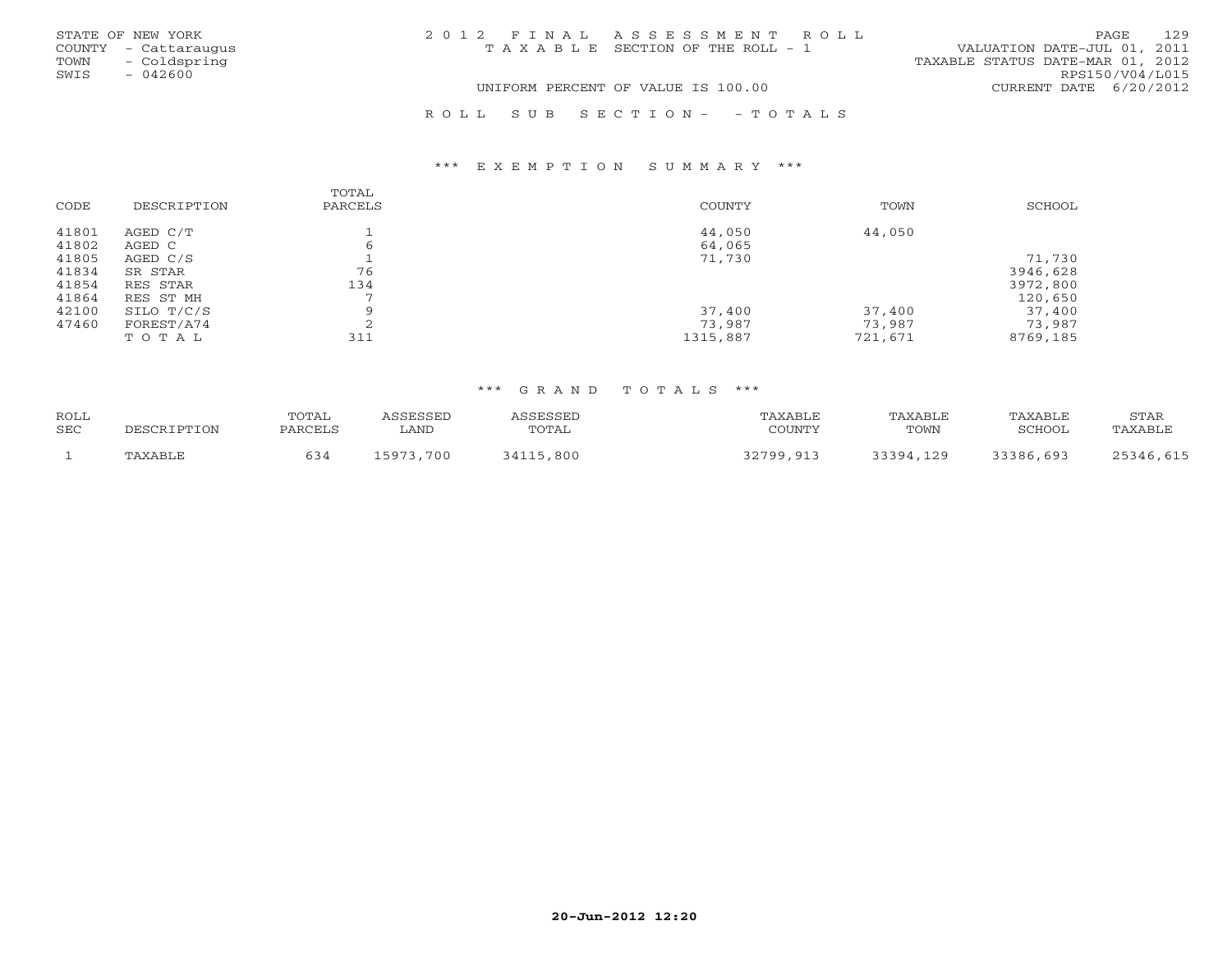| STATE OF NEW YORK<br>- Cattaraugus<br>COUNTY<br>- Coldspring<br>TOWN<br>SWIS<br>- 042600 | 2 0 1 2                                      |                    | FINAL ASSESSMENT ROLL<br>TAX MAP NUMBER SEOUENCE<br>UNIFORM PERCENT OF VALUE IS 100.00 | T A X A B L E SECTION OF THE ROLL - 1 SUB-SECT - 1 VALUATION DATE-JUL 01, 2011 | 130<br>PAGE<br>TAXABLE STATUS DATE-MAR 01, 2012 |
|------------------------------------------------------------------------------------------|----------------------------------------------|--------------------|----------------------------------------------------------------------------------------|--------------------------------------------------------------------------------|-------------------------------------------------|
| TAX MAP PARCEL NUMBER<br>CURRENT OWNERS NAME                                             | PROPERTY LOCATION & CLASS<br>SCHOOL DISTRICT | ASSESSMENT<br>LAND | EXEMPTION CODE--<br>TAX DESCRIPTION                                                    | $-COLUTIONTY---$<br>TAXABLE VALUE                                              | $-$ TOMN $-$<br>$-$ SCHOOL                      |
| CURRENT OWNERS ADDRESS                                                                   | PARCEL SIZE/GRID COORD                       | TOTAL              | SPECIAL DISTRICTS                                                                      |                                                                                | ACCOUNT NO.                                     |
|                                                                                          |                                              |                    |                                                                                        |                                                                                |                                                 |

|                           |                              |        |                       |        | * * * * * * * * * * * * * |
|---------------------------|------------------------------|--------|-----------------------|--------|---------------------------|
|                           | 31-009 Aletha Visker-1 Wl    |        |                       |        | 0702                      |
| 71.003-1-50./1            | 733 Gas well                 | COUNTY | TAXABLE VALUE         |        |                           |
| Energy Control Unltd Inc  | Randolph Centra 047601       | TOWN   | TAXABLE VALUE         |        |                           |
| Raymond Austion           | Well #17714                  | SCHOOL | TAXABLE VALUE         |        |                           |
| 8643 Cottage Road         | Mcf 0                        |        | FP260 Fire protection | $0$ TO |                           |
| South Dayton, NY 14138    | 0.01<br>ACRES                |        |                       |        |                           |
|                           | EAST-1055589 NRTH-0788264    |        |                       |        |                           |
|                           | FULL MARKET VALUE            |        |                       |        |                           |
|                           |                              |        |                       |        | *************             |
|                           | 31-009 Judith Neureuter-1 Wl |        |                       |        | 0703                      |
| 71.004-2-20./1            | 733 Gas well                 | COUNTY | TAXABLE VALUE         |        |                           |
| Lomak Petroleum           | Randolph Centra 047601       | TOWN   | TAXABLE VALUE         |        |                           |
| 100 Throckmorton St Ste   | Well #17697                  | SCHOOL | TAXABLE VALUE         |        |                           |
| Fort Worht, TX 76102-2842 | Mcf 0                        |        | FP260 Fire protection | $0$ TO |                           |
|                           |                              |        |                       |        |                           |
|                           | 0.01<br>ACRES                |        |                       |        |                           |
|                           | EAST-1078449 NRTH-0784715    |        |                       |        |                           |
|                           | FULL MARKET VALUE            |        |                       |        |                           |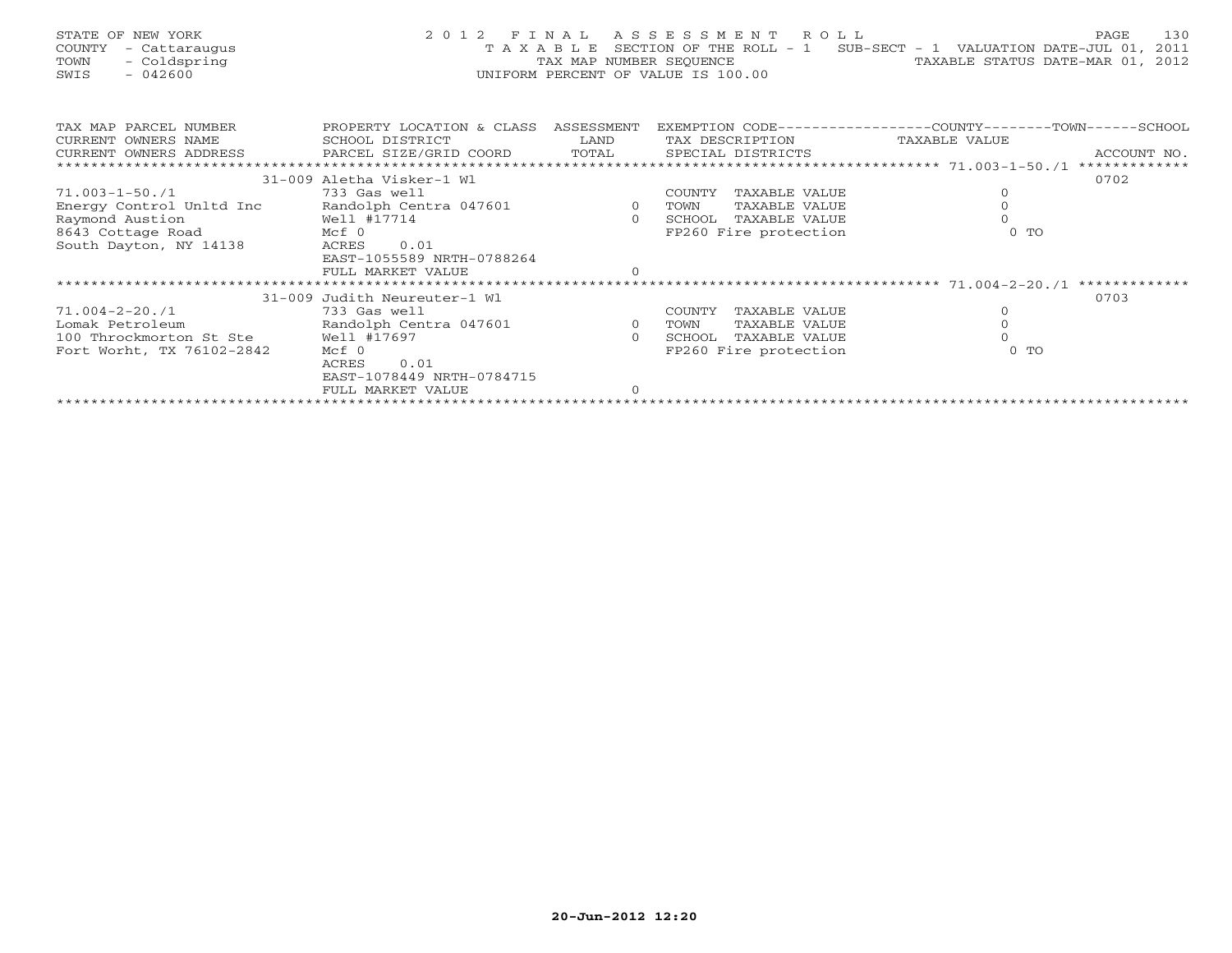|      | STATE OF NEW YORK    | 2012 FINAL ASSESSMENT ROLL |                                                                                |                                  |                        | PAGE. | 131 |
|------|----------------------|----------------------------|--------------------------------------------------------------------------------|----------------------------------|------------------------|-------|-----|
|      | COUNTY - Cattaraugus |                            | T A X A B L E SECTION OF THE ROLL - 1 SUB-SECT - 1 VALUATION DATE-JUL 01, 2011 |                                  |                        |       |     |
|      | TOWN - Coldspring    |                            |                                                                                | TAXABLE STATUS DATE-MAR 01, 2012 |                        |       |     |
| SWIS | - 042600             |                            |                                                                                |                                  | RPS150/V04/L015        |       |     |
|      |                      |                            | UNIFORM PERCENT OF VALUE IS 100.00                                             |                                  | CURRENT DATE 6/20/2012 |       |     |
|      |                      |                            |                                                                                |                                  |                        |       |     |

#### R O L L S U B S E C T I O N - 1 - T O T A L S

#### \*\*\* S P E C I A L D I S T R I C T S U M M A R Y \*\*\*

|      |                          | TOTA.<br>----- | ON<br>78TENS | .ON        | AL                | .              |                           |
|------|--------------------------|----------------|--------------|------------|-------------------|----------------|---------------------------|
| CODE | NAME.<br>r∩m<br>. . UTTD | DADCET         | TVPE<br>---- | $\sqrt{ }$ | LUE<br>$\sqrt{ }$ | . IN!<br>′∖ M⊾ | LUE<br>$\cdot$ $\wedge$ . |
|      |                          |                |              |            |                   |                |                           |

FP260 Fire protectio 2 TOTAL

### \*\*\* S C H O O L D I S T R I C T S U M M A R Y \*\*\*

| CODE   | DISTRICT NAME    | TOTAL<br>PARCELS | ASSESSED<br>LAND | ASSESSED<br>TOTAL | EXEMPT<br>AMOUNT | TOTAL<br>TAXABLE | STAR<br>AMOUNT | STAR<br>TAXABLE |
|--------|------------------|------------------|------------------|-------------------|------------------|------------------|----------------|-----------------|
| 047601 | Randolph Central | ∠                |                  |                   |                  |                  |                |                 |
|        | SUB-TOTAL        | ▵                |                  |                   |                  |                  |                |                 |
|        | TOTAL            |                  |                  |                   |                  |                  |                |                 |

### \*\*\* S Y S T E M C O D E S S U M M A R Y \*\*\*

#### NO SYSTEM EXEMPTIONS AT THIS LEVEL

#### \*\*\* E X E M P T I O N S U M M A R Y \*\*\*

#### NO EXEMPTIONS AT THIS LEVEL

| <b>ROLL</b><br>SEC | TOTAL<br><b>DARCELS</b> | LAND | TOTAL | 'ABL.<br>$C$ $\cap$ TINT $\mathsf{m}$ | <b><i>NABLE</i></b><br>TOWN | $\cap$ $\cap$ | $C$ m $\lambda$ D<br>5 I AR |
|--------------------|-------------------------|------|-------|---------------------------------------|-----------------------------|---------------|-----------------------------|
|                    |                         |      |       |                                       |                             |               |                             |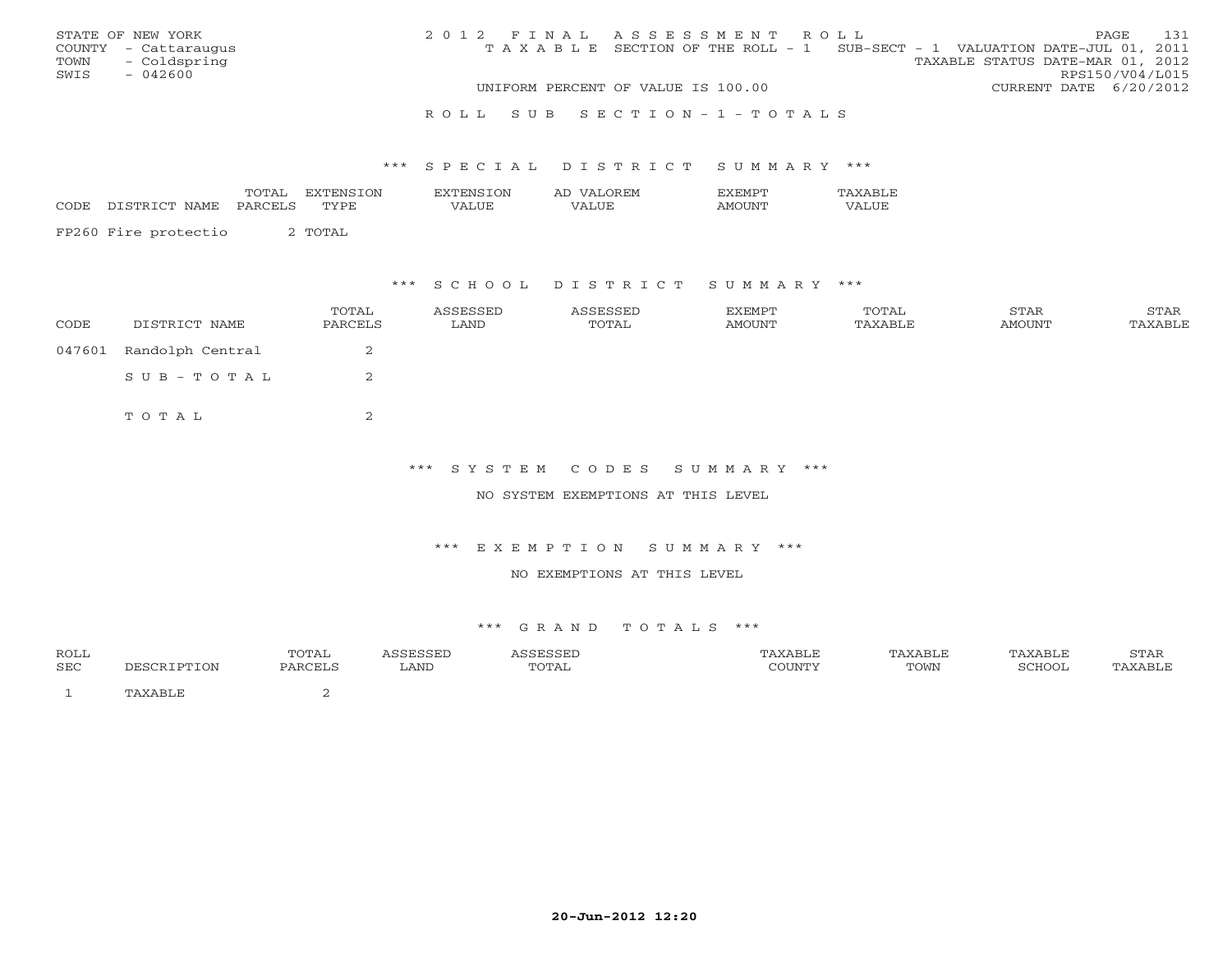| STATE OF NEW YORK<br>COUNTY<br>- Cattaraugus<br>- Coldspring<br>TOWN<br>- 042600<br>SWIS |                               |            | 2012 FINAL ASSESSMENT ROLL<br>T A X A B L E SECTION OF THE ROLL - 1<br>TAX MAP NUMBER SEQUENCE TAN TAXABLE STATUS DATE-MAR 01, 2012<br>UNIFORM PERCENT OF VALUE IS 100.00 | SUB-SECT - 3 VALUATION DATE-JUL 01, 2011 | 132<br>PAGE         |
|------------------------------------------------------------------------------------------|-------------------------------|------------|---------------------------------------------------------------------------------------------------------------------------------------------------------------------------|------------------------------------------|---------------------|
| TAX MAP PARCEL NUMBER                                                                    | PROPERTY LOCATION & CLASS     | ASSESSMENT | EXEMPTION CODE----------------COUNTY-------TOWN------SCHOOL                                                                                                               |                                          |                     |
| CURRENT OWNERS NAME                                                                      | SCHOOL DISTRICT               | LAND       | TAX DESCRIPTION                                                                                                                                                           | TAXABLE VALUE                            |                     |
| CURRENT OWNERS ADDRESS                                                                   | PARCEL SIZE/GRID COORD        |            | TOTAL SPECIAL DISTRICTS                                                                                                                                                   |                                          | ACCOUNT NO.         |
|                                                                                          |                               |            |                                                                                                                                                                           |                                          |                     |
|                                                                                          | Hotchkiss Hollow Rd (Off)     |            |                                                                                                                                                                           |                                          | 0649                |
| $88.004 - 2 - 15$                                                                        | 910 Priv forest               |            | 33302<br>XMPT CTY                                                                                                                                                         | 13,800                                   | $\Omega$<br>$\circ$ |
| Catt Co Forest                                                                           | Randolph Centra 047601 13,800 |            | COUNTY<br>TAXABLE VALUE                                                                                                                                                   |                                          |                     |
| Attn: Catt County Treasurer                                                              | 45 02 08                      | 13,800     | TOWN<br>TAXABLE VALUE                                                                                                                                                     | 13,800                                   |                     |
| 303 Court St                                                                             | ACRES 25.50                   |            | TAXABLE VALUE<br>SCHOOL                                                                                                                                                   | 13,800                                   |                     |
| Little Valley, NY 14755                                                                  | EAST-1051417 NRTH-0754816     |            | FP260 Fire protection                                                                                                                                                     | 13,800 TO                                |                     |
|                                                                                          | DEED BOOK 00317 PG-00233      |            |                                                                                                                                                                           |                                          |                     |
|                                                                                          | FULL MARKET VALUE             | 13,800     |                                                                                                                                                                           |                                          |                     |
|                                                                                          |                               |            |                                                                                                                                                                           |                                          |                     |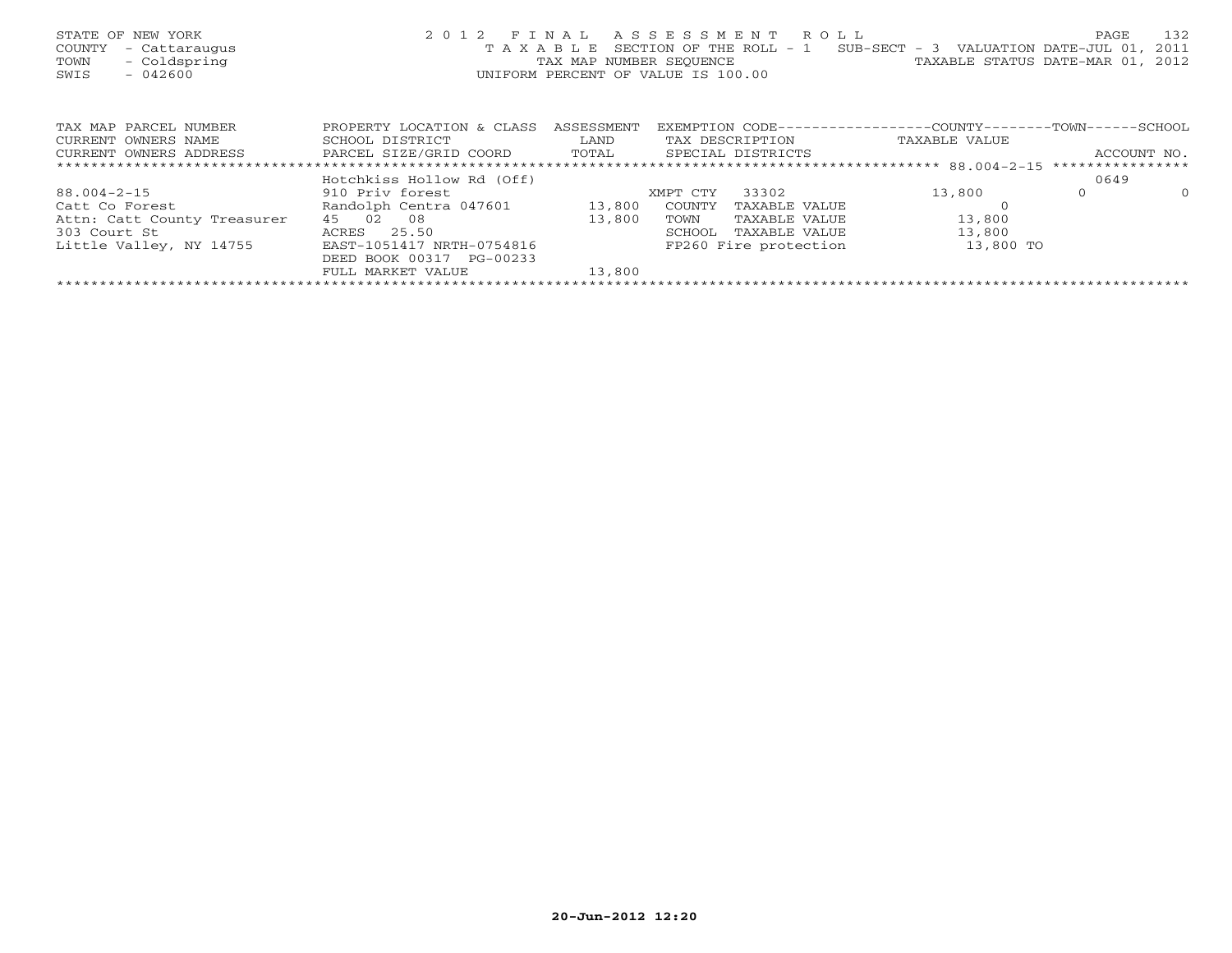|      | STATE OF NEW YORK    | 2012 FINAL ASSESSMENT ROLL |                                                                                |  |                                  |                        | <b>PAGE</b> | 133 |
|------|----------------------|----------------------------|--------------------------------------------------------------------------------|--|----------------------------------|------------------------|-------------|-----|
|      | COUNTY - Cattaraugus |                            | T A X A B L E SECTION OF THE ROLL - 1 SUB-SECT - 3 VALUATION DATE-JUL 01, 2011 |  |                                  |                        |             |     |
| TOWN | - Coldspring         |                            |                                                                                |  | TAXABLE STATUS DATE-MAR 01, 2012 |                        |             |     |
| SWIS | $-042600$            |                            |                                                                                |  |                                  | RPS150/V04/L015        |             |     |
|      |                      |                            | UNIFORM PERCENT OF VALUE IS 100.00                                             |  |                                  | CURRENT DATE 6/20/2012 |             |     |
|      |                      |                            |                                                                                |  |                                  |                        |             |     |

#### R O L L S U B S E C T I O N - 3 - T O T A L S

#### \*\*\* S P E C I A L D I S T R I C T S U M M A R Y \*\*\*

|                      | TOTAL   | EXTENSION | <b>EXTENSION</b> | AD VALOREM | <b>EXEMPT</b> | TAXABLE      |
|----------------------|---------|-----------|------------------|------------|---------------|--------------|
| CODE DISTRICT NAME   | PARCELS | TYPE.     | VALUE            | VALUE      | AMOUNT        | <b>VALUE</b> |
| FP260 Fire protectio |         | TOTAL     |                  | 13,800     |               | 13,800       |
|                      |         |           |                  |            |               |              |

### \*\*\* S C H O O L D I S T R I C T S U M M A R Y \*\*\*

| CODE   | DISTRICT NAME    | TOTAL<br>PARCELS | ASSESSED<br>LAND | ASSESSED<br>TOTAL | EXEMPT<br>AMOUNT | TOTAL<br>TAXABLE | STAR<br><b>AMOUNT</b> | STAR<br>TAXABLE |
|--------|------------------|------------------|------------------|-------------------|------------------|------------------|-----------------------|-----------------|
| 047601 | Randolph Central |                  | 13,800           | 13,800            |                  | 13,800           |                       | 13,800          |
|        | SUB-TOTAL        |                  | 13,800           | 13,800            |                  | 13,800           |                       | 13,800          |
|        | TOTAL            |                  | 13,800           | 13,800            |                  | 13,800           |                       | 13,800          |

### \*\*\* S Y S T E M C O D E S S U M M A R Y \*\*\*

#### NO SYSTEM EXEMPTIONS AT THIS LEVEL

#### \*\*\* E X E M P T I O N S U M M A R Y \*\*\*

| CODE  | DESCRIPTION       | TOTAL<br>PARCELS | COUNTY           | TOWN | SCHOOL |
|-------|-------------------|------------------|------------------|------|--------|
| 33302 | XMPT CTY<br>TOTAL |                  | 13,800<br>13,800 |      |        |

| ROLL<br>SEC | CRIPTION              | POTAL<br><b>PARCEL:</b> | ASSESSED<br>LAND | SSESSED<br>TOTAL | 'AXABLE<br>$\gamma$ $\cap$ the true $\gamma$<br>JUUINI. | TAXABLE<br>TOWN | TAXABLE<br>SCHOOL | <b>STAR</b><br>. AXABLF |
|-------------|-----------------------|-------------------------|------------------|------------------|---------------------------------------------------------|-----------------|-------------------|-------------------------|
|             | <b><i>PAXABLF</i></b> |                         | 800              | ,800             |                                                         | .800            | 800               | , 800                   |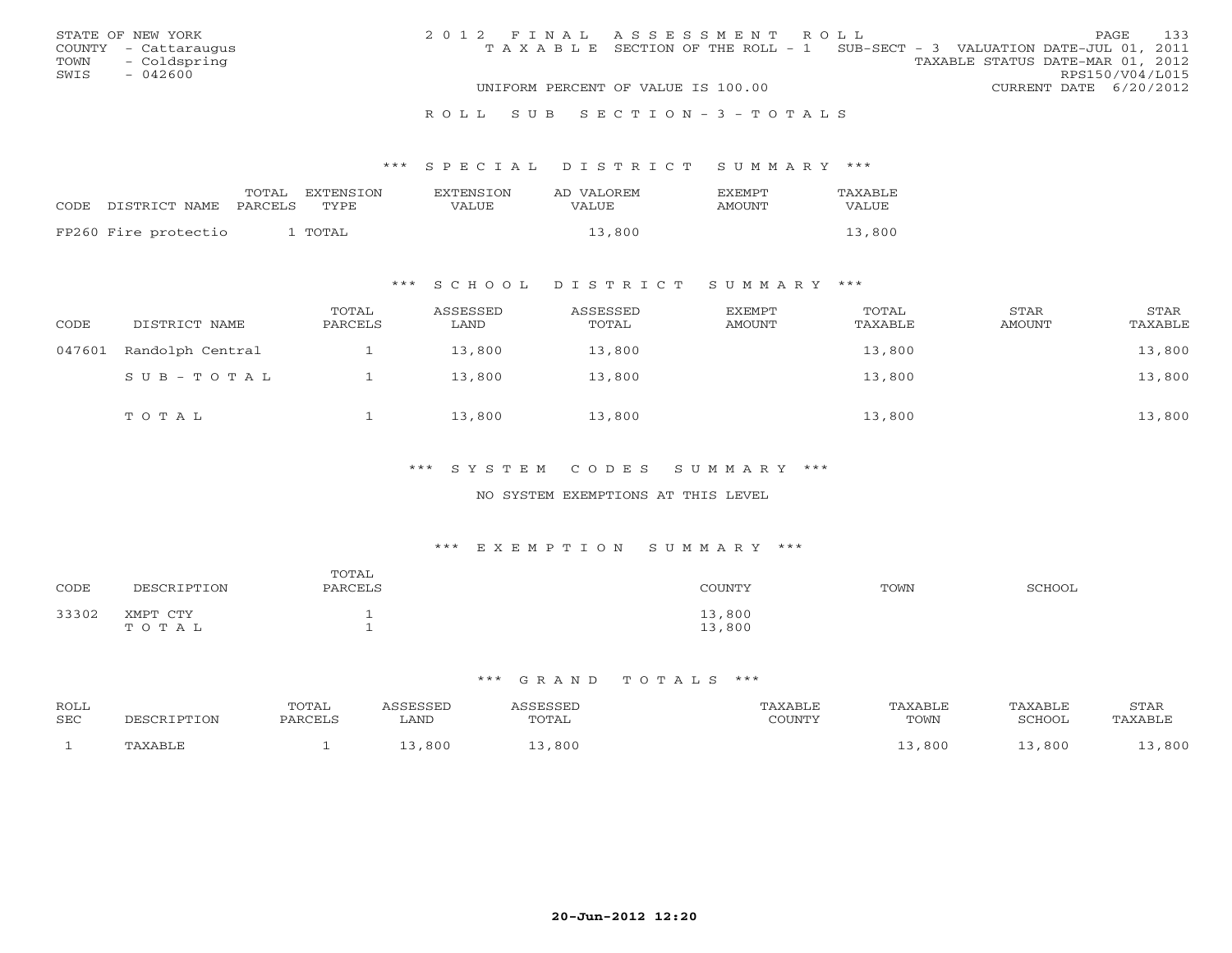|      | STATE OF NEW YORK    | 2012 FINAL ASSESSMENT ROLL |                                    |                                  | PAGE.           | 134 |
|------|----------------------|----------------------------|------------------------------------|----------------------------------|-----------------|-----|
|      | COUNTY - Cattaraugus |                            | TAXABLE SECTION OF THE ROLL - 1    | VALUATION DATE-JUL 01, 2011      |                 |     |
|      | TOWN - Coldspring    |                            |                                    | TAXABLE STATUS DATE-MAR 01, 2012 |                 |     |
| SWIS | $-042600$            |                            | UNIFORM PERCENT OF VALUE IS 100.00 |                                  | RPS150/V04/L015 |     |
|      |                      |                            |                                    | CURRENT DATE 6/20/2012           |                 |     |
|      |                      |                            |                                    |                                  |                 |     |

R O L L S E C T I O N T O T A L S

#### \*\*\* S P E C I A L D I S T R I C T S U M M A R Y \*\*\*

| CODE. | DISTRICT NAME                           | TOTAL<br>PARCELS TYPE | <b>FXTENSTON</b>       | EXTENSTON<br>VALUE. | AD VALOREM<br>VALUE. | <b>FXFMPT</b><br>AMOUNT | TAXABLE<br>VALUE     |
|-------|-----------------------------------------|-----------------------|------------------------|---------------------|----------------------|-------------------------|----------------------|
|       | FP260 Fire protectio<br>WS260 Watershed |                       | 635 TOTAL<br>165 TOTAL |                     | 34034,600<br>666,610 |                         | 34034,600<br>666,610 |

#### \*\*\* S C H O O L D I S T R I C T S U M M A R Y \*\*\*

| CODE   | DISTRICT NAME    | TOTAL<br>PARCELS | ASSESSED<br>LAND | ASSESSED<br>TOTAL | EXEMPT<br>AMOUNT | TOTAL<br>TAXABLE | STAR<br>AMOUNT | STAR<br>TAXABLE |
|--------|------------------|------------------|------------------|-------------------|------------------|------------------|----------------|-----------------|
| 047601 | Randolph Central | 637              | 15987,500        | 34129,600         | 729,107          | 33400,493        | 8040,078       | 25360,415       |
|        | SUB-TOTAL        | 637              | 15987,500        | 34129,600         | 729,107          | 33400,493        | 8040,078       | 25360,415       |
|        | TOTAL            | 637              | 15987,500        | 34129,600         | 729,107          | 33400,493        | 8040,078       | 25360,415       |

\*\*\* S Y S T E M C O D E S S U M M A R Y \*\*\*

NO SYSTEM EXEMPTIONS AT THIS LEVEL

### \*\*\* E X E M P T I O N S U M M A R Y \*\*\*

|       |              | TOTAL          |               |         |         |
|-------|--------------|----------------|---------------|---------|---------|
| CODE  | DESCRIPTION  | PARCELS        | <b>COUNTY</b> | TOWN    | SCHOOL  |
| 33302 | XMPT CTY     |                | 13,800        |         |         |
| 41103 | VET TOWN     | 4              |               | 7,609   |         |
| 41121 | WVET C/T     |                | 12,000        |         |         |
| 41122 | WVET CO      | 14             | 134,430       |         |         |
| 41131 | CVET C/T     |                | 8,750         |         |         |
| 41132 | CVET CO      | 14             | 236,919       |         |         |
| 41142 | DVET CO      | 4              | 70,655        |         |         |
| 41161 | $CW_15_VET/$ | $\overline{2}$ | 15,135        | 15,135  |         |
| 41162 | $CW_15_VET/$ |                | 24,000        |         |         |
| 41172 | CW DISBLD    |                | 9,728         |         |         |
| 41400 | CLERGY       |                | 4,500         | 4,500   | 4,500   |
| 41700 | AG BLDG      |                | 5,000         | 5,000   | 5,000   |
| 41720 | AG DIST      | 17             | 205,030       | 205,030 | 205,030 |
|       |              |                |               |         |         |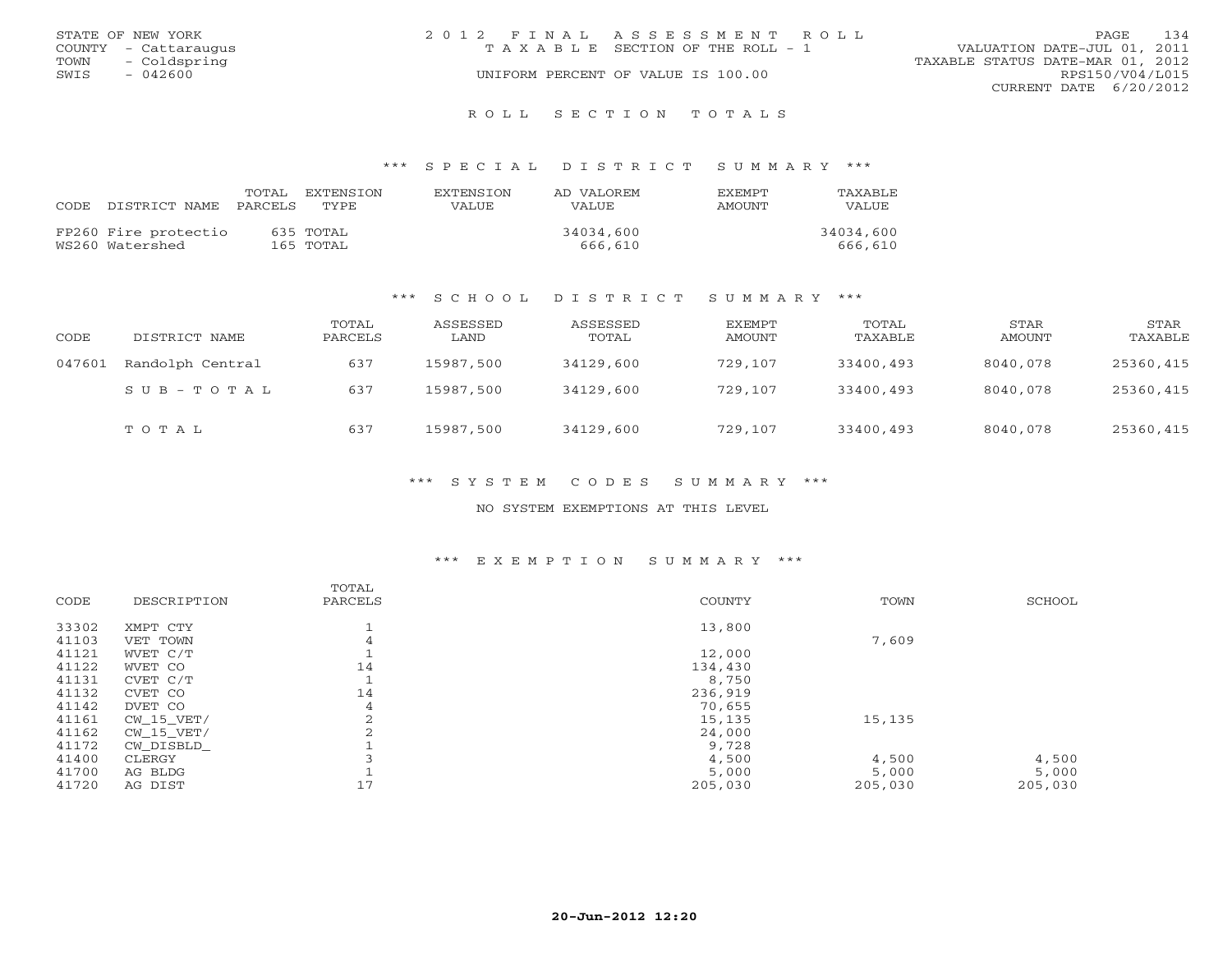| STATE OF NEW YORK<br>COUNTY - Cattaraugus<br>- Coldspring<br>TOWN<br>SWIS<br>$-042600$ | 2012 FINAL ASSESSMENT ROLL<br>T A X A B L E SECTION OF THE ROLL - 1<br>UNIFORM PERCENT OF VALUE IS 100.00 | 135<br>PAGE.<br>VALUATION DATE-JUL 01, 2011<br>TAXABLE STATUS DATE-MAR 01, 2012<br>RPS150/V04/L015<br>CURRENT DATE 6/20/2012 |
|----------------------------------------------------------------------------------------|-----------------------------------------------------------------------------------------------------------|------------------------------------------------------------------------------------------------------------------------------|
|                                                                                        | ROLL SECTION TOTALS                                                                                       |                                                                                                                              |

#### \*\*\* E X E M P T I O N S U M M A R Y \*\*\*

| CODE                             | DESCRIPTION                                  | TOTAL<br>PARCELS    | COUNTY                       | TOWN                        | SCHOOL                                    |
|----------------------------------|----------------------------------------------|---------------------|------------------------------|-----------------------------|-------------------------------------------|
| 41800<br>41801<br>41802          | AGED C/T/S<br>AGED C/T<br>AGED C             | 11<br>6             | 298,508<br>44,050<br>64,065  | 328,960<br>44,050           | 331,460                                   |
| 41805<br>41834<br>41854<br>41864 | AGED C/S<br>SR STAR<br>RES STAR<br>RES ST MH | 76<br>134           | 71,730                       |                             | 71,730<br>3946,628<br>3972,800<br>120,650 |
| 42100<br>47460                   | SILO T/C/S<br>FOREST/A74<br>TOTAL            | $\mathsf{Q}$<br>312 | 37,400<br>73,987<br>1329,687 | 37,400<br>73,987<br>721,671 | 37,400<br>73,987<br>8769,185              |

| <b>ROLL</b> |      | TOTAL |                |            |           |               |                         | STAR                   |
|-------------|------|-------|----------------|------------|-----------|---------------|-------------------------|------------------------|
| SEC         | ים ר |       | LAND           | TOTAL      | CCTINTM12 | TOWN          | SURVOL.                 | $\triangle$ BT $\cdot$ |
|             |      |       | , Q Q T<br>50C | 600<br>റ റ | 700.      | റാ<br>つ A A ワ | $\Delta$ Q<br>C 7 7 0 7 |                        |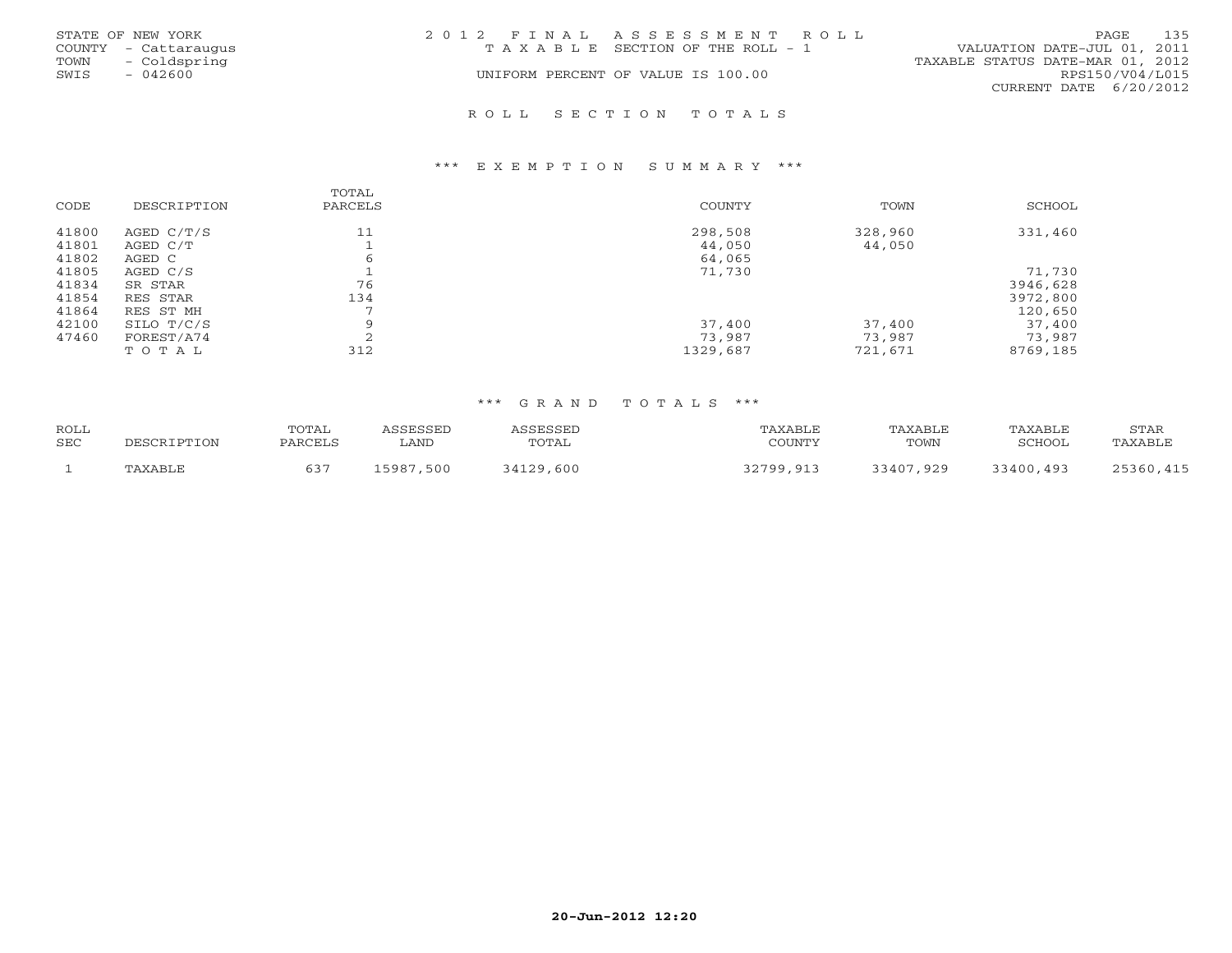| STATE OF NEW YORK<br>COUNTY - Cattaraugus<br>- Coldspring<br>TOWN<br>SWIS<br>$-042600$                                           | 2012 FINAL<br>ROLL SUB-SECT - C- SECTION 532-C RPTL ALLEGANY STATE PARK TAXABLE STATUS DATE-MAR 01, 2012                | TAX MAP NUMBER SEQUENCE | A S S E S S M E N T<br>R O L L<br>STATE OWNED LAND SECTION OF THE ROLL - 3 SUB-SECT - C VALUATION DATE-JUL 01, 2011<br>UNIFORM PERCENT OF VALUE IS 100.00 |                                                                               | PAGE<br>136 |
|----------------------------------------------------------------------------------------------------------------------------------|-------------------------------------------------------------------------------------------------------------------------|-------------------------|-----------------------------------------------------------------------------------------------------------------------------------------------------------|-------------------------------------------------------------------------------|-------------|
| TAX MAP PARCEL NUMBER<br>CURRENT OWNERS NAME<br>CURRENT OWNERS ADDRESS<br>***********************                                | PROPERTY LOCATION & CLASS ASSESSMENT<br>SCHOOL DISTRICT<br>PARCEL SIZE/GRID COORD<br>******************************     | LAND<br>TOTAL           | TAX DESCRIPTION<br>SPECIAL DISTRICTS                                                                                                                      | EXEMPTION CODE-----------------COUNTY-------TOWN------SCHOOL<br>TAXABLE VALUE | ACCOUNT NO. |
| $89.000 - 1 - 1$<br>State Of New York<br>Attn: County Treasurer                                                                  | 574 Holts Run Rd<br>932 Forest s532b<br>Randolph Centra 047601<br>14 02<br>08                                           | 10,972<br>35,800        | COUNTY TAXABLE VALUE<br>TOWN<br>TAXABLE VALUE<br>SCHOOL TAXABLE VALUE                                                                                     | 35,800<br>35,800<br>35,800                                                    | 1020001     |
| Cattaraugus County<br>303 Court St<br>Little Valley, NY 14755                                                                    | Allegany State Park<br>Prop 238<br>ACRES 42.20<br>EAST-1074930 NRTH-0762369                                             |                         | FP260 Fire protection                                                                                                                                     | 35,800 TO                                                                     |             |
|                                                                                                                                  | FULL MARKET VALUE                                                                                                       | 35,800                  |                                                                                                                                                           | ******** 89.000-1-2 **************                                            |             |
|                                                                                                                                  | 573 Holts Run Rd                                                                                                        |                         |                                                                                                                                                           |                                                                               | 1010101     |
| $89.000 - 1 - 2$<br>State Of New York<br>Attn: County Treasurer<br>Cattaraugus County<br>303 Court St<br>Little Valley, NY 14755 | 932 Forest s532b<br>Randolph Centra 047601<br>14 02 08<br>Allegany State Park<br>Prop 81 Ex-.97 Ac. Hwy<br>ACRES 147.31 | 76,941                  | COUNTY TAXABLE VALUE<br>TOWN<br>TAXABLE VALUE<br>154,600 SCHOOL TAXABLE VALUE<br>FP260 Fire protection                                                    | 154,600<br>154,600<br>154,600<br>154,600 TO                                   |             |
|                                                                                                                                  | EAST-1075280 NRTH-0760884                                                                                               |                         |                                                                                                                                                           |                                                                               |             |
| **********************                                                                                                           | FULL MARKET VALUE<br>****************************                                                                       | 154,600                 |                                                                                                                                                           |                                                                               |             |
|                                                                                                                                  | 515 Holts Run Rd                                                                                                        |                         |                                                                                                                                                           |                                                                               | 0280001     |
| $89.000 - 1 - 3$<br>State Of New York                                                                                            | 932 Forest s532b<br>Randolph Centra 047601                                                                              | 58,240                  | COUNTY TAXABLE VALUE<br>TOWN<br>TAXABLE VALUE                                                                                                             | 348,500<br>348,500                                                            |             |
| Attn: County Treasurer                                                                                                           | 07 02 08                                                                                                                | 348,500                 | SCHOOL TAXABLE VALUE                                                                                                                                      | 348,500                                                                       |             |
| Cattaraugus County<br>303 Court St<br>Little Valley, NY 14755                                                                    | Allegany State Park<br>Prop 6<br>ACRES 224.00                                                                           |                         | FP260 Fire protection                                                                                                                                     | 348,500 TO                                                                    |             |
|                                                                                                                                  | EAST-1079071 NRTH-0761753<br>FULL MARKET VALUE                                                                          | 348,500                 |                                                                                                                                                           |                                                                               |             |
|                                                                                                                                  | * * * * * * * * * * * * * *                                                                                             | *************           |                                                                                                                                                           |                                                                               |             |
|                                                                                                                                  | 516 Holts Run Rd                                                                                                        |                         |                                                                                                                                                           |                                                                               | 0290001     |
| $89.000 - 1 - 3.72$<br>State Of New York                                                                                         | 932 Forest s532b<br>Randolph Centra 047601                                                                              | 7,800                   | COUNTY TAXABLE VALUE<br>TOWN<br>TAXABLE VALUE                                                                                                             | 54,200<br>54,200                                                              |             |
| Attn: County Treasurer                                                                                                           | 07 02<br>08                                                                                                             |                         | 54,200 SCHOOL TAXABLE VALUE                                                                                                                               | 54,200                                                                        |             |
| Cattaraugus County                                                                                                               | Allegany State Park                                                                                                     |                         | FP260 Fire protection                                                                                                                                     | 54,200 TO                                                                     |             |
| 303 Court St<br>Little Valley, NY 14755                                                                                          | Prop 28<br>ACRES 30.00<br>EAST-1079329 NRTH-0761894<br>FULL MARKET VALUE                                                | 54,200                  |                                                                                                                                                           |                                                                               |             |
|                                                                                                                                  |                                                                                                                         |                         |                                                                                                                                                           |                                                                               |             |
|                                                                                                                                  | 517 Holts Run Rd                                                                                                        |                         |                                                                                                                                                           |                                                                               | 0300001     |
| $89.000 - 1 - 3.73$                                                                                                              | 932 Forest s532b                                                                                                        |                         | COUNTY TAXABLE VALUE                                                                                                                                      | 122,900                                                                       |             |
| State Of New York<br>Attn: County Treasurer                                                                                      | Randolph Centra 047601<br>07 02 08                                                                                      | 28,940<br>122,900       | TOWN<br>TAXABLE VALUE<br>SCHOOL TAXABLE VALUE                                                                                                             | 122,900<br>122,900                                                            |             |
| Cattaraugus County                                                                                                               | Allegany State Park                                                                                                     |                         | FP260 Fire protection                                                                                                                                     | 122,900 TO                                                                    |             |
| 303 Court St                                                                                                                     | Prop 129                                                                                                                |                         |                                                                                                                                                           |                                                                               |             |
| Little Valley, NY 14755                                                                                                          | ACRES 100.00<br>EAST-1079329 NRTH-0761894<br>FULL MARKET VALUE                                                          | 122,900                 |                                                                                                                                                           |                                                                               |             |
|                                                                                                                                  |                                                                                                                         | + + + + + + + + + +     |                                                                                                                                                           |                                                                               |             |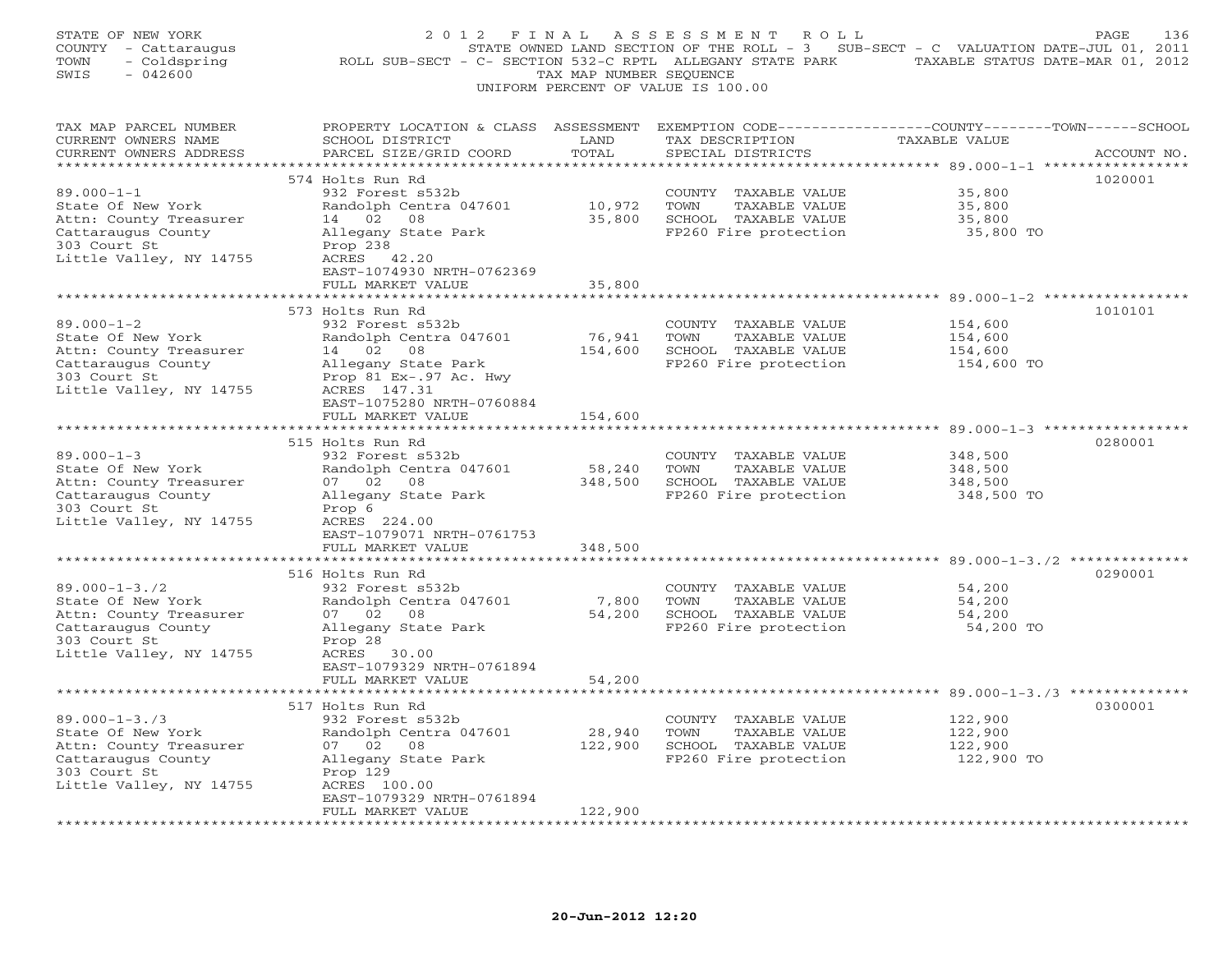| STATE OF NEW YORK<br>COUNTY - Cattaraugus<br>- Coldspring<br>TOWN<br>SWIS<br>$-042600$                                                                         | 2012 FINAL<br>ROLL SUB-SECT - C- SECTION 532-C RPTL ALLEGANY STATE PARK TAXABLE STATUS DATE-MAR 01, 2012                                                                                                              | TAX MAP NUMBER SEQUENCE      | A S S E S S M E N T<br>ROLL<br>STATE OWNED LAND SECTION OF THE ROLL - 3 SUB-SECT - C VALUATION DATE-JUL 01, 2011<br>UNIFORM PERCENT OF VALUE IS 100.00 |                                                 | 137<br>PAGE |
|----------------------------------------------------------------------------------------------------------------------------------------------------------------|-----------------------------------------------------------------------------------------------------------------------------------------------------------------------------------------------------------------------|------------------------------|--------------------------------------------------------------------------------------------------------------------------------------------------------|-------------------------------------------------|-------------|
| TAX MAP PARCEL NUMBER<br>CURRENT OWNERS NAME<br>CURRENT OWNERS ADDRESS                                                                                         | PROPERTY LOCATION & CLASS ASSESSMENT EXEMPTION CODE----------------COUNTY-------TOWN------SCHOOL<br>SCHOOL DISTRICT<br>PARCEL SIZE/GRID COORD                                                                         | LAND<br>TOTAL                | TAX DESCRIPTION<br>SPECIAL DISTRICTS                                                                                                                   | TAXABLE VALUE                                   | ACCOUNT NO. |
| ***********************<br>$89.000 - 1 - 3.74$<br>State Of New York<br>Attn: County Treasurer<br>Cattaraugus County<br>303 Court St<br>Little Valley, NY 14755 | *******************************<br>518 Holts Run Rd<br>932 Forest s532b<br>Randolph Centra 047601<br>07 02<br>08<br>Allegany State Park<br>Prop 130<br>ACRES 100.00<br>EAST-1079329 NRTH-0761894<br>FULL MARKET VALUE | 57,920<br>141,000<br>141,000 | COUNTY TAXABLE VALUE<br>TOWN<br>TAXABLE VALUE<br>SCHOOL TAXABLE VALUE<br>FP260 Fire protection                                                         | 141,000<br>141,000<br>141,000<br>141,000 TO     | 0310001     |
|                                                                                                                                                                |                                                                                                                                                                                                                       |                              |                                                                                                                                                        | ***** 89.000-1-4 ***************                |             |
| $89.000 - 1 - 4$<br>State Of New York<br>Attn: County Treasurer<br>Cattaraugus County<br>303 Court St<br>Little Valley, NY 14755                               | 514 Holts Run Rd<br>932 Forest s532b<br>Randolph Centra 047601<br>06 01 08<br>Allegany State Park<br>Prop $6-14$<br>ACRES 578.00                                                                                      | 150,280<br>824,100           | COUNTY TAXABLE VALUE<br>TOWN<br>TAXABLE VALUE<br>SCHOOL TAXABLE VALUE<br>FP260 Fire protection                                                         | 824,100<br>824,100<br>824,100<br>824,100 TO     | 0270002     |
|                                                                                                                                                                | EAST-1079126 NRTH-0757530<br>FULL MARKET VALUE                                                                                                                                                                        | 824,100                      |                                                                                                                                                        |                                                 |             |
| *********************                                                                                                                                          |                                                                                                                                                                                                                       |                              |                                                                                                                                                        |                                                 |             |
| $89.000 - 1 - 5$<br>State Of New York<br>Attn: County Treasurer<br>Cattaraugus County<br>303 Court St<br>Little Valley, NY 14755                               | 513 Holts Run Rd (Off)<br>932 Forest s532b<br>Randolph Centra 047601<br>05 01 08<br>Allegany State Park<br>Prop 14<br>ACRES 642.00                                                                                    | 166,920<br>1062,000          | COUNTY TAXABLE VALUE<br>TOWN<br>TAXABLE VALUE<br>SCHOOL TAXABLE VALUE<br>FP260 Fire protection                                                         | 1062,000<br>1062,000<br>1062,000<br>1062,000 TO | 0260001     |
|                                                                                                                                                                | EAST-1079142 NRTH-0752529<br>FULL MARKET VALUE                                                                                                                                                                        | 1062,000                     |                                                                                                                                                        |                                                 |             |
|                                                                                                                                                                | 564 Holts Run Rd                                                                                                                                                                                                      |                              |                                                                                                                                                        |                                                 | 0920001     |
| $89.000 - 1 - 6$<br>State Of New York<br>Attn: County Treasurer<br>Cattaraugus County<br>303 Court St<br>Little Valley, NY 14755                               | 932 Forest s532b<br>Randolph Centra 047601<br>12 01<br>08<br>Allegany State Park<br>Prop 118<br>ACRES 637.00<br>EAST-1073130 NRTH-0752277                                                                             | 191,660<br>787,700           | COUNTY TAXABLE VALUE<br>TOWN<br>TAXABLE VALUE<br>SCHOOL TAXABLE VALUE<br>FP260 Fire protection                                                         | 787,700<br>787,700<br>787,700<br>787,700 TO     |             |
|                                                                                                                                                                | FULL MARKET VALUE                                                                                                                                                                                                     | 787,700                      |                                                                                                                                                        |                                                 |             |
| $89.000 - 1 - 7$<br>State Of New York<br>Attn: County Treasurer<br>Cattaraugus County<br>303 Court St<br>Little Valley, NY 14755                               | 565 Holts Run Rd<br>932 Forest s532b<br>Randolph Centra 047601<br>$12/13$ 01 08<br>Allegany State Park<br>Prop 85<br>ACRES 200.60<br>EAST-1073216 NRTH-0756558<br>FULL MARKET VALUE                                   | 81,136<br>185,800<br>185,800 | COUNTY TAXABLE VALUE<br>TOWN<br>TAXABLE VALUE<br>SCHOOL TAXABLE VALUE<br>FP260 Fire protection                                                         | 185,800<br>185,800<br>185,800<br>185,800 TO     | 0930001     |
|                                                                                                                                                                |                                                                                                                                                                                                                       |                              |                                                                                                                                                        |                                                 |             |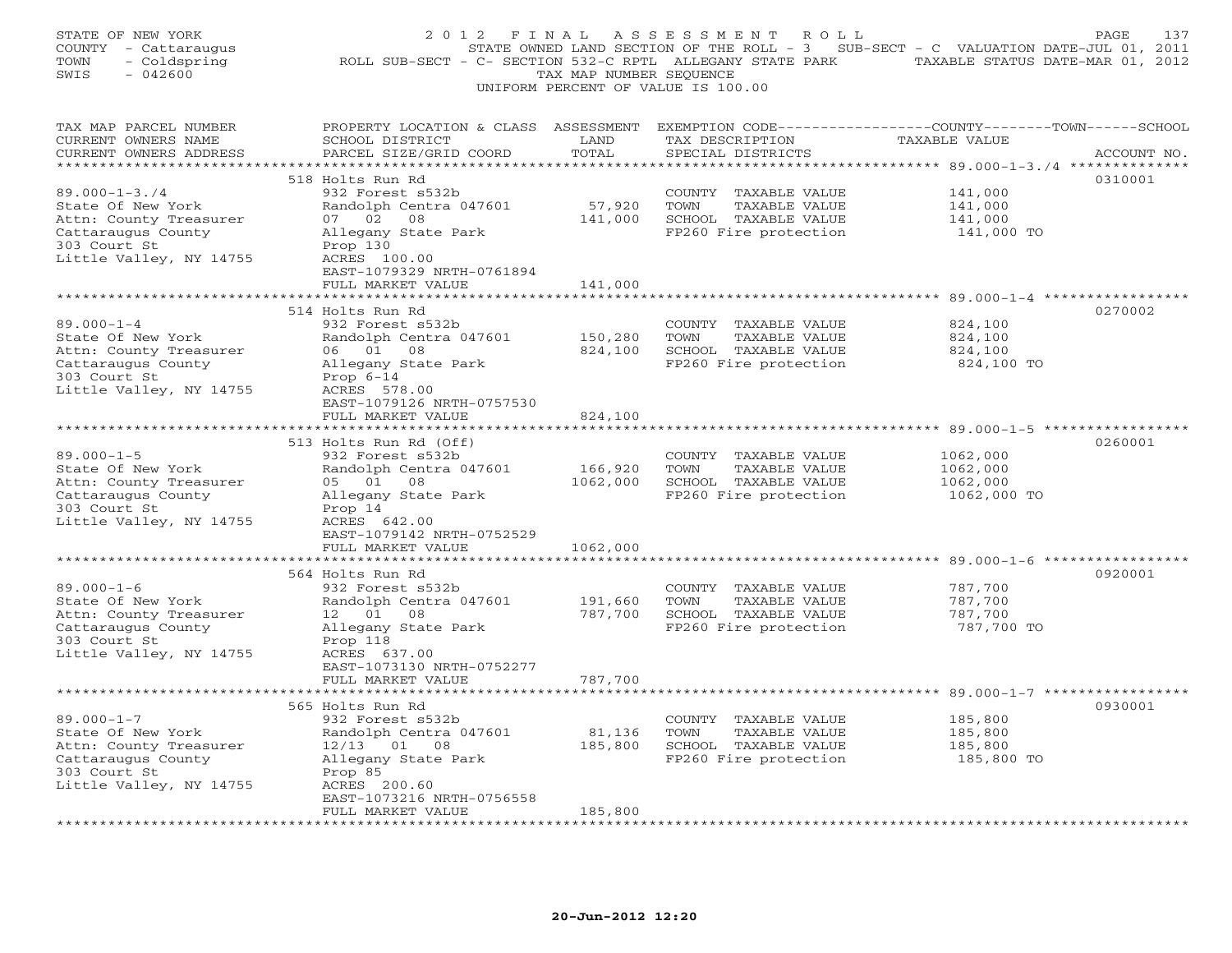| STATE OF NEW YORK<br>COUNTY - Cattaraugus<br>TOWN<br>- Coldspring<br>SWIS<br>$-042600$                                                                        | 2012 FINAL<br>ROLL SUB-SECT - C- SECTION 532-C RPTL ALLEGANY STATE PARK TAXABLE STATUS DATE-MAR 01, 2012                                                                            | TAX MAP NUMBER SEQUENCE      | A S S E S S M E N T A O L L<br>UNIFORM PERCENT OF VALUE IS 100.00                              | STATE OWNED LAND SECTION OF THE ROLL - 3 SUB-SECT - C VALUATION DATE-JUL 01, 2011 | PAGE<br>138 |
|---------------------------------------------------------------------------------------------------------------------------------------------------------------|-------------------------------------------------------------------------------------------------------------------------------------------------------------------------------------|------------------------------|------------------------------------------------------------------------------------------------|-----------------------------------------------------------------------------------|-------------|
| TAX MAP PARCEL NUMBER<br>CURRENT OWNERS NAME<br>CURRENT OWNERS ADDRESS                                                                                        | PROPERTY LOCATION & CLASS ASSESSMENT EXEMPTION CODE---------------COUNTY-------TOWN-----SCHOOL<br>SCHOOL DISTRICT<br>PARCEL SIZE/GRID COORD                                         | LAND<br>TOTAL                | TAX DESCRIPTION<br>SPECIAL DISTRICTS                                                           | <b>TAXABLE VALUE</b>                                                              | ACCOUNT NO. |
| $89.000 - 1 - 7.72$<br>State Of New York<br>Attn: County Treasurer<br>Cattaraugus County<br>303 Court St<br>Little Valley, NY 14755                           | 566 Holts Run Rd<br>932 Forest s532b<br>Randolph Centra 047601<br>$12/13$ 01 08<br>Allegany State Park<br>Prop 86<br>ACRES 145.00<br>EAST-1073459 NRTH-0756964<br>FULL MARKET VALUE | 70,880<br>185,100<br>185,100 | COUNTY TAXABLE VALUE<br>TOWN<br>TAXABLE VALUE<br>SCHOOL TAXABLE VALUE<br>FP260 Fire protection | 185,100<br>185,100<br>185,100<br>185,100 TO                                       | 0940001     |
|                                                                                                                                                               |                                                                                                                                                                                     |                              |                                                                                                | ********************** 89.000-1-7./3 ************                                 |             |
| $89.000 - 1 - 7.73$<br>State Of New York<br>Attn: County Treasurer<br>Cattaraugus County<br>303 Court St<br>Little Valley, NY 14755                           | 567 Holts Run Rd<br>932 Forest s532b<br>Randolph Centra 047601<br>$12/13$ 01 08<br>Allegany State Park<br>Prop 98<br>ACRES 187.49                                                   | 50,007<br>176,200            | COUNTY TAXABLE VALUE<br>TOWN<br>TAXABLE VALUE<br>SCHOOL TAXABLE VALUE<br>FP260 Fire protection | 176,200<br>176,200<br>176,200<br>176,200 TO                                       | 0950001     |
|                                                                                                                                                               | EAST-1073459 NRTH-0756964<br>FULL MARKET VALUE                                                                                                                                      | 176,200                      |                                                                                                |                                                                                   |             |
| **********************<br>$89.000 - 1 - 7.74$<br>State Of New York<br>Attn: County Treasurer<br>Cattaraugus County<br>303 Court St<br>Little Valley, NY 14755 | 568 Holts Run Rd<br>932 Forest s532b<br>Randolph Centra 047601<br>13  01  08<br>Allegany State Park<br>Prop 137<br>ACRES 71.36                                                      | 18,554<br>64,600             | COUNTY TAXABLE VALUE<br>TOWN<br>TAXABLE VALUE<br>SCHOOL TAXABLE VALUE<br>FP260 Fire protection | 64,600<br>64,600<br>64,600<br>64,600 TO                                           | 0960001     |
|                                                                                                                                                               | EAST-1073459 NRTH-0756964<br>FULL MARKET VALUE<br>* * * * * * * * * * * * * * * * * * * *                                                                                           | 64,600<br>**************     |                                                                                                |                                                                                   |             |
| $89.000 - 1 - 7.75$<br>State Of New York<br>Attn: County Treasurer<br>Cattaraugus County<br>303 Court St<br>Little Valley, NY 14755                           | 569 Holts Run Rd<br>932 Forest s532b<br>Randolph Centra 047601<br>08<br>13 01<br>Allegany State Park<br>Prop 182<br>ACRES<br>2.00<br>EAST-1073459 NRTH-0756964<br>FULL MARKET VALUE | 360<br>1,500<br>1,500        | COUNTY TAXABLE VALUE<br>TOWN<br>TAXABLE VALUE<br>SCHOOL TAXABLE VALUE<br>FP260 Fire protection | 1,500<br>1,500<br>1,500<br>1,500 TO                                               | 0970001     |
|                                                                                                                                                               | 570 Holts Run Rd                                                                                                                                                                    |                              |                                                                                                |                                                                                   | 0980001     |
| $89.000 - 1 - 7.76$<br>State Of New York<br>Attn: County Treasurer<br>Cattaraugus County<br>303 Court St<br>Little Valley, NY 14755                           | 932 Forest s532b<br>Randolph Centra 047601<br>13  01  08<br>Allegany State Park<br>Prop 219<br>ACRES 49.10<br>EAST-1073459 NRTH-0756964                                             | 12,766<br>33,900             | COUNTY TAXABLE VALUE<br>TOWN<br>TAXABLE VALUE<br>SCHOOL TAXABLE VALUE<br>FP260 Fire protection | 33,900<br>33,900<br>33,900<br>33,900 TO                                           |             |
|                                                                                                                                                               | FULL MARKET VALUE                                                                                                                                                                   | 33,900                       |                                                                                                |                                                                                   |             |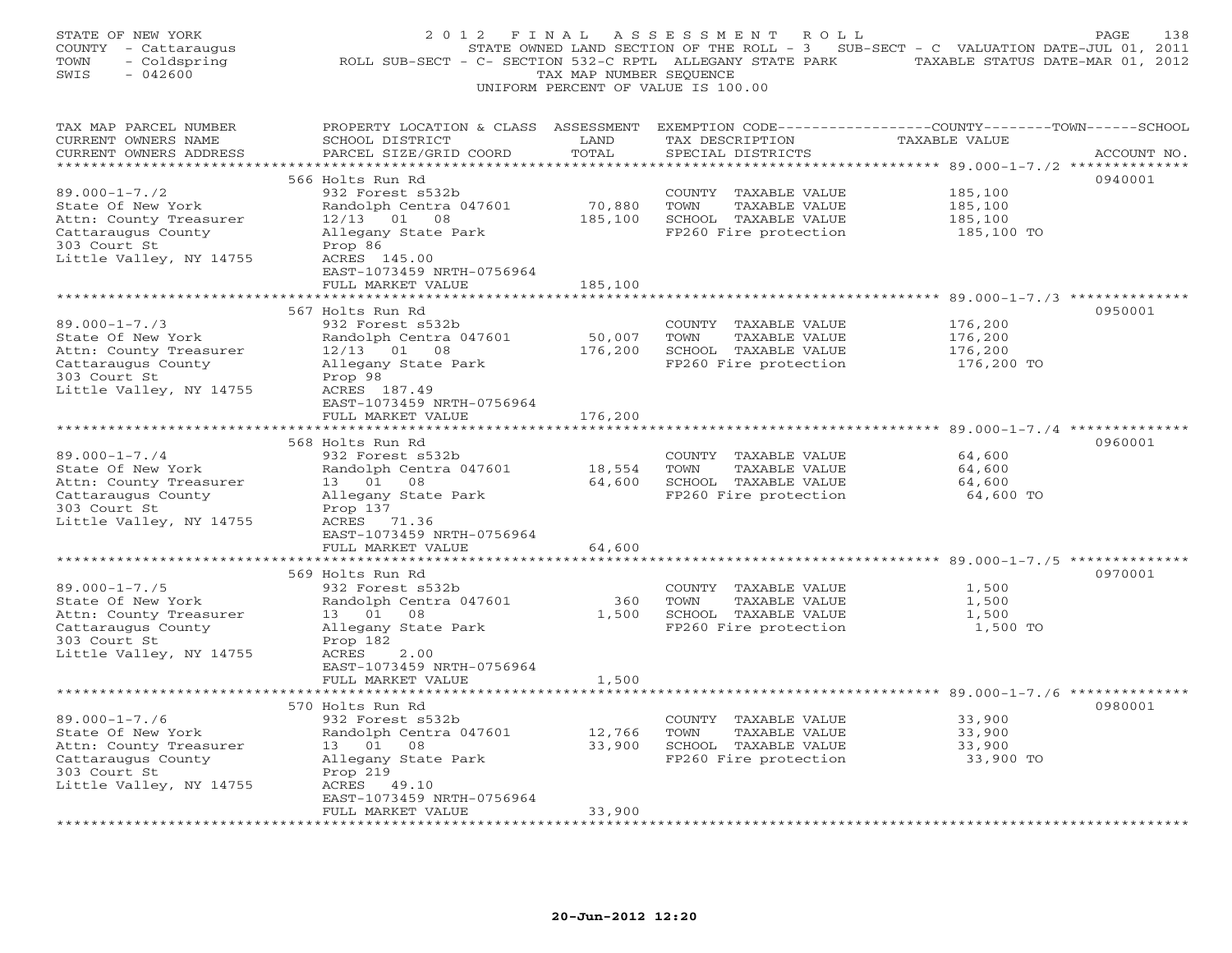| STATE OF NEW YORK<br>COUNTY - Cattaraugus<br>TOWN<br>- Coldspring<br>SWIS<br>$-042600$                                              | ROLL SUB-SECT - C- SECTION 532-C RPTL ALLEGANY STATE PARK TAXABLE STATUS DATE-MAR 01, 2012                                                  | TAX MAP NUMBER SEQUENCE | 2012 FINAL ASSESSMENT ROLL<br>STATE OWNED LAND SECTION OF THE ROLL - 3 SUB-SECT - C VALUATION DATE-JUL 01, 2011<br>UNIFORM PERCENT OF VALUE IS 100.00 |                                         | PAGE<br>139 |
|-------------------------------------------------------------------------------------------------------------------------------------|---------------------------------------------------------------------------------------------------------------------------------------------|-------------------------|-------------------------------------------------------------------------------------------------------------------------------------------------------|-----------------------------------------|-------------|
| TAX MAP PARCEL NUMBER<br>CURRENT OWNERS NAME<br>CURRENT OWNERS ADDRESS                                                              | PROPERTY LOCATION & CLASS ASSESSMENT EXEMPTION CODE---------------COUNTY-------TOWN-----SCHOOL<br>SCHOOL DISTRICT<br>PARCEL SIZE/GRID COORD | LAND<br>TOTAL           | TAX DESCRIPTION<br>SPECIAL DISTRICTS                                                                                                                  | <b>TAXABLE VALUE</b>                    | ACCOUNT NO. |
|                                                                                                                                     | 571 Holts Run Rd                                                                                                                            |                         |                                                                                                                                                       |                                         | 0990001     |
| $89.000 - 1 - 7.77$<br>State Of New York<br>Attn: County Treasurer<br>Cattaraugus County<br>303 Court St                            | 932 Forest s532b<br>Randolph Centra 047601<br>13 01 08<br>Allegany State Park<br>Prop 239                                                   | 13,840<br>36,500        | COUNTY TAXABLE VALUE<br>TOWN<br>TAXABLE VALUE<br>SCHOOL TAXABLE VALUE<br>FP260 Fire protection                                                        | 36,500<br>36,500<br>36,500<br>36,500 TO |             |
| Little Valley, NY 14755                                                                                                             | ACRES 50.00<br>EAST-1073459 NRTH-0756964                                                                                                    |                         |                                                                                                                                                       |                                         |             |
|                                                                                                                                     | FULL MARKET VALUE                                                                                                                           | 36,500                  |                                                                                                                                                       |                                         |             |
|                                                                                                                                     | ***************************                                                                                                                 |                         |                                                                                                                                                       |                                         |             |
| $89.000 - 1 - 7.78$<br>State Of New York<br>Attn: County Treasurer<br>Cattaraugus County<br>303 Court St                            | 572 Holts Run Rd<br>932 Forest s532b<br>Randolph Centra 047601<br>13  01  08<br>Allegany State Park<br>Prop 277                             | 1,400<br>1,400          | COUNTY TAXABLE VALUE<br>TOWN<br>TAXABLE VALUE<br>SCHOOL TAXABLE VALUE<br>FP260 Fire protection                                                        | 1,400<br>1,400<br>1,400<br>1,400 TO     | 1000001     |
| Little Valley, NY 14755                                                                                                             | ACRES<br>0.90<br>EAST-1073459 NRTH-0756964<br>FULL MARKET VALUE                                                                             | 1,400                   |                                                                                                                                                       |                                         |             |
|                                                                                                                                     | 575 Holts Run Rd (Off)                                                                                                                      |                         |                                                                                                                                                       |                                         | 1070001     |
| $89.000 - 1 - 8$<br>State Of New York<br>Attn: County Treasurer<br>Cattaraugus County<br>303 Court St<br>Little Valley, NY 14755    | 932 Forest s532b<br>Randolph Centra 047601<br>14 02 08<br>Allegany State Park<br>Prop 282<br>ACRES<br>1.00                                  | 1,600                   | COUNTY TAXABLE VALUE<br>TOWN<br>TAXABLE VALUE<br>1,600 SCHOOL TAXABLE VALUE<br>FP260 Fire protection                                                  | 1,600<br>1,600<br>1,600<br>1,600 TO     |             |
|                                                                                                                                     | EAST-1073234 NRTH-0759959                                                                                                                   |                         |                                                                                                                                                       |                                         |             |
|                                                                                                                                     | FULL MARKET VALUE<br>***********************                                                                                                | 1,600                   |                                                                                                                                                       |                                         |             |
| $89.000 - 1 - 8.72$<br>State Of New York<br>Attn: County Treasurer<br>Cattaraugus County                                            | 576 Holts Run Rd (Off)<br>932 Forest s532b<br>Randolph Centra 047601<br>14 02<br>08<br>Allegany State Park                                  | 1,600<br>1,600          | COUNTY TAXABLE VALUE<br>TOWN<br>TAXABLE VALUE<br>SCHOOL TAXABLE VALUE<br>FP260 Fire protection                                                        | 1,600<br>1,600<br>1,600<br>1,600 TO     | 1040001     |
| 303 Court St<br>Little Valley, NY 14755                                                                                             | Prop 279-2<br>ACRES 1.00<br>EAST-1073289 NRTH-0759894<br>FULL MARKET VALUE                                                                  | 1,600                   |                                                                                                                                                       |                                         |             |
|                                                                                                                                     | 577 Holts Run Rd (Off)                                                                                                                      |                         |                                                                                                                                                       |                                         | 1060001     |
| $89.000 - 1 - 8.73$<br>State Of New York<br>Attn: County Treasurer<br>Cattaraugus County<br>303 Court St<br>Little Valley, NY 14755 | 932 Forest s532b<br>Randolph Centra 047601<br>14 02 08<br>Allegany State Park<br>Prop 281<br>ACRES<br>1.00                                  | 1,600<br>1,600          | COUNTY TAXABLE VALUE<br>TOWN<br>TAXABLE VALUE<br>SCHOOL TAXABLE VALUE<br>FP260 Fire protection                                                        | 1,600<br>1,600<br>1,600<br>1,600 TO     |             |
|                                                                                                                                     | EAST-1073289 NRTH-0759894<br>FULL MARKET VALUE                                                                                              | 1,600                   |                                                                                                                                                       |                                         |             |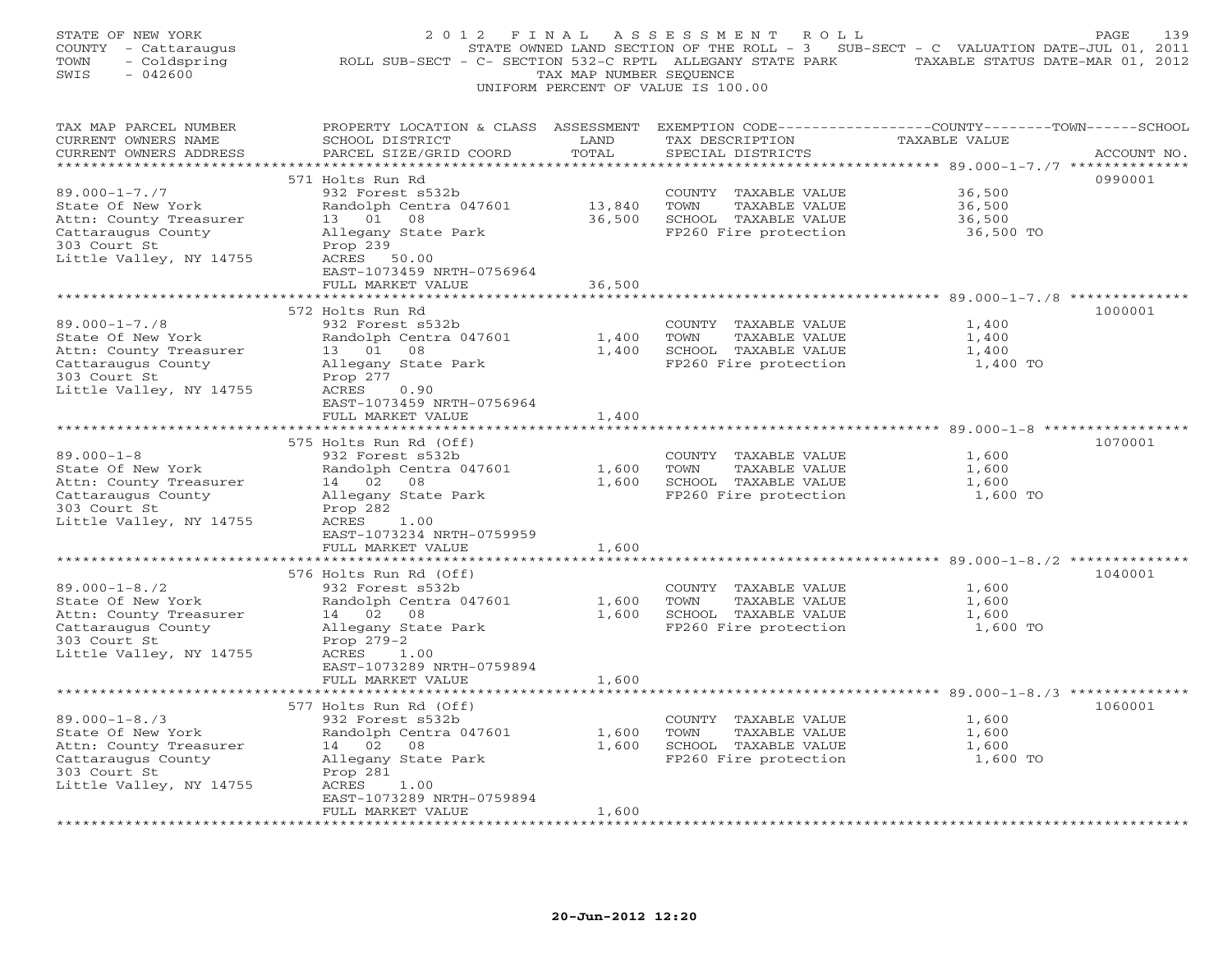| STATE OF NEW YORK<br>COUNTY - Cattaraugus<br>TOWN<br>- Coldspring<br>$-042600$<br>SWIS                                              | 2012 FINAL<br>ROLL SUB-SECT - C- SECTION 532-C RPTL ALLEGANY STATE PARK                                                                                                                   | TAX MAP NUMBER SEQUENCE          | A S S E S S M E N T<br>R O L L<br>UNIFORM PERCENT OF VALUE IS 100.00                           | STATE OWNED LAND SECTION OF THE ROLL - 3 SUB-SECT - C VALUATION DATE-JUL 01, 2011<br>TAXABLE STATUS DATE-MAR 01, 2012 | PAGE<br>140 |
|-------------------------------------------------------------------------------------------------------------------------------------|-------------------------------------------------------------------------------------------------------------------------------------------------------------------------------------------|----------------------------------|------------------------------------------------------------------------------------------------|-----------------------------------------------------------------------------------------------------------------------|-------------|
| TAX MAP PARCEL NUMBER<br>CURRENT OWNERS NAME<br>CURRENT OWNERS ADDRESS<br>**********************                                    | PROPERTY LOCATION & CLASS ASSESSMENT EXEMPTION CODE---------------COUNTY-------TOWN------SCHOOL<br>SCHOOL DISTRICT<br>PARCEL SIZE/GRID COORD                                              | LAND<br>TOTAL                    | TAX DESCRIPTION<br>SPECIAL DISTRICTS                                                           | TAXABLE VALUE                                                                                                         | ACCOUNT NO. |
| $89.000 - 1 - 8.74$<br>State Of New York<br>Attn: County Treasurer<br>Cattaraugus County<br>303 Court St<br>Little Valley, NY 14755 | 578 Holts Run Rd (Off)<br>932 Forest s532b<br>Randolph Centra 047601<br>14 02<br>08<br>Allegany State Park<br>Prop 280<br>ACRES<br>1.00<br>EAST-1073289 NRTH-0759894<br>FULL MARKET VALUE | 1,600<br>1,600<br>1,600          | COUNTY TAXABLE VALUE<br>TOWN<br>TAXABLE VALUE<br>SCHOOL TAXABLE VALUE<br>FP260 Fire protection | 1,600<br>1,600<br>1,600<br>1,600 TO                                                                                   | 1050001     |
|                                                                                                                                     |                                                                                                                                                                                           |                                  |                                                                                                |                                                                                                                       |             |
| $89.000 - 1 - 8.75$<br>State Of New York<br>Attn: County Treasurer<br>Cattaraugus County<br>303 Court St<br>Little Valley, NY 14755 | 579 Holts Run Rd (Off)<br>932 Forest s532b<br>Randolph Centra 047601<br>14 02 08<br>Allegany State Park<br>Prop 279-1<br>ACRES 1.00                                                       | 1,600<br>1,600                   | COUNTY TAXABLE VALUE<br>TOWN<br>TAXABLE VALUE<br>SCHOOL TAXABLE VALUE<br>FP260 Fire protection | 1,600<br>1,600<br>1,600<br>1,600 TO                                                                                   | 1030001     |
|                                                                                                                                     | EAST-1073289 NRTH-0759894<br>FULL MARKET VALUE<br>*******************                                                                                                                     | 1,600<br>* * * * * * * * * * * * |                                                                                                |                                                                                                                       |             |
| $89.000 - 1 - 8.76$<br>State Of New York<br>Attn: County Treasurer<br>Cattaraugus County<br>303 Court St<br>Little Valley, NY 14755 | 580 Holts Run Rd (Off)<br>932 Forest s532b<br>Randolph Centra 047601<br>14 02<br>08<br>Allegany State Park<br>Prop 283<br>ACRES<br>1.00                                                   | 1,600<br>1,600                   | COUNTY TAXABLE VALUE<br>TOWN<br>TAXABLE VALUE<br>SCHOOL TAXABLE VALUE<br>FP260 Fire protection | 1,600<br>1,600<br>1,600<br>1,600 TO                                                                                   | 1080001     |
|                                                                                                                                     | EAST-1073289 NRTH-0759894<br>FULL MARKET VALUE                                                                                                                                            | 1,600                            |                                                                                                |                                                                                                                       |             |
| $89.000 - 1 - 8.77$<br>State Of New York<br>Attn: County Treasurer<br>Cattaraugus County<br>303 Court St<br>Little Valley, NY 14755 | 581 Holts Run Rd (Off)<br>932 Forest s532b<br>Randolph Centra 047601<br>14 02<br>08<br>Allegany State Park<br>Prop 284<br>ACRES 1.00<br>EAST-1073289 NRTH-0759894                         | 1,600<br>1,600                   | COUNTY TAXABLE VALUE<br>TOWN<br>TAXABLE VALUE<br>SCHOOL TAXABLE VALUE<br>FP260 Fire protection | 1,600<br>1,600<br>1,600<br>1,600 TO                                                                                   | 1090001     |
|                                                                                                                                     | FULL MARKET VALUE                                                                                                                                                                         | 1,600                            |                                                                                                |                                                                                                                       |             |
| $89.000 - 1 - 8.78$<br>State Of New York<br>Attn: County Treasurer<br>Cattaraugus County<br>303 Court St<br>Little Valley, NY 14755 | 582 Holts Run Rd (Off)<br>932 Forest s532b<br>Randolph Centra 047601<br>14 02<br>08<br>Allegany State Park<br>Prop 285<br>ACRES<br>1.00                                                   | 1,600<br>1,600                   | COUNTY TAXABLE VALUE<br>TOWN<br>TAXABLE VALUE<br>SCHOOL TAXABLE VALUE<br>FP260 Fire protection | 1,600<br>1,600<br>1,600<br>1,600 TO                                                                                   | 1100001     |
|                                                                                                                                     | EAST-1073289 NRTH-0759894<br>FULL MARKET VALUE                                                                                                                                            | 1,600                            |                                                                                                |                                                                                                                       |             |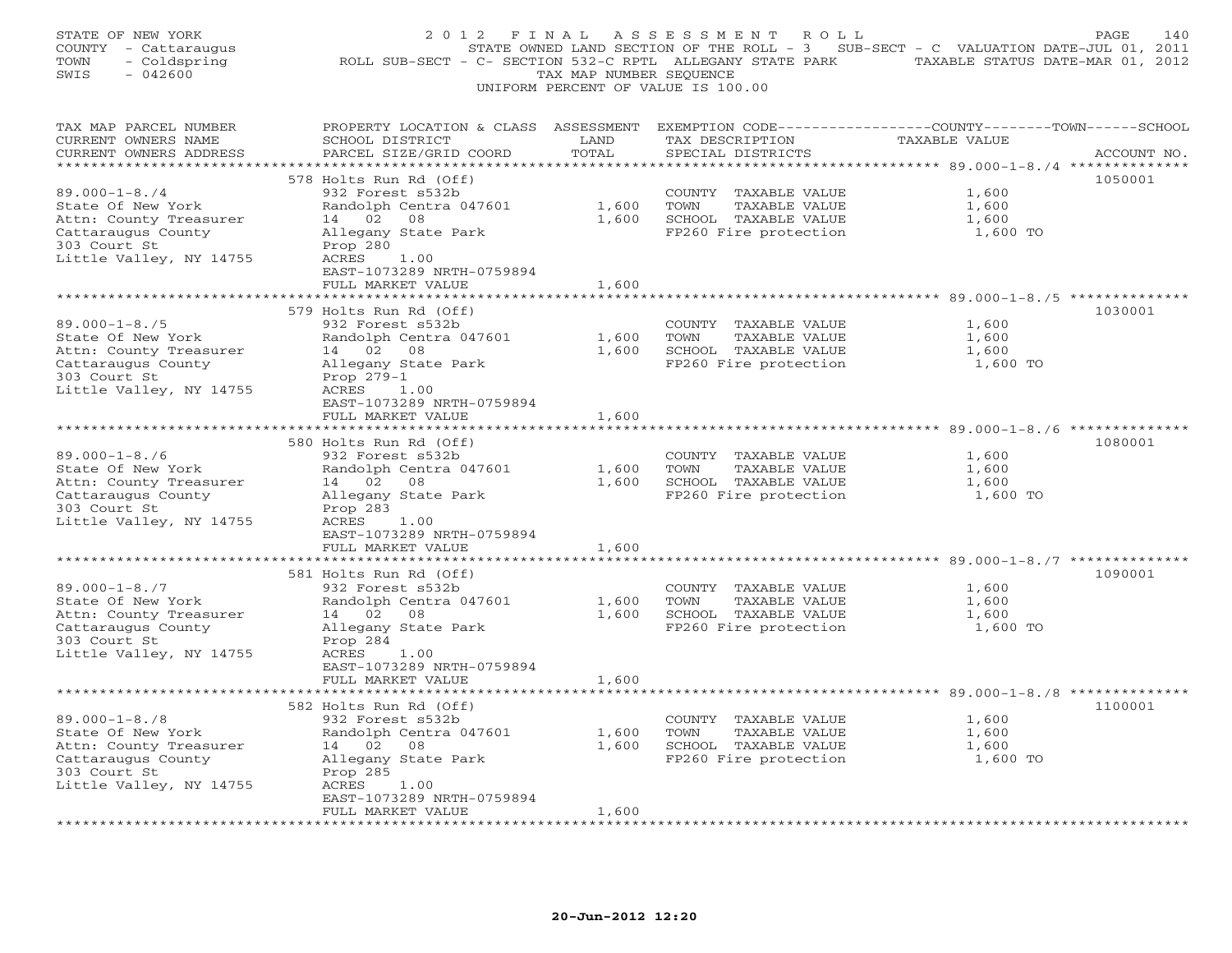| STATE OF NEW YORK<br>COUNTY - Cattaraugus<br>- Coldspring<br>TOWN<br>$-042600$<br>SWIS                                              | 2012 FINAL<br>ROLL SUB-SECT - C- SECTION 532-C RPTL ALLEGANY STATE PARK                                                                                              | TAX MAP NUMBER SEQUENCE    | ASSESSMENT<br>R O L L<br>UNIFORM PERCENT OF VALUE IS 100.00                                    | STATE OWNED LAND SECTION OF THE ROLL - 3 SUB-SECT - C VALUATION DATE-JUL 01, 2011<br>TAXABLE STATUS DATE-MAR 01, 2012 | PAGE<br>141 |
|-------------------------------------------------------------------------------------------------------------------------------------|----------------------------------------------------------------------------------------------------------------------------------------------------------------------|----------------------------|------------------------------------------------------------------------------------------------|-----------------------------------------------------------------------------------------------------------------------|-------------|
| TAX MAP PARCEL NUMBER<br>CURRENT OWNERS NAME<br>CURRENT OWNERS ADDRESS<br>***********************                                   | SCHOOL DISTRICT<br>PARCEL SIZE/GRID COORD<br>****************************                                                                                            | LAND<br>TOTAL              | TAX DESCRIPTION<br>SPECIAL DISTRICTS                                                           | PROPERTY LOCATION & CLASS ASSESSMENT EXEMPTION CODE----------------COUNTY-------TOWN------SCHOOL<br>TAXABLE VALUE     | ACCOUNT NO. |
| $89.000 - 1 - 8.79$<br>State Of New York<br>Attn: County Treasurer<br>Cattaraugus County<br>303 Court St<br>Little Valley, NY 14755 | 583 Holts Run Rd (Off)<br>932 Forest s532b<br>Randolph Centra 047601<br>14 01<br>08<br>Allegany State Park<br>Prop 313<br>ACRES<br>0.50<br>EAST-1073289 NRTH-0759894 | 800<br>800                 | COUNTY TAXABLE VALUE<br>TOWN<br>TAXABLE VALUE<br>SCHOOL TAXABLE VALUE<br>FP260 Fire protection | 800<br>800<br>800<br>800 TO                                                                                           | 1104001     |
|                                                                                                                                     | FULL MARKET VALUE                                                                                                                                                    | 800                        |                                                                                                |                                                                                                                       |             |
| $98.000 - 1 - 1$<br>State Of New York<br>Attn: County Treasurer<br>Cattaraugus County<br>303 Court St<br>Little Valley, NY 14755    | *******************<br>595 Nys Rte 280<br>932 Forest s532b<br>Randolph Centra 047601<br>18/19 01 08<br>Allegany State Park<br>Prop 209<br>4.84<br>ACRES              | 1,360<br>260,400           | COUNTY TAXABLE VALUE<br>TOWN<br>TAXABLE VALUE<br>SCHOOL TAXABLE VALUE<br>FP260 Fire protection | ****************** 98.000-1-1 ***************<br>260,400<br>260,400<br>260,400<br>260,400 TO                          | 1260201     |
|                                                                                                                                     | EAST-1069320 NRTH-0749910<br>FULL MARKET VALUE<br>*******************                                                                                                | 260,400<br>*************   |                                                                                                | *************** 98.000-1-1./2 *************                                                                           |             |
| $98.000 - 1 - 1.72$<br>State Of New York<br>Attn: County Treasurer<br>Cattaraugus County<br>303 Court St<br>Little Valley, NY 14755 | 596 Nys Rte 280<br>932 Forest s532b<br>Randolph Centra 047601<br>18/19 01 08<br>Allegany State Park<br>Prop 316<br>ACRES 220.28                                      | 142,924<br>742,300         | COUNTY TAXABLE VALUE<br>TOWN<br>TAXABLE VALUE<br>SCHOOL TAXABLE VALUE<br>FP260 Fire protection | 742,300<br>742,300<br>742,300<br>742,300 TO                                                                           | 1265203     |
|                                                                                                                                     | EAST-1068999 NRTH-0749924<br>FULL MARKET VALUE<br>*********                                                                                                          | 742,300<br>* * * * * * * * |                                                                                                | ************** 98.000-1-2 *****                                                                                       |             |
| $98.000 - 1 - 2$<br>State Of New York<br>Attn: County Treasurer<br>Cattaraugus County<br>303 Court St<br>Little Valley, NY 14755    | 591 Rte 23<br>932 Forest s532b<br>Randolph Centra 047601<br>18 01<br>08<br>Allegany State Park<br>Prop 212<br>ACRES 14.30<br>EAST-1068376 NRTH-0746212               | 13,180<br>216,700          | COUNTY TAXABLE VALUE<br>TOWN<br>TAXABLE VALUE<br>SCHOOL TAXABLE VALUE<br>FP260 Fire protection | 216,700<br>216,700<br>216,700<br>216,700 TO                                                                           | 1210101     |
|                                                                                                                                     | FULL MARKET VALUE<br>***************************                                                                                                                     | 216,700                    |                                                                                                |                                                                                                                       |             |
| $98.000 - 1 - 2.72$<br>State Of New York<br>Attn: County Treasurer<br>Cattaraugus County<br>303 Court St<br>Little Valley, NY 14755 | 592 Rte 23<br>932 Forest s532b<br>Randolph Centra 047601<br>18 01<br>08<br>Allegany State Park<br>Prop 213<br>ACRES 19.20<br>EAST-1069249 NRTH-0746154               | 10,628<br>283,500          | COUNTY TAXABLE VALUE<br>TAXABLE VALUE<br>TOWN<br>SCHOOL TAXABLE VALUE<br>FP260 Fire protection | 283,500<br>283,500<br>283,500<br>283,500 TO                                                                           | 1220101     |
|                                                                                                                                     | FULL MARKET VALUE                                                                                                                                                    | 283,500                    |                                                                                                |                                                                                                                       |             |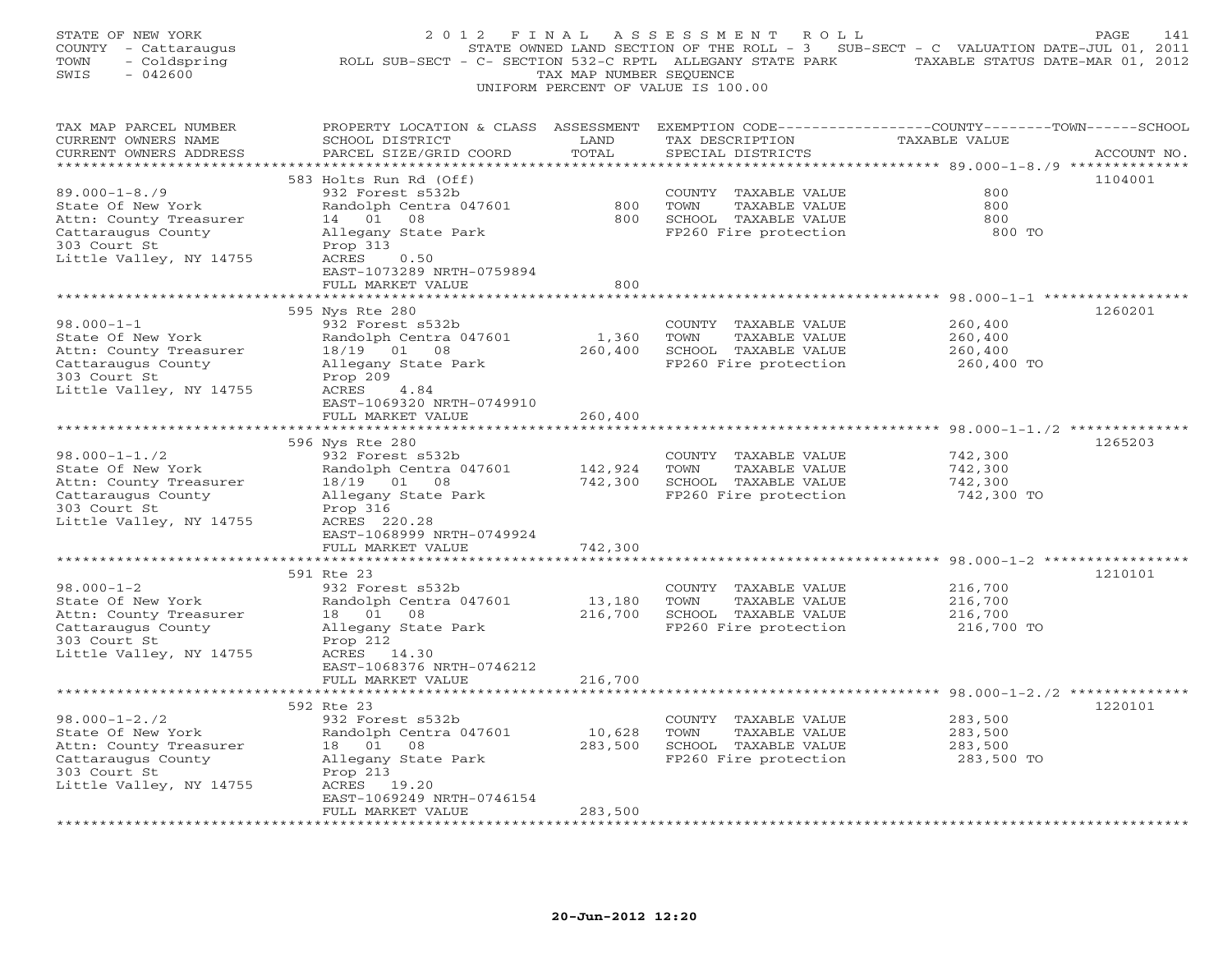| STATE OF NEW YORK<br>COUNTY - Cattaraugus<br>TOWN<br>- Coldspring<br>$-042600$<br>SWIS                                              | ROLL SUB-SECT - C- SECTION 532-C RPTL ALLEGANY STATE PARK TAXABLE STATUS DATE-MAR 01, 2012                                                            | TAX MAP NUMBER SEQUENCE | 2012 FINAL ASSESSMENT<br>ROLL<br>STATE OWNED LAND SECTION OF THE ROLL - 3 SUB-SECT - C VALUATION DATE-JUL 01, 2011<br>UNIFORM PERCENT OF VALUE IS 100.00 |                                                                              | PAGE<br>142 |
|-------------------------------------------------------------------------------------------------------------------------------------|-------------------------------------------------------------------------------------------------------------------------------------------------------|-------------------------|----------------------------------------------------------------------------------------------------------------------------------------------------------|------------------------------------------------------------------------------|-------------|
| TAX MAP PARCEL NUMBER<br>CURRENT OWNERS NAME<br>CURRENT OWNERS ADDRESS                                                              | PROPERTY LOCATION & CLASS ASSESSMENT EXEMPTION CODE---------------COUNTY-------TOWN------SCHOOL<br>SCHOOL DISTRICT<br>PARCEL SIZE/GRID COORD          | LAND<br>TOTAL           | TAX DESCRIPTION<br>SPECIAL DISTRICTS                                                                                                                     | TAXABLE VALUE                                                                | ACCOUNT NO. |
|                                                                                                                                     |                                                                                                                                                       |                         |                                                                                                                                                          |                                                                              |             |
| $98.000 - 1 - 2.73$<br>State Of New York<br>Attn: County Treasurer<br>Cattaraugus County<br>303 Court St<br>Little Valley, NY 14755 | 593 Rte 23<br>932 Forest s532b<br>Randolph Centra 047601<br>18  01  08<br>Allegany State Park<br>Prop 214<br>ACRES 17.00<br>EAST-1069249 NRTH-0746154 | 9,040<br>174,800        | COUNTY TAXABLE VALUE<br>TOWN<br>TAXABLE VALUE<br>SCHOOL TAXABLE VALUE<br>FP260 Fire protection                                                           | 174,800<br>174,800<br>174,800<br>174,800 TO                                  | 1230101     |
|                                                                                                                                     | FULL MARKET VALUE                                                                                                                                     | 174,800                 |                                                                                                                                                          |                                                                              |             |
| $98.000 - 1 - 2.74$                                                                                                                 | 594 Rte 23<br>932 Forest s532b                                                                                                                        | *************           | COUNTY TAXABLE VALUE                                                                                                                                     | ************************************ 98.000-1-2./4 **************<br>184,800 | 1250101     |
| State Of New York<br>Attn: County Treasurer<br>Cattaraugus County<br>303 Court St<br>Little Valley, NY 14755                        | Randolph Centra 047601<br>18  01  08<br>Allegany State Park<br>Prop 218<br>ACRES<br>3.00<br>EAST-1069249 NRTH-0746154                                 | 184,800<br>184,800      | TOWN<br>TAXABLE VALUE<br>SCHOOL TAXABLE VALUE<br>FP260 Fire protection                                                                                   | 184,800<br>184,800<br>184,800 TO                                             |             |
|                                                                                                                                     | FULL MARKET VALUE                                                                                                                                     | 184,800                 |                                                                                                                                                          |                                                                              |             |
| $98.000 - 1 - 3$                                                                                                                    | 559 Ouaker Dr<br>932 Forest s532b                                                                                                                     |                         | COUNTY TAXABLE VALUE                                                                                                                                     | 634,700                                                                      | 0870001     |
| State Of New York<br>Attn: County Treasurer<br>Cattaraugus County<br>303 Court St<br>Little Valley, NY 14755                        | Randolph Centra 047601<br>11  01  08<br>Allegany State Park<br>Prop 89<br>ACRES 430.00                                                                | 145,820<br>634,700      | TOWN<br>TAXABLE VALUE<br>SCHOOL TAXABLE VALUE<br>FP260 Fire protection                                                                                   | 634,700<br>634,700<br>634,700 TO                                             |             |
|                                                                                                                                     | EAST-1073844 NRTH-0747245<br>FULL MARKET VALUE                                                                                                        | 634,700                 |                                                                                                                                                          |                                                                              |             |
|                                                                                                                                     | * * * * * * * * * * * * * * * * * * * *<br>560 Ouaker Dr                                                                                              | *****************       |                                                                                                                                                          |                                                                              | 0880001     |
| $98.000 - 1 - 3.72$<br>State Of New York<br>Attn: County Treasurer<br>Cattaraugus County<br>303 Court St<br>Little Valley, NY 14755 | 932 Forest s532b<br>Randolph Centra 047601<br>11 01<br>08<br>Allegany State Park<br>Prop 149<br>ACRES 70.00<br>EAST-1073799 NRTH-0747334              | 21,140<br>89,800        | COUNTY TAXABLE VALUE<br>TOWN<br>TAXABLE VALUE<br>SCHOOL TAXABLE VALUE<br>FP260 Fire protection                                                           | 89,800<br>89,800<br>89,800<br>89,800 TO                                      |             |
|                                                                                                                                     | FULL MARKET VALUE                                                                                                                                     | 89,800                  |                                                                                                                                                          |                                                                              |             |
|                                                                                                                                     | 561 Quaker Dr                                                                                                                                         |                         |                                                                                                                                                          |                                                                              | 0890001     |
| $98.000 - 1 - 3.73$<br>State Of New York<br>Attn: County Treasurer<br>Cattaraugus County<br>303 Court St                            | 932 Forest s532b<br>Randolph Centra 047601<br>11 01 08<br>Allegany State Park<br>Prop 212                                                             | 20,400<br>32,000        | COUNTY TAXABLE VALUE<br>TOWN<br>TAXABLE VALUE<br>SCHOOL TAXABLE VALUE<br>FP260 Fire protection                                                           | 32,000<br>32,000<br>32,000<br>32,000 TO                                      |             |
| Little Valley, NY 14755<br>+ + + + + + + + + + + + +                                                                                | ACRES 30.00<br>EAST-1073799 NRTH-0747334<br>FULL MARKET VALUE                                                                                         | 32,000                  |                                                                                                                                                          |                                                                              |             |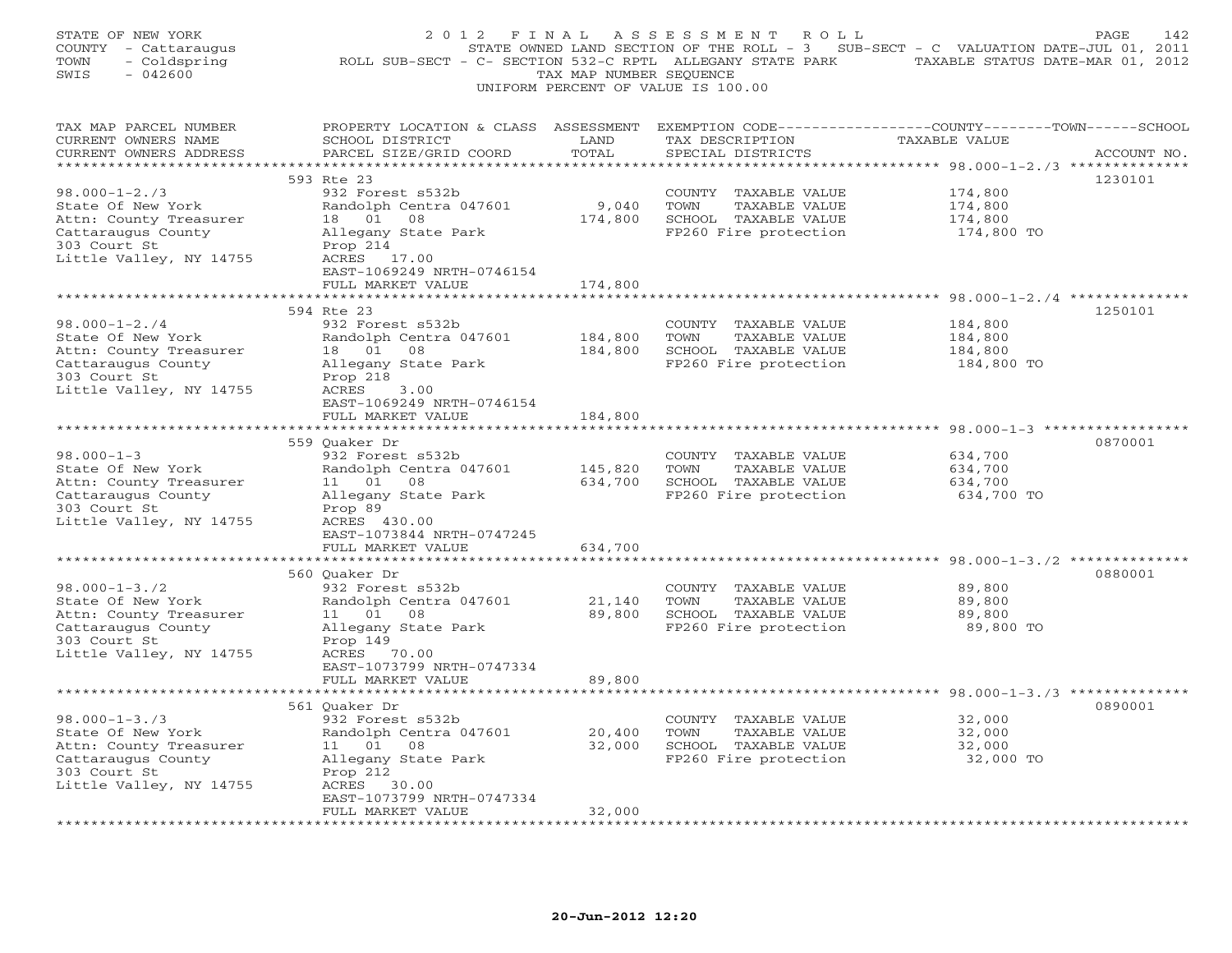| TAX MAP PARCEL NUMBER<br>PROPERTY LOCATION & CLASS ASSESSMENT EXEMPTION CODE---------------COUNTY-------TOWN------SCHOOL<br>CURRENT OWNERS NAME<br>SCHOOL DISTRICT<br>TAX DESCRIPTION<br>TAXABLE VALUE<br>LAND<br>PARCEL SIZE/GRID COORD<br>TOTAL<br>CURRENT OWNERS ADDRESS<br>SPECIAL DISTRICTS<br>ACCOUNT NO.<br>562 Quaker Dr<br>0900101<br>$98.000 - 1 - 3.74$<br>932 Forest s532b<br>563,000<br>COUNTY<br>TAXABLE VALUE<br>State Of New York<br>Randolph Centra 047601<br>310,600<br>$\operatorname{TOWN}$<br>TAXABLE VALUE<br>563,000<br>Attn: County Treasurer<br>$11/18$ 01 08<br>563,000<br>SCHOOL TAXABLE VALUE<br>563,000<br>Cattaraugus County<br>Allegany State Park<br>FP260 Fire protection<br>563,000 TO<br>303 Court St<br>Prop 215<br>Little Valley, NY 14755<br>ACRES 103.70<br>EAST-1073799 NRTH-0747334<br>563,000<br>FULL MARKET VALUE<br>*************************<br>******************************** 98.000-1-3./5 **************<br>563 Ouaker Dr<br>0910101<br>$98.000 - 1 - 3.75$<br>239,300<br>932 Forest s532b<br>COUNTY TAXABLE VALUE<br>State Of New York<br>20,740<br>239,300<br>Randolph Centra 047601<br>TOWN<br>TAXABLE VALUE<br>Attn: County Treasurer<br>$11/18$ 01 08<br>239,300<br>SCHOOL TAXABLE VALUE<br>239,300<br>Cattaraugus County<br>Allegany State Park<br>FP260 Fire protection<br>239,300 TO<br>303 Court St<br>Prop 217<br>ACRES 51.40<br>EAST-1073799 NRTH-0747334<br>FULL MARKET VALUE<br>239,300<br>**********************<br>506 Cain Hollow Rd (Off)<br>0190001<br>$98.000 - 1 - 4$<br>932 Forest s532b<br>95,000<br>COUNTY TAXABLE VALUE<br>State Of New York<br>41,208<br>95,000<br>Randolph Centra 047601<br>TOWN<br>TAXABLE VALUE<br>Attn: County Treasurer<br>03/04 01 08<br>95,000<br>SCHOOL TAXABLE VALUE<br>95,000<br>Cattaraugus County<br>Allegany State Park<br>FP260 Fire protection<br>95,000 TO<br>303 Court St<br>Prop 248<br>Little Valley, NY 14755<br>ACRES 60.60<br>EAST-1079152 NRTH-0747237<br>FULL MARKET VALUE<br>95,000<br>****************<br>0210001<br>508 Cain Hollow Rd (Off)<br>$98.000 - 1 - 4.72$<br>932 Forest s532b<br>442,400<br>COUNTY TAXABLE VALUE<br>State Of New York<br>Randolph Centra 047601<br>79,040<br>442,400<br>TOWN<br>TAXABLE VALUE<br>Attn: County Treasurer<br>442,400<br>SCHOOL TAXABLE VALUE<br>442,400<br>04 01<br>08<br>Cattaraugus County<br>FP260 Fire protection<br>442,400 TO<br>Allegany State Park<br>303 Court St<br>Prop 17<br>ACRES 304.00<br>EAST-1079419 NRTH-0747154<br>FULL MARKET VALUE<br>442,400<br>509 Cain Hollow Rd (Off)<br>0220001<br>$98.000 - 1 - 4.73$<br>932 Forest s532b<br>49,100<br>COUNTY TAXABLE VALUE<br>22,240<br>State Of New York<br>Randolph Centra 047601<br>TAXABLE VALUE<br>49,100<br>TOWN<br>Attn: County Treasurer<br>04 01<br>08<br>49,100<br>SCHOOL TAXABLE VALUE<br>49,100<br>Cattaraugus County<br>Allegany State Park<br>FP260 Fire protection<br>49,100 TO<br>303 Court St<br>Prop 111<br>Little Valley, NY 14755<br>ACRES<br>50.00 | STATE OF NEW YORK<br>COUNTY - Cattaraugus<br>- Coldspring<br>TOWN<br>$-042600$<br>SWIS | 2 0 1 2<br>F I N A L<br>ROLL SUB-SECT - C- SECTION 532-C RPTL ALLEGANY STATE PARK | TAX MAP NUMBER SEQUENCE | ASSESSMENT<br>R O L L<br>STATE OWNED LAND SECTION OF THE ROLL - 3 SUB-SECT - C VALUATION DATE-JUL 01, 2011<br>UNIFORM PERCENT OF VALUE IS 100.00 | TAXABLE STATUS DATE-MAR 01, 2012 | PAGE<br>143 |
|---------------------------------------------------------------------------------------------------------------------------------------------------------------------------------------------------------------------------------------------------------------------------------------------------------------------------------------------------------------------------------------------------------------------------------------------------------------------------------------------------------------------------------------------------------------------------------------------------------------------------------------------------------------------------------------------------------------------------------------------------------------------------------------------------------------------------------------------------------------------------------------------------------------------------------------------------------------------------------------------------------------------------------------------------------------------------------------------------------------------------------------------------------------------------------------------------------------------------------------------------------------------------------------------------------------------------------------------------------------------------------------------------------------------------------------------------------------------------------------------------------------------------------------------------------------------------------------------------------------------------------------------------------------------------------------------------------------------------------------------------------------------------------------------------------------------------------------------------------------------------------------------------------------------------------------------------------------------------------------------------------------------------------------------------------------------------------------------------------------------------------------------------------------------------------------------------------------------------------------------------------------------------------------------------------------------------------------------------------------------------------------------------------------------------------------------------------------------------------------------------------------------------------------------------------------------------------------------------------------------------------------------------------------------------------------------------------------------------------------------------------------------------------------------------------------------------------------------------------------------------------------------------------------------------------------------------------------------------------------------------|----------------------------------------------------------------------------------------|-----------------------------------------------------------------------------------|-------------------------|--------------------------------------------------------------------------------------------------------------------------------------------------|----------------------------------|-------------|
|                                                                                                                                                                                                                                                                                                                                                                                                                                                                                                                                                                                                                                                                                                                                                                                                                                                                                                                                                                                                                                                                                                                                                                                                                                                                                                                                                                                                                                                                                                                                                                                                                                                                                                                                                                                                                                                                                                                                                                                                                                                                                                                                                                                                                                                                                                                                                                                                                                                                                                                                                                                                                                                                                                                                                                                                                                                                                                                                                                                                   |                                                                                        |                                                                                   |                         |                                                                                                                                                  |                                  |             |
|                                                                                                                                                                                                                                                                                                                                                                                                                                                                                                                                                                                                                                                                                                                                                                                                                                                                                                                                                                                                                                                                                                                                                                                                                                                                                                                                                                                                                                                                                                                                                                                                                                                                                                                                                                                                                                                                                                                                                                                                                                                                                                                                                                                                                                                                                                                                                                                                                                                                                                                                                                                                                                                                                                                                                                                                                                                                                                                                                                                                   |                                                                                        |                                                                                   |                         |                                                                                                                                                  |                                  |             |
|                                                                                                                                                                                                                                                                                                                                                                                                                                                                                                                                                                                                                                                                                                                                                                                                                                                                                                                                                                                                                                                                                                                                                                                                                                                                                                                                                                                                                                                                                                                                                                                                                                                                                                                                                                                                                                                                                                                                                                                                                                                                                                                                                                                                                                                                                                                                                                                                                                                                                                                                                                                                                                                                                                                                                                                                                                                                                                                                                                                                   |                                                                                        |                                                                                   |                         |                                                                                                                                                  |                                  |             |
|                                                                                                                                                                                                                                                                                                                                                                                                                                                                                                                                                                                                                                                                                                                                                                                                                                                                                                                                                                                                                                                                                                                                                                                                                                                                                                                                                                                                                                                                                                                                                                                                                                                                                                                                                                                                                                                                                                                                                                                                                                                                                                                                                                                                                                                                                                                                                                                                                                                                                                                                                                                                                                                                                                                                                                                                                                                                                                                                                                                                   |                                                                                        |                                                                                   |                         |                                                                                                                                                  |                                  |             |
|                                                                                                                                                                                                                                                                                                                                                                                                                                                                                                                                                                                                                                                                                                                                                                                                                                                                                                                                                                                                                                                                                                                                                                                                                                                                                                                                                                                                                                                                                                                                                                                                                                                                                                                                                                                                                                                                                                                                                                                                                                                                                                                                                                                                                                                                                                                                                                                                                                                                                                                                                                                                                                                                                                                                                                                                                                                                                                                                                                                                   |                                                                                        |                                                                                   |                         |                                                                                                                                                  |                                  |             |
|                                                                                                                                                                                                                                                                                                                                                                                                                                                                                                                                                                                                                                                                                                                                                                                                                                                                                                                                                                                                                                                                                                                                                                                                                                                                                                                                                                                                                                                                                                                                                                                                                                                                                                                                                                                                                                                                                                                                                                                                                                                                                                                                                                                                                                                                                                                                                                                                                                                                                                                                                                                                                                                                                                                                                                                                                                                                                                                                                                                                   |                                                                                        |                                                                                   |                         |                                                                                                                                                  |                                  |             |
|                                                                                                                                                                                                                                                                                                                                                                                                                                                                                                                                                                                                                                                                                                                                                                                                                                                                                                                                                                                                                                                                                                                                                                                                                                                                                                                                                                                                                                                                                                                                                                                                                                                                                                                                                                                                                                                                                                                                                                                                                                                                                                                                                                                                                                                                                                                                                                                                                                                                                                                                                                                                                                                                                                                                                                                                                                                                                                                                                                                                   |                                                                                        |                                                                                   |                         |                                                                                                                                                  |                                  |             |
|                                                                                                                                                                                                                                                                                                                                                                                                                                                                                                                                                                                                                                                                                                                                                                                                                                                                                                                                                                                                                                                                                                                                                                                                                                                                                                                                                                                                                                                                                                                                                                                                                                                                                                                                                                                                                                                                                                                                                                                                                                                                                                                                                                                                                                                                                                                                                                                                                                                                                                                                                                                                                                                                                                                                                                                                                                                                                                                                                                                                   |                                                                                        |                                                                                   |                         |                                                                                                                                                  |                                  |             |
|                                                                                                                                                                                                                                                                                                                                                                                                                                                                                                                                                                                                                                                                                                                                                                                                                                                                                                                                                                                                                                                                                                                                                                                                                                                                                                                                                                                                                                                                                                                                                                                                                                                                                                                                                                                                                                                                                                                                                                                                                                                                                                                                                                                                                                                                                                                                                                                                                                                                                                                                                                                                                                                                                                                                                                                                                                                                                                                                                                                                   |                                                                                        |                                                                                   |                         |                                                                                                                                                  |                                  |             |
|                                                                                                                                                                                                                                                                                                                                                                                                                                                                                                                                                                                                                                                                                                                                                                                                                                                                                                                                                                                                                                                                                                                                                                                                                                                                                                                                                                                                                                                                                                                                                                                                                                                                                                                                                                                                                                                                                                                                                                                                                                                                                                                                                                                                                                                                                                                                                                                                                                                                                                                                                                                                                                                                                                                                                                                                                                                                                                                                                                                                   |                                                                                        |                                                                                   |                         |                                                                                                                                                  |                                  |             |
|                                                                                                                                                                                                                                                                                                                                                                                                                                                                                                                                                                                                                                                                                                                                                                                                                                                                                                                                                                                                                                                                                                                                                                                                                                                                                                                                                                                                                                                                                                                                                                                                                                                                                                                                                                                                                                                                                                                                                                                                                                                                                                                                                                                                                                                                                                                                                                                                                                                                                                                                                                                                                                                                                                                                                                                                                                                                                                                                                                                                   |                                                                                        |                                                                                   |                         |                                                                                                                                                  |                                  |             |
|                                                                                                                                                                                                                                                                                                                                                                                                                                                                                                                                                                                                                                                                                                                                                                                                                                                                                                                                                                                                                                                                                                                                                                                                                                                                                                                                                                                                                                                                                                                                                                                                                                                                                                                                                                                                                                                                                                                                                                                                                                                                                                                                                                                                                                                                                                                                                                                                                                                                                                                                                                                                                                                                                                                                                                                                                                                                                                                                                                                                   |                                                                                        |                                                                                   |                         |                                                                                                                                                  |                                  |             |
|                                                                                                                                                                                                                                                                                                                                                                                                                                                                                                                                                                                                                                                                                                                                                                                                                                                                                                                                                                                                                                                                                                                                                                                                                                                                                                                                                                                                                                                                                                                                                                                                                                                                                                                                                                                                                                                                                                                                                                                                                                                                                                                                                                                                                                                                                                                                                                                                                                                                                                                                                                                                                                                                                                                                                                                                                                                                                                                                                                                                   |                                                                                        |                                                                                   |                         |                                                                                                                                                  |                                  |             |
|                                                                                                                                                                                                                                                                                                                                                                                                                                                                                                                                                                                                                                                                                                                                                                                                                                                                                                                                                                                                                                                                                                                                                                                                                                                                                                                                                                                                                                                                                                                                                                                                                                                                                                                                                                                                                                                                                                                                                                                                                                                                                                                                                                                                                                                                                                                                                                                                                                                                                                                                                                                                                                                                                                                                                                                                                                                                                                                                                                                                   |                                                                                        |                                                                                   |                         |                                                                                                                                                  |                                  |             |
|                                                                                                                                                                                                                                                                                                                                                                                                                                                                                                                                                                                                                                                                                                                                                                                                                                                                                                                                                                                                                                                                                                                                                                                                                                                                                                                                                                                                                                                                                                                                                                                                                                                                                                                                                                                                                                                                                                                                                                                                                                                                                                                                                                                                                                                                                                                                                                                                                                                                                                                                                                                                                                                                                                                                                                                                                                                                                                                                                                                                   |                                                                                        |                                                                                   |                         |                                                                                                                                                  |                                  |             |
|                                                                                                                                                                                                                                                                                                                                                                                                                                                                                                                                                                                                                                                                                                                                                                                                                                                                                                                                                                                                                                                                                                                                                                                                                                                                                                                                                                                                                                                                                                                                                                                                                                                                                                                                                                                                                                                                                                                                                                                                                                                                                                                                                                                                                                                                                                                                                                                                                                                                                                                                                                                                                                                                                                                                                                                                                                                                                                                                                                                                   | Little Valley, NY 14755                                                                |                                                                                   |                         |                                                                                                                                                  |                                  |             |
|                                                                                                                                                                                                                                                                                                                                                                                                                                                                                                                                                                                                                                                                                                                                                                                                                                                                                                                                                                                                                                                                                                                                                                                                                                                                                                                                                                                                                                                                                                                                                                                                                                                                                                                                                                                                                                                                                                                                                                                                                                                                                                                                                                                                                                                                                                                                                                                                                                                                                                                                                                                                                                                                                                                                                                                                                                                                                                                                                                                                   |                                                                                        |                                                                                   |                         |                                                                                                                                                  |                                  |             |
|                                                                                                                                                                                                                                                                                                                                                                                                                                                                                                                                                                                                                                                                                                                                                                                                                                                                                                                                                                                                                                                                                                                                                                                                                                                                                                                                                                                                                                                                                                                                                                                                                                                                                                                                                                                                                                                                                                                                                                                                                                                                                                                                                                                                                                                                                                                                                                                                                                                                                                                                                                                                                                                                                                                                                                                                                                                                                                                                                                                                   |                                                                                        |                                                                                   |                         |                                                                                                                                                  |                                  |             |
|                                                                                                                                                                                                                                                                                                                                                                                                                                                                                                                                                                                                                                                                                                                                                                                                                                                                                                                                                                                                                                                                                                                                                                                                                                                                                                                                                                                                                                                                                                                                                                                                                                                                                                                                                                                                                                                                                                                                                                                                                                                                                                                                                                                                                                                                                                                                                                                                                                                                                                                                                                                                                                                                                                                                                                                                                                                                                                                                                                                                   |                                                                                        |                                                                                   |                         |                                                                                                                                                  |                                  |             |
|                                                                                                                                                                                                                                                                                                                                                                                                                                                                                                                                                                                                                                                                                                                                                                                                                                                                                                                                                                                                                                                                                                                                                                                                                                                                                                                                                                                                                                                                                                                                                                                                                                                                                                                                                                                                                                                                                                                                                                                                                                                                                                                                                                                                                                                                                                                                                                                                                                                                                                                                                                                                                                                                                                                                                                                                                                                                                                                                                                                                   |                                                                                        |                                                                                   |                         |                                                                                                                                                  |                                  |             |
|                                                                                                                                                                                                                                                                                                                                                                                                                                                                                                                                                                                                                                                                                                                                                                                                                                                                                                                                                                                                                                                                                                                                                                                                                                                                                                                                                                                                                                                                                                                                                                                                                                                                                                                                                                                                                                                                                                                                                                                                                                                                                                                                                                                                                                                                                                                                                                                                                                                                                                                                                                                                                                                                                                                                                                                                                                                                                                                                                                                                   |                                                                                        |                                                                                   |                         |                                                                                                                                                  |                                  |             |
|                                                                                                                                                                                                                                                                                                                                                                                                                                                                                                                                                                                                                                                                                                                                                                                                                                                                                                                                                                                                                                                                                                                                                                                                                                                                                                                                                                                                                                                                                                                                                                                                                                                                                                                                                                                                                                                                                                                                                                                                                                                                                                                                                                                                                                                                                                                                                                                                                                                                                                                                                                                                                                                                                                                                                                                                                                                                                                                                                                                                   |                                                                                        |                                                                                   |                         |                                                                                                                                                  |                                  |             |
|                                                                                                                                                                                                                                                                                                                                                                                                                                                                                                                                                                                                                                                                                                                                                                                                                                                                                                                                                                                                                                                                                                                                                                                                                                                                                                                                                                                                                                                                                                                                                                                                                                                                                                                                                                                                                                                                                                                                                                                                                                                                                                                                                                                                                                                                                                                                                                                                                                                                                                                                                                                                                                                                                                                                                                                                                                                                                                                                                                                                   |                                                                                        |                                                                                   |                         |                                                                                                                                                  |                                  |             |
|                                                                                                                                                                                                                                                                                                                                                                                                                                                                                                                                                                                                                                                                                                                                                                                                                                                                                                                                                                                                                                                                                                                                                                                                                                                                                                                                                                                                                                                                                                                                                                                                                                                                                                                                                                                                                                                                                                                                                                                                                                                                                                                                                                                                                                                                                                                                                                                                                                                                                                                                                                                                                                                                                                                                                                                                                                                                                                                                                                                                   |                                                                                        |                                                                                   |                         |                                                                                                                                                  |                                  |             |
|                                                                                                                                                                                                                                                                                                                                                                                                                                                                                                                                                                                                                                                                                                                                                                                                                                                                                                                                                                                                                                                                                                                                                                                                                                                                                                                                                                                                                                                                                                                                                                                                                                                                                                                                                                                                                                                                                                                                                                                                                                                                                                                                                                                                                                                                                                                                                                                                                                                                                                                                                                                                                                                                                                                                                                                                                                                                                                                                                                                                   |                                                                                        |                                                                                   |                         |                                                                                                                                                  |                                  |             |
|                                                                                                                                                                                                                                                                                                                                                                                                                                                                                                                                                                                                                                                                                                                                                                                                                                                                                                                                                                                                                                                                                                                                                                                                                                                                                                                                                                                                                                                                                                                                                                                                                                                                                                                                                                                                                                                                                                                                                                                                                                                                                                                                                                                                                                                                                                                                                                                                                                                                                                                                                                                                                                                                                                                                                                                                                                                                                                                                                                                                   |                                                                                        |                                                                                   |                         |                                                                                                                                                  |                                  |             |
|                                                                                                                                                                                                                                                                                                                                                                                                                                                                                                                                                                                                                                                                                                                                                                                                                                                                                                                                                                                                                                                                                                                                                                                                                                                                                                                                                                                                                                                                                                                                                                                                                                                                                                                                                                                                                                                                                                                                                                                                                                                                                                                                                                                                                                                                                                                                                                                                                                                                                                                                                                                                                                                                                                                                                                                                                                                                                                                                                                                                   |                                                                                        |                                                                                   |                         |                                                                                                                                                  |                                  |             |
|                                                                                                                                                                                                                                                                                                                                                                                                                                                                                                                                                                                                                                                                                                                                                                                                                                                                                                                                                                                                                                                                                                                                                                                                                                                                                                                                                                                                                                                                                                                                                                                                                                                                                                                                                                                                                                                                                                                                                                                                                                                                                                                                                                                                                                                                                                                                                                                                                                                                                                                                                                                                                                                                                                                                                                                                                                                                                                                                                                                                   |                                                                                        |                                                                                   |                         |                                                                                                                                                  |                                  |             |
|                                                                                                                                                                                                                                                                                                                                                                                                                                                                                                                                                                                                                                                                                                                                                                                                                                                                                                                                                                                                                                                                                                                                                                                                                                                                                                                                                                                                                                                                                                                                                                                                                                                                                                                                                                                                                                                                                                                                                                                                                                                                                                                                                                                                                                                                                                                                                                                                                                                                                                                                                                                                                                                                                                                                                                                                                                                                                                                                                                                                   |                                                                                        |                                                                                   |                         |                                                                                                                                                  |                                  |             |
|                                                                                                                                                                                                                                                                                                                                                                                                                                                                                                                                                                                                                                                                                                                                                                                                                                                                                                                                                                                                                                                                                                                                                                                                                                                                                                                                                                                                                                                                                                                                                                                                                                                                                                                                                                                                                                                                                                                                                                                                                                                                                                                                                                                                                                                                                                                                                                                                                                                                                                                                                                                                                                                                                                                                                                                                                                                                                                                                                                                                   |                                                                                        |                                                                                   |                         |                                                                                                                                                  |                                  |             |
|                                                                                                                                                                                                                                                                                                                                                                                                                                                                                                                                                                                                                                                                                                                                                                                                                                                                                                                                                                                                                                                                                                                                                                                                                                                                                                                                                                                                                                                                                                                                                                                                                                                                                                                                                                                                                                                                                                                                                                                                                                                                                                                                                                                                                                                                                                                                                                                                                                                                                                                                                                                                                                                                                                                                                                                                                                                                                                                                                                                                   |                                                                                        |                                                                                   |                         |                                                                                                                                                  |                                  |             |
|                                                                                                                                                                                                                                                                                                                                                                                                                                                                                                                                                                                                                                                                                                                                                                                                                                                                                                                                                                                                                                                                                                                                                                                                                                                                                                                                                                                                                                                                                                                                                                                                                                                                                                                                                                                                                                                                                                                                                                                                                                                                                                                                                                                                                                                                                                                                                                                                                                                                                                                                                                                                                                                                                                                                                                                                                                                                                                                                                                                                   |                                                                                        |                                                                                   |                         |                                                                                                                                                  |                                  |             |
|                                                                                                                                                                                                                                                                                                                                                                                                                                                                                                                                                                                                                                                                                                                                                                                                                                                                                                                                                                                                                                                                                                                                                                                                                                                                                                                                                                                                                                                                                                                                                                                                                                                                                                                                                                                                                                                                                                                                                                                                                                                                                                                                                                                                                                                                                                                                                                                                                                                                                                                                                                                                                                                                                                                                                                                                                                                                                                                                                                                                   | Little Valley, NY 14755                                                                |                                                                                   |                         |                                                                                                                                                  |                                  |             |
|                                                                                                                                                                                                                                                                                                                                                                                                                                                                                                                                                                                                                                                                                                                                                                                                                                                                                                                                                                                                                                                                                                                                                                                                                                                                                                                                                                                                                                                                                                                                                                                                                                                                                                                                                                                                                                                                                                                                                                                                                                                                                                                                                                                                                                                                                                                                                                                                                                                                                                                                                                                                                                                                                                                                                                                                                                                                                                                                                                                                   |                                                                                        |                                                                                   |                         |                                                                                                                                                  |                                  |             |
|                                                                                                                                                                                                                                                                                                                                                                                                                                                                                                                                                                                                                                                                                                                                                                                                                                                                                                                                                                                                                                                                                                                                                                                                                                                                                                                                                                                                                                                                                                                                                                                                                                                                                                                                                                                                                                                                                                                                                                                                                                                                                                                                                                                                                                                                                                                                                                                                                                                                                                                                                                                                                                                                                                                                                                                                                                                                                                                                                                                                   |                                                                                        |                                                                                   |                         |                                                                                                                                                  |                                  |             |
|                                                                                                                                                                                                                                                                                                                                                                                                                                                                                                                                                                                                                                                                                                                                                                                                                                                                                                                                                                                                                                                                                                                                                                                                                                                                                                                                                                                                                                                                                                                                                                                                                                                                                                                                                                                                                                                                                                                                                                                                                                                                                                                                                                                                                                                                                                                                                                                                                                                                                                                                                                                                                                                                                                                                                                                                                                                                                                                                                                                                   |                                                                                        |                                                                                   |                         |                                                                                                                                                  |                                  |             |
|                                                                                                                                                                                                                                                                                                                                                                                                                                                                                                                                                                                                                                                                                                                                                                                                                                                                                                                                                                                                                                                                                                                                                                                                                                                                                                                                                                                                                                                                                                                                                                                                                                                                                                                                                                                                                                                                                                                                                                                                                                                                                                                                                                                                                                                                                                                                                                                                                                                                                                                                                                                                                                                                                                                                                                                                                                                                                                                                                                                                   |                                                                                        |                                                                                   |                         |                                                                                                                                                  |                                  |             |
|                                                                                                                                                                                                                                                                                                                                                                                                                                                                                                                                                                                                                                                                                                                                                                                                                                                                                                                                                                                                                                                                                                                                                                                                                                                                                                                                                                                                                                                                                                                                                                                                                                                                                                                                                                                                                                                                                                                                                                                                                                                                                                                                                                                                                                                                                                                                                                                                                                                                                                                                                                                                                                                                                                                                                                                                                                                                                                                                                                                                   |                                                                                        |                                                                                   |                         |                                                                                                                                                  |                                  |             |
|                                                                                                                                                                                                                                                                                                                                                                                                                                                                                                                                                                                                                                                                                                                                                                                                                                                                                                                                                                                                                                                                                                                                                                                                                                                                                                                                                                                                                                                                                                                                                                                                                                                                                                                                                                                                                                                                                                                                                                                                                                                                                                                                                                                                                                                                                                                                                                                                                                                                                                                                                                                                                                                                                                                                                                                                                                                                                                                                                                                                   |                                                                                        |                                                                                   |                         |                                                                                                                                                  |                                  |             |
|                                                                                                                                                                                                                                                                                                                                                                                                                                                                                                                                                                                                                                                                                                                                                                                                                                                                                                                                                                                                                                                                                                                                                                                                                                                                                                                                                                                                                                                                                                                                                                                                                                                                                                                                                                                                                                                                                                                                                                                                                                                                                                                                                                                                                                                                                                                                                                                                                                                                                                                                                                                                                                                                                                                                                                                                                                                                                                                                                                                                   |                                                                                        |                                                                                   |                         |                                                                                                                                                  |                                  |             |
|                                                                                                                                                                                                                                                                                                                                                                                                                                                                                                                                                                                                                                                                                                                                                                                                                                                                                                                                                                                                                                                                                                                                                                                                                                                                                                                                                                                                                                                                                                                                                                                                                                                                                                                                                                                                                                                                                                                                                                                                                                                                                                                                                                                                                                                                                                                                                                                                                                                                                                                                                                                                                                                                                                                                                                                                                                                                                                                                                                                                   |                                                                                        |                                                                                   |                         |                                                                                                                                                  |                                  |             |
|                                                                                                                                                                                                                                                                                                                                                                                                                                                                                                                                                                                                                                                                                                                                                                                                                                                                                                                                                                                                                                                                                                                                                                                                                                                                                                                                                                                                                                                                                                                                                                                                                                                                                                                                                                                                                                                                                                                                                                                                                                                                                                                                                                                                                                                                                                                                                                                                                                                                                                                                                                                                                                                                                                                                                                                                                                                                                                                                                                                                   |                                                                                        | EAST-1079419 NRTH-0747154                                                         |                         |                                                                                                                                                  |                                  |             |
| 49,100<br>FULL MARKET VALUE<br>.                                                                                                                                                                                                                                                                                                                                                                                                                                                                                                                                                                                                                                                                                                                                                                                                                                                                                                                                                                                                                                                                                                                                                                                                                                                                                                                                                                                                                                                                                                                                                                                                                                                                                                                                                                                                                                                                                                                                                                                                                                                                                                                                                                                                                                                                                                                                                                                                                                                                                                                                                                                                                                                                                                                                                                                                                                                                                                                                                                  |                                                                                        |                                                                                   |                         |                                                                                                                                                  |                                  |             |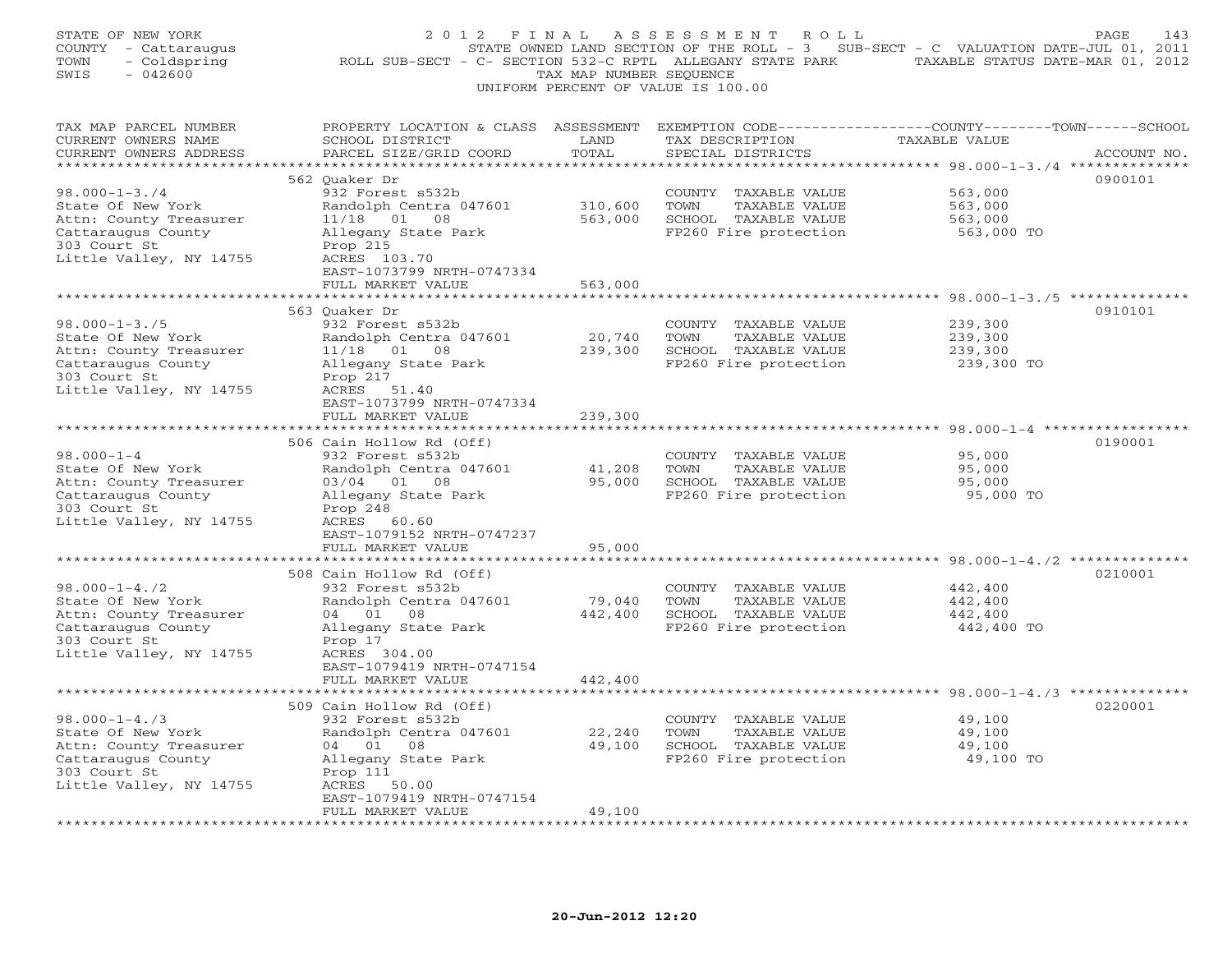| STATE OF NEW YORK<br>COUNTY - Cattaraugus<br>- Coldspring<br>TOWN<br>$-042600$<br>SWIS | 2 0 1 2<br>ROLL SUB-SECT - C- SECTION 532-C RPTL ALLEGANY STATE PARK                                               | FINAL<br>TAX MAP NUMBER SEQUENCE | ASSESSMENT<br>ROLL<br>STATE OWNED LAND SECTION OF THE ROLL - 3<br>UNIFORM PERCENT OF VALUE IS 100.00 | SUB-SECT - C VALUATION DATE-JUL 01, 2011<br>TAXABLE STATUS DATE-MAR 01, 2012 | PAGE<br>144 |
|----------------------------------------------------------------------------------------|--------------------------------------------------------------------------------------------------------------------|----------------------------------|------------------------------------------------------------------------------------------------------|------------------------------------------------------------------------------|-------------|
| TAX MAP PARCEL NUMBER<br>CURRENT OWNERS NAME                                           | PROPERTY LOCATION & CLASS ASSESSMENT EXEMPTION CODE---------------COUNTY-------TOWN------SCHOOL<br>SCHOOL DISTRICT | LAND                             | TAX DESCRIPTION                                                                                      | TAXABLE VALUE                                                                |             |
| CURRENT OWNERS ADDRESS                                                                 | PARCEL SIZE/GRID COORD                                                                                             | TOTAL                            | SPECIAL DISTRICTS                                                                                    |                                                                              | ACCOUNT NO. |
|                                                                                        | 510 Cain Hollow Rd (Off)                                                                                           | *********                        |                                                                                                      | *************************** 98.000-1-4./4 **************                     | 0230001     |
| $98.000 - 1 - 4.74$                                                                    | 932 Forest s532b                                                                                                   |                                  | COUNTY TAXABLE VALUE                                                                                 | 25,800                                                                       |             |
| State Of New York                                                                      | Randolph Centra 047601                                                                                             | 7,800                            | TOWN<br>TAXABLE VALUE                                                                                | 25,800                                                                       |             |
| Attn: County Treasurer                                                                 | 04 01<br>08                                                                                                        | 25,800                           | SCHOOL TAXABLE VALUE                                                                                 | 25,800                                                                       |             |
| Cattaraugus County                                                                     | Allegany State Park                                                                                                |                                  | FP260 Fire protection                                                                                | 25,800 TO                                                                    |             |
| 303 Court St                                                                           | Prop 184                                                                                                           |                                  |                                                                                                      |                                                                              |             |
| Little Valley, NY 14755                                                                | ACRES 30.00                                                                                                        |                                  |                                                                                                      |                                                                              |             |
|                                                                                        | EAST-1079419 NRTH-0747154                                                                                          |                                  |                                                                                                      |                                                                              |             |
|                                                                                        | FULL MARKET VALUE                                                                                                  | 25,800                           |                                                                                                      |                                                                              |             |
|                                                                                        |                                                                                                                    |                                  |                                                                                                      |                                                                              |             |
|                                                                                        | 511 Cain Hollow Rd (Off)                                                                                           |                                  |                                                                                                      |                                                                              | 0240002     |
| $98.000 - 1 - 4.75$                                                                    | 932 Forest s532b                                                                                                   |                                  | COUNTY TAXABLE VALUE                                                                                 | 169,700                                                                      |             |
| State Of New York                                                                      | Randolph Centra 047601                                                                                             | 57,623                           | TOWN<br>TAXABLE VALUE                                                                                | 169,700                                                                      |             |
| Attn: County Treasurer                                                                 | 04 01 08                                                                                                           | 169,700                          | SCHOOL TAXABLE VALUE                                                                                 | 169,700                                                                      |             |
| Cattaraugus County<br>303 Court St                                                     | Allegany State Park<br>Prop $196 - A\&b$                                                                           |                                  | FP260 Fire protection                                                                                | 169,700 TO                                                                   |             |
| Little Valley, NY 14755                                                                | ACRES 153.78                                                                                                       |                                  |                                                                                                      |                                                                              |             |
|                                                                                        | EAST-1079419 NRTH-0747154                                                                                          |                                  |                                                                                                      |                                                                              |             |
|                                                                                        | FULL MARKET VALUE                                                                                                  | 169,700                          |                                                                                                      |                                                                              |             |
| *********************                                                                  | ********************                                                                                               |                                  |                                                                                                      |                                                                              |             |
|                                                                                        | 512 Cain Hollow Rd (Off)                                                                                           |                                  |                                                                                                      |                                                                              | 0250001     |
| $98.000 - 1 - 4.76$                                                                    | 932 Forest s532b                                                                                                   |                                  | COUNTY TAXABLE VALUE                                                                                 | 52,700                                                                       |             |
| State Of New York                                                                      | Randolph Centra 047601                                                                                             | 52,700                           | TOWN<br>TAXABLE VALUE                                                                                | 52,700                                                                       |             |
| Attn: County Treasurer                                                                 | 04 01 08                                                                                                           | 52,700                           | SCHOOL TAXABLE VALUE                                                                                 | 52,700                                                                       |             |
| Cattaraugus County                                                                     | Allegany State Park                                                                                                |                                  | FP260 Fire protection                                                                                | 52,700 TO                                                                    |             |
| 303 Court St                                                                           | Prop 198                                                                                                           |                                  |                                                                                                      |                                                                              |             |
| Little Valley, NY 14755                                                                | ACRES 50.00                                                                                                        |                                  |                                                                                                      |                                                                              |             |
|                                                                                        | EAST-1079419 NRTH-0747154<br>FULL MARKET VALUE                                                                     | 52,700                           |                                                                                                      |                                                                              |             |
|                                                                                        |                                                                                                                    |                                  |                                                                                                      | ****** 98.000-1-5 ****                                                       |             |
|                                                                                        | 501 Holts Run Rd (Off)                                                                                             |                                  |                                                                                                      |                                                                              | 0140101     |
| $98.000 - 1 - 5$                                                                       | 932 Forest s532b                                                                                                   |                                  | COUNTY TAXABLE VALUE                                                                                 | 845,100                                                                      |             |
| State Of New York                                                                      | Randolph Centra 047601                                                                                             | 845,100                          | TOWN<br>TAXABLE VALUE                                                                                | 845,100                                                                      |             |
| Attn: County Treasurer                                                                 | 03 01<br>08                                                                                                        | 845,100                          | SCHOOL TAXABLE VALUE                                                                                 | 845,100                                                                      |             |
| Cattaraugus County                                                                     | Allegany State Park                                                                                                |                                  | FP260 Fire protection                                                                                | 845,100 TO                                                                   |             |
| 303 Court St                                                                           | Prop 1                                                                                                             |                                  |                                                                                                      |                                                                              |             |
| Little Valley, NY 14755                                                                | ACRES 542.00                                                                                                       |                                  |                                                                                                      |                                                                              |             |
|                                                                                        | EAST-1079145 NRTH-0741940                                                                                          |                                  |                                                                                                      |                                                                              |             |
|                                                                                        | FULL MARKET VALUE                                                                                                  | 845,100                          |                                                                                                      |                                                                              |             |
|                                                                                        | ************************                                                                                           |                                  |                                                                                                      |                                                                              |             |
|                                                                                        | 502 Holts Run Rd                                                                                                   |                                  |                                                                                                      |                                                                              | 0150101     |
| $98.000 - 1 - 5.72$                                                                    | 932 Forest s532b                                                                                                   | 3,000                            | COUNTY TAXABLE VALUE                                                                                 | 3,000                                                                        |             |
| State Of New York                                                                      | Randolph Centra 047601<br>03 01<br>08                                                                              | 3,000                            | TOWN<br>TAXABLE VALUE<br>SCHOOL TAXABLE VALUE                                                        | 3,000<br>3,000                                                               |             |
| Attn: County Treasurer<br>Cattaraugus County                                           | Allegany State Park                                                                                                |                                  | FP260 Fire protection                                                                                | 3,000 TO                                                                     |             |
| 303 Court St                                                                           | Prop 240                                                                                                           |                                  |                                                                                                      |                                                                              |             |
| Little Valley, NY 14755                                                                | ACRES<br>1.90                                                                                                      |                                  |                                                                                                      |                                                                              |             |
|                                                                                        | EAST-1079339 NRTH-0741984                                                                                          |                                  |                                                                                                      |                                                                              |             |
|                                                                                        | FULL MARKET VALUE                                                                                                  | 3,000                            |                                                                                                      |                                                                              |             |
|                                                                                        | .                                                                                                                  |                                  |                                                                                                      |                                                                              |             |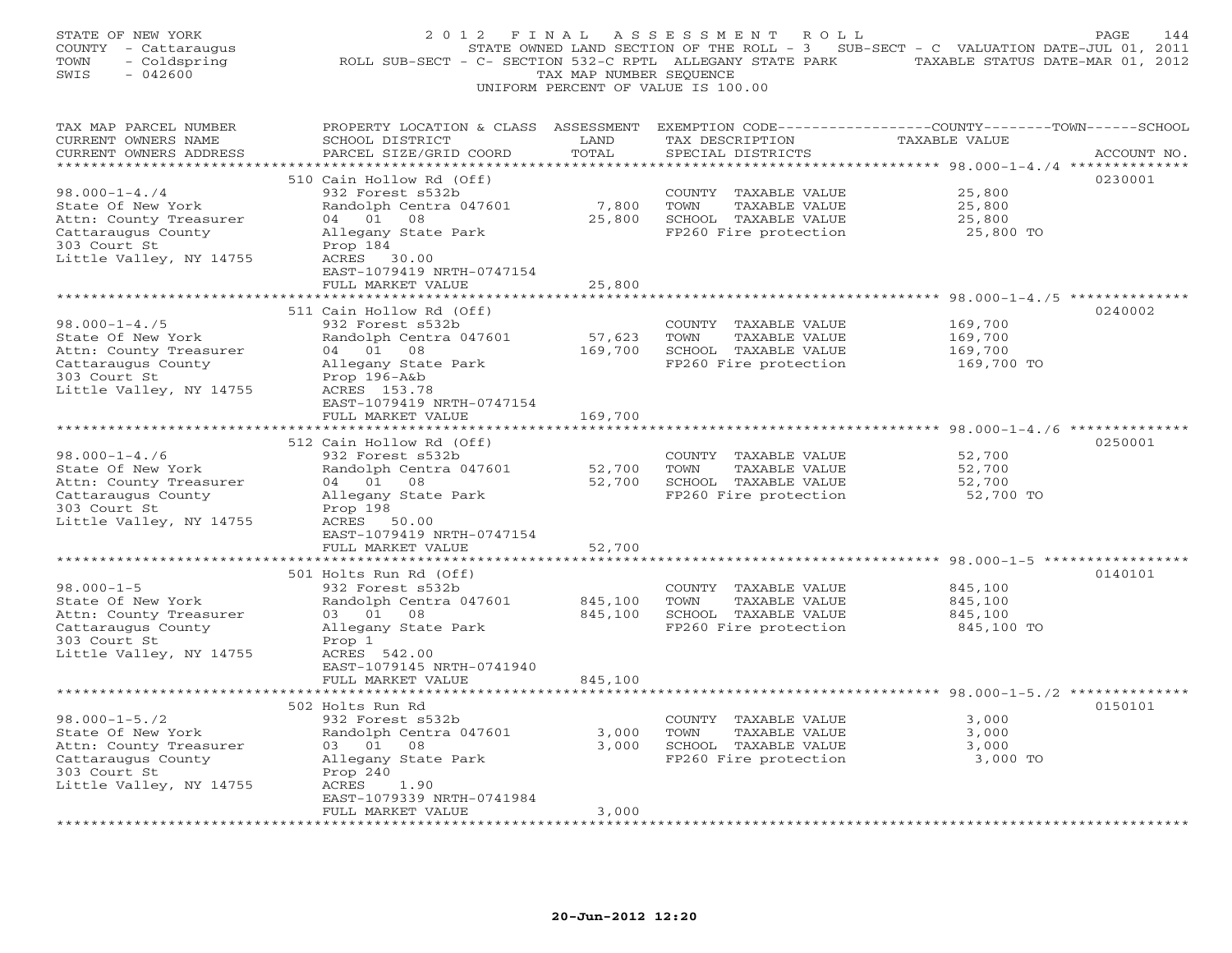| STATE OF NEW YORK<br>COUNTY - Cattaraugus<br>TOWN<br>- Coldspring<br>$-042600$<br>SWIS                                              | 2012 FINAL<br>ROLL SUB-SECT - C- SECTION 532-C RPTL ALLEGANY STATE PARK TAXABLE STATUS DATE-MAR 01, 2012                                                                   | TAX MAP NUMBER SEQUENCE | ASSESSMENT<br>R O L L<br>UNIFORM PERCENT OF VALUE IS 100.00                                    | STATE OWNED LAND SECTION OF THE ROLL - 3 SUB-SECT - C VALUATION DATE-JUL 01, 2011 | PAGE<br>145 |
|-------------------------------------------------------------------------------------------------------------------------------------|----------------------------------------------------------------------------------------------------------------------------------------------------------------------------|-------------------------|------------------------------------------------------------------------------------------------|-----------------------------------------------------------------------------------|-------------|
| TAX MAP PARCEL NUMBER<br>CURRENT OWNERS NAME<br>CURRENT OWNERS ADDRESS<br>**********************                                    | PROPERTY LOCATION & CLASS ASSESSMENT EXEMPTION CODE---------------COUNTY-------TOWN------SCHOOL<br>SCHOOL DISTRICT<br>PARCEL SIZE/GRID COORD<br>************************** | LAND<br>TOTAL           | TAX DESCRIPTION<br>SPECIAL DISTRICTS                                                           | TAXABLE VALUE                                                                     | ACCOUNT NO. |
| $98.000 - 1 - 5.73$<br>State Of New York<br>Attn: County Treasurer<br>Cattaraugus County<br>303 Court St<br>Little Valley, NY 14755 | 503 Holts Run Rd (Off)<br>932 Forest s532b<br>Randolph Centra 047601<br>03 01<br>08<br>Allegany State Park<br>Prop 241<br>ACRES<br>2.10<br>EAST-1079339 NRTH-0741984       | 3,400<br>3,400          | COUNTY TAXABLE VALUE<br>TOWN<br>TAXABLE VALUE<br>SCHOOL TAXABLE VALUE<br>FP260 Fire protection | 3,400<br>3,400<br>3,400<br>3,400 TO                                               | 0160101     |
|                                                                                                                                     | FULL MARKET VALUE                                                                                                                                                          | 3,400                   |                                                                                                |                                                                                   |             |
| $98.000 - 1 - 5.74$<br>State Of New York<br>Attn: County Treasurer<br>Cattaraugus County<br>303 Court St<br>Little Valley, NY 14755 | 504 Holts Run Rd (Off)<br>932 Forest s532b<br>Randolph Centra 047601<br>03 01 08<br>Allegany State Park<br>Prop 242<br>ACRES<br>0.50                                       | 800<br>800              | COUNTY TAXABLE VALUE<br>TOWN<br>TAXABLE VALUE<br>SCHOOL TAXABLE VALUE<br>FP260 Fire protection | 800<br>800<br>800<br>800 TO                                                       | 0170101     |
|                                                                                                                                     | EAST-1079339 NRTH-0741984                                                                                                                                                  |                         |                                                                                                |                                                                                   |             |
|                                                                                                                                     | FULL MARKET VALUE<br>*******************                                                                                                                                   | 800                     |                                                                                                |                                                                                   |             |
| $98.000 - 1 - 5.75$<br>State Of New York<br>Attn: County Treasurer<br>Cattaraugus County<br>303 Court St                            | 505 Holts Run Rd (OFf)<br>932 Forest s532b<br>Randolph Centra 047601<br>03 01 08<br>Allegany State Park<br>Prop 243                                                        | 4,300<br>4,300          | COUNTY TAXABLE VALUE<br>TOWN<br>TAXABLE VALUE<br>SCHOOL TAXABLE VALUE<br>FP260 Fire protection | 4,300<br>4,300<br>4,300<br>4,300 TO                                               | 0180001     |
| Little Valley, NY 14755                                                                                                             | ACRES<br>2.70<br>EAST-1079339 NRTH-0741984<br>FULL MARKET VALUE<br>* * * * * * * * *                                                                                       | 4,300<br>* * * * * *    |                                                                                                | ********************** 98.000-1-6 *********                                       |             |
|                                                                                                                                     | 499 Rte 23                                                                                                                                                                 |                         |                                                                                                |                                                                                   | 0120101     |
| $98.000 - 1 - 6$<br>State Of New York<br>Attn: County Treasurer<br>Cattaraugus County<br>303 Court St<br>Little Valley, NY 14755    | 932 Forest s532b<br>Randolph Centra 047601<br>02 01 08<br>Allegany State Park<br>Prop 1<br>ACRES 363.00<br>EAST-1079122 NRTH-0736618                                       | 145,620<br>635,300      | COUNTY TAXABLE VALUE<br>TOWN<br>TAXABLE VALUE<br>SCHOOL TAXABLE VALUE<br>FP260 Fire protection | 635,300<br>635,300<br>635,300<br>635,300 TO                                       |             |
|                                                                                                                                     | FULL MARKET VALUE                                                                                                                                                          | 635,300                 |                                                                                                |                                                                                   |             |
|                                                                                                                                     | ****************************                                                                                                                                               |                         |                                                                                                |                                                                                   |             |
| $98.000 - 1 - 6.72$<br>State Of New York<br>Attn: County Treasurer<br>Cattaraugus County<br>303 Court St<br>Little Valley, NY 14755 | 500 Rte 23<br>932 Forest s532b<br>Randolph Centra 047601<br>02 01 08<br>Allegany State Park<br>Prop 15<br>ACRES 299.50                                                     | 142,750<br>513,100      | COUNTY TAXABLE VALUE<br>TOWN<br>TAXABLE VALUE<br>SCHOOL TAXABLE VALUE<br>FP260 Fire protection | 513,100<br>513,100<br>513,100<br>513,100 TO                                       | 0130101     |
|                                                                                                                                     | EAST-1078969 NRTH-0736584<br>FULL MARKET VALUE                                                                                                                             | 513,100                 |                                                                                                |                                                                                   |             |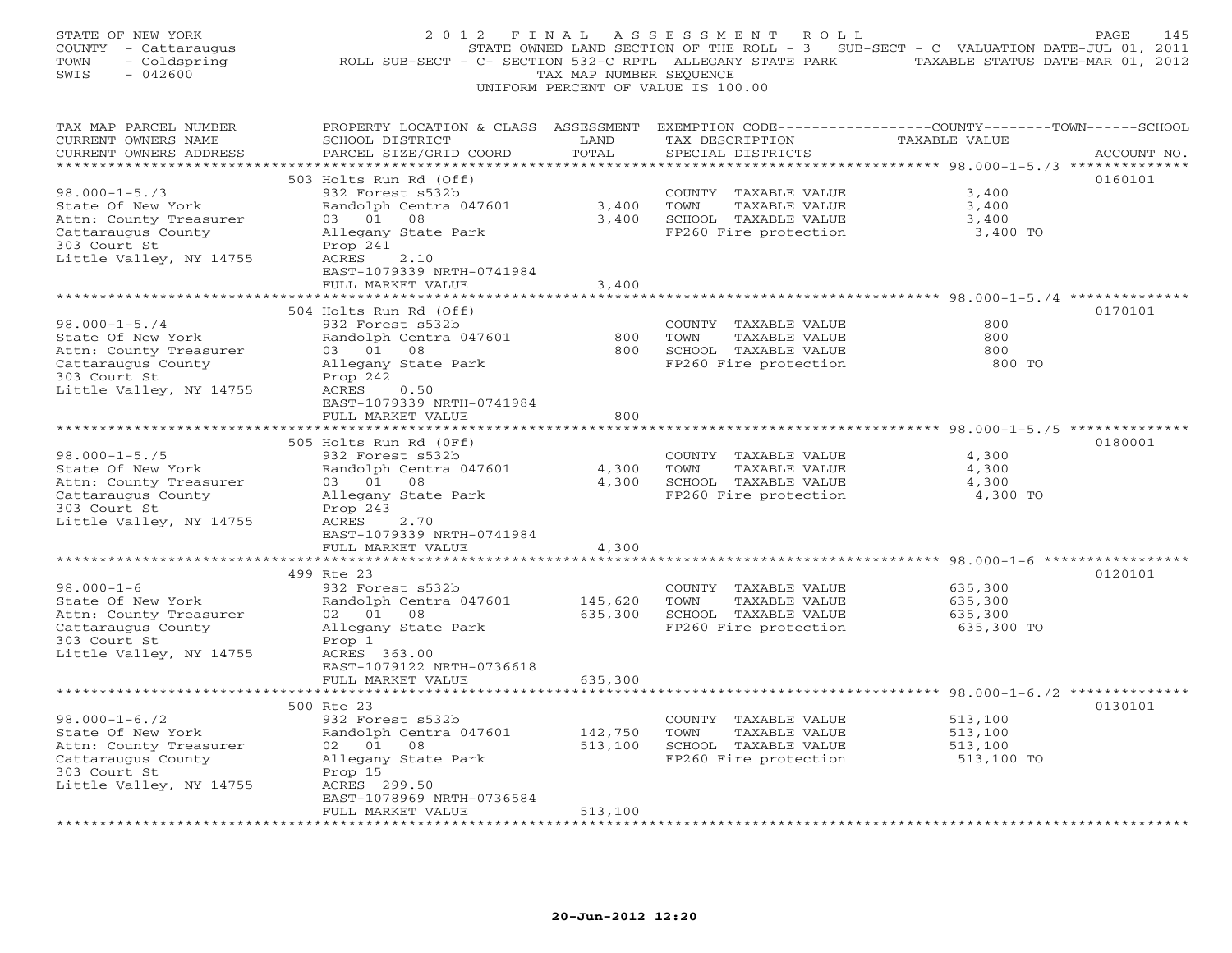| STATE OF NEW YORK<br>COUNTY - Cattaraugus<br>- Coldspring<br>TOWN<br>SWIS<br>$-042600$                                              | 2012 FINAL<br>ROLL SUB-SECT - C- SECTION 532-C RPTL ALLEGANY STATE PARK                                                                                                                  | TAX MAP NUMBER SEQUENCE       | A S S E S S M E N T<br>ROLL<br>STATE OWNED LAND SECTION OF THE ROLL - 3 SUB-SECT - C VALUATION DATE-JUL 01, 2011<br>UNIFORM PERCENT OF VALUE IS 100.00 | TAXABLE STATUS DATE-MAR 01, 2012                                   | PAGE<br>146 |
|-------------------------------------------------------------------------------------------------------------------------------------|------------------------------------------------------------------------------------------------------------------------------------------------------------------------------------------|-------------------------------|--------------------------------------------------------------------------------------------------------------------------------------------------------|--------------------------------------------------------------------|-------------|
| TAX MAP PARCEL NUMBER<br>CURRENT OWNERS NAME<br>CURRENT OWNERS ADDRESS<br>***********************                                   | PROPERTY LOCATION & CLASS ASSESSMENT EXEMPTION CODE----------------COUNTY-------TOWN------SCHOOL<br>SCHOOL DISTRICT<br>PARCEL SIZE/GRID COORD<br>*****************************           | LAND<br>TOTAL                 | TAX DESCRIPTION<br>SPECIAL DISTRICTS                                                                                                                   | TAXABLE VALUE                                                      | ACCOUNT NO. |
| $98.000 - 1 - 7$<br>State Of New York<br>Attn: County Treasurer<br>Cattaraugus County<br>303 Court St<br>Little Valley, NY 14755    | 548 Quaker Dr<br>932 Forest s532b<br>Randolph Centra 047601<br>09/10 01 08<br>Allegany State Park<br>Prop $261 - 1 - 2$<br>ACRES 94.10<br>EAST-1074070 NRTH-0741941<br>FULL MARKET VALUE | 45,466<br>123,500<br>123,500  | COUNTY TAXABLE VALUE<br>TOWN<br>TAXABLE VALUE<br>SCHOOL TAXABLE VALUE<br>FP260 Fire protection                                                         | 123,500<br>123,500<br>123,500<br>123,500 TO                        | 0610001     |
|                                                                                                                                     |                                                                                                                                                                                          |                               |                                                                                                                                                        | ***** 98.000-1-7./2 ***********                                    |             |
| $98.000 - 1 - 7.72$<br>State Of New York<br>Attn: County Treasurer<br>Cattaraugus County<br>303 Court St<br>Little Valley, NY 14755 | 549 Ouaker Dr<br>932 Forest s532b<br>Randolph Centra 047601<br>10  01  08<br>Allegany State Park<br>Prop 38<br>ACRES 50.00                                                               | 20,560<br>79,100              | COUNTY TAXABLE VALUE<br>TOWN<br>TAXABLE VALUE<br>SCHOOL TAXABLE VALUE<br>FP260 Fire protection                                                         | 79,100<br>79,100<br>79,100<br>79,100 TO                            | 0620001     |
|                                                                                                                                     | EAST-1073739 NRTH-0741934<br>FULL MARKET VALUE                                                                                                                                           | 79,100                        |                                                                                                                                                        |                                                                    |             |
| *********************                                                                                                               |                                                                                                                                                                                          |                               |                                                                                                                                                        |                                                                    |             |
| $98.000 - 1 - 7.73$<br>State Of New York<br>Attn: County Treasurer<br>Cattaraugus County<br>303 Court St<br>Little Valley, NY 14755 | 550 Quaker Dr<br>932 Forest s532b<br>Randolph Centra 047601<br>10  01  08<br>Allegany State Park<br>Prop 181<br>ACRES 33.72<br>EAST-1073739 NRTH-0741934                                 | 274,000<br>274,000            | COUNTY TAXABLE VALUE<br>TOWN<br>TAXABLE VALUE<br>SCHOOL TAXABLE VALUE<br>FP260 Fire protection                                                         | 274,000<br>274,000<br>274,000<br>274,000 TO                        | 0630101     |
|                                                                                                                                     | FULL MARKET VALUE                                                                                                                                                                        | 274,000                       |                                                                                                                                                        |                                                                    |             |
| $98.000 - 1 - 7.74$                                                                                                                 | * * * * * * * * * * * * * *<br>551 Quaker Dr                                                                                                                                             | * * * * * * * * * * * * * * * |                                                                                                                                                        | ************************************ 98.000-1-7./4 *************** | 0640101     |
| State Of New York<br>Attn: County Treasurer<br>Cattaraugus County<br>303 Court St<br>Little Valley, NY 14755                        | 932 Forest s532b<br>Randolph Centra 047601<br>10 01<br>08<br>Allegany State Park<br>Prop 185,186<br>ACRES 80.71<br>EAST-1073739 NRTH-0741934                                             | 46,263<br>533,100             | COUNTY TAXABLE VALUE<br>TOWN<br>TAXABLE VALUE<br>SCHOOL TAXABLE VALUE<br>FP260 Fire protection                                                         | 533,100<br>533,100<br>533,100<br>533,100 TO                        |             |
|                                                                                                                                     | FULL MARKET VALUE                                                                                                                                                                        | 533,100                       |                                                                                                                                                        |                                                                    |             |
| $98.000 - 1 - 7.75$<br>State Of New York<br>Attn: County Treasurer                                                                  | 552 Ouaker Dr<br>932 Forest s532b<br>Randolph Centra 047601<br>10 01<br>08                                                                                                               | 178,500<br>178,500            | COUNTY TAXABLE VALUE<br>TOWN<br>TAXABLE VALUE<br>SCHOOL TAXABLE VALUE                                                                                  | 178,500<br>178,500<br>178,500                                      | 0730101     |
| Cattaraugus County<br>303 Court St<br>Little Valley, NY 14755                                                                       | Allegany State Park<br>Prop 229<br>ACRES<br>2.90<br>EAST-1073739 NRTH-0741934                                                                                                            |                               | FP260 Fire protection                                                                                                                                  | 178,500 TO                                                         |             |
|                                                                                                                                     | FULL MARKET VALUE                                                                                                                                                                        | 178,500                       |                                                                                                                                                        |                                                                    |             |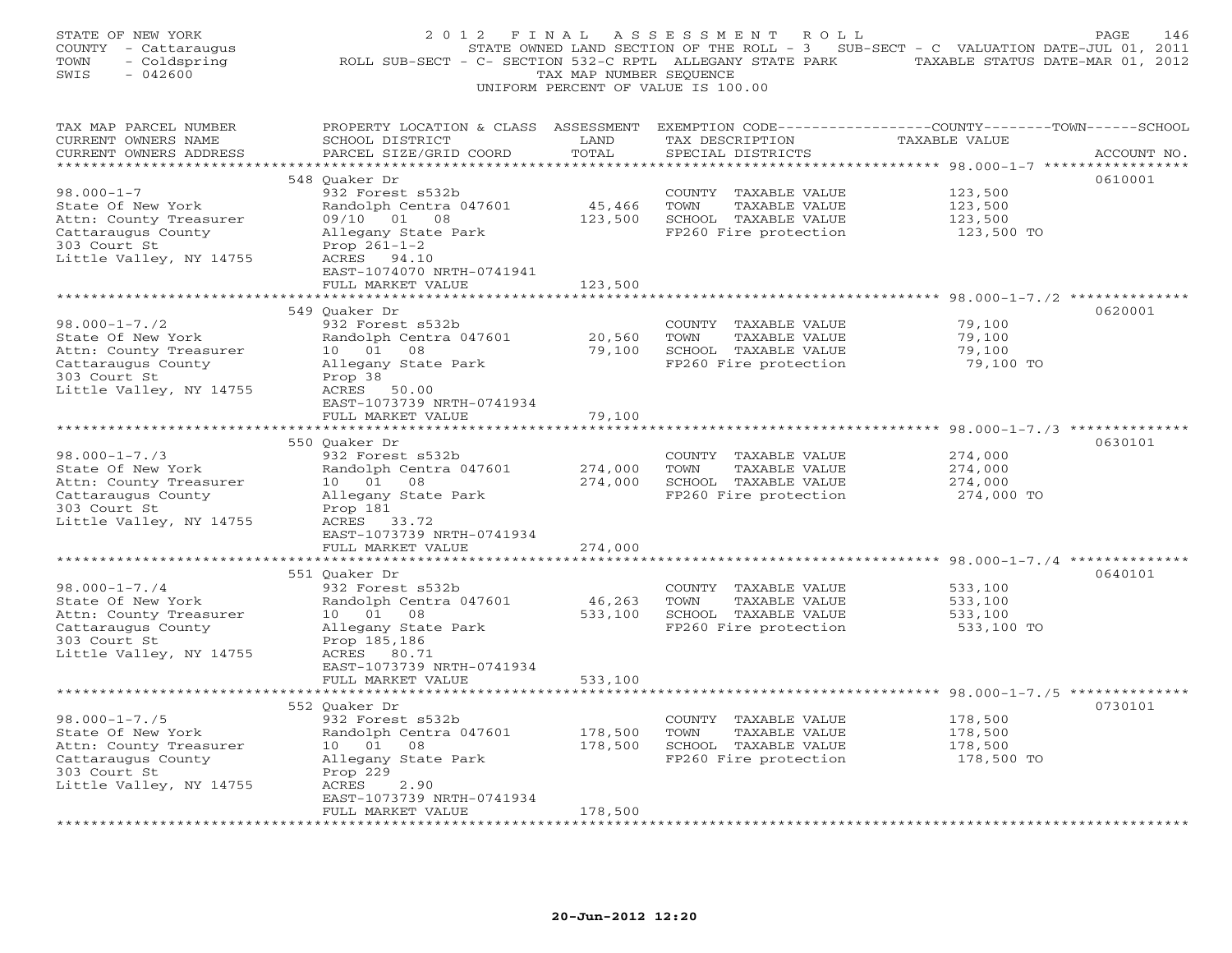| STATE OF NEW YORK<br>COUNTY - Cattaraugus<br>TOWN<br>- Coldspring<br>$-042600$<br>SWIS | 2012 FINAL                                                                                                                                   | TAX MAP NUMBER SEQUENCE | ASSESSMENT ROLL<br>STATE OWNED LAND SECTION OF THE ROLL - 3 SUB-SECT - C VALUATION DATE-JUL 01, 2011<br>ROLL SUB-SECT - C- SECTION 532-C RPTL ALLEGANY STATE PARK TAXABLE STATUS DATE-MAR 01, 2012<br>UNIFORM PERCENT OF VALUE IS 100.00 |                    | PAGE<br>147 |
|----------------------------------------------------------------------------------------|----------------------------------------------------------------------------------------------------------------------------------------------|-------------------------|------------------------------------------------------------------------------------------------------------------------------------------------------------------------------------------------------------------------------------------|--------------------|-------------|
| TAX MAP PARCEL NUMBER<br>CURRENT OWNERS NAME<br>CURRENT OWNERS ADDRESS                 | PROPERTY LOCATION & CLASS ASSESSMENT EXEMPTION CODE---------------COUNTY-------TOWN------SCHOOL<br>SCHOOL DISTRICT<br>PARCEL SIZE/GRID COORD | LAND<br>TOTAL           | TAX DESCRIPTION<br>SPECIAL DISTRICTS                                                                                                                                                                                                     | TAXABLE VALUE      | ACCOUNT NO. |
|                                                                                        |                                                                                                                                              |                         |                                                                                                                                                                                                                                          |                    |             |
| $98.000 - 1 - 7.76$                                                                    | 553 Quaker Dr                                                                                                                                |                         |                                                                                                                                                                                                                                          |                    | 0800101     |
| State Of New York                                                                      | 932 Forest s532b<br>Randolph Centra 047601                                                                                                   | 32,640                  | COUNTY TAXABLE VALUE<br>TOWN<br>TAXABLE VALUE                                                                                                                                                                                            | 404,500<br>404,500 |             |
| Attn: County Treasurer                                                                 | 10 01<br>08                                                                                                                                  | 404,500                 | SCHOOL TAXABLE VALUE                                                                                                                                                                                                                     | 404,500            |             |
| Cattaraugus County                                                                     | Allegany State Park                                                                                                                          |                         | FP260 Fire protection                                                                                                                                                                                                                    | 404,500 TO         |             |
| 303 Court St                                                                           | Prop 236                                                                                                                                     |                         |                                                                                                                                                                                                                                          |                    |             |
| Little Valley, NY 14755                                                                | ACRES 71.52                                                                                                                                  |                         |                                                                                                                                                                                                                                          |                    |             |
|                                                                                        | EAST-1073739 NRTH-0741934                                                                                                                    |                         |                                                                                                                                                                                                                                          |                    |             |
|                                                                                        | FULL MARKET VALUE                                                                                                                            | 404,500                 |                                                                                                                                                                                                                                          |                    |             |
|                                                                                        | 554 Ouaker Dr                                                                                                                                |                         |                                                                                                                                                                                                                                          |                    | 0820001     |
| $98.000 - 1 - 7.77$                                                                    | 932 Forest s532b                                                                                                                             |                         | COUNTY TAXABLE VALUE                                                                                                                                                                                                                     | 40,300             |             |
| State Of New York                                                                      | Randolph Centra 047601                                                                                                                       | 35,224                  | TOWN<br>TAXABLE VALUE                                                                                                                                                                                                                    | 40,300             |             |
| Attn: County Treasurer                                                                 | 10  01  08                                                                                                                                   | 40,300                  | SCHOOL TAXABLE VALUE                                                                                                                                                                                                                     | 40,300             |             |
| Cattaraugus County                                                                     | Allegany State Park                                                                                                                          |                         | FP260 Fire protection                                                                                                                                                                                                                    | 40,300 TO          |             |
| 303 Court St                                                                           | Prop 245                                                                                                                                     |                         |                                                                                                                                                                                                                                          |                    |             |
| Little Valley, NY 14755                                                                | ACRES 51.80                                                                                                                                  |                         |                                                                                                                                                                                                                                          |                    |             |
|                                                                                        | EAST-1073739 NRTH-0741934<br>FULL MARKET VALUE                                                                                               | 40,300                  |                                                                                                                                                                                                                                          |                    |             |
| **********************                                                                 |                                                                                                                                              |                         |                                                                                                                                                                                                                                          |                    |             |
|                                                                                        | 555 Ouaker Dr                                                                                                                                |                         |                                                                                                                                                                                                                                          |                    | 0840001     |
| $98.000 - 1 - 7.78$                                                                    | 932 Forest s532b                                                                                                                             |                         | COUNTY TAXABLE VALUE                                                                                                                                                                                                                     | 62,200             |             |
| State Of New York                                                                      | Randolph Centra 047601                                                                                                                       | 54,759                  | TOWN<br>TAXABLE VALUE                                                                                                                                                                                                                    | 62,200             |             |
| Attn: County Treasurer                                                                 | 10 01<br>08                                                                                                                                  | 62,200                  | SCHOOL TAXABLE VALUE                                                                                                                                                                                                                     | 62,200             |             |
| Cattaraugus County                                                                     | Allegany State Park                                                                                                                          |                         | FP260 Fire protection                                                                                                                                                                                                                    | 62,200 TO          |             |
| 303 Court St<br>Little Valley, NY 14755                                                | Prop $247-1$<br>ACRES 86.19                                                                                                                  |                         |                                                                                                                                                                                                                                          |                    |             |
|                                                                                        | EAST-1073739 NRTH-0741934                                                                                                                    |                         |                                                                                                                                                                                                                                          |                    |             |
|                                                                                        | FULL MARKET VALUE                                                                                                                            | 62,200                  |                                                                                                                                                                                                                                          |                    |             |
|                                                                                        | **********************                                                                                                                       |                         |                                                                                                                                                                                                                                          |                    |             |
|                                                                                        | 556 Ouaker Dr                                                                                                                                |                         |                                                                                                                                                                                                                                          |                    | 0855001     |
| $98.000 - 1 - 7.79$                                                                    | 932 Forest s532b                                                                                                                             |                         | COUNTY TAXABLE VALUE                                                                                                                                                                                                                     | 500                |             |
| State Of New York                                                                      | Randolph Centra 047601                                                                                                                       | 500                     | TOWN<br>TAXABLE VALUE                                                                                                                                                                                                                    | 500                |             |
| Attn: County Treasurer<br>Cattaraugus County                                           | 08<br>10 01<br>Allegany State Park                                                                                                           | 500                     | SCHOOL TAXABLE VALUE<br>FP260 Fire protection                                                                                                                                                                                            | 500<br>500 TO      |             |
| 303 Court St                                                                           | Prop 234                                                                                                                                     |                         |                                                                                                                                                                                                                                          |                    |             |
| Little Valley, NY 14755                                                                | ACRES<br>0.30                                                                                                                                |                         |                                                                                                                                                                                                                                          |                    |             |
|                                                                                        | EAST-1073739 NRTH-0741934                                                                                                                    |                         |                                                                                                                                                                                                                                          |                    |             |
|                                                                                        | FULL MARKET VALUE                                                                                                                            | 500                     |                                                                                                                                                                                                                                          |                    |             |
|                                                                                        |                                                                                                                                              |                         |                                                                                                                                                                                                                                          |                    |             |
|                                                                                        | 507 Quaker Dr                                                                                                                                |                         |                                                                                                                                                                                                                                          |                    | 0200001     |
| $98.000 - 1 - 7.710$                                                                   | 932 Forest s532b                                                                                                                             |                         | COUNTY TAXABLE VALUE                                                                                                                                                                                                                     | 142,500            |             |
| State Of New York<br>Attn: County Treasurer                                            | Randolph Centra 047601<br>03/10 01 08                                                                                                        | 91,444<br>142,500       | TOWN<br>TAXABLE VALUE<br>SCHOOL TAXABLE VALUE                                                                                                                                                                                            | 142,500<br>142,500 |             |
| Cattaraugus County                                                                     | Allegany State Park                                                                                                                          |                         | FP260 Fire protection                                                                                                                                                                                                                    | 142,500 TO         |             |
| 303 Court St                                                                           | Prop 244                                                                                                                                     |                         |                                                                                                                                                                                                                                          |                    |             |
| Little Valley, NY 14755                                                                | ACRES 138.80                                                                                                                                 |                         |                                                                                                                                                                                                                                          |                    |             |
|                                                                                        | EAST-1073739 NRTH-0741934                                                                                                                    |                         |                                                                                                                                                                                                                                          |                    |             |
|                                                                                        | FULL MARKET VALUE                                                                                                                            | 142,500                 |                                                                                                                                                                                                                                          |                    |             |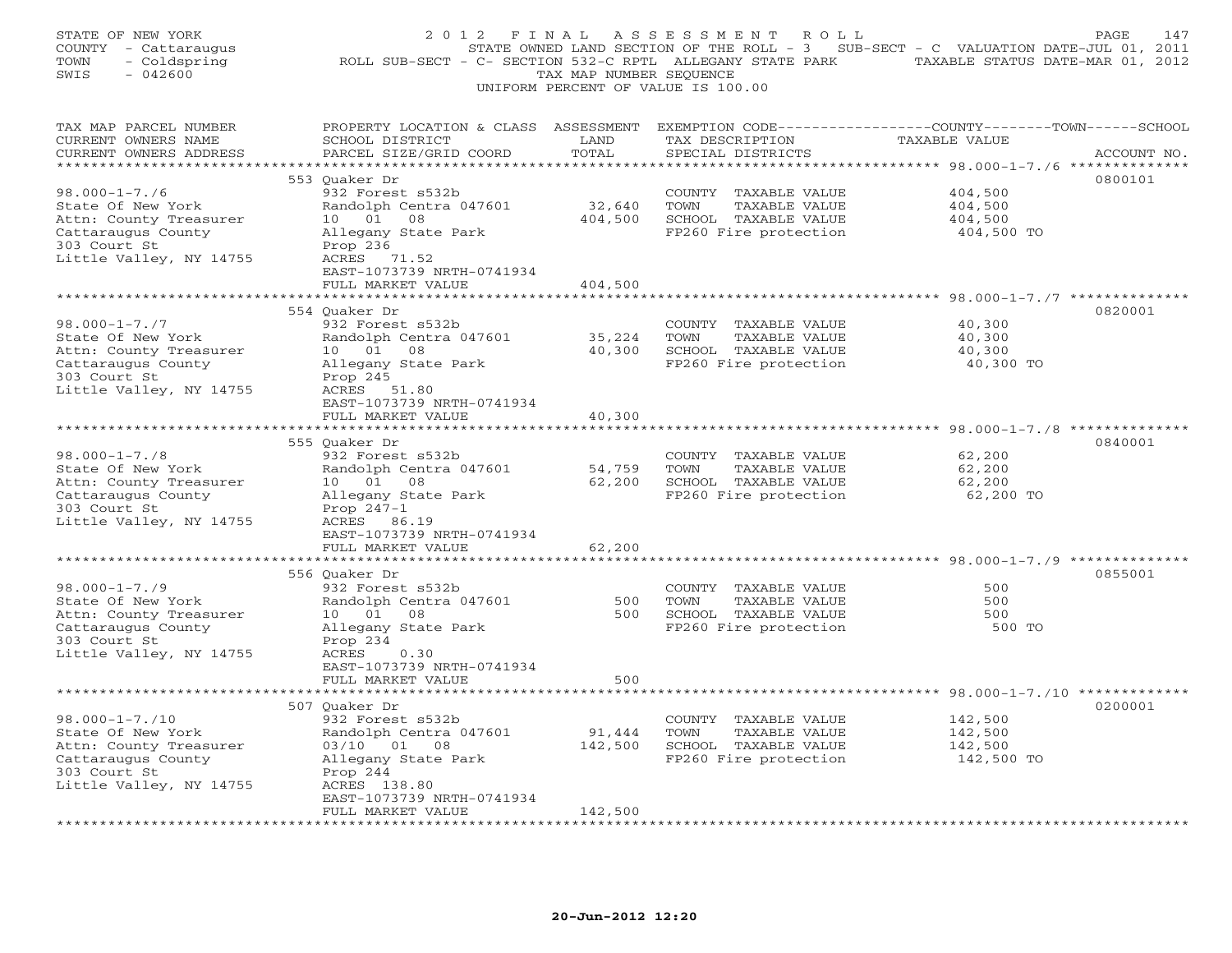| STATE OF NEW YORK<br>COUNTY - Cattaraugus<br>TOWN<br>- Coldspring<br>$-042600$<br>SWIS | ROLL SUB-SECT - C- SECTION 532-C RPTL ALLEGANY STATE PARK TAXABLE STATUS DATE-MAR 01, 2012                                                   | TAX MAP NUMBER SEQUENCE | 2012 FINAL ASSESSMENT ROLL<br>STATE OWNED LAND SECTION OF THE ROLL - 3 SUB-SECT - C VALUATION DATE-JUL 01, 2011<br>UNIFORM PERCENT OF VALUE IS 100.00 |               | PAGE<br>148 |
|----------------------------------------------------------------------------------------|----------------------------------------------------------------------------------------------------------------------------------------------|-------------------------|-------------------------------------------------------------------------------------------------------------------------------------------------------|---------------|-------------|
| TAX MAP PARCEL NUMBER<br>CURRENT OWNERS NAME<br>CURRENT OWNERS ADDRESS                 | PROPERTY LOCATION & CLASS ASSESSMENT EXEMPTION CODE---------------COUNTY-------TOWN------SCHOOL<br>SCHOOL DISTRICT<br>PARCEL SIZE/GRID COORD | LAND<br>TOTAL           | TAX DESCRIPTION<br>SPECIAL DISTRICTS                                                                                                                  | TAXABLE VALUE | ACCOUNT NO. |
|                                                                                        |                                                                                                                                              |                         |                                                                                                                                                       |               |             |
| $98.000 - 1 - 8$                                                                       | 521 Rte 23<br>932 Forest s532b                                                                                                               |                         |                                                                                                                                                       | 850,100       | 0340002     |
| State Of New York                                                                      | Randolph Centra 047601                                                                                                                       | 161,700                 | COUNTY TAXABLE VALUE<br>TOWN<br>TAXABLE VALUE                                                                                                         | 850,100       |             |
| Attn: County Treasurer                                                                 | 09 01<br>08                                                                                                                                  | 850,100                 | SCHOOL TAXABLE VALUE                                                                                                                                  | 850,100       |             |
| Cattaraugus County                                                                     | Allegany State Park                                                                                                                          |                         | FP260 Fire protection                                                                                                                                 | 850,100 TO    |             |
| 303 Court St                                                                           | Prop 1                                                                                                                                       |                         |                                                                                                                                                       |               |             |
| Little Valley, NY 14755                                                                | ACRES 469.00                                                                                                                                 |                         |                                                                                                                                                       |               |             |
|                                                                                        | EAST-1073735 NRTH-0736674                                                                                                                    |                         |                                                                                                                                                       |               |             |
|                                                                                        | FULL MARKET VALUE                                                                                                                            | 850,100                 |                                                                                                                                                       |               |             |
|                                                                                        | 522 Rte 23                                                                                                                                   |                         |                                                                                                                                                       |               | 0350001     |
| $98.000 - 1 - 8.72$                                                                    | 932 Forest s532b                                                                                                                             |                         | COUNTY TAXABLE VALUE                                                                                                                                  | 3,200         |             |
| State Of New York                                                                      | Randolph Centra 047601                                                                                                                       | 3,200                   | TOWN<br>TAXABLE VALUE                                                                                                                                 | 3,200         |             |
| Attn: County Treasurer                                                                 | 09 01 08                                                                                                                                     | 3,200                   | SCHOOL TAXABLE VALUE                                                                                                                                  | 3,200         |             |
| Cattaraugus County                                                                     | Allegany State Park                                                                                                                          |                         | FP260 Fire protection                                                                                                                                 | 3,200 TO      |             |
| 303 Court St                                                                           | Prop 220                                                                                                                                     |                         |                                                                                                                                                       |               |             |
| Little Valley, NY 14755                                                                | ACRES<br>2.00                                                                                                                                |                         |                                                                                                                                                       |               |             |
|                                                                                        | EAST-1073879 NRTH-0736714                                                                                                                    |                         |                                                                                                                                                       |               |             |
|                                                                                        | FULL MARKET VALUE                                                                                                                            | 3,200                   |                                                                                                                                                       |               |             |
|                                                                                        | 523 Rte 23                                                                                                                                   |                         |                                                                                                                                                       |               | 0360003     |
| $98.000 - 1 - 8.73$                                                                    | 932 Forest s532b                                                                                                                             |                         | COUNTY TAXABLE VALUE                                                                                                                                  | 7,400         |             |
| State Of New York                                                                      | Randolph Centra 047601                                                                                                                       | 7,400                   | TOWN<br>TAXABLE VALUE                                                                                                                                 | 7,400         |             |
| Attn: County Treasurer                                                                 | 09 01<br>08                                                                                                                                  | 7,400                   | SCHOOL TAXABLE VALUE                                                                                                                                  | 7,400         |             |
| Cattaraugus County                                                                     | Allegany State Park                                                                                                                          |                         | FP260 Fire protection                                                                                                                                 | 7,400 TO      |             |
| 303 Court St                                                                           | Prop $247-2$                                                                                                                                 |                         |                                                                                                                                                       |               |             |
| Little Valley, NY 14755                                                                | ACRES<br>4.62                                                                                                                                |                         |                                                                                                                                                       |               |             |
|                                                                                        | EAST-1073879 NRTH-0736714<br>FULL MARKET VALUE                                                                                               | 7,400                   |                                                                                                                                                       |               |             |
|                                                                                        |                                                                                                                                              |                         |                                                                                                                                                       |               |             |
|                                                                                        | 524 Rte 23                                                                                                                                   |                         |                                                                                                                                                       |               | 0370001     |
| $98.000 - 1 - 8.74$                                                                    | 932 Forest s532b                                                                                                                             |                         | COUNTY TAXABLE VALUE                                                                                                                                  | 6,900         |             |
| State Of New York                                                                      | Randolph Centra 047601                                                                                                                       | 6,900                   | TOWN<br>TAXABLE VALUE                                                                                                                                 | 6,900         |             |
| Attn: County Treasurer                                                                 | 09 01<br>08                                                                                                                                  | 6,900                   | SCHOOL TAXABLE VALUE                                                                                                                                  | 6,900         |             |
| Cattaraugus County                                                                     | Allegany State Park                                                                                                                          |                         | FP260 Fire protection                                                                                                                                 | 6,900 TO      |             |
| 303 Court St                                                                           | Prop 249                                                                                                                                     |                         |                                                                                                                                                       |               |             |
| Little Valley, NY 14755                                                                | ACRES<br>4.30                                                                                                                                |                         |                                                                                                                                                       |               |             |
|                                                                                        | EAST-1073879 NRTH-0736714<br>FULL MARKET VALUE                                                                                               |                         |                                                                                                                                                       |               |             |
|                                                                                        |                                                                                                                                              | 6,900                   |                                                                                                                                                       |               |             |
|                                                                                        | 525 Rte 23                                                                                                                                   |                         |                                                                                                                                                       |               | 0380001     |
| $98.000 - 1 - 8.75$                                                                    | 932 Forest s532b                                                                                                                             |                         | COUNTY TAXABLE VALUE                                                                                                                                  | 2,700         |             |
| State Of New York                                                                      | Randolph Centra 047601                                                                                                                       | 2,700                   | TOWN<br>TAXABLE VALUE                                                                                                                                 | 2,700         |             |
| Attn: County Treasurer                                                                 | 09 01<br>08                                                                                                                                  | 2,700                   | SCHOOL TAXABLE VALUE                                                                                                                                  | 2,700         |             |
| Cattaraugus County                                                                     | Allegany State Park                                                                                                                          |                         | FP260 Fire protection                                                                                                                                 | 2,700 TO      |             |
| 303 Court St                                                                           | Prop 250                                                                                                                                     |                         |                                                                                                                                                       |               |             |
| Little Valley, NY 14755                                                                | ACRES<br>1.70                                                                                                                                |                         |                                                                                                                                                       |               |             |
|                                                                                        | EAST-1073879 NRTH-0736714<br>FULL MARKET VALUE                                                                                               | 2,700                   |                                                                                                                                                       |               |             |
|                                                                                        |                                                                                                                                              |                         |                                                                                                                                                       |               |             |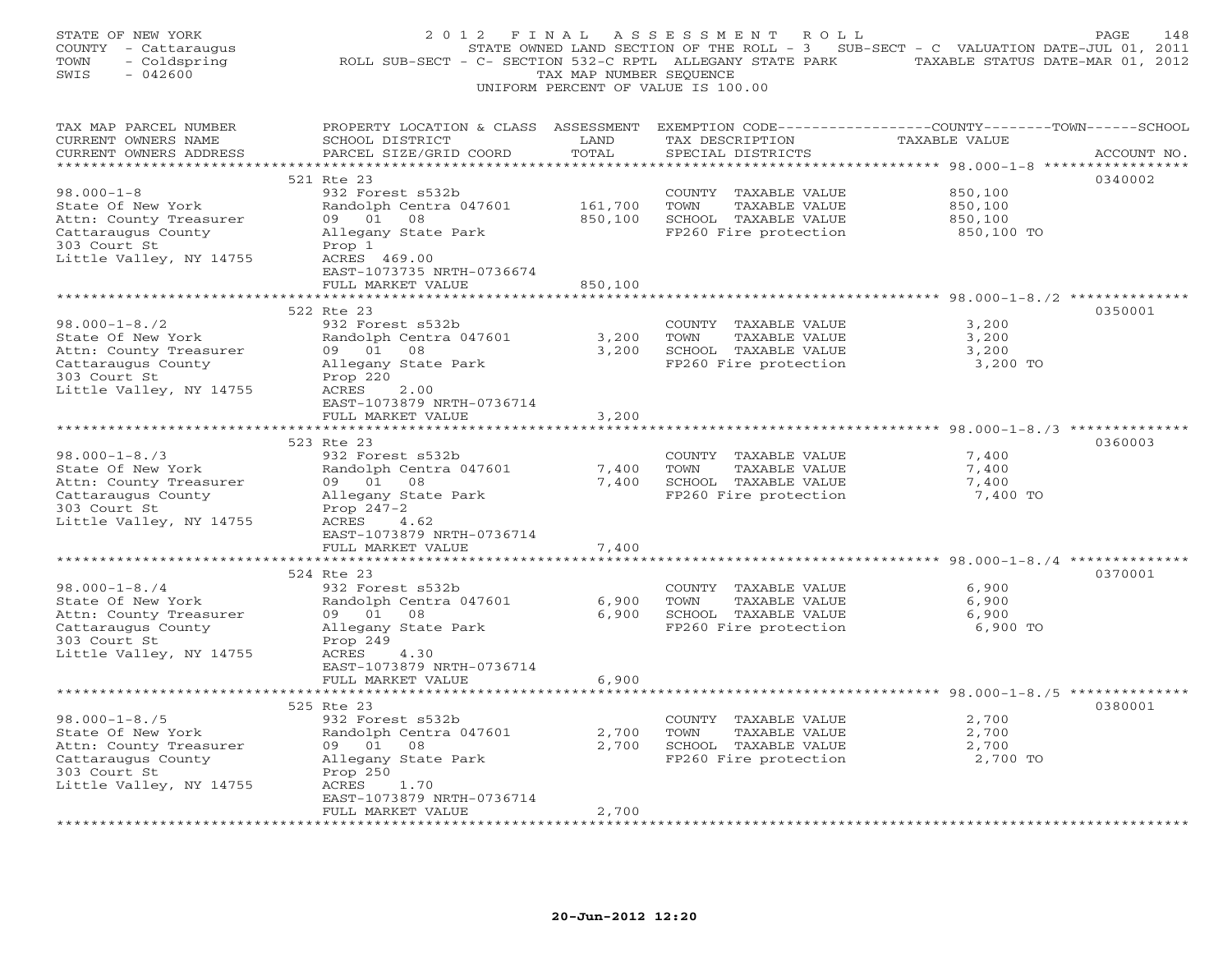| STATE OF NEW YORK<br>COUNTY - Cattaraugus<br>- Coldspring<br>TOWN<br>$-042600$<br>SWIS | 2012 FINAL                                                                                                                                   | TAX MAP NUMBER SEQUENCE         | ASSESSMENT ROLL<br>STATE OWNED LAND SECTION OF THE ROLL - 3 SUB-SECT - C VALUATION DATE-JUL 01, 2011<br>ROLL SUB-SECT - C- SECTION 532-C RPTL ALLEGANY STATE PARK TAXABLE STATUS DATE-MAR 01, 2012<br>UNIFORM PERCENT OF VALUE IS 100.00 |                                                                   | PAGE<br>149 |
|----------------------------------------------------------------------------------------|----------------------------------------------------------------------------------------------------------------------------------------------|---------------------------------|------------------------------------------------------------------------------------------------------------------------------------------------------------------------------------------------------------------------------------------|-------------------------------------------------------------------|-------------|
| TAX MAP PARCEL NUMBER<br>CURRENT OWNERS NAME<br>CURRENT OWNERS ADDRESS                 | PROPERTY LOCATION & CLASS ASSESSMENT EXEMPTION CODE---------------COUNTY-------TOWN------SCHOOL<br>SCHOOL DISTRICT<br>PARCEL SIZE/GRID COORD | LAND<br>TOTAL                   | TAX DESCRIPTION<br>SPECIAL DISTRICTS                                                                                                                                                                                                     | TAXABLE VALUE                                                     | ACCOUNT NO. |
|                                                                                        |                                                                                                                                              |                                 |                                                                                                                                                                                                                                          |                                                                   |             |
|                                                                                        | 526 Rte 23                                                                                                                                   |                                 |                                                                                                                                                                                                                                          |                                                                   | 0390001     |
| $98.000 - 1 - 8.76$<br>State Of New York                                               | 932 Forest s532b<br>Randolph Centra 047601                                                                                                   | 1,800                           | COUNTY TAXABLE VALUE<br>TOWN<br>TAXABLE VALUE                                                                                                                                                                                            | 1,800<br>1,800                                                    |             |
| Attn: County Treasurer                                                                 | 09 01 08                                                                                                                                     | 1,800                           | SCHOOL TAXABLE VALUE                                                                                                                                                                                                                     | 1,800                                                             |             |
| Cattaraugus County                                                                     | Allegany State Park                                                                                                                          |                                 | FP260 Fire protection                                                                                                                                                                                                                    | 1,800 TO                                                          |             |
| 303 Court St                                                                           | Prop 251-1                                                                                                                                   |                                 |                                                                                                                                                                                                                                          |                                                                   |             |
| Little Valley, NY 14755                                                                | ACRES<br>1.10                                                                                                                                |                                 |                                                                                                                                                                                                                                          |                                                                   |             |
|                                                                                        | EAST-1073879 NRTH-0736714                                                                                                                    |                                 |                                                                                                                                                                                                                                          |                                                                   |             |
|                                                                                        | FULL MARKET VALUE                                                                                                                            | 1,800                           |                                                                                                                                                                                                                                          |                                                                   |             |
|                                                                                        |                                                                                                                                              |                                 |                                                                                                                                                                                                                                          | ************************************ 98.000-1-8./7 ************** |             |
|                                                                                        | 527 Rte 23                                                                                                                                   |                                 |                                                                                                                                                                                                                                          |                                                                   | 0400001     |
| $98.000 - 1 - 8.77$                                                                    | 932 Forest s532b                                                                                                                             |                                 | COUNTY TAXABLE VALUE                                                                                                                                                                                                                     | 2,100                                                             |             |
| State Of New York                                                                      | Randolph Centra 047601<br>09 01 08                                                                                                           | 2,100                           | TOWN<br>TAXABLE VALUE                                                                                                                                                                                                                    | 2,100                                                             |             |
| Attn: County Treasurer<br>Cattaraugus County                                           | Allegany State Park                                                                                                                          | 2,100                           | SCHOOL TAXABLE VALUE<br>FP260 Fire protection                                                                                                                                                                                            | 2,100<br>2,100 TO                                                 |             |
| 303 Court St                                                                           | Prop $251-2$                                                                                                                                 |                                 |                                                                                                                                                                                                                                          |                                                                   |             |
| Little Valley, NY 14755                                                                | ACRES<br>1.30                                                                                                                                |                                 |                                                                                                                                                                                                                                          |                                                                   |             |
|                                                                                        | EAST-1073879 NRTH-0736714                                                                                                                    |                                 |                                                                                                                                                                                                                                          |                                                                   |             |
|                                                                                        | FULL MARKET VALUE                                                                                                                            | 2,100                           |                                                                                                                                                                                                                                          |                                                                   |             |
|                                                                                        |                                                                                                                                              |                                 |                                                                                                                                                                                                                                          |                                                                   |             |
|                                                                                        | 528 Rte 23                                                                                                                                   |                                 |                                                                                                                                                                                                                                          |                                                                   | 0410001     |
| $98.000 - 1 - 8.78$                                                                    | 932 Forest s532b                                                                                                                             |                                 | COUNTY TAXABLE VALUE                                                                                                                                                                                                                     | 2,100                                                             |             |
| State Of New York                                                                      | Randolph Centra 047601<br>09 01<br>08                                                                                                        | 2,100                           | TOWN<br>TAXABLE VALUE                                                                                                                                                                                                                    | 2,100<br>2,100                                                    |             |
| Attn: County Treasurer<br>Cattaraugus County                                           | Allegany State Park                                                                                                                          | 2,100                           | SCHOOL TAXABLE VALUE<br>FP260 Fire protection                                                                                                                                                                                            | 2,100 TO                                                          |             |
| 303 Court St                                                                           | Prop 252                                                                                                                                     |                                 |                                                                                                                                                                                                                                          |                                                                   |             |
| Little Valley, NY 14755                                                                | ACRES<br>1.30                                                                                                                                |                                 |                                                                                                                                                                                                                                          |                                                                   |             |
|                                                                                        | EAST-1073879 NRTH-0736714                                                                                                                    |                                 |                                                                                                                                                                                                                                          |                                                                   |             |
|                                                                                        | FULL MARKET VALUE                                                                                                                            | 2,100                           |                                                                                                                                                                                                                                          |                                                                   |             |
|                                                                                        | **********************                                                                                                                       | * * * * * * * * * * * * * * * * |                                                                                                                                                                                                                                          | ********************************* 98.000-1-8./9 ***************   |             |
|                                                                                        | 529 Rte 23                                                                                                                                   |                                 |                                                                                                                                                                                                                                          |                                                                   | 0420001     |
| $98.000 - 1 - 8.79$                                                                    | 932 Forest s532b                                                                                                                             |                                 | COUNTY TAXABLE VALUE                                                                                                                                                                                                                     | 6,600                                                             |             |
| State Of New York<br>Attn: County Treasurer                                            | Randolph Centra 047601<br>09 01<br>08                                                                                                        | 6,600<br>6,600                  | TOWN<br>TAXABLE VALUE<br>SCHOOL TAXABLE VALUE                                                                                                                                                                                            | 6,600<br>6,600                                                    |             |
| Cattaraugus County                                                                     | Allegany State Park                                                                                                                          |                                 | FP260 Fire protection                                                                                                                                                                                                                    | 6,600 TO                                                          |             |
| 303 Court St                                                                           | Prop 253                                                                                                                                     |                                 |                                                                                                                                                                                                                                          |                                                                   |             |
| Little Valley, NY 14755                                                                | ACRES<br>4.10                                                                                                                                |                                 |                                                                                                                                                                                                                                          |                                                                   |             |
|                                                                                        | EAST-1073879 NRTH-0736714                                                                                                                    |                                 |                                                                                                                                                                                                                                          |                                                                   |             |
|                                                                                        | FULL MARKET VALUE                                                                                                                            | 6,600                           |                                                                                                                                                                                                                                          |                                                                   |             |
|                                                                                        | ***************************                                                                                                                  |                                 |                                                                                                                                                                                                                                          |                                                                   |             |
|                                                                                        | 530 Rte 23                                                                                                                                   |                                 |                                                                                                                                                                                                                                          |                                                                   | 0430001     |
| $98.000 - 1 - 8.710$                                                                   | 932 Forest s532b                                                                                                                             |                                 | COUNTY TAXABLE VALUE                                                                                                                                                                                                                     | 20,500                                                            |             |
| State Of New York                                                                      | Randolph Centra 047601                                                                                                                       | 13,600                          | TOWN<br>TAXABLE VALUE                                                                                                                                                                                                                    | 20,500                                                            |             |
| Attn: County Treasurer                                                                 | 09 01<br>08                                                                                                                                  | 20,500                          | SCHOOL TAXABLE VALUE                                                                                                                                                                                                                     | 20,500                                                            |             |
| Cattaraugus County<br>303 Court St                                                     | Allegany State Park<br>Prop 254                                                                                                              |                                 | FP260 Fire protection                                                                                                                                                                                                                    | 20,500 TO                                                         |             |
| Little Valley, NY 14755                                                                | ACRES<br>20.00                                                                                                                               |                                 |                                                                                                                                                                                                                                          |                                                                   |             |
|                                                                                        | EAST-1073879 NRTH-0736714                                                                                                                    |                                 |                                                                                                                                                                                                                                          |                                                                   |             |
|                                                                                        | FULL MARKET VALUE                                                                                                                            | 20,500                          |                                                                                                                                                                                                                                          |                                                                   |             |
|                                                                                        | .                                                                                                                                            |                                 |                                                                                                                                                                                                                                          |                                                                   |             |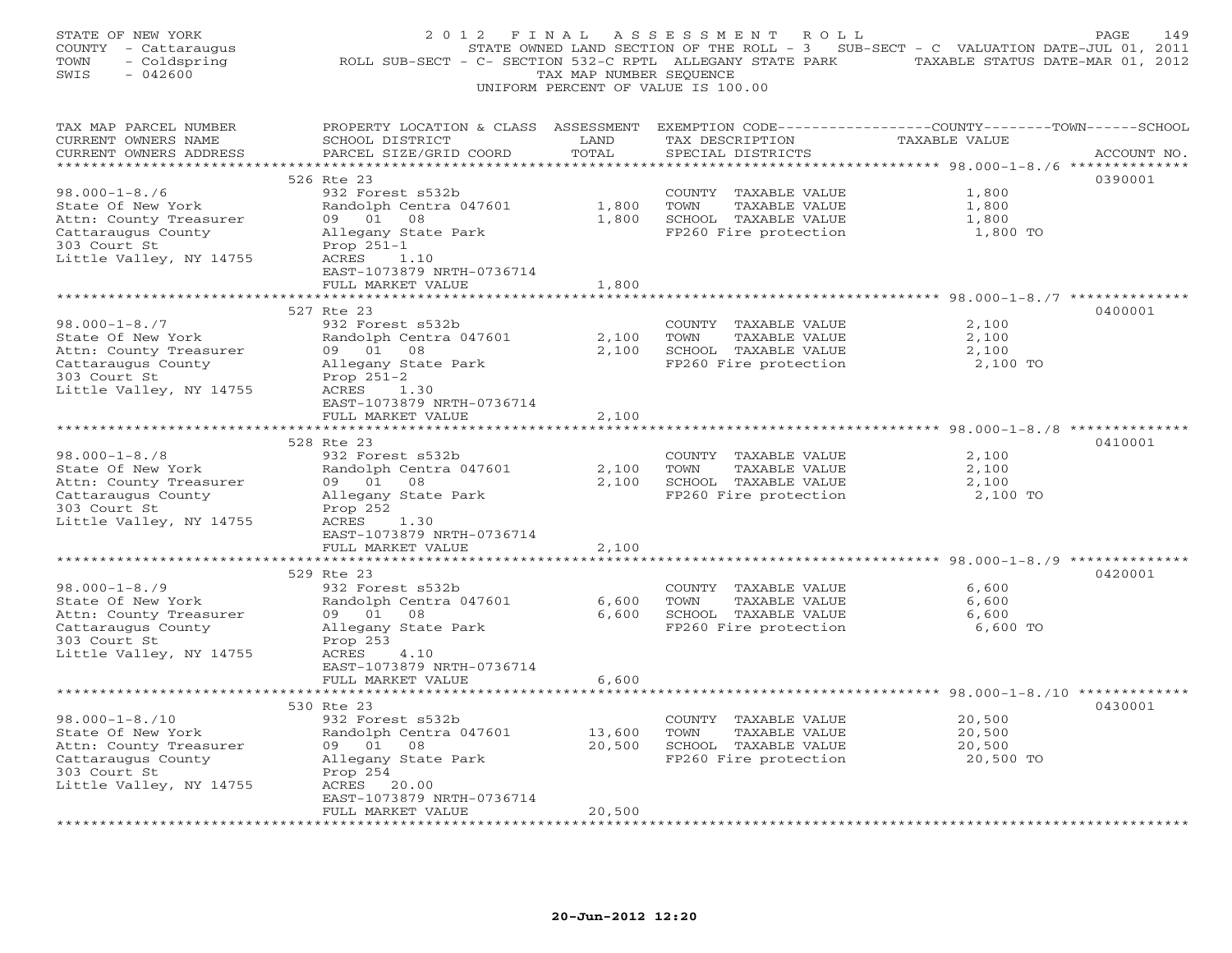| STATE OF NEW YORK<br>COUNTY - Cattaraugus<br>- Coldspring<br>TOWN<br>$-042600$<br>SWIS | 2012 FINAL                                                                                                                                   | TAX MAP NUMBER SEQUENCE         | ASSESSMENT ROLL<br>STATE OWNED LAND SECTION OF THE ROLL - 3 SUB-SECT - C VALUATION DATE-JUL 01, 2011<br>ROLL SUB-SECT - C- SECTION 532-C RPTL ALLEGANY STATE PARK TAXABLE STATUS DATE-MAR 01, 2012<br>UNIFORM PERCENT OF VALUE IS 100.00 |                                                                    | PAGE<br>150 |
|----------------------------------------------------------------------------------------|----------------------------------------------------------------------------------------------------------------------------------------------|---------------------------------|------------------------------------------------------------------------------------------------------------------------------------------------------------------------------------------------------------------------------------------|--------------------------------------------------------------------|-------------|
| TAX MAP PARCEL NUMBER<br>CURRENT OWNERS NAME<br>CURRENT OWNERS ADDRESS                 | PROPERTY LOCATION & CLASS ASSESSMENT EXEMPTION CODE---------------COUNTY-------TOWN------SCHOOL<br>SCHOOL DISTRICT<br>PARCEL SIZE/GRID COORD | LAND<br>TOTAL                   | TAX DESCRIPTION<br>SPECIAL DISTRICTS                                                                                                                                                                                                     | TAXABLE VALUE                                                      | ACCOUNT NO. |
|                                                                                        |                                                                                                                                              |                                 |                                                                                                                                                                                                                                          |                                                                    |             |
|                                                                                        | 531 Rte 23                                                                                                                                   |                                 |                                                                                                                                                                                                                                          |                                                                    | 0440001     |
| $98.000 - 1 - 8.711$<br>State Of New York                                              | 932 Forest s532b<br>Randolph Centra 047601                                                                                                   | 8,000                           | COUNTY TAXABLE VALUE<br>TOWN<br>TAXABLE VALUE                                                                                                                                                                                            | 8,000<br>8,000                                                     |             |
| Attn: County Treasurer                                                                 | 09 01<br>08                                                                                                                                  | 8,000                           | SCHOOL TAXABLE VALUE                                                                                                                                                                                                                     | 8,000                                                              |             |
| Cattaraugus County                                                                     | Allegany State Park                                                                                                                          |                                 | FP260 Fire protection                                                                                                                                                                                                                    | 8,000 TO                                                           |             |
| 303 Court St                                                                           | Prop 256                                                                                                                                     |                                 |                                                                                                                                                                                                                                          |                                                                    |             |
| Little Valley, NY 14755                                                                | ACRES<br>5.00                                                                                                                                |                                 |                                                                                                                                                                                                                                          |                                                                    |             |
|                                                                                        | EAST-1073879 NRTH-0736714                                                                                                                    |                                 |                                                                                                                                                                                                                                          |                                                                    |             |
|                                                                                        | FULL MARKET VALUE                                                                                                                            | 8,000                           |                                                                                                                                                                                                                                          |                                                                    |             |
|                                                                                        |                                                                                                                                              |                                 |                                                                                                                                                                                                                                          | ************************************ 98.000-1-8./12 ************** |             |
|                                                                                        | 532 Rte 23                                                                                                                                   |                                 |                                                                                                                                                                                                                                          |                                                                    | 0450001     |
| $98.000 - 1 - 8.712$                                                                   | 932 Forest s532b                                                                                                                             |                                 | COUNTY TAXABLE VALUE                                                                                                                                                                                                                     | 2,600                                                              |             |
| State Of New York<br>Attn: County Treasurer                                            | Randolph Centra 047601<br>09 01 08                                                                                                           | 2,600<br>2,600                  | TOWN<br>TAXABLE VALUE<br>SCHOOL TAXABLE VALUE                                                                                                                                                                                            | 2,600<br>2,600                                                     |             |
| Cattaraugus County                                                                     | Allegany State Park                                                                                                                          |                                 | FP260 Fire protection                                                                                                                                                                                                                    | 2,600 TO                                                           |             |
| 303 Court St                                                                           | Prop 257                                                                                                                                     |                                 |                                                                                                                                                                                                                                          |                                                                    |             |
| Little Valley, NY 14755                                                                | ACRES<br>1.60                                                                                                                                |                                 |                                                                                                                                                                                                                                          |                                                                    |             |
|                                                                                        | EAST-1073879 NRTH-0736714                                                                                                                    |                                 |                                                                                                                                                                                                                                          |                                                                    |             |
|                                                                                        | FULL MARKET VALUE                                                                                                                            | 2,600                           |                                                                                                                                                                                                                                          |                                                                    |             |
|                                                                                        |                                                                                                                                              |                                 |                                                                                                                                                                                                                                          |                                                                    |             |
|                                                                                        | 533 Rte 23                                                                                                                                   |                                 |                                                                                                                                                                                                                                          |                                                                    | 0460001     |
| $98.000 - 1 - 8.713$                                                                   | 932 Forest s532b                                                                                                                             |                                 | COUNTY TAXABLE VALUE                                                                                                                                                                                                                     | 3,000                                                              |             |
| State Of New York<br>Attn: County Treasurer                                            | Randolph Centra 047601<br>09 01<br>08                                                                                                        | 3,000<br>3,000                  | TOWN<br>TAXABLE VALUE<br>SCHOOL TAXABLE VALUE                                                                                                                                                                                            | 3,000<br>3,000                                                     |             |
| Cattaraugus County                                                                     | Allegany State Park                                                                                                                          |                                 | FP260 Fire protection                                                                                                                                                                                                                    | 3,000 TO                                                           |             |
| 303 Court St                                                                           | Prop 258                                                                                                                                     |                                 |                                                                                                                                                                                                                                          |                                                                    |             |
| Little Valley, NY 14755                                                                | ACRES<br>1.90                                                                                                                                |                                 |                                                                                                                                                                                                                                          |                                                                    |             |
|                                                                                        | EAST-1073879 NRTH-0736714                                                                                                                    |                                 |                                                                                                                                                                                                                                          |                                                                    |             |
|                                                                                        | FULL MARKET VALUE                                                                                                                            | 3,000                           |                                                                                                                                                                                                                                          |                                                                    |             |
|                                                                                        | **********************                                                                                                                       | * * * * * * * * * * * * * * * * |                                                                                                                                                                                                                                          | ************************************ 98.000-1-8./14 ************** |             |
|                                                                                        | 534 Rte 23                                                                                                                                   |                                 |                                                                                                                                                                                                                                          |                                                                    | 0480001     |
| $98.000 - 1 - 8.714$                                                                   | 932 Forest s532b                                                                                                                             |                                 | COUNTY TAXABLE VALUE                                                                                                                                                                                                                     | 3,400                                                              |             |
| State Of New York                                                                      | Randolph Centra 047601                                                                                                                       | 3,400                           | TOWN<br>TAXABLE VALUE                                                                                                                                                                                                                    | 3,400                                                              |             |
| Attn: County Treasurer<br>Cattaraugus County                                           | 09 01<br>08<br>Allegany State Park                                                                                                           | 3,400                           | SCHOOL TAXABLE VALUE<br>FP260 Fire protection                                                                                                                                                                                            | 3,400<br>3,400 TO                                                  |             |
| 303 Court St                                                                           | Prop 260                                                                                                                                     |                                 |                                                                                                                                                                                                                                          |                                                                    |             |
| Little Valley, NY 14755                                                                | ACRES<br>2.10                                                                                                                                |                                 |                                                                                                                                                                                                                                          |                                                                    |             |
|                                                                                        | EAST-1073879 NRTH-0736714                                                                                                                    |                                 |                                                                                                                                                                                                                                          |                                                                    |             |
|                                                                                        | FULL MARKET VALUE                                                                                                                            | 3,400                           |                                                                                                                                                                                                                                          |                                                                    |             |
|                                                                                        | ***************************                                                                                                                  |                                 |                                                                                                                                                                                                                                          |                                                                    |             |
|                                                                                        | 535 Rte 23                                                                                                                                   |                                 |                                                                                                                                                                                                                                          |                                                                    | 0470001     |
| $98.000 - 1 - 8.715$                                                                   | 932 Forest s532b                                                                                                                             |                                 | COUNTY TAXABLE VALUE                                                                                                                                                                                                                     | 3,400                                                              |             |
| State Of New York                                                                      | Randolph Centra 047601                                                                                                                       | 3,400                           | TOWN<br>TAXABLE VALUE                                                                                                                                                                                                                    | 3,400                                                              |             |
| Attn: County Treasurer                                                                 | 09 01<br>08                                                                                                                                  | 3,400                           | SCHOOL TAXABLE VALUE                                                                                                                                                                                                                     | 3,400                                                              |             |
| Cattaraugus County                                                                     | Allegany State Park                                                                                                                          |                                 | FP260 Fire protection                                                                                                                                                                                                                    | 3,400 TO                                                           |             |
| 303 Court St<br>Little Valley, NY 14755                                                | Prop 259<br>ACRES<br>2.10                                                                                                                    |                                 |                                                                                                                                                                                                                                          |                                                                    |             |
|                                                                                        | EAST-1073879 NRTH-0736714                                                                                                                    |                                 |                                                                                                                                                                                                                                          |                                                                    |             |
|                                                                                        | FULL MARKET VALUE                                                                                                                            | 3,400                           |                                                                                                                                                                                                                                          |                                                                    |             |
|                                                                                        | .                                                                                                                                            |                                 |                                                                                                                                                                                                                                          |                                                                    |             |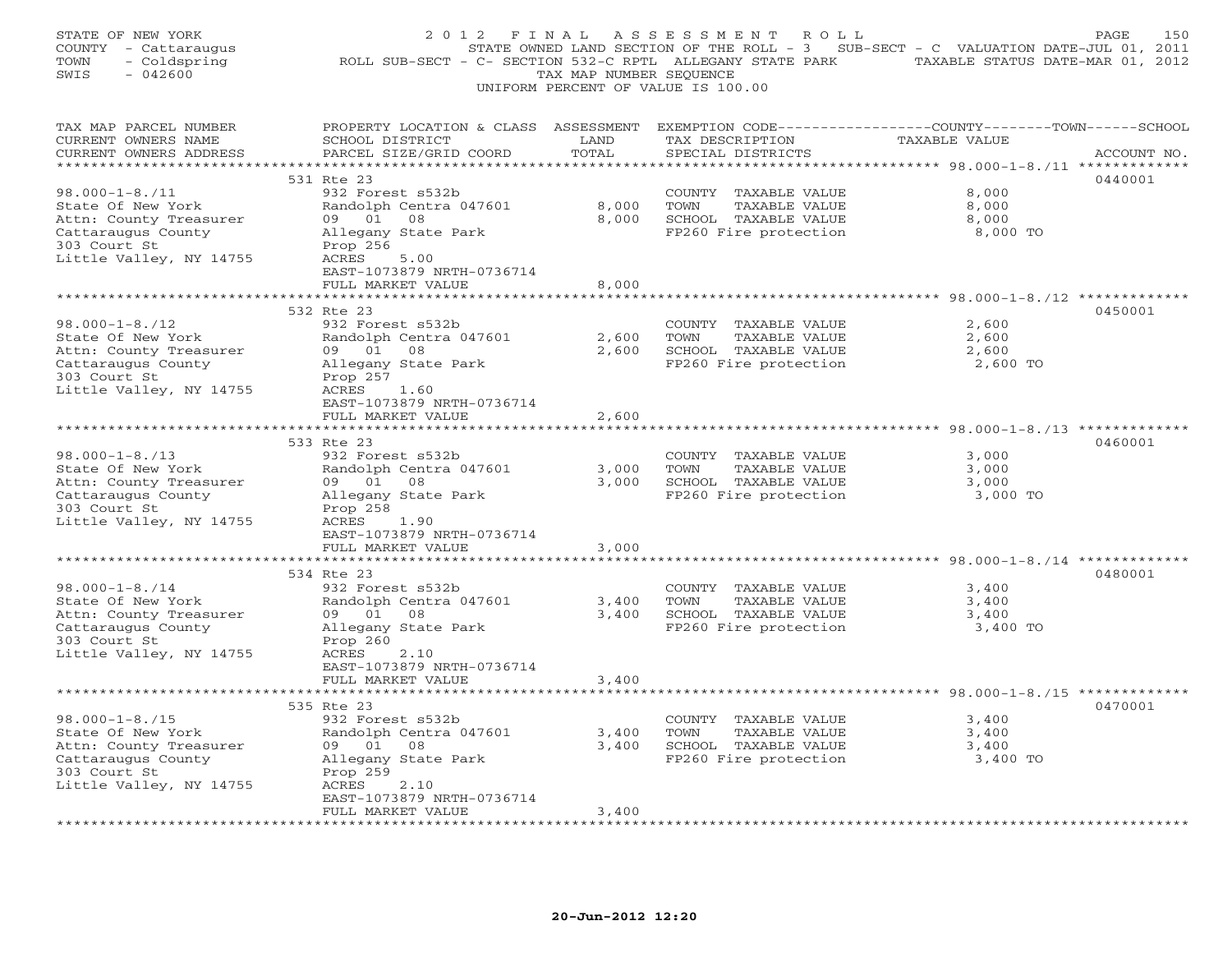| STATE OF NEW YORK<br>COUNTY - Cattaraugus<br>- Coldspring<br>TOWN<br>$-042600$<br>SWIS                                               | 2 0 1 2<br>F I N A L<br>ROLL SUB-SECT - C- SECTION 532-C RPTL ALLEGANY STATE PARK TAXABLE STATUS DATE-MAR 01, 2012                                              | TAX MAP NUMBER SEQUENCE | A S S E S S M E N T A O L L<br>STATE OWNED LAND SECTION OF THE ROLL - 3 SUB-SECT - C VALUATION DATE-JUL 01, 2011<br>UNIFORM PERCENT OF VALUE IS 100.00 |                                                                                               | PAGE<br>151 |
|--------------------------------------------------------------------------------------------------------------------------------------|-----------------------------------------------------------------------------------------------------------------------------------------------------------------|-------------------------|--------------------------------------------------------------------------------------------------------------------------------------------------------|-----------------------------------------------------------------------------------------------|-------------|
| TAX MAP PARCEL NUMBER<br>CURRENT OWNERS NAME<br>CURRENT OWNERS ADDRESS                                                               | PROPERTY LOCATION & CLASS ASSESSMENT EXEMPTION CODE---------------COUNTY-------TOWN------SCHOOL<br>SCHOOL DISTRICT<br>PARCEL SIZE/GRID COORD                    | LAND<br>TOTAL           | TAX DESCRIPTION<br>SPECIAL DISTRICTS                                                                                                                   | <b>TAXABLE VALUE</b>                                                                          | ACCOUNT NO. |
|                                                                                                                                      | 536 Rte 23                                                                                                                                                      |                         |                                                                                                                                                        |                                                                                               | 0490001     |
| $98.000 - 1 - 8.716$<br>State Of New York<br>Attn: County Treasurer<br>Cattaraugus County<br>303 Court St<br>Little Valley, NY 14755 | 932 Forest s532b<br>Randolph Centra 047601<br>09 01 08<br>Allegany State Park<br>Prop 262<br>ACRES<br>3.40<br>EAST-1073879 NRTH-0736714                         | 5,400<br>5,400          | COUNTY TAXABLE VALUE<br>TOWN<br>TAXABLE VALUE<br>SCHOOL TAXABLE VALUE<br>FP260 Fire protection                                                         | 5,400<br>5,400<br>5,400<br>5,400 TO                                                           |             |
|                                                                                                                                      | FULL MARKET VALUE                                                                                                                                               | 5,400                   |                                                                                                                                                        |                                                                                               |             |
| $98.000 - 1 - 8.717$<br>State Of New York<br>Attn: County Treasurer<br>Cattaraugus County<br>303 Court St<br>Little Valley, NY 14755 | **************************<br>537 Rte 23<br>932 Forest s532b<br>Randolph Centra 047601<br>09 01 08<br>Allegany State Park<br>Prop 263<br>ACRES<br>0.40          | 600<br>600              | COUNTY TAXABLE VALUE<br>TOWN<br>TAXABLE VALUE<br>SCHOOL TAXABLE VALUE<br>FP260 Fire protection                                                         | ********************************* 98.000-1-8./17 *************<br>600<br>600<br>600<br>600 TO | 0500001     |
|                                                                                                                                      | EAST-1073879 NRTH-0736714                                                                                                                                       |                         |                                                                                                                                                        |                                                                                               |             |
|                                                                                                                                      | FULL MARKET VALUE                                                                                                                                               | 600                     |                                                                                                                                                        |                                                                                               |             |
| $98.000 - 1 - 8.718$<br>State Of New York<br>Attn: County Treasurer<br>Cattaraugus County<br>303 Court St<br>Little Valley, NY 14755 | 538 Rte 23<br>932 Forest s532b<br>Randolph Centra 047601<br>09 01 08<br>Allegany State Park<br>Prop 275<br>ACRES<br>2.00                                        | 3,200<br>3,200          | COUNTY TAXABLE VALUE<br>TOWN<br>TAXABLE VALUE<br>SCHOOL TAXABLE VALUE<br>FP260 Fire protection                                                         | 3,200<br>3,200<br>3,200<br>3,200 TO                                                           | 0600001     |
|                                                                                                                                      | EAST-1073879 NRTH-0736714<br>FULL MARKET VALUE                                                                                                                  | 3,200                   |                                                                                                                                                        |                                                                                               |             |
|                                                                                                                                      | **********************<br>539 Rte 23                                                                                                                            |                         |                                                                                                                                                        |                                                                                               | 0520001     |
| $98.000 - 1 - 8.719$<br>State Of New York<br>Attn: County Treasurer<br>Cattaraugus County<br>303 Court St<br>Little Valley, NY 14755 | 932 Forest s532b<br>Randolph Centra 047601<br>09 01<br>08<br>Allegany State Park<br>Prop 265<br>ACRES<br>0.20<br>EAST-1073879 NRTH-0736714<br>FULL MARKET VALUE | 300<br>300<br>300       | COUNTY TAXABLE VALUE<br>TOWN<br>TAXABLE VALUE<br>SCHOOL TAXABLE VALUE<br>FP260 Fire protection                                                         | 300<br>300<br>300<br>300 TO                                                                   |             |
|                                                                                                                                      |                                                                                                                                                                 |                         |                                                                                                                                                        |                                                                                               |             |
| $98.000 - 1 - 8.720$<br>State Of New York<br>Attn: County Treasurer<br>Cattaraugus County<br>303 Court St<br>Little Valley, NY 14755 | 540 Rte 23<br>932 Forest s532b<br>Randolph Centra 047601<br>09 01<br>08<br>Allegany State Park<br>Prop 266<br>ACRES<br>3.00<br>EAST-1073879 NRTH-0736714        | 4,800<br>4,800          | COUNTY TAXABLE VALUE<br>TOWN<br>TAXABLE VALUE<br>SCHOOL TAXABLE VALUE<br>FP260 Fire protection                                                         | 4,800<br>4,800<br>4,800<br>4,800 TO                                                           | 0530001     |
|                                                                                                                                      | FULL MARKET VALUE                                                                                                                                               | 4,800                   |                                                                                                                                                        |                                                                                               |             |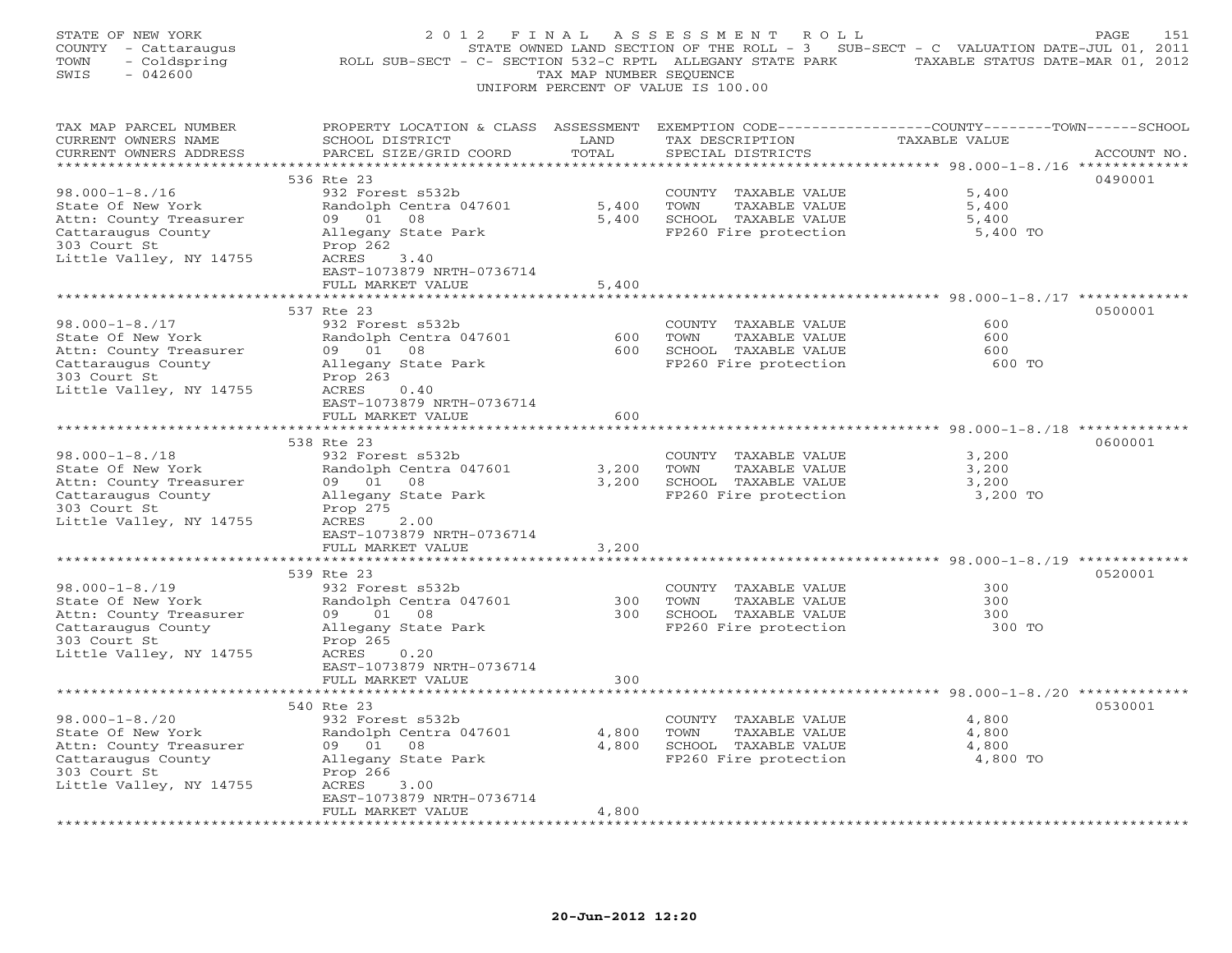| STATE OF NEW YORK<br>COUNTY - Cattaraugus<br>TOWN<br>- Coldspring<br>SWIS<br>$-042600$ | ROLL SUB-SECT - C- SECTION 532-C RPTL ALLEGANY STATE PARK TAXABLE STATUS DATE-MAR 01, 2012                                                   | TAX MAP NUMBER SEQUENCE | 2012 FINAL ASSESSMENT ROLL<br>STATE OWNED LAND SECTION OF THE ROLL - 3 SUB-SECT - C VALUATION DATE-JUL 01, 2011<br>UNIFORM PERCENT OF VALUE IS 100.00 |                  | PAGE<br>152 |
|----------------------------------------------------------------------------------------|----------------------------------------------------------------------------------------------------------------------------------------------|-------------------------|-------------------------------------------------------------------------------------------------------------------------------------------------------|------------------|-------------|
| TAX MAP PARCEL NUMBER<br>CURRENT OWNERS NAME<br>CURRENT OWNERS ADDRESS                 | PROPERTY LOCATION & CLASS ASSESSMENT EXEMPTION CODE---------------COUNTY-------TOWN------SCHOOL<br>SCHOOL DISTRICT<br>PARCEL SIZE/GRID COORD | LAND<br>TOTAL           | TAX DESCRIPTION<br>SPECIAL DISTRICTS                                                                                                                  | TAXABLE VALUE    | ACCOUNT NO. |
|                                                                                        |                                                                                                                                              |                         |                                                                                                                                                       |                  |             |
|                                                                                        | 541 Rte 23                                                                                                                                   |                         |                                                                                                                                                       |                  | 0540001     |
| $98.000 - 1 - 8.721$<br>State Of New York                                              | 932 Forest s532b<br>Randolph Centra 047601                                                                                                   | 10,400                  | COUNTY TAXABLE VALUE<br>TOWN<br>TAXABLE VALUE                                                                                                         | 10,400<br>10,400 |             |
| Attn: County Treasurer                                                                 | 09 01<br>08                                                                                                                                  | 10,400                  | SCHOOL TAXABLE VALUE                                                                                                                                  | 10,400           |             |
| Cattaraugus County                                                                     | Allegany State Park                                                                                                                          |                         | FP260 Fire protection                                                                                                                                 | 10,400 TO        |             |
| 303 Court St                                                                           | Prop 267                                                                                                                                     |                         |                                                                                                                                                       |                  |             |
| Little Valley, NY 14755                                                                | ACRES<br>6.50                                                                                                                                |                         |                                                                                                                                                       |                  |             |
|                                                                                        | EAST-1073879 NRTH-0736714                                                                                                                    |                         |                                                                                                                                                       |                  |             |
|                                                                                        | FULL MARKET VALUE                                                                                                                            | 10,400                  |                                                                                                                                                       |                  |             |
|                                                                                        |                                                                                                                                              |                         |                                                                                                                                                       |                  |             |
|                                                                                        | 542 Rte 23                                                                                                                                   |                         |                                                                                                                                                       |                  | 0550001     |
| $98.000 - 1 - 8.722$                                                                   | 932 Forest s532b                                                                                                                             |                         | COUNTY TAXABLE VALUE                                                                                                                                  | 800              |             |
| State Of New York                                                                      | Randolph Centra 047601                                                                                                                       | 800                     | TOWN<br>TAXABLE VALUE                                                                                                                                 | 800              |             |
| Attn: County Treasurer                                                                 | 09 01 08                                                                                                                                     | 800                     | SCHOOL TAXABLE VALUE                                                                                                                                  | 800              |             |
| Cattaraugus County                                                                     | Allegany State Park                                                                                                                          |                         | FP260 Fire protection                                                                                                                                 | 800 TO           |             |
| 303 Court St<br>Little Valley, NY 14755                                                | Prop 268<br>ACRES<br>0.50                                                                                                                    |                         |                                                                                                                                                       |                  |             |
|                                                                                        | EAST-1073879 NRTH-0736714                                                                                                                    |                         |                                                                                                                                                       |                  |             |
|                                                                                        | FULL MARKET VALUE                                                                                                                            | 800                     |                                                                                                                                                       |                  |             |
|                                                                                        |                                                                                                                                              |                         |                                                                                                                                                       |                  |             |
|                                                                                        | 543 Rte 23                                                                                                                                   |                         |                                                                                                                                                       |                  | 0560001     |
| $98.000 - 1 - 8.723$                                                                   | 932 Forest s532b                                                                                                                             |                         | COUNTY TAXABLE VALUE                                                                                                                                  | 8,400            |             |
| State Of New York                                                                      | Randolph Centra 047601                                                                                                                       | 4,896                   | TOWN<br>TAXABLE VALUE                                                                                                                                 | 8,400            |             |
| Attn: County Treasurer                                                                 | 09 01<br>08                                                                                                                                  | 8,400                   | SCHOOL TAXABLE VALUE                                                                                                                                  | 8,400            |             |
| Cattaraugus County                                                                     | Allegany State Park                                                                                                                          |                         | FP260 Fire protection                                                                                                                                 | 8,400 TO         |             |
| 303 Court St                                                                           | Prop 269                                                                                                                                     |                         |                                                                                                                                                       |                  |             |
| Little Valley, NY 14755                                                                | ACRES<br>7.20                                                                                                                                |                         |                                                                                                                                                       |                  |             |
|                                                                                        | EAST-1073879 NRTH-0736714<br>FULL MARKET VALUE                                                                                               | 8,400                   |                                                                                                                                                       |                  |             |
|                                                                                        |                                                                                                                                              |                         |                                                                                                                                                       |                  |             |
|                                                                                        | 544 Rte 23                                                                                                                                   |                         |                                                                                                                                                       |                  | 0570001     |
| $98.000 - 1 - 8.724$                                                                   | 932 Forest s532b                                                                                                                             |                         | COUNTY TAXABLE VALUE                                                                                                                                  | 13,100           |             |
| State Of New York                                                                      | Randolph Centra 047601                                                                                                                       | 13,100                  | TOWN<br>TAXABLE VALUE                                                                                                                                 | 13,100           |             |
| Attn: County Treasurer                                                                 | 09 01<br>08                                                                                                                                  | 13,100                  | SCHOOL TAXABLE VALUE                                                                                                                                  | 13,100           |             |
| Cattaraugus County                                                                     | Allegany State Park                                                                                                                          |                         | FP260 Fire protection                                                                                                                                 | 13,100 TO        |             |
| 303 Court St                                                                           | Prop 270&276                                                                                                                                 |                         |                                                                                                                                                       |                  |             |
| Little Valley, NY 14755                                                                | ACRES<br>8.21                                                                                                                                |                         |                                                                                                                                                       |                  |             |
|                                                                                        | EAST-1073879 NRTH-0736714                                                                                                                    |                         |                                                                                                                                                       |                  |             |
|                                                                                        | FULL MARKET VALUE                                                                                                                            | 13,100                  |                                                                                                                                                       |                  |             |
|                                                                                        |                                                                                                                                              |                         |                                                                                                                                                       |                  |             |
|                                                                                        | 545 Rte 23                                                                                                                                   |                         |                                                                                                                                                       |                  | 0580001     |
| $98.000 - 1 - 8.725$<br>State Of New York                                              | 932 Forest s532b<br>Randolph Centra 047601                                                                                                   | 9,996                   | COUNTY TAXABLE VALUE<br>TOWN<br>TAXABLE VALUE                                                                                                         | 11,500<br>11,500 |             |
| Attn: County Treasurer                                                                 | 09 01<br>08                                                                                                                                  | 11,500                  | SCHOOL TAXABLE VALUE                                                                                                                                  | 11,500           |             |
| Cattaraugus County                                                                     | Allegany State Park                                                                                                                          |                         | FP260 Fire protection                                                                                                                                 | 11,500 TO        |             |
| 303 Court St                                                                           | Prop 271                                                                                                                                     |                         |                                                                                                                                                       |                  |             |
| Little Valley, NY 14755                                                                | ACRES 14.70                                                                                                                                  |                         |                                                                                                                                                       |                  |             |
|                                                                                        | EAST-1073879 NRTH-0736714                                                                                                                    |                         |                                                                                                                                                       |                  |             |
|                                                                                        | FULL MARKET VALUE                                                                                                                            | 11,500                  |                                                                                                                                                       |                  |             |
|                                                                                        |                                                                                                                                              |                         |                                                                                                                                                       |                  |             |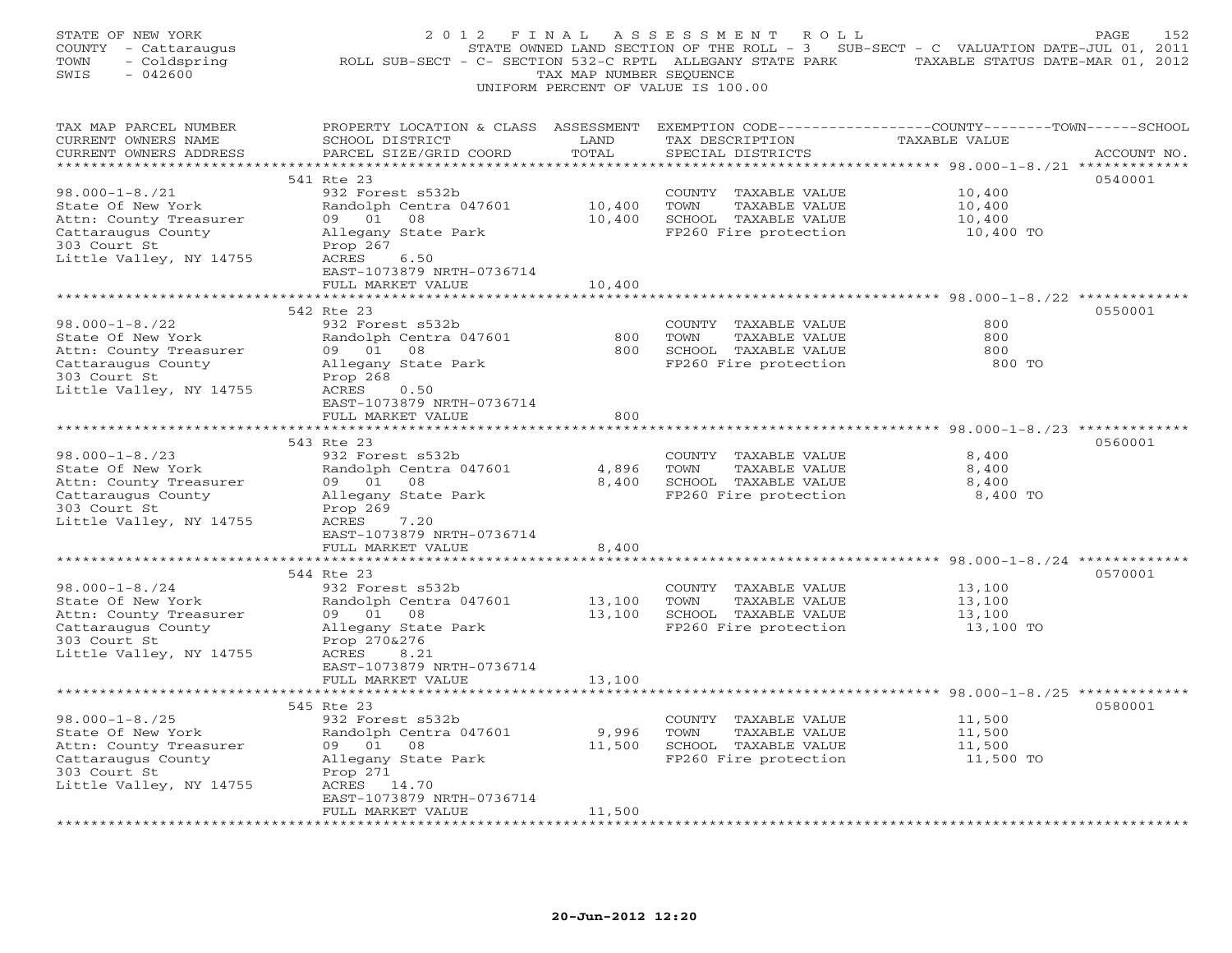| STATE OF NEW YORK<br>COUNTY - Cattaraugus<br>- Coldspring<br>TOWN<br>SWIS<br>$-042600$            | 2012 FINAL<br>ROLL SUB-SECT - C- SECTION 532-C RPTL ALLEGANY STATE PARK TAXABLE STATUS DATE-MAR 01, 2012                                                                        | TAX MAP NUMBER SEQUENCE | ASSESSMENT ROLL<br>UNIFORM PERCENT OF VALUE IS 100.00 | STATE OWNED LAND SECTION OF THE ROLL - 3 SUB-SECT - C VALUATION DATE-JUL 01, 2011 | PAGE<br>153 |
|---------------------------------------------------------------------------------------------------|---------------------------------------------------------------------------------------------------------------------------------------------------------------------------------|-------------------------|-------------------------------------------------------|-----------------------------------------------------------------------------------|-------------|
| TAX MAP PARCEL NUMBER<br>CURRENT OWNERS NAME<br>CURRENT OWNERS ADDRESS<br>*********************** | PROPERTY LOCATION & CLASS ASSESSMENT EXEMPTION CODE---------------COUNTY-------TOWN------SCHOOL<br>SCHOOL DISTRICT<br>PARCEL SIZE/GRID COORD<br>******************************* | LAND<br>TOTAL           | TAX DESCRIPTION<br>SPECIAL DISTRICTS                  | TAXABLE VALUE                                                                     | ACCOUNT NO. |
|                                                                                                   | 546 Rte 23                                                                                                                                                                      |                         |                                                       |                                                                                   | 0590001     |
| $98.000 - 1 - 8.726$                                                                              | 932 Forest s532b                                                                                                                                                                |                         | COUNTY TAXABLE VALUE                                  | 600                                                                               |             |
| State Of New York                                                                                 | Randolph Centra 047601                                                                                                                                                          | 600                     | TOWN<br>TAXABLE VALUE                                 | 600                                                                               |             |
| Attn: County Treasurer                                                                            | 09 01 08                                                                                                                                                                        |                         | 600 SCHOOL TAXABLE VALUE                              | 600                                                                               |             |
| Cattaraugus County                                                                                | Allegany State Park                                                                                                                                                             |                         | FP260 Fire protection                                 | 600 TO                                                                            |             |
| 303 Court St                                                                                      | Prop 274                                                                                                                                                                        |                         |                                                       |                                                                                   |             |
| Little Valley, NY 14755                                                                           | ACRES<br>0.40                                                                                                                                                                   |                         |                                                       |                                                                                   |             |
|                                                                                                   | EAST-1073879 NRTH-0736714                                                                                                                                                       |                         |                                                       |                                                                                   |             |
|                                                                                                   | FULL MARKET VALUE                                                                                                                                                               | 600                     |                                                       | *************** 98.000-1-8./27 ***********                                        |             |
|                                                                                                   | 547 Rte 23                                                                                                                                                                      |                         |                                                       |                                                                                   | 0510001     |
| $98.000 - 1 - 8.727$                                                                              | 932 Forest s532b                                                                                                                                                                |                         | COUNTY TAXABLE VALUE                                  | 3,200                                                                             |             |
| State Of New York                                                                                 | Randolph Centra 047601                                                                                                                                                          | 3,200                   | TOWN<br>TAXABLE VALUE                                 | 3,200                                                                             |             |
| Attn: County Treasurer                                                                            | 09 01 08                                                                                                                                                                        | 3,200                   | SCHOOL TAXABLE VALUE                                  | 3,200                                                                             |             |
| Cattaraugus County                                                                                | Allegany State Park                                                                                                                                                             |                         | FP260 Fire protection                                 | 3,200 TO                                                                          |             |
| 303 Court St                                                                                      | Prop 264                                                                                                                                                                        |                         |                                                       |                                                                                   |             |
| Little Valley, NY 14755                                                                           | 2.00<br>ACRES                                                                                                                                                                   |                         |                                                       |                                                                                   |             |
|                                                                                                   | EAST-1073879 NRTH-0736714                                                                                                                                                       |                         |                                                       |                                                                                   |             |
|                                                                                                   | FULL MARKET VALUE                                                                                                                                                               | 3,200                   |                                                       |                                                                                   |             |
|                                                                                                   | 557 Rte 23                                                                                                                                                                      |                         |                                                       |                                                                                   | 0859001     |
| $98.000 - 1 - 9$                                                                                  | 932 Forest s532b                                                                                                                                                                |                         | COUNTY TAXABLE VALUE                                  | 693,800                                                                           |             |
| State Of New York                                                                                 | Randolph Centra 047601                                                                                                                                                          | 48,255                  | TOWN<br>TAXABLE VALUE                                 | 693,800                                                                           |             |
| Attn: County Treasurer                                                                            | 10/17 01 08                                                                                                                                                                     | 693,800                 | SCHOOL TAXABLE VALUE                                  | 693,800                                                                           |             |
| Cattaraugus County                                                                                | Allegany State Park                                                                                                                                                             |                         | FP260 Fire protection                                 | 693,800 TO                                                                        |             |
| 303 Court St                                                                                      | Prop 187                                                                                                                                                                        |                         |                                                       |                                                                                   |             |
| Little Valley, NY 14755                                                                           | ACRES 88.61                                                                                                                                                                     |                         |                                                       |                                                                                   |             |
|                                                                                                   | EAST-1068616 NRTH-0741651                                                                                                                                                       |                         |                                                       |                                                                                   |             |
|                                                                                                   | FULL MARKET VALUE<br>* * * * * * * * * * * * * * * * * *                                                                                                                        | 693,800<br>************ |                                                       |                                                                                   |             |
|                                                                                                   | 558 Rte 23                                                                                                                                                                      |                         |                                                       |                                                                                   | 0860101     |
| $98.000 - 1 - 9.72$                                                                               | 932 Forest s532b                                                                                                                                                                |                         | COUNTY TAXABLE VALUE                                  | 616,400                                                                           |             |
| State Of New York                                                                                 | Randolph Centra 047601                                                                                                                                                          | 37,000                  | TOWN<br>TAXABLE VALUE                                 | 616,400                                                                           |             |
| Attn: County Treasurer                                                                            | 10/17 01 08                                                                                                                                                                     | 616,400                 | SCHOOL TAXABLE VALUE                                  | 616,400                                                                           |             |
| Cattaraugus County                                                                                | Allegany State Park                                                                                                                                                             |                         | FP260 Fire protection                                 | 616,400 TO                                                                        |             |
| 303 Court St                                                                                      | Prop 221                                                                                                                                                                        |                         |                                                       |                                                                                   |             |
| Little Valley, NY 14755                                                                           | ACRES 80.40                                                                                                                                                                     |                         |                                                       |                                                                                   |             |
|                                                                                                   | EAST-1068839 NRTH-0741944                                                                                                                                                       |                         |                                                       |                                                                                   |             |
|                                                                                                   | FULL MARKET VALUE                                                                                                                                                               | 616,400                 |                                                       |                                                                                   |             |
|                                                                                                   | 590 Rte 23                                                                                                                                                                      |                         |                                                       |                                                                                   | 1170101     |
| $98.000 - 1 - 9.73$                                                                               | 932 Forest s532b                                                                                                                                                                |                         | COUNTY TAXABLE VALUE                                  | 851,800                                                                           |             |
| State Of New York                                                                                 | Randolph Centra 047601                                                                                                                                                          | 165,280                 | TAXABLE VALUE<br>TOWN                                 | 851,800                                                                           |             |
| Attn: County Treasurer                                                                            | 17  01  08                                                                                                                                                                      | 851,800                 | SCHOOL TAXABLE VALUE                                  | 851,800                                                                           |             |
| Cattaraugus County                                                                                | Allegany State Park                                                                                                                                                             |                         | FP260 Fire protection                                 | 851,800 TO                                                                        |             |
| 303 Court St                                                                                      | Prop 1                                                                                                                                                                          |                         |                                                       |                                                                                   |             |
| Little Valley, NY 14755                                                                           | ACRES 419.47                                                                                                                                                                    |                         |                                                       |                                                                                   |             |
|                                                                                                   | EAST-1068839 NRTH-0741944                                                                                                                                                       |                         |                                                       |                                                                                   |             |
|                                                                                                   | FULL MARKET VALUE                                                                                                                                                               | 851,800                 |                                                       |                                                                                   |             |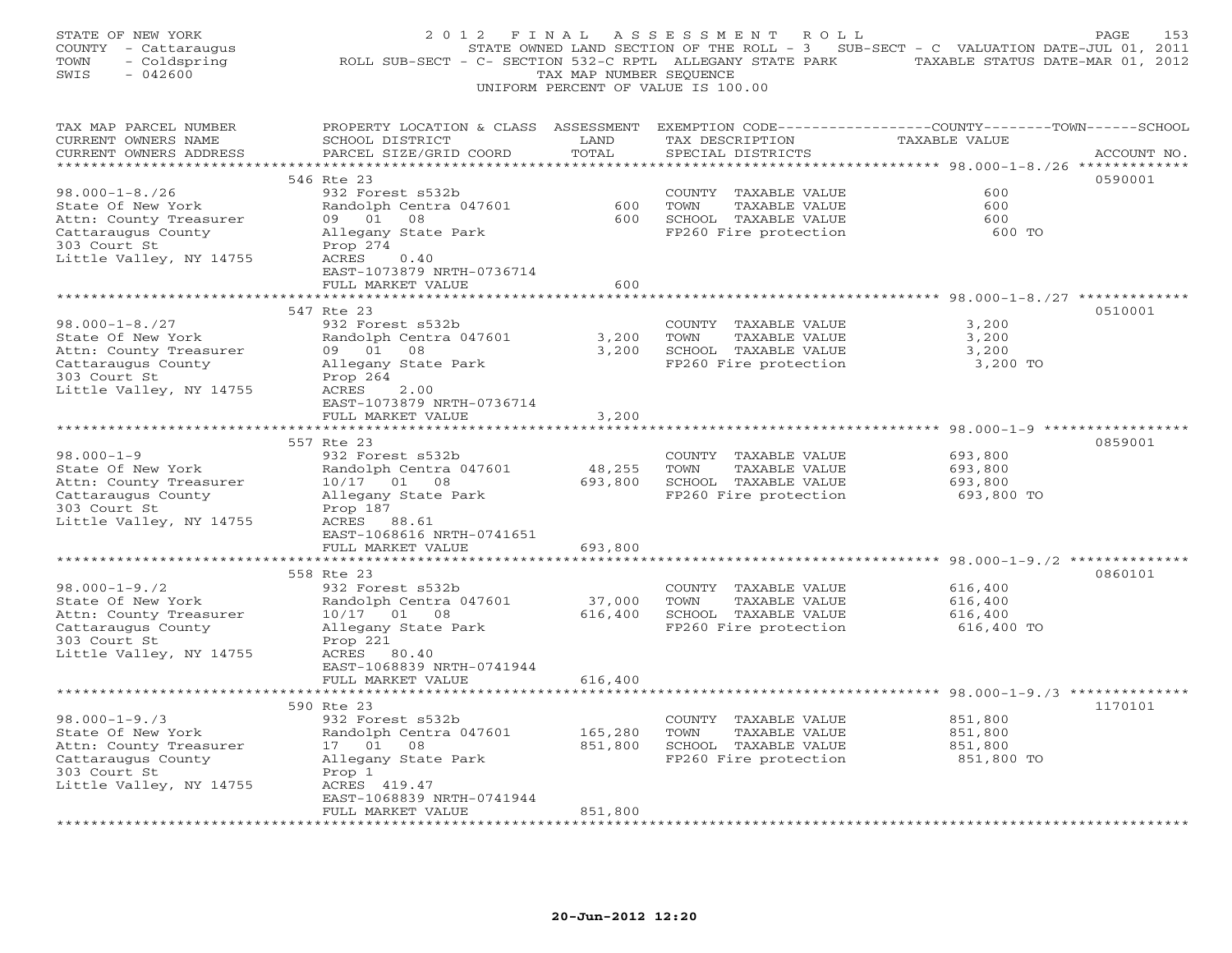| STATE OF NEW YORK<br>COUNTY - Cattaraugus<br>TOWN<br>- Coldspring<br>$-042600$<br>SWIS                                                | 2012 FINAL<br>ROLL SUB-SECT - C- SECTION 532-C RPTL ALLEGANY STATE PARK TAXABLE STATUS DATE-MAR 01, 2012                                      | TAX MAP NUMBER SEQUENCE | ASSESSMENT ROLL<br>UNIFORM PERCENT OF VALUE IS 100.00                                          | STATE OWNED LAND SECTION OF THE ROLL - 3 SUB-SECT - C VALUATION DATE-JUL 01, 2011          | PAGE<br>154 |
|---------------------------------------------------------------------------------------------------------------------------------------|-----------------------------------------------------------------------------------------------------------------------------------------------|-------------------------|------------------------------------------------------------------------------------------------|--------------------------------------------------------------------------------------------|-------------|
| TAX MAP PARCEL NUMBER<br>CURRENT OWNERS NAME<br>CURRENT OWNERS ADDRESS                                                                | PROPERTY LOCATION & CLASS ASSESSMENT EXEMPTION CODE----------------COUNTY-------TOWN------SCHOOL<br>SCHOOL DISTRICT<br>PARCEL SIZE/GRID COORD | LAND<br>TOTAL           | TAX DESCRIPTION<br>SPECIAL DISTRICTS                                                           | <b>TAXABLE VALUE</b>                                                                       | ACCOUNT NO. |
|                                                                                                                                       | 589 Wolf Run Rd                                                                                                                               |                         |                                                                                                |                                                                                            | 1160001     |
| $98.000 - 1 - 10$<br>State Of New York<br>Attn: County Treasurer<br>Cattaraugus County<br>303 Court St<br>Little Valley, NY 14755     | 932 Forest s532b<br>Randolph Centra 047601<br>16  01  08<br>Allegany State Park<br>Prop 278<br>ACRES<br>1.00<br>EAST-1068432 NRTH-0736747     | 1,600<br>1,600          | COUNTY TAXABLE VALUE<br>TOWN<br>TAXABLE VALUE<br>SCHOOL TAXABLE VALUE<br>FP260 Fire protection | 1,600<br>1,600<br>1,600<br>1,600 TO                                                        |             |
|                                                                                                                                       | FULL MARKET VALUE                                                                                                                             | 1,600                   |                                                                                                |                                                                                            |             |
| $98.000 - 1 - 10.711$<br>State Of New York<br>Attn: County Treasurer<br>Cattaraugus County<br>303 Court St<br>Little Valley, NY 14755 | 588 Wolf Run Rd<br>932 Forest s532b<br>Randolph Centra 047601<br>16 01 08<br>Allegany State Park<br>Prop 1<br>ACRES 567.00                    | 182,390<br>883,900      | COUNTY TAXABLE VALUE<br>TOWN<br>TAXABLE VALUE<br>SCHOOL TAXABLE VALUE<br>FP260 Fire protection | ************* 98.000-1-10./11 *************<br>883,900<br>883,900<br>883,900<br>883,900 TO | 1150001     |
|                                                                                                                                       | EAST-1068459 NRTH-0736874<br>FULL MARKET VALUE                                                                                                | 883,900                 |                                                                                                |                                                                                            |             |
| **********************<br>$98.000 - 1 - 11$<br>State Of New York                                                                      | 601 Ouaker Dr<br>932 Forest s532b<br>Randolph Centra 047601                                                                                   | 101,736                 | COUNTY TAXABLE VALUE<br>TOWN<br>TAXABLE VALUE                                                  | 747,300<br>747,300                                                                         | 1310001     |
| Attn: County Treasurer<br>Cattaraugus County<br>303 Court St<br>Little Valley, NY 14755                                               | 21 01 08<br>Allegany State Park<br>Prop 1<br>ACRES 336.37<br>EAST-1063123 NRTH-0737243                                                        | 747,300                 | SCHOOL TAXABLE VALUE<br>FP260 Fire protection                                                  | 747,300<br>747,300 TO                                                                      |             |
|                                                                                                                                       | FULL MARKET VALUE                                                                                                                             | 747,300                 |                                                                                                |                                                                                            |             |
|                                                                                                                                       | *******************<br>602 Quaker Dr                                                                                                          | ***************         |                                                                                                |                                                                                            | 1320006     |
| $98.000 - 1 - 11.72$<br>State Of New York<br>Attn: County Treasurer<br>Cattaraugus County<br>303 Court St<br>Little Valley, NY 14755  | 932 Forest s532b<br>Randolph Centra 047601<br>21 01<br>08<br>Allegany State Park<br>Prop 192<br>ACRES 301.93                                  | 41,982<br>467,700       | COUNTY TAXABLE VALUE<br>TOWN<br>TAXABLE VALUE<br>SCHOOL TAXABLE VALUE<br>FP260 Fire protection | 467,700<br>467,700<br>467,700<br>467,700 TO                                                |             |
|                                                                                                                                       | EAST-1063319 NRTH-0737224<br>FULL MARKET VALUE                                                                                                | 467,700                 |                                                                                                |                                                                                            |             |
|                                                                                                                                       | *************************<br>603 Quaker Dr                                                                                                    |                         |                                                                                                |                                                                                            | 1330001     |
| $98.000 - 1 - 11.73$<br>State Of New York<br>Attn: County Treasurer<br>Cattaraugus County                                             | 932 Forest s532b<br>Randolph Centra 047601<br>21 01 08<br>Allegany State Park                                                                 | 9,860<br>28,700         | COUNTY TAXABLE VALUE<br>TOWN<br>TAXABLE VALUE<br>SCHOOL TAXABLE VALUE<br>FP260 Fire protection | 28,700<br>28,700<br>28,700<br>28,700 TO                                                    |             |
| 303 Court St<br>Little Valley, NY 14755                                                                                               | Prop 194<br>ACRES 25.00<br>EAST-1063319 NRTH-0737224<br>FULL MARKET VALUE                                                                     | 28,700                  |                                                                                                |                                                                                            |             |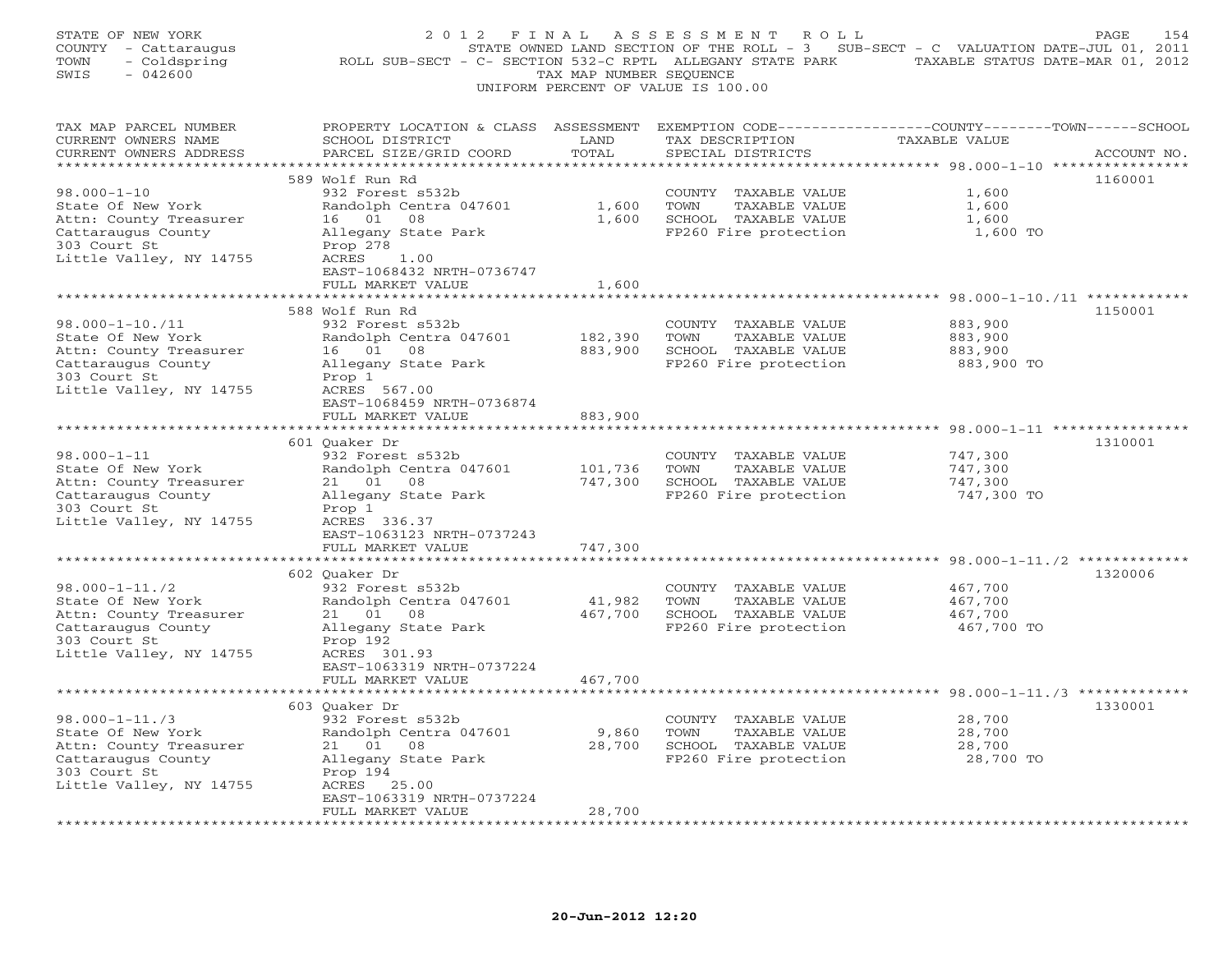| STATE OF NEW YORK<br>COUNTY - Cattaraugus<br>- Coldspring<br>TOWN<br>$-042600$<br>SWIS | 2 0 1 2<br>ROLL SUB-SECT - C- SECTION 532-C RPTL ALLEGANY STATE PARK                                                                         | TAX MAP NUMBER SEQUENCE | FINAL ASSESSMENT<br>R O L L<br>STATE OWNED LAND SECTION OF THE ROLL - 3 SUB-SECT - C VALUATION DATE-JUL 01, 2011<br>UNIFORM PERCENT OF VALUE IS 100.00 | TAXABLE STATUS DATE-MAR 01, 2012 | PAGE<br>155 |
|----------------------------------------------------------------------------------------|----------------------------------------------------------------------------------------------------------------------------------------------|-------------------------|--------------------------------------------------------------------------------------------------------------------------------------------------------|----------------------------------|-------------|
| TAX MAP PARCEL NUMBER<br>CURRENT OWNERS NAME<br>CURRENT OWNERS ADDRESS                 | PROPERTY LOCATION & CLASS ASSESSMENT EXEMPTION CODE---------------COUNTY-------TOWN------SCHOOL<br>SCHOOL DISTRICT<br>PARCEL SIZE/GRID COORD | LAND<br>TOTAL           | TAX DESCRIPTION<br>SPECIAL DISTRICTS                                                                                                                   | TAXABLE VALUE                    | ACCOUNT NO. |
|                                                                                        |                                                                                                                                              |                         |                                                                                                                                                        |                                  | 1340001     |
| $98.000 - 1 - 11.74$                                                                   | 604 Quaker Dr<br>932 Forest s532b                                                                                                            |                         | COUNTY TAXABLE VALUE                                                                                                                                   | 1,600                            |             |
| State Of New York                                                                      | Randolph Centra 047601                                                                                                                       | 1,600                   | TOWN<br>TAXABLE VALUE                                                                                                                                  | 1,600                            |             |
| Attn: County Treasurer                                                                 | 21 01<br>08                                                                                                                                  | 1,600                   | SCHOOL TAXABLE VALUE                                                                                                                                   | 1,600                            |             |
| Cattaraugus County                                                                     | Allegany State Park                                                                                                                          |                         | FP260 Fire protection                                                                                                                                  | 1,600 TO                         |             |
| 303 Court St                                                                           | Prop 319                                                                                                                                     |                         |                                                                                                                                                        |                                  |             |
| Little Valley, NY 14755                                                                | ACRES<br>0.99                                                                                                                                |                         |                                                                                                                                                        |                                  |             |
|                                                                                        | EAST-1063319 NRTH-0737224<br>FULL MARKET VALUE                                                                                               | 1,600                   |                                                                                                                                                        |                                  |             |
|                                                                                        |                                                                                                                                              |                         |                                                                                                                                                        |                                  |             |
|                                                                                        | 587 Ouaker Dr                                                                                                                                |                         |                                                                                                                                                        |                                  | 1140001     |
| $98.000 - 1 - 11.75$                                                                   | 932 Forest s532b                                                                                                                             |                         | COUNTY TAXABLE VALUE                                                                                                                                   | 279,800                          |             |
| State Of New York                                                                      | Randolph Centra 047601                                                                                                                       | 133,274                 | TOWN<br>TAXABLE VALUE                                                                                                                                  | 279,800                          |             |
| Attn: County Treasurer                                                                 | 15/16/21 01 08                                                                                                                               | 279,800                 | SCHOOL TAXABLE VALUE                                                                                                                                   | 279,800                          |             |
| Cattaraugus County                                                                     | Allegany State Park                                                                                                                          |                         | FP260 Fire protection                                                                                                                                  | 279,800 TO                       |             |
| 303 Court St<br>Little Valley, NY 14755                                                | Prop 255<br>ACRES 235.30                                                                                                                     |                         |                                                                                                                                                        |                                  |             |
|                                                                                        | EAST-1063319 NRTH-0737224                                                                                                                    |                         |                                                                                                                                                        |                                  |             |
|                                                                                        | FULL MARKET VALUE                                                                                                                            | 279,800                 |                                                                                                                                                        |                                  |             |
|                                                                                        |                                                                                                                                              |                         |                                                                                                                                                        |                                  |             |
|                                                                                        | 598 Browns Rd                                                                                                                                |                         |                                                                                                                                                        |                                  | 1280001     |
| $107.000 - 1 - 1$                                                                      | 932 Forest s532b                                                                                                                             |                         | COUNTY TAXABLE VALUE                                                                                                                                   | 1241,400                         |             |
| State Of New York<br>Attn: County Treasurer                                            | Randolph Centra 047601<br>20 01<br>08                                                                                                        | 160,160<br>1241,400     | TOWN<br>TAXABLE VALUE<br>SCHOOL TAXABLE VALUE                                                                                                          | 1241,400<br>1241,400             |             |
| Cattaraugus County                                                                     | Allegany State Park                                                                                                                          |                         | FP260 Fire protection                                                                                                                                  | 1241,400 TO                      |             |
| 303 Court St                                                                           | Prop 119                                                                                                                                     |                         |                                                                                                                                                        |                                  |             |
| Little Valley, NY 14755                                                                | ACRES 616.00                                                                                                                                 |                         |                                                                                                                                                        |                                  |             |
|                                                                                        | EAST-1063042 NRTH-0731075                                                                                                                    |                         |                                                                                                                                                        |                                  |             |
|                                                                                        | FULL MARKET VALUE                                                                                                                            | 1241,400                |                                                                                                                                                        |                                  |             |
|                                                                                        | 599 Browns Rd                                                                                                                                |                         |                                                                                                                                                        |                                  | 1290001     |
| $107.000 - 1 - 1.72$                                                                   | 932 Forest s532b                                                                                                                             |                         | COUNTY TAXABLE VALUE                                                                                                                                   | 62,500                           |             |
| State Of New York                                                                      | Randolph Centra 047601                                                                                                                       | 21,054                  | TOWN<br>TAXABLE VALUE                                                                                                                                  | 62,500                           |             |
| Attn: County Treasurer                                                                 | 20 01<br>08                                                                                                                                  | 62,500                  | SCHOOL TAXABLE VALUE                                                                                                                                   | 62,500                           |             |
| Cattaraugus County                                                                     | Allegany State Park                                                                                                                          |                         | FP260 Fire protection                                                                                                                                  | 62,500 TO                        |             |
| 303 Court St                                                                           | Prop 150                                                                                                                                     |                         |                                                                                                                                                        |                                  |             |
| Little Valley, NY 14755                                                                | ACRES 52.58<br>EAST-1063109 NRTH-0731043                                                                                                     |                         |                                                                                                                                                        |                                  |             |
|                                                                                        | FULL MARKET VALUE                                                                                                                            | 62,500                  |                                                                                                                                                        |                                  |             |
|                                                                                        |                                                                                                                                              |                         |                                                                                                                                                        |                                  |             |
|                                                                                        | 600 Browns Rd                                                                                                                                |                         |                                                                                                                                                        |                                  | 1300001     |
| $107.000 - 1 - 1.73$                                                                   | 932 Forest s532b                                                                                                                             |                         | COUNTY TAXABLE VALUE                                                                                                                                   | 31,800                           |             |
| State Of New York                                                                      | Randolph Centra 047601                                                                                                                       | 7,812                   | TOWN<br>TAXABLE VALUE                                                                                                                                  | 31,800                           |             |
| Attn: County Treasurer                                                                 | 20  01  08                                                                                                                                   | 31,800                  | SCHOOL TAXABLE VALUE                                                                                                                                   | 31,800                           |             |
| Cattaraugus County                                                                     | Allegany State Park                                                                                                                          |                         | FP260 Fire protection                                                                                                                                  | 31,800 TO                        |             |
| 303 Court St<br>Little Valley, NY 14755                                                | Prop 272<br>ACRES 25.20                                                                                                                      |                         |                                                                                                                                                        |                                  |             |
|                                                                                        | EAST-1063109 NRTH-0731043                                                                                                                    |                         |                                                                                                                                                        |                                  |             |
|                                                                                        | FULL MARKET VALUE                                                                                                                            | 31,800                  |                                                                                                                                                        |                                  |             |
|                                                                                        |                                                                                                                                              |                         |                                                                                                                                                        |                                  |             |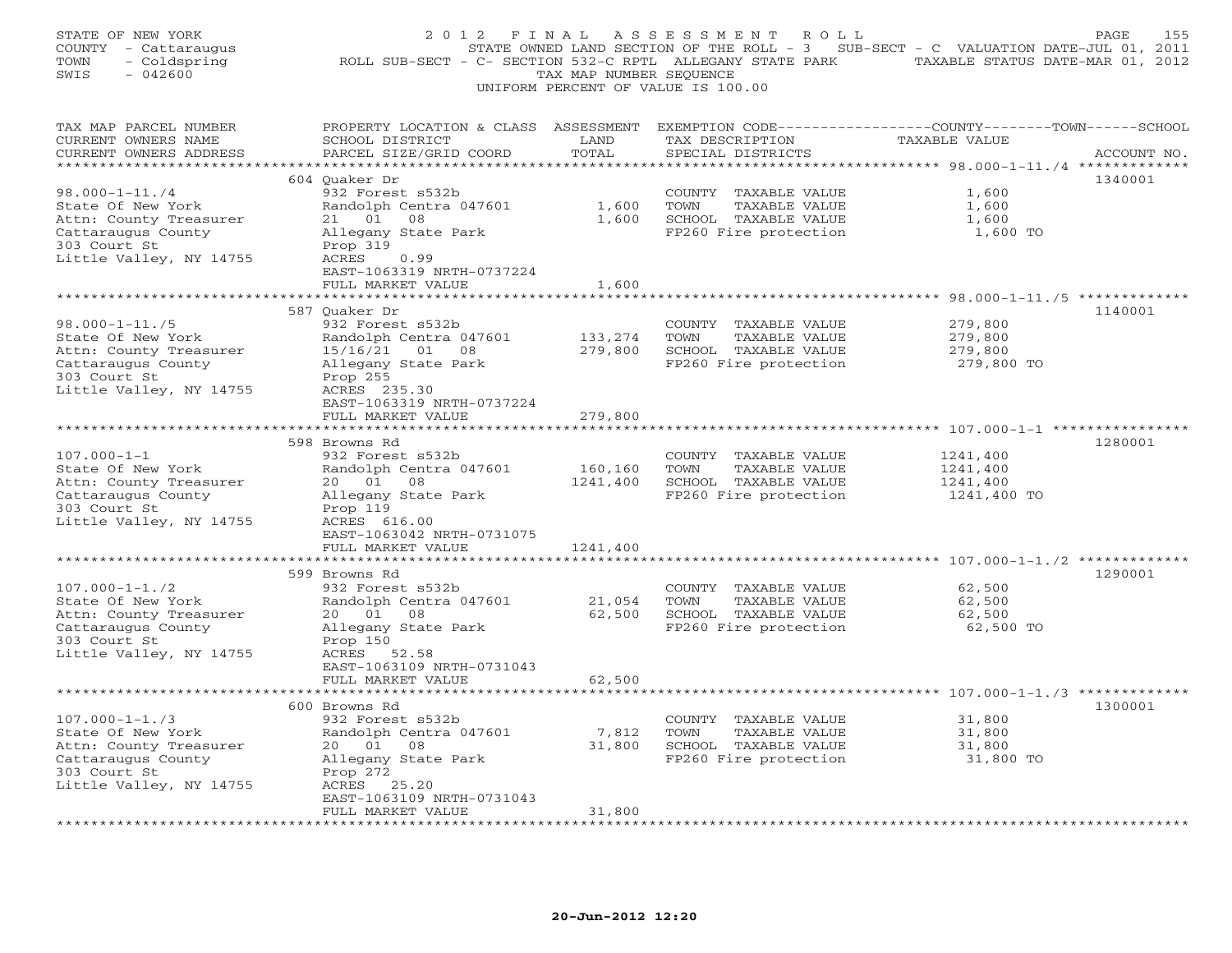| STATE OF NEW YORK<br>COUNTY - Cattaraugus<br>TOWN<br>- Coldspring<br>SWIS<br>$-042600$                                               | 2012 FINAL<br>ROLL SUB-SECT - C- SECTION 532-C RPTL ALLEGANY STATE PARK TAXABLE STATUS DATE-MAR 01, 2012                                                       | TAX MAP NUMBER SEQUENCE  | A S S E S S M E N T A O L L<br>STATE OWNED LAND SECTION OF THE ROLL - 3 SUB-SECT - C VALUATION DATE-JUL 01, 2011<br>UNIFORM PERCENT OF VALUE IS 100.00 |                                             | PAGE<br>156 |
|--------------------------------------------------------------------------------------------------------------------------------------|----------------------------------------------------------------------------------------------------------------------------------------------------------------|--------------------------|--------------------------------------------------------------------------------------------------------------------------------------------------------|---------------------------------------------|-------------|
| TAX MAP PARCEL NUMBER<br>CURRENT OWNERS NAME<br>CURRENT OWNERS ADDRESS                                                               | PROPERTY LOCATION & CLASS ASSESSMENT EXEMPTION CODE---------------COUNTY-------TOWN-----SCHOOL<br>SCHOOL DISTRICT<br>PARCEL SIZE/GRID COORD                    | LAND<br>TOTAL            | TAX DESCRIPTION<br>SPECIAL DISTRICTS                                                                                                                   | TAXABLE VALUE                               | ACCOUNT NO. |
|                                                                                                                                      | 597 Browns Rd                                                                                                                                                  |                          |                                                                                                                                                        |                                             | 1270001     |
| $107.000 - 1 - 1.74$<br>State Of New York<br>Attn: County Treasurer<br>Cattaraugus County<br>303 Court St<br>Little Valley, NY 14755 | 932 Forest s532b<br>Randolph Centra 047601<br>20 01<br>08<br>Allegany State Park<br>Prop 30<br>ACRES<br>53.50<br>EAST-1063109 NRTH-0731043                     | 13,910<br>72,200         | COUNTY TAXABLE VALUE<br>TOWN<br>TAXABLE VALUE<br>SCHOOL TAXABLE VALUE<br>FP260 Fire protection                                                         | 72,200<br>72,200<br>72,200<br>72,200 TO     |             |
|                                                                                                                                      | FULL MARKET VALUE                                                                                                                                              | 72,200                   |                                                                                                                                                        |                                             |             |
| $107.000 - 1 - 2$<br>State Of New York<br>Attn: County Treasurer<br>Cattaraugus County<br>303 Court St<br>Little Valley, NY 14755    | *************************<br>584 Wolf Run Rd<br>932 Forest s532b<br>Randolph Centra 047601<br>15 01 08<br>Allegany State Park<br>Prop 13<br>ACRES 446.72       | 162,347<br>748,500       | COUNTY TAXABLE VALUE<br>TOWN<br>TAXABLE VALUE<br>SCHOOL TAXABLE VALUE<br>FP260 Fire protection                                                         | 748,500<br>748,500<br>748,500<br>748,500 TO | 1110003     |
|                                                                                                                                      | EAST-1068364 NRTH-0731012                                                                                                                                      |                          |                                                                                                                                                        |                                             |             |
| **********************                                                                                                               | FULL MARKET VALUE                                                                                                                                              | 748,500                  |                                                                                                                                                        |                                             |             |
| $107.000 - 1 - 2.72$<br>State Of New York<br>Attn: County Treasurer<br>Cattaraugus County<br>303 Court St<br>Little Valley, NY 14755 | 585 Wolf Run Rd<br>932 Forest s532b<br>Randolph Centra 047601<br>15 01 08<br>Allegany State Park<br>Prop 191-Ab<br>ACRES 100.00                                | 43,220<br>171,100        | COUNTY TAXABLE VALUE<br>TOWN<br>TAXABLE VALUE<br>SCHOOL TAXABLE VALUE<br>FP260 Fire protection                                                         | 171,100<br>171,100<br>171,100<br>171,100 TO | 1120002     |
|                                                                                                                                      | EAST-1068319 NRTH-0730994                                                                                                                                      |                          |                                                                                                                                                        |                                             |             |
|                                                                                                                                      | FULL MARKET VALUE<br>* * * * * * * * * * * * * *<br>586 Wolf Run Rd                                                                                            | 171,100<br>************* |                                                                                                                                                        |                                             | 1130001     |
| $107.000 - 1 - 2.73$<br>State Of New York<br>Attn: County Treasurer<br>Cattaraugus County<br>303 Court St<br>Little Valley, NY 14755 | 932 Forest s532b<br>Randolph Centra 047601<br>15 01 08<br>Allegany State Park<br>Prop 193<br>ACRES 100.00<br>EAST-1068319 NRTH-0730994                         | 46,580<br>143,600        | COUNTY TAXABLE VALUE<br>TOWN<br>TAXABLE VALUE<br>SCHOOL TAXABLE VALUE<br>FP260 Fire protection                                                         | 143,600<br>143,600<br>143,600<br>143,600 TO |             |
|                                                                                                                                      | FULL MARKET VALUE                                                                                                                                              | 143,600                  |                                                                                                                                                        |                                             |             |
| $107.000 - 1 - 3$<br>State Of New York<br>Attn: County Treasurer<br>Cattaraugus County<br>303 Court St<br>Little Valley, NY 14755    | 519 Wolf Run Rd (Off)<br>932 Forest s532b<br>Randolph Centra 047601<br>08 01 08<br>Allegany State Park<br>Prop 25<br>ACRES 180.00<br>EAST-1073710 NRTH-0730957 | 302,800<br>302,800       | COUNTY TAXABLE VALUE<br>TOWN<br>TAXABLE VALUE<br>SCHOOL TAXABLE VALUE<br>FP260 Fire protection                                                         | 302,800<br>302,800<br>302,800<br>302,800 TO | 0320001     |
|                                                                                                                                      | FULL MARKET VALUE                                                                                                                                              | 302,800                  |                                                                                                                                                        |                                             |             |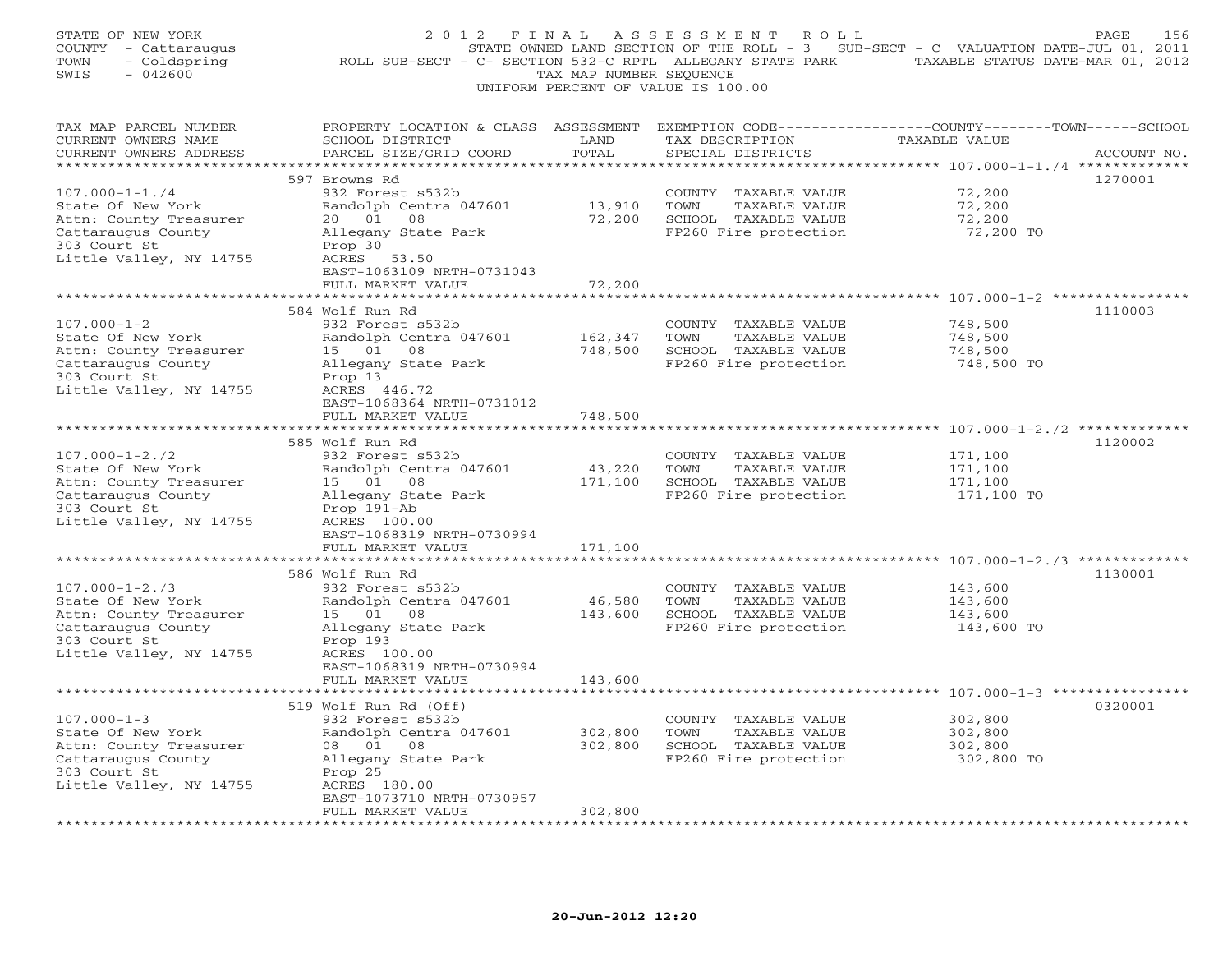| STATE OF NEW YORK<br>COUNTY - Cattaraugus<br>TOWN<br>$-042600$<br>SWIS                                                                                                                | 2012 FINAL ASSESSMENT ROLL<br>157<br>PAGE<br>STATE OWNED LAND SECTION OF THE ROLL - 3 SUB-SECT - C VALUATION DATE-JUL 01, 2011<br>STATE OWNED LAND SECTION OF THE ROLL - 3 SUB-SECT - C VALUATION DATE-JUL 01, 2011 - Coldspring - Coldspring ROLL SUB-SECT - C- SECTION 532-C RPTL ALLEGANY STATE PARK TAXABLE STATUS DATE-MAR 01, 2012<br>TAX MAP NUMBER SEOUENCE<br>UNIFORM PERCENT OF VALUE IS 100.00 |                      |                                                                                                      |                                                 |             |  |  |  |  |  |
|---------------------------------------------------------------------------------------------------------------------------------------------------------------------------------------|-----------------------------------------------------------------------------------------------------------------------------------------------------------------------------------------------------------------------------------------------------------------------------------------------------------------------------------------------------------------------------------------------------------|----------------------|------------------------------------------------------------------------------------------------------|-------------------------------------------------|-------------|--|--|--|--|--|
| TAX MAP PARCEL NUMBER<br>CURRENT OWNERS NAME<br>CURRENT OWNERS ADDRESS<br>*********************                                                                                       | PROPERTY LOCATION & CLASS ASSESSMENT<br>SCHOOL DISTRICT<br>PARCEL SIZE/GRID COORD TOTAL                                                                                                                                                                                                                                                                                                                   | <b>LAND</b>          | EXEMPTION CODE-----------------COUNTY-------TOWN------SCHOOL<br>TAX DESCRIPTION<br>SPECIAL DISTRICTS | TAXABLE VALUE                                   | ACCOUNT NO. |  |  |  |  |  |
|                                                                                                                                                                                       | 520 Wolf Run Rd (Off)                                                                                                                                                                                                                                                                                                                                                                                     |                      |                                                                                                      |                                                 | 0330001     |  |  |  |  |  |
| $107.000 - 1 - 3.72$<br>State Of New York<br>Attn: County Treasurer<br>Cattaraugus County<br>303 Court St<br>Prop 25<br>Little Valley, NY 14755                                       | 932 Forest s532b<br>Randolph Centra 047601 235,130<br>08/11 01 08<br>Allegany State Park<br>ACRES 564.00<br>EAST-1073689 NRTH-0730924<br>FULL MARKET VALUE                                                                                                                                                                                                                                                | 1110,700<br>1110,700 | COUNTY TAXABLE VALUE<br>TOWN<br>TAXABLE VALUE<br>SCHOOL TAXABLE VALUE<br>FP260 Fire protection       | 1110,700<br>1110,700<br>1110,700<br>1110,700 TO |             |  |  |  |  |  |
|                                                                                                                                                                                       | 498 Rte 23                                                                                                                                                                                                                                                                                                                                                                                                |                      |                                                                                                      |                                                 | 0110102     |  |  |  |  |  |
| $107.000 - 1 - 4$<br>State Of New York Randolph Centra 047601 251,780<br>Attn: County Treasurer<br>Cattaraugus County Mallegany State Park<br>303 Court St<br>Little Valley, NY 14755 | 932 Forest s532b<br>01 01 08<br>Prop 1&2<br>ACRES 745.00<br>EAST-1079101 NRTH-0730903                                                                                                                                                                                                                                                                                                                     | 1219,800             | COUNTY TAXABLE VALUE<br>TOWN<br>TAXABLE VALUE<br>TAXABLE VALUE<br>SCHOOL<br>FP260 Fire protection    | 1219,800<br>1219,800<br>1219,800<br>1219,800 TO |             |  |  |  |  |  |
|                                                                                                                                                                                       | FULL MARKET VALUE                                                                                                                                                                                                                                                                                                                                                                                         | 1219,800             |                                                                                                      |                                                 |             |  |  |  |  |  |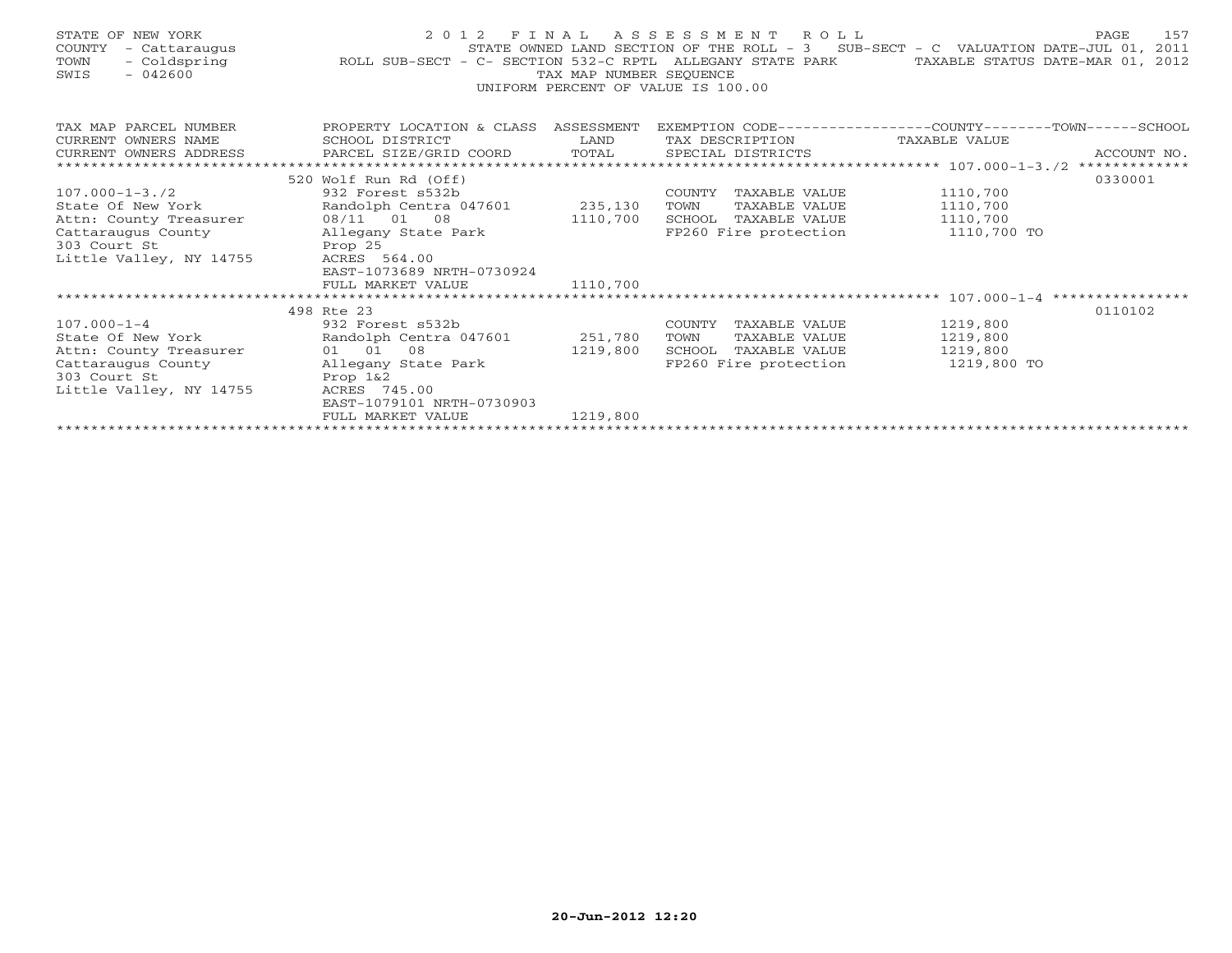|      | STATE OF NEW YORK    | 2012 FINAL ASSESSMENT ROLL                                                                    | <b>PAGE</b>     | 158 |
|------|----------------------|-----------------------------------------------------------------------------------------------|-----------------|-----|
|      | COUNTY - Cattaraugus | STATE OWNED LAND SECTION OF THE ROLL - 3 SUB-SECT - C VALUATION DATE-JUL 01, 2011             |                 |     |
| TOWN | - Coldspring         | TAXABLE STATUS DATE-MAR 01, 2012<br>ROLL SUB-SECT - C- SECTION 532-C RPTL ALLEGANY STATE PARK |                 |     |
| SWIS | $-042600$            |                                                                                               | RPS150/V04/L015 |     |
|      |                      | CURRENT DATE 6/20/2012                                                                        |                 |     |
|      |                      | UNIFORM PERCENT OF VALUE IS 100.00                                                            |                 |     |

# R O L L S U B S E C T I O N - C - T O T A L S

#### \*\*\* S P E C I A L D I S T R I C T S U M M A R Y \*\*\*

|                                 | TOTAL | EXTENSION | EXTENSTON | AD VALOREM | <b>FXFMPT</b> | TAXABLE   |
|---------------------------------|-------|-----------|-----------|------------|---------------|-----------|
| CODE DISTRICT NAME PARCELS TYPE |       |           | VALUE     | VALUE      | AMOUNT        | VALUE     |
|                                 |       |           |           |            |               |           |
| FP260 Fire protectio            |       | 107 TOTAL |           | 22991,700  |               | 22991,700 |

### \*\*\* S C H O O L D I S T R I C T S U M M A R Y \*\*\*

| CODE   | DISTRICT NAME    | TOTAL<br>PARCELS | ASSESSED<br>LAND | ASSESSED<br>TOTAL | EXEMPT<br>AMOUNT | TOTAL<br>TAXABLE | STAR<br>AMOUNT | STAR<br>TAXABLE |
|--------|------------------|------------------|------------------|-------------------|------------------|------------------|----------------|-----------------|
| 047601 | Randolph Central | 107              | 6331,347         | 22991,700         |                  | 22991,700        |                | 22991,700       |
|        | SUB-TOTAL        | 107              | 6331,347         | 22991,700         |                  | 22991,700        |                | 22991,700       |
|        | TOTAL            | 107              | 6331,347         | 22991,700         |                  | 22991,700        |                | 22991,700       |

### \*\*\* S Y S T E M C O D E S S U M M A R Y \*\*\*

#### NO SYSTEM EXEMPTIONS AT THIS LEVEL

#### \*\*\* E X E M P T I O N S U M M A R Y \*\*\*

#### NO EXEMPTIONS AT THIS LEVEL

| <b>ROLL</b> |                  | TOTAL   | <i><b>\SSESSED</b></i> | ASSESSED  | TAXABLE   | TAXABLE   | TAXABLE   | STAR      |
|-------------|------------------|---------|------------------------|-----------|-----------|-----------|-----------|-----------|
| <b>SEC</b>  | DESCRIPTION      | PARCELS | LAND                   | TOTAL     | COUNTY    | TOWN      | SCHOOL    | TAXABLE   |
|             | STATE OWNED LAND | 107     | 6331,347               | 22991,700 | 22991,700 | 22991,700 | 22991,700 | 22991,700 |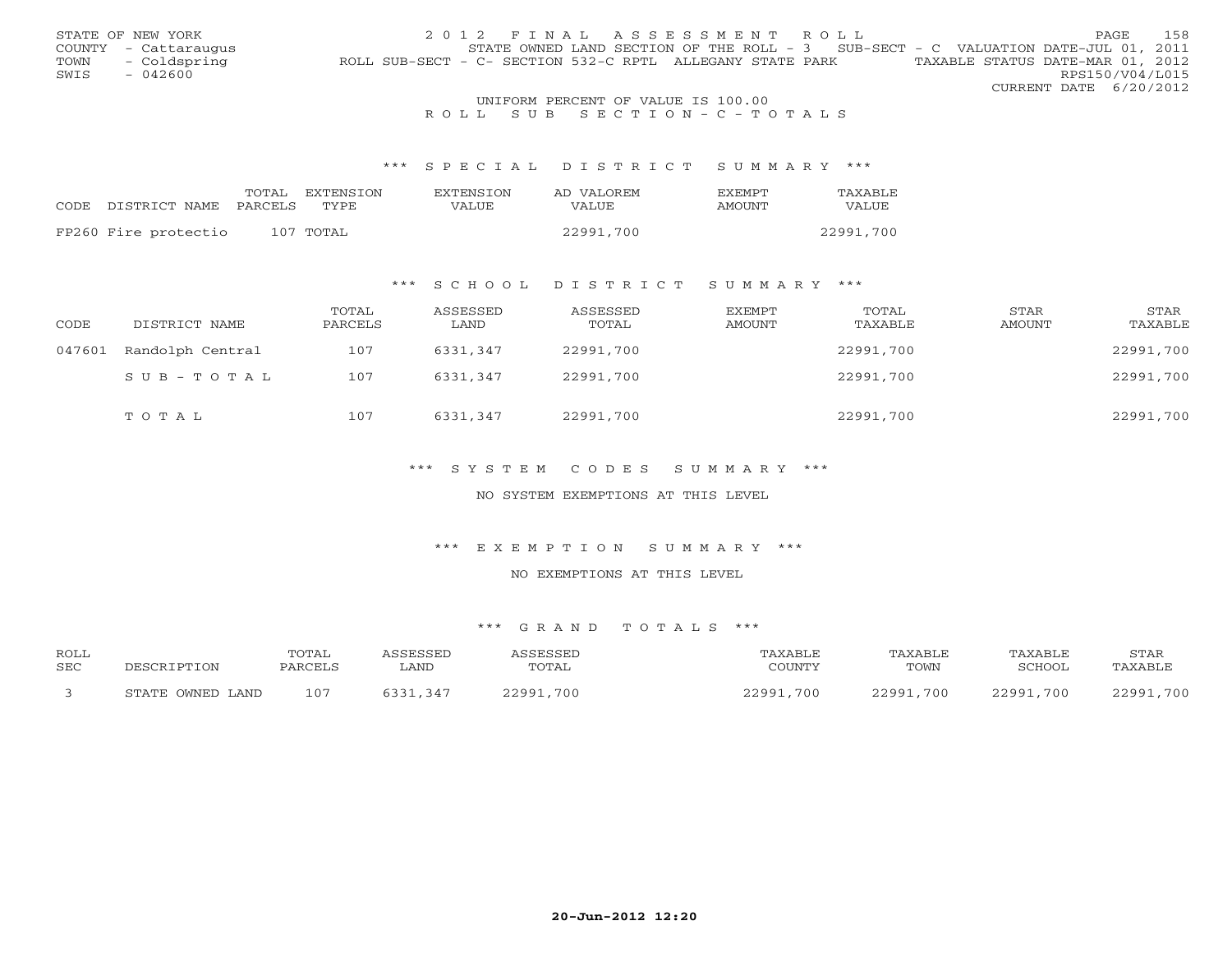| STATE OF NEW YORK<br>- Cattaraugus<br>COUNTY<br>- Coldspring<br>TOWN<br>SWIS<br>$-042600$ | 2 0 1 2<br>ROLL SUB-SECT - R- SECTION 536-A RPTL SCHOOL TAXABLE ONLY | TAX MAP NUMBER SEOUENCE | FINAL ASSESSMENT ROLL<br>STATE OWNED LAND SECTION OF THE ROLL - $3$ SUB-SECT - R VALUATION DATE-JUL 01,<br>UNIFORM PERCENT OF VALUE IS 100.00<br>UNIFORM PERCENT OF VALUE IS 100.00 |               | 159<br>PAGE<br>2011<br>TAXABLE STATUS DATE-MAR 01, 2012 |  |  |
|-------------------------------------------------------------------------------------------|----------------------------------------------------------------------|-------------------------|-------------------------------------------------------------------------------------------------------------------------------------------------------------------------------------|---------------|---------------------------------------------------------|--|--|
| TAX MAP PARCEL NUMBER                                                                     | PROPERTY LOCATION & CLASS                                            | ASSESSMENT              | EXEMPTION CODE-----------------COUNTY-------TOWN-----SCHOOL                                                                                                                         |               |                                                         |  |  |
| CURRENT OWNERS NAME                                                                       | SCHOOL DISTRICT                                                      | LAND                    | TAX DESCRIPTION                                                                                                                                                                     | TAXABLE VALUE |                                                         |  |  |
| CURRENT OWNERS ADDRESS                                                                    | PARCEL SIZE/GRID COORD TOTAL<br>ACCOUNT NO.<br>SPECIAL DISTRICTS     |                         |                                                                                                                                                                                     |               |                                                         |  |  |
|                                                                                           |                                                                      |                         |                                                                                                                                                                                     |               |                                                         |  |  |
|                                                                                           | 608 Hatchery Rd                                                      |                         |                                                                                                                                                                                     |               | 1360001                                                 |  |  |
| 70.004-2-40                                                                               | 941 SOL reforest                                                     |                         | STATE C/T 32301                                                                                                                                                                     | 127,900       | 127,900<br>$\Omega$                                     |  |  |
| State Of New York State Of New York                                                       | Randolph Centra 047601 33,000                                        |                         | COUNTY<br>TAXABLE VALUE                                                                                                                                                             |               |                                                         |  |  |
| Attn: County Treasurer                                                                    |                                                                      |                         | TOWN<br>TAXABLE VALUE                                                                                                                                                               |               |                                                         |  |  |
| Cattaraugus County Land Only - See 70.004-2-                                              |                                                                      |                         | SCHOOL<br>TAXABLE VALUE                                                                                                                                                             | 127,900       |                                                         |  |  |
| 303 Court St                                                                              | For Improvement Value                                                |                         | FP260 Fire protection                                                                                                                                                               | $0$ TO        |                                                         |  |  |
| Little Valley, NY 14755                                                                   | 51.10<br>ACRES                                                       |                         | 127,900 EX                                                                                                                                                                          |               |                                                         |  |  |
|                                                                                           | EAST-1051570 NRTH-0784770                                            |                         | WS260 Watershed                                                                                                                                                                     | $0$ TO        |                                                         |  |  |
|                                                                                           | DEED BOOK 00291 PG-00086                                             |                         | 127,900 EX                                                                                                                                                                          |               |                                                         |  |  |
|                                                                                           | FULL MARKET VALUE                                                    | 127,900                 |                                                                                                                                                                                     |               |                                                         |  |  |
|                                                                                           |                                                                      |                         |                                                                                                                                                                                     |               |                                                         |  |  |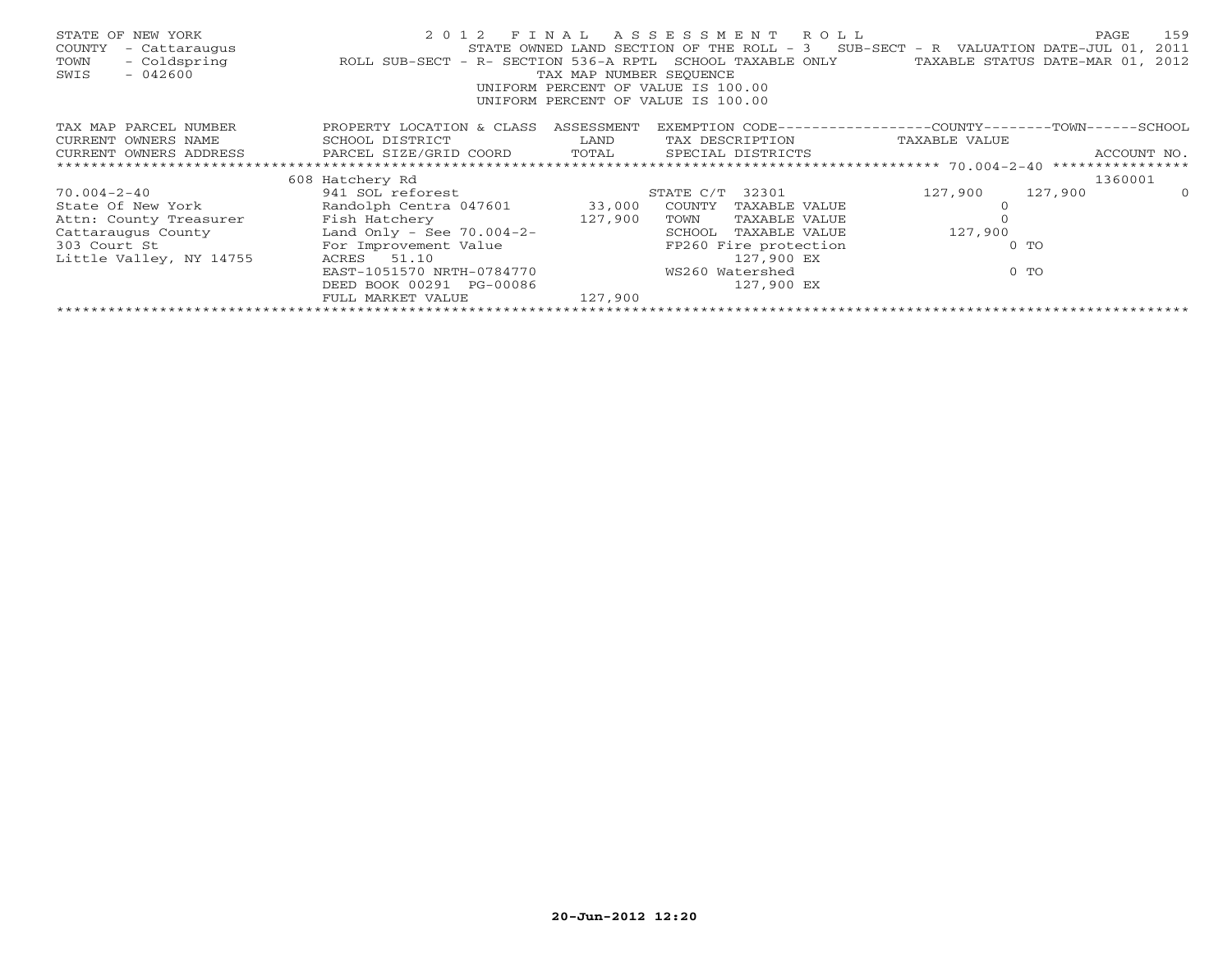|      | STATE OF NEW YORK    | 2012 FINAL ASSESSMENT ROLL                                                                    | PAGE.                  | 160 |
|------|----------------------|-----------------------------------------------------------------------------------------------|------------------------|-----|
|      | COUNTY - Cattaraugus | STATE OWNED LAND SECTION OF THE ROLL - 3 SUB-SECT - R VALUATION DATE-JUL 01, 2011             |                        |     |
| TOWN | - Coldspring         | TAXABLE STATUS DATE-MAR 01, 2012<br>ROLL SUB-SECT - R- SECTION 536-A RPTL SCHOOL TAXABLE ONLY |                        |     |
| SWIS | $-042600$            |                                                                                               | RPS150/V04/L015        |     |
|      |                      |                                                                                               | CURRENT DATE 6/20/2012 |     |
|      |                      | UNIFORM PERCENT OF VALUE IS 100.00                                                            |                        |     |

# R O L L S U B S E C T I O N - R - T O T A L S

#### \*\*\* S P E C I A L D I S T R I C T S U M M A R Y \*\*\*

| CODE | DISTRICT NAME                           | TOTAL<br>PARCELS | EXTENSTON<br>TYPE. | EXTENSTON<br>VALUE | AD VALOREM<br>VALUE | <b>FXFMPT</b><br>AMOUNT | TAXABLF<br>VALUE |
|------|-----------------------------------------|------------------|--------------------|--------------------|---------------------|-------------------------|------------------|
|      | FP260 Fire protectio<br>WS260 Watershed |                  | 1 TOTAL<br>l TOTAL |                    | 127.900<br>127,900  | 127,900<br>127,900      |                  |

#### \*\*\* S C H O O L D I S T R I C T S U M M A R Y \*\*\*

| CODE   | DISTRICT NAME    | TOTAL<br>PARCELS | ASSESSED<br>LAND | ASSESSED<br>TOTAL | <b>EXEMPT</b><br>AMOUNT | TOTAL<br>TAXABLE | STAR<br>AMOUNT | STAR<br>TAXABLE |
|--------|------------------|------------------|------------------|-------------------|-------------------------|------------------|----------------|-----------------|
| 047601 | Randolph Central |                  | 33,000           | 127,900           |                         | 127,900          |                | 127,900         |
|        | SUB-TOTAL        |                  | 33,000           | 127,900           |                         | 127,900          |                | 127,900         |
|        | TOTAL            |                  | 33,000           | 127,900           |                         | 127,900          |                | 127,900         |

#### \*\*\* S Y S T E M C O D E S S U M M A R Y \*\*\*

### NO SYSTEM EXEMPTIONS AT THIS LEVEL

# \*\*\* E X E M P T I O N S U M M A R Y \*\*\*

| CODE  | DESCRIPTION        | TOTAL<br>PARCELS | COUNTY             | TOWN               | SCHOOL |
|-------|--------------------|------------------|--------------------|--------------------|--------|
| 32301 | STATE C/T<br>TOTAL |                  | 127,900<br>127,900 | 127,900<br>127,900 |        |

| ROLL |                  | TOTAL   | ASSESSED | ASSESSED | TAXABLE | TAXABLE | TAXABLE | STAR    |
|------|------------------|---------|----------|----------|---------|---------|---------|---------|
| SEC  | DESCRIPTION      | PARCELS | . AND    | TOTAL    | COUNTY  | TOWN    | SCHOOL  | TAXABLE |
|      | STATE OWNED LAND |         | 33,000   | 127,900  |         |         | 127,900 | 127,900 |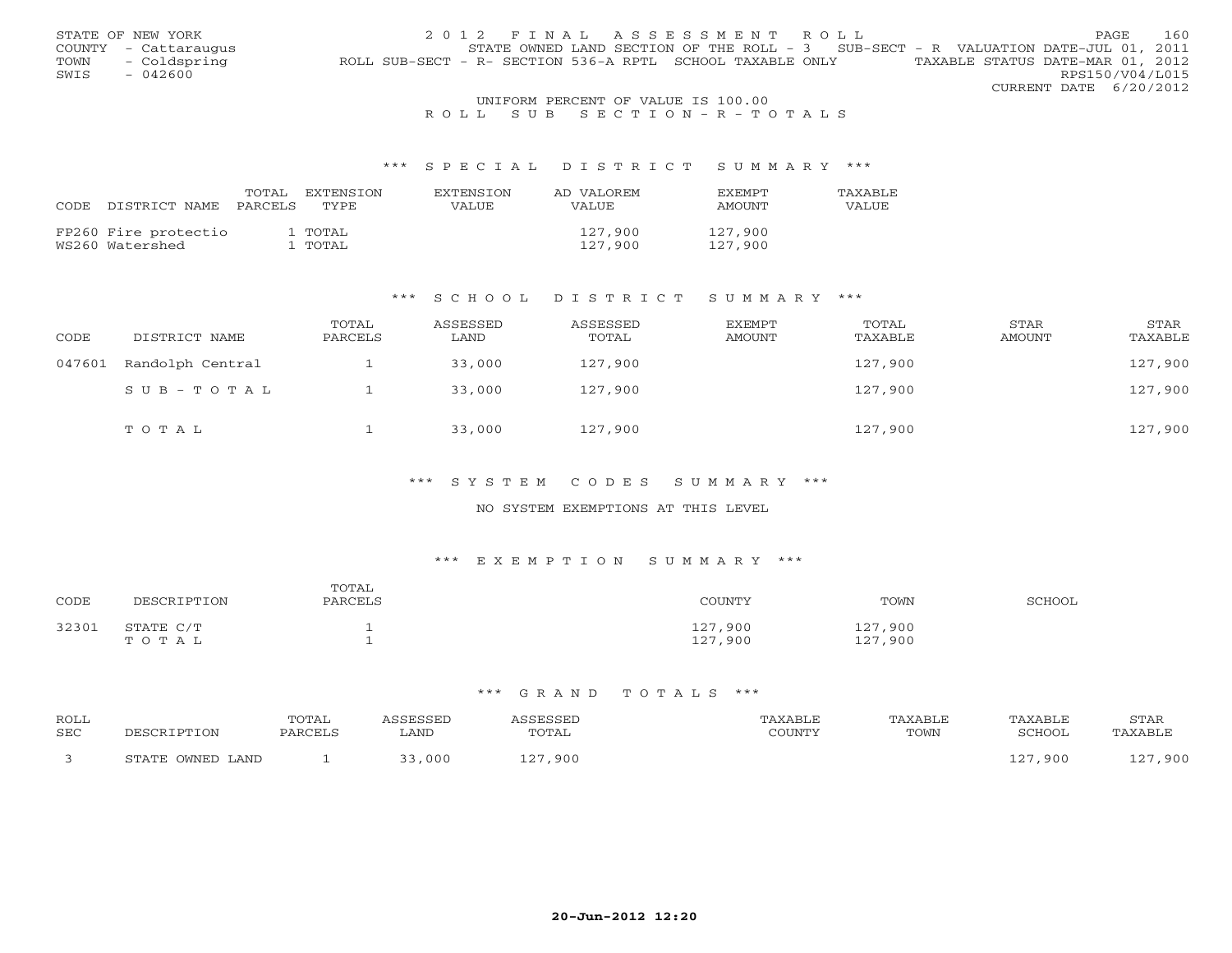| STATE OF NEW YORK<br><b>COUNTY</b><br>- Cattaraugus<br>TOWN<br>- Coldspring<br>$-042600$<br>SWIS | 2 0 1 2<br>ROLL SUB-SECT - Y- SECTION 545 | FINAL<br>TAX MAP NUMBER SEOUENCE<br>UNIFORM PERCENT OF VALUE IS 100.00<br>UNIFORM PERCENT OF VALUE IS 100.00 |                  | A S S E S S M E N T R O L L<br>STATE OWNED LAND SECTION OF THE ROLL - $3$ SUB-SECT - Y VALUATION DATE-JUL 01,<br>RPTL TRANSITION ASSESSMENTS | TAXABLE STATUS DATE-MAR 01, |                | 161<br>PAGE<br>2011<br>2012 |
|--------------------------------------------------------------------------------------------------|-------------------------------------------|--------------------------------------------------------------------------------------------------------------|------------------|----------------------------------------------------------------------------------------------------------------------------------------------|-----------------------------|----------------|-----------------------------|
| TAX MAP PARCEL NUMBER                                                                            | PROPERTY LOCATION & CLASS                 | ASSESSMENT                                                                                                   |                  | EXEMPTION CODE-----------------COUNTY-------TOWN------SCHOOL                                                                                 |                             |                |                             |
| CURRENT OWNERS NAME                                                                              | SCHOOL DISTRICT                           | LAND                                                                                                         |                  | TAX DESCRIPTION                                                                                                                              | TAXABLE VALUE               |                |                             |
| CURRENT OWNERS ADDRESS                                                                           | PARCEL SIZE/GRID COORD                    | TOTAL                                                                                                        |                  | SPECIAL DISTRICTS                                                                                                                            |                             |                | ACCOUNT NO.                 |
|                                                                                                  |                                           |                                                                                                              |                  |                                                                                                                                              |                             |                |                             |
|                                                                                                  | COUNTY Transition Assmt                   |                                                                                                              |                  |                                                                                                                                              |                             |                | 0764                        |
| $333.000 - 26 - 1$                                                                               | 993 Transition t                          |                                                                                                              | CNTY TAXBL 50006 |                                                                                                                                              | $\Omega$                    | 23,810         | 23,810                      |
| State Of New York                                                                                | Illegal School 040404<br>0.01             | $\Omega$<br>23,810                                                                                           | TOWN             | COUNTY TAXABLE VALUE<br>TAXABLE VALUE                                                                                                        | 23,810                      |                |                             |
| Attn: County Treasurer<br>Cattaraugus County                                                     | ACRES<br>FULL MARKET VALUE                | 23,810                                                                                                       |                  | SCHOOL TAXABLE VALUE                                                                                                                         | 0<br>$\Omega$               |                |                             |
| 303 Court St                                                                                     |                                           |                                                                                                              |                  |                                                                                                                                              |                             |                |                             |
| Little Valley, NY 14755                                                                          |                                           |                                                                                                              |                  |                                                                                                                                              |                             |                |                             |
|                                                                                                  |                                           |                                                                                                              |                  |                                                                                                                                              |                             |                |                             |
|                                                                                                  | TOWN Transition Assmt                     |                                                                                                              |                  |                                                                                                                                              |                             |                | 0765                        |
| $333.000 - 26 - 2$                                                                               | 993 Transition t                          |                                                                                                              | TOWN TAXBL 50005 |                                                                                                                                              | 23,810                      | $\Omega$       | 23,810                      |
| State Of New York                                                                                | Illegal School 040404                     | $\Omega$                                                                                                     |                  | COUNTY TAXABLE VALUE                                                                                                                         | - 0                         |                |                             |
| Attn: County Treasurer                                                                           | 0.01<br>ACRES                             | 23,810                                                                                                       | TOWN             | TAXABLE VALUE                                                                                                                                | 23,810                      |                |                             |
| Cattaraugus County                                                                               | FULL MARKET VALUE                         | 23,810                                                                                                       |                  | SCHOOL TAXABLE VALUE                                                                                                                         |                             |                |                             |
| 303 Court St                                                                                     |                                           |                                                                                                              |                  | FP260 Fire protection                                                                                                                        |                             | 0 <sub>0</sub> |                             |
| Little Valley, NY 14755                                                                          |                                           |                                                                                                              |                  |                                                                                                                                              |                             |                |                             |
|                                                                                                  | SCHOOL Transition Assmt                   |                                                                                                              |                  |                                                                                                                                              |                             |                | 0766                        |
| $333.000 - 26 - 3$                                                                               | 993 Transition t                          |                                                                                                              | SCHL TAXBL 50001 |                                                                                                                                              | 23,910                      | 23,910         |                             |
| State Of New York                                                                                | Randolph Centra 047601                    | $\overline{0}$                                                                                               |                  | COUNTY TAXABLE VALUE                                                                                                                         | 0                           |                |                             |
| Attn: County Treasurer                                                                           | ACRES 0.01                                | 23,910                                                                                                       | TOWN             | TAXABLE VALUE                                                                                                                                | $\Omega$                    |                |                             |
| Cattaraugus County                                                                               | FULL MARKET VALUE                         | 23,910                                                                                                       |                  | SCHOOL TAXABLE VALUE                                                                                                                         | 23,910                      |                |                             |
| 303 Court St                                                                                     |                                           |                                                                                                              |                  |                                                                                                                                              |                             |                |                             |
| Little Valley, NY 14755                                                                          |                                           |                                                                                                              |                  |                                                                                                                                              |                             |                |                             |
|                                                                                                  |                                           |                                                                                                              |                  |                                                                                                                                              |                             |                |                             |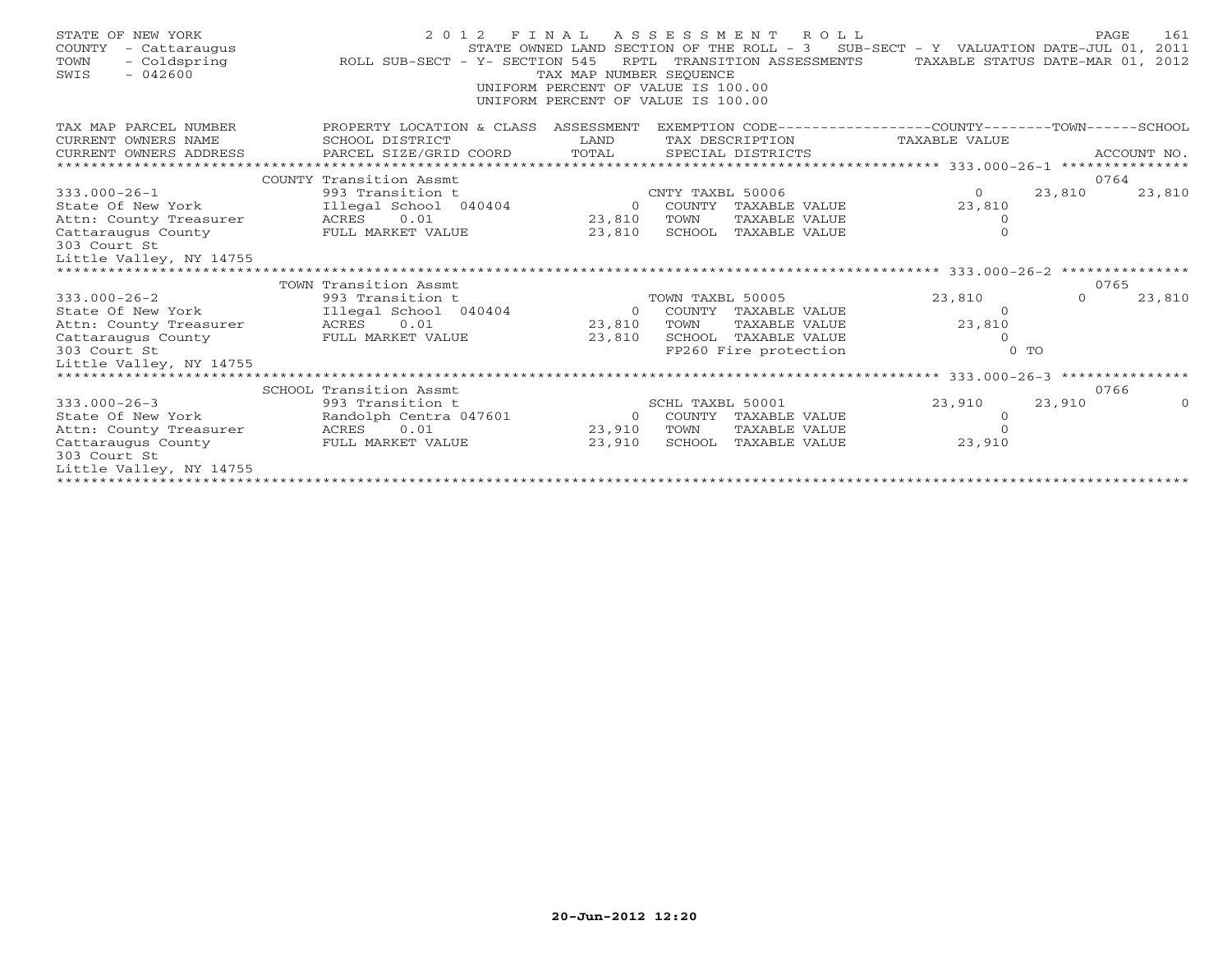|      | STATE OF NEW YORK    | 2012 FINAL ASSESSMENT ROLL                                                                     | <b>PAGE</b>            | - 162 |
|------|----------------------|------------------------------------------------------------------------------------------------|------------------------|-------|
|      | COUNTY - Cattaraugus | STATE OWNED LAND SECTION OF THE ROLL - 3 SUB-SECT - Y VALUATION DATE-JUL 01, 2011              |                        |       |
| TOWN | - Coldspring         | TAXABLE STATUS DATE-MAR 01, 2012<br>ROLL SUB-SECT - Y- SECTION 545 RPTL TRANSITION ASSESSMENTS |                        |       |
| SWIS | $-042600$            |                                                                                                | RPS150/V04/L015        |       |
|      |                      |                                                                                                | CURRENT DATE 6/20/2012 |       |
|      |                      | UNIFORM PERCENT OF VALUE IS 100.00                                                             |                        |       |

# R O L L S U B S E C T I O N - Y - T O T A L S

#### \*\*\* S P E C I A L D I S T R I C T S U M M A R Y \*\*\*

|                            | TOTAL | EXTENSION | EXTENSION | AD VALOREM   | <b>FXFMPT</b> | TAXARLE |
|----------------------------|-------|-----------|-----------|--------------|---------------|---------|
| CODE DISTRICT NAME PARCELS |       | TYPE      | VALUE     | <b>VALUE</b> | <b>AMOUNT</b> | VALUE   |
|                            |       |           |           |              |               |         |
| FP260 Fire protectio       |       | TOTAL     |           |              |               |         |

### \*\*\* S C H O O L D I S T R I C T S U M M A R Y \*\*\*

| CODE             | DISTRICT NAME                      | TOTAL<br>PARCELS | ASSESSED<br>LAND | ASSESSED<br>TOTAL | <b>EXEMPT</b><br>AMOUNT | TOTAL<br>TAXABLE | STAR<br>AMOUNT | STAR<br>TAXABLE |
|------------------|------------------------------------|------------------|------------------|-------------------|-------------------------|------------------|----------------|-----------------|
| 040404<br>047601 | Illegal School<br>Randolph Central |                  |                  | 47,620<br>23,910  | 47,620                  | 23,910           |                | 23,910          |
|                  | $SUB - TO T AL$                    |                  |                  | 71,530            | 47,620                  | 23,910           |                | 23,910          |
|                  | TOTAL                              |                  |                  | 71,530            | 47,620                  | 23,910           |                | 23,910          |

#### \*\*\* S Y S T E M C O D E S S U M M A R Y \*\*\*

| CODE           | DESCRIPTION              | TOTAL<br>PARCELS | COUNTY           | TOWN             | SCHOOL           |
|----------------|--------------------------|------------------|------------------|------------------|------------------|
| 50001<br>50005 | SCHL TAXBL<br>TOWN TAXBL |                  | 23,910<br>23,810 | 23,910           | 23,810           |
| 50006          | CNTY TAXBL<br>TOTAL      |                  | 47,720           | 23,810<br>47,720 | 23,810<br>47,620 |

### \*\*\* E X E M P T I O N S U M M A R Y \*\*\*

NO EXEMPTIONS AT THIS LEVEL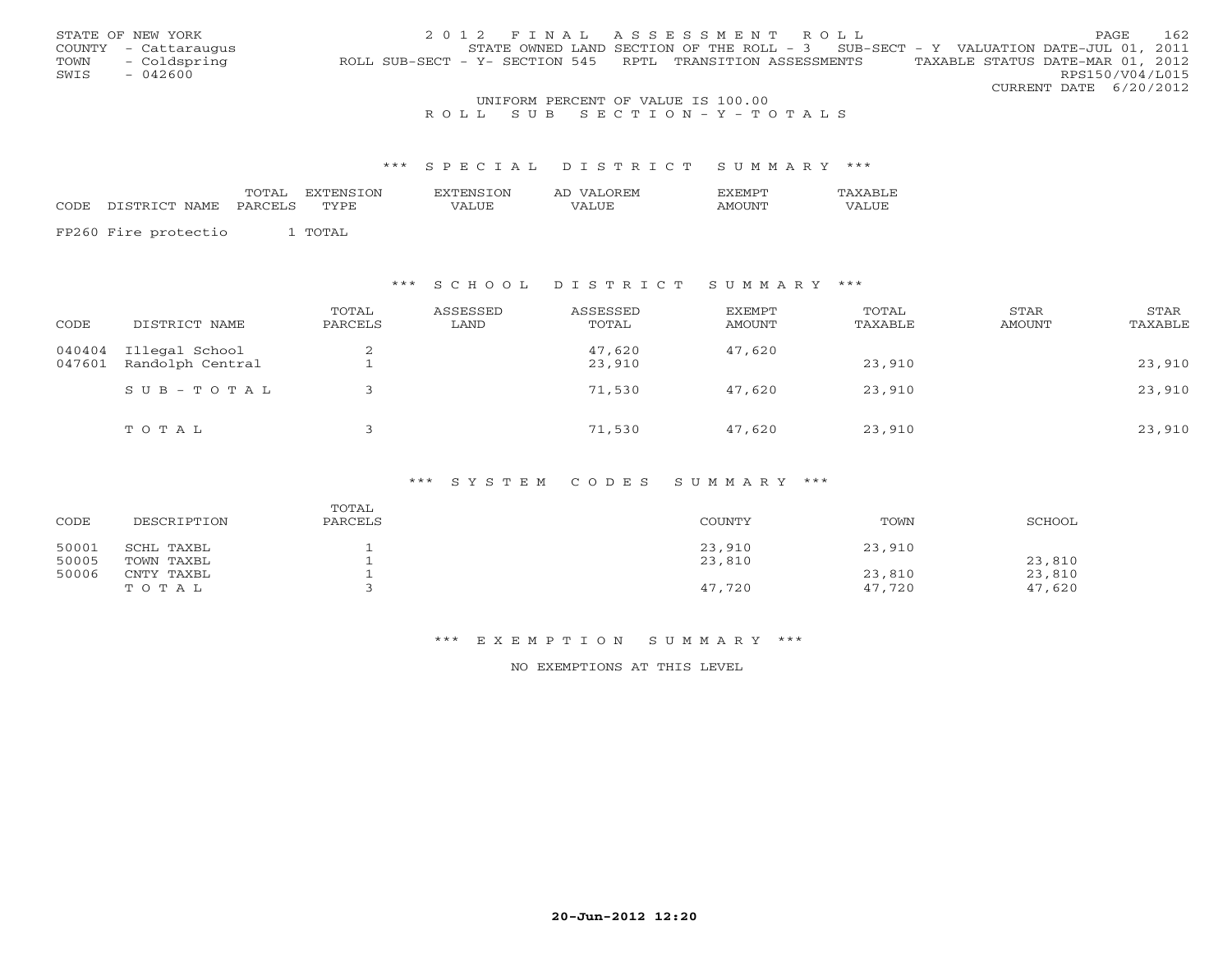|      | STATE OF NEW YORK    | 2012 FINAL ASSESSMENT ROLL                                                                     | PAGE            | 163 |
|------|----------------------|------------------------------------------------------------------------------------------------|-----------------|-----|
|      | COUNTY - Cattaraugus | STATE OWNED LAND SECTION OF THE ROLL - 3 SUB-SECT - Y VALUATION DATE-JUL 01, 2011              |                 |     |
| TOWN | - Coldspring         | TAXABLE STATUS DATE-MAR 01, 2012<br>ROLL SUB-SECT - Y- SECTION 545 RPTL TRANSITION ASSESSMENTS |                 |     |
| SWIS | - 042600             |                                                                                                | RPS150/V04/L015 |     |
|      |                      | CURRENT DATE 6/20/2012                                                                         |                 |     |
|      |                      | UNIFORM PERCENT OF VALUE IS 100.00                                                             |                 |     |

# R O L L S U B S E C T I O N - Y - T O T A L S

| ROLL |                                        | TOTAL   |      |      | TAXABLE |        | STAF |
|------|----------------------------------------|---------|------|------|---------|--------|------|
| SEC  |                                        | זסי מתר | LAND | OTAL | TOWN    | 701100 |      |
|      | $\bigcap \text{MINIT}$<br>ᅂᇚᇧᇭᅲ<br>AND |         |      |      |         |        |      |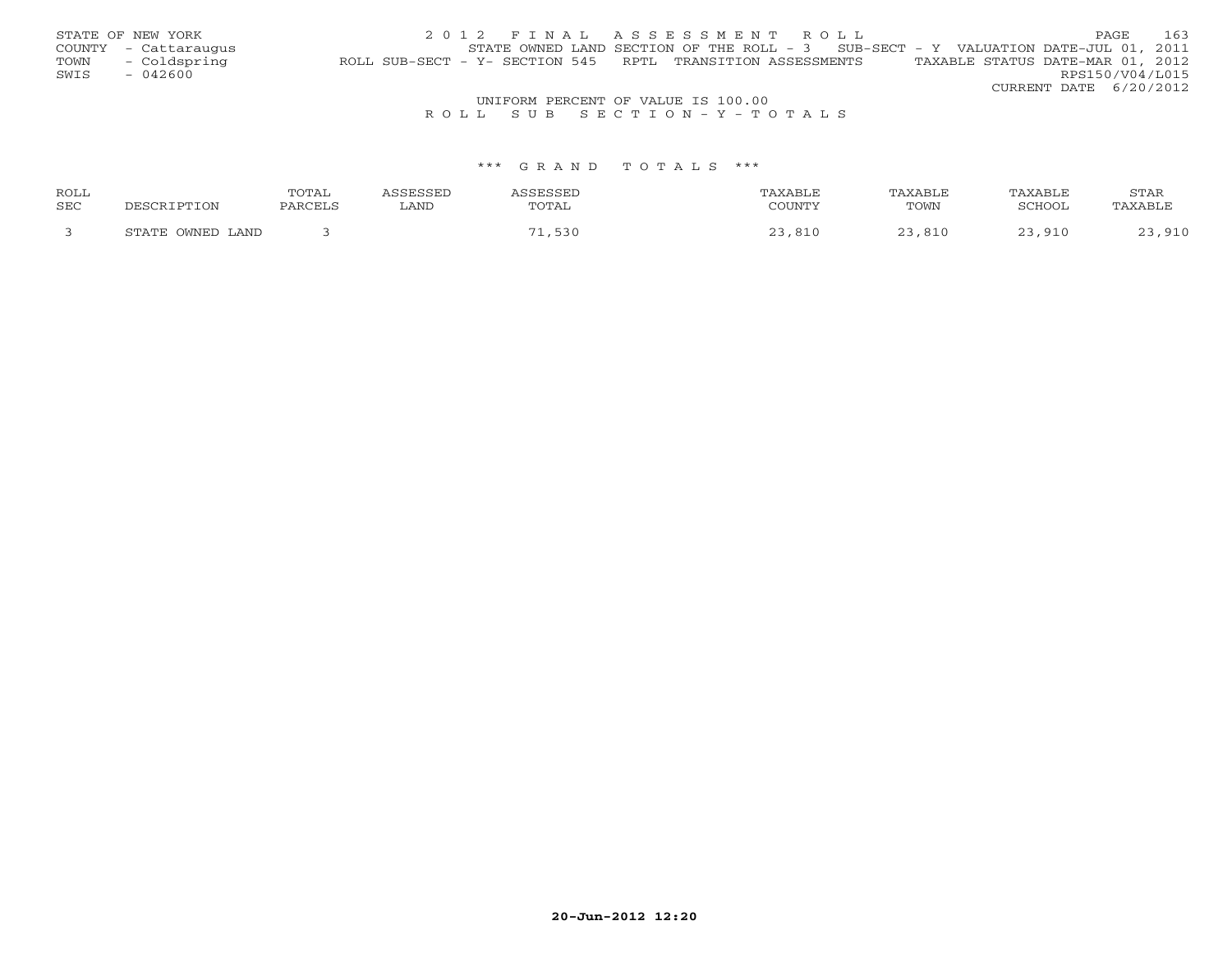| STATE OF NEW YORK    | 2012 FINAL ASSESSMENT ROLL                 | 164<br>PAGE.                     |
|----------------------|--------------------------------------------|----------------------------------|
| COUNTY - Cattaraugus | STATE OWNED LAND SECTION OF THE ROLL $-$ 3 | VALUATION DATE-JUL 01, 2011      |
| TOWN - Coldspring    |                                            | TAXABLE STATUS DATE-MAR 01, 2012 |
| SWIS<br>$-042600$    |                                            | RPS150/V04/L015                  |
|                      | UNIFORM PERCENT OF VALUE IS 100.00         | CURRENT DATE 6/20/2012           |
|                      | ROLL SECTION TOTALS                        |                                  |

#### \*\*\* S P E C I A L D I S T R I C T S U M M A R Y \*\*\*

| CODE. | DISTRICT NAME PARCELS                   | TOTAL | EXTENSTON<br>TYPE    | EXTENSTON<br>VALUE | AD VALOREM<br><b>VALUE</b> | <b>FXFMPT</b><br>AMOUNT | <b>TAXABLE</b><br>VALUE |
|-------|-----------------------------------------|-------|----------------------|--------------------|----------------------------|-------------------------|-------------------------|
|       | FP260 Fire protectio<br>WS260 Watershed |       | 109 TOTAL<br>1 TOTAL |                    | 23119,600<br>127,900       | 127.900<br>127,900      | 22991,700               |

#### \*\*\* S C H O O L D I S T R I C T S U M M A R Y \*\*\*

| CODE             | DISTRICT NAME                      | TOTAL<br>PARCELS | ASSESSED<br>LAND | ASSESSED<br>TOTAL   | EXEMPT<br>AMOUNT | TOTAL<br>TAXABLE | STAR<br>AMOUNT | STAR<br>TAXABLE |
|------------------|------------------------------------|------------------|------------------|---------------------|------------------|------------------|----------------|-----------------|
| 040404<br>047601 | Illegal School<br>Randolph Central | 109              | 6364,347         | 47,620<br>23143,510 | 47,620           | 23143,510        |                | 23143,510       |
|                  | SUB-TOTAL                          | 111              | 6364,347         | 23191,130           | 47,620           | 23143,510        |                | 23143,510       |
|                  | TOTAL                              | 111              | 6364,347         | 23191,130           | 47,620           | 23143,510        |                | 23143,510       |

#### \*\*\* S Y S T E M C O D E S S U M M A R Y \*\*\*

| CODE  | DESCRIPTION | TOTAL<br>PARCELS | COUNTY | TOWN   | SCHOOL |
|-------|-------------|------------------|--------|--------|--------|
| 50001 | SCHL TAXBL  |                  | 23,910 | 23,910 |        |
| 50005 | TOWN TAXBL  |                  | 23,810 |        | 23,810 |
| 50006 | CNTY TAXBL  |                  |        | 23,810 | 23,810 |
|       | TOTAL       |                  | 47,720 | 47,720 | 47,620 |

# \*\*\* E X E M P T I O N S U M M A R Y \*\*\*

| CODE  | DESCRIPTION        | TOTAL<br>PARCELS | COUNTY             | TOWN               | SCHOOL |
|-------|--------------------|------------------|--------------------|--------------------|--------|
| 32301 | STATE C/T<br>TOTAL |                  | 127,900<br>127,900 | 127,900<br>127,900 |        |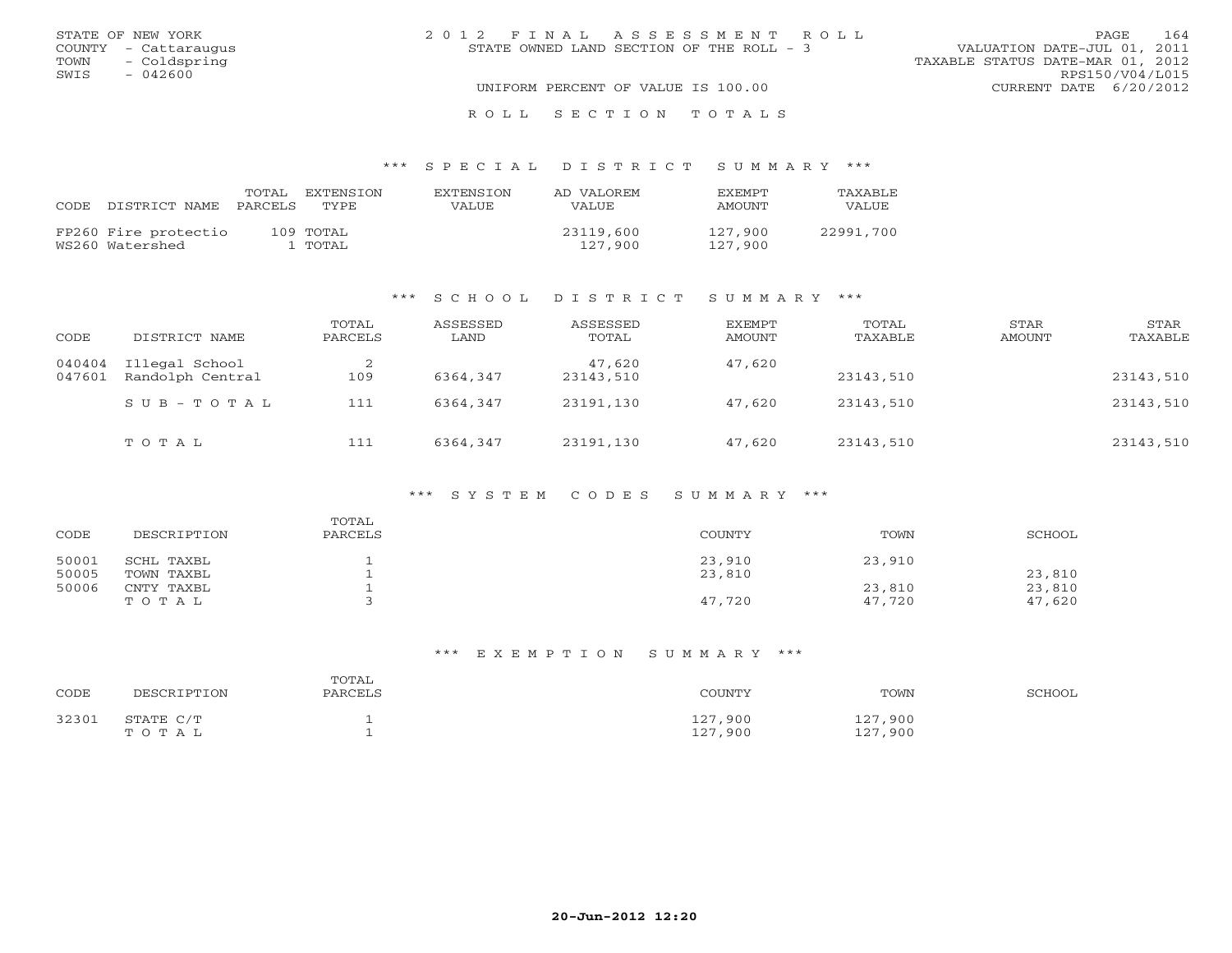|      | STATE OF NEW YORK    | 2012 FINAL ASSESSMENT ROLL               | 165<br>PAGE                      |
|------|----------------------|------------------------------------------|----------------------------------|
|      | COUNTY - Cattaraugus | STATE OWNED LAND SECTION OF THE ROLL - 3 | VALUATION DATE-JUL 01, 2011      |
| TOWN | - Coldspring         |                                          | TAXABLE STATUS DATE-MAR 01, 2012 |
| SWIS | $-042600$            |                                          | RPS150/V04/L015                  |
|      |                      | UNIFORM PERCENT OF VALUE IS 100.00       | CURRENT DATE 6/20/2012           |
|      |                      | ROLL SECTION TOTALS                      |                                  |

| ROLL |                  | <b>TOTAI</b> | ASSESSED | ASSESSED  | TAXABLE   | TAXABLE   | <b>TAXABLE</b> | STAR      |
|------|------------------|--------------|----------|-----------|-----------|-----------|----------------|-----------|
| SEC  | DESCRIPTION      | PARCELS      | ∟AND     | TOTAL     | COUNTY    | TOWN      | SCHOOL         | TAXABLE   |
|      | STATE OWNED LAND | 111          | 5364,347 | 23191,130 | 23015,510 | 23015,510 | 23143,510      | 23143,510 |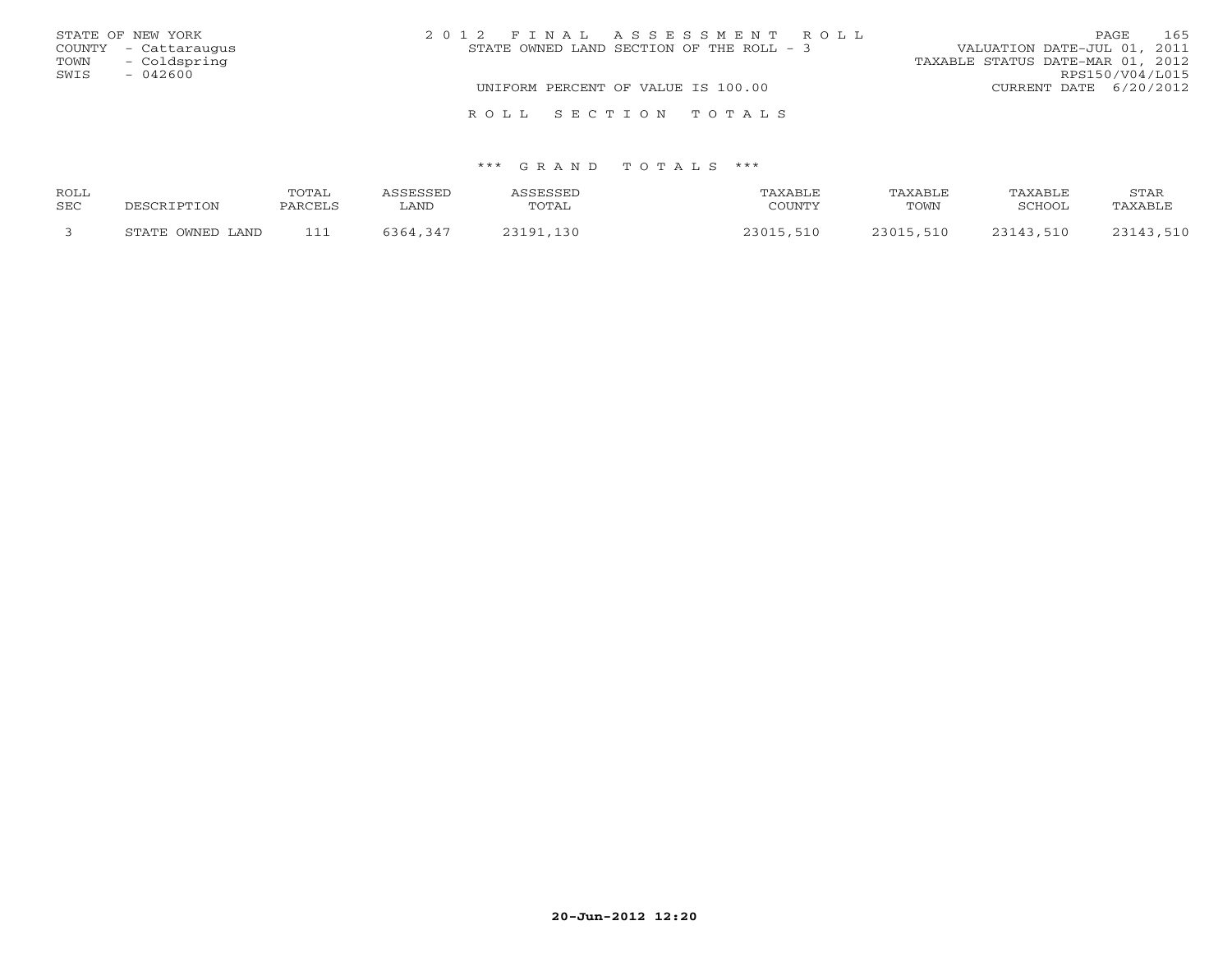# STATE OF NEW YORK 2 0 1 2 F I N A L A S S E S S M E N T R O L L PAGE 166 COUNTY - Cattaraugus SPECIAL FRANCHISE SECTION OF THE ROLL - 5 VALUATION DATE-JUL 01, 2011 TOWN - Coldspring TAX MAP NUMBER SEQUENCE TAXABLE STATUS DATE-MAR 01, 2012 SWIS - 042600 UNIFORM PERCENT OF VALUE IS 100.00UNIFORM PERCENT OF VALUE IS 100.00

| TAX MAP PARCEL NUMBER                               | PROPERTY LOCATION & CLASS ASSESSMENT |                |                       | EXEMPTION CODE----------------COUNTY-------TOWN------SCHOOL    |             |
|-----------------------------------------------------|--------------------------------------|----------------|-----------------------|----------------------------------------------------------------|-------------|
| CURRENT OWNERS NAME                                 | SCHOOL DISTRICT                      | T.AND          | TAX DESCRIPTION       | TAXABLE VALUE                                                  |             |
| CURRENT OWNERS ADDRESS<br>************************  | PARCEL SIZE/GRID COORD               | TOTAL          | SPECIAL DISTRICTS     |                                                                | ACCOUNT NO. |
|                                                     |                                      |                |                       |                                                                |             |
|                                                     | Special Franchise                    |                |                       |                                                                | 0628        |
| 526.000-9913-123.700                                | 861 Elec & gas                       |                | COUNTY TAXABLE VALUE  | 1,685                                                          |             |
| National Fuel Gas Dist Corp                         | Randolph Centra 047601               | $\overline{0}$ | TOWN<br>TAXABLE VALUE | 1,685                                                          |             |
| Attn: Real Property Tax Servic Coldspring Town      |                                      | 1,685          | SCHOOL TAXABLE VALUE  | 1,685                                                          |             |
| 6363 Main St                                        | $1.0000 - Random$                    |                | FP260 Fire protection | 1,685 TO                                                       |             |
| Williamsville, NY 14221                             | FULL MARKET VALUE                    | 1,685          | WS260 Watershed       | 623 TO                                                         |             |
|                                                     | Special Franchise                    |                |                       |                                                                | 0626        |
| 526.000-9913-131.600                                | 861 Elec & gas                       |                | COUNTY TAXABLE VALUE  | 1,173                                                          |             |
| Nys Electric & Gas Corp                             | Randolph Centra 047601               | $\overline{0}$ | TOWN<br>TAXABLE VALUE | 1,173                                                          |             |
| Attn: Utility Shared Services                       | Coldspring Town                      |                |                       |                                                                |             |
|                                                     |                                      | 1,173          | SCHOOL TAXABLE VALUE  | 1,173                                                          |             |
| Freeport Bldg                                       | $1.0000 - Random$                    |                | FP260 Fire protection | 1,173 TO                                                       |             |
| 70 Farm View Dr                                     | FULL MARKET VALUE                    | 1,173          | WS260 Watershed       | 469 TO                                                         |             |
| New Gloucester, ME 04260<br>*********************** |                                      |                |                       |                                                                |             |
|                                                     | Special Franchise                    |                |                       |                                                                | 0627        |
| 526.000-9913-132.350                                | 861 Elec & gas                       |                | COUNTY TAXABLE VALUE  | 616,419                                                        |             |
| Niagara Mohawk Power Corp                           | Randolph Centra 047601               | $\Omega$       | TOWN<br>TAXABLE VALUE | 616,419                                                        |             |
| 300 Erie Blvd West                                  | Coldspring Town                      | 616,419        | SCHOOL TAXABLE VALUE  | 616,419                                                        |             |
| Syracuse, NY 13202                                  | $1.0000 - Random$                    |                | FP260 Fire protection |                                                                |             |
|                                                     | FULL MARKET VALUE                    | 616,419        | WS260 Watershed       | 616,419 TO<br>30,821 TO                                        |             |
| *******************                                 | **************************           | ************   |                       | ******** 526.000-9913-629                                      |             |
|                                                     | Special Franchise                    |                |                       |                                                                | 0625        |
| $526.000 - 9913 - 629$                              | 866 Telephone                        |                | COUNTY TAXABLE VALUE  | 433,943                                                        |             |
| Windstream New York Inc                             | Randolph Centra 047601               | $\Omega$       | TOWN<br>TAXABLE VALUE | 433,943                                                        |             |
| Rash # 503-32-1090                                  | Coldspring Town                      | 433,943        | SCHOOL TAXABLE VALUE  | 433,943                                                        |             |
| PO Box 260888                                       | $1.0000 - Random$                    |                | FP260 Fire protection | 433,943 TO                                                     |             |
| Plano, TX 75026                                     | FULL MARKET VALUE                    | 433,943        | WS260 Watershed       | 21,697 TO                                                      |             |
| ********************                                | *********************                |                |                       | ********************************* 526.000-9913-631.900 ******* |             |
|                                                     | Special Franchise                    |                |                       |                                                                | 0629        |
| 526.000-9913-631.900                                | 866 Telephone                        |                | COUNTY TAXABLE VALUE  | 7,088                                                          |             |
| Verizon New York Inc                                | Randolph Centra 047601               | $\Omega$       | TOWN<br>TAXABLE VALUE | 7,088                                                          |             |
| Attn: Nynex Prop Tax Dept                           | Coldspring Town                      | 7,088          | SCHOOL TAXABLE VALUE  | 7,088                                                          |             |
| PO Box 152206                                       | $1.0000 - Random$                    |                | FP260 Fire protection | 7,088 TO                                                       |             |
| Irving, TX 75015-2206                               | FULL MARKET VALUE                    | 7,088          |                       |                                                                |             |
| *********************                               |                                      |                |                       |                                                                |             |
|                                                     | Special Franchise                    |                |                       |                                                                | 0763        |
| 526.000-9913-945.280                                | 869 Television                       |                | COUNTY TAXABLE VALUE  | 960                                                            |             |
| Time Warner Cable DTS                               | Randolph Centra 047601               | $\overline{0}$ | TOWN<br>TAXABLE VALUE | 960                                                            |             |
| PO Box 7467                                         | Coldspring Town                      | 960            | SCHOOL TAXABLE VALUE  | 960                                                            |             |
| Charlotte, NC 28241                                 | $1.0000 - Random$                    |                | FP260 Fire protection | 960 TO                                                         |             |
|                                                     | ACRES<br>0.01                        |                |                       |                                                                |             |
|                                                     | FULL MARKET VALUE                    | 960            |                       |                                                                |             |
|                                                     |                                      |                |                       |                                                                |             |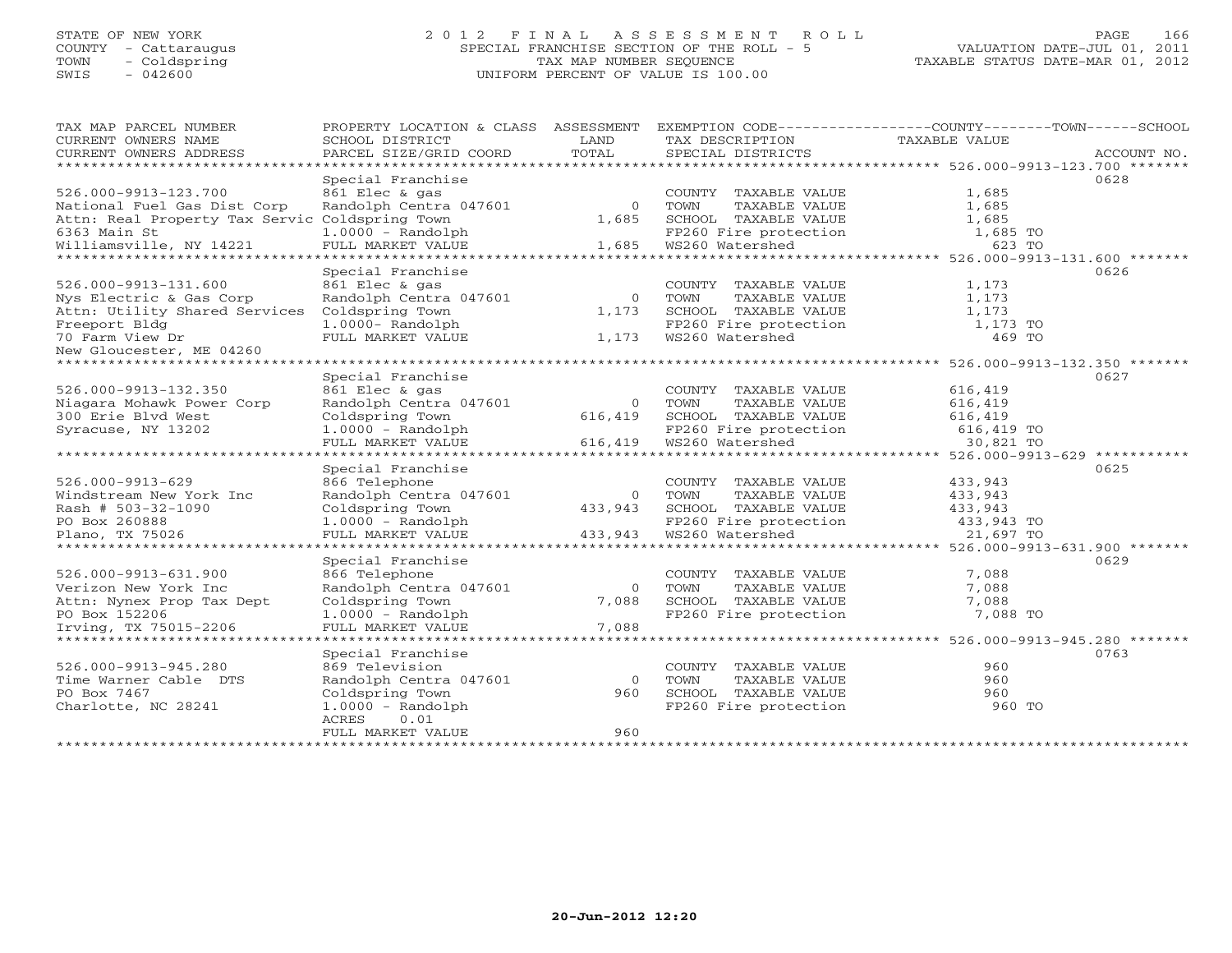|      | STATE OF NEW YORK    | 2012 FINAL ASSESSMENT ROLL                | 167<br>PAGE                      |
|------|----------------------|-------------------------------------------|----------------------------------|
|      | COUNTY - Cattaraugus | SPECIAL FRANCHISE SECTION OF THE ROLL - 5 | VALUATION DATE-JUL 01, 2011      |
|      | TOWN - Coldspring    |                                           | TAXABLE STATUS DATE-MAR 01, 2012 |
| SWIS | $-042600$            |                                           | RPS150/V04/L015                  |
|      |                      | UNIFORM PERCENT OF VALUE IS 100.00        | CURRENT DATE 6/20/2012           |
|      |                      |                                           |                                  |

#### R O L L S U B S E C T I O N - - T O T A L S

#### \*\*\* S P E C I A L D I S T R I C T S U M M A R Y \*\*\*

| CODE. | DISTRICT NAME PARCELS | TOTAL | EXTENSTON<br>TYPE. | <b>EXTENSION</b><br>VALUE | AD VALOREM<br>VALUE. | EXEMPT<br>AMOUNT | TAXABLE<br><b>VALUE</b> |
|-------|-----------------------|-------|--------------------|---------------------------|----------------------|------------------|-------------------------|
|       | FP260 Fire protectio  |       | 6 TOTAL            |                           | 1061,268             |                  | 1061,268                |
|       | WS260 Watershed       |       | 4 TOTAL            |                           | 53,610               |                  | 53,610                  |

#### \*\*\* S C H O O L D I S T R I C T S U M M A R Y \*\*\*

| CODE   | DISTRICT NAME    | TOTAL<br>PARCELS | ASSESSED<br>LAND | ASSESSED<br>TOTAL | EXEMPT<br>AMOUNT | TOTAL<br>TAXABLE | STAR<br>AMOUNT | STAR<br>TAXABLE |
|--------|------------------|------------------|------------------|-------------------|------------------|------------------|----------------|-----------------|
| 047601 | Randolph Central |                  |                  | 1061,268          |                  | 1061,268         |                | 1061,268        |
|        | SUB-TOTAL        |                  |                  | 1061,268          |                  | 1061,268         |                | 1061,268        |
|        | TOTAL            |                  |                  | 1061,268          |                  | 1061,268         |                | 1061,268        |

\*\*\* S Y S T E M C O D E S S U M M A R Y \*\*\*

NO SYSTEM EXEMPTIONS AT THIS LEVEL

\*\*\* E X E M P T I O N S U M M A R Y \*\*\*

NO EXEMPTIONS AT THIS LEVEL

| ROLL |                   | TOTAL   | ASSESSED | ASSESSED | TAXABLE  | TAXABLE  | TAXABLE  | STAR     |
|------|-------------------|---------|----------|----------|----------|----------|----------|----------|
| SEC  | DESCRIPTION       | PARCELS | LAND     | TOTAL    | COUNTY   | TOWN     | SCHOOL   | TAXABLE  |
|      | SPECIAL FRANCHISE |         |          | 1061,268 | 1061,268 | 1061,268 | 1061,268 | 1061,268 |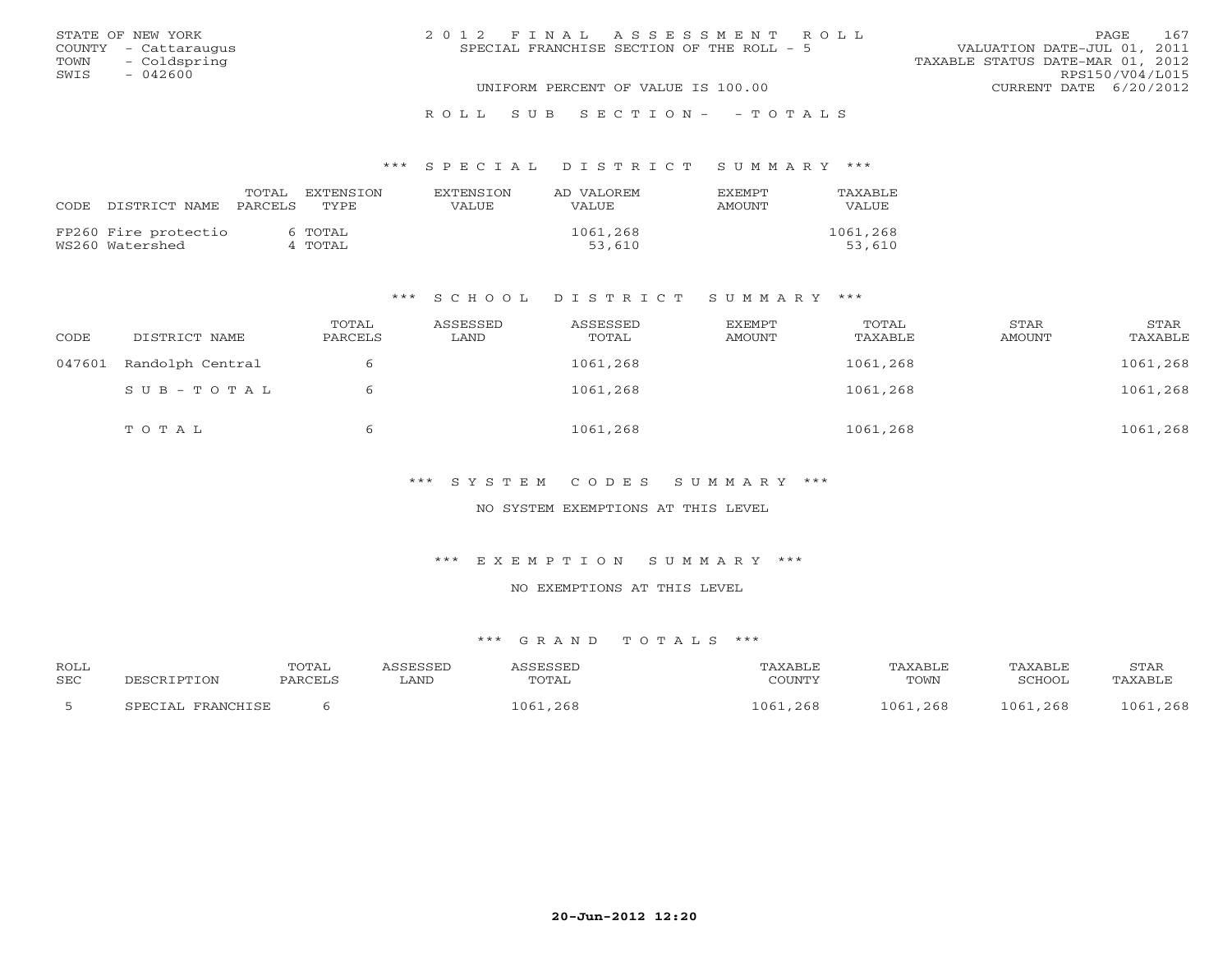|      | STATE OF NEW YORK    | 2012 FINAL ASSESSMENT ROLL                | 168<br><b>PAGE</b>               |
|------|----------------------|-------------------------------------------|----------------------------------|
|      | COUNTY - Cattaraugus | SPECIAL FRANCHISE SECTION OF THE ROLL - 5 | VALUATION DATE-JUL 01, 2011      |
| TOWN | - Coldspring         |                                           | TAXABLE STATUS DATE-MAR 01, 2012 |
| SWIS | $-042600$            | UNIFORM PERCENT OF VALUE IS 100.00        | RPS150/V04/L015                  |
|      |                      |                                           | CURRENT DATE 6/20/2012           |
|      |                      |                                           |                                  |

#### R O L L S E C T I O N T O T A L S

#### \*\*\* S P E C I A L D I S T R I C T S U M M A R Y \*\*\*

|                            | TOTAL | EXTENSTON | <b>EXTENSION</b> | AD VALOREM   | <b>FXFMPT</b> | TAXABLE      |
|----------------------------|-------|-----------|------------------|--------------|---------------|--------------|
| CODE DISTRICT NAME PARCELS |       | TYPE.     | VALUE            | <b>VALUE</b> | AMOUNT        | <b>VALUE</b> |
| FP260 Fire protectio       |       | 6 TOTAL   |                  | 1061,268     |               | 1061,268     |
| WS260 Watershed            |       | 4 TOTAL   |                  | 53,610       |               | 53,610       |

#### \*\*\* S C H O O L D I S T R I C T S U M M A R Y \*\*\*

| CODE   | DISTRICT NAME    | TOTAL<br>PARCELS | ASSESSED<br>LAND | ASSESSED<br>TOTAL | EXEMPT<br>AMOUNT | TOTAL<br>TAXABLE | STAR<br>AMOUNT | STAR<br>TAXABLE |
|--------|------------------|------------------|------------------|-------------------|------------------|------------------|----------------|-----------------|
| 047601 | Randolph Central |                  |                  | 1061,268          |                  | 1061,268         |                | 1061,268        |
|        | SUB-TOTAL        | 6                |                  | 1061,268          |                  | 1061,268         |                | 1061,268        |
|        | TOTAL            | b                |                  | 1061,268          |                  | 1061,268         |                | 1061,268        |

\*\*\* S Y S T E M C O D E S S U M M A R Y \*\*\*

NO SYSTEM EXEMPTIONS AT THIS LEVEL

\*\*\* E X E M P T I O N S U M M A R Y \*\*\*

NO EXEMPTIONS AT THIS LEVEL

| ROLL       |                   | <b>TOTAL</b> | ASSESSED | ASSESSED     | TAXABLE  | TAXABLE  | TAXABLE  | STAR     |
|------------|-------------------|--------------|----------|--------------|----------|----------|----------|----------|
| <b>SEC</b> | DESCRIPTION       | PARCELS      | LAND     | <b>TOTAL</b> | COUNTY   | TOWN     | SCHOOL   | TAXABLE  |
|            | SPECIAL FRANCHISE |              |          | 1061,268     | 1061,268 | 1061,268 | 1061,268 | 1061,268 |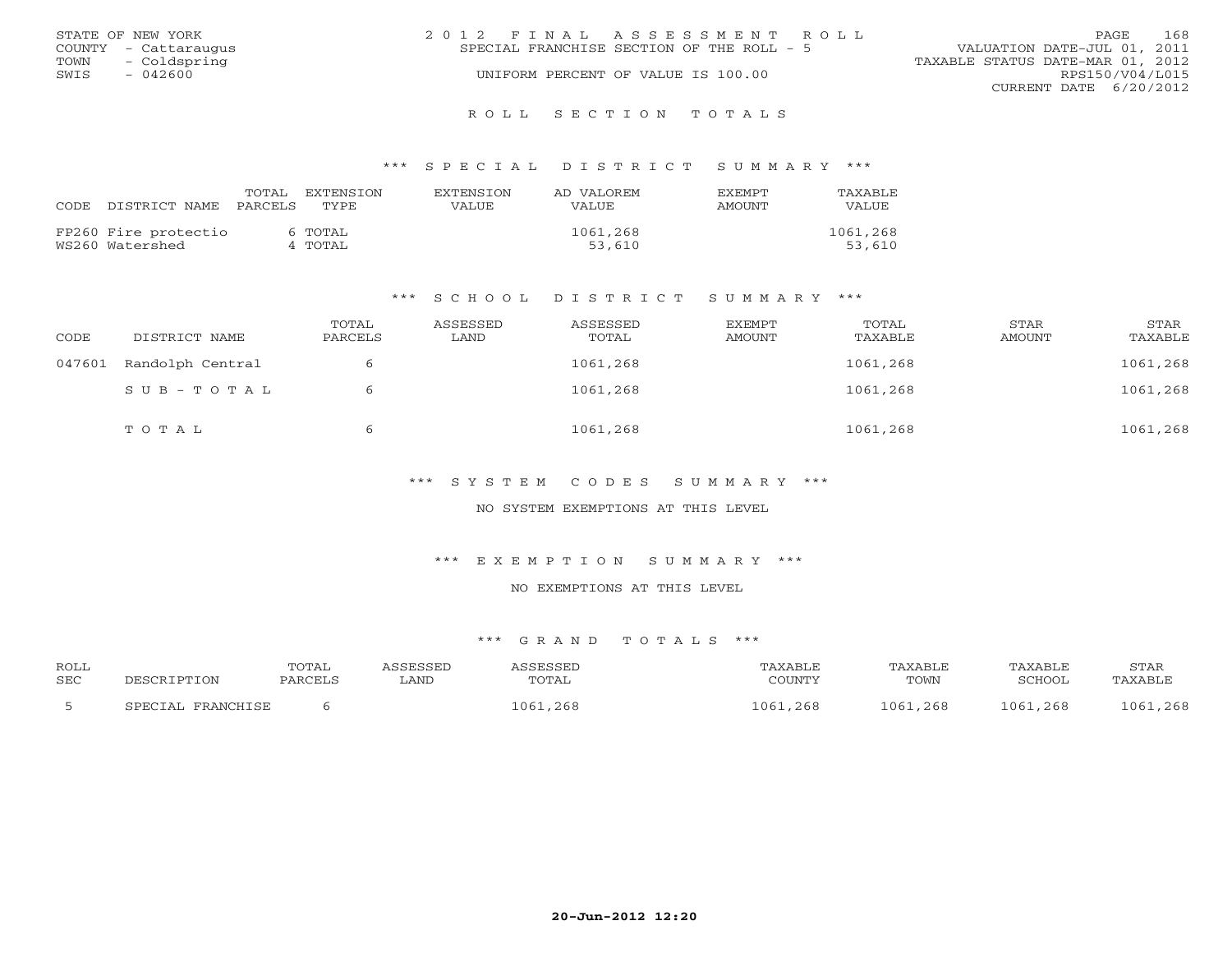# STATE OF NEW YORK 2 0 1 2 F I N A L A S S E S S M E N T R O L L PAGE 169COUNTY - Cattaraugus UTILITY & R.R. SECTION OF THE ROLL - 6 VALUATION DATE-JUL 01, 2011 SWIS - 042600 UNIFORM PERCENT OF VALUE IS 100.00

TAXABLE STATUS DATE-MAR 01, 2012

| TAX MAP PARCEL NUMBER<br>CURRENT OWNERS NAME<br>CURRENT OWNERS ADDRESS                                                                                    | PROPERTY LOCATION & CLASS ASSESSMENT<br>SCHOOL DISTRICT<br>PARCEL SIZE/GRID COORD                                                                                                                                                            | LAND<br>TOTAL                              | TAX DESCRIPTION<br>SPECIAL DISTRICTS                                                                                                        | EXEMPTION CODE-----------------COUNTY-------TOWN------SCHOOL<br><b>TAXABLE VALUE</b><br>ACCOUNT NO. |
|-----------------------------------------------------------------------------------------------------------------------------------------------------------|----------------------------------------------------------------------------------------------------------------------------------------------------------------------------------------------------------------------------------------------|--------------------------------------------|---------------------------------------------------------------------------------------------------------------------------------------------|-----------------------------------------------------------------------------------------------------|
| $79.002 - 2 - 16.2$<br>Niagara Mohawk Power Corp<br>Property Tax Department, D-G<br>300 Erie Blvd West<br>Syracuse, NY 13202                              | Coldspring Rd<br>380 Pub Util Vac<br>Randolph Centra 047601<br>$713408$ - Land Only<br>$1.0000 - Random$<br>S Randolph Substation<br>FRNT<br>12.60 DPTH 200.00<br>EAST-1050811 NRTH-0775652<br>DEED BOOK 00929 PG-00813<br>FULL MARKET VALUE | 3,400<br>3,400<br>3,400                    | COUNTY TAXABLE VALUE<br>TOWN<br>TAXABLE VALUE<br>SCHOOL TAXABLE VALUE<br>FP260 Fire protection<br>WS260 Watershed                           | 0773<br>3,400<br>3,400<br>3,400<br>3,400 TO<br>170 TO                                               |
|                                                                                                                                                           |                                                                                                                                                                                                                                              |                                            |                                                                                                                                             | 0789                                                                                                |
| $80.003 - 1 - 35.1$<br>Erie-Lackawanna Rr<br>Attn: S Martin Gordon<br>222 Rte 59 Ste 110<br>Suffern, NY 10901<br>*******************                      | Southern Tier Expessway<br>843 Non-ceil. rr<br>Randolph Centra 047601<br>ACRES<br>8.79<br>EAST-1055368 NRTH-0771136<br>FULL MARKET VALUE<br>********************                                                                             | 15,700<br>15,700<br>15,700<br>************ | COUNTY TAXABLE VALUE<br>TOWN<br>TAXABLE VALUE<br>SCHOOL TAXABLE VALUE<br>FP260 Fire protection<br>WS260 Watershed<br>********************** | 15,700<br>15,700<br>15,700<br>15,700 TO<br>15,700 TO                                                |
|                                                                                                                                                           | Nys Rte 394                                                                                                                                                                                                                                  |                                            |                                                                                                                                             | ***** 80.017-2-1.3 ***************<br>0784                                                          |
| $80.017 - 2 - 1.3$<br>Windstream New York Inc<br>Rash # 503-32-1090<br>PO Box 260888<br>Plano, TX 75026                                                   | 314 Rural vac<10<br>Randolph Centra 047601<br>42600<br>$1.0000 - Random$<br>Telephone Plant Building<br>60.00 DPTH 100.00<br>FRNT<br>EAST-1060282 NRTH-0768465<br>DEED BOOK 00946 PG-00432                                                   | 1,700<br>1,700                             | COUNTY TAXABLE VALUE<br>TOWN<br>TAXABLE VALUE<br>SCHOOL TAXABLE VALUE<br>FP260 Fire protection                                              | 1,700<br>1,700<br>1,700<br>1,700 TO                                                                 |
|                                                                                                                                                           | FULL MARKET VALUE                                                                                                                                                                                                                            | 1,700                                      |                                                                                                                                             |                                                                                                     |
| $88.002 - 2 - 4.1/4$<br>IPCS Wireless Inc<br>Attn: Property Tax Dept<br>PO Box 63670<br>Phoenix, AZ 85082                                                 | Oldro Rd<br>836 Telecom. eq.<br>Randolph Centra 047601<br>48 2 8<br>ACRES<br>0.01<br>EAST-1053039 NRTH-0764924<br>FULL MARKET VALUE                                                                                                          | $\Omega$<br>6,600<br>6,600                 | COUNTY TAXABLE VALUE<br>TOWN<br>TAXABLE VALUE<br>SCHOOL TAXABLE VALUE<br>FP260 Fire protection                                              | 0833<br>6,600<br>6,600<br>6,600<br>6,600 TO                                                         |
|                                                                                                                                                           | **********************                                                                                                                                                                                                                       |                                            |                                                                                                                                             |                                                                                                     |
| $88.002 - 2 - 4.1/5$<br>Buffalo-Lake Erie Wireless Sys Randolph Centra 047601<br>Property Tax Department<br>4915 Auburn Ave Ste 200<br>Bethesda, MD 20814 | Oldro Rd<br>836 Telecom. eq.<br>48 2 8<br>0.01<br>ACRES<br>EAST-1053039 NRTH-0764924<br>FULL MARKET VALUE                                                                                                                                    | $\overline{0}$<br>4,700<br>4,700           | COUNTY<br>TAXABLE VALUE<br>TOWN<br>TAXABLE VALUE<br>SCHOOL TAXABLE VALUE<br>FP260 Fire protection                                           | 0834<br>4,700<br>4,700<br>4,700<br>4,700 TO                                                         |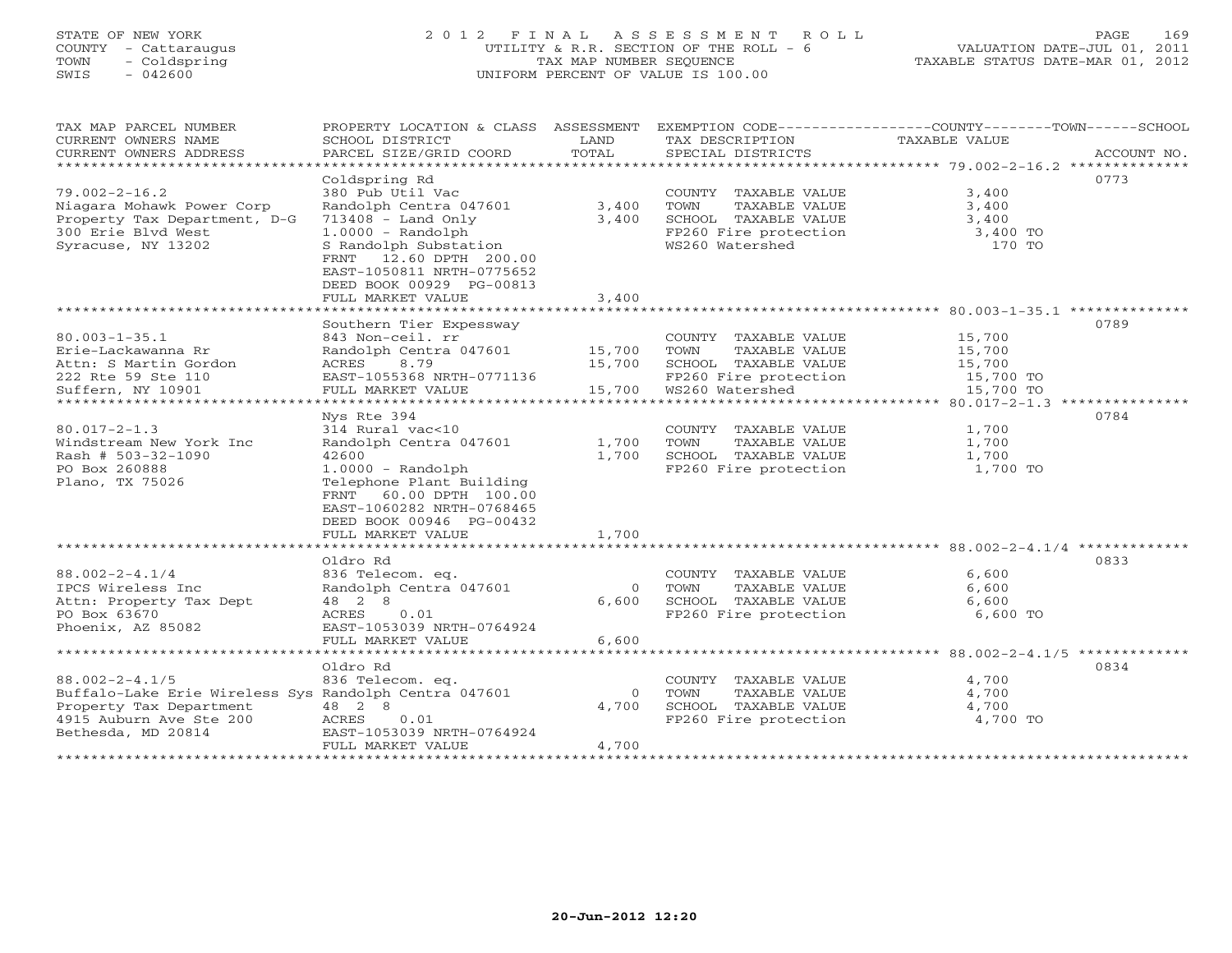# STATE OF NEW YORK 2 0 1 2 F I N A L A S S E S S M E N T R O L L PAGE 170 COUNTY - Cattaraugus UTILITY & R.R. SECTION OF THE ROLL - 6 VALUATION DATE-JUL 01, 2011 TOWN - Coldspring TAX MAP NUMBER SEQUENCE TAXABLE STATUS DATE-MAR 01, 2012 SWIS - 042600 UNIFORM PERCENT OF VALUE IS 100.00UNIFORM PERCENT OF VALUE IS 100.00

| TAX MAP PARCEL NUMBER<br>CURRENT OWNERS NAME<br>CURRENT OWNERS ADDRESS<br>**********************                                                                              | PROPERTY LOCATION & CLASS ASSESSMENT<br>SCHOOL DISTRICT<br>PARCEL SIZE/GRID COORD                                                                                    | LAND<br>TOTAL                  | TAX DESCRIPTION<br>SPECIAL DISTRICTS                                                                              | EXEMPTION CODE-----------------COUNTY-------TOWN------SCHOOL<br>TAXABLE VALUE<br>ACCOUNT NO.                |
|-------------------------------------------------------------------------------------------------------------------------------------------------------------------------------|----------------------------------------------------------------------------------------------------------------------------------------------------------------------|--------------------------------|-------------------------------------------------------------------------------------------------------------------|-------------------------------------------------------------------------------------------------------------|
| $88.002 - 2 - 10$<br>Niagara Mohawk Power Corp<br>Property Tax Department, D-G ACRES<br>300 Erie Blvd West<br>Syracuse, NY 13202                                              | 380 Pub Util Vac<br>Randolph Centra 047601<br>2.30<br>EAST-1051195 NRTH-0759680<br>FULL MARKET VALUE                                                                 | 2,300<br>2,300<br>2,300        | COUNTY TAXABLE VALUE<br>TAXABLE VALUE<br>TOWN<br>SCHOOL TAXABLE VALUE<br>FP260 Fire protection                    | 0827<br>2,300<br>2,300<br>2,300<br>2,300 TO                                                                 |
| $89.001 - 1 - 47$<br>Niagara Mohawk Power Corp<br>Property Tax Department, D-G<br>300 Erie Blvd West<br>Syracuse, NY 13202                                                    | Jones Hill Rd (Off)<br>380 Pub Util Vac<br>Randolph Centra 047601<br>ACRES<br>8.80<br>EAST-1056714 NRTH-0759600<br>DEED BOOK 8<br>$PG-232$<br>FULL MARKET VALUE      | 7,800<br>7,800<br>7,800        | COUNTY TAXABLE VALUE<br>TOWN<br>TAXABLE VALUE<br>SCHOOL TAXABLE VALUE<br>FP260 Fire protection                    | 0754<br>7,800<br>7,800<br>7,800<br>7,800 TO                                                                 |
| 626.000-9913-123.700/288<br>National Fuel Gas Distribution Randolph Centra 047601<br>Attn: Real Property Tax Servic 888888 & 32413<br>6363 Main St<br>Williamsville, NY 14221 | Op & Mrs Equipment<br>885 Gas Outside Pla<br>$1.0000 - Random$<br>Faculty #1<br>FULL MARKET VALUE                                                                    | $\Omega$<br>17,940<br>17,940   | COUNTY TAXABLE VALUE<br>TOWN<br>TAXABLE VALUE<br>SCHOOL TAXABLE VALUE<br>FP260 Fire protection<br>WS260 Watershed | ***************** 626.000-9913-123.700/288 ***<br>0621<br>17,940<br>17,940<br>17,940<br>17,940 TO<br>897 TO |
| 626.000-9913-131.600/188<br>NYS Electric & Gas Corp<br>Attn: Utility Shared Services<br>Freeport Bldg<br>70 Farm View Dr<br>New Gloucester, ME 04260                          | Outside Plant<br>884 Elec Dist Out<br>Randolph Centra 047601<br>888888<br>$1.0000 - Random$<br>Total Elec Dist<br>0.01<br>ACRES<br>FULL MARKET VALUE                 | $\bigcirc$<br>2.02.<br>202     | COUNTY TAXABLE VALUE<br>TOWN<br>TAXABLE VALUE<br>SCHOOL TAXABLE VALUE<br>FP260 Fire protection                    | 0753<br>202<br>202<br>202<br>202 TO                                                                         |
| 626.000-9913-132.350<br>Niagara Mohawk Power Corp<br>Property Tax Department, D-G<br>300 Erie Blvd West<br>Syracuse, NY 13202<br>*********************                        | Substation Only<br>872 Elec-Substation<br>Randolph Centra 047601<br>713717<br>$1.0000 - Random$<br>Steamburg Substation<br>0.06<br><b>ACRES</b><br>FULL MARKET VALUE | $\Omega$<br>130,481<br>130,481 | COUNTY TAXABLE VALUE<br>TOWN<br>TAXABLE VALUE<br>SCHOOL TAXABLE VALUE<br>FP260 Fire protection                    | 0756<br>130,481<br>130,481<br>130,481<br>130,481 TO                                                         |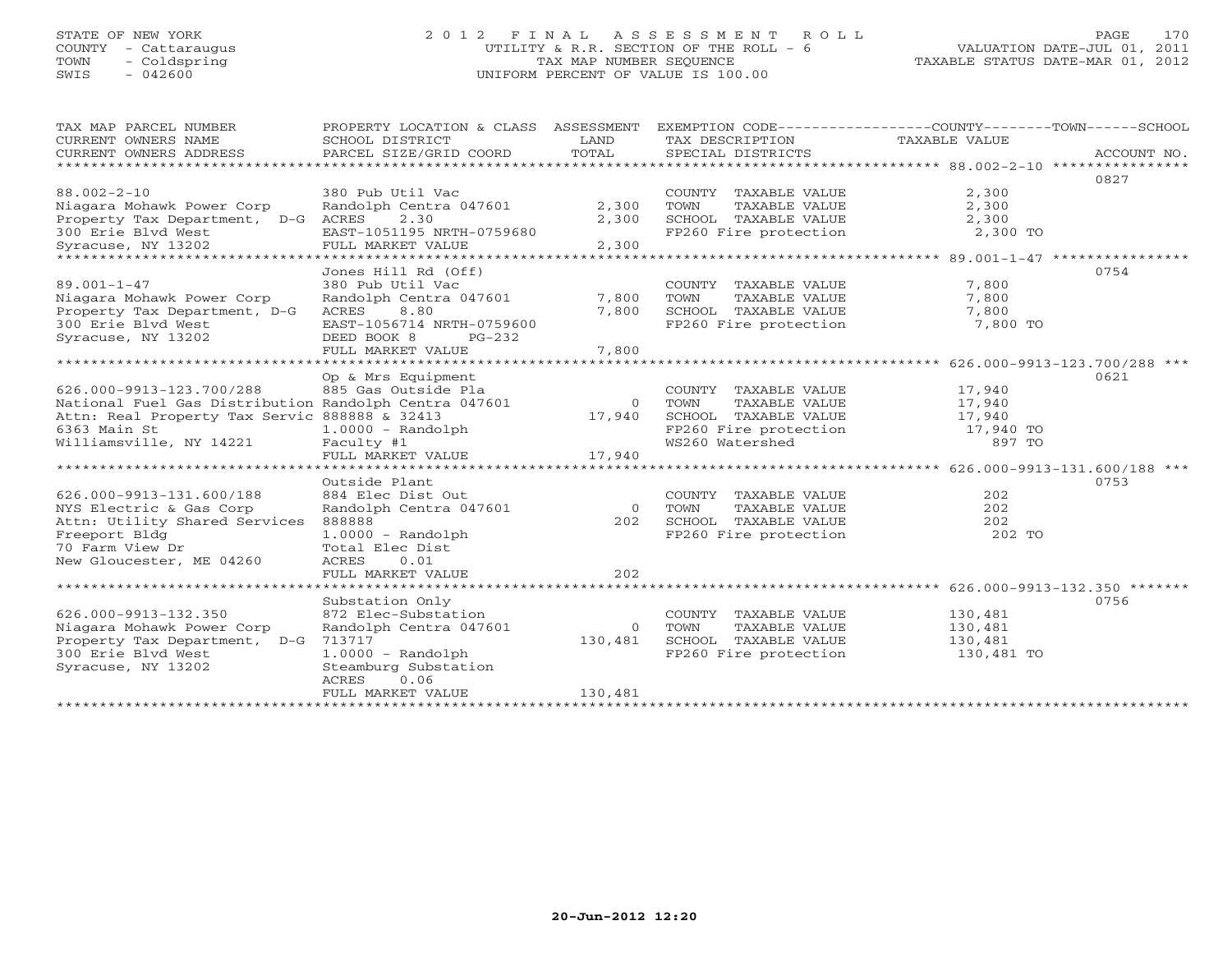# STATE OF NEW YORK 2 0 1 2 F I N A L A S S E S S M E N T R O L L PAGE 171 COUNTY - Cattaraugus UTILITY & R.R. SECTION OF THE ROLL - 6 VALUATION DATE-JUL 01, 2011 TOWN - Coldspring TAX MAP NUMBER SEQUENCE TAXABLE STATUS DATE-MAR 01, 2012 SWIS - 042600 UNIFORM PERCENT OF VALUE IS 100.00UNIFORM PERCENT OF VALUE IS 100.00

| TAX MAP PARCEL NUMBER<br>CURRENT OWNERS NAME<br>CURRENT OWNERS ADDRESS                                                            | PROPERTY LOCATION & CLASS<br>SCHOOL DISTRICT<br>PARCEL SIZE/GRID COORD                                                                      | ASSESSMENT<br>LAND<br>TOTAL   | TAX DESCRIPTION<br>SPECIAL DISTRICTS                                                                              | EXEMPTION CODE-----------------COUNTY-------TOWN------SCHOOL<br>TAXABLE VALUE | ACCOUNT NO. |
|-----------------------------------------------------------------------------------------------------------------------------------|---------------------------------------------------------------------------------------------------------------------------------------------|-------------------------------|-------------------------------------------------------------------------------------------------------------------|-------------------------------------------------------------------------------|-------------|
| ***********************<br>626.000-9913-132.350/102                                                                               | Elec Substation<br>872 Elec-Substation                                                                                                      |                               | COUNTY TAXABLE VALUE                                                                                              | 74,336                                                                        | 0817        |
| Niagara Mohawk Power Corp<br>Property Tax Department, D-G<br>300 Erie Blvd West<br>Syracuse, NY 13202                             | Randolph Centra 047601<br>713860<br>$1.0000 - Random$<br>Reservoir Station #102                                                             | $\Omega$<br>74,336            | TOWN<br>TAXABLE VALUE<br>SCHOOL TAXABLE VALUE<br>FP260 Fire protection<br>WS260 Watershed                         | 74,336<br>74,336<br>74,336 TO<br>3,717 TO                                     |             |
|                                                                                                                                   | <b>ACRES</b><br>0.01<br>FULL MARKET VALUE<br>**********************************                                                             | 74,336                        |                                                                                                                   | ********************************** 626.000-9913-132.350/153 ***               |             |
|                                                                                                                                   | Electric Trans                                                                                                                              |                               |                                                                                                                   |                                                                               | 0818        |
| 626.000-9913-132.350/153<br>Niagara Mohawk Power Corp<br>Property Tax Department D-G<br>300 Erie Blvd West<br>Syracuse, NY 13202  | 884 Elec Dist Out<br>Randolph Centra 047601<br>712132<br>$1.0000 - Random$<br>Falc-Homer Hill 153 & 154<br>0.01<br>ACRES                    | $\Omega$<br>121,422           | COUNTY TAXABLE VALUE<br>TOWN<br>TAXABLE VALUE<br>SCHOOL TAXABLE VALUE<br>FP260 Fire protection                    | 121,422<br>121,422<br>121,422<br>121,422 TO                                   |             |
|                                                                                                                                   | FULL MARKET VALUE                                                                                                                           | 121,422                       |                                                                                                                   |                                                                               |             |
|                                                                                                                                   |                                                                                                                                             |                               |                                                                                                                   |                                                                               |             |
| 626.000-9913-132.350/188<br>Niagara Mohawk Power Corp<br>Property Tax Department, D-G<br>300 Erie Blvd West<br>Syracuse, NY 13202 | Outside Plant<br>884 Elec Dist Out<br>Randolph Centra 047601<br>888888<br>$1.0000 - Random$<br>Total Elec Dist                              | $\circ$<br>1046,571           | COUNTY TAXABLE VALUE<br>TAXABLE VALUE<br>TOWN<br>SCHOOL TAXABLE VALUE<br>FP260 Fire protection<br>WS260 Watershed | 1046,571<br>1046,571<br>1046,571<br>1046,571 TO<br>1,350 TO                   | 0614        |
|                                                                                                                                   | FULL MARKET VALUE                                                                                                                           | 1046,571                      |                                                                                                                   |                                                                               |             |
| *****************************                                                                                                     |                                                                                                                                             |                               |                                                                                                                   |                                                                               |             |
| 626.000-9913-132.350/804<br>Niagara Mohawk Power Corp<br>Property Tax Department, D-G<br>300 Erie Blvd West<br>Syracuse, NY 13202 | Electric Trans<br>882 Elec Trans Imp<br>Randolph Centra 047601<br>712384<br>$1.0000 - Coldspring$<br>Cold-W Salamanca #804                  | $\Omega$<br>149,195           | COUNTY TAXABLE VALUE<br>TOWN<br>TAXABLE VALUE<br>SCHOOL TAXABLE VALUE<br>FP260 Fire protection                    | 149,195<br>149,195<br>149,195<br>149,195 TO                                   | 0755        |
|                                                                                                                                   | ACRES<br>0.01<br>FULL MARKET VALUE                                                                                                          | 149,195                       |                                                                                                                   |                                                                               |             |
| ******************************                                                                                                    |                                                                                                                                             |                               |                                                                                                                   |                                                                               |             |
| $626.000 - 9913 - 629.7188$<br>Windstream New York Inc<br>Rash #503-32-1090<br>PO Box 260888<br>Plano, TX 75026                   | Outside Plant<br>836 Telecom. eq.<br>Randolph Centra 047601<br>888888<br>$1.0000 - Random$<br>Poles, Wires, Cable, Etc<br>FULL MARKET VALUE | $\circ$<br>454,129<br>454,129 | COUNTY TAXABLE VALUE<br>TOWN<br>TAXABLE VALUE<br>SCHOOL TAXABLE VALUE<br>FP260 Fire protection<br>WS260 Watershed | 454,129<br>454,129<br>454,129<br>454,129 TO<br>1,300 TO                       | 0617        |
|                                                                                                                                   |                                                                                                                                             |                               |                                                                                                                   |                                                                               |             |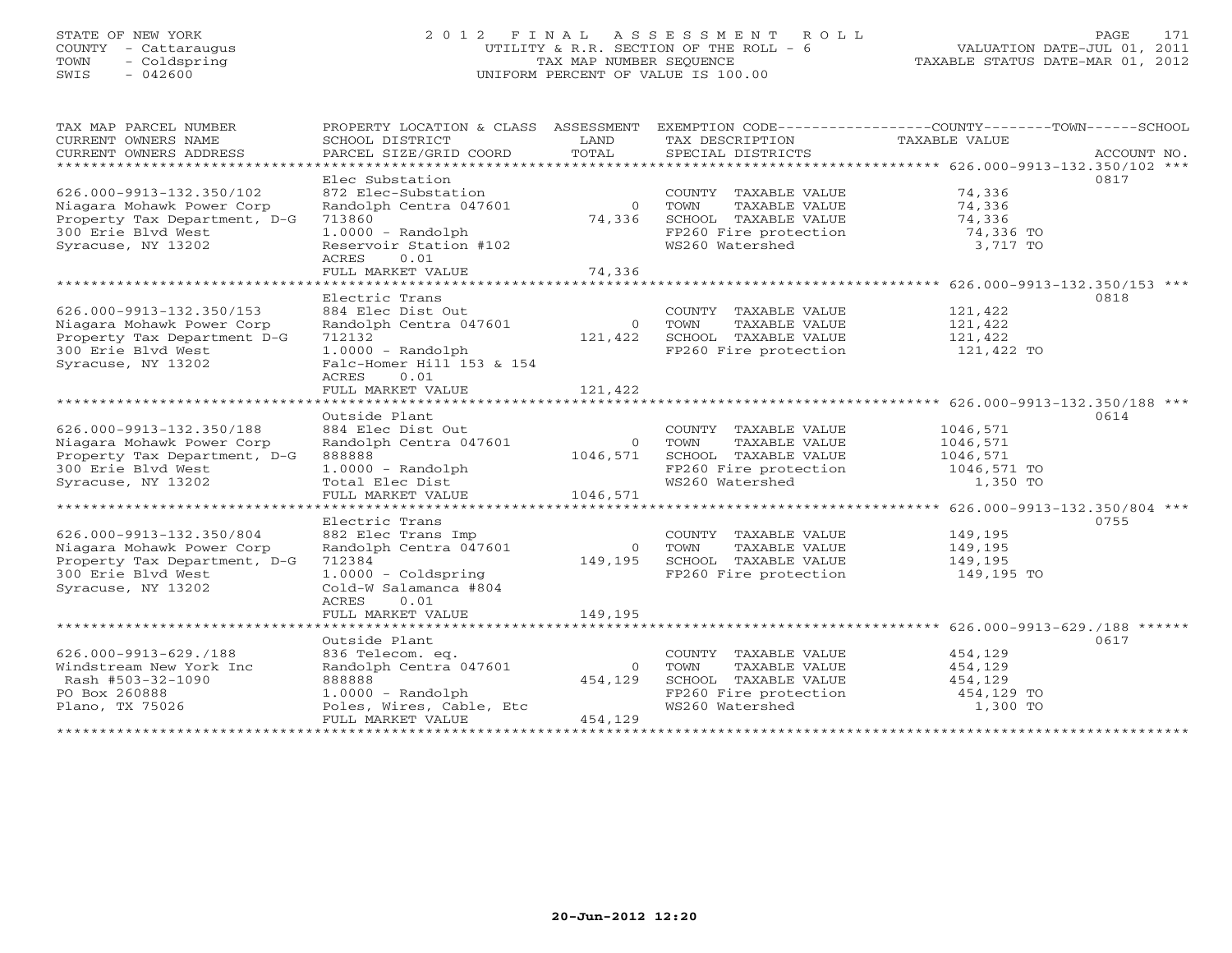| STATE OF NEW YORK<br>COUNTY<br>- Cattaraugus<br>- Coldspring<br>TOWN<br>$-042600$<br>SWIS | 2 0 1 2                                                                | FINAL<br>TAX MAP NUMBER SEOUENCE | ASSESSMENT ROLL<br>UTILITY & R.R. SECTION OF THE ROLL - 6<br>UNIFORM PERCENT OF VALUE IS 100.00 | PAGE<br>VALUATION DATE-JUL 01, 2011<br>TAXABLE STATUS DATE-MAR 01, 2012       | 172 |
|-------------------------------------------------------------------------------------------|------------------------------------------------------------------------|----------------------------------|-------------------------------------------------------------------------------------------------|-------------------------------------------------------------------------------|-----|
| TAX MAP PARCEL NUMBER<br>CURRENT OWNERS NAME<br>CURRENT OWNERS ADDRESS                    | PROPERTY LOCATION & CLASS<br>SCHOOL DISTRICT<br>PARCEL SIZE/GRID COORD | ASSESSMENT<br>LAND<br>TOTAL      | EXEMPTION CODE--<br>TAX DESCRIPTION<br>SPECIAL DISTRICTS                                        | ---------------COUNTY--------TOWN------SCHOOL<br>TAXABLE VALUE<br>ACCOUNT NO. |     |
|                                                                                           |                                                                        |                                  |                                                                                                 |                                                                               |     |
|                                                                                           | Outside Plant                                                          |                                  |                                                                                                 | 0622                                                                          |     |
| 626.000-9913-631.900/188                                                                  | 836 Telecom. eq.                                                       |                                  | TAXABLE VALUE<br>COUNTY                                                                         | 4,289                                                                         |     |
| Verizon New York Inc                                                                      | Randolph Centra 047601                                                 | $\circ$                          | TAXABLE VALUE<br>TOWN                                                                           | 4,289                                                                         |     |
| Attn: Property Tax Dept                                                                   | 888888                                                                 | 4,289                            | SCHOOL<br>TAXABLE VALUE                                                                         | 4,289                                                                         |     |
| PO Box 152206                                                                             | $1.0000 - Random$                                                      |                                  | FP260 Fire protection                                                                           | 4,289 TO                                                                      |     |

FULL MARKET VALUE 4,289 \*\*\*\*\*\*\*\*\*\*\*\*\*\*\*\*\*\*\*\*\*\*\*\*\*\*\*\*\*\*\*\*\*\*\*\*\*\*\*\*\*\*\*\*\*\*\*\*\*\*\*\*\*\*\*\*\*\*\*\*\*\*\*\*\*\*\*\*\*\*\*\*\*\*\*\*\*\*\*\*\*\*\*\*\*\*\*\*\*\*\*\*\*\*\*\*\*\*\*\*\*\*\*\*\*\*\*\*\*\*\*\*\*\*\*\*\*\*\*\*\*\*\*\*\*\*\*\*\*\*\*\*

Irving, TX 75015-2206 Poles, Wire, Cable, Etc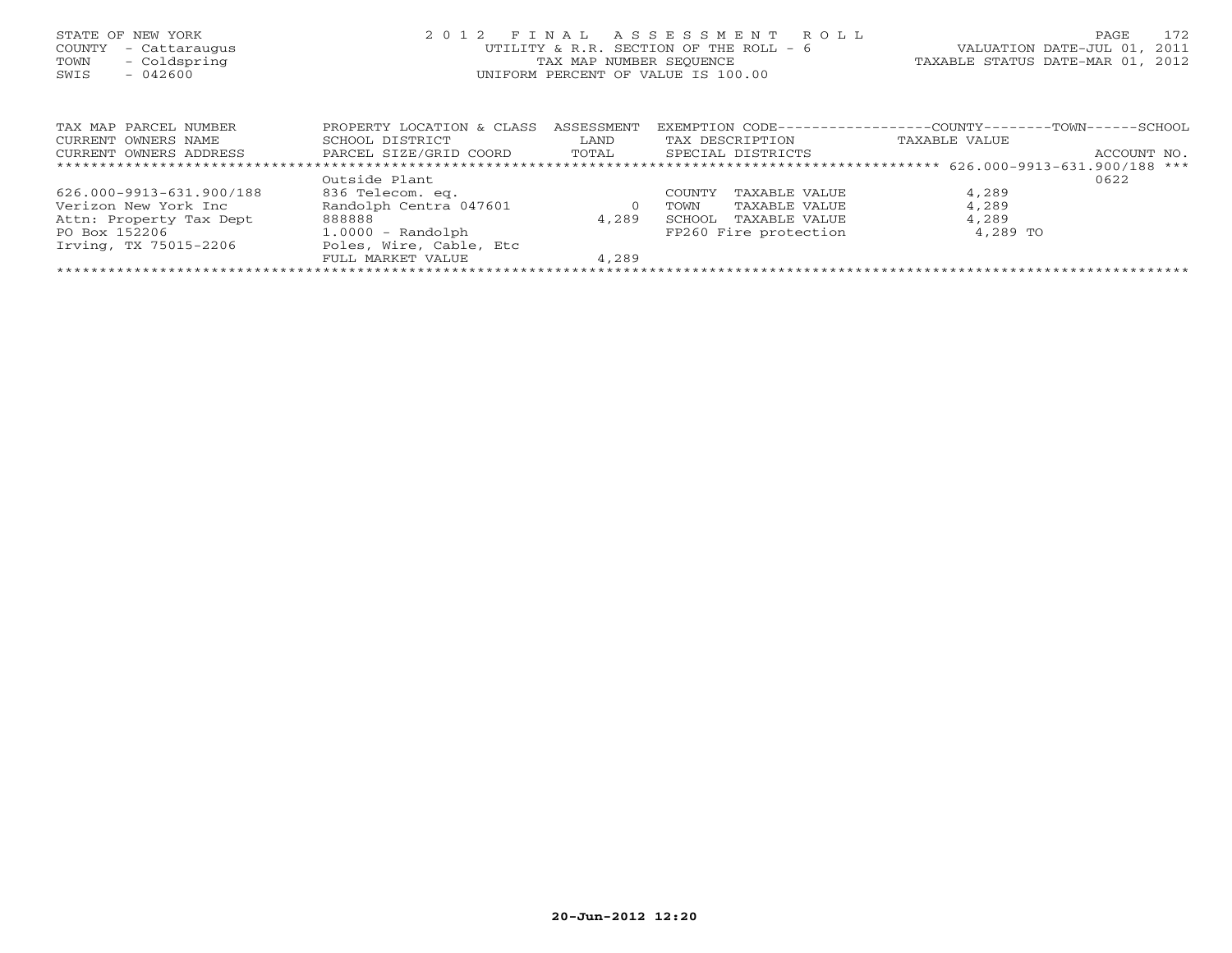|      | STATE OF NEW YORK    | 2012 FINAL ASSESSMENT ROLL             | <b>PAGE</b>                      | 173 |
|------|----------------------|----------------------------------------|----------------------------------|-----|
|      | COUNTY - Cattaraugus | UTILITY & R.R. SECTION OF THE ROLL - 6 | VALUATION DATE-JUL 01, 2011      |     |
| TOWN | - Coldspring         |                                        | TAXABLE STATUS DATE-MAR 01, 2012 |     |
| SWIS | $-042600$            |                                        | RPS150/V04/L015                  |     |
|      |                      | UNIFORM PERCENT OF VALUE IS 100.00     | CURRENT DATE 6/20/2012           |     |
|      |                      |                                        |                                  |     |

# R O L L S U B S E C T I O N - - T O T A L S

#### \*\*\* S P E C I A L D I S T R I C T S U M M A R Y \*\*\*

| CODE DISTRICT NAME PARCELS TYPE         | TOTAL | EXTENSTON           | <b>EXTENSION</b><br>VALUE | AD VALOREM<br>VALUE | <b>EXEMPT</b><br>AMOUNT | TAXABLE<br><b>VALUE</b> |
|-----------------------------------------|-------|---------------------|---------------------------|---------------------|-------------------------|-------------------------|
| FP260 Fire protectio<br>WS260 Watershed |       | 16 TOTAL<br>6 TOTAL |                           | 2040,765<br>23,134  |                         | 2040,765<br>23,134      |

#### \*\*\* S C H O O L D I S T R I C T S U M M A R Y \*\*\*

| CODE   | DISTRICT NAME    | TOTAL<br>PARCELS | ASSESSED<br>LAND | ASSESSED<br>TOTAL | EXEMPT<br>AMOUNT | TOTAL<br>TAXABLE | STAR<br><b>AMOUNT</b> | STAR<br>TAXABLE |
|--------|------------------|------------------|------------------|-------------------|------------------|------------------|-----------------------|-----------------|
| 047601 | Randolph Central | 16               | 30,900           | 2040,765          |                  | 2040,765         |                       | 2040,765        |
|        | SUB-TOTAL        | 16               | 30,900           | 2040,765          |                  | 2040,765         |                       | 2040,765        |
|        | TOTAL            | 16               | 30,900           | 2040,765          |                  | 2040,765         |                       | 2040,765        |

\*\*\* S Y S T E M C O D E S S U M M A R Y \*\*\*

NO SYSTEM EXEMPTIONS AT THIS LEVEL

\*\*\* E X E M P T I O N S U M M A R Y \*\*\*

NO EXEMPTIONS AT THIS LEVEL

| ROLL       |                    | TOTAL   |        | CCFCCFT  | AXABLE   | TAXABLE      | TAXABLE  | STAR     |
|------------|--------------------|---------|--------|----------|----------|--------------|----------|----------|
| <b>SEC</b> | וסים הר            | PARCELS | LAND   | TOTAL    | COUNTY   | TOWN         | "CHOOL   | TAXABLE  |
|            | ILTITITITIES & N C | ⊥ ნ     | 30,900 | 2040,765 | 2040,765 | 765<br>2040. | 2040.765 | 2040,765 |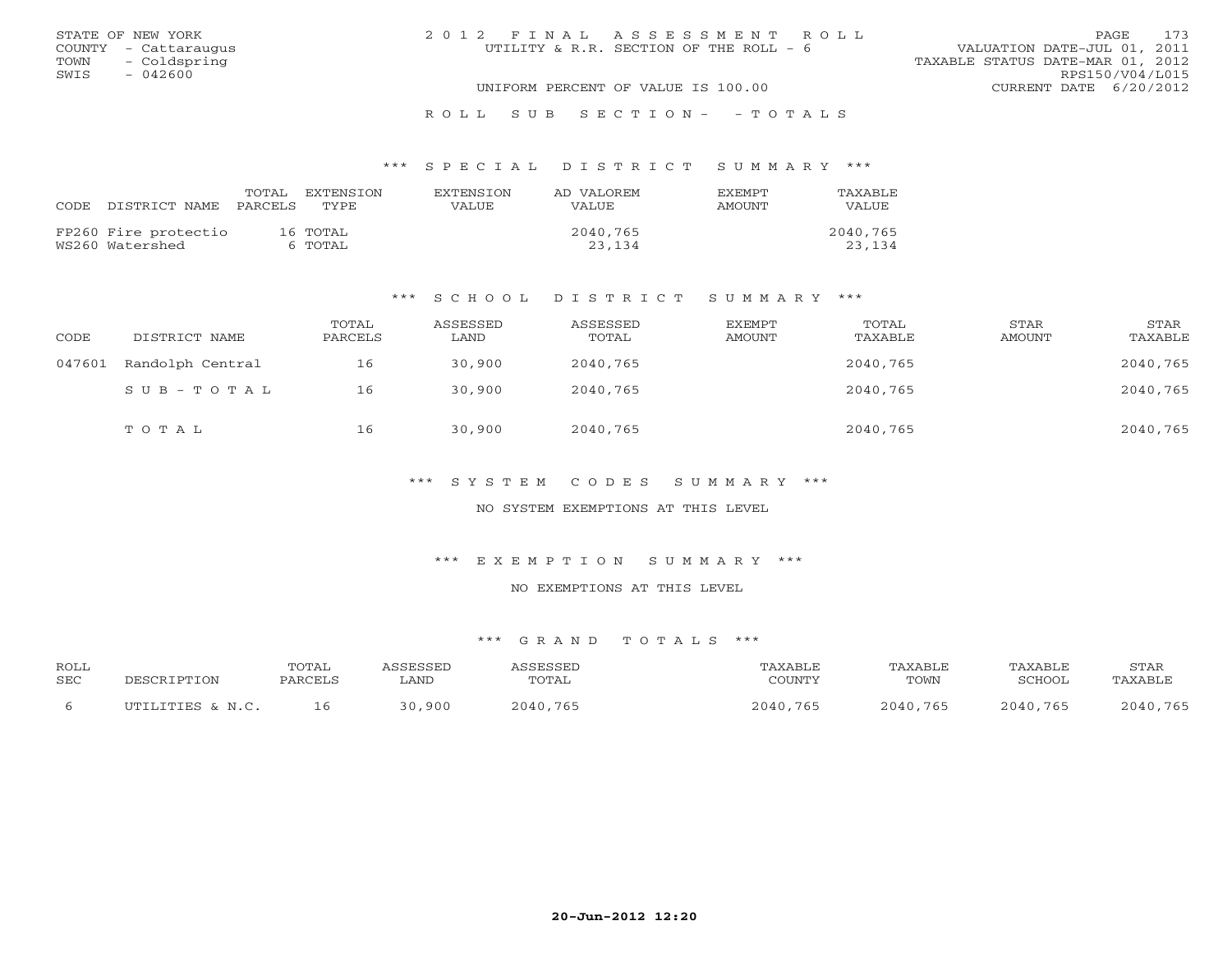| STATE OF NEW YORK<br>COUNTY<br>- Cattaraugus<br>- Coldspring<br>TOWN<br>$-042600$<br>SWIS | 2 0 1 2                   | TAX MAP NUMBER SEOUENCE | FINAL ASSESSMENT ROLL<br>UTILITY & R.R. SECTION OF THE ROLL - 6<br>UNIFORM PERCENT OF VALUE IS 100.00 | 174<br>PAGE<br>$SUB-SECTION = 0$ VALUATION DATE-JUL 01,<br>2011<br>TAXABLE STATUS DATE-MAR 01, 2012 |
|-------------------------------------------------------------------------------------------|---------------------------|-------------------------|-------------------------------------------------------------------------------------------------------|-----------------------------------------------------------------------------------------------------|
| TAX MAP PARCEL NUMBER                                                                     | PROPERTY LOCATION & CLASS | ASSESSMENT              |                                                                                                       | EXEMPTION CODE-----------------COUNTY--------TOWN------SCHOOL                                       |
| CURRENT OWNERS NAME                                                                       | SCHOOL DISTRICT           | LAND                    | TAX DESCRIPTION                                                                                       | TAXABLE VALUE                                                                                       |
| CURRENT OWNERS ADDRESS                                                                    | PARCEL SIZE/GRID COORD    | TOTAL                   | SPECIAL DISTRICTS                                                                                     | ACCOUNT NO.                                                                                         |
|                                                                                           |                           |                         |                                                                                                       | *************                                                                                       |
|                                                                                           | Oldro Rd                  |                         |                                                                                                       | 0832                                                                                                |
| $88.002 - 2 - 4.1/3$                                                                      | 836 Telecom. eq.          |                         | TAXABLE VALUE<br>COUNTY                                                                               | 15,000                                                                                              |
| PNC Bank                                                                                  | Randolph Centra 047601    | $\circ$                 | TAXABLE VALUE<br>TOWN                                                                                 | 15,000                                                                                              |
| Attn: Annett (W. Hornburg)                                                                | 48 2 8                    | 15,000                  | SCHOOL<br>TAXABLE VALUE                                                                               | 15,000                                                                                              |
| 304 2 nd St                                                                               | 0.01<br>ACRES             |                         | FP260 Fire protection                                                                                 | 15,000 TO                                                                                           |
| Warren, PA 16365                                                                          | EAST-1053039 NRTH-0764924 |                         |                                                                                                       |                                                                                                     |
|                                                                                           | DEED BOOK 6732<br>PG-5003 |                         |                                                                                                       |                                                                                                     |
|                                                                                           | FULL MARKET VALUE         | 15,000                  |                                                                                                       |                                                                                                     |
|                                                                                           |                           |                         |                                                                                                       |                                                                                                     |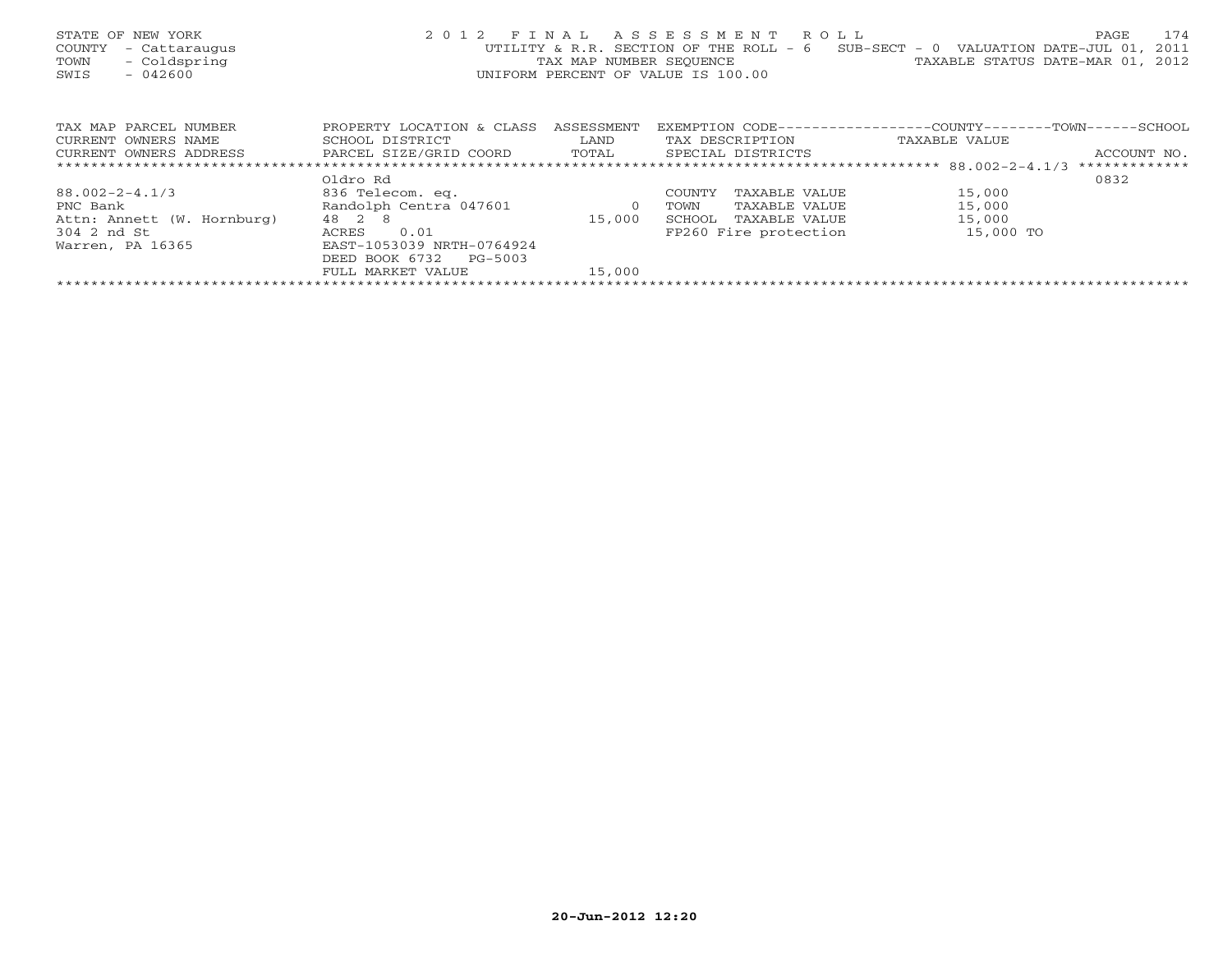|      | STATE OF NEW YORK    | 2012 FINAL ASSESSMENT ROLL |                                                                                 |                                  |                        | PAGE | 175 |
|------|----------------------|----------------------------|---------------------------------------------------------------------------------|----------------------------------|------------------------|------|-----|
|      | COUNTY - Cattaraugus |                            | UTILITY & R.R. SECTION OF THE ROLL - 6 SUB-SECT - 0 VALUATION DATE-JUL 01, 2011 |                                  |                        |      |     |
|      | TOWN - Coldspring    |                            |                                                                                 | TAXABLE STATUS DATE-MAR 01, 2012 |                        |      |     |
| SWIS | $-042600$            |                            |                                                                                 |                                  | RPS150/V04/L015        |      |     |
|      |                      |                            | UNIFORM PERCENT OF VALUE IS 100.00                                              |                                  | CURRENT DATE 6/20/2012 |      |     |
|      |                      |                            |                                                                                 |                                  |                        |      |     |

#### R O L L S U B S E C T I O N - 0 - T O T A L S

#### \*\*\* S P E C I A L D I S T R I C T S U M M A R Y \*\*\*

|                      | TOTAL   | EXTENSION | <b>EXTENSION</b> | AD VALOREM | <b>EXEMPT</b> | TAXABLE      |
|----------------------|---------|-----------|------------------|------------|---------------|--------------|
| CODE DISTRICT NAME   | PARCELS | TYPE.     | VALUE            | VALUE      | AMOUNT        | <b>VALUE</b> |
| FP260 Fire protectio |         | TOTAL     |                  | 15,000     |               | 15,000       |
|                      |         |           |                  |            |               |              |

### \*\*\* S C H O O L D I S T R I C T S U M M A R Y \*\*\*

| CODE   | DISTRICT NAME    | TOTAL<br>PARCELS | ASSESSED<br>LAND | ASSESSED<br>TOTAL | EXEMPT<br>AMOUNT | TOTAL<br>TAXABLE | STAR<br>AMOUNT | STAR<br>TAXABLE |
|--------|------------------|------------------|------------------|-------------------|------------------|------------------|----------------|-----------------|
| 047601 | Randolph Central |                  |                  | 15,000            |                  | 15,000           |                | 15,000          |
|        | SUB-TOTAL        |                  |                  | 15,000            |                  | 15,000           |                | 15,000          |
|        | TOTAL            |                  |                  | 15,000            |                  | 15,000           |                | 15,000          |

### \*\*\* S Y S T E M C O D E S S U M M A R Y \*\*\*

#### NO SYSTEM EXEMPTIONS AT THIS LEVEL

#### \*\*\* E X E M P T I O N S U M M A R Y \*\*\*

#### NO EXEMPTIONS AT THIS LEVEL

| <b>ROLL</b>  |                  | <b>TOTAL</b> | <i><b>SSESSED</b></i> | 1 CCFCCFT            | TAXABLF | TAXABLE | TAXABLE | STAR    |
|--------------|------------------|--------------|-----------------------|----------------------|---------|---------|---------|---------|
| <b>SEC</b>   | DESCRIPTION      | PARCELS      | LAND                  | TOTAL                | COUNTY  | TOWN    | SCHOOL  | TAXABLE |
| <sub>b</sub> | UTILITIES & N.C. |              |                       | $\overline{z}$ , 000 | .000    | ,000    | 15,000  | 000 , ر |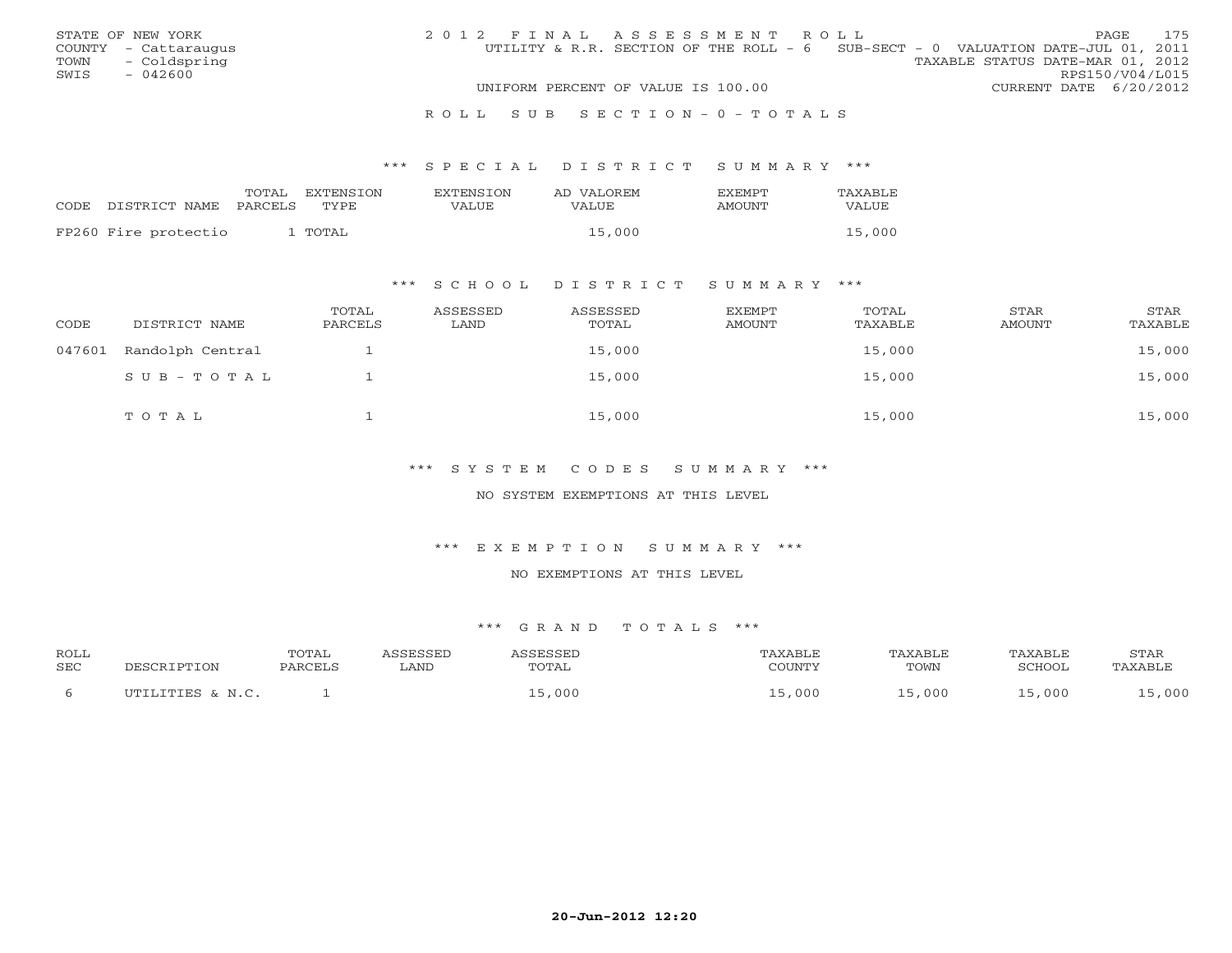|      | STATE OF NEW YORK    | 2012 FINAL ASSESSMENT ROLL             | 176<br>PAGE                      |
|------|----------------------|----------------------------------------|----------------------------------|
|      | COUNTY - Cattaraugus | UTILITY & R.R. SECTION OF THE ROLL - 6 | VALUATION DATE-JUL 01, 2011      |
| TOWN | - Coldspring         |                                        | TAXABLE STATUS DATE-MAR 01, 2012 |
| SWIS | $-042600$            | UNIFORM PERCENT OF VALUE IS 100.00     | RPS150/V04/L015                  |
|      |                      |                                        | CURRENT DATE $6/20/2012$         |
|      |                      |                                        |                                  |

#### R O L L S E C T I O N T O T A L S

#### \*\*\* S P E C I A L D I S T R I C T S U M M A R Y \*\*\*

| CODE. | DISTRICT NAME PARCELS TYPE              | TOTAL | EXTENSTON           | <b>EXTENSION</b><br>VALUE. | AD VALOREM<br>VALUE. | <b>EXEMPT</b><br>AMOUNT | TAXABLE<br><b>VALUE</b> |
|-------|-----------------------------------------|-------|---------------------|----------------------------|----------------------|-------------------------|-------------------------|
|       | FP260 Fire protectio<br>WS260 Watershed |       | 17 TOTAL<br>6 TOTAL |                            | 2055,765<br>23,134   |                         | 2055,765<br>23,134      |

#### \*\*\* S C H O O L D I S T R I C T S U M M A R Y \*\*\*

| CODE   | DISTRICT NAME    | TOTAL<br>PARCELS | ASSESSED<br>LAND | ASSESSED<br>TOTAL | <b>EXEMPT</b><br><b>AMOUNT</b> | TOTAL<br>TAXABLE | STAR<br>AMOUNT | STAR<br>TAXABLE |
|--------|------------------|------------------|------------------|-------------------|--------------------------------|------------------|----------------|-----------------|
| 047601 | Randolph Central | 17               | 30,900           | 2055,765          |                                | 2055,765         |                | 2055,765        |
|        | $SUB - TO T AL$  | 17               | 30,900           | 2055,765          |                                | 2055,765         |                | 2055,765        |
|        | TOTAL            | 17               | 30,900           | 2055,765          |                                | 2055,765         |                | 2055,765        |

\*\*\* S Y S T E M C O D E S S U M M A R Y \*\*\*

NO SYSTEM EXEMPTIONS AT THIS LEVEL

\*\*\* E X E M P T I O N S U M M A R Y \*\*\*

NO EXEMPTIONS AT THIS LEVEL

| ROLL       |                       | <b>TOTAL</b>  | <b>GGESSED</b>        | <b>ACCECCEL</b> |               | TAXABLE  | TAXABLE       | STAR        |
|------------|-----------------------|---------------|-----------------------|-----------------|---------------|----------|---------------|-------------|
| <b>SEC</b> | םי סידו               | <b>PARCEL</b> | LAND                  | TOTAL           | $\bigcap$     | TOWN     | <b>SCHOOL</b> | TAXABLE     |
|            | יחידו דיחידום נ. או ר |               | ,900<br>$\cap$ $\cap$ | つのちち<br>,765    | 2055<br>, 765 | 2055,765 | つのちち          | 765<br>2055 |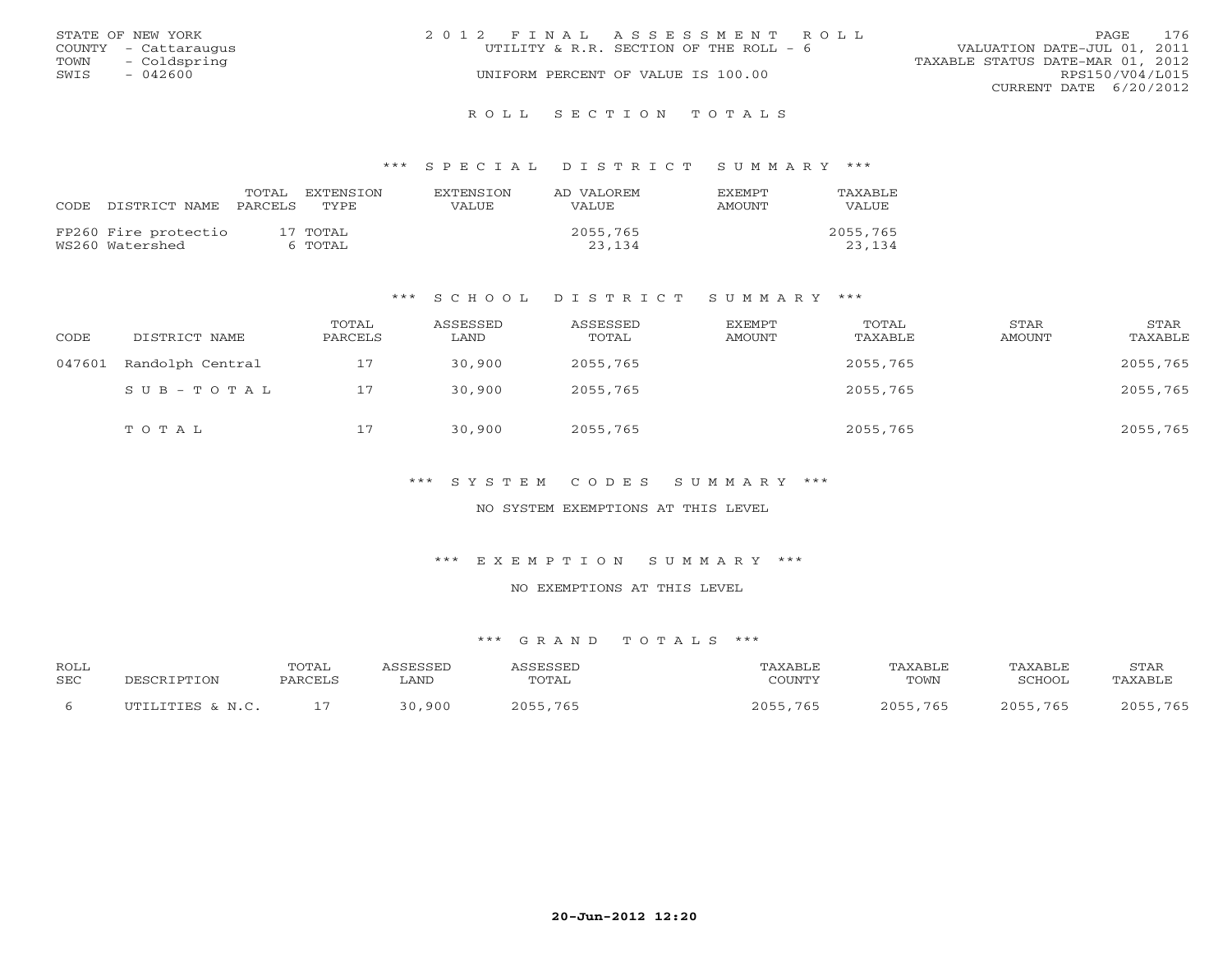# STATE OF NEW YORK 2 0 1 2 F I N A L A S S E S S M E N T R O L L PAGE 177 COUNTY - Cattaraugus WHOLLY EXEMPT SECTION OF THE ROLL - 8 VALUATION DATE-JUL 01, 2011 TOWN - Coldspring TAX MAP NUMBER SEQUENCE TAXABLE STATUS DATE-MAR 01, 2012 SWIS - 042600 UNIFORM PERCENT OF VALUE IS 100.00

| TAX MAP PARCEL NUMBER<br>CURRENT OWNERS NAME | PROPERTY LOCATION & CLASS ASSESSMENT<br>SCHOOL DISTRICT | LAND                    | EXEMPTION CODE-----------------COUNTY-------TOWN------SCHOOL<br>TAX DESCRIPTION | TAXABLE VALUE                               |                    |
|----------------------------------------------|---------------------------------------------------------|-------------------------|---------------------------------------------------------------------------------|---------------------------------------------|--------------------|
| CURRENT OWNERS ADDRESS                       | PARCEL SIZE/GRID COORD                                  | TOTAL                   | SPECIAL DISTRICTS                                                               |                                             | ACCOUNT NO.        |
|                                              |                                                         |                         |                                                                                 |                                             |                    |
|                                              | Nys Rte 394 (Off)                                       |                         |                                                                                 |                                             | 0806               |
| $70.004 - 2 - 3.2$                           | 314 Rural vac<10                                        |                         | FIRE-DEPT 26400                                                                 | 600                                         | 600<br>600         |
| East Randolph Fire Co Inc                    | Randolph Centra 047601                                  | 600                     | COUNTY TAXABLE VALUE                                                            | $\circ$                                     |                    |
| PO Box 53                                    | 54 02<br>08                                             | 600                     | TOWN<br>TAXABLE VALUE                                                           | $\circ$                                     |                    |
| East Randolph, NY 14730                      | FRNT 160.70 DPTH 156.00                                 |                         | SCHOOL TAXABLE VALUE                                                            | $\Omega$                                    |                    |
|                                              | EAST-1050872 NRTH-0791420                               |                         | FP260 Fire protection                                                           | $0$ TO                                      |                    |
|                                              | DEED BOOK 00973 PG-00925                                |                         | 600 EX                                                                          |                                             |                    |
|                                              | FULL MARKET VALUE                                       |                         | 600 WS260 Watershed                                                             | $0$ TO                                      |                    |
|                                              |                                                         |                         | 510 EX                                                                          |                                             |                    |
|                                              | Nys Rte 394 & Nys Rte 242                               |                         |                                                                                 |                                             | 0423               |
| $70.004 - 2 - 15$                            | 534 Social org.                                         |                         | VET-ORGAN 26100                                                                 | 220,500                                     | 220,500<br>220,500 |
| Randolph Mem Post #6533                      | Randolph Centra 047601                                  |                         | 7,500 COUNTY TAXABLE VALUE                                                      | $\circ$                                     |                    |
| Attn: Veterans of Foreign Wars 54 02 08      |                                                         | 220,500                 | TOWN<br>TAXABLE VALUE                                                           | $\Omega$                                    |                    |
| Nys Rte 242 & Nys Rte 394                    | 1.24<br>ACRES                                           |                         | SCHOOL TAXABLE VALUE                                                            | $\Omega$                                    |                    |
| East Randolph, NY 14730                      | EAST-1052190 NRTH-0790922                               |                         | FP260 Fire protection                                                           |                                             | $0$ TO             |
|                                              | DEED BOOK 873<br>PG-00690                               |                         | 220,500 EX                                                                      |                                             |                    |
|                                              | FULL MARKET VALUE                                       | 220,500                 |                                                                                 |                                             |                    |
|                                              |                                                         |                         |                                                                                 |                                             |                    |
|                                              | 608 Hatchery Rd                                         |                         |                                                                                 |                                             | 0761               |
| $70.004 - 2 - 40.71$                         | 941 SOL reforest                                        |                         | NYS OWNED 12100                                                                 | 69,400                                      | 69,400<br>69,400   |
| State Of New York                            | Randolph Centra 047601                                  | $\overline{0}$          | COUNTY TAXABLE VALUE                                                            | $\circ$                                     |                    |
| Attn: County Treasurer                       | Fish Hatchery                                           | 69,400                  | TOWN<br>TAXABLE VALUE                                                           | $\Omega$                                    |                    |
| Cattaraugus County                           | Improve Built By State                                  |                         | SCHOOL TAXABLE VALUE                                                            | $\Omega$                                    |                    |
| 303 Court St                                 | After 1930                                              |                         | FP260 Fire protection                                                           | $0$ TO                                      |                    |
| Little Valley, NY 14755                      | ACRES<br>0.01                                           |                         | 69,400 EX                                                                       |                                             |                    |
|                                              | EAST-1051449 NRTH-0784914                               |                         |                                                                                 |                                             |                    |
|                                              | FULL MARKET VALUE<br>*******************                | 69,400<br>************* |                                                                                 | ************** 70.004-2-43 **************** |                    |
|                                              | Hatchery Rd                                             |                         |                                                                                 |                                             | 0624               |
| $70.004 - 2 - 43$                            | 822 Water supply                                        |                         | VG-OUTSIDE 13740                                                                | 46,400                                      | 46,400<br>46,400   |
| Town of Randolph                             | Randolph Centra 047601                                  | 40,900                  | COUNTY TAXABLE VALUE                                                            | $\circ$                                     |                    |
| 72 Main St                                   | 53 02 08                                                | 46,400                  | TAXABLE VALUE<br>TOWN                                                           | $\circ$                                     |                    |
| Randolph, NY 14772                           | ACRES 39.67                                             |                         | SCHOOL TAXABLE VALUE                                                            | $\Omega$                                    |                    |
|                                              | EAST-1052290 NRTH-0786271                               |                         | FP260 Fire protection                                                           |                                             | $0$ TO             |
|                                              | DEED BOOK 16961 PG-3002                                 |                         | 46,400 EX                                                                       |                                             |                    |
|                                              | FULL MARKET VALUE                                       |                         | 46,400 WS260 Watershed                                                          | $0$ TO                                      |                    |
|                                              |                                                         |                         | 700 EX                                                                          |                                             |                    |
|                                              |                                                         |                         |                                                                                 |                                             |                    |
|                                              | Lebanon Rd                                              |                         |                                                                                 |                                             | 0787               |
| $80.001 - 2 - 22$                            | 651 Highway gar                                         |                         | TOWN-PROP 13500                                                                 | 188,200                                     | 188,200<br>188,200 |
| Town Of Coldspring                           | Randolph Centra 047601                                  | 13,300                  | COUNTY TAXABLE VALUE                                                            | $\circ$                                     |                    |
| Steamburg, NY 14783                          | 30 02 08                                                | 188,200                 | TOWN<br>TAXABLE VALUE                                                           | $\Omega$                                    |                    |
|                                              | 4.14<br>ACRES                                           |                         | SCHOOL TAXABLE VALUE                                                            | $\Omega$                                    |                    |
|                                              | EAST-1062112 NRTH-0776292                               |                         | FP260 Fire protection                                                           |                                             | $0$ TO             |
|                                              | DEED BOOK 605<br>PG-479                                 |                         | 188,200 EX                                                                      |                                             |                    |
| *********************                        | FULL MARKET VALUE                                       | 188,200                 |                                                                                 |                                             |                    |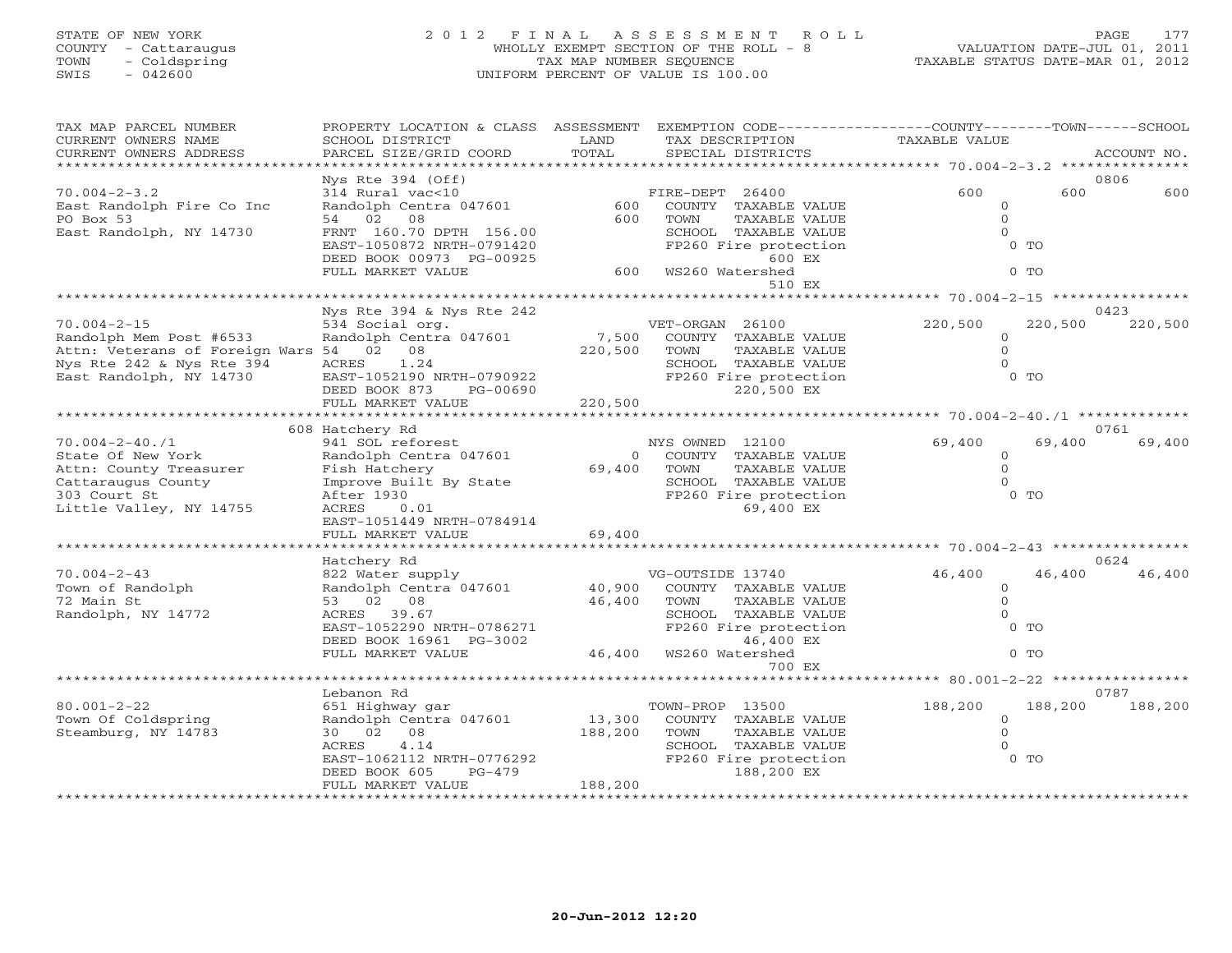# STATE OF NEW YORK 2 0 1 2 F I N A L A S S E S S M E N T R O L L PAGE 178 COUNTY - Cattaraugus WHOLLY EXEMPT SECTION OF THE ROLL - 8 VALUATION DATE-JUL 01, 2011 TOWN - Coldspring TAX MAP NUMBER SEQUENCE TAXABLE STATUS DATE-MAR 01, 2012 SWIS - 042600 UNIFORM PERCENT OF VALUE IS 100.00

| TAX MAP PARCEL NUMBER<br>CURRENT OWNERS NAME<br>CURRENT OWNERS ADDRESS                                                    | PROPERTY LOCATION & CLASS ASSESSMENT<br>SCHOOL DISTRICT<br>PARCEL SIZE/GRID COORD                                                              | LAND<br>TOTAL              | EXEMPTION CODE-----------------COUNTY-------TOWN-----SCHOOL<br>TAX DESCRIPTION<br>SPECIAL DISTRICTS                                   | TAXABLE VALUE                                               | ACCOUNT NO.          |
|---------------------------------------------------------------------------------------------------------------------------|------------------------------------------------------------------------------------------------------------------------------------------------|----------------------------|---------------------------------------------------------------------------------------------------------------------------------------|-------------------------------------------------------------|----------------------|
|                                                                                                                           | Bunker Hill Rd                                                                                                                                 |                            |                                                                                                                                       |                                                             | 5013                 |
| $80.002 - 1 - 11.4$<br>Bunker Cemetery<br>Steamburg, NY 14783                                                             | 695 Cemetery<br>Randolph Centra 047601<br>17 02 08                                                                                             | 6,300<br>6,300             | CEMETERY<br>27350<br>COUNTY TAXABLE VALUE<br>TOWN<br>TAXABLE VALUE                                                                    | 6,300<br>$\Omega$<br>$\Omega$                               | 6,300<br>6,300       |
|                                                                                                                           | FRNT 107.00 DPTH 107.00<br>EAST-1067084 NRTH-0775526<br>DEED BOOK 00081 PG-00627                                                               |                            | SCHOOL TAXABLE VALUE<br>FP260 Fire protection<br>6,300 EX                                                                             | $0$ TO                                                      |                      |
|                                                                                                                           | FULL MARKET VALUE                                                                                                                              | 6,300                      | ******************                                                                                                                    | ******************* 80.003-1-2.3 ***************            |                      |
|                                                                                                                           | Nys Rte 394                                                                                                                                    |                            |                                                                                                                                       |                                                             | 5002                 |
| $80.003 - 1 - 2.3$<br>State Of New York<br>Little Valley, NY 14755                                                        | 330 Vacant comm<br>Randolph Centra 047601<br>39/50 02<br>08<br>Rest Area                                                                       | 3,600<br>3,600             | NYS OWNED 12100<br>COUNTY TAXABLE VALUE<br>TOWN<br>TAXABLE VALUE<br>SCHOOL TAXABLE VALUE                                              | 3,600<br>$\circ$<br>$\Omega$<br>$\Omega$                    | 3,600<br>3,600       |
|                                                                                                                           | FRNT 395.00 DPTH 110.20<br>EAST-1054688 NRTH-0774216<br>DEED BOOK 482<br>PG-00253<br>FULL MARKET VALUE                                         | 3,600                      | FP260 Fire protection<br>3,600 EX                                                                                                     | $0$ TO                                                      |                      |
|                                                                                                                           |                                                                                                                                                |                            |                                                                                                                                       |                                                             |                      |
|                                                                                                                           | Nys Rte 17                                                                                                                                     |                            |                                                                                                                                       |                                                             | 5012                 |
| $80.003 - 1 - 21$<br>Steamburg Cemetery<br>Steamburg, NY 14783                                                            | 695 Cemetery<br>Randolph Centra 047601<br>38 02 08<br>7.68<br>ACRES                                                                            | 19,100<br>19,100           | CEMETERY<br>27350<br>COUNTY TAXABLE VALUE<br>TOWN<br>TAXABLE VALUE<br>SCHOOL TAXABLE VALUE                                            | 19,100<br>$\circ$<br>$\circ$<br>$\Omega$                    | 19,100<br>19,100     |
|                                                                                                                           | EAST-1057938 NRTH-0769704<br>FULL MARKET VALUE<br>*****************                                                                            | 19,100<br>********         | FP260 Fire protection<br>19,100 EX                                                                                                    | $0$ TO                                                      |                      |
|                                                                                                                           | Town of Coldspring                                                                                                                             |                            |                                                                                                                                       | ******* 80.003-1-35.2 **************                        | 0615                 |
| $80.003 - 1 - 35.2$<br>Southern Tier Rail Authority<br>Attn: C/O WNYP Railroad LLC<br>PO Box 190 B<br>Lakeville, NY 14480 | 843 Non-ceil. rr<br>Randolph Centra 047601<br>12.222 Mi 1568 Ft Trk<br>ACRES<br>22.73<br>EAST-1056705 NRTH-0771258<br>DEED BOOK 1000<br>PG-959 | $\overline{0}$<br>1974,736 | Local Auth 14000<br>COUNTY TAXABLE VALUE<br>TOWN<br>TAXABLE VALUE<br>SCHOOL TAXABLE VALUE<br>FP260 Fire protection<br>WS260 Watershed | 1974,736<br>$\Omega$<br>$\Omega$<br>$0$ TO<br>$0$ TO        | 1974,736<br>1974,736 |
|                                                                                                                           | FULL MARKET VALUE                                                                                                                              | 1974,736                   |                                                                                                                                       |                                                             |                      |
|                                                                                                                           | ***********************                                                                                                                        |                            |                                                                                                                                       |                                                             |                      |
|                                                                                                                           | Robinson Rd                                                                                                                                    |                            |                                                                                                                                       |                                                             | 0790                 |
| $80.004 - 1 - 7$<br>Town Of Coldspring<br>Steamburg, NY 14783                                                             | 314 Rural vac<10<br>Randolph Centra 047601<br>11 02<br>08<br>8.06<br><b>ACRES</b><br>EAST-1073996 NRTH-0770596<br>DEED BOOK 696<br>$PG-280$    | 16,500<br>16,500           | TOWN-PROP 13500<br>COUNTY TAXABLE VALUE<br>TOWN<br>TAXABLE VALUE<br>SCHOOL TAXABLE VALUE<br>FP260 Fire protection<br>16,500 EX        | 16,500<br>$\circ$<br>$\Omega$<br>$\Omega$<br>0 <sub>T</sub> | 16,500<br>16,500     |
|                                                                                                                           | FULL MARKET VALUE                                                                                                                              | 16,500                     |                                                                                                                                       |                                                             |                      |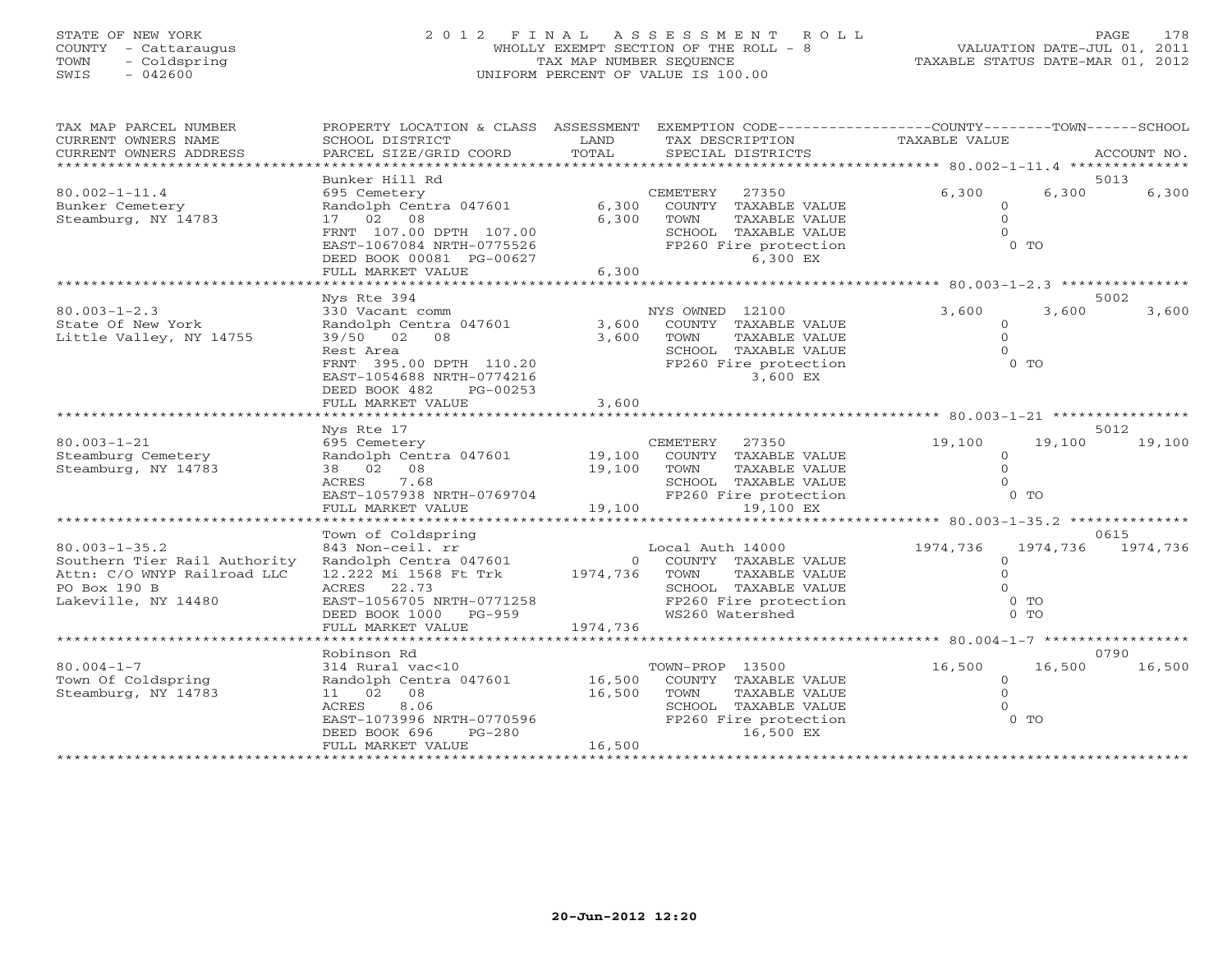# STATE OF NEW YORK 2 0 1 2 F I N A L A S S E S S M E N T R O L L PAGE 179 COUNTY - Cattaraugus WHOLLY EXEMPT SECTION OF THE ROLL - 8 VALUATION DATE-JUL 01, 2011 TOWN - Coldspring TAX MAP NUMBER SEQUENCE TAXABLE STATUS DATE-MAR 01, 2012 SWIS - 042600 UNIFORM PERCENT OF VALUE IS 100.00

| TAX MAP PARCEL NUMBER<br>CURRENT OWNERS NAME     | PROPERTY LOCATION & CLASS ASSESSMENT<br>SCHOOL DISTRICT | LAND    | EXEMPTION CODE-----------------COUNTY-------TOWN------SCHOOL<br>TAX DESCRIPTION | TAXABLE VALUE |                            |
|--------------------------------------------------|---------------------------------------------------------|---------|---------------------------------------------------------------------------------|---------------|----------------------------|
| CURRENT OWNERS ADDRESS<br>********************** | PARCEL SIZE/GRID COORD                                  | TOTAL   | SPECIAL DISTRICTS                                                               |               | ACCOUNT NO.                |
|                                                  | $Co$ $Rd$ $10$                                          |         |                                                                                 |               | 5010                       |
| $80.017 - 1 - 8$                                 | 620 Religious                                           |         | RELIGIOUS 25110                                                                 | 231,200       | 231,200<br>231,200         |
| Evangelical U B                                  | Randolph Centra 047601                                  | 7,000   | COUNTY TAXABLE VALUE                                                            | $\mathbf{0}$  |                            |
| Steamburg, NY 14783                              | 28 02 08                                                | 231,200 | TAXABLE VALUE<br>TOWN                                                           | $\Omega$      |                            |
|                                                  | Church                                                  |         | SCHOOL TAXABLE VALUE                                                            | $\Omega$      |                            |
|                                                  | <b>ACRES</b><br>1.00                                    |         | FP260 Fire protection                                                           |               | $0$ TO                     |
|                                                  | EAST-1061586 NRTH-0769713                               |         | 231,200 EX                                                                      |               |                            |
|                                                  | FULL MARKET VALUE                                       | 231,200 |                                                                                 |               |                            |
|                                                  |                                                         |         |                                                                                 |               |                            |
|                                                  | Lebanon Rd                                              |         |                                                                                 |               | 0446                       |
| $80.017 - 1 - 23$                                | 314 Rural vac<10                                        |         | RELIGIOUS 25110                                                                 | 5,200         | 5,200<br>5,200             |
| Steamburg United                                 | Randolph Centra 047601                                  | 5,200   | COUNTY TAXABLE VALUE                                                            | $\Omega$      |                            |
| Methodist Church                                 | 28  02  08<br>1.78                                      | 5,200   | TOWN<br>TAXABLE VALUE                                                           | $\Omega$      |                            |
| Lebanon Rd<br>PO Box 5                           | ACRES<br>EAST-1061503 NRTH-0769462                      |         | SCHOOL TAXABLE VALUE<br>FP260 Fire protection                                   | $\Omega$      | $0$ TO                     |
| Steamburg, NY 14783                              | DEED BOOK 00925 PG-00101                                |         | 5,200 EX                                                                        |               |                            |
|                                                  | FULL MARKET VALUE                                       | 5,200   |                                                                                 |               |                            |
|                                                  | *************************                               |         |                                                                                 |               |                            |
|                                                  | $Co$ $Rd$ $10$                                          |         |                                                                                 |               | 5009                       |
| $80.017 - 2 - 7$                                 | 330 Vacant comm                                         |         | TOWN-PROP 13500                                                                 | 7,000         | 7,000<br>7,000             |
| Town of Coldspring                               | Randolph Centra 047601                                  | 7,000   | COUNTY TAXABLE VALUE                                                            | $\circ$       |                            |
| 2604 Lebanon Rd                                  | 28 02 08                                                | 7,000   | TOWN<br>TAXABLE VALUE                                                           | $\Omega$      |                            |
| Steamburg, NY 14738                              | FRNT 162.00 DPTH 260.00                                 |         | SCHOOL TAXABLE VALUE                                                            | $\Omega$      |                            |
|                                                  | EAST-1061463 NRTH-0768913                               |         | FP260 Fire protection                                                           |               | $0$ TO                     |
|                                                  | DEED BOOK 833<br>PG-4001                                |         | 7,000 EX                                                                        |               |                            |
|                                                  | FULL MARKET VALUE<br>*******************                | 7,000   |                                                                                 |               |                            |
|                                                  |                                                         |         | ******************************** 80.017-2-8 ******                              |               |                            |
| $80.017 - 2 - 8$                                 | Co Rd 10<br>652 Govt bldgs                              |         | TOWN-PROP 13500                                                                 | 184,700       | 5003<br>184,700<br>184,700 |
| Town Of Coldspring                               | Randolph Centra 047601                                  | 2,300   | COUNTY TAXABLE VALUE                                                            | $\Omega$      |                            |
| Steamburg, NY 14783                              | 28 02 08                                                | 184,700 | TOWN<br>TAXABLE VALUE                                                           | $\Omega$      |                            |
|                                                  | Town Hall                                               |         | SCHOOL TAXABLE VALUE                                                            | $\Omega$      |                            |
|                                                  | FRNT 40.00 DPTH 99.00                                   |         | FP260 Fire protection                                                           |               | $0$ TO                     |
|                                                  | EAST-1061382 NRTH-0769012                               |         | 184,700 EX                                                                      |               |                            |
|                                                  | FULL MARKET VALUE                                       | 184,700 |                                                                                 |               |                            |
|                                                  |                                                         |         |                                                                                 |               |                            |
|                                                  | State Rd                                                |         |                                                                                 |               | 0791                       |
| $80.017 - 3 - 7$                                 | 963 Municpl park                                        |         | TOWN-PROP 13500                                                                 | 5,700         | 5,700<br>5,700             |
| Town Of Coldspring                               | Randolph Centra 047601                                  | 5,700   | COUNTY TAXABLE VALUE                                                            | $\circ$       |                            |
| Steamburg, NY 14783                              | FRNT 100.00 DPTH 110.00                                 | 5,700   | TOWN<br>TAXABLE VALUE                                                           | $\Omega$      |                            |
|                                                  | EAST-1061283 NRTH-0768177                               |         | SCHOOL TAXABLE VALUE                                                            |               |                            |
|                                                  | FULL MARKET VALUE                                       |         | 5,700 FP260 Fire protection                                                     |               | $0$ TO                     |
|                                                  |                                                         |         | 5,700 EX<br>* * * * * * * * * * * * * * * * * * * *                             |               |                            |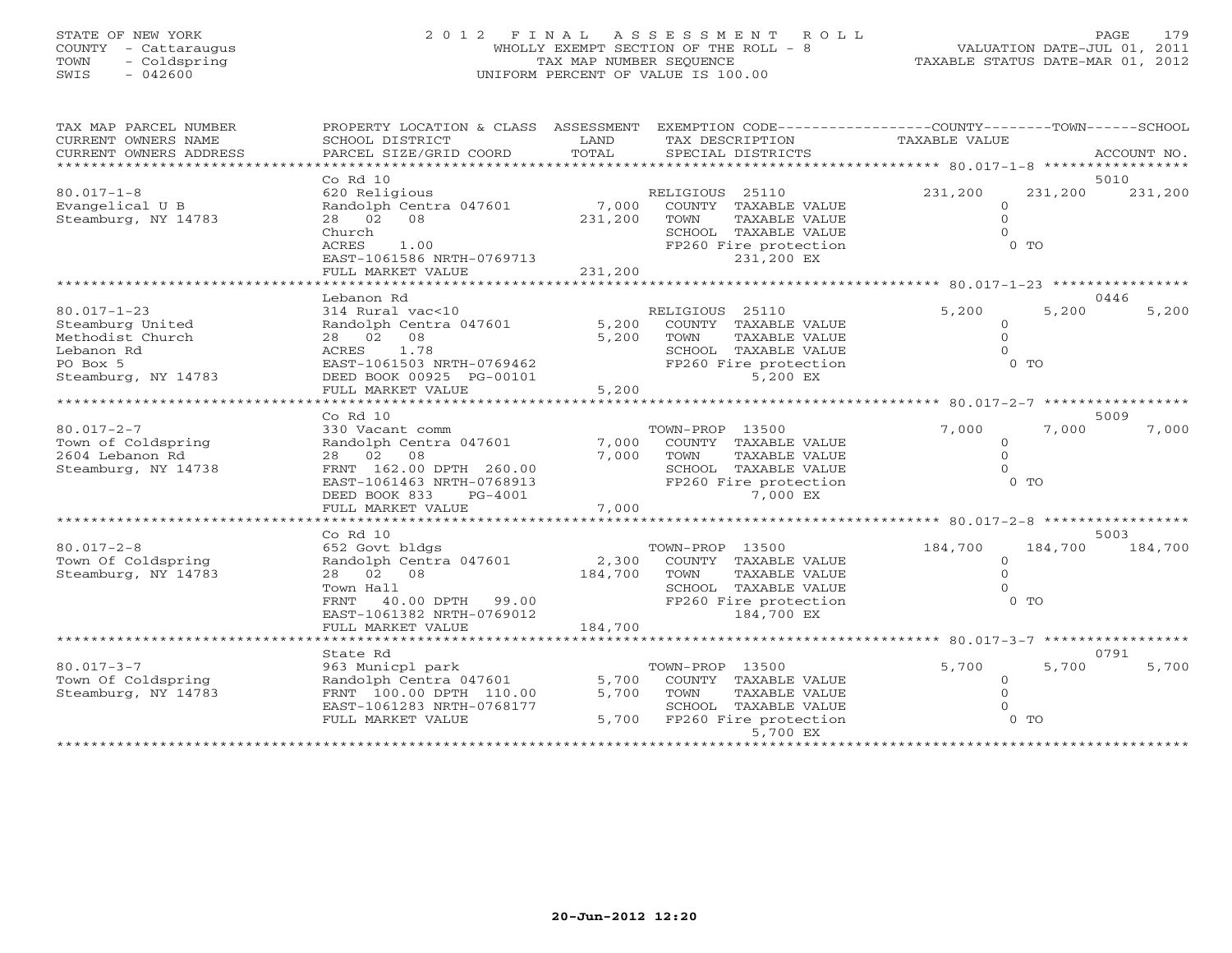# STATE OF NEW YORK 2 0 1 2 F I N A L A S S E S S M E N T R O L L PAGE 180 COUNTY - Cattaraugus WHOLLY EXEMPT SECTION OF THE ROLL - 8 VALUATION DATE-JUL 01, 2011 TOWN - Coldspring TAX MAP NUMBER SEQUENCE TAXABLE STATUS DATE-MAR 01, 2012 SWIS - 042600 UNIFORM PERCENT OF VALUE IS 100.00

| Nys Rte 17<br>5014<br>$80.017 - 3 - 22.2$<br>662 Police/fire<br>FIRE-DEPT 26400<br>482,100<br>482,100<br>482,100<br>11,100<br>COUNTY TAXABLE VALUE<br>Coldspring Volunteer Fire Co<br>Randolph Centra 047601<br>$\Omega$<br>Steamburg, NY 14783<br>482,100<br>28 02 08<br>TOWN<br>TAXABLE VALUE<br>$\Omega$<br>3.03<br>ACRES<br>SCHOOL TAXABLE VALUE<br>$0$ TO<br>EAST-1059741 NRTH-0768254<br>FP260 Fire protection<br>DEED BOOK 759<br>482,100 EX<br>PG-00687 |
|-----------------------------------------------------------------------------------------------------------------------------------------------------------------------------------------------------------------------------------------------------------------------------------------------------------------------------------------------------------------------------------------------------------------------------------------------------------------|
|                                                                                                                                                                                                                                                                                                                                                                                                                                                                 |
|                                                                                                                                                                                                                                                                                                                                                                                                                                                                 |
|                                                                                                                                                                                                                                                                                                                                                                                                                                                                 |
|                                                                                                                                                                                                                                                                                                                                                                                                                                                                 |
|                                                                                                                                                                                                                                                                                                                                                                                                                                                                 |
|                                                                                                                                                                                                                                                                                                                                                                                                                                                                 |
|                                                                                                                                                                                                                                                                                                                                                                                                                                                                 |
|                                                                                                                                                                                                                                                                                                                                                                                                                                                                 |
| 482,100<br>FULL MARKET VALUE                                                                                                                                                                                                                                                                                                                                                                                                                                    |
|                                                                                                                                                                                                                                                                                                                                                                                                                                                                 |
| Oldro Rd<br>0741                                                                                                                                                                                                                                                                                                                                                                                                                                                |
| $88.002 - 2 - 9$<br>322 Rural vac>10<br>29,600<br>29,600<br>29,600<br>NON-PROFIT 25300                                                                                                                                                                                                                                                                                                                                                                          |
| Randolph Centra 047601 29,600<br>Chautauqua Area Girl Scout<br>COUNTY TAXABLE VALUE<br>$\circ$                                                                                                                                                                                                                                                                                                                                                                  |
| 7 E Main St<br>29,600<br>$\Omega$<br>48  02  08<br>TOWN<br>TAXABLE VALUE                                                                                                                                                                                                                                                                                                                                                                                        |
| ACRES 35.00<br>$\Omega$<br>Fredonia, NY 14063<br>SCHOOL TAXABLE VALUE                                                                                                                                                                                                                                                                                                                                                                                           |
| $0$ TO<br>EAST-1051596 NRTH-0763911<br>FP260 Fire protection                                                                                                                                                                                                                                                                                                                                                                                                    |
| DEED BOOK 636                                                                                                                                                                                                                                                                                                                                                                                                                                                   |
| PG-00596<br>29,600 EX<br>29,600                                                                                                                                                                                                                                                                                                                                                                                                                                 |
| FULL MARKET VALUE                                                                                                                                                                                                                                                                                                                                                                                                                                               |
|                                                                                                                                                                                                                                                                                                                                                                                                                                                                 |
| 5000<br>Coldspring Rd                                                                                                                                                                                                                                                                                                                                                                                                                                           |
| $89.000 - 2 - 1$<br>693 Indian resrv<br>Randolph Centra 047601<br>INDIAN-RES 14300<br>1150,000<br>1150,000<br>1150,000                                                                                                                                                                                                                                                                                                                                          |
| Seneca Nation Of Indians<br>0 COUNTY TAXABLE VALUE<br>$\Omega$                                                                                                                                                                                                                                                                                                                                                                                                  |
| 1150,000 TOWN<br>Salamanca, NY 14779<br>Indian Reservation<br>TAXABLE VALUE<br>$\Omega$                                                                                                                                                                                                                                                                                                                                                                         |
| 0.01<br>SCHOOL TAXABLE VALUE<br>ACRES                                                                                                                                                                                                                                                                                                                                                                                                                           |
| $RAST-1068254 NRTH-0760217$<br>$0$ TO<br>FP260 Fire protection                                                                                                                                                                                                                                                                                                                                                                                                  |
| 1150,000<br>FULL MARKET VALUE<br>1150,000 EX                                                                                                                                                                                                                                                                                                                                                                                                                    |
|                                                                                                                                                                                                                                                                                                                                                                                                                                                                 |
| Onoville Rd<br>0109                                                                                                                                                                                                                                                                                                                                                                                                                                             |
| $89.001 - 1 - 10$<br>620 Religious<br>55,600<br>55,600<br>55,600<br>RELIGIOUS 25110                                                                                                                                                                                                                                                                                                                                                                             |
| Randolph Centra 047601<br>Gods Missionary Church<br>6,600<br>COUNTY TAXABLE VALUE<br>$\overline{0}$                                                                                                                                                                                                                                                                                                                                                             |
| 27 02 08<br>$\Omega$<br>Box F<br>55,600<br>TOWN<br>TAXABLE VALUE                                                                                                                                                                                                                                                                                                                                                                                                |
| Steamburg, NY 14783<br>SCHOOL TAXABLE VALUE<br>ACRES<br>0.50                                                                                                                                                                                                                                                                                                                                                                                                    |
| $0$ TO<br>EAST-1063754 NRTH-0765762<br>FP260 Fire protection                                                                                                                                                                                                                                                                                                                                                                                                    |
| 55,600 EX<br>DEED BOOK 00753 PG-00799                                                                                                                                                                                                                                                                                                                                                                                                                           |
| 55,600<br>FULL MARKET VALUE                                                                                                                                                                                                                                                                                                                                                                                                                                     |
|                                                                                                                                                                                                                                                                                                                                                                                                                                                                 |
| 0807<br>Nys Rte 394                                                                                                                                                                                                                                                                                                                                                                                                                                             |
| $89.003 - 1 - 22$<br>330 Vacant comm<br>35,400<br>35,400<br>35,400                                                                                                                                                                                                                                                                                                                                                                                              |
| NYS OWNED 12100<br>Randolph Centra 047601 35,400<br>Nys Dept Of Public Works<br>COUNTY TAXABLE VALUE<br>$\circ$                                                                                                                                                                                                                                                                                                                                                 |
| $\Omega$                                                                                                                                                                                                                                                                                                                                                                                                                                                        |
| Attn: Catt County Treasurer<br>$24/25$ 02 08<br>35,400<br>TAXABLE VALUE<br>TOWN                                                                                                                                                                                                                                                                                                                                                                                 |
| 303 Court St<br>Ff 4900.00<br>SCHOOL TAXABLE VALUE                                                                                                                                                                                                                                                                                                                                                                                                              |
| $0$ TO<br>Little Valley, NY 14755<br>ACRES 35.30<br>FP260 Fire protection                                                                                                                                                                                                                                                                                                                                                                                       |
| 35,400 EX<br>EAST-1063428 NRTH-0755755                                                                                                                                                                                                                                                                                                                                                                                                                          |
| 35,400<br>FULL MARKET VALUE                                                                                                                                                                                                                                                                                                                                                                                                                                     |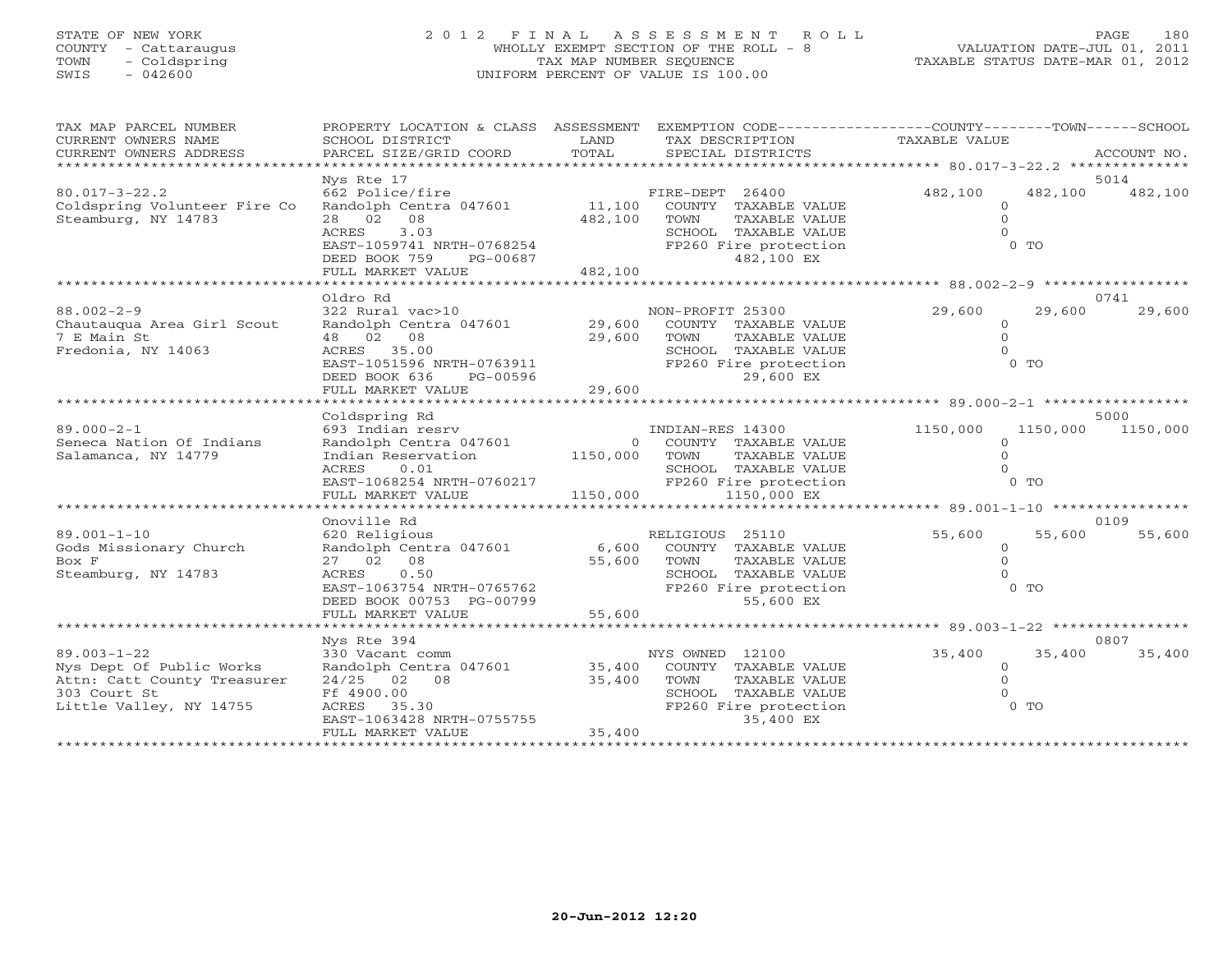# STATE OF NEW YORK 2 0 1 2 F I N A L A S S E S S M E N T R O L L PAGE 181 COUNTY - Cattaraugus WHOLLY EXEMPT SECTION OF THE ROLL - 8 VALUATION DATE-JUL 01, 2011 TOWN - Coldspring TAX MAP NUMBER SEQUENCE TAXABLE STATUS DATE-MAR 01, 2012 SWIS - 042600 UNIFORM PERCENT OF VALUE IS 100.00UNIFORM PERCENT OF VALUE IS 100.00

| TAX MAP PARCEL NUMBER<br>CURRENT OWNERS NAME<br>CURRENT OWNERS ADDRESS | PROPERTY LOCATION & CLASS<br>SCHOOL DISTRICT<br>PARCEL SIZE/GRID COORD | ASSESSMENT<br>LAND<br>TOTAL | EXEMPTION CODE-----------------COUNTY-------TOWN------SCHOOL<br>TAX DESCRIPTION<br>SPECIAL DISTRICTS | TAXABLE VALUE                                |          | ACCOUNT NO. |
|------------------------------------------------------------------------|------------------------------------------------------------------------|-----------------------------|------------------------------------------------------------------------------------------------------|----------------------------------------------|----------|-------------|
|                                                                        | Ouaker Dr                                                              |                             |                                                                                                      |                                              |          | 0759        |
| $98.000 - 1 - 7.750$                                                   | 961 State park                                                         |                             | NYS OWNED 12100                                                                                      | 329,400                                      | 329,400  | 329,400     |
| State Of New York                                                      | Randolph Centra 047601                                                 | $\Omega$                    | COUNTY<br>TAXABLE VALUE                                                                              | $\circ$                                      |          |             |
| Attn: County Treasurer                                                 | Allegany State Park                                                    | 329,400                     | TOWN<br>TAXABLE VALUE                                                                                | $\circ$                                      |          |             |
| Cattaraugus County                                                     | Ouaker Lake Bathhouse                                                  |                             | SCHOOL TAXABLE VALUE                                                                                 |                                              |          |             |
| 303 Court St                                                           | 0.01<br>ACRES                                                          |                             | FP260 Fire protection                                                                                | $0$ TO                                       |          |             |
| Little Valley, NY 14755                                                | EAST-1073739 NRTH-0741934                                              |                             | 329,400 EX                                                                                           |                                              |          |             |
|                                                                        | FULL MARKET VALUE                                                      | 329,400                     |                                                                                                      |                                              |          |             |
|                                                                        | *********************                                                  |                             | ********************************                                                                     | ************** 98.000-1-7./51 ************** |          |             |
|                                                                        | Cain Hollow Rd                                                         |                             |                                                                                                      |                                              |          | 0760        |
| $98.000 - 1 - 7.751$                                                   | 961 State park                                                         |                             | NYS OWNED 12100                                                                                      | 124,300                                      | 124,300  | 124,300     |
| State Of New York                                                      | Randolph Centra 047601                                                 | $\overline{0}$              | COUNTY TAXABLE VALUE                                                                                 | $\circ$                                      |          |             |
| Attn: County Treasurer                                                 | Allegany State Park                                                    | 124,300                     | TOWN<br>TAXABLE VALUE                                                                                | $\Omega$                                     |          |             |
| Cattaraugus County                                                     | Cain Hollow Campground                                                 |                             | SCHOOL TAXABLE VALUE                                                                                 |                                              |          |             |
| 303 Court St                                                           | 0.01<br>ACRES                                                          |                             | FP260 Fire protection                                                                                | $0$ TO                                       |          |             |
| Little Valley, NY 14755                                                | EAST-1073739 NRTH-0741934                                              |                             | 124,300 EX                                                                                           |                                              |          |             |
|                                                                        | FULL MARKET VALUE                                                      | 124,300                     |                                                                                                      |                                              |          |             |
|                                                                        |                                                                        |                             |                                                                                                      |                                              |          |             |
|                                                                        | Rte 23                                                                 |                             |                                                                                                      |                                              |          | 0757        |
| $98.000 - 1 - 8.750$                                                   | 961 State park                                                         |                             | NYS OWNED 12100                                                                                      | 1619,100                                     | 1619,100 | 1619,100    |
| State Of New York                                                      | Randolph Centra 047601                                                 | $\circ$                     | COUNTY TAXABLE VALUE                                                                                 | $\circ$                                      |          |             |
| Attn: Cattaraugus County                                               | Allegany State Park                                                    | 1619,100                    | TOWN<br>TAXABLE VALUE                                                                                | $\Omega$                                     |          |             |
| 303 Court St                                                           | New Camp Turner                                                        |                             | SCHOOL TAXABLE VALUE                                                                                 | $\Omega$                                     |          |             |
| Little Valley, NY 14755                                                | North Asp Route 23                                                     |                             | FP260 Fire protection                                                                                | $0$ TO                                       |          |             |
|                                                                        | 0.01<br>ACRES                                                          |                             | 1619,100 EX                                                                                          |                                              |          |             |
|                                                                        | EAST-1073879 NRTH-0736714                                              |                             |                                                                                                      |                                              |          |             |
|                                                                        | FULL MARKET VALUE                                                      | 1619,100                    |                                                                                                      |                                              |          |             |
|                                                                        |                                                                        |                             |                                                                                                      |                                              |          |             |
|                                                                        | Rte 23                                                                 |                             |                                                                                                      |                                              |          | 0758        |
| $98.000 - 1 - 8.751$                                                   | 961 State park                                                         |                             | NYS OWNED 12100                                                                                      | 99,000                                       | 99,000   | 99,000      |
| State Of New York                                                      | Randolph Centra 047601                                                 | $\Omega$                    | COUNTY TAXABLE VALUE                                                                                 | $\circ$                                      |          |             |
| Attn: County Treasurer                                                 | Allegany State Park                                                    | 99,000                      | TOWN<br>TAXABLE VALUE                                                                                | $\Omega$                                     |          |             |
| Cattaraugus County                                                     | Old Camp Turner                                                        |                             | SCHOOL TAXABLE VALUE                                                                                 |                                              |          |             |
| 303 Court St                                                           | 0.01<br>ACRES                                                          |                             | FP260 Fire protection                                                                                | $0$ TO                                       |          |             |
| Little Valley, NY 14755                                                | EAST-1073879 NRTH-0736714                                              |                             | 99,000 EX                                                                                            |                                              |          |             |
| *****************                                                      | FULL MARKET VALUE                                                      | 99,000                      |                                                                                                      |                                              |          |             |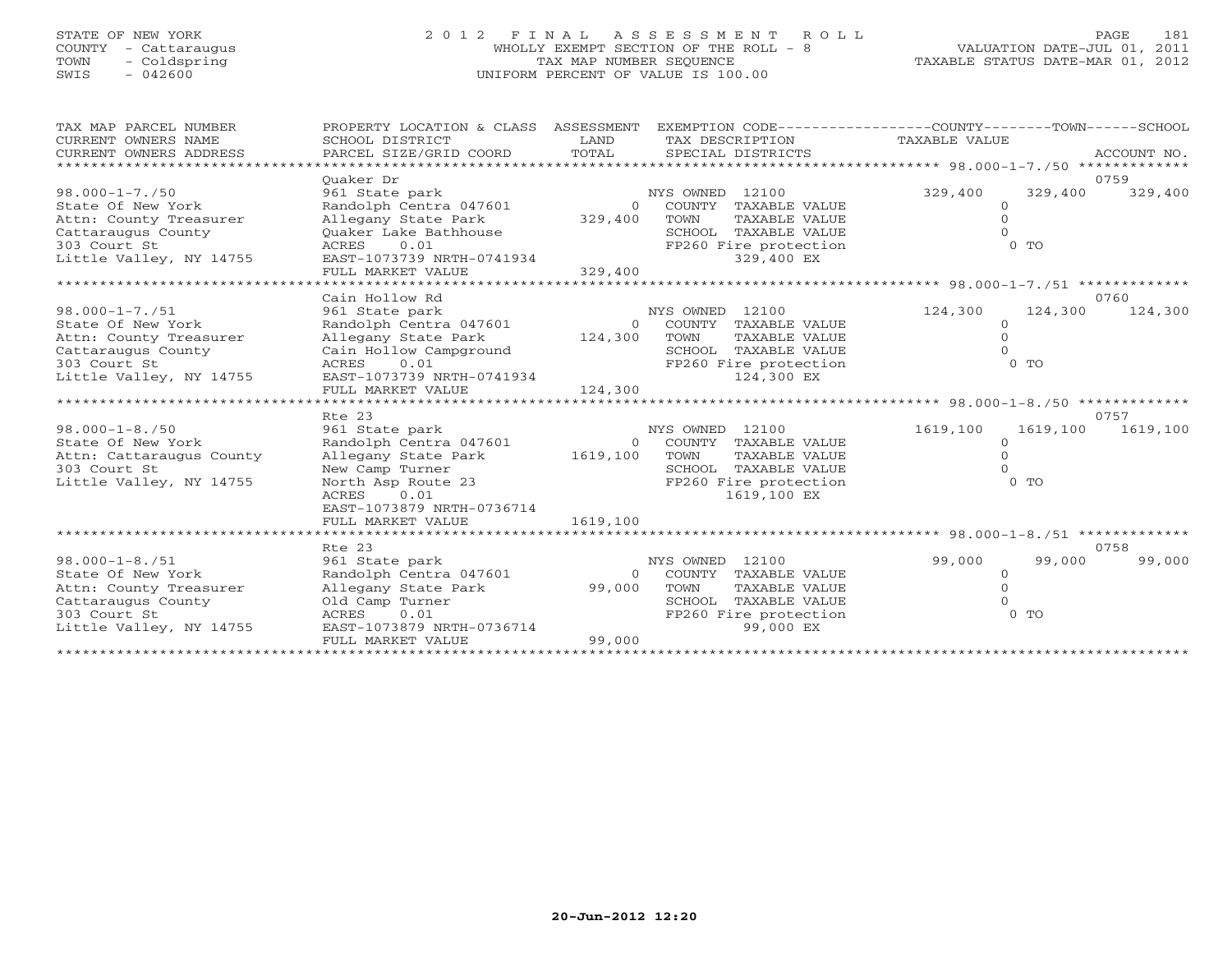|      | STATE OF NEW YORK    | 2012 FINAL ASSESSMENT ROLL            |                                  | PAGE                   | 182 |  |
|------|----------------------|---------------------------------------|----------------------------------|------------------------|-----|--|
|      | COUNTY - Cattaraugus | WHOLLY EXEMPT SECTION OF THE ROLL - 8 | VALUATION DATE-JUL 01, 2011      |                        |     |  |
|      | TOWN - Coldspring    |                                       | TAXABLE STATUS DATE-MAR 01, 2012 |                        |     |  |
| SWIS | - 042600             |                                       |                                  | RPS150/V04/L015        |     |  |
|      |                      | UNIFORM PERCENT OF VALUE IS 100.00    |                                  | CURRENT DATE 6/20/2012 |     |  |
|      |                      |                                       |                                  |                        |     |  |

# R O L L S U B S E C T I O N - - T O T A L S

#### \*\*\* S P E C I A L D I S T R I C T S U M M A R Y \*\*\*

| CODE. | DISTRICT NAME                           | TOTAL<br>PARCELS | EXTENSTON<br>TYPE.  | EXTENSION<br>VALUE | AD VALOREM<br>VALUE | <b>EXEMPT</b><br>AMOUNT | TAXABLE<br>VALUE |
|-------|-----------------------------------------|------------------|---------------------|--------------------|---------------------|-------------------------|------------------|
|       | FP260 Fire protectio<br>WS260 Watershed |                  | 24 TOTAL<br>3 TOTAL |                    | 4928,900<br>1,210   | 4928,900<br>1,210       |                  |

#### \*\*\* S C H O O L D I S T R I C T S U M M A R Y \*\*\*

| CODE   | DISTRICT NAME    | TOTAL<br>PARCELS | ASSESSED<br>LAND | ASSESSED<br>TOTAL | <b>EXEMPT</b><br>AMOUNT | TOTAL<br>TAXABLE | STAR<br>AMOUNT | STAR<br>TAXABLE |
|--------|------------------|------------------|------------------|-------------------|-------------------------|------------------|----------------|-----------------|
| 047601 | Randolph Central | 24               | 217,700          | 6903,636          | 6903,636                |                  |                |                 |
|        | SUB-TOTAL        | 24               | 217,700          | 6903,636          | 6903,636                |                  |                |                 |
|        | TOTAL            | 24               | 217,700          | 6903,636          | 6903,636                |                  |                |                 |

## \*\*\* S Y S T E M C O D E S S U M M A R Y \*\*\*

# NO SYSTEM EXEMPTIONS AT THIS LEVEL

| DESCRIPTION |    | COUNTY           | TOWN     | SCHOOL   |
|-------------|----|------------------|----------|----------|
|             |    |                  |          |          |
| NYS OWNED   |    | 2280,200         | 2280,200 | 2280,200 |
| TOWN-PROP   |    | 402,100          | 402,100  | 402,100  |
| VG-OUTSIDE  |    | 46,400           | 46,400   | 46,400   |
| Local Auth  |    | 1974,736         | 1974,736 | 1974,736 |
| INDIAN-RES  |    | 1150,000         | 1150,000 | 1150,000 |
| RELIGIOUS   |    | 292,000          | 292,000  | 292,000  |
| NON-PROFIT  |    | 29,600           | 29,600   | 29,600   |
| VET-ORGAN   |    | 220,500          | 220,500  | 220,500  |
| FIRE-DEPT   |    | 482,700          | 482,700  | 482,700  |
| CEMETERY    |    | 25,400           | 25,400   | 25,400   |
| TOTAL       | 24 | 6903,636         | 6903,636 | 6903,636 |
|             |    | TOTAL<br>PARCELS |          |          |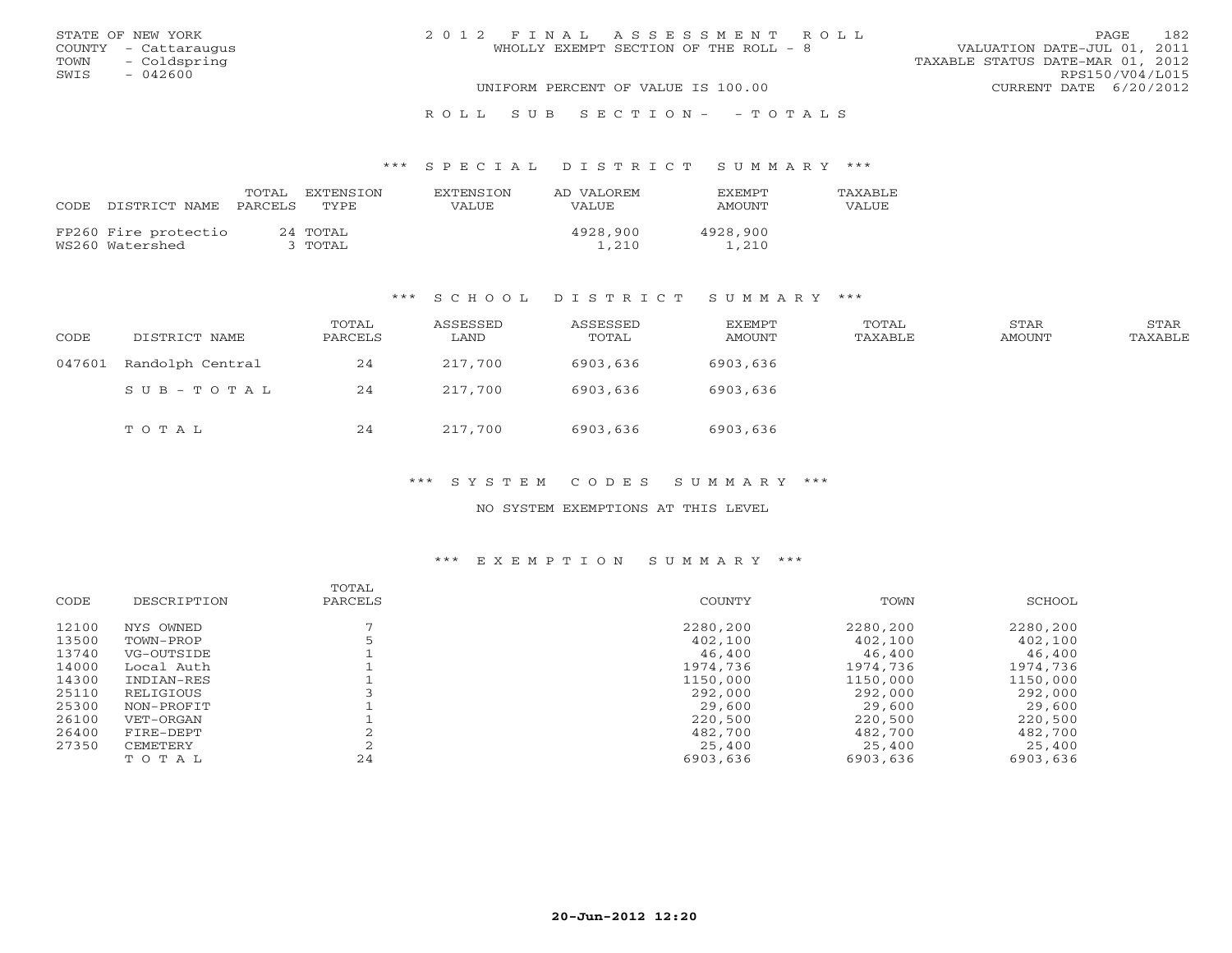|      | STATE OF NEW YORK    | 2012 FINAL ASSESSMENT ROLL            | 183<br>PAGE.                     |
|------|----------------------|---------------------------------------|----------------------------------|
|      | COUNTY - Cattaraugus | WHOLLY EXEMPT SECTION OF THE ROLL - 8 | VALUATION DATE-JUL 01, 2011      |
|      | TOWN - Coldspring    |                                       | TAXABLE STATUS DATE-MAR 01, 2012 |
| SWIS | $-042600$            |                                       | RPS150/V04/L015                  |
|      |                      | UNIFORM PERCENT OF VALUE IS 100.00    | CURRENT DATE 6/20/2012           |
|      |                      |                                       |                                  |
|      |                      | ROLL SUB SECTION- - TOTALS            |                                  |

| ROLL       | 'OTAL    |      |                  | AXABLF  |      | AXABLF | $\sim$ m $\sim$<br><u>UIIII</u> |
|------------|----------|------|------------------|---------|------|--------|---------------------------------|
| <b>SEC</b> | DADCET C | LAND | $\Delta$<br>---- | CCTINTM | TOWN | SURVO- |                                 |
|            | $\sim$   | 700  | りうり              |         |      |        |                                 |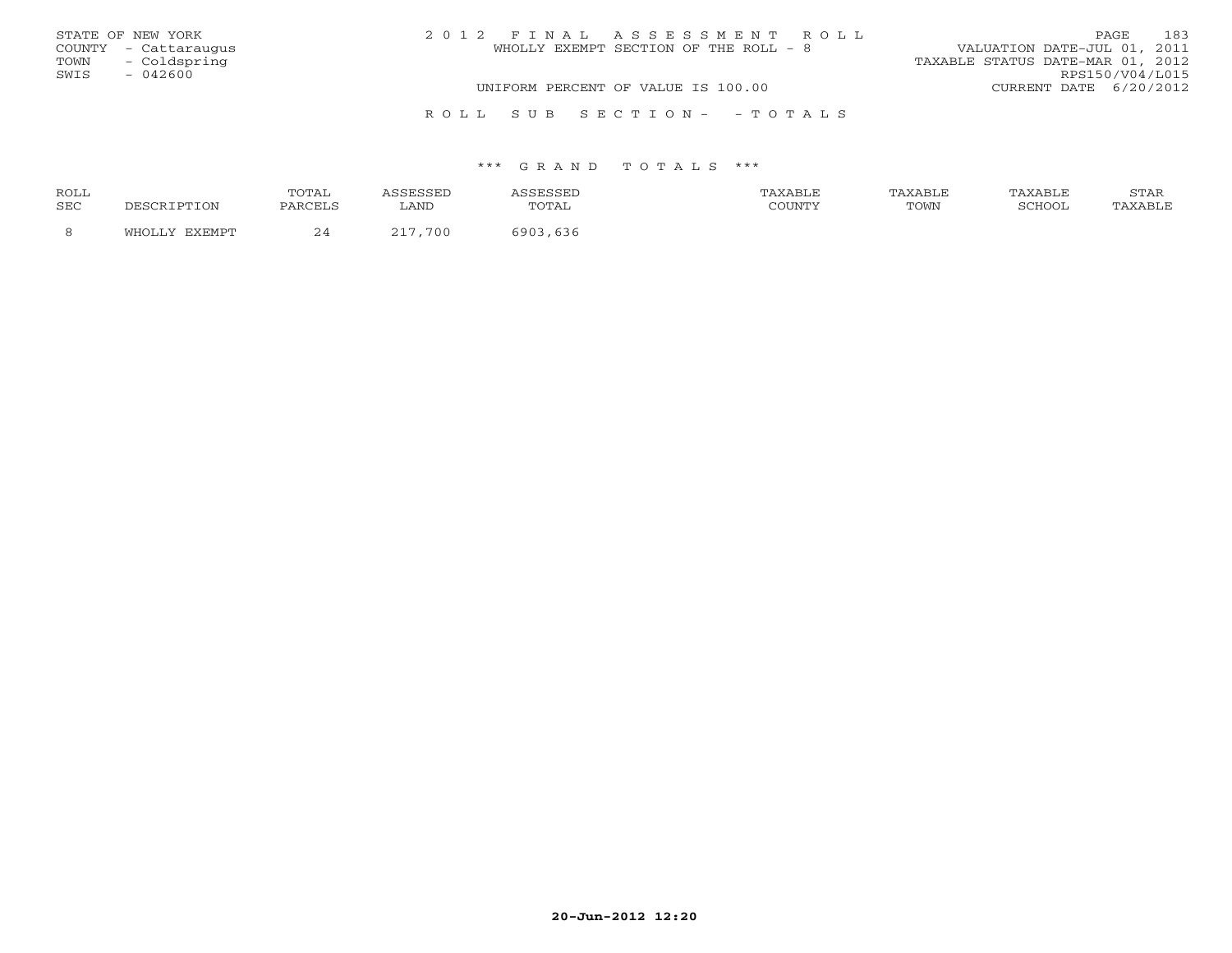|      | STATE OF NEW YORK    | 2012 FINAL ASSESSMENT ROLL            | 184<br><b>PAGE</b>               |
|------|----------------------|---------------------------------------|----------------------------------|
|      | COUNTY - Cattaraugus | WHOLLY EXEMPT SECTION OF THE ROLL - 8 | VALUATION DATE-JUL 01, 2011      |
|      | TOWN - Coldspring    |                                       | TAXABLE STATUS DATE-MAR 01, 2012 |
| SWIS | - 042600             | UNIFORM PERCENT OF VALUE IS 100.00    | RPS150/V04/L015                  |
|      |                      |                                       | CURRENT DATE 6/20/2012           |
|      |                      |                                       |                                  |

#### R O L L S E C T I O N T O T A L S

#### \*\*\* S P E C I A L D I S T R I C T S U M M A R Y \*\*\*

| CODE. | DISTRICT NAME                           | TOTAL<br>PARCELS | EXTENSTON<br>TYPE.  | EXTENSION<br>VALUE | AD VALOREM<br>VALUE | <b>EXEMPT</b><br>AMOUNT | TAXABLE<br>VALUE |
|-------|-----------------------------------------|------------------|---------------------|--------------------|---------------------|-------------------------|------------------|
|       | FP260 Fire protectio<br>WS260 Watershed |                  | 24 TOTAL<br>3 TOTAL |                    | 4928,900<br>1,210   | 4928,900<br>1,210       |                  |

#### \*\*\* S C H O O L D I S T R I C T S U M M A R Y \*\*\*

| CODE   | DISTRICT NAME    | TOTAL<br>PARCELS | ASSESSED<br>LAND | ASSESSED<br>TOTAL | EXEMPT<br>AMOUNT | TOTAL<br>TAXABLE | STAR<br>AMOUNT | STAR<br>TAXABLE |
|--------|------------------|------------------|------------------|-------------------|------------------|------------------|----------------|-----------------|
| 047601 | Randolph Central | 24               | 217,700          | 6903,636          | 6903,636         |                  |                |                 |
|        | $SUB - TO T AL$  | 24               | 217,700          | 6903,636          | 6903,636         |                  |                |                 |
|        | TOTAL            | 24               | 217,700          | 6903,636          | 6903,636         |                  |                |                 |

\*\*\* S Y S T E M C O D E S S U M M A R Y \*\*\*

NO SYSTEM EXEMPTIONS AT THIS LEVEL

| CODE  | DESCRIPTION | TOTAL<br>PARCELS | COUNTY   | TOWN     | SCHOOL   |
|-------|-------------|------------------|----------|----------|----------|
|       |             |                  |          |          |          |
| 12100 | NYS OWNED   |                  | 2280,200 | 2280,200 | 2280,200 |
| 13500 | TOWN-PROP   |                  | 402,100  | 402,100  | 402,100  |
| 13740 | VG-OUTSIDE  |                  | 46,400   | 46,400   | 46,400   |
| 14000 | Local Auth  |                  | 1974,736 | 1974,736 | 1974,736 |
| 14300 | INDIAN-RES  |                  | 1150,000 | 1150,000 | 1150,000 |
| 25110 | RELIGIOUS   |                  | 292,000  | 292,000  | 292,000  |
| 25300 | NON-PROFIT  |                  | 29,600   | 29,600   | 29,600   |
| 26100 | VET-ORGAN   |                  | 220,500  | 220,500  | 220,500  |
| 26400 | FIRE-DEPT   |                  | 482,700  | 482,700  | 482,700  |
| 27350 | CEMETERY    |                  | 25,400   | 25,400   | 25,400   |
|       | TOTAL       | 24               | 6903,636 | 6903,636 | 6903,636 |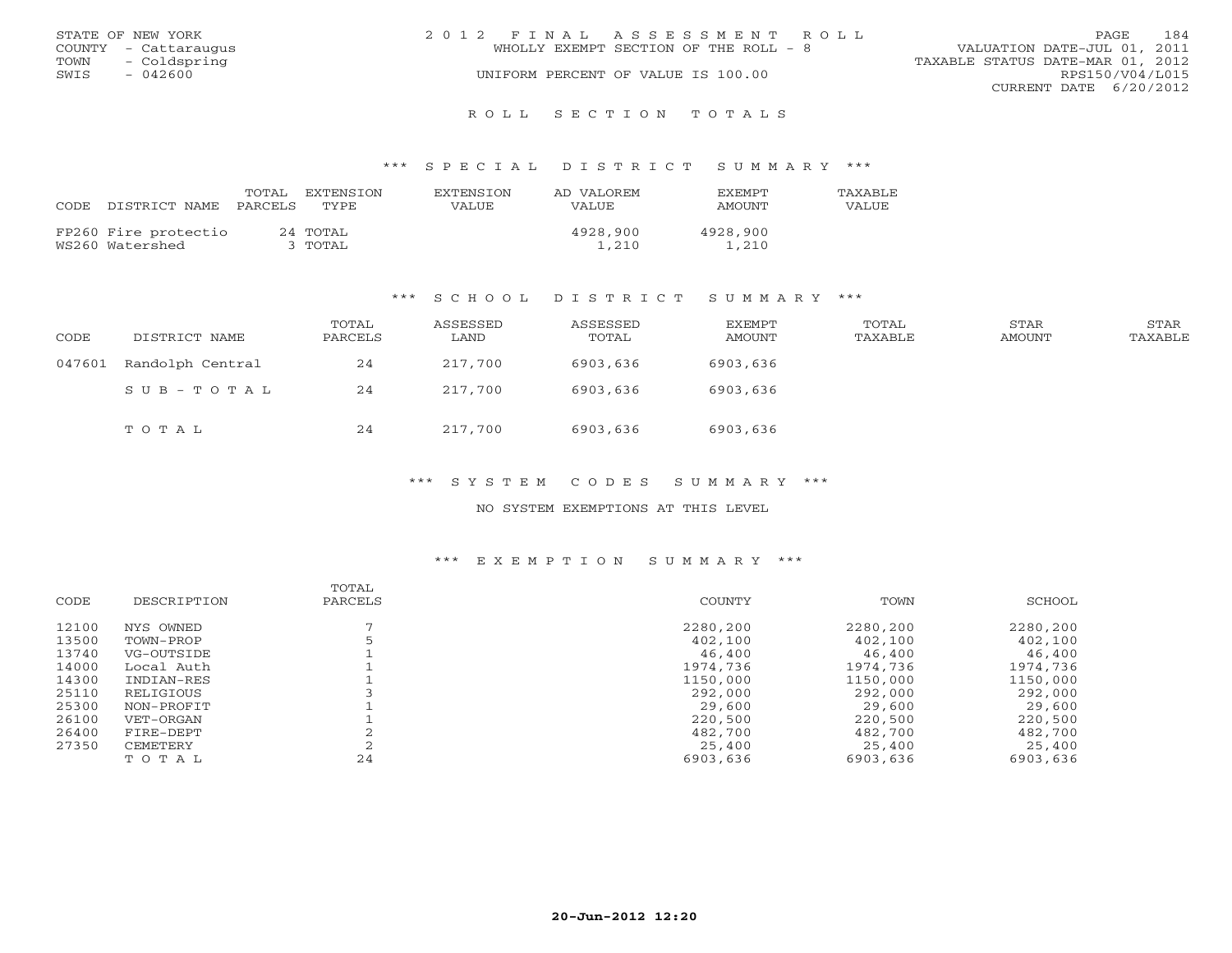|      | STATE OF NEW YORK    | 2012 FINAL ASSESSMENT ROLL            | 185<br>PAGE                      |
|------|----------------------|---------------------------------------|----------------------------------|
|      | COUNTY - Cattaraugus | WHOLLY EXEMPT SECTION OF THE ROLL - 8 | VALUATION DATE-JUL 01, 2011      |
| TOWN | - Coldspring         |                                       | TAXABLE STATUS DATE-MAR 01, 2012 |
| SWIS | - 042600             | UNIFORM PERCENT OF VALUE IS 100.00    | RPS150/V04/L015                  |
|      |                      |                                       | CURRENT DATE 6/20/2012           |
|      |                      | ROLL SECTION TOTALS                   |                                  |

| ROLL       |        | <b>OTAL</b> |           |                                | TAXABLF |      | TAXABLE | $cm\pi$<br>י בתיכו |
|------------|--------|-------------|-----------|--------------------------------|---------|------|---------|--------------------|
| <b>SEC</b> |        | PARCELS     | LAND      | $\cdot$ $\cdot$<br><u>UIII</u> | CCTINTM | TOWN | SURVUL  |                    |
|            | $\sim$ | ~ ≖         | 700<br>-- | 636                            |         |      |         |                    |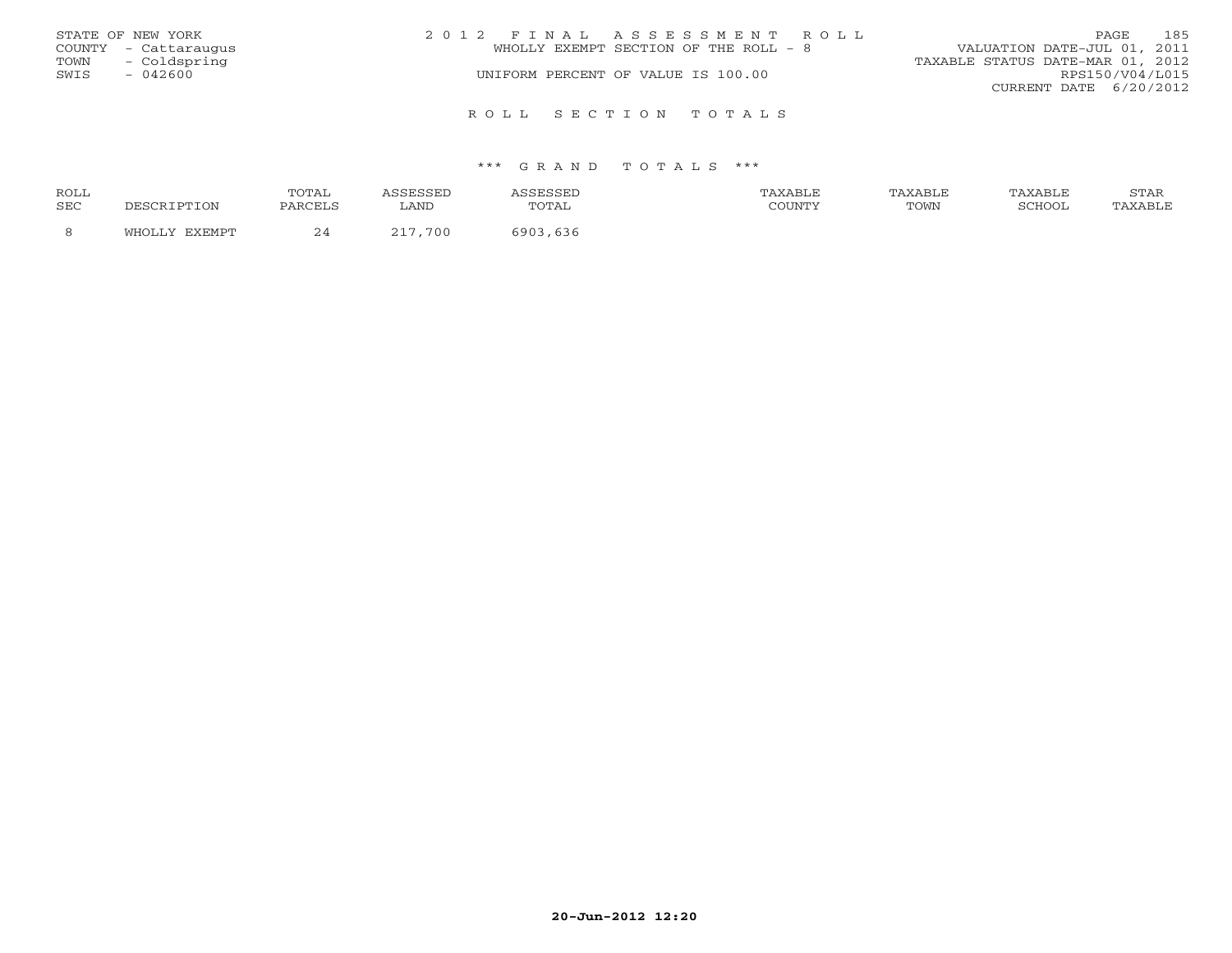| STATE OF NEW YORK    | 2012 FINAL ASSESSMENT ROLL         | 186<br>PAGE                      |
|----------------------|------------------------------------|----------------------------------|
| COUNTY - Cattaraugus |                                    | VALUATION DATE-JUL 01, 2011      |
| TOWN<br>- Coldspring | SWIS TOTALS                        | TAXABLE STATUS DATE-MAR 01, 2012 |
| 042600<br>SWIS       | UNIFORM PERCENT OF VALUE IS 100.00 | RPS150/V04/L015                  |

CURRENT DATE 6/20/2012

# \*\*\* S P E C I A L D I S T R I C T S U M M A R Y \*\*\*

| CODE | DISTRICT NAME                           | TOTAL<br>PARCELS | EXTENSTON<br>TYPE.     | <b>EXTENSION</b><br>VALUE | AD VALOREM<br><b>VALUE</b> | <b>FXFMPT</b><br>AMOUNT | TAXABLE<br>VALUE     |
|------|-----------------------------------------|------------------|------------------------|---------------------------|----------------------------|-------------------------|----------------------|
|      | FP260 Fire protectio<br>WS260 Watershed |                  | 791 TOTAL<br>179 TOTAL |                           | 65200,133<br>872.464       | 5056,800<br>129,110     | 60143,333<br>743,354 |

# \*\*\* S C H O O L D I S T R I C T S U M M A R Y \*\*\*

| CODE             | DISTRICT NAME                      | TOTAL<br>PARCELS | ASSESSED<br>LAND | ASSESSED<br>TOTAL   | EXEMPT<br>AMOUNT   | TOTAL<br>TAXABLE | STAR<br>AMOUNT | STAR<br>TAXABLE |
|------------------|------------------------------------|------------------|------------------|---------------------|--------------------|------------------|----------------|-----------------|
| 040404<br>047601 | Illegal School<br>Randolph Central | 793              | 22600,447        | 47,620<br>67293,779 | 47,620<br>7632,743 | 59661,036        | 8040,078       | 51620,958       |
|                  | $S \cup B - T \cup T A$            | 795              | 22600,447        | 67341,399           | 7680,363           | 59661,036        | 8040,078       | 51620,958       |
|                  | TOTAL                              | 795              | 22600,447        | 67341,399           | 7680,363           | 59661,036        | 8040,078       | 51620,958       |

## \*\*\* S Y S T E M C O D E S S U M M A R Y \*\*\*

| CODE  | DESCRIPTION | TOTAL<br>PARCELS | COUNTY | TOWN   | SCHOOL |
|-------|-------------|------------------|--------|--------|--------|
| 50001 | SCHL TAXBL  |                  | 23,910 | 23,910 |        |
| 50005 | TOWN TAXBL  |                  | 23,810 |        | 23,810 |
| 50006 | CNTY TAXBL  |                  |        | 23,810 | 23,810 |
|       | TOTAL       |                  | 47,720 | 47,720 | 47,620 |

| CODE  | DESCRIPTION | TOTAL<br>PARCELS | COUNTY   | TOWN     | SCHOOL   |
|-------|-------------|------------------|----------|----------|----------|
| 12100 | NYS OWNED   |                  | 2280,200 | 2280,200 | 2280,200 |
| 13500 | TOWN-PROP   |                  | 402,100  | 402,100  | 402,100  |
| 13740 | VG-OUTSIDE  |                  | 46,400   | 46,400   | 46,400   |
| 14000 | Local Auth  |                  | 1974,736 | 1974,736 | 1974,736 |
| 14300 | INDIAN-RES  |                  | 1150,000 | 1150,000 | 1150,000 |
| 25110 | RELIGIOUS   |                  | 292,000  | 292,000  | 292,000  |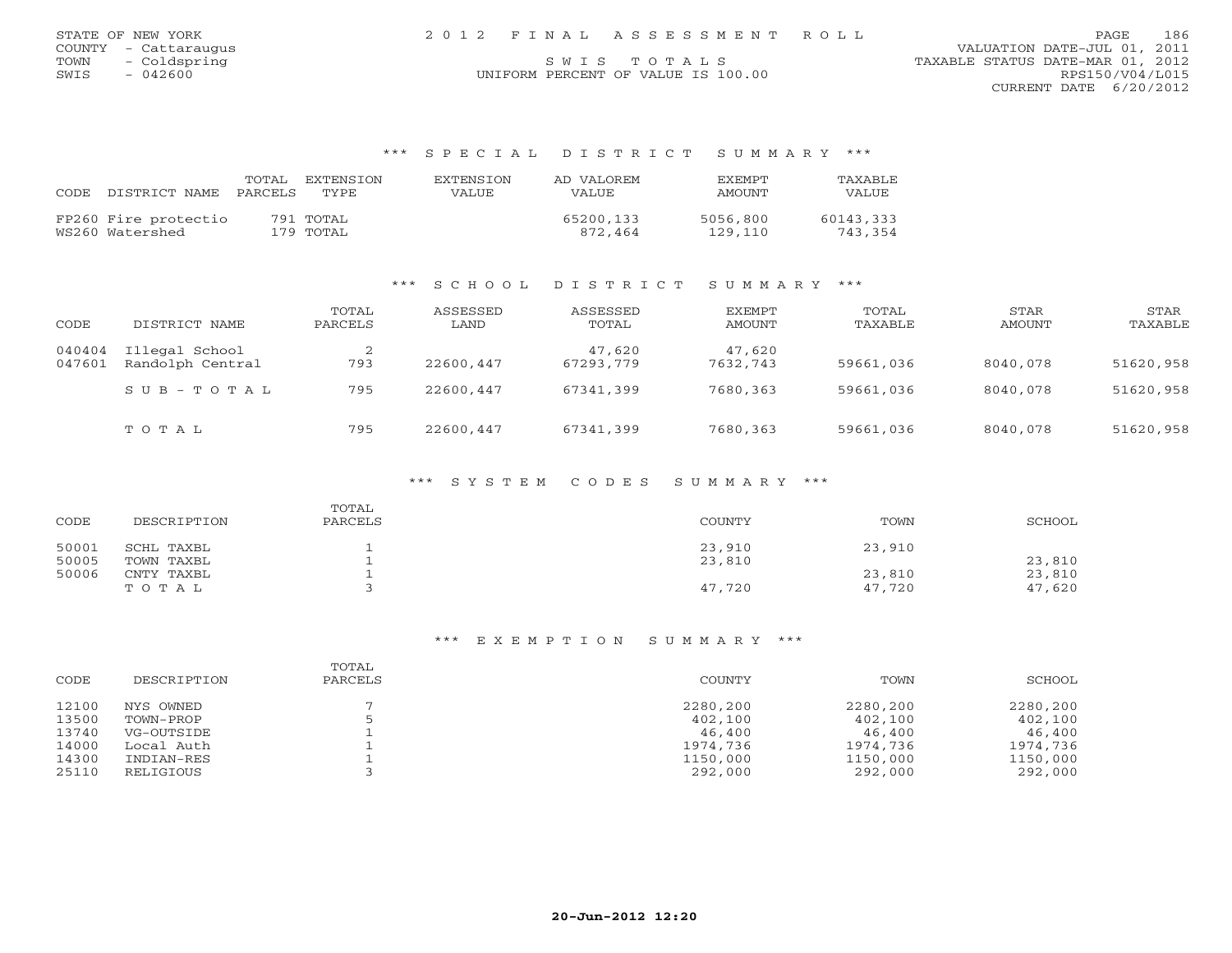| STATE OF NEW YORK |                          |             |  |
|-------------------|--------------------------|-------------|--|
| <b>COUNTY</b>     | $\overline{\phantom{a}}$ | Cattaraugus |  |
| TOWN              |                          | Coldspring  |  |
| SWIS              |                          | 042600      |  |

# COUNTY - Cattaraugus VALUATION DATE-JUL 01, 2011 S W I S T O T A L S TOO COLORE STATUS DATE-MAR 01, 2012<br>M PERCENT OF VALUE IS 100.00 CURRENT DATE 6/20/2012

# UNIFORM PERCENT OF VALUE IS 100.00

|       |              | TOTAL          |          |             |               |
|-------|--------------|----------------|----------|-------------|---------------|
| CODE  | DESCRIPTION  | PARCELS        | COUNTY   | <b>TOWN</b> | <b>SCHOOL</b> |
| 25300 | NON-PROFIT   | 1              | 29,600   | 29,600      | 29,600        |
| 26100 | VET-ORGAN    |                | 220,500  | 220,500     | 220,500       |
| 26400 | FIRE-DEPT    |                | 482,700  | 482,700     | 482,700       |
| 27350 | CEMETERY     |                | 25,400   | 25,400      | 25,400        |
| 32301 | STATE C/T    |                | 127,900  | 127,900     |               |
| 33302 | XMPT CTY     |                | 13,800   |             |               |
| 41103 | VET TOWN     | 4              |          | 7,609       |               |
| 41121 | WVET C/T     |                | 12,000   |             |               |
| 41122 | WVET CO      | 14             | 134,430  |             |               |
| 41131 | CVET C/T     | $\mathbf{1}$   | 8,750    |             |               |
| 41132 | CVET CO      | 14             | 236,919  |             |               |
| 41142 | DVET CO      | 4              | 70,655   |             |               |
| 41161 | CW 15 VET/   |                | 15,135   | 15,135      |               |
| 41162 | $CW_15_VET/$ | $\overline{c}$ | 24,000   |             |               |
| 41172 | CW DISBLD    |                | 9,728    |             |               |
| 41400 | CLERGY       |                | 4,500    | 4,500       | 4,500         |
| 41700 | AG BLDG      | $\mathbf{1}$   | 5,000    | 5,000       | 5,000         |
| 41720 | AG DIST      | 17             | 205,030  | 205,030     | 205,030       |
| 41800 | AGED C/T/S   | 11             | 298,508  | 328,960     | 331,460       |
| 41801 | AGED C/T     | $\mathbf{1}$   | 44,050   | 44,050      |               |
| 41802 | AGED C       | 6              | 64,065   |             |               |
| 41805 | AGED C/S     | $\mathbf{1}$   | 71,730   |             | 71,730        |
| 41834 | SR STAR      | 76             |          |             | 3946,628      |
| 41854 | RES STAR     | 134            |          |             | 3972,800      |
| 41864 | RES ST MH    |                |          |             | 120,650       |
| 42100 | SILO T/C/S   | 9              | 37,400   | 37,400      | 37,400        |
| 47460 | FOREST/A74   | 2              | 73,987   | 73,987      | 73,987        |
|       | TOTAL        | 337            | 8361,223 | 7753,207    | 15672,821     |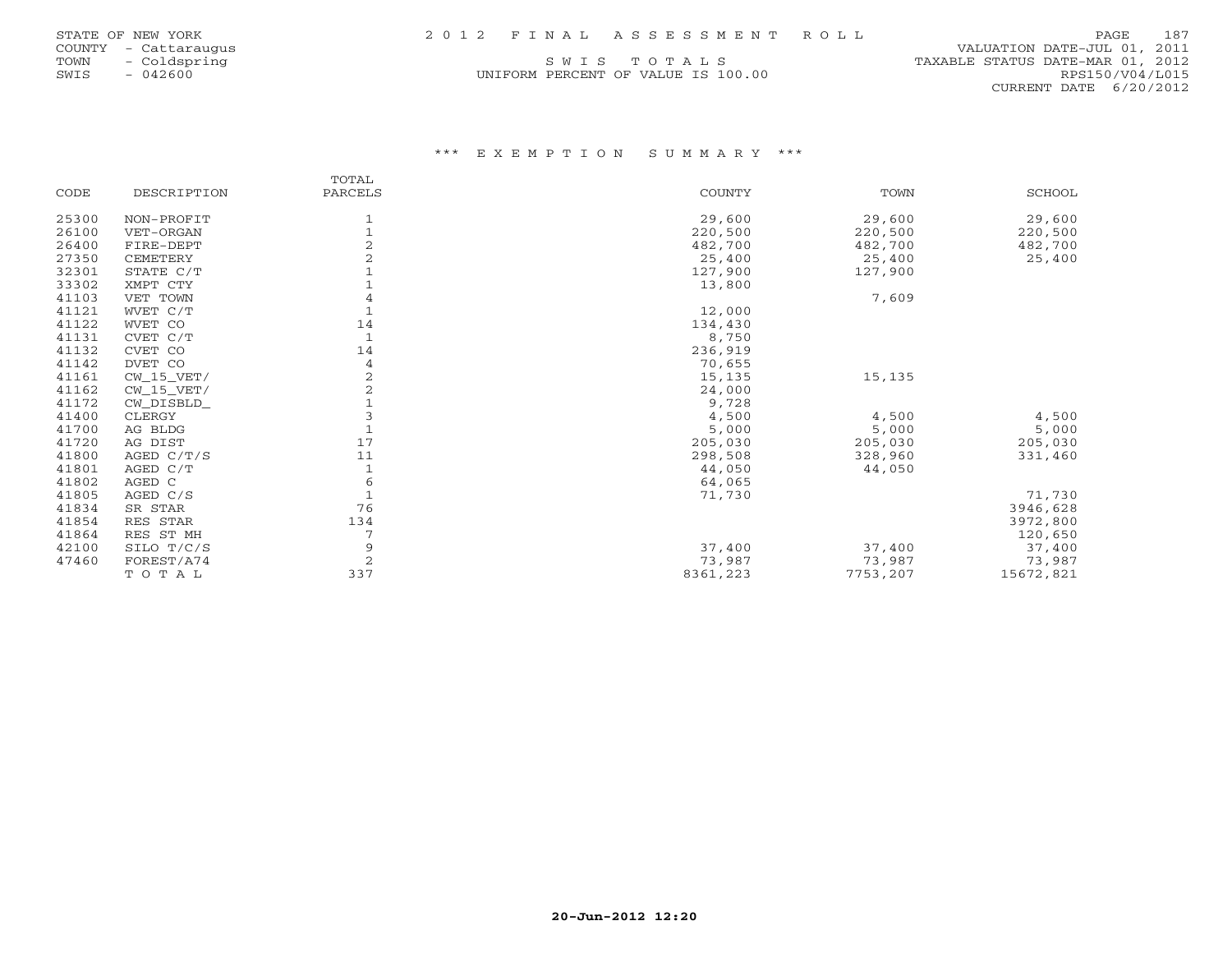|      | STATE OF NEW YORK    |  | 2012 FINAL ASSESSMENT ROLL         |                                  |                        | PAGE | 188 |
|------|----------------------|--|------------------------------------|----------------------------------|------------------------|------|-----|
|      | COUNTY - Cattaraugus |  |                                    | VALUATION DATE-JUL 01, 2011      |                        |      |     |
|      | TOWN - Coldspring    |  | SWIS TOTALS                        | TAXABLE STATUS DATE-MAR 01, 2012 |                        |      |     |
| SWIS | - 042600             |  | UNIFORM PERCENT OF VALUE IS 100.00 |                                  | RPS150/V04/L015        |      |     |
|      |                      |  |                                    |                                  | CURRENT DATE 6/20/2012 |      |     |

| ROLL<br>SEC  | DESCRIPTION         | TOTAL<br>PARCELS | ASSESSED<br>LAND | ASSESSED<br>TOTAL | TAXABLE<br>COUNTY | TAXABLE<br>TOWN | TAXABLE<br>SCHOOL | STAR<br>TAXABLE |
|--------------|---------------------|------------------|------------------|-------------------|-------------------|-----------------|-------------------|-----------------|
| $\mathbf{1}$ | TAXABLE             | 637              | 15987,500        | 34129,600         | 32799,913         | 33407,929       | 33400,493         | 25360,415       |
| 3            | STATE OWNED LAND    | 111              | 6364,347         | 23191,130         | 23015,510         | 23015,510       | 23143,510         | 23143,510       |
| 5            | SPECIAL FRANCHISE   | 6                |                  | 1061,268          | 1061,268          | 1061,268        | 1061,268          | 1061,268        |
| 6            | UTILITIES & N.C.    | 17               | 30,900           | 2055,765          | 2055,765          | 2055,765        | 2055,765          | 2055,765        |
| 8            | WHOLLY EXEMPT       | 24               | 217,700          | 6903,636          |                   |                 |                   |                 |
| $\star$      | TOTAL<br><b>SUB</b> | 795              | 22600,447        | 67341,399         | 58932,456         | 59540,472       | 59661,036         | 51620,958       |
| $***$        | GRAND TOTAL         | 795              | 22600,447        | 67341,399         | 58932,456         | 59540,472       | 59661,036         | 51620,958       |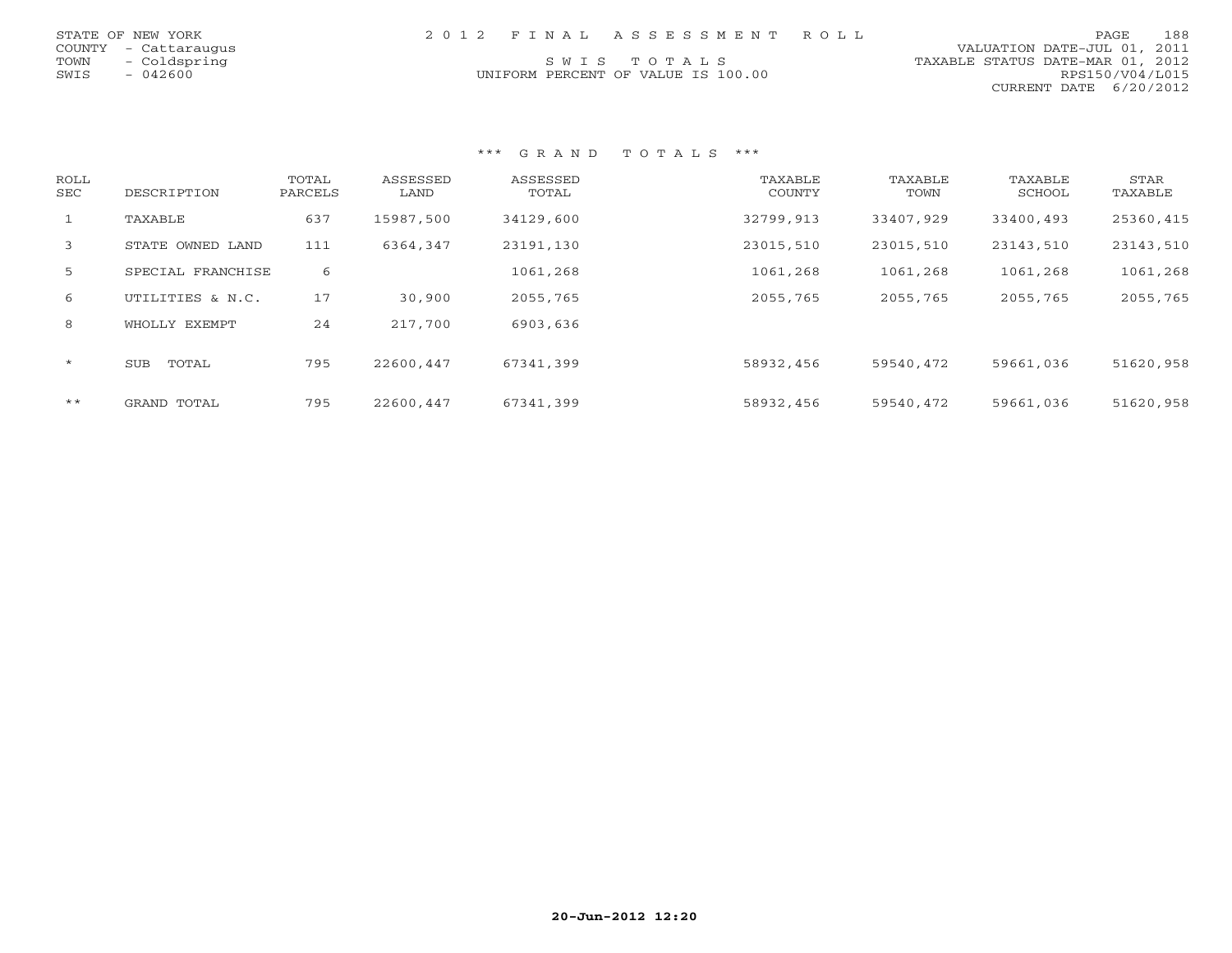|      | STATE OF NEW YORK    |  | 2012 FINAL ASSESSMENT ROLL         |                                  | PAGE            | 189 |
|------|----------------------|--|------------------------------------|----------------------------------|-----------------|-----|
|      | COUNTY - Cattaraugus |  | TOWN TOTALS                        | VALUATION DATE-JUL 01, 2011      |                 |     |
| TOWN | - Coldspring         |  |                                    | TAXABLE STATUS DATE-MAR 01, 2012 |                 |     |
| SWIS | 0426                 |  | UNIFORM PERCENT OF VALUE IS 100.00 |                                  | RPS150/V04/L015 |     |
|      |                      |  |                                    | CURRENT DATE $6/20/2012$         |                 |     |

## \*\*\* S P E C I A L D I S T R I C T S U M M A R Y \*\*\*

| CODE. | DISTRICT NAME                           | PARCELS | TOTAL EXTENSION<br>TYPE | EXTENSION<br>VALUE | AD VALOREM<br>VALUE  | <b>EXEMPT</b><br>AMOUNT | TAXABLE<br>VALUE     |
|-------|-----------------------------------------|---------|-------------------------|--------------------|----------------------|-------------------------|----------------------|
|       | FP260 Fire protectio<br>WS260 Watershed |         | 791 TOTAL<br>179 TOTAL  |                    | 65200,133<br>872.464 | 5056,800<br>129,110     | 60143,333<br>743,354 |

# \*\*\* S C H O O L D I S T R I C T S U M M A R Y \*\*\*

| CODE             | DISTRICT NAME                      | TOTAL<br>PARCELS | ASSESSED<br>LAND | ASSESSED<br>TOTAL   | <b>EXEMPT</b><br>AMOUNT | TOTAL<br>TAXABLE | STAR<br>AMOUNT | STAR<br>TAXABLE |
|------------------|------------------------------------|------------------|------------------|---------------------|-------------------------|------------------|----------------|-----------------|
| 040404<br>047601 | Illegal School<br>Randolph Central | 793              | 22600,447        | 47,620<br>67293,779 | 47,620<br>7632,743      | 59661,036        | 8040,078       | 51620,958       |
|                  | $SUB - TO T AL$                    | 795              | 22600,447        | 67341,399           | 7680,363                | 59661,036        | 8040,078       | 51620,958       |
|                  | TOTAL                              | 795              | 22600,447        | 67341,399           | 7680,363                | 59661,036        | 8040,078       | 51620,958       |

## \*\*\* S Y S T E M C O D E S S U M M A R Y \*\*\*

| CODE  | DESCRIPTION | TOTAL<br>PARCELS | COUNTY | TOWN   | SCHOOL |
|-------|-------------|------------------|--------|--------|--------|
| 50001 | SCHL TAXBL  |                  | 23,910 | 23,910 |        |
| 50005 | TOWN TAXBL  |                  | 23,810 |        | 23,810 |
| 50006 | CNTY TAXBL  |                  |        | 23,810 | 23,810 |
|       | TOTAL       |                  | 47,720 | 47,720 | 47,620 |

| CODE  | DESCRIPTION | TOTAL<br>PARCELS | COUNTY   | TOWN     | SCHOOL   |
|-------|-------------|------------------|----------|----------|----------|
| 12100 | NYS OWNED   |                  | 2280,200 | 2280,200 | 2280,200 |
| 13500 | TOWN-PROP   |                  | 402,100  | 402,100  | 402,100  |
| 13740 | VG-OUTSIDE  |                  | 46,400   | 46,400   | 46,400   |
| 14000 | Local Auth  |                  | 1974,736 | 1974,736 | 1974,736 |
| 14300 | INDIAN-RES  |                  | 1150,000 | 1150,000 | 1150,000 |
| 25110 | RELIGIOUS   |                  | 292,000  | 292,000  | 292,000  |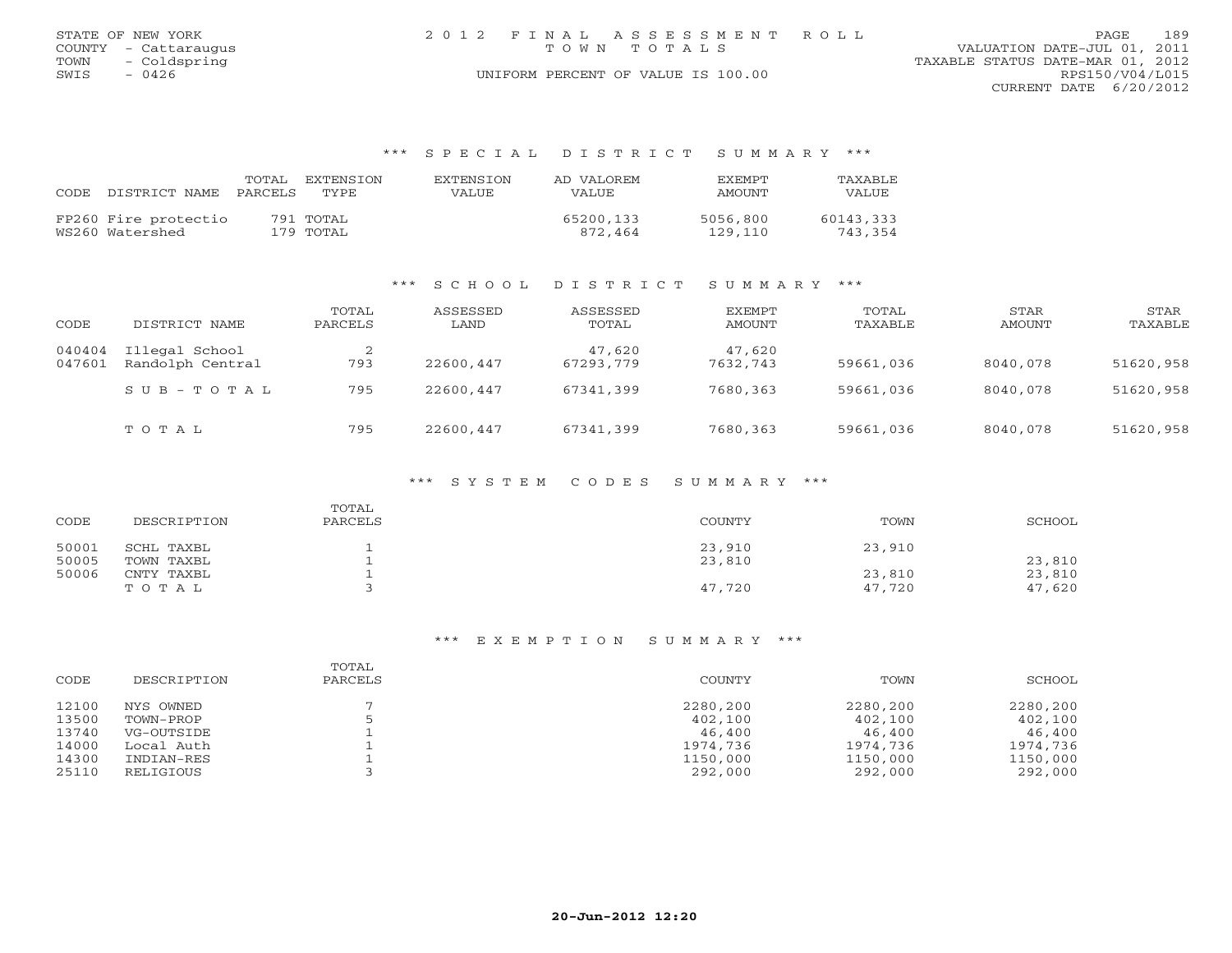|      | STATE OF NEW YORK    | 2012 FINAL ASSESSMENT ROLL         | 190<br>PAGE                      |  |
|------|----------------------|------------------------------------|----------------------------------|--|
|      | COUNTY - Cattaraugus | TOWN TOTALS                        | VALUATION DATE-JUL 01, 2011      |  |
| TOWN | - Coldspring         |                                    | TAXABLE STATUS DATE-MAR 01, 2012 |  |
| SWIS | $-0426$              | UNIFORM PERCENT OF VALUE IS 100.00 | RPS150/V04/L015                  |  |
|      |                      |                                    | CURRENT DATE 6/20/2012           |  |

|       |              | TOTAL          |          |          |           |
|-------|--------------|----------------|----------|----------|-----------|
| CODE  | DESCRIPTION  | PARCELS        | COUNTY   | TOWN     | SCHOOL    |
| 25300 | NON-PROFIT   | 1              | 29,600   | 29,600   | 29,600    |
| 26100 | VET-ORGAN    | $\mathbf{1}$   | 220,500  | 220,500  | 220,500   |
| 26400 | FIRE-DEPT    | $\overline{2}$ | 482,700  | 482,700  | 482,700   |
| 27350 | CEMETERY     |                | 25,400   | 25,400   | 25,400    |
| 32301 | STATE C/T    |                | 127,900  | 127,900  |           |
| 33302 | XMPT CTY     |                | 13,800   |          |           |
| 41103 | VET TOWN     | 4              |          | 7,609    |           |
| 41121 | WVET C/T     |                | 12,000   |          |           |
| 41122 | WVET CO      | 14             | 134,430  |          |           |
| 41131 | CVET C/T     | $\mathbf{1}$   | 8,750    |          |           |
| 41132 | CVET CO      | 14             | 236,919  |          |           |
| 41142 | DVET CO      | 4              | 70,655   |          |           |
| 41161 | $CW_15_VET/$ |                | 15,135   | 15,135   |           |
| 41162 | $CW_15_VET/$ | $\overline{2}$ | 24,000   |          |           |
| 41172 | CW_DISBLD_   |                | 9,728    |          |           |
| 41400 | CLERGY       |                | 4,500    | 4,500    | 4,500     |
| 41700 | AG BLDG      |                | 5,000    | 5,000    | 5,000     |
| 41720 | AG DIST      | 17             | 205,030  | 205,030  | 205,030   |
| 41800 | AGED $C/T/S$ | 11             | 298,508  | 328,960  | 331,460   |
| 41801 | AGED C/T     |                | 44,050   | 44,050   |           |
| 41802 | AGED C       | 6              | 64,065   |          |           |
| 41805 | AGED C/S     |                | 71,730   |          | 71,730    |
| 41834 | SR STAR      | 76             |          |          | 3946,628  |
| 41854 | RES STAR     | 134            |          |          | 3972,800  |
| 41864 | RES ST MH    |                |          |          | 120,650   |
| 42100 | SILO T/C/S   | 9              | 37,400   | 37,400   | 37,400    |
| 47460 | FOREST/A74   | 2              | 73,987   | 73,987   | 73,987    |
|       | TOTAL        | 337            | 8361,223 | 7753,207 | 15672,821 |